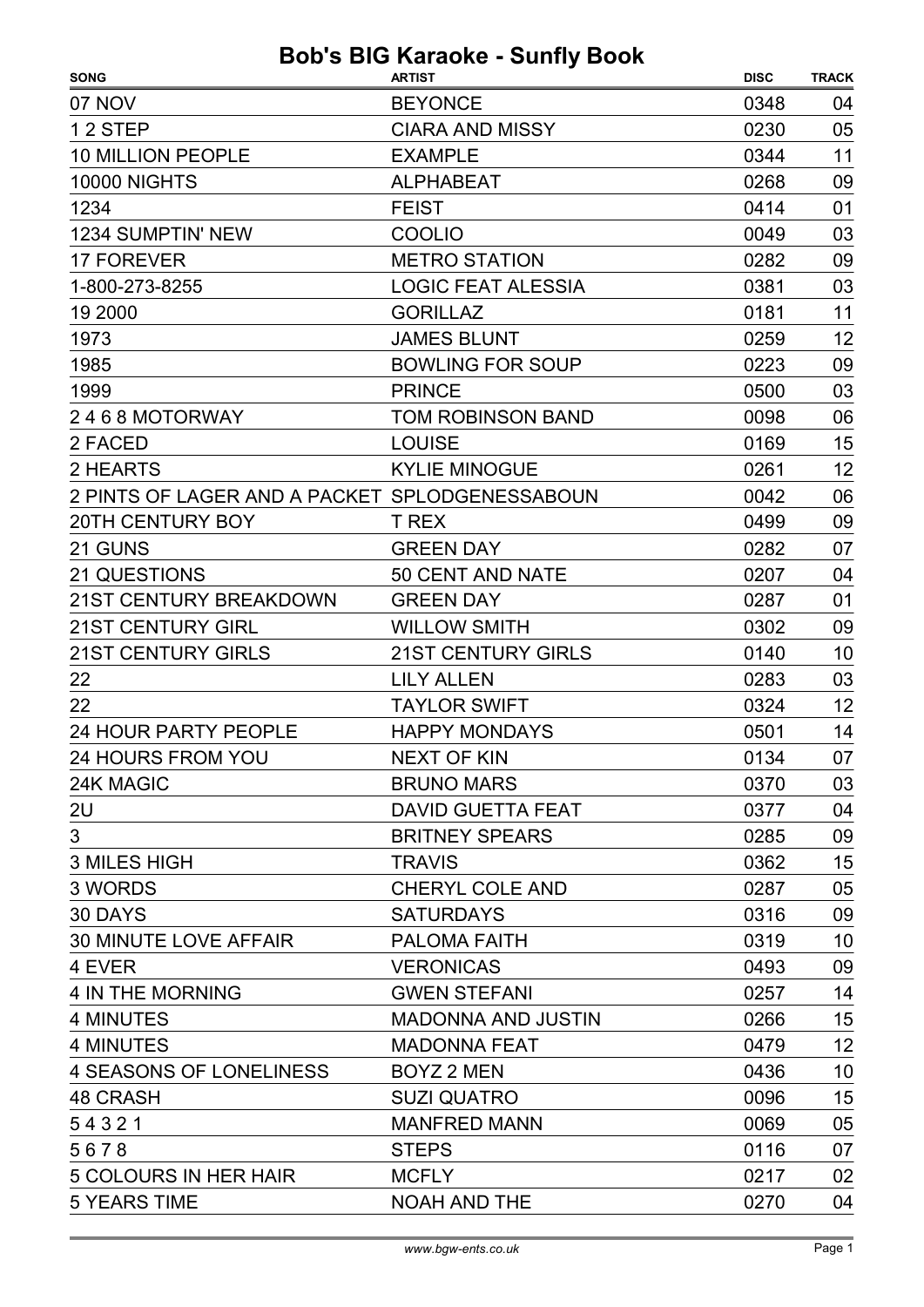| <b>SONG</b>                  | <b>ARTIST</b>             | <b>DISC</b> | <b>TRACK</b> |
|------------------------------|---------------------------|-------------|--------------|
| 50 50                        | <b>LEMAR</b>              | 0213        | 06           |
| 57 CHEVROLET                 | <b>BILLIE JO SPEARS</b>   | 0390        | 15           |
| 6 WORDS                      | <b>WRETCH 32</b>          | 0347        | 14           |
| 679                          | FETTY WAP FEAT            | 0356        | 02           |
| 7 THINGS                     | <b>MILEY CYRUS</b>        | 0274        | 11           |
| 7 WAYS                       | <b>ABS</b>                | 0211        | 10           |
| <b>7 YEARS</b>               | <b>LUKAS GRAHAM</b>       | 0361        | 01           |
| 74 75                        | <b>CONNELLS</b>           | 0039        | 04           |
| 9 CRIMES                     | <b>DAMIEN RICE</b>        | 0250        | 18           |
| 9 TO 5                       | <b>DOLLY PARTON</b>       | 0135        | 10           |
| 9 TO 5                       | <b>LADY SOVEREIGN</b>     | 0244        | 05           |
| 99 RED BALLOONS              | <b>NENA</b>               | 0141        | 10           |
| $A + E$                      | <b>GOLDFRAPP</b>          | 0264        | 14           |
| A B C                        | <b>JACKSON 5</b>          | 0153        | 05           |
| <b>ABOUT A GIRL</b>          | <b>SUGABABES</b>          | 0286        | 07           |
| ABOUT YOU NOW                | <b>SUGABABES</b>          | 0260        | 11           |
| <b>ABSOLUTE</b>              | <b>SCRITTI POLITTI</b>    | 0421        | 06           |
| <b>ABSOLUTE BEGINNERS</b>    | <b>DAVID BOWIE</b>        | 0477        | 02           |
| <b>ABSOLUTE BEGINNERS</b>    | <b>JAM</b>                | 0508        | 08           |
| <b>ACAPELLA</b>              | <b>KELIS</b>              | 0291        | 14           |
| <b>ACCEPTABLE IN THE 80S</b> | <b>CALVIN HARRIS</b>      | 0254        | 01           |
| <b>ACE OF SPADES</b>         | <b>MOTORHEAD</b>          | 0143        | 02           |
| <b>ACHILLES HEEL</b>         | <b>TOPLOADER</b>          | 0442        | 10           |
| <b>ACHY BREAKY HEART</b>     | <b>BILLY RAY CYRUS</b>    | 0445        | 10           |
| <b>ACROSS THE UNIVERSE</b>   | <b>BEATLES</b>            | 0418        | 11           |
| ACT LIKE YOU KNOW            | <b>FAT LARRY'S BAND</b>   | 0067        | 06           |
| <b>ADAM'S SONG</b>           | <b>BLINK 182</b>          | 0169        | 02           |
| ADDAMS GROOVE                | <b>MC HAMMER</b>          | 0050        | 05           |
| <b>ADDICTED</b>              | <b>ENRIQUE IGLESIAS</b>   | 0213        | 08           |
| <b>ADDICTED TO BASS</b>      | <b>PURESTONE</b>          | 0189        | 02           |
| ADDICTED TO LOVE             | <b>ROBERT PALMER</b>      | 0449        | 02           |
| ADDICTED TO YOU              | <b>AVICII</b>             | 0338        | 14           |
| <b>ADIOS AMIGO</b>           | <b>JIM REEVES</b>         | 0135        | 09           |
| <b>ADORE YOU</b>             | <b>MILEY CYRUS</b>        | 0336        | 11           |
| <b>ADRIENNE</b>              | <b>CALLING</b>            | 0198        | 02           |
| ADVERTISING SPACE            | <b>ROBBIE WILLIAMS</b>    | 0512        | 14           |
| <b>AEROPLANE</b>             | <b>RED HOT CHILI</b>      | 0498        | 14           |
| <b>AFFIRMATION</b>           | <b>SAVAGE GARDEN</b>      | 0384        | 02           |
| <b>AFRICA</b>                | <b>TOTO</b>               | 0012        | 06           |
| <b>AFRODISIAC</b>            | <b>BRANDY</b>             | 0223        | 15           |
| <b>AFTER ALL</b>             | <b>MICHAEL BUBLE FEAT</b> | 0333        | 08           |
| AFTER ALL THIS TIME          | <b>SIMON WEBBE</b>        | 0240        | 10           |
| <b>AFTER DARK</b>            | <b>TITO AND THE</b>       | 0426        | 15           |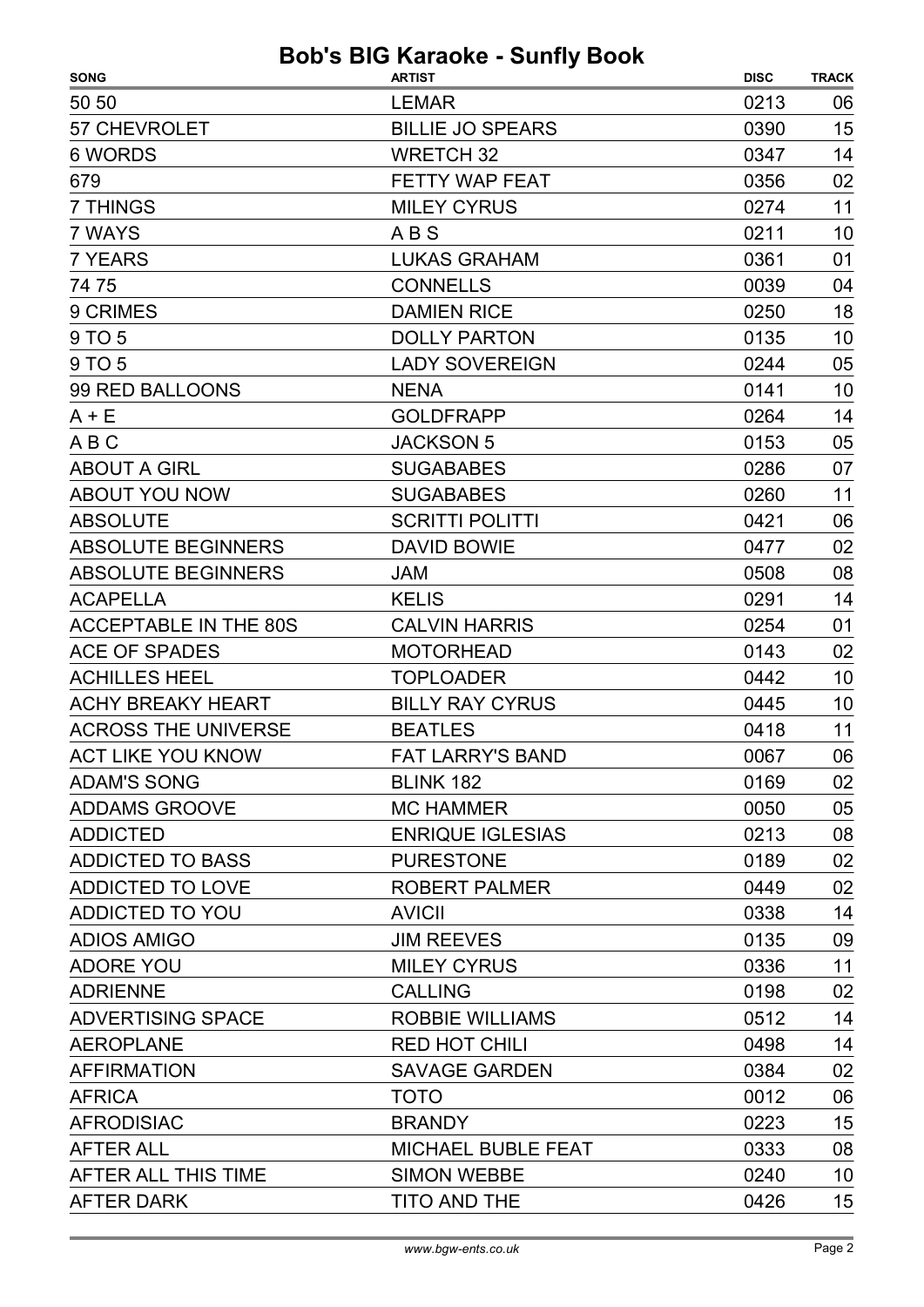| <b>BLUETONES</b><br>0191<br>07<br><b>WE ARE SCIENTISTS</b><br>0265<br>04<br><b>CHARLIE XCX FEAT LIL</b><br>0371<br>06<br><b>CONWAY TWITTY AND</b><br>08<br>0479<br>15<br><b>DAMAGE</b><br>0459<br>15<br><b>STEPS</b><br>0152<br>16<br>ONE TRUE VOICE<br>0201<br>13<br><b>REM</b><br>0226<br>0028<br>01<br><b>BLACK LACE</b><br><b>MARIAH CAREY</b><br>0169<br>09<br><b>STEVE BROOKSTEIN</b><br>05<br>0227<br>10<br><b>SARAH MCLACHLAN</b><br>0124<br>15<br><b>CRAIG DAVID AND</b><br>0368<br>01<br><b>GARTH BROOKS</b><br>0156<br><b>JOE TEX</b><br>0103<br>02 | <b>SONG</b>                   | <b>ARTIST</b> | <b>DISC</b> | <b>TRACK</b> |
|----------------------------------------------------------------------------------------------------------------------------------------------------------------------------------------------------------------------------------------------------------------------------------------------------------------------------------------------------------------------------------------------------------------------------------------------------------------------------------------------------------------------------------------------------------------|-------------------------------|---------------|-------------|--------------|
|                                                                                                                                                                                                                                                                                                                                                                                                                                                                                                                                                                | <b>AFTER HOURS</b>            |               |             |              |
|                                                                                                                                                                                                                                                                                                                                                                                                                                                                                                                                                                | <b>AFTER HOURS</b>            |               |             |              |
|                                                                                                                                                                                                                                                                                                                                                                                                                                                                                                                                                                | AFTER THE AFTERPARTY          |               |             |              |
|                                                                                                                                                                                                                                                                                                                                                                                                                                                                                                                                                                | AFTER THE FIRE IS GONE        |               |             |              |
|                                                                                                                                                                                                                                                                                                                                                                                                                                                                                                                                                                | AFTER THE LOVE HAS GONE       |               |             |              |
|                                                                                                                                                                                                                                                                                                                                                                                                                                                                                                                                                                | AFTER THE LOVE HAS GONE       |               |             |              |
|                                                                                                                                                                                                                                                                                                                                                                                                                                                                                                                                                                | AFTER YOU'RE GONE             |               |             |              |
|                                                                                                                                                                                                                                                                                                                                                                                                                                                                                                                                                                | <b>AFTERMATH</b>              |               |             |              |
|                                                                                                                                                                                                                                                                                                                                                                                                                                                                                                                                                                | <b>AGADOO</b>                 |               |             |              |
|                                                                                                                                                                                                                                                                                                                                                                                                                                                                                                                                                                | <b>AGAINST ALL ODDS</b>       |               |             |              |
|                                                                                                                                                                                                                                                                                                                                                                                                                                                                                                                                                                | <b>AGAINST ALL ODDS</b>       |               |             |              |
|                                                                                                                                                                                                                                                                                                                                                                                                                                                                                                                                                                | <b>AIDA</b>                   |               |             |              |
|                                                                                                                                                                                                                                                                                                                                                                                                                                                                                                                                                                | <b>AIN'T GIVING UP</b>        |               |             |              |
|                                                                                                                                                                                                                                                                                                                                                                                                                                                                                                                                                                | AIN'T GOIN' DOWN TILL THE SUN |               |             |              |
|                                                                                                                                                                                                                                                                                                                                                                                                                                                                                                                                                                | AIN'T GONNA BUMP NO MORE      |               |             |              |
| <b>JESS GLYNNE</b><br>0361<br>09                                                                                                                                                                                                                                                                                                                                                                                                                                                                                                                               | AIN'T GOT FAR TO GO           |               |             |              |
| 07<br><b>JENNIFER LOPEZ</b><br>0458                                                                                                                                                                                                                                                                                                                                                                                                                                                                                                                            | <b>AIN'T IT FUNNY</b>         |               |             |              |
| <b>TOMMY BRUCE</b><br>0064<br>04                                                                                                                                                                                                                                                                                                                                                                                                                                                                                                                               | <b>AIN'T MISBEHAVING</b>      |               |             |              |
| 15<br><b>ZARA LARSSON</b><br>0369                                                                                                                                                                                                                                                                                                                                                                                                                                                                                                                              | <b>AIN'T MY FAULT</b>         |               |             |              |
| AIN'T NO LOVE IN THE HEART OF WHITESNAKE<br>0418<br>02                                                                                                                                                                                                                                                                                                                                                                                                                                                                                                         |                               |               |             |              |
| 12<br>0018<br><b>DIANA ROSS</b>                                                                                                                                                                                                                                                                                                                                                                                                                                                                                                                                | AIN'T NO MOUNTAIN HIGH        |               |             |              |
| 04<br><b>CHRISTINA AGUILERA</b><br>0245                                                                                                                                                                                                                                                                                                                                                                                                                                                                                                                        | AIN'T NO OTHER MAN            |               |             |              |
| <b>ORSON</b><br>0261<br>04                                                                                                                                                                                                                                                                                                                                                                                                                                                                                                                                     | <b>AIN'T NO PARTY</b>         |               |             |              |
| 0269<br>08<br><b>CAGE THE ELEPHANT</b>                                                                                                                                                                                                                                                                                                                                                                                                                                                                                                                         | AIN'T NO REST FOR THE WICKED  |               |             |              |
| <b>MCFADDEN AND</b><br>0072<br>14                                                                                                                                                                                                                                                                                                                                                                                                                                                                                                                              | AIN'T NO STOPPIN' US NOW      |               |             |              |
| <b>BILL WITHERS</b><br>0384<br>11                                                                                                                                                                                                                                                                                                                                                                                                                                                                                                                              | <b>AIN'T NO SUNSHINE</b>      |               |             |              |
| <b>CHAKA KHAN</b><br>0011<br>01                                                                                                                                                                                                                                                                                                                                                                                                                                                                                                                                | AIN'T NOBODY                  |               |             |              |
| 0354<br>05<br><b>FELIX JOHN FEAT</b>                                                                                                                                                                                                                                                                                                                                                                                                                                                                                                                           | AIN'T NOBODY (LOVES ME        |               |             |              |
| 01<br><b>SHOWSTOPPERS</b><br>0088                                                                                                                                                                                                                                                                                                                                                                                                                                                                                                                              | AIN'T NOTHING BUT A HOUSE     |               |             |              |
| 14<br><b>DEAN MARTIN</b><br>0428                                                                                                                                                                                                                                                                                                                                                                                                                                                                                                                               | AIN'T THAT A KICK IN THE HEAD |               |             |              |
| 03<br>ROBBIE WILLIAMS<br>0512                                                                                                                                                                                                                                                                                                                                                                                                                                                                                                                                  | AIN'T THAT A KICK IN THE HEAD |               |             |              |
| 12<br><b>SIMPLY RED</b><br>0150                                                                                                                                                                                                                                                                                                                                                                                                                                                                                                                                | AIN'T THAT A LOT OF LOVE      |               |             |              |
| 01<br><b>FATS DOMINO</b><br>0017                                                                                                                                                                                                                                                                                                                                                                                                                                                                                                                               | AIN'T THAT A SHAME            |               |             |              |
| 03<br><b>LUTRICIA MCNEAL</b><br>0117                                                                                                                                                                                                                                                                                                                                                                                                                                                                                                                           | AIN'T THAT JUST THE WAY       |               |             |              |
| 16<br><b>JENNIFER LOPEZ</b><br>0364                                                                                                                                                                                                                                                                                                                                                                                                                                                                                                                            | <b>AIN'T YOUR MAMA</b>        |               |             |              |
| 04<br><b>LILY ALLEN</b><br>0336                                                                                                                                                                                                                                                                                                                                                                                                                                                                                                                                | <b>AIR BALLOON</b>            |               |             |              |
| <b>MCBUSTED</b><br>06<br>0346                                                                                                                                                                                                                                                                                                                                                                                                                                                                                                                                  | <b>AIR GUITAR</b>             |               |             |              |
| 02<br><b>BUSTED</b><br>0216                                                                                                                                                                                                                                                                                                                                                                                                                                                                                                                                    | <b>AIR HOSTESS</b>            |               |             |              |
| 04<br><b>HOLLIES</b><br>0071                                                                                                                                                                                                                                                                                                                                                                                                                                                                                                                                   | AIR THAT I BREATHE            |               |             |              |
| 10<br><b>BOBFEAT HAYLEY</b><br>0293                                                                                                                                                                                                                                                                                                                                                                                                                                                                                                                            | <b>AIRPLANES</b>              |               |             |              |
| <b>MOTORS</b><br>0079<br>04                                                                                                                                                                                                                                                                                                                                                                                                                                                                                                                                    | <b>AIRPORT</b>                |               |             |              |
| <b>CILLA BLACK</b><br>0085<br>09                                                                                                                                                                                                                                                                                                                                                                                                                                                                                                                               | <b>ALFIE</b>                  |               |             |              |
| <b>DIONNE WARWICK</b><br>0390<br>10                                                                                                                                                                                                                                                                                                                                                                                                                                                                                                                            | <b>ALFIE</b>                  |               |             |              |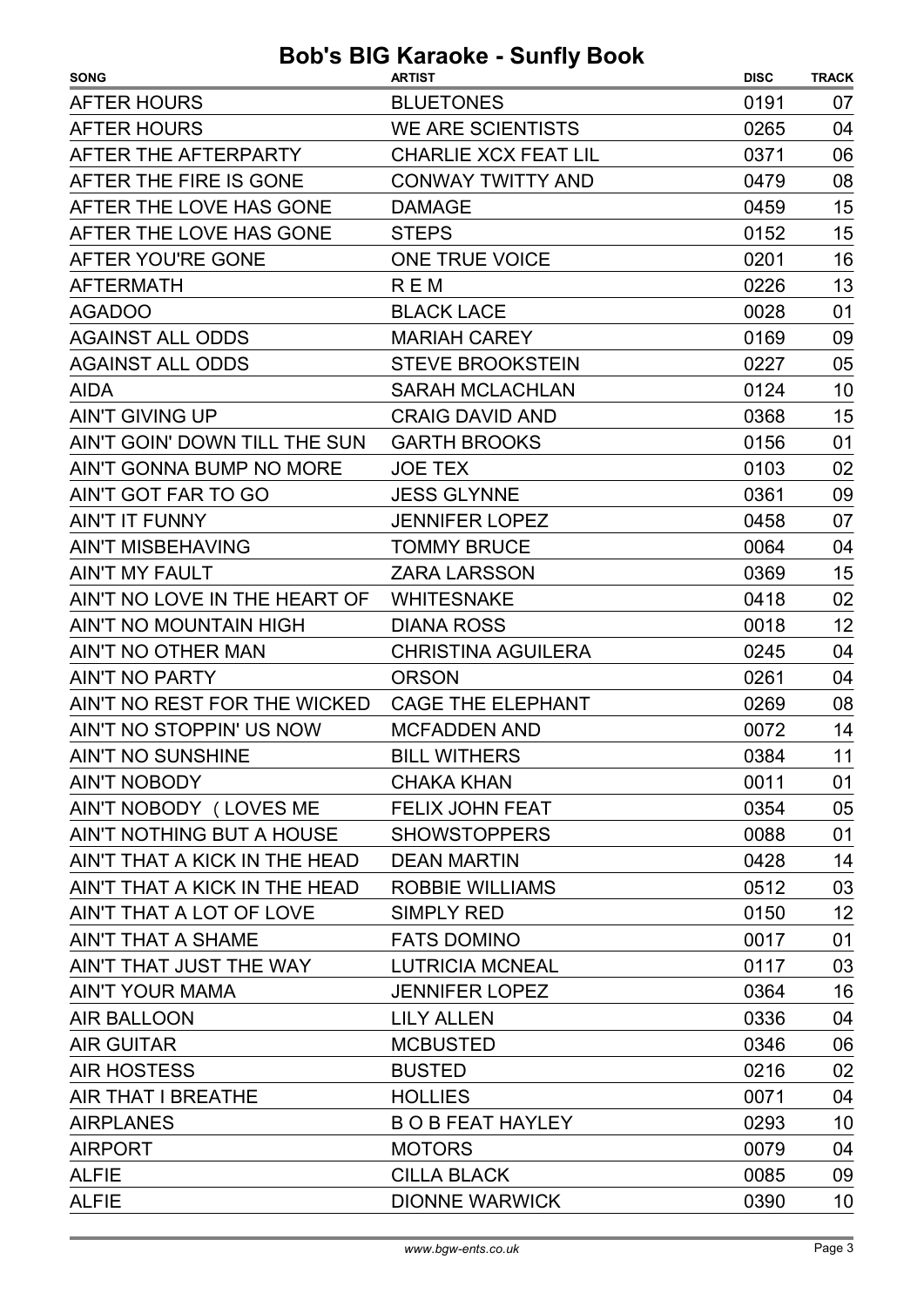| <b>SONG</b>                              | <b>ARTIST</b>             | <b>DISC</b> | <b>TRACK</b> |
|------------------------------------------|---------------------------|-------------|--------------|
| <b>ALFIE</b>                             | <b>LILY ALLEN</b>         | 0253        | 11           |
| <b>ALICE</b>                             | <b>AVRIL LAVIGNE</b>      | 0291        | 16           |
| <b>ALIVE</b>                             | <b>S CLUB</b>             | 0464        | 08           |
| <b>ALIVE</b>                             | <b>SIA</b>                | 0357        | 07           |
| <b>ALIVE AND KICKING</b>                 | <b>SIMPLE MINDS</b>       | 0001        | 10           |
| <b>ALL ABOUT LOVING YOU</b>              | <b>BON JOVI</b>           | 0408        | 01           |
| <b>ALL ABOUT SOUL</b>                    | <b>BILLY JOEL</b>         | 0394        | 13           |
| ALL ABOUT THAT BASS                      | <b>MEGHAN TRAINOR</b>     | 0344        | 09           |
| ALL ABOUT THE MONEY                      | <b>MEJA</b>               | 0126        | 15           |
| ALL ABOUT TONIGHT                        | PIXIE LOTT                | 0307        | 07           |
| <b>ALL ABOUT US</b>                      | TATU                      | 0236        | 11           |
| ALL ABOUT YOU                            | <b>MCFLY</b>              | 0230        | 01           |
| ALL ALONG THE WATCHTOWER                 | <b>JIMI HENDRIX</b>       | 0503        | 02           |
| <b>ALL AMERICAN GIRL</b>                 | <b>CARRIE UNDERWOOD</b>   | 0434        | 09           |
| <b>ALL AND ALL</b>                       | <b>JOYCE SIMS</b>         | 0399        | 01           |
| ALL AROUND MY HAT                        | <b>STEELEYE SPAN</b>      | 0079        | 07           |
| ALL AROUND THE WORLD                     | JAM                       | 0508        | 05           |
| ALL AROUND THE WORLD                     | <b>LISA STANSFIELD</b>    | 0011        | 11           |
| <b>ALL AT ONCE</b>                       | <b>FRAY</b>               | 0260        | 12           |
| ALL AT ONCE                              | <b>WHITNEY HOUSTON</b>    | 0397        | 03           |
| ALL BECAUSE OF YOU                       | U <sub>2</sub>            | 0236        | 10           |
| <b>ALL CRIED OUT</b>                     | <b>ALISON MOYET</b>       | 0391        | 09           |
| ALL CRIED OUT                            | <b>BLONDE FEAT ALEX</b>   | 0351        | 08           |
| <b>ALL DAY</b>                           | <b>KANYE WEST FEAT</b>    | 0350        | 13           |
| ALL DAY AND ALL OF THE NIGHT             | <b>KINKS</b>              | 0086        | 01           |
| ALL FIRED UP                             | <b>SATURDAYS</b>          | 0307        | 05           |
| <b>ALL FOR LOVE</b>                      | ADAMS AND STEWART         | 0007        | 01           |
| ALL FOR ONE                              | <b>STONE ROSES</b>        | 0365        | 18           |
| ALL FOR YOU                              | <b>JANET JACKSON</b>      | 0460        | 04           |
| ALL FOR YOU                              | <b>SISQO</b>              | 0441        | 01           |
| ALL GOOD THINGS COME TO AN NELLY FURTADO |                           | 0249        | 11           |
| ALL HOOKED UP                            | <b>ALL SAINTS</b>         | 0441        | 02           |
| ALL I EVER WANTED                        | <b>BASSHUNTER</b>         | 0269        | 11           |
| ALL I GOT                                | <b>NEWTON FAULKNER</b>    | 0261        | 15           |
| <b>ALL I HAVE</b>                        | <b>JENNIFER LOPEZ AND</b> | 0204        | 09           |
| ALL I HAVE TO DO IS DREAM                | <b>EVERLY BROTHERS</b>    | 0047        | 13           |
| ALL I HAVE TO GIVE                       | <b>BACKSTREET BOYS</b>    | 0118        | 12           |
| ALL I NEED IS A MIRACLE                  | MIKE AND THE              | 0477        | 03           |
| ALL I NEED TO KNOW                       | <b>EMMA BUNTON</b>        | 0252        | 02           |
| ALL I REALLY WANT                        | <b>ALANIS MORISSETTE</b>  | 0405        | 02           |
| ALL I REALLY WANT TO DO                  | <b>CHER</b>               | 0437        | 07           |
| ALL I WANNA DO                           | AMY STUDT                 | 0214        | 07           |
| ALL I WANNA DO                           | <b>DANNII MINOGUE</b>     | 0114        | 03           |
|                                          |                           |             |              |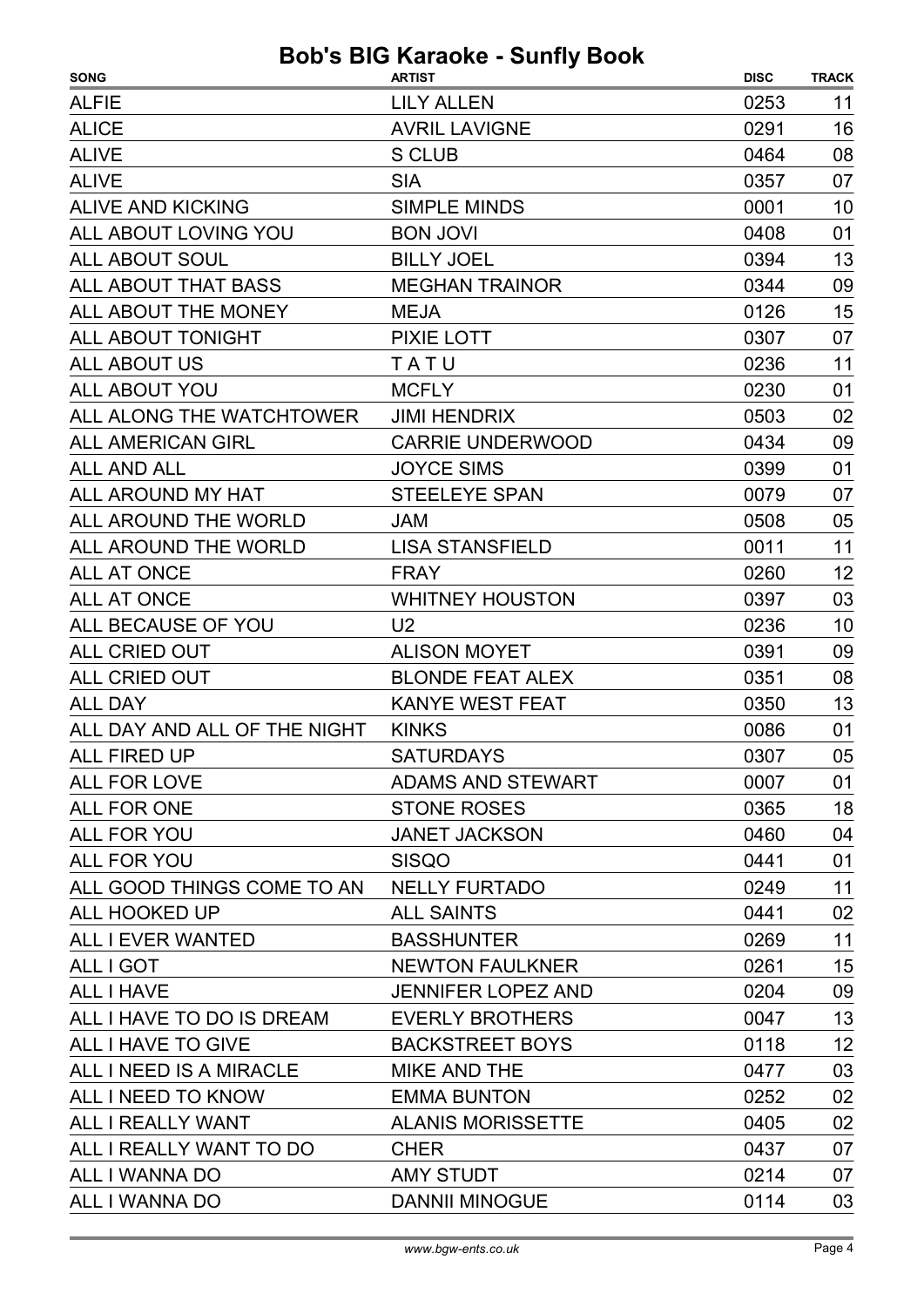| <b>SONG</b>                           | <b>ARTIST</b>            | <b>DISC</b> | <b>TRACK</b> |
|---------------------------------------|--------------------------|-------------|--------------|
| ALL I WANNA DO                        | SHERYL CROW              | 0019        | 03           |
| ALL I WANT IS YOU                     | 911                      | 0121        | 07           |
| ALL IN MY HEAD (FLEX)                 | FIFTH HARMONY FEAT       | 0367        | 08           |
| ALL IN ONE NIGHT                      | <b>STEREOPHONICS</b>     | 0380        | 12           |
| <b>ALL MY FRIENDS</b>                 | <b>SNAKEHIPS FEAT</b>    | 0360        | 04           |
| <b>ALL MY LIFE</b>                    | N-FORCE                  | 0276        | 09           |
| <b>ALL NIGHT</b>                      | <b>VAMPS AND MATOMA</b>  | 0370        | 10           |
| <b>ALL NIGHT LONG</b>                 | <b>ALEXANDRA BURKE</b>   | 0292        | 03           |
| <b>ALL NIGHT LONG</b>                 | <b>LIONEL RICHIE</b>     | 0449        | 07           |
| ALL NIGHT LONG (TOUCH ME)             | <b>CATHY DENNIS</b>      | 0477        | 04           |
| ALL OF MY HEART                       | A B C                    | 0082        | 03           |
| <b>ALL OR NOTHING</b>                 | <b>CHER</b>              | 0138        | 05           |
| <b>ALL OR NOTHING</b>                 | O TOWN                   | 0182        | 10           |
| ALL OUT OF LOVE                       | <b>AIR SUPPLY</b>        | 0012        | 15           |
| ALL OUT OF LOVE                       | <b>H AND CLAIRE</b>      | 0199        | 03           |
| <b>ALL RIGHT NOW</b>                  | <b>FREE</b>              | 0016        | 12           |
| <b>ALL RISE</b>                       | <b>BLUE</b>              | 0494        | 01           |
| <b>ALL SHE WANTS</b>                  | <b>DURAN DURAN</b>       | 0506        | 11           |
| ALL SHOOK UP                          | <b>ELVIS PRESLEY</b>     | 0484        | 01           |
| <b>ALL SPARKS</b>                     | <b>EDITORS</b>           | 0432        | 05           |
| <b>ALL SUMMER LONG</b>                | <b>KID ROCK</b>          | 0478        | 01           |
| <b>ALL THAT I NEED</b>                | <b>BOYZONE</b>           | 0120        | 02           |
| ALL THAT I'M ALLOWED I'M              | <b>ELTON JOHN</b>        | 0224        | 12           |
| ALL THAT SHE WANTS                    | <b>ACE OF BASE</b>       | 0447        | 09           |
| ALL THE LOVE IN THE WORLD             | <b>DIONNE WARWICK</b>    | 0082        | 08           |
| ALL THE LOVERS                        | <b>KYLIE MINOGUE</b>     | 0292        | 04           |
| ALL THE SMALL THINGS                  | <b>BLINK 182</b>         | 0462        | 09           |
| ALL THE THINGS SHE SAID               | TATU                     | 0466        | 01           |
| ALL THE TIMES I CRIED                 | <b>SHARLEEN SPITERI</b>  | 0418        | 12           |
| ALL THE WAY                           | <b>CRAIG DAVID</b>       | 0234        | 13           |
| ALL THE YOUNG DUDES                   | MOTT THE HOOPLE          | 0040        | 06           |
| <b>ALL THIS LOVE</b>                  | <b>SIMILOU</b>           | 0246        | 02           |
| <b>ALL THIS TIME</b>                  | <b>MICHELLE MCMANUS</b>  | 0214        | 02           |
| <b>ALL TIME HIGH</b>                  | <b>PULP</b>              | 0505        | 15           |
| <b>ALL TIME LOVE</b>                  | <b>WILL YOUNG</b>        | 0239        | 03           |
| ALL TIME LOW                          | <b>WANTED</b>            | 0295        | 05           |
| ALL TOGETHER NOW                      | <b>FARM</b>              | 0219        | 02           |
| ALL WE KNOW                           | <b>CHAINSMOKERS FEAT</b> | 0370        | 11           |
| ALL YOU DO IS BRING ME DOWN MAVERICKS |                          | 0411        | 09           |
| ALL YOU GOOD FRIENDS                  | <b>KEVIN SIMM</b>        | 0363        | 04           |
| ALL YOU GOOD PEOPLE                   | <b>EMBRACE</b>           | 0117        | 07           |
| ALL YOU WANT                          | <b>DIDO</b>              | 0187        | 04           |
| <b>ALMAZ</b>                          | <b>RANDY CRAWFORD</b>    | 0082        | 12           |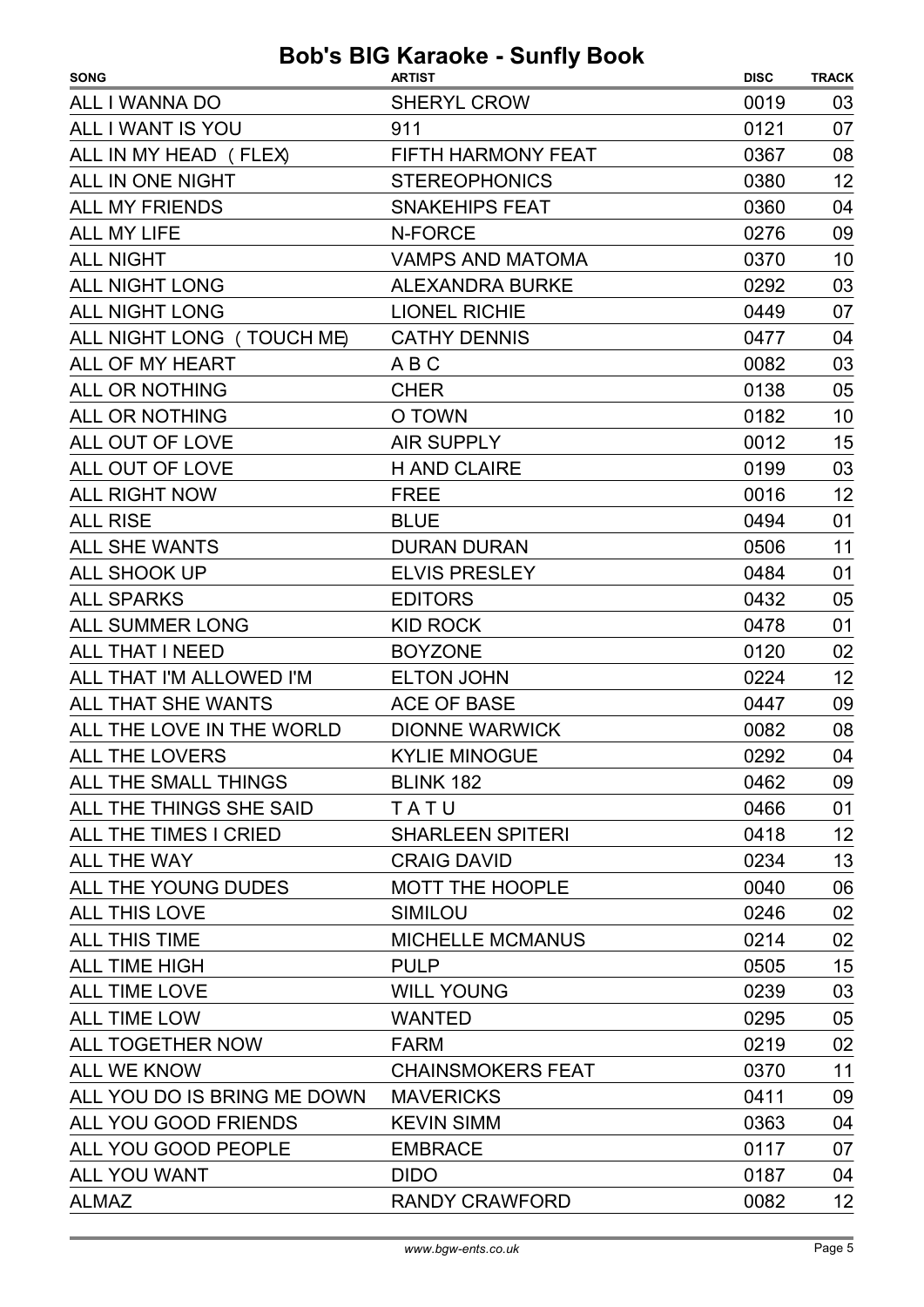| <b>SONG</b>                    | <b>ARTIST</b>             | <b>DISC</b> | <b>TRACK</b> |
|--------------------------------|---------------------------|-------------|--------------|
| <b>ALMOST HERE</b>             | <b>DELTA GOODREM AND</b>  | 0491        | 11           |
| <b>ALMOST THERE</b>            | <b>ANDY WILLIAMS</b>      | 0094        | 01           |
| <b>ALMOST THERE</b>            | LEVEL 42                  | 0420        | 13           |
| <b>ALONE</b>                   | <b>GLEE CAST</b>          | 0431        | 15           |
| <b>ALONE</b>                   | <b>HEART</b>              | 0013        | 10           |
| <b>ALONE AGAIN</b>             | <b>ALYSSA REID AND</b>    | 0313        | 01           |
| <b>ALONE AGAIN NATURALLY</b>   | <b>GILBERT O'SULLIVAN</b> | 0077        | 11           |
| <b>ALONE NO MORE</b>           | PHILIP GEORGE             | 0356        | 09           |
| <b>ALPHABET STREET</b>         | <b>PRINCE</b>             | 0500        | 07           |
| <b>ALRIGHT</b>                 | <b>SUPERGRASS</b>         | 0114        | 11           |
| <b>ALWAYS</b>                  | <b>ATLANTIC STARR</b>     | 0386        | 07           |
| <b>ALWAYS</b>                  | BLINK 182                 | 0226        | 09           |
| <b>ALWAYS</b>                  | <b>BON JOVI</b>           | 0010        | 05           |
| <b>ALWAYS</b>                  | <b>ERASURE</b>            | 0025        | 01           |
| ALWAYS AND FOREVER             | <b>HEATWAVE</b>           | 0103        | 12           |
| <b>ALWAYS AND FOREVER</b>      | LUTHER VANDROSS           | 0053        | 11           |
| ALWAYS COME BACK TO YOUR       | <b>SAMANTHA MUMBA</b>     | 0175        | 07           |
| ALWAYS HAVE ALWAYS WILL        | ACE OF BASE               | 0130        | 05           |
| ALWAYS LOOK ON THE BRIGHT      | <b>MONTY PYTHON</b>       | 0042        | 10           |
| ALWAYS ON MY MIND              | PET SHOP BOYS             | 0075        | 01           |
| <b>ALWAYS RIGHT BEHIND YOU</b> | <b>ZUTONS</b>             | 0268        | 15           |
| ALWAYS THE LAST TO KNOW        | <b>DEL AMITRI</b>         | 0004        | 02           |
| ALWAYS WHERE I NEED TO BE      | <b>KOOKS</b>              | 0266        | 06           |
| <b>AM I WRONG</b>              | NICO AND VINZ             | 0342        | 14           |
| AM TO PM                       | <b>CHRISTINA MILIAN</b>   | 0189        | 06           |
| <b>AMANDA</b>                  | <b>BOSTON</b>             | 0013        | 06           |
| AMAZED                         | LONESTAR                  | 0383        | 01           |
| <b>AMAZING</b>                 | <b>ALEX LLOYD</b>         | 0492        | 13           |
| <b>AMAZING</b>                 | <b>FOXES</b>              | 0360        | 16           |
| <b>AMAZING</b>                 | <b>GEORGE MICHAEL</b>     | 0215        | 07           |
| <b>AMAZING</b>                 | <b>INNA</b>               | 0295        | 01           |
| <b>AMAZING</b>                 | <b>MADONNA</b>            | 0183        | 15           |
| <b>AMAZING</b>                 | <b>MATT CARDLE</b>        | 0313        | 03           |
| <b>AMAZING</b>                 | <b>WESTLIFE</b>           | 0241        | 02           |
| <b>AMAZING GRACE</b>           | <b>STANDARD</b>           | 0456        | 14           |
| <b>AMBITIONS</b>               | <b>JOE MCELDERRY</b>      | 0297        | 10           |
| <b>AMERICA</b>                 | <b>NEIL DIAMOND</b>       | 0135        | 02           |
| <b>AMERICA</b>                 | <b>RAZORLIGHT</b>         | 0248        | 06           |
| <b>AMERICAN BOY</b>            | <b>ESTELLE FEAT KANYE</b> | 0266        | 01           |
| <b>AMERICAN GIRL</b>           | TOM PETTY AND THE         | 0430        | 11           |
| <b>AMERICAN HONEY</b>          | <b>LADY ANTEBELLUM</b>    | 0290        | 12           |
| <b>AMERICAN LIFE</b>           | <b>MADONNA</b>            | 0468        | 03           |
| <b>AMERICAN PIE</b>            | <b>DON MCLEAN</b>         | 0446        | 06           |
|                                |                           |             |              |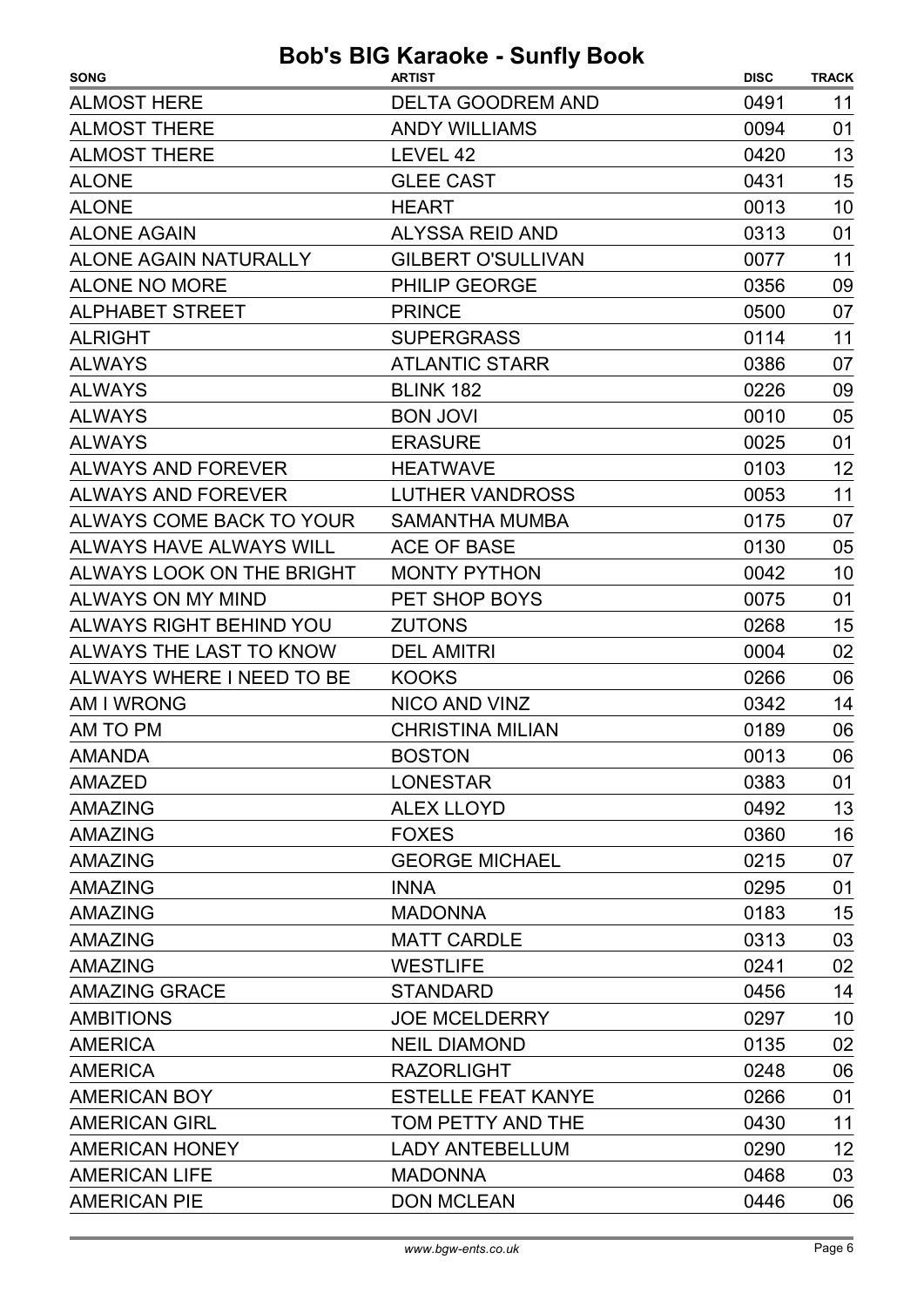| <b>AMERICAN PIE</b><br><b>MADONNA</b><br>0159<br>13<br><b>AMERICAN WOMAN</b><br><b>LENNY KRAVITZ</b><br>05<br>0144<br><b>AMERICANOS</b><br><b>HOLLY JOHNSON</b><br>0059<br>06<br>12<br><b>AMNESIA</b><br>5 SECONDS OF<br>0342<br>13<br><b>CHUMBAWAMBA</b><br>0116<br><b>AMNESIA</b><br>14<br><b>AN</b><br><b>DEBBIE HARRY</b><br>0075<br>15<br><b>GEORGE MICHAEL</b><br>0245<br>AN EASIER AFFAIR<br>13<br>AN END HAS A START<br><b>EDITORS</b><br>0259<br><b>ANACONDA</b><br><b>NICKI MINAJ</b><br>0344<br>05<br>02<br><b>ANALOGUE</b><br>A HA<br>0240<br>14<br>AND I LOVE YOU SO<br>0077<br>PERRY COMO<br><b>AND SHE WAS</b><br><b>TALKING HEADS</b><br>05<br>0477<br>AND YOUR BIRD CAN SING<br>10<br><b>BEATLES</b><br>0416<br>12<br><b>ANGEL</b><br><b>CORRS</b><br>0222<br><b>LIONEL RICHIE</b><br>0408<br>15<br><b>ANGEL</b><br>05<br><b>ANGEL</b><br><b>PHARRELL</b><br>0239<br><b>ANGEL</b><br><b>SARAH MACLACHLAN</b><br>09<br>0415<br><b>ANGEL</b><br><b>SARAH MCLACHLAN</b><br>0189<br>16<br><b>ANGEL</b><br><b>SHAGGY</b><br>0462<br>04<br><b>ANGEL</b><br><b>WESTLIFE</b><br>0460<br>09<br><b>ANGEL EYES</b><br><b>ROXY MUSIC</b><br>09<br>0147<br>05<br><b>ANGEL EYES</b><br>WET WET WET<br>0059<br>13<br><b>ANGEL FACE</b><br><b>GLITTER BAND</b><br>0071<br><b>ANGEL FINGERS</b><br>0035<br>15<br><b>WIZZARD</b><br>13<br>ANGEL IN THE NIGHT<br><b>BASSHUNTER</b><br>0273<br>0115<br>08<br><b>ANGEL OF MINE</b><br><b>ETERNAL</b><br>0120<br>16<br><b>ANGEL STREET</b><br><b>M PEOPLE</b><br>ANGELA JONES<br><b>MICHAEL COX</b><br>0083<br>04<br>01<br><b>BROTHERHOOD OF</b><br>0400<br><b>ANGELO</b> |
|----------------------------------------------------------------------------------------------------------------------------------------------------------------------------------------------------------------------------------------------------------------------------------------------------------------------------------------------------------------------------------------------------------------------------------------------------------------------------------------------------------------------------------------------------------------------------------------------------------------------------------------------------------------------------------------------------------------------------------------------------------------------------------------------------------------------------------------------------------------------------------------------------------------------------------------------------------------------------------------------------------------------------------------------------------------------------------------------------------------------------------------------------------------------------------------------------------------------------------------------------------------------------------------------------------------------------------------------------------------------------------------------------------------------------------------------------------------------------------------------------------------------------------------------------------------------------------------------------------------------|
|                                                                                                                                                                                                                                                                                                                                                                                                                                                                                                                                                                                                                                                                                                                                                                                                                                                                                                                                                                                                                                                                                                                                                                                                                                                                                                                                                                                                                                                                                                                                                                                                                      |
|                                                                                                                                                                                                                                                                                                                                                                                                                                                                                                                                                                                                                                                                                                                                                                                                                                                                                                                                                                                                                                                                                                                                                                                                                                                                                                                                                                                                                                                                                                                                                                                                                      |
|                                                                                                                                                                                                                                                                                                                                                                                                                                                                                                                                                                                                                                                                                                                                                                                                                                                                                                                                                                                                                                                                                                                                                                                                                                                                                                                                                                                                                                                                                                                                                                                                                      |
|                                                                                                                                                                                                                                                                                                                                                                                                                                                                                                                                                                                                                                                                                                                                                                                                                                                                                                                                                                                                                                                                                                                                                                                                                                                                                                                                                                                                                                                                                                                                                                                                                      |
|                                                                                                                                                                                                                                                                                                                                                                                                                                                                                                                                                                                                                                                                                                                                                                                                                                                                                                                                                                                                                                                                                                                                                                                                                                                                                                                                                                                                                                                                                                                                                                                                                      |
|                                                                                                                                                                                                                                                                                                                                                                                                                                                                                                                                                                                                                                                                                                                                                                                                                                                                                                                                                                                                                                                                                                                                                                                                                                                                                                                                                                                                                                                                                                                                                                                                                      |
|                                                                                                                                                                                                                                                                                                                                                                                                                                                                                                                                                                                                                                                                                                                                                                                                                                                                                                                                                                                                                                                                                                                                                                                                                                                                                                                                                                                                                                                                                                                                                                                                                      |
|                                                                                                                                                                                                                                                                                                                                                                                                                                                                                                                                                                                                                                                                                                                                                                                                                                                                                                                                                                                                                                                                                                                                                                                                                                                                                                                                                                                                                                                                                                                                                                                                                      |
|                                                                                                                                                                                                                                                                                                                                                                                                                                                                                                                                                                                                                                                                                                                                                                                                                                                                                                                                                                                                                                                                                                                                                                                                                                                                                                                                                                                                                                                                                                                                                                                                                      |
|                                                                                                                                                                                                                                                                                                                                                                                                                                                                                                                                                                                                                                                                                                                                                                                                                                                                                                                                                                                                                                                                                                                                                                                                                                                                                                                                                                                                                                                                                                                                                                                                                      |
|                                                                                                                                                                                                                                                                                                                                                                                                                                                                                                                                                                                                                                                                                                                                                                                                                                                                                                                                                                                                                                                                                                                                                                                                                                                                                                                                                                                                                                                                                                                                                                                                                      |
|                                                                                                                                                                                                                                                                                                                                                                                                                                                                                                                                                                                                                                                                                                                                                                                                                                                                                                                                                                                                                                                                                                                                                                                                                                                                                                                                                                                                                                                                                                                                                                                                                      |
|                                                                                                                                                                                                                                                                                                                                                                                                                                                                                                                                                                                                                                                                                                                                                                                                                                                                                                                                                                                                                                                                                                                                                                                                                                                                                                                                                                                                                                                                                                                                                                                                                      |
|                                                                                                                                                                                                                                                                                                                                                                                                                                                                                                                                                                                                                                                                                                                                                                                                                                                                                                                                                                                                                                                                                                                                                                                                                                                                                                                                                                                                                                                                                                                                                                                                                      |
|                                                                                                                                                                                                                                                                                                                                                                                                                                                                                                                                                                                                                                                                                                                                                                                                                                                                                                                                                                                                                                                                                                                                                                                                                                                                                                                                                                                                                                                                                                                                                                                                                      |
|                                                                                                                                                                                                                                                                                                                                                                                                                                                                                                                                                                                                                                                                                                                                                                                                                                                                                                                                                                                                                                                                                                                                                                                                                                                                                                                                                                                                                                                                                                                                                                                                                      |
|                                                                                                                                                                                                                                                                                                                                                                                                                                                                                                                                                                                                                                                                                                                                                                                                                                                                                                                                                                                                                                                                                                                                                                                                                                                                                                                                                                                                                                                                                                                                                                                                                      |
|                                                                                                                                                                                                                                                                                                                                                                                                                                                                                                                                                                                                                                                                                                                                                                                                                                                                                                                                                                                                                                                                                                                                                                                                                                                                                                                                                                                                                                                                                                                                                                                                                      |
|                                                                                                                                                                                                                                                                                                                                                                                                                                                                                                                                                                                                                                                                                                                                                                                                                                                                                                                                                                                                                                                                                                                                                                                                                                                                                                                                                                                                                                                                                                                                                                                                                      |
|                                                                                                                                                                                                                                                                                                                                                                                                                                                                                                                                                                                                                                                                                                                                                                                                                                                                                                                                                                                                                                                                                                                                                                                                                                                                                                                                                                                                                                                                                                                                                                                                                      |
|                                                                                                                                                                                                                                                                                                                                                                                                                                                                                                                                                                                                                                                                                                                                                                                                                                                                                                                                                                                                                                                                                                                                                                                                                                                                                                                                                                                                                                                                                                                                                                                                                      |
|                                                                                                                                                                                                                                                                                                                                                                                                                                                                                                                                                                                                                                                                                                                                                                                                                                                                                                                                                                                                                                                                                                                                                                                                                                                                                                                                                                                                                                                                                                                                                                                                                      |
|                                                                                                                                                                                                                                                                                                                                                                                                                                                                                                                                                                                                                                                                                                                                                                                                                                                                                                                                                                                                                                                                                                                                                                                                                                                                                                                                                                                                                                                                                                                                                                                                                      |
|                                                                                                                                                                                                                                                                                                                                                                                                                                                                                                                                                                                                                                                                                                                                                                                                                                                                                                                                                                                                                                                                                                                                                                                                                                                                                                                                                                                                                                                                                                                                                                                                                      |
|                                                                                                                                                                                                                                                                                                                                                                                                                                                                                                                                                                                                                                                                                                                                                                                                                                                                                                                                                                                                                                                                                                                                                                                                                                                                                                                                                                                                                                                                                                                                                                                                                      |
|                                                                                                                                                                                                                                                                                                                                                                                                                                                                                                                                                                                                                                                                                                                                                                                                                                                                                                                                                                                                                                                                                                                                                                                                                                                                                                                                                                                                                                                                                                                                                                                                                      |
|                                                                                                                                                                                                                                                                                                                                                                                                                                                                                                                                                                                                                                                                                                                                                                                                                                                                                                                                                                                                                                                                                                                                                                                                                                                                                                                                                                                                                                                                                                                                                                                                                      |
|                                                                                                                                                                                                                                                                                                                                                                                                                                                                                                                                                                                                                                                                                                                                                                                                                                                                                                                                                                                                                                                                                                                                                                                                                                                                                                                                                                                                                                                                                                                                                                                                                      |
|                                                                                                                                                                                                                                                                                                                                                                                                                                                                                                                                                                                                                                                                                                                                                                                                                                                                                                                                                                                                                                                                                                                                                                                                                                                                                                                                                                                                                                                                                                                                                                                                                      |
| <b>ANGELS</b><br><b>ROBBIE WILLIAMS</b><br>0492<br>01                                                                                                                                                                                                                                                                                                                                                                                                                                                                                                                                                                                                                                                                                                                                                                                                                                                                                                                                                                                                                                                                                                                                                                                                                                                                                                                                                                                                                                                                                                                                                                |
| <b>ROBBIE WILLIAMS</b><br>15<br>ANGELS (ACOUSTIC VERSION)<br>0507                                                                                                                                                                                                                                                                                                                                                                                                                                                                                                                                                                                                                                                                                                                                                                                                                                                                                                                                                                                                                                                                                                                                                                                                                                                                                                                                                                                                                                                                                                                                                    |
| 01<br>ANGELS BROUGHT ME HERE<br><b>GUY SEBASTIAN</b><br>0453                                                                                                                                                                                                                                                                                                                                                                                                                                                                                                                                                                                                                                                                                                                                                                                                                                                                                                                                                                                                                                                                                                                                                                                                                                                                                                                                                                                                                                                                                                                                                         |
| 18<br>ANGELS ON MY SIDE<br><b>RICK ASTLEY</b><br>0368                                                                                                                                                                                                                                                                                                                                                                                                                                                                                                                                                                                                                                                                                                                                                                                                                                                                                                                                                                                                                                                                                                                                                                                                                                                                                                                                                                                                                                                                                                                                                                |
| 13<br><b>ANGELS WINGS</b><br><b>WESTLIFE</b><br>0388                                                                                                                                                                                                                                                                                                                                                                                                                                                                                                                                                                                                                                                                                                                                                                                                                                                                                                                                                                                                                                                                                                                                                                                                                                                                                                                                                                                                                                                                                                                                                                 |
| <b>HELEN REDDY</b><br>14<br><b>ANGIE BABY</b><br>0382                                                                                                                                                                                                                                                                                                                                                                                                                                                                                                                                                                                                                                                                                                                                                                                                                                                                                                                                                                                                                                                                                                                                                                                                                                                                                                                                                                                                                                                                                                                                                                |
| <b>KAISER CHIEFS</b><br>07<br><b>ANGRY MOB</b><br>0258                                                                                                                                                                                                                                                                                                                                                                                                                                                                                                                                                                                                                                                                                                                                                                                                                                                                                                                                                                                                                                                                                                                                                                                                                                                                                                                                                                                                                                                                                                                                                               |
| 0324<br>11<br><b>ANIMAL</b><br><b>CONOR MAYNARD</b>                                                                                                                                                                                                                                                                                                                                                                                                                                                                                                                                                                                                                                                                                                                                                                                                                                                                                                                                                                                                                                                                                                                                                                                                                                                                                                                                                                                                                                                                                                                                                                  |
| 14<br><b>ANIMAL</b><br><b>DEF LEPPARD</b><br>0416                                                                                                                                                                                                                                                                                                                                                                                                                                                                                                                                                                                                                                                                                                                                                                                                                                                                                                                                                                                                                                                                                                                                                                                                                                                                                                                                                                                                                                                                                                                                                                    |
| <b>ANIMAL NITRATE</b><br>0415<br>06<br><b>SUEDE</b>                                                                                                                                                                                                                                                                                                                                                                                                                                                                                                                                                                                                                                                                                                                                                                                                                                                                                                                                                                                                                                                                                                                                                                                                                                                                                                                                                                                                                                                                                                                                                                  |
| <b>ANIMAL SONG</b><br>0142<br>13<br><b>SAVAGE GARDEN</b>                                                                                                                                                                                                                                                                                                                                                                                                                                                                                                                                                                                                                                                                                                                                                                                                                                                                                                                                                                                                                                                                                                                                                                                                                                                                                                                                                                                                                                                                                                                                                             |
| 18<br><b>ANIMAL STYLE</b><br><b>BIFFY CLYRO</b><br>0366                                                                                                                                                                                                                                                                                                                                                                                                                                                                                                                                                                                                                                                                                                                                                                                                                                                                                                                                                                                                                                                                                                                                                                                                                                                                                                                                                                                                                                                                                                                                                              |
| <b>ANNIE'S SONG</b><br>03<br>0014<br><b>JOHN DENVER</b>                                                                                                                                                                                                                                                                                                                                                                                                                                                                                                                                                                                                                                                                                                                                                                                                                                                                                                                                                                                                                                                                                                                                                                                                                                                                                                                                                                                                                                                                                                                                                              |
| ANOTHER BRICK IN THE WALL<br><b>PINK FLOYD</b><br>0411<br>10                                                                                                                                                                                                                                                                                                                                                                                                                                                                                                                                                                                                                                                                                                                                                                                                                                                                                                                                                                                                                                                                                                                                                                                                                                                                                                                                                                                                                                                                                                                                                         |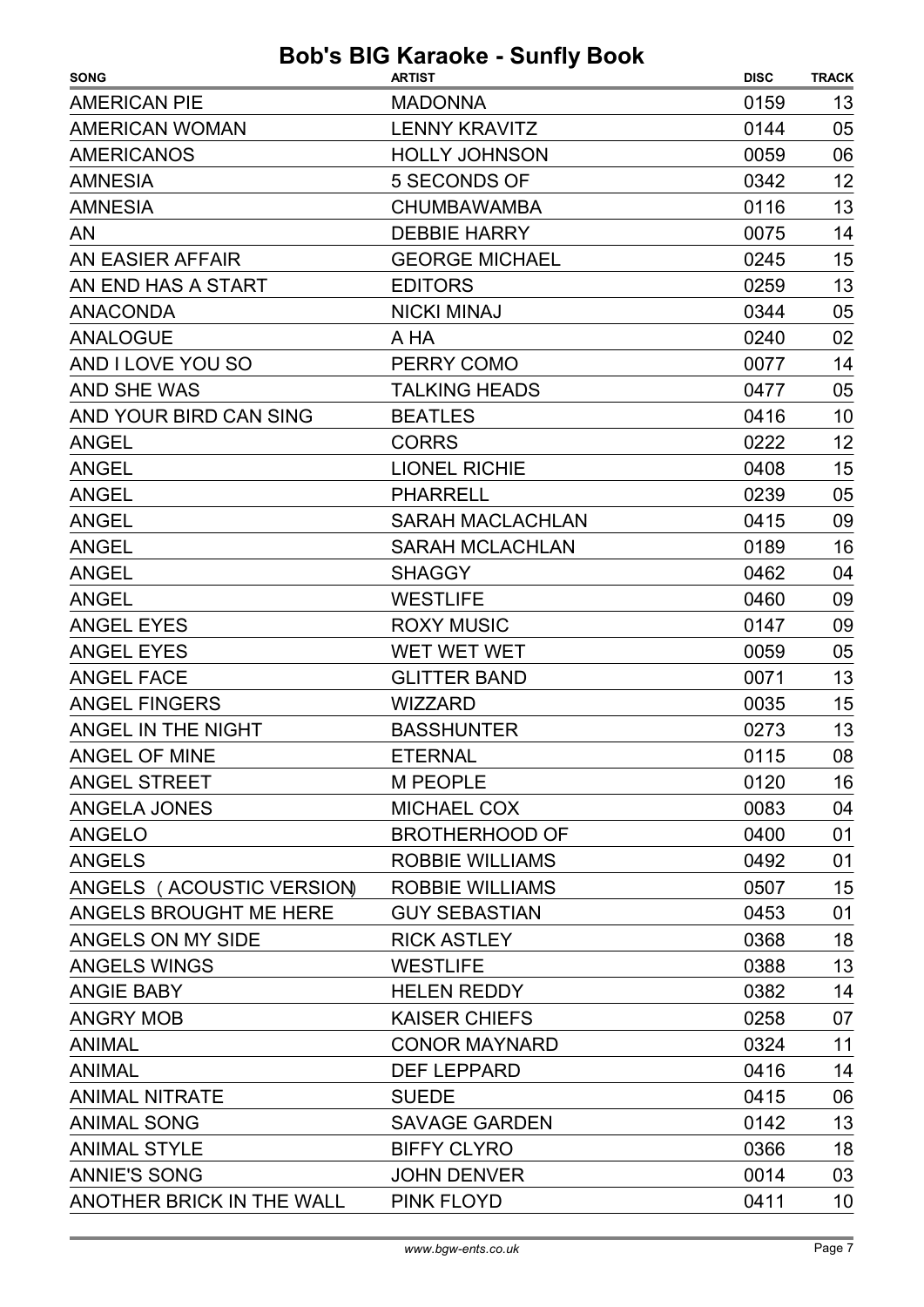| <b>SONG</b>                  | <b>ARTIST</b>            | <b>DISC</b> | <b>TRACK</b> |
|------------------------------|--------------------------|-------------|--------------|
| <b>ANOTHER CHANCE</b>        | <b>ROGER SANCHEZ</b>     | 0454        | 08           |
| <b>ANOTHER DAY</b>           | <b>LEMAR</b>             | 0215        | 13           |
| ANOTHER DAY IN PARADISE      | <b>BRANDY</b>            | 0180        | 15           |
| ANOTHER DAY IN PARADISE      | PHIL COLLINS             | 0477        | 06           |
| <b>ANOTHER LOVE</b>          | <b>TOM ODELL</b>         | 0329        | 17           |
| ANOTHER ONE BITES THE DUST   | <b>QUEEN</b>             | 0502        | 16           |
| <b>ANOTHER PLACE TO FALL</b> | <b>KT TUNSTALL</b>       | 0242        | 14           |
| ANOTHER SAD LOVE SONG        | <b>TONI BRAXTON</b>      | 0019        | 11           |
| <b>ANOTHER WAY TO DIE</b>    | <b>ALICIA KEYS AND</b>   | 0273        | 01           |
| ANOTHER WAY TO DIE           | <b>DISTURBED</b>         | 0296        | 02           |
| <b>ANSWER ME</b>             | <b>FRANKIE LAINE</b>     | 0062        | 05           |
| <b>ANT MUSIC</b>             | <b>ADAM AND THE ANTS</b> | 0105        | 05           |
| <b>ANTHEM</b>                | FILO AND PERRY FEAT      | 0263        | 06           |
| <b>ANTHEMIC</b>              | <b>MAGNETIC MAN FEAT</b> | 0307        | 10           |
| ANY MAN OF MINE              | <b>SHANIA TWAIN</b>      | 0418        | 09           |
| ANY OLD IRON                 | <b>STANLEY HOLLOWAY</b>  | 0420        | 08           |
| ANY ONE OF US (STUPID        | <b>GARETH GATES</b>      | 0461        | 08           |
| <b>ANYMORE</b>               | <b>MELANIE C</b>         | 0369        | 17           |
| ANYONE WHO HAD A HEART       | <b>CILLA BLACK</b>       | 0054        | 09           |
| <b>ANYTHING</b>              | 3T                       | 0049        | 02           |
| <b>ANYTHING</b>              | <b>CULTURE BEAT</b>      | 0006        | 09           |
| <b>ANYTHING COULD HAPPEN</b> | <b>ELLIE GOULDING</b>    | 0321        | 04           |
| <b>ANYTHING IS POSSIBLE</b>  | <b>WILL YOUNG</b>        | 0190        | 15           |
| ANYWAY (CLEAN)               | <b>CEE LO GREEN</b>      | 0311        | 13           |
| <b>ANYWHERE</b>              | <b>ENYA</b>              | 0039        | 13           |
| <b>ANYWHERE</b>              | <b>PASSENGER</b>         | 0371        | 03           |
| <b>ANYWHERE FOR YOU</b>      | <b>JOHN MARTIN</b>       | 0339        | 12           |
| ANYWHERE IN THE WORLD        | <b>MARK RONSON AND</b>   | 0316        | 01           |
| ANYWHERE YOU WANT TO GO      | <b>SANTANA</b>           | 0363        | 18           |
| <b>APHRODITE</b>             | <b>KYLIE MINOGUE</b>     | 0477        | 07           |
| <b>APOLOGIZE</b>             | <b>TIMBALAND</b>         | 0261        | 10           |
| <b>APOLOGIZE</b>             | <b>TIMBALAND</b>         | 0478        | 10           |
| <b>APPLAUSE</b>              | <b>LADY GAGA</b>         | 0331        | 01           |
| APRIL SUN IN CUBA            | <b>DRAGON</b>            | 0477        | 08           |
| <b>ARABELLA</b>              | <b>ARCTIC MONKEYS</b>    | 0338        | 07           |
| ARE FRIENDS ELECTRIC         | <b>TUBEWAY ARMY</b>      | 0382        | 05           |
| ARE YOU GONNA BE MY GIRL     | JET                      | 0451        | 02           |
| ARE YOU GONNA GO MY WAY      | <b>LENNY KRAVITZ</b>     | 0481        | 12           |
| ARE YOU LONESOME TONIGHT     | <b>ELVIS PRESLEY</b>     | 0043        | 09           |
| ARE YOU READY FOR LOVE       | <b>ELTON JOHN</b>        | 0208        | 10           |
| ARE YOU STILL HAVING FUN     | <b>EAGLE EYE CHERRY</b>  | 0165        | 13           |
| ARE YOU WITH ME              | <b>LOST FREQUENCIES</b>  | 0354        | 02           |
| ARMS AROUND THE WORLD        | <b>LOUISE</b>            | 0115        | 10           |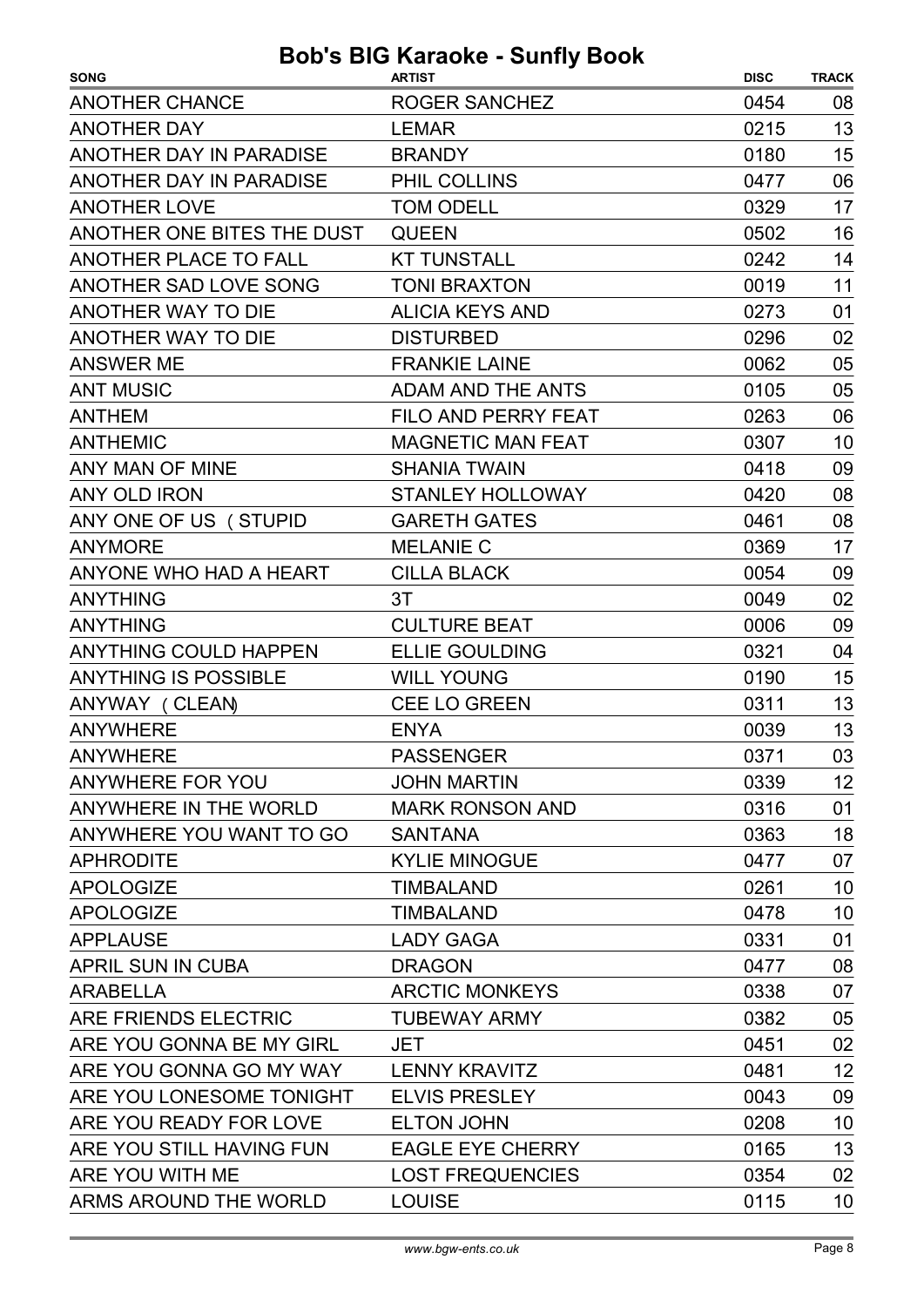| <b>SONG</b>               | <b>ARTIST</b>           | <b>DISC</b> | <b>TRACK</b> |
|---------------------------|-------------------------|-------------|--------------|
| ARMS OF THE ONE WHO LOVES | <b>ESCAPE</b>           | 0124        | 06           |
| <b>ARMS WIDE OPEN</b>     | <b>CREED</b>            | 0477        | 09           |
| <b>ARMY</b>               | <b>ELLIE GOULDING</b>   | 0360        | 05           |
| <b>ARMY OF LOVERS</b>     | <b>LEE RYAN</b>         | 0233        | 04           |
| ARMY OF ME                | <b>BJORK</b>            | 0436        | 07           |
| <b>ARMY OF TWO</b>        | <b>OLLY MURS</b>        | 0323        | 07           |
| <b>ARNOLD LAYNE</b>       | <b>PINK FLOYD</b>       | 0417        | 09           |
| <b>AROUND THE WORLD</b>   | A T C                   | 0196        | 08           |
| <b>AROUND THE WORLD</b>   | A TEENS                 | 0185        | 13           |
| <b>AROUND THE WORLD</b>   | <b>AQUA</b>             | 0163        | 13           |
| <b>AROUND THE WORLD</b>   | EAST <sub>17</sub>      | 0020        | 15           |
| <b>AROUND THE WORLD</b>   | <b>NATALIE LA ROSE</b>  | 0356        | 12           |
| <b>AROUND THE WORLD</b>   | <b>RONNIE HILTON</b>    | 0063        | 06           |
| ART OF LETTING GO         | <b>MARIAH CAREY</b>     | 0334        | 02           |
| <b>AS</b>                 | <b>GEORGE MICHAEL</b>   | 0134        | 06           |
| AS LONG AS HE NEEDS ME    | <b>SHIRLEY BASSEY</b>   | 0085        | 01           |
| AS LONG AS YOU LOVE ME    | <b>BACKSTREET BOYS</b>  | 0115        | 02           |
| <b>AS USUAL</b>           | <b>BRENDA LEE</b>       | 0084        | 09           |
| <b>AS YOU ARE</b>         | <b>RAG 'N' BONE MAN</b> | 0380        | 07           |
| <b>ASCENSION</b>          | <b>HOLLY JOHNSON</b>    | 0362        | 18           |
| <b>ASHES</b>              | <b>EMBRACE</b>          | 0226        | 15           |
| <b>ASHES TO ASHES</b>     | <b>DAVID BOWIE</b>      | 0082        | 05           |
| ASS BACK HOME ( CLEAN)    | <b>GYM CLASS HEROES</b> | 0314        | 17           |
| <b>ASS LIKE THAT</b>      | <b>EMINEM</b>           | 0234        | 15           |
| AT MY MOST BEAUTIFUL      | R E M                   | 0136        | 11           |
| AT THE CLUB               | <b>DRIFTERS</b>         | 0096        | 07           |
| AT THE HOP                | DANNY AND THE           | 0017        | 03           |
| A-TEAM                    | <b>ED SHEERAN</b>       | 0305        | 14           |
| <b>ATLAS</b>              | <b>COLDPLAY</b>         | 0332        | 08           |
| <b>ATMOSPHERE</b>         | <b>RUSS ABBOTT</b>      | 0028        | 16           |
| <b>ATOMIC</b>             | <b>BLONDIE</b>          | 0145        | 01           |
| <b>ATTENTION</b>          | <b>CHARLIE PUTH</b>     | 0376        | 05           |
| <b>ATTRACTING FLIES</b>   | <b>ALUNAGEORGE</b>      | 0327        | 11           |
| <b>AUBERGE</b>            | <b>CHRIS REA</b>        | 0166        | 08           |
| <b>AULD LANG SYNE</b>     | <b>STANDARD</b>         | 0456        | 05           |
| <b>AULD LANG SYNE</b>     | <b>TRADITIONAL</b>      | 0477        | 10           |
| <b>AULD WIVES</b>         | <b>BEAR'S DEN</b>       | 0367        | 17           |
| <b>AUTOMATIC</b>          | <b>POINTER SISTERS</b>  | 0033        | 12           |
| <b>AUTOMATIC</b>          | <b>SARAH WHATMORE</b>   | 0202        | 09           |
| <b>AUTOMATIC HIGH</b>     | <b>S CLUB JUNIORS</b>   | 0467        | 05           |
| <b>AUTUMN ALMANAC</b>     | <b>KINKS</b>            | 0078        | 12           |
| <b>AUTUMN SONG</b>        | <b>MANIC STREET</b>     | 0258        | 11           |
| <b>AVALON</b>             | <b>ROXY MUSIC</b>       | 0399        | 02           |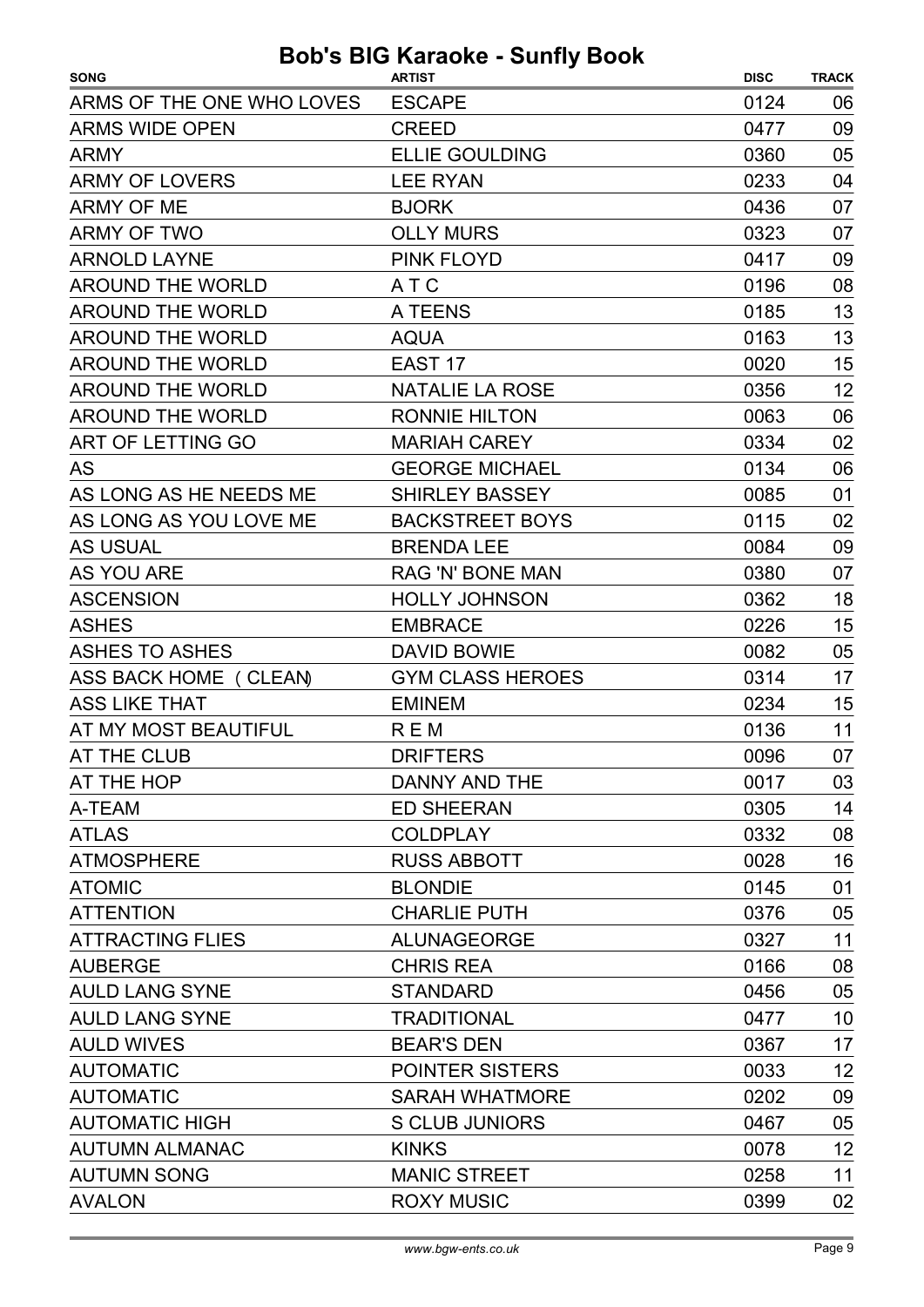| <b>SONG</b>                               | <b>ARTIST</b>             | <b>DISC</b> | <b>TRACK</b> |
|-------------------------------------------|---------------------------|-------------|--------------|
| <b>AVE MARY</b>                           | <b>PINK</b>               | 0477        | 11           |
| <b>AVENGING ANGELS</b>                    | <b>SPACE</b>              | 0116        | 12           |
| AY AY AY AY MOOSIE                        | <b>MODERN ROMANCE</b>     | 0042        | 05           |
| <b>BABE</b>                               | <b>STYX</b>               | 0162        | 10           |
| <b>BABE</b>                               | <b>TAKE THAT</b>          | 0010        | 15           |
| <b>BABEL</b>                              | <b>MUMFORD AND SONS</b>   | 0330        | 14           |
| <b>BABOOSHKA</b>                          | <b>KATE BUSH</b>          | 0401        | 14           |
| <b>BABY</b>                               | <b>JUSTIN BIEBER FEAT</b> | 0477        | 12           |
| <b>BABY BABY</b>                          | <b>AMY GRANT</b>          | 0002        | 15           |
| <b>BABY BOY</b>                           | <b>BEYONCE AND SEAN</b>   | 0210        | 05           |
| <b>BABY BOY</b>                           | <b>BIG BROVAZ</b>         | 0209        | 01           |
| <b>BABY CAN I HOLD YOU</b>                | <b>BOYZONE</b>            | 0117        | 11           |
| <b>BABY COME BACK</b>                     | <b>PATO BANTON</b>        | 0050        | 01           |
| <b>BABY COME BACK</b>                     | <b>PLAYER</b>             | 0423        | 12           |
| <b>BABY COME ON OVER</b>                  | <b>SAMANTHA MUMBA</b>     | 0462        | 05           |
| <b>BABY COME OVER</b>                     | <b>SAMANTHA MUMBA</b>     | 0179        | 03           |
| BABY DON'T CHANGE YOUR MIND GLADYS KNIGHT |                           | 0103        | 03           |
| <b>BABY DON'T LIE</b>                     | <b>GWEN STEFANI</b>       | 0346        | 17           |
| <b>BABY FRATELLI</b>                      | <b>FRATELLIS</b>          | 0253        | 02           |
| <b>BABY GOT BACK</b>                      | <b>SIR MIX A LOT</b>      | 0480        | 03           |
| <b>BABY GRAND</b>                         | <b>BILLY JOEL AND RAY</b> | 0396        | 02           |
| <b>BABY I DON'T CARE</b>                  | <b>BUDDY HOLLY</b>        | 0477        | 13           |
| <b>BABY I DON'T CARE</b>                  | <b>JENNIFER ELLISON</b>   | 0406        | 01           |
| <b>BABY I DON'T CARE</b>                  | <b>JENNIFER ELLSION</b>   | 0468        | 07           |
| <b>BABY I DON'T CARE</b>                  | <b>TRANSVISION VAMP</b>   | 0417        | 08           |
| <b>BABY I LOVE YOU</b>                    | ARETHA FRANKLIN           | 0422        | 08           |
| BABY I LOVE YOU                           | <b>JENNIFER LOPEZ</b>     | 0215        | 10           |
| BABY I LOVE YOU                           | <b>RAMONES</b>            | 0135        | 04           |
| BABY I LOVE YOUR WAY                      | <b>WILL TO POWER</b>      | 0006        | 13           |
| <b>BABY IT'S COLD OUTSIDE</b>             | TOM JONES AND             | 0157        | 05           |
| <b>BABY IT'S YOU</b>                      | JO JO                     | 0225        | 11           |
| <b>BABY LOVE</b>                          | <b>SUPREMES</b>           | 0018        | 08           |
| BABY NOW THAT I'VE FOUND YOU FOUNDATIONS  |                           | 0162        | 13           |
| BABY NOW THAT I'VE FOUND YOU LAUREN       |                           | 0193        | 05           |
| <b>BABY ONE MORE TIME</b>                 | <b>BRITNEY SPEARS</b>     | 0493        | 04           |
| BABY PLEASE DON'T GO                      | <b>THEM</b>               | 0069        | 01           |
| <b>BABYLON</b>                            | DAVID GRAY                | 0461        | 06           |
| <b>BACK 2 LIFE</b>                        | SOUL 2 SOUL               | 0454        | 15           |
| <b>BACK FOR GOOD</b>                      | <b>TAKE THAT</b>          | 0020        | 07           |
| <b>BACK IN THE UK</b>                     | <b>SCOOTER</b>            | 0034        | 14           |
| <b>BACK IN THE USSR</b>                   | <b>BEATLES</b>            | 0162        | 09           |
| <b>BACK OF THE VAN</b>                    | <b>LADYHAWKE</b>          | 0280        | 14           |
| <b>BACK TO BLACK</b>                      | AMY WINEHOUSE             | 0255        | 13           |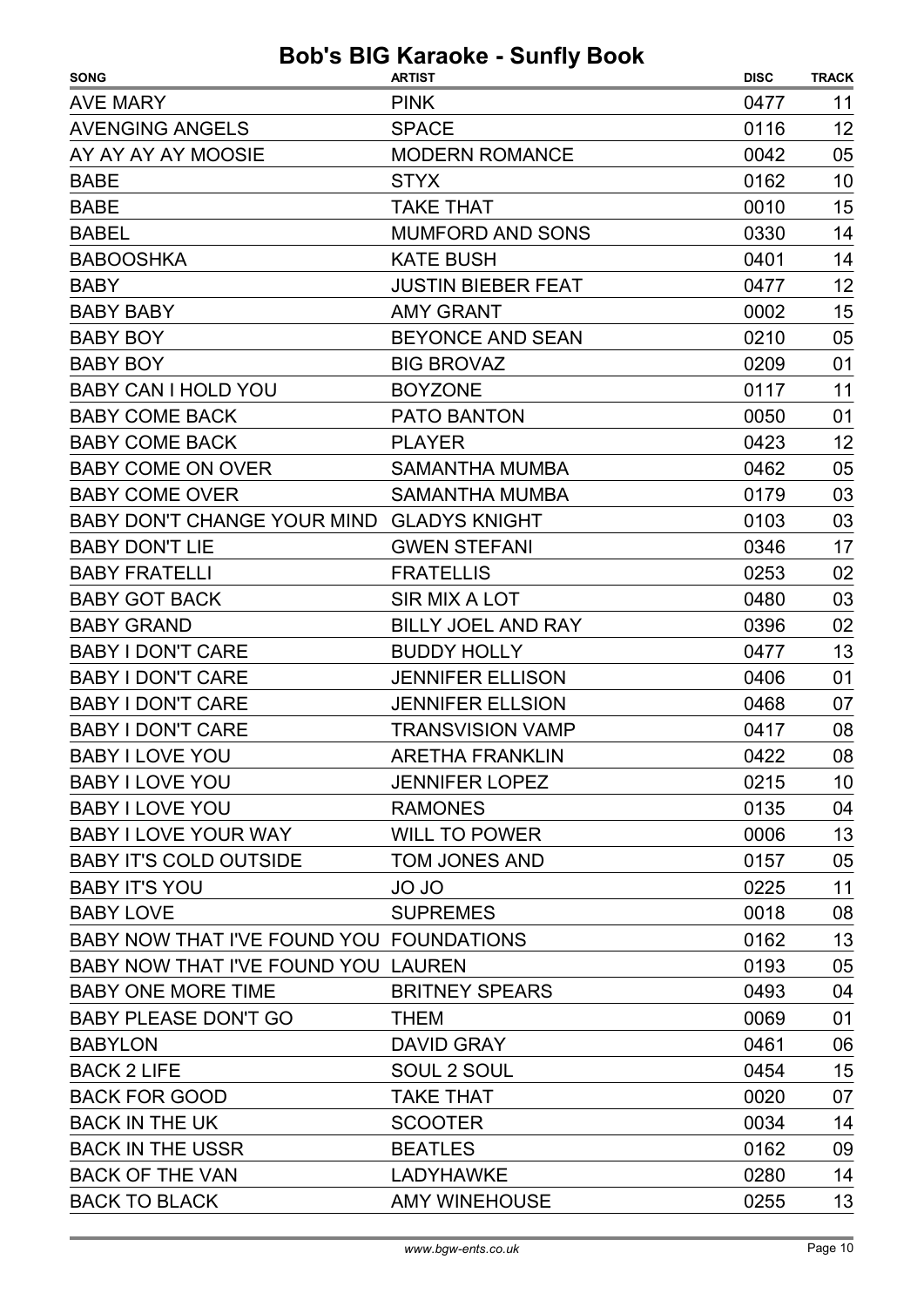| <b>SONG</b>                       | <b>ARTIST</b>             | <b>DISC</b> | <b>TRACK</b> |
|-----------------------------------|---------------------------|-------------|--------------|
| <b>BACK TO DECEMBER</b>           | <b>TAYLOR SWIFT</b>       | 0436        | 16           |
| <b>BACK TO LIFE</b>               | <b>SOUL II SOUL</b>       | 0011        | 02           |
| <b>BACK TO YOU</b>                | <b>BRYAN ADAMS</b>        | 0116        | 11           |
| <b>BACK TO YOU</b>                | <b>LOUIS TOMLINSON</b>    | 0379        | 03           |
| <b>BACK TOGETHER AGAIN</b>        | ROBERTA FLACK AND         | 0107        | 04           |
| <b>BACKSTROKIN'</b>               | <b>FATBACK BAND</b>       | 0068        | 15           |
| <b>BAD ASS STRIPPA</b>            | <b>JENTINA</b>            | 0220        | 15           |
| <b>BAD BABYSITTER</b>             | <b>PRINCESS</b>           | 0190        | 01           |
| <b>BAD BLOOD</b>                  | <b>BASTILLE</b>           | 0341        | 09           |
| <b>BAD BLOOD</b>                  | <b>TAYLOR SWIFT</b>       | 0352        | 01           |
| <b>BAD BOY FOR LOVE</b>           | ROSE TATTOO               | 0488        | 13           |
| <b>BAD BOYS</b>                   | <b>ALEXANDRA BURKE</b>    | 0284        | 02           |
| <b>BAD BOYS</b>                   | <b>WHAM</b>               | 0111        | 11           |
| <b>BAD CASE OF LOVING YOU</b>     | <b>ROBERT PALMER</b>      | 0406        | 09           |
| <b>BAD DAY</b>                    | <b>DANIEL POWTER</b>      | 0233        | 15           |
| <b>BAD DREAM</b>                  | <b>KEANE</b>              | 0251        | 09           |
| <b>BAD MEDICINE</b>               | <b>BON JOVI</b>           | 0477        | 14           |
| <b>BAD MOON RISING</b>            | <b>CREEDENCE</b>          | 0487        | 05           |
| <b>BAD OLD MAN</b>                | <b>BABYBIRD</b>           | 0121        | 11           |
| <b>BAD ROMANCE</b>                | <b>LADY GAGA</b>          | 0477        | 15           |
| <b>BAD TO ME</b>                  | <b>BILLY J KRAMER AND</b> | 0038        | 11           |
| <b>BAD TO THE BONE</b>            | <b>GEORGE THOROGOOD</b>   | 0488        | 02           |
| <b>BAD TOUCH</b>                  | <b>BLOODHOUND GANG</b>    | 0480        | 05           |
| <b>BADGE</b>                      | <b>CREAM</b>              | 0503        | 12           |
| <b>BADITUDE</b>                   | <b>SPOON HARRIS AND</b>   | 0271        | 08           |
| <b>BAG IT UP</b>                  | <b>GERI HALLIWELL</b>     | 0161        | 12           |
| <b>BAGGY TROUSERS</b>             | <b>MADNESS</b>            | 0139        | 09           |
| <b>BAILAMOS</b>                   | <b>ENRIQUE IGLESIAS</b>   | 0148        | 07           |
| <b>BAILANDO</b>                   | <b>ENRIQUE IGLESIAS</b>   | 0344        | 13           |
| <b>BALLAD OF BARRY AND FREDA</b>  | <b>VICTORIA WOOD</b>      | 0396        | 03           |
| <b>BALLAD OF BONNIE AND CLYDE</b> | <b>GEORGIE FAME</b>       | 0070        | 02           |
| <b>BALLAD OF CHASEY LAIN</b>      | <b>BLOODHOUND GANG</b>    | 0170        | 03           |
| <b>BALLAD OF DAVY CROCKETT</b>    | <b>TENNESSEE ERNIE</b>    | 0164        | 12           |
| <b>BALLAD OF LUCY JORDAN</b>      | <b>MARIANNE FAITHFULL</b> | 0147        | 06           |
| <b>BALLAD OF PAUL K</b>           | <b>MCFLY</b>              | 0238        | 15           |
| <b>BALLAD OF TOM JONES</b>        | SPACE AND CERYS OF        | 0119        | 09           |
| <b>BALLERINA GIRL</b>             | <b>LIONEL RICHIE</b>      | 0402        | 07           |
| <b>BALLROOM BLITZ</b>             | <b>SWEET</b>              | 0010        | 13           |
| <b>BANANA BOAT SONG</b>           | <b>HARRY BELAFONTE</b>    | 0166        | 06           |
| <b>BANANA SPLITS</b>              | <b>DICKIES</b>            | 0095        | 11           |
| BANANZA (BELLY DANCER)            | <b>AKON</b>               | 0234        | 14           |
| <b>BAND OF GOLD</b>               | <b>FREDA PAYNE</b>        | 0018        | 07           |
| <b>BANG BANG</b>                  | <b>CHER</b>               | 0437        | 04           |
|                                   |                           |             |              |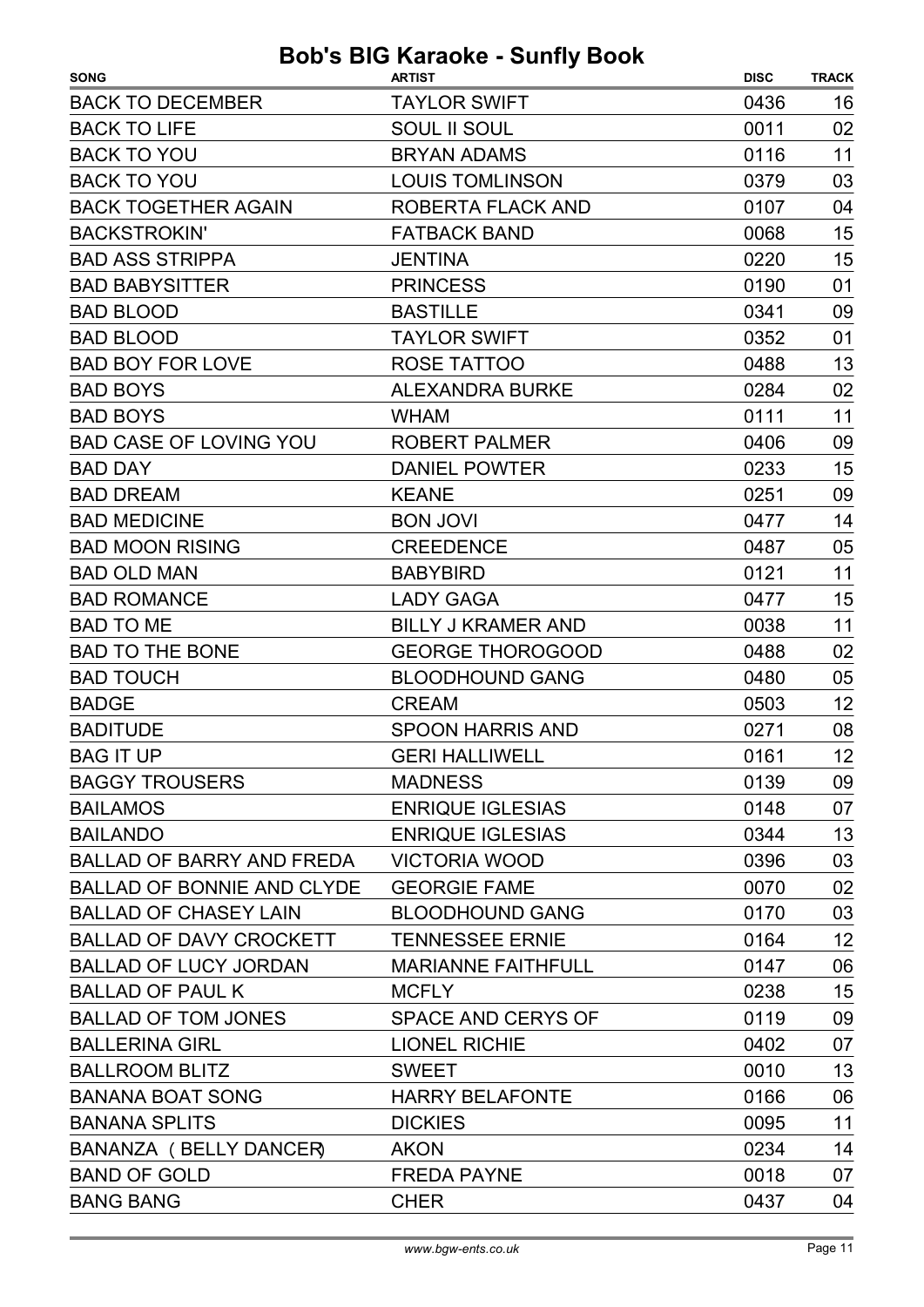| <b>SONG</b>                              | <b>ARTIST</b>              | <b>DISC</b> | <b>TRACK</b> |
|------------------------------------------|----------------------------|-------------|--------------|
| <b>BANG BANG</b>                         | <b>JESSIE J ARIANA</b>     | 0344        | 07           |
| <b>BANG BANG</b>                         | <b>WILL I AM</b>           | 0330        | 04           |
| <b>BANG BANG BANG</b>                    | <b>MARK RONSON AND</b>     | 0293        | 03           |
| <b>BANG BANG MY BABY SHOT ME</b>         | <b>CHER</b>                | 0085        | 13           |
| <b>BANG BANG YOU'RE DEAD</b>             | <b>DIRTY PRETTY THINGS</b> | 0430        | 04           |
| <b>BANG MY HEAD</b>                      | <b>DAVID GUETTA FEAT</b>   | 0359        | 10           |
| <b>BANKS OF THE OHIO</b>                 | <b>OLIVIA NEWTON JOHN</b>  | 0153        | 08           |
| <b>BANNER MAN</b>                        | <b>BLUE MINK</b>           | 0090        | 11           |
| <b>BANQUET</b>                           | <b>BLOC PARTY</b>          | 0432        | 06           |
| <b>BARBADOS</b>                          | <b>TYPICALLY TROPICAL</b>  | 0141        | 09           |
| <b>BARBIE GIRL</b>                       | <b>AQUA</b>                | 0450        | 04           |
| <b>BARBIE GIRL (DUET)</b>                | <b>AQUA</b>                | 0115        | 04           |
| <b>BASS DOWN LOW</b>                     | DEV FEAT THE               | 0304        | 15           |
| <b>BAT OUT OF HELL</b>                   | <b>MEAT LOAF</b>           | 0490        | 08           |
| <b>BATTLEFIELD</b>                       | <b>JORDIN SPARKS</b>       | 0476        | 01           |
| BE A BOY                                 | <b>ROBBIE WILLIAMS</b>     | 0325        | 03           |
| <b>BE ALONE NO MORE</b>                  | <b>ANOTHER LEVEL</b>       | 0119        | 07           |
| <b>BE BOP A LULA</b>                     | <b>GENE VINCENT</b>        | 0017        | 04           |
| <b>BE CAREFUL</b>                        | <b>SPARKLE FEAT R</b>      | 0123        | 14           |
| <b>BE MINE</b>                           | <b>ROBYN</b>               | 0263        | 04           |
| <b>BE RIGHT THERE</b>                    | <b>DIPLO AND SLEEPY</b>    | 0358        | 10           |
| BE THE ONE                               | <b>DUA LIPA</b>            | 0371        | 16           |
| BE THE ONE                               | <b>TING TINGS</b>          | 0272        | 05           |
| <b>BE WITH YOU</b>                       | <b>ATOMIC KITTEN</b>       | 0494        | 16           |
| <b>BEACH BABY</b>                        | <b>FIRST CLASS</b>         | 0383        | 12           |
| <b>BEASTS</b>                            | <b>SLOW MOVING MILLIE</b>  | 0285        | 13           |
| <b>BEAT AGAIN</b>                        | <b>JLS</b>                 | 0282        | 02           |
| <b>BEAT GOES ON</b>                      | <b>BRITNEY SPEARS</b>      | 0388        | 09           |
| <b>BEAT OF MY HEART</b>                  | <b>HILARY DUFF</b>         | 0476        | 02           |
| <b>BEAT SURRENDER</b>                    | <b>JAM</b>                 | 0508        | 13           |
| <b>BEATING HEART</b>                     | <b>ELLIE GOULDING</b>      | 0340        | 13           |
| <b>BEAUTIFUL</b>                         | <b>AKON FT KARDINAL</b>    | 0278        | 03           |
| <b>BEAUTIFUL</b>                         | <b>CHRISTINA AGUILERA</b>  | 0464        | 12           |
| BEAUTIFUL 'CAUSE YOU LOVE ME GIRLS ALOUD |                            | 0323        | 03           |
| <b>BEAUTIFUL DAY</b>                     | LEE DEWYZE                 | 0293        | 11           |
| <b>BEAUTIFUL DAY</b>                     | THREE COLORS RED           | 0130        | 13           |
| <b>BEAUTIFUL DAY</b>                     | U <sub>2</sub>             | 0172        | 07           |
| <b>BEAUTIFUL GIRLS</b>                   | <b>SEAN KINGSTON</b>       | 0478        | 14           |
| <b>BEAUTIFUL INSIDE</b>                  | <b>LOUISE</b>              | 0441        | 10           |
| <b>BEAUTIFUL LIAR</b>                    | <b>BEYONCE AND</b>         | 0479        | 04           |
| <b>BEAUTIFUL LIFE</b>                    | <b>ACE OF BASE</b>         | 0034        | 06           |
| <b>BEAUTIFUL LIFE</b>                    | <b>UNION J</b>             | 0332        | 02           |
| <b>BEAUTIFUL MONSTER</b>                 | NE-YO                      | 0295        | 06           |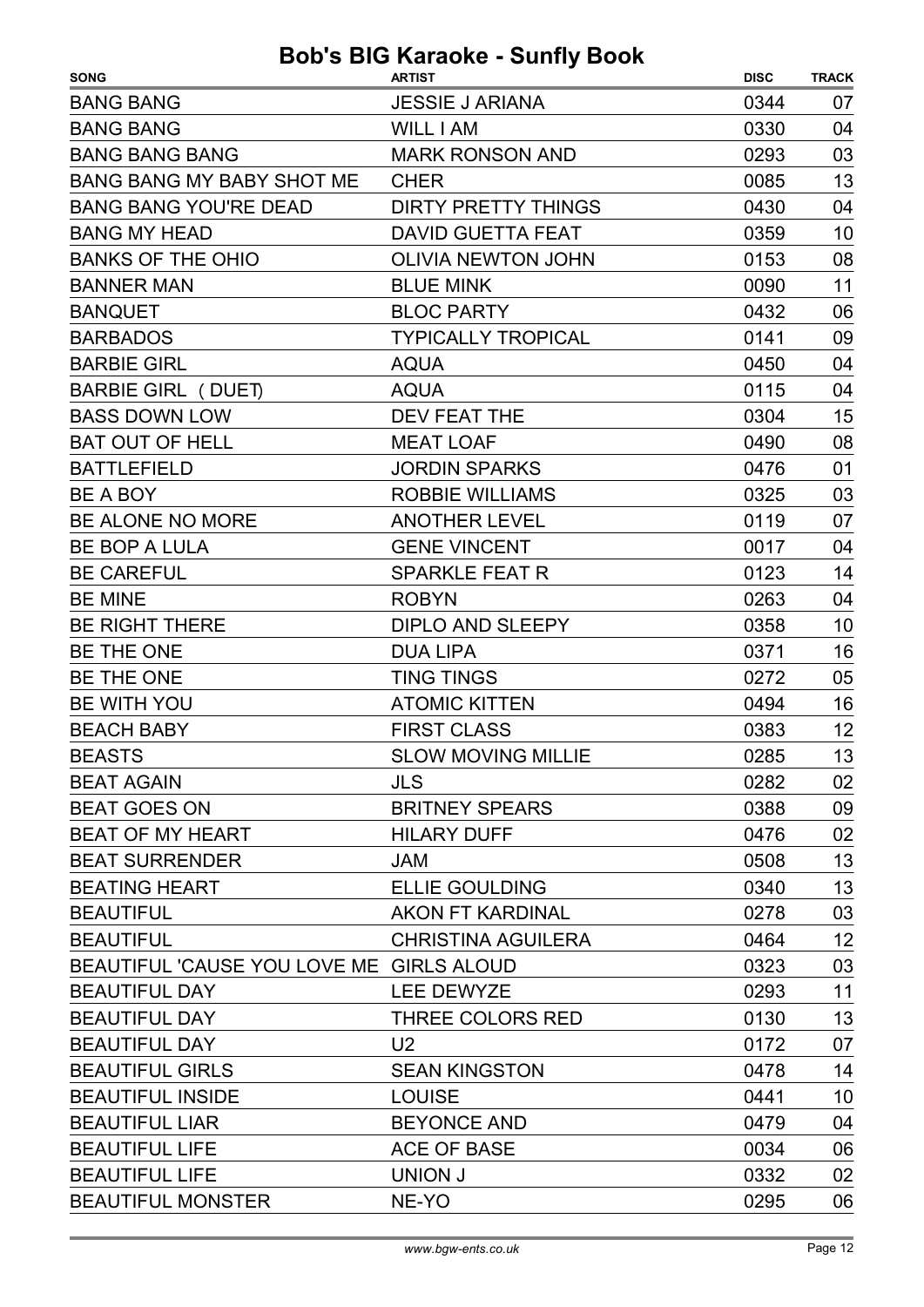| <b>SONG</b>                    | <b>ARTIST</b>            | <b>DISC</b> | <b>TRACK</b> |
|--------------------------------|--------------------------|-------------|--------------|
| <b>BEAUTIFUL ONES</b>          | <b>SUEDE</b>             | 0411        | 15           |
| <b>BEAUTIFUL STRANGER</b>      | <b>MADONNA</b>           | 0440        | 04           |
| <b>BEAUTIFUL SUNDAY</b>        | <b>DANIEL BOONE</b>      | 0392        | 06           |
| <b>BEAUTIFUL TRAUMA</b>        | <b>PINK</b>              | 0381        | 12           |
| BEAUTIFULLY UNCONVENTIONAL     | <b>WOLF ALICE</b>        | 0381        | 08           |
| <b>BEAUTY AND THE BEAST</b>    | <b>ARIANA GRANDE AND</b> | 0373        | 18           |
| <b>BEAUTY ON THE FIRE</b>      | <b>ENRIQUE IGLESIAS</b>  | 0195        | 06           |
| <b>BEAUTY ON THE FIRE</b>      | <b>NATALIE IMBRUGLIA</b> | 0466        | 05           |
| <b>BECAUSE</b>                 | <b>DAVE CLARK FIVE</b>   | 0397        | 11           |
| <b>BECAUSE I GOT HIGH</b>      | <b>AFROMAN</b>           | 0509        | 13           |
| BECAUSE I LOVE YOU             | <b>MASTERS</b>           | 0488        | 14           |
| <b>BECAUSE I WANT YOU</b>      | <b>PLACEBO</b>           | 0242        | 12           |
| <b>BECAUSE OF YOU</b>          | 98 DEGREES               | 0134        | 08           |
| <b>BECAUSE OF YOU</b>          | <b>GABRIELLE</b>         | 0496        | 04           |
| <b>BECAUSE OF YOU</b>          | <b>KELLY CLARKSON</b>    | 0238        | 08           |
| <b>BECAUSE WE WANT TO</b>      | <b>BILLIE PIPER</b>      | 0122        | 08           |
| <b>BED OF ROSES</b>            | <b>BON JOVI</b>          | 0021        | 05           |
| <b>BEDROCK</b>                 | YOUNG MONEY FEAT         | 0290        | 05           |
| <b>BEDS ARE BURNING</b>        | <b>MIDNIGHT OIL</b>      | 0489        | 02           |
| <b>BEDSHAPED</b>               | <b>KEANE</b>             | 0221        | 06           |
| BEECHWOOD 45789                | <b>MARVELETTES</b>       | 0414        | 12           |
| <b>BEEP</b>                    | <b>PUSSYCAT DOLLS</b>    | 0241        | 03           |
| <b>BEFORE</b>                  | PET SHOP BOYS            | 0049        | 13           |
| BEFORE I FALL TO PIECES        | <b>RAZORLIGHT</b>        | 0250        | 09           |
| BEFORE TOO LONG                | PAUL KELLY AND THE       | 0487        | 13           |
| BEFORE YOU LOVE ME             | <b>ALSOU</b>             | 0179        | 10           |
| <b>BEGGIN'</b>                 | <b>MADCON</b>            | 0271        | 12           |
| <b>BEGIN THE BEGUINE</b>       | <b>JOHNNY MATHIS</b>     | 0394        | 04           |
| BEGINNING OF THE TWIST         | <b>FUTUREHEADS</b>       | 0266        | 10           |
| <b>BEHIND A PAINTED SMILE</b>  | <b>ISLEY BROTHERS</b>    | 0088        | 14           |
| <b>BEHIND BLUE EYES</b>        | <b>LIMP BIZKIT</b>       | 0451        | 09           |
| <b>BEHIND CLOSED DOORS</b>     | <b>CHARLIE RICH</b>      | 0388        | 03           |
| <b>BEHIND CLOSED DOORS</b>     | PETER ANDRE              | 0283        | 16           |
| <b>BEHIND THE GROOVE</b>       | <b>TEENA MARIE</b>       | 0067        | 07           |
| <b>BEHIND THESE HAZEL EYES</b> | <b>KELLY CLARKSON</b>    | 0235        | 15           |
| <b>BEING NOBODY</b>            | <b>RICHARD X VS</b>      | 0203        | 13           |
| <b>BEING WITH YOU</b>          | <b>SMOKEY ROBINSON</b>   | 0107        | 11           |
| <b>BELEIVE</b>                 | <b>CHER</b>              | 0127        | 14           |
| <b>BELFAST</b>                 | <b>BONEY M</b>           | 0384        | 08           |
| <b>BELFAST CHILD</b>           | <b>SIMPLE MINDS</b>      | 0108        | 14           |
| <b>BELIEVE</b>                 | <b>CHER</b>              | 0450        | 01           |
| <b>BELIEVE</b>                 | <b>ELTON JOHN</b>        | 0020        | 01           |
| <b>BELIEVE</b>                 | <b>MUMFORD AND SONS</b>  | 0351        | 02           |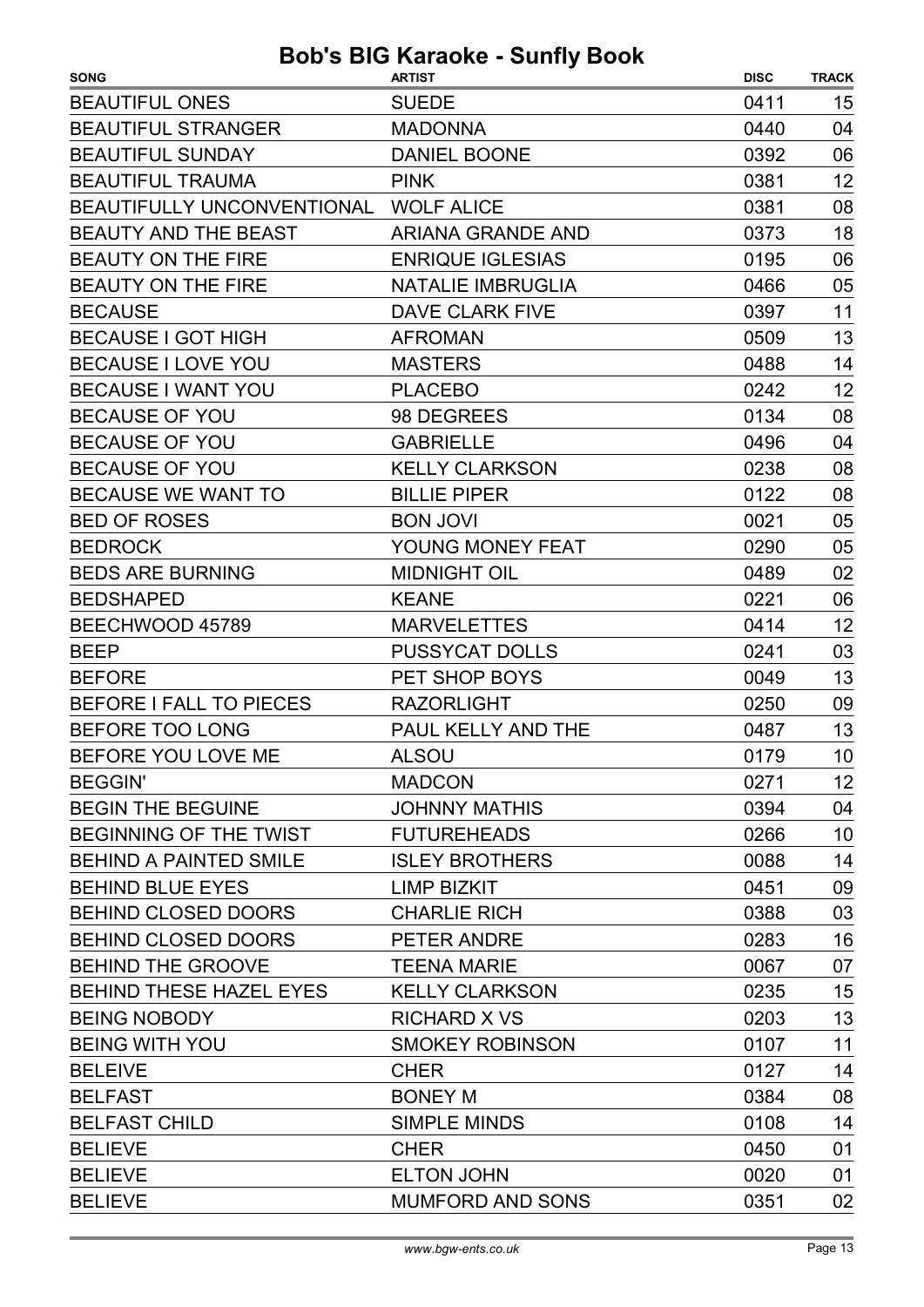| <b>SONG</b>                       | <b>ARTIST</b>              | <b>DISC</b> | <b>TRACK</b> |
|-----------------------------------|----------------------------|-------------|--------------|
| <b>BELIEVER</b>                   | <b>IMAGINE DRAGONS</b>     | 0373        | 09           |
| <b>BELL BOY</b>                   | <b>WHO</b>                 | 0428        | 13           |
| <b>BELLA ITALIA</b>               | <b>ENGELBERT</b>           | 0164        | 11           |
| <b>BEN</b>                        | <b>MICHAEL JACKSON</b>     | 0419        | 14           |
| <b>BEND IT</b>                    | DAVE DEE DOZY              | 0099        | 15           |
| <b>BEND ME SHAPE ME</b>           | <b>AMEN CORNER</b>         | 0065        | 15           |
| <b>BENEATH YOUR BEAUTIFUL</b>     | <b>LABRINTH FEAT EMELI</b> | 0321        | 18           |
| BERZERK (CLEAN)                   | <b>EMINEM</b>              | 0333        | 04           |
| <b>BEST</b>                       | <b>TINA TURNER</b>         | 0486        | 04           |
| <b>BEST BEHAVIOUR</b>             | <b>LOUISA JOHNSON</b>      | 0375        | 12           |
| <b>BEST DAMN NIGHT</b>            | SIX <sub>D</sub>           | 0306        | 17           |
| <b>BEST DAY OF MY LIFE</b>        | <b>AMERICAN AUTHORS</b>    | 0338        | 09           |
| <b>BEST FAKE SMILE</b>            | <b>JAMES BAY</b>           | 0364        | 10           |
| <b>BEST FRIEND</b>                | S CLUB 7                   | 0504        | 16           |
| <b>BEST IN ME</b>                 | <b>BLUE</b>                | 0494        | 05           |
| BEST IS YET TO COME               | <b>LUVBUG</b>              | 0363        | 10           |
| <b>BEST OF BOTH WORLDS</b>        | <b>HANNAH MONTANA</b>      | 0476        | 04           |
| <b>BEST OF ME</b>                 | <b>BRYAN ADAMS</b>         | 0154        | 16           |
| <b>BEST OF MY LOVE</b>            | <b>EMOTIONS</b>            | 0103        | 06           |
| <b>BEST OF YOU</b>                | <b>FOO FIGHTERS</b>        | 0232        | 08           |
| <b>BEST SONG EVER</b>             | <b>ONE DIRECTION</b>       | 0331        | 07           |
| <b>BEST THING</b>                 | <b>FILTER</b>              | 0165        | 10           |
| <b>BEST THING I NEVER HAD</b>     | <b>BEYONCE</b>             | 0305        | 02           |
| <b>BETTE DAVIS EYES</b>           | <b>KIM CARNES</b>          | 0057        | 12           |
| <b>BETTER</b>                     | <b>SCREAMING JETS</b>      | 0488        | 12           |
| <b>BETTER BEST FORGOTTEN</b>      | <b>STEPS</b>               | 0134        | 04           |
| <b>BETTER DAY</b>                 | <b>OCEAN COLOR SCENE</b>   | 0117        | 10           |
| <b>BETTER IN TIME</b>             | <b>LEONA LEWIS</b>         | 0265        | 05           |
| <b>BETTER MAN</b>                 | <b>LITTLE BIG TOWN</b>     | 0370        | 16           |
| <b>BETTER MAN</b>                 | <b>ROBBIE WILLIAMS</b>     | 0507        | 09           |
| <b>BETTER OFF ALONE</b>           | <b>ALICE DEEJAY</b>        | 0148        | 01           |
| <b>BETTER THAN THIS</b>           | <b>KEANE</b>               | 0421        | 03           |
| BETTER THE DEVIL YOU KNOW         | <b>KYLIE MINOGUE</b>       | 0497        | 07           |
| BETTER THE DEVIL YOU KNOW         | <b>STEPS</b>               | 0157        | 08           |
| BETTER WHEN I'M DANCIN'           | <b>MEGHAN TRAINOR</b>      | 0360        | 17           |
| BEWARE OF THE DOG                 | <b>JAMELIA</b>             | 0250        | 06           |
| <b>BIBLICAL</b>                   | <b>BIFFY CLYRO</b>         | 0327        | 15           |
| <b>BIG BAD JOHN</b>               | <b>JIMMY DEAN</b>          | 0044        | 04           |
| <b>BIG BIG WORLD</b>              | <b>AMELIA</b>              | 0130        | 07           |
| <b>BIG DEAL</b>                   | <b>LEANN RIMES</b>         | 0175        | 13           |
| <b>BIG FOR YOUR BOOTS</b>         | <b>STORMZY</b>             | 0374        | 15           |
| <b>BIG FUN</b>                    | <b>GAP BAND</b>            | 0409        | 01           |
| <b>BIG GIRL YOU ARE BEAUTIFUL</b> | <b>MIKA</b>                | 0257        | 13           |
|                                   |                            |             |              |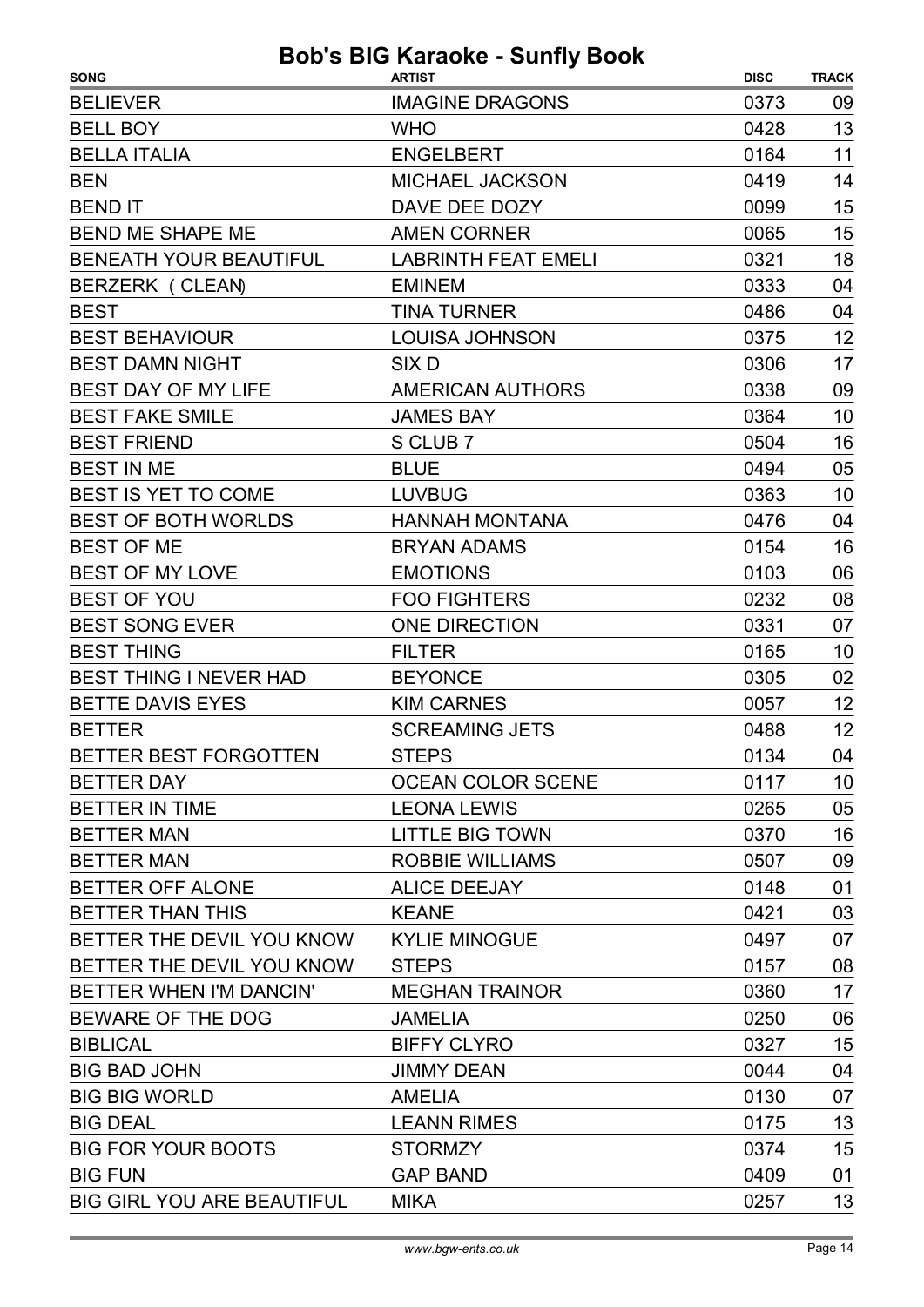| AC DC<br><b>BIG GUN</b><br>0436<br>01<br><b>BIG HOOPS (BIGGER THE</b><br><b>NELLY FURTADO</b><br>15<br>0316<br><b>BIG IN JAPAN</b><br><b>ALPHAVILLE</b><br>0037<br>04<br><b>FLEETWOOD MAC</b><br><b>BIG LOVE</b><br>0402<br>03<br>03<br><b>BIG MAN</b><br><b>FOUR PREPS</b><br>0062<br><b>BIG ME</b><br><b>FOO FIGHTERS</b><br>0049<br>06<br>10<br><b>BIG MISTAKE</b><br><b>NATALIE IMBRUGLIA</b><br>0118<br>12<br><b>BIG RIVER</b><br><b>JIMMY NAIL</b><br>0389<br><b>BIG RIVER</b><br><b>JOHNNY CASH</b><br>0411<br>06<br><b>JUDGE DREAD</b><br>07<br><b>BIG SEVEN</b><br>0135<br>14<br><b>BIG SPENDER</b><br><b>SHIRLEY BASSEY</b><br>0164<br>14<br><b>BIG YELLOW TAXI</b><br><b>AMY GRANT</b><br>0027<br><b>COUNTING CROWS</b><br>15<br><b>BIG YELLOW TAXI</b><br>0204<br><b>BILLION GIRLS</b><br><b>ELYAR FOX</b><br>0339<br>09<br><b>BILLION LIGHTS</b><br><b>JLS</b><br>01<br>0333<br><b>BILLIONAIRE</b><br>0476<br>05<br><b>TRAVIE MCCOY FEAT</b><br><b>TRAVIS MCCOY FT</b><br>05<br><b>BILLIONAIRE</b><br>0294<br><b>BILLS</b><br><b>LUNCHMONEY LEWIS</b><br>0351<br>06<br><b>BILLS BILLS BILLS</b><br><b>DESTINY'S CHILD</b><br>07<br>0144<br><b>BILLY HUNT</b><br>0420<br>02<br><b>JAM</b><br><b>BIOLOGY</b><br>07<br><b>GIRLS ALOUD</b><br>0237<br><b>BIRTHDAY</b><br><b>KATY PERRY</b><br>0339<br>17<br><b>BIRTHDAY SEX</b><br>0283<br>06<br><b>JEREMIH</b><br><b>BITCH</b><br><b>MEREDITH BROOKS</b><br>0483<br>04<br><b>DAVE CLARK FIVE</b><br><b>BITS AND PIECES</b><br>0069<br>09<br>0407<br>08<br><b>BITTER END</b><br><b>PLACEBO</b><br><b>JAM</b><br>0508<br>04<br><b>BITTEREST PILL</b><br>16<br><b>BLACK AND BLUE</b><br><b>PALOMA FAITH</b><br>0325<br>03<br><b>BLACK AND GOLD</b><br><b>SAM SPARRO</b><br>0266<br>BLACK AND YELLOW (CLEAN)<br>17<br><b>WIZ KHALIF</b><br>0301<br><b>BLACK BEATLES</b><br><b>RAE SREMMURD FEAT</b><br>05<br>0371<br>07<br><b>BLACK BETTY</b><br><b>RAM JAM BAND</b><br>0098<br>11<br><b>BLACK BETTY</b><br><b>SPIDER BAIT</b><br>0492<br>17<br><b>BLACK CHANDELIER</b><br><b>BIFFY CLYRO</b><br>0324<br><b>BLACK COFFEE</b><br>15<br><b>ALL SAINTS</b><br>0441<br><b>BLACK EYED BOY</b><br>07<br><b>TEXAS</b><br>0114<br>14<br><b>BLACK HEART</b><br><b>STOOSHE</b><br>0317<br><b>DORIS DAY</b><br>08<br><b>BLACK HILLS OF DAKOTA</b><br>0425<br>11<br><b>BLACK IS BLACK</b><br><b>LOS BRAVOS</b><br>0086<br><b>BLACK MAGIC</b><br><b>LITTLE MIX</b><br>0353<br>12<br><b>BLACK MAGIC WOMAN</b><br><b>SANTANA</b><br>0158<br>08<br><b>BLACK NIGHT</b><br><b>DEEP PURPLE</b><br>11<br>0040 | <b>SONG</b>           | <b>ARTIST</b>          | <b>DISC</b> | <b>TRACK</b> |
|-------------------------------------------------------------------------------------------------------------------------------------------------------------------------------------------------------------------------------------------------------------------------------------------------------------------------------------------------------------------------------------------------------------------------------------------------------------------------------------------------------------------------------------------------------------------------------------------------------------------------------------------------------------------------------------------------------------------------------------------------------------------------------------------------------------------------------------------------------------------------------------------------------------------------------------------------------------------------------------------------------------------------------------------------------------------------------------------------------------------------------------------------------------------------------------------------------------------------------------------------------------------------------------------------------------------------------------------------------------------------------------------------------------------------------------------------------------------------------------------------------------------------------------------------------------------------------------------------------------------------------------------------------------------------------------------------------------------------------------------------------------------------------------------------------------------------------------------------------------------------------------------------------------------------------------------------------------------------------------------------------------------------------------------------------------------------------------------------------------------------------------------------------------------------------------------------------------------------------------------------------------------------------------------------------------------------------------------------------------------------------------------------------------------------------------------------------------------------------------------------------------------------------------------------|-----------------------|------------------------|-------------|--------------|
|                                                                                                                                                                                                                                                                                                                                                                                                                                                                                                                                                                                                                                                                                                                                                                                                                                                                                                                                                                                                                                                                                                                                                                                                                                                                                                                                                                                                                                                                                                                                                                                                                                                                                                                                                                                                                                                                                                                                                                                                                                                                                                                                                                                                                                                                                                                                                                                                                                                                                                                                                 |                       |                        |             |              |
|                                                                                                                                                                                                                                                                                                                                                                                                                                                                                                                                                                                                                                                                                                                                                                                                                                                                                                                                                                                                                                                                                                                                                                                                                                                                                                                                                                                                                                                                                                                                                                                                                                                                                                                                                                                                                                                                                                                                                                                                                                                                                                                                                                                                                                                                                                                                                                                                                                                                                                                                                 |                       |                        |             |              |
|                                                                                                                                                                                                                                                                                                                                                                                                                                                                                                                                                                                                                                                                                                                                                                                                                                                                                                                                                                                                                                                                                                                                                                                                                                                                                                                                                                                                                                                                                                                                                                                                                                                                                                                                                                                                                                                                                                                                                                                                                                                                                                                                                                                                                                                                                                                                                                                                                                                                                                                                                 |                       |                        |             |              |
|                                                                                                                                                                                                                                                                                                                                                                                                                                                                                                                                                                                                                                                                                                                                                                                                                                                                                                                                                                                                                                                                                                                                                                                                                                                                                                                                                                                                                                                                                                                                                                                                                                                                                                                                                                                                                                                                                                                                                                                                                                                                                                                                                                                                                                                                                                                                                                                                                                                                                                                                                 |                       |                        |             |              |
|                                                                                                                                                                                                                                                                                                                                                                                                                                                                                                                                                                                                                                                                                                                                                                                                                                                                                                                                                                                                                                                                                                                                                                                                                                                                                                                                                                                                                                                                                                                                                                                                                                                                                                                                                                                                                                                                                                                                                                                                                                                                                                                                                                                                                                                                                                                                                                                                                                                                                                                                                 |                       |                        |             |              |
|                                                                                                                                                                                                                                                                                                                                                                                                                                                                                                                                                                                                                                                                                                                                                                                                                                                                                                                                                                                                                                                                                                                                                                                                                                                                                                                                                                                                                                                                                                                                                                                                                                                                                                                                                                                                                                                                                                                                                                                                                                                                                                                                                                                                                                                                                                                                                                                                                                                                                                                                                 |                       |                        |             |              |
|                                                                                                                                                                                                                                                                                                                                                                                                                                                                                                                                                                                                                                                                                                                                                                                                                                                                                                                                                                                                                                                                                                                                                                                                                                                                                                                                                                                                                                                                                                                                                                                                                                                                                                                                                                                                                                                                                                                                                                                                                                                                                                                                                                                                                                                                                                                                                                                                                                                                                                                                                 |                       |                        |             |              |
|                                                                                                                                                                                                                                                                                                                                                                                                                                                                                                                                                                                                                                                                                                                                                                                                                                                                                                                                                                                                                                                                                                                                                                                                                                                                                                                                                                                                                                                                                                                                                                                                                                                                                                                                                                                                                                                                                                                                                                                                                                                                                                                                                                                                                                                                                                                                                                                                                                                                                                                                                 |                       |                        |             |              |
|                                                                                                                                                                                                                                                                                                                                                                                                                                                                                                                                                                                                                                                                                                                                                                                                                                                                                                                                                                                                                                                                                                                                                                                                                                                                                                                                                                                                                                                                                                                                                                                                                                                                                                                                                                                                                                                                                                                                                                                                                                                                                                                                                                                                                                                                                                                                                                                                                                                                                                                                                 |                       |                        |             |              |
|                                                                                                                                                                                                                                                                                                                                                                                                                                                                                                                                                                                                                                                                                                                                                                                                                                                                                                                                                                                                                                                                                                                                                                                                                                                                                                                                                                                                                                                                                                                                                                                                                                                                                                                                                                                                                                                                                                                                                                                                                                                                                                                                                                                                                                                                                                                                                                                                                                                                                                                                                 |                       |                        |             |              |
|                                                                                                                                                                                                                                                                                                                                                                                                                                                                                                                                                                                                                                                                                                                                                                                                                                                                                                                                                                                                                                                                                                                                                                                                                                                                                                                                                                                                                                                                                                                                                                                                                                                                                                                                                                                                                                                                                                                                                                                                                                                                                                                                                                                                                                                                                                                                                                                                                                                                                                                                                 |                       |                        |             |              |
|                                                                                                                                                                                                                                                                                                                                                                                                                                                                                                                                                                                                                                                                                                                                                                                                                                                                                                                                                                                                                                                                                                                                                                                                                                                                                                                                                                                                                                                                                                                                                                                                                                                                                                                                                                                                                                                                                                                                                                                                                                                                                                                                                                                                                                                                                                                                                                                                                                                                                                                                                 |                       |                        |             |              |
|                                                                                                                                                                                                                                                                                                                                                                                                                                                                                                                                                                                                                                                                                                                                                                                                                                                                                                                                                                                                                                                                                                                                                                                                                                                                                                                                                                                                                                                                                                                                                                                                                                                                                                                                                                                                                                                                                                                                                                                                                                                                                                                                                                                                                                                                                                                                                                                                                                                                                                                                                 |                       |                        |             |              |
|                                                                                                                                                                                                                                                                                                                                                                                                                                                                                                                                                                                                                                                                                                                                                                                                                                                                                                                                                                                                                                                                                                                                                                                                                                                                                                                                                                                                                                                                                                                                                                                                                                                                                                                                                                                                                                                                                                                                                                                                                                                                                                                                                                                                                                                                                                                                                                                                                                                                                                                                                 |                       |                        |             |              |
|                                                                                                                                                                                                                                                                                                                                                                                                                                                                                                                                                                                                                                                                                                                                                                                                                                                                                                                                                                                                                                                                                                                                                                                                                                                                                                                                                                                                                                                                                                                                                                                                                                                                                                                                                                                                                                                                                                                                                                                                                                                                                                                                                                                                                                                                                                                                                                                                                                                                                                                                                 |                       |                        |             |              |
|                                                                                                                                                                                                                                                                                                                                                                                                                                                                                                                                                                                                                                                                                                                                                                                                                                                                                                                                                                                                                                                                                                                                                                                                                                                                                                                                                                                                                                                                                                                                                                                                                                                                                                                                                                                                                                                                                                                                                                                                                                                                                                                                                                                                                                                                                                                                                                                                                                                                                                                                                 |                       |                        |             |              |
|                                                                                                                                                                                                                                                                                                                                                                                                                                                                                                                                                                                                                                                                                                                                                                                                                                                                                                                                                                                                                                                                                                                                                                                                                                                                                                                                                                                                                                                                                                                                                                                                                                                                                                                                                                                                                                                                                                                                                                                                                                                                                                                                                                                                                                                                                                                                                                                                                                                                                                                                                 |                       |                        |             |              |
|                                                                                                                                                                                                                                                                                                                                                                                                                                                                                                                                                                                                                                                                                                                                                                                                                                                                                                                                                                                                                                                                                                                                                                                                                                                                                                                                                                                                                                                                                                                                                                                                                                                                                                                                                                                                                                                                                                                                                                                                                                                                                                                                                                                                                                                                                                                                                                                                                                                                                                                                                 |                       |                        |             |              |
|                                                                                                                                                                                                                                                                                                                                                                                                                                                                                                                                                                                                                                                                                                                                                                                                                                                                                                                                                                                                                                                                                                                                                                                                                                                                                                                                                                                                                                                                                                                                                                                                                                                                                                                                                                                                                                                                                                                                                                                                                                                                                                                                                                                                                                                                                                                                                                                                                                                                                                                                                 |                       |                        |             |              |
|                                                                                                                                                                                                                                                                                                                                                                                                                                                                                                                                                                                                                                                                                                                                                                                                                                                                                                                                                                                                                                                                                                                                                                                                                                                                                                                                                                                                                                                                                                                                                                                                                                                                                                                                                                                                                                                                                                                                                                                                                                                                                                                                                                                                                                                                                                                                                                                                                                                                                                                                                 |                       |                        |             |              |
|                                                                                                                                                                                                                                                                                                                                                                                                                                                                                                                                                                                                                                                                                                                                                                                                                                                                                                                                                                                                                                                                                                                                                                                                                                                                                                                                                                                                                                                                                                                                                                                                                                                                                                                                                                                                                                                                                                                                                                                                                                                                                                                                                                                                                                                                                                                                                                                                                                                                                                                                                 |                       |                        |             |              |
|                                                                                                                                                                                                                                                                                                                                                                                                                                                                                                                                                                                                                                                                                                                                                                                                                                                                                                                                                                                                                                                                                                                                                                                                                                                                                                                                                                                                                                                                                                                                                                                                                                                                                                                                                                                                                                                                                                                                                                                                                                                                                                                                                                                                                                                                                                                                                                                                                                                                                                                                                 |                       |                        |             |              |
|                                                                                                                                                                                                                                                                                                                                                                                                                                                                                                                                                                                                                                                                                                                                                                                                                                                                                                                                                                                                                                                                                                                                                                                                                                                                                                                                                                                                                                                                                                                                                                                                                                                                                                                                                                                                                                                                                                                                                                                                                                                                                                                                                                                                                                                                                                                                                                                                                                                                                                                                                 |                       |                        |             |              |
|                                                                                                                                                                                                                                                                                                                                                                                                                                                                                                                                                                                                                                                                                                                                                                                                                                                                                                                                                                                                                                                                                                                                                                                                                                                                                                                                                                                                                                                                                                                                                                                                                                                                                                                                                                                                                                                                                                                                                                                                                                                                                                                                                                                                                                                                                                                                                                                                                                                                                                                                                 |                       |                        |             |              |
|                                                                                                                                                                                                                                                                                                                                                                                                                                                                                                                                                                                                                                                                                                                                                                                                                                                                                                                                                                                                                                                                                                                                                                                                                                                                                                                                                                                                                                                                                                                                                                                                                                                                                                                                                                                                                                                                                                                                                                                                                                                                                                                                                                                                                                                                                                                                                                                                                                                                                                                                                 |                       |                        |             |              |
|                                                                                                                                                                                                                                                                                                                                                                                                                                                                                                                                                                                                                                                                                                                                                                                                                                                                                                                                                                                                                                                                                                                                                                                                                                                                                                                                                                                                                                                                                                                                                                                                                                                                                                                                                                                                                                                                                                                                                                                                                                                                                                                                                                                                                                                                                                                                                                                                                                                                                                                                                 |                       |                        |             |              |
|                                                                                                                                                                                                                                                                                                                                                                                                                                                                                                                                                                                                                                                                                                                                                                                                                                                                                                                                                                                                                                                                                                                                                                                                                                                                                                                                                                                                                                                                                                                                                                                                                                                                                                                                                                                                                                                                                                                                                                                                                                                                                                                                                                                                                                                                                                                                                                                                                                                                                                                                                 |                       |                        |             |              |
|                                                                                                                                                                                                                                                                                                                                                                                                                                                                                                                                                                                                                                                                                                                                                                                                                                                                                                                                                                                                                                                                                                                                                                                                                                                                                                                                                                                                                                                                                                                                                                                                                                                                                                                                                                                                                                                                                                                                                                                                                                                                                                                                                                                                                                                                                                                                                                                                                                                                                                                                                 |                       |                        |             |              |
|                                                                                                                                                                                                                                                                                                                                                                                                                                                                                                                                                                                                                                                                                                                                                                                                                                                                                                                                                                                                                                                                                                                                                                                                                                                                                                                                                                                                                                                                                                                                                                                                                                                                                                                                                                                                                                                                                                                                                                                                                                                                                                                                                                                                                                                                                                                                                                                                                                                                                                                                                 |                       |                        |             |              |
|                                                                                                                                                                                                                                                                                                                                                                                                                                                                                                                                                                                                                                                                                                                                                                                                                                                                                                                                                                                                                                                                                                                                                                                                                                                                                                                                                                                                                                                                                                                                                                                                                                                                                                                                                                                                                                                                                                                                                                                                                                                                                                                                                                                                                                                                                                                                                                                                                                                                                                                                                 |                       |                        |             |              |
|                                                                                                                                                                                                                                                                                                                                                                                                                                                                                                                                                                                                                                                                                                                                                                                                                                                                                                                                                                                                                                                                                                                                                                                                                                                                                                                                                                                                                                                                                                                                                                                                                                                                                                                                                                                                                                                                                                                                                                                                                                                                                                                                                                                                                                                                                                                                                                                                                                                                                                                                                 |                       |                        |             |              |
|                                                                                                                                                                                                                                                                                                                                                                                                                                                                                                                                                                                                                                                                                                                                                                                                                                                                                                                                                                                                                                                                                                                                                                                                                                                                                                                                                                                                                                                                                                                                                                                                                                                                                                                                                                                                                                                                                                                                                                                                                                                                                                                                                                                                                                                                                                                                                                                                                                                                                                                                                 |                       |                        |             |              |
|                                                                                                                                                                                                                                                                                                                                                                                                                                                                                                                                                                                                                                                                                                                                                                                                                                                                                                                                                                                                                                                                                                                                                                                                                                                                                                                                                                                                                                                                                                                                                                                                                                                                                                                                                                                                                                                                                                                                                                                                                                                                                                                                                                                                                                                                                                                                                                                                                                                                                                                                                 |                       |                        |             |              |
|                                                                                                                                                                                                                                                                                                                                                                                                                                                                                                                                                                                                                                                                                                                                                                                                                                                                                                                                                                                                                                                                                                                                                                                                                                                                                                                                                                                                                                                                                                                                                                                                                                                                                                                                                                                                                                                                                                                                                                                                                                                                                                                                                                                                                                                                                                                                                                                                                                                                                                                                                 |                       |                        |             |              |
|                                                                                                                                                                                                                                                                                                                                                                                                                                                                                                                                                                                                                                                                                                                                                                                                                                                                                                                                                                                                                                                                                                                                                                                                                                                                                                                                                                                                                                                                                                                                                                                                                                                                                                                                                                                                                                                                                                                                                                                                                                                                                                                                                                                                                                                                                                                                                                                                                                                                                                                                                 |                       |                        |             |              |
|                                                                                                                                                                                                                                                                                                                                                                                                                                                                                                                                                                                                                                                                                                                                                                                                                                                                                                                                                                                                                                                                                                                                                                                                                                                                                                                                                                                                                                                                                                                                                                                                                                                                                                                                                                                                                                                                                                                                                                                                                                                                                                                                                                                                                                                                                                                                                                                                                                                                                                                                                 |                       |                        |             |              |
|                                                                                                                                                                                                                                                                                                                                                                                                                                                                                                                                                                                                                                                                                                                                                                                                                                                                                                                                                                                                                                                                                                                                                                                                                                                                                                                                                                                                                                                                                                                                                                                                                                                                                                                                                                                                                                                                                                                                                                                                                                                                                                                                                                                                                                                                                                                                                                                                                                                                                                                                                 |                       |                        |             |              |
|                                                                                                                                                                                                                                                                                                                                                                                                                                                                                                                                                                                                                                                                                                                                                                                                                                                                                                                                                                                                                                                                                                                                                                                                                                                                                                                                                                                                                                                                                                                                                                                                                                                                                                                                                                                                                                                                                                                                                                                                                                                                                                                                                                                                                                                                                                                                                                                                                                                                                                                                                 |                       |                        |             |              |
|                                                                                                                                                                                                                                                                                                                                                                                                                                                                                                                                                                                                                                                                                                                                                                                                                                                                                                                                                                                                                                                                                                                                                                                                                                                                                                                                                                                                                                                                                                                                                                                                                                                                                                                                                                                                                                                                                                                                                                                                                                                                                                                                                                                                                                                                                                                                                                                                                                                                                                                                                 |                       |                        |             |              |
|                                                                                                                                                                                                                                                                                                                                                                                                                                                                                                                                                                                                                                                                                                                                                                                                                                                                                                                                                                                                                                                                                                                                                                                                                                                                                                                                                                                                                                                                                                                                                                                                                                                                                                                                                                                                                                                                                                                                                                                                                                                                                                                                                                                                                                                                                                                                                                                                                                                                                                                                                 |                       |                        |             |              |
|                                                                                                                                                                                                                                                                                                                                                                                                                                                                                                                                                                                                                                                                                                                                                                                                                                                                                                                                                                                                                                                                                                                                                                                                                                                                                                                                                                                                                                                                                                                                                                                                                                                                                                                                                                                                                                                                                                                                                                                                                                                                                                                                                                                                                                                                                                                                                                                                                                                                                                                                                 |                       |                        |             |              |
|                                                                                                                                                                                                                                                                                                                                                                                                                                                                                                                                                                                                                                                                                                                                                                                                                                                                                                                                                                                                                                                                                                                                                                                                                                                                                                                                                                                                                                                                                                                                                                                                                                                                                                                                                                                                                                                                                                                                                                                                                                                                                                                                                                                                                                                                                                                                                                                                                                                                                                                                                 |                       |                        |             |              |
|                                                                                                                                                                                                                                                                                                                                                                                                                                                                                                                                                                                                                                                                                                                                                                                                                                                                                                                                                                                                                                                                                                                                                                                                                                                                                                                                                                                                                                                                                                                                                                                                                                                                                                                                                                                                                                                                                                                                                                                                                                                                                                                                                                                                                                                                                                                                                                                                                                                                                                                                                 | <b>BLACK OR WHITE</b> | <b>MICHAEL JACKSON</b> | 0002        | 01           |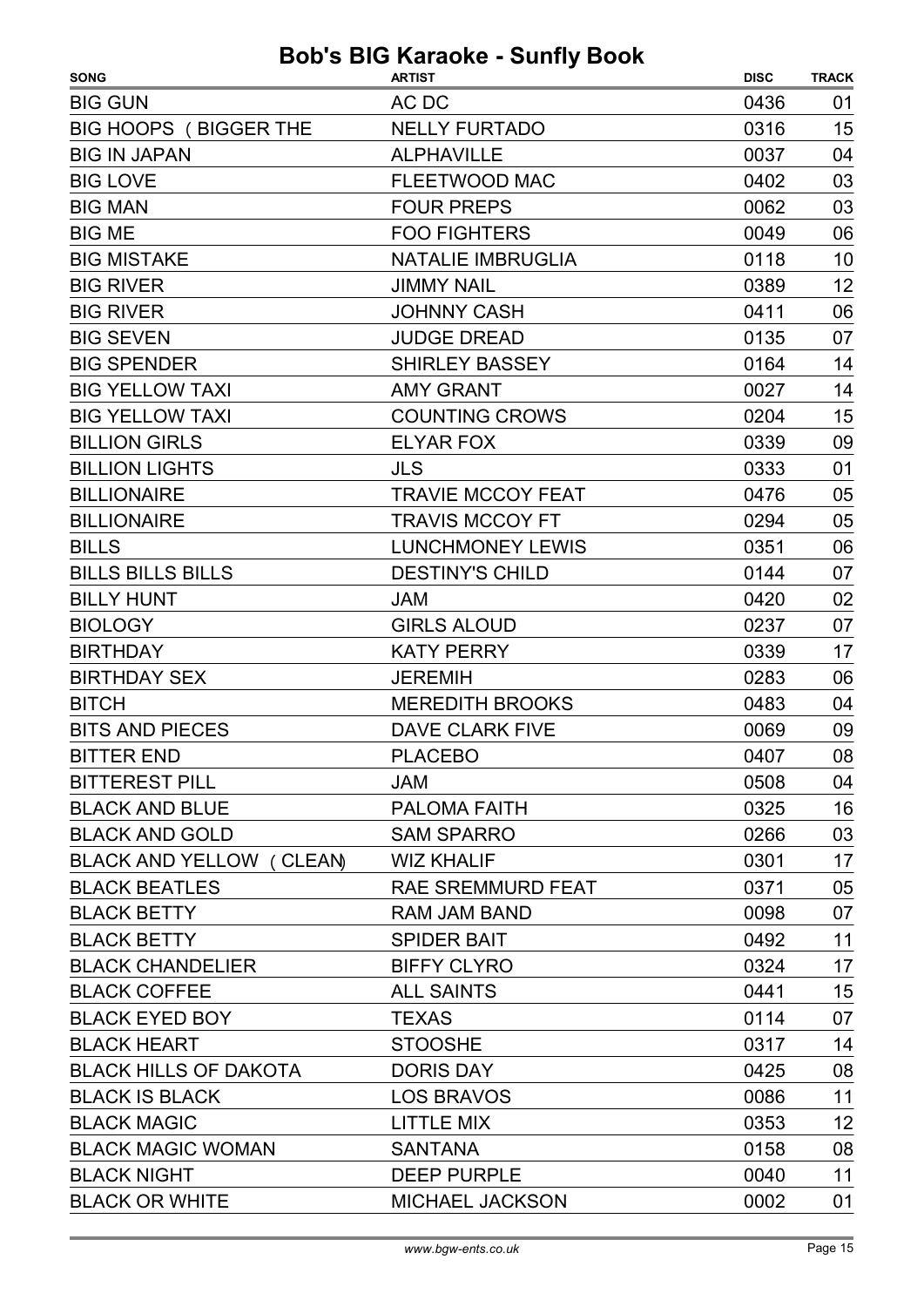| <b>IMELDA MAY</b><br><b>BLACK TEARS</b><br>0374<br><b>BLACK VELVET</b><br><b>ALANNAH MYLES</b><br>0012<br><b>BLACK VELVETEEN</b><br><b>LENNY KRAVITZ</b><br>0150 | 11<br>07<br>09<br>09 |
|------------------------------------------------------------------------------------------------------------------------------------------------------------------|----------------------|
|                                                                                                                                                                  |                      |
|                                                                                                                                                                  |                      |
|                                                                                                                                                                  |                      |
| <b>BLACK WIDOW</b><br><b>IGGY AZALEA FEAT</b><br>0342                                                                                                            |                      |
| <b>BLACKBERRY WAY</b><br><b>MOVE</b><br>0078                                                                                                                     | 02                   |
| <b>BLACKBIRD</b><br>0432<br><b>BEATLES</b>                                                                                                                       | 03                   |
| <b>BLACKBIRD ON THE WIRE</b><br><b>BEAUTIFUL SOUTH</b><br>0495                                                                                                   | 14                   |
| BLACKOUT (CLEAN)<br><b>WRETCH 32 FEAT</b><br>0327                                                                                                                | 12                   |
| <b>BLAME</b><br><b>CALVIN HARRIS FEAT</b><br>0344                                                                                                                | 02                   |
| <b>BLAME IT ON ME</b><br><b>GEORGE EZRA</b><br>0345                                                                                                              | 10                   |
| <b>BLAME IT ON THE BOOGIE</b><br>0129<br><b>CLOCK</b>                                                                                                            | 09                   |
| BLAME IT ON THE WEATHERMAN<br><b>BEWITCHED</b><br>0132                                                                                                           | 15                   |
| <b>BLANK SPACE</b><br><b>TAYLOR SWIFT</b><br>0346                                                                                                                | 03                   |
| <b>BLANKET ON THE GROUND</b><br><b>BILLIE JO SPEARS</b><br>0448                                                                                                  | 15                   |
| <b>BLAYDON RACES</b><br><b>JIMMY NAIL TIM HEALY</b><br>0428                                                                                                      | 05                   |
| <b>BLAZE OF GLORY</b><br><b>BON JOVI</b><br>0131                                                                                                                 | 05                   |
| <b>BLEEDING LOVE</b><br><b>LENA LEWIS</b><br>0261                                                                                                                | 02                   |
| <b>BLENDED FAMILY</b><br><b>ALICIA KEYS FEAT</b><br>0372                                                                                                         | 16                   |
| <b>BLESSED</b><br><b>ELTON JOHN</b><br>0039                                                                                                                      | 15                   |
| <b>BLIND FAITH</b><br>CHASE-AND-STATUS-F<br>0300                                                                                                                 | 11                   |
| <b>BLINDED BY THE LIGHT</b><br><b>STREETS</b><br>0223                                                                                                            | 14                   |
| <b>BLINDED BY THE SUN</b><br><b>SEAHORSES</b><br>0114                                                                                                            | 14                   |
| <b>ROSIE RIBBONS</b><br><b>BLINK</b><br>0197                                                                                                                     | 12                   |
| <b>BLOCKBUSTER</b><br><b>SWEET</b><br>0024                                                                                                                       | 15                   |
| <b>BLOODSTREAM</b><br><b>ED SHEERAN FEAT</b><br>0350                                                                                                             | 02                   |
| BLOW ME (ONE LAST KISS)<br><b>PINK</b><br>0320                                                                                                                   | 03                   |
| BLOW YOUR MIND (MWAH)<br>0369<br>DUA LIPA                                                                                                                        | 12                   |
| BLOWIN' IN THE WIND<br><b>BOB DYLAN</b><br>0435                                                                                                                  | 11                   |
| BLOWING ME UP (WITH HER<br><b>JC CHASEZ</b><br>0217                                                                                                              | 03                   |
| <b>LEANN RIMES</b><br><b>BLUE</b><br>0392                                                                                                                        | 15                   |
| <b>BLUE DA BA DEE</b><br>EIFFEL 65<br>0148                                                                                                                       | 12                   |
| <b>BLUE JEANS [CLEAN]</b><br><b>LANA DEL REY</b><br>0315                                                                                                         | 16                   |
| <b>BLUE MOON</b><br><b>MARCELS</b><br>0054                                                                                                                       | 04                   |
| <b>BLUE ORCHID</b><br><b>WHITE STRIPES</b><br>0232                                                                                                               | 07                   |
| <b>BLUE VELVET</b><br><b>BOBBY VINTON</b><br>0053                                                                                                                | 02                   |
| <b>BLUEBERRY HILL</b><br><b>FATS DOMINO</b><br>0047                                                                                                              | 06                   |
| <b>BLUES POWER</b><br><b>ERIC CLAPTON</b><br>0404                                                                                                                | 02                   |
| <b>BLURRED LINES</b><br><b>ROBIN THICKE FEAT TI</b><br>0328                                                                                                      | 08                   |
| <b>BOAT THAT I ROW</b><br><b>LULU</b><br>0100                                                                                                                    | 13                   |
| <b>BOBBY'S GIRL</b><br><b>SUSAN MAUGHN</b><br>0074                                                                                                               | 01                   |
| <b>BODIES</b><br><b>ROBBIE WILLIAMS</b><br>0285                                                                                                                  | 12                   |
| <b>BODY AND SOUL</b><br><b>ANITA BAKER</b><br>0036                                                                                                               | 01                   |
| <b>BODY ON ME</b><br>RITA ORA FEAT CHRIS<br>0355                                                                                                                 | 05                   |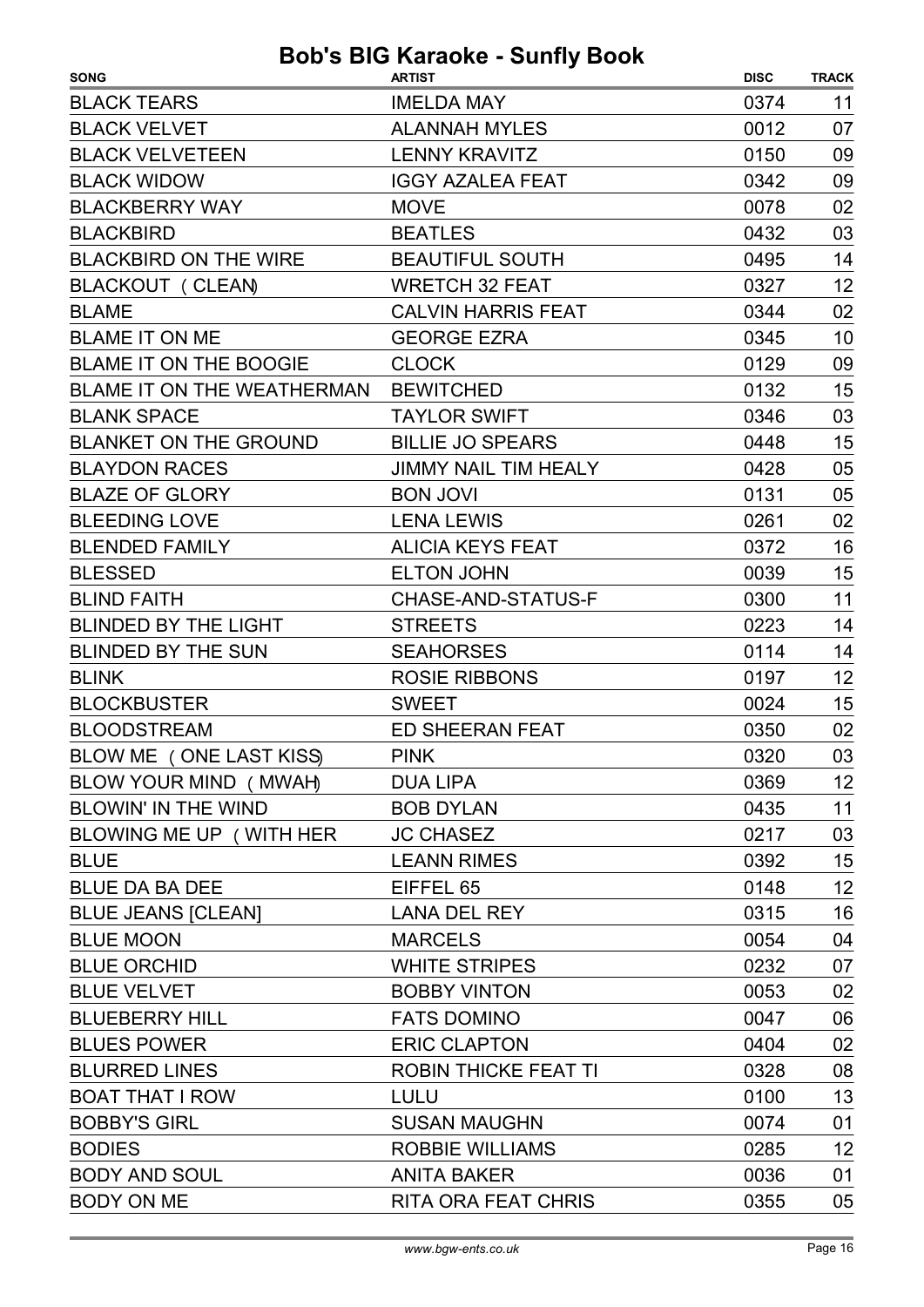| <b>SONG</b>                 | <b>ARTIST</b>              | <b>DISC</b> | <b>TRACK</b> |
|-----------------------------|----------------------------|-------------|--------------|
| <b>BODY SAY</b>             | <b>DEMI LOVATO</b>         | 0366        | 12           |
| <b>BODY TALK</b>            | <b>FOXES</b>               | 0355        | 11           |
| <b>BODY TALK</b>            | <b>IMAGINATION</b>         | 0075        | 10           |
| <b>BOHEMIAN LIKE YOU</b>    | <b>DANDY WARHOLS</b>       | 0405        | 14           |
| <b>BOHEMIAN RHAPSODY</b>    | <b>QUEEN</b>               | 0502        | 02           |
| <b>BOM BOM</b>              | <b>SAM AND THE WOMP</b>    | 0319        | 09           |
| <b>BOMB DIGGY</b>           | <b>ANOTHER LEVEL</b>       | 0443        | 02           |
| <b>BONES</b>                | <b>KILLERS</b>             | 0250        | 14           |
| <b>BONES</b>                | <b>REBECCA FERGUSON</b>    | 0368        | 03           |
| <b>BONFIRE HEART</b>        | <b>JAMES BLUNT</b>         | 0332        | 07           |
| <b>BONKERS</b>              | <b>DIZZEE RASCAL</b>       | 0280        | 13           |
| <b>BOO</b>                  | <b>BLESS'D</b>             | 0198        | 14           |
| <b>BOOGIE NIGHTS</b>        | <b>HEATWAVE</b>            | 0097        | 11           |
| <b>BOOGIE WONDERLAND</b>    | <b>EARTH WIND AND FIRE</b> | 0476        | 06           |
| <b>BOOM BOOM BOOM</b>       | <b>OUTHERE BROTHERS</b>    | 0029        | 07           |
| <b>BOOM BOOM BOOM BOOM</b>  | <b>VENGABOYS</b>           | 0140        | 07           |
| <b>BOOM BOOM POW</b>        | <b>BLACK EYED PEAS</b>     | 0279        | 12           |
| <b>BOOM CLAP</b>            | <b>CHARLI XCX</b>          | 0343        | 15           |
| <b>BOOM SHAKE THE ROOM</b>  | DJ JAZZY JEFF              | 0050        | 14           |
| <b>BOOMBASTIC</b>           | <b>SHAGGY</b>              | 0060        | 06           |
| <b>BOOMERANG</b>            | NICOLE SCHERZINGER         | 0325        | 05           |
| <b>BOOT SCOOTIN' BOOGIE</b> | <b>BROOKS AND DUNN</b>     | 0433        | 14           |
| <b>BOOTIE CALL</b>          | <b>ALL SAINTS</b>          | 0123        | 13           |
| <b>BOOTYLICIOUS</b>         | <b>DESTINY'S CHILD</b>     | 0179        | 15           |
| <b>BOP BOP BABY</b>         | <b>WESTLIFE</b>            | 0462        | 08           |
| <b>BORDERLINE</b>           | <b>MADONNA</b>             | 0106        | 14           |
| <b>BORED TO DEATH</b>       | <b>BLINK 182</b>           | 0364        | 17           |
| <b>BORN AGAIN</b>           | <b>STARSAILOR</b>          | 0211        | 08           |
| <b>BORN IN ENGLAND</b>      | XFM                        | 0219        | 05           |
| BORN IN THE U S A           | <b>BRUCE SPRINGSTEEN</b>   | 0481        | 06           |
| <b>BORN SLIPPY</b>          | <b>UNDERWORLD</b>          | 0061        | 09           |
| <b>BORN THIS WAY</b>        | <b>LADY GAGA</b>           | 0301        | 01           |
| <b>BORN TO BE ALIVE</b>     | <b>PATRICK HERNANDEZ</b>   | 0480        | 01           |
| <b>BORN TO BE WILD</b>      | <b>STEPPENWOLF</b>         | 0485        | 04           |
| <b>BORN TO DIE</b>          | LANA DEL REY               | 0311        | 16           |
| BORN TO MAKE YOU HAPPY      | <b>BRITNEY SPEARS</b>      | 0157        | 03           |
| <b>BORN TO TRY</b>          | <b>DELTA GOODREM</b>       | 0453        | 04           |
| <b>BOSS</b>                 | <b>FIFTH HARMONY</b>       | 0347        | 02           |
| <b>BOSSY</b>                | <b>KELIS AND TOO</b>       | 0247        | 14           |
| <b>BOULEVARD OF BROKEN</b>  | <b>GREEN DAY</b>           | 0226        | 10           |
| <b>BOUNCE</b>               | <b>CALVIN HARRIS FEAT</b>  | 0305        | 12           |
| <b>BOURGEOIS SHANGRI LA</b> | <b>MISS LI</b>             | 0413        | 03           |
| <b>BOXER BEAT</b>           | <b>JO BOXERS</b>           | 0111        | 09           |
|                             |                            |             |              |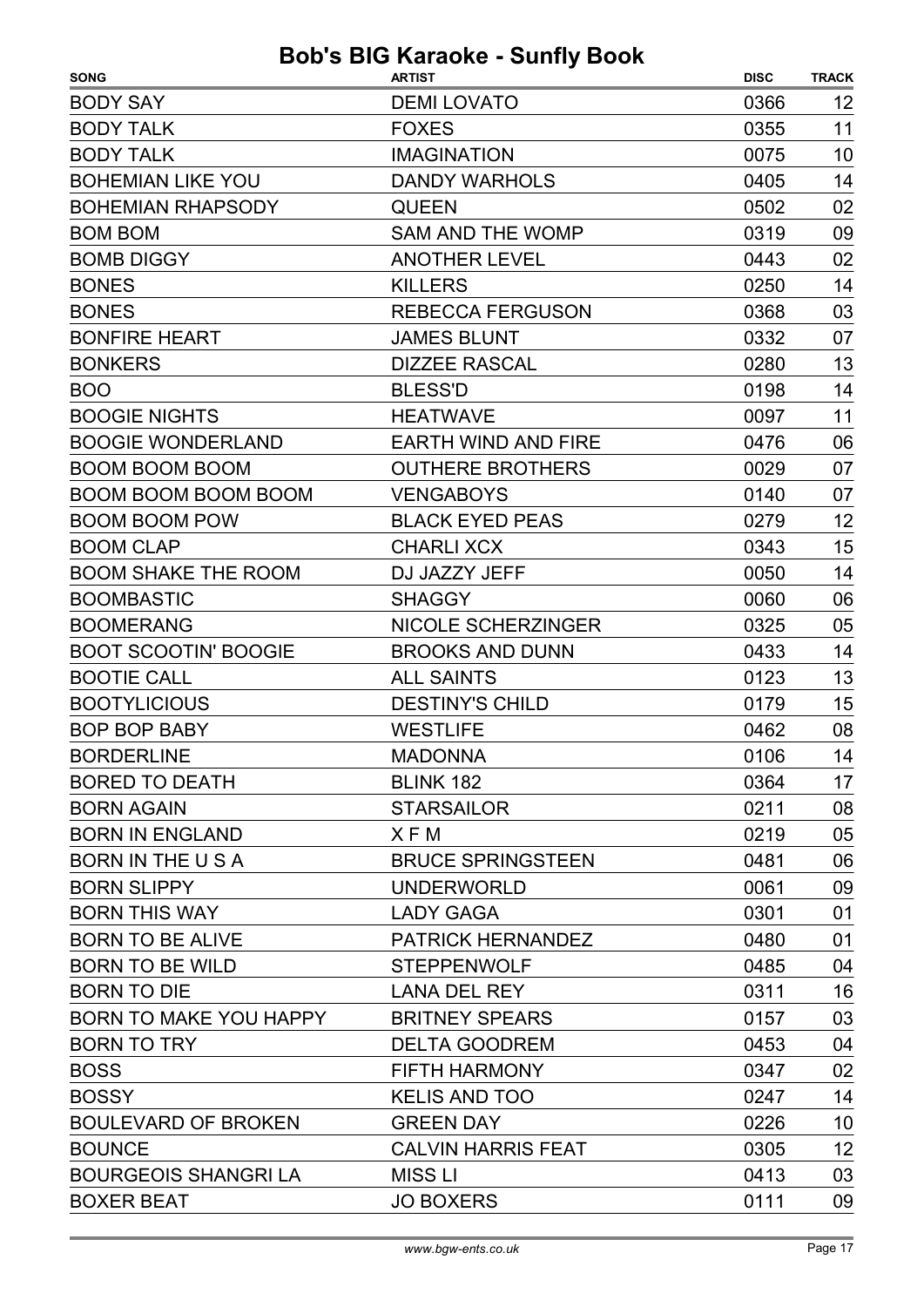| <b>SONG</b>                                  | <b>ARTIST</b>             | <b>DISC</b> | <b>TRACK</b> |
|----------------------------------------------|---------------------------|-------------|--------------|
| BOY (I NEED YOU)                             | <b>MARIAH CAREY</b>       | 0203        | 14           |
| <b>BOY DOES NOTHING</b>                      | <b>ALESHA DIXON</b>       | 0470        | 13           |
| BOY FROM NEW YORK CITY                       | <b>DARTS</b>              | 0398        | 01           |
| <b>BOY FROM NEW YORK CITY</b>                | <b>MANHATTAN</b>          | 0031        | 14           |
| <b>BOY IS MINE</b>                           | <b>BRANDY AND MONICA</b>  | 0122        | 10           |
| <b>BOY WHO MURDERED LOVE</b>                 | <b>DIANA VICKERS</b>      | 0293        | 07           |
| <b>BOYFRIEND</b>                             | <b>ALPHABEAT</b>          | 0270        | 12           |
| <b>BOYFRIEND</b>                             | <b>ASHLEE SIMPSON</b>     | 0239        | 12           |
| <b>BOYFRIEND</b>                             | <b>JUSTIN BIEBER</b>      | 0315        | 17           |
| <b>BOYS</b>                                  | <b>BRITNEY SPEARS</b>     | 0194        | 16           |
| <b>BOYS</b>                                  | <b>CHARLI XCX</b>         | 0379        | 13           |
| <b>BOYS AND GIRLS</b>                        | PIXIE LOTT                | 0283        | 14           |
| <b>BOYS AND GIRLS</b>                        | <b>WILL I AM FEAT PIA</b> | 0363        | 06           |
| <b>BOYS ARE BACK IN TOWN</b>                 | <b>THIN LIZZY</b>         | 0384        | 14           |
| <b>BOY'S CRY</b>                             | <b>EDEN KANE</b>          | 0064        | 05           |
| <b>BOYS DON'T CRY</b>                        | <b>CURE</b>               | 0401        | 07           |
| <b>BOYS OF SUMMER</b>                        | <b>DJ SAMMY</b>           | 0202        | 16           |
| <b>BOYS OF SUMMER</b>                        | <b>DON HENLEY</b>         | 0123        | 16           |
| <b>BOYS WILL BE BOYS</b>                     | <b>ORDINARY BOYS</b>      | 0241        | 01           |
| <b>BRAND NEW KEY</b>                         | <b>MELANIE</b>            | 0051        | 09           |
| <b>BRAND NEW ME</b>                          | <b>ALICIA KEYS</b>        | 0324        | 08           |
| <b>BRANDED MAN</b>                           | <b>MERLE HAGGARD</b>      | 0423        | 01           |
| <b>BRANDY</b>                                | <b>O'JAYS</b>             | 0426        | 05           |
| <b>BRASS IN POCKET</b>                       | <b>PRETENDERS</b>         | 0149        | 06           |
| <b>BRAVEHEART</b>                            | <b>NEON JUNGLE</b>        | 0336        | 12           |
| <b>BREAK</b>                                 | THREE DAYS GRACE          | 0287        | 12           |
| <b>BREAK EVEN</b>                            | <b>SCRIPT</b>             | 0274        | 08           |
| <b>BREAK FREE</b>                            | ARIANA GRANDE FEAT        | 0343        | 09           |
| <b>BREAK ME SHAKE ME</b>                     | <b>SAVAGE GARDEN</b>      | 0126        | 12           |
| BREAK ON THROUGH TO THE                      | <b>DOORS</b>              | 0433        | 03           |
| BREAK THE NIGHT WITH COLOUR RICHARD ASHCROFT |                           | 0240        | 12           |
| <b>BREAK YOUR HEART</b>                      | <b>TAIO CRUZ</b>          | 0284        | 01           |
| <b>BREAKAWAY</b>                             | <b>KELLY CLARKSON</b>     | 0244        | 07           |
| <b>BREAKFAST IN BED</b>                      | <b>UB40</b>               | 0075        | 11           |
| BREAKING DOWN THE WALLS OF                   | <b>JOHNNY JOHNSON</b>     | 0088        | 11           |
| <b>BREAKING FREE</b>                         | <b>HIGH SCHOOL</b>        | 0476        | 07           |
| BREAKING UP IS HARD TO DO                    | <b>NEIL SEDAKA</b>        | 0094        | 04           |
| <b>BREAKOUT</b>                              | <b>FOO FIGHTERS</b>       | 0172        | 06           |
| <b>BREAKOUT</b>                              | <b>SWING OUT SISTER</b>   | 0057        | 15           |
| <b>BREAKTHRU'</b>                            | <b>QUEEN</b>              | 0502        | 15           |
| <b>BREATH IN</b>                             | <b>LUCIE SILVAS</b>       | 0227        | 04           |
| <b>BREATHE</b>                               | <b>BLU CANTRELL AND</b>   | 0208        | 06           |
| <b>BREATHE</b>                               | <b>ERASURE</b>            | 0227        | 13           |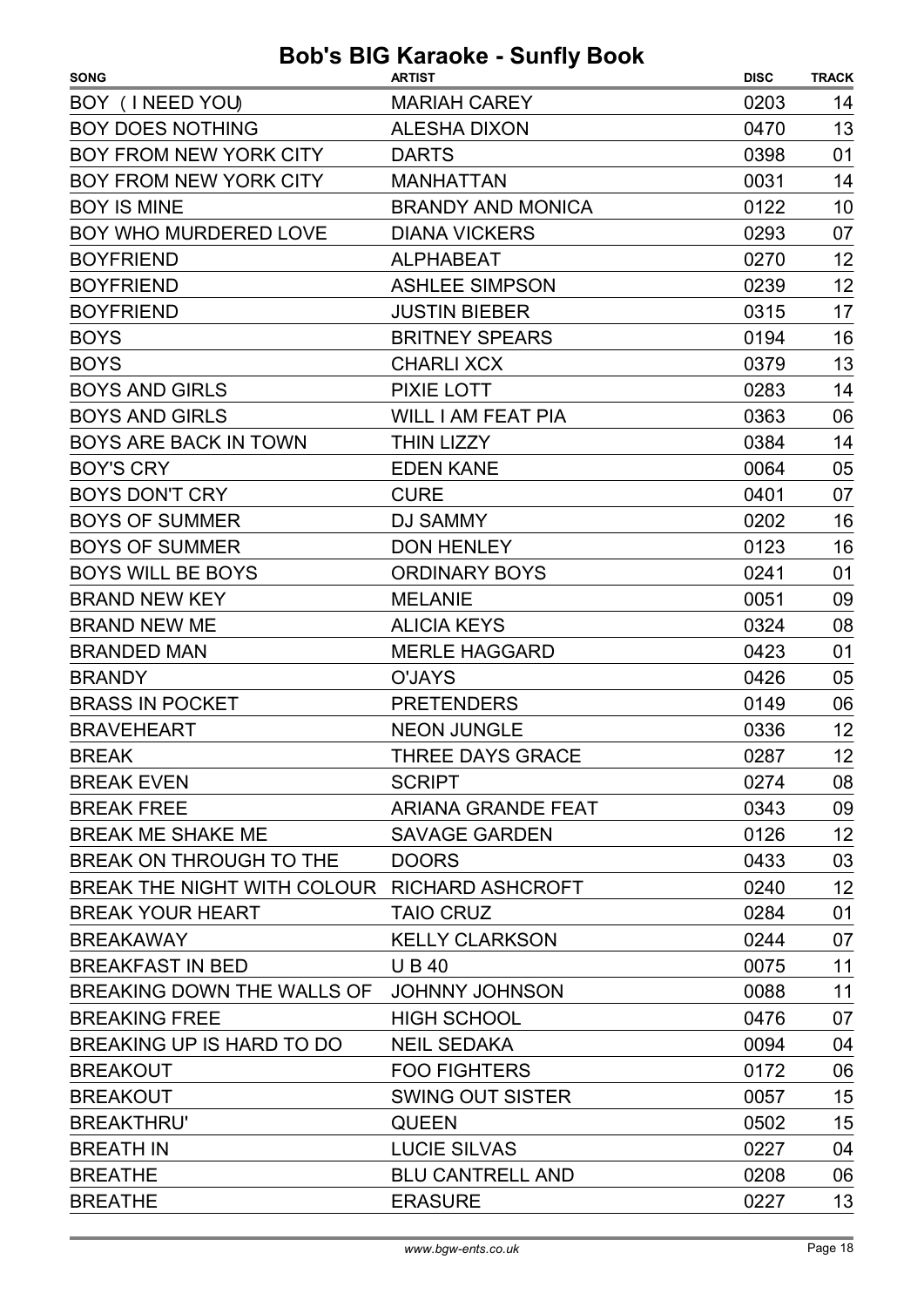| <b>BREATHE</b><br><b>FAITH HILL</b><br>0402<br><b>KYLIE MINOGUE</b><br><b>BREATHE</b><br>0497<br><b>PRODIGY</b><br>0081<br><b>BREATHE</b> | 12<br>11<br>04<br>02<br>05 |
|-------------------------------------------------------------------------------------------------------------------------------------------|----------------------------|
|                                                                                                                                           |                            |
|                                                                                                                                           |                            |
|                                                                                                                                           |                            |
| <b>BREATHE AGAIN</b><br><b>TONI BRAXTON</b><br>0006                                                                                       |                            |
| <b>BREATHE EASY</b><br>0216<br><b>BLUE</b>                                                                                                |                            |
| BREATHE IN BREATHE OUT<br>09<br><b>RACHEL STEVENS</b><br>0217                                                                             |                            |
| <b>BREATHE LIFE</b><br><b>JACK GARRATT</b><br>0360                                                                                        | 02                         |
| <b>BREATHE SLOW</b><br><b>ALESHA DIXON</b><br>0276                                                                                        | 05                         |
| <b>BREATHING</b><br><b>JASON DERULO</b><br>0312                                                                                           | 05                         |
| <b>EMELI SANDE</b><br><b>BREATHING UNDERWATER</b><br>0371                                                                                 | 08                         |
| 0169<br><b>BREATHLESS</b><br><b>CORRS</b>                                                                                                 | 01                         |
| <b>BREATHLESS</b><br><b>SHAYNE WARD</b><br>0262                                                                                           | 10                         |
| <b>BRIANSTORM</b><br><b>ARTIC MONKEYS</b><br>0254                                                                                         | 02                         |
| <b>BRICK</b><br><b>BEN FOLDS FIVE</b><br>0405                                                                                             | 10                         |
| <b>PARAMORE</b><br>0286<br><b>BRICK BY BORING BRICK</b>                                                                                   | 05                         |
| BRIDGE OVER TROUBLED WATER ELVIS PRESLEY<br>0149                                                                                          | 01                         |
| BRIDGE OVER TROUBLED WATER HEAR SAY<br>0439                                                                                               | 03                         |
| BRIDGE OVER TROUBLED WATER SIMON AND<br>0490                                                                                              | 11                         |
| <b>BRIGHT EYES</b><br><b>ART GARFUNKEL</b><br>0079                                                                                        | 05                         |
| <b>BRIGHT IDEA</b><br><b>ORSON</b><br>0243                                                                                                | 04                         |
| <b>BRIGHT LIGHTS</b><br><b>TINCHY STRYDER FT</b><br>0312                                                                                  | 16                         |
| <b>BRIGHT LIGHTS BIGGER CITY</b><br>0302<br><b>CEE LO GREEN</b>                                                                           | 02                         |
| <b>BRIMFUL OF ASHA</b><br><b>CORNERSHOP</b><br>0118                                                                                       | 14                         |
| <b>BRING IT ALL BACK</b><br>S CLUB 7<br>0142                                                                                              | 16                         |
| BRING IT ON HOME TO ME<br><b>COMMITMENTS</b><br>0444                                                                                      | 13                         |
| BRING IT ON HOME TO ME<br>0073<br><b>EDDIE FLOYD</b>                                                                                      | 13                         |
| 0468<br>BRING ME TO LIFE<br><b>EVANESCENCE</b>                                                                                            | 13                         |
| BRING ME TO LIFE<br><b>EVANESENCE</b><br>0490                                                                                             | 09                         |
| BRING ON THE DANCING HORSES ECHO AND THE<br>0427                                                                                          | 05                         |
| BRING ON THE NIGHT<br><b>CORRS</b><br>0359                                                                                                | 12                         |
| LOVE AFFAIR<br>BRINGING ON BACK THE GOOD<br>0099                                                                                          | 14                         |
| <b>KELLY ROWLAND</b><br><b>BROKEN</b><br>0270                                                                                             | 09                         |
| <b>BROKEN HEARTED GIRL</b><br><b>BEYONCE</b><br>0286                                                                                      | 04                         |
| <b>BROKEN HEELS</b><br><b>ALEXANDRA BURKE</b><br>0288                                                                                     | 01                         |
| <b>BROKEN RECORD</b><br>0302<br><b>KATY B</b>                                                                                             | 06                         |
| <b>BROKEN SILENCE</b><br>0209<br>SO SOLID CREW                                                                                            | 08                         |
| <b>BROKEN STONES</b><br><b>PAUL WELLER</b><br>0160                                                                                        | 04                         |
| <b>BROKEN STRINGS</b><br><b>JAMES MORRISON</b><br>0275                                                                                    | 04                         |
| <b>BROKEN WINGS</b><br><b>MR MISTER</b><br>0160                                                                                           | 08                         |
| <b>BROKENHEARTED</b><br><b>KARMIN</b><br>0319                                                                                             | 07                         |
| <b>BROKENHEARTED</b><br>0329<br>LAWSON FEAT B O B                                                                                         | 11                         |
| <b>BROTHER</b><br><b>MS DYNAMITE</b><br>0202                                                                                              | 03                         |
| 0055<br><b>BROTHER LOUIE</b><br><b>HOT CHOCOLATE</b>                                                                                      | 06                         |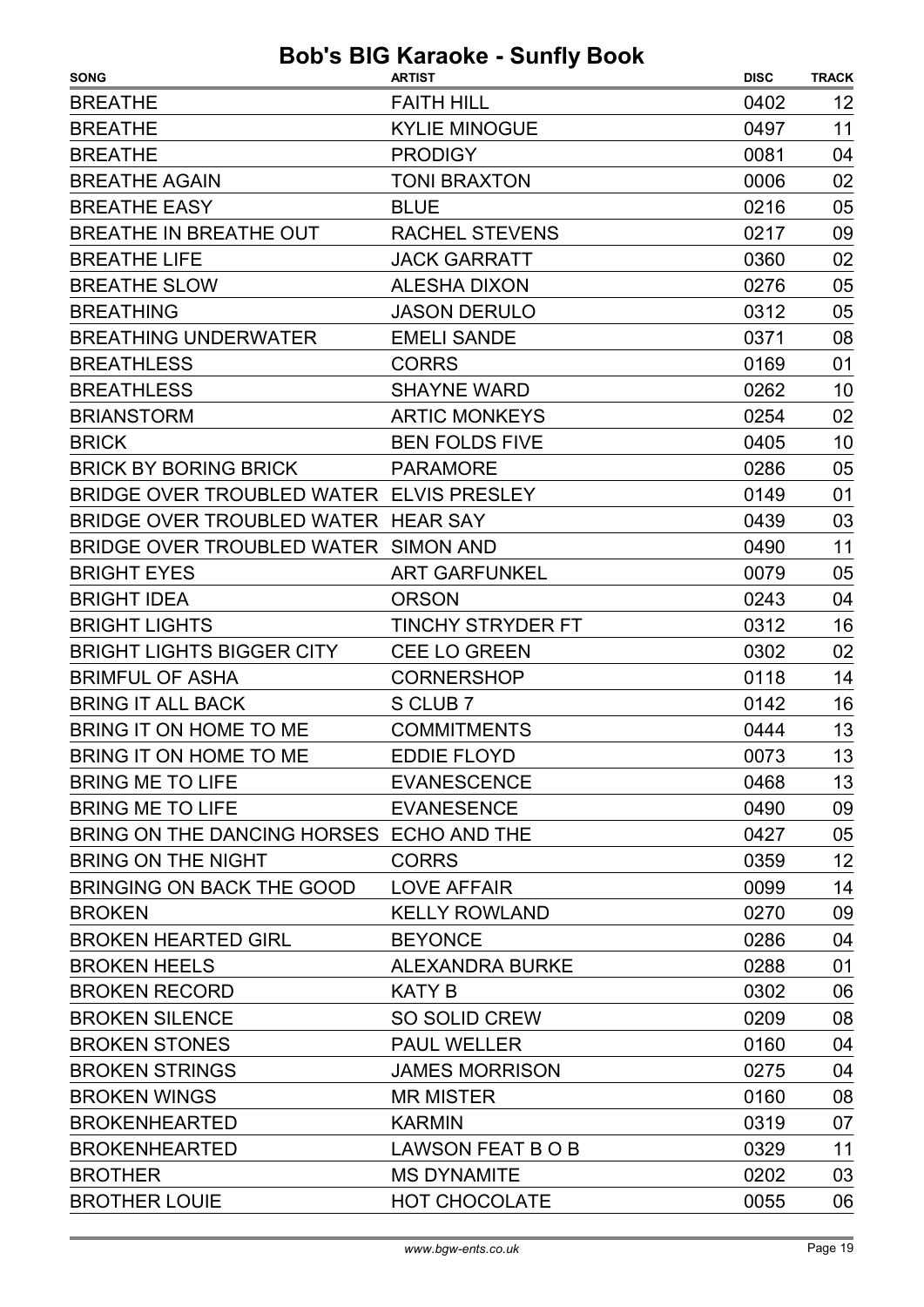| 13<br><b>BROWN EYED GIRL</b><br><b>VAN MORRISON</b><br>0446<br><b>BROWN EYED HANDSOME MAN</b><br><b>BUDDY HOLLY</b><br>0069<br>02<br><b>BROWN GIRL IN THE RING</b><br><b>BONEY M</b><br>0385<br>14<br><b>BROWN SUGAR</b><br><b>ROLLING STONES</b><br>05<br>0391<br>12<br><b>BUBBLIN'</b><br><b>BLUE</b><br>0219<br>07<br><b>BUCK ROGERS</b><br>0459<br><b>FEEDER</b><br>02<br><b>BUDAPEST</b><br><b>GEORGE EZRA</b><br>0341<br><b>BUG MAN</b><br>0140<br>05<br><b>BLUR</b><br><b>BUGS</b><br>11<br><b>HEPBURN</b><br>0146<br><b>BUILD ME UP BUTTERCUP</b><br><b>FOUNDATIONS</b><br>05<br>0485<br>08<br><b>BULLETPROOF</b><br><b>LA ROUX</b><br>0476<br>03<br><b>BUMP AND GRIND</b><br><b>R KELLY</b><br>0025<br><b>BURN</b><br><b>ELLIE GOULDING</b><br>0331<br>08<br><b>BURN</b><br>04<br><b>USHER</b><br>0452<br>10<br><b>BURNIN' DOWN THE HOUSE</b><br><b>CARDIGANS AND TOM</b><br>0479<br>08<br><b>JESSIE J FEAT 2</b><br><b>BURNIN' UP</b><br>0345<br>13<br><b>BURNING DOWN THE HOUSE</b><br><b>TALKING HEADS</b><br>0033<br>15<br><b>BURNING DOWN THE HOUSE</b><br>TOM JONES AND THE<br>0153<br>BURNING OF THE MIDNIGHT LAMP JIMI HENDRIX<br>0503<br>07<br><b>BUSINESS</b><br>0468<br>05<br><b>EMINEM</b><br><b>BUSY</b><br><b>OLLY MURS</b><br>06<br>0304<br><b>BUT I DO</b><br><b>CLARENCE FROGMAN</b><br>06<br>0084<br><b>BUTTERFLIES AND HURRICANES</b><br>12<br>0223<br><b>MUSE</b><br><b>BUTTERFLY</b><br><b>ANDY WILLIAMS</b><br>07<br>0047<br><b>BUTTERFLY</b><br><b>CRAZY TOWN</b><br>10<br>0178<br><b>BUTTONS</b><br><b>PUSSYCAT DOLLS AND</b><br>0245<br>14<br>0303<br>09<br>BUZZIN ( CLEAN)<br><b>MANN FEAT 50 CENT</b><br>13<br>BY THE WAY<br><b>RED HOT CHILI</b><br>0498<br>09<br><b>JONAS BLUE</b><br>0370<br><b>JO DEE MESSINA</b><br><b>BYE BYE</b><br>0426<br>08<br>13<br><b>BYE BYE BABY</b><br><b>BAY CITY ROLLERS</b><br>0101<br>08<br><b>BYE BYE BYE</b><br>N SYNC<br>0442<br><b>BYE BYE LOVE</b><br>07<br><b>EVERLEY BROTHERS</b><br>0448<br><b>EVERLY BROTHERS</b><br>0016<br>06<br>CA PLANE POUR MOI<br><b>PLASTIC BERTRAND</b><br>0109<br>05<br><b>LIZA MINELLI</b><br>17<br><b>CABARET</b><br>0008<br>CAKE BY THE OCEAN<br><b>DNCE</b><br>0363<br>05<br>10<br><b>CALEDONIA</b><br><b>FRANKIE MILLER</b><br>0456<br><b>CALENDAR GIRL</b><br><b>NEIL SEDAKA</b><br>0084<br>07<br>02<br><b>CALIFORNIA DREAMING</b><br><b>MAMA'S AND PAPA'S</b><br>0145<br><b>CALIFORNIA GIRLS</b><br><b>BEACH BOYS</b><br>03<br>0399<br><b>CALIFORNIA GURLS</b><br><b>KATY PERRY</b><br>0476<br>09 | <b>SONG</b>                | <b>ARTIST</b>  | <b>DISC</b> | <b>TRACK</b> |
|-------------------------------------------------------------------------------------------------------------------------------------------------------------------------------------------------------------------------------------------------------------------------------------------------------------------------------------------------------------------------------------------------------------------------------------------------------------------------------------------------------------------------------------------------------------------------------------------------------------------------------------------------------------------------------------------------------------------------------------------------------------------------------------------------------------------------------------------------------------------------------------------------------------------------------------------------------------------------------------------------------------------------------------------------------------------------------------------------------------------------------------------------------------------------------------------------------------------------------------------------------------------------------------------------------------------------------------------------------------------------------------------------------------------------------------------------------------------------------------------------------------------------------------------------------------------------------------------------------------------------------------------------------------------------------------------------------------------------------------------------------------------------------------------------------------------------------------------------------------------------------------------------------------------------------------------------------------------------------------------------------------------------------------------------------------------------------------------------------------------------------------------------------------------------------------------------------------------------------------------------------------------------------------------------------------------------------------------------------------------------------------------------------------------------------------------------------------------------------------------------------------------|----------------------------|----------------|-------------|--------------|
|                                                                                                                                                                                                                                                                                                                                                                                                                                                                                                                                                                                                                                                                                                                                                                                                                                                                                                                                                                                                                                                                                                                                                                                                                                                                                                                                                                                                                                                                                                                                                                                                                                                                                                                                                                                                                                                                                                                                                                                                                                                                                                                                                                                                                                                                                                                                                                                                                                                                                                                   |                            |                |             |              |
|                                                                                                                                                                                                                                                                                                                                                                                                                                                                                                                                                                                                                                                                                                                                                                                                                                                                                                                                                                                                                                                                                                                                                                                                                                                                                                                                                                                                                                                                                                                                                                                                                                                                                                                                                                                                                                                                                                                                                                                                                                                                                                                                                                                                                                                                                                                                                                                                                                                                                                                   |                            |                |             |              |
|                                                                                                                                                                                                                                                                                                                                                                                                                                                                                                                                                                                                                                                                                                                                                                                                                                                                                                                                                                                                                                                                                                                                                                                                                                                                                                                                                                                                                                                                                                                                                                                                                                                                                                                                                                                                                                                                                                                                                                                                                                                                                                                                                                                                                                                                                                                                                                                                                                                                                                                   |                            |                |             |              |
|                                                                                                                                                                                                                                                                                                                                                                                                                                                                                                                                                                                                                                                                                                                                                                                                                                                                                                                                                                                                                                                                                                                                                                                                                                                                                                                                                                                                                                                                                                                                                                                                                                                                                                                                                                                                                                                                                                                                                                                                                                                                                                                                                                                                                                                                                                                                                                                                                                                                                                                   |                            |                |             |              |
|                                                                                                                                                                                                                                                                                                                                                                                                                                                                                                                                                                                                                                                                                                                                                                                                                                                                                                                                                                                                                                                                                                                                                                                                                                                                                                                                                                                                                                                                                                                                                                                                                                                                                                                                                                                                                                                                                                                                                                                                                                                                                                                                                                                                                                                                                                                                                                                                                                                                                                                   |                            |                |             |              |
|                                                                                                                                                                                                                                                                                                                                                                                                                                                                                                                                                                                                                                                                                                                                                                                                                                                                                                                                                                                                                                                                                                                                                                                                                                                                                                                                                                                                                                                                                                                                                                                                                                                                                                                                                                                                                                                                                                                                                                                                                                                                                                                                                                                                                                                                                                                                                                                                                                                                                                                   |                            |                |             |              |
|                                                                                                                                                                                                                                                                                                                                                                                                                                                                                                                                                                                                                                                                                                                                                                                                                                                                                                                                                                                                                                                                                                                                                                                                                                                                                                                                                                                                                                                                                                                                                                                                                                                                                                                                                                                                                                                                                                                                                                                                                                                                                                                                                                                                                                                                                                                                                                                                                                                                                                                   |                            |                |             |              |
|                                                                                                                                                                                                                                                                                                                                                                                                                                                                                                                                                                                                                                                                                                                                                                                                                                                                                                                                                                                                                                                                                                                                                                                                                                                                                                                                                                                                                                                                                                                                                                                                                                                                                                                                                                                                                                                                                                                                                                                                                                                                                                                                                                                                                                                                                                                                                                                                                                                                                                                   |                            |                |             |              |
|                                                                                                                                                                                                                                                                                                                                                                                                                                                                                                                                                                                                                                                                                                                                                                                                                                                                                                                                                                                                                                                                                                                                                                                                                                                                                                                                                                                                                                                                                                                                                                                                                                                                                                                                                                                                                                                                                                                                                                                                                                                                                                                                                                                                                                                                                                                                                                                                                                                                                                                   |                            |                |             |              |
|                                                                                                                                                                                                                                                                                                                                                                                                                                                                                                                                                                                                                                                                                                                                                                                                                                                                                                                                                                                                                                                                                                                                                                                                                                                                                                                                                                                                                                                                                                                                                                                                                                                                                                                                                                                                                                                                                                                                                                                                                                                                                                                                                                                                                                                                                                                                                                                                                                                                                                                   |                            |                |             |              |
|                                                                                                                                                                                                                                                                                                                                                                                                                                                                                                                                                                                                                                                                                                                                                                                                                                                                                                                                                                                                                                                                                                                                                                                                                                                                                                                                                                                                                                                                                                                                                                                                                                                                                                                                                                                                                                                                                                                                                                                                                                                                                                                                                                                                                                                                                                                                                                                                                                                                                                                   |                            |                |             |              |
|                                                                                                                                                                                                                                                                                                                                                                                                                                                                                                                                                                                                                                                                                                                                                                                                                                                                                                                                                                                                                                                                                                                                                                                                                                                                                                                                                                                                                                                                                                                                                                                                                                                                                                                                                                                                                                                                                                                                                                                                                                                                                                                                                                                                                                                                                                                                                                                                                                                                                                                   |                            |                |             |              |
|                                                                                                                                                                                                                                                                                                                                                                                                                                                                                                                                                                                                                                                                                                                                                                                                                                                                                                                                                                                                                                                                                                                                                                                                                                                                                                                                                                                                                                                                                                                                                                                                                                                                                                                                                                                                                                                                                                                                                                                                                                                                                                                                                                                                                                                                                                                                                                                                                                                                                                                   |                            |                |             |              |
|                                                                                                                                                                                                                                                                                                                                                                                                                                                                                                                                                                                                                                                                                                                                                                                                                                                                                                                                                                                                                                                                                                                                                                                                                                                                                                                                                                                                                                                                                                                                                                                                                                                                                                                                                                                                                                                                                                                                                                                                                                                                                                                                                                                                                                                                                                                                                                                                                                                                                                                   |                            |                |             |              |
|                                                                                                                                                                                                                                                                                                                                                                                                                                                                                                                                                                                                                                                                                                                                                                                                                                                                                                                                                                                                                                                                                                                                                                                                                                                                                                                                                                                                                                                                                                                                                                                                                                                                                                                                                                                                                                                                                                                                                                                                                                                                                                                                                                                                                                                                                                                                                                                                                                                                                                                   |                            |                |             |              |
|                                                                                                                                                                                                                                                                                                                                                                                                                                                                                                                                                                                                                                                                                                                                                                                                                                                                                                                                                                                                                                                                                                                                                                                                                                                                                                                                                                                                                                                                                                                                                                                                                                                                                                                                                                                                                                                                                                                                                                                                                                                                                                                                                                                                                                                                                                                                                                                                                                                                                                                   |                            |                |             |              |
|                                                                                                                                                                                                                                                                                                                                                                                                                                                                                                                                                                                                                                                                                                                                                                                                                                                                                                                                                                                                                                                                                                                                                                                                                                                                                                                                                                                                                                                                                                                                                                                                                                                                                                                                                                                                                                                                                                                                                                                                                                                                                                                                                                                                                                                                                                                                                                                                                                                                                                                   |                            |                |             |              |
|                                                                                                                                                                                                                                                                                                                                                                                                                                                                                                                                                                                                                                                                                                                                                                                                                                                                                                                                                                                                                                                                                                                                                                                                                                                                                                                                                                                                                                                                                                                                                                                                                                                                                                                                                                                                                                                                                                                                                                                                                                                                                                                                                                                                                                                                                                                                                                                                                                                                                                                   |                            |                |             |              |
|                                                                                                                                                                                                                                                                                                                                                                                                                                                                                                                                                                                                                                                                                                                                                                                                                                                                                                                                                                                                                                                                                                                                                                                                                                                                                                                                                                                                                                                                                                                                                                                                                                                                                                                                                                                                                                                                                                                                                                                                                                                                                                                                                                                                                                                                                                                                                                                                                                                                                                                   |                            |                |             |              |
|                                                                                                                                                                                                                                                                                                                                                                                                                                                                                                                                                                                                                                                                                                                                                                                                                                                                                                                                                                                                                                                                                                                                                                                                                                                                                                                                                                                                                                                                                                                                                                                                                                                                                                                                                                                                                                                                                                                                                                                                                                                                                                                                                                                                                                                                                                                                                                                                                                                                                                                   |                            |                |             |              |
|                                                                                                                                                                                                                                                                                                                                                                                                                                                                                                                                                                                                                                                                                                                                                                                                                                                                                                                                                                                                                                                                                                                                                                                                                                                                                                                                                                                                                                                                                                                                                                                                                                                                                                                                                                                                                                                                                                                                                                                                                                                                                                                                                                                                                                                                                                                                                                                                                                                                                                                   |                            |                |             |              |
|                                                                                                                                                                                                                                                                                                                                                                                                                                                                                                                                                                                                                                                                                                                                                                                                                                                                                                                                                                                                                                                                                                                                                                                                                                                                                                                                                                                                                                                                                                                                                                                                                                                                                                                                                                                                                                                                                                                                                                                                                                                                                                                                                                                                                                                                                                                                                                                                                                                                                                                   |                            |                |             |              |
|                                                                                                                                                                                                                                                                                                                                                                                                                                                                                                                                                                                                                                                                                                                                                                                                                                                                                                                                                                                                                                                                                                                                                                                                                                                                                                                                                                                                                                                                                                                                                                                                                                                                                                                                                                                                                                                                                                                                                                                                                                                                                                                                                                                                                                                                                                                                                                                                                                                                                                                   |                            |                |             |              |
|                                                                                                                                                                                                                                                                                                                                                                                                                                                                                                                                                                                                                                                                                                                                                                                                                                                                                                                                                                                                                                                                                                                                                                                                                                                                                                                                                                                                                                                                                                                                                                                                                                                                                                                                                                                                                                                                                                                                                                                                                                                                                                                                                                                                                                                                                                                                                                                                                                                                                                                   |                            |                |             |              |
|                                                                                                                                                                                                                                                                                                                                                                                                                                                                                                                                                                                                                                                                                                                                                                                                                                                                                                                                                                                                                                                                                                                                                                                                                                                                                                                                                                                                                                                                                                                                                                                                                                                                                                                                                                                                                                                                                                                                                                                                                                                                                                                                                                                                                                                                                                                                                                                                                                                                                                                   |                            |                |             |              |
|                                                                                                                                                                                                                                                                                                                                                                                                                                                                                                                                                                                                                                                                                                                                                                                                                                                                                                                                                                                                                                                                                                                                                                                                                                                                                                                                                                                                                                                                                                                                                                                                                                                                                                                                                                                                                                                                                                                                                                                                                                                                                                                                                                                                                                                                                                                                                                                                                                                                                                                   |                            |                |             |              |
|                                                                                                                                                                                                                                                                                                                                                                                                                                                                                                                                                                                                                                                                                                                                                                                                                                                                                                                                                                                                                                                                                                                                                                                                                                                                                                                                                                                                                                                                                                                                                                                                                                                                                                                                                                                                                                                                                                                                                                                                                                                                                                                                                                                                                                                                                                                                                                                                                                                                                                                   |                            |                |             |              |
|                                                                                                                                                                                                                                                                                                                                                                                                                                                                                                                                                                                                                                                                                                                                                                                                                                                                                                                                                                                                                                                                                                                                                                                                                                                                                                                                                                                                                                                                                                                                                                                                                                                                                                                                                                                                                                                                                                                                                                                                                                                                                                                                                                                                                                                                                                                                                                                                                                                                                                                   |                            |                |             |              |
|                                                                                                                                                                                                                                                                                                                                                                                                                                                                                                                                                                                                                                                                                                                                                                                                                                                                                                                                                                                                                                                                                                                                                                                                                                                                                                                                                                                                                                                                                                                                                                                                                                                                                                                                                                                                                                                                                                                                                                                                                                                                                                                                                                                                                                                                                                                                                                                                                                                                                                                   | BY YOUR SIDE               |                |             |              |
|                                                                                                                                                                                                                                                                                                                                                                                                                                                                                                                                                                                                                                                                                                                                                                                                                                                                                                                                                                                                                                                                                                                                                                                                                                                                                                                                                                                                                                                                                                                                                                                                                                                                                                                                                                                                                                                                                                                                                                                                                                                                                                                                                                                                                                                                                                                                                                                                                                                                                                                   |                            |                |             |              |
|                                                                                                                                                                                                                                                                                                                                                                                                                                                                                                                                                                                                                                                                                                                                                                                                                                                                                                                                                                                                                                                                                                                                                                                                                                                                                                                                                                                                                                                                                                                                                                                                                                                                                                                                                                                                                                                                                                                                                                                                                                                                                                                                                                                                                                                                                                                                                                                                                                                                                                                   |                            |                |             |              |
|                                                                                                                                                                                                                                                                                                                                                                                                                                                                                                                                                                                                                                                                                                                                                                                                                                                                                                                                                                                                                                                                                                                                                                                                                                                                                                                                                                                                                                                                                                                                                                                                                                                                                                                                                                                                                                                                                                                                                                                                                                                                                                                                                                                                                                                                                                                                                                                                                                                                                                                   |                            |                |             |              |
|                                                                                                                                                                                                                                                                                                                                                                                                                                                                                                                                                                                                                                                                                                                                                                                                                                                                                                                                                                                                                                                                                                                                                                                                                                                                                                                                                                                                                                                                                                                                                                                                                                                                                                                                                                                                                                                                                                                                                                                                                                                                                                                                                                                                                                                                                                                                                                                                                                                                                                                   |                            |                |             |              |
|                                                                                                                                                                                                                                                                                                                                                                                                                                                                                                                                                                                                                                                                                                                                                                                                                                                                                                                                                                                                                                                                                                                                                                                                                                                                                                                                                                                                                                                                                                                                                                                                                                                                                                                                                                                                                                                                                                                                                                                                                                                                                                                                                                                                                                                                                                                                                                                                                                                                                                                   | <b>BYE BYE LOVE</b>        |                |             |              |
|                                                                                                                                                                                                                                                                                                                                                                                                                                                                                                                                                                                                                                                                                                                                                                                                                                                                                                                                                                                                                                                                                                                                                                                                                                                                                                                                                                                                                                                                                                                                                                                                                                                                                                                                                                                                                                                                                                                                                                                                                                                                                                                                                                                                                                                                                                                                                                                                                                                                                                                   |                            |                |             |              |
|                                                                                                                                                                                                                                                                                                                                                                                                                                                                                                                                                                                                                                                                                                                                                                                                                                                                                                                                                                                                                                                                                                                                                                                                                                                                                                                                                                                                                                                                                                                                                                                                                                                                                                                                                                                                                                                                                                                                                                                                                                                                                                                                                                                                                                                                                                                                                                                                                                                                                                                   |                            |                |             |              |
|                                                                                                                                                                                                                                                                                                                                                                                                                                                                                                                                                                                                                                                                                                                                                                                                                                                                                                                                                                                                                                                                                                                                                                                                                                                                                                                                                                                                                                                                                                                                                                                                                                                                                                                                                                                                                                                                                                                                                                                                                                                                                                                                                                                                                                                                                                                                                                                                                                                                                                                   |                            |                |             |              |
|                                                                                                                                                                                                                                                                                                                                                                                                                                                                                                                                                                                                                                                                                                                                                                                                                                                                                                                                                                                                                                                                                                                                                                                                                                                                                                                                                                                                                                                                                                                                                                                                                                                                                                                                                                                                                                                                                                                                                                                                                                                                                                                                                                                                                                                                                                                                                                                                                                                                                                                   |                            |                |             |              |
|                                                                                                                                                                                                                                                                                                                                                                                                                                                                                                                                                                                                                                                                                                                                                                                                                                                                                                                                                                                                                                                                                                                                                                                                                                                                                                                                                                                                                                                                                                                                                                                                                                                                                                                                                                                                                                                                                                                                                                                                                                                                                                                                                                                                                                                                                                                                                                                                                                                                                                                   |                            |                |             |              |
|                                                                                                                                                                                                                                                                                                                                                                                                                                                                                                                                                                                                                                                                                                                                                                                                                                                                                                                                                                                                                                                                                                                                                                                                                                                                                                                                                                                                                                                                                                                                                                                                                                                                                                                                                                                                                                                                                                                                                                                                                                                                                                                                                                                                                                                                                                                                                                                                                                                                                                                   |                            |                |             |              |
|                                                                                                                                                                                                                                                                                                                                                                                                                                                                                                                                                                                                                                                                                                                                                                                                                                                                                                                                                                                                                                                                                                                                                                                                                                                                                                                                                                                                                                                                                                                                                                                                                                                                                                                                                                                                                                                                                                                                                                                                                                                                                                                                                                                                                                                                                                                                                                                                                                                                                                                   |                            |                |             |              |
|                                                                                                                                                                                                                                                                                                                                                                                                                                                                                                                                                                                                                                                                                                                                                                                                                                                                                                                                                                                                                                                                                                                                                                                                                                                                                                                                                                                                                                                                                                                                                                                                                                                                                                                                                                                                                                                                                                                                                                                                                                                                                                                                                                                                                                                                                                                                                                                                                                                                                                                   |                            |                |             |              |
|                                                                                                                                                                                                                                                                                                                                                                                                                                                                                                                                                                                                                                                                                                                                                                                                                                                                                                                                                                                                                                                                                                                                                                                                                                                                                                                                                                                                                                                                                                                                                                                                                                                                                                                                                                                                                                                                                                                                                                                                                                                                                                                                                                                                                                                                                                                                                                                                                                                                                                                   | <b>CALIFORNIA KING BED</b> | <b>RIHANNA</b> | 0303        | 04           |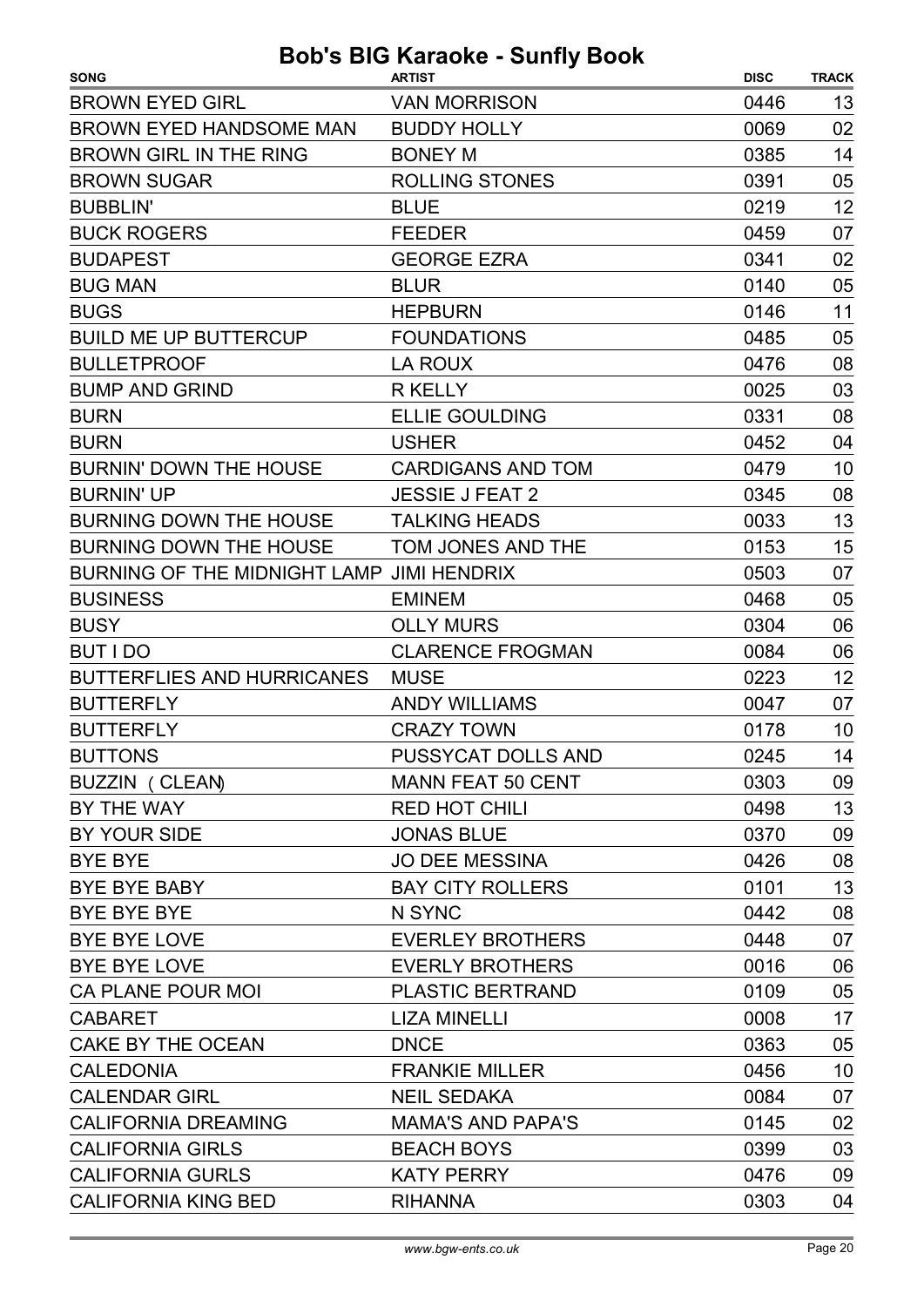#### SONG TRACK ARTIST Bob's BIG Karaoke - Sunfly Book DISC CALIFORNIA LOVE 2 PAC 0049 04 CALIFORNICATION RED HOT CHILI 0498 11 CALL **CALL CALL CALL CALL** BACKSTREET BOYS 0176 12 CALL ME BLONDIE BLONDIE 0483 10 CALL ME **11** TWEET 11 0195 11 CALL ME MAYBE CARLY RAE JEPSEN 0315 01 CALL ME NUMBER ONE TREMELOES 0065 14 CALL ME WHEN YOU'RE SOBER 0248 EVANESCENCE 02 CALL MY NAME CHARLOTTE CHURCH 0234 07 CALL MY NAME CHERYL CHERYL CHERYL 20316 03 CALL OFF THE SEARCH KATIE MELUA 10216 0216 CALL ON ME 0247 JANET JACKSON AND 15 CALL ON ME STARLEY 6373 03 CALL THE SHOTS GIRLS ALOUD GIRLS AND D262 03 CALL YOU SEXY VS VS 0219 0219 CALLED OUT IN THE DARK SNOW PATROL 6308 10 CALLIN' BATON ROUGE GARTH BROOKS 0431 14 CALLING GERI HALLIWELL 0184 06 CALLING ALL HEARTS DJ CASSIDY FEAT 0338 03 CALLING OCCUPANTS CARPENTERS 0077 12 CALM AFTER THE STORM COMMON LINNETS 0340 14 CAMDEN TOWN SUGGS 60029 08 CAME HERE FOR LOVE SIGALA AND ELLA 0378 03 CAMPBELLTOWN LOCH ANDY STEWART 0456 12 CAN I BE HIM GALL THE STATE STATES ARTHUR 10 CAN I BE HIM GALL THE STATE STATES ARTHUR 10 CAN I HAVE IT LIKE THAT PHARRELL AND GWEN 0237 02 CAN THE CAN CAN CAN SUZI QUATRO CAN THE CAN CAN SUZI QUATRO CAN WE DANCE VAMPS VAMPS 0333 15 CAN WE FIX IT THE BOB THE BUILDER THE 16 O174 16 CAN YOU FEEL THE LOVE ELTON JOHN 0162 06 CAN YOU HEAR ME (AYAYAYA) WILEY FEAT SKEPTA 0322 09 CAN+T STOP FEELING FRANZ FERDINAND 0282 12 CANDIDA 0090 DAWN 09 CANDY CANDY CANDY AGGRO SANTOS FEAT 0292 01 CANDY **ASH** 12 CANDY **IGGY POP AND KATE** 0479 07 CANDY **CANDY** PAOLO NUTINI 0426 03 CANDY **CANDY CANDY CANDY CANDY CANDY CANDY CANDY CONDENSITY CONDENSITY CONDENSITY CONDENSITY CONDENSITY CONDENSITY CONDENSITY CONDENSITY CONDENSITY CONDENSITY CONDENSITY CONDENSITY CON** CANDY MAN 0119 AQUA 03 CANDY MAN BRIAN POOLE AND 0093 03

CANDY MAN 0254 CHRISTINA AGUILERA 14 CANDY SHOP 50 CENT 60230 10 CANNED HEAT **CANNED HEAT** JAMIROQUAI **120 CANNED HEAT**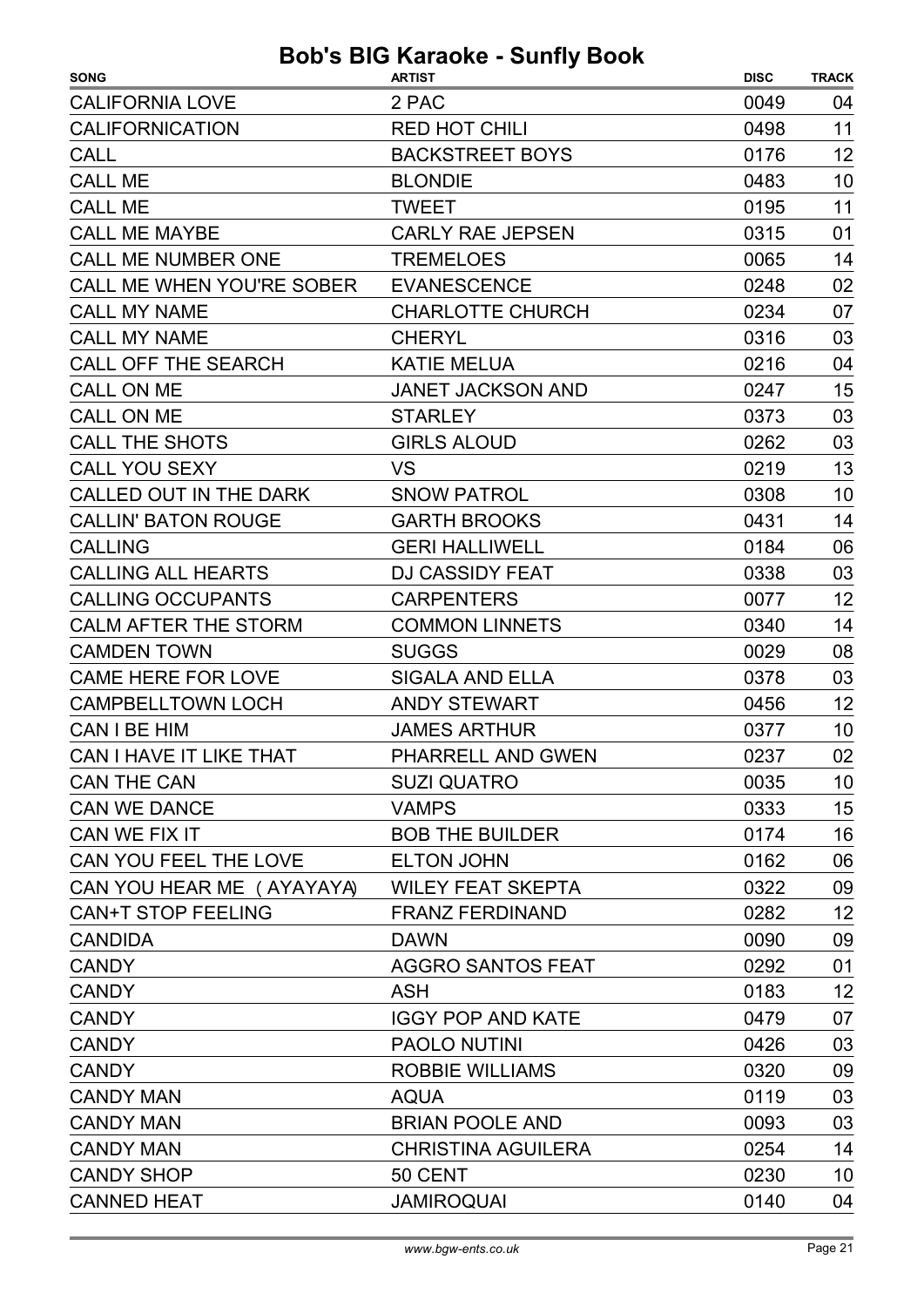| <b>SONG</b>                                | <b>ARTIST</b>             | <b>DISC</b> | <b>TRACK</b> |
|--------------------------------------------|---------------------------|-------------|--------------|
| <b>CANNONBALL</b>                          | <b>DAMIEN RICE</b>        | 0413        | 04           |
| <b>CANNONBALL</b>                          | <b>LITTLE MIX</b>         | 0311        | 02           |
| CAN'T BE WITH YOU TONIGHT                  | <b>JUDI BOUCHER</b>       | 0057        | 09           |
| CAN'T FIGHT THE MOONLIGHT                  | <b>LEANN RIMES</b>        | 0482        | 12           |
| CAN'T GET ALONG (WITHOUT                   | <b>HARD FI</b>            | 0261        | 09           |
| CAN'T GET BY WITHOUT YOU                   | <b>REAL THING</b>         | 0022        | 10           |
| CAN'T GET ENOUGH (OF YOUR                  | <b>BAD COMPANY</b>        | 0431        | 02           |
| CAN'T GET ENOUGH OF YOUR                   | <b>BARRY WHITE</b>        | 0072        | 03           |
| <b>CAN'T GET IT BACK</b>                   | <b>MIS TEEQ</b>           | 0208        | 02           |
| <b>CAN'T GET OVER</b>                      | <b>SEPTEMBER</b>          | 0278        | 04           |
| CAN'T GET YOU OUT OF MY HEAD KYLIE MINOGUE |                           | 0497        | 01           |
| CAN'T GIVE YOU ANYTHING BUT                | <b>STYLISTICS</b>         | 0097        | 07           |
| CAN'T HELP FALLING IN LOVE                 | <b>ANDY WILLIAMS</b>      | 0077        | 13           |
| CAN'T HELP FALLING IN LOVE                 | <b>UB40</b>               | 0449        | 01           |
| CAN'T HELP FALLING IN LOVE                 | <b>SHOW BOAT</b>          | 0008        | 04           |
| <b>CAN'T HOLD US</b>                       | <b>MACKLEMORE AND</b>     | 0327        | 06           |
| <b>CAN'T HOLD US DOWN</b>                  | <b>CHRISTINA AGUILERA</b> | 0209        | 02           |
| <b>CAN'T KEEP THIS FEELING IN</b>          | <b>CLIFF RICHARD</b>      | 0129        | 07           |
| CAN'T RELY ON YOU                          | <b>PALOMA FAITH</b>       | 0336        | 17           |
| CAN'T REMEMBER TO FORGET                   | <b>SHAKIRA FEAT</b>       | 0336        | 02           |
| <b>CAN'T SAY NO</b>                        | <b>CONOR MAYNARD</b>      | 0314        | 18           |
| CAN'T STAND ME NOW                         | <b>LIBERTINES</b>         | 0222        | 10           |
| <b>CAN'T STOP</b>                          | <b>RED HOT CHILI</b>      | 0202        | 06           |
| CAN'T STOP PLAYING (OLIVER                 | DR KUCHO AND              | 0351        | 15           |
| CAN'T STOP THE MUSIC                       | <b>VILLAGE PEOPLE</b>     | 0156        | 09           |
| CAN'T STOP THIS FEELING I'VE               | <b>RAZORLIGHT</b>         | 0253        | 13           |
| CAN'T STOP THIS THING WE'VE                | <b>BRYAN ADAMS</b>        | 0012        | 02           |
| CAN'T TAKE MY EYES OFF OF                  | <b>FRANKIE VALLI</b>      | 0386        | 06           |
| CAN'T TAKE MY EYES OFF YOU                 | <b>ANDY WILLIAMS</b>      | 0388        | 08           |
| <b>CAN'T TURN BACK</b>                     | <b>SPEEDWAY</b>           | 0215        | 12           |
| CAPTAIN FANTASTIC AND THE                  | <b>ELTON JOHN</b>         | 0419        | 04           |
| <b>CAPTAIN OF HER HEART</b>                | <b>DOUBLE</b>             | 0110        | 02           |
| <b>CAR WASH</b>                            | <b>CHRISTINA AGUILERA</b> | 0224        | 14           |
| <b>CARA MIA</b>                            | <b>DAVID WHITFIELD</b>    | 0092        | 02           |
| <b>CARAVAN GIRL</b>                        | <b>GOLDFRAPP</b>          | 0269        | 04           |
| <b>CARAVAN SONG</b>                        | <b>BARBARA DICKSON</b>    | 0392        | 03           |
| <b>CARELESS WHISPER</b>                    | <b>GEORGE MICHAEL</b>     | 0449        | 10           |
| <b>CARIBBEAN QUEEN</b>                     | <b>BILLY OCEAN</b>        | 0106        | 05           |
| <b>CARMEN</b>                              | <b>LANA DEL REY</b>       | 0316        | 17           |
| <b>CARNATION</b>                           | <b>LIAM GALLAGHER AND</b> | 0152        | 12           |
| <b>CARNIVAL GIRL</b>                       | <b>TEXAS</b>              | 0411        | 03           |
| <b>CARNIVAL IS OVER</b>                    | <b>SEEKERS</b>            | 0093        | 10           |
| <b>CAROLINA MOON</b>                       | <b>CONNIE FRANCIS</b>     | 0086        | 08           |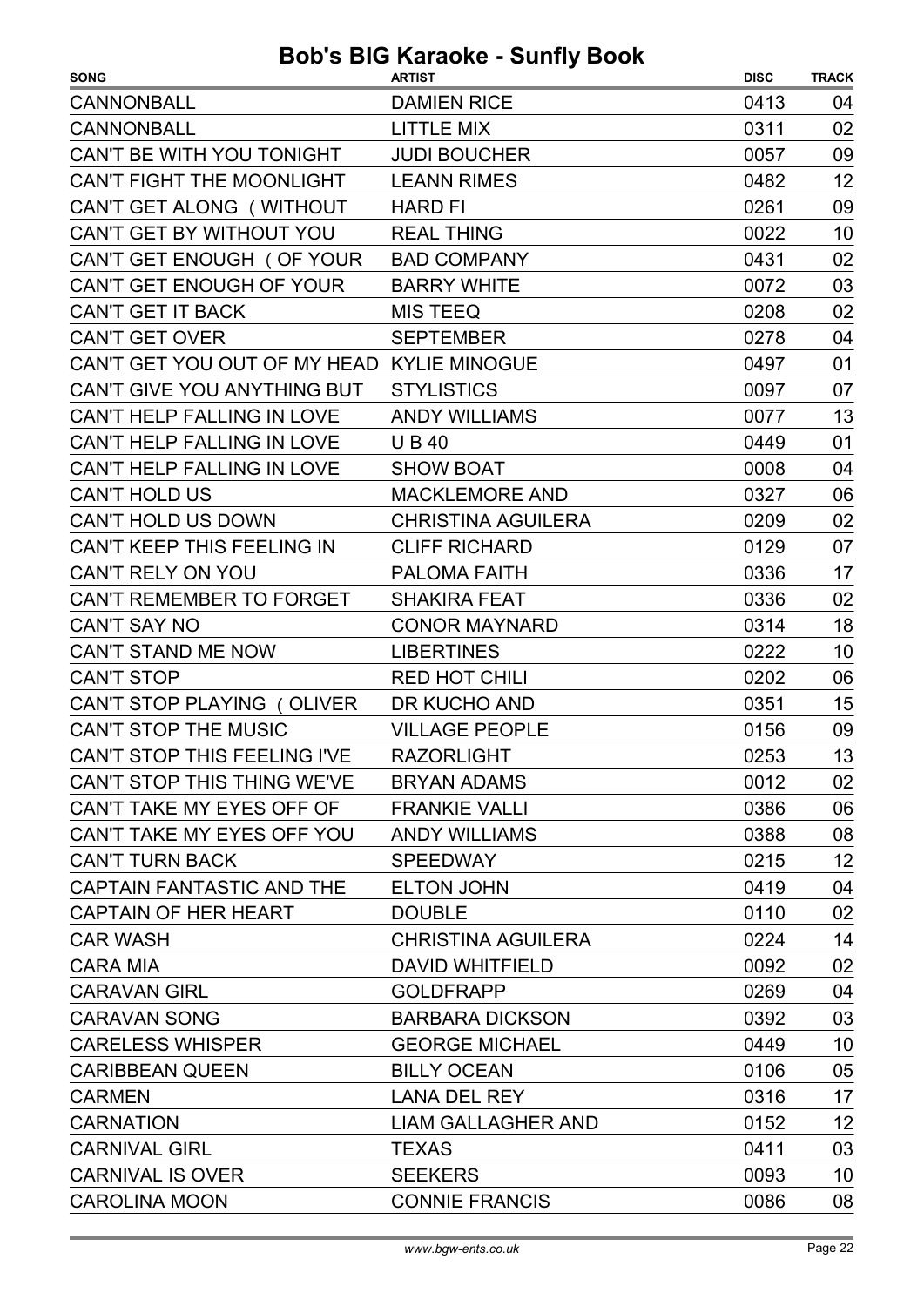| <b>STATUS QUO</b><br><b>CAROLINE</b><br>0010<br>11<br>12<br><b>CARRIE ANN</b><br><b>HOLLIES</b><br>0415<br><b>FUN</b><br>0322<br>02<br>13<br><b>CARRY OUT</b><br><b>TIMBERLAND FEAT</b><br>0291<br><b>CARRY YOU</b><br>06<br><b>UNION J</b><br>0328<br>15<br><b>CARRY YOU HOME</b><br><b>JAMES BLUNT</b><br>0265<br>16<br><b>CARRY YOU HOME</b><br><b>WARD THOMAS</b><br>0368<br>12<br><b>GARY NUMAN</b><br>0029<br>15<br>0161<br><b>CARTOON HEROES</b><br><b>AQUA</b><br>11<br><b>CARTWHEELS</b><br><b>WARD THOMAS</b><br>0373<br>12<br>CASE OF THE EX (WHATCHA<br><b>MYA</b><br>0177<br><b>CASH MACHINE</b><br>04<br><b>HARD FI</b><br>0239<br>02<br><b>CASTLE ON THE HILL</b><br><b>ED SHEERAN</b><br>0372<br><b>CASTLES IN THE SKY</b><br>16<br><b>IAN VAN DAHL</b><br>0182 | <b>SONG</b>                     | <b>ARTIST</b> | <b>DISC</b> | <b>TRACK</b> |
|---------------------------------------------------------------------------------------------------------------------------------------------------------------------------------------------------------------------------------------------------------------------------------------------------------------------------------------------------------------------------------------------------------------------------------------------------------------------------------------------------------------------------------------------------------------------------------------------------------------------------------------------------------------------------------------------------------------------------------------------------------------------------------|---------------------------------|---------------|-------------|--------------|
|                                                                                                                                                                                                                                                                                                                                                                                                                                                                                                                                                                                                                                                                                                                                                                                 |                                 |               |             |              |
|                                                                                                                                                                                                                                                                                                                                                                                                                                                                                                                                                                                                                                                                                                                                                                                 |                                 |               |             |              |
|                                                                                                                                                                                                                                                                                                                                                                                                                                                                                                                                                                                                                                                                                                                                                                                 | <b>CARRY ON</b>                 |               |             |              |
|                                                                                                                                                                                                                                                                                                                                                                                                                                                                                                                                                                                                                                                                                                                                                                                 |                                 |               |             |              |
|                                                                                                                                                                                                                                                                                                                                                                                                                                                                                                                                                                                                                                                                                                                                                                                 |                                 |               |             |              |
|                                                                                                                                                                                                                                                                                                                                                                                                                                                                                                                                                                                                                                                                                                                                                                                 |                                 |               |             |              |
|                                                                                                                                                                                                                                                                                                                                                                                                                                                                                                                                                                                                                                                                                                                                                                                 |                                 |               |             |              |
|                                                                                                                                                                                                                                                                                                                                                                                                                                                                                                                                                                                                                                                                                                                                                                                 | <b>CARS</b>                     |               |             |              |
|                                                                                                                                                                                                                                                                                                                                                                                                                                                                                                                                                                                                                                                                                                                                                                                 |                                 |               |             |              |
|                                                                                                                                                                                                                                                                                                                                                                                                                                                                                                                                                                                                                                                                                                                                                                                 |                                 |               |             |              |
|                                                                                                                                                                                                                                                                                                                                                                                                                                                                                                                                                                                                                                                                                                                                                                                 |                                 |               |             |              |
|                                                                                                                                                                                                                                                                                                                                                                                                                                                                                                                                                                                                                                                                                                                                                                                 |                                 |               |             |              |
|                                                                                                                                                                                                                                                                                                                                                                                                                                                                                                                                                                                                                                                                                                                                                                                 |                                 |               |             |              |
|                                                                                                                                                                                                                                                                                                                                                                                                                                                                                                                                                                                                                                                                                                                                                                                 |                                 |               |             |              |
|                                                                                                                                                                                                                                                                                                                                                                                                                                                                                                                                                                                                                                                                                                                                                                                 | <b>CAT CREPT IN</b>             | <b>MUD</b>    | 0393        | 01           |
| 13<br><b>CATAPULT</b><br><b>JACK SAVORETTI</b><br>0361                                                                                                                                                                                                                                                                                                                                                                                                                                                                                                                                                                                                                                                                                                                          |                                 |               |             |              |
| 06<br><b>CATCH AND RELEASE</b><br><b>MATT SIMONS</b><br>0364                                                                                                                                                                                                                                                                                                                                                                                                                                                                                                                                                                                                                                                                                                                    |                                 |               |             |              |
| <b>CATCH MY BREATH</b><br><b>KELLY CLARKSON</b><br>0323<br>14                                                                                                                                                                                                                                                                                                                                                                                                                                                                                                                                                                                                                                                                                                                   |                                 |               |             |              |
| <b>CATCH THE WIND</b><br><b>DONOVAN</b><br>0086<br>05                                                                                                                                                                                                                                                                                                                                                                                                                                                                                                                                                                                                                                                                                                                           |                                 |               |             |              |
| <b>CATCH YOU</b><br>SOPHIE ELLIS BEXTOR<br>06<br>0252                                                                                                                                                                                                                                                                                                                                                                                                                                                                                                                                                                                                                                                                                                                           |                                 |               |             |              |
| CATER 2 U<br><b>DESTINY'S CHILD</b><br>0233<br>11                                                                                                                                                                                                                                                                                                                                                                                                                                                                                                                                                                                                                                                                                                                               |                                 |               |             |              |
| <b>CATHY'S CLOWN</b><br><b>EVERLY BROTHERS</b><br>03<br>0043                                                                                                                                                                                                                                                                                                                                                                                                                                                                                                                                                                                                                                                                                                                    |                                 |               |             |              |
| 14<br><b>CAT'S IN THE CRADLE</b><br><b>HARRY CHAPIN</b><br>0397                                                                                                                                                                                                                                                                                                                                                                                                                                                                                                                                                                                                                                                                                                                 |                                 |               |             |              |
| <b>CAUGHT IN A MOMENT</b><br>0221<br>10<br><b>SUGABABES</b>                                                                                                                                                                                                                                                                                                                                                                                                                                                                                                                                                                                                                                                                                                                     |                                 |               |             |              |
| <b>CAUGHT IN THE MIDDLE</b><br>0462<br>01<br>A <sub>1</sub>                                                                                                                                                                                                                                                                                                                                                                                                                                                                                                                                                                                                                                                                                                                     |                                 |               |             |              |
| <b>CAUGHT OUT THERE</b><br>0159<br>11<br><b>KELIS</b>                                                                                                                                                                                                                                                                                                                                                                                                                                                                                                                                                                                                                                                                                                                           |                                 |               |             |              |
| <b>USHER</b><br>0227<br>03                                                                                                                                                                                                                                                                                                                                                                                                                                                                                                                                                                                                                                                                                                                                                      | <b>CAUGHT UP</b>                |               |             |              |
| 18<br><b>WHITNEY HOUSTON</b><br>0318                                                                                                                                                                                                                                                                                                                                                                                                                                                                                                                                                                                                                                                                                                                                            | <b>CELEBRATE</b>                |               |             |              |
| 09<br><b>KOOL AND THE GANG</b><br>0446                                                                                                                                                                                                                                                                                                                                                                                                                                                                                                                                                                                                                                                                                                                                          | <b>CELEBRATION</b>              |               |             |              |
| 15<br><b>MADONNA</b><br>0284                                                                                                                                                                                                                                                                                                                                                                                                                                                                                                                                                                                                                                                                                                                                                    | <b>CELEBRATION</b>              |               |             |              |
| <b>J GEILS BAND</b><br>04<br>0033                                                                                                                                                                                                                                                                                                                                                                                                                                                                                                                                                                                                                                                                                                                                               | <b>CENTREFOLD</b>               |               |             |              |
| 13<br><b>FALL OUT BOY</b><br>0345                                                                                                                                                                                                                                                                                                                                                                                                                                                                                                                                                                                                                                                                                                                                               | <b>CENTURIES</b>                |               |             |              |
| <b>BEWITCHED</b><br>01<br>0122                                                                                                                                                                                                                                                                                                                                                                                                                                                                                                                                                                                                                                                                                                                                                  | <b>C'EST LA VIE</b>             |               |             |              |
| 15<br>0395<br><b>DIANA ROSS</b>                                                                                                                                                                                                                                                                                                                                                                                                                                                                                                                                                                                                                                                                                                                                                 | <b>CHAIN REACTION</b>           |               |             |              |
| 01<br><b>STEPS</b><br>0504                                                                                                                                                                                                                                                                                                                                                                                                                                                                                                                                                                                                                                                                                                                                                      | <b>CHAIN REACTION</b>           |               |             |              |
| <b>BLACK SORROWS</b><br>15<br>0487                                                                                                                                                                                                                                                                                                                                                                                                                                                                                                                                                                                                                                                                                                                                              | <b>CHAINED TO THE WHEEL</b>     |               |             |              |
| 06<br><b>TINA ARENA</b><br>0027                                                                                                                                                                                                                                                                                                                                                                                                                                                                                                                                                                                                                                                                                                                                                 | <b>CHAINS</b>                   |               |             |              |
| 06<br><b>LMFAO FEAT NATALIA</b><br>0306                                                                                                                                                                                                                                                                                                                                                                                                                                                                                                                                                                                                                                                                                                                                         | <b>CHAMPAGNE SHOWERS [CLEAN</b> |               |             |              |
| 13<br><b>CHIPMUNK AND CHRIS</b><br>0300                                                                                                                                                                                                                                                                                                                                                                                                                                                                                                                                                                                                                                                                                                                                         | CHAMPION (CLEAN)                |               |             |              |
| 06<br><b>CHANDELIER</b><br><b>SIA</b><br>0342                                                                                                                                                                                                                                                                                                                                                                                                                                                                                                                                                                                                                                                                                                                                   |                                 |               |             |              |
| 13<br><b>DANIEL</b><br>0277                                                                                                                                                                                                                                                                                                                                                                                                                                                                                                                                                                                                                                                                                                                                                     | <b>CHANGE</b>                   |               |             |              |
| <b>CHANGE</b><br><b>LIGHTNING SEEDS</b><br>0505<br>03                                                                                                                                                                                                                                                                                                                                                                                                                                                                                                                                                                                                                                                                                                                           |                                 |               |             |              |
| <b>LISA STANSFIELD</b><br>0001<br>07                                                                                                                                                                                                                                                                                                                                                                                                                                                                                                                                                                                                                                                                                                                                            | <b>CHANGE</b>                   |               |             |              |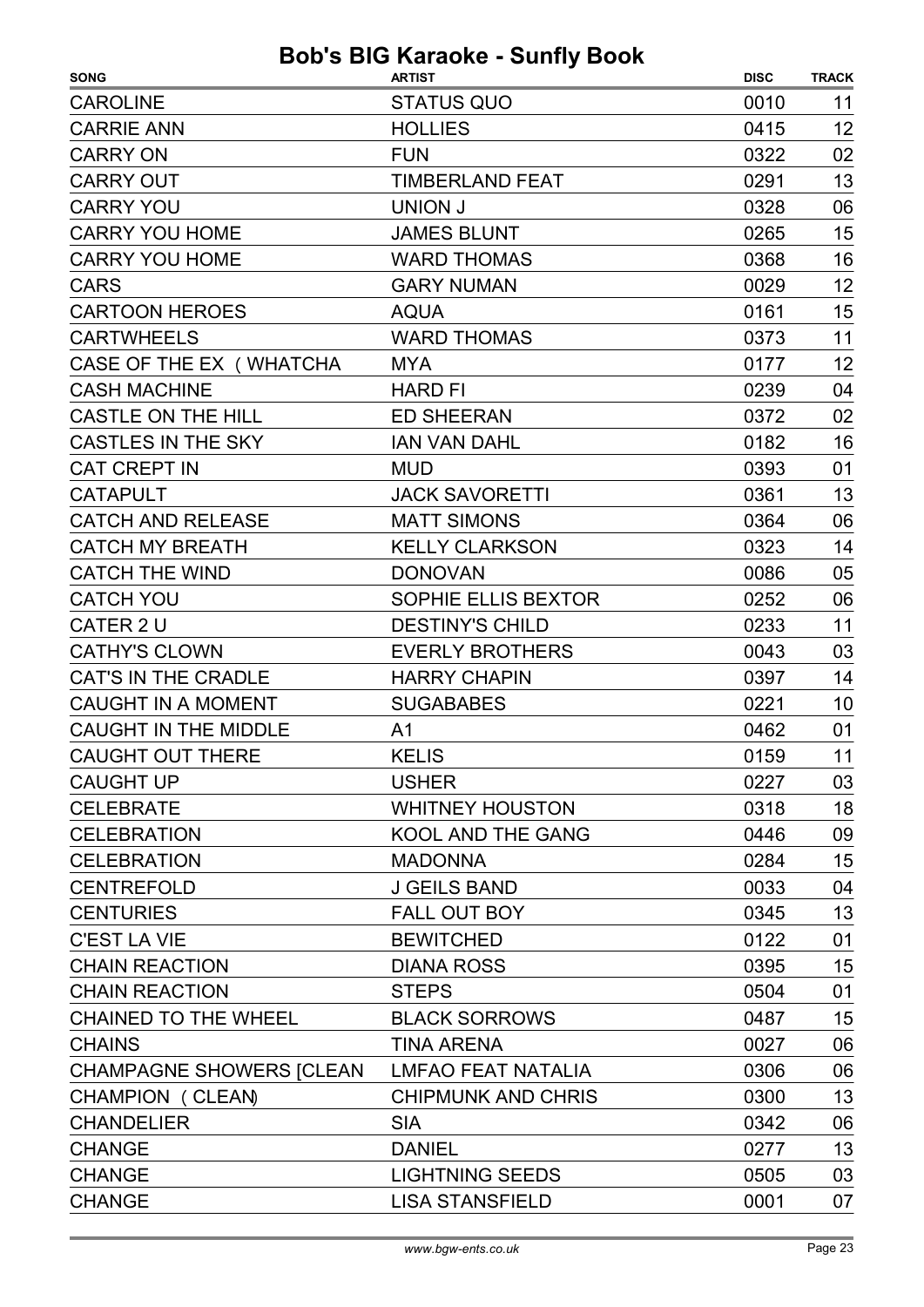| <b>SONG</b>                       | <b>ARTIST</b>            | <b>DISC</b> | <b>TRACK</b> |
|-----------------------------------|--------------------------|-------------|--------------|
| <b>CHANGE</b>                     | <b>SUGABABES</b>         | 0262        | 04           |
| <b>CHANGE</b>                     | <b>TEARS FOR FEARS</b>   | 0113        | 12           |
| <b>CHANGE CLOTHES</b>             | JAY Z                    | 0214        | 13           |
| <b>CHANGE THE WORLD</b>           | <b>ERIC CLAPTON</b>      | 0061        | 08           |
| <b>CHANGE YOUR LIFE</b>           | <b>LITTLE MIX</b>        | 0324        | 03           |
| <b>CHANGED THE WAY YOU KISSED</b> | <b>EXAMPLE</b>           | 0305        | 06           |
| <b>CHANGES</b>                    | <b>DAVID BOWIE</b>       | 0499        | 06           |
| <b>CHANGES</b>                    | <b>OZZY AND KELLY</b>    | 0212        | 06           |
| <b>CHANGES</b>                    | <b>WILL YOUNG</b>        | 0271        | 10           |
| <b>CHANGING</b>                   | <b>SIGMA FEAT PALOMA</b> | 0343        | 11           |
| <b>CHANGING MAN</b>               | <b>PAUL WELLER</b>       | 0151        | 04           |
| <b>CHANSON D'AMOUR</b>            | <b>MANHATTAN</b>         | 0023        | 11           |
| <b>CHANT NUMBER ONE</b>           | <b>SPANDAU BALLET</b>    | 0075        | 03           |
| <b>CHANTILLY LACE</b>             | <b>BIG BOPPER</b>        | 0389        | 07           |
| <b>CHARLIE BROWN</b>              | <b>COLDPLAY</b>          | 0313        | 10           |
| <b>CHARMAINE</b>                  | <b>BACHELORS</b>         | 0066        | 02           |
| <b>CHARMLESS MAN</b>              | <b>BLUR</b>              | 0061        | 10           |
| <b>CHASING CARS</b>               | <b>SNOW PATROL</b>       | 0478        | 12           |
| <b>CHASING HIGHS</b>              | <b>ALMA</b>              | 0378        | 05           |
| <b>CHASING PAVEMENTS</b>          | <b>ADELE</b>             | 0264        | 02           |
| <b>CHASING THE SUN</b>            | <b>WANTED</b>            | 0316        | 08           |
| <b>CHATTAHOOCHEE</b>              | <b>ALAN JACKSON</b>      | 0392        | 02           |
| <b>CHEAP THRILLS</b>              | <b>SIA</b>               | 0362        | 06           |
| <b>CHEATING</b>                   | <b>JOHN NEWMAN</b>       | 0332        | 09           |
| <b>CHECK MY BRAIN</b>             | <b>ALICE IN CHAINS</b>   | 0285        | 01           |
| CHECK ON IT                       | <b>BEYONCE</b>           | 0239        | 09           |
| <b>CHECKIN IT OUT</b>             | LIL' CHRIS               | 0248        | 01           |
| <b>CHEEKA BOW BOW</b>             | <b>VENGABOYS</b>         | 0442        | 04           |
| <b>CHEEKY SONG</b>                | <b>CHEEKY GIRLS</b>      | 0466        | 13           |
| CHEER UP BOYS (YOUR               | <b>FOO FIGHTERS</b>      | 0266        | 14           |
| <b>CHEERLEADER</b>                | <b>OMI</b>               | 0349        | 05           |
| CHEERS (DRINK TO THAT)            | <b>RIHANNA</b>           | 0308        | 06           |
| <b>CHEESE AND ONIONS</b>          | <b>RUTLES</b>            | 0412        | 08           |
| <b>CHELSEA</b>                    | <b>STEFY</b>             | 0254        | 15           |
| <b>CHELSEA DAGGER</b>             | <b>FRATELLS</b>          | 0247        | 06           |
| <b>CHEMISTRY</b>                  | <b>MONDO ROCK</b>        | 0473        | 02           |
| <b>CHEQUERED LOVE</b>             | <b>KIM WILDE</b>         | 0416        | 08           |
| <b>CHERISH</b>                    | KOOL AND THE GANG        | 0166        | 13           |
| <b>CHERISH</b>                    | <b>MADONNA</b>           | 0143        | 05           |
| <b>CHERRY PIE</b>                 | <b>JENNIFER LOPEZ</b>    | 0234        | 11           |
| <b>CHEWING GUM</b>                | <b>ANNIE</b>             | 0222        | 15           |
| <b>CHICK FIT</b>                  | <b>ALL SAINTS</b>        | 0252        | 08           |
| <b>CHICKEN SONG</b>               | <b>SPITTING IMAGE</b>    | 0401        | 04           |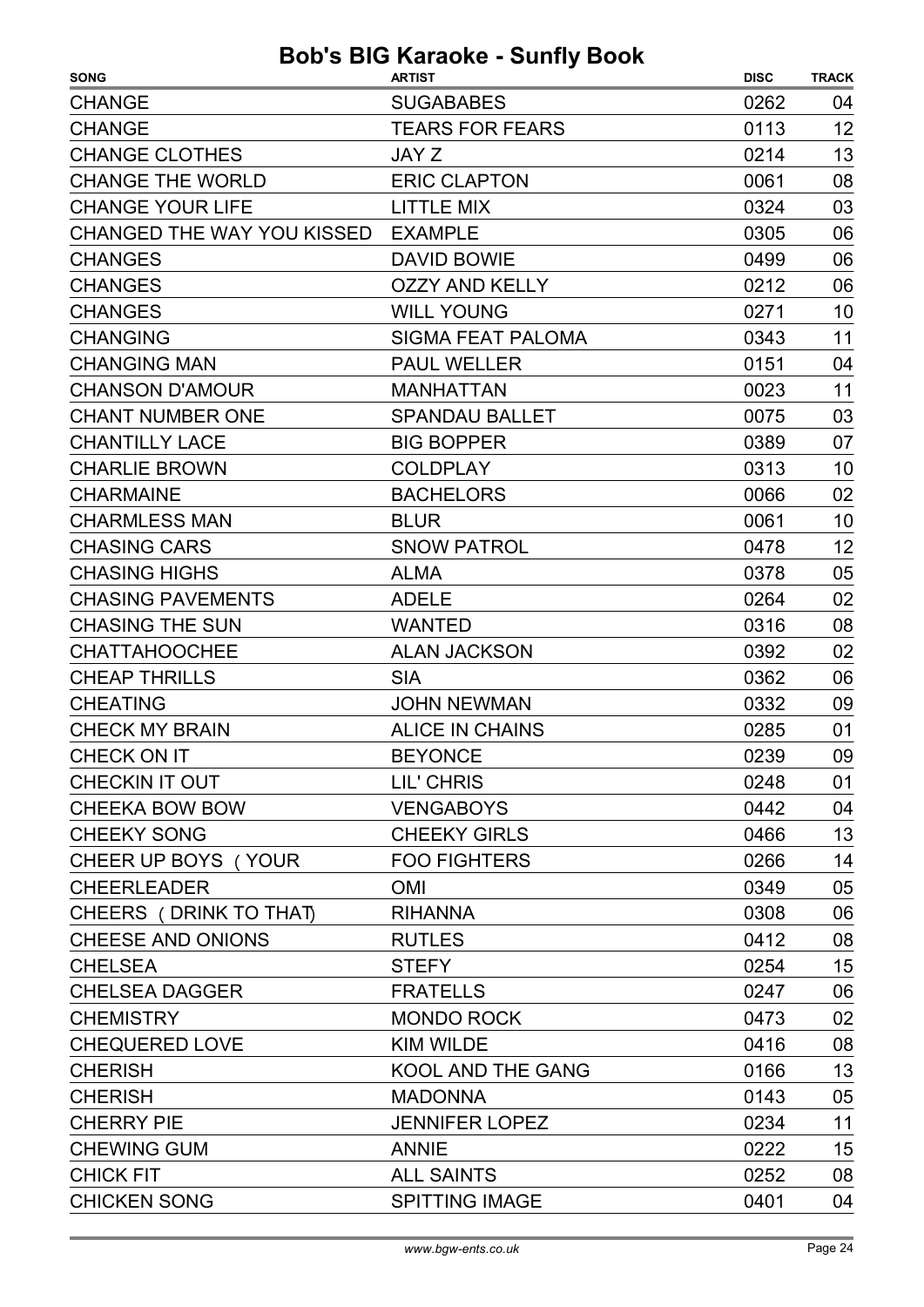| <b>SONG</b>                      | <b>ARTIST</b>             | <b>DISC</b> | <b>TRACK</b> |
|----------------------------------|---------------------------|-------------|--------------|
| <b>CHICO TIME</b>                | <b>CHICO</b>              | 0242        | 11           |
| <b>CHIHUAHUA</b>                 | DJ BOBO                   | 0407        | 09           |
| <b>CHILD</b>                     | <b>MARK OWEN</b>          | 0081        | 03           |
| CHILDREN OF THE REVOLUTION       | <b>BLAZIN SQUAD</b>       | 0220        | 08           |
| CHILDREN OF THE REVOLUTION       | <b>MARC BOLAN AND T</b>   | 0490        | 07           |
| CHILDREN OF THE REVOLUTION       | <b>T REX</b>              | 0499        | 11           |
| <b>CHILDREN OF THE SUN</b>       | TINIE TEMPAH FEAT         | 0333        | 12           |
| <b>CHILDREN OF THE UNIVERSE</b>  | <b>MOLLY</b>              | 0338        | 18           |
| <b>CHILLIN'</b>                  | <b>MODJO</b>              | 0176        | 13           |
| <b>CHILLIN'</b>                  | <b>WALE FEAT LADY</b>     | 0283        | 05           |
| <b>CHINA GIRL</b>                | <b>DAVID BOWIE</b>        | 0002        | 14           |
| <b>CHINA IN YOUR HAND</b>        | <b>T'PAU</b>              | 0013        | 12           |
| <b>CHINATOWN</b>                 | <b>LIAM GALLAGHER</b>     | 0378        | 18           |
| <b>CHIRPY CHIRPY CHEEP CHEEP</b> | MIDDLE OF THE ROAD        | 0042        | 04           |
| <b>CHOCOLATE</b>                 | 1975                      | 0326        | 13           |
| <b>CHOCOLATE</b>                 | <b>KYLIE MINOGUE</b>      | 0219        | 11           |
| <b>CHOCOLATE SALTY BALLS</b>     | CHEF (SOUTH               | 0130        | 02           |
| <b>CHOICES</b>                   | <b>HOOSIERS</b>           | 0295        | 08           |
| <b>CHRISTMAS MY ARSE</b>         | <b>RICKY TOMLINSON</b>    | 0250        | 01           |
| <b>CHRISTMAS TIME</b>            | <b>DARKNESS</b>           | 0213        | 09           |
| CHURCH OF THE POISON MIND        | <b>CULTURE CLUB</b>       | 0111        | 08           |
| <b>CIAO ADIOS</b>                | <b>ANNE-MARIE</b>         | 0374        | 09           |
| <b>CINDERELLA</b>                | <b>DIANA VICKERS</b>      | 0328        | 15           |
| <b>CINDERELLA ROCKAFELLA</b>     | <b>ESTHER AND ABI</b>     | 0065        | 13           |
| <b>CINDY INCIDENTALLY</b>        | <b>FARES</b>              | 0040        | 08           |
| <b>CINEMA ITALIANO</b>           | KATE HUDSON ('NINE'       | 0428        | 10           |
| <b>CIRCLE THE DRAIN</b>          | <b>KATY PERRY</b>         | 0296        | 04           |
| <b>CIRCLES IN THE SAND</b>       | <b>BELINDA CARLISLE</b>   | 0076        | 03           |
| <b>CIRCUS</b>                    | <b>BRITNEY SPEARS</b>     | 0476        | 10           |
| <b>CITY</b>                      | 1975                      | 0329        | 16           |
| <b>CITY OF BLINDING LIGHTS</b>   | U <sub>2</sub>            | 0232        | 11           |
| <b>CITY OF STARS</b>             | <b>RYAN GOSLING AND</b>   | 0372        | 03           |
| <b>CLAIR</b>                     | <b>GILBERT O'SULLIVAN</b> | 0096        | 10           |
| <b>CLAPPING SONG</b>             | <b>BELLE STARS</b>        | 0107        | 08           |
| <b>CLASSIC</b>                   | <b>ADRIAN GURVITZ</b>     | 0076        | 06           |
| <b>CLASSIC</b>                   | <b>MKTO</b>               | 0342        | 15           |
| <b>CLEANIN' OUT MY CLOSET</b>    | <b>EMINEM</b>             | 0196        | 02           |
| <b>CLEANING OUT MY CLOSET</b>    | <b>EMINEM</b>             | 0465        | 13           |
| <b>CLEVER TREVOR</b>             | IAN DURY AND THE          | 0113        | 14           |
| <b>CLIMAX</b>                    | <b>USHER</b>              | 0315        | 03           |
| <b>CLIMB</b>                     | <b>JOE MCELDERRY</b>      | 0287        | 02           |
| <b>CLIMB</b>                     | <b>MILEY CYRUS</b>        | 0280        | 12           |
| <b>CLIMB EVERY MOUNTAIN</b>      | <b>SOUND OF MUSIC</b>     | 0008        | 13           |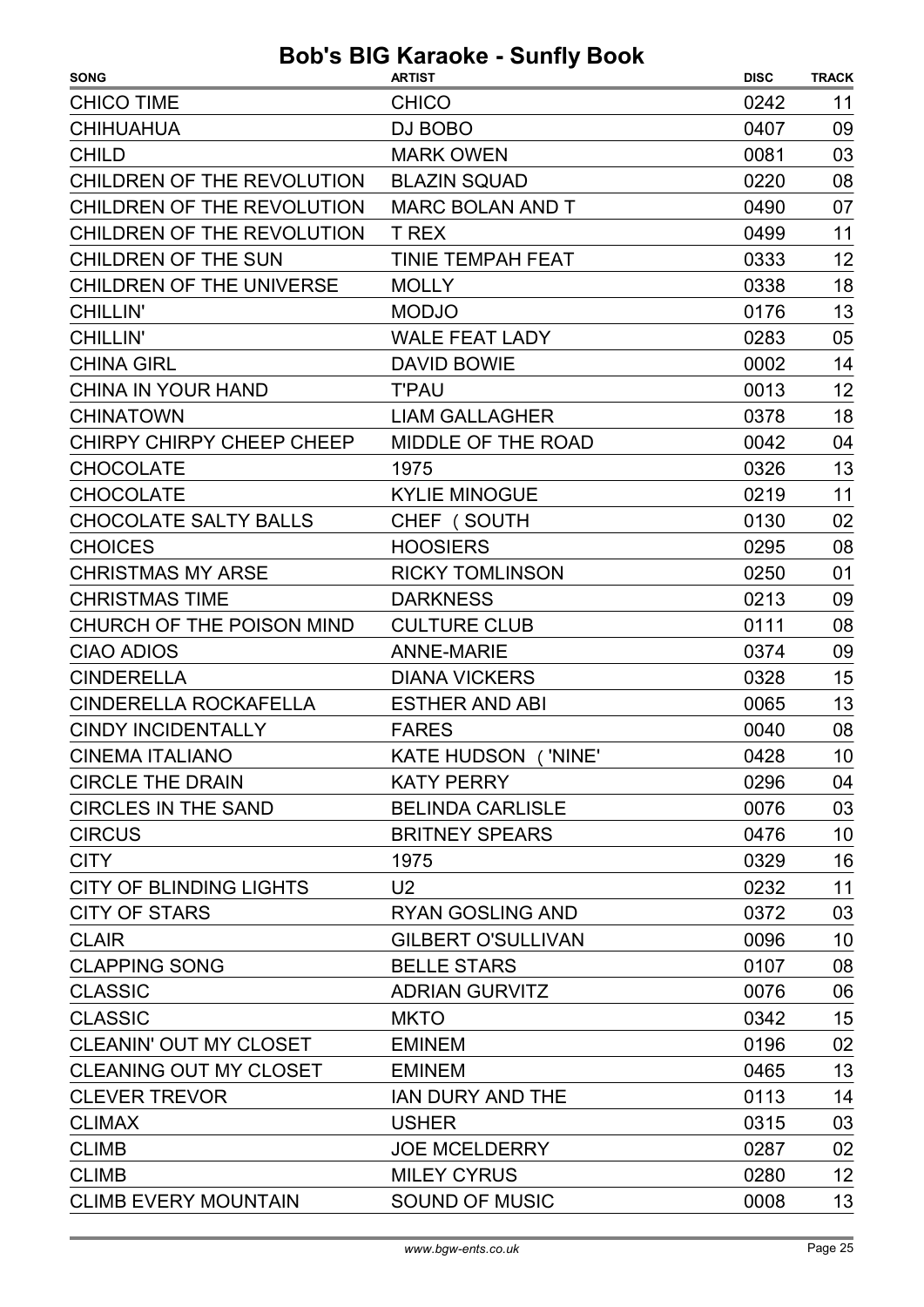| <b>SONG</b>                 | <b>ARTIST</b>             | <b>DISC</b> | <b>TRACK</b> |
|-----------------------------|---------------------------|-------------|--------------|
| <b>CLINT EASTWOOD</b>       | <b>GORILLAZ</b>           | 0178        | 13           |
| <b>CLOCKS</b>               | <b>COLDPLAY</b>           | 0492        | 10           |
| <b>CLOSE</b>                | <b>NICK JONAS FEAT</b>    | 0363        | 15           |
| <b>CLOSE ENEMIES</b>        | <b>EXAMPLE</b>            | 0321        | 12           |
| CLOSE TO YOU                | <b>CARPENTERS</b>         | 0022        | 04           |
| <b>CLOSER</b>               | <b>CHAINSMOKERS FEAT</b>  | 0367        | 09           |
| <b>CLOSER</b>               | <b>TRAVIS</b>             | 0255        | 15           |
| <b>CLOSER THAN MOST</b>     | <b>BEAUTIFUL SOUTH</b>    | 0495        | 16           |
| <b>CLOSER TO ME</b>         | <b>FIVE</b>               | 0185        | 15           |
| <b>CLOSING TIME</b>         | <b>SEMISONIC</b>          | 0152        | 03           |
| <b>CLOTHES OFF</b>          | <b>GYM CLASS HEROES</b>   | 0259        | 08           |
| CLOUD <sub>9</sub>          | <b>JAMIROQUAI</b>         | 0374        | 10           |
| <b>CLOUD NUMBER 9</b>       | <b>BRYAN ADAMS</b>        | 0143        | 11           |
| <b>CLUB CAN'T HANDLE ME</b> | <b>FLO RIDA AND DAVID</b> | 0295        | 02           |
| <b>CLUB IS ALIVE</b>        | <b>JLS</b>                | 0292        | 02           |
| <b>C'MON</b>                | KE\$HA                    | 0324        | 07           |
| <b>C'MON EVERYBODY</b>      | <b>EDDIE COCHRAN</b>      | 0139        | 10           |
| <b>C'MON PEOPLE</b>         | <b>RICHARD ASHCROFT</b>   | 0170        | 02           |
| CO CO                       | <b>SWEET</b>              | 0055        | 11           |
| <b>COCAINE</b>              | <b>ERIC CLAPTON</b>       | 0509        | 07           |
| <b>COCAINE BLUES</b>        | <b>JOHNNY CASH</b>        | 0430        | 14           |
| <b>COFFEE AND TV</b>        | <b>BLUR</b>               | 0142        | 08           |
| <b>COLD</b>                 | <b>MAROON 5 FEAT</b>      | 0374        | 06           |
| <b>COLD HARD BITCH</b>      | JET                       | 0452        | 07           |
| <b>COLD SHOULDER</b>        | <b>ADELE</b>              | 0266        | 07           |
| <b>COLD WATER</b>           | <b>MAJOR LAZER FEAT</b>   | 0367        | 01           |
| <b>COLLIDE</b>              | <b>LEONA LEWIS</b>        | 0307        | 09           |
| <b>COLOUR BLIND</b>         | <b>DARIUS</b>             | 0194        | 11           |
| <b>COMBINE HARVESTER</b>    | <b>WURZELS</b>            | 0095        | 08           |
| COME AND GET IT             | <b>BADFINGER</b>          | 0096        | 05           |
| COME AND GET IT             | <b>JOHN NEWMAN</b>        | 0354        | 03           |
| COME AND GET IT             | <b>SELENA GOMEZ</b>       | 0329        | 12           |
| COME AND GET YOUR LOVE      | <b>REAL MCCOY</b>         | 0027        | 15           |
| COME AND STAY WITH ME       | <b>MARIANNE FAITHFULL</b> | 0093        | 05           |
| <b>COME AWAY WITH ME</b>    | NORAH JONES               | 0403        | 14           |
| <b>COME BACK</b>            | <b>JESSICA GARLICK</b>    | 0465        | 05           |
| <b>COME BACK AND STAY</b>   | <b>PAUL YOUNG</b>         | 0400        | 02           |
| <b>COME BACK DARLING</b>    | <b>UB40</b>               | 0127        | 04           |
| <b>COME GET IT BAE</b>      | PHARRELL WILLIAMS         | 0343        | 10           |
| COME IN OUT OF THE RAIN     | <b>WENDY MOTEN</b>        | 0025        | 04           |
| <b>COME INTO MY LIFE</b>    | <b>JOYCE SIMS</b>         | 0399        | 04           |
| COME INTO MY WORLD          | <b>KYLIE MINOGUE</b>      | 0464        | 14           |
| COME LIVE WITH ME           | <b>HEAVEN 17</b>          | 0409        | 02           |
|                             |                           |             |              |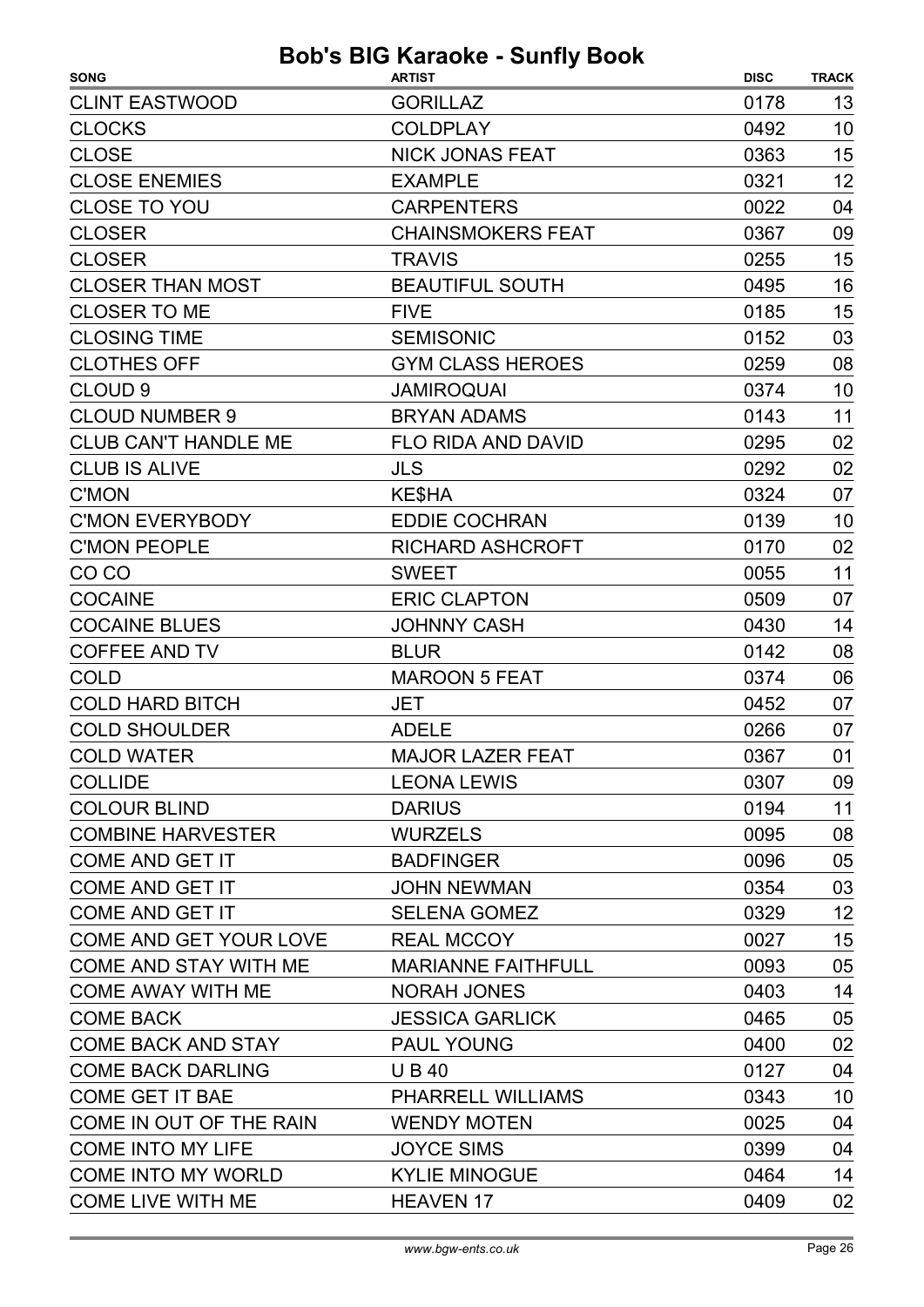| <b>SONG</b>              | <b>ARTIST</b>             | <b>DISC</b> | <b>TRACK</b> |
|--------------------------|---------------------------|-------------|--------------|
| <b>COME ON</b>           | <b>WILL YOUNG</b>         | 0310        | 11           |
| <b>COME ON EILEEN</b>    | <b>DEXY'S MIDNIGHT</b>    | 0447        | 10           |
| <b>COME ON GIRL</b>      | <b>TAIO CRUZ FEAT</b>     | 0266        | 05           |
| <b>COME ON OVER</b>      | <b>CHRISTINA AGUILERA</b> | 0438        | 13           |
| <b>COME ON OVER</b>      | <b>KYM MARSH</b>          | 0468        | 10           |
| COME ON OVER TO MY PLACE | <b>DRIFTERS</b>           | 0079        | 15           |
| <b>COME OUTSIDE</b>      | <b>MIKE SARNE AND</b>     | 0089        | 08           |
| COME TO ME               | P DIDDY FEAT NICOLE       | 0248        | 14           |
| <b>COME TOMORROW</b>     | <b>MANFRED MANN</b>       | 0078        | 03           |
| <b>COME UNDONE</b>       | <b>DURAN DURAN</b>        | 0506        | 13           |
| <b>COME UNDONE</b>       | <b>ROBBIE WILLIAMS</b>    | 0512        | 08           |
| <b>COME WHAT MAY</b>     | <b>MOULIN ROUGE</b>       | 0491        | 02           |
| <b>COMEBACK</b>          | <b>ELLA EYRE</b>          | 0344        | 18           |
| <b>COMFORTABLY NUMB</b>  | <b>PINK FLOYD</b>         | 0509        | 14           |
| <b>COMING AROUND</b>     | <b>TRAVIS</b>             | 0167        | 02           |
| <b>COMING HOME</b>       | SIGMA AND RITA ORA        | 0358        | 09           |
| COMING HOME ( CLEAN)     | <b>DIDDY DIRTY</b>        | 0300        | 10           |
| <b>COMING HOME NOW</b>   | <b>BOYZONE</b>            | 0080        | 05           |
| <b>COMING WITH YOU</b>   | NE-YO                     | 0348        | 02           |
| <b>COMMANDER</b>         | <b>KELLY ROWLAND AND</b>  | 0293        | 15           |
| <b>COMMITMENT</b>        | <b>LEANN RIMES</b>        | 0123        | 04           |
| <b>COMMON PEOPLE</b>     | <b>PULP</b>               | 0505        | 16           |
| <b>COMPLETE</b>          | <b>JAIMESON</b>           | 0208        | 11           |
| <b>COMPLICATED</b>       | <b>AVRIL LAVIGNE</b>      | 0463        | 13           |
| <b>COMPULSORY HERO</b>   | 1927                      | 0489        | 10           |
| <b>CONCRETE</b>          | <b>TOM ODELL</b>          | 0368        | 09           |
| <b>CONCRETE AND CLAY</b> | UNIT FOUR PLUS TWO        | 0064        | 06           |
| <b>CONFESSIN'</b>        | <b>FRANK IFIELD</b>       | 0066        | 01           |
| <b>CONFESSIONS PT II</b> | <b>USHER</b>              | 0223        | 01           |
| <b>CONFIDE IN ME</b>     | <b>KYLIE MINOGUE</b>      | 0497        | 12           |
| <b>CONFIDENCE MAN</b>    | <b>JEFF HEALEY</b>        | 0398        | 02           |
| <b>CONFIDENT</b>         | <b>DEMI LOVATO</b>        | 0359        | 13           |
| <b>CONFUSION GIRL</b>    | <b>FRANKMUSIK</b>         | 0282        | 11           |
| <b>CONGRATULATIONS</b>   | <b>CLIFF RICHARD</b>      | 0100        | 04           |
| <b>CONNECTION</b>        | <b>ELASTICA</b>           | 0410        | 09           |
| <b>CONQUEST</b>          | <b>WHITE STRIPES</b>      | 0263        | 14           |
| <b>CONSIDER ME GONE</b>  | <b>REBA MCENTIRE</b>      | 0288        | 12           |
| <b>CONSTANT CRAVING</b>  | K D LANG                  | 0059        | 09           |
| <b>CONTACT</b>           | <b>EDWIN STARR</b>        | 0103        | 13           |
| <b>CONTROL</b>           | <b>MATRIX AND</b>         | 0336        | 09           |
| <b>CONTROL MYSELF</b>    | LL COOL J FEAT            | 0241        | 14           |
| <b>CONTROLLA</b>         | <b>DRAKE</b>              | 0368        | 04           |
| <b>CONTROVERSY</b>       | <b>PRINCE</b>             | 0500        | 13           |
|                          |                           |             |              |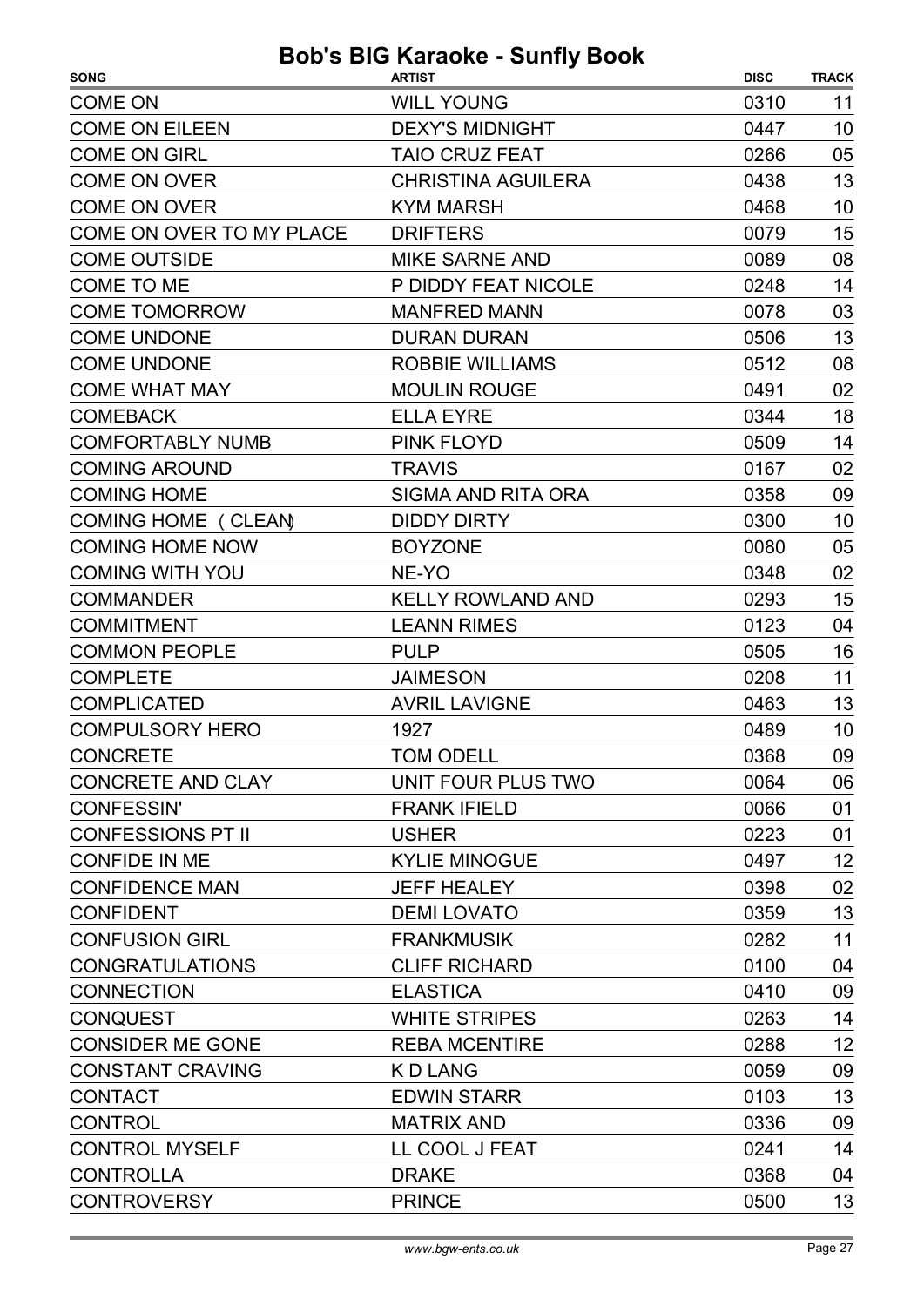| <b>SONG</b>                    | <b>ARTIST</b>            | <b>DISC</b> | <b>TRACK</b> |
|--------------------------------|--------------------------|-------------|--------------|
| <b>COOKIE JAR</b>              | <b>GYM CLASS HEROES</b>  | 0273        | 08           |
| COOL                           | <b>ALESSO FEAT ROY</b>   | 0352        | 06           |
| COOL                           | <b>GWEN STEFANI</b>      | 0234        | 01           |
| <b>COOL FOR THE SUMMER</b>     | <b>DEMI LOVATO</b>       | 0354        | 15           |
| <b>COOL KIDS</b>               | <b>ECHOSMITH</b>         | 0347        | 08           |
| <b>COOL WATER</b>              | <b>FRANKIE LAINE</b>     | 0395        | 01           |
| <b>COOLER THAN ME</b>          | <b>MIKE POSNER</b>       | 0294        | 14           |
| <b>COPACABANA</b>              | <b>BARRY MANILOW</b>     | 0022        | 07           |
| <b>COPS AND ROBBERS</b>        | <b>HOOSIERS</b>          | 0267        | 09           |
| <b>CORNER OF THE EARTH</b>     | <b>JAMIROQUAI</b>        | 0193        | 16           |
| <b>CORNFLAKE GIRL</b>          | <b>TORI AMOS</b>         | 0025        | 05           |
| <b>COSMIC LOVE</b>             | <b>FLORENCE AND THE</b>  | 0434        | 03           |
| <b>COTTON EYE JOE</b>          | <b>REDNEX</b>            | 0019        | 04           |
| COULD HAVE TOLD YOU SO         | <b>HALO JAMES</b>        | 0427        | 07           |
| <b>COULD I HAVE THIS DANCE</b> | <b>ANNE MURRAY</b>       | 0482        | 13           |
| <b>COULD I HAVE THIS KISS</b>  | <b>WHITNEY HOUSTON</b>   | 0170        | 06           |
| <b>COULD IT BE ANY HARDER</b>  | <b>CALLING</b>           | 0201        | 10           |
| <b>COULD IT BE MAGIC</b>       | <b>TAKE THAT</b>         | 0112        | 02           |
| <b>COUNT ON ME</b>             | <b>BRUNO MARS</b>        | 0313        | 11           |
| <b>COUNT ON ME</b>             | <b>WHITNEY HOUSTON</b>   | 0049        | 07           |
| COUNTDOWN (CLEAN)              | <b>BEYONCE</b>           | 0309        | 05           |
| <b>COUNTING DOWN THE DAYS</b>  | NATALIE IMBRUGLIA        | 0233        | 09           |
| <b>COUNTING STARS</b>          | <b>ONEREPUBLIC</b>       | 0332        | 14           |
| <b>COUNTRY GIRL</b>            | PRIMAL SCREAM            | 0243        | 02           |
| <b>COUNTRY HOUSE</b>           | <b>BLUR</b>              | 0060        | 01           |
| <b>COUNTRY ROADS</b>           | <b>HERMES HOUSE BAND</b> | 0461        | 04           |
| <b>COVER ME</b>                | <b>BRUCE SPRINGSTEEN</b> | 0476        | 11           |
| <b>COVER OF ROLLING STONE</b>  | DR HOOK                  | 0390        | 13           |
| <b>COWARD OF THE COUNTY</b>    | <b>KENNY ROGERS</b>      | 0482        | 09           |
| <b>COWBOY CADILLAC</b>         | <b>GARTH BROOKS</b>      | 0164        | 13           |
| <b>COWBOYS AND KISSES</b>      | <b>ANASTACIA</b>         | 0177        | 01           |
| COZ I LOVE YOU                 | <b>SLADE</b>             | 0139        | 07           |
| <b>CRADLE</b>                  | <b>ATOMIC KITTEN</b>     | 0227        | 14           |
| <b>CRADLE OF LOVE</b>          | <b>BILLY IDOL</b>        | 0476        | 12           |
| <b>CRADLE OF LOVE</b>          | <b>JOHNNY PRESTON</b>    | 0078        | 13           |
| <b>CRANK THAT</b>              | SOULJA BOY TELL EM       | 0264        | 03           |
| <b>CRASH</b>                   | <b>USHER</b>             | 0367        | 10           |
| <b>CRASHED THE WEDDING</b>     | <b>BUSTED</b>            | 0211        | 02           |
| <b>CRAWLING UP A HILL</b>      | <b>KATIE MELUA</b>       | 0220        | 12           |
| <b>CRAZY</b>                   | <b>AEROSMITH</b>         | 0021        | 15           |
| <b>CRAZY</b>                   | <b>GNARLS BARKLEY</b>    | 0242        | 06           |
| <b>CRAZY</b>                   | <b>LEANN RIMES</b>       | 0157        | 04           |
| <b>CRAZY</b>                   | <b>PATSY CLINE</b>       | 0446        | 15           |
|                                |                          |             |              |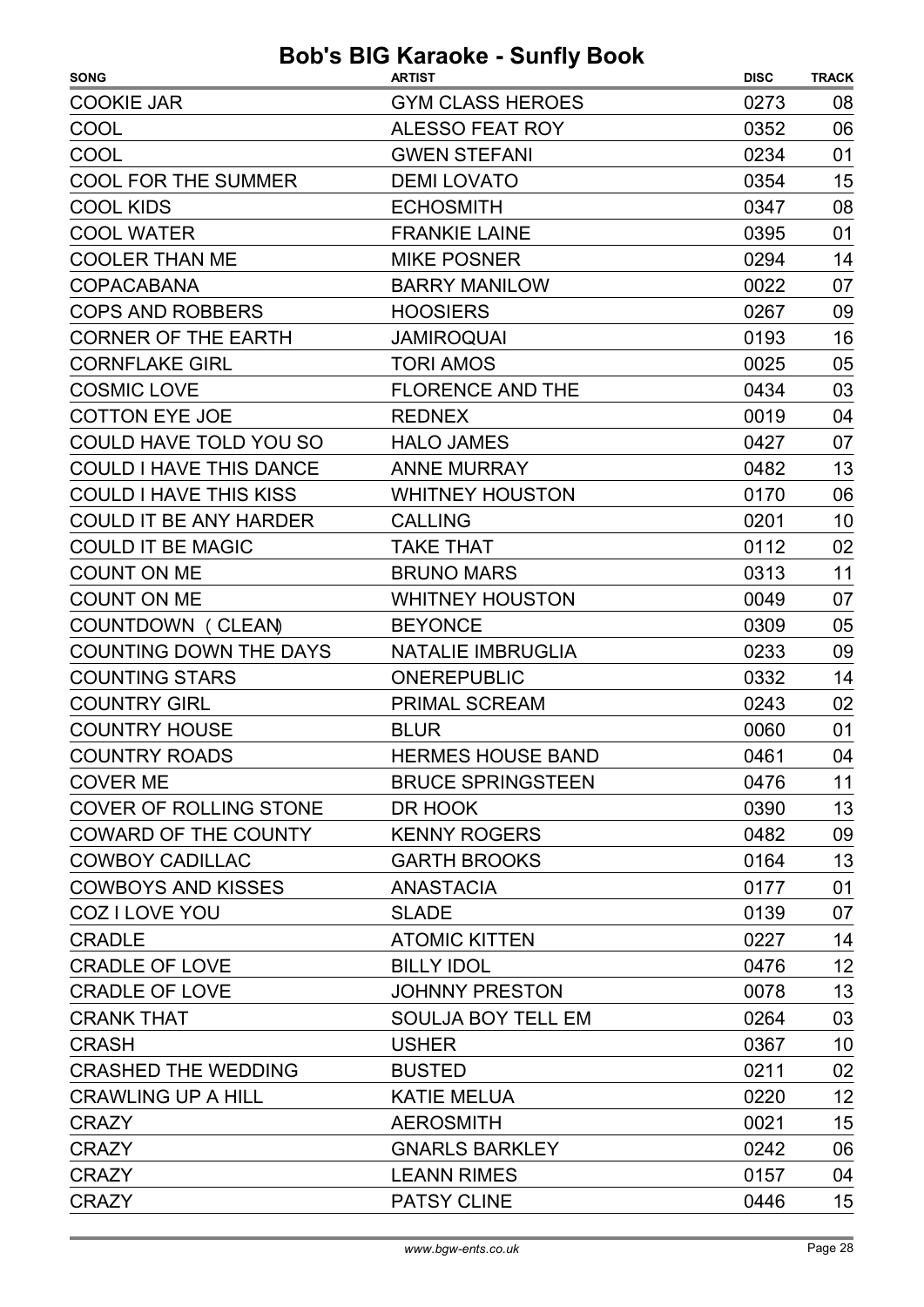| <b>SONG</b>                      | <b>ARTIST</b>            | <b>DISC</b> | <b>TRACK</b> |
|----------------------------------|--------------------------|-------------|--------------|
| <b>CRAZY</b>                     | <b>SEAL</b>              | 0001        | 08           |
| <b>CRAZY CHICK</b>               | <b>CHARLOTTE CHURCH</b>  | 0232        | 10           |
| <b>CRAZY CRAZY NIGHTS</b>        | <b>KISS</b>              | 0021        | 12           |
| <b>CRAZY FOR YOU</b>             | <b>LET LOOSE</b>         | 0010        | 10           |
| <b>CRAZY FOR YOU</b>             | <b>MADONNA</b>           | 0112        | 10           |
| <b>CRAZY HORSES</b>              | <b>OSMONDS</b>           | 0035        | 14           |
| <b>CRAZY IN LOVE</b>             | <b>BEYONCE</b>           | 0453        | 02           |
| <b>CRAZY IN LOVE</b>             | BEYONCE AND JAY Z        | 0468        | 15           |
| CRAZY KIDS (CLEAN)               | KE\$HA FEAT WILL I AM    | 0328        | 16           |
| <b>CRAZY LITTLE THING CALLED</b> | <b>DWIGHT YOAKAM</b>     | 0144        | 10           |
| <b>CRAZY LITTLE THING CALLED</b> | <b>QUEEN</b>             | 0447        | 04           |
| <b>CRAZY STUPID LOVE</b>         | <b>CHERYL COLE FEAT</b>  | 0341        | 11           |
| <b>CREAM</b>                     | <b>PRINCE</b>            | 0476        | 13           |
| <b>CREEPS</b>                    | <b>CAMILLE JONES VS</b>  | 0254        | 06           |
| <b>CRIMINAL</b>                  | <b>BRITNEY SPEARS</b>    | 0308        | 13           |
| <b>CROCODILE ROCK</b>            | <b>ELTON JOHN</b>        | 0490        | 15           |
| <b>CROCODILE SHOES</b>           | <b>JIMMY NAIL</b>        | 0019        | 08           |
| <b>CROSSFIRE</b>                 | <b>BRANDON FLOWERS</b>   | 0296        | 06           |
| <b>CROSSROADS</b>                | <b>BLAZIN SQUAD</b>      | 0196        | 16           |
| <b>CROSSROADS</b>                | <b>BLAZIN' SQUAD</b>     | 0463        | 05           |
| <b>CROSSTOWN TRAFFIC</b>         | <b>JIMI HENDRIX</b>      | 0503        | 05           |
| <b>CROW AND THE BUTTERFLY</b>    | <b>SHINEDOWN</b>         | 0294        | 10           |
| <b>CRUEL</b>                     | <b>SNAKEHIPS FEAT</b>    | 0367        | 05           |
| <b>CRUEL SUMMER</b>              | <b>BANANARAMA</b>        | 0430        | 05           |
| <b>CRUSH</b>                     | <b>JENNIFER PAIGE</b>    | 0124        | 05           |
| <b>CRUSH CRUSH CRUSH</b>         | <b>PARAMORE</b>          | 0262        | 08           |
| <b>CRY</b>                       | <b>ALEX PARKS</b>        | 0215        | 08           |
| <b>CRY</b>                       | <b>KELLY CLARKSON</b>    | 0293        | 12           |
| <b>CRY</b>                       | <b>KYM MARSH</b>         | 0204        | 04           |
| <b>CRY</b>                       | <b>MICHAEL JACKSON</b>   | 0186        | 16           |
| <b>CRY</b>                       | <b>SIGMA FEAT TAKE</b>   | 0365        | 07           |
| <b>CRY</b>                       | <b>SUNDAYS</b>           | 0420        | 10           |
| CRY FOR YOU (YOU'LL NEVER        | <b>SEPTEMBER</b>         | 0267        | 06           |
| <b>CRY ME A RIVER</b>            | <b>JUSTIN TIMBERLAKE</b> | 0464        | 01           |
| <b>CRY ME A RIVER</b>            | <b>MARI WILSON</b>       | 0082        | 04           |
| <b>CRY ME A RIVER</b>            | <b>NATALIE COLE</b>      | 0476        | 14           |
| CRY ME OUT                       | <b>PIXIE LOTT</b>        | 0286        | 06           |
| CRY TO ME                        | <b>SOLOMON BURKE</b>     | 0484        | 06           |
| <b>CRY WOLF</b>                  | A-HA                     | 0413        | 02           |
| <b>CRYBABY</b>                   | <b>PALOMA FAITH</b>      | 0380        | 10           |
| <b>CRYING</b>                    | <b>DON MCLEAN</b>        | 0014        | 04           |
| <b>CRYING AT THE DISCOTEQUE</b>  | <b>ALCAZAR</b>           | 0187        | 10           |
| <b>CRYING FOR NO REASON</b>      | <b>KATY B</b>            | 0336        | 07           |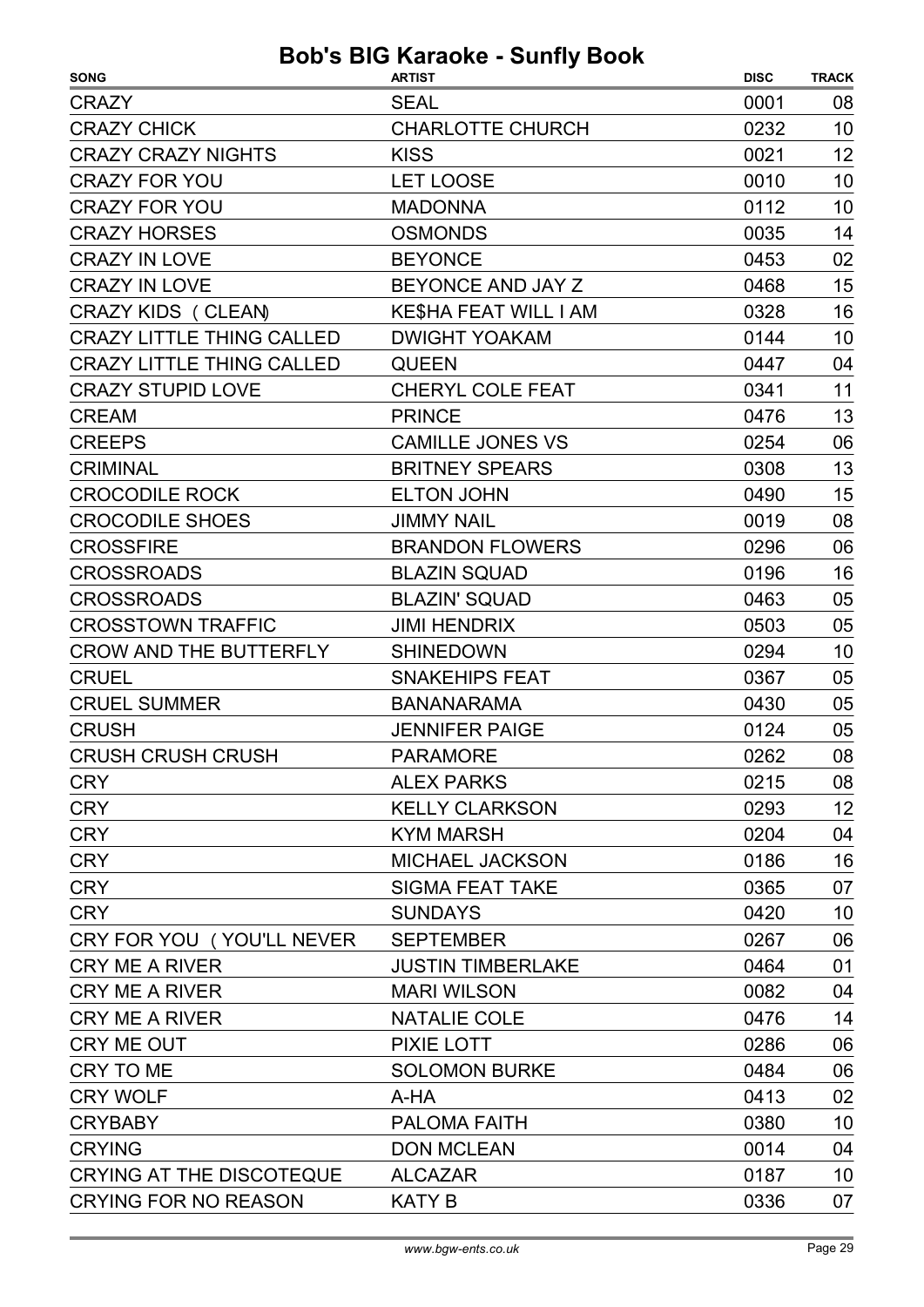| <b>SONG</b>                | <b>ARTIST</b>              | <b>DISC</b> | <b>TRACK</b> |
|----------------------------|----------------------------|-------------|--------------|
| <b>CRYING GAME</b>         | <b>DAVE BERRY</b>          | 0046        | 07           |
| <b>CRYING IN THE CLUB</b>  | <b>CAMILA CABELLO</b>      | 0377        | 09           |
| <b>CRYING IN THE RAIN</b>  | <b>EVERLY BROTHERS</b>     | 0047        | 10           |
| <b>CRYING LIGHTNING</b>    | <b>ARCTIC MONKEYS</b>      | 0282        | 10           |
| <b>CRYSTAL BALL</b>        | <b>KEANE</b>               | 0246        | 06           |
| <b>CRYSTAL CHANDELIERS</b> | <b>CHARLIE PRIDE</b>       | 0160        | 11           |
| <b>CUDDLY TOY</b>          | <b>ROACHFORD</b>           | 0108        | 13           |
| <b>CUMBERLAND GAP</b>      | <b>LONNIE DONEGAN</b>      | 0047        | 15           |
| <b>CUPID</b>               | <b>JOHNNY NASH</b>         | 0087        | 04           |
| <b>CUPID'S CHOKEHOLD</b>   | <b>GYM CLASS HEROES</b>    | 0255        | 12           |
| <b>CURE</b>                | <b>LADY GAGA</b>           | 0376        | 06           |
| <b>CURIOSITY</b>           | <b>CARLY RAE JEPSEN</b>    | 0316        | 04           |
| <b>CURTAIN FALLS</b>       | <b>BLUE</b>                | 0225        | 07           |
| <b>DISCO</b>               | <b>OTTOWAN</b>             | 0028        | 04           |
| DIVORCE                    | <b>TAMMY WYNETTE</b>       | 0102        | 15           |
| D O A                      | <b>FOO FIGHTERS</b>        | 0235        | 08           |
| DA DA DA                   | <b>TRIO</b>                | 0082        | 06           |
| DA DOO RON RON             | <b>CRYSTALS</b>            | 0084        | 04           |
| <b>DADDY</b>               | <b>EMELI SANDE FEAT</b>    | 0310        | 15           |
| DADDY COOL                 | <b>DARTS</b>               | 0391        | 04           |
| DADDY DON'T YOU WALK SO    | <b>WAYNE NEWTON</b>        | 0394        | 05           |
| <b>DADDY'S GONE</b>        | <b>GLASVEGAS</b>           | 0271        | 11           |
| <b>DAKOTA</b>              | <b>STEREOPHONICS</b>       | 0229        | 06           |
| <b>DANCE</b>               | <b>GARTH BROOKS</b>        | 0153        | 06           |
| <b>DANCE AGAIN</b>         | <b>JENNIFER LOPEZ FEAT</b> | 0315        | 15           |
| <b>DANCE AWAY</b>          | <b>ROXY MUSIC</b>          | 0419        | 13           |
| DANCE DANCE DANCE          | <b>CHIC</b>                | 0103        | 08           |
| <b>DANCE FLOOR ANTHEM</b>  | <b>GOOD CHARLOTTE</b>      | 0478        | 06           |
| DANCE FOR ME               | <b>MARY J BLIGE</b>        | 0190        | 04           |
| DANCE FOR ME               | <b>SISQO</b>               | 0180        | 06           |
| DANCE HALL DAYS            | <b>WANG CHUNG</b>          | 0113        | 05           |
| DANCE LITTLE SISTER        | <b>TERENCE TRENT</b>       | 0059        | 07           |
| DANCE THE NIGHT AWAY       | <b>MAVERICKS</b>           | 0121        | 14           |
| DANCE TO THE MUSIC         | <b>SLY AND THE FAMILY</b>  | 0088        | 15           |
| DANCE WITH ME TONIGHT      | <b>OLLY MURS</b>           | 0310        | 05           |
| DANCE WITH MY FATHER       | <b>LUTHER VANDROSS</b>     | 0478        | 03           |
| DANCE WITH U               | <b>LEMAR</b>               | 0209        | 09           |
| DANCE WIV ME               | <b>DIZZEE RASCAL FEAT</b>  | 0270        | 01           |
| DANCE YOUR PAIN AWAY       | <b>AGNETHA FALSTKOG</b>    | 0330        | 10           |
| DANCE YOURSELF DIZZY       | <b>LIQUID GOLD</b>         | 0399        | 10           |
| DANCIN' IN THE KEY OF LIFE | <b>STEVE ARRINGTON</b>     | 0068        | 07           |
| DANCING IN THE MOONLIGHT   | <b>TOPLOADER</b>           | 0443        | 09           |
| DANCING IN THE STREET      | DAVID BOWIE AND            | 0012        | 09           |
|                            |                            |             |              |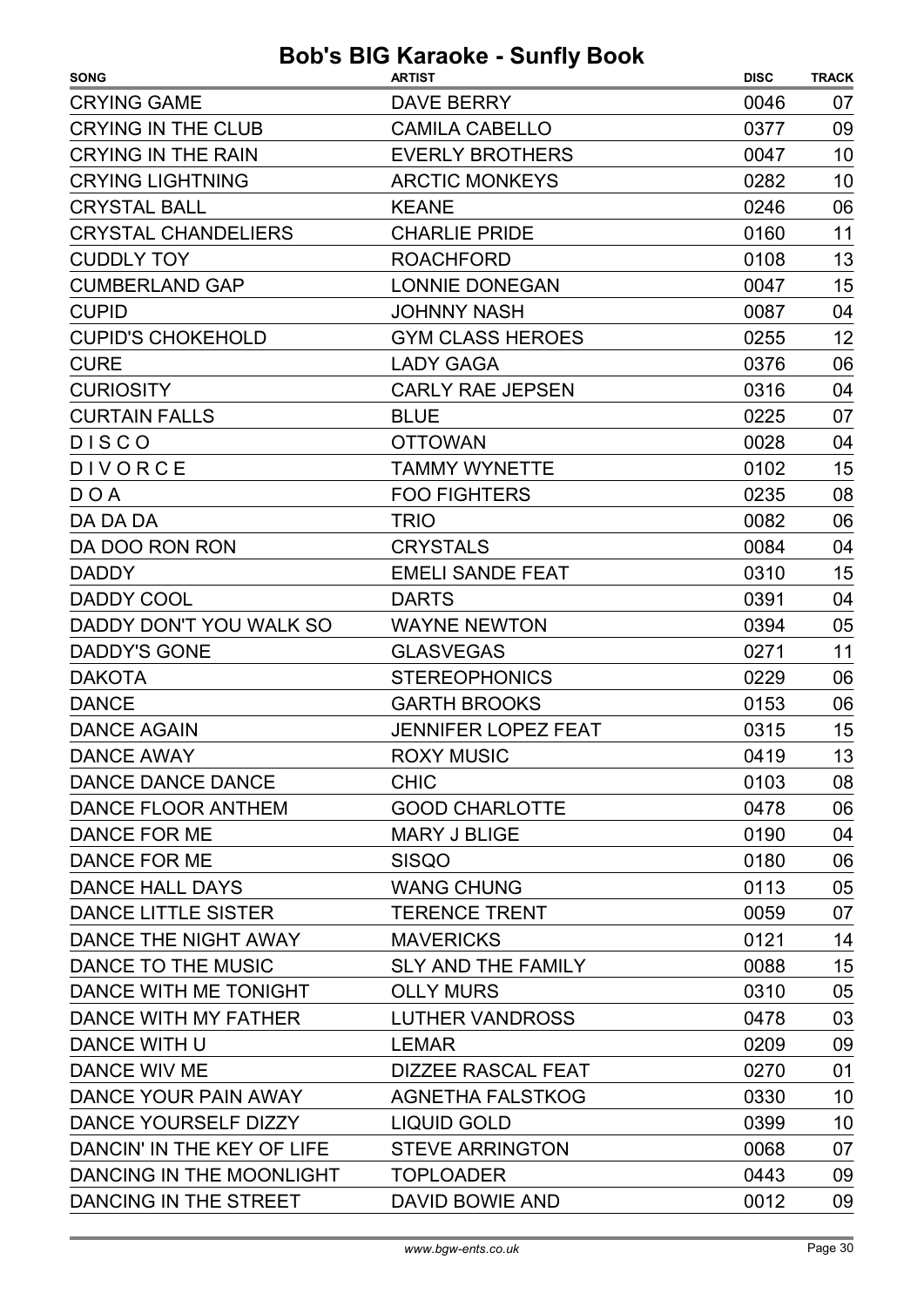| <b>SONG</b>                            | <b>ARTIST</b>             | <b>DISC</b> | <b>TRACK</b> |
|----------------------------------------|---------------------------|-------------|--------------|
| DANCING ON A SATURDAY NIGHT BARRY BLUE |                           | 0166        | 10           |
| DANCING ON MY OWN                      | <b>CALUM SCOTT</b>        | 0365        | 03           |
| DANCING ON MY OWN                      | <b>ROBYN</b>              | 0433        | 06           |
| <b>DANCING QUEEN</b>                   | <b>ABBA</b>               | 0447        | 08           |
| DANCING WITH A BROKEN HEART STEPS      |                           | 0381        | 10           |
| <b>DANCING WITH MYSELF</b>             | <b>BILLY IDOL</b>         | 0002        | 05           |
| <b>DANGER HIGH VOLTAGE</b>             | <b>ELECTRIC SIX</b>       | 0202        | 14           |
| <b>DANGEROUS</b>                       | <b>DAVID GUETTA FEAT</b>  | 0345        | 14           |
| <b>DANGEROUS LOVE</b>                  | <b>FUSE ODG FEAT SEAN</b> | 0341        | 16           |
| <b>DANGEROUS WOMAN</b>                 | <b>ARIANA GRANDE</b>      | 0363        | 02           |
| <b>DANGEROUSLY</b>                     | <b>CHARLIE PUTH</b>       | 0372        | 11           |
| <b>DANI CALIFORNIA</b>                 | <b>RED HOT CHILI</b>      | 0243        | 01           |
| <b>DARE</b>                            | <b>GORILLAZ</b>           | 0233        | 13           |
| DARE (LA LA LA)                        | <b>SHAKIRA</b>            | 0340        | 12           |
| DARK END OF THE STREET                 | <b>COMMITMENTS</b>        | 0444        | 04           |
| <b>DARK HORSE</b>                      | <b>KATY PERRY</b>         | 0336        | 01           |
| <b>DARK SIDE</b>                       | <b>KELLY CLARKSON</b>     | 0314        | 14           |
| <b>DAUGHTER</b>                        | <b>PEARL JAM</b>          | 0481        | 09           |
| DAUGHTER OF DARKNESS                   | <b>TOM JONES</b>          | 0510        | 09           |
| <b>DAVID WATTS</b>                     | <b>JAM</b>                | 0508        | 14           |
| DAY AND NIGHT                          | <b>BILLIE PIPER</b>       | 0165        | 12           |
| DAY DREAMIN'                           | <b>TATYANA ALI</b>        | 0128        | 09           |
| DAY I MET MARIE                        | <b>CLIFF RICHARD</b>      | 0395        | 11           |
| DAY THAT THE RAINS CAME                | <b>JANE MORGAN</b>        | 0062        | 09           |
| DAY WE CAUGHT THE TRAIN                | <b>OCEAN COLOR SCENE</b>  | 0061        | 11           |
| <b>DAYDREAM BELIEVER</b>               | <b>MONKEES</b>            | 0446        | 02           |
| <b>DAYDREAMER</b>                      | <b>MENSWEAR</b>           | 0414        | 04           |
| <b>DAYDREAMING</b>                     | <b>PARAMORE</b>           | 0335        | 17           |
| <b>DAYLIGHT</b>                        | <b>KELLY ROWLAND FEAT</b> | 0267        | 12           |
| <b>DAYS</b>                            | <b>AVICII FEAT ROBBIE</b> | 0345        | 12           |
| <b>DAYS</b>                            | <b>KIRSTY MCCOLL</b>      | 0027        | 13           |
| DAYS OF OUR LIVES                      | <b>QUEEN</b>              | 0401        | 16           |
| <b>DEAD AND GONE</b>                   | TI AND JUSTIN             | 0277        | 06           |
| <b>DEAD FOX</b>                        | <b>COURTNEY BARNETT</b>   | 0354        | 18           |
| DEAD FROM THE WAIST DOWN               | <b>CATATONIA</b>          | 0136        | 08           |
| <b>DEAD INSIDE</b>                     | <b>MUSE</b>               | 0351        | 07           |
| <b>DEAD RINGER FOR LOVE</b>            | <b>MEAT LOAF</b>          | 0481        | 13           |
| <b>DEAR DARLIN'</b>                    | <b>OLLY MURS</b>          | 0328        | 03           |
| <b>DEAR FUTURE HUSBAND</b>             | <b>MEGHAN TRAINOR</b>     | 0349        | 01           |
| <b>DEAR LIE</b>                        | TLC                       | 0155        | 04           |
| DEAR MARIA COUNT ME IN                 | <b>ALL TIME LOW</b>       | 0435        | 04           |
| <b>DEAR PRUDENCE</b>                   | SIOUXSIE AND THE          | 0405        | 01           |
| <b>DEATH OF A CLOWN</b>                | <b>DAVE DAVIES</b>        | 0099        | 11           |
|                                        |                           |             |              |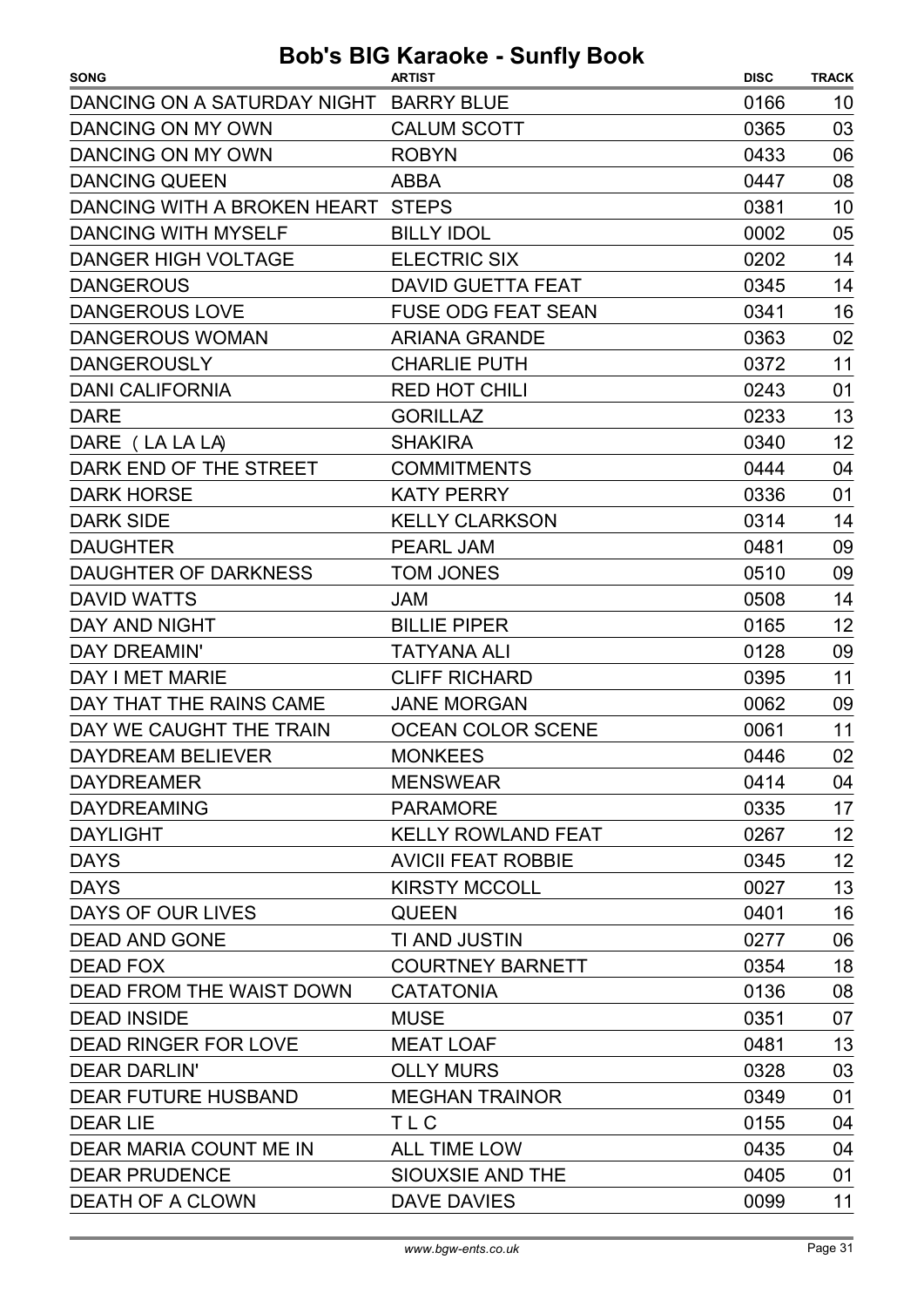| <b>SONG</b>                 | <b>ARTIST</b>             | <b>DISC</b> | <b>TRACK</b> |
|-----------------------------|---------------------------|-------------|--------------|
| DECEMBER 1963               | <b>FOUR SEASONS</b>       | 0022        | 05           |
| DECEMBER 63                 | <b>FOUR SEASONS</b>       | 0485        | 06           |
| <b>DECEMBER SONG</b>        | <b>GEORGE MICHAEL</b>     | 0286        | 17           |
| <b>DECK OF CARDS</b>        | <b>WINK MARTINDALE</b>    | 0131        | 04           |
| <b>DECK THE HALLS</b>       | <b>TRADITIONAL (BIG</b>   | 0413        | 12           |
| DEDICATED FOLLOWER OF       | <b>KINKS</b>              | 0046        | 06           |
| <b>DEDICATION TO MY EX</b>  | <b>LLOYD FEAT ANDRE</b>   | 0311        | 11           |
| DEEP DEEP DOWN              | <b>HEPBURN</b>            | 0159        | 15           |
| DEEPER LOVE                 | <b>ARETHA FRANKLIN</b>    | 0036        | 14           |
| DEEPER SHADE OF BLUE        | <b>STEPS</b>              | 0161        | 14           |
| DEEPER UNDERGROUND          | <b>JAMIROQUAI</b>         | 0123        | 12           |
| <b>DEEPLY DIPPY</b>         | <b>RIGHT SAID FRED</b>    | 0007        | 08           |
| <b>DEJAVU</b>               | <b>BEYONCE KNOWLES</b>    | 0246        | 13           |
| <b>DELICATE</b>             | <b>TERENCE TRENT</b>      | 0421        | 11           |
| <b>DELILAH</b>              | <b>TOM JONES</b>          | 0510        | 03           |
| <b>DELTA LADY</b>           | <b>JOE COCKER</b>         | 0070        | 04           |
| <b>DEMONS</b>               | <b>BRIAN MCFADDEN</b>     | 0232        | 06           |
| <b>DEMONS</b>               | <b>FATBOY SLIM AND</b>    | 0418        | 13           |
| <b>DENIAL</b>               | <b>SUGABABES</b>          | 0265        | 01           |
| <b>DENIAL TWIST</b>         | <b>WHITE STRIPES</b>      | 0436        | 03           |
| <b>DENIS DENIS</b>          | <b>BLONDIE</b>            | 0037        | 13           |
| <b>DESIGN FOR LIFE</b>      | <b>MANIC STREET</b>       | 0080        | 09           |
| <b>DESPACITO</b>            | <b>LUIS FONSI AND</b>     | 0376        | 01           |
| DESSERT (REMIX)             | <b>DAWIN FEAT SILENTO</b> | 0361        | 07           |
| <b>DESTINATION ANYWHERE</b> | <b>COMMITMENTS</b>        | 0444        | 05           |
| <b>DESTINATION CALABRIA</b> | <b>ALEX GAUDINO FEAT</b>  | 0254        | 07           |
| <b>DESTINY</b>              | ZERO 7                    | 0412        | 04           |
| <b>DETROIT CITY</b>         | <b>TOM JONES</b>          | 0510        | 08           |
| <b>DETROIT ROCK</b>         | <b>CITYKISS</b>           | 0430        | 01           |
| DEVIL WENT DOWN TO GEORGIA  | <b>CHARLIE DANIELS</b>    | 0382        | 04           |
| <b>DEVIL WOMAN</b>          | <b>CLIFF RICHARD</b>      | 0476        | 15           |
| <b>DEVIL WOMAN</b>          | <b>MARTY ROBBINS</b>      | 0401        | 05           |
| <b>DEVILGATE DRIVE</b>      | <b>SUZI QUATRO</b>        | 0024        | 08           |
| <b>DEVIL'S BEAT</b>         | <b>SANDI THOM</b>         | 0267        | 14           |
| <b>DIAMOND RINGS</b>        | <b>CHIPMUNK</b>           | 0282        | 06           |
| <b>DIAMONDS</b>             | <b>RIHANNA</b>            | 0321        | 02           |
| <b>DIAMONDS AND PEARLS</b>  | <b>PRINCE</b>             | 0500        | 08           |
| <b>DIANA</b>                | PAUL ANKA                 | 0048        | 05           |
| <b>DIANE</b>                | <b>BACHELORS</b>          | 0094        | 14           |
| DIARY OF HORRACE WIMP       | <b>ELECTRIC LIGHT</b>     | 0401        | 08           |
| <b>DID YOU EVER</b>         | NANCY SINATRA AND         | 0051        | 04           |
| DID YOU EVER HAVE ONE OF    | <b>ELVIS PRESLEY</b>      | 0153        | 09           |
| DID YOU SEE ME COMING?      | PET SHOP BOYS             | 0427        | 04           |
|                             |                           |             |              |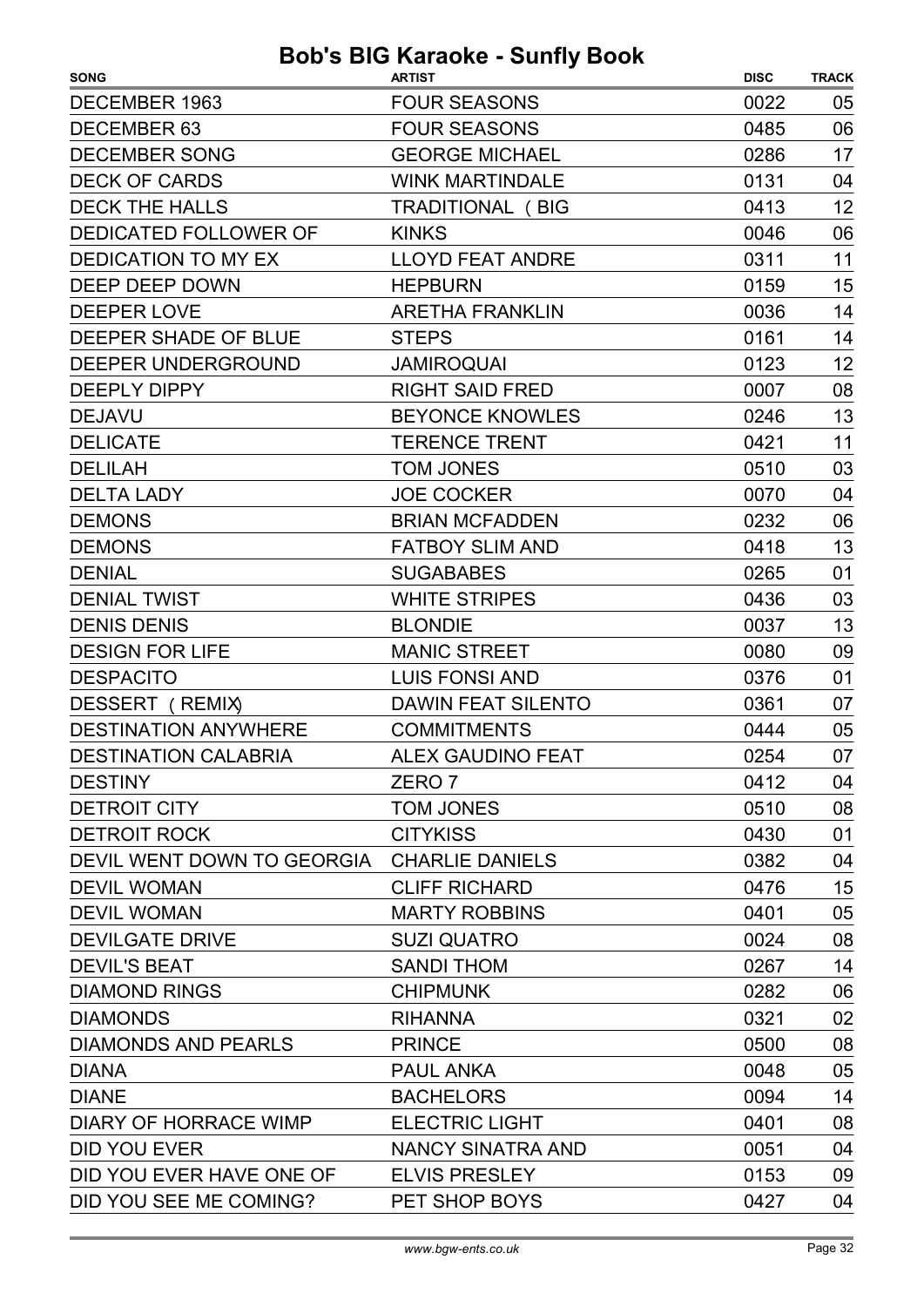#### SONG TRACK ARTIST Bob's BIG Karaoke - Sunfly Book DISC DIDN'T WE ALMOST HAVE IT ALL WHITNEY HOUSTON 0057 14 DIE ANOTHER DAY 0198 MADONNA 04 DIE WITH YOU BEYONCE O376 11 DIE YOUNG **17** NE\$HA 17 NES NA 17 NA 17 NA 17 NA 17 NA 17 NA 17 NA 17 NA 17 NA 17 NA 17 NA 17 NA 17 NA 17 NA 17 NA 17 NA 17 NA 17 NA 17 NA 17 NA 17 NA 17 NA 17 NA 17 NA 17 NA 17 NA 17 NA 17 NA 17 NA 17 NA 17 NA 17 NA 17 NA DIFFERENT ROBBIE WILLIAMS 0322 01 DIFFERENT BEAT 0081 BOYZONE 14 DIFFERENT CORNER GEORGE MICHAEL 0082 13 DIFFERENT WORLD **IRON MAIDEN** 0251 02 DIGNITY DEACON BLUE 0149 04 DILE AL AMOR **In the AVENTURA** 14 and 290 and 290 and 290 and 290 and 290 and 290 and 290 and 290 and 2012 and 20 DILEMMA 0197 NELLY AND KELLY 15 DIP IT LOW CHRISTINA MILIAN 0218 09 DIRTEE CASH DIZZEE RASCAL 0285 03 DIRTEE DISCO 0293 DIZZEE RASCAL 04 DIRTY DANCER ENRIQUE IGLESIAS 0305 13 DIRTY LAUNDRY **ALL TIME LOW** 0375 18 DIRTY PICTURE **14 CONTROLL TAIO CRUZ FEAT** 14 CO292 14 DIRTY WALTER MADE IN LONDON 0165 15 DISCO 2000 0505 PULP 09 DISCO DOWN SHED SEVEN 0142 07 DISCO INFERNO **TRAMMPS** 10 DISCO LOVE SATURDAYS 0332 12 DISILLUSION BADLY DRAWN BOY 0175 06 DISTANT DRUMS UIM REEVES DISTANT DRUMS 02 DISTURBIA 0271 RIHANNA 04 DIZZY **DIZZY COMMY ROE** 0100 01 DJ HAND CLAIRE 0192 13 DJ 0223 05 DNA LITTLE MIX 0322 05 DO I 0287 LUKE BRYAN 13 DO I WANNA KNOW ARCTIC MONKEYS 0330 05 DO IT 0261 NELLY FURTADO 07 DO IT AGAIN **DO IT AGAIN DO IT AGAIN DO IT AGAIN** DO IT AGAIN **DO IT AGAIN DO IT AGAIN DO IT AGAIN** DO IT ALL OVER AGAIN ELYAR FOX 0337 16 DO IT LIKE A DUDE THE SSIE JUST AND RESSIE JUST A LIKE A 20299 03 DO IT WITH MADONNA ANDROIDS 0465 04 DO ME WRONG **DO MELANIE BLATT** 0209 07 DO RIGHT WOMAN DO RIGHT MAN COMMITMENTS  $0444$  09 DO SOMETHIN' BRITNEY SPEARS 0227 07 DO SOMETHING **MACY GREY 11** MACY GREY 11 DO THAT TO ME ONE MORE TIME CAPTAIN AND 0431 0

DO THE CONGA 0042 BLACK LACE 07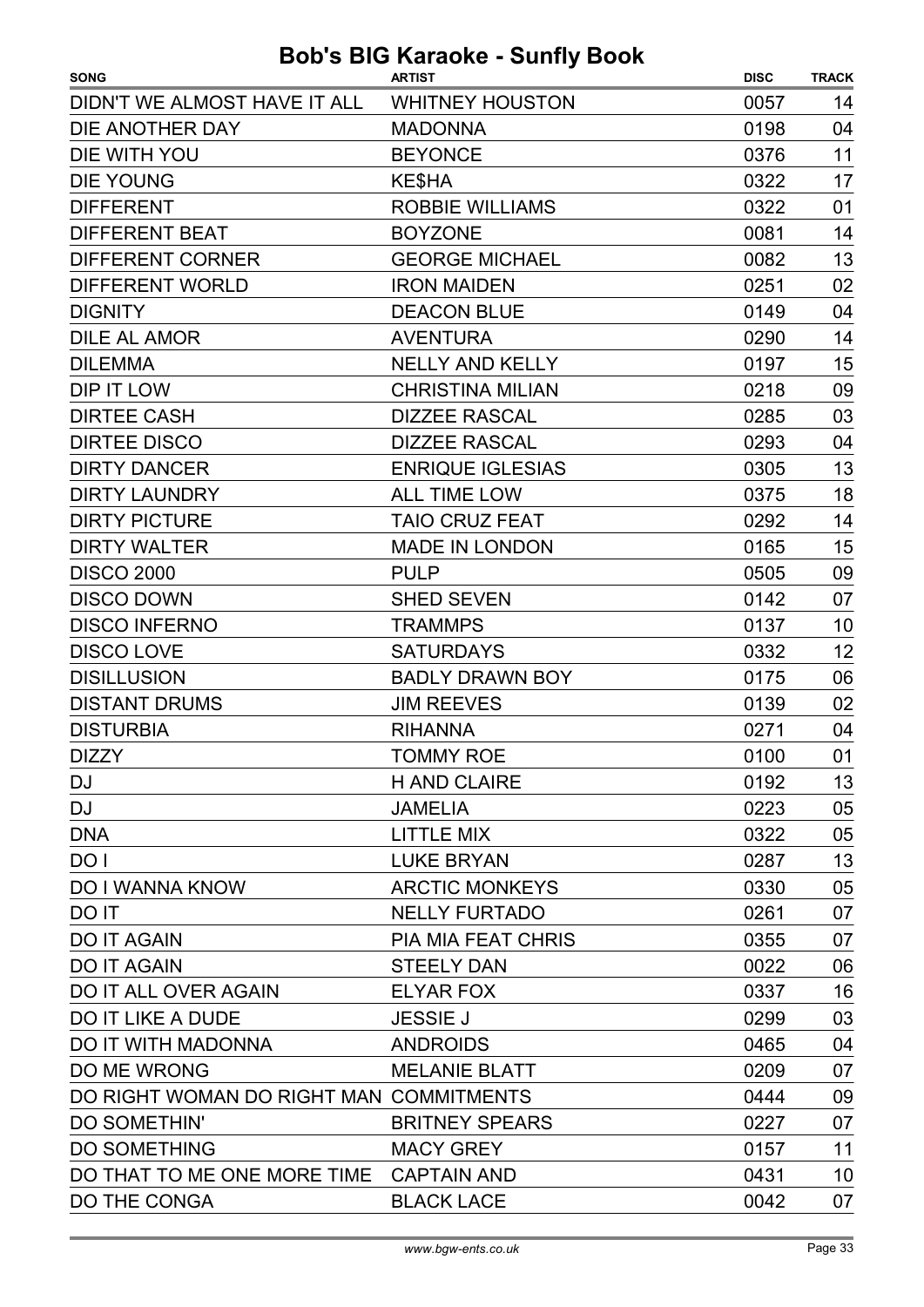| DO THE HUCKLEBUCK<br><b>COAST TO COAST</b><br>0396<br>04<br>DO THE LOLLIPOP<br><b>TWEENIES</b><br>0182<br>14<br>04<br>DO THEY KNOW IT'S CHRISTMAS<br><b>BAND AID</b><br>0030<br>DO THEY KNOW IT'S CHRISTMAS<br><b>BAND AID 20</b><br>01<br>0225<br>12<br>DO THEY KNOW IT'S CHRISTMAS<br><b>BAND AID 30</b><br>0347<br>15<br>DO WA DIDDY DIDDY<br><b>DJ OTZI</b><br>0460<br>16<br>DO WAH DIDDY DIDDY<br><b>DJ OTZI</b><br>0184<br>0016<br>09<br><b>MANFRED MANN</b><br><b>LADY GAGA FEAT R</b><br>0334<br>04<br>DO WHAT U WANT<br><b>ELECTRIC LIGHT</b><br>01<br>0412<br>18<br>DO YOU EVER<br><b>SEAL</b><br>0359<br>DO YOU FEEL WHAT I FEEL<br><b>JLS</b><br>0311<br>04<br>16<br>DO YOU HAVE A GIRLFRIEND<br><b>BILLIE PIPER</b><br>0126<br>DO YOU HEAR WHAT I HEAR<br><b>BING CROSBY</b><br>0414<br>09<br>DO YOU KNOW ( PING PONG<br><b>ENRIQUE INGLASIAS</b><br>07<br>0257<br>04<br>DO YOU KNOW THE WAY TO SAN<br><b>DIONNE WARWICK</b><br>0139<br>DO YOU KNOW WHERE YOU'RE<br><b>DIANA ROSS</b><br>10<br>0145<br>14<br>DO YOU LOVE ME<br><b>BRIAN POOLE AND</b><br>0038<br>DO YOU REALLY LIKE IT<br><b>DJ PIED PIPER</b><br>14<br>0459<br>DO YOU REALLY WANT TO HURT<br><b>CULTURE CLUB</b><br>10<br>0031<br>01<br><b>DO YOU REMEMBER</b><br><b>JAY SEAN</b><br>0475<br><b>DO YOU REMEMBER</b><br>JAY SEAN AND SEAN<br>0289<br>09<br>DO YOU REMEMBER THE FIRST<br>14<br><b>PULP</b><br>0505<br>DO YOU SEE THE LIGHT<br>01<br><b>SNAP</b><br>0454<br>11<br>EAST <sub>17</sub><br>0034<br>0322<br>DO YOU THINK OF ME<br><b>MISHAB</b><br>14<br>11<br><b>BARRY BLUE</b><br>0166<br>02<br>DO YOU WANT TO<br><b>FRANZ FERDINAND</b><br>0236<br>01<br><b>BILLY J KRAMER AND</b><br>0078<br><b>DOCTOR BEAT</b><br><b>MIAMI SOUND</b><br>0400<br>03<br>14<br><b>THOMPSON TWINS</b><br>DOCTOR DOCTOR<br>0033<br>08<br><b>DOESN'T MEAN ANYTHING</b><br><b>ALICIA KEYS</b><br>0287<br>DOG DAYS ARE OVER<br><b>FLORENCE AND THE</b><br>0432<br>09<br>DOIN' THE DO<br><b>BETTY BOO</b><br>0405<br>04<br><b>CHARLIE XCX FEAT</b><br>0349<br>03<br><b>LIBERTY</b><br>02<br>0188<br><b>DOING OK</b><br><b>WRETCH 32 FEAT</b><br>0330<br>17<br><b>DOMINO</b><br><b>JESSIE J</b><br>0312<br>01 | <b>SONG</b>           | <b>ARTIST</b> | <b>DISC</b> | <b>TRACK</b> |
|---------------------------------------------------------------------------------------------------------------------------------------------------------------------------------------------------------------------------------------------------------------------------------------------------------------------------------------------------------------------------------------------------------------------------------------------------------------------------------------------------------------------------------------------------------------------------------------------------------------------------------------------------------------------------------------------------------------------------------------------------------------------------------------------------------------------------------------------------------------------------------------------------------------------------------------------------------------------------------------------------------------------------------------------------------------------------------------------------------------------------------------------------------------------------------------------------------------------------------------------------------------------------------------------------------------------------------------------------------------------------------------------------------------------------------------------------------------------------------------------------------------------------------------------------------------------------------------------------------------------------------------------------------------------------------------------------------------------------------------------------------------------------------------------------------------------------------------------------------------------------------------------------------------------------------------------------------------------------------------------------------------------------------------------------------------------------------------------------------------------------------------------------------------------------------|-----------------------|---------------|-------------|--------------|
|                                                                                                                                                                                                                                                                                                                                                                                                                                                                                                                                                                                                                                                                                                                                                                                                                                                                                                                                                                                                                                                                                                                                                                                                                                                                                                                                                                                                                                                                                                                                                                                                                                                                                                                                                                                                                                                                                                                                                                                                                                                                                                                                                                                 |                       |               |             |              |
|                                                                                                                                                                                                                                                                                                                                                                                                                                                                                                                                                                                                                                                                                                                                                                                                                                                                                                                                                                                                                                                                                                                                                                                                                                                                                                                                                                                                                                                                                                                                                                                                                                                                                                                                                                                                                                                                                                                                                                                                                                                                                                                                                                                 |                       |               |             |              |
|                                                                                                                                                                                                                                                                                                                                                                                                                                                                                                                                                                                                                                                                                                                                                                                                                                                                                                                                                                                                                                                                                                                                                                                                                                                                                                                                                                                                                                                                                                                                                                                                                                                                                                                                                                                                                                                                                                                                                                                                                                                                                                                                                                                 |                       |               |             |              |
|                                                                                                                                                                                                                                                                                                                                                                                                                                                                                                                                                                                                                                                                                                                                                                                                                                                                                                                                                                                                                                                                                                                                                                                                                                                                                                                                                                                                                                                                                                                                                                                                                                                                                                                                                                                                                                                                                                                                                                                                                                                                                                                                                                                 |                       |               |             |              |
|                                                                                                                                                                                                                                                                                                                                                                                                                                                                                                                                                                                                                                                                                                                                                                                                                                                                                                                                                                                                                                                                                                                                                                                                                                                                                                                                                                                                                                                                                                                                                                                                                                                                                                                                                                                                                                                                                                                                                                                                                                                                                                                                                                                 |                       |               |             |              |
|                                                                                                                                                                                                                                                                                                                                                                                                                                                                                                                                                                                                                                                                                                                                                                                                                                                                                                                                                                                                                                                                                                                                                                                                                                                                                                                                                                                                                                                                                                                                                                                                                                                                                                                                                                                                                                                                                                                                                                                                                                                                                                                                                                                 |                       |               |             |              |
|                                                                                                                                                                                                                                                                                                                                                                                                                                                                                                                                                                                                                                                                                                                                                                                                                                                                                                                                                                                                                                                                                                                                                                                                                                                                                                                                                                                                                                                                                                                                                                                                                                                                                                                                                                                                                                                                                                                                                                                                                                                                                                                                                                                 |                       |               |             |              |
|                                                                                                                                                                                                                                                                                                                                                                                                                                                                                                                                                                                                                                                                                                                                                                                                                                                                                                                                                                                                                                                                                                                                                                                                                                                                                                                                                                                                                                                                                                                                                                                                                                                                                                                                                                                                                                                                                                                                                                                                                                                                                                                                                                                 | DO WAH DIDDY DIDDY    |               |             |              |
|                                                                                                                                                                                                                                                                                                                                                                                                                                                                                                                                                                                                                                                                                                                                                                                                                                                                                                                                                                                                                                                                                                                                                                                                                                                                                                                                                                                                                                                                                                                                                                                                                                                                                                                                                                                                                                                                                                                                                                                                                                                                                                                                                                                 |                       |               |             |              |
|                                                                                                                                                                                                                                                                                                                                                                                                                                                                                                                                                                                                                                                                                                                                                                                                                                                                                                                                                                                                                                                                                                                                                                                                                                                                                                                                                                                                                                                                                                                                                                                                                                                                                                                                                                                                                                                                                                                                                                                                                                                                                                                                                                                 | DO YA                 |               |             |              |
|                                                                                                                                                                                                                                                                                                                                                                                                                                                                                                                                                                                                                                                                                                                                                                                                                                                                                                                                                                                                                                                                                                                                                                                                                                                                                                                                                                                                                                                                                                                                                                                                                                                                                                                                                                                                                                                                                                                                                                                                                                                                                                                                                                                 |                       |               |             |              |
|                                                                                                                                                                                                                                                                                                                                                                                                                                                                                                                                                                                                                                                                                                                                                                                                                                                                                                                                                                                                                                                                                                                                                                                                                                                                                                                                                                                                                                                                                                                                                                                                                                                                                                                                                                                                                                                                                                                                                                                                                                                                                                                                                                                 |                       |               |             |              |
|                                                                                                                                                                                                                                                                                                                                                                                                                                                                                                                                                                                                                                                                                                                                                                                                                                                                                                                                                                                                                                                                                                                                                                                                                                                                                                                                                                                                                                                                                                                                                                                                                                                                                                                                                                                                                                                                                                                                                                                                                                                                                                                                                                                 |                       |               |             |              |
|                                                                                                                                                                                                                                                                                                                                                                                                                                                                                                                                                                                                                                                                                                                                                                                                                                                                                                                                                                                                                                                                                                                                                                                                                                                                                                                                                                                                                                                                                                                                                                                                                                                                                                                                                                                                                                                                                                                                                                                                                                                                                                                                                                                 |                       |               |             |              |
|                                                                                                                                                                                                                                                                                                                                                                                                                                                                                                                                                                                                                                                                                                                                                                                                                                                                                                                                                                                                                                                                                                                                                                                                                                                                                                                                                                                                                                                                                                                                                                                                                                                                                                                                                                                                                                                                                                                                                                                                                                                                                                                                                                                 |                       |               |             |              |
|                                                                                                                                                                                                                                                                                                                                                                                                                                                                                                                                                                                                                                                                                                                                                                                                                                                                                                                                                                                                                                                                                                                                                                                                                                                                                                                                                                                                                                                                                                                                                                                                                                                                                                                                                                                                                                                                                                                                                                                                                                                                                                                                                                                 |                       |               |             |              |
|                                                                                                                                                                                                                                                                                                                                                                                                                                                                                                                                                                                                                                                                                                                                                                                                                                                                                                                                                                                                                                                                                                                                                                                                                                                                                                                                                                                                                                                                                                                                                                                                                                                                                                                                                                                                                                                                                                                                                                                                                                                                                                                                                                                 |                       |               |             |              |
|                                                                                                                                                                                                                                                                                                                                                                                                                                                                                                                                                                                                                                                                                                                                                                                                                                                                                                                                                                                                                                                                                                                                                                                                                                                                                                                                                                                                                                                                                                                                                                                                                                                                                                                                                                                                                                                                                                                                                                                                                                                                                                                                                                                 |                       |               |             |              |
|                                                                                                                                                                                                                                                                                                                                                                                                                                                                                                                                                                                                                                                                                                                                                                                                                                                                                                                                                                                                                                                                                                                                                                                                                                                                                                                                                                                                                                                                                                                                                                                                                                                                                                                                                                                                                                                                                                                                                                                                                                                                                                                                                                                 |                       |               |             |              |
|                                                                                                                                                                                                                                                                                                                                                                                                                                                                                                                                                                                                                                                                                                                                                                                                                                                                                                                                                                                                                                                                                                                                                                                                                                                                                                                                                                                                                                                                                                                                                                                                                                                                                                                                                                                                                                                                                                                                                                                                                                                                                                                                                                                 |                       |               |             |              |
|                                                                                                                                                                                                                                                                                                                                                                                                                                                                                                                                                                                                                                                                                                                                                                                                                                                                                                                                                                                                                                                                                                                                                                                                                                                                                                                                                                                                                                                                                                                                                                                                                                                                                                                                                                                                                                                                                                                                                                                                                                                                                                                                                                                 |                       |               |             |              |
|                                                                                                                                                                                                                                                                                                                                                                                                                                                                                                                                                                                                                                                                                                                                                                                                                                                                                                                                                                                                                                                                                                                                                                                                                                                                                                                                                                                                                                                                                                                                                                                                                                                                                                                                                                                                                                                                                                                                                                                                                                                                                                                                                                                 |                       |               |             |              |
|                                                                                                                                                                                                                                                                                                                                                                                                                                                                                                                                                                                                                                                                                                                                                                                                                                                                                                                                                                                                                                                                                                                                                                                                                                                                                                                                                                                                                                                                                                                                                                                                                                                                                                                                                                                                                                                                                                                                                                                                                                                                                                                                                                                 |                       |               |             |              |
|                                                                                                                                                                                                                                                                                                                                                                                                                                                                                                                                                                                                                                                                                                                                                                                                                                                                                                                                                                                                                                                                                                                                                                                                                                                                                                                                                                                                                                                                                                                                                                                                                                                                                                                                                                                                                                                                                                                                                                                                                                                                                                                                                                                 |                       |               |             |              |
|                                                                                                                                                                                                                                                                                                                                                                                                                                                                                                                                                                                                                                                                                                                                                                                                                                                                                                                                                                                                                                                                                                                                                                                                                                                                                                                                                                                                                                                                                                                                                                                                                                                                                                                                                                                                                                                                                                                                                                                                                                                                                                                                                                                 | <b>DO YOU STILL</b>   |               |             |              |
|                                                                                                                                                                                                                                                                                                                                                                                                                                                                                                                                                                                                                                                                                                                                                                                                                                                                                                                                                                                                                                                                                                                                                                                                                                                                                                                                                                                                                                                                                                                                                                                                                                                                                                                                                                                                                                                                                                                                                                                                                                                                                                                                                                                 |                       |               |             |              |
|                                                                                                                                                                                                                                                                                                                                                                                                                                                                                                                                                                                                                                                                                                                                                                                                                                                                                                                                                                                                                                                                                                                                                                                                                                                                                                                                                                                                                                                                                                                                                                                                                                                                                                                                                                                                                                                                                                                                                                                                                                                                                                                                                                                 | DO YOU WANNA DANCE    |               |             |              |
|                                                                                                                                                                                                                                                                                                                                                                                                                                                                                                                                                                                                                                                                                                                                                                                                                                                                                                                                                                                                                                                                                                                                                                                                                                                                                                                                                                                                                                                                                                                                                                                                                                                                                                                                                                                                                                                                                                                                                                                                                                                                                                                                                                                 |                       |               |             |              |
|                                                                                                                                                                                                                                                                                                                                                                                                                                                                                                                                                                                                                                                                                                                                                                                                                                                                                                                                                                                                                                                                                                                                                                                                                                                                                                                                                                                                                                                                                                                                                                                                                                                                                                                                                                                                                                                                                                                                                                                                                                                                                                                                                                                 | DO YOU WANT TO KNOW A |               |             |              |
|                                                                                                                                                                                                                                                                                                                                                                                                                                                                                                                                                                                                                                                                                                                                                                                                                                                                                                                                                                                                                                                                                                                                                                                                                                                                                                                                                                                                                                                                                                                                                                                                                                                                                                                                                                                                                                                                                                                                                                                                                                                                                                                                                                                 |                       |               |             |              |
|                                                                                                                                                                                                                                                                                                                                                                                                                                                                                                                                                                                                                                                                                                                                                                                                                                                                                                                                                                                                                                                                                                                                                                                                                                                                                                                                                                                                                                                                                                                                                                                                                                                                                                                                                                                                                                                                                                                                                                                                                                                                                                                                                                                 |                       |               |             |              |
|                                                                                                                                                                                                                                                                                                                                                                                                                                                                                                                                                                                                                                                                                                                                                                                                                                                                                                                                                                                                                                                                                                                                                                                                                                                                                                                                                                                                                                                                                                                                                                                                                                                                                                                                                                                                                                                                                                                                                                                                                                                                                                                                                                                 |                       |               |             |              |
|                                                                                                                                                                                                                                                                                                                                                                                                                                                                                                                                                                                                                                                                                                                                                                                                                                                                                                                                                                                                                                                                                                                                                                                                                                                                                                                                                                                                                                                                                                                                                                                                                                                                                                                                                                                                                                                                                                                                                                                                                                                                                                                                                                                 |                       |               |             |              |
|                                                                                                                                                                                                                                                                                                                                                                                                                                                                                                                                                                                                                                                                                                                                                                                                                                                                                                                                                                                                                                                                                                                                                                                                                                                                                                                                                                                                                                                                                                                                                                                                                                                                                                                                                                                                                                                                                                                                                                                                                                                                                                                                                                                 |                       |               |             |              |
|                                                                                                                                                                                                                                                                                                                                                                                                                                                                                                                                                                                                                                                                                                                                                                                                                                                                                                                                                                                                                                                                                                                                                                                                                                                                                                                                                                                                                                                                                                                                                                                                                                                                                                                                                                                                                                                                                                                                                                                                                                                                                                                                                                                 | <b>DOING IT</b>       |               |             |              |
|                                                                                                                                                                                                                                                                                                                                                                                                                                                                                                                                                                                                                                                                                                                                                                                                                                                                                                                                                                                                                                                                                                                                                                                                                                                                                                                                                                                                                                                                                                                                                                                                                                                                                                                                                                                                                                                                                                                                                                                                                                                                                                                                                                                 | <b>DOING IT</b>       |               |             |              |
|                                                                                                                                                                                                                                                                                                                                                                                                                                                                                                                                                                                                                                                                                                                                                                                                                                                                                                                                                                                                                                                                                                                                                                                                                                                                                                                                                                                                                                                                                                                                                                                                                                                                                                                                                                                                                                                                                                                                                                                                                                                                                                                                                                                 |                       |               |             |              |
|                                                                                                                                                                                                                                                                                                                                                                                                                                                                                                                                                                                                                                                                                                                                                                                                                                                                                                                                                                                                                                                                                                                                                                                                                                                                                                                                                                                                                                                                                                                                                                                                                                                                                                                                                                                                                                                                                                                                                                                                                                                                                                                                                                                 |                       |               |             |              |
| <b>VIEW</b><br>0255<br>07                                                                                                                                                                                                                                                                                                                                                                                                                                                                                                                                                                                                                                                                                                                                                                                                                                                                                                                                                                                                                                                                                                                                                                                                                                                                                                                                                                                                                                                                                                                                                                                                                                                                                                                                                                                                                                                                                                                                                                                                                                                                                                                                                       | <b>DON</b>            |               |             |              |
| <b>DONALD WHERE'S YOUR</b><br><b>ANDY STEWART</b><br>11<br>0456                                                                                                                                                                                                                                                                                                                                                                                                                                                                                                                                                                                                                                                                                                                                                                                                                                                                                                                                                                                                                                                                                                                                                                                                                                                                                                                                                                                                                                                                                                                                                                                                                                                                                                                                                                                                                                                                                                                                                                                                                                                                                                                 |                       |               |             |              |
| 10CC<br>15<br>0090                                                                                                                                                                                                                                                                                                                                                                                                                                                                                                                                                                                                                                                                                                                                                                                                                                                                                                                                                                                                                                                                                                                                                                                                                                                                                                                                                                                                                                                                                                                                                                                                                                                                                                                                                                                                                                                                                                                                                                                                                                                                                                                                                              | <b>DONNA</b>          |               |             |              |
| <b>DONNA</b><br><b>RICHIE VALENS</b><br>0135<br>03                                                                                                                                                                                                                                                                                                                                                                                                                                                                                                                                                                                                                                                                                                                                                                                                                                                                                                                                                                                                                                                                                                                                                                                                                                                                                                                                                                                                                                                                                                                                                                                                                                                                                                                                                                                                                                                                                                                                                                                                                                                                                                                              |                       |               |             |              |
| <b>DON'T</b><br><b>ED SHEERAN</b><br>0342<br>02                                                                                                                                                                                                                                                                                                                                                                                                                                                                                                                                                                                                                                                                                                                                                                                                                                                                                                                                                                                                                                                                                                                                                                                                                                                                                                                                                                                                                                                                                                                                                                                                                                                                                                                                                                                                                                                                                                                                                                                                                                                                                                                                 |                       |               |             |              |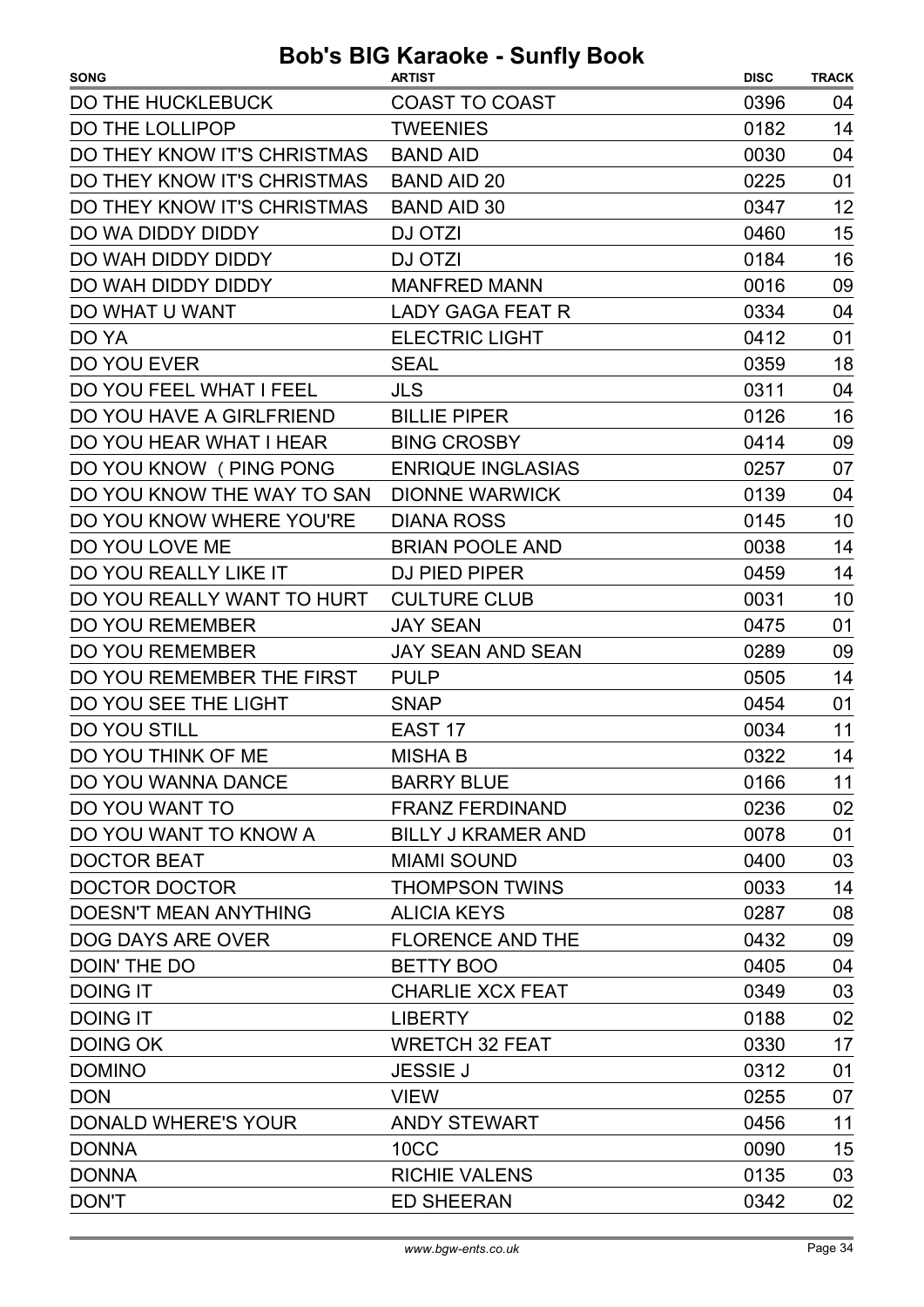| <b>SONG</b>                            | <b>ARTIST</b>              | <b>DISC</b> | <b>TRACK</b> |
|----------------------------------------|----------------------------|-------------|--------------|
| <b>DON'T</b>                           | <b>SHANIA TWAIN</b>        | 0228        | 10           |
| DON'T BE A HERO                        | <b>PAPER LACE</b>          | 0055        | 14           |
| DON'T BE SO HARD ON                    | <b>JESS GLYNNE</b>         | 0354        | 16           |
| <b>DON'T BE STUPID</b>                 | <b>SHANIA TWAIN</b>        | 0440        | 07           |
| <b>DON'T BOTHER</b>                    | <b>SHAKIRA</b>             | 0240        | 01           |
| <b>DON'T BREAK MY HEART</b>            | <b>UB40</b>                | 0082        | 14           |
| <b>DON'T BRING LULU</b>                | <b>DOROTHY PREVINE</b>     | 0083        | 10           |
| DON'T BRING ME DOWN                    | <b>ELECTRIC LIGHT</b>      | 0098        | 15           |
| DON'T CALL ME BABY                     | <b>MADISON AVENUE</b>      | 0166        | 01           |
| DON'T CALL THIS LOVE                   | <b>LEON JACKSON</b>        | 0272        | 11           |
| <b>DON'T CHA WANNA RIDE</b>            | <b>JOSS STONE</b>          | 0233        | 05           |
| DON'T COME HOME TOO SOON               | <b>DEL AMITRI</b>          | 0121        | 09           |
| DON'T DREAM IT'S OVER                  | <b>CROWDED HOUSE</b>       | 0059        | 02           |
| DON'T DREAM IT'S OVER                  | <b>SUSAN BOYLE</b>         | 0436        | 05           |
| DON'T FORGET ABOUT US                  | <b>MARIAH CAREY</b>        | 0238        | 06           |
| <b>DON'T GIVE IT UP</b>                | <b>LEMAR</b>               | 0233        | 07           |
| DON'T GIVE IT UP                       | SIOBHAN DONAGHY            | 0254        | 12           |
| DON'T GIVE ME YOUR LIFE                | <b>ALEX PARTY</b>          | 0019        | 09           |
| <b>DON'T GIVE UP</b>                   | <b>CHICANE AND BRYAN</b>   | 0161        | 13           |
| <b>DON'T GIVE UP</b>                   | PETER GABRIEL AND          | 0491        | 08           |
| DON'T GIVE UP ON US                    | <b>DAVID SOUL</b>          | 0098        | 04           |
| DON'T GO                               | <b>WRETCH 32 FEAT</b>      | 0307        | 03           |
| DON'T GO                               | <b>YAZOO</b>               | 0076        | 05           |
| DON'T GO BREAKING MY HEART             | <b>ELTON JOHN AND KIKI</b> | 0447        | 11           |
| DON'T HOLD YOUR BREATH                 | <b>NICOLE SCHERZINGER</b>  | 0301        | 09           |
| DON'T IT MAKE MY BROWN EYES            | <b>CRYSTAL GAYLE</b>       | 0482        | 10           |
| DON'T KNOW WHAT CAME OVER MIKE AND THE |                            | 0375        | 17           |
| DON'T KNOW WHY                         | NORAH JONES                | 0475        | 02           |
| <b>DON'T LEAVE</b>                     | SNAKEHIPS AND MO           | 0373        | 07           |
| DON'T LEAVE HOME                       | <b>DIDO</b>                | 0217        | 06           |
| DON'T LEAVE ME THIS WAY                | <b>COMMUNARDS</b>          | 0149        | 09           |
| DON'T LEAVE ME THIS WAY                | <b>HAROLD MELVIN AND</b>   | 0097        | 12           |
| DON'T LET GO                           | <b>DAVID SNEDDON</b>       | 0205        | 06           |
| DON'T LET GO                           | <b>EN VOGUE</b>            | 0384        | 03           |
| DON'T LET ME BE                        | <b>ANIMALS</b>             | 0046        | 13           |
| DON'T LET ME DOWN                      | <b>CHAINSMOKERS FEAT</b>   | 0364        | 12           |
| DON'T LET ME DOWN                      | <b>WILL YOUNG</b>          | 0200        | 13           |
| DON'T LET ME GET ME                    | <b>PINK</b>                | 0462        | 14           |
| DON'T LET THE STARS GET IN             | PERRY COMO                 | 0063        | 13           |
| DON'T LET THE SUN CATCH YOU            | <b>GERRY AND THE</b>       | 0094        | 07           |
| DON'T LET THE SUN GO DOWN              | <b>ELTON JOHN</b>          | 0004        | 05           |
| DON'T LET THE SUN GO DOWN              | <b>GEORGE MICHAEL</b>      | 0475        | 03           |
| DON'T LET THEM                         | <b>ASHANTI</b>             | 0232        | 05           |
|                                        |                            |             |              |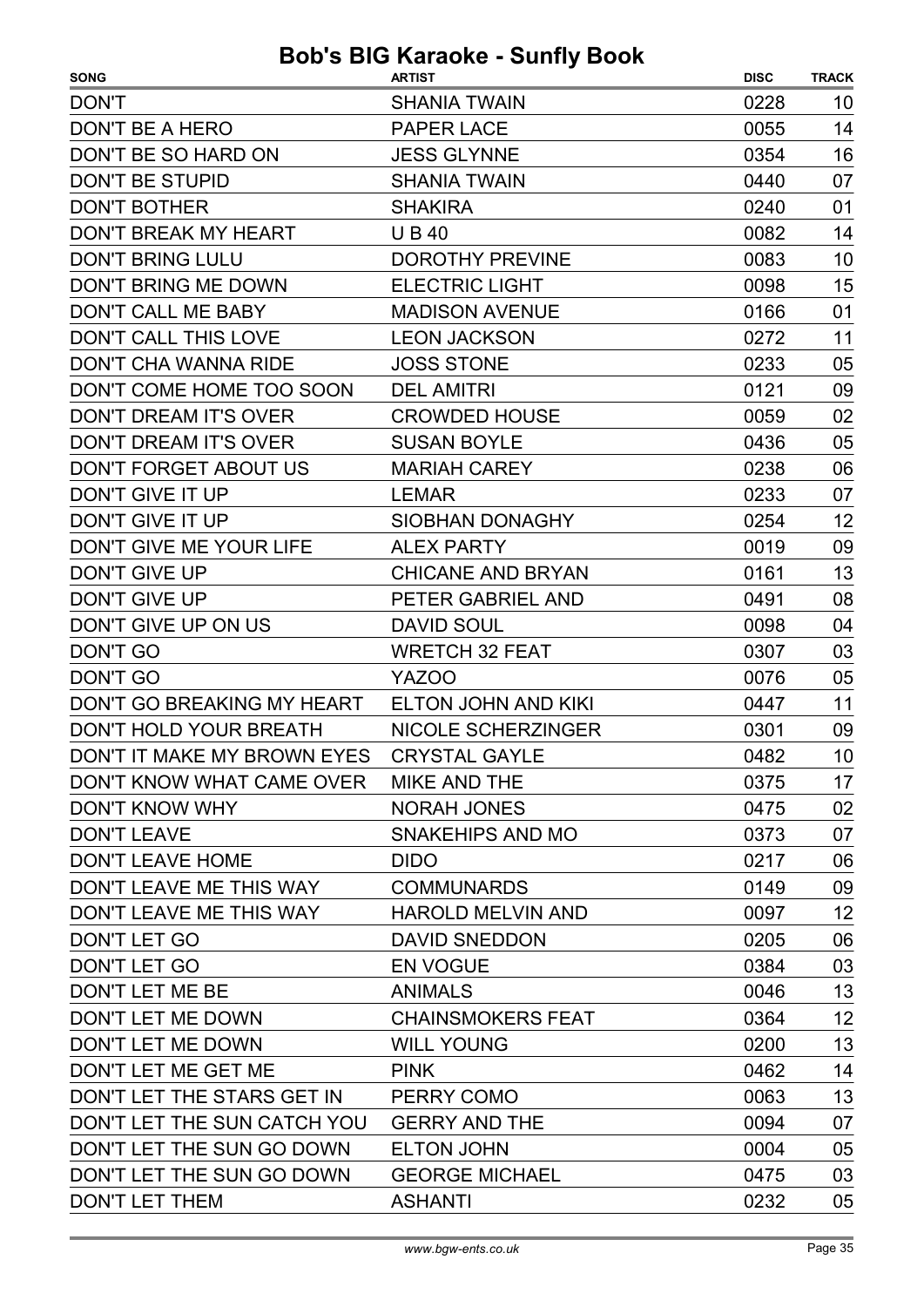| <b>SONG</b>                              | <b>ARTIST</b>             | <b>DISC</b> | <b>TRACK</b> |
|------------------------------------------|---------------------------|-------------|--------------|
| <b>DON'T LIE</b>                         | <b>BLACK EYED PEAS</b>    | 0235        | 01           |
| <b>DON'T LOOK ANY FURTHER</b>            | <b>M PEOPLE</b>           | 0026        | 05           |
| DON'T LOOK BACK IN ANGER                 | <b>OASIS</b>              | 0406        | 13           |
| <b>DON'T LOOK DOWN</b>                   | <b>MARTIN GARRIX FEAT</b> | 0352        | 09           |
| DON'T MARRY HER HAVE ME                  | <b>BEAUTIFUL SOUTH</b>    | 0495        | 04           |
| <b>DON'T MATTER</b>                      | <b>AKON</b>               | 0255        | 14           |
| <b>DON'T MATTER NOW</b>                  | <b>GEORGE EZRA</b>        | 0378        | 07           |
| DON'T MESS WITH MY MAN                   | <b>BOOTY LUV</b>          | 0260        | 07           |
| DON'T NEED THE SUN TO SHINE              | <b>GABRIELLE</b>          | 0496        | 15           |
| <b>DON'T PANIC</b>                       | <b>COLD PLAY</b>          | 0170        | 04           |
| <b>DON'T PANIC</b>                       | <b>COLDPLAY</b>           | 0443        | 04           |
| DON'T PAY THE FERRYMAN                   | <b>CHRIS DE BURGH</b>     | 0475        | 04           |
| DON'T PHUNK WITH MY HEART                | <b>BLACK EYED PEAS</b>    | 0491        | 09           |
| <b>DON'T PLAY NICE</b>                   | <b>VERBALICIOUS</b>       | 0229        | 12           |
| DON'T PLAY THAT SONG                     | <b>ARETHA FRANKLIN</b>    | 0407        | 14           |
| <b>DON'T SAVE ME</b>                     | HAIM [BBC SOUND OF        | 0324        | 18           |
| DON'T SIT DOWN 'CAUSE I'VE               | <b>ARCTIC MONKEYS</b>     | 0304        | 18           |
| DON'T STAY AWAY TOO LONG                 | PETERS AND LEE            | 0101        | 14           |
| <b>DON'T STOP</b>                        | 5 SECONDS OF              | 0340        | 17           |
| DON'T STOP                               | <b>FLEETWOOD MAC</b>      | 0005        | 12           |
| <b>DON'T STOP BELIEVIN'</b>              | <b>JOURNEY</b>            | 0426        | 13           |
| DON'T STOP BELIEVING                     | <b>GLEE CAST</b>          | 0289        | 08           |
| DON'T STOP ME NOW                        | <b>QUEEN</b>              | 0502        | 11           |
| DON'T STOP MOVIN'                        | LIVIN' JOY                | 0061        | 05           |
| DON'T STOP MOVING                        | S CLUB 7                  | 0504        | 09           |
| DON'T STOP THE MUSIC                     | RIHANNA                   | 0264        | 11           |
| DON'T STOP THE PARTY                     | <b>BLACK EYED PEAS</b>    | 0305        | 07           |
| DON'T STOP THE PARTY                     | PITBULL FEAT TJR          | 0323        | 09           |
| DON'T STOP TILL YOU GET                  | <b>MICHAEL JACKSON</b>    | 0410        | 13           |
| DON'T STOP WIGGLE WIGGLE                 | <b>OUTHERE BROTHERS</b>   | 0060        | 14           |
| DON'T TAKE AWAY THE MUSIC                | <b>TAVARES</b>            | 0055        | 03           |
| <b>DON'T TELL 'EM</b>                    | <b>JEREMIH FEAT YG</b>    | 0345        | 15           |
| <b>DON'T TELL ME</b>                     | <b>AVRIL LAVIGNE</b>      | 0217        | 04           |
| <b>DON'T TELL ME</b>                     | <b>MADONNA</b>            | 0441        | 04           |
| DON'T TELL ME THAT IT'S OVER             | AMY MACDONALD             | 0290        | 09           |
| DON'T TELL ME YOU'RE SORRY               | S CLUB 8                  | 0213        | 07           |
| DON'T THREATEN ME WITH A                 | PANIC AT THE DISCO        | 0366        | 15           |
| DON'T TREAT ME LIKE A CHILD              | <b>HELEN SHAPIRO</b>      | 0074        | 03           |
| <b>DON'T TRUST ME</b>                    | 3OH <sub>3</sub>          | 0281        | 15           |
| DON'T TURN AROUND                        | ACE OF BASE               | 0009        | 01           |
| DON'T TURN AROUND                        | ASWAD                     | 0385        | 06           |
| DON'T UPSET THE RHYTHM NOISETTES         |                           | 0278        | 12           |
| DON'T WANNA GO HOME ( CLEAN JASON DERULO |                           | 0305        | 08           |
|                                          |                           |             |              |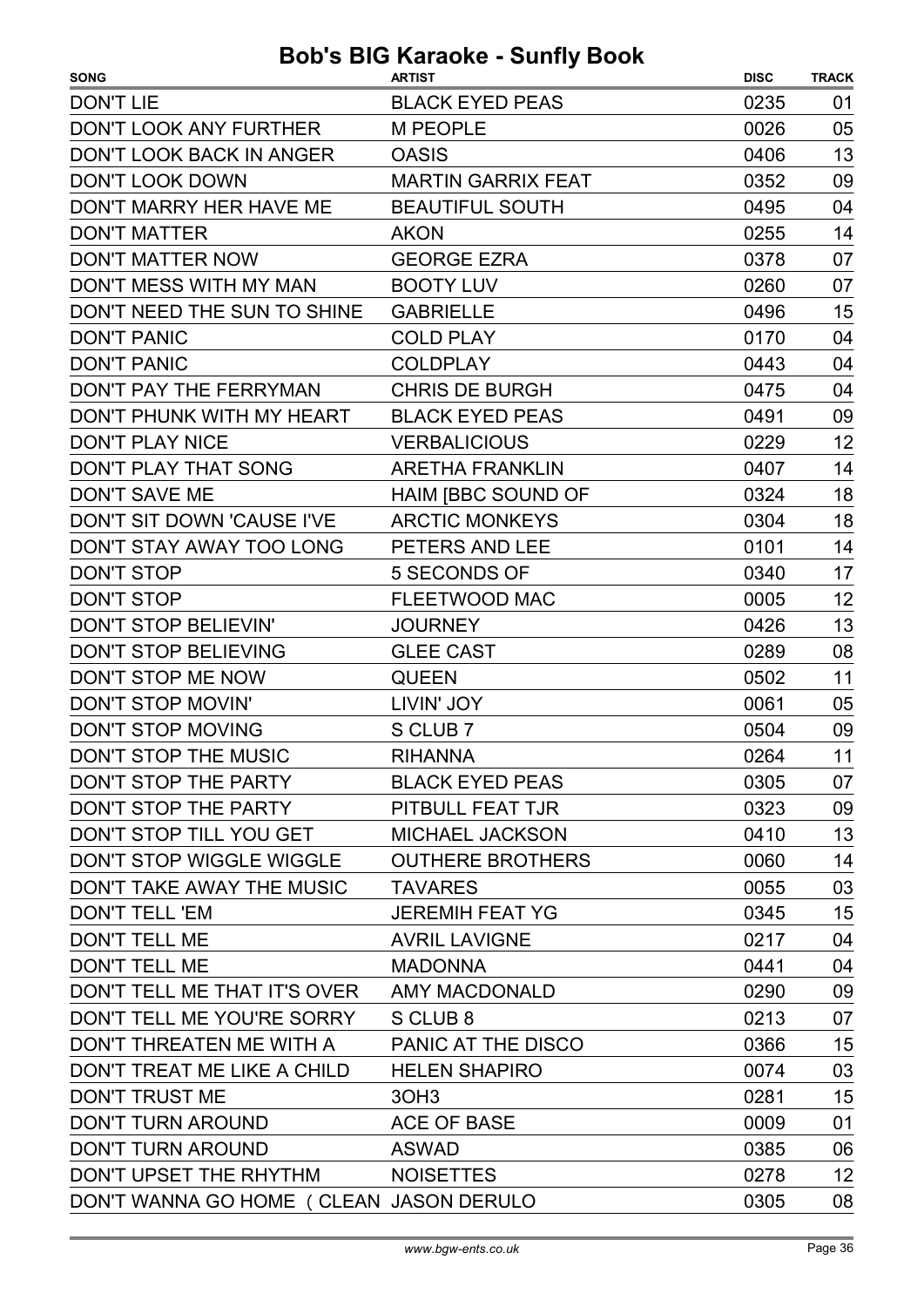| <b>SONG</b>                  | <b>ARTIST</b>            | <b>DISC</b> | <b>TRACK</b>    |
|------------------------------|--------------------------|-------------|-----------------|
| <b>DON'T WANNA KNOW</b>      | <b>MAROON 5 FEAT</b>     | 0370        | 05              |
| DON'T WANNA LET YOU GO       | <b>FIVE</b>              | 0157        | 15              |
| DON'T WANNA LOSE YOU         | <b>GLORIA ESTEFAN</b>    | 0385        | 12              |
| DON'T WANNA LOSE YOU         | <b>LIONEL RICHIE</b>     | 0049        | 10              |
| DON'T WANT TO FORGIVE ME     | WET WET WET              | 0027        | 09              |
| <b>DON'T WORRY</b>           | <b>APPLETON</b>          | 0202        | 10              |
| <b>DON'T WORRY</b>           | <b>KIM APPLEBY</b>       | 0112        | 05              |
| DON'T WORRY BE HAPPY         | <b>BOBBY MCFERRIN</b>    | 0480        | 10              |
| <b>DON'T YA</b>              | <b>PUSSYCAT DOLLS</b>    | 0493        | 05              |
| DON'T YOU FORGET ABOUT ME    | <b>SIMPLE MINDS</b>      | 0449        | 15              |
| DON'T YOU WANT ME            | <b>HUMAN LEAGUE</b>      | 0032        | 03              |
| DON'T YOU WORRY CHILD        | <b>SWEDISH HOUSE</b>     | 0321        | 15              |
| DOO DAH                      | <b>CARTOONS</b>          | 0140        | 06              |
| <b>DOO WAH DIDDY</b>         | <b>MANFRED MANN</b>      | 0446        | 10              |
| <b>DOSEN'T REALLY MATTER</b> | <b>JANET JACKSON</b>     | 0438        | 14              |
| <b>DOUBT</b>                 | <b>DELPHIC</b>           | 0288        | 11              |
| <b>DOVE L'AMORE</b>          | <b>CHER</b>              | 0152        | 04              |
| <b>DOWN</b>                  | FIFTH HARMONY FEAT       | 0378        | 08              |
| <b>DOWN</b>                  | <b>JAY SEAN</b>          | 0475        | 05              |
| <b>DOWN</b>                  | <b>JAY SEAN FEAT LIL</b> | 0284        | 08              |
| DOWN BOY                     | <b>HOLLY VALANCE</b>     | 0465        | 03              |
| DOWN BOY                     | <b>HOLLY VALLANCE</b>    | 0196        | 01              |
| <b>DOWN DOWN</b>             | <b>STATUS QUO</b>        | 0040        | 09              |
| <b>DOWN FOR WHATEVER</b>     | <b>KELLY ROWLAND</b>     | 0310        | 03              |
| DOWN IN THE TUBE STATION AT  | <b>JAM</b>               | 0508        | 06              |
| DOWN ON THE BEACH            | <b>DRIFTERS</b>          | 0390        | 11              |
| DOWN ON THE STREETS          | <b>SHAKATAK</b>          | 0057        | 10 <sup>°</sup> |
| <b>DOWN TO EARTH</b>         | <b>CURIOSITY KILLED</b>  | 0075        | 02              |
| <b>DOWN UNDER</b>            | <b>MEN AT WORK</b>       | 0489        | 06              |
| DOWN WITH THE TRUMPETS       | <b>RIZZLE KICKS</b>      | 0307        | 14              |
| <b>DOWNTOWN</b>              | <b>MACKLEMORE AND</b>    | 0356        | 05              |
| <b>DOWNTOWN</b>              | PETULA CLARK             | 0093        | 07              |
| DR JONES (DUET)              | <b>AQUA</b>              | 0118        | 01              |
| DR LOVE                      | <b>TINA CHARLES</b>      | 0098        | 03              |
| DR PRESSURE                  | <b>MYLO VS MIAMI</b>     | 0237        | 11              |
| DRAG ME DOWN                 | <b>ONE DIRECTION</b>     | 0355        | 01              |
| <b>DREADLOCK HOLIDAY</b>     | 10 <sub>CC</sub>         | 0023        | 12              |
| DREAM A LITTLE DREAM         | <b>BEAUTIFUL SOUTH</b>   | 0495        | 08              |
| DREAM A LITTLE DREAM         | <b>ROBBIE WILLIAMS</b>   | 0335        | 06              |
| DREAM CATCH ME               | <b>NEWTON FAULKNER</b>   | 0478        | 08              |
| <b>DREAM LOVER</b>           | <b>BOBBY DARIN</b>       | 0484        | 05              |
| <b>DREAM ON</b>              | <b>AMY MACDONALD</b>     | 0374        | 01              |
| <b>DREAMBOAT</b>             | <b>ALMA COGAN</b>        | 0063        | 14              |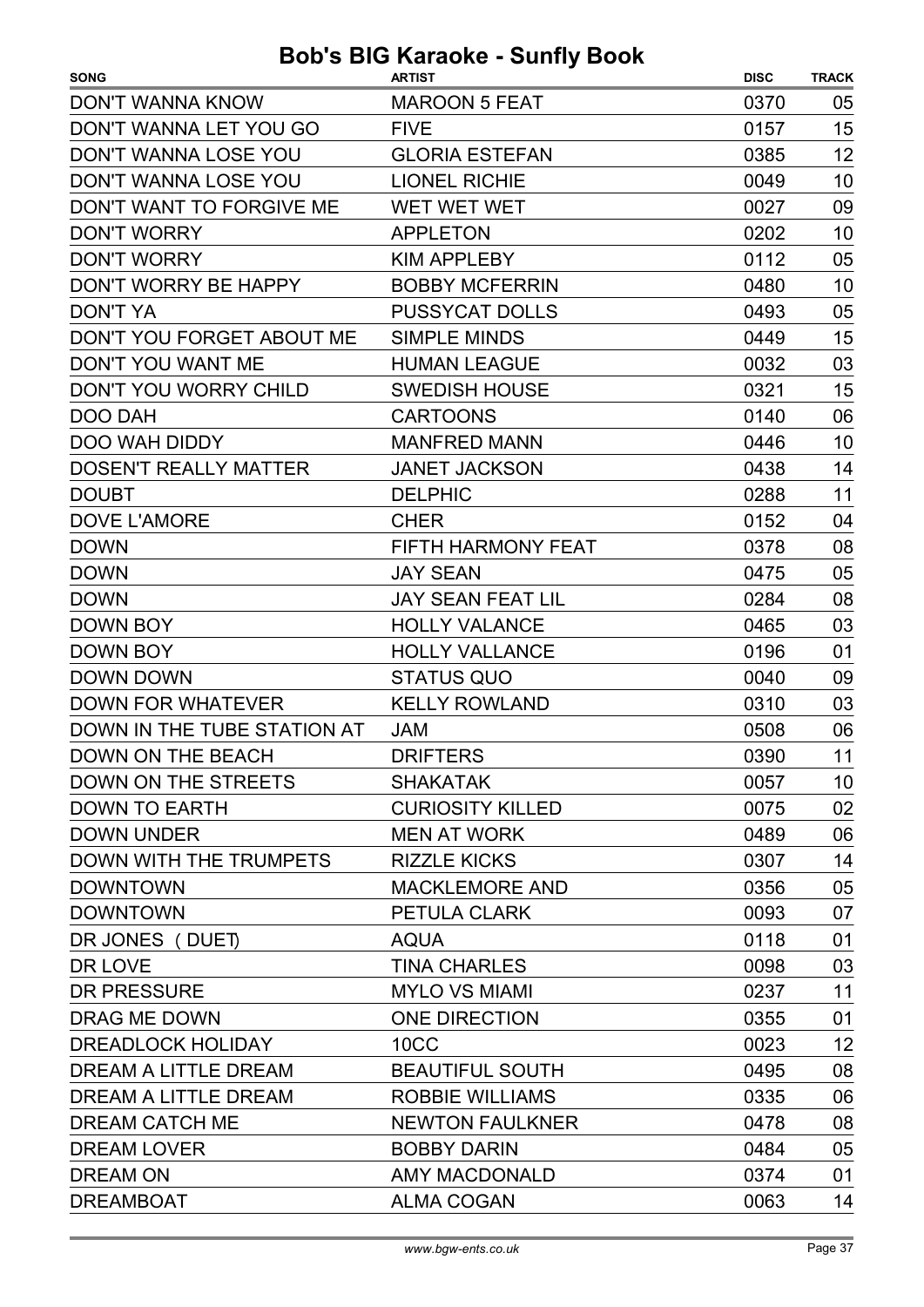| <b>SONG</b>                | <b>ARTIST</b>              | <b>DISC</b> | <b>TRACK</b> |
|----------------------------|----------------------------|-------------|--------------|
| <b>DREAMER</b>             | <b>BB AND Q BAND</b>       | 0068        | 13           |
| <b>DREAMER</b>             | LIVIN' JOY                 | 0029        | 03           |
| <b>DREAMER</b>             | <b>OZZY OSBOURNE</b>       | 0409        | 04           |
| <b>DREAMIN'</b>            | <b>JOHNNY BURNETTE</b>     | 0084        | 08           |
| <b>DREAMIN'</b>            | <b>M PEOPLE</b>            | 0134        | 02           |
| <b>DREAMS</b>              | <b>CORRS</b>               | 0122        | 16           |
| <b>DREAMS</b>              | <b>GABRIELLE</b>           | 0496        | 01           |
| DRESS YOU UP               | <b>MADONNA</b>             | 0475        | 06           |
| DRESSED FOR SUCCESS        | <b>ROXETTE</b>             | 0384        | 09           |
| <b>DRIFT AWAY</b>          | <b>DOBIE GRAY</b>          | 0436        | 17           |
| <b>DRIFTING</b>            | <b>SARAH MCLACHLAN</b>     | 0423        | 15           |
| <b>DRIFTWOOD</b>           | <b>TRAVIS</b>              | 0383        | 02           |
| DRINKING FROM THE BOTTLE   | <b>CALVIN HARRIS FEAT</b>  | 0323        | 17           |
| <b>DRINKING IN LA</b>      | BRAN VAN 3000              | 0146        | 10           |
| <b>DRIVE</b>               | <b>CARS</b>                | 0106        | 08           |
| <b>DRIVE BY</b>            | <b>TRAIN</b>               | 0315        | 14           |
| DRIVE IT LIKE YOU STOLE IT | <b>SING STREET</b>         | 0364        | 18           |
| DRIVING IN MY CAR          | <b>MADNESS</b>             | 0075        | 13           |
| DROP THE BOY               | <b>BROS</b>                | 0108        | 09           |
| <b>DROWN</b>               | <b>BRING ME THE</b>        | 0348        | 12           |
| DROWNED WORLD (SUBSITIUTE  | <b>MADONNA</b>             | 0125        | 05           |
| <b>DROWNING</b>            | <b>BACKSTREET BOYS</b>     | 0460        | 08           |
| <b>DRUGS DON'T WORK</b>    | <b>VERVE</b>               | 0114        | 15           |
| <b>DRUMMER BOY</b>         | <b>ALESHA DIXON</b>        | 0296        | 12           |
| <b>DRUNK</b>               | <b>ED SHEERAN</b>          | 0312        | 06           |
| DRUNK AND INCAPABLE        | <b>KRISHANE FEAT</b>       | 0345        | 16           |
| DRUNK IN LOVE              | BEYONCE FEAT JAY-Z         | 0336        | 14           |
| DRY YOUR EYES              | <b>STREETS</b>             | 0220        | 11           |
| <b>DUMB</b>                | 411                        | 0221        | 12           |
| <b>DUMB</b>                | <b>BEAUTIFUL SOUTH</b>     | 0495        | 12           |
| <b>DUSK TILL DAWN</b>      | <b>ZAYN FEAT SIA</b>       | 0380        | 16           |
| DY NA MI TEE               | <b>MS DYNAMITE</b>         | 0196        | 03           |
| DY NA MITE                 | <b>MS DYNAMITE</b>         | 0466        | 04           |
| <b>DYNAMITE</b>            | <b>MUD</b>                 | 0101        | 04           |
| <b>DYNAMITE</b>            | <b>TAIO CRUZ</b>           | 0294        | 08           |
| E T                        | <b>KATY PERRY</b>          | 0300        | 08           |
| <b>EACH TIME</b>           | E <sub>17</sub>            | 0128        | 06           |
| <b>EAGLE ROCK</b>          | <b>DADDY COOL</b>          | 0489        | 09           |
| <b>EARNED IT</b>           | <b>WEEKND</b>              | 0348        | 05           |
| <b>EARTH SONG</b>          | <b>MICHAEL JACKSON</b>     | 0080        | 04           |
| <b>EARTHBOUND</b>          | <b>CONOR REEVES</b>        | 0116        | 06           |
| <b>EARTHQUAKE</b>          | <b>LABRINTH FEAT TINIE</b> | 0309        | 15           |
| <b>EASY</b>                | <b>COMMODORES</b>          | 0018        | 10           |
|                            |                            |             |              |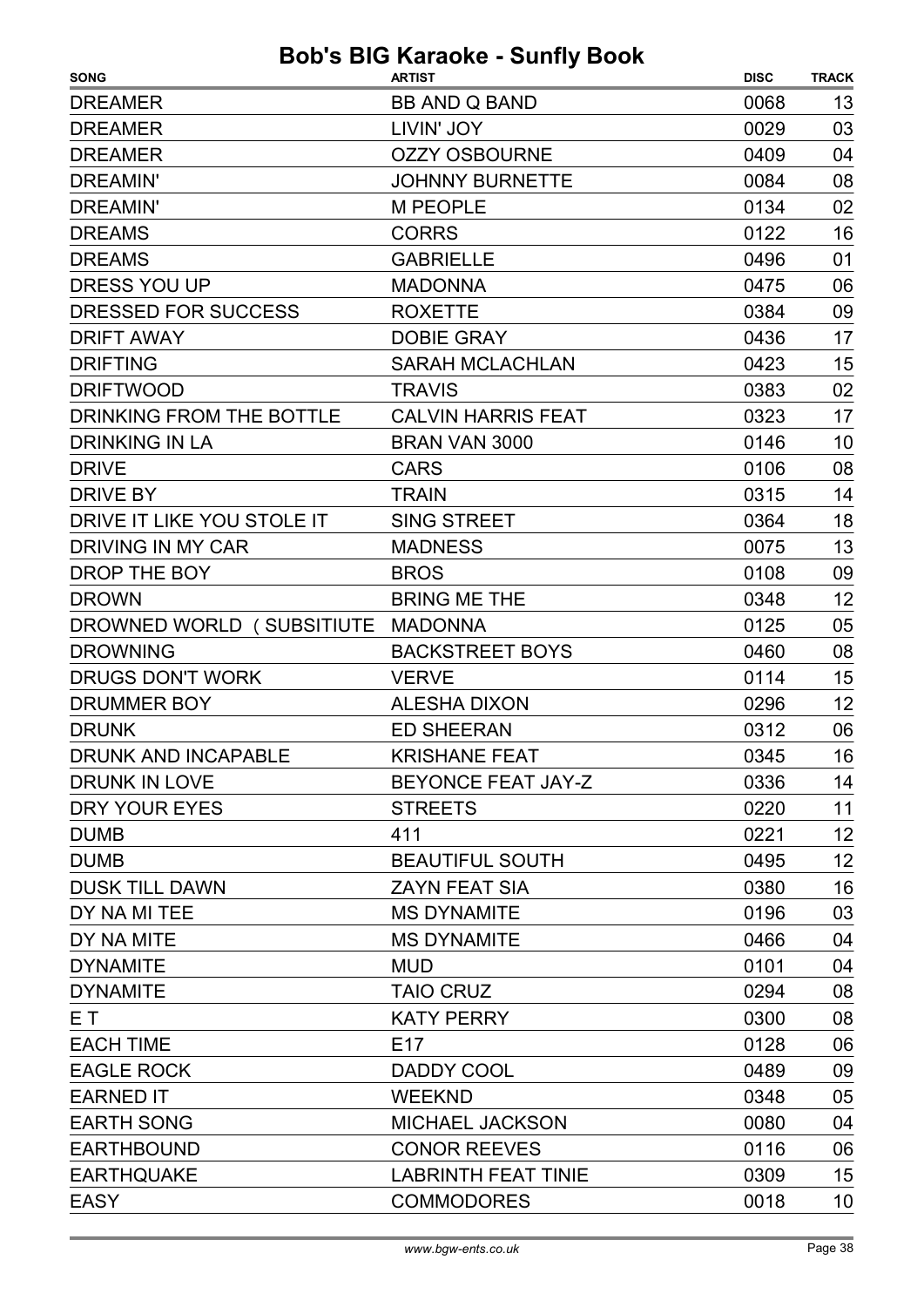| <b>SONG</b>                  | <b>ARTIST</b>             | <b>DISC</b> | <b>TRACK</b> |
|------------------------------|---------------------------|-------------|--------------|
| <b>EASY</b>                  | <b>FAITH NO MORE</b>      | 0475        | 07           |
| <b>EASY</b>                  | <b>SUGABABES</b>          | 0249        | 08           |
| <b>EASY LOVE</b>             | <b>SIGALA</b>             | 0355        | 10           |
| <b>EASY LOVER</b>            | PHIL COLLINS AND          | 0491        | 06           |
| <b>EASY PLEASE ME</b>        | <b>KATY B</b>             | 0304        | 17           |
| <b>EASY STREET</b>           | <b>COLLAPSABLE</b>        | 0370        | 18           |
| <b>EBENEEZER GOODE</b>       | <b>SHAMEN</b>             | 0509        | 10           |
| <b>EBONY AND IVORY</b>       | PAUL MCCARTNEY            | 0425        | 14           |
| <b>EDDIE'S SONG</b>          | <b>SON OF DORK</b>        | 0240        | 07           |
| <b>EDELWEISS</b>             | <b>SOUND OF MUSIC</b>     | 0008        | 12           |
| <b>EDGE OF GLORY</b>         | <b>LADY GAGA</b>          | 0304        | 07           |
| <b>EDGE OF HEAVEN</b>        | <b>WHAM</b>               | 0428        | 11           |
| <b>EENIE MEENIE</b>          | <b>SEAN KINGSTON AND</b>  | 0293        | 06           |
| EEZ-EH                       | <b>KASABIAN</b>           | 0341        | 07           |
| EINSTEIN A GO GO             | <b>LANDSCAPE</b>          | 0410        | 06           |
| <b>EITHER WAY</b>            | <b>TWANG</b>              | 0256        | 02           |
| <b>EL CAPTAIN</b>            | <b>OPM</b>                | 0188        | 03           |
| <b>ELASTIC HEART</b>         | <b>SIA</b>                | 0349        | 04           |
| ELEANOR PUT YOUR BOOTS ON    | <b>FRANZ FERDINAND</b>    | 0246        | 11           |
| <b>ELECTRIC AVENUE</b>       | <b>EDDIE GRANT</b>        | 0458        | 14           |
| ELECTRIC AVENUE ( REMIX)     | <b>EDDY GRANT</b>         | 0180        | 08           |
| <b>ELECTRIC YOUTH</b>        | <b>DEBBIE GIBSON</b>      | 0475        | 08           |
| <b>ELECTRICAL STORM</b>      | U <sub>2</sub>            | 0199        | 08           |
| <b>ELECTRON BLUE</b>         | R E M                     | 0229        | 09           |
| <b>ELEPHANT</b>              | <b>ALEXANDRA BURKE</b>    | 0314        | 15           |
| <b>ELEPHANT STONE</b>        | <b>STONE ROSES</b>        | 0501        | 06           |
| <b>ELEVATION</b>             | U <sub>2</sub>            | 0173        | 13           |
| <b>ELOISE</b>                | <b>DAMNED</b>             | 0056        | 03           |
| <b>ELUSIVE BUTTERFLY</b>     | <b>VAL DOONICAN</b>       | 0066        | 03           |
| <b>ELVIS AIN'T DEAD</b>      | <b>SCOUTING FOR GIRLS</b> | 0262        | 07           |
| <b>EMAIL MY HEART</b>        | <b>BRITNEY SPEARS</b>     | 0388        | 12           |
| <b>EMBRACEABLE YOU</b>       | <b>FRANK SINATRA</b>      | 0424        | 12           |
| <b>EMOTION</b>               | <b>DESTINY'S CHILD</b>    | 0458        | 11           |
| <b>EMPEROR'S NEW CLOTHES</b> | PANIC AT THE DISCO        | 0360        | 07           |
| <b>EMPIRE</b>                | <b>KASABIAN</b>           | 0246        | 04           |
| <b>EMPIRE</b>                | <b>SHAKIRA</b>            | 0338        | 08           |
| <b>EMPIRE STATE OF MIND</b>  | <b>JAY Z FEAT ALICIA</b>  | 0284        | 13           |
| EMPIRE STATE OF MIND (PART)  | <b>ALICIA KEYS</b>        | 0289        | 01           |
| <b>ENCORE</b>                | <b>CHERYL LYNN</b>        | 0067        | 05           |
| <b>ENCORE</b>                | <b>JASON DERULO</b>       | 0300        | 05           |
| END OF THE LINE              | <b>HONEYZ</b>             | 0128        | 05           |
| <b>END OF THE LINE</b>       | <b>TRAVELING WILBURYS</b> | 0490        | 10           |
| <b>END OF THE WORLD</b>      | <b>SUSAN BOYLE</b>        | 0429        | 10           |
|                              |                           |             |              |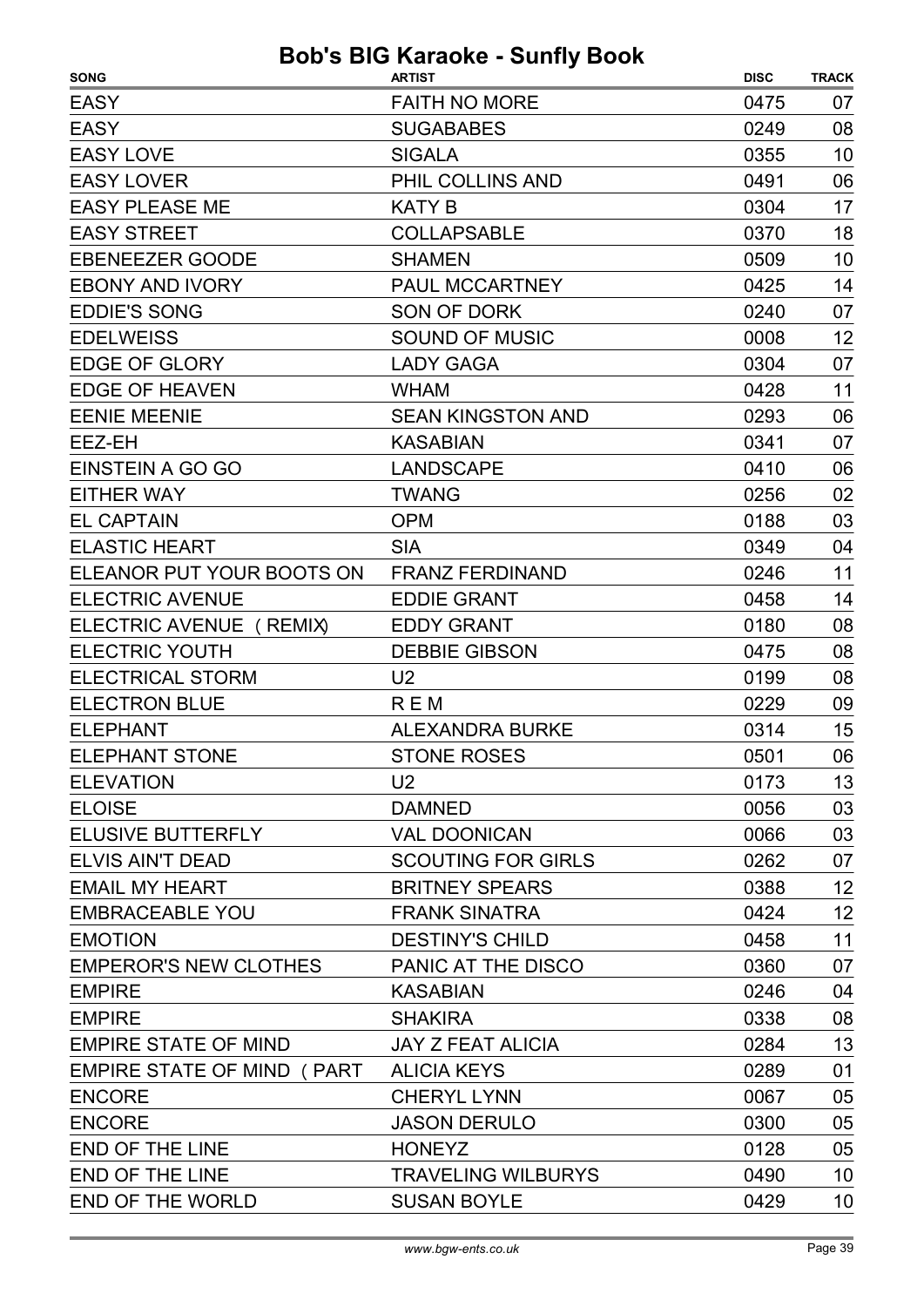| <b>SONG</b>                          | <b>ARTIST</b>            | <b>DISC</b> | <b>TRACK</b> |
|--------------------------------------|--------------------------|-------------|--------------|
| <b>END OF TIME</b>                   | <b>BEYONCE</b>           | 0315        | 09           |
| <b>ENDLESS LOVE</b>                  | <b>LUTHER VANDROSS</b>   | 0025        | 06           |
| <b>ENGLISHMAN IN NEW YORK</b>        | <b>STING</b>             | 0158        | 10           |
| <b>ENOLA GAY</b>                     | O M D                    | 0113        | 11           |
| <b>ENOLA GAY 98</b>                  | O M D VS SASH            | 0126        | 13           |
| <b>ENTER SANDMAN</b>                 | <b>METALLICA</b>         | 0488        | 04           |
| <b>EPIC</b>                          | <b>FAITH NO MORE</b>     | 0131        | 07           |
| <b>EPIPHANY</b>                      | <b>STAIND</b>            | 0407        | 10           |
| <b>ERASE REWIND</b>                  | <b>CARDIGANS</b>         | 0136        | 07           |
| ERNIE (THE FASTEST MILKMAN           | <b>BENNY HILL</b>        | 0095        | 02           |
| <b>ESCAPE</b>                        | <b>ENRIQUE IGLESIAS</b>  | 0192        | 14           |
| ESCAPE (THE PINA COLADA              | <b>RUPERT HOLMES</b>     | 0403        | 03           |
| <b>ESPECIALLY FOR YOU</b>            | <b>KYLIE MINOGUE AND</b> | 0497        | 05           |
| <b>ETERNAL FLAME</b>                 | <b>ATOMIC KITTEN</b>     | 0494        | 12           |
| <b>ETERNAL FLAME</b>                 | <b>BANGLES</b>           | 0449        | 09           |
| <b>ETERNAL LOVE</b>                  | <b>PJ AND DUNCAN</b>     | 0020        | 08           |
| <b>ETERNITY</b>                      | <b>ROBBIE WILLIAMS</b>   | 0181        | 16           |
| <b>ETON RIFLES</b>                   | <b>JAM</b>               | 0508        | 07           |
| <b>EUPHORIA</b>                      | <b>LOREEN</b>            | 0317        | 18           |
| EVACUATE THE DANCEFLOOR              | <b>CASCADA</b>           | 0282        | 01           |
| EVEN THE BAD TIMES ARE GOOD          | <b>TREMELOES</b>         | 0078        | 04           |
| <b>EVER FALLEN IN LOVE</b>           | <b>BUZZCOCKS</b>         | 0109        | 10           |
| <b>EVERBODYS CHANGING</b>            | <b>KEANE</b>             | 0218        | 08           |
| <b>EVERGREEN</b>                     | <b>WILL YOUNG</b>        | 0189        | 17           |
| <b>EVERLASTING</b>                   | <b>MANIC STREET</b>      | 0128        | 07           |
| <b>EVERLASTING LOVE</b>              | <b>GLORIA ESTEFAN</b>    | 0019        | 06           |
| EVERLASTING LOVE                     | <b>LOVE AFFAIR</b>       | 0052        | 05           |
| EVERY KIND OF PEOPLE                 | ROBERT PALMER            | 0410        | 03           |
| <b>EVERY MORNING</b>                 | <b>SUGAR RAY</b>         | 0138        | 07           |
| EVERY TEARDROP IS A                  | COLDPLAY                 | 0305        | 15           |
| <b>EVERY TIME</b>                    | A1                       | 0155        | 05           |
| EVERY TIME I'M WITH YOU              | SEAL                     | 0360        | 08           |
| EVERY TIME WE SAY GOODBYE SIMPLY RED |                          | 0386        | 03           |
| EVERY TIME YOU GO AWAY               | <b>PAUL YOUNG</b>        | 0056        | 04           |
| EVERY TIME YOU NEED ME               | <b>MARIA RUBIA</b>       | 0176        | 04           |
| <b>EVERYBODY</b>                     | <b>BACKSTREET BOYS</b>   | 0114        | 06           |
| <b>EVERYBODY</b>                     | <b>HEAR SAY</b>          | 0461        | 12           |
| <b>EVERYBODY CRIES</b>               | LIBERTY X                | 0213        | 10           |
| <b>EVERYBODY DANCE</b>               | <b>BARBRA TUCKER</b>     | 0124        | 13           |
| <b>EVERYBODY GET UP</b>              | <b>FIVE</b>              | 0126        | 03           |
| EVERYBODY HURTS                      | <b>HELPING HAITI</b>     | 0289        | 16           |
| <b>EVERYBODY HURTS</b>               | <b>REM</b>               | 0498        | 07           |
| EVERYBODY IN LOVE (PUT               | <b>JLS</b>               | 0286        | 03           |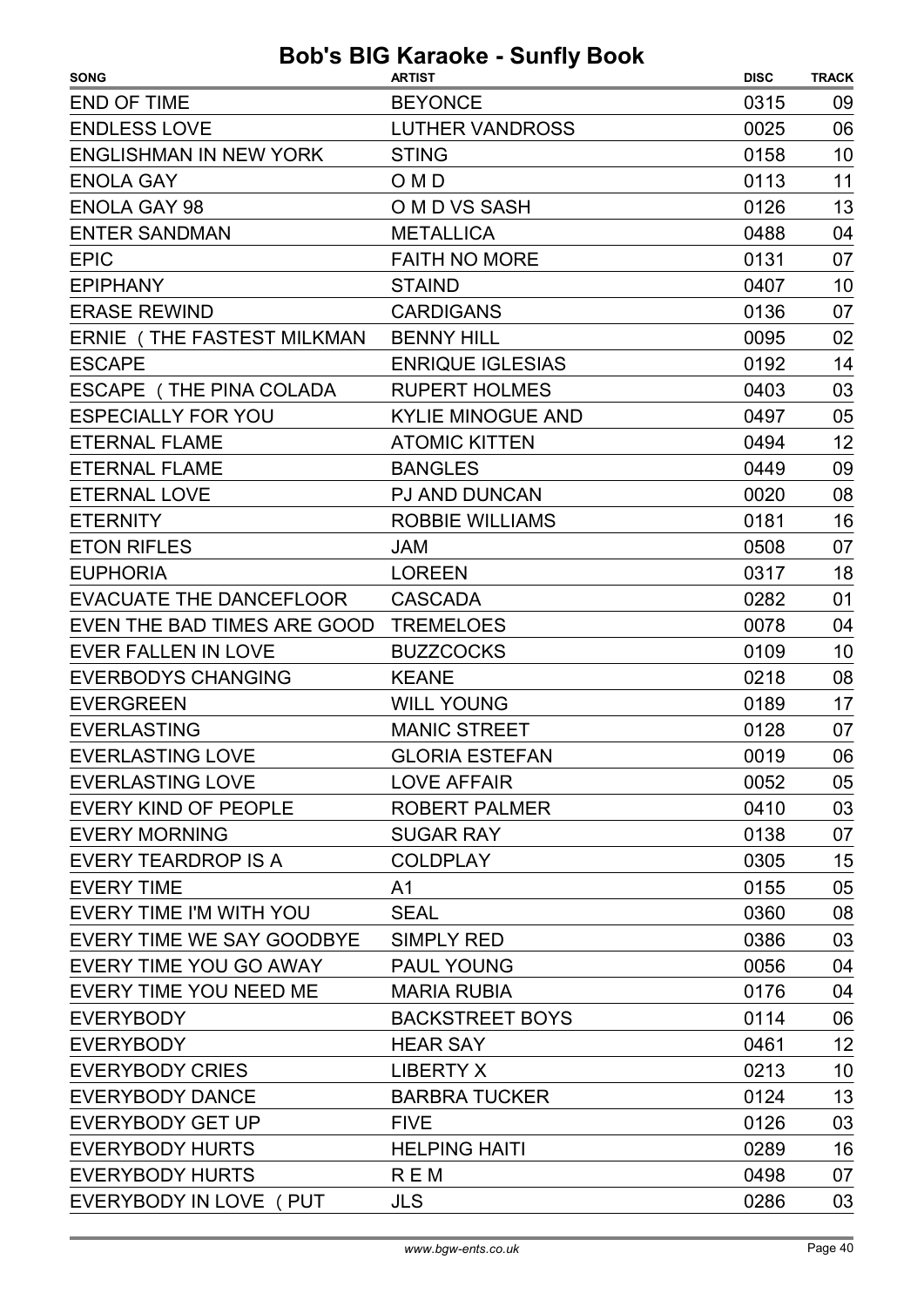#### SONG TRACK ARTIST Bob's BIG Karaoke - Sunfly Book DISC EVERYBODY NEEDS SOMEBODY BLUES BROTHERS 0007 13 EVERYBODY TALKS NEON TREES 0325 08 EVERYBODY WANTS TO RULE TEARS FOR FEARS 15 14 EVERYBODYS FOOL 0218 EVANESCENCE 06 EVERYBODY'S FREE 0007 ROZELLA 11 EVERYBODY'S GONE TO WAR NERINA PALLOT 0244 03 EVERYBODY'S TALKIN' BEAUTIFUL SOUTH 0495 06 EVERYDAY BON JOVI 60197 04 EVERYDAY I LOVE YOU 0511 BOYZONE 09 EVERYDAY I THINK OF MONEY STEREOPHONICS 0396 05 EVERYONE CHERYL COLE-FEAT 0301 06 EVERYONE NOSE (ALL THE NER D 0418 06 EVERYONE'S A WINNER HOT CHOCOLATE 10023 10 EVERYONE'S GONE TO THE JONATHAN KING 15 EVERYTHING FEFE DOBSON 0217 13 EVERYTHING MARY J BLIGE 0114 04 EVERYTHING ABOUT YOU 0021 UGLY KID JOE 09 EVERYTHING BURNS BEN MOODY FEAT 0233 03 EVERYTHING CHANGES TAKE THAT 0025 02 EVERYTHING HAS CHANGED TAYLOR SWIFT FEAT 0328 04 EVERYTHING I DO I DO IT FOR BRYAN ADAMS 10001 14 EVERYTHING I OWN **EVERYTHING I OWN CEN BOOTHE CONSUMING I ON A SET A METAL CONSUMING I** OF A METAL OF A METAL OF A METAL OF A METAL OF A METAL OF A METAL OF A METAL OF A METAL OF A METAL OF A METAL OF A METAL OF A META EVERYTHING IS AVERAGE KAISER CHIEFS 0256 01 EVERYTHING IS BEAUTIFUL RAY STEVENS 0090 04 EVERYTHING MUST GO MANIC STREET 0061 06 EVERYTHING NOW ARCADE FIRE 18 0379 18 EVERYTHING TO ME SHANE FILAN 11 0332 11 EVERYTHING YOU NEED MADISON AVENUE 1991 19975 04 EVERYTHINGS GONNA BE SWEETBOX 0125 0125 10 EVERYTIME **DERIGE BRITNEY SPEARS** 0219 01 EVERYTIME 0129 JANET JACKSON 06 EVERYTIME IT RAINS 0134 ACE OF BASE 12 EVERYTIME WE TOUCH CASCADA CASCADA 0431 07 EVERYTIME YOU NEED ME FRAGMA 1 1 200 1 11 EVERYWHERE FLEETWOOD MAC 0012 03 EVERYWHERE MICHELLE BRANCH 0191 16 EVIE **EXIT CONTROLLEY SERVICE SERVICE SERVICE SERVICE SERVICE SERVICE SERVICE SERVICE SERVICE SERVICE SERVICE SERVICE SERVICE SERVICE SERVICE SERVICE SERVICE SERVICE SERVICE SERVICE SERVICE SERVICE SERVICE SERVICE SERVICE** EVIL WOMAN 0160 ELECTRIC LIGHT 06 EXCERPT FROM A TEENAGE 0069 KEITH WEST 08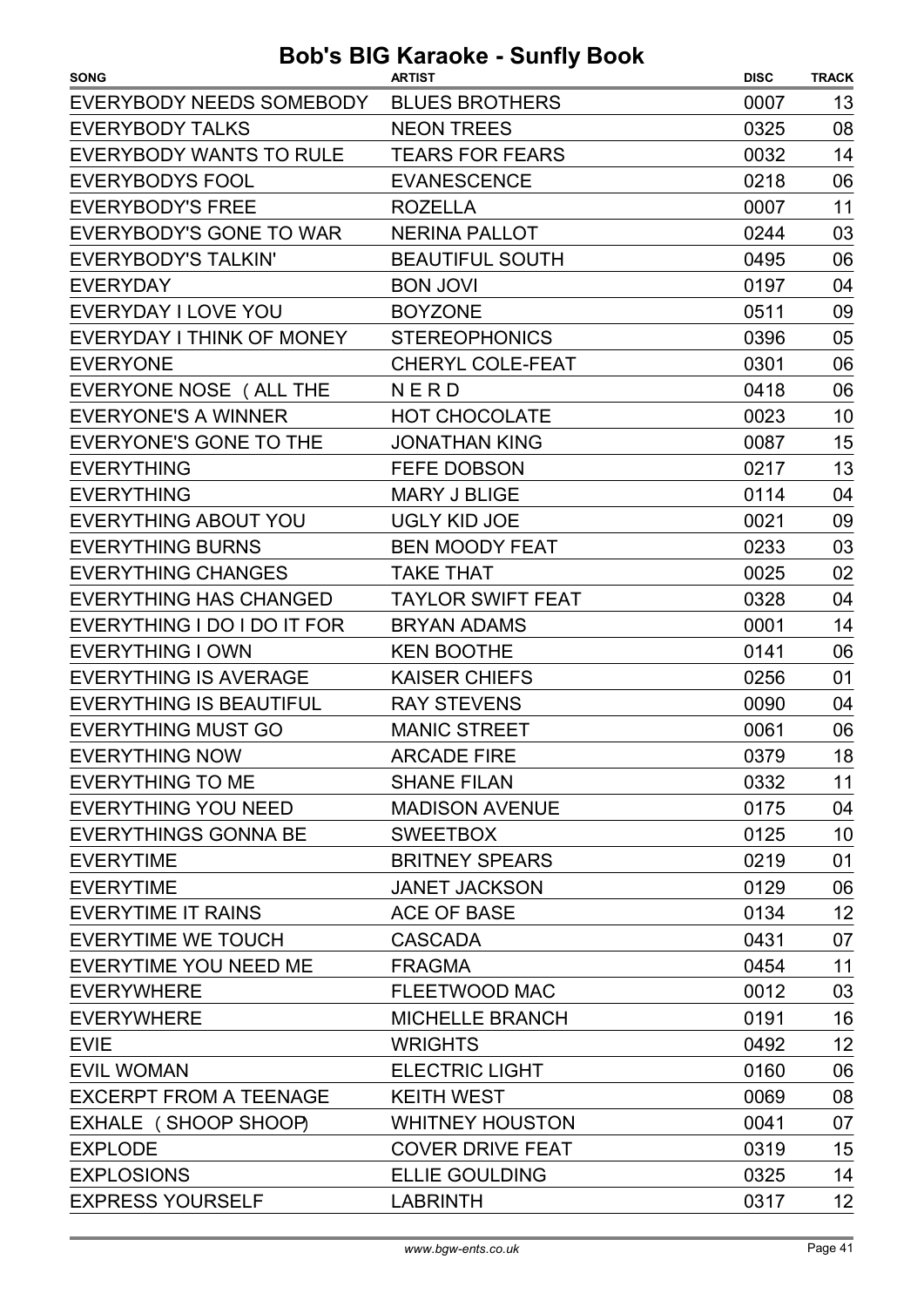| <b>SONG</b>                  | <b>ARTIST</b>              | <b>DISC</b> | <b>TRACK</b> |
|------------------------------|----------------------------|-------------|--------------|
| <b>EX'S AND OH'S</b>         | <b>ELLE KING</b>           | 0358        | 12           |
| <b>EXTRAORDINARY</b>         | <b>CLEAN BANDIT FEAT</b>   | 0340        | 09           |
| EYE OF THE TIGER             | <b>SURVIVOR</b>            | 0013        | 11           |
| <b>EYES SHUT</b>             | <b>YEARS AND YEARS</b>     | 0358        | 05           |
| <b>EYES WIDE OPEN</b>        | <b>GOTYE</b>               | 0314        | 11           |
| <b>EYES WIDE SHUT</b>        | <b>JLS-FEAT TINIE</b>      | 0300        | 01           |
| FURB (F##KYOU RIGHT          | <b>FRANKEE</b>             | 0218        | 16           |
| F##K IT (I DON'T WANT YOU    | <b>EAMON</b>               | 0217        | 05           |
| <b>FACE FOR THE RADIO</b>    | <b>VIEW</b>                | 0257        | 09           |
| <b>FACE TO FACE</b>          | <b>GARY BARLOW AND</b>     | 0335        | 02           |
| <b>FADE TO GREY</b>          | <b>VISAGE</b>              | 0399        | 15           |
| <b>FADED</b>                 | <b>ALAN WALKER</b>         | 0362        | 13           |
| <b>FADER</b>                 | <b>TEMPER TRAP</b>         | 0286        | 16           |
| <b>FAIRGROUND</b>            | <b>SIMPLY RED</b>          | 0383        | 05           |
| <b>FAIRYTALE</b>             | <b>ALEXANDER RYBAK</b>     | 0280        | 06           |
| <b>FAIRYTALE OF NEW YORK</b> | <b>POGUES</b>              | 0131        | 01           |
| <b>FAITH</b>                 | <b>GEORGE MICHAEL</b>      | 0001        | 02           |
| <b>FAITH</b>                 | <b>STEVIE WONDER FEAT</b>  | 0372        | 04           |
| <b>FAKE LOVE</b>             | <b>DRAKE</b>               | 0370        | 06           |
| <b>FALLEN</b>                | <b>FRANZ FERDINAND</b>     | 0239        | 08           |
| <b>FALLIN'</b>               | <b>ALICIA KEYS</b>         | 0186        | 09           |
| <b>FALLIN'</b>               | <b>KEYS ALICIA</b>         | 0457        | 05           |
| <b>FALLIN FOR YOU</b>        | <b>COLBIE CAILLAT</b>      | 0284        | 12           |
| <b>FALLING</b>               | <b>HAIM</b>                | 0326        | 09           |
| <b>FALLING</b>               | <b>JULEE CRUISE</b>        | 0422        | 12           |
| <b>FALLING DOWN</b>          | <b>OASIS</b>               | 0278        | 05           |
| <b>FALLING IN LOVE AGAIN</b> | <b>EAGLE EYE CHERRY</b>    | 0128        | 08           |
| <b>FALLING IN LOVE AGAIN</b> | <b>MARLENE DIETRICH</b>    | 0153        | 07           |
| <b>FALLING INTO YOU</b>      | <b>CELINE DION</b>         | 0049        | 01           |
| <b>FALLING OUT OF REACH</b>  | <b>GUILLEMOTS</b>          | 0268        | 13           |
| <b>FALSE ALARM</b>           | <b>MATOMA AND BECKY</b>    | 0368        | 14           |
| <b>FAME</b>                  | <b>ANTONIA</b>             | 0009        | 15           |
| <b>FAME</b>                  | <b>IRENE CARA</b>          | 0445        | 02           |
| <b>FAMILY MAN</b>            | <b>ROACHFORD</b>           | 0412        | 05           |
| <b>FAMILY PORTRAIT</b>       | <b>PINK</b>                | 0463        | 11           |
| <b>FAMOUS</b>                | <b>NATHAN SYKES</b>        | 0370        | 14           |
| <b>FAMOUS LAST WORDS</b>     | <b>MY CHEMICAL</b>         | 0252        | 09           |
| <b>FANCY</b>                 | <b>IGGY AZALEA FEAT</b>    | 0339        | 05           |
| <b>FANTASTIC DAY</b>         | <b>HAIRCUT 100</b>         | 0386        | 04           |
| <b>FANTASY</b>               | <b>APPLETON</b>            | 0195        | 13           |
| <b>FANTASY</b>               | <b>EARTH WIND AND FIRE</b> | 0011        | 04           |
| <b>FANTASY</b>               | <b>GEORGE MICHAEL</b>      | 0380        | 14           |
| <b>FAR AWAY</b>              | <b>NICKELBACK</b>          | 0240        | 08           |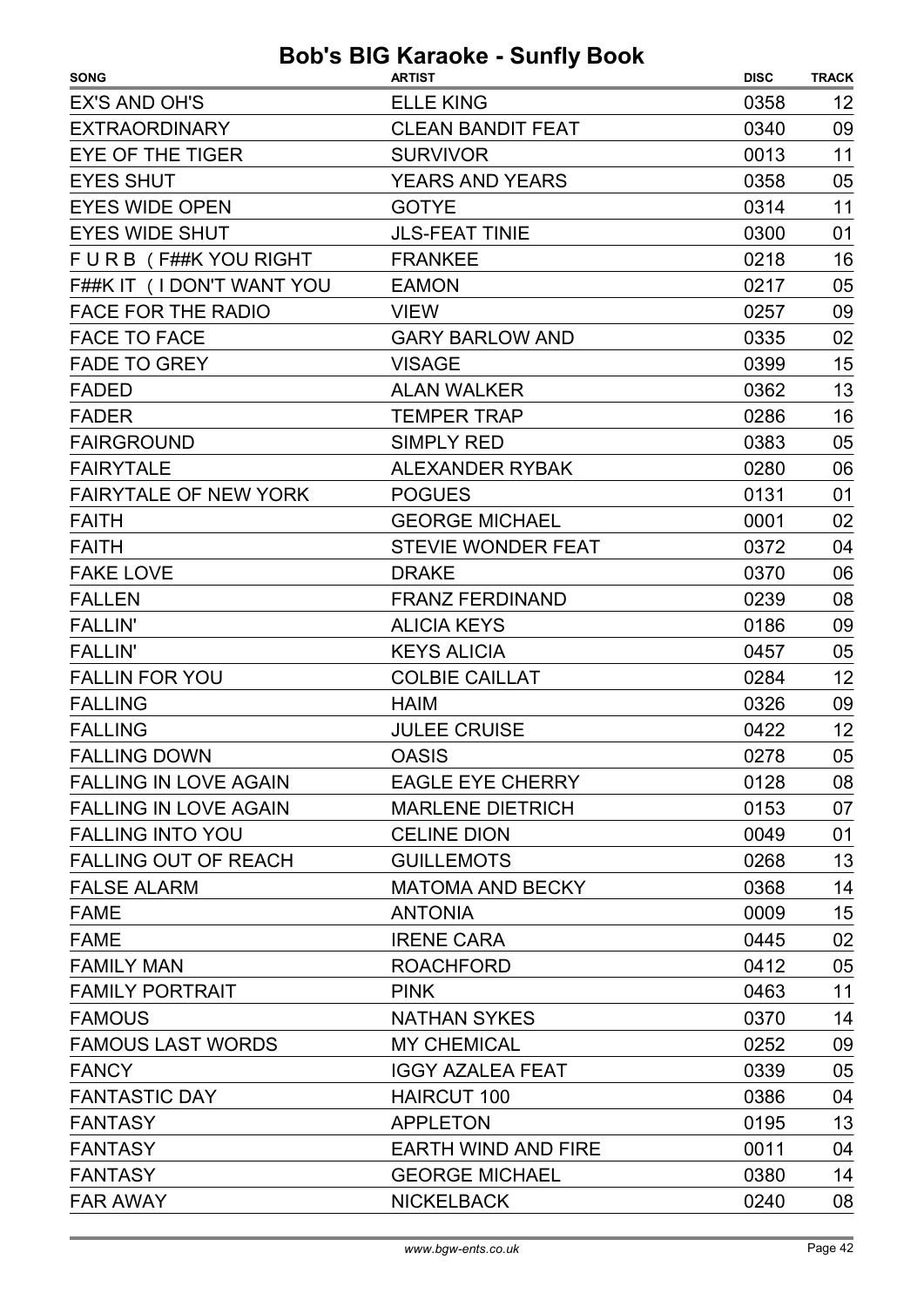| <b>Bob's BIG Karaoke - Sunfly Book</b>        |                                         |                     | <b>TRACK</b> |
|-----------------------------------------------|-----------------------------------------|---------------------|--------------|
| <b>SONG</b><br><b>FAREWELL MY SUMMER LOVE</b> | <b>ARTIST</b><br><b>MICHAEL JACKSON</b> | <b>DISC</b><br>0423 |              |
| FAREWELL TO THE FAIRGROUND WHITE LIES         |                                         | 0278                | 11<br>09     |
| <b>FASCINATION</b>                            | <b>ALPHABEAT</b>                        | 0266                | 04           |
| <b>FASHION</b>                                | <b>DAVID BOWIE</b>                      | 0499                | 08           |
| <b>FAST CAR</b>                               | <b>JONAS BLUE FEAT</b>                  | 0361                | 04           |
| <b>FAST CAR</b>                               | <b>TRACY CHAPMAN</b>                    | 0475                | 09           |
| <b>FAST FOOD SONG</b>                         | <b>FAST FOOD ROCKERS</b>                | 0464                | 10           |
| <b>FAST LOVE</b>                              | <b>GEORGE MICHAEL</b>                   | 0080                | 07           |
| <b>FASTER</b>                                 | <b>SATURDAYS</b>                        | 0312                | 10           |
| <b>FAT BOTTOMED GIRLS</b>                     | <b>QUEEN</b>                            | 0419                | 15           |
| <b>FATHER AND SON</b>                         | <b>RONAN KEATING AND</b>                | 0226                | 04           |
| <b>FATHER FIGURE</b>                          | <b>GEORGE MICHAEL</b>                   | 0145                | 04           |
| <b>FEAR</b>                                   | <b>LILY ALLEN</b>                       | 0276                | 08           |
| <b>FEARLESS</b>                               | <b>TAYLOR SWIFT</b>                     | 0475                | 10           |
| <b>FEEL</b>                                   | <b>ROBBIE WILLIAMS</b>                  |                     | 04           |
| <b>FEEL GOOD INC</b>                          | <b>GORILLAZ</b>                         | 0512<br>0231        | 11           |
|                                               |                                         |                     |              |
| FEEL GOOD TIME<br><b>FEEL IT</b>              | <b>PINK</b><br><b>TAMPERER</b>          | 0468<br>0120        | 06<br>10     |
|                                               | PORTUGAL THE MAN                        | 0380                |              |
| <b>FEEL IT STILL</b>                          |                                         |                     | 09           |
| FEEL LIKE MAKING LOVE                         | <b>PAULINE HENRY</b>                    | 0025                | 07           |
| <b>FEEL LIKE MAKING LOVE</b>                  | <b>ROBERTA FLACK</b>                    | 0475                | 11           |
| <b>FEEL SO CLOSE</b>                          | <b>CALVIN HARRIS</b>                    | 0307                | 12           |
| <b>FEEL THE LOVE</b>                          | <b>RUDIMENTAL FEAT</b>                  | 0317                | 13           |
| FEEL THE NEED IN ME                           | <b>DETROIT EMERALDS</b>                 | 0072                | 08           |
| <b>FEEL THIS MOMENT</b>                       | <b>PITBULL FEAT</b>                     | 0327                | 16           |
| <b>FEELIN' MYSELF</b>                         | <b>WILL I AM FEAT MILEY</b>             | 0336                | 16           |
| FEELIN' SO GOOD                               | <b>JENNIFER LOPEZ</b>                   | 0159                | 06           |
| <b>FEELING</b>                                | <b>DJ FRESH FEAT</b>                    | 0320                | 12           |
| <b>FEELING GOOD</b>                           | <b>MUSE</b>                             | 0187                | 14           |
| FEELS JUST LIKE IT SHOULD                     | <b>JAMIROQUAI</b>                       | 0233                | 06           |
| <b>FEELS LIKE HEAVEN</b>                      | <b>FICTION FACTORY</b>                  | 0395                | 02           |
| <b>FEELS LIKE HOME</b>                        | <b>MECK FEAT DINO</b>                   | 0255                | 03           |
| FEELS LIKE I'M IN LOVE                        | <b>KELLY MARIE</b>                      | 0383                | 14           |
| FEELS SO GOOD                                 | <b>ATOMIC KITTEN</b>                    | 0494                | 15           |
| FEELS SO GOOD                                 | MEL B                                   | 0176                | 08           |
| <b>FERGALICIOUS</b>                           | <b>FERGIE</b>                           | 0250                | 08           |
| <b>FERGUS SINGS THE BLUES</b>                 | <b>DEACON BLUE</b>                      | 0392                | 07           |
| <b>FERNANDO</b>                               | <b>ABBA</b>                             | 0071                | 15           |
| <b>FETISH</b>                                 | <b>SELENA GOMEZ FEAT</b>                | 0379                | 09           |
| <b>FEVER</b>                                  | <b>BLACK KEYS</b>                       | 0339                | 18           |
| <b>FEVER</b>                                  | <b>PEGGY LEE</b>                        | 0407                | 01           |
| <b>FEVER</b>                                  | <b>STARSAILOR</b>                       | 0407                | 06           |
| <b>FIFTEEN</b>                                | <b>TAYLOR SWIFT</b>                     | 0475                | 12           |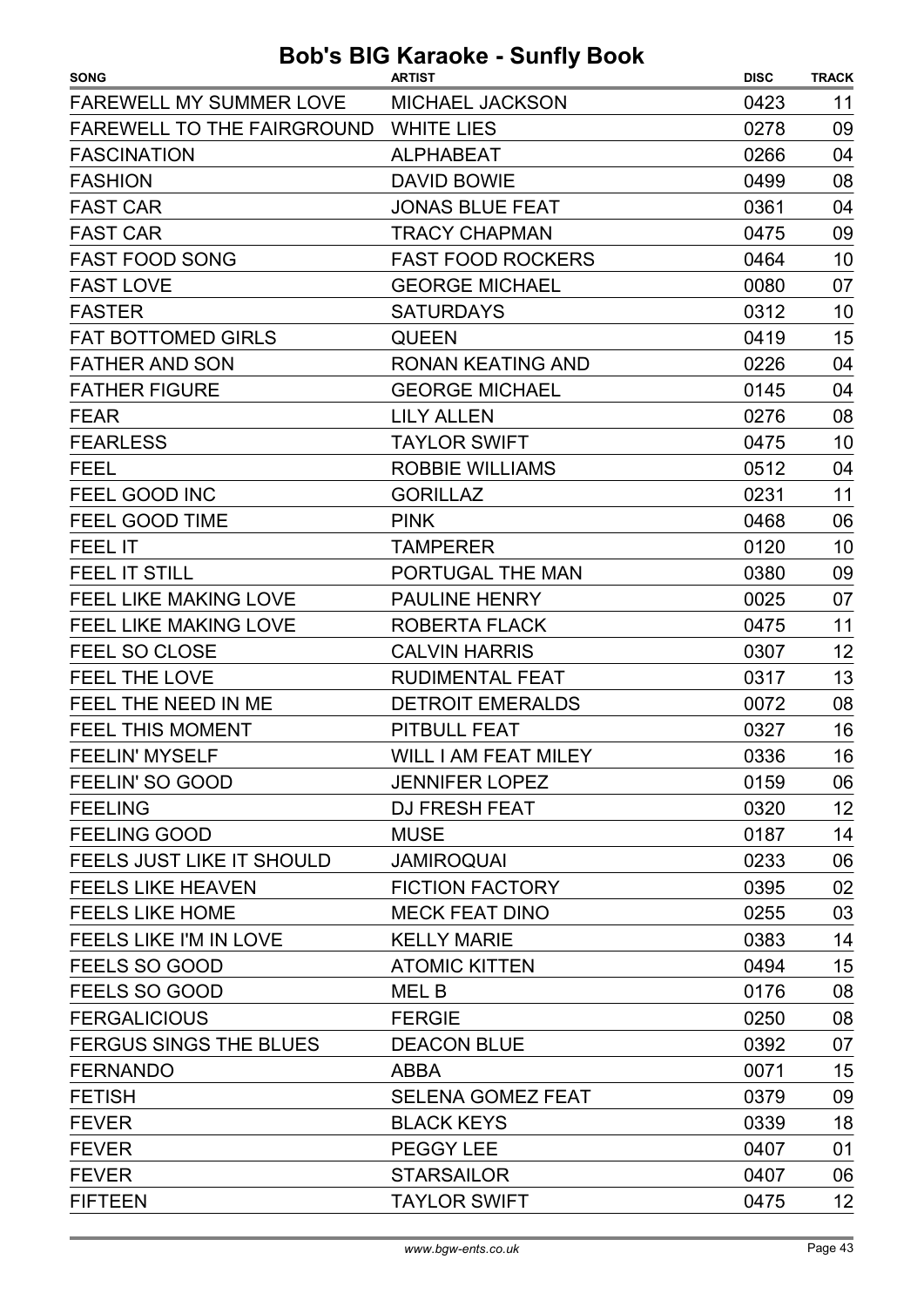| <b>SONG</b>                | <b>ARTIST</b>             | <b>DISC</b> | <b>TRACK</b> |
|----------------------------|---------------------------|-------------|--------------|
| <b>FIGARI</b>              | <b>BROTHERHOOD OF</b>     | 0098        | 08           |
| <b>FIGHT FOR THIS LOVE</b> | <b>CHERYL COLE</b>        | 0285        | 05           |
| <b>FIGHT FOR YOU</b>       | <b>JASON DERULO</b>       | 0311        | 12           |
| <b>FIGHT SONG</b>          | <b>RACHEL PLATTEN</b>     | 0355        | 13           |
| <b>FIGHTER</b>             | <b>CHRISTINA AGUILERA</b> | 0468        | 01           |
| <b>FIGHTER</b>             | <b>KEITH URBAN FEAT</b>   | 0377        | 13           |
| <b>FIGURE IT OUT</b>       | ROYAL BLOOD               | 0343        | 16           |
| FILL ME IN                 | <b>CRAIG DAVID</b>        | 0164        | 06           |
| FILL MY LITTLE WORLD       | <b>FEELING</b>            | 0244        | 08           |
| <b>FILTHY GORGEOUS</b>     | <b>SCISSOR SISTERS</b>    | 0227        | 10           |
| <b>FINAL COUNTDOWN</b>     | <b>EUROPE</b>             | 0013        | 04           |
| <b>FINAL SONG</b>          | МÑ                        | 0366        | 13           |
| <b>FINALE</b>              | <b>MADEON</b>             | 0318        | 11           |
| <b>FINALLY</b>             | <b>CC PENISTON</b>        | 0483        | 08           |
| <b>FINALY FOUND</b>        | <b>HONEYZ</b>             | 0126        | 02           |
| <b>FIND ME</b>             | <b>SIGMA FEAT BIRDY</b>   | 0370        | 12           |
| <b>FIND MY LOVE</b>        | <b>FAIRGROUND</b>         | 0409        | 15           |
| <b>FINEST DREAMS</b>       | <b>RICHARD X FEAT</b>     | 0208        | 14           |
| <b>FINGER OF SUSPICION</b> | <b>DICKIE VALENTINE</b>   | 0092        | 14           |
| <b>FINISH LINE</b>         | <b>YASMIN</b>             | 0304        | 03           |
| <b>FIRE</b>                | <b>CRAZY WORLD OF</b>     | 0070        | 05           |
| <b>FIRE</b>                | <b>KASABIAN</b>           | 0281        | 07           |
| <b>FIRE</b>                | <b>OHIO PLAYERS</b>       | 0072        | 04           |
| <b>FIRE AND RAIN</b>       | <b>JAMES TAYLOR</b>       | 0166        | 03           |
| <b>FIRE BURNING</b>        | <b>SEAN KINGSTON</b>      | 0283        | 08           |
| FIRE UNDER MY FEET         | <b>LEONA LEWIS</b>        | 0353        | 08           |
| <b>FIRE WITH FIRE</b>      | <b>SCISSOR SISTERS</b>    | 0293        | 08           |
| <b>FIREBRIGADE</b>         | <b>MOVE</b>               | 0070        | 06           |
| FIRED UP                   | <b>JESSICA SIMPSON</b>    | 0239        | 06           |
| <b>FIREFLIES</b>           | <b>OWL CITY</b>           | 0475        | 13           |
| <b>FIREPROOF</b>           | <b>ONE DIRECTION</b>      | 0346        | 02           |
| <b>FIRESTARTER</b>         | <b>PRODIGY</b>            | 0080        | 02           |
| <b>FIRESTONE</b>           | <b>KYGO FEAT CONRAD</b>   | 0351        | 16           |
| <b>FIREWORK</b>            | <b>KATY PERRY</b>         | 0297        | 08           |
| FIRST MAN IN SPACE         | <b>ALL SEEING EYE</b>     | 0148        | 14           |
| FIRST OF THE GANG TO DIE   | <b>MORRISSEY</b>          | 0220        | 09           |
| <b>FIRST TIME</b>          | <b>KYGO AND ELLIE</b>     | 0376        | 09           |
| FIRST TIME EVER I SAW YOUR | <b>CELINE DION</b>        | 0163        | 15           |
| FIT BUT YOU KNOW IT        | <b>STREETS</b>            | 0218        | 02           |
| <b>FIVE MORE HOURS</b>     | <b>DEORRO AND CHRIS</b>   | 0353        | 01           |
| <b>FIX</b>                 | NELLY FEAT JEREMIH        | 0356        | 17           |
| <b>FIX YOU</b>             | <b>COLDPLAY</b>           | 0234        | 09           |
| <b>FIXER</b>               | PEARL JAM                 | 0426        | 12           |
|                            |                           |             |              |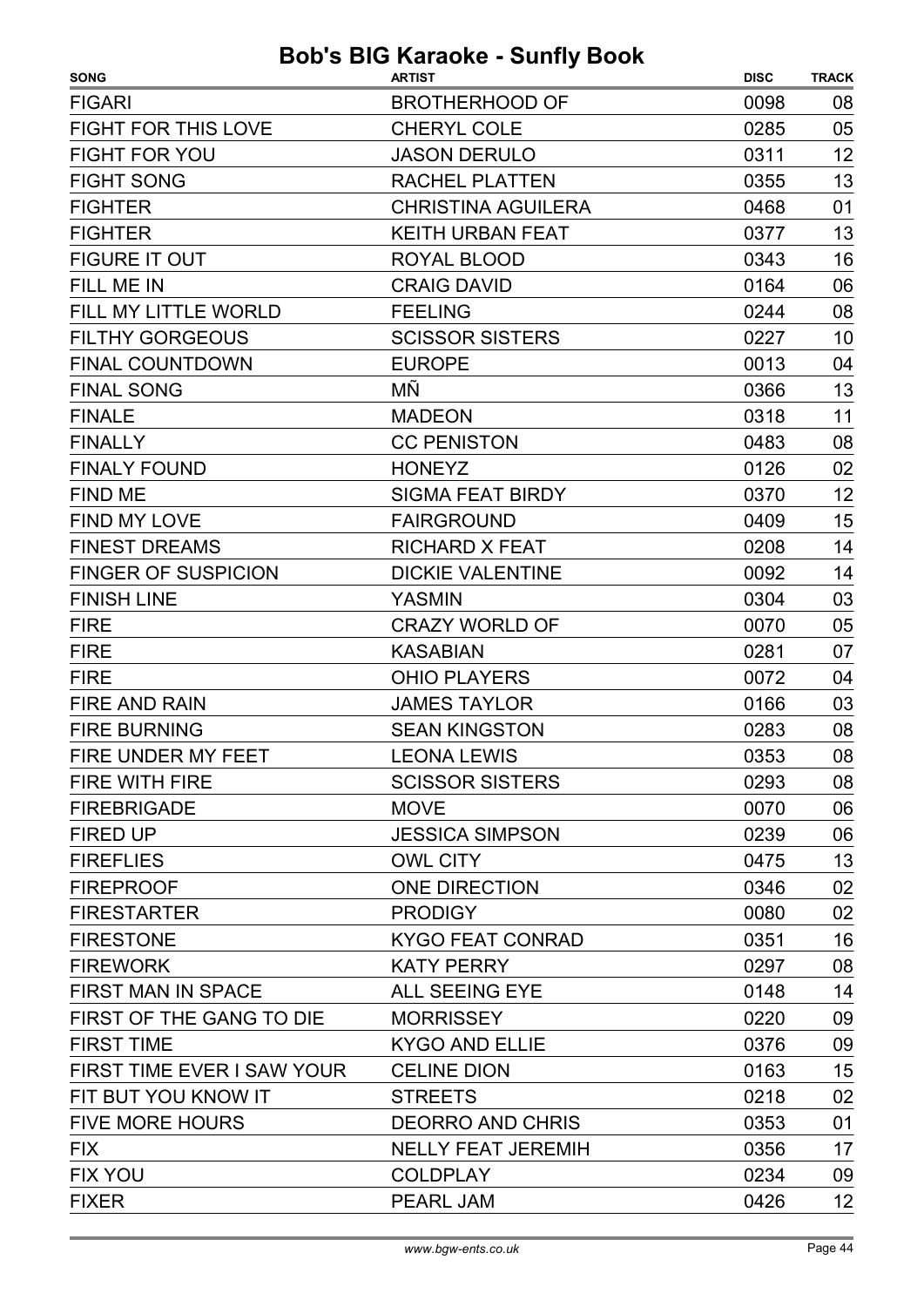| <b>SONG</b>                      | <b>ARTIST</b>              | <b>DISC</b> | <b>TRACK</b> |
|----------------------------------|----------------------------|-------------|--------------|
| <b>FLAMBOYANT</b>                | PET SHOP BOYS              | 0216        | 16           |
| <b>FLAME TREES</b>               | <b>COLD CHISEL</b>         | 0481        | 14           |
| <b>FLASHBACK</b>                 | <b>CALVIN HARRIS</b>       | 0286        | 09           |
| <b>FLASHBACK</b>                 | <b>IMAGINATION</b>         | 0409        | 05           |
| <b>FLASHDANCE</b>                | <b>IRENE CARA</b>          | 0016        | 03           |
| <b>FLASHING LIGHTS</b>           | <b>KANYE WEST FEAT</b>     | 0267        | 05           |
| <b>FLASHLIGHT</b>                | <b>DJ FRESH FEAT ELLIE</b> | 0343        | 14           |
| <b>FLASHLIGHT</b>                | <b>JESSIE J</b>            | 0352        | 05           |
| <b>FLATLINE</b>                  | <b>MUTYA KEISHA</b>        | 0330        | 07           |
| <b>FLAWLESS</b>                  | <b>GEORGE MICHAEL</b>      | 0220        | 03           |
| <b>FLAWS</b>                     | <b>BASTILLE</b>            | 0337        | 08           |
| <b>FLESH WITHOUT BLOOD</b>       | <b>GRIMES</b>              | 0359        | 05           |
| <b>FLIP REVERSE</b>              | <b>BLAZIN SQUAD</b>        | 0211        | 09           |
| <b>FLOAT ON</b>                  | <b>FLOATERS</b>            | 0103        | 04           |
| <b>FLOOD</b>                     | <b>CHERYL COLE</b>         | 0299        | 02           |
| <b>FLOOD</b>                     | <b>KATIE MELUA</b>         | 0434        | 06           |
| <b>FLOOD</b>                     | <b>TAKE THAT</b>           | 0297        | 09           |
| <b>FLORAL DANCE</b>              | <b>TERRY WOGAN</b>         | 0415        | 07           |
| <b>FLOWER</b>                    | <b>KYLIE MINOGUE</b>       | 0321        | 10           |
| <b>FLOWER OF SCOTLAND</b>        | <b>ALEXANDER</b>           | 0456        | 01           |
| <b>FLOWERS</b>                   | <b>SWF</b>                 | 0383        | 03           |
| <b>FLOWERS AND FOOTBALL TOPS</b> | <b>GLASVEGAS</b>           | 0278        | 10           |
| <b>FLOWERS IN THE RAIN</b>       | <b>MOVE</b>                | 0069        | 03           |
| <b>FLOWERS IN THE WINDOW</b>     | <b>TRAVIS</b>              | 0190        | 05           |
| FLUORESCENT ADOLESCENT           | <b>ARCTIC MONKEYS</b>      | 0257        | 01           |
| <b>FLUX</b>                      | <b>BLOC PARTY</b>          | 0262        | 02           |
| FLY ( CLEAN VERSION)             | <b>NICKI MINAJ FEAT</b>    | 0307        | 17           |
| <b>FLY AWAY</b>                  | <b>LENNY KRAVITZ</b>       | 0132        | 12           |
| FLY BY                           | <b>BLUE</b>                | 0494        | 04           |
| FLY ME AWAY                      | <b>GOLDFRAPP</b>           | 0243        | 06           |
| FLY ME TO THE MOON (IN           | <b>TONY BENNETT</b>        | 0432        | 12           |
| FLY ON THE WINGS OF LOVE         | X T M AND DJ CHUCKY        | 0207        | 10           |
| <b>FLYING WITHOUT WINGS</b>      | <b>WESTLIFE</b>            | 0511        | 02           |
| <b>FOCUS</b>                     | <b>ARIANA GRANDE</b>       | 0358        | 11           |
| FOG ON THE TYNE ( REVISITED)     | <b>GAZZA AND</b>           | 0112        | 08           |
| <b>FOLLOW ME</b>                 | <b>UNCLE KRACKER</b>       | 0185        | 12           |
| FOLLOW ME HOME                   | <b>SUGABABES</b>           | 0244        | 10           |
| <b>FOLLOW YOU</b>                | <b>BRING ME THE</b>        | 0364        | 11           |
| FOLLOW YOU FOLLOW ME             | <b>GENESIS</b>             | 0409        | 06           |
| <b>FOOL AGAIN</b>                | <b>WESTLIFE</b>            | 0511        | 03           |
| FOOL FOR YOUR LOVING             | <b>WHITESNAKE</b>          | 0021        | 01           |
| FOOL IF YOU THINK IT'S OVER      | <b>CHRIS REA</b>           | 0158        | 02           |
| FOOL NO MORE                     | S CLUB 8                   | 0465        | 09           |
|                                  |                            |             |              |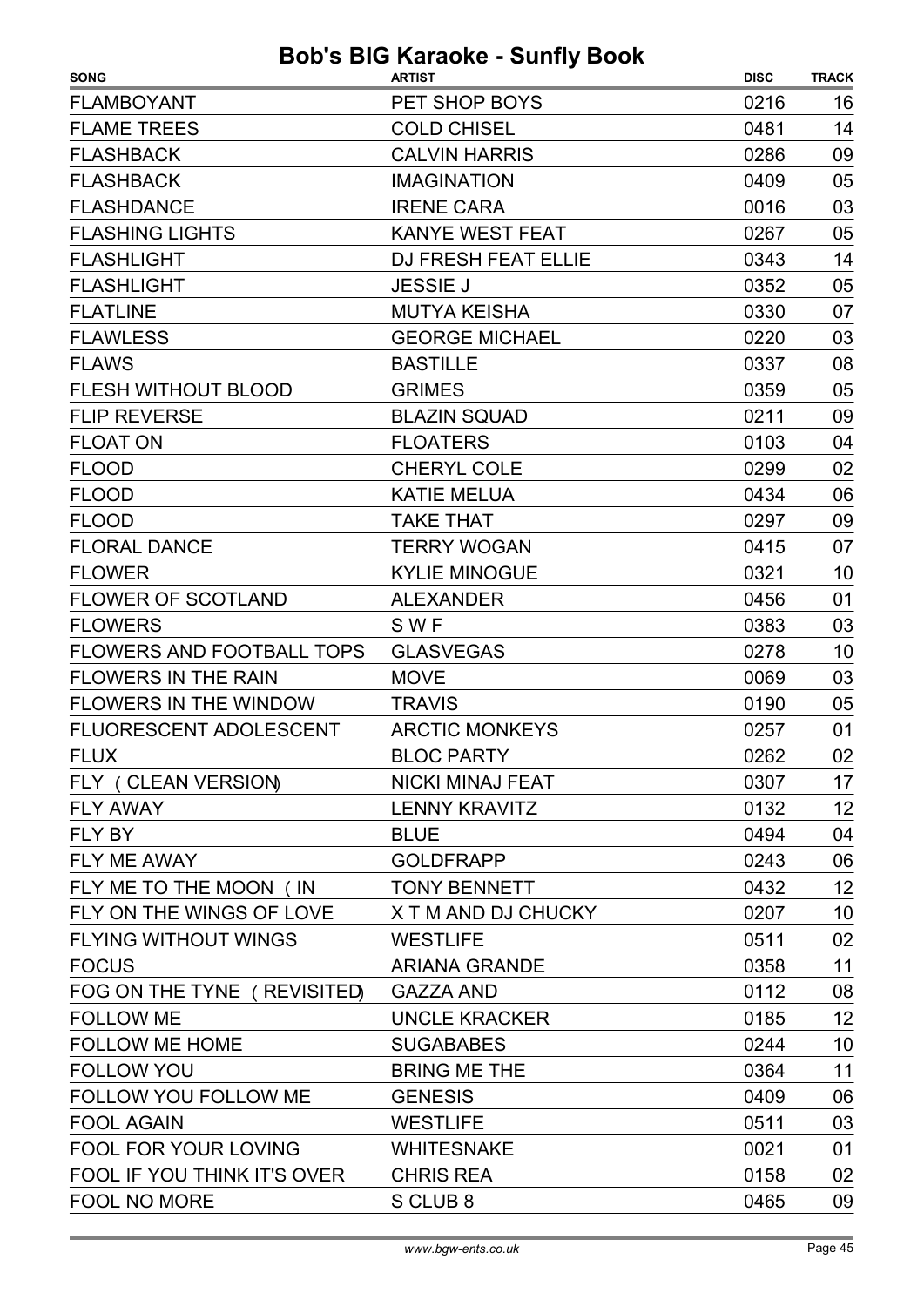| <b>SONG</b>                   | <b>ARTIST</b>           | <b>DISC</b> | <b>TRACK</b> |
|-------------------------------|-------------------------|-------------|--------------|
| <b>FOOLISH</b>                | <b>ASHANTI</b>          | 0194        | 12           |
| <b>FOOL'S GOLD</b>            | <b>STONE ROSES</b>      | 0501        | 01           |
| <b>FOOTLOOSE</b>              | <b>KENNY LOGGINS</b>    | 0447        | 15           |
| <b>FOOTPRINTS IN THE SAND</b> | <b>LEONA LEWIS</b>      | 0412        | 12           |
| <b>FOR LOVERS</b>             | <b>WOLFMAN AND PETE</b> | 0218        | 11           |
| FOR ONCE IN MY LIFE           | <b>STEVIE WONDER</b>    | 0073        | 14           |
| <b>FOR REASONS UNKNOWN</b>    | <b>KILLERS</b>          | 0255        | 01           |
| FOR THE FIRST TIME            | <b>SCRIPT</b>           | 0296        | 03           |
| FOR THE GOOD TIMES            | PERRY COMO              | 0153        | 11           |
| FOR WHAT IT'S WORTH           | <b>LIAM GALLAGHER</b>   | 0381        | 16           |
| <b>FOR YOUR LOVE</b>          | <b>YARDBIRDS</b>        | 0432        | 04           |
| <b>FOREVER</b>                | <b>BABYSHAMBLES</b>     | 0235        | 11           |
| <b>FOREVER</b>                | I DEE                   | 0454        | 03           |
| <b>FOREVER</b>                | N TRANCE                | 0454        | 12           |
| <b>FOREVER AND EVER</b>       | <b>SILK</b>             | 0104        | 09           |
| <b>FOREVER AND FOR ALWAYS</b> | <b>SHANIA TWAIN</b>     | 0206        | 02           |
| <b>FOREVER AS ONE</b>         | <b>VENGABOYS</b>        | 0440        | 09           |
| <b>FOREVER COUNTRY</b>        | <b>ARTISTS OF THEN</b>  | 0369        | 18           |
| <b>FOREVER IS OVER</b>        | <b>SATURDAYS</b>        | 0285        | 06           |
| <b>FOREVER LIVE AND DIE</b>   | <b>OMD</b>              | 0423        | 04           |
| <b>FOREVER LOVE</b>           | <b>REBA MCENTIRE</b>    | 0132        | 11           |
| <b>FOREVER NOW</b>            | NE-YO                   | 0322        | 15           |
| <b>FOREVER YOUNG</b>          | <b>BOB DYLAN</b>        | 0404        | 06           |
| <b>FOREVER YOUNG</b>          | <b>LOUISA JOHNSON</b>   | 0359        | 01           |
| <b>FOREVER YOUR GIRL</b>      | <b>PAULA ABDUL</b>      | 0475        | 14           |
| FORGET ABOUT THE WORLD        | <b>GABRIELLE</b>        | 0496        | 06           |
| FORGET ME NOT                 | <b>EDEN KANE</b>        | 0083        | 11           |
| <b>FORGET ME NOTS</b>         | <b>PATRICE RUSHEN</b>   | 0067        | 09           |
| <b>FORGET YOU</b>             | CEE LO GREEN            | 0297        | 01           |
| <b>FORGIVE ME</b>             | <b>LEONA LEWIS</b>      | 0273        | 04           |
| FORGIVENESS (CLEAN)           | <b>WRETCH 32 FEAT</b>   | 0311        | 07           |
| <b>FORMATION</b>              | <b>BEYONCE</b>          | 0362        | 12           |
| <b>FORTUNE FADED</b>          | <b>RED HOT CHILI</b>    | 0498        | 16           |
| <b>FOUND A CURE</b>           | <b>ULTRA NATE</b>       | 0120        | 09           |
| <b>FOUND THAT SOUL</b>        | <b>MANIC STREET</b>     | 0177        | 13           |
| <b>FOUNDATIONS</b>            | <b>KATE NASH</b>        | 0257        | 15           |
| <b>FOUR FIVE SECONDS</b>      | RIHANNA KANYE WEST      | 0349        | 13           |
| <b>FOUR MINUTE WARNING</b>    | <b>MARK OWEN</b>        | 0209        | 03           |
| <b>FOX</b>                    | <b>YLVIS</b>            | 0332        | 18           |
| FOX ON THE RUN                | <b>SWEET</b>            | 0035        | 09           |
| <b>FRANKIE</b>                | SISTER SLEDGE           | 0106        | 02           |
| <b>FREAK</b>                  | <b>SILVERCHAIR</b>      | 0475        | 15           |
| <b>FREAK LIKE ME</b>          | <b>SUGABABES</b>        | 0461        | 09           |
|                               |                         |             |              |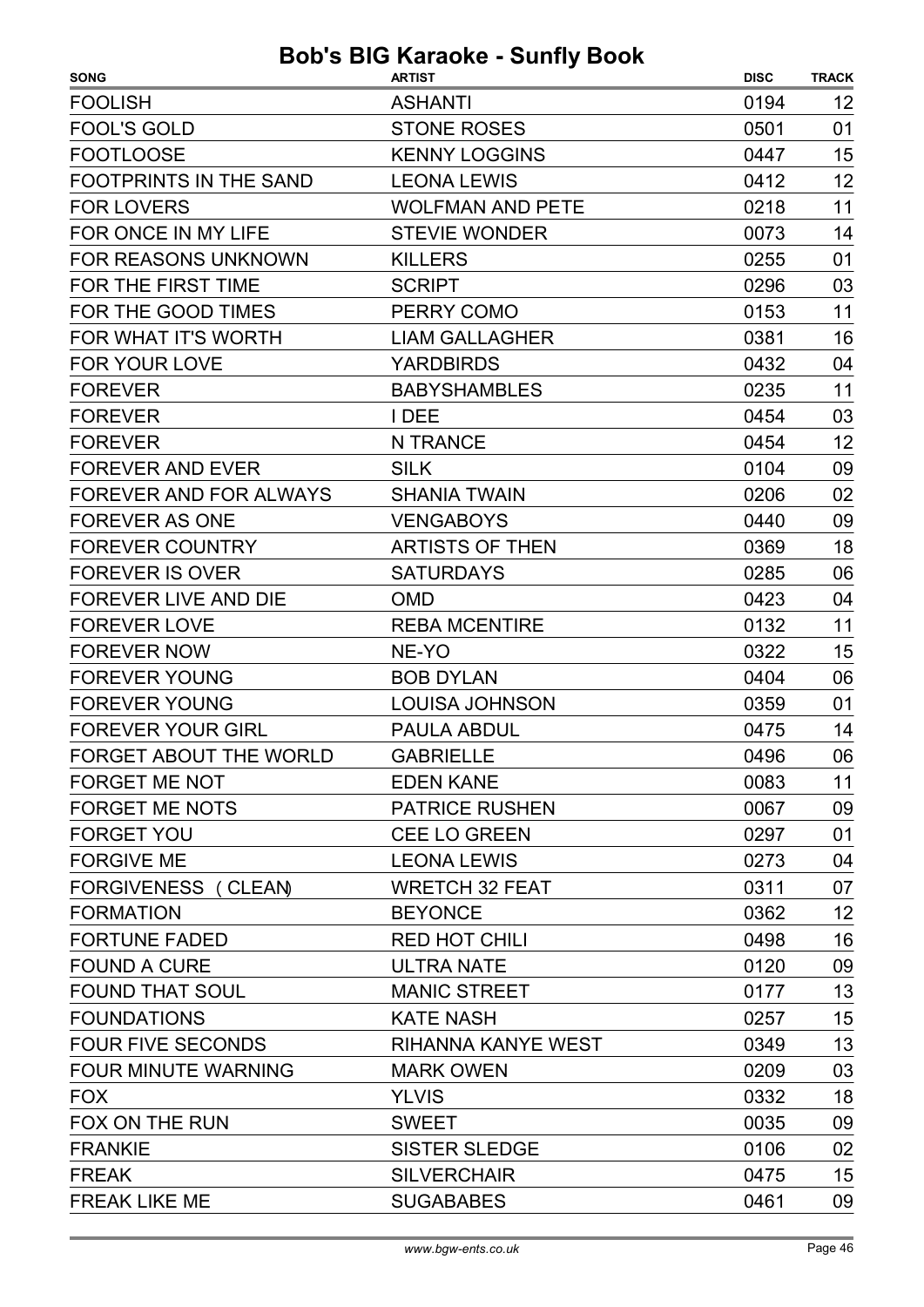| <b>FREAK ME</b><br><b>ANOTHER LEVEL</b><br>0123<br>FREAK OF THE WEEK<br><b>KREPT AND KONAN</b><br>0354 | 09<br>14 |
|--------------------------------------------------------------------------------------------------------|----------|
|                                                                                                        |          |
|                                                                                                        |          |
| <b>FREAKIN' IT</b><br><b>WILL SMITH</b><br>0161                                                        | 03       |
| <b>DENIECE WILLIAMS</b><br>0103<br><b>FREE</b>                                                         | 01       |
| <b>MYA</b><br>0180<br><b>FREE</b>                                                                      | 14       |
| <b>FREE ME</b><br><b>EMMA</b><br>0206                                                                  | 06       |
| <b>FREE ME</b><br>0467<br><b>EMMA BUNTON</b>                                                           | 15       |
| <b>FREE YOUR MIND</b><br><b>EN VOGUE</b><br>0400                                                       | 04       |
| <b>FREEDOM</b><br><b>MICHELLE GAYLE</b><br>0027                                                        | 05       |
| PHARRELL WILLIAMS<br><b>FREEDOM</b><br>0354                                                            | 11       |
| 0360<br><b>FREEDOM</b><br><b>PITBULL</b>                                                               | 03       |
| <b>FREEDOM</b><br><b>REBECCA FERGUSON</b><br>0335                                                      | 03       |
| <b>FREEDOM</b><br><b>ROBBIE WILLIAMS</b><br>0061                                                       | 07       |
| <b>FORTUNES</b><br>FREEDOM COME FREEDOM GO<br>0393                                                     | 13       |
| <b>FRESH EYES</b><br><b>ANDY GRAMMER</b><br>0369                                                       | 13       |
| <b>FRIDAY</b><br><b>DANIEL BEDINGFIELD</b><br>0210                                                     | 15       |
| <b>FRIDAY</b><br><b>REBECCA BLACK</b><br>0303                                                          | 03       |
| <b>FRIDAY I'M IN LOVE</b><br><b>CURE</b><br>0474                                                       | 01       |
| <b>FRIDAY NIGHT</b><br><b>DARKNESS</b><br>0212                                                         | 10       |
| <b>FRIDAY ON MY MIND</b><br><b>EASYBEATS</b><br>0485                                                   | 12       |
| <b>FRIDAYS CHILD</b><br><b>WILL YOUNG</b><br>0220                                                      | 01       |
| <b>FRIENDLY PERSUASION</b><br>PAT BOONE<br>0063                                                        | 07       |
| <b>JUSTIN BIEBER AND</b><br>0380<br><b>FRIENDS</b>                                                     | 08       |
| <b>FRIENDS IN LOW PLACES</b><br><b>GARTH BROOKS</b><br>0482                                            | 02       |
| <b>FRIENDS WILL BE FRIENDS</b><br>0502<br><b>QUEEN</b>                                                 | 10       |
| 0292<br><b>TINIE TEMPAH</b><br><b>FRISKY</b>                                                           | 11       |
| <b>FROG CHORUS</b><br><b>PAUL MCCARTNEY</b><br>0396                                                    | 06       |
| <b>FROM A DISTANCE</b><br><b>BETTE MIDLER</b><br>0474                                                  | 02       |
| FROM A JACK TO A KING<br><b>NED MILLER</b><br>0054                                                     | 08       |
| FROM PARIS TO BERLIN<br><b>INFERNAL</b><br>0244                                                        | 01       |
| FROM RUSH HOUR WITH LOVE REPUBLICA<br>0125                                                             | 07       |
| FROM THE BOTTOM OF MY<br><b>BRITNEY SPEARS</b><br>0159                                                 | 02       |
| FROM THE BOTTOM OF MY<br><b>STEVIE WONDER</b><br>0240                                                  | 15       |
| FROM THE HEART<br><b>ANOTHER LEVEL</b><br>0140                                                         | 14       |
| FROM THE UNDER WORLD<br>0069<br>HERD                                                                   | 06       |
| FROM THIS MOMENT ON<br>0129<br><b>SHANIA TWAIN</b>                                                     | 10       |
| <b>FROSTY THE SNOWMAN</b><br><b>STANDARD</b><br>0030                                                   | 22       |
| 0118<br><b>FROZEN</b><br><b>MADONNA</b>                                                                | 15       |
| <b>FULL CIRCLE</b><br><b>HALF MOON RUN</b><br>0328                                                     | 18       |
| FULL OF GRACE<br><b>SARAH MCLACHLAN</b><br>0409                                                        | 07       |
| <b>FUNERAL PYRE</b><br>JAM<br>0508                                                                     | 09       |
| <b>FUNHOUSE</b><br><b>PINK</b><br>0474                                                                 | 03       |
| <b>FUNKING FOR JAMAICA</b><br><b>TOM BROWNE</b><br>0067                                                | 08       |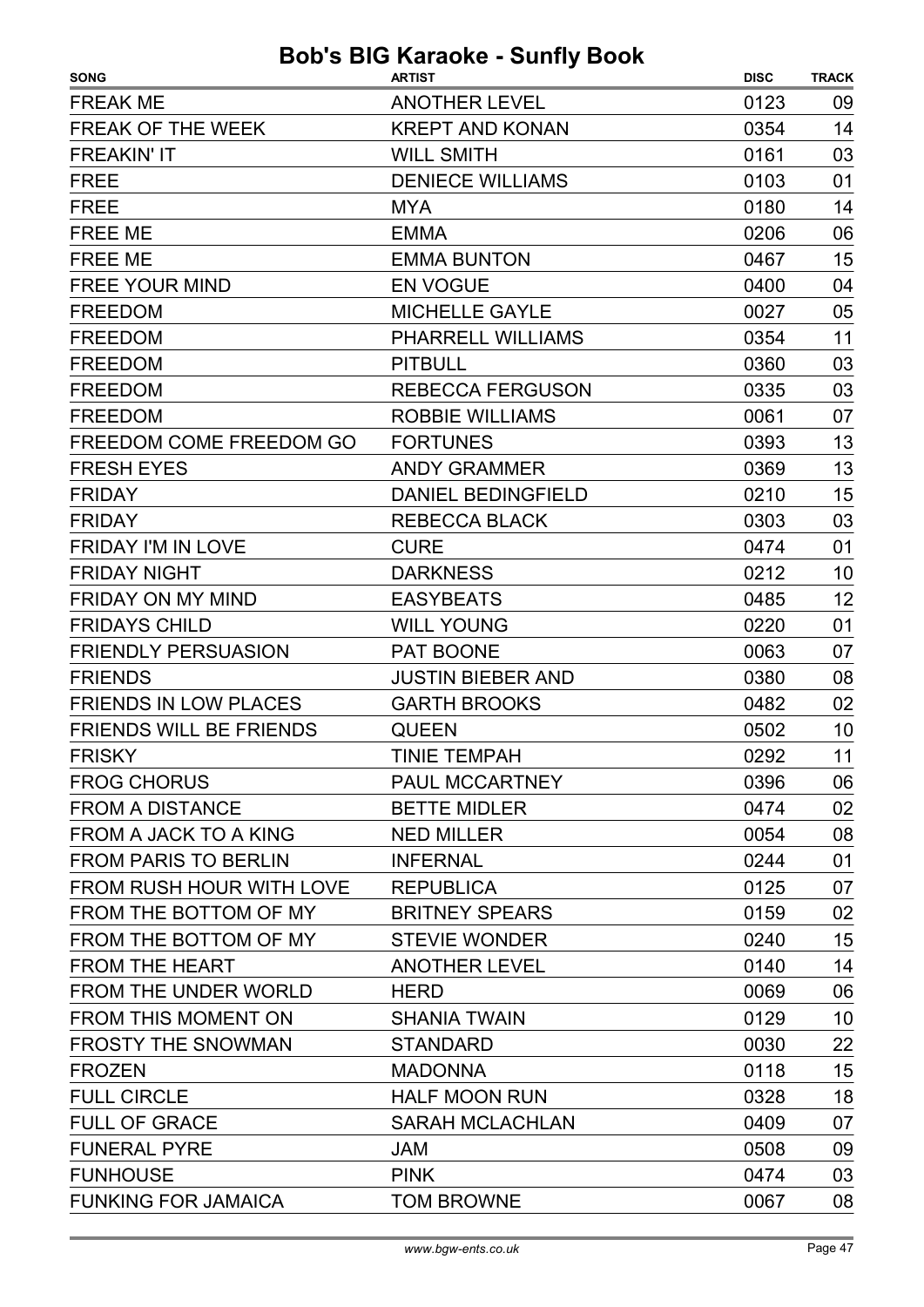| TONE LOC<br><b>FUNKY COLD MEDINA</b><br>0480<br>11<br>12<br><b>RACHEL STEVENS</b><br><b>FUNKY DORY</b><br>0211<br>03<br><b>FUNKY GIBBON</b><br><b>GOODIES</b><br>0395<br><b>FUNKY MOPED MAGIC</b><br><b>JASPER CARROTT</b><br>07<br>0095<br>04<br><b>FUNKY TOWN</b><br><b>PSEUDO ECHO</b><br>0474<br>09<br><b>FUNKYTOWN</b><br><b>LIPPS INC</b><br>0107<br>FUNNY FAMILIAR FORGOTTEN<br><b>TOM JONES</b><br>0394<br>03<br>FUNNY HOW LOVW CAN BE<br>07<br><b>IVY LEAGUE</b><br>0064<br><b>FLO RIDA FEAT SAGE</b><br>GDFR<br>0350<br>09<br>11<br>GUY<br><b>LADY GAGA</b><br>0339<br>MEL C<br>0150<br>02<br><b>GA GA</b><br>13<br><b>GALVESTON</b><br>0102<br><b>GLEN CAMPBELL</b><br>17<br><b>GALWAY GIRL</b><br><b>ED SHEERAN</b><br>0374<br><b>GALWAY GIRL</b><br><b>MUNDY</b><br>14<br>0424<br>02<br><b>GAMBLER</b><br><b>KENNY ROGERS</b><br>0487<br>11<br><b>GAME IS WON</b><br><b>LUCIE SILVAS</b><br>0230<br>08<br><b>GAME OF LOVE</b><br><b>SANTANA AND</b><br>0200<br>12<br><b>GAME OF LOVE</b><br><b>WAYNE FONTANA AND</b><br>0046<br><b>GAMES PEOPLE PLAY</b><br><b>INNER CIRCLE</b><br>03<br>0050<br>13<br><b>GAMES PEOPLE PLAY</b><br><b>JOE SOUTH</b><br>0392<br><b>GAMES WE PLAY</b><br>05<br><b>ANDREAS JOHNSON</b><br>0161<br><b>BLACK LACE</b><br>05<br><b>GANG BANG</b><br>0400<br><b>GANGNAM STYLE</b><br><b>PSY</b><br>0320<br>04<br><b>GANGSTERS PARADISE</b><br>14<br><b>COOLIO</b><br>0041<br>11<br><b>GAVE IT ALL AWAY</b><br><b>BOYZONE</b><br>0289<br><b>ELECTRIC SIX</b><br>0206<br>12<br><b>GAY BAR</b><br><b>GECKO (OVERDRIVE)</b><br>05<br><b>OLIVER HELDENS AND</b><br>0341<br>09<br><b>GENERATION SEX</b><br><b>DIVINE COMEDY</b><br>0126<br><b>HOLLOWAYS</b><br>05<br><b>GENERATOR</b><br>0257<br><b>GENIE IN A BOTTLE</b><br><b>CHRISTINA AGUILERA</b><br>15<br>0150<br>01<br><b>GENIE IN A BOTTLE</b><br>0493<br><b>CHRISTINA AQUILERA</b><br>05<br><b>GENO</b><br><b>DEXY'S MIDNIGHT</b><br>0033<br>09<br><b>GENTLE ON MY MIND</b><br><b>DEAN MARTIN</b><br>0052<br><b>PSY</b><br>0327<br>01<br><b>GENTLEMAN</b><br><b>GENTLEMAN</b><br><b>SATURDAYS</b><br>0329<br>08<br><b>SEEKERS</b><br>05<br><b>GEORGY GIRL</b><br>0414<br>03<br><b>GERM FREE ADOLESCENT</b><br><b>X RAY SPECS</b><br>0109<br>06<br><b>GERONIMO</b><br><b>SHEPPARD</b><br>0344<br><b>GET ALONG WITH YOU</b><br>08<br>0170<br><b>KELIS</b><br><b>GET ANOTHER BOYFRIEND</b><br>0408<br>02<br><b>BACKSTREET BOYS</b><br><b>GET BACK</b><br><b>ALEXANDRA STAN</b><br>0311<br>06<br><b>GET BUSY</b><br>0206<br>07<br><b>SEAN PAUL</b> | <b>SONG</b>     | <b>ARTIST</b>        | <b>DISC</b> | <b>TRACK</b> |
|-----------------------------------------------------------------------------------------------------------------------------------------------------------------------------------------------------------------------------------------------------------------------------------------------------------------------------------------------------------------------------------------------------------------------------------------------------------------------------------------------------------------------------------------------------------------------------------------------------------------------------------------------------------------------------------------------------------------------------------------------------------------------------------------------------------------------------------------------------------------------------------------------------------------------------------------------------------------------------------------------------------------------------------------------------------------------------------------------------------------------------------------------------------------------------------------------------------------------------------------------------------------------------------------------------------------------------------------------------------------------------------------------------------------------------------------------------------------------------------------------------------------------------------------------------------------------------------------------------------------------------------------------------------------------------------------------------------------------------------------------------------------------------------------------------------------------------------------------------------------------------------------------------------------------------------------------------------------------------------------------------------------------------------------------------------------------------------------------------------------------------------------------------------------------------------------------------------------------------------------------------------------------------------------------------------------------------------------------------------------------------------------------------------------------------------------------------------------------------------------------------------------------------------------|-----------------|----------------------|-------------|--------------|
|                                                                                                                                                                                                                                                                                                                                                                                                                                                                                                                                                                                                                                                                                                                                                                                                                                                                                                                                                                                                                                                                                                                                                                                                                                                                                                                                                                                                                                                                                                                                                                                                                                                                                                                                                                                                                                                                                                                                                                                                                                                                                                                                                                                                                                                                                                                                                                                                                                                                                                                                         |                 |                      |             |              |
|                                                                                                                                                                                                                                                                                                                                                                                                                                                                                                                                                                                                                                                                                                                                                                                                                                                                                                                                                                                                                                                                                                                                                                                                                                                                                                                                                                                                                                                                                                                                                                                                                                                                                                                                                                                                                                                                                                                                                                                                                                                                                                                                                                                                                                                                                                                                                                                                                                                                                                                                         |                 |                      |             |              |
|                                                                                                                                                                                                                                                                                                                                                                                                                                                                                                                                                                                                                                                                                                                                                                                                                                                                                                                                                                                                                                                                                                                                                                                                                                                                                                                                                                                                                                                                                                                                                                                                                                                                                                                                                                                                                                                                                                                                                                                                                                                                                                                                                                                                                                                                                                                                                                                                                                                                                                                                         |                 |                      |             |              |
|                                                                                                                                                                                                                                                                                                                                                                                                                                                                                                                                                                                                                                                                                                                                                                                                                                                                                                                                                                                                                                                                                                                                                                                                                                                                                                                                                                                                                                                                                                                                                                                                                                                                                                                                                                                                                                                                                                                                                                                                                                                                                                                                                                                                                                                                                                                                                                                                                                                                                                                                         |                 |                      |             |              |
|                                                                                                                                                                                                                                                                                                                                                                                                                                                                                                                                                                                                                                                                                                                                                                                                                                                                                                                                                                                                                                                                                                                                                                                                                                                                                                                                                                                                                                                                                                                                                                                                                                                                                                                                                                                                                                                                                                                                                                                                                                                                                                                                                                                                                                                                                                                                                                                                                                                                                                                                         |                 |                      |             |              |
|                                                                                                                                                                                                                                                                                                                                                                                                                                                                                                                                                                                                                                                                                                                                                                                                                                                                                                                                                                                                                                                                                                                                                                                                                                                                                                                                                                                                                                                                                                                                                                                                                                                                                                                                                                                                                                                                                                                                                                                                                                                                                                                                                                                                                                                                                                                                                                                                                                                                                                                                         |                 |                      |             |              |
|                                                                                                                                                                                                                                                                                                                                                                                                                                                                                                                                                                                                                                                                                                                                                                                                                                                                                                                                                                                                                                                                                                                                                                                                                                                                                                                                                                                                                                                                                                                                                                                                                                                                                                                                                                                                                                                                                                                                                                                                                                                                                                                                                                                                                                                                                                                                                                                                                                                                                                                                         |                 |                      |             |              |
|                                                                                                                                                                                                                                                                                                                                                                                                                                                                                                                                                                                                                                                                                                                                                                                                                                                                                                                                                                                                                                                                                                                                                                                                                                                                                                                                                                                                                                                                                                                                                                                                                                                                                                                                                                                                                                                                                                                                                                                                                                                                                                                                                                                                                                                                                                                                                                                                                                                                                                                                         |                 |                      |             |              |
|                                                                                                                                                                                                                                                                                                                                                                                                                                                                                                                                                                                                                                                                                                                                                                                                                                                                                                                                                                                                                                                                                                                                                                                                                                                                                                                                                                                                                                                                                                                                                                                                                                                                                                                                                                                                                                                                                                                                                                                                                                                                                                                                                                                                                                                                                                                                                                                                                                                                                                                                         |                 |                      |             |              |
|                                                                                                                                                                                                                                                                                                                                                                                                                                                                                                                                                                                                                                                                                                                                                                                                                                                                                                                                                                                                                                                                                                                                                                                                                                                                                                                                                                                                                                                                                                                                                                                                                                                                                                                                                                                                                                                                                                                                                                                                                                                                                                                                                                                                                                                                                                                                                                                                                                                                                                                                         |                 |                      |             |              |
|                                                                                                                                                                                                                                                                                                                                                                                                                                                                                                                                                                                                                                                                                                                                                                                                                                                                                                                                                                                                                                                                                                                                                                                                                                                                                                                                                                                                                                                                                                                                                                                                                                                                                                                                                                                                                                                                                                                                                                                                                                                                                                                                                                                                                                                                                                                                                                                                                                                                                                                                         |                 |                      |             |              |
|                                                                                                                                                                                                                                                                                                                                                                                                                                                                                                                                                                                                                                                                                                                                                                                                                                                                                                                                                                                                                                                                                                                                                                                                                                                                                                                                                                                                                                                                                                                                                                                                                                                                                                                                                                                                                                                                                                                                                                                                                                                                                                                                                                                                                                                                                                                                                                                                                                                                                                                                         |                 |                      |             |              |
|                                                                                                                                                                                                                                                                                                                                                                                                                                                                                                                                                                                                                                                                                                                                                                                                                                                                                                                                                                                                                                                                                                                                                                                                                                                                                                                                                                                                                                                                                                                                                                                                                                                                                                                                                                                                                                                                                                                                                                                                                                                                                                                                                                                                                                                                                                                                                                                                                                                                                                                                         |                 |                      |             |              |
|                                                                                                                                                                                                                                                                                                                                                                                                                                                                                                                                                                                                                                                                                                                                                                                                                                                                                                                                                                                                                                                                                                                                                                                                                                                                                                                                                                                                                                                                                                                                                                                                                                                                                                                                                                                                                                                                                                                                                                                                                                                                                                                                                                                                                                                                                                                                                                                                                                                                                                                                         |                 |                      |             |              |
|                                                                                                                                                                                                                                                                                                                                                                                                                                                                                                                                                                                                                                                                                                                                                                                                                                                                                                                                                                                                                                                                                                                                                                                                                                                                                                                                                                                                                                                                                                                                                                                                                                                                                                                                                                                                                                                                                                                                                                                                                                                                                                                                                                                                                                                                                                                                                                                                                                                                                                                                         |                 |                      |             |              |
|                                                                                                                                                                                                                                                                                                                                                                                                                                                                                                                                                                                                                                                                                                                                                                                                                                                                                                                                                                                                                                                                                                                                                                                                                                                                                                                                                                                                                                                                                                                                                                                                                                                                                                                                                                                                                                                                                                                                                                                                                                                                                                                                                                                                                                                                                                                                                                                                                                                                                                                                         |                 |                      |             |              |
|                                                                                                                                                                                                                                                                                                                                                                                                                                                                                                                                                                                                                                                                                                                                                                                                                                                                                                                                                                                                                                                                                                                                                                                                                                                                                                                                                                                                                                                                                                                                                                                                                                                                                                                                                                                                                                                                                                                                                                                                                                                                                                                                                                                                                                                                                                                                                                                                                                                                                                                                         |                 |                      |             |              |
|                                                                                                                                                                                                                                                                                                                                                                                                                                                                                                                                                                                                                                                                                                                                                                                                                                                                                                                                                                                                                                                                                                                                                                                                                                                                                                                                                                                                                                                                                                                                                                                                                                                                                                                                                                                                                                                                                                                                                                                                                                                                                                                                                                                                                                                                                                                                                                                                                                                                                                                                         |                 |                      |             |              |
|                                                                                                                                                                                                                                                                                                                                                                                                                                                                                                                                                                                                                                                                                                                                                                                                                                                                                                                                                                                                                                                                                                                                                                                                                                                                                                                                                                                                                                                                                                                                                                                                                                                                                                                                                                                                                                                                                                                                                                                                                                                                                                                                                                                                                                                                                                                                                                                                                                                                                                                                         |                 |                      |             |              |
|                                                                                                                                                                                                                                                                                                                                                                                                                                                                                                                                                                                                                                                                                                                                                                                                                                                                                                                                                                                                                                                                                                                                                                                                                                                                                                                                                                                                                                                                                                                                                                                                                                                                                                                                                                                                                                                                                                                                                                                                                                                                                                                                                                                                                                                                                                                                                                                                                                                                                                                                         |                 |                      |             |              |
|                                                                                                                                                                                                                                                                                                                                                                                                                                                                                                                                                                                                                                                                                                                                                                                                                                                                                                                                                                                                                                                                                                                                                                                                                                                                                                                                                                                                                                                                                                                                                                                                                                                                                                                                                                                                                                                                                                                                                                                                                                                                                                                                                                                                                                                                                                                                                                                                                                                                                                                                         |                 |                      |             |              |
|                                                                                                                                                                                                                                                                                                                                                                                                                                                                                                                                                                                                                                                                                                                                                                                                                                                                                                                                                                                                                                                                                                                                                                                                                                                                                                                                                                                                                                                                                                                                                                                                                                                                                                                                                                                                                                                                                                                                                                                                                                                                                                                                                                                                                                                                                                                                                                                                                                                                                                                                         |                 |                      |             |              |
|                                                                                                                                                                                                                                                                                                                                                                                                                                                                                                                                                                                                                                                                                                                                                                                                                                                                                                                                                                                                                                                                                                                                                                                                                                                                                                                                                                                                                                                                                                                                                                                                                                                                                                                                                                                                                                                                                                                                                                                                                                                                                                                                                                                                                                                                                                                                                                                                                                                                                                                                         |                 |                      |             |              |
|                                                                                                                                                                                                                                                                                                                                                                                                                                                                                                                                                                                                                                                                                                                                                                                                                                                                                                                                                                                                                                                                                                                                                                                                                                                                                                                                                                                                                                                                                                                                                                                                                                                                                                                                                                                                                                                                                                                                                                                                                                                                                                                                                                                                                                                                                                                                                                                                                                                                                                                                         |                 |                      |             |              |
|                                                                                                                                                                                                                                                                                                                                                                                                                                                                                                                                                                                                                                                                                                                                                                                                                                                                                                                                                                                                                                                                                                                                                                                                                                                                                                                                                                                                                                                                                                                                                                                                                                                                                                                                                                                                                                                                                                                                                                                                                                                                                                                                                                                                                                                                                                                                                                                                                                                                                                                                         |                 |                      |             |              |
|                                                                                                                                                                                                                                                                                                                                                                                                                                                                                                                                                                                                                                                                                                                                                                                                                                                                                                                                                                                                                                                                                                                                                                                                                                                                                                                                                                                                                                                                                                                                                                                                                                                                                                                                                                                                                                                                                                                                                                                                                                                                                                                                                                                                                                                                                                                                                                                                                                                                                                                                         |                 |                      |             |              |
|                                                                                                                                                                                                                                                                                                                                                                                                                                                                                                                                                                                                                                                                                                                                                                                                                                                                                                                                                                                                                                                                                                                                                                                                                                                                                                                                                                                                                                                                                                                                                                                                                                                                                                                                                                                                                                                                                                                                                                                                                                                                                                                                                                                                                                                                                                                                                                                                                                                                                                                                         |                 |                      |             |              |
|                                                                                                                                                                                                                                                                                                                                                                                                                                                                                                                                                                                                                                                                                                                                                                                                                                                                                                                                                                                                                                                                                                                                                                                                                                                                                                                                                                                                                                                                                                                                                                                                                                                                                                                                                                                                                                                                                                                                                                                                                                                                                                                                                                                                                                                                                                                                                                                                                                                                                                                                         |                 |                      |             |              |
|                                                                                                                                                                                                                                                                                                                                                                                                                                                                                                                                                                                                                                                                                                                                                                                                                                                                                                                                                                                                                                                                                                                                                                                                                                                                                                                                                                                                                                                                                                                                                                                                                                                                                                                                                                                                                                                                                                                                                                                                                                                                                                                                                                                                                                                                                                                                                                                                                                                                                                                                         |                 |                      |             |              |
|                                                                                                                                                                                                                                                                                                                                                                                                                                                                                                                                                                                                                                                                                                                                                                                                                                                                                                                                                                                                                                                                                                                                                                                                                                                                                                                                                                                                                                                                                                                                                                                                                                                                                                                                                                                                                                                                                                                                                                                                                                                                                                                                                                                                                                                                                                                                                                                                                                                                                                                                         |                 |                      |             |              |
|                                                                                                                                                                                                                                                                                                                                                                                                                                                                                                                                                                                                                                                                                                                                                                                                                                                                                                                                                                                                                                                                                                                                                                                                                                                                                                                                                                                                                                                                                                                                                                                                                                                                                                                                                                                                                                                                                                                                                                                                                                                                                                                                                                                                                                                                                                                                                                                                                                                                                                                                         |                 |                      |             |              |
|                                                                                                                                                                                                                                                                                                                                                                                                                                                                                                                                                                                                                                                                                                                                                                                                                                                                                                                                                                                                                                                                                                                                                                                                                                                                                                                                                                                                                                                                                                                                                                                                                                                                                                                                                                                                                                                                                                                                                                                                                                                                                                                                                                                                                                                                                                                                                                                                                                                                                                                                         |                 |                      |             |              |
|                                                                                                                                                                                                                                                                                                                                                                                                                                                                                                                                                                                                                                                                                                                                                                                                                                                                                                                                                                                                                                                                                                                                                                                                                                                                                                                                                                                                                                                                                                                                                                                                                                                                                                                                                                                                                                                                                                                                                                                                                                                                                                                                                                                                                                                                                                                                                                                                                                                                                                                                         |                 |                      |             |              |
|                                                                                                                                                                                                                                                                                                                                                                                                                                                                                                                                                                                                                                                                                                                                                                                                                                                                                                                                                                                                                                                                                                                                                                                                                                                                                                                                                                                                                                                                                                                                                                                                                                                                                                                                                                                                                                                                                                                                                                                                                                                                                                                                                                                                                                                                                                                                                                                                                                                                                                                                         |                 |                      |             |              |
|                                                                                                                                                                                                                                                                                                                                                                                                                                                                                                                                                                                                                                                                                                                                                                                                                                                                                                                                                                                                                                                                                                                                                                                                                                                                                                                                                                                                                                                                                                                                                                                                                                                                                                                                                                                                                                                                                                                                                                                                                                                                                                                                                                                                                                                                                                                                                                                                                                                                                                                                         |                 |                      |             |              |
|                                                                                                                                                                                                                                                                                                                                                                                                                                                                                                                                                                                                                                                                                                                                                                                                                                                                                                                                                                                                                                                                                                                                                                                                                                                                                                                                                                                                                                                                                                                                                                                                                                                                                                                                                                                                                                                                                                                                                                                                                                                                                                                                                                                                                                                                                                                                                                                                                                                                                                                                         |                 |                      |             |              |
|                                                                                                                                                                                                                                                                                                                                                                                                                                                                                                                                                                                                                                                                                                                                                                                                                                                                                                                                                                                                                                                                                                                                                                                                                                                                                                                                                                                                                                                                                                                                                                                                                                                                                                                                                                                                                                                                                                                                                                                                                                                                                                                                                                                                                                                                                                                                                                                                                                                                                                                                         |                 |                      |             |              |
|                                                                                                                                                                                                                                                                                                                                                                                                                                                                                                                                                                                                                                                                                                                                                                                                                                                                                                                                                                                                                                                                                                                                                                                                                                                                                                                                                                                                                                                                                                                                                                                                                                                                                                                                                                                                                                                                                                                                                                                                                                                                                                                                                                                                                                                                                                                                                                                                                                                                                                                                         |                 |                      |             |              |
|                                                                                                                                                                                                                                                                                                                                                                                                                                                                                                                                                                                                                                                                                                                                                                                                                                                                                                                                                                                                                                                                                                                                                                                                                                                                                                                                                                                                                                                                                                                                                                                                                                                                                                                                                                                                                                                                                                                                                                                                                                                                                                                                                                                                                                                                                                                                                                                                                                                                                                                                         |                 |                      |             |              |
|                                                                                                                                                                                                                                                                                                                                                                                                                                                                                                                                                                                                                                                                                                                                                                                                                                                                                                                                                                                                                                                                                                                                                                                                                                                                                                                                                                                                                                                                                                                                                                                                                                                                                                                                                                                                                                                                                                                                                                                                                                                                                                                                                                                                                                                                                                                                                                                                                                                                                                                                         |                 |                      |             |              |
|                                                                                                                                                                                                                                                                                                                                                                                                                                                                                                                                                                                                                                                                                                                                                                                                                                                                                                                                                                                                                                                                                                                                                                                                                                                                                                                                                                                                                                                                                                                                                                                                                                                                                                                                                                                                                                                                                                                                                                                                                                                                                                                                                                                                                                                                                                                                                                                                                                                                                                                                         |                 |                      |             |              |
|                                                                                                                                                                                                                                                                                                                                                                                                                                                                                                                                                                                                                                                                                                                                                                                                                                                                                                                                                                                                                                                                                                                                                                                                                                                                                                                                                                                                                                                                                                                                                                                                                                                                                                                                                                                                                                                                                                                                                                                                                                                                                                                                                                                                                                                                                                                                                                                                                                                                                                                                         |                 |                      |             |              |
|                                                                                                                                                                                                                                                                                                                                                                                                                                                                                                                                                                                                                                                                                                                                                                                                                                                                                                                                                                                                                                                                                                                                                                                                                                                                                                                                                                                                                                                                                                                                                                                                                                                                                                                                                                                                                                                                                                                                                                                                                                                                                                                                                                                                                                                                                                                                                                                                                                                                                                                                         | <b>GET DOWN</b> | <b>GENE CHANDLER</b> | 0103        | 14           |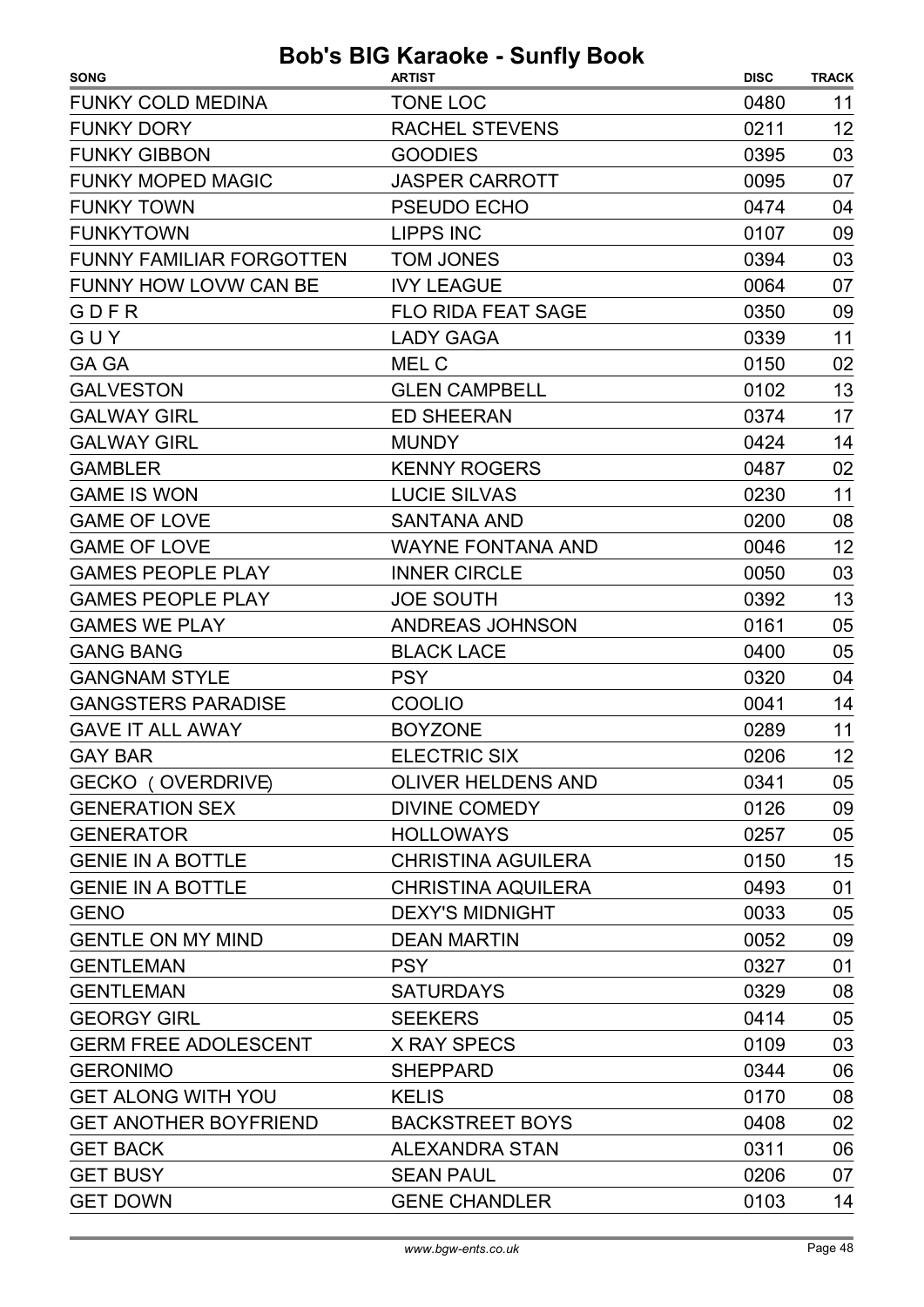| <b>GET DOWN</b><br><b>GILBERT O'SULLIVAN</b><br>0096<br>11<br><b>GET DOWN ON IT</b><br><b>BLUE AND LIL KIM</b><br>09<br>0227<br><b>GET DOWN ON IT</b><br><b>KOOL AND THE GANG</b><br>0032<br>05<br><b>GET IT ON</b><br>0499<br>10<br>T REX<br><b>GET IT STARTED</b><br>PITBULL FEAT<br>0319<br>06<br><b>GET LOW</b><br>05<br><b>ZEDD AND LIAM</b><br>0379<br>03<br><b>DAFT PUNK FEAT</b><br><b>GET LUCKY</b><br>0327<br>GET ME TO THE CHURCH ON TIME MY FAIR LADY<br>0008<br>01<br><b>GET OFF</b><br><b>PRINCE</b><br>0500<br>10<br><b>GET ON YOUR BOOTS</b><br>01<br>U <sub>2</sub><br>0277<br><b>GET OUTTA MY DREAMS GET</b><br><b>BILLY OCEAN</b><br>07<br>0037<br><b>GET OUTTA MY WAY</b><br><b>KYLIE MINOGUE</b><br>0296<br>10<br>12<br><b>GET OVER YOU</b><br><b>SOPHIE ELLIS BEXTOR</b><br>0460<br><b>GET READY</b><br><b>TEMPTATIONS</b><br>0425<br>07<br><b>JENNIFER LOPEZ</b><br>0493<br>11<br><b>GET RIGHT</b><br><b>GET SEXY</b><br><b>SUGABABES</b><br>0283<br>09<br><b>IAN CAREY PROJECT</b><br>0283<br>01<br><b>GET SHAKY</b><br><b>GET THE PARTY STARTED</b><br><b>PINK</b><br>0458<br>10<br><b>GET TOGETHER</b><br>03<br><b>MADONNA</b><br>0243<br><b>GET UGLY</b><br><b>JASON DERULO</b><br>0361<br>10<br>13<br><b>GET UP</b><br><b>BEVERLY KNIGHT</b><br>0186<br><b>GET UP</b><br>0325<br>06<br><b>BINGO PLAYERS FEAT</b><br><b>GET UP OFFA THAT THING</b><br>0416<br>04<br><b>JAMES BROWN</b><br><b>GET UP STAND UP</b><br><b>BOB MARLEY</b><br>0398<br>05<br><b>GET YOUR WAY</b><br><b>JAMIE CULLUM</b><br>0236<br>08<br><b>GETTIN' OVER YOU</b><br>0293<br>13<br>DAVID GUETTA AND<br><b>GETTING ENOUGH</b><br>LIL' CHRIS<br>0250<br>12<br>04<br><b>DETROIT SPINNERS</b><br><b>GHETTO CHILD</b><br>0091<br><b>ELLA HENDERSON</b><br>0341<br>01<br><b>GHOST</b><br>13<br><b>GHOSTBUSTERS</b><br><b>RAY PARKER JNR</b><br>0107<br>17<br><b>GHOSTTOWN</b><br><b>MADONNA</b><br>0350<br><b>GIANT IN MY HEART</b><br><b>KIESZA</b><br>05<br>0343<br>05<br><b>TAKE THAT</b><br><b>GIANTS</b><br>0374<br>07<br><b>GIDDY UP A DING DONG</b><br><b>FBELL AND BELLBOYS</b><br>0062<br>13<br><b>GIMME ALL YOUR LOVING</b><br>ZZ TOP<br>0016<br>12<br><b>GIMME DAT DING</b><br>0089<br><b>PIPKINS</b><br><b>GIMME HOPE JOANNA</b><br><b>EDDY GRANT</b><br>0137<br>05<br>04<br><b>GIMME LITTLE SIGN</b><br><b>BRENTON WOOD</b><br>0088<br><b>GIMME MORE</b><br>0261<br>03<br><b>BRITNEY SPEARS</b><br><b>GIMME SOME LOVIN'</b><br><b>SPENCER DAVIS</b><br>01<br>0087 | <b>SONG</b>              | <b>ARTIST</b>       | <b>DISC</b> | <b>TRACK</b> |
|------------------------------------------------------------------------------------------------------------------------------------------------------------------------------------------------------------------------------------------------------------------------------------------------------------------------------------------------------------------------------------------------------------------------------------------------------------------------------------------------------------------------------------------------------------------------------------------------------------------------------------------------------------------------------------------------------------------------------------------------------------------------------------------------------------------------------------------------------------------------------------------------------------------------------------------------------------------------------------------------------------------------------------------------------------------------------------------------------------------------------------------------------------------------------------------------------------------------------------------------------------------------------------------------------------------------------------------------------------------------------------------------------------------------------------------------------------------------------------------------------------------------------------------------------------------------------------------------------------------------------------------------------------------------------------------------------------------------------------------------------------------------------------------------------------------------------------------------------------------------------------------------------------------------------------------------------------------------------------------------------------------------------------------------------------------------------------------------------------------------------------------------------------------------------------------------------------------------------------------------------------------------------------------------------------------------------------------------------------------------------------------------------------------------------------------------------------------------------|--------------------------|---------------------|-------------|--------------|
|                                                                                                                                                                                                                                                                                                                                                                                                                                                                                                                                                                                                                                                                                                                                                                                                                                                                                                                                                                                                                                                                                                                                                                                                                                                                                                                                                                                                                                                                                                                                                                                                                                                                                                                                                                                                                                                                                                                                                                                                                                                                                                                                                                                                                                                                                                                                                                                                                                                                              |                          |                     |             |              |
|                                                                                                                                                                                                                                                                                                                                                                                                                                                                                                                                                                                                                                                                                                                                                                                                                                                                                                                                                                                                                                                                                                                                                                                                                                                                                                                                                                                                                                                                                                                                                                                                                                                                                                                                                                                                                                                                                                                                                                                                                                                                                                                                                                                                                                                                                                                                                                                                                                                                              |                          |                     |             |              |
|                                                                                                                                                                                                                                                                                                                                                                                                                                                                                                                                                                                                                                                                                                                                                                                                                                                                                                                                                                                                                                                                                                                                                                                                                                                                                                                                                                                                                                                                                                                                                                                                                                                                                                                                                                                                                                                                                                                                                                                                                                                                                                                                                                                                                                                                                                                                                                                                                                                                              |                          |                     |             |              |
|                                                                                                                                                                                                                                                                                                                                                                                                                                                                                                                                                                                                                                                                                                                                                                                                                                                                                                                                                                                                                                                                                                                                                                                                                                                                                                                                                                                                                                                                                                                                                                                                                                                                                                                                                                                                                                                                                                                                                                                                                                                                                                                                                                                                                                                                                                                                                                                                                                                                              |                          |                     |             |              |
|                                                                                                                                                                                                                                                                                                                                                                                                                                                                                                                                                                                                                                                                                                                                                                                                                                                                                                                                                                                                                                                                                                                                                                                                                                                                                                                                                                                                                                                                                                                                                                                                                                                                                                                                                                                                                                                                                                                                                                                                                                                                                                                                                                                                                                                                                                                                                                                                                                                                              |                          |                     |             |              |
|                                                                                                                                                                                                                                                                                                                                                                                                                                                                                                                                                                                                                                                                                                                                                                                                                                                                                                                                                                                                                                                                                                                                                                                                                                                                                                                                                                                                                                                                                                                                                                                                                                                                                                                                                                                                                                                                                                                                                                                                                                                                                                                                                                                                                                                                                                                                                                                                                                                                              |                          |                     |             |              |
|                                                                                                                                                                                                                                                                                                                                                                                                                                                                                                                                                                                                                                                                                                                                                                                                                                                                                                                                                                                                                                                                                                                                                                                                                                                                                                                                                                                                                                                                                                                                                                                                                                                                                                                                                                                                                                                                                                                                                                                                                                                                                                                                                                                                                                                                                                                                                                                                                                                                              |                          |                     |             |              |
|                                                                                                                                                                                                                                                                                                                                                                                                                                                                                                                                                                                                                                                                                                                                                                                                                                                                                                                                                                                                                                                                                                                                                                                                                                                                                                                                                                                                                                                                                                                                                                                                                                                                                                                                                                                                                                                                                                                                                                                                                                                                                                                                                                                                                                                                                                                                                                                                                                                                              |                          |                     |             |              |
|                                                                                                                                                                                                                                                                                                                                                                                                                                                                                                                                                                                                                                                                                                                                                                                                                                                                                                                                                                                                                                                                                                                                                                                                                                                                                                                                                                                                                                                                                                                                                                                                                                                                                                                                                                                                                                                                                                                                                                                                                                                                                                                                                                                                                                                                                                                                                                                                                                                                              |                          |                     |             |              |
|                                                                                                                                                                                                                                                                                                                                                                                                                                                                                                                                                                                                                                                                                                                                                                                                                                                                                                                                                                                                                                                                                                                                                                                                                                                                                                                                                                                                                                                                                                                                                                                                                                                                                                                                                                                                                                                                                                                                                                                                                                                                                                                                                                                                                                                                                                                                                                                                                                                                              |                          |                     |             |              |
|                                                                                                                                                                                                                                                                                                                                                                                                                                                                                                                                                                                                                                                                                                                                                                                                                                                                                                                                                                                                                                                                                                                                                                                                                                                                                                                                                                                                                                                                                                                                                                                                                                                                                                                                                                                                                                                                                                                                                                                                                                                                                                                                                                                                                                                                                                                                                                                                                                                                              |                          |                     |             |              |
|                                                                                                                                                                                                                                                                                                                                                                                                                                                                                                                                                                                                                                                                                                                                                                                                                                                                                                                                                                                                                                                                                                                                                                                                                                                                                                                                                                                                                                                                                                                                                                                                                                                                                                                                                                                                                                                                                                                                                                                                                                                                                                                                                                                                                                                                                                                                                                                                                                                                              |                          |                     |             |              |
|                                                                                                                                                                                                                                                                                                                                                                                                                                                                                                                                                                                                                                                                                                                                                                                                                                                                                                                                                                                                                                                                                                                                                                                                                                                                                                                                                                                                                                                                                                                                                                                                                                                                                                                                                                                                                                                                                                                                                                                                                                                                                                                                                                                                                                                                                                                                                                                                                                                                              |                          |                     |             |              |
|                                                                                                                                                                                                                                                                                                                                                                                                                                                                                                                                                                                                                                                                                                                                                                                                                                                                                                                                                                                                                                                                                                                                                                                                                                                                                                                                                                                                                                                                                                                                                                                                                                                                                                                                                                                                                                                                                                                                                                                                                                                                                                                                                                                                                                                                                                                                                                                                                                                                              |                          |                     |             |              |
|                                                                                                                                                                                                                                                                                                                                                                                                                                                                                                                                                                                                                                                                                                                                                                                                                                                                                                                                                                                                                                                                                                                                                                                                                                                                                                                                                                                                                                                                                                                                                                                                                                                                                                                                                                                                                                                                                                                                                                                                                                                                                                                                                                                                                                                                                                                                                                                                                                                                              |                          |                     |             |              |
|                                                                                                                                                                                                                                                                                                                                                                                                                                                                                                                                                                                                                                                                                                                                                                                                                                                                                                                                                                                                                                                                                                                                                                                                                                                                                                                                                                                                                                                                                                                                                                                                                                                                                                                                                                                                                                                                                                                                                                                                                                                                                                                                                                                                                                                                                                                                                                                                                                                                              |                          |                     |             |              |
|                                                                                                                                                                                                                                                                                                                                                                                                                                                                                                                                                                                                                                                                                                                                                                                                                                                                                                                                                                                                                                                                                                                                                                                                                                                                                                                                                                                                                                                                                                                                                                                                                                                                                                                                                                                                                                                                                                                                                                                                                                                                                                                                                                                                                                                                                                                                                                                                                                                                              |                          |                     |             |              |
|                                                                                                                                                                                                                                                                                                                                                                                                                                                                                                                                                                                                                                                                                                                                                                                                                                                                                                                                                                                                                                                                                                                                                                                                                                                                                                                                                                                                                                                                                                                                                                                                                                                                                                                                                                                                                                                                                                                                                                                                                                                                                                                                                                                                                                                                                                                                                                                                                                                                              |                          |                     |             |              |
|                                                                                                                                                                                                                                                                                                                                                                                                                                                                                                                                                                                                                                                                                                                                                                                                                                                                                                                                                                                                                                                                                                                                                                                                                                                                                                                                                                                                                                                                                                                                                                                                                                                                                                                                                                                                                                                                                                                                                                                                                                                                                                                                                                                                                                                                                                                                                                                                                                                                              |                          |                     |             |              |
|                                                                                                                                                                                                                                                                                                                                                                                                                                                                                                                                                                                                                                                                                                                                                                                                                                                                                                                                                                                                                                                                                                                                                                                                                                                                                                                                                                                                                                                                                                                                                                                                                                                                                                                                                                                                                                                                                                                                                                                                                                                                                                                                                                                                                                                                                                                                                                                                                                                                              |                          |                     |             |              |
|                                                                                                                                                                                                                                                                                                                                                                                                                                                                                                                                                                                                                                                                                                                                                                                                                                                                                                                                                                                                                                                                                                                                                                                                                                                                                                                                                                                                                                                                                                                                                                                                                                                                                                                                                                                                                                                                                                                                                                                                                                                                                                                                                                                                                                                                                                                                                                                                                                                                              |                          |                     |             |              |
|                                                                                                                                                                                                                                                                                                                                                                                                                                                                                                                                                                                                                                                                                                                                                                                                                                                                                                                                                                                                                                                                                                                                                                                                                                                                                                                                                                                                                                                                                                                                                                                                                                                                                                                                                                                                                                                                                                                                                                                                                                                                                                                                                                                                                                                                                                                                                                                                                                                                              |                          |                     |             |              |
|                                                                                                                                                                                                                                                                                                                                                                                                                                                                                                                                                                                                                                                                                                                                                                                                                                                                                                                                                                                                                                                                                                                                                                                                                                                                                                                                                                                                                                                                                                                                                                                                                                                                                                                                                                                                                                                                                                                                                                                                                                                                                                                                                                                                                                                                                                                                                                                                                                                                              |                          |                     |             |              |
|                                                                                                                                                                                                                                                                                                                                                                                                                                                                                                                                                                                                                                                                                                                                                                                                                                                                                                                                                                                                                                                                                                                                                                                                                                                                                                                                                                                                                                                                                                                                                                                                                                                                                                                                                                                                                                                                                                                                                                                                                                                                                                                                                                                                                                                                                                                                                                                                                                                                              |                          |                     |             |              |
|                                                                                                                                                                                                                                                                                                                                                                                                                                                                                                                                                                                                                                                                                                                                                                                                                                                                                                                                                                                                                                                                                                                                                                                                                                                                                                                                                                                                                                                                                                                                                                                                                                                                                                                                                                                                                                                                                                                                                                                                                                                                                                                                                                                                                                                                                                                                                                                                                                                                              |                          |                     |             |              |
|                                                                                                                                                                                                                                                                                                                                                                                                                                                                                                                                                                                                                                                                                                                                                                                                                                                                                                                                                                                                                                                                                                                                                                                                                                                                                                                                                                                                                                                                                                                                                                                                                                                                                                                                                                                                                                                                                                                                                                                                                                                                                                                                                                                                                                                                                                                                                                                                                                                                              |                          |                     |             |              |
|                                                                                                                                                                                                                                                                                                                                                                                                                                                                                                                                                                                                                                                                                                                                                                                                                                                                                                                                                                                                                                                                                                                                                                                                                                                                                                                                                                                                                                                                                                                                                                                                                                                                                                                                                                                                                                                                                                                                                                                                                                                                                                                                                                                                                                                                                                                                                                                                                                                                              |                          |                     |             |              |
|                                                                                                                                                                                                                                                                                                                                                                                                                                                                                                                                                                                                                                                                                                                                                                                                                                                                                                                                                                                                                                                                                                                                                                                                                                                                                                                                                                                                                                                                                                                                                                                                                                                                                                                                                                                                                                                                                                                                                                                                                                                                                                                                                                                                                                                                                                                                                                                                                                                                              |                          |                     |             |              |
|                                                                                                                                                                                                                                                                                                                                                                                                                                                                                                                                                                                                                                                                                                                                                                                                                                                                                                                                                                                                                                                                                                                                                                                                                                                                                                                                                                                                                                                                                                                                                                                                                                                                                                                                                                                                                                                                                                                                                                                                                                                                                                                                                                                                                                                                                                                                                                                                                                                                              |                          |                     |             |              |
|                                                                                                                                                                                                                                                                                                                                                                                                                                                                                                                                                                                                                                                                                                                                                                                                                                                                                                                                                                                                                                                                                                                                                                                                                                                                                                                                                                                                                                                                                                                                                                                                                                                                                                                                                                                                                                                                                                                                                                                                                                                                                                                                                                                                                                                                                                                                                                                                                                                                              |                          |                     |             |              |
|                                                                                                                                                                                                                                                                                                                                                                                                                                                                                                                                                                                                                                                                                                                                                                                                                                                                                                                                                                                                                                                                                                                                                                                                                                                                                                                                                                                                                                                                                                                                                                                                                                                                                                                                                                                                                                                                                                                                                                                                                                                                                                                                                                                                                                                                                                                                                                                                                                                                              |                          |                     |             |              |
|                                                                                                                                                                                                                                                                                                                                                                                                                                                                                                                                                                                                                                                                                                                                                                                                                                                                                                                                                                                                                                                                                                                                                                                                                                                                                                                                                                                                                                                                                                                                                                                                                                                                                                                                                                                                                                                                                                                                                                                                                                                                                                                                                                                                                                                                                                                                                                                                                                                                              |                          |                     |             |              |
|                                                                                                                                                                                                                                                                                                                                                                                                                                                                                                                                                                                                                                                                                                                                                                                                                                                                                                                                                                                                                                                                                                                                                                                                                                                                                                                                                                                                                                                                                                                                                                                                                                                                                                                                                                                                                                                                                                                                                                                                                                                                                                                                                                                                                                                                                                                                                                                                                                                                              |                          |                     |             |              |
|                                                                                                                                                                                                                                                                                                                                                                                                                                                                                                                                                                                                                                                                                                                                                                                                                                                                                                                                                                                                                                                                                                                                                                                                                                                                                                                                                                                                                                                                                                                                                                                                                                                                                                                                                                                                                                                                                                                                                                                                                                                                                                                                                                                                                                                                                                                                                                                                                                                                              |                          |                     |             |              |
|                                                                                                                                                                                                                                                                                                                                                                                                                                                                                                                                                                                                                                                                                                                                                                                                                                                                                                                                                                                                                                                                                                                                                                                                                                                                                                                                                                                                                                                                                                                                                                                                                                                                                                                                                                                                                                                                                                                                                                                                                                                                                                                                                                                                                                                                                                                                                                                                                                                                              |                          |                     |             |              |
|                                                                                                                                                                                                                                                                                                                                                                                                                                                                                                                                                                                                                                                                                                                                                                                                                                                                                                                                                                                                                                                                                                                                                                                                                                                                                                                                                                                                                                                                                                                                                                                                                                                                                                                                                                                                                                                                                                                                                                                                                                                                                                                                                                                                                                                                                                                                                                                                                                                                              |                          |                     |             |              |
|                                                                                                                                                                                                                                                                                                                                                                                                                                                                                                                                                                                                                                                                                                                                                                                                                                                                                                                                                                                                                                                                                                                                                                                                                                                                                                                                                                                                                                                                                                                                                                                                                                                                                                                                                                                                                                                                                                                                                                                                                                                                                                                                                                                                                                                                                                                                                                                                                                                                              |                          |                     |             |              |
|                                                                                                                                                                                                                                                                                                                                                                                                                                                                                                                                                                                                                                                                                                                                                                                                                                                                                                                                                                                                                                                                                                                                                                                                                                                                                                                                                                                                                                                                                                                                                                                                                                                                                                                                                                                                                                                                                                                                                                                                                                                                                                                                                                                                                                                                                                                                                                                                                                                                              |                          |                     |             |              |
|                                                                                                                                                                                                                                                                                                                                                                                                                                                                                                                                                                                                                                                                                                                                                                                                                                                                                                                                                                                                                                                                                                                                                                                                                                                                                                                                                                                                                                                                                                                                                                                                                                                                                                                                                                                                                                                                                                                                                                                                                                                                                                                                                                                                                                                                                                                                                                                                                                                                              |                          |                     |             |              |
|                                                                                                                                                                                                                                                                                                                                                                                                                                                                                                                                                                                                                                                                                                                                                                                                                                                                                                                                                                                                                                                                                                                                                                                                                                                                                                                                                                                                                                                                                                                                                                                                                                                                                                                                                                                                                                                                                                                                                                                                                                                                                                                                                                                                                                                                                                                                                                                                                                                                              |                          |                     |             |              |
|                                                                                                                                                                                                                                                                                                                                                                                                                                                                                                                                                                                                                                                                                                                                                                                                                                                                                                                                                                                                                                                                                                                                                                                                                                                                                                                                                                                                                                                                                                                                                                                                                                                                                                                                                                                                                                                                                                                                                                                                                                                                                                                                                                                                                                                                                                                                                                                                                                                                              | <b>GINNY COME LATELY</b> | <b>BRIAN HYLAND</b> | 0074        | 04           |
| <b>DESTINY'S CHILD</b><br>07<br><b>GIRL</b><br>0231                                                                                                                                                                                                                                                                                                                                                                                                                                                                                                                                                                                                                                                                                                                                                                                                                                                                                                                                                                                                                                                                                                                                                                                                                                                                                                                                                                                                                                                                                                                                                                                                                                                                                                                                                                                                                                                                                                                                                                                                                                                                                                                                                                                                                                                                                                                                                                                                                          |                          |                     |             |              |
| GIRL ALL THE BAD GIRLS WANT BOWLING FOR SOUP<br>01<br>0467                                                                                                                                                                                                                                                                                                                                                                                                                                                                                                                                                                                                                                                                                                                                                                                                                                                                                                                                                                                                                                                                                                                                                                                                                                                                                                                                                                                                                                                                                                                                                                                                                                                                                                                                                                                                                                                                                                                                                                                                                                                                                                                                                                                                                                                                                                                                                                                                                   |                          |                     |             |              |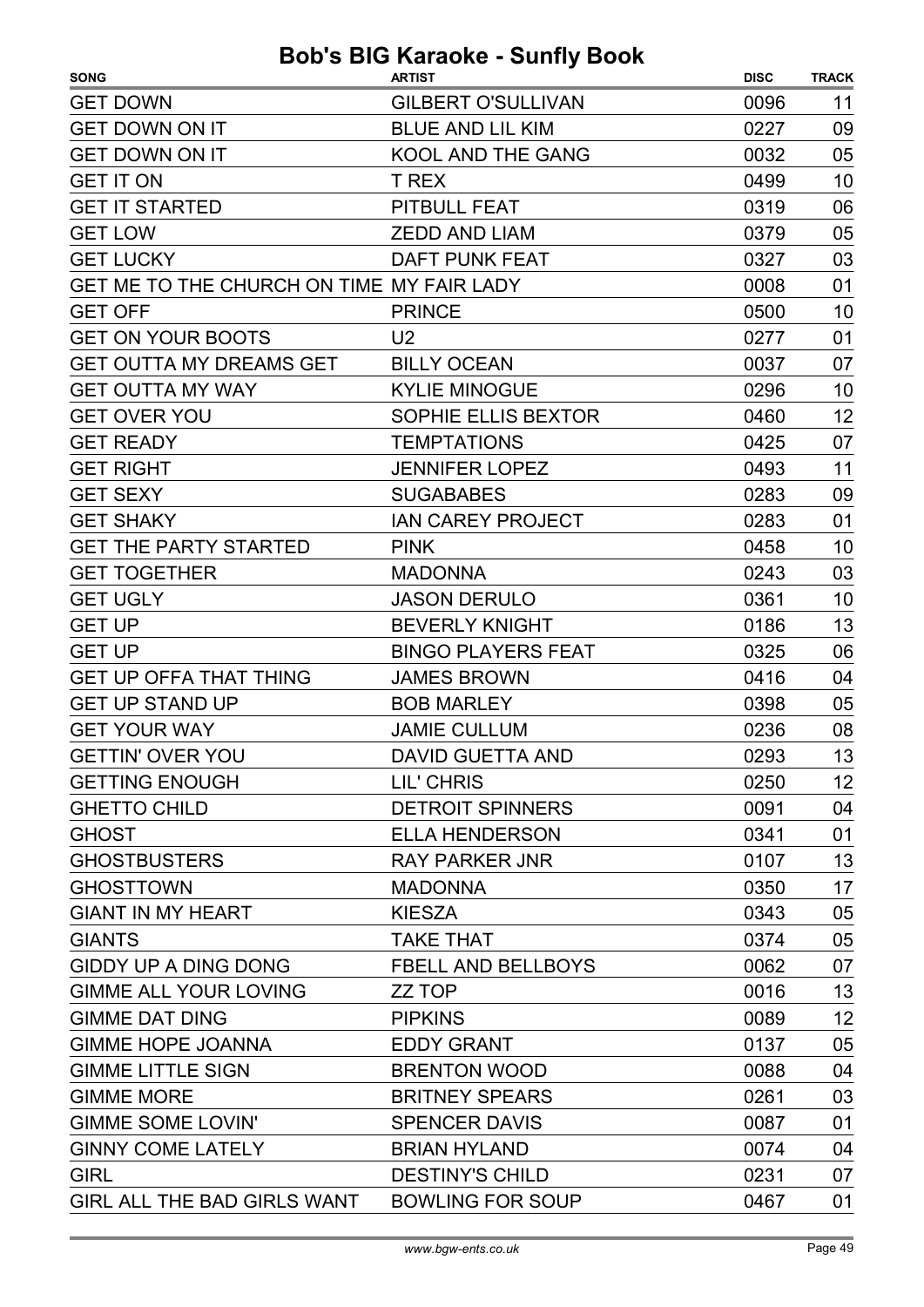| <b>SONG</b>                       | <b>Bob's BIG Karaoke - Sunfly Book</b><br><b>ARTIST</b> | <b>DISC</b> | <b>TRACK</b> |
|-----------------------------------|---------------------------------------------------------|-------------|--------------|
| <b>GIRL ALL THE BAD GUYS WANT</b> | <b>BOWLING FOR SOUP</b>                                 | 0196        | 10           |
| <b>GIRL CAN'T HELP IT</b>         | <b>LITTLE RICHARD</b>                                   | 0435        | 06           |
| <b>GIRL DON'T COME</b>            | <b>SANDIE SHAW</b>                                      | 0086        | 03           |
| <b>GIRL GONE WILD</b>             | <b>MADONNA</b>                                          | 0314        | 04           |
| <b>GIRL IN THE MOON</b>           | <b>DARIUS</b>                                           | 0206        | 14           |
| <b>GIRL IS MINE</b>               | <b>PAUL MCCARTNEY</b>                                   | 0491        | 07           |
| <b>GIRL LIKE YOU</b>              | <b>EDWYN COLLINS</b>                                    | 0029        | 06           |
| <b>GIRL ON FIRE</b>               | <b>ALICIA KEYS</b>                                      | 0323        | 05           |
| <b>GIRLFRIEND</b>                 | <b>AVRIL LAVIGNE</b>                                    | 0254        | 05           |
| <b>GIRLFRIEND</b>                 | <b>ICONA POP</b>                                        | 0329        | 09           |
| <b>GIRLFRIEND</b>                 | N SYNC AND NELLY                                        | 0192        | 08           |
| <b>GIRLS</b>                      | <b>CALVIN HARRIS</b>                                    | 0256        | 12           |
| <b>GIRLS</b>                      | <b>MOMENTS AND WHAT</b>                                 | 0091        | 14           |
| <b>GIRLS</b>                      | <b>NIZLOPI</b>                                          | 0242        | 02           |
| <b>GIRLS</b>                      | <b>SUGABABES</b>                                        | 0272        | 04           |
| <b>GIRLS AND BOYS</b>             | <b>BLUR</b>                                             | 0020        | 05           |
| <b>GIRLS AND BOYS</b>             | <b>GOOD CHARLOTTE</b>                                   | 0466        | 03           |
| <b>GIRLS GIRLS GIRLS</b>          | JAY Z                                                   | 0189        | 14           |
| <b>GIRLS JUST WANNA HAVE FUN</b>  | <b>CYNDI LAUPER</b>                                     | 0486        | 01           |
| <b>GIRLS LIKE</b>                 | <b>TINIE TEMPAH FEAT</b>                                | 0362        | 02           |
| <b>GIRLS NIGHT OUT</b>            | <b>ALDA</b>                                             | 0130        | 03           |
| <b>GIRLS ON FILM</b>              | <b>DURAN DURAN</b>                                      | 0506        | 08           |
| <b>GIRLS TALK BOYS</b>            | 5 SECONDS OF                                            | 0366        | 16           |
| <b>GIRLS UP</b>                   | <b>BELLE AMIE</b>                                       | 0307        | 16           |
| <b>GIVE A LITTLE LOVE</b>         | <b>BAY CITY ROLLERS</b>                                 | 0393        | 05           |
| GIVE IT 2 U                       | <b>ROBIN THICKE FEAT</b>                                | 0330        | 03           |
| <b>GIVE IT AWAY</b>               | <b>RED HOT CHILI</b>                                    | 0498        | 10           |
| <b>GIVE IT TO ME</b>              | <b>MADONNA</b>                                          | 0269        | 05           |
| <b>GIVE IT TO ME</b>              | <b>TIMBALAND FEAT</b>                                   | 0254        | 08           |
| <b>GIVE IT TO YOU</b>             | <b>JORDAN KNIGHT</b>                                    | 0150        | 06           |
| <b>GIVE IT UP</b>                 | K C AND THE                                             | 0111        | 12           |
| <b>GIVE IT UP</b>                 | NATHAN SYKES FEAT                                       | 0363        | 13           |
| <b>GIVE ME A LITTLE LOVE</b>      | <b>DANIEL O'DONNELL</b>                                 | 0121        | 12           |
| GIVE ME A LITTLE MORE TIME        | <b>GABRIELLE</b>                                        | 0496        | 05           |
| <b>GIVE ME A REASON</b>           | <b>CORRS</b>                                            | 0441        | 07           |
| GIVE ME ALL YOUR LOVIN'           | <b>MADONNA FEAT NICKI</b>                               | 0313        | 06           |
| <b>GIVE ME BACK MY HEART</b>      | <b>DOLLAR</b>                                           | 0420        | 09           |
| <b>GIVE ME EVERYTHING</b>         | PITBULL FEAT NE-YO                                      | 0304        | 12           |
| GIVE ME JUST A LITTLE MORE        | <b>CHAIRMAN OF THE</b>                                  | 0088        | 08           |
| <b>GIVE ME LOVE</b>               | <b>ED SHEERAN</b>                                       | 0322        | 16           |
| <b>GIVE ME LOVE</b>               | <b>GEORGE HARRISON</b>                                  | 0395        | 04           |
| <b>GIVE ME STRENGTH</b>           | <b>BURT BACHARACK</b>                                   | 0390        | 12           |
| <b>GIVE ME THE NIGHT</b>          | <b>RANDY CRAWFORD</b>                                   | 0117        | 05           |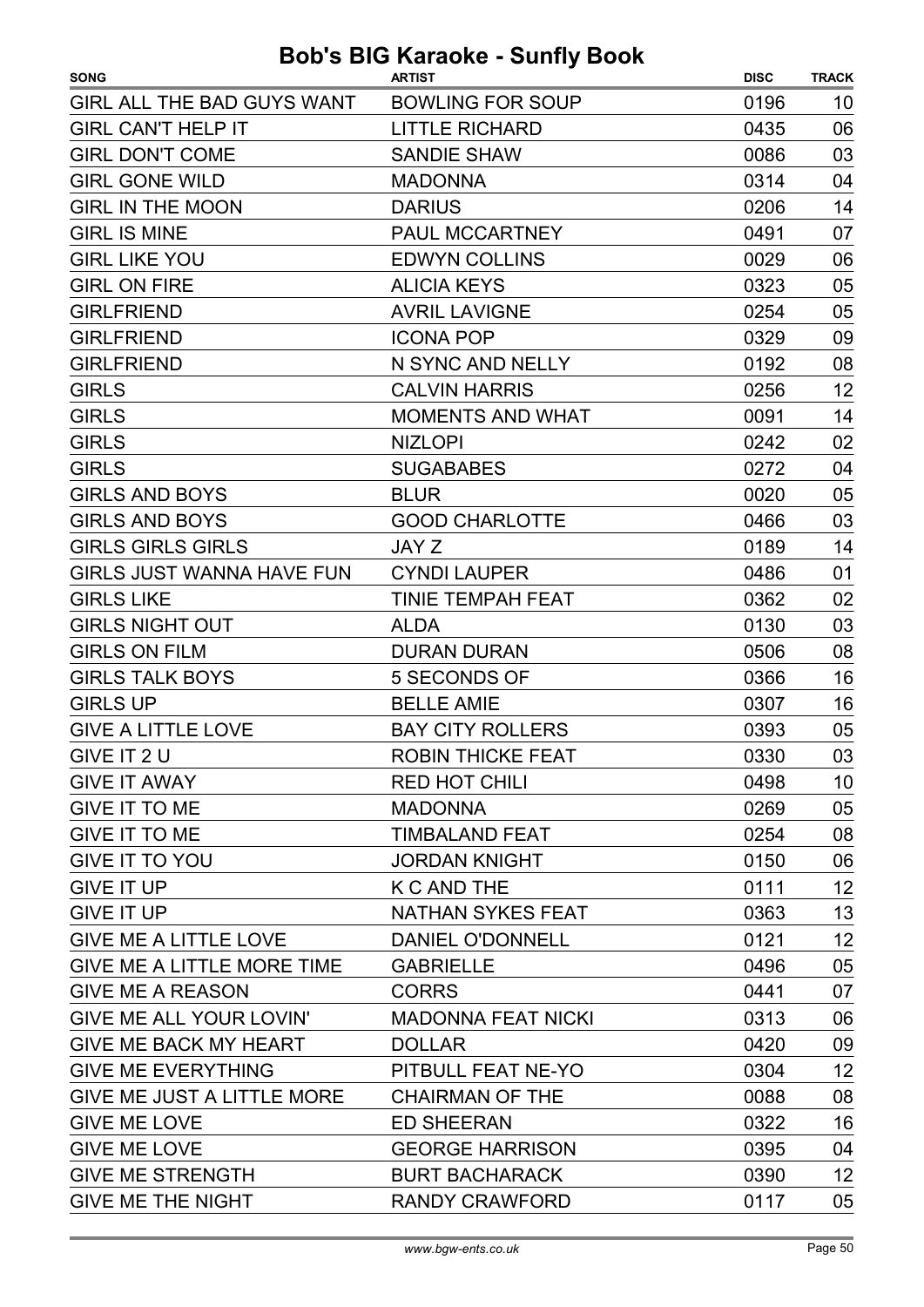| <b>SIGALA FEAT JOHN</b><br>0364<br>08<br>02<br><b>CORRS</b><br>0176<br><b>KYLIE MINOGUE</b><br>10<br>0229<br>13<br><b>DAVE CLARK FIVE</b><br>0084<br>04<br><b>WANTED</b><br>0305<br>0035<br>11<br><b>SAILOR</b><br>13<br><b>REBECCA FERGUSON</b><br>0315<br>05<br><b>PINK</b><br>0431<br>07<br><b>SIGMA FEAT ELLA</b><br>0354<br><b>BILLIE HOLIDAY</b><br>06<br>0423<br>05<br><b>LAURA BRANIGAN</b><br>0474<br>03<br><b>ANDREAS JOHNSON</b><br>0159<br>13<br><b>FOXES</b><br>0342<br><b>MACKLEMORE FEAT</b><br>04<br>0381<br><b>JUST JACK</b><br>03<br>0254<br>03<br>0344<br><b>ELLA HENDERSON</b><br>13<br><b>WANTED</b><br>0338<br>0354<br>10<br>GO<br><b>CHEMICAL BROTHERS</b><br><b>GORGON CITY FEAT</b><br>03<br>0347<br><b>JANET JACKSON</b><br>0122<br>14<br>16<br><b>OASIS</b><br>0157<br>13<br>0086<br><b>MANFRED MANN</b><br><b>MOODY BLUES</b><br>09<br>0045<br>PET SHOP BOYS<br>0387<br>04<br>13<br><b>BOW WOW WOW</b><br>0105<br>0022<br>08<br><b>FLEETWOOD MAC</b><br><b>KISS</b><br>0389<br>01<br>15<br><b>PINK</b><br>0451<br>0207<br>07<br><b>COLDPLAY</b><br>15<br><b>SEX PISTOLS</b><br>0193<br><b>DUSTY SPRINGFIELD</b><br>08<br>0085 | <b>SONG</b>                      | <b>ARTIST</b>             | <b>DISC</b> | <b>TRACK</b> |
|-----------------------------------------------------------------------------------------------------------------------------------------------------------------------------------------------------------------------------------------------------------------------------------------------------------------------------------------------------------------------------------------------------------------------------------------------------------------------------------------------------------------------------------------------------------------------------------------------------------------------------------------------------------------------------------------------------------------------------------------------------------------------------------------------------------------------------------------------------------------------------------------------------------------------------------------------------------------------------------------------------------------------------------------------------------------------------------------------------------------------------------------------------------|----------------------------------|---------------------------|-------------|--------------|
|                                                                                                                                                                                                                                                                                                                                                                                                                                                                                                                                                                                                                                                                                                                                                                                                                                                                                                                                                                                                                                                                                                                                                           | <b>GIVE ME YOUR LOVE</b>         |                           |             |              |
|                                                                                                                                                                                                                                                                                                                                                                                                                                                                                                                                                                                                                                                                                                                                                                                                                                                                                                                                                                                                                                                                                                                                                           | <b>GIVE THE THE REASON</b>       |                           |             |              |
|                                                                                                                                                                                                                                                                                                                                                                                                                                                                                                                                                                                                                                                                                                                                                                                                                                                                                                                                                                                                                                                                                                                                                           | <b>GIVING YOU UP</b>             |                           |             |              |
|                                                                                                                                                                                                                                                                                                                                                                                                                                                                                                                                                                                                                                                                                                                                                                                                                                                                                                                                                                                                                                                                                                                                                           | <b>GLAD ALL OVER</b>             |                           |             |              |
|                                                                                                                                                                                                                                                                                                                                                                                                                                                                                                                                                                                                                                                                                                                                                                                                                                                                                                                                                                                                                                                                                                                                                           | <b>GLAD YOU CAME</b>             |                           |             |              |
|                                                                                                                                                                                                                                                                                                                                                                                                                                                                                                                                                                                                                                                                                                                                                                                                                                                                                                                                                                                                                                                                                                                                                           | <b>GLASS OF CHAMPAGNE</b>        |                           |             |              |
|                                                                                                                                                                                                                                                                                                                                                                                                                                                                                                                                                                                                                                                                                                                                                                                                                                                                                                                                                                                                                                                                                                                                                           | <b>GLITTER AND GOLD</b>          |                           |             |              |
|                                                                                                                                                                                                                                                                                                                                                                                                                                                                                                                                                                                                                                                                                                                                                                                                                                                                                                                                                                                                                                                                                                                                                           | <b>GLITTER IN THE AIR</b>        |                           |             |              |
|                                                                                                                                                                                                                                                                                                                                                                                                                                                                                                                                                                                                                                                                                                                                                                                                                                                                                                                                                                                                                                                                                                                                                           | <b>GLITTERBALL</b>               |                           |             |              |
|                                                                                                                                                                                                                                                                                                                                                                                                                                                                                                                                                                                                                                                                                                                                                                                                                                                                                                                                                                                                                                                                                                                                                           | <b>GLOOMY SUNDAY</b>             |                           |             |              |
|                                                                                                                                                                                                                                                                                                                                                                                                                                                                                                                                                                                                                                                                                                                                                                                                                                                                                                                                                                                                                                                                                                                                                           | <b>GLORIA</b>                    |                           |             |              |
|                                                                                                                                                                                                                                                                                                                                                                                                                                                                                                                                                                                                                                                                                                                                                                                                                                                                                                                                                                                                                                                                                                                                                           | <b>GLORIOUS</b>                  |                           |             |              |
|                                                                                                                                                                                                                                                                                                                                                                                                                                                                                                                                                                                                                                                                                                                                                                                                                                                                                                                                                                                                                                                                                                                                                           | <b>GLORIOUS</b>                  |                           |             |              |
|                                                                                                                                                                                                                                                                                                                                                                                                                                                                                                                                                                                                                                                                                                                                                                                                                                                                                                                                                                                                                                                                                                                                                           | <b>GLORIOUS</b>                  |                           |             |              |
|                                                                                                                                                                                                                                                                                                                                                                                                                                                                                                                                                                                                                                                                                                                                                                                                                                                                                                                                                                                                                                                                                                                                                           | <b>GLORY DAYS</b>                |                           |             |              |
|                                                                                                                                                                                                                                                                                                                                                                                                                                                                                                                                                                                                                                                                                                                                                                                                                                                                                                                                                                                                                                                                                                                                                           | <b>GLOW</b>                      |                           |             |              |
|                                                                                                                                                                                                                                                                                                                                                                                                                                                                                                                                                                                                                                                                                                                                                                                                                                                                                                                                                                                                                                                                                                                                                           | <b>GLOW IN THE DARK</b>          |                           |             |              |
|                                                                                                                                                                                                                                                                                                                                                                                                                                                                                                                                                                                                                                                                                                                                                                                                                                                                                                                                                                                                                                                                                                                                                           |                                  |                           |             |              |
|                                                                                                                                                                                                                                                                                                                                                                                                                                                                                                                                                                                                                                                                                                                                                                                                                                                                                                                                                                                                                                                                                                                                                           | <b>GO ALL NIGHT</b>              |                           |             |              |
|                                                                                                                                                                                                                                                                                                                                                                                                                                                                                                                                                                                                                                                                                                                                                                                                                                                                                                                                                                                                                                                                                                                                                           | <b>GO DEEP</b>                   |                           |             |              |
|                                                                                                                                                                                                                                                                                                                                                                                                                                                                                                                                                                                                                                                                                                                                                                                                                                                                                                                                                                                                                                                                                                                                                           | <b>GO LET IT OUT</b>             |                           |             |              |
|                                                                                                                                                                                                                                                                                                                                                                                                                                                                                                                                                                                                                                                                                                                                                                                                                                                                                                                                                                                                                                                                                                                                                           | <b>GO NOW</b>                    |                           |             |              |
|                                                                                                                                                                                                                                                                                                                                                                                                                                                                                                                                                                                                                                                                                                                                                                                                                                                                                                                                                                                                                                                                                                                                                           | <b>GO NOW</b>                    |                           |             |              |
|                                                                                                                                                                                                                                                                                                                                                                                                                                                                                                                                                                                                                                                                                                                                                                                                                                                                                                                                                                                                                                                                                                                                                           | <b>GO WEST</b>                   |                           |             |              |
|                                                                                                                                                                                                                                                                                                                                                                                                                                                                                                                                                                                                                                                                                                                                                                                                                                                                                                                                                                                                                                                                                                                                                           | <b>GO WILD IN THE COUNTRY</b>    |                           |             |              |
|                                                                                                                                                                                                                                                                                                                                                                                                                                                                                                                                                                                                                                                                                                                                                                                                                                                                                                                                                                                                                                                                                                                                                           | <b>GO YOUR OWN WAY</b>           |                           |             |              |
|                                                                                                                                                                                                                                                                                                                                                                                                                                                                                                                                                                                                                                                                                                                                                                                                                                                                                                                                                                                                                                                                                                                                                           | <b>GOD GAVE ROCK AND ROLL TO</b> |                           |             |              |
|                                                                                                                                                                                                                                                                                                                                                                                                                                                                                                                                                                                                                                                                                                                                                                                                                                                                                                                                                                                                                                                                                                                                                           | <b>GOD IS A DJ</b>               |                           |             |              |
|                                                                                                                                                                                                                                                                                                                                                                                                                                                                                                                                                                                                                                                                                                                                                                                                                                                                                                                                                                                                                                                                                                                                                           | <b>GOD PUT A SMILE UPON YOUR</b> |                           |             |              |
|                                                                                                                                                                                                                                                                                                                                                                                                                                                                                                                                                                                                                                                                                                                                                                                                                                                                                                                                                                                                                                                                                                                                                           | <b>GOD SAVE THE QUEEN</b>        |                           |             |              |
|                                                                                                                                                                                                                                                                                                                                                                                                                                                                                                                                                                                                                                                                                                                                                                                                                                                                                                                                                                                                                                                                                                                                                           | <b>GOIN' BACK</b>                |                           |             |              |
|                                                                                                                                                                                                                                                                                                                                                                                                                                                                                                                                                                                                                                                                                                                                                                                                                                                                                                                                                                                                                                                                                                                                                           | <b>GOIN' CRAZY</b>               | <b>DIZZEE RASCAL FEAT</b> | 0329        | 14           |
| <b>ODYSSEY</b><br>0422<br>04                                                                                                                                                                                                                                                                                                                                                                                                                                                                                                                                                                                                                                                                                                                                                                                                                                                                                                                                                                                                                                                                                                                              | <b>GOING BACK TO MY ROOTS</b>    |                           |             |              |
| 08<br>MEL C<br>0148                                                                                                                                                                                                                                                                                                                                                                                                                                                                                                                                                                                                                                                                                                                                                                                                                                                                                                                                                                                                                                                                                                                                       | <b>GOING DOWN</b>                |                           |             |              |
| 02<br><b>GABRIELLE</b><br>0496                                                                                                                                                                                                                                                                                                                                                                                                                                                                                                                                                                                                                                                                                                                                                                                                                                                                                                                                                                                                                                                                                                                            | <b>GOING NOWHERE</b>             |                           |             |              |
| 04<br><b>EVANESCENCE</b><br>0417                                                                                                                                                                                                                                                                                                                                                                                                                                                                                                                                                                                                                                                                                                                                                                                                                                                                                                                                                                                                                                                                                                                          | <b>GOING UNDER</b>               |                           |             |              |
| 0508<br>01<br><b>JAM</b>                                                                                                                                                                                                                                                                                                                                                                                                                                                                                                                                                                                                                                                                                                                                                                                                                                                                                                                                                                                                                                                                                                                                  | <b>GOING UNDERGROUND</b>         |                           |             |              |
| 15<br>0500<br><b>PRINCE</b>                                                                                                                                                                                                                                                                                                                                                                                                                                                                                                                                                                                                                                                                                                                                                                                                                                                                                                                                                                                                                                                                                                                               | <b>GOLD</b>                      |                           |             |              |
| 14<br><b>SPANDAU BALLET</b><br>0449                                                                                                                                                                                                                                                                                                                                                                                                                                                                                                                                                                                                                                                                                                                                                                                                                                                                                                                                                                                                                                                                                                                       | <b>GOLD</b>                      |                           |             |              |
| 15<br><b>GLEE CAST</b><br>0430                                                                                                                                                                                                                                                                                                                                                                                                                                                                                                                                                                                                                                                                                                                                                                                                                                                                                                                                                                                                                                                                                                                            | <b>GOLD DIGGER</b>               |                           |             |              |
| <b>KANYE WEST AND</b><br>06<br>0237                                                                                                                                                                                                                                                                                                                                                                                                                                                                                                                                                                                                                                                                                                                                                                                                                                                                                                                                                                                                                                                                                                                       | <b>GOLD DIGGER</b>               |                           |             |              |
| 0302<br>15<br><b>WANTED</b>                                                                                                                                                                                                                                                                                                                                                                                                                                                                                                                                                                                                                                                                                                                                                                                                                                                                                                                                                                                                                                                                                                                               | <b>GOLD FOREVER</b>              |                           |             |              |
| <b>STRANGLERS</b><br>0509<br>08                                                                                                                                                                                                                                                                                                                                                                                                                                                                                                                                                                                                                                                                                                                                                                                                                                                                                                                                                                                                                                                                                                                           | <b>GOLDEN BROWN</b>              |                           |             |              |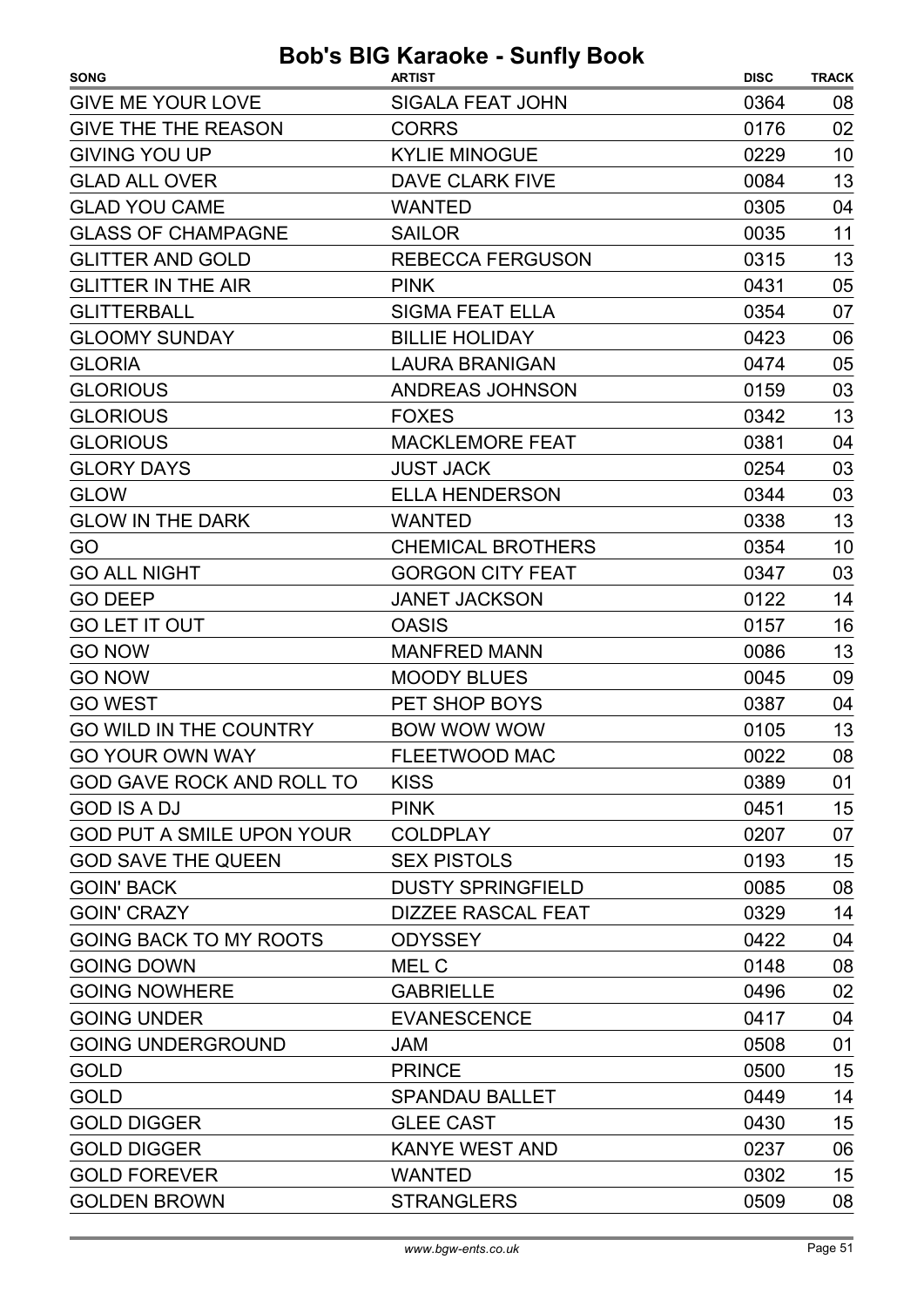| <b>SONG</b>                    | <b>ARTIST</b>            | <b>DISC</b> | <b>TRACK</b> |
|--------------------------------|--------------------------|-------------|--------------|
| <b>GOLDEN EYE</b>              | <b>TINA TURNER</b>       | 0034        | 02           |
| <b>GONE</b>                    | <b>NELLY FEAT KELLY</b>  | 0303        | 16           |
| <b>GONE TILL NOVEMBER</b>      | <b>JEAN WYCLIFF</b>      | 0121        | 15           |
| <b>GONNA GET ALONG WITHOUT</b> | <b>VIOLA WILLS</b>       | 0079        | 12           |
| <b>GONNA MAKE YOU A STAR</b>   | <b>DAVID ESSEX</b>       | 0079        | 13           |
| <b>GOOD AS GOLD</b>            | <b>BEAUTIFUL SOUTH</b>   | 0495        | 07           |
| <b>GOOD DAYS BAD DAYS</b>      | <b>KAISER CHIEFS</b>     | 0275        | 10           |
| <b>GOOD ENOUGH</b>             | <b>DODGY</b>             | 0061        | 15           |
| <b>GOOD FEELING</b>            | <b>FLO-RIDA</b>          | 0311        | 05           |
| <b>GOOD FOR YOU</b>            | <b>SELENA GOMEZ FEAT</b> | 0355        | 16           |
| <b>GOOD GIRL</b>               | <b>ALEXIS JORDAN</b>     | 0301        | 07           |
| <b>GOOD GIRLS</b>              | 5 SECONDS OF             | 0345        | 07           |
| <b>GOOD GOLLY MISS MOLLY</b>   | <b>LITTLE RICHARD</b>    | 0484        | 13           |
| <b>GOOD GRIEF</b>              | <b>BASTILLE</b>          | 0366        | 08           |
| <b>GOOD HEART</b>              | <b>FERGAL SHARKEY</b>    | 0037        | 03           |
| <b>GOOD INTENTIONS</b>         | <b>DAPPY</b>             | 0320        | 07           |
| <b>GOOD KISSER</b>             | <b>USHER</b>             | 0340        | 03           |
| <b>GOOD LIFE</b>               | <b>INNER CITY</b>        | 0454        | 14           |
| <b>GOOD LIFE</b>               | <b>THREE DAYS GRACE</b>  | 0293        | 02           |
| <b>GOOD LUCK CHARM</b>         | <b>ELVIS PRESLEY</b>     | 0044        | 07           |
| <b>GOOD MORNING SUNSHINE</b>   | AQUA                     | 0130        | 06           |
| <b>GOOD RIDDANCE (TIME OF</b>  | <b>GREEN DAY</b>         | 0490        | 05           |
| <b>GOOD STUFF</b>              | <b>KELIS</b>             | 0167        | 11           |
| <b>GOOD THING</b>              | <b>ETERNAL</b>           | 0049        | 05           |
| <b>GOOD TIME</b>               | OWL CITY AND CARLY       | 0318        | 17           |
| <b>GOOD TIMES</b>              | <b>ELLA EYRE</b>         | 0356        | 08           |
| <b>GOOD TIMES</b>              | ROLL DEEP                | 0292        | 06           |
| <b>GOOD TIMES GONNA COME</b>   | <b>AQUALUNG</b>          | 0199        | 10           |
| <b>GOOD TIMIN'</b>             | <b>JIMMY JONES</b>       | 0083        | 03           |
| <b>GOOD YEAR FOR THE ROSES</b> | <b>ELVIS COSTELLO</b>    | 0105        | 10           |
| <b>GOODBYE</b>                 | <b>SPICE GIRLS</b>       | 0128        | 01           |
| <b>GOODBYE HORSES</b>          | <b>Q LAZARUS</b>         | 0426        | 06           |
| <b>GOODBYE MR</b>              | <b>HOOSIERS</b>          | 0260        | 02           |
| <b>GOODBYE MY LOVER</b>        | <b>JAMES BLUNT</b>       | 0238        | 14           |
| <b>GOODBYE TO JANE</b>         | <b>SLADE</b>             | 0035        | 02           |
| <b>GOODBYE TO YOU</b>          | <b>MICHELLE BRANCH</b>   | 0202        | 05           |
| <b>GOODIES</b>                 | PETEY PABLO              | 0229        | 08           |
| <b>GOODIES THEME</b>           | <b>GOODIES</b>           | 0396        | 07           |
| <b>GOODNESS GRACIOUS</b>       | <b>ELLIE GOULDING</b>    | 0337        | 14           |
| <b>GOODNESS GRACIOUS ME</b>    | PETER SELLERS AND        | 0089        | 04           |
| <b>GOODNIGHT GIRL</b>          | WET WET WET              | 0002        | 09           |
| <b>GOODY TWO SHOES</b>         | <b>ADAM AND THE ANTS</b> | 0111        | 15           |
| <b>GORILLA ( CLEAN)</b>        | <b>BRUNO MARS</b>        | 0334        | 15           |
|                                |                          |             |              |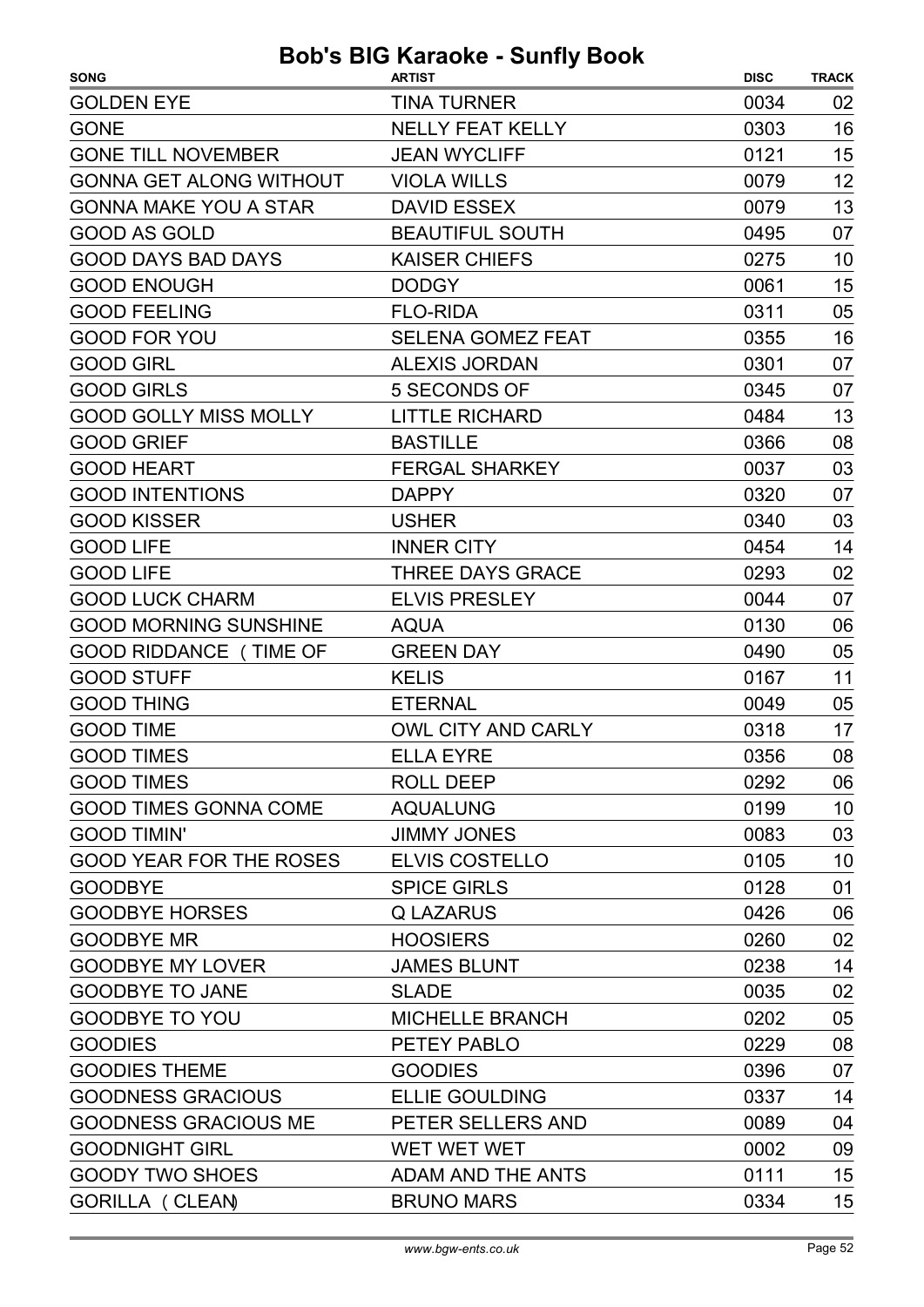| <b>SONG</b>                        | <b>ARTIST</b>             | <b>DISC</b> | <b>TRACK</b> |
|------------------------------------|---------------------------|-------------|--------------|
| <b>GOT MY MIND SET ON YOU</b>      | <b>GEORGE HARRISON</b>    | 0153        | 13           |
| <b>GOT TO BE REAL</b>              | <b>CHERYL LYNN</b>        | 0397        | 06           |
| <b>GOT TO GET YOU INTO MY LIFE</b> | <b>CLIFF BENNETT AND</b>  | 0099        | 02           |
| <b>GOT TO HAVE YOUR LOVE</b>       | <b>LIBERTY X</b>          | 0465        | 02           |
| <b>GOTTA BE SOMEBODY</b>           | <b>SHAYNE WARD</b>        | 0298        | 13           |
| <b>GOTTA BE YOU</b>                | <b>ONE DIRECTION</b>      | 0310        | 02           |
| <b>GOTTA GET THRU THIS</b>         | <b>DANIEL BEDINGFIELD</b> | 0457        | 13           |
| <b>GOTTA TELL YOU</b>              | <b>SAMANTHA MUMBA</b>     | 0439        | 09           |
| <b>GOTTA WORK</b>                  | <b>AMERIE</b>             | 0258        | 08           |
| <b>GRACE</b>                       | <b>WILL YOUNG</b>         | 0275        | 12           |
| <b>GRACE KELLY</b>                 | <b>MIKA</b>               | 0478        | 04           |
| <b>GRACELAND</b>                   | <b>PAUL SIMON</b>         | 0474        | 06           |
| <b>GRANDAD</b>                     | <b>CLIVE DUNN</b>         | 0089        | 11           |
| <b>GRANITE</b>                     | <b>PENDULUM</b>           | 0272        | 16           |
| <b>GRANT GREEN</b>                 | <b>MR JUKES FEAT</b>      | 0378        | 13           |
| <b>GRAVITY</b>                     | <b>DJ FRESH FEAT ELLA</b> | 0348        | 08           |
| <b>GREASED LIGHTNING</b>           | <b>GREASE</b>             | 0009        | 04           |
| <b>GREAT BALLS OF FIRE</b>         | <b>JERRY LEE LEWIS</b>    | 0448        | 14           |
| <b>GREAT BEYOND</b>                | R E M                     | 0498        | 06           |
| <b>GREAT DJ</b>                    | <b>TING TANGS</b>         | 0265        | 07           |
| <b>GREAT GIG IN THE SKY</b>        | <b>PINK FLOYD</b>         | 0412        | 15           |
| <b>GREAT PRETENDER</b>             | <b>PLATTERS</b>           | 0431        | 12           |
| <b>GREAT SOUTHERN LAND</b>         | <b>ICEHOUSE</b>           | 0489        | 11           |
| <b>GREATEST</b>                    | <b>SIA FEAT KENDRICK</b>  | 0368        | 07           |
| <b>GREATEST AMERICAN HERO</b>      | <b>JOEY SCARBURY</b>      | 0476        | 03           |
| <b>GREATEST DAY</b>                | <b>TAKE THAT</b>          | 0274        | 04           |
| <b>GREATEST LOVE YOU'LL NEVER</b>  | <b>LUTRICIA MCNEAL</b>    | 0130        | 08           |
| <b>GREEN DOOR</b>                  | <b>FRANKIE VAUGHN</b>     | 0062        | 06           |
| <b>GREEN DOOR</b>                  | <b>SHAKIN' STEVENS</b>    | 0400        | 06           |
| <b>GREEN GARDEN</b>                | <b>LAURA MVULA</b>        | 0326        | 17           |
| <b>GREEN GREEN GRASS OF HOME</b>   | <b>TOM JONES</b>          | 0510        | 02           |
| <b>GREEN LIGHT</b>                 | <b>LORDE</b>              | 0374        | 12           |
| <b>GREEN LIGHT</b>                 | <b>ROLL DEEP</b>          | 0295        | 13           |
| <b>GREEN LIGHT (FREEMASONS)</b>    | <b>BEYONCE</b>            | 0258        | 06           |
| <b>GREEN TAMBOURINE</b>            | <b>LEMON PIPERS</b>       | 0100        | 15           |
| <b>GRENADE</b>                     | <b>BRUNO MARS</b>         | 0299        | 12           |
| <b>GRILLZ</b>                      | <b>NELLY</b>              | 0242        | 09           |
| <b>GROOVE IS IN THE HEART</b>      | DEE LITE                  | 0486        | 07           |
| <b>GROOVE JET</b>                  | <b>SPILLER</b>            | 0457        | 09           |
| <b>GROOVE MACHINE</b>              | <b>MARVIN AND TAMERA</b>  | 0146        | 05           |
| <b>GROOVIN'</b>                    | <b>YOUNG RASCALS</b>      | 0073        | 10           |
| <b>GROOVY KIND OF LOVE</b>         | <b>MINDBENDERS</b>        | 0064        | 01           |
| <b>GROUPIE LOVE</b>                | <b>LANA DEL REY FEAT</b>  | 0379        | 10           |
|                                    |                           |             |              |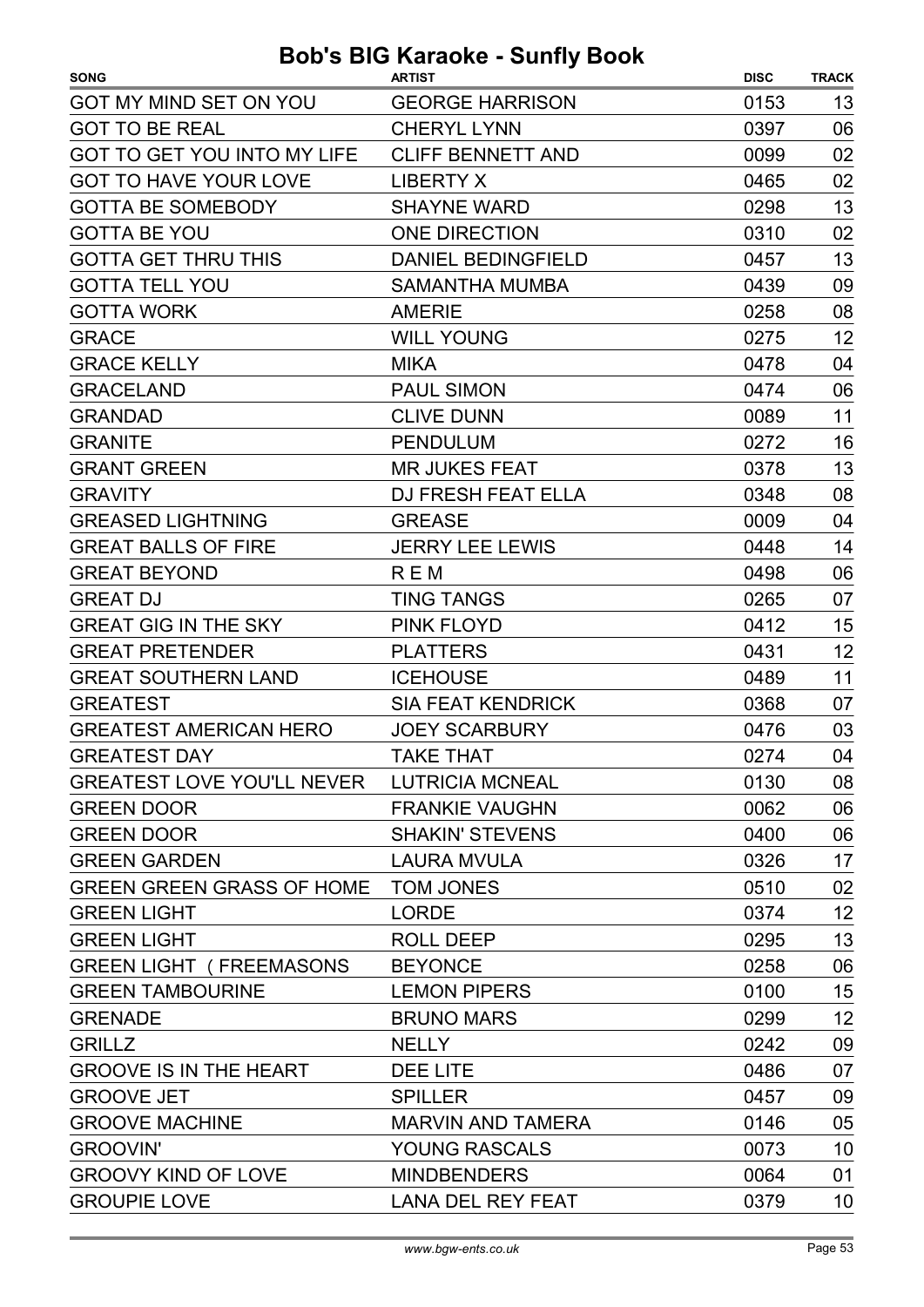| <b>SONG</b>                       | <b>ARTIST</b>              | <b>DISC</b> | <b>TRACK</b> |
|-----------------------------------|----------------------------|-------------|--------------|
| <b>GUILT</b>                      | <b>NERO</b>                | 0304        | 05           |
| <b>GUILTY</b>                     | <b>BLUE</b>                | 0210        | 02           |
| <b>GUILTY</b>                     | <b>RASMUS</b>              | 0221        | 02           |
| <b>GUITAR MAN</b>                 | <b>BREAD</b>               | 0162        | 12           |
| <b>GUNS AND HORSES</b>            | <b>ELLIE GOULDING</b>      | 0434        | 08           |
| <b>GUNS DON'T KILL PEOPLE</b>     | <b>GOLDIE LOOKIN CHAIN</b> | 0222        | 05           |
| <b>GUNS OF BRIXTON</b>            | <b>CLASH</b>               | 0420        | 01           |
| <b>GYPSIES TRAMPS AND THIEVES</b> | <b>CHER</b>                | 0437        | 02           |
| <b>GYPSY EYES</b>                 | <b>JIMI HENDRIX</b>        | 0503        | 08           |
| GYPSY WOMAN (LA DA DEE)           | <b>CRYSTAL WATERS</b>      | 0112        | 12           |
| <b>GYPSYS TRAMPS AND THIEVES</b>  | <b>CHER</b>                | 0147        | 01           |
| <b>HAPPYRADIO</b>                 | <b>EDWIN STARR</b>         | 0425        | 05           |
| <b>HA HA SAID THE CLOWN</b>       | <b>MANFRED MANN</b>        | 0099        | 13           |
| <b>HAD ENOUGH</b>                 | <b>ENEMY</b>               | 0257        | 04           |
| <b>HAIR</b>                       | <b>LITTLE MIX</b>          | 0356        | 03           |
| <b>HALF A HEART</b>               | <b>H AND CLAIRE</b>        | 0195        | 12           |
| <b>HALF BREED</b>                 | <b>CHER</b>                | 0437        | 03           |
| HALF IN LOVE WITH ELIZABETH       | <b>MYSTERY JETS</b>        | 0271        | 05           |
| <b>HALF LIGHT</b>                 | <b>ATHLETE</b>             | 0231        | 09           |
| HALF THE WORLD AWAY               | <b>AURORA</b>              | 0358        | 02           |
| <b>HALFWAY TO PARADISE</b>        | <b>BILLY FURY</b>          | 0038        | 05           |
| <b>HALL OF FAME</b>               | <b>SCRIPT FEAT WILL I</b>  | 0320        | 05           |
| <b>HALLELUJAH</b>                 | <b>ALEXANDRA BURKE</b>     | 0275        | 01           |
| <b>HALLELUJAH</b>                 | <b>HAPPY MONDAYS</b>       | 0501        | 12           |
| <b>HALLELUJAH</b>                 | <b>RUFUS WAINWRIGHT</b>    | 0410        | 02           |
| <b>HALO</b>                       | <b>BEYONCE</b>             | 0277        | 10           |
| <b>HALO WALKING ON SUNSHINE</b>   | <b>GLEE CAST</b>           | 0429        | 15           |
| <b>HAMMER TO THE HEART</b>        | <b>TAMPERER</b>            | 0159        | 09           |
| <b>HAND ON YOUR HEART</b>         | <b>KYLIE MINOGUE</b>       | 0497        | 06           |
| <b>HANDBAGS AND GLAD RAGS</b>     | <b>STEREOPHONICS</b>       | 0184        | 02           |
| <b>HANDBAGS AND GLADRAGS</b>      | <b>STEREOPHONICS</b>       | 0457        | 10           |
| <b>HANDLE ME</b>                  | <b>ROBYN</b>               | 0261        | 06           |
| <b>HANDLEBARS</b>                 | <b>FLOBOTS</b>             | 0273        | 07           |
| <b>HANDS CLEAN</b>                | <b>ALANIS MORISSETTE</b>   | 0462        | 02           |
| <b>HANDS THAT BUILT AMERICA</b>   | U <sub>2</sub>             | 0202        | 11           |
| <b>HANDS TO MYSELF</b>            | <b>SELENA GOMEZ</b>        | 0362        | 09           |
| <b>HANDS UP</b>                   | <b>OTTOWAN</b>             | 0028        | 07           |
| <b>HANDSOME</b>                   | <b>VACCINES</b>            | 0350        | 10           |
| <b>HANDY MAN</b>                  | <b>JIMMY JONES</b>         | 0043        | 02           |
| HANG ON IN THERE BABY             | <b>JOHNNY BRISTOL</b>      | 0091        | 10           |
| <b>HANG ON SLOOPY</b>             | <b>MCCOYS</b>              | 0086        | 06           |
| <b>HANGIN' AROUND</b>             | <b>BOBBY BROWN</b>         | 0050        | 07           |
| HANGIN' ON A STRING               | <b>LOOSE ENDS</b>          | 0067        | 02           |
|                                   |                            |             |              |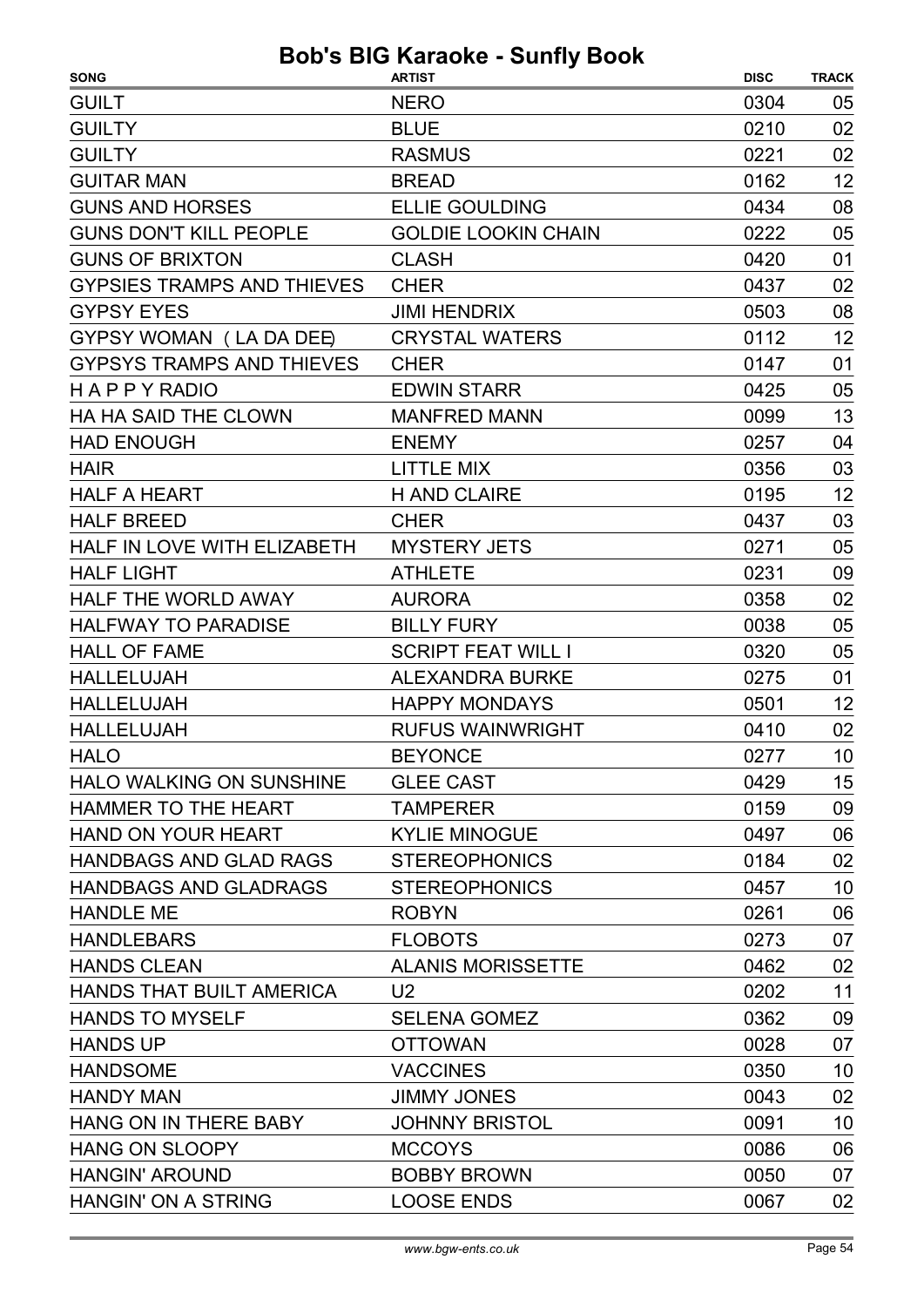| <b>SONG</b>                           | <b>ARTIST</b>             | <b>DISC</b> | <b>TRACK</b> |
|---------------------------------------|---------------------------|-------------|--------------|
| <b>HANGING TREE</b>                   | <b>JENNIFER LAWRENCE</b>  | 0347        | 18           |
| <b>HANGOVER</b>                       | TAIO CRUZ FEAT FLO        | 0310        | 13           |
| <b>HAPPINESS</b>                      | <b>ALEXIS JORDAN</b>      | 0298        | 06           |
| <b>HAPPINESS</b>                      | <b>GOLDFRAPP</b>          | 0267        | 15           |
| <b>HAPPINESS</b>                      | <b>KEN DODD</b>           | 0392        | 14           |
| <b>HAPPINESS</b>                      | <b>ORSON</b>              | 0246        | 09           |
| <b>HAPPY</b>                          | <b>ASHANTI</b>            | 0198        | 12           |
| <b>HAPPY</b>                          | <b>LEONA LEWIS</b>        | 0284        | 14           |
| <b>HAPPY</b>                          | PHARRELL WILLIAMS         | 0335        | 01           |
| <b>HAPPY BIRTHDAY</b>                 | <b>ALTERED IMAGES</b>     | 0113        | 07           |
| <b>HAPPY BIRTHDAY</b>                 | <b>STANDARD</b>           | 0143        | 13           |
| <b>HAPPY BIRTHDAY</b>                 | STANDARD (VOCAL)          | 0143        | 12           |
| <b>HAPPY BIRTHDAY</b>                 | <b>STANDARDS</b>          | 0474        | 07           |
| <b>HAPPY ENDING</b>                   | <b>MIKA</b>               | 0261        | 08           |
| <b>HAPPY NEW YEAR</b>                 | <b>ABBA</b>               | 0030        | 20           |
| <b>HAPPY PEOPLE</b>                   | <b>R KELLY</b>            | 0221        | 13           |
| HAPPY XMAS (WAR IS OVER)              | <b>IDOLS</b>              | 0213        | 01           |
| <b>HARD</b>                           | <b>RIHANNA FEAT YOUNG</b> | 0289        | 02           |
| <b>HARD DAY'S NIGHT</b>               | <b>BANGLES</b>            | 0477        | 01           |
| <b>HARD KNOCK LIFE</b>                | DR EVIL                   | 0195        | 05           |
| HARD OUT HERE ( CLEAN)                | <b>LILY ALLEN</b>         | 0334        | 18           |
| <b>HARD ROCK HALLELUJAH</b>           | <b>LORDI</b>              | 0244        | 06           |
| <b>HARD TO BEAT</b>                   | <b>HARD-FI</b>            | 0430        | 03           |
| <b>HARD TO HANDLE</b>                 | <b>COMMITMENTS</b>        | 0444        | 03           |
| <b>HARD TO HANDLE</b>                 | <b>OTIS REDDING</b>       | 0088        | 13           |
| <b>HARDER I TRY</b>                   | <b>BROTHER BEYOND</b>     | 0422        | 11           |
| HARDER THAN YOU THINK                 | <b>PUBLIC ENEMY</b>       | 0320        | 18           |
| <b>HARDEST PART</b>                   | <b>COLDPLAY</b>           | 0242        | 04           |
| <b>HARLEM SHUFFLE</b>                 | <b>BOB AND EARL</b>       | 0088        | 07           |
| <b>HARPER VALLEY PTA</b>              | <b>JEANNIE C RILEY</b>    | 0102        | 01           |
| HARVEST FOR THE WORLD                 | <b>CHRISTIANS</b>         | 0082        | 02           |
| HATE (I REALLY DON'T LIKE             | <b>PLAIN WHTE T'S</b>     | 0262        | 14           |
| HATE THAT YOU LOVE ME                 | <b>RIHANNA</b>            | 0262        | 12           |
| <b>HATS OFF TO LARRY</b>              | <b>DEL SHANNON</b>        | 0084        | 02           |
| <b>HAVANA</b>                         | <b>CAMILA CABELLO</b>     | 0380        | 03           |
| <b>HAVE A CIGAR</b>                   | <b>PINK FLOYD</b>         | 0422        | 01           |
| <b>HAVE A NICE DAY</b>                | <b>BON JOVI</b>           | 0236        | 04           |
| <b>HAVE A NICE DAY</b>                | <b>STEREOPHONICS</b>      | 0459        | 01           |
| <b>HAVE I THE RIGHT</b>               | <b>HONEYCOMBS</b>         | 0046        | 05           |
| <b>HAVE YOU EVER</b>                  | S CLUB 7                  | 0504        | 10           |
| HAVE YOU EVER SEEN THE RAIN CREEDENCE |                           | 0482        | 15           |
| HAVE YOU MET MISS JONES               | <b>ROBBIE WILLIAMS</b>    | 0507        | 07           |
| HAVE YOU SEEN HER                     | <b>CHILITES</b>           | 0072        | 12           |
|                                       |                           |             |              |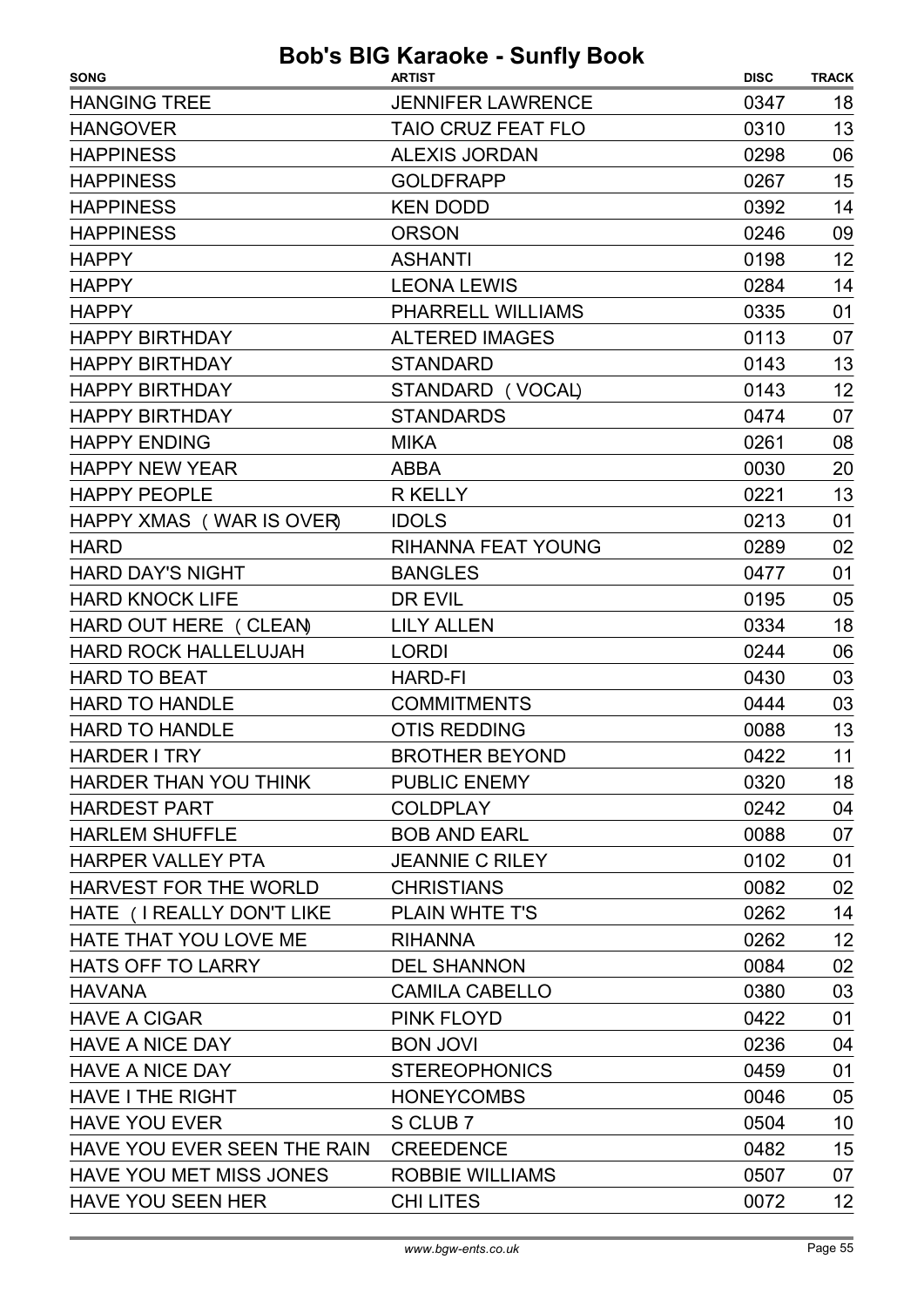| <b>SONG</b>                                | <b>ARTIST</b>             | <b>DISC</b> | <b>TRACK</b> |
|--------------------------------------------|---------------------------|-------------|--------------|
| HAVE YOURSELF A MERRY LITTLE JOHNNY MATHIS |                           | 0030        | 19           |
| <b>HAVEN'T MET YOU YET</b>                 | <b>MICHAEL BUBLE</b>      | 0474        | 08           |
| <b>HAZARD</b>                              | <b>RICHARD MARX</b>       | 0003        | 13           |
| <b>HAZARDOUS</b>                           | <b>VANESSA AMOROSI</b>    | 0474        | 09           |
| HE AIN'T HEAVY HE'S MY                     | <b>HOLLIES</b>            | 0040        | 10           |
| HE LOVES U NOT                             | <b>DREAM</b>              | 0177        | 02           |
| <b>HE WAS REALLY SAYING</b>                | <b>VELVELETTES</b>        | 0413        | 14           |
| <b>HE WASN'T</b>                           | <b>AVRIL LAVIGNE</b>      | 0229        | 05           |
| <b>HEADING FOR THE LIGHT</b>               | <b>TRAVELING WILBURYS</b> | 0422        | 15           |
| HEADLINES (FRIENDSHIP NEVER SPICE GIRLS    |                           | 0262        | 15           |
| <b>HEADY TALE</b>                          | <b>FRATELLIS</b>          | 0275        | 14           |
| <b>HEAL THE PAIN</b>                       | <b>GEORGE MICHAEL</b>     | 0396        | 08           |
| <b>HEARD IT THROUGH THE</b>                | <b>MARVIN GAYE</b>        | 0018        | 06           |
| <b>HEART AND SOUL</b>                      | <b>T'PAU</b>              | 0108        | 02           |
| <b>HEART AND SOUL</b>                      | <b>TWIN ATLANTIC</b>      | 0341        | 18           |
| <b>HEART ATTACK</b>                        | <b>DEMI LOVATO</b>        | 0328        | 02           |
| <b>HEART GO BOOM</b>                       | APOLLO 440                | 0154        | 09           |
| <b>HEART NEVER LIES</b>                    | <b>MCFLY</b>              | 0261        | 13           |
| <b>HEART OF GLASS</b>                      | <b>BLONDIE</b>            | 0001        | 15           |
| <b>HEART OF GOLD</b>                       | <b>NEIL YOUNG</b>         | 0096        | 06           |
| <b>HEART OF STONE</b>                      | <b>DAVE STEWART</b>       | 0025        | 08           |
| <b>HEART ON MY SLEEVE</b>                  | <b>GALLAGHER AND LYLE</b> | 0168        | 12           |
| <b>HEART ON MY SLEEVE</b>                  | <b>OLLY MURS</b>          | 0301        | 04           |
| <b>HEART SHAPED BOX</b>                    | <b>NIRVANA</b>            | 0416        | 02           |
| <b>HEART SKIPS A BEAT</b>                  | <b>OLLY MURS FEAT</b>     | 0307        | 11           |
| <b>HEART TO HEART</b>                      | <b>JAMES BLUNT</b>        | 0335        | 14           |
| <b>HEART VACANCY</b>                       | <b>WANTED</b>             | 0297        | 06           |
| <b>HEART WANTS WHAT IT WANTS</b>           | <b>SELENA GOMEZ</b>       | 0348        | 14           |
| <b>HEARTACHE TONIGHT</b>                   | <b>MICHAEL BUBLE</b>      | 0430        | 13           |
| <b>HEARTBEAT</b>                           | <b>BUDDY HOLLY</b>        | 0143        | 09           |
| <b>HEARTBEAT</b>                           | <b>SCOUTING FOR GIRLS</b> | 0266        | 11           |
| <b>HEARTBEAT</b>                           | <b>STEPS</b>              | 0128        | 11           |
| <b>HEARTBEAT SONG</b>                      | <b>KELLY CLARKSON</b>     | 0349        | 09           |
| <b>HEARTBREAK DOWN</b>                     | <b>PINK</b>               | 0303        | 13           |
| <b>HEARTBREAK HOTEL</b>                    | <b>ELVIS PRESLEY</b>      | 0047        | 01           |
| <b>HEARTBREAK HOTEL</b>                    | <b>WHITNEY HOUSTON</b>    | 0148        | 03           |
| <b>HEARTBREAKER</b>                        | <b>DIONNE WARWICK</b>     | 0110        | 05           |
| <b>HEARTBREAKER</b>                        | <b>MARIAH CAREY AND</b>   | 0150        | 05           |
| <b>HEARTLESS</b>                           | <b>KANYE WEST</b>         | 0276        | 04           |
| <b>HEARTLINE</b>                           | <b>CRAIG DAVID</b>        | 0381        | 05           |
| <b>HEARTS ON FIRE</b>                      | <b>PASSENGER</b>          | 0340        | 11           |
| <b>HEAT OF THE NIGHT</b>                   | <b>AQUA</b>               | 0123        | 15           |
| <b>HEATHENS</b>                            | <b>TWENTY ONE PILOTS</b>  | 0366        | 10           |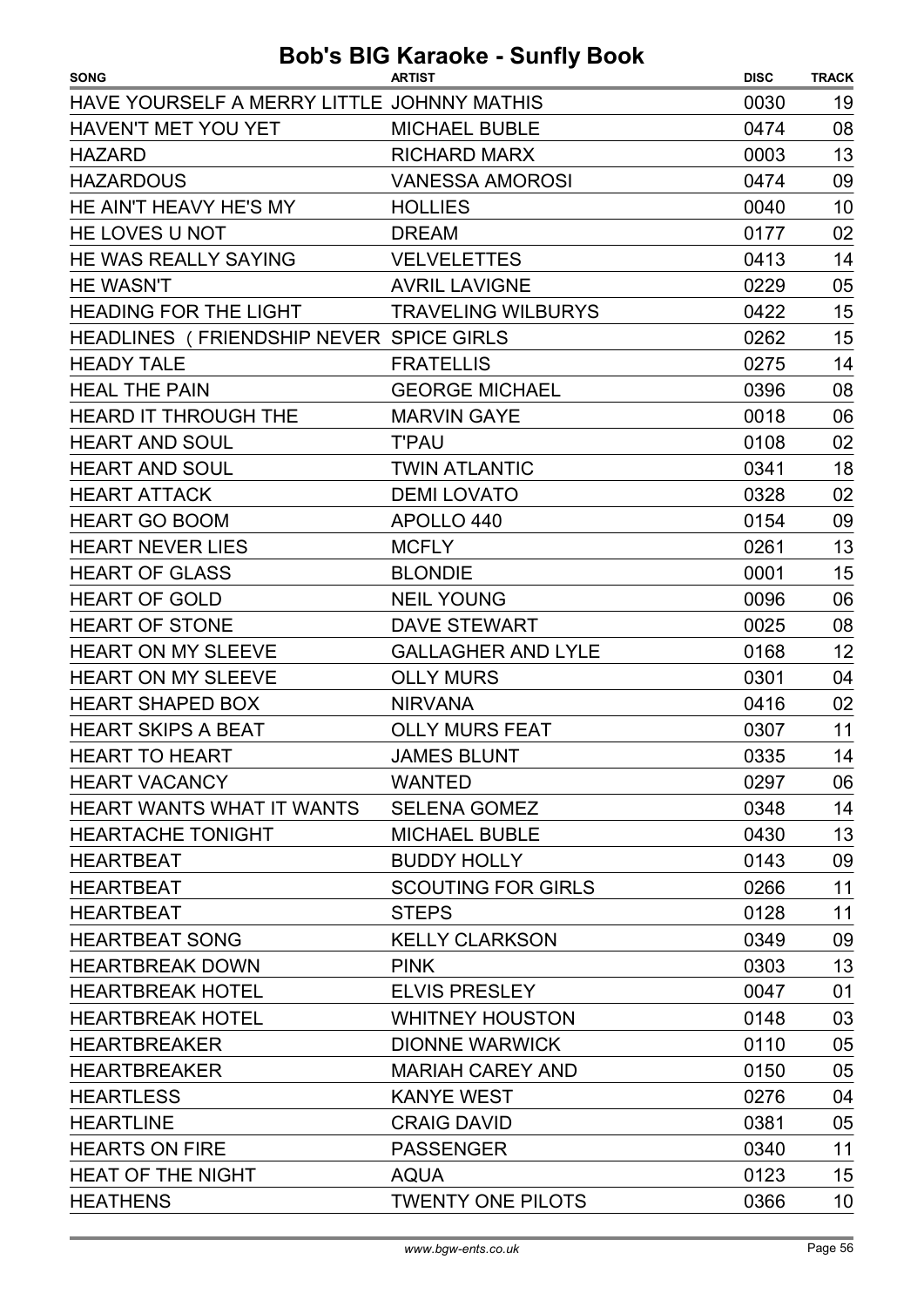| <b>SONG</b>                               | ------,<br><b>ARTIST</b>   | <b>DISC</b> | <b>TRACK</b> |
|-------------------------------------------|----------------------------|-------------|--------------|
| <b>HEATSTROKE</b>                         | <b>CALVIN HARRIS FEAT</b>  | 0375        | 08           |
| <b>HEATWAVE</b>                           | <b>WILEY FEAT RYMEZ</b>    | 0319        | 01           |
| <b>HEAVEN</b>                             | <b>DJ SAMMY</b>            | 0465        | 07           |
| <b>HEAVEN</b>                             | <b>EMELI SANDE</b>         | 0307        | 13           |
| HEAVEN (SLOW VERSION)                     | <b>DJ SAMMY</b>            | 0483        | 14           |
| <b>HEAVEN FOR EVERYONE</b>                | <b>QUEEN</b>               | 0060        | 05           |
| <b>HEAVEN HELP</b>                        | <b>LENNY KRAVITZ</b>       | 0395        | 14           |
| <b>HEAVEN IN YOUR EYES</b>                | <b>LOVERBOY</b>            | 0412        | 06           |
| <b>HEAVEN IS A HALFPIPE</b>               | <b>OPM</b>                 | 0181        | 12           |
| <b>HEAVEN IS A PLACE ON EARTH</b>         | <b>BELINDA CARLISLE</b>    | 0483        | 12           |
| <b>HEAVEN MUST BE MISSING AN</b>          | <b>TAVARES</b>             | 0018        | 05           |
| <b>HEAVY ENTERTAINMENT SHOW</b>           | <b>ROBBIE WILLIAMS</b>     | 0369        | 10           |
| <b>HEAVY IN MY HEART</b>                  | <b>ANASTACIA</b>           | 0227        | 11           |
| <b>HELEN WHEELS</b>                       | <b>PAUL MCCARTNEY</b>      | 0418        | 15           |
| <b>HELIUM</b>                             | <b>SIA</b>                 | 0374        | 02           |
| HE'LL HAVE TO GO                          | <b>JIM REEVES</b>          | 0054        | 01           |
| <b>HELLA GOOD</b>                         | <b>NO DOUBT</b>            | 0193        | 13           |
| <b>HELLO</b>                              | <b>ADELE</b>               | 0358        | 01           |
| <b>HELLO</b>                              | <b>CANDICE</b>             | 0222        | 11           |
| <b>HELLO</b>                              | <b>MARTIN SOLVEIG AND</b>  | 0301        | 10           |
| <b>HELLO AGAIN</b>                        | <b>NEIL DIAMOND</b>        | 0401        | 12           |
| <b>HELLO DARLIN'</b>                      | <b>CONWAY TWITTY</b>       | 0482        | 07           |
| <b>HELLO DOLLY</b>                        | <b>LOUIS ARMSTRONG</b>     | 0008        | 14           |
| <b>HELLO FRIDAY</b>                       | <b>FLO RIDA FEAT JASON</b> | 0362        | 16           |
| <b>HELLO HELLO</b>                        | <b>CAT EMPIRE</b>          | 0480        | 06           |
| <b>HELLO LITTLE GIRL</b>                  | <b>FOURMOST</b>            | 0087        | 10           |
| <b>HELLO MARY LOU</b>                     | <b>RICKY NELSON</b>        | 0014        | 05           |
| <b>HELLO WORLD</b>                        | <b>LADY ANTEBELLUM</b>     | 0436        | 14           |
| <b>HELLRAISER</b>                         | <b>SWEET</b>               | 0024        | 02           |
| <b>HELP ME</b>                            | <b>NICK CARTER</b>         | 0197        | 10           |
| HELP ME MAKE IT THROUGH THE GLADYS KNIGHT |                            | 0158        | 15           |
| <b>HELP THE AGED</b>                      | <b>PULP</b>                | 0505        | 12           |
| <b>HELP YOURSELF</b>                      | TOM JONES                  | 0510        | 16           |
| <b>HERE</b>                               | <b>ALESSIA CARA</b>        | 0359        | 08           |
| HERE (IN YOUR ARMS)                       | <b>HELLOGOODBYE</b>        | 0256        | 15           |
| HERE 4 ONE                                | <b>BLAZIN SQUAD</b>        | 0214        | 10           |
| <b>HERE AND NOW</b>                       | <b>DEL AMITRI</b>          | 0415        | 04           |
| <b>HERE AND NOW</b>                       | <b>STEPS</b>               | 0504        | 02           |
| HERE COMES MY BABY                        | <b>TREMELOES</b>           | 0099        | 09           |
| <b>HERE COMES SUMMER</b>                  | <b>JERRY KELLER</b>        | 0062        | 10           |
| HERE COMES THE HOT STEKER IMIKAMOZE       |                            | 0039        | 09           |
| HERE COMES THE NIGHT                      | <b>THEM</b>                | 0045        | 10           |
| HERE COMES THE SUN                        | <b>STEVE HARLEY</b>        | 0400        | 07           |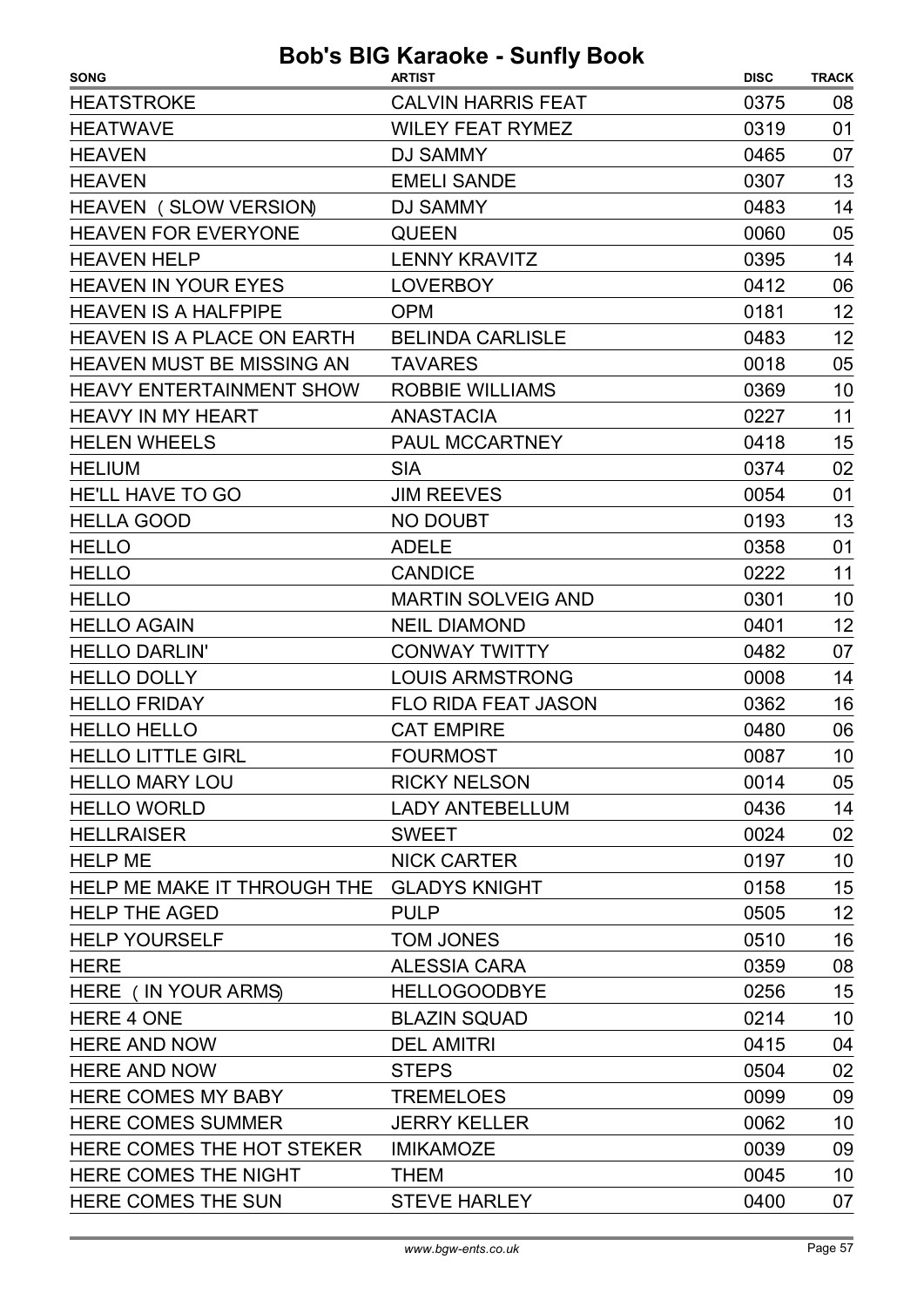| <b>SONG</b>                             | <b>ARTIST</b>             | <b>DISC</b> | <b>TRACK</b> |
|-----------------------------------------|---------------------------|-------------|--------------|
| <b>HERE FOR YOU</b>                     | <b>GORGON CITY FEAT</b>   | 0340        | 07           |
| <b>HERE I AM</b>                        | <b>TOM ODELL</b>          | 0372        | 17           |
| <b>HERE I GO AGAIN</b>                  | <b>HOLLIES</b>            | 0069        | 07           |
| <b>HERE I GO AGAIN</b>                  | <b>MARIO</b>              | 0233        | 08           |
| <b>HERE IN MY HEART</b>                 | <b>AL MARTINO</b>         | 0092        | 03           |
| <b>HERE IT COMES</b>                    | <b>EMELI SANDE AND</b>    | 0327        | 18           |
| <b>HERE IT COMES AGAIN</b>              | MEL C                     | 0202        | 04           |
| <b>HERE WITH ME</b>                     | <b>DIDO</b>               | 0441        | 13           |
| <b>HERE YOU COME AGAIN</b>              | <b>DOLLY PARTON</b>       | 0393        | 04           |
| HERE'S TO EVERYTHING (OOH               | <b>MISHAB</b>             | 0326        | 08           |
| HERE'S WHERE THE STORY ENDS TIN TIN OUT |                           | 0120        | 01           |
| <b>HERO</b>                             | <b>CHAD KROEGER</b>       | 0193        | 10           |
| <b>HERO</b>                             | <b>ENRIQUE IGLESIAS</b>   | 0189        | 05           |
| <b>HERO</b>                             | <b>IGLESIAS ENRIQUE</b>   | 0457        | 04           |
| <b>HERO</b>                             | <b>MARIAH CAREY</b>       | 0149        | 13           |
| <b>HERO</b>                             | <b>X FACTOR FINALISTS</b> | 0274        | 16           |
| <b>HERO TAKES A FALL</b>                | <b>BANGLES</b>            | 0416        | 12           |
| <b>HEROES</b>                           | <b>ALESSO FEAT TOVE</b>   | 0347        | 07           |
| <b>HEROES</b>                           | <b>DAVID BOWIE</b>        | 0499        | 02           |
| <b>HEROES</b>                           | <b>X FACTOR FINALISTS</b> | 0298        | 17           |
| HE'S IN TOWN ROCKIN'                    | <b>BERRIES</b>            | 0064        | 08           |
| <b>HE'S THE GREATEST DANCER</b>         | <b>SISTER SLEDGE</b>      | 0103        | 15           |
| <b>HEY BABY</b>                         | <b>BRUCE CHANNEL</b>      | 0084        | 15           |
| <b>HEY BABY</b>                         | <b>DJ OTZI</b>            | 0458        | 04           |
| <b>HEY BABY</b>                         | <b>NO DOUBT</b>           | 0461        | 15           |
| <b>HEY BROTHER</b>                      | <b>AVICII</b>             | 0335        | 04           |
| <b>HEY DUDE</b>                         | <b>KULA SHAKER</b>        | 0080        | 13           |
| HEY GIRL DON'T BOTHER ME                | <b>TAMS</b>               | 0088        | 12           |
| <b>HEY GOOD LOOKIN</b>                  | <b>HANK WILLIAMS</b>      | 0392        | 10           |
| HEY HEY WE'RE THE MONKEES               | <b>MONKEES</b>            | 0474        | 10           |
| <b>HEY JOE</b>                          | <b>JIMI HENDRIX</b>       | 0503        | 03           |
| <b>HEY LITTLE GIRL</b>                  | <b>DEL SHANNON</b>        | 0069        | 10           |
| <b>HEY MAMA</b>                         | <b>BLACK EYED PEAS</b>    | 0214        | 05           |
| <b>HEY MAMA</b>                         | <b>DAVID GUETTA FEAT</b>  | 0352        | 04           |
| <b>HEY PAPI</b>                         | <b>ALEX CARTANA</b>       | 0218        | 14           |
| <b>HEY PORSCHE [CLEAN]</b>              | <b>NELLY</b>              | 0326        | 12           |
| HEY ROCK AND ROLL                       | <b>SHOWADDYWADDY</b>      | 0024        | 12           |
| <b>HEY SEXY LADY</b>                    | <b>SHAGGY</b>             | 0453        | 09           |
| <b>HEY SOUL SISTER</b>                  | <b>TRAIN</b>              | 0474        | 11           |
| <b>HEY STOOPID</b>                      | <b>ALICE COOPER</b>       | 0417        | 13           |
| <b>HEY THERE</b>                        | <b>JOHNNY RAY</b>         | 0063        | 09           |
| <b>HEY THERE DELILAH</b>                | <b>PLAIN WHITE T'S</b>    | 0478        | 11           |
| HEY THERE LONELY GIRL                   | <b>EDDIE HOLMAN</b>       | 0389        | 04           |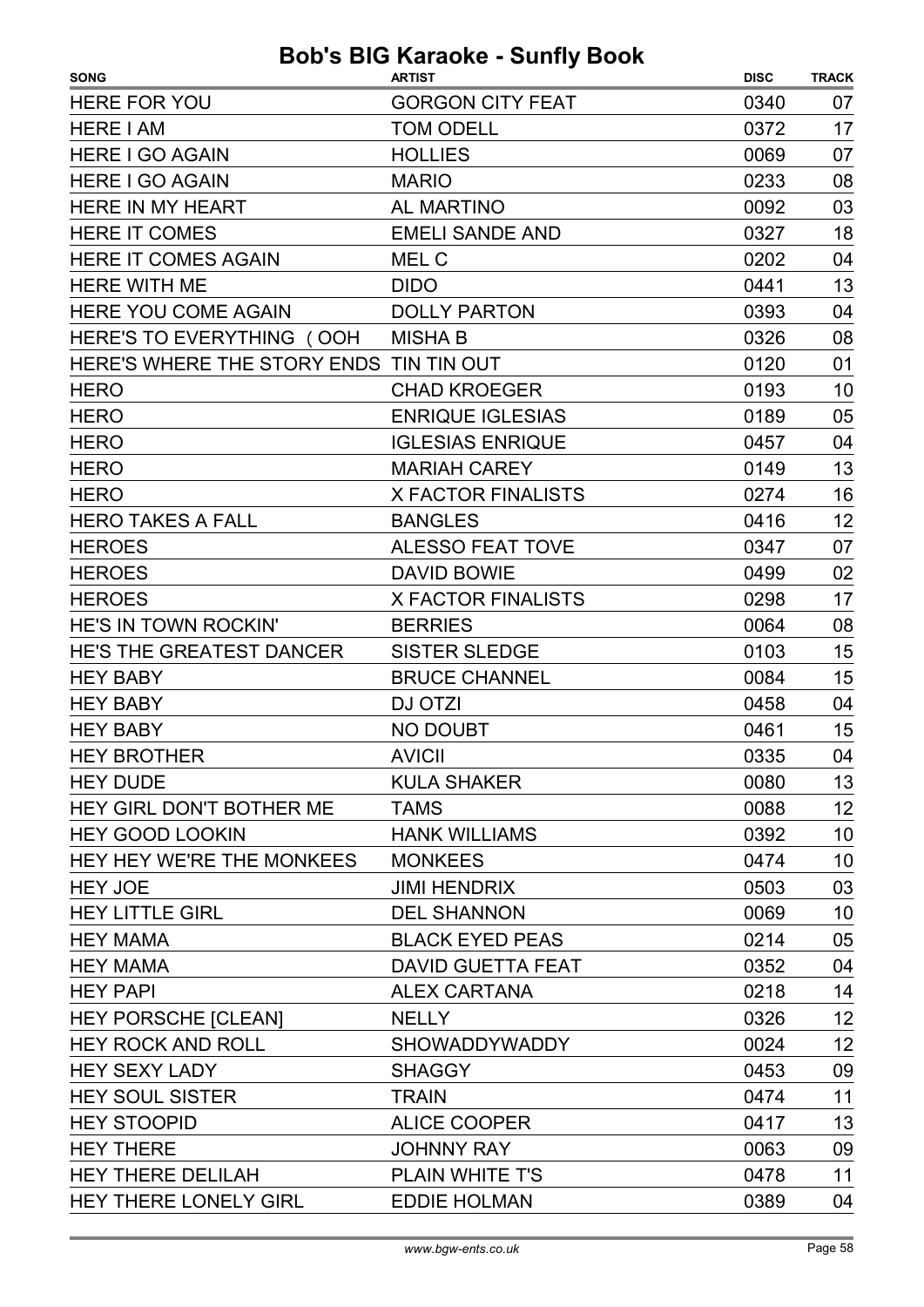| <b>SONG</b>                          | <b>ARTIST</b>              | <b>DISC</b> | <b>TRACK</b> |
|--------------------------------------|----------------------------|-------------|--------------|
| <b>HEY WHATEVER</b>                  | <b>WESTLIFE</b>            | 0209        | 13           |
| <b>HEY YA</b>                        | <b>OUTKAST</b>             | 0451        | 05           |
| HI FIDELITY                          | <b>KIDS FROM FAME</b>      | 0407        | 04           |
| HI HO SILVER LINING                  | <b>JEFF BECK</b>           | 0023        | 04           |
| <b>HI HO SILVER LINING</b>           | <b>JIM DIAMOND</b>         | 0106        | 09           |
| HI LILILHI LO                        | <b>ALAN PRICE</b>          | 0099        | 03           |
| <b>HIDDEN AGENDA</b>                 | <b>CRAIG DAVID</b>         | 0465        | 15           |
| HIDE U                               | <b>KOSHEEN</b>             | 0454        | 07           |
| <b>HIDEAWAY</b>                      | <b>KIESZA</b>              | 0339        | 01           |
| <b>HIGH</b>                          | <b>JAMES BLUNT</b>         | 0235        | 06           |
| <b>HIGH</b>                          | <b>LIGHTHOUSE FAMILY</b>   | 0116        | 05           |
| <b>HIGH BY THE BEACH</b>             | <b>LANA DEL REY</b>        | 0355        | 17           |
| <b>HIGH CLASS BABY</b>               | <b>CLIFF RICHARD</b>       | 0156        | 08           |
| <b>HIGH HOPES</b>                    | <b>BRUCE SPRINGSTEEN</b>   | 0336        | 18           |
| <b>HIGH HOPES</b>                    | <b>KODALINE</b>            | 0327        | 13           |
| <b>HIGH NOON</b>                     | <b>FRANKIE LAINE</b>       | 0164        | 09           |
| <b>HIGHER</b>                        | <b>SATURDAYS</b>           | 0298        | 02           |
| <b>HIGHER</b>                        | <b>SIGMA FEAT LABRINTH</b> | 0349        | 12           |
| <b>HIGHER</b>                        | <b>TAIO CRUZ-FEAT</b>      | 0300        | 16           |
| HIGHER (FREE)                        | <b>ALL ABOUT SHE</b>       | 0335        | 15           |
| <b>HIGHER AND HIGHER</b>             | <b>JACKIE WILSON</b>       | 0018        | 04           |
| <b>HIGHER GROUND</b>                 | <b>UB40</b>                | 0050        | 10           |
| <b>HIGHER LOVE</b>                   | <b>STEVIE WINWOOD</b>      | 0058        | 03           |
| <b>HIGHLY STRUNG</b>                 | <b>SPANDAU BALLET</b>      | 0156        | 10           |
| <b>HIGHWAY TO HELL</b>               | AC DC                      | 0481        | 02           |
| <b>HILLBILLY ROCK HILLBILLY ROLL</b> | <b>WOOLPACKERS</b>         | 0081        | 07           |
| <b>HILLS</b>                         | <b>WEEKND</b>              | 0356        | 14           |
| <b>HINDU TIMES</b>                   | <b>OASIS</b>               | 0191        | 05           |
| <b>HIPPY HIPPY SHAKE</b>             | <b>SWINGING BLUE</b>       | 0046        | 02           |
| <b>HIPPY HIPPY SHAKE</b>             | <b>WAYNE FONTANA AND</b>   | 0446        | 11           |
| <b>HIPS DON'T LIE</b>                | <b>SHAKIRA AND WYCLEF</b>  | 0245        | 07           |
| <b>HIS LATEST FLAME</b>              | <b>ELVIS PRESLEY</b>       | 0153        | 01           |
| <b>HISTORY</b>                       | <b>ONE DIRECTION</b>       | 0359        | 09           |
| <b>HISTORY IN THE MAKING</b>         | <b>DARIUS RUCKER</b>       | 0433        | 13           |
| HIT ME WITH YOUR BEST SHOT           | <b>PAT BENATAR</b>         | 0483        | 03           |
| HIT ME WITH YOUR RHYTHM              | IAN DURY AND THE           | 0029        | 11           |
| <b>HIT THAT</b>                      | <b>OFFSPRING</b>           | 0214        | 14           |
| HITZ [CLEAN VERSION]                 | <b>CHASE AND STATUS</b>    | 0306        | 11           |
| <b>HOKEY COKEY</b>                   | <b>BLACK LACE</b>          | 0028        | 09           |
| <b>HOLD BACK THE NIGHT</b>           | <b>TRAMMPS</b>             | 0097        | 02           |
| <b>HOLD BACK THE RIVER</b>           | <b>JAMES BAY</b>           | 0347        | 04           |
| <b>HOLD IT AGAINST ME</b>            | <b>BRITNEY SPEARS</b>      | 0300        | 15           |
| HOLD IT DON'T DROP IT                | <b>JENNIFER LOPEZ</b>      | 0264        | 12           |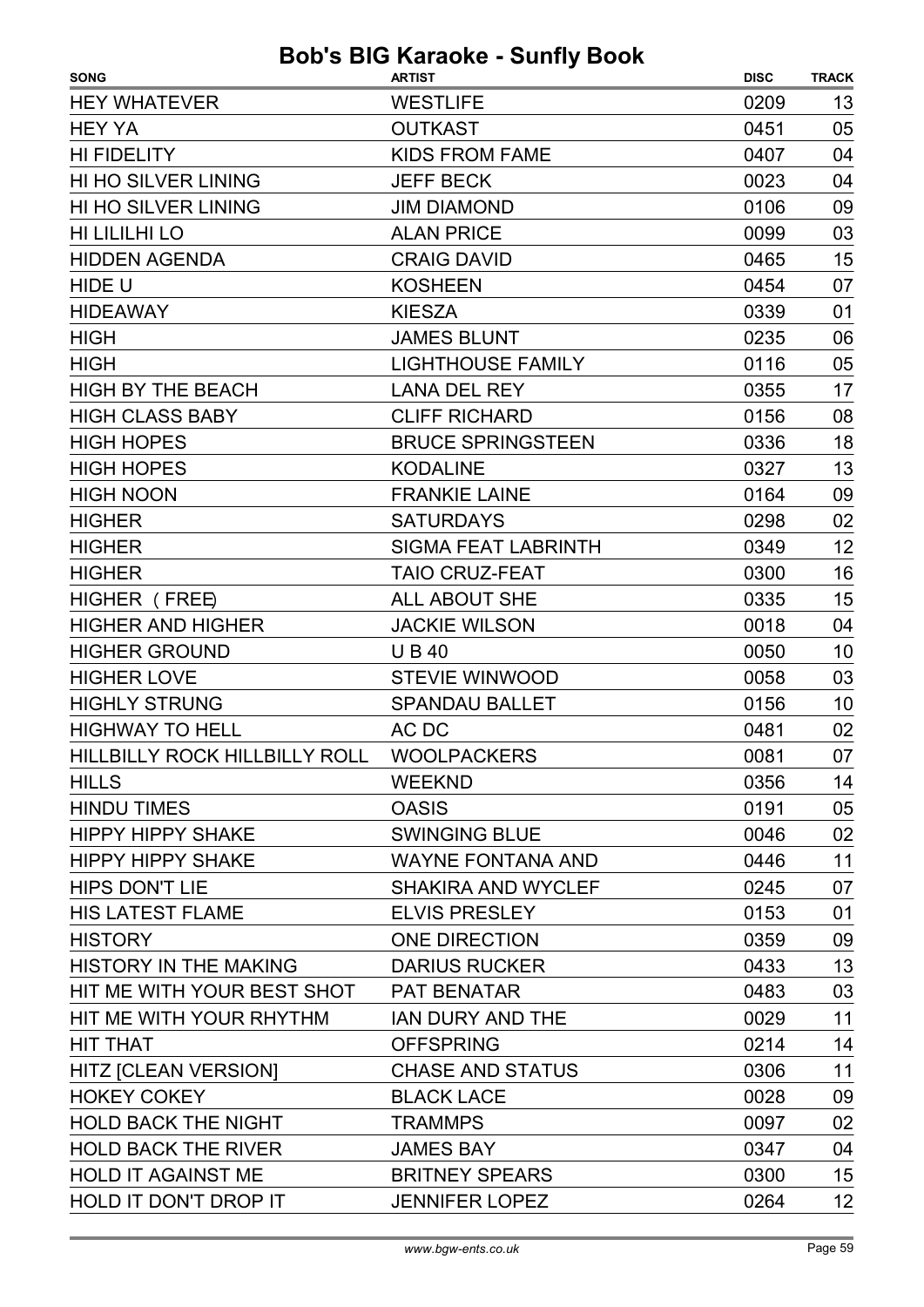| <b>SONG</b>                       | <b>ARTIST</b>           | <b>DISC</b> | <b>TRACK</b> |
|-----------------------------------|-------------------------|-------------|--------------|
| <b>HOLD ME</b>                    | P J PROBY               | 0045        | 07           |
| <b>HOLD ME</b>                    | <b>SAVAGE GARDEN</b>    | 0174        | 12           |
| <b>HOLD ME CLOSE</b>              | <b>DAVID ESSEX</b>      | 0071        | 14           |
| <b>HOLD ME DOWN</b>               | <b>JLS</b>              | 0324        | 04           |
| <b>HOLD ME NOW</b>                | <b>THOMPSON TWINS</b>   | 0032        | 13           |
| HOLD ME THRILL ME KISS ME         | <b>GLORIA ESTEFAN</b>   | 0010        | 14           |
| HOLD ME THRILL ME KISS ME KILL U2 |                         | 0039        | 08           |
| <b>HOLD ME TIGHT</b>              | <b>JOHNNY NASH</b>      | 0100        | 09           |
| HOLD MY BODY TIGHT                | EAST <sub>17</sub>      | 0027        | 10           |
| <b>HOLD MY HAND</b>               | <b>JESS GLYNNE</b>      | 0350        | 11           |
| <b>HOLD MY HAND</b>               | <b>MICHAEL</b>          | 0299        | 10           |
| <b>HOLD ON</b>                    | <b>DUKE DUMONT FEAT</b> | 0330        | 09           |
| <b>HOLD ON</b>                    | <b>EN VOGUE</b>         | 0036        | 03           |
| <b>HOLD ON</b>                    | <b>KT TUNSTALL</b>      | 0259        | 05           |
| <b>HOLD ON</b>                    | <b>MICHAEL BUBLE</b>    | 0287        | 09           |
| <b>HOLD ON</b>                    | <b>RAZORLIGHT</b>       | 0257        | 10           |
| <b>HOLD ON TO MY LOVE</b>         | <b>JIMMY RUFFIN</b>     | 0107        | 03           |
| HOLD ON WE'RE GOING HOME          | <b>DRAKE FEAT MAJID</b> | 0332        | 10           |
| <b>HOLD THE LINE</b>              | <b>TOTO</b>             | 0162        | 11           |
| <b>HOLD TIGHT</b>                 | DAVE DEE DOZY           | 0078        | 10           |
| <b>HOLD UP</b>                    | <b>BEYONCE</b>          | 0364        | 04           |
| <b>HOLD UP A LIGHT</b>            | <b>TAKE THAT</b>        | 0287        | 14           |
| <b>HOLD YOU DOWN</b>              | <b>JENNIFER LOPEZ</b>   | 0231        | 02           |
| <b>HOLD YOUR HEAD UP</b>          | <b>ARGENT</b>           | 0040        | 14           |
| HOLDING ON FOR YOU                | <b>LIBERTY X</b>        | 0200        | 01           |
| <b>HOLDING ONTO HEAVEN</b>        | <b>FOXES</b>            | 0339        | 13           |
| <b>HOLDING ONTO YOU</b>           | LIBERTY X               | 0467        | 04           |
| <b>HOLDING OUT FOR A HERO</b>     | <b>BONNIE TYLER</b>     | 0057        | 05           |
| HOLE IN MY SHOE                   | <b>TRAFFIC</b>          | 0087        | 07           |
| HOLE IN THE BUCKET                | <b>HARRY BELAFONTE</b>  | 0095        | 12           |
| HOLE IN THE GROUND                | <b>BERNARD CRIBBINS</b> | 0089        | 06           |
| <b>HOLE IN THE HEAD</b>           | <b>SUGABABES</b>        | 0210        | 04           |
| <b>HOLES</b>                      | <b>PASSENGER</b>        | 0331        | 09           |
| <b>HOLIDAY</b>                    | <b>DIZZEE RASCAL</b>    | 0283        | 10           |
| <b>HOLIDAY</b>                    | <b>GREEN DAY</b>        | 0228        | 06           |
| <b>HOLIDAY</b>                    | <b>MADHOUSE</b>         | 0198        | 15           |
| <b>HOLIDAY</b>                    | <b>MADONNA</b>          | 0004        | 08           |
| <b>HOLLABACK GIRL</b>             | <b>GWEN STEFANI</b>     | 0231        | 13           |
| <b>HOLLER</b>                     | <b>SPICE GIRLS</b>      | 0441        | 11           |
| <b>HOLLYWOOD</b>                  | <b>MADONNA</b>          | 0206        | 16           |
| <b>HOLLYWOOD</b>                  | <b>MARINA AND THE</b>   | 0429        | 05           |
| <b>HOLLYWOOD</b>                  | <b>MICHAEL BUBLE</b>    | 0296        | 16           |
| <b>HOLY COW</b>                   | LEE DORSEY              | 0100        | 14           |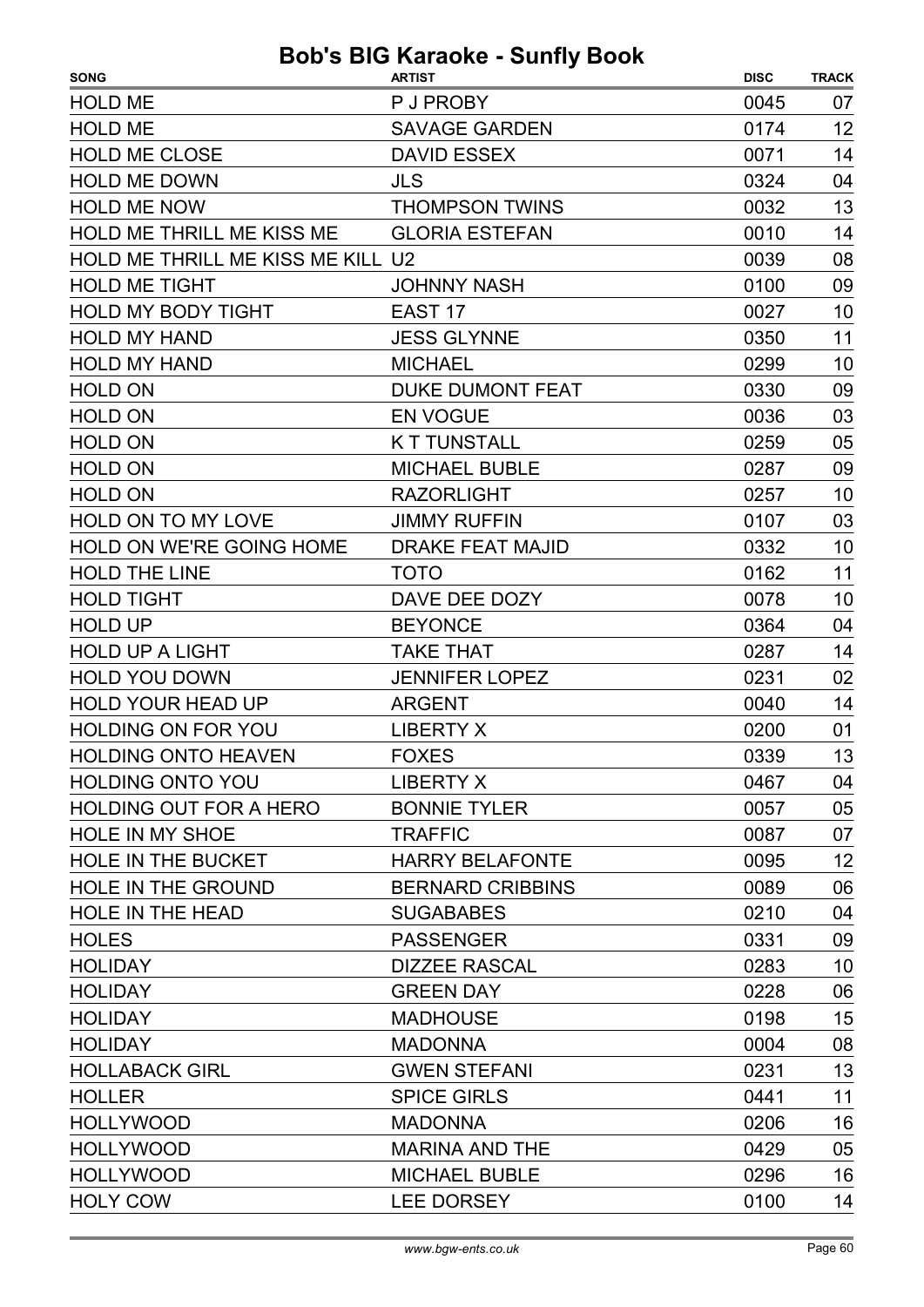| <b>SONG</b>                | <b>ARTIST</b>            | <b>DISC</b> | <b>TRACK</b> |
|----------------------------|--------------------------|-------------|--------------|
| <b>HOLY GRAIL</b>          | <b>JAY-Z FEAT JUSTIN</b> | 0330        | 06           |
| <b>HOLY MOUNTAIN</b>       | <b>NOEL GALLAGHER'S</b>  | 0381        | 15           |
| <b>HOME</b>                | <b>GABRIELLE APLIN</b>   | 0331        | 10           |
| <b>HOME</b>                | <b>MICHAEL BUBLE</b>     | 0230        | 15           |
| <b>HOME</b>                | <b>WESTLIFE</b>          | 0262        | 06           |
| <b>HOME AGAIN</b>          | <b>ELTON JOHN</b>        | 0333        | 18           |
| <b>HOME AGAIN</b>          | <b>MICHAEL KIWANUKA</b>  | 0312        | 17           |
| <b>HOME RUN</b>            | <b>MISHA B</b>           | 0318        | 13           |
| <b>HOMECOMING</b>          | <b>KANYE WEST AND</b>    | 0264        | 07           |
| <b>HOMELY GIRL</b>         | <b>CHILITES</b>          | 0091        | 06           |
| <b>HOMELY GIRL</b>         | <b>UB40</b>              | 0135        | 06           |
| <b>HOMETOWN GLORY</b>      | <b>ADELE</b>             | 0270        | 11           |
| <b>HONEY</b>               | <b>BOBBY GOLDSBORO</b>   | 0087        | 09           |
| <b>HONEY COME BACK</b>     | <b>GLEN CAMPBELL</b>     | 0102        | 11           |
| <b>HONEY I'M GOOD</b>      | <b>ANDY GRAMMER</b>      | 0354        | 12           |
| <b>HONEY I'M HOME</b>      | <b>SHANIA TWAIN</b>      | 0388        | 02           |
| HONEY TO THE BEE           | <b>BILLIE PIPER</b>      | 0136        | 14           |
| <b>HONEYBEE</b>            | <b>GLORIA GAYNOR</b>     | 0421        | 08           |
| <b>HONG KONG GARDEN</b>    | SIOUXSIE AND THE         | 0109        | 04           |
| <b>HOOKED ON A FEELING</b> | <b>B J THOMAS</b>        | 0145        | 05           |
| HOORAY HOORAY (CHEEKY      | <b>CHEEKY GIRLS</b>      | 0468        | 09           |
| <b>HOPELESS WANDERER</b>   | <b>MUMFORD AND SONS</b>  | 0331        | 14           |
| HOPELESSLY DEVOTED TO YOU  | <b>GREASE</b>            | 0015        | 02           |
| HOPELESSLY DEVOTED TO YOU  | JOHN TRAVOLTA AND        | 0447        | 14           |
| <b>HORNY</b>               | <b>MOUSSE T HOT AND</b>  | 0122        | 05           |
| <b>HORROR MOVIE</b>        | <b>SKYHOOKS</b>          | 0488        | 15           |
| HORSE WITH NO NAME         | <b>AMERICA</b>           | 0051        | 07           |
| <b>HOSTAGE OF LOVE</b>     | <b>RAZORLIGHT</b>        | 0275        | 11           |
| <b>HOT</b>                 | <b>AVRIL LAVIGNE</b>     | 0261        | 05           |
| <b>HOT</b>                 | <b>INNA</b>              | 0291        | 09           |
| <b>HOT AND COLD</b>        | <b>KATY PERRY</b>        | 0272        | 15           |
| <b>HOT FUDGE</b>           | <b>ROBBIE WILLIAMS</b>   | 0512        | 02           |
| <b>HOT HOT HOT</b>         | <b>ARROW</b>             | 0028        | 11           |
| HOT IN HERE                | <b>NELLY</b>             | 0411        | 07           |
| HOT LOVE                   | T REX                    | 0499        | 13           |
| <b>HOT RIGHT NOW</b>       | DJ FRESH FEAT RITA       | 0313        | 17           |
| <b>HOT STUFF</b>           | <b>DONNA SUMMER</b>      | 0119        | 05           |
| <b>HOT WATER</b>           | LEVEL 42                 | 0428        | 15           |
| HOTEL CALIFORNIA           | <b>EAGLES</b>            | 0487        | 03           |
| <b>HOTEL ROOM SERVICE</b>  | <b>PITBULL</b>           | 0285        | 04           |
| <b>HOTLINE BLING</b>       | <b>DRAKE</b>             | 0356        | 15           |
| <b>HOTTER THAN HELL</b>    | <b>DUA LIPA</b>          | 0365        | 05           |
| HOTTEST GIRL IN THE WORLD  | <b>JLS</b>               | 0320        | 06           |
|                            |                          |             |              |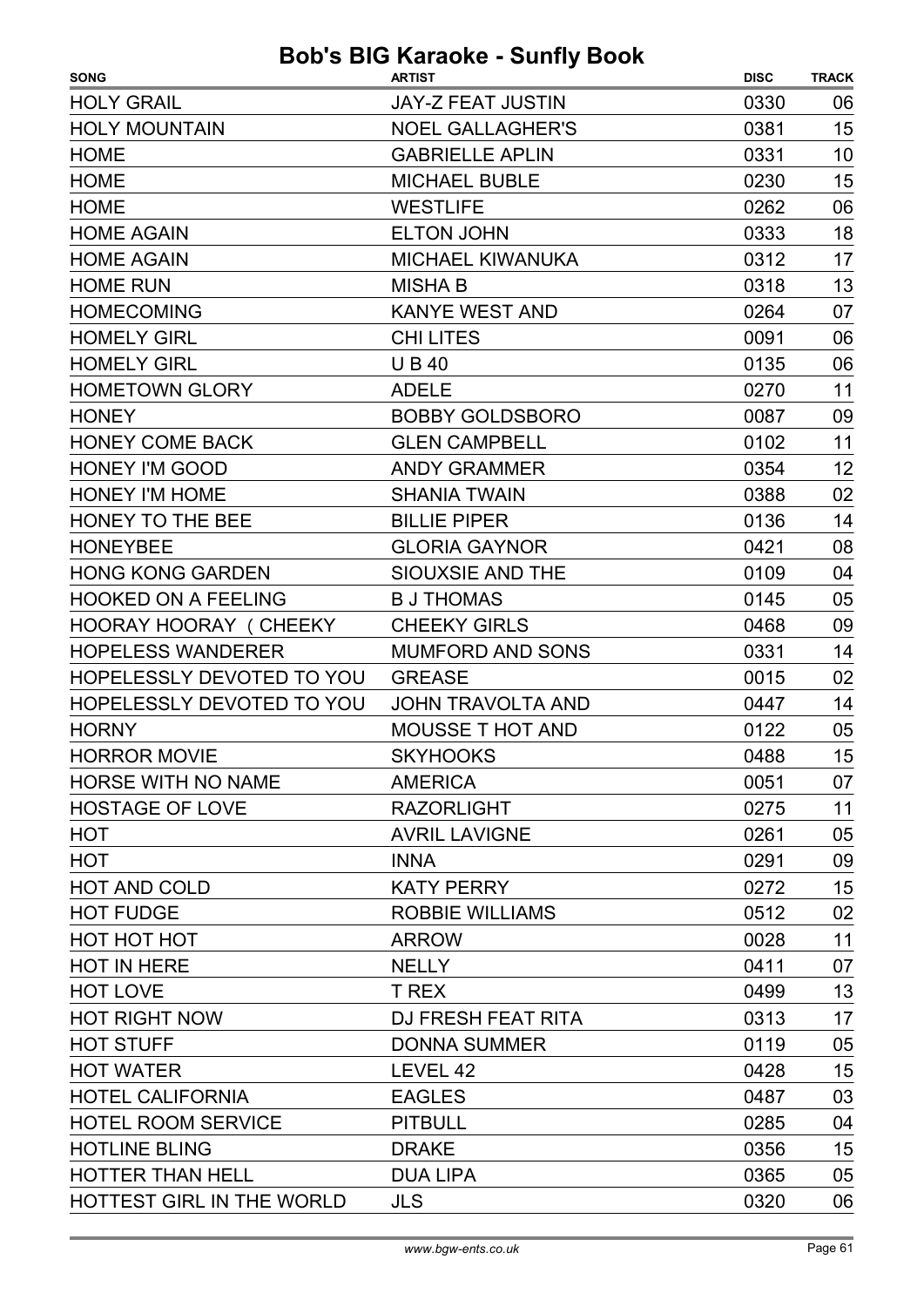| <b>SONG</b>                      | <b>ARTIST</b>            | <b>DISC</b> | <b>TRACK</b> |
|----------------------------------|--------------------------|-------------|--------------|
| <b>HOUND DOG</b>                 | <b>ELVIS PRESLEY</b>     | 0448        | 11           |
| <b>HOUSE IS NOT A HOME</b>       | <b>BROOK BENTON</b>      | 0390        | 01           |
| <b>HOUSE OF FUN</b>              | <b>MADNESS</b>           | 0033        | 09           |
| <b>HOUSE OF LOVE</b>             | <b>AMY GRANT AND</b>     | 0039        | 11           |
| <b>HOUSE OF THE RISING SUN</b>   | <b>ANIMALS</b>           | 0485        | 02           |
| <b>HOUSE THAT BUILT ME</b>       | <b>MIRANDA LAMBERT</b>   | 0294        | 12           |
| <b>HOUSE THAT JACK BUILT</b>     | <b>ALAN PRICE</b>        | 0100        | 08           |
| <b>HOUSE THAT JACK BUILT</b>     | <b>TRACIE YOUNG</b>      | 0412        | 07           |
| <b>HOW ABOUT THAT</b>            | <b>ADAM FAITH</b>        | 0083        | 05           |
| <b>HOW ABOUT US</b>              | <b>CHAMPAIGN</b>         | 0107        | 10           |
| <b>HOW AM I SUPPOSED TO LIVE</b> | <b>MICHAEL BOLTON</b>    | 0053        | 12           |
| <b>HOW BIZARRE</b>               | <b>OMC</b>               | 0080        | 10           |
| <b>HOW BLUE CAN YOU GET</b>      | <b>B B KING</b>          | 0414        | 08           |
| <b>HOW CAN I BE SURE</b>         | <b>DAVID CASSIDY</b>     | 0055        | 13           |
| <b>HOW COME</b>                  | D <sub>12</sub>          | 0221        | 05           |
| <b>HOW COME HOW LONG</b>         | <b>BABYFACE-FEAT</b>     | 0436        | 06           |
| HOW COME YOU DON'T CALL ME       | <b>ALICIA KEYS</b>       | 0194        | 06           |
| <b>HOW COULD AN ANGEL BREAK</b>  | <b>TONI BRAXTON</b>      | 0115        | 06           |
| HOW DEEP IS YOUR LOVE            | <b>CALVIN HARRIS AND</b> | 0355        | 12           |
| HOW DEEP IS YOUR LOVE            | <b>TAKE THAT</b>         | 0080        | 03           |
| HOW DO I LIVE                    | <b>LEANN RIMES</b>       | 0119        | 12           |
| HOW DO I LIVE (DANCE             | <b>LEANN RIMES</b>       | 0129        | 02           |
| HOW DO YOU DO IT                 | <b>GERRY AND THE</b>     | 0044        | 10           |
| HOW DO YOU WANT ME TO LOVE       | 911                      | 0123        | 01           |
| <b>HOW FAR I'LL GO</b>           | <b>AULI'I CRAVALHO</b>   | 0371        | 12           |
| <b>HOW LONG</b>                  | <b>ACE</b>               | 0022        | 11           |
| HOW LONG WILL I LOVE YOU         | <b>ELLIE GOULDING</b>    | 0333        | 03           |
| HOW LONGS A TEAR TAKE TO         | <b>BEAUTIFUL SOUTH</b>   | 0495        | 13           |
| HOW MUCH IS THAT DOGGIE IN       | <b>LITA ROZA</b>         | 0092        | 06           |
| <b>HOW TO SAVE A LIFE</b>        | <b>FRAY</b>              | 0253        | 08           |
| HOW U REMIND ME                  | <b>NICELBACK</b>         | 0191        | 06           |
| HOW WE DO (PARTY)                | <b>RITA ORA</b>          | 0319        | 08           |
| HOW WE ROLL                      | <b>LOICK ESSIEN FEAT</b> | 0306        | 03           |
| <b>HOW WILL I KNOW</b>           | <b>WHITNEY HOUSTON</b>   | 0037        | 10           |
| <b>HOW WOULD YOU FEEL</b>        | <b>ED SHEERAN</b>        | 0374        | 04           |
| HOW YA DOIN'                     | <b>LITTLE MIX</b>        | 0326        | 06           |
| <b>HOW YOU REMIND ME</b>         | <b>NICKELBACK</b>        | 0461        | 11           |
| <b>HUMAN</b>                     | <b>HUMAN LEAGUE</b>      | 0143        | 10           |
| <b>HUMAN</b>                     | <b>KILLERS</b>           | 0273        | 06           |
| <b>HUMAN</b>                     | RAG 'N' BONE MAN         | 0371        | 01           |
| <b>HUMAN TOUCH</b>               | <b>BRUCE SPRINGSTEEN</b> | 0402        | 06           |
| <b>HUNG UP</b>                   | <b>MADONNA</b>           | 0238        | 02           |
| HUNGRY LIKE THE WOLF             | <b>DURAN DURAN</b>       | 0506        | 07           |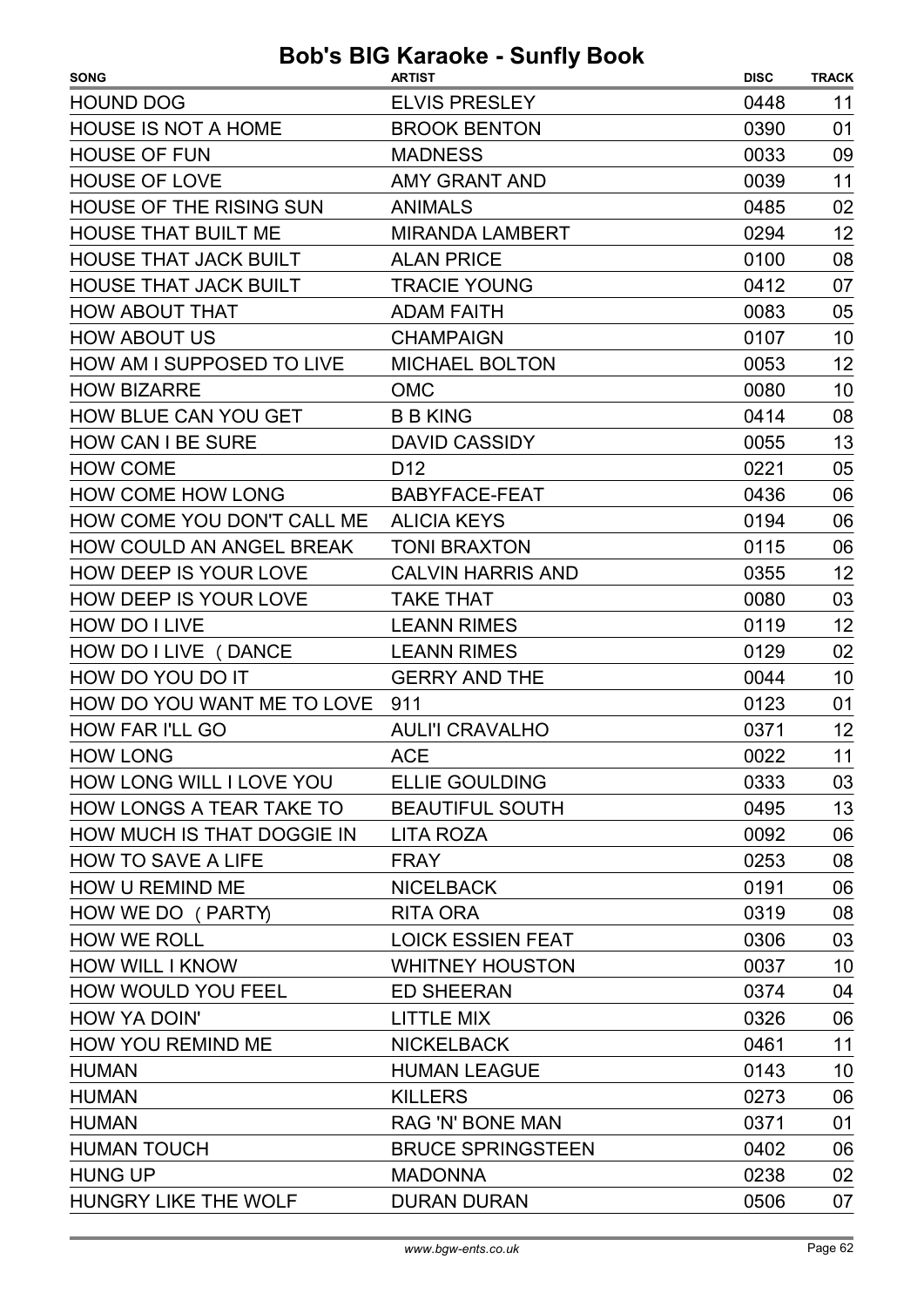| <b>SONG</b>                   | <b>ARTIST</b>             | <b>DISC</b> | <b>TRACK</b> |
|-------------------------------|---------------------------|-------------|--------------|
| <b>HUNTER</b>                 | <b>DIDO</b>               | 0181        | 06           |
| <b>HUNTING HIGH AND LOW</b>   | A HA                      | 0391        | 15           |
| <b>HURRICANE</b>              | <b>ATHLETE</b>            | 0258        | 10           |
| <b>HURRICANE</b>              | <b>BRIDGIT MENDLER</b>    | 0328        | 12           |
| <b>HURRY UP AND WAIT</b>      | <b>STEREOPHONICS</b>      | 0152        | 13           |
| <b>HURT</b>                   | <b>CHRISTINA AGUILERA</b> | 0249        | 12           |
| <b>HURTS</b>                  | <b>EMELI SANDE</b>        | 0369        | 08           |
| <b>HURY UP HARRY</b>          | SHAM <sub>69</sub>        | 0109        | 11           |
| <b>HUSH BOY</b>               | <b>BASEMENT JAXX</b>      | 0247        | 03           |
| <b>HUSH HUSH</b>              | <b>ALEXIS JORDAN</b>      | 0303        | 08           |
| <b>HUSH HUSH</b>              | <b>PUSSYCAT DOLLS</b>     | 0281        | 11           |
| <b>HYMN</b>                   | <b>ULTRAVOX</b>           | 0423        | 14           |
|                               | <b>KENDRICK LAMAR</b>     | 0345        | 11           |
| I AM                          | <b>LEONA LEWIS</b>        | 0356        | 13           |
| I AM                          | <b>SUGGS</b>              | 0125        | 08           |
| I AM A CIDER DRINKER          | <b>WURZELS</b>            | 0095        | 01           |
| <b>I AM A REAL AMERICAN</b>   | <b>RICK DERRINGER</b>     | 0426        | 14           |
| I AM BLESSED                  | <b>ETERNAL</b>            | 0039        | 14           |
| <b>I AM I FEEL</b>            | <b>ALISHA'S ATTIC</b>     | 0061        | 03           |
| I AM IN LOVE WITH THE WORLD   | <b>CHICKEN SHED</b>       | 0116        | 09           |
| I AM NOT A ROBOT              | <b>MARINA AND THE</b>     | 0434        | 10           |
| <b>I AM THE RESURRECTION</b>  | <b>STONE ROSES</b>        | 0501        | 03           |
| <b>I AM WHAT I AM</b>         | <b>GLORIA GAYNOR</b>      | 0384        | 07           |
| <b>I AM WOMAN</b>             | <b>JORDIN SPARKS</b>      | 0305        | 17           |
| <b>I BEGIN TO WONDER</b>      | <b>DANNII MINOGUE</b>     | 0203        | 11           |
| <b>I BELIEVE</b>              | <b>JOE COCKER</b>         | 0025        | 09           |
| <b>I BELIEVE</b>              | ROBSON AND JEROME         | 0030        | 01           |
| <b>I BELIEVE</b>              | <b>STEPHEN GATELY</b>     | 0511        | 16           |
| <b>I BELIEVE IN CHRISTMAS</b> | <b>TWEENIES</b>           | 0186        | 15           |
| <b>I BELIEVE IN YOU</b>       | <b>KYLIE MINOGUE</b>      | 0225        | 02           |
| <b>I BELIEVE MY HEART</b>     | <b>DUNCAN JAMES AND</b>   | 0224        | 03           |
| <b>I BELONG TO GLASGOW</b>    | <b>WILL FYFFE</b>         | 0456        | 08           |
| <b>IBET</b>                   | <b>CIARA</b>              | 0352        | 10           |
| <b>I BREATHE AGAIN</b>        | <b>ADAM RICKITT</b>       | 0144        | 08           |
| <b>I BRUISE EASILY</b>        | <b>NATASHA</b>            | 0229        | 04           |
| I CAN BE                      | <b>TAIO CRUZ</b>          | 0268        | 07           |
| I CAN HELP                    | <b>BILLY SWAN</b>         | 0168        | 09           |
| <b>I CAN ONLY IMAGINE</b>     | DAVID GUETTA AND          | 0318        | 16           |
| I CAN SEE CLEARLY NOW         | <b>JOHNNY NASH</b>        | 0051        | 11           |
| I CAN'T BREAK DOWN            | SINEAD QUINN              | 0203        | 02           |
| I CAN'T CONTROL MYSELF        | <b>TROGGS</b>             | 0099        | 07           |
| I CAN'T DANCE                 | <b>GENESIS</b>            | 0384        | 06           |
| I CAN'T FEEL MY FACE          | <b>WEEKND</b>             | 0354        | 06           |
|                               |                           |             |              |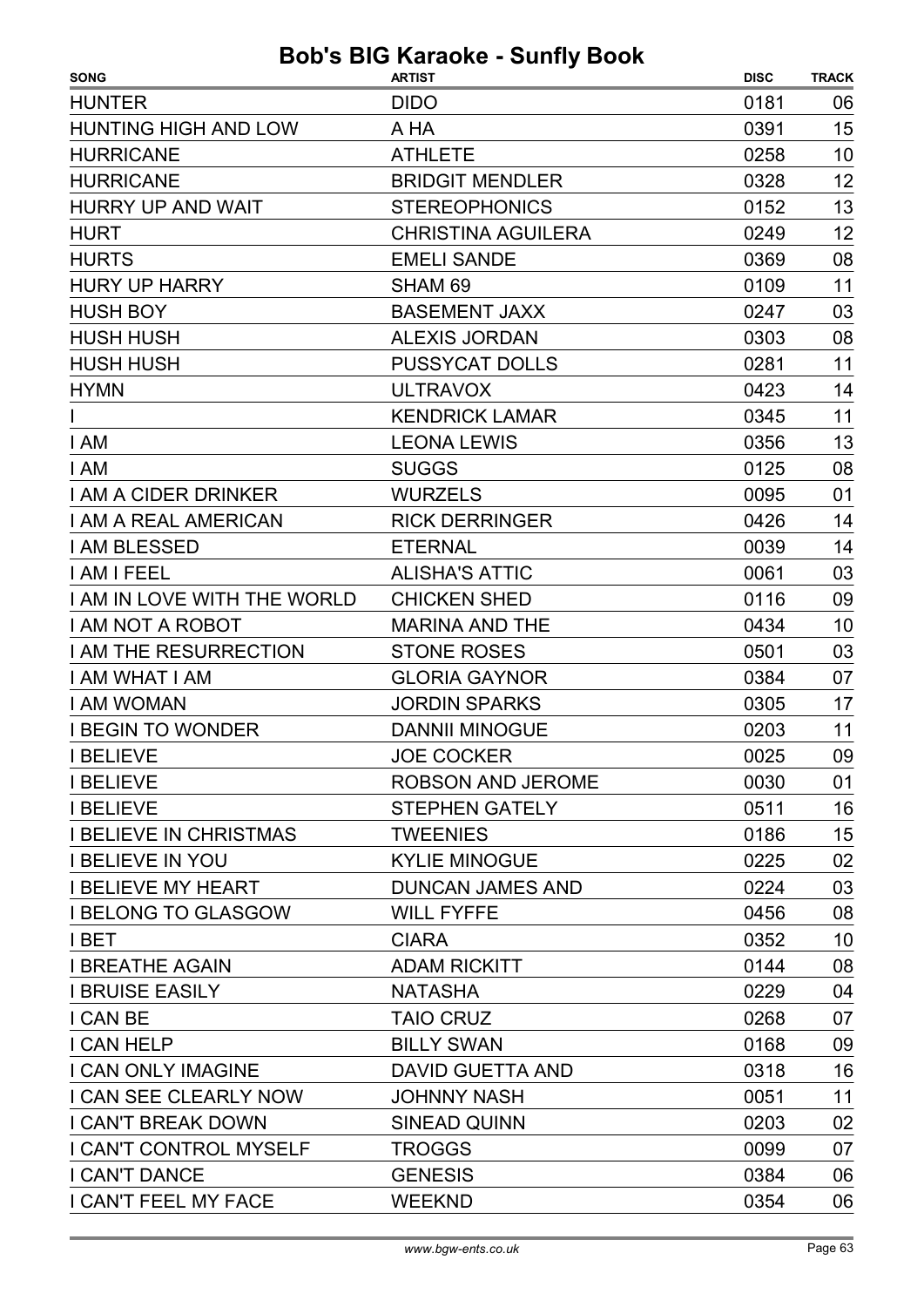| <b>SONG</b>                                      | <b>ARTIST</b>              | <b>DISC</b> | <b>TRACK</b> |
|--------------------------------------------------|----------------------------|-------------|--------------|
| I CAN'T GET NEXT TO YOU                          | <b>TEMPTATIONS</b>         | 0073        | 06           |
| I CAN'T HELP MYSELF                              | <b>TEMPTATIONS</b>         | 0073        | 09           |
| I CAN'T LET MAGGIE GO                            | <b>HONEYBUS</b>            | 0070        | 07           |
| I CAN'T LET YOU GO                               | <b>IAN VAN DAHL</b>        | 0411        | 13           |
| I CAN'T READ YOU                                 | <b>DANIEL BEDINGFIELD</b>  | 0204        | 05           |
| I CAN'T STAND THE RAIN                           | <b>COMMITMENTS</b>         | 0444        | 06           |
| <b>I CAN'T STOP</b>                              | <b>OSMONDS</b>             | 0419        | 08           |
| I CAN'T STOP THINKING ABOUT                      | <b>STING</b>               | 0370        | 17           |
| <b>I CAN'T WAIT</b>                              | <b>NU SHOOZ</b>            | 0106        | 11           |
| I CLOSE MY EYES AND COUNT TO DUSTY SPRINGFIELD   |                            | 0065        | 12           |
| I COULD BE SO GOOD FOR YOU                       | <b>DENNIS WATERMAN</b>     | 0076        | 07           |
| I COULD BE THE ONE ( NICKTIM)                    | <b>AVICII VS NICKY</b>     | 0325        | 07           |
| I COULD HAVE DANCED ALL                          | <b>MY FAIR LADY</b>        | 0008        | 02           |
| I COULDN'T LIVE WITHOUT YOUR                     | <b>PETULA CLARK</b>        | 0402        | 14           |
| I CRY                                            | <b>FLO-RIDA</b>            | 0320        | 02           |
| I CRY REAL TEARS                                 | <b>ETERNAL</b>             | 0161        | 04           |
| I DID WHAT I DID FOR MARIA                       | <b>TONY CHRISTIE</b>       | 0055        | 10           |
| <b>I DO NOT HOOK UP</b>                          | <b>KELLY CLARKSON</b>      | 0280        | 02           |
| <b>I DON'T BELIEVE YOU</b>                       | <b>PINK</b>                | 0427        | 10           |
| <b>I DON'T CARE</b>                              | <b>CHERYL</b>              | 0345        | 04           |
| <b>I DON'T CARE</b>                              | <b>RICKY MARTIN</b>        | 0237        | 15           |
| <b>I DON'T FEEL LIKE DANCING</b>                 | <b>SCISSOR SISTERS</b>     | 0247        | 01           |
| I DON'T LIKE IT I LOVE IT                        | <b>FLO RIDA FEAT ROBIN</b> | 0353        | 02           |
| <b>I DON'T LIKE MONDAYS</b>                      | <b>BOOMTOWN RATS</b>       | 0113        | 09           |
| <b>I DON'T MIND</b>                              | USHER FEAT JUICY J         | 0350        | 05           |
| DON'T NEED A MAN                                 | PUSSYCAT DOLLS             | 0248        | 05           |
| I DON'T WANNA                                    | <b>AALIYAH</b>             | 0173        | 07           |
| <b>I DON'T WANNA</b>                             | <b>AALIYAN</b>             | 0440        | 14           |
| I DON'T WANNA FALL IN LOVE                       | <b>JANE CHILDS</b>         | 0408        | 03           |
| I DON'T WANNA FIGHT                              | <b>WESTLIFE</b>            | 0511        | 04           |
| I DON'T WANNA KNOW                               | <b>MARIO WINANS AND P</b>  | 0219        | 07           |
| I DON'T WANNA LIVE FOREVER                       | <b>ZAYN AND TAYLOR</b>     | 0371        | 14           |
| I DON'T WANT A LOVER                             | TEXAS                      | 0151        | 01           |
| I DON'T WANT TO BE ALONE                         | DR HOOK                    | 0393        | 10           |
| I DON'T WANT TO MISS A THING                     | <b>AEROSMITH</b>           | 0124        | 11           |
| I DON'T WANT TO TALK ABOUT IT EVERYTHING BUT THE |                            | 0385        | 07           |
| <b>I DON'T WANT TO WAIT</b>                      | <b>PAULA COLE</b>          | 0405        | 07           |
| <b>I DON'T WANT YOUR LOVE</b>                    | <b>DURAN DURAN</b>         | 0506        | 15           |
| I DREAMED A DREAM                                | <b>SUSAN BOYLE</b>         | 0426        | 11           |
| <b>I DROVE ALL NIGHT</b>                         | <b>ROY ORBISON</b>         | 0147        | 04           |
| <b>I FEEL BETTER</b>                             | <b>GOTYE</b>               | 0318        | 02           |
| <b>I FEEL FOR YOU</b>                            | <b>CHAKA KHAN</b>          | 0106        | 04           |
| <b>I FEEL FREE</b>                               | <b>CREAM</b>               | 0408        | 04           |
|                                                  |                            |             |              |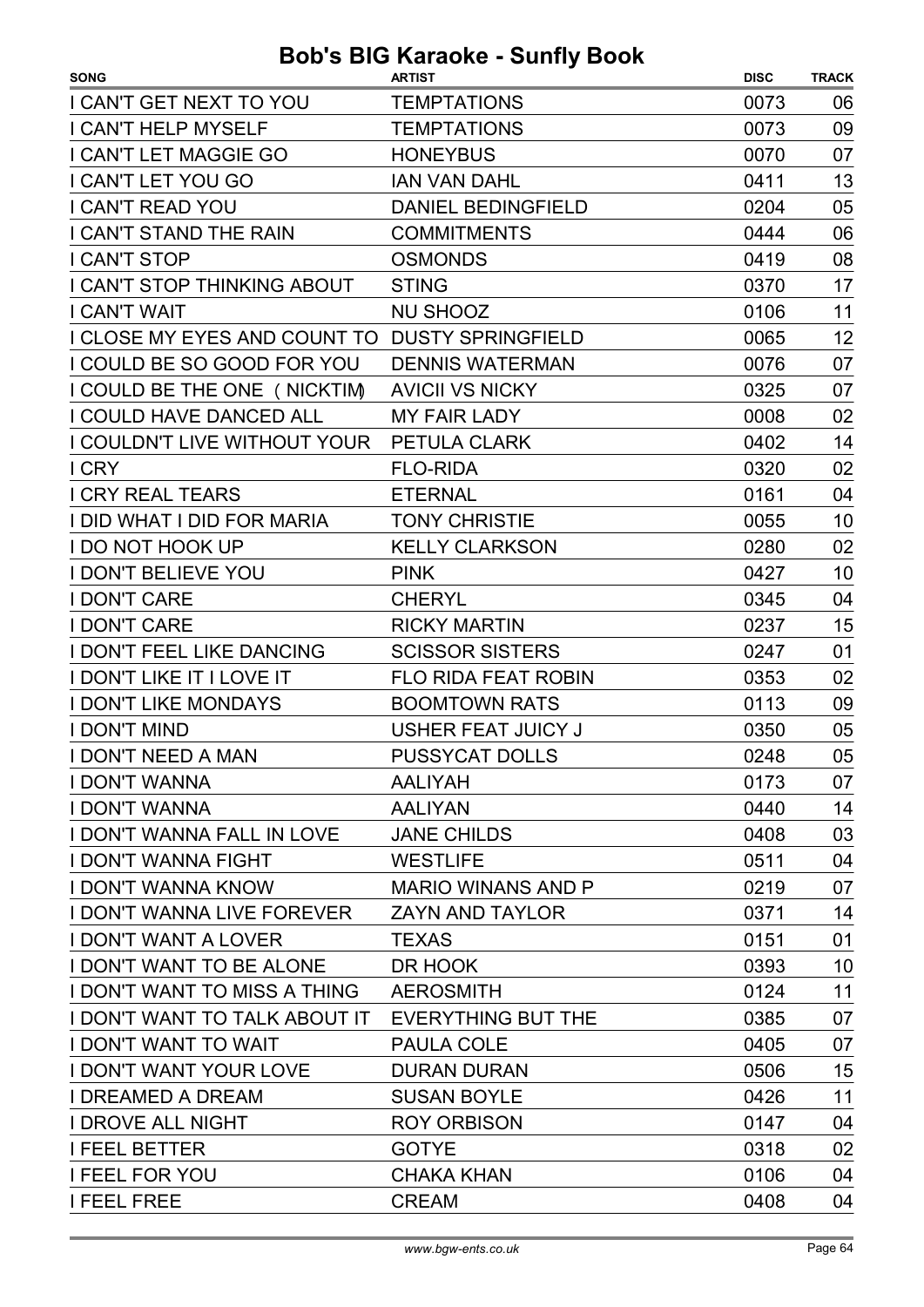| 07<br><b>WEEKND FEAT DAFT</b><br>0371<br><b>DONNA SUMMER</b><br>0055<br>08<br>12<br><b>MARTIKA</b><br>0474<br>16<br><b>VAMPS FEAT OMI</b><br>0363<br><b>FATBACK BAND</b><br>04<br>0067<br>08<br><b>CHER</b><br>0437<br><b>WANTED</b><br>0321<br>09<br>0120<br>03<br><b>JANET JACKSON</b><br><b>I GET THE SWEETEST FEELING</b><br><b>JACKIE WILSON</b><br>15<br>0018<br>13<br><b>LOU BEGA</b><br>0154<br>08<br><b>PEARL JAM</b><br>0034<br>11<br><b>I GOT SOMETHING TO SAY</b><br>0134<br><b>REEF</b><br>18<br>I GOT SOUL (WAR CHILD)<br>YOUNG SOUL REBELS<br>0286<br><b>I GOT YOU</b><br><b>LEONA LEWIS</b><br>04<br>0289<br>12<br>I GOT YOU (I FEEL GOOD)<br><b>JAMES BROWN</b><br>0480<br><b>I GOT YOU BABE</b><br>07<br><b>SONNY AND CHER</b><br>0446<br>15<br><b>I GOT YOU BABE</b><br><b>U B 40 AND CHRISSIE</b><br>0058<br>13<br><b>I GOTTA FEELING</b><br><b>BLACK EYED PEAS</b><br>0474<br>15<br>I HATE MYSELF FOR LOVING YOU<br>JOAN JETT AND THE<br>0013<br><b>I HATE THIS PART</b><br><b>PUSSYCAT DOLLS</b><br>08<br>0275<br><b>I HATE U I LOVE U</b><br><b>GNASH FEAT OLIVIA</b><br>05<br>0364<br>01<br><b>ABBA</b><br>0076<br><b>I HAVE A DREAM</b><br><b>WESTLIFE</b><br>0511<br>05<br><b>MORRISSEY</b><br>08<br>0226<br>15<br><b>WHITNEY HOUSTON</b><br>0005<br>02<br><b>I HEAR YOU KNOCKING</b><br><b>DAVE EDMUNDS</b><br>0040<br>07<br><b>RONAN KEATING</b><br>0223<br><b>CHER</b><br>0334<br>09<br>14<br>I JUST CALLED TO SAY I LOVE<br><b>STEVIE WONDER</b><br>0445<br><b>CUTTING CREW</b><br>02<br>0005<br><b>I JUST DON'T KNOW WHAT TO DO DUSTY SPRINGFIELD</b><br>05<br>0074<br>12<br><b>CULTURE CLUB</b><br>0127<br>12<br><b>ETTA JAMES</b><br>0034<br>11<br><b>WILL YOUNG</b><br>0317<br>16<br><b>KATY PERRY</b><br>0270<br>10<br><b>SAVAGE GARDEN</b><br>0154<br>I KNEW YOU WERE TROUBLE<br>10<br><b>TAYLOR SWIFT</b><br>0323<br>03<br>I KNEW YOU WERE WAITING<br><b>ARETHA FRANKLIN</b><br>0011 | <b>SONG</b>                      | <b>ARTIST</b> | <b>DISC</b> | <b>TRACK</b> |
|---------------------------------------------------------------------------------------------------------------------------------------------------------------------------------------------------------------------------------------------------------------------------------------------------------------------------------------------------------------------------------------------------------------------------------------------------------------------------------------------------------------------------------------------------------------------------------------------------------------------------------------------------------------------------------------------------------------------------------------------------------------------------------------------------------------------------------------------------------------------------------------------------------------------------------------------------------------------------------------------------------------------------------------------------------------------------------------------------------------------------------------------------------------------------------------------------------------------------------------------------------------------------------------------------------------------------------------------------------------------------------------------------------------------------------------------------------------------------------------------------------------------------------------------------------------------------------------------------------------------------------------------------------------------------------------------------------------------------------------------------------------------------------------------------------------------------------------------------------------------------------------------------------------------------|----------------------------------|---------------|-------------|--------------|
|                                                                                                                                                                                                                                                                                                                                                                                                                                                                                                                                                                                                                                                                                                                                                                                                                                                                                                                                                                                                                                                                                                                                                                                                                                                                                                                                                                                                                                                                                                                                                                                                                                                                                                                                                                                                                                                                                                                           | <b>I FEEL IT COMING</b>          |               |             |              |
|                                                                                                                                                                                                                                                                                                                                                                                                                                                                                                                                                                                                                                                                                                                                                                                                                                                                                                                                                                                                                                                                                                                                                                                                                                                                                                                                                                                                                                                                                                                                                                                                                                                                                                                                                                                                                                                                                                                           | <b>I FEEL LOVE</b>               |               |             |              |
|                                                                                                                                                                                                                                                                                                                                                                                                                                                                                                                                                                                                                                                                                                                                                                                                                                                                                                                                                                                                                                                                                                                                                                                                                                                                                                                                                                                                                                                                                                                                                                                                                                                                                                                                                                                                                                                                                                                           | <b>I FEEL THE EARTH MOVE</b>     |               |             |              |
|                                                                                                                                                                                                                                                                                                                                                                                                                                                                                                                                                                                                                                                                                                                                                                                                                                                                                                                                                                                                                                                                                                                                                                                                                                                                                                                                                                                                                                                                                                                                                                                                                                                                                                                                                                                                                                                                                                                           | <b>I FOUND A GIRL</b>            |               |             |              |
|                                                                                                                                                                                                                                                                                                                                                                                                                                                                                                                                                                                                                                                                                                                                                                                                                                                                                                                                                                                                                                                                                                                                                                                                                                                                                                                                                                                                                                                                                                                                                                                                                                                                                                                                                                                                                                                                                                                           | <b>I FOUND LOVIN'</b>            |               |             |              |
|                                                                                                                                                                                                                                                                                                                                                                                                                                                                                                                                                                                                                                                                                                                                                                                                                                                                                                                                                                                                                                                                                                                                                                                                                                                                                                                                                                                                                                                                                                                                                                                                                                                                                                                                                                                                                                                                                                                           | <b>I FOUND SOMEONE</b>           |               |             |              |
|                                                                                                                                                                                                                                                                                                                                                                                                                                                                                                                                                                                                                                                                                                                                                                                                                                                                                                                                                                                                                                                                                                                                                                                                                                                                                                                                                                                                                                                                                                                                                                                                                                                                                                                                                                                                                                                                                                                           | <b>I FOUND YOU</b>               |               |             |              |
|                                                                                                                                                                                                                                                                                                                                                                                                                                                                                                                                                                                                                                                                                                                                                                                                                                                                                                                                                                                                                                                                                                                                                                                                                                                                                                                                                                                                                                                                                                                                                                                                                                                                                                                                                                                                                                                                                                                           | <b>I GET LONELY</b>              |               |             |              |
|                                                                                                                                                                                                                                                                                                                                                                                                                                                                                                                                                                                                                                                                                                                                                                                                                                                                                                                                                                                                                                                                                                                                                                                                                                                                                                                                                                                                                                                                                                                                                                                                                                                                                                                                                                                                                                                                                                                           |                                  |               |             |              |
|                                                                                                                                                                                                                                                                                                                                                                                                                                                                                                                                                                                                                                                                                                                                                                                                                                                                                                                                                                                                                                                                                                                                                                                                                                                                                                                                                                                                                                                                                                                                                                                                                                                                                                                                                                                                                                                                                                                           | <b>I GOT A GIRL</b>              |               |             |              |
|                                                                                                                                                                                                                                                                                                                                                                                                                                                                                                                                                                                                                                                                                                                                                                                                                                                                                                                                                                                                                                                                                                                                                                                                                                                                                                                                                                                                                                                                                                                                                                                                                                                                                                                                                                                                                                                                                                                           | I GOT ID                         |               |             |              |
|                                                                                                                                                                                                                                                                                                                                                                                                                                                                                                                                                                                                                                                                                                                                                                                                                                                                                                                                                                                                                                                                                                                                                                                                                                                                                                                                                                                                                                                                                                                                                                                                                                                                                                                                                                                                                                                                                                                           |                                  |               |             |              |
|                                                                                                                                                                                                                                                                                                                                                                                                                                                                                                                                                                                                                                                                                                                                                                                                                                                                                                                                                                                                                                                                                                                                                                                                                                                                                                                                                                                                                                                                                                                                                                                                                                                                                                                                                                                                                                                                                                                           |                                  |               |             |              |
|                                                                                                                                                                                                                                                                                                                                                                                                                                                                                                                                                                                                                                                                                                                                                                                                                                                                                                                                                                                                                                                                                                                                                                                                                                                                                                                                                                                                                                                                                                                                                                                                                                                                                                                                                                                                                                                                                                                           |                                  |               |             |              |
|                                                                                                                                                                                                                                                                                                                                                                                                                                                                                                                                                                                                                                                                                                                                                                                                                                                                                                                                                                                                                                                                                                                                                                                                                                                                                                                                                                                                                                                                                                                                                                                                                                                                                                                                                                                                                                                                                                                           |                                  |               |             |              |
|                                                                                                                                                                                                                                                                                                                                                                                                                                                                                                                                                                                                                                                                                                                                                                                                                                                                                                                                                                                                                                                                                                                                                                                                                                                                                                                                                                                                                                                                                                                                                                                                                                                                                                                                                                                                                                                                                                                           |                                  |               |             |              |
|                                                                                                                                                                                                                                                                                                                                                                                                                                                                                                                                                                                                                                                                                                                                                                                                                                                                                                                                                                                                                                                                                                                                                                                                                                                                                                                                                                                                                                                                                                                                                                                                                                                                                                                                                                                                                                                                                                                           |                                  |               |             |              |
|                                                                                                                                                                                                                                                                                                                                                                                                                                                                                                                                                                                                                                                                                                                                                                                                                                                                                                                                                                                                                                                                                                                                                                                                                                                                                                                                                                                                                                                                                                                                                                                                                                                                                                                                                                                                                                                                                                                           |                                  |               |             |              |
|                                                                                                                                                                                                                                                                                                                                                                                                                                                                                                                                                                                                                                                                                                                                                                                                                                                                                                                                                                                                                                                                                                                                                                                                                                                                                                                                                                                                                                                                                                                                                                                                                                                                                                                                                                                                                                                                                                                           |                                  |               |             |              |
|                                                                                                                                                                                                                                                                                                                                                                                                                                                                                                                                                                                                                                                                                                                                                                                                                                                                                                                                                                                                                                                                                                                                                                                                                                                                                                                                                                                                                                                                                                                                                                                                                                                                                                                                                                                                                                                                                                                           |                                  |               |             |              |
|                                                                                                                                                                                                                                                                                                                                                                                                                                                                                                                                                                                                                                                                                                                                                                                                                                                                                                                                                                                                                                                                                                                                                                                                                                                                                                                                                                                                                                                                                                                                                                                                                                                                                                                                                                                                                                                                                                                           |                                  |               |             |              |
|                                                                                                                                                                                                                                                                                                                                                                                                                                                                                                                                                                                                                                                                                                                                                                                                                                                                                                                                                                                                                                                                                                                                                                                                                                                                                                                                                                                                                                                                                                                                                                                                                                                                                                                                                                                                                                                                                                                           | <b>I HAVE A DREAM</b>            |               |             |              |
|                                                                                                                                                                                                                                                                                                                                                                                                                                                                                                                                                                                                                                                                                                                                                                                                                                                                                                                                                                                                                                                                                                                                                                                                                                                                                                                                                                                                                                                                                                                                                                                                                                                                                                                                                                                                                                                                                                                           |                                  |               |             |              |
|                                                                                                                                                                                                                                                                                                                                                                                                                                                                                                                                                                                                                                                                                                                                                                                                                                                                                                                                                                                                                                                                                                                                                                                                                                                                                                                                                                                                                                                                                                                                                                                                                                                                                                                                                                                                                                                                                                                           | <b>I HAVE FORGIVEN JESUS</b>     |               |             |              |
|                                                                                                                                                                                                                                                                                                                                                                                                                                                                                                                                                                                                                                                                                                                                                                                                                                                                                                                                                                                                                                                                                                                                                                                                                                                                                                                                                                                                                                                                                                                                                                                                                                                                                                                                                                                                                                                                                                                           | <b>I HAVE NOTHING</b>            |               |             |              |
|                                                                                                                                                                                                                                                                                                                                                                                                                                                                                                                                                                                                                                                                                                                                                                                                                                                                                                                                                                                                                                                                                                                                                                                                                                                                                                                                                                                                                                                                                                                                                                                                                                                                                                                                                                                                                                                                                                                           |                                  |               |             |              |
|                                                                                                                                                                                                                                                                                                                                                                                                                                                                                                                                                                                                                                                                                                                                                                                                                                                                                                                                                                                                                                                                                                                                                                                                                                                                                                                                                                                                                                                                                                                                                                                                                                                                                                                                                                                                                                                                                                                           | <b>I HOPE YOU DANCE</b>          |               |             |              |
|                                                                                                                                                                                                                                                                                                                                                                                                                                                                                                                                                                                                                                                                                                                                                                                                                                                                                                                                                                                                                                                                                                                                                                                                                                                                                                                                                                                                                                                                                                                                                                                                                                                                                                                                                                                                                                                                                                                           | I HOPE YOU FIND IT               |               |             |              |
|                                                                                                                                                                                                                                                                                                                                                                                                                                                                                                                                                                                                                                                                                                                                                                                                                                                                                                                                                                                                                                                                                                                                                                                                                                                                                                                                                                                                                                                                                                                                                                                                                                                                                                                                                                                                                                                                                                                           |                                  |               |             |              |
|                                                                                                                                                                                                                                                                                                                                                                                                                                                                                                                                                                                                                                                                                                                                                                                                                                                                                                                                                                                                                                                                                                                                                                                                                                                                                                                                                                                                                                                                                                                                                                                                                                                                                                                                                                                                                                                                                                                           | I JUST DIED IN YOUR ARMS         |               |             |              |
|                                                                                                                                                                                                                                                                                                                                                                                                                                                                                                                                                                                                                                                                                                                                                                                                                                                                                                                                                                                                                                                                                                                                                                                                                                                                                                                                                                                                                                                                                                                                                                                                                                                                                                                                                                                                                                                                                                                           |                                  |               |             |              |
|                                                                                                                                                                                                                                                                                                                                                                                                                                                                                                                                                                                                                                                                                                                                                                                                                                                                                                                                                                                                                                                                                                                                                                                                                                                                                                                                                                                                                                                                                                                                                                                                                                                                                                                                                                                                                                                                                                                           | <b>I JUST WANNA BE LOVED</b>     |               |             |              |
|                                                                                                                                                                                                                                                                                                                                                                                                                                                                                                                                                                                                                                                                                                                                                                                                                                                                                                                                                                                                                                                                                                                                                                                                                                                                                                                                                                                                                                                                                                                                                                                                                                                                                                                                                                                                                                                                                                                           | <b>I JUST WANNA MAKE LOVE TO</b> |               |             |              |
|                                                                                                                                                                                                                                                                                                                                                                                                                                                                                                                                                                                                                                                                                                                                                                                                                                                                                                                                                                                                                                                                                                                                                                                                                                                                                                                                                                                                                                                                                                                                                                                                                                                                                                                                                                                                                                                                                                                           | <b>I JUST WANT A LOVER</b>       |               |             |              |
|                                                                                                                                                                                                                                                                                                                                                                                                                                                                                                                                                                                                                                                                                                                                                                                                                                                                                                                                                                                                                                                                                                                                                                                                                                                                                                                                                                                                                                                                                                                                                                                                                                                                                                                                                                                                                                                                                                                           | <b>I KISSED A GIRL</b>           |               |             |              |
|                                                                                                                                                                                                                                                                                                                                                                                                                                                                                                                                                                                                                                                                                                                                                                                                                                                                                                                                                                                                                                                                                                                                                                                                                                                                                                                                                                                                                                                                                                                                                                                                                                                                                                                                                                                                                                                                                                                           | I KNEW I LOVED YOU               |               |             |              |
|                                                                                                                                                                                                                                                                                                                                                                                                                                                                                                                                                                                                                                                                                                                                                                                                                                                                                                                                                                                                                                                                                                                                                                                                                                                                                                                                                                                                                                                                                                                                                                                                                                                                                                                                                                                                                                                                                                                           |                                  |               |             |              |
|                                                                                                                                                                                                                                                                                                                                                                                                                                                                                                                                                                                                                                                                                                                                                                                                                                                                                                                                                                                                                                                                                                                                                                                                                                                                                                                                                                                                                                                                                                                                                                                                                                                                                                                                                                                                                                                                                                                           |                                  |               |             |              |
| 0110<br>08<br><b>BARBARA DIXON AND</b>                                                                                                                                                                                                                                                                                                                                                                                                                                                                                                                                                                                                                                                                                                                                                                                                                                                                                                                                                                                                                                                                                                                                                                                                                                                                                                                                                                                                                                                                                                                                                                                                                                                                                                                                                                                                                                                                                    | I KNOW HIM SO WELL               |               |             |              |
| 03<br><b>STEPS</b><br>0504                                                                                                                                                                                                                                                                                                                                                                                                                                                                                                                                                                                                                                                                                                                                                                                                                                                                                                                                                                                                                                                                                                                                                                                                                                                                                                                                                                                                                                                                                                                                                                                                                                                                                                                                                                                                                                                                                                | I KNOW HIM SO WELL               |               |             |              |
| <b>CHIEFTAINS AND THE</b><br>0138<br>09                                                                                                                                                                                                                                                                                                                                                                                                                                                                                                                                                                                                                                                                                                                                                                                                                                                                                                                                                                                                                                                                                                                                                                                                                                                                                                                                                                                                                                                                                                                                                                                                                                                                                                                                                                                                                                                                                   | <b>I KNOW MY LOVE</b>            |               |             |              |
| 14<br><b>SHAWN MENDES AND</b><br>0360                                                                                                                                                                                                                                                                                                                                                                                                                                                                                                                                                                                                                                                                                                                                                                                                                                                                                                                                                                                                                                                                                                                                                                                                                                                                                                                                                                                                                                                                                                                                                                                                                                                                                                                                                                                                                                                                                     | I KNOW WHAT YOU DID LAST         |               |             |              |
| <b>BUSTER RHYMES AND</b><br>05<br>0206                                                                                                                                                                                                                                                                                                                                                                                                                                                                                                                                                                                                                                                                                                                                                                                                                                                                                                                                                                                                                                                                                                                                                                                                                                                                                                                                                                                                                                                                                                                                                                                                                                                                                                                                                                                                                                                                                    | I KNOW WHAT YOU WANT             |               |             |              |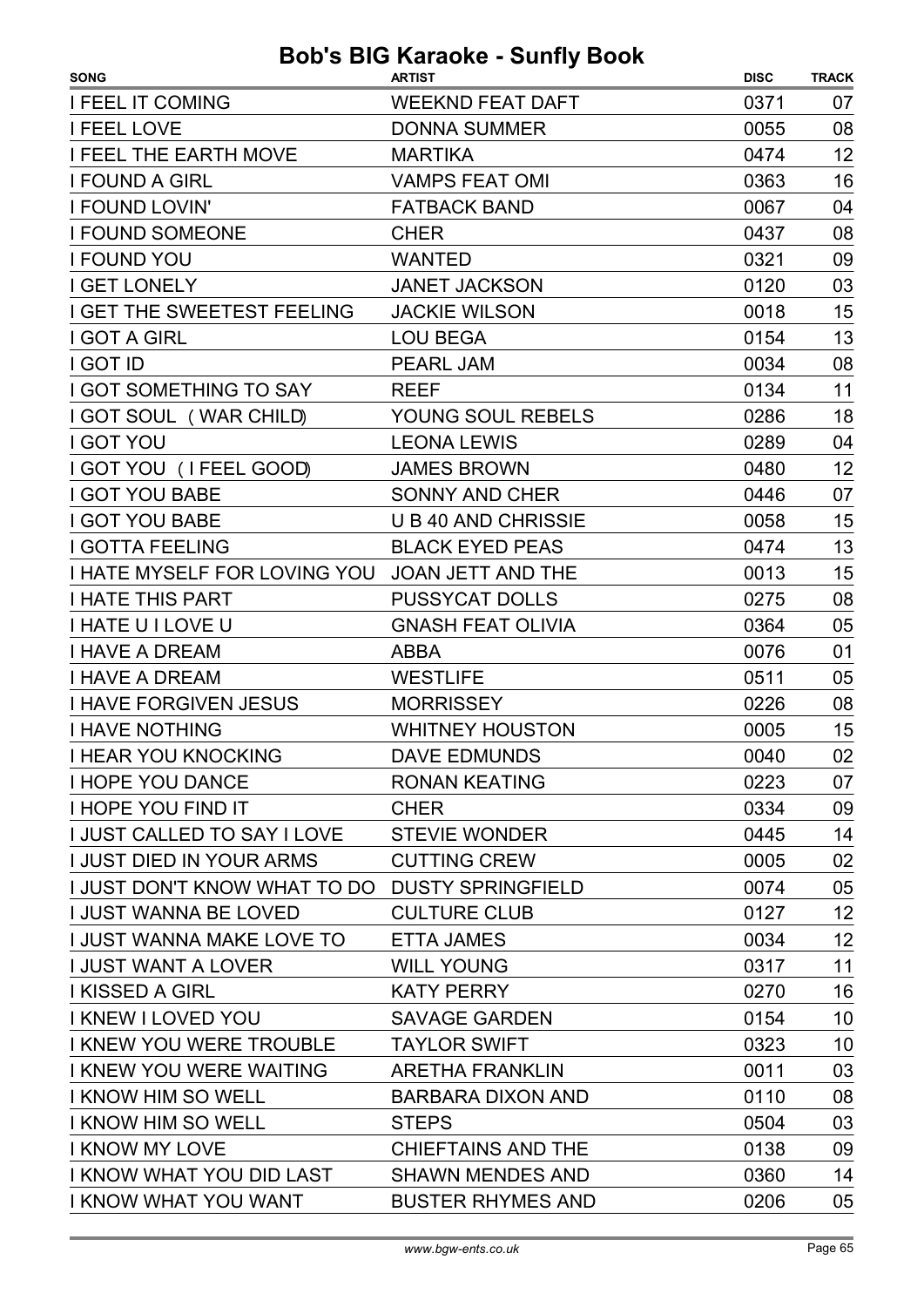| <b>SONG</b>                       | <b>ARTIST</b>             | <b>DISC</b> | <b>TRACK</b> |
|-----------------------------------|---------------------------|-------------|--------------|
| I KNOW YOU WANT ME ( CALLE        | <b>PITBULL</b>            | 0282        | 15           |
| <b>I LAY MY LOVE ON YOU</b>       | <b>WESTLIFE</b>           | 0442        | 11           |
| <b>I LEARNED FROM THE BEST</b>    | <b>WHITNEY HOUSTON</b>    | 0157        | 02           |
| <b>I LEFT MY HEART IN TOKYO</b>   | <b>MINI VIVA</b>          | 0284        | 10           |
| <b>I LIKE IT</b>                  | <b>ENRIQUE IGLESIAS</b>   | 0474        | 14           |
| I LIKE IT                         | <b>GERRY AND THE</b>      | 0038        | 13           |
| <b>I LIKE TO MOVE IT</b>          | <b>REEL 2 REEL</b>        | 0019        | 02           |
| <b>I LIKE YOU SO MUCH BETTER</b>  | <b>IDA MARIA</b>          | 0270        | 07           |
| I LL GO CRAZY IF I DON T GO       | U <sub>2</sub>            | 0284        | 16           |
| <b>I LOOK TO YOU</b>              | <b>WHITNEY HOUSTON</b>    | 0286        | 14           |
| <b>I LOVE A LASSIE</b>            | <b>JIMMY LOGAN</b>        | 0456        | 13           |
| I LOVE IT ( CLEAN)                | <b>ICONA POP FEAT</b>     | 0325        | 11           |
| <b>I LOVE IT WHEN WE DO</b>       | <b>RONAN KEATING</b>      | 0463        | 12           |
| <b>I LOVE ROCK AND ROLL</b>       | <b>BRITNEY SPEARS</b>     | 0466        | 14           |
| <b>I LOVE ROCK AND ROLL</b>       | <b>JOAN JETT AND THE</b>  | 0015        | 03           |
| <b>I LOVE ROCK N ROLL</b>         | <b>JOAN JETT AND THE</b>  | 0486        | 10           |
| <b>I LOVE THE WAY YOU LOVE ME</b> | <b>BOYZONE</b>            | 0511        | 11           |
| <b>I LOVE THEM HO'S</b>           | <b>EAMON</b>              | 0220        | 10           |
| <b>I LOVE TO LOVE</b>             | <b>TINA CHARLES</b>       | 0071        | 06           |
| I LOVE U                          | <b>ORDINARY BOYS</b>      | 0251        | 12           |
| <b>I LOVE YOU</b>                 | <b>SARAH MCLACHLAN</b>    | 0417        | 05           |
| <b>I LOVE YOU ALWAYS FOREVER</b>  | <b>DONNA LEWIS</b>        | 0080        | 12           |
| <b>I LOVE YOU BABY</b>            | <b>ORIGINAL</b>           | 0454        | 06           |
| <b>I LOVE YOU BECAUSE</b>         | <b>JIM REEVES</b>         | 0052        | 01           |
| <b>I LOVE YOUR SMILE</b>          | <b>SHANICE</b>            | 0002        | 04           |
| <b>I LOVED YOU</b>                | <b>BLONDE FEAT</b>        | 0347        | 17           |
| <b>I MAKE MY OWN SUNSHINE</b>     | <b>STEVEN TYLER</b>       | 0367        | 16           |
| <b>I MISS YOU</b>                 | <b>HADDAWAY</b>           | 0006        | 08           |
| I NEED A DOCTOR (CLEAN)           | DR DRE FEAT EMINEM        | 0302        | 03           |
| I NEED A DOLLA                    | <b>ALOE BLACC</b>         | 0304        | 08           |
| I NEED AIR                        | <b>MAGNETIC MAN</b>       | 0295        | 04           |
| <b>I NEED SOMETHING</b>           | <b>NEWTON FAULKNER</b>    | 0265        | 12           |
| <b>I NEED TO KNOW</b>             | <b>MARC ANTHONY</b>       | 0169        | 13           |
| <b>INEED YOU</b>                  | <b>LEANN RIMES</b>        | 0176        | 11           |
| I NEED YOU TONIGHT                | <b>PROFESSOR GREEN</b>    | 0292        | 07           |
| <b>I NEED YOUR LOVE</b>           | <b>CALVIN HARRIS FEAT</b> | 0327        | 09           |
| <b>I NEED YOUR LOVE</b>           | <b>SHAGGY FEAT</b>        | 0355        | 06           |
| <b>I NEVER LOVED YOU ANYWAY</b>   | <b>CORRS</b>              | 0118        | 05           |
| I ONLY WANT TO BE WITH YOU        | <b>DUSTY SPRINGFIELD</b>  | 0448        | 08           |
| I PREDICT A RIOT                  | <b>KAISER CHIEFS</b>      | 0234        | 06           |
| <b>I PROMISE</b>                  | <b>STACY ORRICO</b>       | 0214        | 06           |
| I PUT A SPELL ON YOU              | <b>SONIQUE</b>            | 0173        | 10           |
| I QUIT                            | <b>HEPBURN</b>            | 0140        | 13           |
|                                   |                           |             |              |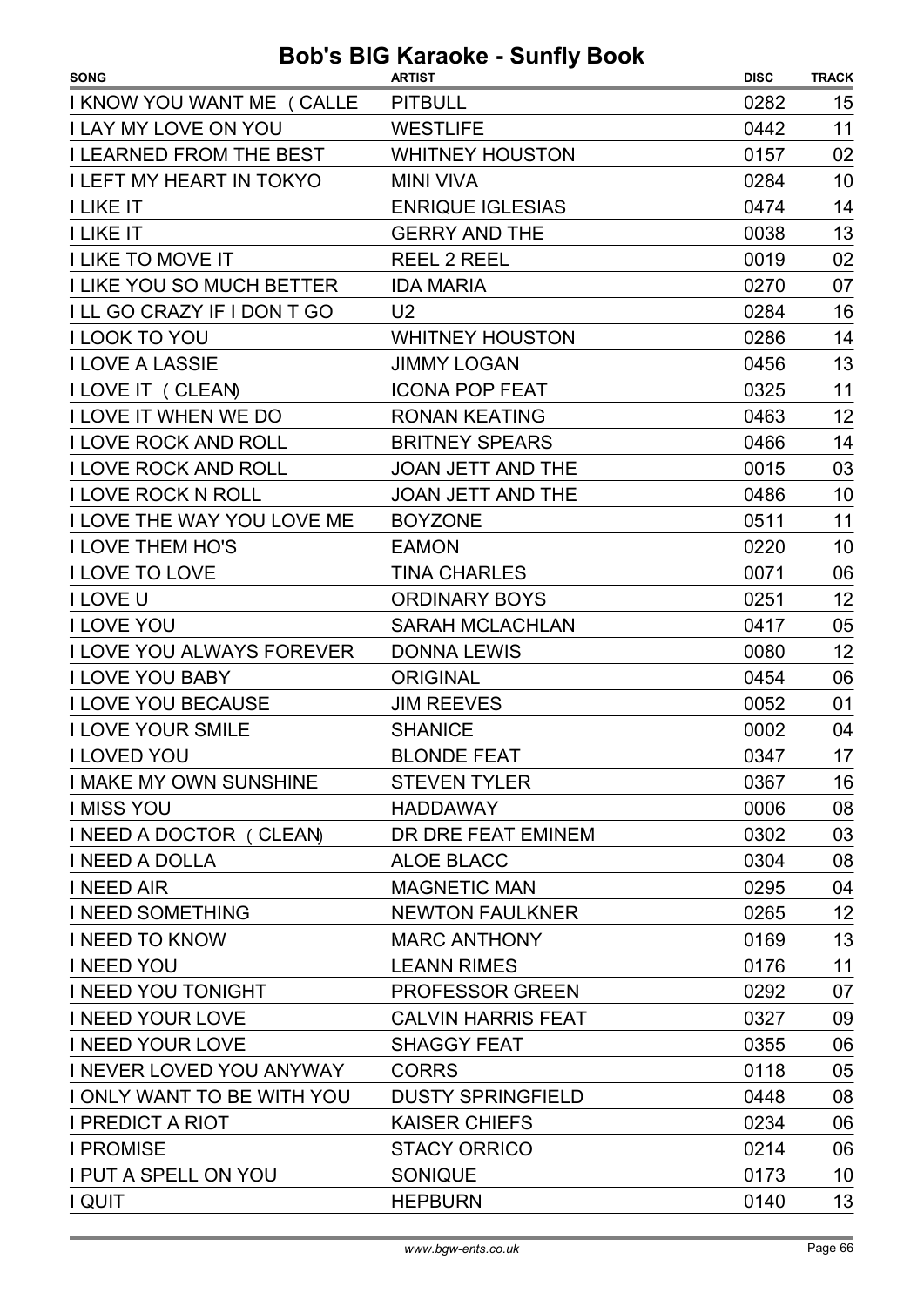| <b>SONG</b>                     | <b>ARTIST</b>             | <b>DISC</b> | <b>TRACK</b> |
|---------------------------------|---------------------------|-------------|--------------|
| <b>I REALLY LIKE YOU</b>        | <b>CARLY RAE JEPSEN</b>   | 0350        | 06           |
| <b>I RECALL A GYPSY WOMAN</b>   | <b>DON WILLIAMS</b>       | 0014        | 15           |
| <b>I REMEMBER YOU</b>           | <b>FRANK IFIELD</b>       | 0043        | 15           |
| <b>I SAID NEVER AGAIN</b>       | <b>RACHEL STEVENS</b>     | 0236        | 06           |
| <b>I SAVED THE WORLD TODAY</b>  | <b>EURYTHMICS</b>         | 0150        | 08           |
| <b>I SAW HER STANDING THERE</b> | <b>BEATLES</b>            | 0448        | 09           |
| I SAY A LITTLE PRAYER (DANCE    | <b>DIANA KING</b>         | 0115        | 09           |
| <b>I SEE FIRE</b>               | <b>ED SHEERAN</b>         | 0334        | 12           |
| <b>I SEE RIGHT THROUGH YOU</b>  | <b>ALANIS MORISSETTE</b>  | 0400        | 08           |
| <b>I SEE YOU BABY</b>           | <b>GROOVE ARMARDA</b>     | 0155        | 01           |
| <b>I SHALL BE THERE</b>         | <b>BEWITCHED</b>          | 0155        | 10           |
| <b>I SHOT THE SHERIFF</b>       | <b>BOB MARLEY</b>         | 0480        | 15           |
| I SHOT THE SHERIFF              | <b>ERIC CLAPTON</b>       | 0503        | 14           |
| I SHOULD BE SO LUCKY            | <b>KYLIE MINOGUE</b>      | 0497        | 15           |
| I SHOULD HAVE KNOWN BETTER      | <b>JIM DIAMOND</b>        | 0135        | 01           |
| <b>I STILL</b>                  | <b>BACKSTREET BOYS</b>    | 0240        | 05           |
| I STILL HAVEN'T FOUND WHAT I'M  | U <sub>2</sub>            | 0004        | 07           |
| <b>I STILL REMEMBER</b>         | <b>BLOC PARTY</b>         | 0254        | 11           |
| <b>I SURRENDER</b>              | <b>RAINBOW</b>            | 0425        | 02           |
| <b>I SURRENDER</b>              | <b>ROSIE GAINES</b>       | 0117        | 14           |
| <b>I SWEAR</b>                  | ALL 4 ONE                 | 0425        | 13           |
| I THINK I LOVE YOU              | <b>KACI</b>               | 0188        | 08           |
| I THINK I'M IN LOVE WITH YOU    | <b>JESSICA SIMPSON</b>    | 0438        | 11           |
| I THINK I'M PARANOID            | <b>GARBAGE</b>            | 0124        | 08           |
| <b>I THINK OF YOU</b>           | <b>MERSEYBEATS</b>        | 0078        | 15           |
| I THINK WE'RE ALONE NOW         | <b>GIRLS ALOUD</b>        | 0250        | 11           |
| I THINK WE'RE ALONE NOW         | <b>TIFFANY</b>            | 0108        | 07           |
| <b>I THOUGHT IT WAS OVER</b>    | <b>FEELING</b>            | 0264        | 05           |
| I TOOK A PILL IN IBIZA (SEEB    | <b>MIKE POSNER</b>        | 0362        | 01           |
| <b>I TOUCH MYSELF</b>           | <b>DIVINYLS</b>           | 0489        | 03           |
| I TRY                           | <b>MACY GRAY</b>          | 0152        | 05           |
| <b>I TURN TO YOU</b>            | <b>CHRISTINA AGUILERA</b> | 0165        | 01           |
| <b>I TURN TO YOU</b>            | MEL C                     | 0167        | 10           |
| <b>I USED TO LOVE HER</b>       | <b>SAW DOCTORS</b>        | 0151        | 11           |
| <b>I WALK ALONE</b>             | <b>CHER</b>               | 0336        | 05           |
| I WALK THE LINE                 | <b>JOHNNY CASH</b>        | 0482        | 04           |
| I WANNA BE A HIPPY              | <b>TECHNOHEAD</b>         | 0049        | 11           |
| I WANNA BE ADORED               | <b>STONE ROSES</b>        | 0501        | 04           |
| I WANNA BE SATISFIED            | <b>RAMONES</b>            | 0433        | 04           |
| I WANNA DANCE WIT CHOO          | <b>DISCO TEX AND THE</b>  | 0097        | 01           |
| I WANNA DANCE WITH              | <b>WHITNEY HOUSTON</b>    | 0011        | 06           |
| I WANNA DANCE WITH              | <b>WHITNEY HOUSTON</b>    | 0493        | 14           |
| I WANNA DO BAD THINGS WITH      | <b>JACE EVERETT</b>       | 0435        | 01           |
|                                 |                           |             |              |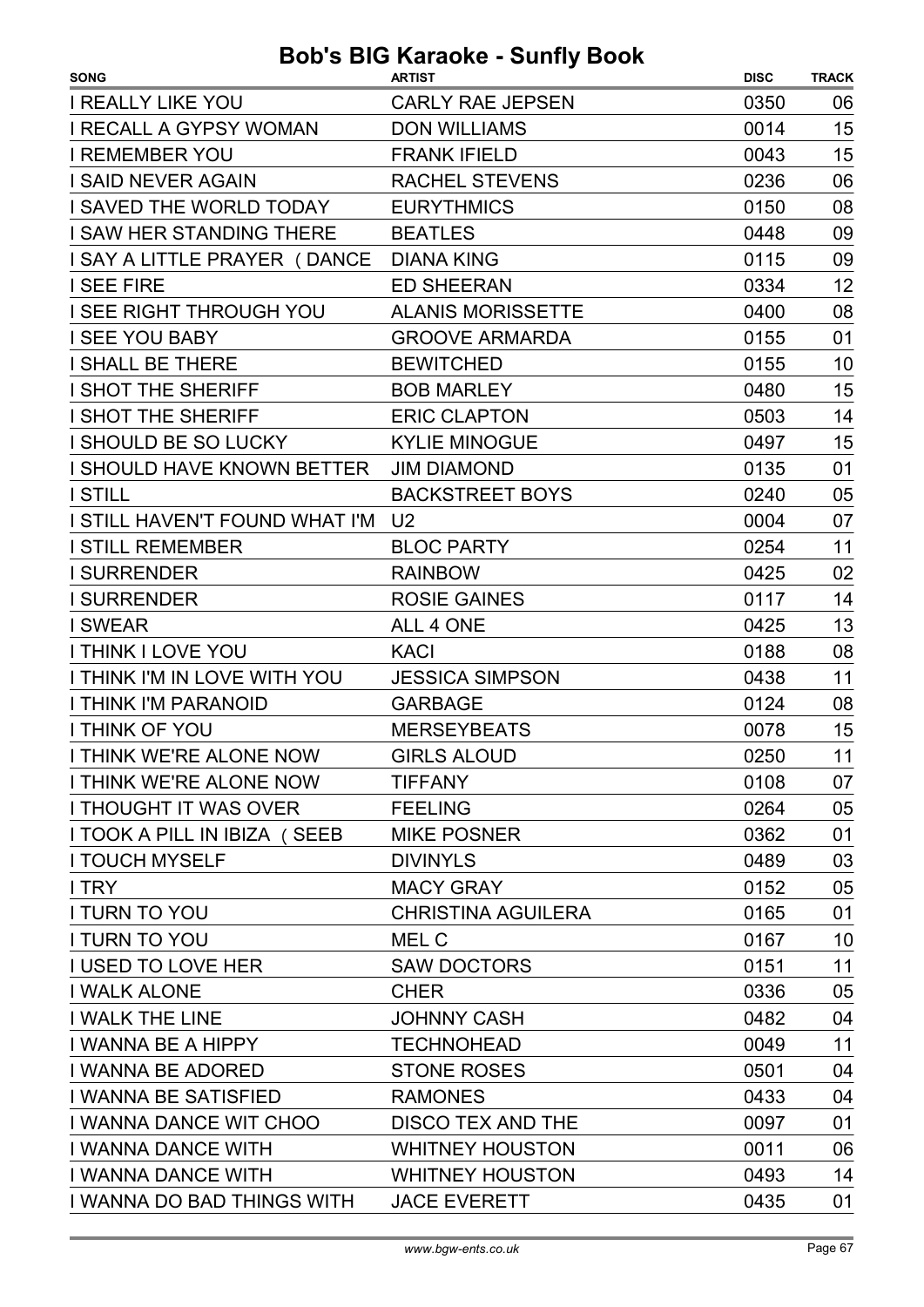| <b>SONG</b>                                | <b>ARTIST</b>            | <b>DISC</b> | <b>TRACK</b> |
|--------------------------------------------|--------------------------|-------------|--------------|
| I WANNA GET LOST WITH YOU                  | <b>STEREOPHONICS</b>     | 0356        | 06           |
| I WANNA GO                                 | <b>BRITNEY SPEARS</b>    | 0304        | 01           |
| <b>I WANNA HOLD YOU</b>                    | <b>MCFLY</b>             | 0236        | 03           |
| I WANNA LOVE YOU FOREVER                   | <b>JESSICA SIMPSON</b>   | 0165        | 08           |
| I WANNA MAKE YOU CLOSE YOUR DIERKS BENTLEY |                          | 0288        | 06           |
| I WANNA SEX YOU UP                         | <b>COLOR ME BADD</b>     | 0011        | 10           |
| I WANNA WAKE UP WITH YOU                   | <b>BORIS GARDINER</b>    | 0058        | 02           |
| <b>I WANT CANDY</b>                        | <b>BOW WOW WOW</b>       | 0109        | 08           |
| <b>I WANT IT ALL</b>                       | <b>KARMIN</b>            | 0336        | 15           |
| I WANT IT THAT WAY                         | <b>BACKSTREET BOYS</b>   | 0443        | 15           |
| <b>I WANT LOVE</b>                         | <b>ELTON JOHN</b>        | 0184        | 13           |
| I WANT THAT MAN                            | <b>DEBBIE HARRY</b>      | 0143        | 03           |
| <b>I WANT TO BREAK FREE</b>                | <b>QUEEN</b>             | 0502        | 05           |
| I WANT TO KNOW WHAT LOVE IS                | <b>FOREIGNER</b>         | 0013        | 01           |
| I WANT TO KNOW WHAT LOVE IS                | <b>MARIAH CAREY</b>      | 0287        | 11           |
| <b>I WANT TO STAY THERE</b>                | <b>STEVE LAWRENCE</b>    | 0094        | 06           |
| I WANT YOU                                 | <b>SAVAGE GARDEN</b>     | 0127        | 15           |
| I WANT YOU (HOLD ON TO                     | <b>CEE LO GREEN</b>      | 0307        | 08           |
| <b>I WANT YOU BACK</b>                     | <b>CLEOPATRA</b>         | 0125        | 09           |
| <b>I WANT YOU BACK</b>                     | <b>MEL B AND MISSY</b>   | 0126        | 07           |
| <b>I WANT YOU BACK</b>                     | N SYNC                   | 0132        | 07           |
| I WANT YOU BACK IN MY LIFE                 | <b>ALICE DEEJAY</b>      | 0404        | 12           |
| <b>I WANT YOU FOR MYSELF</b>               | <b>ANOTHER LEVEL</b>     | 0132        | 06           |
| I WANT YOU TO KNOW                         | <b>ZEDD FEAT SELENA</b>  | 0353        | 16           |
| <b>I WANT YOUR LOVE</b>                    | <b>TRANSVISION VAMP</b>  | 0483        | 02           |
| I WANT YOUR SEX ( PART ONE)                | <b>GEORGE MICHAEL</b>    | 0474        | 15           |
| I WANTED EVERYTHING                        | <b>RAMONES</b>           | 0421        | 02           |
| I WAS BORN TO LOVE YOU                     | <b>FREDDIE MERCURY</b>   | 0056        | 10           |
| <b>I WAS GONNA CANCEL</b>                  | <b>KYLIE MINOGUE</b>     | 0340        | 16           |
| I WAS MADE FOR LOVIN' YOU                  | <b>KISS</b>              | 0481        | 01           |
| I WASN'T BUILT TO GET UP                   | <b>SUPERNATURALS</b>     | 0124        | 15           |
| <b>I WHO HAVE NOTHING</b>                  | <b>SHIRLEY BASSEY</b>    | 0066        | 04           |
| I WILL                                     | <b>IAN VAN DAHL</b>      | 0187        | 06           |
| I WILL ALWAYS LOVE YOU                     | <b>WHITNEY HOUSTON</b>   | 0450        | 13           |
| I WILL BE THERE                            | <b>BRITNEY SPEARS</b>    | 0388        | 11           |
| I WILL BE YOUR GIRLFRIEND                  | <b>DUBSTAR</b>           | 0118        | 08           |
| I WILL COME TO YOU                         | <b>HANSON</b>            | 0117        | 09           |
| I WILL NEVER LET YOU DOWN                  | <b>RITA ORA FEAT</b>     | 0339        | 10           |
| I WILL NOT BOW                             | <b>BREAKING BENJAMIN</b> | 0287        | 03           |
| I WILL SURVIVE                             | <b>CHANTAY SAVAGE</b>    | 0060        | 13           |
| <b>I WILL SURVIVE</b>                      | <b>GLORIA GAYNOR</b>     | 0445        | 08           |
| I WILL SURVIVE (1993 REMIX)                | <b>GLORIA GAYNOR</b>     | 0006        | 07           |
| I WILL TALK AND HOLLYWOOD                  | <b>ROBBIE WILLIAMS</b>   | 0507        | 16           |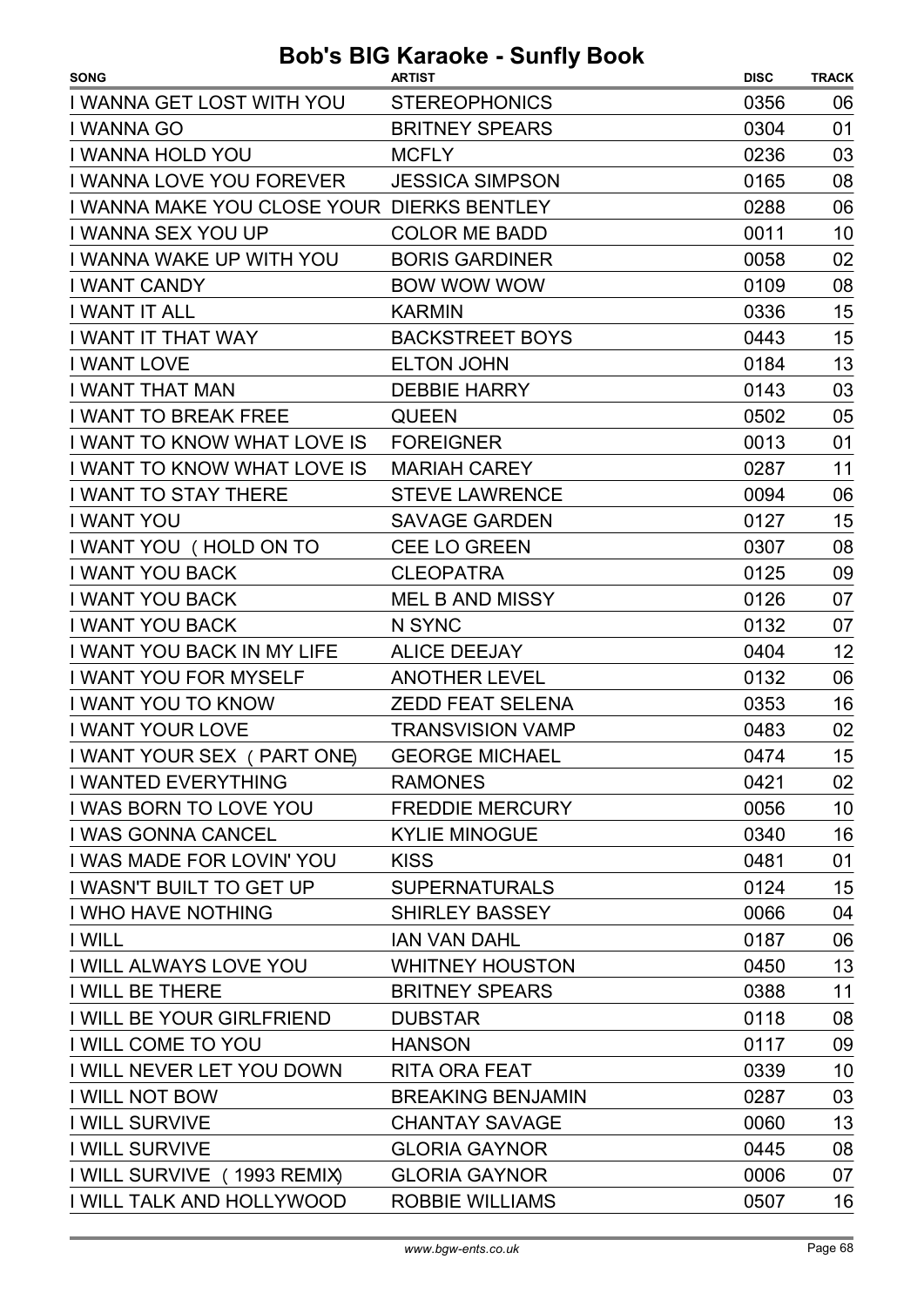| <b>I WILL WAIT</b><br><b>MUMFORD AND SONS</b><br>0320<br><b>I WISH</b><br><b>CHER LLOYD FEAT TI</b><br>15<br>0332<br>03<br><b>I WISH</b><br><b>GABRIELLE</b><br>0496<br>I WISH I COULD FLY<br><b>ROXETTE</b><br>14<br>0134<br>I WISH I WAS A PUINK ROCKER<br><b>SANDI THORN</b><br>04<br>0244<br>I WISH I WAS JAMES BOND<br><b>SCOUTING FOR GIRLS</b><br>07<br>0274<br>03<br>I WISH IT COULD BE CHRISTMAS<br><b>WIZZARD</b><br>0030<br>I WISH IT WOULD RAIN DOWN<br>PHIL COLLINS<br>0007<br>07<br><b>I WONDER WHY</b><br><b>CURTIS STIGERS</b><br>0383<br>07<br>11<br><b>I WON'T BACK DOWN</b><br><b>TOM PETTY</b><br>0417<br>I WON'T CHANGE YOU<br>SOPHIE ELLIS BEXTOR<br>15<br>0214<br>05<br><b>I WON'T FORGET YOU</b><br><b>JIM REEVES</b><br>0066<br>16<br>I WON'T GIVE UP<br><b>JASON MRAZ</b><br>0314<br>I WON'T LET THE SUN GO DOWN<br><b>NIK KERSHAW</b><br>05<br>0029<br>13<br>I WON'T LET YOU DOWN<br>0076<br><b>PHD</b><br>I WON'T LET YOU GO<br>07<br>0308<br><b>JAMES MORRISON</b><br>I WON'T SEND ROSES<br>09<br><b>HOWARD KEEL</b><br>0160<br><b>I WOULD LIKE</b><br>04<br><b>ZARA LARSSON</b><br>0371<br>07<br>I WOULDN'T BELIEVE YOUR<br><b>STEREOPHONICS</b><br>0146<br><b>ICE ICE BABY</b><br><b>VANILLA ICE</b><br>0112<br>01<br><b>ICKY THUMP</b><br><b>WHITE STRIPES</b><br>11<br>0256<br>04<br>I'D DO ANYTHING FOR LOVE<br><b>MEAT LOAF</b><br>0455<br>12<br>I'D DO IT ALL AGAIN<br><b>CORINNE BAILEY-RAE</b><br>0429<br>05<br>I'D LIE FOR YOU (AND THAT'S<br><b>MEAT LOAF</b><br>0455<br>15<br><b>I'D LIKE TO</b><br><b>CORINNE BAILEY RAE</b><br>0252<br><b>NEW SEEKERS</b><br>0096<br>I'D LIKE TO TEACH THE WORLD<br>I'D LIKE TO TEACH THE WORLD<br><b>NO WAY SIS</b><br>0081<br>I'D LOVE YOU TO WANT ME<br>0162<br><b>LOBO</b><br>I'D NEVER FIND ANOTHER YOU<br><b>BILLY FURY</b><br>0038<br>I'D RATHER BE WITH YOU<br><b>JOSHUA RADIN</b><br>0432<br>10<br>I'D RATHER LEAVE WHILE I'M IN<br><b>RITA COLERIDGE</b><br>0014<br><b>CHRISTIANS</b><br>0059<br>08<br><b>IDEAL WORLD</b><br>IF<br><b>TELLY SAVALAS</b><br>0077<br>14<br><b>ALICIA KEYS</b><br>0216<br>IF I AIN'T GOT YOU<br>IF I CAN DREAM<br><b>ELVIS PRESLEY</b><br>0403<br>02<br>IF I CAN'T CHANGE YOUR MIND<br><b>SUGAR</b><br>0412<br>IF I CAN'T HAVE YOU<br><b>YVONNE ELLIMAN</b><br>14<br>0022<br>0338<br>IF I COULD CHANGE YOUR MIND<br><b>HAIM</b><br>IF I COULD TURN BACK THE<br><b>R KELLY</b><br>0150<br>IF I COULD TURN BACK TIME<br><b>CHER</b><br>0486<br>IF I DIE YOUNG<br><b>BAND PERRY</b><br>0435<br><b>ELLA EYRE</b><br>IF I GO<br>0343<br>IF I HAD A HAMMER<br><b>TRINI LOPEZ</b><br>0064 | <b>SONG</b> | <b>ARTIST</b> | <b>DISC</b> | <b>TRACK</b> |
|------------------------------------------------------------------------------------------------------------------------------------------------------------------------------------------------------------------------------------------------------------------------------------------------------------------------------------------------------------------------------------------------------------------------------------------------------------------------------------------------------------------------------------------------------------------------------------------------------------------------------------------------------------------------------------------------------------------------------------------------------------------------------------------------------------------------------------------------------------------------------------------------------------------------------------------------------------------------------------------------------------------------------------------------------------------------------------------------------------------------------------------------------------------------------------------------------------------------------------------------------------------------------------------------------------------------------------------------------------------------------------------------------------------------------------------------------------------------------------------------------------------------------------------------------------------------------------------------------------------------------------------------------------------------------------------------------------------------------------------------------------------------------------------------------------------------------------------------------------------------------------------------------------------------------------------------------------------------------------------------------------------------------------------------------------------------------------------------------------------------------------------------------------------------------------------------------------------------------------------------------------------------------------------------------------------------------------------------------------------------------------------------------------------------------------------------------------------------------------------------------------------------------------------------------------------------------------------------------|-------------|---------------|-------------|--------------|
|                                                                                                                                                                                                                                                                                                                                                                                                                                                                                                                                                                                                                                                                                                                                                                                                                                                                                                                                                                                                                                                                                                                                                                                                                                                                                                                                                                                                                                                                                                                                                                                                                                                                                                                                                                                                                                                                                                                                                                                                                                                                                                                                                                                                                                                                                                                                                                                                                                                                                                                                                                                                      |             |               |             | 17           |
|                                                                                                                                                                                                                                                                                                                                                                                                                                                                                                                                                                                                                                                                                                                                                                                                                                                                                                                                                                                                                                                                                                                                                                                                                                                                                                                                                                                                                                                                                                                                                                                                                                                                                                                                                                                                                                                                                                                                                                                                                                                                                                                                                                                                                                                                                                                                                                                                                                                                                                                                                                                                      |             |               |             |              |
|                                                                                                                                                                                                                                                                                                                                                                                                                                                                                                                                                                                                                                                                                                                                                                                                                                                                                                                                                                                                                                                                                                                                                                                                                                                                                                                                                                                                                                                                                                                                                                                                                                                                                                                                                                                                                                                                                                                                                                                                                                                                                                                                                                                                                                                                                                                                                                                                                                                                                                                                                                                                      |             |               |             |              |
|                                                                                                                                                                                                                                                                                                                                                                                                                                                                                                                                                                                                                                                                                                                                                                                                                                                                                                                                                                                                                                                                                                                                                                                                                                                                                                                                                                                                                                                                                                                                                                                                                                                                                                                                                                                                                                                                                                                                                                                                                                                                                                                                                                                                                                                                                                                                                                                                                                                                                                                                                                                                      |             |               |             |              |
|                                                                                                                                                                                                                                                                                                                                                                                                                                                                                                                                                                                                                                                                                                                                                                                                                                                                                                                                                                                                                                                                                                                                                                                                                                                                                                                                                                                                                                                                                                                                                                                                                                                                                                                                                                                                                                                                                                                                                                                                                                                                                                                                                                                                                                                                                                                                                                                                                                                                                                                                                                                                      |             |               |             |              |
|                                                                                                                                                                                                                                                                                                                                                                                                                                                                                                                                                                                                                                                                                                                                                                                                                                                                                                                                                                                                                                                                                                                                                                                                                                                                                                                                                                                                                                                                                                                                                                                                                                                                                                                                                                                                                                                                                                                                                                                                                                                                                                                                                                                                                                                                                                                                                                                                                                                                                                                                                                                                      |             |               |             |              |
|                                                                                                                                                                                                                                                                                                                                                                                                                                                                                                                                                                                                                                                                                                                                                                                                                                                                                                                                                                                                                                                                                                                                                                                                                                                                                                                                                                                                                                                                                                                                                                                                                                                                                                                                                                                                                                                                                                                                                                                                                                                                                                                                                                                                                                                                                                                                                                                                                                                                                                                                                                                                      |             |               |             |              |
|                                                                                                                                                                                                                                                                                                                                                                                                                                                                                                                                                                                                                                                                                                                                                                                                                                                                                                                                                                                                                                                                                                                                                                                                                                                                                                                                                                                                                                                                                                                                                                                                                                                                                                                                                                                                                                                                                                                                                                                                                                                                                                                                                                                                                                                                                                                                                                                                                                                                                                                                                                                                      |             |               |             |              |
|                                                                                                                                                                                                                                                                                                                                                                                                                                                                                                                                                                                                                                                                                                                                                                                                                                                                                                                                                                                                                                                                                                                                                                                                                                                                                                                                                                                                                                                                                                                                                                                                                                                                                                                                                                                                                                                                                                                                                                                                                                                                                                                                                                                                                                                                                                                                                                                                                                                                                                                                                                                                      |             |               |             |              |
|                                                                                                                                                                                                                                                                                                                                                                                                                                                                                                                                                                                                                                                                                                                                                                                                                                                                                                                                                                                                                                                                                                                                                                                                                                                                                                                                                                                                                                                                                                                                                                                                                                                                                                                                                                                                                                                                                                                                                                                                                                                                                                                                                                                                                                                                                                                                                                                                                                                                                                                                                                                                      |             |               |             |              |
|                                                                                                                                                                                                                                                                                                                                                                                                                                                                                                                                                                                                                                                                                                                                                                                                                                                                                                                                                                                                                                                                                                                                                                                                                                                                                                                                                                                                                                                                                                                                                                                                                                                                                                                                                                                                                                                                                                                                                                                                                                                                                                                                                                                                                                                                                                                                                                                                                                                                                                                                                                                                      |             |               |             |              |
|                                                                                                                                                                                                                                                                                                                                                                                                                                                                                                                                                                                                                                                                                                                                                                                                                                                                                                                                                                                                                                                                                                                                                                                                                                                                                                                                                                                                                                                                                                                                                                                                                                                                                                                                                                                                                                                                                                                                                                                                                                                                                                                                                                                                                                                                                                                                                                                                                                                                                                                                                                                                      |             |               |             |              |
|                                                                                                                                                                                                                                                                                                                                                                                                                                                                                                                                                                                                                                                                                                                                                                                                                                                                                                                                                                                                                                                                                                                                                                                                                                                                                                                                                                                                                                                                                                                                                                                                                                                                                                                                                                                                                                                                                                                                                                                                                                                                                                                                                                                                                                                                                                                                                                                                                                                                                                                                                                                                      |             |               |             |              |
|                                                                                                                                                                                                                                                                                                                                                                                                                                                                                                                                                                                                                                                                                                                                                                                                                                                                                                                                                                                                                                                                                                                                                                                                                                                                                                                                                                                                                                                                                                                                                                                                                                                                                                                                                                                                                                                                                                                                                                                                                                                                                                                                                                                                                                                                                                                                                                                                                                                                                                                                                                                                      |             |               |             |              |
|                                                                                                                                                                                                                                                                                                                                                                                                                                                                                                                                                                                                                                                                                                                                                                                                                                                                                                                                                                                                                                                                                                                                                                                                                                                                                                                                                                                                                                                                                                                                                                                                                                                                                                                                                                                                                                                                                                                                                                                                                                                                                                                                                                                                                                                                                                                                                                                                                                                                                                                                                                                                      |             |               |             |              |
|                                                                                                                                                                                                                                                                                                                                                                                                                                                                                                                                                                                                                                                                                                                                                                                                                                                                                                                                                                                                                                                                                                                                                                                                                                                                                                                                                                                                                                                                                                                                                                                                                                                                                                                                                                                                                                                                                                                                                                                                                                                                                                                                                                                                                                                                                                                                                                                                                                                                                                                                                                                                      |             |               |             |              |
|                                                                                                                                                                                                                                                                                                                                                                                                                                                                                                                                                                                                                                                                                                                                                                                                                                                                                                                                                                                                                                                                                                                                                                                                                                                                                                                                                                                                                                                                                                                                                                                                                                                                                                                                                                                                                                                                                                                                                                                                                                                                                                                                                                                                                                                                                                                                                                                                                                                                                                                                                                                                      |             |               |             |              |
|                                                                                                                                                                                                                                                                                                                                                                                                                                                                                                                                                                                                                                                                                                                                                                                                                                                                                                                                                                                                                                                                                                                                                                                                                                                                                                                                                                                                                                                                                                                                                                                                                                                                                                                                                                                                                                                                                                                                                                                                                                                                                                                                                                                                                                                                                                                                                                                                                                                                                                                                                                                                      |             |               |             |              |
|                                                                                                                                                                                                                                                                                                                                                                                                                                                                                                                                                                                                                                                                                                                                                                                                                                                                                                                                                                                                                                                                                                                                                                                                                                                                                                                                                                                                                                                                                                                                                                                                                                                                                                                                                                                                                                                                                                                                                                                                                                                                                                                                                                                                                                                                                                                                                                                                                                                                                                                                                                                                      |             |               |             |              |
|                                                                                                                                                                                                                                                                                                                                                                                                                                                                                                                                                                                                                                                                                                                                                                                                                                                                                                                                                                                                                                                                                                                                                                                                                                                                                                                                                                                                                                                                                                                                                                                                                                                                                                                                                                                                                                                                                                                                                                                                                                                                                                                                                                                                                                                                                                                                                                                                                                                                                                                                                                                                      |             |               |             |              |
|                                                                                                                                                                                                                                                                                                                                                                                                                                                                                                                                                                                                                                                                                                                                                                                                                                                                                                                                                                                                                                                                                                                                                                                                                                                                                                                                                                                                                                                                                                                                                                                                                                                                                                                                                                                                                                                                                                                                                                                                                                                                                                                                                                                                                                                                                                                                                                                                                                                                                                                                                                                                      |             |               |             |              |
|                                                                                                                                                                                                                                                                                                                                                                                                                                                                                                                                                                                                                                                                                                                                                                                                                                                                                                                                                                                                                                                                                                                                                                                                                                                                                                                                                                                                                                                                                                                                                                                                                                                                                                                                                                                                                                                                                                                                                                                                                                                                                                                                                                                                                                                                                                                                                                                                                                                                                                                                                                                                      |             |               |             |              |
|                                                                                                                                                                                                                                                                                                                                                                                                                                                                                                                                                                                                                                                                                                                                                                                                                                                                                                                                                                                                                                                                                                                                                                                                                                                                                                                                                                                                                                                                                                                                                                                                                                                                                                                                                                                                                                                                                                                                                                                                                                                                                                                                                                                                                                                                                                                                                                                                                                                                                                                                                                                                      |             |               |             |              |
|                                                                                                                                                                                                                                                                                                                                                                                                                                                                                                                                                                                                                                                                                                                                                                                                                                                                                                                                                                                                                                                                                                                                                                                                                                                                                                                                                                                                                                                                                                                                                                                                                                                                                                                                                                                                                                                                                                                                                                                                                                                                                                                                                                                                                                                                                                                                                                                                                                                                                                                                                                                                      |             |               |             |              |
|                                                                                                                                                                                                                                                                                                                                                                                                                                                                                                                                                                                                                                                                                                                                                                                                                                                                                                                                                                                                                                                                                                                                                                                                                                                                                                                                                                                                                                                                                                                                                                                                                                                                                                                                                                                                                                                                                                                                                                                                                                                                                                                                                                                                                                                                                                                                                                                                                                                                                                                                                                                                      |             |               |             |              |
|                                                                                                                                                                                                                                                                                                                                                                                                                                                                                                                                                                                                                                                                                                                                                                                                                                                                                                                                                                                                                                                                                                                                                                                                                                                                                                                                                                                                                                                                                                                                                                                                                                                                                                                                                                                                                                                                                                                                                                                                                                                                                                                                                                                                                                                                                                                                                                                                                                                                                                                                                                                                      |             |               |             | 02           |
|                                                                                                                                                                                                                                                                                                                                                                                                                                                                                                                                                                                                                                                                                                                                                                                                                                                                                                                                                                                                                                                                                                                                                                                                                                                                                                                                                                                                                                                                                                                                                                                                                                                                                                                                                                                                                                                                                                                                                                                                                                                                                                                                                                                                                                                                                                                                                                                                                                                                                                                                                                                                      |             |               |             | 15           |
|                                                                                                                                                                                                                                                                                                                                                                                                                                                                                                                                                                                                                                                                                                                                                                                                                                                                                                                                                                                                                                                                                                                                                                                                                                                                                                                                                                                                                                                                                                                                                                                                                                                                                                                                                                                                                                                                                                                                                                                                                                                                                                                                                                                                                                                                                                                                                                                                                                                                                                                                                                                                      |             |               |             | 05           |
|                                                                                                                                                                                                                                                                                                                                                                                                                                                                                                                                                                                                                                                                                                                                                                                                                                                                                                                                                                                                                                                                                                                                                                                                                                                                                                                                                                                                                                                                                                                                                                                                                                                                                                                                                                                                                                                                                                                                                                                                                                                                                                                                                                                                                                                                                                                                                                                                                                                                                                                                                                                                      |             |               |             | 08           |
|                                                                                                                                                                                                                                                                                                                                                                                                                                                                                                                                                                                                                                                                                                                                                                                                                                                                                                                                                                                                                                                                                                                                                                                                                                                                                                                                                                                                                                                                                                                                                                                                                                                                                                                                                                                                                                                                                                                                                                                                                                                                                                                                                                                                                                                                                                                                                                                                                                                                                                                                                                                                      |             |               |             |              |
|                                                                                                                                                                                                                                                                                                                                                                                                                                                                                                                                                                                                                                                                                                                                                                                                                                                                                                                                                                                                                                                                                                                                                                                                                                                                                                                                                                                                                                                                                                                                                                                                                                                                                                                                                                                                                                                                                                                                                                                                                                                                                                                                                                                                                                                                                                                                                                                                                                                                                                                                                                                                      |             |               |             | 13           |
|                                                                                                                                                                                                                                                                                                                                                                                                                                                                                                                                                                                                                                                                                                                                                                                                                                                                                                                                                                                                                                                                                                                                                                                                                                                                                                                                                                                                                                                                                                                                                                                                                                                                                                                                                                                                                                                                                                                                                                                                                                                                                                                                                                                                                                                                                                                                                                                                                                                                                                                                                                                                      |             |               |             |              |
|                                                                                                                                                                                                                                                                                                                                                                                                                                                                                                                                                                                                                                                                                                                                                                                                                                                                                                                                                                                                                                                                                                                                                                                                                                                                                                                                                                                                                                                                                                                                                                                                                                                                                                                                                                                                                                                                                                                                                                                                                                                                                                                                                                                                                                                                                                                                                                                                                                                                                                                                                                                                      |             |               |             | 08           |
|                                                                                                                                                                                                                                                                                                                                                                                                                                                                                                                                                                                                                                                                                                                                                                                                                                                                                                                                                                                                                                                                                                                                                                                                                                                                                                                                                                                                                                                                                                                                                                                                                                                                                                                                                                                                                                                                                                                                                                                                                                                                                                                                                                                                                                                                                                                                                                                                                                                                                                                                                                                                      |             |               |             |              |
|                                                                                                                                                                                                                                                                                                                                                                                                                                                                                                                                                                                                                                                                                                                                                                                                                                                                                                                                                                                                                                                                                                                                                                                                                                                                                                                                                                                                                                                                                                                                                                                                                                                                                                                                                                                                                                                                                                                                                                                                                                                                                                                                                                                                                                                                                                                                                                                                                                                                                                                                                                                                      |             |               |             | 13           |
|                                                                                                                                                                                                                                                                                                                                                                                                                                                                                                                                                                                                                                                                                                                                                                                                                                                                                                                                                                                                                                                                                                                                                                                                                                                                                                                                                                                                                                                                                                                                                                                                                                                                                                                                                                                                                                                                                                                                                                                                                                                                                                                                                                                                                                                                                                                                                                                                                                                                                                                                                                                                      |             |               |             |              |
|                                                                                                                                                                                                                                                                                                                                                                                                                                                                                                                                                                                                                                                                                                                                                                                                                                                                                                                                                                                                                                                                                                                                                                                                                                                                                                                                                                                                                                                                                                                                                                                                                                                                                                                                                                                                                                                                                                                                                                                                                                                                                                                                                                                                                                                                                                                                                                                                                                                                                                                                                                                                      |             |               |             |              |
|                                                                                                                                                                                                                                                                                                                                                                                                                                                                                                                                                                                                                                                                                                                                                                                                                                                                                                                                                                                                                                                                                                                                                                                                                                                                                                                                                                                                                                                                                                                                                                                                                                                                                                                                                                                                                                                                                                                                                                                                                                                                                                                                                                                                                                                                                                                                                                                                                                                                                                                                                                                                      |             |               |             | 02           |
|                                                                                                                                                                                                                                                                                                                                                                                                                                                                                                                                                                                                                                                                                                                                                                                                                                                                                                                                                                                                                                                                                                                                                                                                                                                                                                                                                                                                                                                                                                                                                                                                                                                                                                                                                                                                                                                                                                                                                                                                                                                                                                                                                                                                                                                                                                                                                                                                                                                                                                                                                                                                      |             |               |             | 04           |
|                                                                                                                                                                                                                                                                                                                                                                                                                                                                                                                                                                                                                                                                                                                                                                                                                                                                                                                                                                                                                                                                                                                                                                                                                                                                                                                                                                                                                                                                                                                                                                                                                                                                                                                                                                                                                                                                                                                                                                                                                                                                                                                                                                                                                                                                                                                                                                                                                                                                                                                                                                                                      |             |               |             | 05           |
|                                                                                                                                                                                                                                                                                                                                                                                                                                                                                                                                                                                                                                                                                                                                                                                                                                                                                                                                                                                                                                                                                                                                                                                                                                                                                                                                                                                                                                                                                                                                                                                                                                                                                                                                                                                                                                                                                                                                                                                                                                                                                                                                                                                                                                                                                                                                                                                                                                                                                                                                                                                                      |             |               |             | 12           |
|                                                                                                                                                                                                                                                                                                                                                                                                                                                                                                                                                                                                                                                                                                                                                                                                                                                                                                                                                                                                                                                                                                                                                                                                                                                                                                                                                                                                                                                                                                                                                                                                                                                                                                                                                                                                                                                                                                                                                                                                                                                                                                                                                                                                                                                                                                                                                                                                                                                                                                                                                                                                      |             |               |             | 06           |
|                                                                                                                                                                                                                                                                                                                                                                                                                                                                                                                                                                                                                                                                                                                                                                                                                                                                                                                                                                                                                                                                                                                                                                                                                                                                                                                                                                                                                                                                                                                                                                                                                                                                                                                                                                                                                                                                                                                                                                                                                                                                                                                                                                                                                                                                                                                                                                                                                                                                                                                                                                                                      |             |               |             | 15           |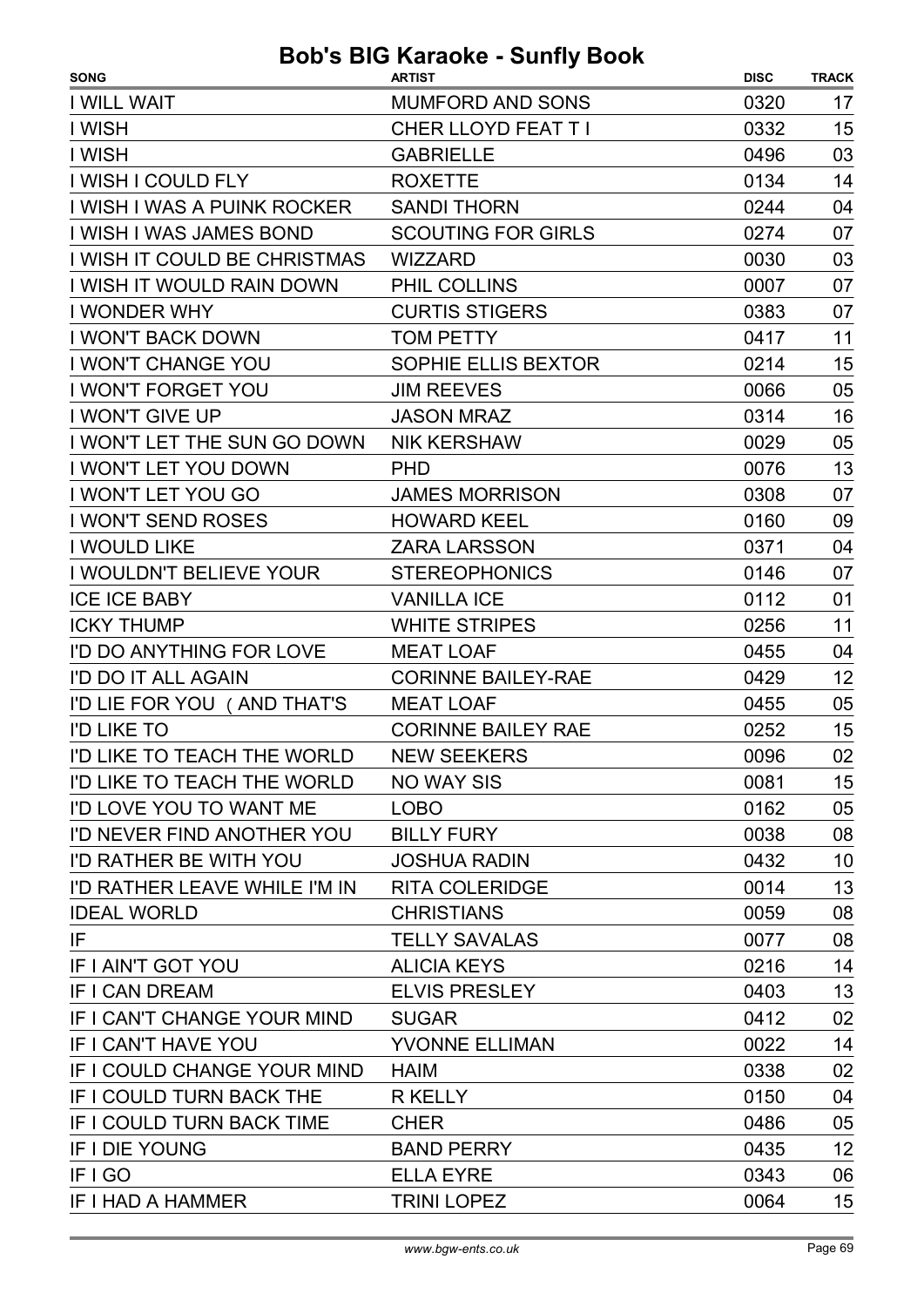| <b>JACK JOHNSON</b><br>0264<br>15<br>IF I HAD YOU<br><b>ADAM LAMBERT</b><br>01<br>0473<br><b>WESTLIFE</b><br>0511<br>06<br>IF I LOSE MYSELF<br><b>ONEREPUBLIC</b><br>15<br>0324<br>IF I LOVED YOU<br><b>CAROUSEL</b><br>0008<br>06<br>12<br>IF I NEVER SEE YOU AGAIN<br>WET WET WET<br>0386<br>IF I NEVER SEE YOUR FACE<br><b>MAROON 5 AND</b><br>07<br>0269<br>IF I NEVER SEE YOUR FACE<br>13<br><b>MAROON 5 FEAT</b><br>0479<br>13<br>IF I ONLY HAD TIME<br><b>JOHN ROWLES</b><br>0094<br>IF I SAID YOU HAD A BEAUTIFUL<br><b>BELLAMY BROTHERS</b><br>0014<br>06<br>IF I SAID YOU HAD A BEAUTIFUL<br>10<br>DR HOOK<br>0487<br>03<br>IF I TOLD YOU THAT<br><b>WHITNEY HOUSTON</b><br>0167<br>16<br><b>IF I WALKED AWAY</b><br><b>GABRIELLE</b><br>0496<br>12<br><b>BEYONCE</b><br>0274<br><b>FOUR TOPS</b><br>0065<br>02<br>IF LOVING YOU IS WRONG I DON'T LUTHER INGRAM<br>0072<br>11<br>IF ONLY<br>09<br><b>KT TUNSTALL</b><br>0265<br>07<br>IF ONLY I COULD<br>SIDNEY YOUNGBLOOD<br>0106<br>IF ONLY I KNEW<br>15<br><b>TOM JONES</b><br>0510<br>IF PARADISE IS HALF AS NICE<br><b>AMEN CORNER</b><br>0070<br>01<br>IF THAT WERE ME<br>MEL C<br>0174<br>02<br>12<br>IF THERE'S A ROCKET TIE ME TO SNOW PATROL<br>0277<br>IF THERE'S ANY JUSTICE<br><b>LEMAR</b><br>0226<br>07<br>13<br>IF THIS IS LOVE<br><b>SATURDAYS</b><br>0270<br>15<br><b>JENNIFER HUDSON</b><br>0277<br>IF TODAY WAS YOUR LAST DAY NICKELBACK<br>0281<br>IF TOMMOROW NEVER COMES GARTH BROOKS<br>0151<br>12<br>IF TOMORROW NEVER COMES<br>0462<br>06<br><b>RONAN KEATING</b><br><b>CELINE DION</b><br>0161<br>01<br>09<br><b>TIMBALAND AND KATY</b><br>0288<br>13<br><b>FIVE</b><br>0144<br>03<br><b>TAMPERER FEAT</b><br>0127<br>03<br>0393<br><b>SUZI QUATRO</b><br>03<br><b>BLUE</b><br>0494<br>0211<br>03<br><b>ATOMIC KITTEN</b><br>10<br><b>SCRIPT</b><br>0326<br>IF YOU DON'T KNOW ME BY NOW<br><b>HAROLD MELVIN AND</b><br>0088<br>03<br>07<br><b>GABRIELLE</b><br>0496<br>12<br>IF YOU GOTTA MAKE A FOOL OF FREDDIE AND THE<br>0038<br><b>JENNIFER LOPEZ</b><br>05<br>0440<br><b>TERENCE TRENT</b><br>0108<br>04<br><b>BRENDA LEE</b><br>0389<br>03<br>01<br><b>SHINEDOWN</b><br>0429 | <b>SONG</b>               | <b>ARTIST</b> | <b>DISC</b> | <b>TRACK</b> |
|-------------------------------------------------------------------------------------------------------------------------------------------------------------------------------------------------------------------------------------------------------------------------------------------------------------------------------------------------------------------------------------------------------------------------------------------------------------------------------------------------------------------------------------------------------------------------------------------------------------------------------------------------------------------------------------------------------------------------------------------------------------------------------------------------------------------------------------------------------------------------------------------------------------------------------------------------------------------------------------------------------------------------------------------------------------------------------------------------------------------------------------------------------------------------------------------------------------------------------------------------------------------------------------------------------------------------------------------------------------------------------------------------------------------------------------------------------------------------------------------------------------------------------------------------------------------------------------------------------------------------------------------------------------------------------------------------------------------------------------------------------------------------------------------------------------------------------------------------------------------------------------------------------------------------------------------------------------------------------------------------------------------------------------------------------------------------------------------------------------------------------------------------------------------------|---------------------------|---------------|-------------|--------------|
| 12                                                                                                                                                                                                                                                                                                                                                                                                                                                                                                                                                                                                                                                                                                                                                                                                                                                                                                                                                                                                                                                                                                                                                                                                                                                                                                                                                                                                                                                                                                                                                                                                                                                                                                                                                                                                                                                                                                                                                                                                                                                                                                                                                                      | IF I HAD EYES             |               |             |              |
|                                                                                                                                                                                                                                                                                                                                                                                                                                                                                                                                                                                                                                                                                                                                                                                                                                                                                                                                                                                                                                                                                                                                                                                                                                                                                                                                                                                                                                                                                                                                                                                                                                                                                                                                                                                                                                                                                                                                                                                                                                                                                                                                                                         |                           |               |             |              |
|                                                                                                                                                                                                                                                                                                                                                                                                                                                                                                                                                                                                                                                                                                                                                                                                                                                                                                                                                                                                                                                                                                                                                                                                                                                                                                                                                                                                                                                                                                                                                                                                                                                                                                                                                                                                                                                                                                                                                                                                                                                                                                                                                                         | IF I LET YOU GO           |               |             |              |
|                                                                                                                                                                                                                                                                                                                                                                                                                                                                                                                                                                                                                                                                                                                                                                                                                                                                                                                                                                                                                                                                                                                                                                                                                                                                                                                                                                                                                                                                                                                                                                                                                                                                                                                                                                                                                                                                                                                                                                                                                                                                                                                                                                         |                           |               |             |              |
|                                                                                                                                                                                                                                                                                                                                                                                                                                                                                                                                                                                                                                                                                                                                                                                                                                                                                                                                                                                                                                                                                                                                                                                                                                                                                                                                                                                                                                                                                                                                                                                                                                                                                                                                                                                                                                                                                                                                                                                                                                                                                                                                                                         |                           |               |             |              |
|                                                                                                                                                                                                                                                                                                                                                                                                                                                                                                                                                                                                                                                                                                                                                                                                                                                                                                                                                                                                                                                                                                                                                                                                                                                                                                                                                                                                                                                                                                                                                                                                                                                                                                                                                                                                                                                                                                                                                                                                                                                                                                                                                                         |                           |               |             |              |
|                                                                                                                                                                                                                                                                                                                                                                                                                                                                                                                                                                                                                                                                                                                                                                                                                                                                                                                                                                                                                                                                                                                                                                                                                                                                                                                                                                                                                                                                                                                                                                                                                                                                                                                                                                                                                                                                                                                                                                                                                                                                                                                                                                         |                           |               |             |              |
|                                                                                                                                                                                                                                                                                                                                                                                                                                                                                                                                                                                                                                                                                                                                                                                                                                                                                                                                                                                                                                                                                                                                                                                                                                                                                                                                                                                                                                                                                                                                                                                                                                                                                                                                                                                                                                                                                                                                                                                                                                                                                                                                                                         |                           |               |             |              |
|                                                                                                                                                                                                                                                                                                                                                                                                                                                                                                                                                                                                                                                                                                                                                                                                                                                                                                                                                                                                                                                                                                                                                                                                                                                                                                                                                                                                                                                                                                                                                                                                                                                                                                                                                                                                                                                                                                                                                                                                                                                                                                                                                                         |                           |               |             |              |
|                                                                                                                                                                                                                                                                                                                                                                                                                                                                                                                                                                                                                                                                                                                                                                                                                                                                                                                                                                                                                                                                                                                                                                                                                                                                                                                                                                                                                                                                                                                                                                                                                                                                                                                                                                                                                                                                                                                                                                                                                                                                                                                                                                         |                           |               |             |              |
|                                                                                                                                                                                                                                                                                                                                                                                                                                                                                                                                                                                                                                                                                                                                                                                                                                                                                                                                                                                                                                                                                                                                                                                                                                                                                                                                                                                                                                                                                                                                                                                                                                                                                                                                                                                                                                                                                                                                                                                                                                                                                                                                                                         |                           |               |             |              |
|                                                                                                                                                                                                                                                                                                                                                                                                                                                                                                                                                                                                                                                                                                                                                                                                                                                                                                                                                                                                                                                                                                                                                                                                                                                                                                                                                                                                                                                                                                                                                                                                                                                                                                                                                                                                                                                                                                                                                                                                                                                                                                                                                                         |                           |               |             |              |
|                                                                                                                                                                                                                                                                                                                                                                                                                                                                                                                                                                                                                                                                                                                                                                                                                                                                                                                                                                                                                                                                                                                                                                                                                                                                                                                                                                                                                                                                                                                                                                                                                                                                                                                                                                                                                                                                                                                                                                                                                                                                                                                                                                         |                           |               |             |              |
|                                                                                                                                                                                                                                                                                                                                                                                                                                                                                                                                                                                                                                                                                                                                                                                                                                                                                                                                                                                                                                                                                                                                                                                                                                                                                                                                                                                                                                                                                                                                                                                                                                                                                                                                                                                                                                                                                                                                                                                                                                                                                                                                                                         | IF I WERE A BOY           |               |             |              |
|                                                                                                                                                                                                                                                                                                                                                                                                                                                                                                                                                                                                                                                                                                                                                                                                                                                                                                                                                                                                                                                                                                                                                                                                                                                                                                                                                                                                                                                                                                                                                                                                                                                                                                                                                                                                                                                                                                                                                                                                                                                                                                                                                                         | IF I WERE A CARPENTER     |               |             |              |
|                                                                                                                                                                                                                                                                                                                                                                                                                                                                                                                                                                                                                                                                                                                                                                                                                                                                                                                                                                                                                                                                                                                                                                                                                                                                                                                                                                                                                                                                                                                                                                                                                                                                                                                                                                                                                                                                                                                                                                                                                                                                                                                                                                         |                           |               |             |              |
|                                                                                                                                                                                                                                                                                                                                                                                                                                                                                                                                                                                                                                                                                                                                                                                                                                                                                                                                                                                                                                                                                                                                                                                                                                                                                                                                                                                                                                                                                                                                                                                                                                                                                                                                                                                                                                                                                                                                                                                                                                                                                                                                                                         |                           |               |             |              |
|                                                                                                                                                                                                                                                                                                                                                                                                                                                                                                                                                                                                                                                                                                                                                                                                                                                                                                                                                                                                                                                                                                                                                                                                                                                                                                                                                                                                                                                                                                                                                                                                                                                                                                                                                                                                                                                                                                                                                                                                                                                                                                                                                                         |                           |               |             |              |
|                                                                                                                                                                                                                                                                                                                                                                                                                                                                                                                                                                                                                                                                                                                                                                                                                                                                                                                                                                                                                                                                                                                                                                                                                                                                                                                                                                                                                                                                                                                                                                                                                                                                                                                                                                                                                                                                                                                                                                                                                                                                                                                                                                         |                           |               |             |              |
|                                                                                                                                                                                                                                                                                                                                                                                                                                                                                                                                                                                                                                                                                                                                                                                                                                                                                                                                                                                                                                                                                                                                                                                                                                                                                                                                                                                                                                                                                                                                                                                                                                                                                                                                                                                                                                                                                                                                                                                                                                                                                                                                                                         |                           |               |             |              |
|                                                                                                                                                                                                                                                                                                                                                                                                                                                                                                                                                                                                                                                                                                                                                                                                                                                                                                                                                                                                                                                                                                                                                                                                                                                                                                                                                                                                                                                                                                                                                                                                                                                                                                                                                                                                                                                                                                                                                                                                                                                                                                                                                                         |                           |               |             |              |
|                                                                                                                                                                                                                                                                                                                                                                                                                                                                                                                                                                                                                                                                                                                                                                                                                                                                                                                                                                                                                                                                                                                                                                                                                                                                                                                                                                                                                                                                                                                                                                                                                                                                                                                                                                                                                                                                                                                                                                                                                                                                                                                                                                         |                           |               |             |              |
|                                                                                                                                                                                                                                                                                                                                                                                                                                                                                                                                                                                                                                                                                                                                                                                                                                                                                                                                                                                                                                                                                                                                                                                                                                                                                                                                                                                                                                                                                                                                                                                                                                                                                                                                                                                                                                                                                                                                                                                                                                                                                                                                                                         |                           |               |             |              |
|                                                                                                                                                                                                                                                                                                                                                                                                                                                                                                                                                                                                                                                                                                                                                                                                                                                                                                                                                                                                                                                                                                                                                                                                                                                                                                                                                                                                                                                                                                                                                                                                                                                                                                                                                                                                                                                                                                                                                                                                                                                                                                                                                                         |                           |               |             |              |
|                                                                                                                                                                                                                                                                                                                                                                                                                                                                                                                                                                                                                                                                                                                                                                                                                                                                                                                                                                                                                                                                                                                                                                                                                                                                                                                                                                                                                                                                                                                                                                                                                                                                                                                                                                                                                                                                                                                                                                                                                                                                                                                                                                         | IF THIS ISN'T LOVE        |               |             |              |
|                                                                                                                                                                                                                                                                                                                                                                                                                                                                                                                                                                                                                                                                                                                                                                                                                                                                                                                                                                                                                                                                                                                                                                                                                                                                                                                                                                                                                                                                                                                                                                                                                                                                                                                                                                                                                                                                                                                                                                                                                                                                                                                                                                         |                           |               |             |              |
|                                                                                                                                                                                                                                                                                                                                                                                                                                                                                                                                                                                                                                                                                                                                                                                                                                                                                                                                                                                                                                                                                                                                                                                                                                                                                                                                                                                                                                                                                                                                                                                                                                                                                                                                                                                                                                                                                                                                                                                                                                                                                                                                                                         |                           |               |             |              |
|                                                                                                                                                                                                                                                                                                                                                                                                                                                                                                                                                                                                                                                                                                                                                                                                                                                                                                                                                                                                                                                                                                                                                                                                                                                                                                                                                                                                                                                                                                                                                                                                                                                                                                                                                                                                                                                                                                                                                                                                                                                                                                                                                                         |                           |               |             |              |
|                                                                                                                                                                                                                                                                                                                                                                                                                                                                                                                                                                                                                                                                                                                                                                                                                                                                                                                                                                                                                                                                                                                                                                                                                                                                                                                                                                                                                                                                                                                                                                                                                                                                                                                                                                                                                                                                                                                                                                                                                                                                                                                                                                         | IF WALLS COULD TALK       |               |             |              |
|                                                                                                                                                                                                                                                                                                                                                                                                                                                                                                                                                                                                                                                                                                                                                                                                                                                                                                                                                                                                                                                                                                                                                                                                                                                                                                                                                                                                                                                                                                                                                                                                                                                                                                                                                                                                                                                                                                                                                                                                                                                                                                                                                                         | IF WE EVER MEET AGAIN     |               |             |              |
|                                                                                                                                                                                                                                                                                                                                                                                                                                                                                                                                                                                                                                                                                                                                                                                                                                                                                                                                                                                                                                                                                                                                                                                                                                                                                                                                                                                                                                                                                                                                                                                                                                                                                                                                                                                                                                                                                                                                                                                                                                                                                                                                                                         | IF YA GETTING DOWN        |               |             |              |
|                                                                                                                                                                                                                                                                                                                                                                                                                                                                                                                                                                                                                                                                                                                                                                                                                                                                                                                                                                                                                                                                                                                                                                                                                                                                                                                                                                                                                                                                                                                                                                                                                                                                                                                                                                                                                                                                                                                                                                                                                                                                                                                                                                         | IF YOU BUY THIS RECORD    |               |             |              |
|                                                                                                                                                                                                                                                                                                                                                                                                                                                                                                                                                                                                                                                                                                                                                                                                                                                                                                                                                                                                                                                                                                                                                                                                                                                                                                                                                                                                                                                                                                                                                                                                                                                                                                                                                                                                                                                                                                                                                                                                                                                                                                                                                                         | IF YOU CAN'T GIVE ME LOVE |               |             |              |
|                                                                                                                                                                                                                                                                                                                                                                                                                                                                                                                                                                                                                                                                                                                                                                                                                                                                                                                                                                                                                                                                                                                                                                                                                                                                                                                                                                                                                                                                                                                                                                                                                                                                                                                                                                                                                                                                                                                                                                                                                                                                                                                                                                         | IF YOU COME BACK          |               |             |              |
|                                                                                                                                                                                                                                                                                                                                                                                                                                                                                                                                                                                                                                                                                                                                                                                                                                                                                                                                                                                                                                                                                                                                                                                                                                                                                                                                                                                                                                                                                                                                                                                                                                                                                                                                                                                                                                                                                                                                                                                                                                                                                                                                                                         | IF YOU COME TO ME         |               |             |              |
|                                                                                                                                                                                                                                                                                                                                                                                                                                                                                                                                                                                                                                                                                                                                                                                                                                                                                                                                                                                                                                                                                                                                                                                                                                                                                                                                                                                                                                                                                                                                                                                                                                                                                                                                                                                                                                                                                                                                                                                                                                                                                                                                                                         | IF YOU COULD SEE ME NOW   |               |             |              |
|                                                                                                                                                                                                                                                                                                                                                                                                                                                                                                                                                                                                                                                                                                                                                                                                                                                                                                                                                                                                                                                                                                                                                                                                                                                                                                                                                                                                                                                                                                                                                                                                                                                                                                                                                                                                                                                                                                                                                                                                                                                                                                                                                                         |                           |               |             |              |
|                                                                                                                                                                                                                                                                                                                                                                                                                                                                                                                                                                                                                                                                                                                                                                                                                                                                                                                                                                                                                                                                                                                                                                                                                                                                                                                                                                                                                                                                                                                                                                                                                                                                                                                                                                                                                                                                                                                                                                                                                                                                                                                                                                         | <b>IF YOU EVER</b>        |               |             |              |
|                                                                                                                                                                                                                                                                                                                                                                                                                                                                                                                                                                                                                                                                                                                                                                                                                                                                                                                                                                                                                                                                                                                                                                                                                                                                                                                                                                                                                                                                                                                                                                                                                                                                                                                                                                                                                                                                                                                                                                                                                                                                                                                                                                         |                           |               |             |              |
|                                                                                                                                                                                                                                                                                                                                                                                                                                                                                                                                                                                                                                                                                                                                                                                                                                                                                                                                                                                                                                                                                                                                                                                                                                                                                                                                                                                                                                                                                                                                                                                                                                                                                                                                                                                                                                                                                                                                                                                                                                                                                                                                                                         | IF YOU HAD MY LOVE        |               |             |              |
|                                                                                                                                                                                                                                                                                                                                                                                                                                                                                                                                                                                                                                                                                                                                                                                                                                                                                                                                                                                                                                                                                                                                                                                                                                                                                                                                                                                                                                                                                                                                                                                                                                                                                                                                                                                                                                                                                                                                                                                                                                                                                                                                                                         | IF YOU LET ME STAY        |               |             |              |
|                                                                                                                                                                                                                                                                                                                                                                                                                                                                                                                                                                                                                                                                                                                                                                                                                                                                                                                                                                                                                                                                                                                                                                                                                                                                                                                                                                                                                                                                                                                                                                                                                                                                                                                                                                                                                                                                                                                                                                                                                                                                                                                                                                         | IF YOU LOVE ME            |               |             |              |
|                                                                                                                                                                                                                                                                                                                                                                                                                                                                                                                                                                                                                                                                                                                                                                                                                                                                                                                                                                                                                                                                                                                                                                                                                                                                                                                                                                                                                                                                                                                                                                                                                                                                                                                                                                                                                                                                                                                                                                                                                                                                                                                                                                         | IF YOU ONLY KNEW          |               |             |              |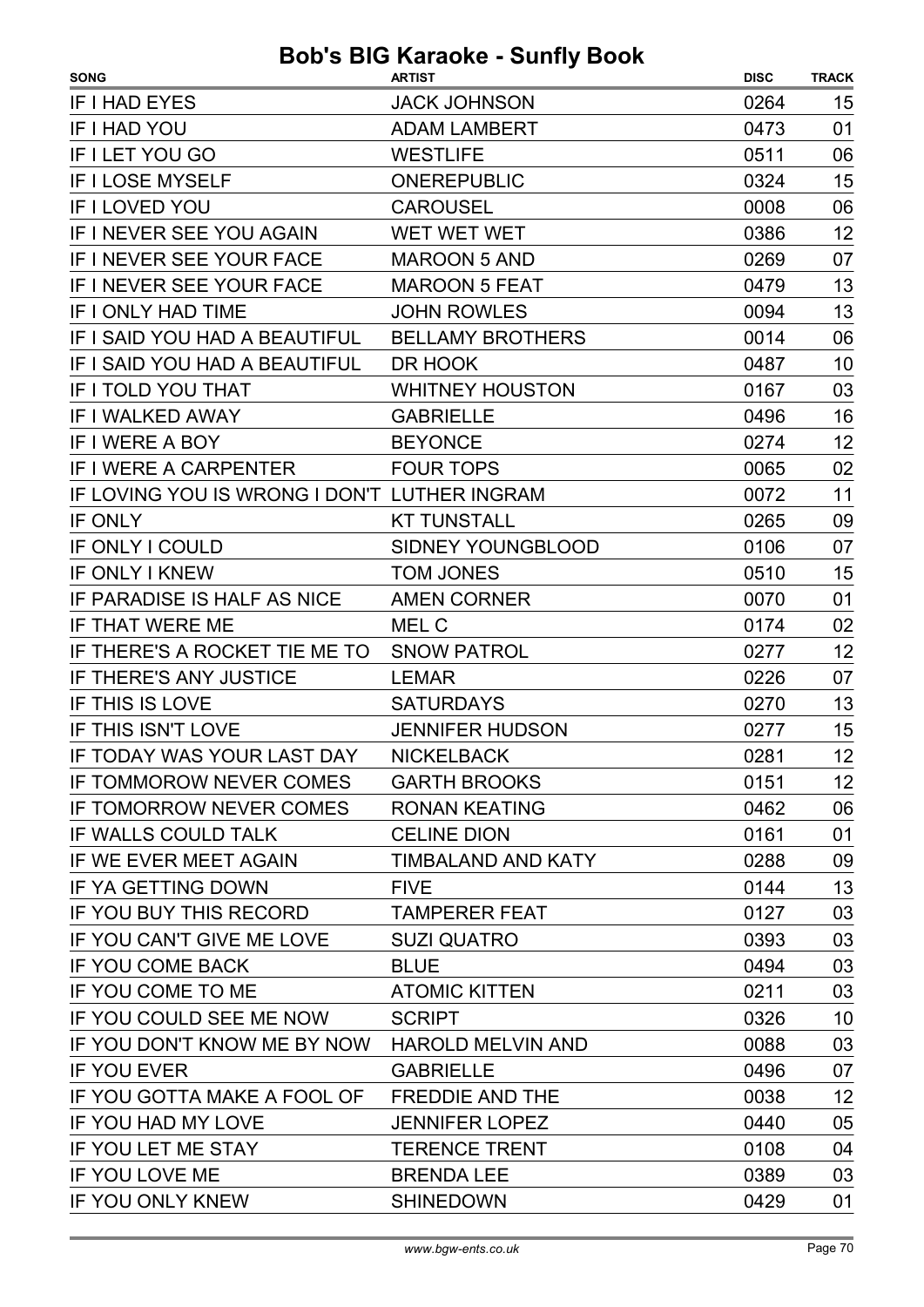| <b>SONG</b>                          | <b>ARTIST</b>             | <b>DISC</b> | <b>TRACK</b> |
|--------------------------------------|---------------------------|-------------|--------------|
| IF YOU REALLY CARED                  | <b>GABRIELLE</b>          | 0496        | 08           |
| <b>IF YOU SEEK AMY</b>               | <b>BRITNEY SPEARS</b>     | 0279        | 13           |
| IF YOU THINK YOU KNOW HOW            | <b>SMOKIE</b>             | 0035        | 05           |
| IF YOU TOLERATE THIS YOUR            | <b>MANIC STREET</b>       | 0124        | 07           |
| IF YOU WERE HERE TONIGHT             | <b>ALEXANDER O'NEAL</b>   | 0410        | 12           |
| IF YOU'RE NOT THE ONE                | <b>DANIEL BEDINGFIELD</b> | 0199        | 04           |
| IF YOU'RE WONDERING IF I WANT WEEZER |                           | 0428        | 03           |
| <b>IGNITION</b>                      | R KELLY                   | 0464        | 11           |
| I'LL BE A FREAK FOR YOU              | ROYALE DELITE             | 0068        | 14           |
| <b>I'LL BE AROUND</b>                | <b>SPINNERS</b>           | 0072        | 15           |
| I'LL BE IN THE SKY                   | <b>BOB</b>                | 0300        | 06           |
| I'LL BE OK                           | <b>MCFLY</b>              | 0234        | 08           |
| I'LL BE THERE                        | <b>CHIC FEAT NILE</b>     | 0351        | 18           |
| I'LL BE THERE                        | <b>JACKSON 5</b>          | 0426        | 09           |
| I'LL BE THERE FOR YOU                | <b>REMBRANDTS</b>         | 0041        | 06           |
| I'LL BE YOURS TONIGHT                | <b>ROBERT PALMER</b>      | 0059        | 01           |
| <b>I'LL FLY FOR YOU</b>              | <b>SPANDAU BALLET</b>     | 0162        | 08           |
| <b>ILL MANORS [CLEAN]</b>            | <b>PLAN B</b>             | 0315        | 05           |
| I'LL NEVER BE MARIA                  | <b>SANDRA</b>             | 0429        | 04           |
| I'LL NEVER FALL IN LOVE AGAIN        | <b>BOBBIE GENTRY</b>      | 0065        | 04           |
| I'LL NEVER FALL IN LOVE AGAIN        | <b>TOM JONES</b>          | 0510        | 11           |
| I'LL NEVER FIND ANOTHER YOU          | <b>SEEKERS</b>            | 0052        | 11           |
| I'LL NEVER GET OVER YOU              | <b>JOHNNY KID AND THE</b> | 0083        | 06           |
| <b>I'LL NEVER STOP</b>               | N SYNC                    | 0443        | 11           |
| <b>I'LL REMEMBER</b>                 | <b>MADONNA</b>            | 0081        | 08           |
| I'LL STAND BY YOU                    | <b>GIRLS ALOUD</b>        | 0225        | 04           |
| I'LL TAKE A MELODY                   | <b>JOHN HOLT</b>          | 0411        | 05           |
| <b>ILLEGAL</b>                       | <b>SHAKIRA</b>            | 0250        | 13           |
| I'M A BELIEVER                       | <b>REEVES AND</b>         | 0027        | 07           |
| I'M A FREAK                          | <b>ENRIQUE IGLESIAS</b>   | 0337        | 12           |
| I'M A GAMBLIN' MAN                   | <b>LONNIE DONEGAN</b>     | 0063        | 02           |
| I'M A SLAVE 4 U                      | <b>BRITNEY SPEARS</b>     | 0457        | 11           |
| I'M ALIVE                            | <b>CELINE DION</b>        | 0195        | 04           |
| I'M ALIVE                            | <b>HOLLIES</b>            | 0045        | 06           |
| I'M AN ALBATROAZ                     | <b>ARON CHUPA</b>         | 0348        | 13           |
| I'M COMING HOME                      | <b>TOM JONES</b>          | 0510        | 14           |
| I'M EVERY WOMAN                      | <b>WHITNEY HOUSTON</b>    | 0036        | 11           |
| I'M GLAD                             | <b>JENNIFER LOPEZ</b>     | 0463        | 02           |
| I'M GONNA BE (500 MILES)             | <b>PROCLAIMERS</b>        | 0490        | 02           |
| I'M GONNA BE 500 MILES               | <b>PROCLAIMERS</b>        | 0456        | 17           |
| I'M GONNA BE ALRIGHT                 | J LO                      | 0467        | 07           |
| I'M GONNA BE ALRIGHT                 | <b>JENNIFER LOPEZ</b>     | 0194        | 01           |
| I'M GONNA BE STRONG                  | <b>GENE PITNEY</b>        | 0094        | 15           |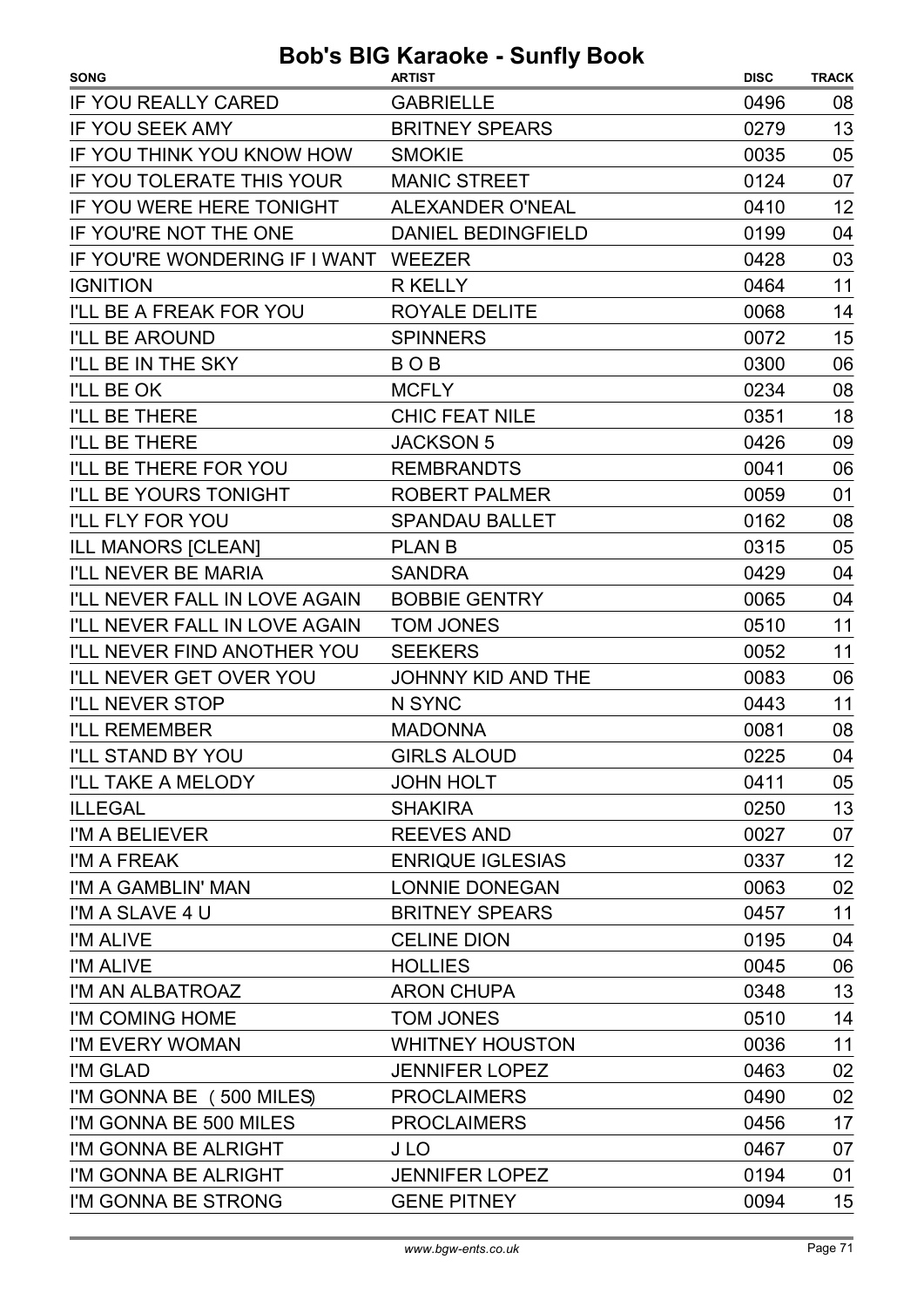| <b>SONG</b>                 | <b>ARTIST</b>              | <b>DISC</b> | <b>TRACK</b> |
|-----------------------------|----------------------------|-------------|--------------|
| I'M GONNA GETCHA GOOD       | <b>SHANIA TWAIN</b>        | 0464        | 06           |
| I'M GONNA LOVE HER FOR BOTH | <b>MEAT LOAF</b>           | 0455        | 06           |
| I'M GONNA WASH THAT MAN     | <b>SOUTH PACIFIC</b>       | 0008        | 08           |
| I'M IN CONTROL              | <b>ALUNAGEORGE FEAT</b>    | 0363        | 08           |
| I'M IN HEAVEN               | <b>JASON NEVINS FEAT</b>   | 0208        | 12           |
| I'M IN THE MOOD FOR DANCING | <b>NOLANS</b>              | 0076        | 02           |
| I'M INTO SOMETHING GOOD     | <b>HERMAN'S HERMITS</b>    | 0484        | 15           |
| I'M INTO YOU                | <b>JENNIFER LOPEZ FEAT</b> | 0304        | 10           |
| I'M LEAVING (DUET)          | <b>LODGER</b>              | 0120        | 11           |
| I'M LIKE A BIRD             | <b>NELLY FURTADO</b>       | 0493        | 03           |
| I'M LIKE A LAWYER (ME AND   | <b>FALL OUT BOY</b>        | 0260        | 13           |
| I'M LOVIN' IT               | <b>JUSTIN TIMBERLAKE</b>   | 0213        | 05           |
| I'M MANDY                   | 10CC                       | 0079        | 03           |
| I'M NOT A GIRL NOT YET A    | <b>BRITNEY SPEARS</b>      | 0191        | 17           |
| I'M NOT ALONE               | <b>CALVIN HARRIS</b>       | 0279        | 01           |
| I'M NOT CRYING              | <b>FLIGHT OF THE</b>       | 0424        | 15           |
| I'M NOT GONNA TEACH YOUR    | <b>BLACK KIDS</b>          | 0267        | 11           |
| I'M NOT IN LOVE             | 10CC                       | 0001        | 09           |
| I'M NOT SORRY               | <b>PIGEON DETECTIVES</b>   | 0256        | 04           |
| I'M NOT THE ONLY ONE        | <b>SAM SMITH</b>           | 0343        | 17           |
| I'M ON MY WAY               | <b>DEAN PARRISH</b>        | 0428        | 06           |
| I'M OUTTA LOVE              | <b>ANASTACIA</b>           | 0438        | 04           |
| I'M OVER YOU                | <b>MARTINE</b>             | 0173        | 14           |
| I'M OVER YOU                | <b>MARTINE MCCUTCHUN</b>   | 0440        | 12           |
| I'M REAL                    | <b>JENNIFER LOPEZ</b>      | 0186        | 01           |
| I'M RIGHT HERE              | SAMANTHA MUBA              | 0467        | 13           |
| I'M RIGHT HERE              | SAMANTHA MUMBA             | 0196        | 15           |
| I'M SO EXCITED              | <b>POINTER SISTERS</b>     | 0015        | 04           |
| I'M SORRY                   | <b>BRENDA LEE</b>          | 0043        | 06           |
| I'M STILL IN LOVE WITH YOU  | <b>SEAN PAUL</b>           | 0214        | 04           |
| I'M STILL STANDING          | <b>ELTON JOHN</b>          | 0394        | 12           |
| I'M STONE IN LOVE WITH YOU  | <b>STYLISTICS</b>          | 0088        | 05           |
| I'M TELLING YOU NOW         | <b>FREDDIE AND THE</b>     | 0084        | 12           |
| I'M THE ONE                 | DJ KHALED FEAT             | 0376        | 02           |
| I'M THE ONE                 | <b>GERRY AND THE</b>       | 0078        | 06           |
| I'M THE URBAN SPACEMAN      | BONZO DOG DOO DAH          | 0089        | 14           |
| I'M TOO SEXY                | <b>RIGHT SAID FRED</b>     | 0007        | 03           |
| I'M WALKING BEHIND YOU      | <b>EDDIE FISHER</b>        | 0092        | 07           |
| I'M WITH STUPID             | PET SHOP BOYS              | 0243        | 10           |
| I'M WITH YOU                | <b>AVRIL LAVIGNE</b>       | 0203        | 09           |
| I'M YOUR ANGEL              | <b>CELINE DION AND R</b>   | 0127        | 10           |
| I'M YOUR BABY TONIGHT       | <b>WHITNEY HOUSTON</b>     | 0053        | 06           |
| I'M YOUR MAN                | <b>SHANE RICHIE</b>        | 0213        | 02           |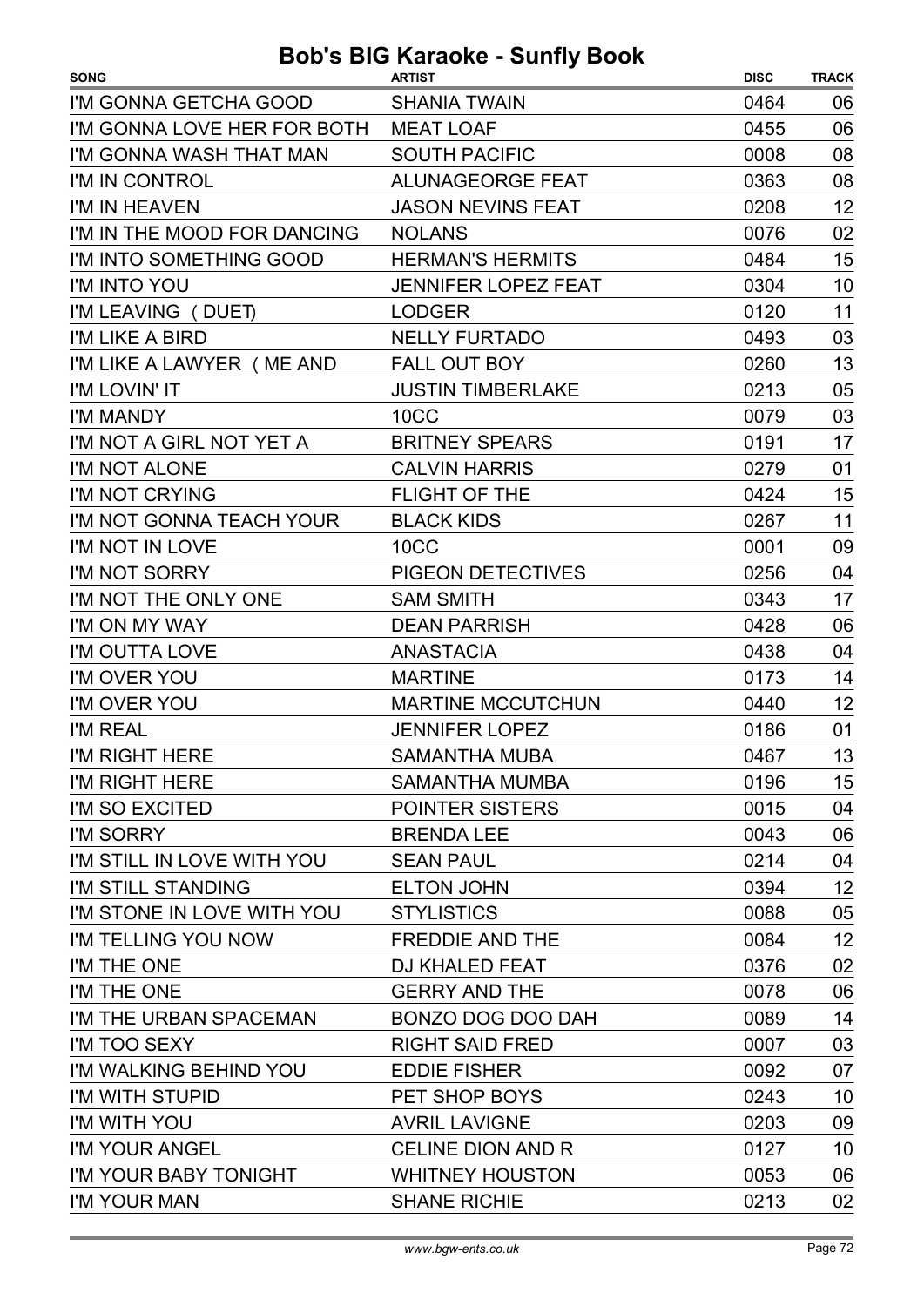| <b>SONG</b>                     | <b>ARTIST</b>             | <b>DISC</b> | <b>TRACK</b> |
|---------------------------------|---------------------------|-------------|--------------|
| I'M YOUR MAN                    | <b>WHAM</b>               | 0058        | 04           |
| I'M YOURS                       | <b>JASON MRAZ</b>         | 0275        | 15           |
| <b>IMAGINE</b>                  | <b>JOHN LENNON</b>        | 0160        | 05           |
| <b>IMITATION OF LIFE</b>        | <b>REM</b>                | 0179        | 14           |
| <b>IMMA BE</b>                  | <b>BLACK EYED PEAS</b>    | 0290        | 04           |
| <b>IMMORTALITY</b>              | <b>CELINE DION</b>        | 0123        | 03           |
| <b>IMMORTALS</b>                | <b>FALL OUT BOY</b>       | 0349        | 18           |
| <b>IMMORTALS</b>                | <b>KINGS OF LEON</b>      | 0302        | 07           |
| <b>IMPORTANCE OF BEING IDLE</b> | <b>OASIS</b>              | 0234        | 04           |
| <b>IMPOSSIBLE</b>               | <b>JAMES ARTHUR</b>       | 0323        | 02           |
| <b>IMPOSSIBLE DREAM</b>         | <b>JACK JONES</b>         | 0402        | 13           |
| <b>IMPRESSION THAT I GET</b>    | <b>MIGHTY MIGHTY</b>      | 0120        | 07           |
| <b>IMPRESSIVE INSTANT</b>       | <b>MADONNA</b>            | 0187        | 08           |
| IN ALL THE RIGHT PLACES         | <b>LISA STANSFIELD</b>    | 0411        | 08           |
| IN BETWEEN DAYS                 | <b>CURE</b>               | 0424        | 08           |
| <b>IN DA CLUB</b>               | 50 CENT                   | 0453        | 05           |
| <b>IN DEMAND</b>                | <b>TEXAS</b>              | 0172        | 04           |
| <b>IN DREAMS</b>                | <b>ROY ORBISON</b>        | 0044        | 11           |
| IN FOR THE KILL                 | <b>LA ROUX</b>            | 0279        | 08           |
| IN GOD'S HANDS                  | <b>NELLY FURTADO</b>      | 0256        | 09           |
| <b>IN MY ARMS</b>               | <b>KYLIE MINOGUE</b>      | 0267        | 10           |
| IN MY HEAD                      | <b>JASON DERULO</b>       | 0473        | 03           |
| IN MY LIFE                      | <b>BEATLES</b>            | 0405        | 05           |
| IN MY PLACE                     | <b>COLDPLAY</b>           | 0195        | 14           |
| IN MY WORLD                     | <b>LINDSEY BUCKINGHAM</b> | 0378        | 15           |
| IN OUR LIFETIME                 | <b>TEXAS</b>              | 0138        | 03           |
| <b>IN PUBLIC</b>                | <b>KELIS</b>              | 0228        | 11           |
| IN THE AIR                      | <b>CHIPMUNK FEAT KERI</b> | 0302        | 08           |
| IN THE AIR TONIGHT              | PHIL COLLINS              | 0007        | 04           |
| IN THE ARMY NOW                 | <b>STATUS QUO</b>         | 0076        | 15           |
| IN THE CITY                     | <b>JAM</b>                | 0418        | 04           |
| IN THE DARK                     | <b>DEV</b>                | 0306        | 18           |
| IN THE END                      | <b>LINKIN PARK</b>        | 0185        | 14           |
| IN THE HEAT OF THE NIGHT        | <b>SUSANNA</b>            | 0432        | 07           |
| IN THE MEANTIME                 | <b>SPACEHOG</b>           | 0412        | 14           |
| IN THE MIDDLE                   | <b>SUGABABES</b>          | 0216        | 07           |
| IN THE MIDDLE OF NOWHERE        | <b>DUSTY SPRINGFIELD</b>  | 0093        | 04           |
| IN THE MIDNIGHT HOUR            | <b>COMMITMENTS</b>        | 0444        | 12           |
| IN THE MIDNIGHT HOUR            | <b>WILSON PICKETT</b>     | 0073        | 01           |
| IN THE MORNING                  | <b>RAZORLIGHT</b>         | 0245        | 11           |
| IN THE NAME OF LOVE             | <b>MARTIN GARRIX FEAT</b> | 0367        | 11           |
| IN THE NAME OF MAN              | <b>PLAN B</b>             | 0378        | 17           |
| IN THE NAVY                     | <b>VILLAGE PEOPLE</b>     | 0023        | 02           |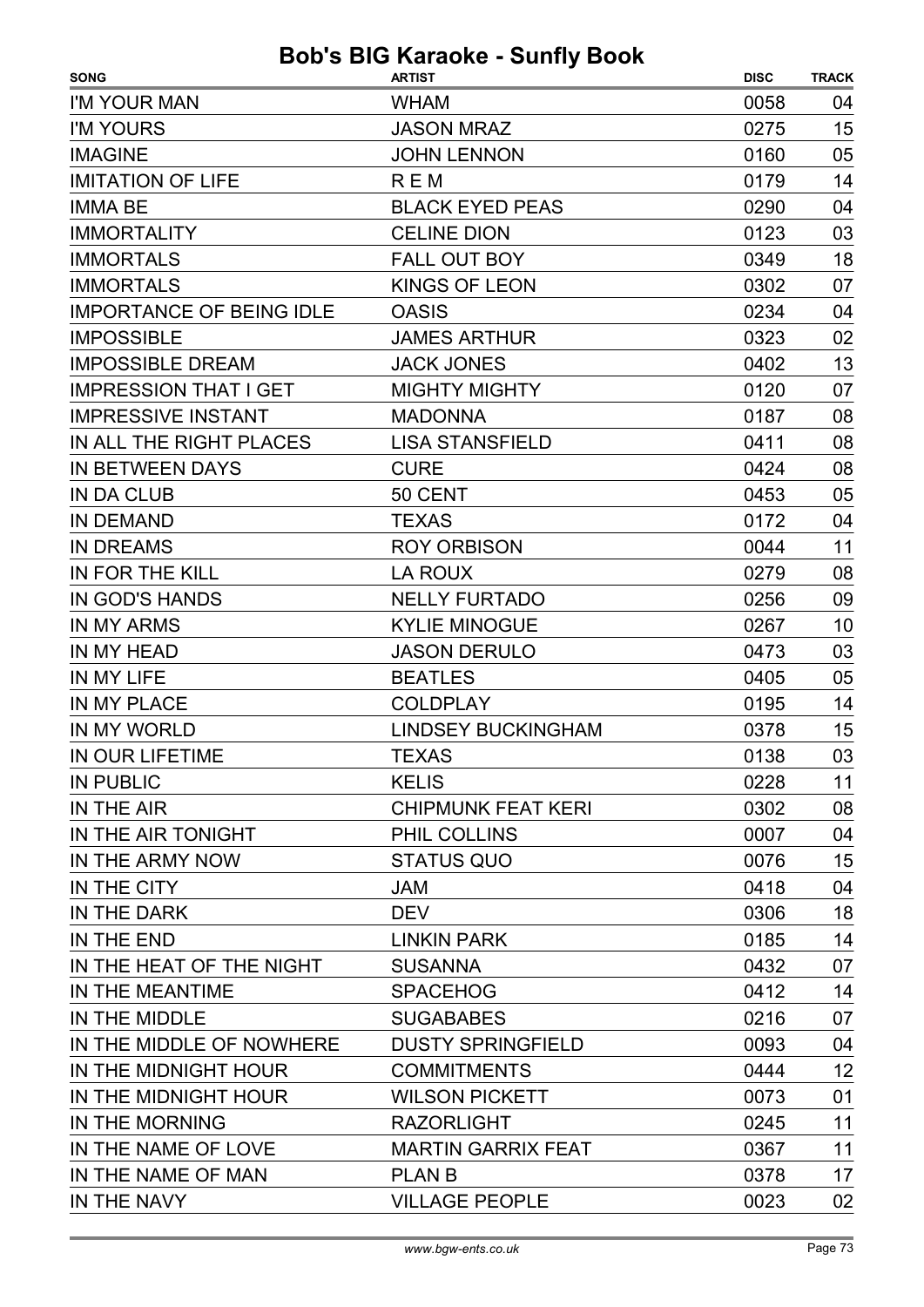| <b>SONG</b>                | <b>ARTIST</b>          | <b>DISC</b> | <b>TRACK</b> |
|----------------------------|------------------------|-------------|--------------|
| IN THE NIGHT               | <b>WEEKND</b>          | 0359        | 07           |
| IN THE STILL OF THE NIGHT  | <b>FIVE SATINS</b>     | 0392        | 09           |
| IN THE SUMMERTIME          | <b>MUNGO JERRY</b>     | 0023        | 03           |
| IN THE YEAR 2525           | <b>ZAGER AND EVANS</b> | 0070        | 03           |
| IN THESE ARMS              | <b>BON JOVI</b>        | 0156        | 03           |
| IN THIS CITY               | <b>IGLU AND HARTLY</b> | 0272        | 06           |
| IN TOO DEEP                | <b>GENESIS</b>         | 0397        | 10           |
| IN TOO DEEP                | <b>SUM 41</b>          | 0460        | 10           |
| <b>IN YOUR EYES</b>        | <b>GEORGE BENSON</b>   | 0391        | 01           |
| <b>IN YOUR EYES</b>        | <b>KYLIE MINOGUE</b>   | 0461        | 14           |
| <b>IN YOUR ROOM</b>        | <b>BANGLES</b>         | 0473        | 04           |
| IN <sub>2</sub>            | <b>WSTRN</b>           | 0357        | 09           |
| <b>INBETWEENER</b>         | <b>SLEEPER</b>         | 0414        | 06           |
| <b>INCIDENTALS</b>         | <b>ALISHA'S ATTIC</b>  | 0126        | 08           |
| <b>INCOMMUNICADO</b>       | <b>MARILLION</b>       | 0417        | 15           |
| <b>INCOMPLETE</b>          | <b>BACKSTREET BOYS</b> | 0492        | 14           |
| <b>INCOMPLETE</b>          | <b>SISQO</b>           | 0174        | 06           |
| <b>INCREDIBLE</b>          | <b>DARIUS</b>          | 0203        | 07           |
| <b>INCREDIBLE</b>          | <b>SHAPESHIFTERS</b>   | 0242        | 07           |
| <b>INDEPENDENT WOMAN</b>   | <b>DESTINY'S CHILD</b> | 0174        | 09           |
| <b>INDIAN RESERVATION</b>  | <b>DON FARDON</b>      | 0051        | 02           |
| <b>INDIANA WANTS ME</b>    | <b>R DEAN TAYLOR</b>   | 0104        | 15           |
| <b>INFINITY</b>            | <b>MARIAH CAREY</b>    | 0352        | 18           |
| <b>INFINITY</b>            | ONE DIRECTION          | 0357        | 08           |
| <b>INFORMER</b>            | <b>SNOW</b>            | 0050        | 02           |
| <b>INHALE</b>              | <b>STONE SOUR</b>      | 0408        | 05           |
| <b>INNOCENT EYES</b>       | <b>DELTA GOODREM</b>   | 0451        | 01           |
| <b>INNOCENT MAN</b>        | <b>BILLY JOEL</b>      | 0131        | 09           |
| <b>INNUENDO</b>            | <b>QUEEN</b>           | 0502        | 12           |
| <b>INSANIA</b>             | PETER ANDRE            | 0219        | 06           |
| <b>INSATIABLE</b>          | <b>DARREN HAYES</b>    | 0462        | 13           |
| <b>INSATIABLE</b>          | <b>NADINE COYLE</b>    | 0297        | 13           |
| <b>INSATIBLE</b>           | <b>DARREN HAYES</b>    | 0191        | 10           |
| <b>INSIDE</b>              | <b>STILTSKIN</b>       | 0141        | 03           |
| <b>INSIDE OUT</b>          | <b>BRYAN ADAMS</b>     | 0144        | 16           |
| <b>INSIDE OUT</b>          | <b>ODYSSEY</b>         | 0107        | 06           |
| <b>INSOMNIA</b>            | <b>FAITHLESS</b>       | 0081        | 13           |
| INTERNATIONAL LOVE ( CLEAN | PITBULL AND CHRIS      | 0305        | 16           |
| <b>INTO THE BLUE</b>       | <b>KYLIE MINOGUE</b>   | 0337        | 02           |
| INTO THE GREAT WIDE OPEN   | TOM PETTY AND THE      | 0419        | 02           |
| <b>INTO THE GROOVE</b>     | <b>MADONNA</b>         | 0011        | 12           |
| <b>INTO THE VALLEY</b>     | <b>SKIDS</b>           | 0109        | 12           |
| <b>INTO YOU</b>            | <b>ARIANA GRANDE</b>   | 0365        | 06           |
|                            |                        |             |              |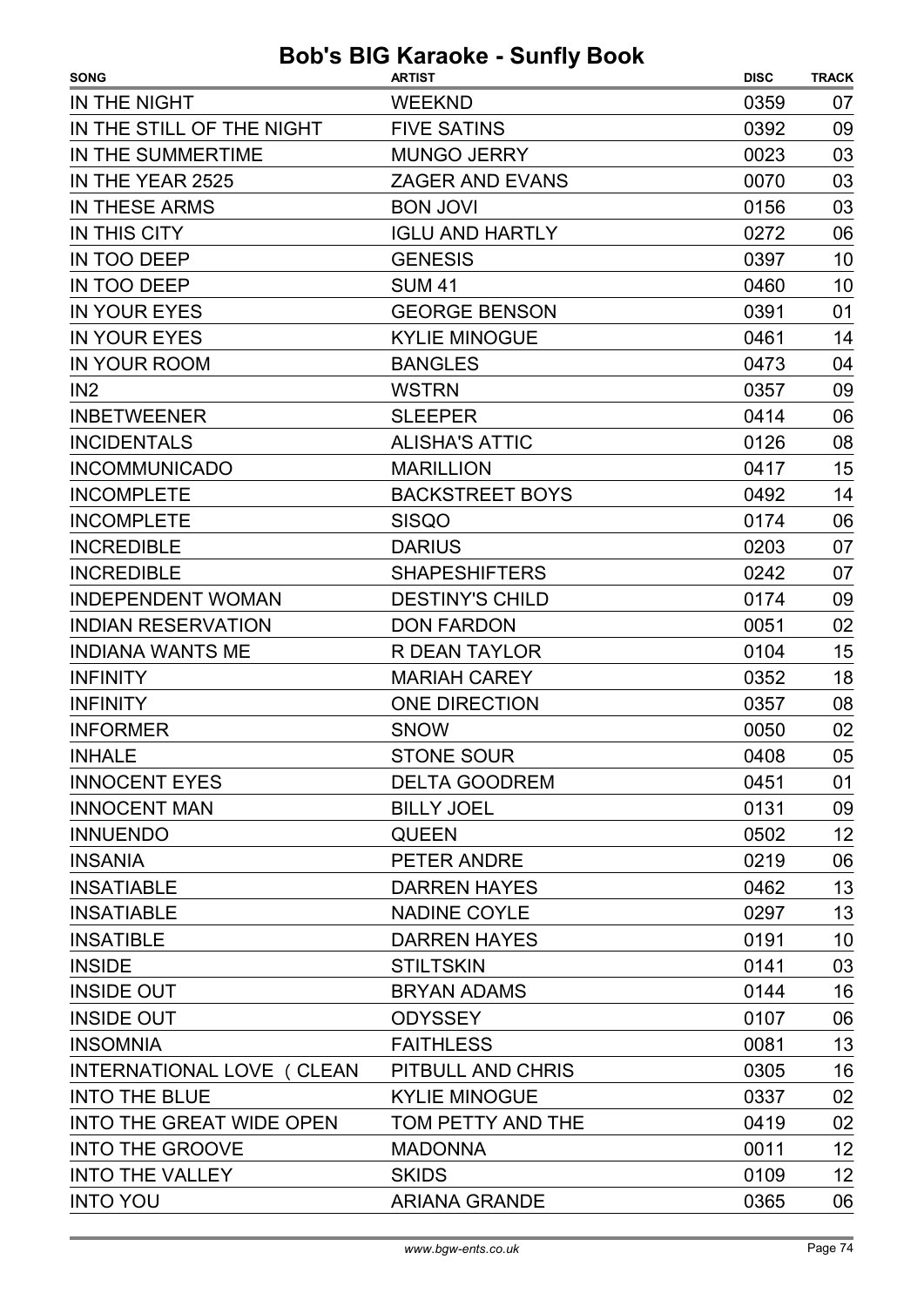| <b>SONG</b>                                 | <b>ARTIST</b>             | <b>DISC</b> | <b>TRACK</b> |
|---------------------------------------------|---------------------------|-------------|--------------|
| <b>INTO YOUR ARMS</b>                       | <b>LEMONHEADS</b>         | 0424        | 10           |
| <b>INTOXICATED</b>                          | <b>MARTIN SOLVEIG AND</b> | 0355        | 03           |
| <b>INVINCIBLE</b>                           | <b>FIVE</b>               | 0171        | 05           |
| <b>INVINCIBLE</b>                           | <b>KELLY CLARKSON</b>     | 0353        | 14           |
| <b>INVINCIBLE</b>                           | <b>TINIE TEMPAH-FEAT</b>  | 0299        | 09           |
| <b>INVISIBLE</b>                            | <b>ALISON MOYET</b>       | 0057        | 01           |
| <b>INVISIBLE</b>                            | <b>D SIDE</b>             | 0208        | 01           |
| <b>IRISH ROVER</b>                          | POGUES AND                | 0133        | 05           |
| <b>IRISH SON</b>                            | <b>BRIAN MCFADDEN</b>     | 0225        | 03           |
| <b>IRON LION ZION</b>                       | <b>BOB MARLEY</b>         | 0004        | 10           |
| <b>IRON MAN</b>                             | <b>BLACK SABBATH</b>      | 0433        | 01           |
| <b>IRON SKY</b>                             | <b>PAOLO NUTINI</b>       | 0343        | 04           |
| <b>IRONIC</b>                               | <b>ALANIS MORISSETTE</b>  | 0493        | 13           |
| <b>IRREPLACEABLE</b>                        | <b>BEYONCE</b>            | 0249        | 03           |
| <b>IRRESISTABLE</b>                         | <b>CORRS</b>              | 0438        | 08           |
| <b>IRRESISTIBLE</b>                         | <b>COORS</b>              | 0172        | 12           |
| <b>IRRESISTIBLE</b>                         | <b>JESSICA SIMPSON</b>    | 0179        | 09           |
| <b>IS IT ANY WONDER</b>                     | <b>KEANE</b>              | 0243        | 05           |
| <b>IS IT CAUSE I'M COOL</b>                 | <b>MOUSSE T FEAT EMMA</b> | 0222        | 16           |
| <b>IS IT JUST ME</b>                        | <b>DARKNESS</b>           | 0241        | 06           |
| <b>IS IT LOVE YOU'RE AFTER</b>              | <b>ROSE ROYCE</b>         | 0107        | 01           |
| IS SHE REALLY GOING OUT WITH                | <b>JOE JACKSON</b>        | 0392        | 12           |
| IS THERE SOMETHING I SHOULD                 | <b>DURAN DURAN</b>        | 0506        | 02           |
| <b>IS THIS LOVE</b>                         | <b>ALISON MOYET</b>       | 0075        | 06           |
| <b>IS THIS LOVE</b>                         | <b>BOB MARLEY</b>         | 0400        | 10           |
| IS THIS LOVE                                | <b>WHITESNAKE</b>         | 0473        | 05           |
| IS THIS THE WAY LIFE'S MEANT ELECTRIC LIGHT |                           | 0418        | 14           |
| IS THIS THE WAY TO AMARILLO TONY CHRISTIE   |                           | 0485        | 09           |
| IS YOUR LOVE BIG ENOUGH                     | LIANNE LA HAVAS           | 0317        | 17           |
| <b>ISLAND IN THE SUN</b>                    | <b>HARRY BELAFONTE</b>    | 0047        | 09           |
| <b>ISLAND OF DREAMS</b>                     | <b>SPRINGFIELDS</b>       | 0083        | 12           |
| <b>ISLANDS IN THE STREAM</b>                | <b>COMIC RELIEF</b>       | 0278        | 16           |
| <b>ISLANDS IN THE STREAM</b>                | <b>KENNY ROGERS AND</b>   | 0491        | 03           |
| <b>ISN'T SHE LOVELY</b>                     | <b>STEVIE WONDER</b>      | 0473        | 06           |
| <b>ISRAELITES</b>                           | <b>DESMOND DEKKER</b>     | 0087        | 03           |
| <b>ISSUES</b>                               | <b>JULIA MICHAELS</b>     | 0374        | 18           |
| IT AIN'T EASY                               | <b>DAVID BOWIE</b>        | 0404        | 03           |
| IT AIN'T ME                                 | KYGO AND SELENA           | 0374        | 16           |
| IT AIN'T WHAT YOU DO IT'S THE               | FUN BOY THREE AND         | 0076        | 14           |
| IT DOESN'T HAVE TO BE THAT                  | <b>BLOW MONKEYS</b>       | 0075        | 08           |
| IT DOESN'T MATTER ANYMORE                   | <b>BUDDY HOLLY</b>        | 0048        | 10           |
| IT FEELS SO GOOD                            | <b>SONIQUE</b>            | 0167        | 06           |
| <b>IT GIRL</b>                              | <b>JASON DERULO</b>       | 0308        | 01           |
|                                             |                           |             |              |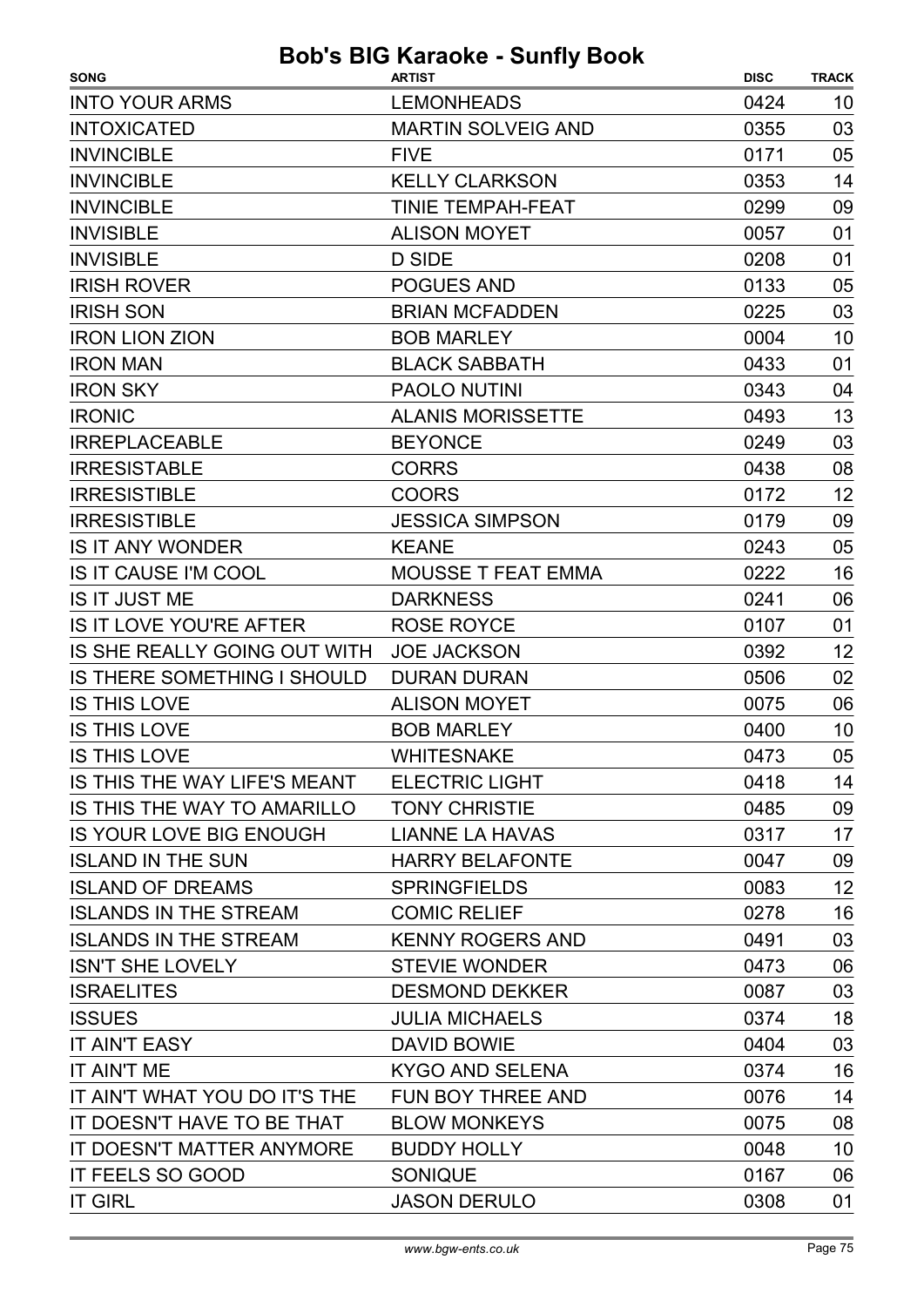| <b>SONG</b>                                | <b>ARTIST</b>              | <b>DISC</b> | <b>TRACK</b>    |
|--------------------------------------------|----------------------------|-------------|-----------------|
| IT HAD TO BE YOU                           | <b>HARRY CONNICK JNR</b>   | 0396        | 10              |
| IT MUST BE HIM                             | <b>VIKKI CARR</b>          | 0085        | 12              |
| IT MUST BE LOVE                            | <b>MADNESS</b>             | 0010        | 08              |
| IT MUST HAVE BEEN LOVE                     | <b>ROXETTE</b>             | 0002        | 08              |
| <b>IT SHOULD BE EASY</b>                   | <b>BRITNEY SPEARS</b>      | 0337        | 11              |
| <b>IT TAKES MORE</b>                       | <b>MS DYNAMITE</b>         | 0461        | 03              |
| <b>IT TAKES TWO</b>                        | <b>GAYE AND WESTON</b>     | 0018        | 11              |
| IT WAS A VERY GOOD YEAR                    | <b>ROBBIE WILLIAMS AND</b> | 0507        | 03              |
| <b>IT WASN'T ME</b>                        | <b>SHAGGY</b>              | 0459        | 09              |
| <b>ITCHYCOO PARK</b>                       | <b>M PEOPLE</b>            | 0034        | 07              |
| <b>IT'S A BEAUTIFUL DAY</b>                | <b>MICHAEL BUBLE</b>       | 0326        | 18              |
| <b>IT'S A BEAUTIFUL THING</b>              | <b>OCEAN COLOR SCENE</b>   | 0119        | 13              |
| <b>IT'S A HEARTACHE</b>                    | <b>BONNIE TYLER</b>        | 0384        | 12              |
| <b>IT'S A LOVE THING</b>                   | <b>WHISPERS</b>            | 0011        | 05              |
| <b>IT'S A MIRACLE</b>                      | <b>BARRY MANILOW</b>       | 0402        | 02              |
| <b>IT'S A MYSTERY</b>                      | <b>TOYAH</b>               | 0113        | 02              |
| IT'S ALL COMING BACK TO ME                 | <b>CELINE DION</b>         | 0080        | 08              |
| IT'S ALL COMING BACK TO ME                 | <b>MEAT LOAF</b>           | 0248        | 09              |
| IT'S ALL IN THE GAME                       | <b>TOMMY EDWARDS</b>       | 0048        | 08              |
| <b>IT'S ALRIGHT BABY'S COMING</b>          | <b>EURYTHMICS</b>          | 0416        | 09              |
| <b>IT'S BEEN A WHILE</b>                   | <b>STAIND</b>              | 0410        | 08              |
| <b>IT'S BEEN SO LONG</b>                   | <b>GEORGE MCCR'</b>        | 0383        | 15              |
| IT'S BEGINNING TO LOOK A LOT               | <b>DEAN MARTIN</b>         | 0413        | 17              |
| <b>IT'S DIFFERENT FOR GIRLS</b>            | <b>JOE JACKSON</b>         | 0105        | 03              |
| <b>IT'S FOUR IN THE MORNING</b>            | <b>FARON YOUNG</b>         | 0077        | 09              |
| <b>IT'S GONNA BE A COLD COLD</b>           | <b>DANA</b>                | 0413        | 18              |
| <b>IT'S GOOD NEWS WEEK</b>                 | <b>HEDGE HOPPERS</b>       | 0086        | 07              |
| <b>IT'S IMPOSSIBLE</b>                     | PERRY COMO                 | 0077        | 10              |
| <b>IT'S LATE</b>                           | <b>RICKY NELSON</b>        | 0047        | 14              |
| <b>IT'S LIKE THAT</b>                      | <b>MARIAH CAREY</b>        | 0230        | 12              |
| IT'S LIKE THAT RUN DMC VERSUS JASON NEVINS |                            | 0119        | 16              |
| <b>IT'S MY BIRTHDAY</b>                    | <b>WILL I AM FEAT CODY</b> | 0341        | 15              |
| <b>IT'S MY LIFE</b>                        | <b>ANIMALS</b>             | 0093        | 11              |
| <b>IT'S MY LIFE</b>                        | <b>BON JOVI</b>            | 0165        | 16              |
| <b>IT'S MY LIFE</b>                        | DR ALBAN                   | 0050        | 12              |
| <b>IT'S MY LIFE</b>                        | NO DOUBT                   | 0451        | 10 <sup>°</sup> |
| <b>IT'S MY PARTY</b>                       | DAVE STEWART AND           | 0105        | 09              |
| <b>IT'S MY PARTY</b>                       | <b>JESSIE J</b>            | 0331        | 06              |
| <b>IT'S MY PARTY</b>                       | <b>LESLIE GORE</b>         | 0486        | 11              |
| IT'S NOT RIGHT BUT IT'S OK                 | <b>WHITNEY HOUSTON</b>     | 0134        | 09              |
| <b>IT'S NOT THAT EASY</b>                  | <b>JAMELIA</b>             | 0247        | 09              |
| <b>ITS NOT UNUSUAL</b>                     | <b>TOM JONES</b>           | 0450        | 07              |
| IT'S NOT UNUSUAL                           | <b>TOM JONES</b>           | 0510        | 01              |
|                                            |                            |             |                 |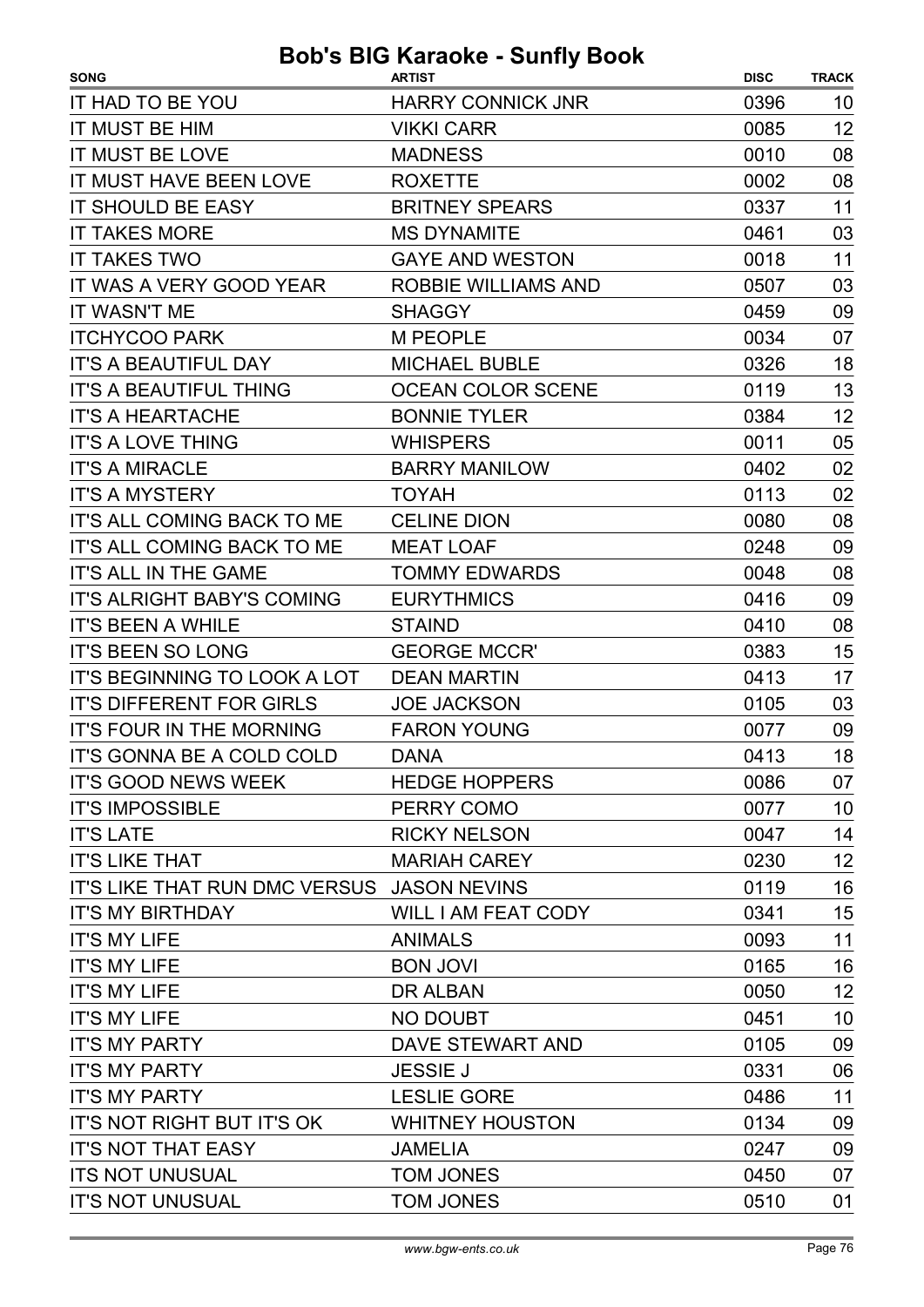| <b>SONG</b>                               | <b>ARTIST</b>             | <b>DISC</b> | <b>TRACK</b> |
|-------------------------------------------|---------------------------|-------------|--------------|
| <b>IT'S NOW OR NEVER</b>                  | <b>ELVIS PRESLEY</b>      | 0044        | 14           |
| <b>IT'S OH SO QUIET</b>                   | <b>BJORK</b>              | 0034        | 05           |
| <b>IT'S OK</b>                            | <b>ATOMIC KITTEN</b>      | 0192        | 02           |
| <b>IT'S OK</b>                            | <b>CEE LO GREEN</b>       | 0299        | 06           |
| <b>IT'S OKAY</b>                          | <b>ATOMIC KITTEN</b>      | 0494        | 10           |
| <b>ITS ONLY LOVE</b>                      | <b>MATT CARDLE</b>        | 0321        | 06           |
| <b>IT'S ONLY MAKE BELIEVE</b>             | <b>CONWAY TWITTY</b>      | 0048        | 09           |
| <b>IT'S ONLY ROCK AND ROLL</b>            | <b>STANDARD</b>           | 0157        | 07           |
| <b>IT'S ONLY US</b>                       | <b>ROBBIE WILLIAMS</b>    | 0152        | 02           |
| <b>IT'S OVER</b>                          | LEVEL 42                  | 0110        | 13           |
| <b>IT'S OVER</b>                          | <b>ROY ORBISON</b>        | 0046        | 03           |
| <b>IT'S PROBALY ME</b>                    | <b>STING</b>              | 0405        | 13           |
| <b>IT'S QUIET UPTOWN</b>                  | <b>KELLY CLARKSON</b>     | 0371        | 17           |
| <b>IT'S RAINING</b>                       | <b>DARTS</b>              | 0419        | 06           |
| <b>IT'S RAINING AGAIN</b>                 | <b>SUPERTRAMP</b>         | 0032        | 11           |
| <b>IT'S RAINING MEN</b>                   | <b>GERI HALLIWELL</b>     | 0458        | 02           |
| <b>IT'S RAINING MEN</b>                   | <b>WEATHER GIRLS</b>      | 0106        | 03           |
| IT'S STILL ROCK AND ROLL TO ME BILLY JOEL |                           | 0481        | 15           |
| IT'S THE END OF THE WORLD AS              | <b>REM</b>                | 0498        | 08           |
| IT'S THE THINGS YOU DO                    | <b>FIVE</b>               | 0134        | 13           |
| <b>IT'S TIME</b>                          | <b>IMAGINE DRAGONS</b>    | 0330        | 11           |
| <b>IT'S TOO LATE</b>                      | <b>CAROLE KING</b>        | 0051        | 05           |
| <b>IT'S YOU</b>                           | <b>ZAYN</b>               | 0362        | 11           |
| <b>ITSY BITSY TEENY WEENY</b>             | <b>TIMMY MALLET</b>       | 0028        | 05           |
| <b>I'VE BEEN HIGH</b>                     | <b>REM</b>                | 0180        | 11           |
| I'VE BEEN THINKING ABOUT YOU              | <b>LONDON BEAT</b>        | 0004        | 09           |
| I'VE GOT A WOMAN                          | <b>RAY CHARLES</b>        | 0436        | 11           |
| I'VE GOT THE MUSIC IN ME                  | <b>KIKI DEE</b>           | 0162        | 03           |
| I'VE GOT THIS                             | <b>MAVERICKS</b>          | 0125        | 16           |
| I'VE GOT YOU                              | <b>MARTINE</b>            | 0146        | 01           |
| I'VE HAD THE TIME OF MY LIFE              | <b>BILL MEDLEY AND</b>    | 0449        | 03           |
| I'VE NEVER FELT LIKE THIS                 | <b>SHAZNAY LEWIS</b>      | 0220        | 16           |
| I'VE STILL GOT THE BLUES                  | <b>GARY MOORE</b>         | 0386        | 08           |
| <b>JAI HO</b>                             | AR RAHMAN AND             | 0278        | 13           |
| <b>JAILHOUSE ROCK</b>                     | <b>ELVIS PRESLEY</b>      | 0448        | 13           |
| <b>JAMES DEAN</b>                         | <b>DANIEL BEDINGFIELD</b> | 0196        | 11           |
| <b>JANIE'S GOT A GUN</b>                  | <b>AEROSMITH</b>          | 0473        | 07           |
| <b>JANUARY</b>                            | <b>PILOT</b>              | 0071        | 08           |
| <b>JAR OF HEARTS</b>                      | <b>CHRISTINA PERRI</b>    | 0307        | 18           |
| <b>JCB</b>                                | <b>NIZLOPI</b>            | 0238        | 11           |
| JE NE SAIS PAS POURQUOIS                  | <b>KYLIE MINOGUE</b>      | 0497        | 13           |
| <b>JEALOUS</b>                            | <b>LABRINTH</b>           | 0347        | 16           |
| <b>JEALOUS</b>                            | <b>NICK JONAS</b>         | 0349        | 15           |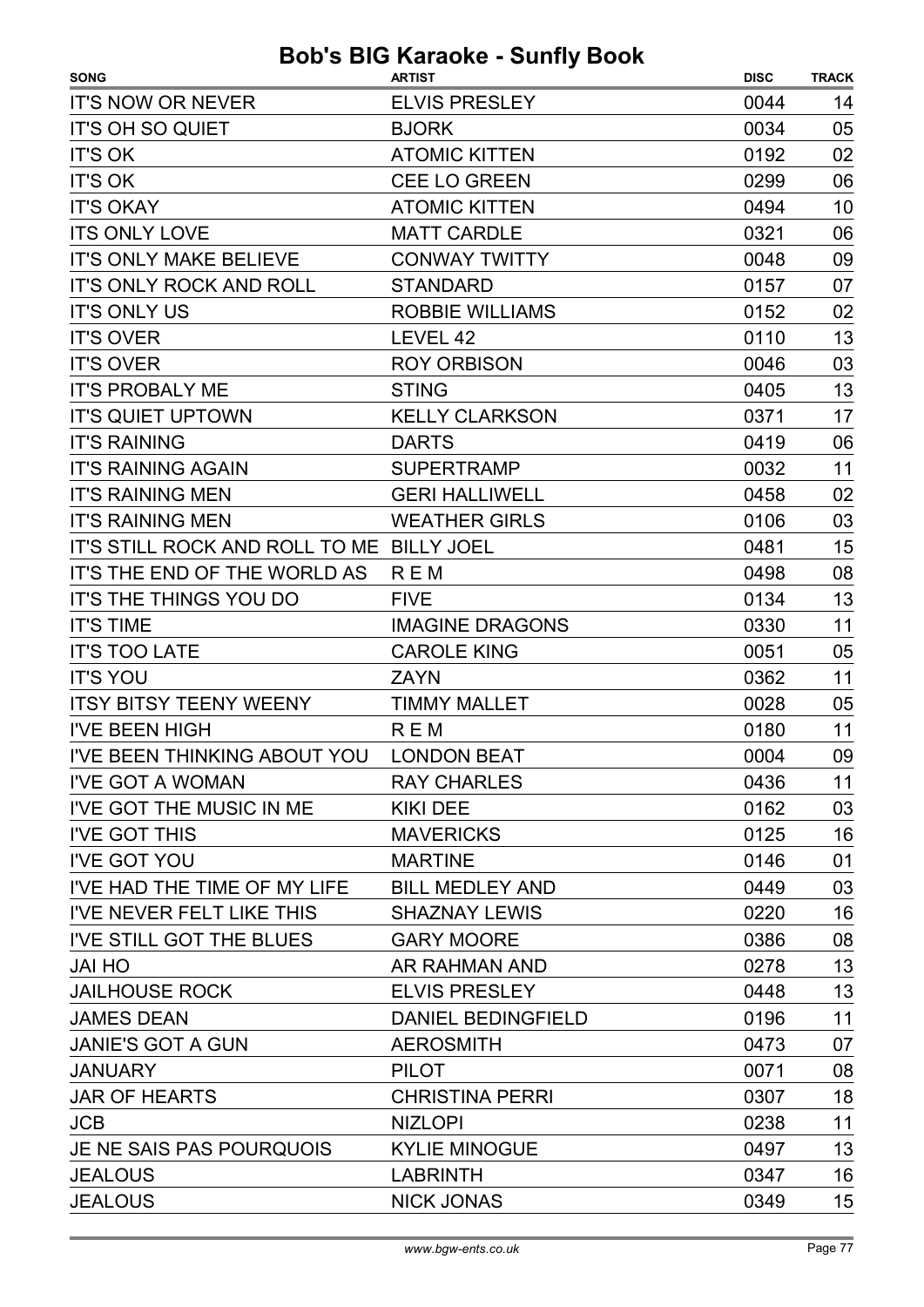| <b>SONG</b>                 | <b>ARTIST</b>            | <b>DISC</b> | <b>TRACK</b> |
|-----------------------------|--------------------------|-------------|--------------|
| <b>JEALOUS GUY</b>          | <b>ROXY MUSIC</b>        | 0037        | 14           |
| <b>JEALOUS MIND</b>         | <b>ALVIN STARDUST</b>    | 0101        | 12           |
| <b>JEALOUSY</b>             | <b>BILLY FURY</b>        | 0044        | 05           |
| <b>JEALOUSY</b>             | <b>WILL YOUNG</b>        | 0308        | 05           |
| <b>JEAN GENIE</b>           | <b>DAVID BOWIE</b>       | 0499        | 07           |
| <b>JEANS ON</b>             | <b>DAVID DUNDAS</b>      | 0393        | 12           |
| <b>JENNIFER JUNIPER</b>     | <b>DONOVAN</b>           | 0100        | 06           |
| <b>JENNY DON'T BE HASTY</b> | <b>PAOLO NUTINI</b>      | 0248        | 11           |
| <b>JENNY FROM THE BLOCK</b> | <b>JENNIFER LOPEZ</b>    | 0464        | 05           |
| <b>JERUSALEM</b>            | <b>FAT LES 2000</b>      | 0168        | 14           |
| <b>JESAMINE</b>             | <b>CASUALS</b>           | 0070        | 08           |
| <b>JESSIE</b>               | <b>JOSHUA KADISON</b>    | 0027        | 03           |
| <b>JESSIE HOLD ON</b>       | <b>BEWITCHED</b>         | 0150        | 03           |
| <b>JESSIE'S GIRL</b>        | <b>GLEE CAST</b>         | 0473        | 08           |
| <b>JESUS HE KNOWS YOU</b>   | <b>GENESIS</b>           | 0405        | 11           |
| <b>JESUS TO A CHILD</b>     | <b>GEORGE MICHAEL</b>    | 0060        | 03           |
| <b>JILTED JOHN</b>          | <b>JILTED JOHN</b>       | 0095        | 10           |
| <b>JIMMY MACK</b>           | <b>MARTHA AND THE</b>    | 0151        | 13           |
| <b>JOANNA</b>               | <b>KOOL AND THE GANG</b> | 0058        | 13           |
| <b>JOE LE TAXI</b>          | <b>VANNESSA PARADIS</b>  | 0395        | 05           |
| JOHNNY B GOODE              | <b>CHUCK BERRY</b>       | 0485        | 13           |
| <b>JOHNNY REMEMBER ME</b>   | <b>JOHN LEYTON</b>       | 0038        | 15           |
| <b>JOIN WITH US</b>         | <b>FEELING</b>           | 0271        | 15           |
| <b>JOINING YOU</b>          | <b>ALANIS MORISSETTE</b> | 0132        | 13           |
| <b>JOLENE</b>               | <b>DOLLY PARTON</b>      | 0487        | 08           |
| <b>JOY</b>                  | <b>WILL YOUNG</b>        | 0357        | 15           |
| <b>JOY AND PAIN</b>         | <b>MAZE</b>              | 0068        | 02           |
| <b>JUDAS</b>                | <b>LADY GAGA</b>         | 0303        | 07           |
| <b>JUDY IN DISGUISE</b>     | <b>JOHN FRED AND HIS</b> | 0023        | 05           |
| <b>JUGGERNAUTS</b>          | <b>ENTER SHIKARI</b>     | 0281        | 09           |
| <b>JUKE BOX JIVE</b>        | <b>RUBETTES</b>          | 0104        | 04           |
| <b>JULIA</b>                | <b>CHRIS REA</b>         | 0413        | 15           |
| <b>JULIA SAYS</b>           | WET WET WET              | 0020        | 06           |
| <b>JULIE</b>                | ALI G AND SHAGGY         | 0190        | 12           |
| <b>JULIET</b>               | <b>FOUR PENNIES</b>      | 0045        | 05           |
| <b>JULIET</b>               | <b>LAWSON</b>            | 0332        | 05           |
| <b>JUMP</b>                 | <b>GIRLS ALOUD</b>       | 0211        | 04           |
| <b>JUMP</b>                 | <b>KRISS KROSS</b>       | 0050        | 06           |
| <b>JUMP</b>                 | <b>MADONNA</b>           | 0249        | 04           |
| <b>JUMP</b>                 | <b>VAN HALEN</b>         | 0013        | 13           |
| JUMP (FOR MY LOVE)          | POINTER SISTERS          | 0002        | 12           |
| <b>JUMP DOWN</b>            | <b>BEWITCHED</b>         | 0161        | 08           |
| JUMP IN LINE (SHAKE SHAKE)  | <b>BEETLEJUICE</b>       | 0403        | 12           |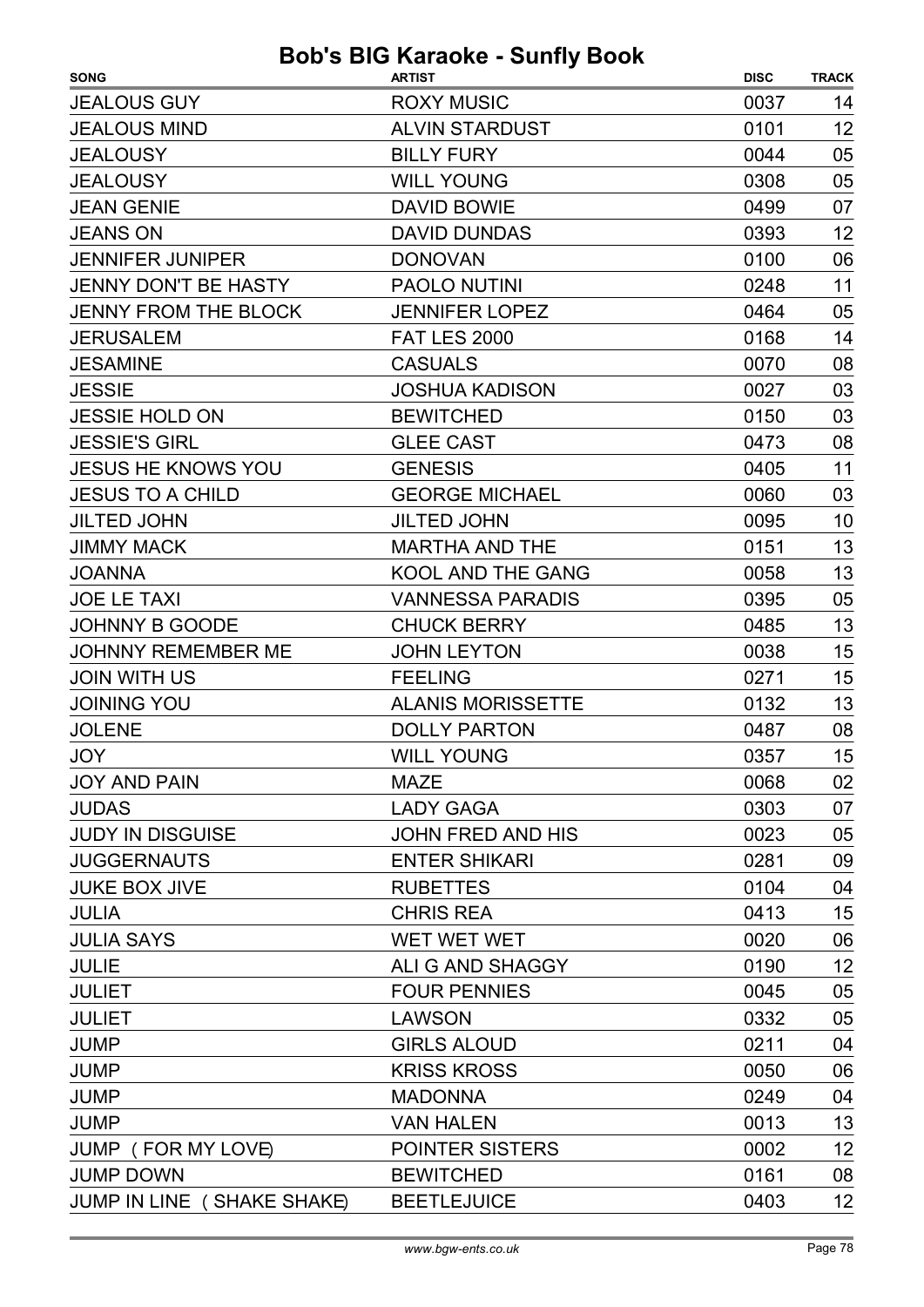| <b>SONG</b>                    | <b>ARTIST</b>             | <b>DISC</b> | <b>TRACK</b> |
|--------------------------------|---------------------------|-------------|--------------|
| JUMP IN MY CAR                 | <b>DAVID HASSLEHOFF</b>   | 0248        | 15           |
| <b>JUMP THEN FALL</b>          | <b>TAYLOR SWIFT</b>       | 0427        | 06           |
| <b>JUMPIN</b>                  | <b>LIBERTY X</b>          | 0210        | 08           |
| <b>JUMPIN JUMPIN</b>           | <b>DESTINY'S CHILD</b>    | 0439        | 05           |
| <b>JUMPMAN</b>                 | DRAKE AND FUTURE          | 0357        | 06           |
| <b>JUNGLE LOVE</b>             | <b>TIME</b>               | 0415        | 03           |
| <b>JUST</b>                    | <b>MARK RONSON AND</b>    | 0265        | 06           |
| <b>JUST A DREAM</b>            | <b>NELLY</b>              | 0297        | 14           |
| <b>JUST A GIGALO</b>           | DAVID LEE ROTH            | 0012        | 05           |
| <b>JUST A LIL' BIT</b>         | 50 CENT                   | 0232        | 12           |
| <b>JUST A LITTLE</b>           | <b>LIBERTY X</b>          | 0462        | 07           |
| <b>JUST A LITTLE BIT</b>       | <b>MUTYA BUENA</b>        | 0261        | 14           |
| <b>JUST A LITTLE GIRL</b>      | <b>AMY STUDT</b>          | 0468        | 02           |
| <b>JUST A LITTLE WHILE</b>     | <b>JANET JACKSON</b>      | 0216        | 15           |
| <b>JUST A RIDE</b>             | JEM                       | 0233        | 02           |
| <b>JUST A STEP FROM HEAVEN</b> | <b>ETERNAL</b>            | 0036        | 15           |
| <b>JUST AN ILLUSION</b>        | <b>IMAGINATION</b>        | 0033        | 10           |
| <b>JUST ANOTHER DAY</b>        | <b>JON SECADA</b>         | 0168        | 08           |
| <b>JUST BE GOOD TO GREEN</b>   | <b>PROFESSOR GREEN</b>    | 0293        | 05           |
| JUST BE GOOD TO ME             | SOS BAND                  | 0405        | 03           |
| <b>JUST BREATHE</b>            | <b>PEARL JAM</b>          | 0429        | 02           |
| <b>JUST CAN'T GET ENOUGH</b>   | <b>BLACK EYED PEAS</b>    | 0301        | 05           |
| <b>JUST CAN'T GET ENOUGH</b>   | <b>DEPECHE MODE</b>       | 0151        | 02           |
| <b>JUST CAN'T GET ENOUGH</b>   | <b>SATURDAYS</b>          | 0278        | 02           |
| <b>JUST DANCE</b>              | <b>LADY GAGA AND COBY</b> | 0275        | 03           |
| <b>JUST DANCE</b>              | <b>LADY GAGA FEAT</b>     | 0479        | 03           |
| <b>JUST FOR TONIGHT</b>        | ONE NIGHT ONLY            | 0265        | 14           |
| <b>JUST GIVE ME A REASON</b>   | PINK FEAT NATE            | 0324        | 01           |
| <b>JUST HOLD ON</b>            | <b>LOUIS TOMLINSON</b>    | 0372        | 05           |
| <b>JUST HOLD ON</b>            | <b>TOPLOADER</b>          | 0171        | 15           |
| <b>JUST LIKE</b>               | <b>EDDIE HEINZ</b>        | 0069        | 11           |
| <b>JUST LIKE A PILL</b>        | <b>PINK</b>               | 0466        | 09           |
| <b>JUST LIKE A WOMAN</b>       | <b>BOB DYLAN</b>          | 0099        | 05           |
| <b>JUST LIKE A WOMAN</b>       | <b>NINA SIMONE</b>        | 0435        | 09           |
| <b>JUST LIKE FIRE</b>          | <b>PINK</b>               | 0364        | 01           |
| <b>JUST LIKE JESSE JAMES</b>   | <b>CHER</b>               | 0437        | 13           |
| <b>JUST LIKE PARADISE</b>      | DAVID LEE ROTH            | 0021        | 10           |
| <b>JUST LOOKING</b>            | <b>STEREOPHONICS</b>      | 0136        | 12           |
| <b>JUST LOSE IT</b>            | <b>EMINEM</b>             | 0225        | 05           |
| <b>JUST ONCE</b>               | <b>JAMES INGRAM</b>       | 0386        | 11           |
| <b>JUST ONE LAST TIME</b>      | <b>DAVID GUETTA FEAT</b>  | 0323        | 11           |
| <b>JUST ONE LOOK</b>           | <b>HOLLIES</b>            | 0045        | 04           |
| <b>JUST THE TWO OF US</b>      | <b>WILL SMITH</b>         | 0123        | 11           |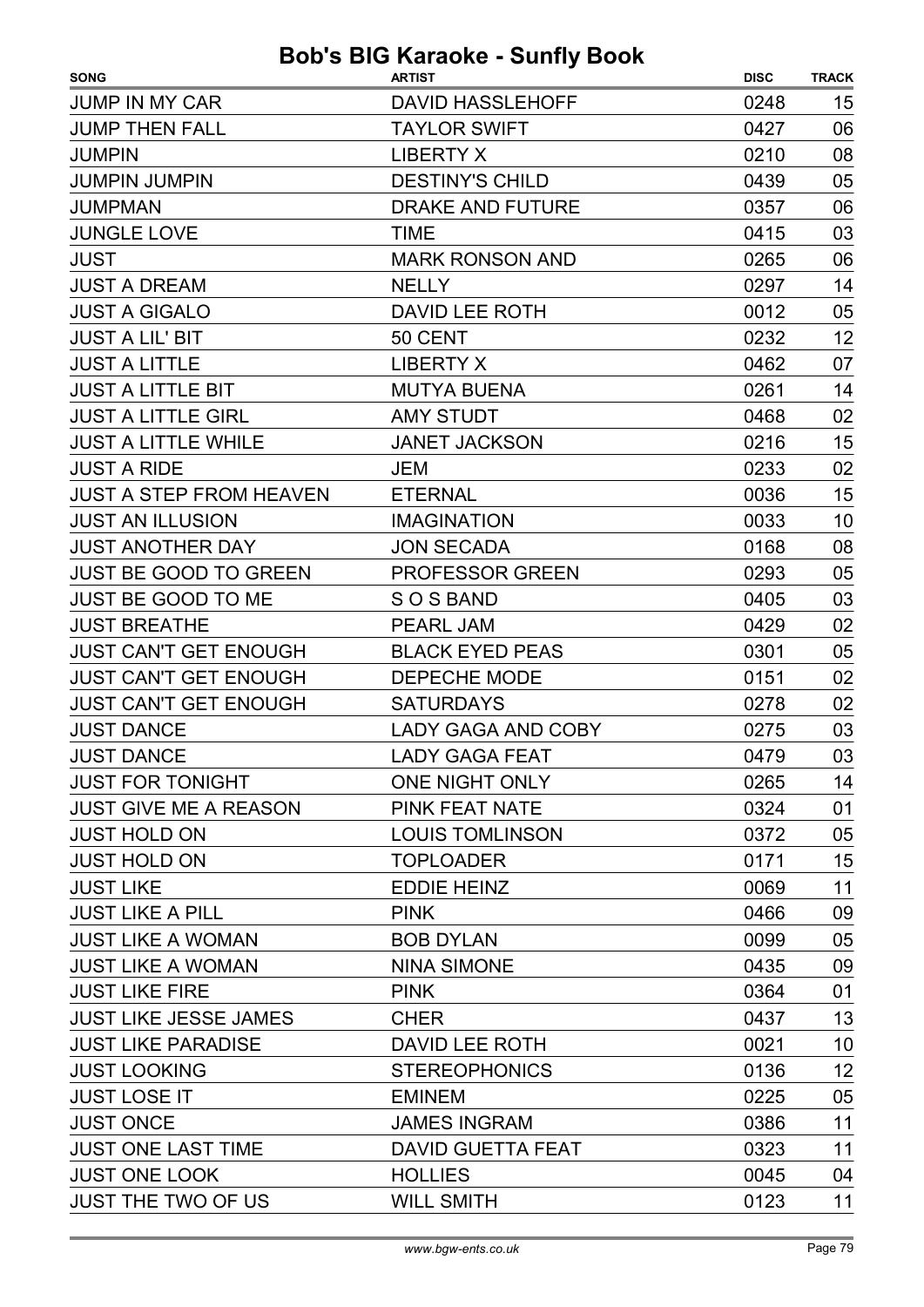| <b>SONG</b>                          | <b>ARTIST</b>             | <b>DISC</b> | <b>TRACK</b> |
|--------------------------------------|---------------------------|-------------|--------------|
| <b>JUST THE WAY YOU ARE</b>          | <b>BRUNO MARS</b>         | 0296        | 05           |
| <b>JUST WALKIN' IN THE RAIN</b>      | <b>JOHNNY STEELE</b>      | 0047        | 04           |
| <b>JUST WANT YOU TO KNOW</b>         | <b>BACKSTREET BOYS</b>    | 0236        | 07           |
| JUST WHEN I NEEDED YOU MOST          | <b>RANDY VANWARMER</b>    | 0079        | 10           |
| <b>JUST WHO IS THE FIVE O' CLOCK</b> | <b>JAM</b>                | 0508        | 12           |
| <b>JUSTIFIED AND ANCIENT</b>         | <b>KLF AND TAMMY</b>      | 0003        | 09           |
| <b>JUXTAPOSED TO YOU</b>             | <b>SUPER FURRY</b>        | 0182        | 13           |
| <b>KA CHING</b>                      | <b>SHANIA TWAIN</b>       | 0467        | 02           |
| <b>KARAOKE QUEEN</b>                 | <b>CATATONIA</b>          | 0140        | 09           |
| <b>KARMA</b>                         | <b>ALICIA KEYS</b>        | 0228        | 14           |
| <b>KARMA CHAMELEON</b>               | <b>CULTURE CLUB</b>       | 0480        | 13           |
| <b>KARMA KILLER</b>                  | <b>ROBBIE WILLIAMS</b>    | 0140        | 15           |
| <b>KATY ON A MISSION</b>             | <b>KATY B</b>             | 0295        | 12           |
| <b>KAYLEIGH</b>                      | <b>MARILLION</b>          | 0021        | 13           |
| <b>KEEP IT BETWEEN US</b>            | <b>KELLY ROWLAND</b>      | 0313        | 13           |
| <b>KEEP IT DARK</b>                  | <b>GENESIS</b>            | 0417        | 02           |
| <b>KEEP ME A SECRET</b>              | <b>AINSLEY HENDERSON</b>  | 0202        | 13           |
| <b>KEEP ON</b>                       | <b>BRUCE CHANNEL</b>      | 0100        | 03           |
| <b>KEEP ON LOVING YOU</b>            | <b>REO SPEEDWAGON</b>     | 0032        | 01           |
| <b>KEEP ON MOVING</b>                | <b>FIVE</b>               | 0154        | 01           |
| <b>KEEP ON RUNNING</b>               | <b>SPENCER DAVIS</b>      | 0045        | 13           |
| <b>KEEP SEARCHING</b>                | <b>DEL SHANNON</b>        | 0086        | 14           |
| <b>KEEP SINGING</b>                  | <b>RICK ASTLEY</b>        | 0366        | 02           |
| <b>KEEP SMILING</b>                  | <b>BARS AND MELODY</b>    | 0349        | 17           |
| <b>KEEP THE FAITH</b>                | <b>BON JOVI</b>           | 0004        | 04           |
| <b>KEEP THIS FIRE BURNING</b>        | <b>BEVERLY KNIGHT</b>     | 0229        | 14           |
| <b>KEEP US TOGETHER</b>              | <b>STARSAILOR</b>         | 0243        | 13           |
| <b>KEEP YOUR HEAD UP</b>             | <b>BEN HOWARD</b>         | 0327        | 17           |
| <b>KEEPS GETTING BETTER</b>          | <b>CHRISTINA AGUILERA</b> | 0274        | 13           |
| <b>KETCHUP SONG</b>                  | <b>LAS KETCHUP</b>        | 0465        | 12           |
| <b>KEWPIE DOLL</b>                   | PERRY COMO                | 0164        | 08           |
| <b>KHE SANH</b>                      | <b>COLD CHISEL</b>        | 0489        | 07           |
| KICK IN THE EYE                      | <b>BAUHAUS</b>            | 0406        | 14           |
| <b>KICKSTARTS</b>                    | <b>EXAMPLE</b>            | 0434        | 14           |
| <b>KIDS</b>                          | <b>KYLIE MINOGUE AND</b>  | 0479        | 02           |
| <b>KIDS</b>                          | <b>MGMT</b>               | 0274        | 02           |
| <b>KIDS</b>                          | <b>ONEREPUBLIC</b>        | 0368        | 11           |
| <b>KIDS</b>                          | ROBBIE WILLIAMS AND       | 0507        | 11           |
| KIDS AREN'T ALRIGHT                  | <b>OFFSPRING</b>          | 0148        | 11           |
| <b>KIDS IN AMERICA</b>               | <b>KIM WILDE</b>          | 0037        | 12           |
| KIDS IN THE DARK                     | <b>ALL TIME LOW</b>       | 0352        | 12           |
| <b>KIDZ</b>                          | <b>TAKE THAT</b>          | 0301        | 11           |
| KILL EM WITH KINDNESS                | <b>SELENA GOMEZ</b>       | 0366        | 05           |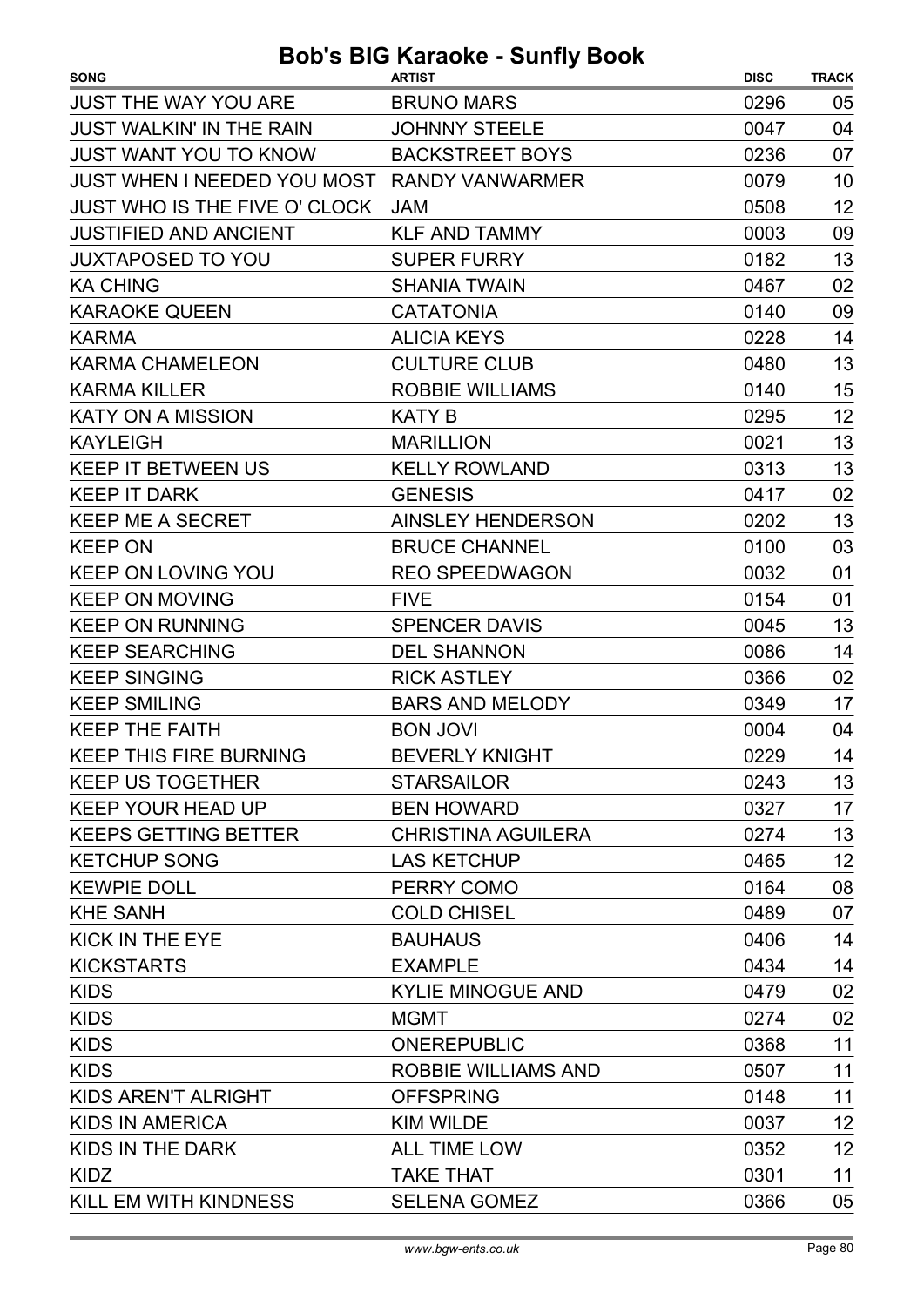| <b>SONG</b>                                | <b>ARTIST</b>             | <b>DISC</b> | <b>TRACK</b> |
|--------------------------------------------|---------------------------|-------------|--------------|
| <b>KILLER</b>                              | ATB                       | 0164        | 03           |
| <b>KILLER</b>                              | <b>ADAMSKI</b>            | 0409        | 08           |
| <b>KILLER QUEEN</b>                        | <b>QUEEN</b>              | 0502        | 01           |
| KILLING ME SOFTLY                          | <b>FUGEES</b>             | 0060        | 11           |
| KILLING ME SOFTLY (WITH HIS                | ROBERTA FLACK             | 0484        | 11           |
| <b>KIND OF MAGIC</b>                       | <b>QUEEN</b>              | 0502        | 04           |
| <b>KING</b>                                | <b>YEARS AND YEARS</b>    | 0348        | 11           |
| KING FOR A DAY                             | <b>JAMIROQUAI</b>         | 0154        | 07           |
| <b>KING OF MY CASTLE</b>                   | <b>WAMDUE PROJECT</b>     | 0155        | 15           |
| KING OF ROCK AND ROLL                      | PREFAB SPROUT             | 0395        | 12           |
| KING OF THE MOUNTAIN                       | <b>KATE BUSH</b>          | 0237        | 10           |
| KING OF THE ROAD                           | <b>ROGER MILLER</b>       | 0450        | 09           |
| KING OF WISHFUL THINKING                   | <b>GO WEST</b>            | 0082        | 10           |
| <b>KING ROCKER</b>                         | <b>GENERATION X</b>       | 0109        | 07           |
| <b>KINGSTON TOWN</b>                       | <b>UB40</b>               | 0450        | 10           |
| <b>KINKY AFRO</b>                          | <b>HAPPY MONDAYS</b>      | 0501        | 09           |
| <b>KINKY BOOTS</b>                         | <b>PATRICK MCKNEE AND</b> | 0411        | 14           |
| <b>KISS</b>                                | <b>PRINCE</b>             | 0500        | 05           |
| <b>KISS</b>                                | <b>TOM JONES</b>          | 0510        | 06           |
| <b>KISS</b>                                | <b>VENGABOYS</b>          | 0154        | 15           |
| KISS AND SAY GOODBYE                       | <b>MANHATTANS</b>         | 0072        | 06           |
| <b>KISS FROM A ROSE</b>                    | <b>SEAL</b>               | 0041        | 01           |
| KISS IS A TERRIBLE THING TO                | <b>MEAT LOAF</b>          | 0455        | 01           |
| <b>KISS IT BETTER</b>                      | <b>RIHANNA</b>            | 0364        | 09           |
| <b>KISS KISS</b>                           | <b>HOLLY VALANCE</b>      | 0462        | 12           |
| <b>KISS KISS</b>                           | <b>HOLLY VALLANCE</b>     | 0192        | 09           |
| <b>KISS ME</b>                             | <b>OLLY MURS</b>          | 0357        | 05           |
| <b>KISS ME</b>                             | SIXPENCE NONE THE         | 0138        | 08           |
| KISS ME HONEY HONEY KISS ME SHIRLEY BASSEY |                           | 0401        | 13           |
| <b>KISS ME QUICK</b>                       | <b>ELVIS PRESLEY</b>      | 0164        | 15           |
| <b>KISS ME QUICK</b>                       | <b>NATHAN SYKES</b>       | 0354        | 17           |
| <b>KISS ON MY LIST</b>                     | <b>HALL AND OATES</b>     | 0413        | 11           |
| <b>KISS THE GIRL</b>                       | PETER ANDRE               | 0123        | 05           |
| <b>KISS THE RAIN</b>                       | <b>BILLIE MYERS</b>       | 0120        | 08           |
| KISS THE STARS                             | PIXIE LOTT                | 0312        | 07           |
| KISS THIS THING GOODBYE DEL AMITRI         |                           | 0403        | 07           |
| <b>KISS WITH A FIST</b>                    | <b>FLORENCE AND THE</b>   | 0419        | 12           |
| <b>KISS YOU</b>                            | <b>ONE DIRECTION</b>      | 0323        | 18           |
| KISS YOU ALL OVER                          | <b>EXILE</b>              | 0079        | 08           |
| KISS YOU OFF                               | <b>SCISSOR SISTERS</b>    | 0256        | 05           |
| KISSIN' IN THE BACK ROW OF THE DRIFTERS    |                           | 0091        | 07           |
| <b>KITES</b>                               | SIMON DUPREE AND          | 0087        | 13           |
| <b>KNICKER ELASTIC KING</b>                | <b>RUTLES</b>             | 0422        | 13           |
|                                            |                           |             |              |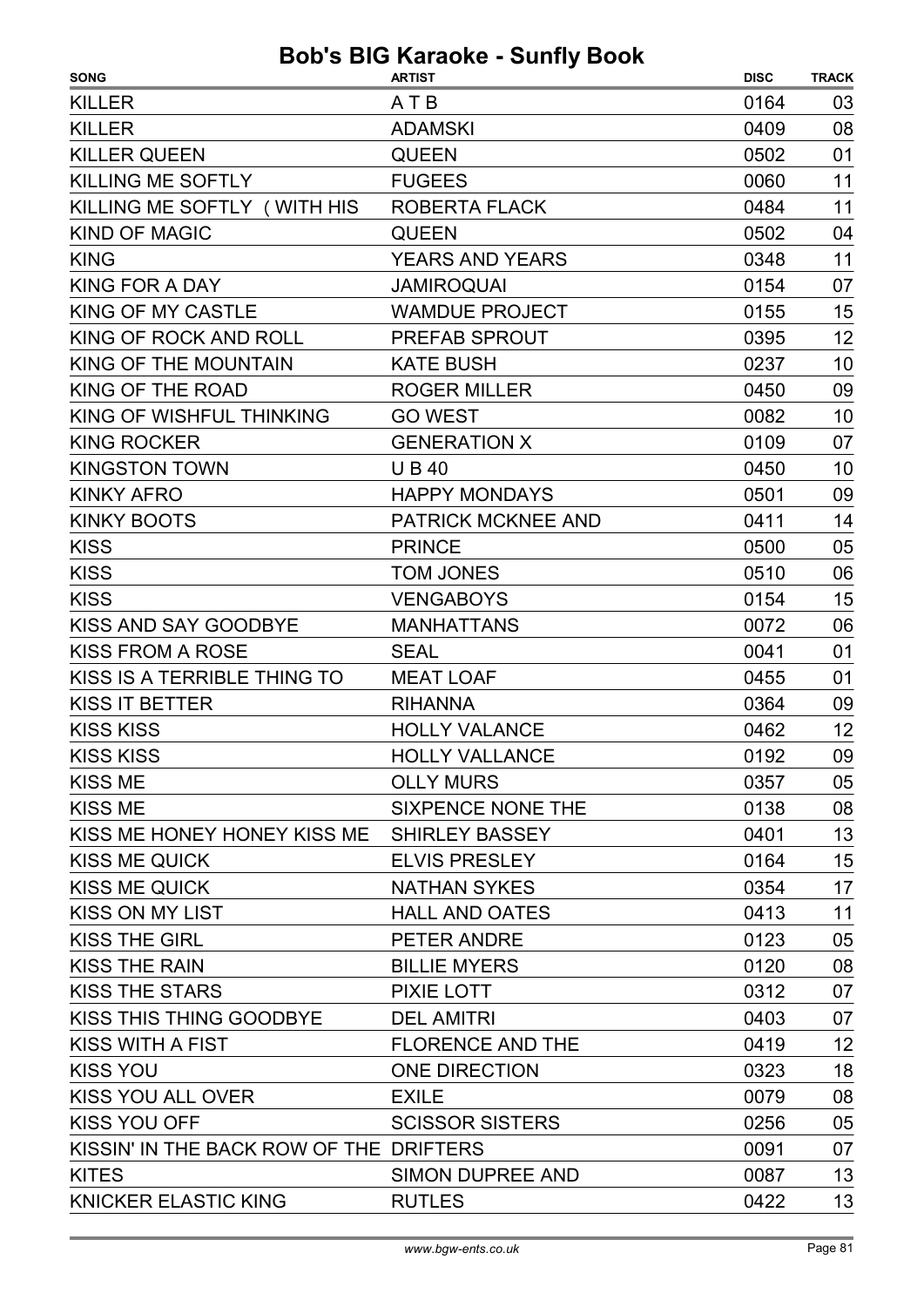| <b>KNOCK ON WOOD</b><br><b>AMI STEWART</b><br>0486<br>12<br><b>KNOCK THREE TIMES</b><br>11<br><b>DAWN</b><br>0042<br><b>KNOCK YOU DOWN</b><br>11<br><b>KERI HILSON FEAT</b><br>0280<br>16<br><b>KNOCKIN' ON HEAVEN'S DOOR</b><br><b>AVRIL LAVIGNE</b><br>0205<br>14<br><b>KNOW YOUR ENEMY</b><br><b>GREEN DAY</b><br>0279<br><b>KNOWING ME KNOWING YOU</b><br>09<br>0483<br><b>ABBA</b><br>12<br><b>KNUTSFORD CITY LIMITS</b><br><b>ROBBIE WILLIAMS</b><br>0507<br><b>BEACH BOYS</b><br>09<br><b>KOKOMO</b><br>0473<br><b>KUNG FU FIGHTING</b><br><b>CARL DOUGLAS</b><br>0104<br>03<br>15<br><b>FERGIE</b><br>LALOVE (LALA)<br>0346<br>16<br>LIFEGOESON<br>NOAH-AND-THE<br>0301<br>08<br><b>LA BAMBA</b><br><b>LOS LOBOS</b><br>0017<br>12<br><b>RICHIE VALENS</b><br>LA BAMBA<br>0447<br><b>ASHLEE SIMPSON</b><br>08<br>LA LA<br>0227<br>LA LA LA<br><b>NAUGHTY BOY FEAT</b><br>0328<br>17<br>15<br><b>LA LA LAND</b><br>0280<br><b>DEMI LOVATO</b><br><b>LABELLED WITH LOVE</b><br>0010<br>09<br><b>SQUEEZE</b><br>15<br><b>LABOUR OF LOVE</b><br><b>HUE AND CRY</b><br>0401<br>03<br><b>LADIES NIGHT</b><br><b>ATOMIC KITTEN</b><br>0213<br>15<br>LADIES OF THE WORLD<br><b>FLIGHT OF THE</b><br>0420 |
|----------------------------------------------------------------------------------------------------------------------------------------------------------------------------------------------------------------------------------------------------------------------------------------------------------------------------------------------------------------------------------------------------------------------------------------------------------------------------------------------------------------------------------------------------------------------------------------------------------------------------------------------------------------------------------------------------------------------------------------------------------------------------------------------------------------------------------------------------------------------------------------------------------------------------------------------------------------------------------------------------------------------------------------------------------------------------------------------------------------------------------------------------------------------------------------------------------|
|                                                                                                                                                                                                                                                                                                                                                                                                                                                                                                                                                                                                                                                                                                                                                                                                                                                                                                                                                                                                                                                                                                                                                                                                          |
|                                                                                                                                                                                                                                                                                                                                                                                                                                                                                                                                                                                                                                                                                                                                                                                                                                                                                                                                                                                                                                                                                                                                                                                                          |
|                                                                                                                                                                                                                                                                                                                                                                                                                                                                                                                                                                                                                                                                                                                                                                                                                                                                                                                                                                                                                                                                                                                                                                                                          |
|                                                                                                                                                                                                                                                                                                                                                                                                                                                                                                                                                                                                                                                                                                                                                                                                                                                                                                                                                                                                                                                                                                                                                                                                          |
|                                                                                                                                                                                                                                                                                                                                                                                                                                                                                                                                                                                                                                                                                                                                                                                                                                                                                                                                                                                                                                                                                                                                                                                                          |
|                                                                                                                                                                                                                                                                                                                                                                                                                                                                                                                                                                                                                                                                                                                                                                                                                                                                                                                                                                                                                                                                                                                                                                                                          |
|                                                                                                                                                                                                                                                                                                                                                                                                                                                                                                                                                                                                                                                                                                                                                                                                                                                                                                                                                                                                                                                                                                                                                                                                          |
|                                                                                                                                                                                                                                                                                                                                                                                                                                                                                                                                                                                                                                                                                                                                                                                                                                                                                                                                                                                                                                                                                                                                                                                                          |
|                                                                                                                                                                                                                                                                                                                                                                                                                                                                                                                                                                                                                                                                                                                                                                                                                                                                                                                                                                                                                                                                                                                                                                                                          |
|                                                                                                                                                                                                                                                                                                                                                                                                                                                                                                                                                                                                                                                                                                                                                                                                                                                                                                                                                                                                                                                                                                                                                                                                          |
|                                                                                                                                                                                                                                                                                                                                                                                                                                                                                                                                                                                                                                                                                                                                                                                                                                                                                                                                                                                                                                                                                                                                                                                                          |
|                                                                                                                                                                                                                                                                                                                                                                                                                                                                                                                                                                                                                                                                                                                                                                                                                                                                                                                                                                                                                                                                                                                                                                                                          |
|                                                                                                                                                                                                                                                                                                                                                                                                                                                                                                                                                                                                                                                                                                                                                                                                                                                                                                                                                                                                                                                                                                                                                                                                          |
|                                                                                                                                                                                                                                                                                                                                                                                                                                                                                                                                                                                                                                                                                                                                                                                                                                                                                                                                                                                                                                                                                                                                                                                                          |
|                                                                                                                                                                                                                                                                                                                                                                                                                                                                                                                                                                                                                                                                                                                                                                                                                                                                                                                                                                                                                                                                                                                                                                                                          |
|                                                                                                                                                                                                                                                                                                                                                                                                                                                                                                                                                                                                                                                                                                                                                                                                                                                                                                                                                                                                                                                                                                                                                                                                          |
|                                                                                                                                                                                                                                                                                                                                                                                                                                                                                                                                                                                                                                                                                                                                                                                                                                                                                                                                                                                                                                                                                                                                                                                                          |
|                                                                                                                                                                                                                                                                                                                                                                                                                                                                                                                                                                                                                                                                                                                                                                                                                                                                                                                                                                                                                                                                                                                                                                                                          |
|                                                                                                                                                                                                                                                                                                                                                                                                                                                                                                                                                                                                                                                                                                                                                                                                                                                                                                                                                                                                                                                                                                                                                                                                          |
|                                                                                                                                                                                                                                                                                                                                                                                                                                                                                                                                                                                                                                                                                                                                                                                                                                                                                                                                                                                                                                                                                                                                                                                                          |
| 07<br><b>LADY</b><br><b>MODJO</b><br>0443                                                                                                                                                                                                                                                                                                                                                                                                                                                                                                                                                                                                                                                                                                                                                                                                                                                                                                                                                                                                                                                                                                                                                                |
| <b>LINDISFARNE</b><br>09<br><b>LADY ELEANOR</b><br>0071                                                                                                                                                                                                                                                                                                                                                                                                                                                                                                                                                                                                                                                                                                                                                                                                                                                                                                                                                                                                                                                                                                                                                  |
| 15<br><b>LADY IN RED</b><br><b>CHRIS DE BURGH</b><br>0445                                                                                                                                                                                                                                                                                                                                                                                                                                                                                                                                                                                                                                                                                                                                                                                                                                                                                                                                                                                                                                                                                                                                                |
| <b>LADY MADONNA</b><br><b>BEATLES</b><br>0382<br>01                                                                                                                                                                                                                                                                                                                                                                                                                                                                                                                                                                                                                                                                                                                                                                                                                                                                                                                                                                                                                                                                                                                                                      |
| <b>LADY MARMALADE</b><br><b>CHRISTINA AGUILERA</b><br>16<br>0179                                                                                                                                                                                                                                                                                                                                                                                                                                                                                                                                                                                                                                                                                                                                                                                                                                                                                                                                                                                                                                                                                                                                         |
| 0023<br>06<br><b>LADY MARMALADE</b><br><b>LABELLE</b>                                                                                                                                                                                                                                                                                                                                                                                                                                                                                                                                                                                                                                                                                                                                                                                                                                                                                                                                                                                                                                                                                                                                                    |
| <b>LADY WILL POWER</b><br><b>GARY PUCKETT AND</b><br>0100<br>10                                                                                                                                                                                                                                                                                                                                                                                                                                                                                                                                                                                                                                                                                                                                                                                                                                                                                                                                                                                                                                                                                                                                          |
| 0028<br>17<br><b>LAMBADA</b><br><b>KAOMA</b>                                                                                                                                                                                                                                                                                                                                                                                                                                                                                                                                                                                                                                                                                                                                                                                                                                                                                                                                                                                                                                                                                                                                                             |
| 12<br><b>ROY ORBISON</b><br>LANA<br>0156                                                                                                                                                                                                                                                                                                                                                                                                                                                                                                                                                                                                                                                                                                                                                                                                                                                                                                                                                                                                                                                                                                                                                                 |
| LAND OF A THOUSAND WORDS<br><b>SCISSOR SISTERS</b><br>04<br>0250                                                                                                                                                                                                                                                                                                                                                                                                                                                                                                                                                                                                                                                                                                                                                                                                                                                                                                                                                                                                                                                                                                                                         |
| 12<br><b>LAND OF MAKE BELIEVE</b><br>A TEENS<br>0188                                                                                                                                                                                                                                                                                                                                                                                                                                                                                                                                                                                                                                                                                                                                                                                                                                                                                                                                                                                                                                                                                                                                                     |
| 11<br>0319<br><b>LANGUAGE</b><br>PORTER ROBINSON                                                                                                                                                                                                                                                                                                                                                                                                                                                                                                                                                                                                                                                                                                                                                                                                                                                                                                                                                                                                                                                                                                                                                         |
| <b>LARGER THAN LIFE</b><br>0146<br>06<br><b>BACKSTREET BOYS</b>                                                                                                                                                                                                                                                                                                                                                                                                                                                                                                                                                                                                                                                                                                                                                                                                                                                                                                                                                                                                                                                                                                                                          |
| 12<br><b>LAS VEGAS</b><br><b>TONY CHRISTIE</b><br>0090                                                                                                                                                                                                                                                                                                                                                                                                                                                                                                                                                                                                                                                                                                                                                                                                                                                                                                                                                                                                                                                                                                                                                   |
| 12<br><b>LASERLIGHT</b><br><b>JESSIE J FEAT DAVID</b><br>0315                                                                                                                                                                                                                                                                                                                                                                                                                                                                                                                                                                                                                                                                                                                                                                                                                                                                                                                                                                                                                                                                                                                                            |
| 11<br>LAST ALL NIGHT (KOALA)<br><b>OLIVER HELDENS</b><br>0347                                                                                                                                                                                                                                                                                                                                                                                                                                                                                                                                                                                                                                                                                                                                                                                                                                                                                                                                                                                                                                                                                                                                            |
| <b>LAST CHRISTMAS</b><br>10<br><b>WHAM</b><br>0473                                                                                                                                                                                                                                                                                                                                                                                                                                                                                                                                                                                                                                                                                                                                                                                                                                                                                                                                                                                                                                                                                                                                                       |
| 15<br><b>LAST DANCE</b><br><b>CLARE MAGUIRE</b><br>0301                                                                                                                                                                                                                                                                                                                                                                                                                                                                                                                                                                                                                                                                                                                                                                                                                                                                                                                                                                                                                                                                                                                                                  |
| 12<br><b>LAST FAREWELL</b><br><b>ROGER WHITTAKER</b><br>0158                                                                                                                                                                                                                                                                                                                                                                                                                                                                                                                                                                                                                                                                                                                                                                                                                                                                                                                                                                                                                                                                                                                                             |
| 03<br>LAST FRIDAY NIGHT (TGIF)<br><b>KATY PERRY</b><br>0305                                                                                                                                                                                                                                                                                                                                                                                                                                                                                                                                                                                                                                                                                                                                                                                                                                                                                                                                                                                                                                                                                                                                              |
| <b>ATOMIC KITTEN</b><br>14<br><b>LAST GOODBYE</b><br>0494                                                                                                                                                                                                                                                                                                                                                                                                                                                                                                                                                                                                                                                                                                                                                                                                                                                                                                                                                                                                                                                                                                                                                |
| 14<br><b>LAST GOODBYE</b><br><b>JEFF BUCKLEY</b><br>0487                                                                                                                                                                                                                                                                                                                                                                                                                                                                                                                                                                                                                                                                                                                                                                                                                                                                                                                                                                                                                                                                                                                                                 |
| <b>LAST KISS</b><br><b>DAVID CASSIDY</b><br>09<br>0404                                                                                                                                                                                                                                                                                                                                                                                                                                                                                                                                                                                                                                                                                                                                                                                                                                                                                                                                                                                                                                                                                                                                                   |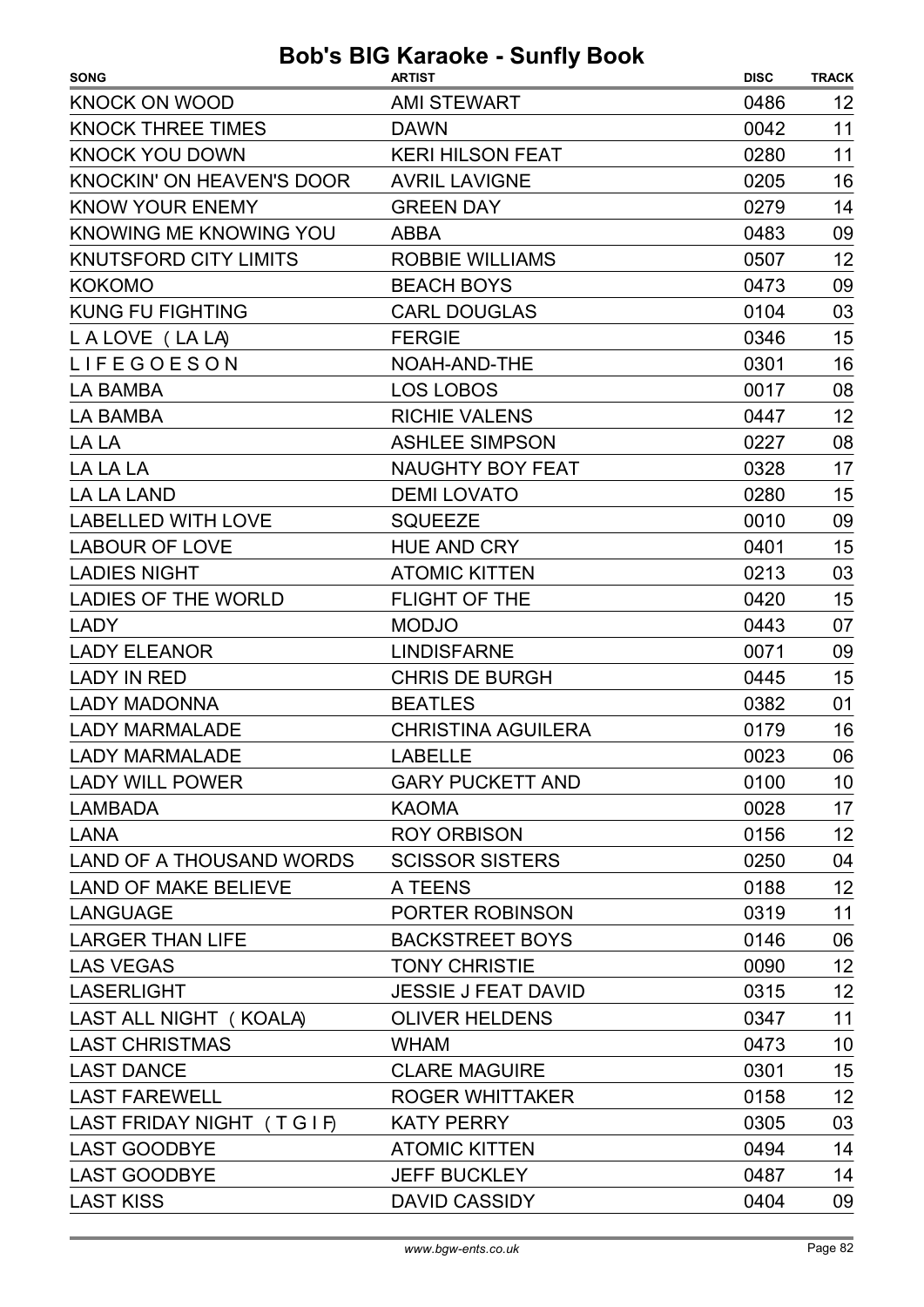| <b>SONG</b>                       | <b>ARTIST</b>             | <b>DISC</b> | <b>TRACK</b> |
|-----------------------------------|---------------------------|-------------|--------------|
| <b>LAST NAME</b>                  | <b>CARRIE UNDERWOOD</b>   | 0433        | 10           |
| <b>LAST NIGHT</b>                 | <b>STROKES</b>            | 0401        | 09           |
| <b>LAST NIGHT</b>                 | <b>VAMPS</b>              | 0338        | 06           |
| LAST NIGHT A DJ SAVED MY LIFE     | <b>INDEEP</b>             | 0404        | 11           |
| <b>LAST NIGHT AT DANCELAND</b>    | <b>RANDY CRAWFORD</b>     | 0413        | 09           |
| LAST NIGHT WAS MADE FOR           | <b>BILLY FURY</b>         | 0066        | 06           |
| <b>LAST THING ON MY MIND</b>      | <b>RONAN KEATING AND</b>  | 0217        | 07           |
| <b>LAST THING ON MY MIND</b>      | <b>STEPS</b>              | 0121        | 06           |
| <b>LAST TIME</b>                  | <b>LABRINTH</b>           | 0313        | 16           |
| <b>LAST TIME</b>                  | <b>ROLLING STONES</b>     | 0383        | 09           |
| <b>LAST TO KNOW</b>               | <b>PINK</b>               | 0217        | 11           |
| <b>LAST TRAIN TO CLARKSVILLE</b>  | <b>MONKEES</b>            | 0137        | 03           |
| <b>LAST TRAIN TO SAN FERNANDO</b> | JOHNNY DUNCAN AND         | 0063        | 08           |
| <b>LAST WALTZ</b>                 | <b>ENGELBERT</b>          | 0052        | 04           |
| <b>LATELY</b>                     | <b>LISA SCOTT LEE</b>     | 0205        | 14           |
| <b>LATELY</b>                     | <b>SAMANTHA MUMBA</b>     | 0458        | 15           |
| <b>LATELY</b>                     | <b>STEVIE WONDER</b>      | 0396        | 11           |
| <b>LAURA PALMER</b>               | <b>BASTILLE</b>           | 0326        | 15           |
| LAY DOWN THE LAW                  | <b>SWITCHES</b>           | 0255        | 06           |
| LAY DOWN YOUR ARMS                | <b>ANNE SHELTON</b>       | 0062        | 11           |
| LAY IT ALL ON ME                  | <b>RUDIMENTAL FEAT ED</b> | 0357        | 03           |
| LAY ME DOWN                       | <b>SAM SMITH FEAT</b>     | 0351        | 04           |
| <b>LAY YOUR HANDS</b>             | <b>SIMON WEBBE</b>        | 0235        | 09           |
| LAY YOUR HANDS ON ME              | <b>BON JOVI</b>           | 0481        | 04           |
| LAYLA                             | <b>DEREK AND THE</b>      | 0503        | 13           |
| <b>LAZARUS</b>                    | <b>DAVID BOWIE</b>        | 0360        | 18           |
| LAZY                              | X PRESS 2 FEAT            | 0192        | 01           |
| <b>LAZY DAYS</b>                  | <b>ROBBIE WILLIAMS</b>    | 0114        | 05           |
| <b>LAZY RIVER</b>                 | <b>BOBBY DARIN</b>        | 0074        | 02           |
| <b>LAZY SONG</b>                  | <b>BRUNO MARS</b>         | 0303        | 06           |
| <b>LAZY SUNDAY</b>                | <b>SMALL FACES</b>        | 0070        | 09           |
| LAZY X PRESS 2 FEAT               | <b>DAVID BYRNE</b>        | 0462        | 03           |
| <b>LDN</b>                        | <b>LILY ALLEN</b>         | 0248        | 04           |
| <b>LE FREAK</b>                   | <b>CHIC</b>               | 0103        | 11           |
| <b>LEAN ON</b>                    | <b>MAJOR LAZER FEAT</b>   | 0351        | 13           |
| <b>LEAN ON ME</b>                 | <b>BILL WITHERS</b>       | 0051        | 12           |
| LEANING ON A LAMPOST              | <b>GEORGE FORMBY</b>      | 0147        | 02           |
| LEAP UP AND DOWN (WAVE            | <b>ST CECILIA</b>         | 0089        | 13           |
| <b>LEARN TO LOVE AGAIN</b>        | <b>LAWSON</b>             | 0323        | 15           |
| <b>LEARNING TO BREATHE</b>        | <b>NERINA PALLOT</b>      | 0251        | 15           |
| LEAVE (GET OUT)                   | JO JO                     | 0452        | 14           |
| LEAVE ME ALONE ( I'M LONELY)      | <b>PINK</b>               | 0253        | 14           |
| <b>LEAVE RIGHT NOW</b>            | <b>WILL YOUNG</b>         | 0212        | 03           |
|                                   |                           |             |              |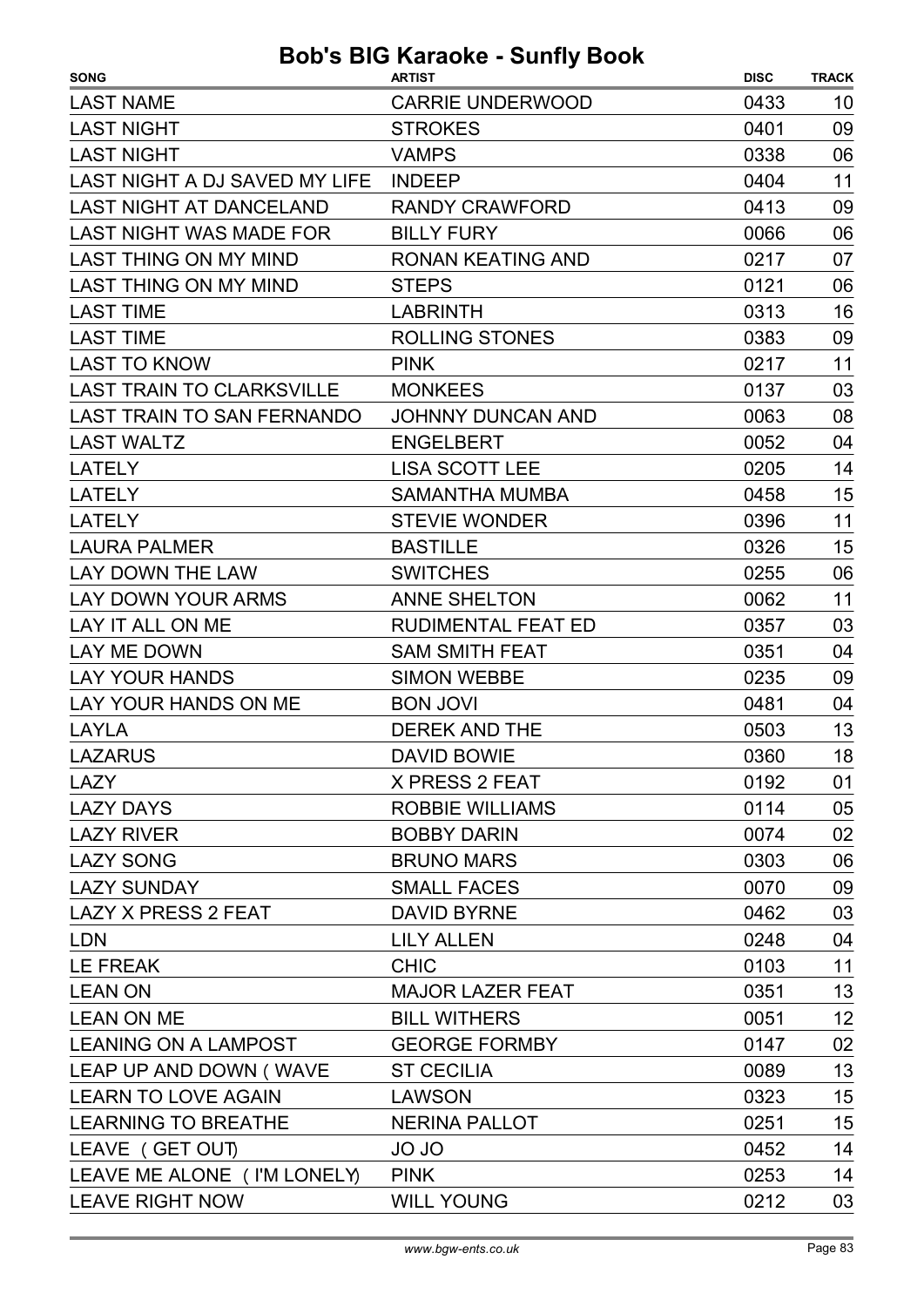| <b>SONG</b>                   | <b>ARTIST</b>            | <b>DISC</b> | <b>TRACK</b> |
|-------------------------------|--------------------------|-------------|--------------|
| <b>LEAVING ON A JET PLANE</b> | <b>JOHN DENVER</b>       | 0431        | 04           |
| LEFT OUTSIDE ALONE            | <b>ANASTACIA</b>         | 0452        | 03           |
| <b>LEGEND OF XANADU</b>       | DAVE DEE DOZY            | 0087        | 06           |
| <b>LEGO HOUSE</b>             | <b>ED SHEERAN</b>        | 0309        | 06           |
| <b>LEGS</b>                   | <b>ZZ TOP</b>            | 0473        | 11           |
| <b>LEMME SEE</b>              | <b>USHER</b>             | 0318        | 03           |
| <b>LEROY</b>                  | <b>WHEATUS</b>           | 0189        | 13           |
| <b>LESSONS IN LOVE</b>        | LEVEL 42                 | 0007        | 15           |
| LET A BOY CRY                 | <b>GALA</b>              | 0118        | 06           |
| LET GO FOR TONIGHT            | <b>FOXES</b>             | 0336        | 13           |
| LET HER DOWN EASY             | <b>GEORGE MICHAEL</b>    | 0338        | 10           |
| LET HER GO                    | <b>PASSENGER</b>         | 0327        | 05           |
| LET IT BE                     | <b>BEATLES</b>           | 0394        | 06           |
| LET IT BE                     | <b>LABRINTH</b>          | 0344        | 12           |
| LET IT GO                     | <b>ALEXANDRA BURKE</b>   | 0316        | 02           |
| LET IT GO                     | <b>IDINA MENZEL</b>      | 0337        | 04           |
| LET IT GO                     | <b>JAMES BAY</b>         | 0348        | 10           |
| LET IT GO                     | <b>WILL YOUNG</b>        | 0277        | 16           |
| <b>LET IT RAIN</b>            | <b>ELIZA DOOLITTLE</b>   | 0333        | 11           |
| LET IT ROCK                   | <b>KEVIN RUDOLF FEAT</b> | 0276        | 15           |
| <b>LET IT ROLL</b>            | <b>FLO RIDA</b>          | 0325        | 12           |
| LET LOVE BE YOUR ENERGY       | <b>ROBBIE WILLIAMS</b>   | 0507        | 08           |
| LET ME BLOW YA MIND           | <b>EVE AND GWEN</b>      | 0183        | 13           |
| LET ME DOWN EASY              | PAOLO NUTINI             | 0340        | 04           |
| LET ME DOWN GENTLY            | <b>LA ROUX</b>           | 0341        | 03           |
| LET ME ENTERTAIN YOU          | <b>ROBBIE WILLIAMS</b>   | 0119        | 01           |
| LET ME FLY                    | MIKE AND THE             | 0379        | 15           |
| LET ME GO                     | <b>GARY BARLOW</b>       | 0333        | 02           |
| LET ME GO LOVER               | <b>KATHY KIRBY</b>       | 0085        | 05           |
| LET ME HOLD YOU (TURN ME      | <b>CHEAT CODES AND</b>   | 0369        | 16           |
| LET ME LOVE YOU               | DJ SNAKE FEAT            | 0367        | 03           |
| LET ME LOVE YOU               | <b>MARIO</b>             | 0492        | 07           |
| LET ME LOVE YOU               | <b>RONAN KEATING</b>     | 0360        | 15           |
| LET ME LOVE YOU ( UNTIL YOU   | NE-YO                    | 0320        | 01           |
| LET ME THINK ABOUT IT         | <b>IDA CORR VS FEDDE</b> | 0260        | 08           |
| LET ROBESON SING              | <b>MANIC STREET</b>      | 0183        | 11           |
| LET THE HEALING BEGIN         | <b>JOE COCKER</b>        | 0025        | 10           |
| LET THE HEARTACHE BEGIN       | LONG JOHN BALDRY         | 0074        | 07           |
| LET THE MUSIC PLAY            | <b>BARRY WHITE</b>       | 0385        | 01           |
| LET THE MUSIC PLAY            | <b>SHANNON</b>           | 0068        | 03           |
| LET THE RIVER RUN             | <b>CARLY SIMON</b>       | 0433        | 07           |
| LET THE SUNSHINE              | <b>LABRINTH</b>          | 0297        | 12           |
| LET THERE BE LOVE             | <b>NAT KING COLE</b>     | 0094        | 02           |
|                               |                          |             |              |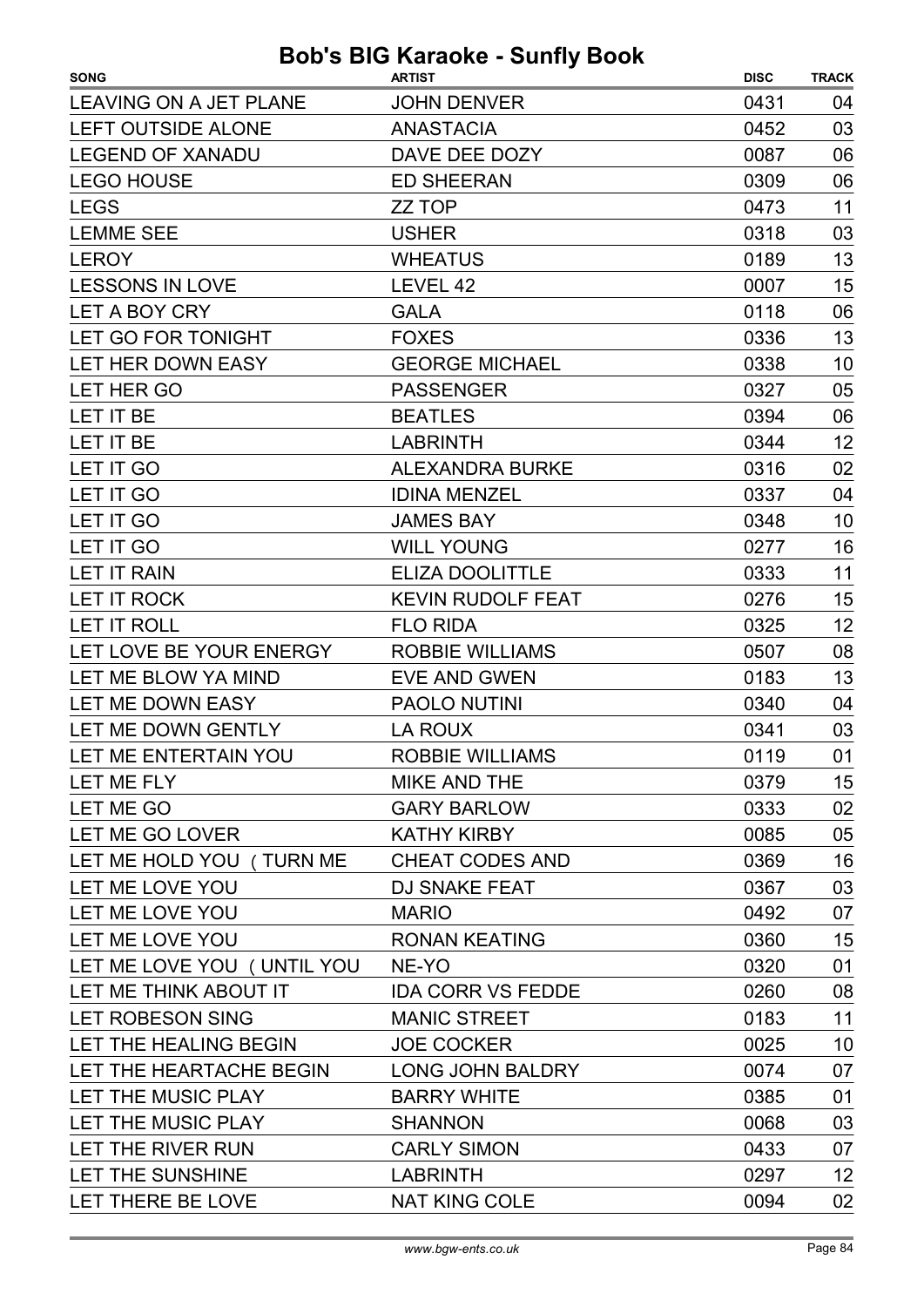| <b>SONG</b>                 | <b>ARTIST</b>              | <b>DISC</b> | <b>TRACK</b> |
|-----------------------------|----------------------------|-------------|--------------|
| LET THERE BE LOVE           | <b>OASIS</b>               | 0238        | 09           |
| LET YOUR LOSS BE YOUR       | ROBERT PLANT AND           | 0422        | 09           |
| LET YOUR LOVE FLOW          | <b>BELLAMY BROTHERS</b>    | 0487        | 06           |
| <b>LET'S DANCE</b>          | <b>CHRIS MONTEZ</b>        | 0043        | 13           |
| <b>LET'S DANCE</b>          | <b>DAVID BOWIE</b>         | 0499        | 05           |
| <b>LET'S DANCE</b>          | <b>FIVE</b>                | 0182        | 02           |
| LET'S DANCE TO JOY DIVISION | <b>WOMBATS</b>             | 0414        | 14           |
| <b>LET'S GET EXCITED</b>    | <b>ALESHA DIXON</b>        | 0279        | 09           |
| <b>LET'S GET LOUD</b>       | <b>JENNIFER LOPEZ</b>      | 0168        | 15           |
| LET'S GET OUTTA HERE        | <b>MADINA LAKE</b>         | 0283        | 07           |
| LET'S GO                    | <b>CALVIN HARRIS FEAT</b>  | 0314        | 02           |
| LET'S GO ALL THE WAY        | <b>SLY FOX</b>             | 0137        | 09           |
| <b>LET'S GO CRAZY</b>       | <b>PRINCE</b>              | 0500        | 04           |
| LET'S GO ROUND AGAIN        | <b>LOUISE</b>              | 0116        | 03           |
| LET'S GO TO SAN FRANCISCO   | <b>FLOWER POT MEN</b>      | 0078        | 05           |
| <b>LET'S GROOVE</b>         | <b>EARTH WIND AND FIRE</b> | 0480        | 07           |
| <b>LET'S HANG ON</b>        | <b>FOUR SEASONS</b>        | 0086        | 09           |
| LET'S JUMP THE BROOMSTICK   | <b>BRENDA LEE</b>          | 0083        | 15           |
| <b>LETS MAKE LOVE</b>       | <b>CSS</b>                 | 0256        | 06           |
| <b>LET'S STAY TOGETHER</b>  | <b>AL GREEN</b>            | 0072        | 09           |
| LET'S STICK TOGETHER        | <b>ROXY MUSIC</b>          | 0135        | 05           |
| LET'S TALK ABOUT SEX        | <b>SALT AND PEPA</b>       | 0036        | 08           |
| LET'S THINK ABOUT LIVING    | <b>BOB LUMAN</b>           | 0083        | 14           |
| <b>LET'S TWIST AGAIN</b>    | <b>CHUBBY CHECKER</b>      | 0017        | 09           |
| LET'S WORK TOGETHER         | <b>CANNED HEAT</b>         | 0090        | 01           |
| <b>LETTER</b>               | <b>BOX TOPS</b>            | 0064        | 12           |
| LETTER FROM AMERICA         | <b>PROCLAIMERS</b>         | 0456        | 06           |
| <b>LEVEL UP</b>             | <b>SWAY</b>                | 0315        | 11           |
| <b>LEVELS</b>               | <b>NICK JONAS</b>          | 0357        | 04           |
| <b>LIAR</b>                 | <b>BRITNEY SPEARS</b>      | 0372        | 07           |
| <b>LIBERIAN GIRL</b>        | <b>MICHAEL JACKSON</b>     | 0423        | 16           |
| <b>LICENCE TO KILL</b>      | <b>GLADYS KNIGHT</b>       | 0410        | 01           |
| <b>LIDO SHUFFLE</b>         | <b>BOZ SCAGGS</b>          | 0473        | 12           |
| LIE TO ME                   | <b>BON JOVI</b>            | 0034        | 10           |
| <b>LIES</b>                 | <b>MCFLY</b>               | 0272        | 10           |
| <b>LIFE</b>                 | <b>DES'REE</b>             | 0122        | 13           |
| LIFE AIN'T EASY             | <b>CLEOPATRA</b>           | 0122        | 09           |
| LIFE FOR RENT               | <b>DIDO</b>                | 0212        | 02           |
| LIFE GOES ON                | <b>LIANN RIMES</b>         | 0197        | 06           |
| LIFE GOT COLD               | <b>GIRLS ALOUD</b>         | 0208        | 08           |
| LIFE IS A FLOWER            | <b>ACE OF BASE</b>         | 0123        | 10           |
| LIFE IS A ROLLERCOASTER     | <b>RONAN KEATING</b>       | 0511        | 15           |
| LIFE IS LIFE                | <b>OPUS</b>                | 0404        | 15           |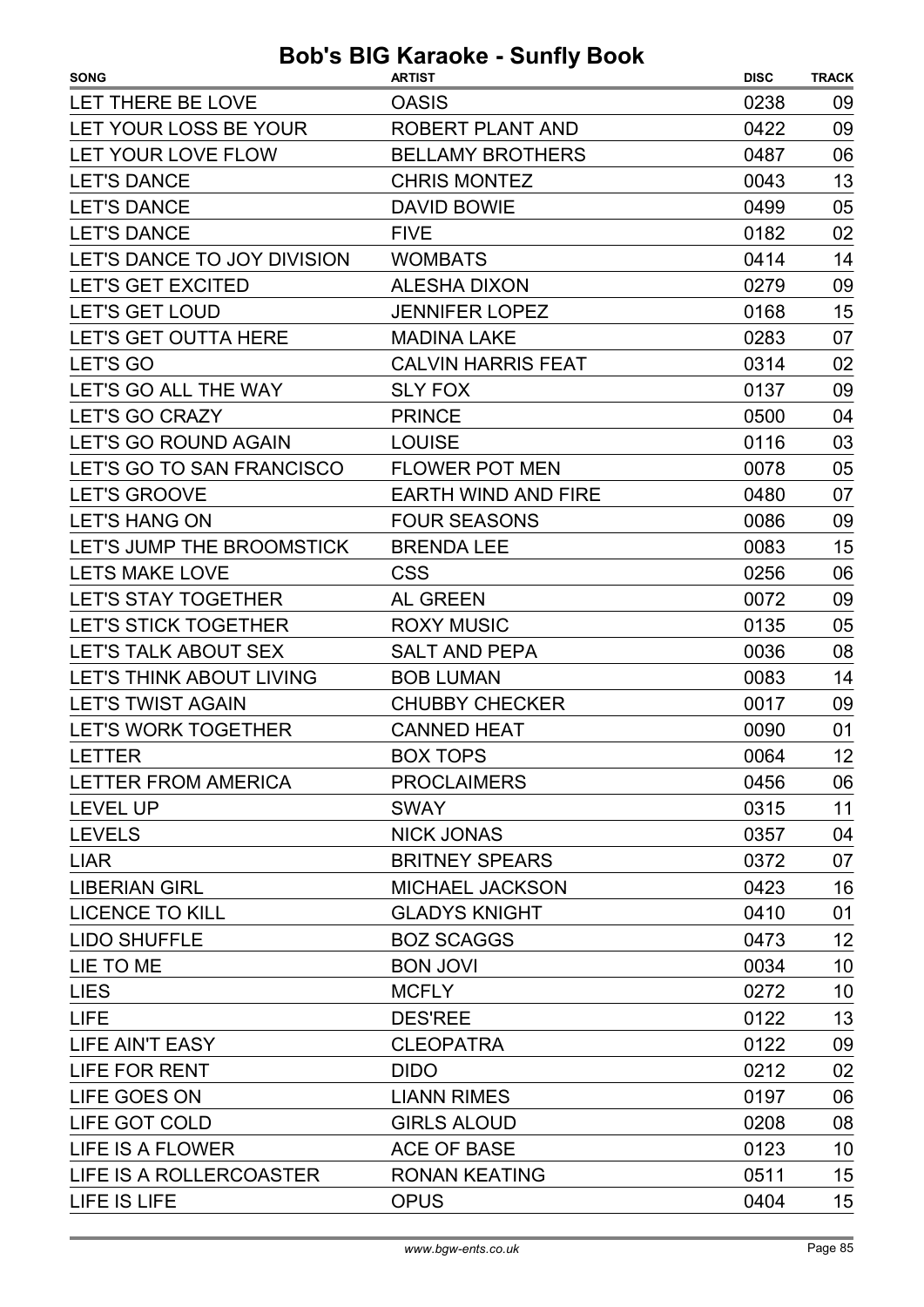| <b>SONG</b>                               | <b>ARTIST</b>              | <b>DISC</b> | <b>TRACK</b> |
|-------------------------------------------|----------------------------|-------------|--------------|
| <b>LIFE LESS ORDINARY</b>                 | <b>ASH</b>                 | 0115        | 13           |
| <b>LIFE OF RILEY</b>                      | <b>LIGHTNING SEEDS</b>     | 0505        | 01           |
| <b>LIFE ON MARS</b>                       | <b>DAVID BOWIE</b>         | 0024        | 04           |
| LIFE'S ABOUT TO GET GOOD                  | <b>SHANIA TWAIN</b>        | 0378        | 11           |
| <b>LIFT IT HIGH</b>                       | <b>MANCHESTER UNITED</b>   | 0140        | 16           |
| LIFT ME UP                                | <b>GERI HALLIWELL</b>      | 0150        | 01           |
| <b>LIFTED</b>                             | <b>LIGHTHOUSE FAMILY</b>   | 0080        | 06           |
| <b>LIFTED</b>                             | <b>NAUGHTY BOY FEAT</b>    | 0330        | 16           |
| LIGHT IT UP ( REMIX)                      | <b>MAJOR LAZER FEAT</b>    | 0361        | 02           |
| <b>LIGHT MY FIRE</b>                      | <b>DOORS</b>               | 0473        | 13           |
| <b>LIGHT MY FIRE</b>                      | <b>WILL YOUNG</b>          | 0457        | 01           |
| <b>LIGHT OF MY LIFE</b>                   | <b>LOUISE</b>              | 0029        | 09           |
| <b>LIGHT UP THE NIGHT</b>                 | <b>BOYZONE</b>             | 0337        | 18           |
| <b>LIGHTERS [CLEAN VERSION]</b>           | <b>BAD MEETS EVIL FEAT</b> | 0308        | 17           |
| <b>LIGHTHOUSE</b>                         | GRL                        | 0349        | 06           |
| <b>LIGHTNIN' STRIKES</b>                  | <b>LOU CHRISTIE</b>        | 0093        | 12           |
| <b>LIGHTNING</b>                          | <b>WANTED</b>              | 0309        | 10           |
| <b>LIGHTNING CRASHES</b>                  | <b>LIVE</b>                | 0481        | 07           |
| <b>LIGHTS</b>                             | <b>ELLIE GOULDING</b>      | 0301        | 14           |
| <b>LIGHTS ON</b>                          | KATY B-FEAT -LADY          | 0299        | 11           |
| <b>LIGHTS OUT</b>                         | ROYAL BLOOD                | 0376        | 17           |
| LIKE A G6                                 | <b>FAR EAST MOVEMENT</b>   | 0298        | 05           |
| <b>LIKE A PRAYER</b>                      | <b>MADHOUSE</b>            | 0195        | 02           |
| <b>LIKE A PRAYER</b>                      | <b>MADONNA</b>             | 0450        | 15           |
| LIKE A ROLLING STONE                      | <b>BOB DYLAN</b>           | 0431        | 11           |
| <b>LIKE A ROSE</b>                        | A1                         | 0161        | 06           |
| LIKE A VIRGIN                             | <b>MADONNA</b>             | 0447        | 07           |
| <b>LIKE I CAN</b>                         | <b>SAM SMITH</b>           | 0347        | 15           |
| LIKE I LOVE YOU                           | <b>JUSTIN TIMBERLAKE</b>   | 0206        | 01           |
| LIKE IT LIKE THAT                         | <b>GUY SEBASTIAN</b>       | 0473        | 14           |
| LIKE I'VE NEVER BEEN GONE BILLY FURY      |                            | 0054        | 14           |
| LIKE SISTER AND BROTHER DRIFTERS          |                            | 0091        | 03           |
| LIKE TO GET TO KNOW YOU WELL HOWARD JONES |                            | 0399        | 05           |
| LIKE TOY SOLDIERS                         | <b>ENINEM</b>              | 0228        | 13           |
| LIKE U LIKE                               | <b>AGGRO SANTOS FEAT</b>   | 0300        | 02           |
| LIKE YOU'LL NEVER SEE ME                  | <b>ALICIA KEYS</b>         | 0265        | 10           |
| LIL STAR                                  | <b>KELIS FEAT CEE LO</b>   | 0253        | 05           |
| <b>LILAC WINE</b>                         | <b>ELKIE BROOKS</b>        | 0079        | 09           |
| LILY THE PINK                             | <b>SCAFFOLD</b>            | 0042        | 12           |
| LIMBO ROCK                                | <b>CHUBBY CHECKER</b>      | 0473        | 15           |
| <b>LINGER</b>                             | <b>CRANBERRIES</b>         | 0019        | 12           |
| LION SLEEPS TONIGHT                       | <b>TIGHT FIT</b>           | 0031        | 15           |
| LIPS ARE MOVIN'                           | <b>MEGHAN TRAINOR</b>      | 0347        | 09           |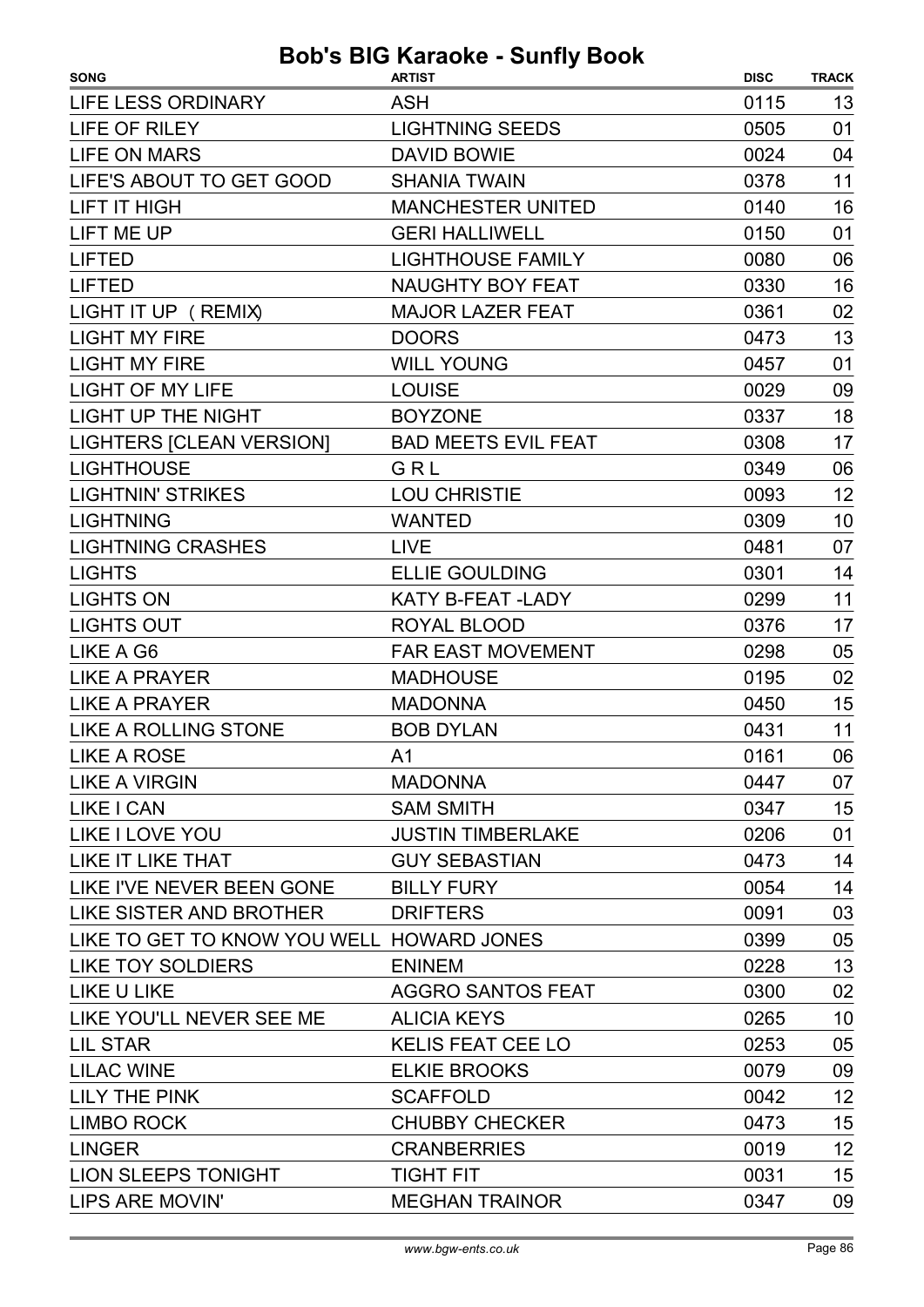| <b>SONG</b>                 | <b>ARTIST</b>             | <b>DISC</b> | <b>TRACK</b> |
|-----------------------------|---------------------------|-------------|--------------|
| <b>LIPS LIKE SUGAR</b>      | ECHO AND THE              | 0428        | 04           |
| <b>LIQUID DREAMS</b>        | O TOWN                    | 0186        | 12           |
| <b>LISTEN</b>               | <b>BEYONCE</b>            | 0252        | 10           |
| LISTEN TO WHAT THE MAN SAID | <b>WINGS</b>              | 0394        | 01           |
| <b>LISTEN TO YOUR HEART</b> | <b>ROXETTE</b>            | 0472        | 01           |
| <b>LISTEN UP</b>            | <b>GOSSIP</b>             | 0257        | 02           |
| <b>LITTLE ARROWS</b>        | <b>LEAPY LEE</b>          | 0100        | 11           |
| <b>LITTLE BAD GIRL</b>      | <b>DAVID GUETTA FEAT</b>  | 0307        | 06           |
| <b>LITTLE BIT</b>           | <b>JESSICA SIMPSON</b>    | 0459        | 10           |
| <b>LITTLE BIT</b>           | <b>ROSIE RIBBONS</b>      | 0201        | 07           |
| <b>LITTLE BIT MORE</b>      | 911                       | 0130        | 04           |
| <b>LITTLE BIT MORE</b>      | DR HOOK                   | 0071        | 12           |
| LITTLE BIT OF ACTION        | <b>NADIA ALMADA</b>       | 0226        | 03           |
| <b>LITTLE BIT OF SNOW</b>   | <b>HOWARD JONES</b>       | 0396        | 01           |
| <b>LITTLE BY LITTLE</b>     | <b>OASIS</b>              | 0196        | 12           |
| <b>LITTLE CHILDREN</b>      | <b>BILLY J KRAMER AND</b> | 0045        | 03           |
| <b>LITTLE DEVIL</b>         | <b>NEIL SEDAKA</b>        | 0133        | 08           |
| LITTLE DRUMMER BOY          | <b>CHRISTMAS</b>          | 0030        | 08           |
| <b>LITTLE L</b>             | <b>JAMIROQUAI</b>         | 0458        | 12           |
| LITTLE LESS CONVERSATION    | <b>ELVIS PRESLEY VS</b>   | 0192        | 10           |
| <b>LITTLE LIES</b>          | <b>FLEETWOOD MAC</b>      | 0147        | 07           |
| <b>LITTLE LION MAN</b>      | MUMFORD AND SONS          | 0472        | 02           |
| <b>LITTLE ME</b>            | <b>LITTLE MIX</b>         | 0335        | 05           |
| LITTLE MISS CAN'T BE WRONG  | <b>SPIN DOCTORS</b>       | 0025        | 11           |
| <b>LITTLE MISS PERFECT</b>  | ABS                       | 0209        | 05           |
| LITTLE MISS PERFECT         | <b>SUMMER MATTHEWS</b>    | 0215        | 16           |
| <b>LITTLE RESPECT</b>       | <b>WHEATUS</b>            | 0460        | 06           |
| <b>LITTLE THINGS</b>        | ONE DIRECTION             | 0322        | 03           |
| <b>LITTLE TIME</b>          | <b>BEAUTIFUL SOUTH</b>    | 0495        | 05           |
| LITTLE TOO LATE             | <b>DELTA GOODREM</b>      | 0233        | 10           |
| <b>LITTLE TOWN FLIRT</b>    | <b>DEL SHANNON</b>        | 0074        | 08           |
| LITTLE WHITE BULL           | <b>TOMMY STEELE</b>       | 0391        | 13           |
| <b>LITTLEST THINGS</b>      | <b>LILY ALLEN</b>         | 0250        | 05           |
| LIVE IT UP                  | MENTAL AS ANYTHING        | 0489        | 01           |
| LIVE IT UP [CLEAN]          | <b>TULISA FEAT TYGA</b>   | 0320        | 08           |
| LIVE MY LIFE                | <b>FAR EAST MOVEMENT</b>  | 0316        | 11           |
| <b>LIVE TWICE</b>           | <b>DARIUS</b>             | 0225        | 13           |
| LIVE WHILE WE'RE YOUNG      | ONE DIRECTION             | 0320        | 13           |
| <b>LIVE YOUR LIFE</b>       | T I AND RIHANNA           | 0275        | 05           |
| LIVIN' LA VIDA LOCA         | <b>RICKY MARTIN</b>       | 0145        | 11           |
| LIVIN' ON A PRAYER          | <b>BON JOVI</b>           | 0488        | 05           |
| <b>LIVIN' THING</b>         | <b>ELECTRIC LIGHT</b>     | 0104        | 13           |
| <b>LIVING DOLL</b>          | <b>CLIFF RICHARD</b>      | 0484        | 09           |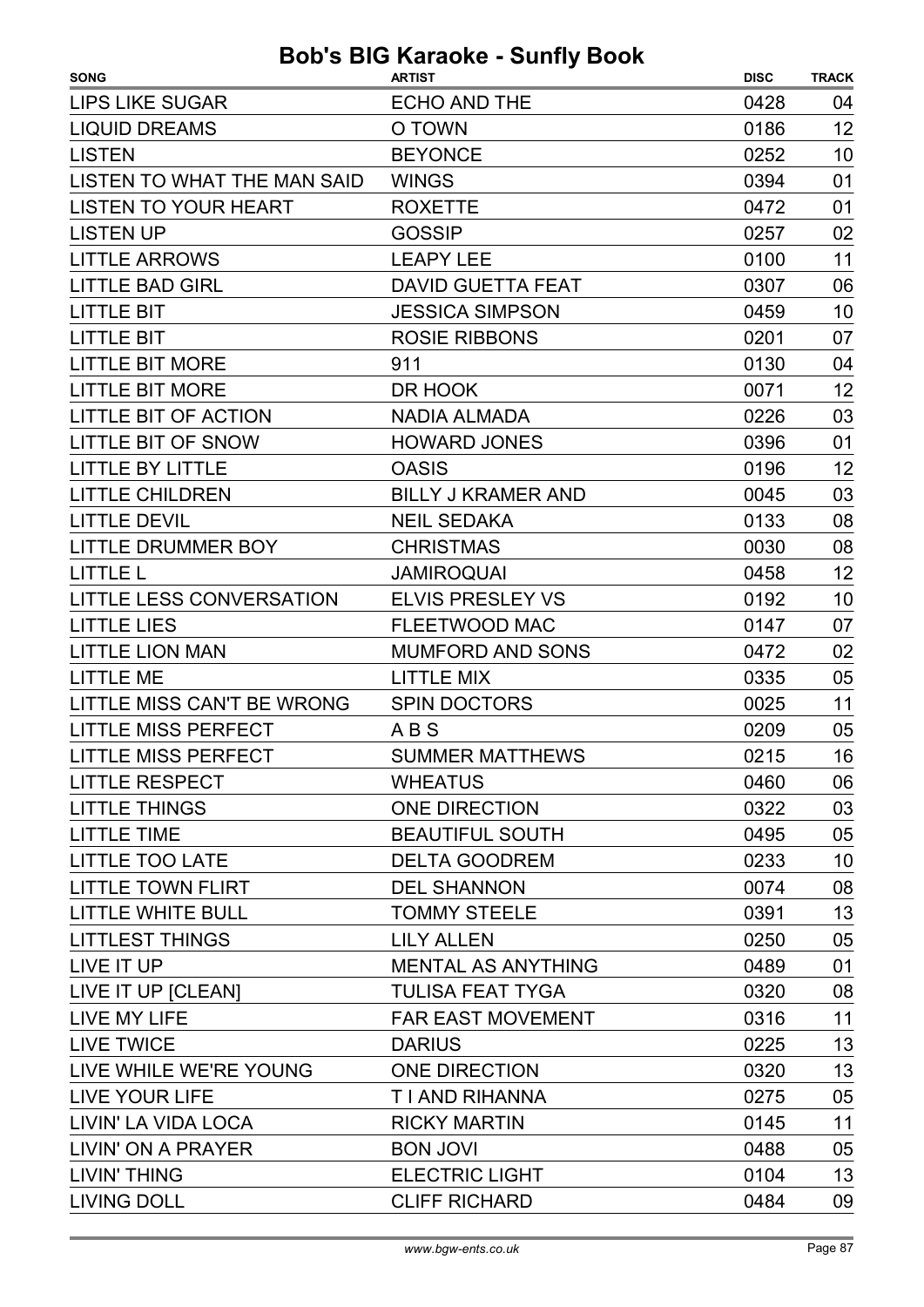| <b>SONG</b>                  | <b>ARTIST</b>               | <b>DISC</b> | <b>TRACK</b> |
|------------------------------|-----------------------------|-------------|--------------|
| <b>LIVING FOR LOVE</b>       | <b>MADONNA</b>              | 0348        | 01           |
| LIVING FOR THE WEEKEND       | <b>HARD FI</b>              | 0236        | 05           |
| <b>LIVING IN AMERICA</b>     | <b>JAMES BROWN</b>          | 0011        | 14           |
| <b>LIVING IN DANGER</b>      | <b>ACE OF BASE</b>          | 0010        | 12           |
| LIVING NEXT DOOR TO ALICE    | <b>SMOKIE</b>               | 0487        | 09           |
| LIVING ON MY OWN             | <b>FREDDIE MERCURY</b>      | 0384        | 04           |
| LIVING ON THE CEILING        | <b>BLANCMANGE</b>           | 0113        | 13           |
| <b>LIVING YEARS</b>          | <b>MIKE AND THE</b>         | 0007        | 06           |
| <b>LOADED</b>                | <b>RICKY MARTIN</b>         | 0175        | 05           |
| LOCA PEOPLE ( CLEAN)         | <b>SAK NOEL</b>             | 0309        | 03           |
| <b>LOCH LOMOND</b>           | <b>RUNRIG</b>               | 0456        | 02           |
| <b>LOCKECD UP</b>            | <b>AKON</b>                 | 0229        | 03           |
| <b>LOCKED AWAY</b>           | R CITY FEAT ADAM            | 0356        | 10           |
| <b>LOCKED OUT OF HEAVEN</b>  | <b>BRUNO MARS</b>           | 0321        | 13           |
| <b>LOCO</b>                  | <b>FUN LOVING</b>           | 0416        | 05           |
| <b>LOCOMOTION</b>            | <b>KYLIE MINOGUE</b>        | 0497        | 16           |
| <b>LOLA</b>                  | <b>KINKS</b>                | 0485        | 10           |
| <b>LOLA'S THEME</b>          | <b>SHAPESHIFTERS</b>        | 0221        | 03           |
| <b>LOLLIPOP</b>              | <b>CHORDETTES</b>           | 0424        | 09           |
| <b>LONDINIUM</b>             | <b>CATATONIA</b>            | 0144        | 11           |
| <b>LONDON TOWN</b>           | <b>LIGHT OF THE WORLD</b>   | 0067        | 10           |
| LONELINESS KNOWS ME BY       | <b>WESTLIFE</b>             | 0388        | 14           |
| <b>LONELY</b>                | <b>AKON</b>                 | 0231        | 14           |
| <b>LONELY BOY</b>            | <b>PAUL ANKA</b>            | 0048        | 12           |
| <b>LONELY NO MORE</b>        | <b>ROB THOMAS</b>           | 0231        | 12           |
| LONELY THIS CHRISTMAS        | MUD                         | 0030        | 12           |
| <b>LONELY TOGETHER</b>       | <b>AVICII FEAT RITA ORA</b> | 0381        | 02           |
| LONESOME 77203               | <b>LORETTA LYNN</b>         | 0014        | 12           |
| LONG AND WINDING ROAD        | <b>BEATLES</b>              | 0394        | 09           |
| <b>LONG AND WINDING ROAD</b> | <b>WILL YOUNG AND</b>       | 0196        | 05           |
| LONG GOODBYE                 | <b>RONAN KEATING</b>        | 0465        | 10           |
| <b>LONG HOT SUMMER</b>       | <b>GIRLS ALOUD</b>          | 0234        | 02           |
| <b>LONG HOT SUMMER</b>       | <b>STYLE COUNCIL</b>        | 0399        | 14           |
| <b>LONG LIVE LOVE</b>        | <b>SANDIE SHAW</b>          | 0052        | 12           |
| <b>LONG NIGHT</b>            | <b>CORRS</b>                | 0225        | 14           |
| LONG ROAD TO RUIN            | <b>FOO FIGHTERS</b>         | 0262        | 01           |
| <b>LONG RUN</b>              | <b>EAGLES</b>               | 0433        | 02           |
| <b>LONG TIME</b>             | <b>BLONDIE</b>              | 0376        | 18           |
| <b>LONG WAY AROUND</b>       | <b>EAGLE EYE CHERRY</b>     | 0169        | 11           |
| <b>LONGVIEW</b>              | <b>GREEN DAY</b>            | 0413        | 01           |
| <b>LOOK</b>                  | <b>ROXETTE</b>              | 0387        | 03           |
| <b>LOOK AFTER YOU</b>        | <b>FRAY</b>                 | 0258        | 05           |
| <b>LOOK AT ME</b>            | <b>GERI HALLIWELL</b>       | 0138        | 02           |
|                              |                             |             |              |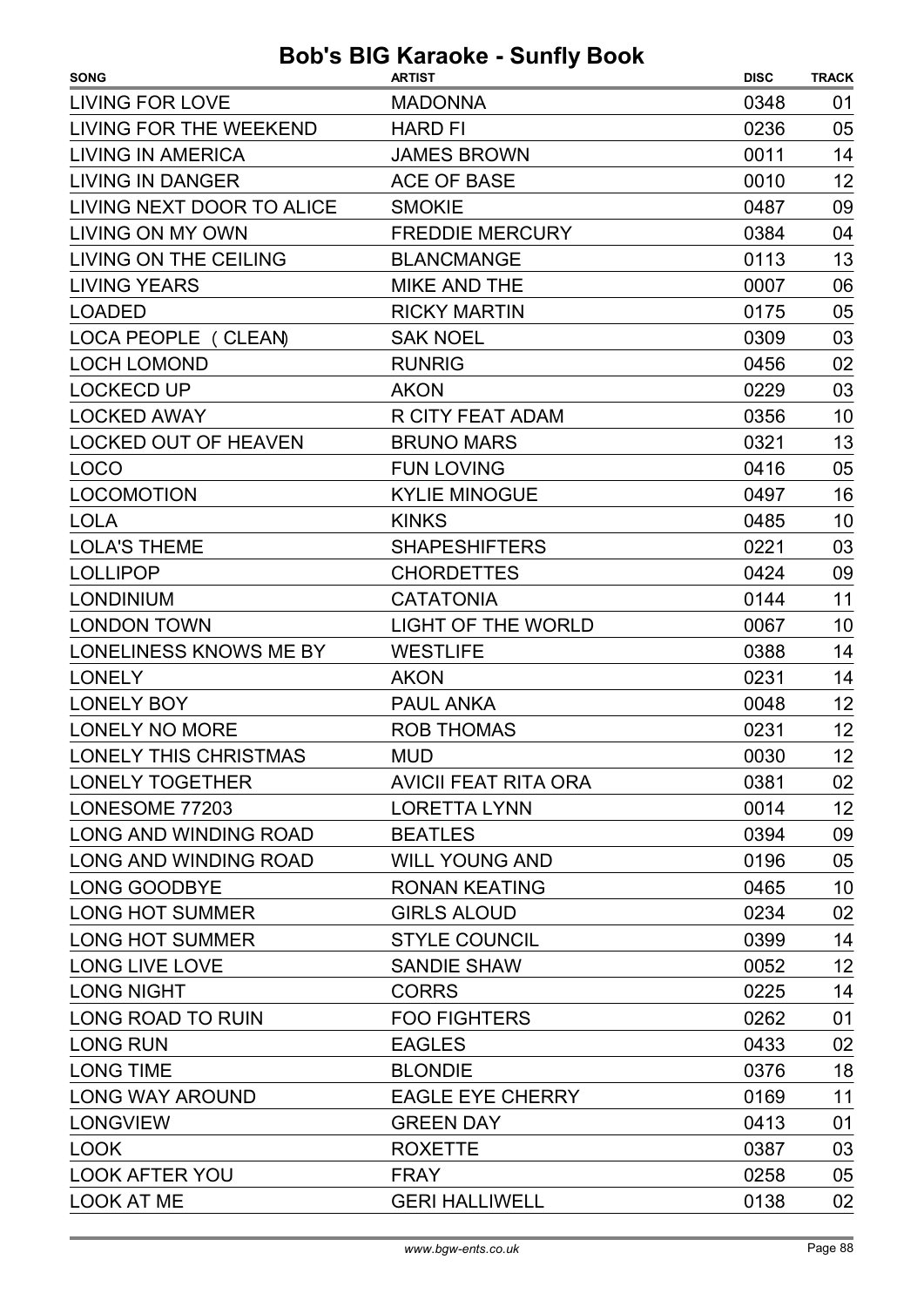| <b>SONG</b>                      | <b>ARTIST</b>            | <b>DISC</b> | <b>TRACK</b> |
|----------------------------------|--------------------------|-------------|--------------|
| <b>LOOK AT THAT GIRL</b>         | <b>GUY MITCHELL</b>      | 0092        | 09           |
| <b>LOOK FOR ME</b>               | <b>CHIPMUNK FEAT</b>     | 0288        | 02           |
| LOOK OF LOVE                     | A B C                    | 0111        | 02           |
| <b>LOOK OF LOVE</b>              | <b>DUSTY SPRINGFIELD</b> | 0390        | 02           |
| <b>LOOK OUT SUNSHINE</b>         | <b>FRATELLIS</b>         | 0270        | 03           |
| <b>LOOK WHAT THEY'VE DONE TO</b> | <b>NEW SEEKERS</b>       | 0397        | 01           |
| LOOK WHAT YOU MADE ME DO         | <b>TAYLOR SWIFT</b>      | 0380        | 01           |
| LOOK WHAT YOU'VE DONE            | JET                      | 0218        | 10           |
| <b>LOOKING AS YOU ARE</b>        | <b>EMBRACE</b>           | 0229        | 07           |
| <b>LOOKING FOR LOVE</b>          | <b>KAREN RAMIREZ</b>     | 0122        | 02           |
| LOOKING OUT FOR CAROLINE         | <b>STATUS QUO</b>        | 0330        | 15           |
| <b>LOOKING THROUGH YOUR EYES</b> | <b>LEANN RIMES</b>       | 0121        | 10           |
| <b>LOOSE FIT</b>                 | <b>HAPPY MONDAYS</b>     | 0501        | 11           |
| LORD HAVE MERCY ON A             | <b>DON WILLIAMS</b>      | 0145        | 03           |
| <b>LOSE MY BREATH</b>            | <b>DESTINY'S CHILD</b>   | 0224        | 08           |
| <b>LOSE MY MIND</b>              | <b>WANTED</b>            | 0299        | 07           |
| <b>LOSE YOURSELF</b>             | <b>EMINEM</b>            | 0463        | 10           |
| <b>LOSE YOURSELF TO DANCE</b>    | <b>DAFT PUNK FEAT</b>    | 0329        | 01           |
| <b>LOSER LIKE ME</b>             | <b>GLEE CAST</b>         | 0303        | 17           |
| <b>LOSING GRIP</b>               | <b>AVRIL LAVIGNE</b>     | 0206        | 03           |
| <b>LOSING MY RELIGION</b>        | R E M                    | 0498        | 03           |
| <b>LOSING MYSELF</b>             | <b>WILL YOUNG</b>        | 0314        | 10           |
| <b>LOSING SLEEP</b>              | <b>JOHN NEWMAN</b>       | 0336        | 10           |
| <b>LOSING YOU</b>                | <b>ALISON KRAUSS</b>     | 0374        | 14           |
| <b>LOST</b>                      | <b>COLDPLAY</b>          | 0274        | 15           |
| <b>LOST BOY</b>                  | <b>RUTH B</b>            | 0368        | 12           |
| <b>LOST FOR WORDS</b>            | <b>RONAN KEATING</b>     | 0211        | 06           |
| <b>LOST GENERATION</b>           | <b>RIZZLE KICKS</b>      | 0332        | 16           |
| <b>LOST IN FRANCE</b>            | <b>BONNIE TYLER</b>      | 0098        | 02           |
| <b>LOST IN MUSIC</b>             | SISTER SLEDGE            | 0033        | 02           |
| <b>LOST IN SPACE</b>             | LIGHTHOUSE FAMILY        | 0122        | 11           |
| <b>LOST IN YOUR LIGHT</b>        | <b>DUA LIPA FEAT</b>     | 0378        | 10           |
| <b>LOST ON YOU</b>               | LP.                      | 0375        | 11           |
| <b>LOST STARS</b>                | <b>ADAM LEVINE</b>       | 0343        | 08           |
| <b>LOST STARS</b>                | <b>STEVIE MCCRORIE</b>   | 0351        | 17           |
| <b>LOST WEEKEND</b>              | LLOYD COLE AND THE       | 0403        | 02           |
| LOST WITHOUT EACH OTHER          | <b>HANSON</b>            | 0230        | 08           |
| <b>LOST WITHOUT YOU</b>          | <b>DELTA GOODREM</b>     | 0452        | 09           |
| <b>LOUDER</b>                    | DJ FRESH FEAT SIAN       | 0306        | 04           |
| <b>LOUDER</b>                    | <b>NEON JUNGLE</b>       | 0341        | 10           |
| <b>LOUDER</b>                    | <b>PARADE</b>            | 0302        | 14           |
| <b>LOUDER THAN WORDS</b>         | <b>PINK FLOYD</b>        | 0346        | 18           |
| <b>LOUIE LOUIE</b>               | <b>KINGSMEN</b>          | 0415        | 05           |
|                                  |                          |             |              |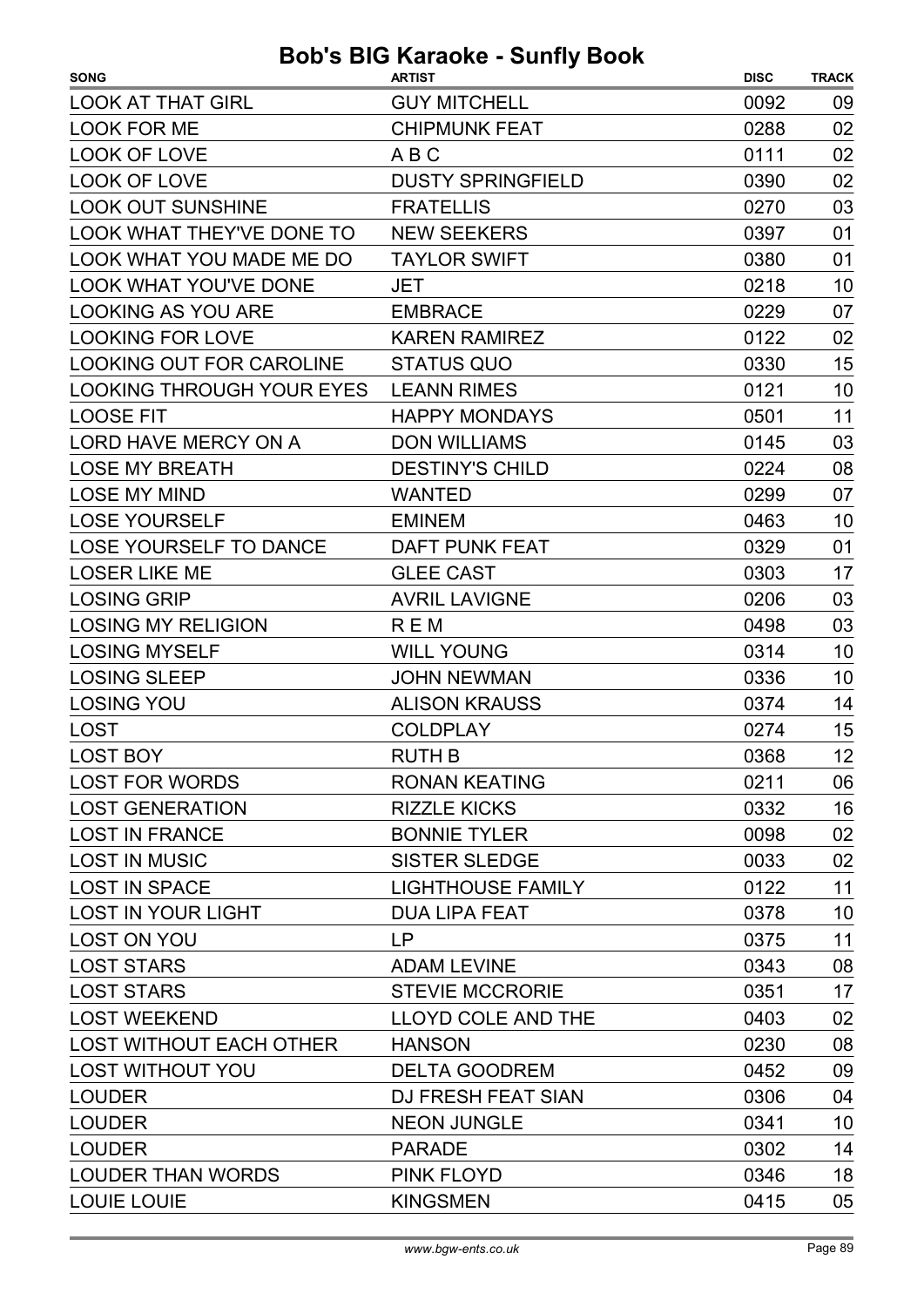| <b>LOVE</b><br><b>LANA DEL REY</b><br>0374<br>03<br>08<br><b>LOVE ACTION</b><br><b>HUMAN LEAGUE</b><br>0105<br>LOVE AIN'T GONNA WAIT FOR<br>0468<br>04<br>S CLUB<br>LOVE AIN'T SOMETHING YOU CAN ELKIE BROOKS<br>0378<br>16<br><b>LOVE AND PRIDE</b><br><b>KING</b><br>0106<br>06<br>12<br><b>LOVE AT FIRST SIGHT</b><br>0493<br><b>KYLIE MINOGUE</b><br>02<br><b>LOVE BITES</b><br><b>DEF LEPPARD</b><br>0162<br><b>LOVE BOAT</b><br><b>JACK JONES</b><br>0414<br>10<br>LOVE CHANGES EVERYTHING<br><b>CLIMIE FISHER</b><br>0108<br>08<br>11<br>LOVE COMES DOWN<br><b>EVELYN CHAMPAGNE</b><br>0067<br>09<br><b>LOVE DEALER</b><br><b>ESMEE DENTERS FT</b><br>0294<br>08<br>LOVE DOESN'T HAVE TO HURT<br><b>ATOMIC KITTEN</b><br>0203<br>15<br>LOVE DON'T COST A THING<br><b>JENNIFER LOPEZ</b><br>0440<br>LOVE DON'T LIVE HERE ANYMORE ROSE ROYCE<br>0103<br>09<br><b>JAMIROQUAI</b><br>0190<br>02<br>LOVE FOOLOSOPHY<br>09<br><b>LOVE GAME</b><br><b>LADY GAGA</b><br>0280<br>12<br><b>LOVE GAMES</b><br>LEVEL 42<br>0068<br>02<br>LOVE GROWS WHERE MY<br><b>EDISON LIGHTHOUSE</b><br>0090 |
|---------------------------------------------------------------------------------------------------------------------------------------------------------------------------------------------------------------------------------------------------------------------------------------------------------------------------------------------------------------------------------------------------------------------------------------------------------------------------------------------------------------------------------------------------------------------------------------------------------------------------------------------------------------------------------------------------------------------------------------------------------------------------------------------------------------------------------------------------------------------------------------------------------------------------------------------------------------------------------------------------------------------------------------------------------------------------------------------|
|                                                                                                                                                                                                                                                                                                                                                                                                                                                                                                                                                                                                                                                                                                                                                                                                                                                                                                                                                                                                                                                                                             |
|                                                                                                                                                                                                                                                                                                                                                                                                                                                                                                                                                                                                                                                                                                                                                                                                                                                                                                                                                                                                                                                                                             |
|                                                                                                                                                                                                                                                                                                                                                                                                                                                                                                                                                                                                                                                                                                                                                                                                                                                                                                                                                                                                                                                                                             |
|                                                                                                                                                                                                                                                                                                                                                                                                                                                                                                                                                                                                                                                                                                                                                                                                                                                                                                                                                                                                                                                                                             |
|                                                                                                                                                                                                                                                                                                                                                                                                                                                                                                                                                                                                                                                                                                                                                                                                                                                                                                                                                                                                                                                                                             |
|                                                                                                                                                                                                                                                                                                                                                                                                                                                                                                                                                                                                                                                                                                                                                                                                                                                                                                                                                                                                                                                                                             |
|                                                                                                                                                                                                                                                                                                                                                                                                                                                                                                                                                                                                                                                                                                                                                                                                                                                                                                                                                                                                                                                                                             |
|                                                                                                                                                                                                                                                                                                                                                                                                                                                                                                                                                                                                                                                                                                                                                                                                                                                                                                                                                                                                                                                                                             |
|                                                                                                                                                                                                                                                                                                                                                                                                                                                                                                                                                                                                                                                                                                                                                                                                                                                                                                                                                                                                                                                                                             |
|                                                                                                                                                                                                                                                                                                                                                                                                                                                                                                                                                                                                                                                                                                                                                                                                                                                                                                                                                                                                                                                                                             |
|                                                                                                                                                                                                                                                                                                                                                                                                                                                                                                                                                                                                                                                                                                                                                                                                                                                                                                                                                                                                                                                                                             |
|                                                                                                                                                                                                                                                                                                                                                                                                                                                                                                                                                                                                                                                                                                                                                                                                                                                                                                                                                                                                                                                                                             |
|                                                                                                                                                                                                                                                                                                                                                                                                                                                                                                                                                                                                                                                                                                                                                                                                                                                                                                                                                                                                                                                                                             |
|                                                                                                                                                                                                                                                                                                                                                                                                                                                                                                                                                                                                                                                                                                                                                                                                                                                                                                                                                                                                                                                                                             |
|                                                                                                                                                                                                                                                                                                                                                                                                                                                                                                                                                                                                                                                                                                                                                                                                                                                                                                                                                                                                                                                                                             |
|                                                                                                                                                                                                                                                                                                                                                                                                                                                                                                                                                                                                                                                                                                                                                                                                                                                                                                                                                                                                                                                                                             |
|                                                                                                                                                                                                                                                                                                                                                                                                                                                                                                                                                                                                                                                                                                                                                                                                                                                                                                                                                                                                                                                                                             |
|                                                                                                                                                                                                                                                                                                                                                                                                                                                                                                                                                                                                                                                                                                                                                                                                                                                                                                                                                                                                                                                                                             |
| <b>LOVE HANGOVER</b><br><b>DIANA ROSS</b><br>14<br>0018                                                                                                                                                                                                                                                                                                                                                                                                                                                                                                                                                                                                                                                                                                                                                                                                                                                                                                                                                                                                                                     |
| LOVE I LOST<br><b>HAROLD MELVIN AND</b><br>0072<br>02                                                                                                                                                                                                                                                                                                                                                                                                                                                                                                                                                                                                                                                                                                                                                                                                                                                                                                                                                                                                                                       |
| LOVE I LOST<br><b>WEST END</b><br>10<br>0036                                                                                                                                                                                                                                                                                                                                                                                                                                                                                                                                                                                                                                                                                                                                                                                                                                                                                                                                                                                                                                                |
| LOVE IN AN ELEVATOR<br>03<br><b>AEROSMITH</b><br>0481                                                                                                                                                                                                                                                                                                                                                                                                                                                                                                                                                                                                                                                                                                                                                                                                                                                                                                                                                                                                                                       |
| LOVE IN THE FIRST DEGREE<br>03<br><b>BANANARAMA</b><br>0472                                                                                                                                                                                                                                                                                                                                                                                                                                                                                                                                                                                                                                                                                                                                                                                                                                                                                                                                                                                                                                 |
| LOVE IN THIS CLUB<br><b>USHER FEAT YOUNG</b><br>04<br>0267                                                                                                                                                                                                                                                                                                                                                                                                                                                                                                                                                                                                                                                                                                                                                                                                                                                                                                                                                                                                                                  |
| <b>LOVE IS</b><br><b>ROD STEWART</b><br>08<br>0355                                                                                                                                                                                                                                                                                                                                                                                                                                                                                                                                                                                                                                                                                                                                                                                                                                                                                                                                                                                                                                          |
| LOVE IS A BATTLEFIELD<br>PAT BENATAR<br>0472<br>04                                                                                                                                                                                                                                                                                                                                                                                                                                                                                                                                                                                                                                                                                                                                                                                                                                                                                                                                                                                                                                          |
| LOVE IS A LOSING GAME AMY WINEHOUSE<br>0262<br>11                                                                                                                                                                                                                                                                                                                                                                                                                                                                                                                                                                                                                                                                                                                                                                                                                                                                                                                                                                                                                                           |
| LOVE IS A MATTER OF DISTANCE WILL YOUNG<br>0222<br>02                                                                                                                                                                                                                                                                                                                                                                                                                                                                                                                                                                                                                                                                                                                                                                                                                                                                                                                                                                                                                                       |
| WET WET WET<br>0009<br>03<br>LOVE IS ALL AROUND                                                                                                                                                                                                                                                                                                                                                                                                                                                                                                                                                                                                                                                                                                                                                                                                                                                                                                                                                                                                                                             |
| 11<br>LOVE IS EASY<br><b>MCFLY</b><br>0322                                                                                                                                                                                                                                                                                                                                                                                                                                                                                                                                                                                                                                                                                                                                                                                                                                                                                                                                                                                                                                                  |
| LOVE IS GONE<br>09<br>DAVID GUETTA AND<br>0259                                                                                                                                                                                                                                                                                                                                                                                                                                                                                                                                                                                                                                                                                                                                                                                                                                                                                                                                                                                                                                              |
| 11<br>LOVE IS IN THE AIR<br><b>JOHN PAUL YOUNG</b><br>0098                                                                                                                                                                                                                                                                                                                                                                                                                                                                                                                                                                                                                                                                                                                                                                                                                                                                                                                                                                                                                                  |
| LOVE IS NOISE<br><b>VERVE</b><br>0270<br>02                                                                                                                                                                                                                                                                                                                                                                                                                                                                                                                                                                                                                                                                                                                                                                                                                                                                                                                                                                                                                                                 |
| 08<br>LOVE IS ON THE RADIO<br><b>MCFLY</b><br>0334                                                                                                                                                                                                                                                                                                                                                                                                                                                                                                                                                                                                                                                                                                                                                                                                                                                                                                                                                                                                                                          |
| LOVE IS ONLY A FEELING<br><b>DARKNESS</b><br>0216<br>01                                                                                                                                                                                                                                                                                                                                                                                                                                                                                                                                                                                                                                                                                                                                                                                                                                                                                                                                                                                                                                     |
| LOVE IT WHEN YOU CALL<br>10<br><b>FEELING</b><br>0250                                                                                                                                                                                                                                                                                                                                                                                                                                                                                                                                                                                                                                                                                                                                                                                                                                                                                                                                                                                                                                       |
| 11<br>LOVE JUST A BROKEN HEART<br><b>CILLA BLACK</b><br>0085                                                                                                                                                                                                                                                                                                                                                                                                                                                                                                                                                                                                                                                                                                                                                                                                                                                                                                                                                                                                                                |
| 11<br><b>LOVE LETTER</b><br><b>BONNIE RAITT</b><br>0427                                                                                                                                                                                                                                                                                                                                                                                                                                                                                                                                                                                                                                                                                                                                                                                                                                                                                                                                                                                                                                     |
| 10<br><b>LOVE LETTERS</b><br><b>ALISON MOYET</b><br>0391                                                                                                                                                                                                                                                                                                                                                                                                                                                                                                                                                                                                                                                                                                                                                                                                                                                                                                                                                                                                                                    |
| <b>LOVE LETTERS</b><br><b>KETTY LESTER</b><br>06<br>0044                                                                                                                                                                                                                                                                                                                                                                                                                                                                                                                                                                                                                                                                                                                                                                                                                                                                                                                                                                                                                                    |
| LOVE LIKE THIS<br><b>KODALINE</b><br>0329<br>05                                                                                                                                                                                                                                                                                                                                                                                                                                                                                                                                                                                                                                                                                                                                                                                                                                                                                                                                                                                                                                             |
| <b>LOVE LOCKDOWN</b><br><b>KANYE WEST</b><br>0273<br>10                                                                                                                                                                                                                                                                                                                                                                                                                                                                                                                                                                                                                                                                                                                                                                                                                                                                                                                                                                                                                                     |
| 13<br>LOVE LOVE LOVE<br><b>JAMES BLUNT</b><br>0275                                                                                                                                                                                                                                                                                                                                                                                                                                                                                                                                                                                                                                                                                                                                                                                                                                                                                                                                                                                                                                          |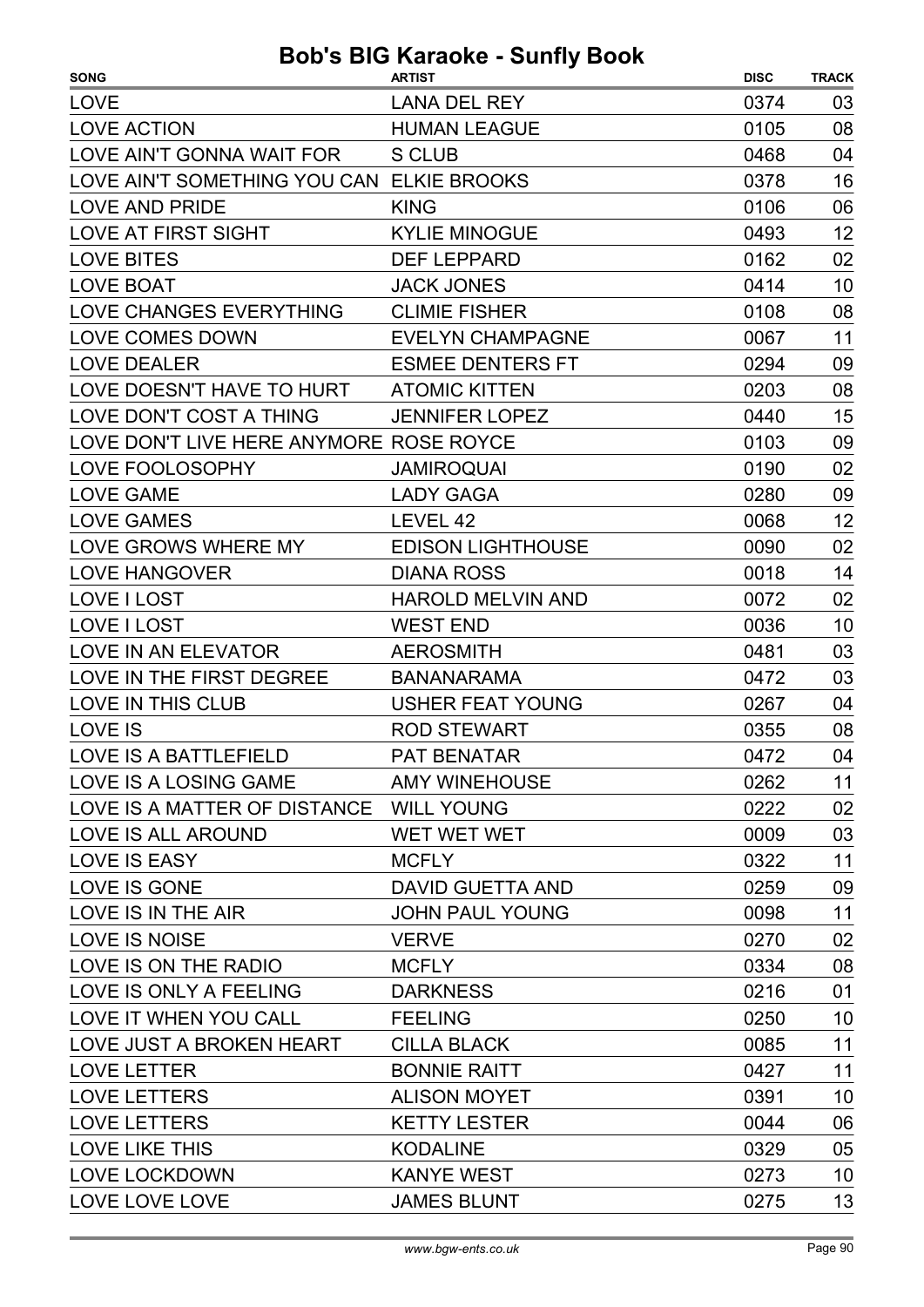| <b>SONG</b>               | <b>ARTIST</b>             | <b>DISC</b> | <b>TRACK</b> |
|---------------------------|---------------------------|-------------|--------------|
| <b>LOVE MACHINE</b>       | <b>GIRLS ALOUD</b>        | 0222        | 01           |
| LOVE ME                   | 1975                      | 0358        | 13           |
| LOVE ME                   | <b>MARTINE</b>            | 0152        | 16           |
| <b>LOVE ME</b>            | <b>STOOSHE FEAT</b>       | 0313        | 15           |
| <b>LOVE ME</b>            | <b>YVONNE ELLIMAN</b>     | 0097        | 04           |
| <b>LOVE ME AGAIN</b>      | <b>JOHN NEWMAN</b>        | 0329        | 07           |
| <b>LOVE ME BETTER</b>     | <b>JAMES BLUNT</b>        | 0373        | 16           |
| LOVE ME DO                | <b>BEATLES</b>            | 0394        | 08           |
| <b>LOVE ME HARDER</b>     | <b>ARIANA GRANDE FEAT</b> | 0346        | 10           |
| LOVE ME LIKE THAT         | <b>MICHELLE</b>           | 0435        | 07           |
| LOVE ME LIKE YOU          | <b>LITTLE MIX</b>         | 0357        | 13           |
| LOVE ME LIKE YOU          | <b>MAGIC NUMBERS</b>      | 0235        | 14           |
| LOVE ME LIKE YOU DO       | <b>ELLIE GOULDING</b>     | 0348        | 06           |
| <b>LOVE ME TENDER</b>     | <b>ELVIS PRESLEY</b>      | 0048        | 02           |
| LOVE ME TONIGHT           | <b>TOM JONES</b>          | 0510        | 10           |
| <b>LOVE MY LIFE</b>       | <b>ROBBIE WILLIAMS</b>    | 0370        | 15           |
| LOVE NEVER FELT SO GOOD   | <b>MICHAEL JACKSON</b>    | 0340        | 01           |
| LOVE OF MY LIFE           | <b>QUEEN</b>              | 0428        | 09           |
| LOVE OF THE COMMON PEOPLE | PAUL YOUNG                | 0075        | 07           |
| LOVE ON THE BRAIN         | <b>RIHANNA</b>            | 0371        | 11           |
| LOVE ON THE LINE          | <b>BLAZIN SQUAD</b>       | 0198        | 05           |
| LOVE ON TOP               | <b>BEYONCE</b>            | 0312        | 15           |
| LOVE PLUS ONE             | <b>HAIRCUT 100</b>        | 0075        | 09           |
| LOVE POTION NO 9          | <b>CLOVERS</b>            | 0472        | 05           |
| LOVE REALLY HURTS WITHOUT | <b>BILLY OCEAN</b>        | 0072        | 05           |
| LOVE REARS IT'S UGLY HEAD | LIVING COLOR              | 0395        | 13           |
| <b>LOVE REVOLUTION</b>    | <b>PHIXX</b>              | 0216        | 09           |
| <b>LOVE REVOLUTION</b>    | <b>WILL YOUNG</b>         | 0351        | 14           |
| LOVE RUNS OUT             | <b>ONE REPUBLIC</b>       | 0342        | 04           |
| LOVE SEX MAGIC            | <b>CIARA FT JUSTIN</b>    | 0279        | 11           |
| <b>LOVE SHACK</b>         | <b>B</b> 52'S             | 0447        | 02           |
| LOVE SHOULD BE A CRIME    | O TOWN                    | 0462        | 15           |
| LOVE SO BEAUTIFUL         | <b>ROY ORBISON</b>        | 0403        | 04           |
| LOVE SO SOFT              | <b>KELLY CLARKSON</b>     | 0380        | 15           |
| LOVE SOMEBODY             | <b>MAROON 5</b>           | 0329        | 15           |
| LOVE SONG                 | <b>DAMNED</b>             | 0109        | 09           |
| <b>LOVE SONG</b>          | <b>SARA BAREILLES</b>     | 0268        | 11           |
| LOVE SONG                 | <b>SIMPLE MINDS</b>       | 0425        | 01           |
| <b>LOVE STORY</b>         | <b>TAYLOR SWIFT</b>       | 0277        | 03           |
| LOVE THE ONE YOU'RE WITH  | <b>CROSBY STILLS NASH</b> | 0431        | 03           |
| LOVE TO LOVE YOU BABY     | <b>DONNA SUMMER</b>       | 0104        | 10           |
| LOVE TO SEE YOU CRY       | <b>ENRIQUE EGLESIAS</b>   | 0463        | 07           |
| LOVE TO SEE YOU CRY       | <b>ENRIQUE IGLESIAS</b>   | 0195        | 03           |
|                           |                           |             |              |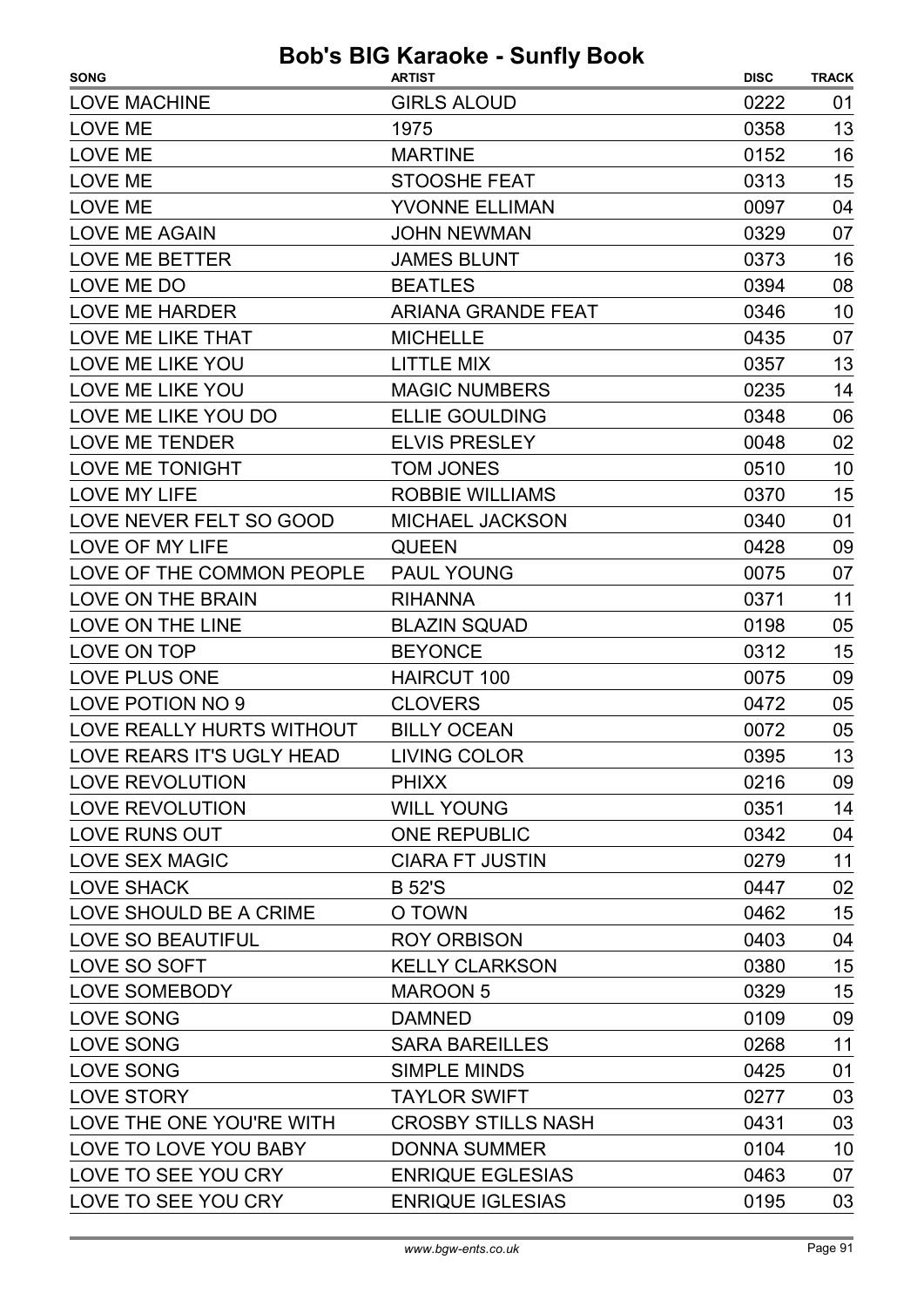| <b>MIKA</b><br><b>LOVE TODAY</b><br>0254<br>09<br><b>LOVE TRAIN</b><br><b>O'JAYS</b><br>0072<br>01<br>LOVE WILL KEEP US TOGETHER<br>0162<br>04<br><b>CAPTAIN AND</b><br>LOVE WILL SAVE THE DAY<br><b>BOYZONE</b><br>0334<br>17<br>LOVE WILL SET YOU FREE<br>18<br><b>ENGELBERT</b><br>0315<br>LOVE WILL TEAR US APART<br><b>JOY DIVISION</b><br>0395<br>06<br>16<br><b>LOVE WON'T WORK</b><br><b>RONAN KEATING</b><br>0187<br>13<br>LOVE YOU ANYWAY<br><b>BOYZONE</b><br>0272<br>16<br><b>LOVE YOU MORE</b><br><b>JLS</b><br>0297<br>15<br>LOVE YOU TO THE SKY<br><b>ERASURE</b><br>0377<br>02<br><b>LOVE YOURSELF</b><br><b>JUSTIN BIEBER</b><br>0359<br>16<br><b>LOVED ME BACK TO LIFE</b><br><b>CELINE DION</b><br>0334<br><b>LOVELIGHT</b><br><b>ROBBIE WILLIAMS</b><br>0249<br>07<br><b>BILL WITHERS</b><br><b>LOVELY DAY</b><br>0108<br>11<br><b>LOVER NOT A FIGHTER</b><br>TINIE TEMPAH FEAT<br>0337<br>09<br>18<br>LOVER OF THE LIGHT<br><b>MUMFORD AND SONS</b><br>0322<br>11<br><b>LOVERBOY</b><br><b>DIRTY DANCING</b><br>0403<br><b>LOVERBOY</b><br><b>MARIAH CAREY</b><br>0181<br>03<br><b>LOVERS ARE LOSING</b><br>03<br><b>KEANE</b><br>0273<br><b>LOVERS ON THE SUN</b><br>0343<br>07<br><b>DAVID GUETTA FEAT</b><br>LOVE'S GOT A HOLD OF MY<br>0144<br>01<br><b>STEPS</b><br><b>LOVE'S GREAT ADVENTURE</b><br><b>ULTRAVOX</b><br>0418<br>10<br><b>DONNA SUMMER</b><br>0103<br>07<br><b>LOVES UNKIND</b><br><b>LOVESICK BLUES</b><br><b>FRANK IFIELD</b><br>0038<br>10<br><b>LOVESTONED</b><br><b>JUSTIN TIMBERLAKE</b><br>0257<br>03<br><b>LOVIN' IS EASY</b><br>0194<br>09<br><b>HEAR SAY</b><br><b>LOVING EACH DAY</b><br><b>RONAN KEATING</b><br>0177<br>07<br><b>GIRLS ALOUD</b><br><b>LOVING KIND</b><br>0276<br>07<br>13<br><b>LOVING YOU</b><br><b>MATT CARDLE AND</b><br>0332<br><b>LOVING YOU</b><br><b>MINNIE RIPPERTON</b><br>0104<br>07<br>LOVING YOU IS EASY<br><b>UNION J</b><br>0335<br>07<br>15<br>LOVING YOU IS KILLING ME<br><b>ALOE BLACC</b><br>0306<br><b>LOW</b><br>02<br><b>FLO RIDA FEAT T PAIN</b><br>0266<br><b>LUCILLE</b><br><b>KENNY ROGERS</b><br>0102<br>07<br><b>LUCKY</b><br>12<br><b>BRITNEY SPEARS</b><br>0169<br>01<br><b>LUCKY MAN</b><br><b>VERVE</b><br>0116<br>15<br><b>LUCKY NUMBER</b><br><b>LENA LOVICH</b><br>0109<br>11<br><b>LUCKY STAR</b><br><b>MADONNA</b><br>0058<br>12<br><b>LUCKY STARS</b><br><b>DEAN FRIEDMAN</b><br>0098<br><b>LUCKY YOU</b><br><b>LIGHTNING SEEDS</b><br>02<br>0505<br><b>LUCY</b><br><b>JEALOUSY</b><br>07<br>0247<br>LUCY IN THE SKY WITH<br><b>BEATLES</b><br>0509<br>01 | <b>SONG</b>          | <b>ARTIST</b>     | <b>DISC</b> | <b>TRACK</b> |
|----------------------------------------------------------------------------------------------------------------------------------------------------------------------------------------------------------------------------------------------------------------------------------------------------------------------------------------------------------------------------------------------------------------------------------------------------------------------------------------------------------------------------------------------------------------------------------------------------------------------------------------------------------------------------------------------------------------------------------------------------------------------------------------------------------------------------------------------------------------------------------------------------------------------------------------------------------------------------------------------------------------------------------------------------------------------------------------------------------------------------------------------------------------------------------------------------------------------------------------------------------------------------------------------------------------------------------------------------------------------------------------------------------------------------------------------------------------------------------------------------------------------------------------------------------------------------------------------------------------------------------------------------------------------------------------------------------------------------------------------------------------------------------------------------------------------------------------------------------------------------------------------------------------------------------------------------------------------------------------------------------------------------------------------------------------------------------------------------------------------------------------------------------------------------------------------------------------------------------------------------------------------------------------------------------------------------------------------------------------------------------------------------------------------------------------------------------------------------------------------------------------------------------------------------------------------|----------------------|-------------------|-------------|--------------|
|                                                                                                                                                                                                                                                                                                                                                                                                                                                                                                                                                                                                                                                                                                                                                                                                                                                                                                                                                                                                                                                                                                                                                                                                                                                                                                                                                                                                                                                                                                                                                                                                                                                                                                                                                                                                                                                                                                                                                                                                                                                                                                                                                                                                                                                                                                                                                                                                                                                                                                                                                                      |                      |                   |             |              |
|                                                                                                                                                                                                                                                                                                                                                                                                                                                                                                                                                                                                                                                                                                                                                                                                                                                                                                                                                                                                                                                                                                                                                                                                                                                                                                                                                                                                                                                                                                                                                                                                                                                                                                                                                                                                                                                                                                                                                                                                                                                                                                                                                                                                                                                                                                                                                                                                                                                                                                                                                                      |                      |                   |             |              |
|                                                                                                                                                                                                                                                                                                                                                                                                                                                                                                                                                                                                                                                                                                                                                                                                                                                                                                                                                                                                                                                                                                                                                                                                                                                                                                                                                                                                                                                                                                                                                                                                                                                                                                                                                                                                                                                                                                                                                                                                                                                                                                                                                                                                                                                                                                                                                                                                                                                                                                                                                                      |                      |                   |             |              |
|                                                                                                                                                                                                                                                                                                                                                                                                                                                                                                                                                                                                                                                                                                                                                                                                                                                                                                                                                                                                                                                                                                                                                                                                                                                                                                                                                                                                                                                                                                                                                                                                                                                                                                                                                                                                                                                                                                                                                                                                                                                                                                                                                                                                                                                                                                                                                                                                                                                                                                                                                                      |                      |                   |             |              |
|                                                                                                                                                                                                                                                                                                                                                                                                                                                                                                                                                                                                                                                                                                                                                                                                                                                                                                                                                                                                                                                                                                                                                                                                                                                                                                                                                                                                                                                                                                                                                                                                                                                                                                                                                                                                                                                                                                                                                                                                                                                                                                                                                                                                                                                                                                                                                                                                                                                                                                                                                                      |                      |                   |             |              |
|                                                                                                                                                                                                                                                                                                                                                                                                                                                                                                                                                                                                                                                                                                                                                                                                                                                                                                                                                                                                                                                                                                                                                                                                                                                                                                                                                                                                                                                                                                                                                                                                                                                                                                                                                                                                                                                                                                                                                                                                                                                                                                                                                                                                                                                                                                                                                                                                                                                                                                                                                                      |                      |                   |             |              |
|                                                                                                                                                                                                                                                                                                                                                                                                                                                                                                                                                                                                                                                                                                                                                                                                                                                                                                                                                                                                                                                                                                                                                                                                                                                                                                                                                                                                                                                                                                                                                                                                                                                                                                                                                                                                                                                                                                                                                                                                                                                                                                                                                                                                                                                                                                                                                                                                                                                                                                                                                                      |                      |                   |             |              |
|                                                                                                                                                                                                                                                                                                                                                                                                                                                                                                                                                                                                                                                                                                                                                                                                                                                                                                                                                                                                                                                                                                                                                                                                                                                                                                                                                                                                                                                                                                                                                                                                                                                                                                                                                                                                                                                                                                                                                                                                                                                                                                                                                                                                                                                                                                                                                                                                                                                                                                                                                                      |                      |                   |             |              |
|                                                                                                                                                                                                                                                                                                                                                                                                                                                                                                                                                                                                                                                                                                                                                                                                                                                                                                                                                                                                                                                                                                                                                                                                                                                                                                                                                                                                                                                                                                                                                                                                                                                                                                                                                                                                                                                                                                                                                                                                                                                                                                                                                                                                                                                                                                                                                                                                                                                                                                                                                                      |                      |                   |             |              |
|                                                                                                                                                                                                                                                                                                                                                                                                                                                                                                                                                                                                                                                                                                                                                                                                                                                                                                                                                                                                                                                                                                                                                                                                                                                                                                                                                                                                                                                                                                                                                                                                                                                                                                                                                                                                                                                                                                                                                                                                                                                                                                                                                                                                                                                                                                                                                                                                                                                                                                                                                                      |                      |                   |             |              |
|                                                                                                                                                                                                                                                                                                                                                                                                                                                                                                                                                                                                                                                                                                                                                                                                                                                                                                                                                                                                                                                                                                                                                                                                                                                                                                                                                                                                                                                                                                                                                                                                                                                                                                                                                                                                                                                                                                                                                                                                                                                                                                                                                                                                                                                                                                                                                                                                                                                                                                                                                                      |                      |                   |             |              |
|                                                                                                                                                                                                                                                                                                                                                                                                                                                                                                                                                                                                                                                                                                                                                                                                                                                                                                                                                                                                                                                                                                                                                                                                                                                                                                                                                                                                                                                                                                                                                                                                                                                                                                                                                                                                                                                                                                                                                                                                                                                                                                                                                                                                                                                                                                                                                                                                                                                                                                                                                                      |                      |                   |             |              |
|                                                                                                                                                                                                                                                                                                                                                                                                                                                                                                                                                                                                                                                                                                                                                                                                                                                                                                                                                                                                                                                                                                                                                                                                                                                                                                                                                                                                                                                                                                                                                                                                                                                                                                                                                                                                                                                                                                                                                                                                                                                                                                                                                                                                                                                                                                                                                                                                                                                                                                                                                                      |                      |                   |             |              |
|                                                                                                                                                                                                                                                                                                                                                                                                                                                                                                                                                                                                                                                                                                                                                                                                                                                                                                                                                                                                                                                                                                                                                                                                                                                                                                                                                                                                                                                                                                                                                                                                                                                                                                                                                                                                                                                                                                                                                                                                                                                                                                                                                                                                                                                                                                                                                                                                                                                                                                                                                                      |                      |                   |             |              |
|                                                                                                                                                                                                                                                                                                                                                                                                                                                                                                                                                                                                                                                                                                                                                                                                                                                                                                                                                                                                                                                                                                                                                                                                                                                                                                                                                                                                                                                                                                                                                                                                                                                                                                                                                                                                                                                                                                                                                                                                                                                                                                                                                                                                                                                                                                                                                                                                                                                                                                                                                                      |                      |                   |             |              |
|                                                                                                                                                                                                                                                                                                                                                                                                                                                                                                                                                                                                                                                                                                                                                                                                                                                                                                                                                                                                                                                                                                                                                                                                                                                                                                                                                                                                                                                                                                                                                                                                                                                                                                                                                                                                                                                                                                                                                                                                                                                                                                                                                                                                                                                                                                                                                                                                                                                                                                                                                                      |                      |                   |             |              |
|                                                                                                                                                                                                                                                                                                                                                                                                                                                                                                                                                                                                                                                                                                                                                                                                                                                                                                                                                                                                                                                                                                                                                                                                                                                                                                                                                                                                                                                                                                                                                                                                                                                                                                                                                                                                                                                                                                                                                                                                                                                                                                                                                                                                                                                                                                                                                                                                                                                                                                                                                                      |                      |                   |             |              |
|                                                                                                                                                                                                                                                                                                                                                                                                                                                                                                                                                                                                                                                                                                                                                                                                                                                                                                                                                                                                                                                                                                                                                                                                                                                                                                                                                                                                                                                                                                                                                                                                                                                                                                                                                                                                                                                                                                                                                                                                                                                                                                                                                                                                                                                                                                                                                                                                                                                                                                                                                                      |                      |                   |             |              |
|                                                                                                                                                                                                                                                                                                                                                                                                                                                                                                                                                                                                                                                                                                                                                                                                                                                                                                                                                                                                                                                                                                                                                                                                                                                                                                                                                                                                                                                                                                                                                                                                                                                                                                                                                                                                                                                                                                                                                                                                                                                                                                                                                                                                                                                                                                                                                                                                                                                                                                                                                                      |                      |                   |             |              |
|                                                                                                                                                                                                                                                                                                                                                                                                                                                                                                                                                                                                                                                                                                                                                                                                                                                                                                                                                                                                                                                                                                                                                                                                                                                                                                                                                                                                                                                                                                                                                                                                                                                                                                                                                                                                                                                                                                                                                                                                                                                                                                                                                                                                                                                                                                                                                                                                                                                                                                                                                                      |                      |                   |             |              |
|                                                                                                                                                                                                                                                                                                                                                                                                                                                                                                                                                                                                                                                                                                                                                                                                                                                                                                                                                                                                                                                                                                                                                                                                                                                                                                                                                                                                                                                                                                                                                                                                                                                                                                                                                                                                                                                                                                                                                                                                                                                                                                                                                                                                                                                                                                                                                                                                                                                                                                                                                                      |                      |                   |             |              |
|                                                                                                                                                                                                                                                                                                                                                                                                                                                                                                                                                                                                                                                                                                                                                                                                                                                                                                                                                                                                                                                                                                                                                                                                                                                                                                                                                                                                                                                                                                                                                                                                                                                                                                                                                                                                                                                                                                                                                                                                                                                                                                                                                                                                                                                                                                                                                                                                                                                                                                                                                                      |                      |                   |             |              |
|                                                                                                                                                                                                                                                                                                                                                                                                                                                                                                                                                                                                                                                                                                                                                                                                                                                                                                                                                                                                                                                                                                                                                                                                                                                                                                                                                                                                                                                                                                                                                                                                                                                                                                                                                                                                                                                                                                                                                                                                                                                                                                                                                                                                                                                                                                                                                                                                                                                                                                                                                                      |                      |                   |             |              |
|                                                                                                                                                                                                                                                                                                                                                                                                                                                                                                                                                                                                                                                                                                                                                                                                                                                                                                                                                                                                                                                                                                                                                                                                                                                                                                                                                                                                                                                                                                                                                                                                                                                                                                                                                                                                                                                                                                                                                                                                                                                                                                                                                                                                                                                                                                                                                                                                                                                                                                                                                                      |                      |                   |             |              |
|                                                                                                                                                                                                                                                                                                                                                                                                                                                                                                                                                                                                                                                                                                                                                                                                                                                                                                                                                                                                                                                                                                                                                                                                                                                                                                                                                                                                                                                                                                                                                                                                                                                                                                                                                                                                                                                                                                                                                                                                                                                                                                                                                                                                                                                                                                                                                                                                                                                                                                                                                                      |                      |                   |             |              |
|                                                                                                                                                                                                                                                                                                                                                                                                                                                                                                                                                                                                                                                                                                                                                                                                                                                                                                                                                                                                                                                                                                                                                                                                                                                                                                                                                                                                                                                                                                                                                                                                                                                                                                                                                                                                                                                                                                                                                                                                                                                                                                                                                                                                                                                                                                                                                                                                                                                                                                                                                                      |                      |                   |             |              |
|                                                                                                                                                                                                                                                                                                                                                                                                                                                                                                                                                                                                                                                                                                                                                                                                                                                                                                                                                                                                                                                                                                                                                                                                                                                                                                                                                                                                                                                                                                                                                                                                                                                                                                                                                                                                                                                                                                                                                                                                                                                                                                                                                                                                                                                                                                                                                                                                                                                                                                                                                                      |                      |                   |             |              |
|                                                                                                                                                                                                                                                                                                                                                                                                                                                                                                                                                                                                                                                                                                                                                                                                                                                                                                                                                                                                                                                                                                                                                                                                                                                                                                                                                                                                                                                                                                                                                                                                                                                                                                                                                                                                                                                                                                                                                                                                                                                                                                                                                                                                                                                                                                                                                                                                                                                                                                                                                                      |                      |                   |             |              |
|                                                                                                                                                                                                                                                                                                                                                                                                                                                                                                                                                                                                                                                                                                                                                                                                                                                                                                                                                                                                                                                                                                                                                                                                                                                                                                                                                                                                                                                                                                                                                                                                                                                                                                                                                                                                                                                                                                                                                                                                                                                                                                                                                                                                                                                                                                                                                                                                                                                                                                                                                                      |                      |                   |             |              |
|                                                                                                                                                                                                                                                                                                                                                                                                                                                                                                                                                                                                                                                                                                                                                                                                                                                                                                                                                                                                                                                                                                                                                                                                                                                                                                                                                                                                                                                                                                                                                                                                                                                                                                                                                                                                                                                                                                                                                                                                                                                                                                                                                                                                                                                                                                                                                                                                                                                                                                                                                                      |                      |                   |             |              |
|                                                                                                                                                                                                                                                                                                                                                                                                                                                                                                                                                                                                                                                                                                                                                                                                                                                                                                                                                                                                                                                                                                                                                                                                                                                                                                                                                                                                                                                                                                                                                                                                                                                                                                                                                                                                                                                                                                                                                                                                                                                                                                                                                                                                                                                                                                                                                                                                                                                                                                                                                                      |                      |                   |             |              |
|                                                                                                                                                                                                                                                                                                                                                                                                                                                                                                                                                                                                                                                                                                                                                                                                                                                                                                                                                                                                                                                                                                                                                                                                                                                                                                                                                                                                                                                                                                                                                                                                                                                                                                                                                                                                                                                                                                                                                                                                                                                                                                                                                                                                                                                                                                                                                                                                                                                                                                                                                                      |                      |                   |             |              |
|                                                                                                                                                                                                                                                                                                                                                                                                                                                                                                                                                                                                                                                                                                                                                                                                                                                                                                                                                                                                                                                                                                                                                                                                                                                                                                                                                                                                                                                                                                                                                                                                                                                                                                                                                                                                                                                                                                                                                                                                                                                                                                                                                                                                                                                                                                                                                                                                                                                                                                                                                                      |                      |                   |             |              |
|                                                                                                                                                                                                                                                                                                                                                                                                                                                                                                                                                                                                                                                                                                                                                                                                                                                                                                                                                                                                                                                                                                                                                                                                                                                                                                                                                                                                                                                                                                                                                                                                                                                                                                                                                                                                                                                                                                                                                                                                                                                                                                                                                                                                                                                                                                                                                                                                                                                                                                                                                                      |                      |                   |             |              |
|                                                                                                                                                                                                                                                                                                                                                                                                                                                                                                                                                                                                                                                                                                                                                                                                                                                                                                                                                                                                                                                                                                                                                                                                                                                                                                                                                                                                                                                                                                                                                                                                                                                                                                                                                                                                                                                                                                                                                                                                                                                                                                                                                                                                                                                                                                                                                                                                                                                                                                                                                                      |                      |                   |             |              |
|                                                                                                                                                                                                                                                                                                                                                                                                                                                                                                                                                                                                                                                                                                                                                                                                                                                                                                                                                                                                                                                                                                                                                                                                                                                                                                                                                                                                                                                                                                                                                                                                                                                                                                                                                                                                                                                                                                                                                                                                                                                                                                                                                                                                                                                                                                                                                                                                                                                                                                                                                                      |                      |                   |             |              |
|                                                                                                                                                                                                                                                                                                                                                                                                                                                                                                                                                                                                                                                                                                                                                                                                                                                                                                                                                                                                                                                                                                                                                                                                                                                                                                                                                                                                                                                                                                                                                                                                                                                                                                                                                                                                                                                                                                                                                                                                                                                                                                                                                                                                                                                                                                                                                                                                                                                                                                                                                                      |                      |                   |             |              |
|                                                                                                                                                                                                                                                                                                                                                                                                                                                                                                                                                                                                                                                                                                                                                                                                                                                                                                                                                                                                                                                                                                                                                                                                                                                                                                                                                                                                                                                                                                                                                                                                                                                                                                                                                                                                                                                                                                                                                                                                                                                                                                                                                                                                                                                                                                                                                                                                                                                                                                                                                                      |                      |                   |             |              |
|                                                                                                                                                                                                                                                                                                                                                                                                                                                                                                                                                                                                                                                                                                                                                                                                                                                                                                                                                                                                                                                                                                                                                                                                                                                                                                                                                                                                                                                                                                                                                                                                                                                                                                                                                                                                                                                                                                                                                                                                                                                                                                                                                                                                                                                                                                                                                                                                                                                                                                                                                                      |                      |                   |             |              |
|                                                                                                                                                                                                                                                                                                                                                                                                                                                                                                                                                                                                                                                                                                                                                                                                                                                                                                                                                                                                                                                                                                                                                                                                                                                                                                                                                                                                                                                                                                                                                                                                                                                                                                                                                                                                                                                                                                                                                                                                                                                                                                                                                                                                                                                                                                                                                                                                                                                                                                                                                                      |                      |                   |             |              |
|                                                                                                                                                                                                                                                                                                                                                                                                                                                                                                                                                                                                                                                                                                                                                                                                                                                                                                                                                                                                                                                                                                                                                                                                                                                                                                                                                                                                                                                                                                                                                                                                                                                                                                                                                                                                                                                                                                                                                                                                                                                                                                                                                                                                                                                                                                                                                                                                                                                                                                                                                                      |                      |                   |             |              |
|                                                                                                                                                                                                                                                                                                                                                                                                                                                                                                                                                                                                                                                                                                                                                                                                                                                                                                                                                                                                                                                                                                                                                                                                                                                                                                                                                                                                                                                                                                                                                                                                                                                                                                                                                                                                                                                                                                                                                                                                                                                                                                                                                                                                                                                                                                                                                                                                                                                                                                                                                                      |                      |                   |             |              |
|                                                                                                                                                                                                                                                                                                                                                                                                                                                                                                                                                                                                                                                                                                                                                                                                                                                                                                                                                                                                                                                                                                                                                                                                                                                                                                                                                                                                                                                                                                                                                                                                                                                                                                                                                                                                                                                                                                                                                                                                                                                                                                                                                                                                                                                                                                                                                                                                                                                                                                                                                                      | LUCY IN THE SKY WITH | <b>ELTON JOHN</b> | 0397        | 15           |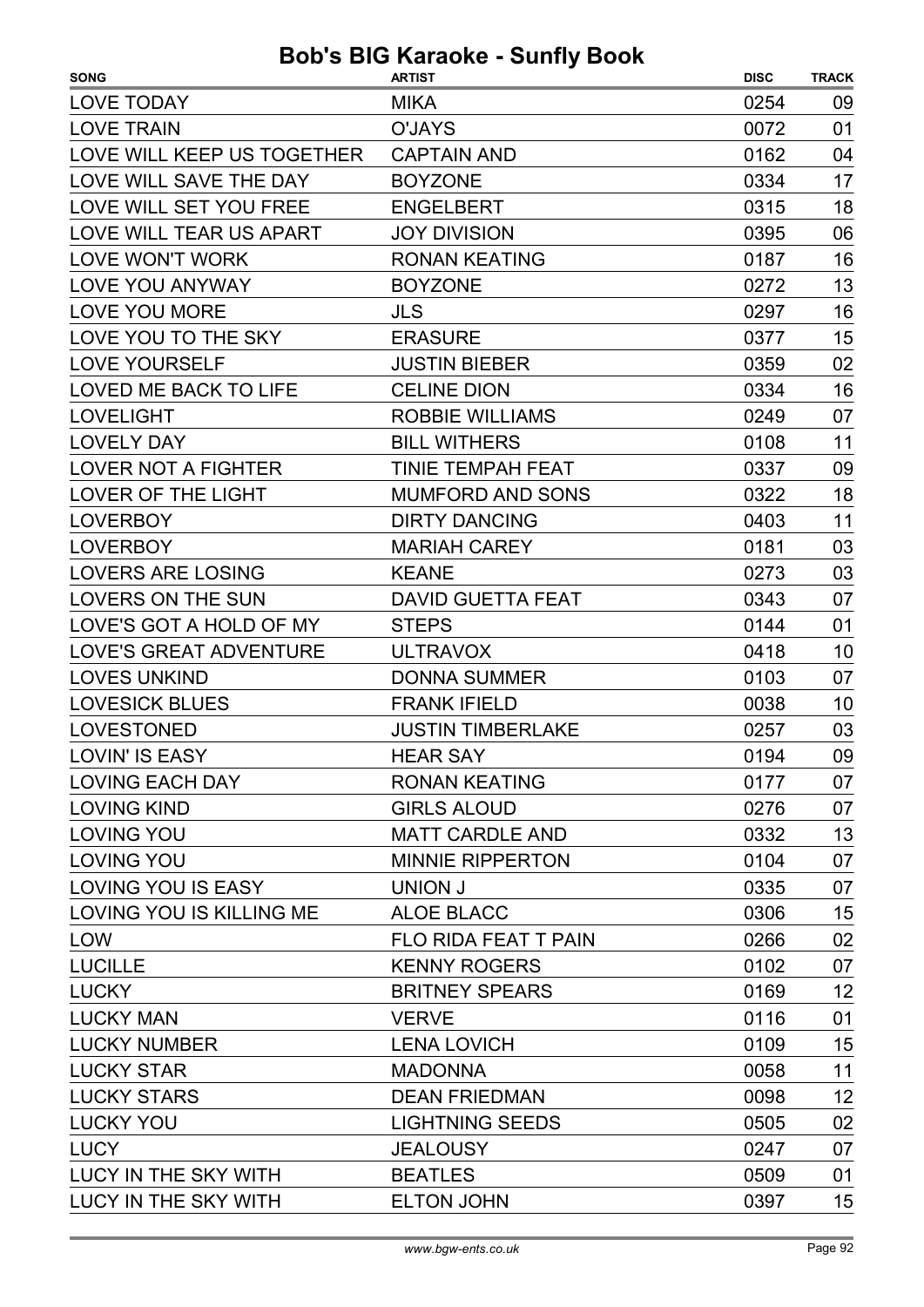| <b>SUZANNE VEGA</b><br>0387<br>12 <sub>2</sub><br><b>CURE</b><br>03<br>0412<br>08<br>MEL B<br>0179<br>14<br><b>PROFESSOR GREEN</b><br>0344<br>05<br><b>STARSAILOR</b><br>0187<br>PRESIDENTS OF THE<br>07<br>0414<br><b>ZARA LARSSON</b><br>0360<br>06<br>12<br><b>LANA DEL REY FEAT</b><br>0376<br>13<br><b>ROBIN S</b><br>0019<br>04<br><b>INTENSO PROJECT</b><br>0454<br><b>GWEN STEFANI</b><br>0238<br>10<br><b>OASIS</b><br>0231<br>04<br>MA HE'S MAKING EYES AT ME<br>0408<br>06<br><b>LENA ZAVARONE</b><br><b>MA MA MA BELLE</b><br><b>ELECTRIC LIGHT</b><br>0416<br>15<br><b>LOS DEL RIO</b><br>09<br><b>MACARENA</b><br>0081<br><b>MACARENA</b><br><b>LOS DEL RIOS</b><br>0450<br>02<br><b>MACARTHUR PARK</b><br><b>RICHARD HARRIS</b><br>01<br>0137<br><b>MANN FEAT IYAZ AND</b><br>0305<br>01<br><b>MACK</b> | <b>SONG</b>            | <b>ARTIST</b>      | <b>DISC</b> | <b>TRACK</b> |
|------------------------------------------------------------------------------------------------------------------------------------------------------------------------------------------------------------------------------------------------------------------------------------------------------------------------------------------------------------------------------------------------------------------------------------------------------------------------------------------------------------------------------------------------------------------------------------------------------------------------------------------------------------------------------------------------------------------------------------------------------------------------------------------------------------------------|------------------------|--------------------|-------------|--------------|
|                                                                                                                                                                                                                                                                                                                                                                                                                                                                                                                                                                                                                                                                                                                                                                                                                        | <b>LUKA</b>            |                    |             |              |
|                                                                                                                                                                                                                                                                                                                                                                                                                                                                                                                                                                                                                                                                                                                                                                                                                        | <b>LULLABY</b>         |                    |             |              |
|                                                                                                                                                                                                                                                                                                                                                                                                                                                                                                                                                                                                                                                                                                                                                                                                                        | <b>LULLABY</b>         |                    |             |              |
|                                                                                                                                                                                                                                                                                                                                                                                                                                                                                                                                                                                                                                                                                                                                                                                                                        | <b>LULLABY</b>         |                    |             |              |
|                                                                                                                                                                                                                                                                                                                                                                                                                                                                                                                                                                                                                                                                                                                                                                                                                        | <b>LULLABYE</b>        |                    |             |              |
|                                                                                                                                                                                                                                                                                                                                                                                                                                                                                                                                                                                                                                                                                                                                                                                                                        | <b>LUMP</b>            |                    |             |              |
|                                                                                                                                                                                                                                                                                                                                                                                                                                                                                                                                                                                                                                                                                                                                                                                                                        | <b>LUSH LIFE</b>       |                    |             |              |
|                                                                                                                                                                                                                                                                                                                                                                                                                                                                                                                                                                                                                                                                                                                                                                                                                        | <b>LUST FOR LIFE</b>   |                    |             |              |
|                                                                                                                                                                                                                                                                                                                                                                                                                                                                                                                                                                                                                                                                                                                                                                                                                        | LUV 4 LUV              |                    |             |              |
|                                                                                                                                                                                                                                                                                                                                                                                                                                                                                                                                                                                                                                                                                                                                                                                                                        | <b>LUV DA SUNSHINE</b> |                    |             |              |
|                                                                                                                                                                                                                                                                                                                                                                                                                                                                                                                                                                                                                                                                                                                                                                                                                        | <b>LUXURIOUS</b>       |                    |             |              |
|                                                                                                                                                                                                                                                                                                                                                                                                                                                                                                                                                                                                                                                                                                                                                                                                                        | <b>LYLA</b>            |                    |             |              |
|                                                                                                                                                                                                                                                                                                                                                                                                                                                                                                                                                                                                                                                                                                                                                                                                                        |                        |                    |             |              |
|                                                                                                                                                                                                                                                                                                                                                                                                                                                                                                                                                                                                                                                                                                                                                                                                                        |                        |                    |             |              |
|                                                                                                                                                                                                                                                                                                                                                                                                                                                                                                                                                                                                                                                                                                                                                                                                                        |                        |                    |             |              |
|                                                                                                                                                                                                                                                                                                                                                                                                                                                                                                                                                                                                                                                                                                                                                                                                                        |                        |                    |             |              |
|                                                                                                                                                                                                                                                                                                                                                                                                                                                                                                                                                                                                                                                                                                                                                                                                                        |                        |                    |             |              |
|                                                                                                                                                                                                                                                                                                                                                                                                                                                                                                                                                                                                                                                                                                                                                                                                                        |                        |                    |             |              |
|                                                                                                                                                                                                                                                                                                                                                                                                                                                                                                                                                                                                                                                                                                                                                                                                                        | <b>MACK THE KNIFE</b>  | <b>BOBBY DARIN</b> | 0448        | 02           |
| <b>MACK THE KNIFE</b><br><b>ROBBIE WILLIAMS</b><br>01<br>0507                                                                                                                                                                                                                                                                                                                                                                                                                                                                                                                                                                                                                                                                                                                                                          |                        |                    |             |              |
| <b>MAD ABOUT THE BOY</b><br><b>DINAH WASHINGTON</b><br>0421<br>10                                                                                                                                                                                                                                                                                                                                                                                                                                                                                                                                                                                                                                                                                                                                                      |                        |                    |             |              |
| <b>MAD PASSIONATE LOVE</b><br><b>BERNARD BRESSLAW</b><br>0095<br>14                                                                                                                                                                                                                                                                                                                                                                                                                                                                                                                                                                                                                                                                                                                                                    |                        |                    |             |              |
| <b>MAD WORLD</b><br><b>MICHAEL ANDREWS</b><br>0213<br>16                                                                                                                                                                                                                                                                                                                                                                                                                                                                                                                                                                                                                                                                                                                                                               |                        |                    |             |              |
| <b>MADAME HELGA</b><br><b>STEREOPHONICS</b><br>0404<br>10                                                                                                                                                                                                                                                                                                                                                                                                                                                                                                                                                                                                                                                                                                                                                              |                        |                    |             |              |
| 11<br><b>MADE FOR LOVIN' YOU</b><br><b>ANASTACIA</b><br>0182                                                                                                                                                                                                                                                                                                                                                                                                                                                                                                                                                                                                                                                                                                                                                           |                        |                    |             |              |
| 0029<br>02<br><b>MADE IN ENGLAND</b><br><b>ELTON JOHN</b>                                                                                                                                                                                                                                                                                                                                                                                                                                                                                                                                                                                                                                                                                                                                                              |                        |                    |             |              |
| 10<br><b>ROD STEWART</b><br>0149                                                                                                                                                                                                                                                                                                                                                                                                                                                                                                                                                                                                                                                                                                                                                                                       | <b>MAGGIE MAY</b>      |                    |             |              |
| 12<br><b>MAGIC</b><br><b>COLDPLAY</b><br>0338                                                                                                                                                                                                                                                                                                                                                                                                                                                                                                                                                                                                                                                                                                                                                                          |                        |                    |             |              |
| 10<br><b>MAGIC</b><br><b>PILOT</b><br>0168                                                                                                                                                                                                                                                                                                                                                                                                                                                                                                                                                                                                                                                                                                                                                                             |                        |                    |             |              |
| <b>MAGIC IS THERE</b><br><b>DANIEL O'DONNELL</b><br>0127<br>06                                                                                                                                                                                                                                                                                                                                                                                                                                                                                                                                                                                                                                                                                                                                                         |                        |                    |             |              |
| 15<br><b>MAGIC MOMENTS</b><br>PERRY COMO<br>0162                                                                                                                                                                                                                                                                                                                                                                                                                                                                                                                                                                                                                                                                                                                                                                       |                        |                    |             |              |
| 17<br><b>MAGNETIC EYES</b><br><b>MATRIX AND</b><br>0325                                                                                                                                                                                                                                                                                                                                                                                                                                                                                                                                                                                                                                                                                                                                                                |                        |                    |             |              |
| 13<br><b>MAGNETISED</b><br><b>TOM ODELL</b><br>0365                                                                                                                                                                                                                                                                                                                                                                                                                                                                                                                                                                                                                                                                                                                                                                    |                        |                    |             |              |
| 16<br><b>MAGNETS</b><br><b>DISCLOSURE FEAT</b><br>0359                                                                                                                                                                                                                                                                                                                                                                                                                                                                                                                                                                                                                                                                                                                                                                 |                        |                    |             |              |
| <b>MAGNIFICENT</b><br>15<br>U <sub>2</sub><br>0279                                                                                                                                                                                                                                                                                                                                                                                                                                                                                                                                                                                                                                                                                                                                                                     |                        |                    |             |              |
| 15<br><b>ELBOW</b><br>MAGNIFICENT (SHE SAYS)<br>0372                                                                                                                                                                                                                                                                                                                                                                                                                                                                                                                                                                                                                                                                                                                                                                   |                        |                    |             |              |
| 0430<br>09<br><b>MAINSTREET</b><br><b>BOB SEGER AND THE</b>                                                                                                                                                                                                                                                                                                                                                                                                                                                                                                                                                                                                                                                                                                                                                            |                        |                    |             |              |
| 13<br>50 CENT FEAT SNOOP<br>0325<br>MAJOR DISTRIBUTION ( CLEAN)                                                                                                                                                                                                                                                                                                                                                                                                                                                                                                                                                                                                                                                                                                                                                        |                        |                    |             |              |
| MAKE IT EASY ON YOURSELF<br><b>JACKIE TRENT</b><br>0390<br>05                                                                                                                                                                                                                                                                                                                                                                                                                                                                                                                                                                                                                                                                                                                                                          |                        |                    |             |              |
| 13<br>MAKE IT EASY ON YOURSELF<br><b>WALKER BROTHERS</b><br>0054                                                                                                                                                                                                                                                                                                                                                                                                                                                                                                                                                                                                                                                                                                                                                       |                        |                    |             |              |
| 11<br><b>MAKE IT GOOD</b><br>0192<br>A <sub>1</sub>                                                                                                                                                                                                                                                                                                                                                                                                                                                                                                                                                                                                                                                                                                                                                                    |                        |                    |             |              |
| <b>MAKE IT HAPPEN</b><br><b>BLUE</b><br>0494<br>06                                                                                                                                                                                                                                                                                                                                                                                                                                                                                                                                                                                                                                                                                                                                                                     |                        |                    |             |              |
| 14<br><b>MAKE LUV</b><br>ROOM 5 AND OLIVER<br>0468                                                                                                                                                                                                                                                                                                                                                                                                                                                                                                                                                                                                                                                                                                                                                                     |                        |                    |             |              |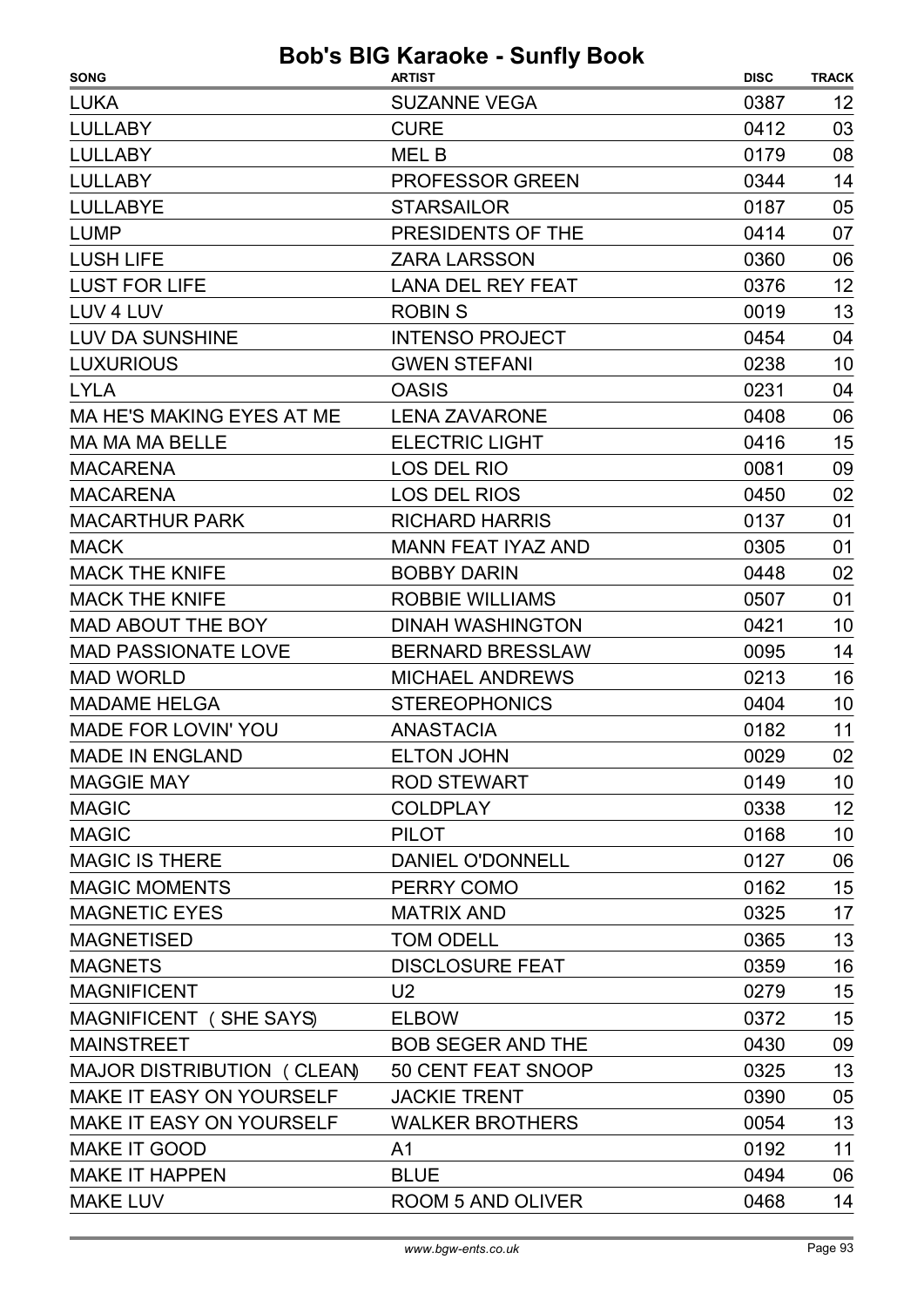| <b>SONG</b>                              | <b>ARTIST</b>            | <b>DISC</b> | <b>TRACK</b> |
|------------------------------------------|--------------------------|-------------|--------------|
| <b>MAKE ME</b>                           | <b>BRITNEY SPEARS</b>    | 0367        | 04           |
| <b>MAKE ME FEEL BETTER</b>               | <b>ALEX ADAIR</b>        | 0350        | 08           |
| MAKE ME LIKE YOU                         | <b>GWEN STEFANI</b>      | 0362        | 08           |
| MAKE ME SMILE ( COME UP AND              | <b>COCKNEY REBEL</b>     | 0035        | 08           |
| <b>MAKE ME WANNA SCREAM</b>              | <b>BLU CANTRELL</b>      | 0212        | 08           |
| <b>MAKE SOMEONE HAPPY</b>                | <b>JIMMY DURANTE</b>     | 0422        | 07           |
| MAKE THE WORLD GO AROUND                 | <b>SANDY B</b>           | 0119        | 10           |
| MAKE THE WORLD GO AWAY                   | <b>EDDIE ARNOLD</b>      | 0094        | 10           |
| MAKE THE WORLD GO ROUND                  | <b>DJ CASSIDY FEAT R</b> | 0342        | 08           |
| MAKE YOU FEEL MY LOVE                    | <b>ADELE</b>             | 0296        | 09           |
| <b>MAKES ME WONDER</b>                   | <b>MAROON 5</b>          | 0255        | 08           |
| <b>MAKING PLANS FOR NIGEL</b>            | <b>XTC</b>               | 0407        | 07           |
| MAKING YOUR MIND UP                      | <b>BUCKS FIZZ</b>        | 0031        | 02           |
| <b>MALIBU</b>                            | <b>MILEY CYRUS</b>       | 0377        | 05           |
| <b>MAMA</b>                              | <b>GENESIS</b>           | 0398        | 06           |
| <b>MAMA</b>                              | <b>JONAS BLUE FEAT</b>   | 0377        | 02           |
| <b>MAMADO</b>                            | PIXIE LOTT               | 0281        | 01           |
| MAMA DO THE HUMP (CLEAN)                 | <b>RIZZLE KICKS</b>      | 0311        | 08           |
| <b>MAMA MIA</b>                          | A TEENS                  | 0155        | 14           |
| <b>MAMA MIA</b>                          | <b>ABBA</b>              | 0028        | 08           |
| <b>MAMA SAID</b>                         | <b>LUKAS GRAHAM</b>      | 0365        | 15           |
| <b>MAMA WEER ALL CRAZEE NOW</b>          | <b>SLADE</b>             | 0139        | 08           |
| <b>MAMBO ITALIANO</b>                    | ROSEMARY CLOONEY         | 0092        | 12           |
| <b>MAMBO NUMBER 5</b>                    | <b>BOB THE BUILDER</b>   | 0183        | 04           |
| <b>MAMBO NUMBER 5</b>                    | <b>LOU BEGA</b>          | 0147        | 10           |
| <b>MAMMA MIA</b>                         | ABBA                     | 0486        | 06           |
| MAMMA TOLD ME NOT TO COME TOM JONES AND  |                          | 0161        | 11           |
| <b>MAN DOWN</b>                          | <b>RIHANNA</b>           | 0305        | 05           |
| MAN FOR ALL SEASONS                      | <b>ROBBIE WILLIAMS</b>   | 0512        | 05           |
| <b>MAN FROM LARAMIE</b>                  | <b>JIMMY YOUNG</b>       | 0092        | 13           |
| MAN I FEEL LIKE A WOMAN                  | <b>SHANIA TWAIN</b>      | 0487        | 07           |
| <b>MAN IN THE MIRROR</b>                 | <b>MICHAEL JACKSON</b>   | 0404        | 13           |
| MAN ON THE MOON                          | <b>REM</b>               | 0498        | 02           |
| MAN WHO CAN'T BE MOVED                   | <b>SCRIPT</b>            | 0270        | 08           |
| MAN WHO SOLD THE WORLD                   | DAVID BOWIE              | 0417        | 01           |
| MAN WITH THE CHILD IN HIS EYES KATE BUSH |                          | 0415        | 15           |
| <b>MANCHESTER</b>                        | <b>BEAUTIFUL SOUTH</b>   | 0243        | 12           |
| <b>MANDY</b>                             | <b>WESTLIFE</b>          | 0211        | 07           |
| <b>MANEATER</b>                          | DARYL HALL AND           | 0385        | 02           |
| <b>MANEATER</b>                          | <b>NELLY FURTADO</b>     | 0243        | 14           |
| <b>MANHATTAN</b>                         | KINGS OF LEON            | 0280        | 04           |
| <b>MANIC MONDAY</b>                      | <b>BANGLES</b>           | 0037        | 09           |
| <b>MANY OF HORROR</b>                    | <b>BIFFY CLYRO</b>       | 0435        | 15           |
|                                          |                          |             |              |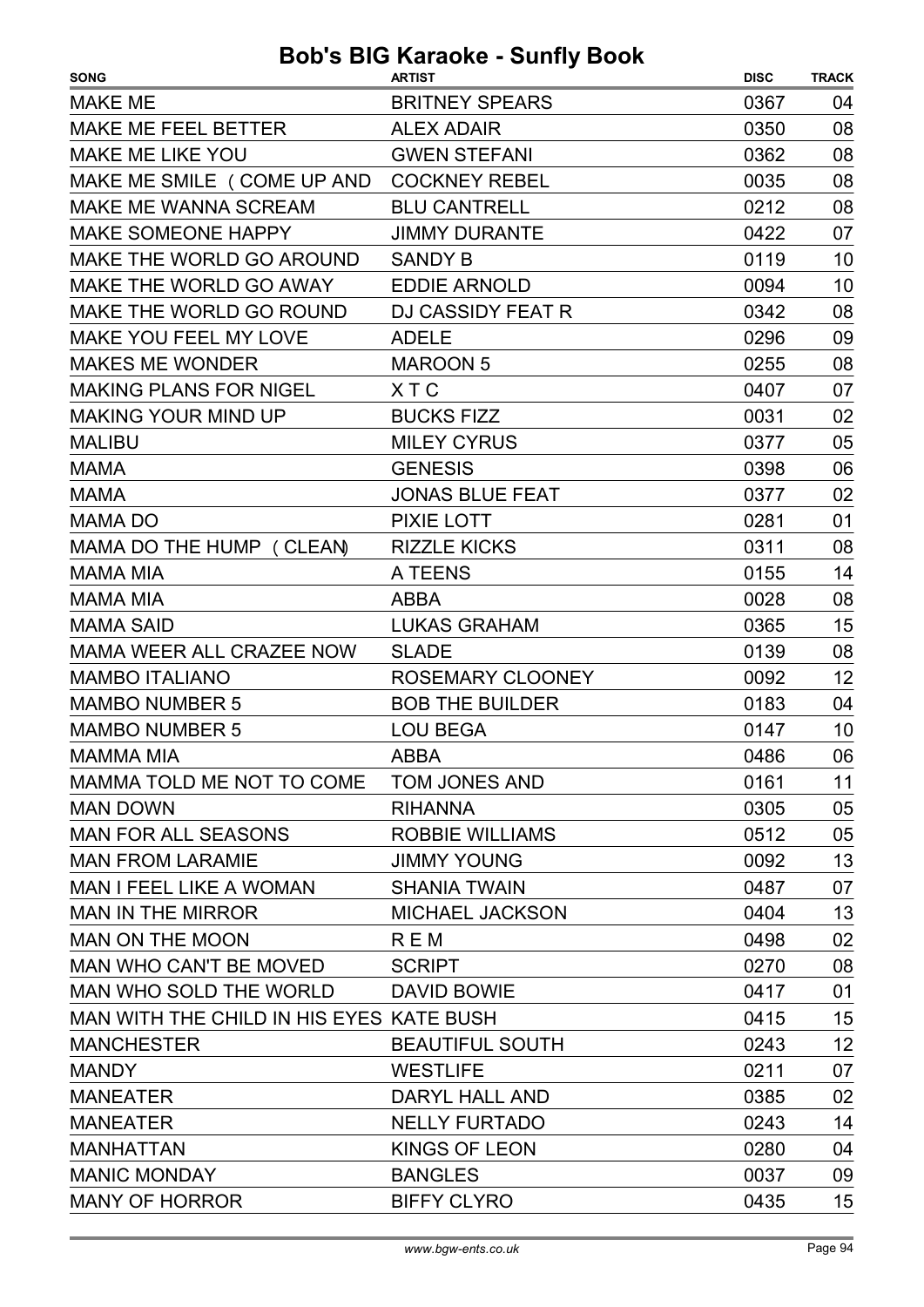| <b>SONG</b>                       | <b>ARTIST</b>            | <b>DISC</b> | <b>TRACK</b> |
|-----------------------------------|--------------------------|-------------|--------------|
| <b>MANY RIVERS TO CROSS</b>       | <b>UB40</b>              | 0160        | 13           |
| <b>MAPS</b>                       | <b>MAROON 5</b>          | 0342        | 05           |
| <b>MARDY BUM</b>                  | <b>ARCTIC MONKEYS</b>    | 0428        | 07           |
| <b>MARGARITAVILLE</b>             | <b>JIMMY BUFFETT</b>     | 0413        | 10           |
| <b>MARIA</b>                      | <b>BLONDIE</b>           | 0132        | 16           |
| <b>MARIA</b>                      | <b>WEST SIDE STORY</b>   | 0434        | 15           |
| <b>MARILYN MONROE</b>             | PHARRELL WILLIAMS        | 0338        | 01           |
| <b>MARLENE ON THE WALL</b>        | <b>SUZANNE VEGA</b>      | 0472        | 06           |
| <b>MARRY ME</b>                   | <b>TRAIN</b>             | 0301        | 18           |
| <b>MARRY YOU</b>                  | <b>BRUNO MARS</b>        | 0306        | 16           |
| <b>MARVIN GAYE</b>                | <b>CHARLIE PUTH FEAT</b> | 0354        | 04           |
| <b>MARY</b>                       | <b>SCISSOR SISTERS</b>   | 0223        | 03           |
| MARY'S BOY CHILD OH MY LORD       | <b>BONEY M</b>           | 0030        | 05           |
| <b>MARY'S PRAYER</b>              | <b>DANNY WILSON</b>      | 0431        | 01           |
| <b>MASSACHUSETTS</b>              | <b>BEE GEES</b>          | 0160        | 15           |
| <b>MASSES AGAINST THE CLASSES</b> | <b>MANIC STREET</b>      | 0157        | 10           |
| <b>MATCHSTICK MEN AND</b>         | <b>BRIAN AND MICHAEL</b> | 0141        | 01           |
| <b>MATERIAL GIRL</b>              | <b>MADONNA</b>           | 0057        | 02           |
| <b>MATINEE</b>                    | <b>FRANZ FERDINAND</b>   | 0218        | 07           |
| <b>MATTHEW AND SON</b>            | <b>CAT STEVENS</b>       | 0424        | 07           |
| MAY IT BE (FELLOWSHIP OF THE ENYA |                          | 0409        | 09           |
| <b>MAYBE</b>                      | <b>EMMA BUNTON</b>       | 0210        | 07           |
| <b>MAYBE</b>                      | <b>ENRIQUE IGLESIAS</b>  | 0200        | 12           |
| <b>MAYBE BABY</b>                 | <b>CRICKETS</b>          | 0047        | 12           |
| <b>MAYBE THAT'S WHAT IT TAKES</b> | <b>ALEX PARKS</b>        | 0212        | 05           |
| <b>MAYBE TOMORROW</b>             | <b>STEREOPHONICS</b>     | 0208        | 05           |
| ME AGAINST THE MUSIC              | BRITNEY SPEARS AND       | 0211        | 15           |
| ME AND MRS JONES                  | <b>BILLY PAUL</b>        | 0158        | 13           |
| ME AND MY BROKEN HEART RIXTON     |                          | 0342        | 11           |
| ME AND MY IMAGINATION             | SOPHIE ELLIS BEXTOR      | 0255        | 04           |
| ME AND MY MONKEY                  | ROBBIE WILLIAMS          | 0512        | 06           |
| ME AND MY SHADOW                  | ROBBIE WILLIAMS AND      | 0507        | 06           |
| ME AND YOU AND A DOG NAMED LOBO   |                          | 0051        | 03           |
| ME AND YOU VERSUS THE             | <b>SPACE</b>             | 0414        | 02           |
| ME LOVE                           | <b>SEAN KINGSTON</b>     | 0262        | 05           |
| ME MYSELF AND I                   | <b>BEYONCE</b>           | 0214        | 03           |
| ME MYSELF AND I                   | <b>G-EAZY FEAT BEBE</b>  | 0362        | 07           |
| ME PLUS ONE                       | <b>KASABIAN</b>          | 0252        | 12           |
| ME TOO                            | <b>MEGHAN TRAINOR</b>    | 0365        | 16           |
| ME WITHOUT YOU                    | <b>LOICK ESSIEN</b>      | 0310        | 06           |
| <b>MEANING OF LOVE</b>            | MICHELLE MCMANUS         | 0216        | 10           |
| <b>MEANT TO LIVE</b>              | <b>SWITCHFOOT</b>        | 0221        | 16           |
| MEAT PIE SAUSAGE ROLL             | <b>GRANDAD</b>           | 0121        | 03           |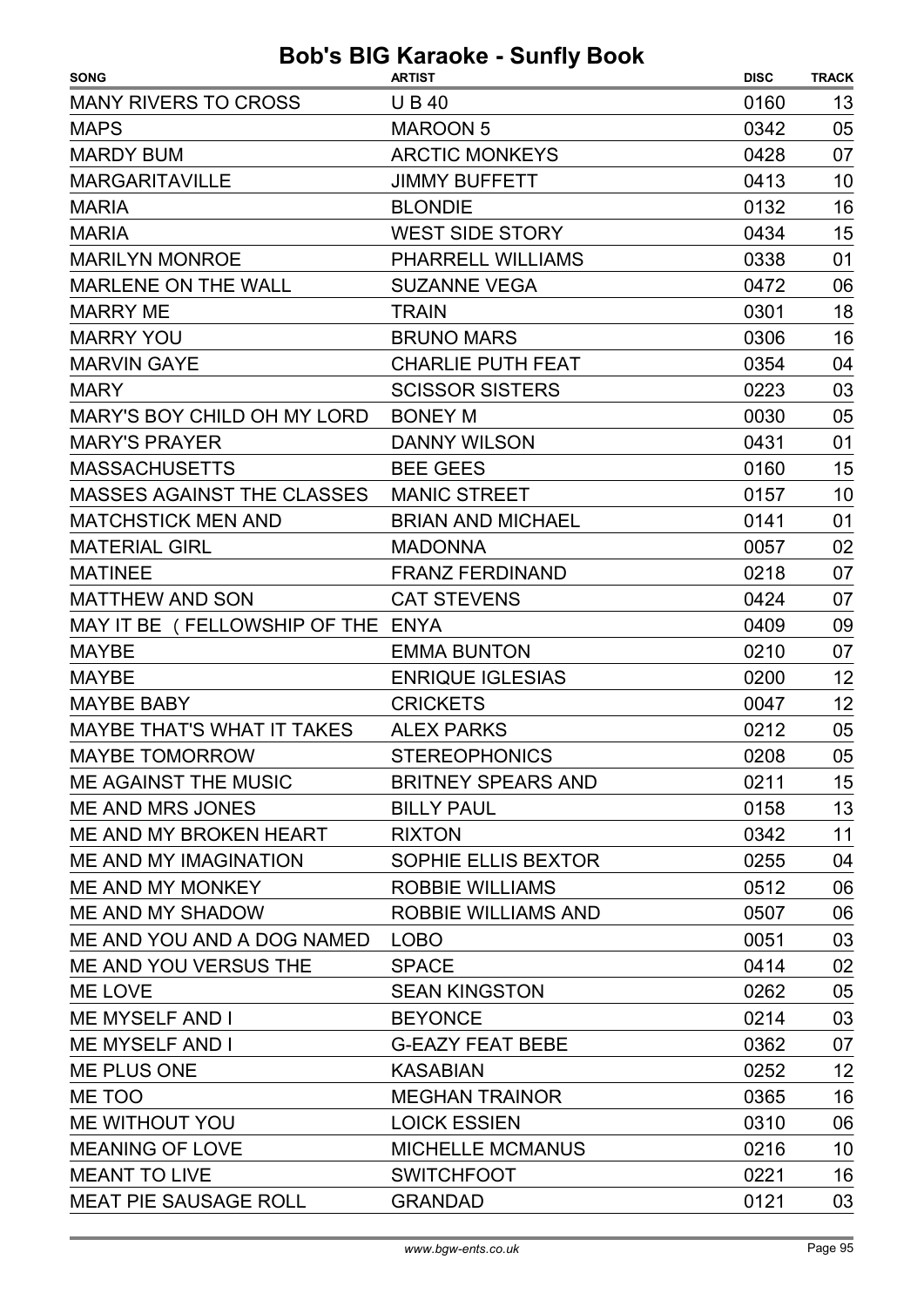| <b>MEET ME HALFWAY</b><br><b>BLACK EYED PEAS</b><br>0472<br>07<br>05<br>MEET ME ON THE CORNER<br><b>LINDISFARNE</b><br>0104<br>12<br>MEL C<br>0212<br>MELT<br><b>MELTING POT</b><br><b>BLUE MINK</b><br>11<br>0065<br><b>ELAINE PAIGE</b><br>0110<br>04<br><b>MEMORY</b><br>12<br><b>CHUCK BERRY</b><br><b>MEMPHIS</b><br>0086<br>03<br>0265<br><b>MERCY</b><br><b>DUFFY</b><br><b>MERCY</b><br>0316<br>05<br><b>MARCUS COLLINS</b><br><b>MERCY</b><br><b>ONE REPUBLIC</b><br>09<br>0271<br><b>MERCY</b><br><b>SHAWN MENDES</b><br>08<br>0370<br><b>ROBERT PALMER</b><br>02<br><b>MERCY MERCY ME I WANT YOU</b><br>0137<br>18<br><b>MERRY CHRISTMAS EVERYBODY</b><br>0030<br><b>SLADE</b><br><b>MERRY CHRISTMAS EVERYONE</b><br><b>SHAKIN' STEVENS</b><br>0030<br>07<br><b>MERRY CHRISTMAS EVERYONE</b><br><b>TONY CHRISTIE</b><br>0238<br>01<br><b>STONE ROSES</b><br>05<br><b>MERSEY PARADISE</b><br>0501<br>12<br><b>JA RULE AND ASHANTI</b><br>0203<br><b>MESMERIZE</b><br>05<br><b>MESSAGE TO YOU RUDI</b><br><b>SPECIALS</b><br>0386<br>16<br><b>METAL GURU</b><br>T REX<br>0499<br>03<br><b>MI CHICO LATINO</b><br><b>GERI HALLIWELL</b><br>0440<br><b>MI GENTE</b><br><b>J BALVIN AND WILLY</b><br>16<br>0379<br>12<br><b>WILL SMITH</b><br><b>MIAMI</b><br>0128<br>14<br>0221<br><b>MICHAEL</b><br><b>FRANZ FERDINAND</b><br><b>MICKEY</b><br><b>LOLLY</b><br>0148<br>06<br><b>MICKEY</b><br><b>TONI BASIL</b><br>02<br>0486<br><b>MIDDLE</b><br><b>DJ SNAKE FEAT</b><br>0363<br>12<br><b>MIDDLE OF LOVE</b><br><b>BEVERLEY KNIGHT</b><br>0366<br>07<br><b>MIDLIFE CRISIS</b><br><b>FAITH NO MORE</b><br>0414<br>15<br><b>MIDNIGHT</b><br><b>JESSIE WARE</b><br>0379<br>MIDNIGHT AT THE LOST AND<br><b>MEAT LOAF</b><br>0455<br>07<br>MIDNIGHT AT THE OASIS<br><b>BRAND NEW HEAVIES</b><br>0010<br>06<br><b>MIDNIGHT HOUR</b><br><b>WILSON PICKETT</b><br>08<br>0446<br>05<br><b>MIDNIGHT MEMORIES</b><br><b>ONE DIRECTION</b><br>0337<br><b>MIDNIGHT RUN</b><br>09<br><b>EXAMPLE</b><br>0310<br>MIDNIGHT TRAIN TO GEORGIA<br><b>GLADYS KNIGHT</b><br>0097<br>09<br>13<br><b>MILE END</b><br><b>PULP</b><br>0505<br>11<br>MILES TO GO<br><b>CELINE DION</b><br>0407<br>14<br>MILF \$ (MILF MONEY)<br><b>FERGIE</b><br>0366<br>11<br><b>MILKSHAKE</b><br><b>KELIS</b><br>0214<br>03<br><b>MILLENNIUM</b><br><b>ROBBIE WILLIAMS</b><br>0125<br>MILLENNIUM PRAYER<br><b>CLIFF RICHARD</b><br>09<br>0155<br><b>MILLION DOLLAR BILL</b><br><b>WHITNEY HOUSTON</b><br>0284<br>03<br><b>MILLION LOVE SONGS</b><br><b>TAKE THAT</b><br>0388<br>07 | <b>SONG</b> | <b>ARTIST</b> | <b>DISC</b> | <b>TRACK</b> |
|----------------------------------------------------------------------------------------------------------------------------------------------------------------------------------------------------------------------------------------------------------------------------------------------------------------------------------------------------------------------------------------------------------------------------------------------------------------------------------------------------------------------------------------------------------------------------------------------------------------------------------------------------------------------------------------------------------------------------------------------------------------------------------------------------------------------------------------------------------------------------------------------------------------------------------------------------------------------------------------------------------------------------------------------------------------------------------------------------------------------------------------------------------------------------------------------------------------------------------------------------------------------------------------------------------------------------------------------------------------------------------------------------------------------------------------------------------------------------------------------------------------------------------------------------------------------------------------------------------------------------------------------------------------------------------------------------------------------------------------------------------------------------------------------------------------------------------------------------------------------------------------------------------------------------------------------------------------------------------------------------------------------------------------------------------------------------------------------------------------------------------------------------------------------------------------------------------------------------------------------------------------------------------------------------------------------------------------------------------------------------------------------------------------------------------------------------------------------------------------------------------------------------------------------------|-------------|---------------|-------------|--------------|
|                                                                                                                                                                                                                                                                                                                                                                                                                                                                                                                                                                                                                                                                                                                                                                                                                                                                                                                                                                                                                                                                                                                                                                                                                                                                                                                                                                                                                                                                                                                                                                                                                                                                                                                                                                                                                                                                                                                                                                                                                                                                                                                                                                                                                                                                                                                                                                                                                                                                                                                                                    |             |               |             |              |
| 14                                                                                                                                                                                                                                                                                                                                                                                                                                                                                                                                                                                                                                                                                                                                                                                                                                                                                                                                                                                                                                                                                                                                                                                                                                                                                                                                                                                                                                                                                                                                                                                                                                                                                                                                                                                                                                                                                                                                                                                                                                                                                                                                                                                                                                                                                                                                                                                                                                                                                                                                                 |             |               |             |              |
|                                                                                                                                                                                                                                                                                                                                                                                                                                                                                                                                                                                                                                                                                                                                                                                                                                                                                                                                                                                                                                                                                                                                                                                                                                                                                                                                                                                                                                                                                                                                                                                                                                                                                                                                                                                                                                                                                                                                                                                                                                                                                                                                                                                                                                                                                                                                                                                                                                                                                                                                                    |             |               |             |              |
|                                                                                                                                                                                                                                                                                                                                                                                                                                                                                                                                                                                                                                                                                                                                                                                                                                                                                                                                                                                                                                                                                                                                                                                                                                                                                                                                                                                                                                                                                                                                                                                                                                                                                                                                                                                                                                                                                                                                                                                                                                                                                                                                                                                                                                                                                                                                                                                                                                                                                                                                                    |             |               |             |              |
|                                                                                                                                                                                                                                                                                                                                                                                                                                                                                                                                                                                                                                                                                                                                                                                                                                                                                                                                                                                                                                                                                                                                                                                                                                                                                                                                                                                                                                                                                                                                                                                                                                                                                                                                                                                                                                                                                                                                                                                                                                                                                                                                                                                                                                                                                                                                                                                                                                                                                                                                                    |             |               |             |              |
|                                                                                                                                                                                                                                                                                                                                                                                                                                                                                                                                                                                                                                                                                                                                                                                                                                                                                                                                                                                                                                                                                                                                                                                                                                                                                                                                                                                                                                                                                                                                                                                                                                                                                                                                                                                                                                                                                                                                                                                                                                                                                                                                                                                                                                                                                                                                                                                                                                                                                                                                                    |             |               |             |              |
|                                                                                                                                                                                                                                                                                                                                                                                                                                                                                                                                                                                                                                                                                                                                                                                                                                                                                                                                                                                                                                                                                                                                                                                                                                                                                                                                                                                                                                                                                                                                                                                                                                                                                                                                                                                                                                                                                                                                                                                                                                                                                                                                                                                                                                                                                                                                                                                                                                                                                                                                                    |             |               |             |              |
|                                                                                                                                                                                                                                                                                                                                                                                                                                                                                                                                                                                                                                                                                                                                                                                                                                                                                                                                                                                                                                                                                                                                                                                                                                                                                                                                                                                                                                                                                                                                                                                                                                                                                                                                                                                                                                                                                                                                                                                                                                                                                                                                                                                                                                                                                                                                                                                                                                                                                                                                                    |             |               |             |              |
|                                                                                                                                                                                                                                                                                                                                                                                                                                                                                                                                                                                                                                                                                                                                                                                                                                                                                                                                                                                                                                                                                                                                                                                                                                                                                                                                                                                                                                                                                                                                                                                                                                                                                                                                                                                                                                                                                                                                                                                                                                                                                                                                                                                                                                                                                                                                                                                                                                                                                                                                                    |             |               |             |              |
|                                                                                                                                                                                                                                                                                                                                                                                                                                                                                                                                                                                                                                                                                                                                                                                                                                                                                                                                                                                                                                                                                                                                                                                                                                                                                                                                                                                                                                                                                                                                                                                                                                                                                                                                                                                                                                                                                                                                                                                                                                                                                                                                                                                                                                                                                                                                                                                                                                                                                                                                                    |             |               |             |              |
|                                                                                                                                                                                                                                                                                                                                                                                                                                                                                                                                                                                                                                                                                                                                                                                                                                                                                                                                                                                                                                                                                                                                                                                                                                                                                                                                                                                                                                                                                                                                                                                                                                                                                                                                                                                                                                                                                                                                                                                                                                                                                                                                                                                                                                                                                                                                                                                                                                                                                                                                                    |             |               |             |              |
|                                                                                                                                                                                                                                                                                                                                                                                                                                                                                                                                                                                                                                                                                                                                                                                                                                                                                                                                                                                                                                                                                                                                                                                                                                                                                                                                                                                                                                                                                                                                                                                                                                                                                                                                                                                                                                                                                                                                                                                                                                                                                                                                                                                                                                                                                                                                                                                                                                                                                                                                                    |             |               |             |              |
|                                                                                                                                                                                                                                                                                                                                                                                                                                                                                                                                                                                                                                                                                                                                                                                                                                                                                                                                                                                                                                                                                                                                                                                                                                                                                                                                                                                                                                                                                                                                                                                                                                                                                                                                                                                                                                                                                                                                                                                                                                                                                                                                                                                                                                                                                                                                                                                                                                                                                                                                                    |             |               |             |              |
|                                                                                                                                                                                                                                                                                                                                                                                                                                                                                                                                                                                                                                                                                                                                                                                                                                                                                                                                                                                                                                                                                                                                                                                                                                                                                                                                                                                                                                                                                                                                                                                                                                                                                                                                                                                                                                                                                                                                                                                                                                                                                                                                                                                                                                                                                                                                                                                                                                                                                                                                                    |             |               |             |              |
|                                                                                                                                                                                                                                                                                                                                                                                                                                                                                                                                                                                                                                                                                                                                                                                                                                                                                                                                                                                                                                                                                                                                                                                                                                                                                                                                                                                                                                                                                                                                                                                                                                                                                                                                                                                                                                                                                                                                                                                                                                                                                                                                                                                                                                                                                                                                                                                                                                                                                                                                                    |             |               |             |              |
|                                                                                                                                                                                                                                                                                                                                                                                                                                                                                                                                                                                                                                                                                                                                                                                                                                                                                                                                                                                                                                                                                                                                                                                                                                                                                                                                                                                                                                                                                                                                                                                                                                                                                                                                                                                                                                                                                                                                                                                                                                                                                                                                                                                                                                                                                                                                                                                                                                                                                                                                                    |             |               |             |              |
|                                                                                                                                                                                                                                                                                                                                                                                                                                                                                                                                                                                                                                                                                                                                                                                                                                                                                                                                                                                                                                                                                                                                                                                                                                                                                                                                                                                                                                                                                                                                                                                                                                                                                                                                                                                                                                                                                                                                                                                                                                                                                                                                                                                                                                                                                                                                                                                                                                                                                                                                                    |             |               |             |              |
|                                                                                                                                                                                                                                                                                                                                                                                                                                                                                                                                                                                                                                                                                                                                                                                                                                                                                                                                                                                                                                                                                                                                                                                                                                                                                                                                                                                                                                                                                                                                                                                                                                                                                                                                                                                                                                                                                                                                                                                                                                                                                                                                                                                                                                                                                                                                                                                                                                                                                                                                                    |             |               |             |              |
|                                                                                                                                                                                                                                                                                                                                                                                                                                                                                                                                                                                                                                                                                                                                                                                                                                                                                                                                                                                                                                                                                                                                                                                                                                                                                                                                                                                                                                                                                                                                                                                                                                                                                                                                                                                                                                                                                                                                                                                                                                                                                                                                                                                                                                                                                                                                                                                                                                                                                                                                                    |             |               |             |              |
|                                                                                                                                                                                                                                                                                                                                                                                                                                                                                                                                                                                                                                                                                                                                                                                                                                                                                                                                                                                                                                                                                                                                                                                                                                                                                                                                                                                                                                                                                                                                                                                                                                                                                                                                                                                                                                                                                                                                                                                                                                                                                                                                                                                                                                                                                                                                                                                                                                                                                                                                                    |             |               |             |              |
|                                                                                                                                                                                                                                                                                                                                                                                                                                                                                                                                                                                                                                                                                                                                                                                                                                                                                                                                                                                                                                                                                                                                                                                                                                                                                                                                                                                                                                                                                                                                                                                                                                                                                                                                                                                                                                                                                                                                                                                                                                                                                                                                                                                                                                                                                                                                                                                                                                                                                                                                                    |             |               |             |              |
|                                                                                                                                                                                                                                                                                                                                                                                                                                                                                                                                                                                                                                                                                                                                                                                                                                                                                                                                                                                                                                                                                                                                                                                                                                                                                                                                                                                                                                                                                                                                                                                                                                                                                                                                                                                                                                                                                                                                                                                                                                                                                                                                                                                                                                                                                                                                                                                                                                                                                                                                                    |             |               |             |              |
|                                                                                                                                                                                                                                                                                                                                                                                                                                                                                                                                                                                                                                                                                                                                                                                                                                                                                                                                                                                                                                                                                                                                                                                                                                                                                                                                                                                                                                                                                                                                                                                                                                                                                                                                                                                                                                                                                                                                                                                                                                                                                                                                                                                                                                                                                                                                                                                                                                                                                                                                                    |             |               |             |              |
|                                                                                                                                                                                                                                                                                                                                                                                                                                                                                                                                                                                                                                                                                                                                                                                                                                                                                                                                                                                                                                                                                                                                                                                                                                                                                                                                                                                                                                                                                                                                                                                                                                                                                                                                                                                                                                                                                                                                                                                                                                                                                                                                                                                                                                                                                                                                                                                                                                                                                                                                                    |             |               |             |              |
|                                                                                                                                                                                                                                                                                                                                                                                                                                                                                                                                                                                                                                                                                                                                                                                                                                                                                                                                                                                                                                                                                                                                                                                                                                                                                                                                                                                                                                                                                                                                                                                                                                                                                                                                                                                                                                                                                                                                                                                                                                                                                                                                                                                                                                                                                                                                                                                                                                                                                                                                                    |             |               |             |              |
|                                                                                                                                                                                                                                                                                                                                                                                                                                                                                                                                                                                                                                                                                                                                                                                                                                                                                                                                                                                                                                                                                                                                                                                                                                                                                                                                                                                                                                                                                                                                                                                                                                                                                                                                                                                                                                                                                                                                                                                                                                                                                                                                                                                                                                                                                                                                                                                                                                                                                                                                                    |             |               |             |              |
|                                                                                                                                                                                                                                                                                                                                                                                                                                                                                                                                                                                                                                                                                                                                                                                                                                                                                                                                                                                                                                                                                                                                                                                                                                                                                                                                                                                                                                                                                                                                                                                                                                                                                                                                                                                                                                                                                                                                                                                                                                                                                                                                                                                                                                                                                                                                                                                                                                                                                                                                                    |             |               |             |              |
|                                                                                                                                                                                                                                                                                                                                                                                                                                                                                                                                                                                                                                                                                                                                                                                                                                                                                                                                                                                                                                                                                                                                                                                                                                                                                                                                                                                                                                                                                                                                                                                                                                                                                                                                                                                                                                                                                                                                                                                                                                                                                                                                                                                                                                                                                                                                                                                                                                                                                                                                                    |             |               |             |              |
|                                                                                                                                                                                                                                                                                                                                                                                                                                                                                                                                                                                                                                                                                                                                                                                                                                                                                                                                                                                                                                                                                                                                                                                                                                                                                                                                                                                                                                                                                                                                                                                                                                                                                                                                                                                                                                                                                                                                                                                                                                                                                                                                                                                                                                                                                                                                                                                                                                                                                                                                                    |             |               |             |              |
|                                                                                                                                                                                                                                                                                                                                                                                                                                                                                                                                                                                                                                                                                                                                                                                                                                                                                                                                                                                                                                                                                                                                                                                                                                                                                                                                                                                                                                                                                                                                                                                                                                                                                                                                                                                                                                                                                                                                                                                                                                                                                                                                                                                                                                                                                                                                                                                                                                                                                                                                                    |             |               |             |              |
|                                                                                                                                                                                                                                                                                                                                                                                                                                                                                                                                                                                                                                                                                                                                                                                                                                                                                                                                                                                                                                                                                                                                                                                                                                                                                                                                                                                                                                                                                                                                                                                                                                                                                                                                                                                                                                                                                                                                                                                                                                                                                                                                                                                                                                                                                                                                                                                                                                                                                                                                                    |             |               |             |              |
|                                                                                                                                                                                                                                                                                                                                                                                                                                                                                                                                                                                                                                                                                                                                                                                                                                                                                                                                                                                                                                                                                                                                                                                                                                                                                                                                                                                                                                                                                                                                                                                                                                                                                                                                                                                                                                                                                                                                                                                                                                                                                                                                                                                                                                                                                                                                                                                                                                                                                                                                                    |             |               |             |              |
|                                                                                                                                                                                                                                                                                                                                                                                                                                                                                                                                                                                                                                                                                                                                                                                                                                                                                                                                                                                                                                                                                                                                                                                                                                                                                                                                                                                                                                                                                                                                                                                                                                                                                                                                                                                                                                                                                                                                                                                                                                                                                                                                                                                                                                                                                                                                                                                                                                                                                                                                                    |             |               |             |              |
|                                                                                                                                                                                                                                                                                                                                                                                                                                                                                                                                                                                                                                                                                                                                                                                                                                                                                                                                                                                                                                                                                                                                                                                                                                                                                                                                                                                                                                                                                                                                                                                                                                                                                                                                                                                                                                                                                                                                                                                                                                                                                                                                                                                                                                                                                                                                                                                                                                                                                                                                                    |             |               |             |              |
|                                                                                                                                                                                                                                                                                                                                                                                                                                                                                                                                                                                                                                                                                                                                                                                                                                                                                                                                                                                                                                                                                                                                                                                                                                                                                                                                                                                                                                                                                                                                                                                                                                                                                                                                                                                                                                                                                                                                                                                                                                                                                                                                                                                                                                                                                                                                                                                                                                                                                                                                                    |             |               |             |              |
|                                                                                                                                                                                                                                                                                                                                                                                                                                                                                                                                                                                                                                                                                                                                                                                                                                                                                                                                                                                                                                                                                                                                                                                                                                                                                                                                                                                                                                                                                                                                                                                                                                                                                                                                                                                                                                                                                                                                                                                                                                                                                                                                                                                                                                                                                                                                                                                                                                                                                                                                                    |             |               |             |              |
|                                                                                                                                                                                                                                                                                                                                                                                                                                                                                                                                                                                                                                                                                                                                                                                                                                                                                                                                                                                                                                                                                                                                                                                                                                                                                                                                                                                                                                                                                                                                                                                                                                                                                                                                                                                                                                                                                                                                                                                                                                                                                                                                                                                                                                                                                                                                                                                                                                                                                                                                                    |             |               |             |              |
|                                                                                                                                                                                                                                                                                                                                                                                                                                                                                                                                                                                                                                                                                                                                                                                                                                                                                                                                                                                                                                                                                                                                                                                                                                                                                                                                                                                                                                                                                                                                                                                                                                                                                                                                                                                                                                                                                                                                                                                                                                                                                                                                                                                                                                                                                                                                                                                                                                                                                                                                                    |             |               |             |              |
|                                                                                                                                                                                                                                                                                                                                                                                                                                                                                                                                                                                                                                                                                                                                                                                                                                                                                                                                                                                                                                                                                                                                                                                                                                                                                                                                                                                                                                                                                                                                                                                                                                                                                                                                                                                                                                                                                                                                                                                                                                                                                                                                                                                                                                                                                                                                                                                                                                                                                                                                                    |             |               |             |              |
|                                                                                                                                                                                                                                                                                                                                                                                                                                                                                                                                                                                                                                                                                                                                                                                                                                                                                                                                                                                                                                                                                                                                                                                                                                                                                                                                                                                                                                                                                                                                                                                                                                                                                                                                                                                                                                                                                                                                                                                                                                                                                                                                                                                                                                                                                                                                                                                                                                                                                                                                                    |             |               |             |              |
|                                                                                                                                                                                                                                                                                                                                                                                                                                                                                                                                                                                                                                                                                                                                                                                                                                                                                                                                                                                                                                                                                                                                                                                                                                                                                                                                                                                                                                                                                                                                                                                                                                                                                                                                                                                                                                                                                                                                                                                                                                                                                                                                                                                                                                                                                                                                                                                                                                                                                                                                                    |             |               |             |              |
|                                                                                                                                                                                                                                                                                                                                                                                                                                                                                                                                                                                                                                                                                                                                                                                                                                                                                                                                                                                                                                                                                                                                                                                                                                                                                                                                                                                                                                                                                                                                                                                                                                                                                                                                                                                                                                                                                                                                                                                                                                                                                                                                                                                                                                                                                                                                                                                                                                                                                                                                                    |             |               |             |              |
| 12<br><b>MILLION MILES AWAY</b><br><b>OFFSPRING</b><br>0175                                                                                                                                                                                                                                                                                                                                                                                                                                                                                                                                                                                                                                                                                                                                                                                                                                                                                                                                                                                                                                                                                                                                                                                                                                                                                                                                                                                                                                                                                                                                                                                                                                                                                                                                                                                                                                                                                                                                                                                                                                                                                                                                                                                                                                                                                                                                                                                                                                                                                        |             |               |             |              |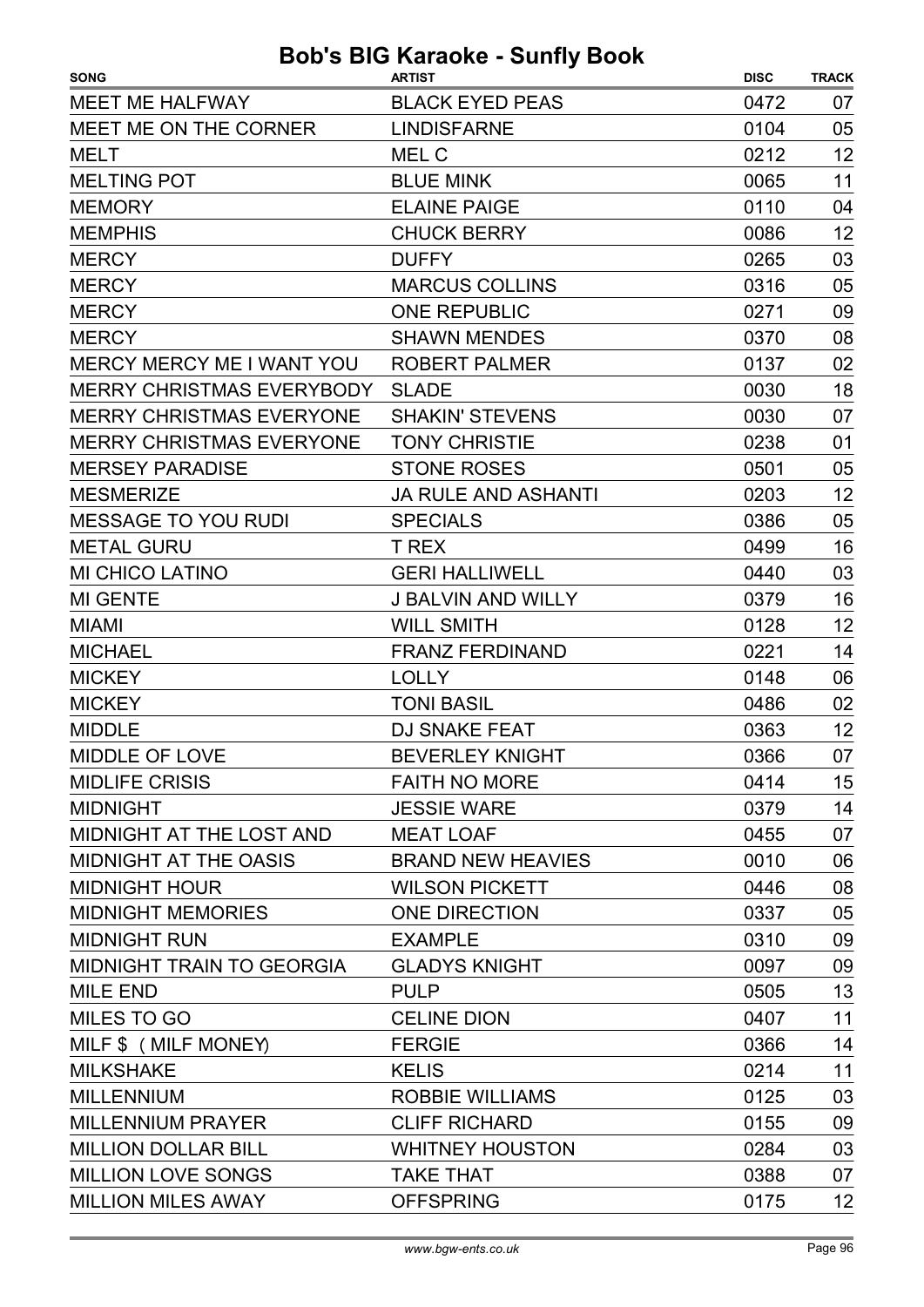| <b>MILLION REASONS</b><br><b>LADY GAGA</b><br>0371<br>09<br>13<br><b>MILLIONAIRE</b><br><b>DIGITAL FARM</b><br>0368<br>11<br><b>MILLIONAIRE</b><br><b>KELIS</b><br>0221<br><b>MILLIONAIRES</b><br><b>SCRIPT</b><br>0330<br>08<br><b>MIND BLOWING DECISIONS</b><br>10<br><b>HEATWAVE</b><br>0097<br>13<br>MIND OF IT'S OWN<br><b>VICTORIA BECKHAM</b><br>0460<br>16<br><b>MINE</b><br><b>TAYLOR SWIFT</b><br>0295<br>MINNIE THE MOOCHER<br><b>CAB CALLOWAY</b><br>0484<br>07<br>12<br><b>MINOR VARIATION</b><br><b>BILLY JOEL</b><br>0396<br><b>MIRROR MAN</b><br><b>HUMAN LEAGUE</b><br>09<br>0145<br>03<br><b>JUSTIN TIMBERLAKE</b><br>0326<br><b>MIRRORS</b><br>18<br><b>MIRRORS</b><br>LIL' WAYNE FEAT<br>0313<br><b>MISERY</b><br><b>MAROON 5</b><br>0295<br>10<br>15<br><b>MISFIT</b><br><b>AMY STUDT</b><br>0463<br><b>MISS INDEPENDENT</b><br>NE YO<br>0272<br>07<br><b>MISS YOU NIGHTS</b><br><b>WESTLIFE</b><br>0199<br>11<br><b>MISSING</b><br><b>EVERYTHING BUT THE</b><br>09<br>0041<br><b>MISSING YOU</b><br>0001<br>04<br><b>JOHN WAIT</b><br><b>MISSING YOU</b><br><b>SATURDAYS</b><br>0295<br>15<br><b>MISSISSIPPI</b><br><b>PUSSYCAT</b><br>0104<br>14<br><b>MIST MOUNTAIN HOP</b><br><b>LED ZEPPELIN</b><br>0405<br>09 |
|------------------------------------------------------------------------------------------------------------------------------------------------------------------------------------------------------------------------------------------------------------------------------------------------------------------------------------------------------------------------------------------------------------------------------------------------------------------------------------------------------------------------------------------------------------------------------------------------------------------------------------------------------------------------------------------------------------------------------------------------------------------------------------------------------------------------------------------------------------------------------------------------------------------------------------------------------------------------------------------------------------------------------------------------------------------------------------------------------------------------------------------------------------------------------------------------------------------------------------------|
|                                                                                                                                                                                                                                                                                                                                                                                                                                                                                                                                                                                                                                                                                                                                                                                                                                                                                                                                                                                                                                                                                                                                                                                                                                          |
|                                                                                                                                                                                                                                                                                                                                                                                                                                                                                                                                                                                                                                                                                                                                                                                                                                                                                                                                                                                                                                                                                                                                                                                                                                          |
|                                                                                                                                                                                                                                                                                                                                                                                                                                                                                                                                                                                                                                                                                                                                                                                                                                                                                                                                                                                                                                                                                                                                                                                                                                          |
|                                                                                                                                                                                                                                                                                                                                                                                                                                                                                                                                                                                                                                                                                                                                                                                                                                                                                                                                                                                                                                                                                                                                                                                                                                          |
|                                                                                                                                                                                                                                                                                                                                                                                                                                                                                                                                                                                                                                                                                                                                                                                                                                                                                                                                                                                                                                                                                                                                                                                                                                          |
|                                                                                                                                                                                                                                                                                                                                                                                                                                                                                                                                                                                                                                                                                                                                                                                                                                                                                                                                                                                                                                                                                                                                                                                                                                          |
|                                                                                                                                                                                                                                                                                                                                                                                                                                                                                                                                                                                                                                                                                                                                                                                                                                                                                                                                                                                                                                                                                                                                                                                                                                          |
|                                                                                                                                                                                                                                                                                                                                                                                                                                                                                                                                                                                                                                                                                                                                                                                                                                                                                                                                                                                                                                                                                                                                                                                                                                          |
|                                                                                                                                                                                                                                                                                                                                                                                                                                                                                                                                                                                                                                                                                                                                                                                                                                                                                                                                                                                                                                                                                                                                                                                                                                          |
|                                                                                                                                                                                                                                                                                                                                                                                                                                                                                                                                                                                                                                                                                                                                                                                                                                                                                                                                                                                                                                                                                                                                                                                                                                          |
|                                                                                                                                                                                                                                                                                                                                                                                                                                                                                                                                                                                                                                                                                                                                                                                                                                                                                                                                                                                                                                                                                                                                                                                                                                          |
|                                                                                                                                                                                                                                                                                                                                                                                                                                                                                                                                                                                                                                                                                                                                                                                                                                                                                                                                                                                                                                                                                                                                                                                                                                          |
|                                                                                                                                                                                                                                                                                                                                                                                                                                                                                                                                                                                                                                                                                                                                                                                                                                                                                                                                                                                                                                                                                                                                                                                                                                          |
|                                                                                                                                                                                                                                                                                                                                                                                                                                                                                                                                                                                                                                                                                                                                                                                                                                                                                                                                                                                                                                                                                                                                                                                                                                          |
|                                                                                                                                                                                                                                                                                                                                                                                                                                                                                                                                                                                                                                                                                                                                                                                                                                                                                                                                                                                                                                                                                                                                                                                                                                          |
|                                                                                                                                                                                                                                                                                                                                                                                                                                                                                                                                                                                                                                                                                                                                                                                                                                                                                                                                                                                                                                                                                                                                                                                                                                          |
|                                                                                                                                                                                                                                                                                                                                                                                                                                                                                                                                                                                                                                                                                                                                                                                                                                                                                                                                                                                                                                                                                                                                                                                                                                          |
|                                                                                                                                                                                                                                                                                                                                                                                                                                                                                                                                                                                                                                                                                                                                                                                                                                                                                                                                                                                                                                                                                                                                                                                                                                          |
|                                                                                                                                                                                                                                                                                                                                                                                                                                                                                                                                                                                                                                                                                                                                                                                                                                                                                                                                                                                                                                                                                                                                                                                                                                          |
|                                                                                                                                                                                                                                                                                                                                                                                                                                                                                                                                                                                                                                                                                                                                                                                                                                                                                                                                                                                                                                                                                                                                                                                                                                          |
|                                                                                                                                                                                                                                                                                                                                                                                                                                                                                                                                                                                                                                                                                                                                                                                                                                                                                                                                                                                                                                                                                                                                                                                                                                          |
| 11<br><b>MISTAKEN IDENTITY</b><br><b>DELTA GOODREM</b><br>0229                                                                                                                                                                                                                                                                                                                                                                                                                                                                                                                                                                                                                                                                                                                                                                                                                                                                                                                                                                                                                                                                                                                                                                           |
| <b>MISTRESS MABEL</b><br><b>FRATELLIS</b><br>0268<br>01                                                                                                                                                                                                                                                                                                                                                                                                                                                                                                                                                                                                                                                                                                                                                                                                                                                                                                                                                                                                                                                                                                                                                                                  |
| <b>MISUNDERSTOOD</b><br><b>BON JOVI</b><br>11<br>0200                                                                                                                                                                                                                                                                                                                                                                                                                                                                                                                                                                                                                                                                                                                                                                                                                                                                                                                                                                                                                                                                                                                                                                                    |
| 12<br><b>MISUNDERSTOOD</b><br><b>ROBBIE WILLIAMS</b><br>0512                                                                                                                                                                                                                                                                                                                                                                                                                                                                                                                                                                                                                                                                                                                                                                                                                                                                                                                                                                                                                                                                                                                                                                             |
| <b>MIXED UP WORLD</b><br><b>SOPHIE ELLIS BEXTOR</b><br>0211<br>01                                                                                                                                                                                                                                                                                                                                                                                                                                                                                                                                                                                                                                                                                                                                                                                                                                                                                                                                                                                                                                                                                                                                                                        |
| MMM MMM MMM MMM<br><b>CRASH TEST DUMMIES</b><br>0019<br>14                                                                                                                                                                                                                                                                                                                                                                                                                                                                                                                                                                                                                                                                                                                                                                                                                                                                                                                                                                                                                                                                                                                                                                               |
| <b>MOCKING BIRD</b><br>0231<br>03<br><b>EMINEM</b>                                                                                                                                                                                                                                                                                                                                                                                                                                                                                                                                                                                                                                                                                                                                                                                                                                                                                                                                                                                                                                                                                                                                                                                       |
| <b>ROB THOMAS</b><br>08<br><b>MOCKINGBIRD</b><br>0472                                                                                                                                                                                                                                                                                                                                                                                                                                                                                                                                                                                                                                                                                                                                                                                                                                                                                                                                                                                                                                                                                                                                                                                    |
| <b>KRAFTWERK</b><br>12<br><b>MODEL</b><br>0406                                                                                                                                                                                                                                                                                                                                                                                                                                                                                                                                                                                                                                                                                                                                                                                                                                                                                                                                                                                                                                                                                                                                                                                           |
| <b>DAVID BOWIE</b><br>06<br><b>MODERN LOVE</b><br>0431                                                                                                                                                                                                                                                                                                                                                                                                                                                                                                                                                                                                                                                                                                                                                                                                                                                                                                                                                                                                                                                                                                                                                                                   |
| 12<br><b>MODERN WAY</b><br><b>KAISER CHIEFS</b><br>0237                                                                                                                                                                                                                                                                                                                                                                                                                                                                                                                                                                                                                                                                                                                                                                                                                                                                                                                                                                                                                                                                                                                                                                                  |
| <b>MODERN WORLD</b><br>15<br>0508<br><b>JAM</b>                                                                                                                                                                                                                                                                                                                                                                                                                                                                                                                                                                                                                                                                                                                                                                                                                                                                                                                                                                                                                                                                                                                                                                                          |
| 13<br>MOMENT 4 LIFE ( CLEAN)<br><b>NICKI MINAJ-FEAT</b><br>0301                                                                                                                                                                                                                                                                                                                                                                                                                                                                                                                                                                                                                                                                                                                                                                                                                                                                                                                                                                                                                                                                                                                                                                          |
| <b>MOMENT LIKE THIS</b><br><b>LEONA LEWIS</b><br>01<br>0251                                                                                                                                                                                                                                                                                                                                                                                                                                                                                                                                                                                                                                                                                                                                                                                                                                                                                                                                                                                                                                                                                                                                                                              |
| <b>MONDAY MONDAY</b><br>08<br><b>HEAR SAY</b><br>0439                                                                                                                                                                                                                                                                                                                                                                                                                                                                                                                                                                                                                                                                                                                                                                                                                                                                                                                                                                                                                                                                                                                                                                                    |
| <b>MONDAY MORNING</b><br><b>PULP</b><br>0505<br>10                                                                                                                                                                                                                                                                                                                                                                                                                                                                                                                                                                                                                                                                                                                                                                                                                                                                                                                                                                                                                                                                                                                                                                                       |
| <b>MONEY</b><br>0362<br>04<br><b>LAWSON</b>                                                                                                                                                                                                                                                                                                                                                                                                                                                                                                                                                                                                                                                                                                                                                                                                                                                                                                                                                                                                                                                                                                                                                                                              |
| <b>MONEY MONEY MONEY</b><br>0055<br><b>ABBA</b><br>04                                                                                                                                                                                                                                                                                                                                                                                                                                                                                                                                                                                                                                                                                                                                                                                                                                                                                                                                                                                                                                                                                                                                                                                    |
| MONEY ON MY MIND<br>0336<br>03<br><b>SAM SMITH</b>                                                                                                                                                                                                                                                                                                                                                                                                                                                                                                                                                                                                                                                                                                                                                                                                                                                                                                                                                                                                                                                                                                                                                                                       |
| <b>MONEY TALKS</b><br>AC DC<br>0472<br>09                                                                                                                                                                                                                                                                                                                                                                                                                                                                                                                                                                                                                                                                                                                                                                                                                                                                                                                                                                                                                                                                                                                                                                                                |
| <b>MONEY TO BURN</b><br><b>RICHARD ASHCROFT</b><br>0167<br>05                                                                                                                                                                                                                                                                                                                                                                                                                                                                                                                                                                                                                                                                                                                                                                                                                                                                                                                                                                                                                                                                                                                                                                            |
| MONKEY GONE TO HEAVEN<br><b>PIXIES</b><br>0408<br>07                                                                                                                                                                                                                                                                                                                                                                                                                                                                                                                                                                                                                                                                                                                                                                                                                                                                                                                                                                                                                                                                                                                                                                                     |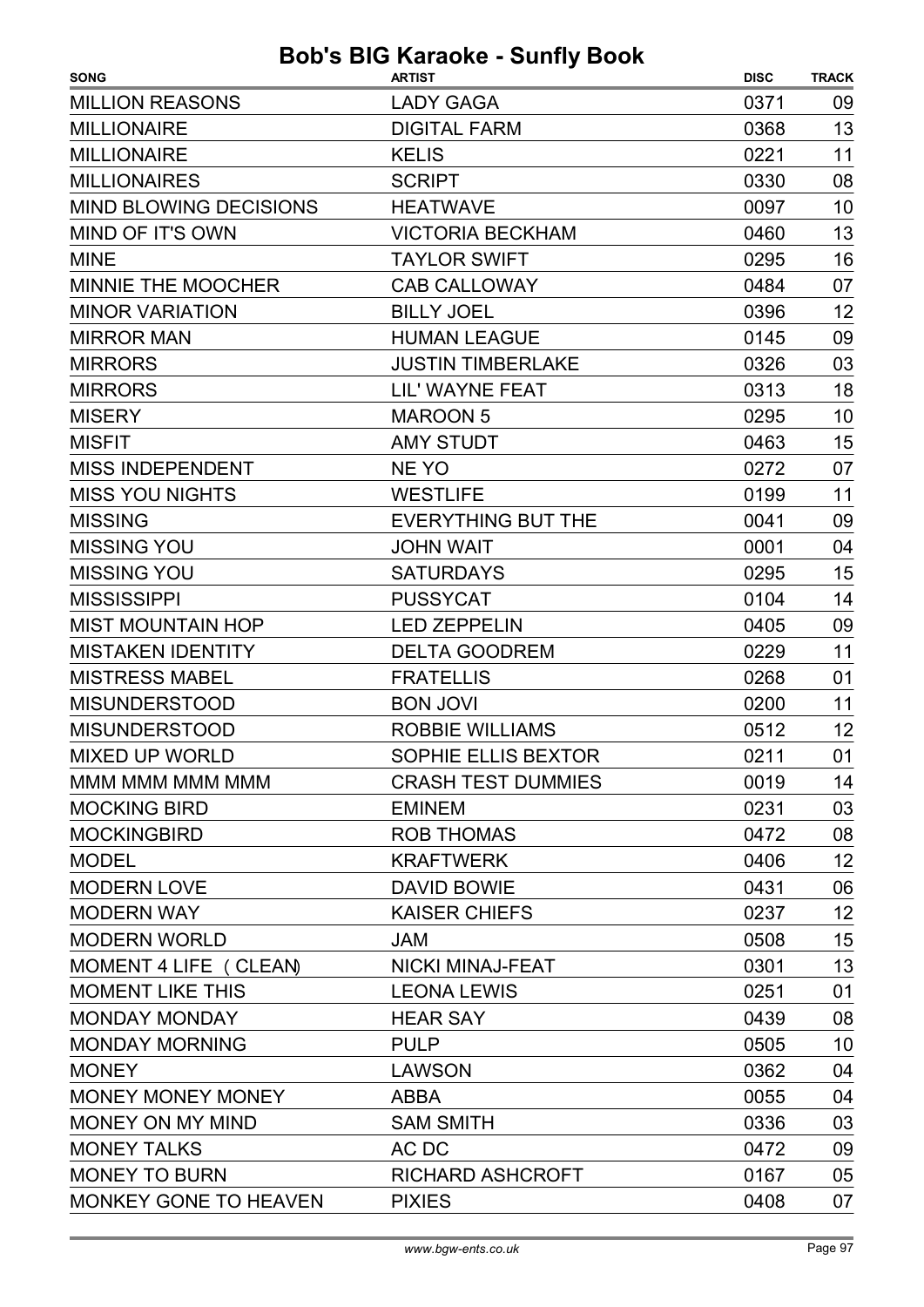| <b>SONG</b>                          | <b>ARTIST</b>              | <b>DISC</b> | <b>TRACK</b> |
|--------------------------------------|----------------------------|-------------|--------------|
| <b>MONSTER</b>                       | <b>AUTOMATIC</b>           | 0245        | 10           |
| <b>MONSTER</b>                       | <b>EMINEM FEAT</b>         | 0334        | 05           |
| <b>MONSTER MASH</b>                  | <b>BOBBY BORIS PICKETT</b> | 0089        | 01           |
| <b>MONTEGO BAY</b>                   | <b>BOBBY BLOOM</b>         | 0090        | 07           |
| <b>MONY MONY</b>                     | <b>BILLY IDOL</b>          | 0481        | 05           |
| <b>MONY MONY</b>                     | TOMMY JAMES AND            | 0087        | 14           |
| <b>MOODSWINGS</b>                    | <b>CHARLOTTE CHURCH</b>    | 0241        | 11           |
| <b>MOON RIVER</b>                    | <b>ANDY WILLIAMS</b>       | 0054        | 06           |
| <b>MOONDANCE</b>                     | <b>VAN MORRISION</b>       | 0490        | 14           |
| <b>MOONDANCE</b>                     | <b>VAN MORRISON</b>        | 0404        | 05           |
| <b>MOONLIGHT SHADOW</b>              | <b>MIKE OLDFIELD</b>       | 0385        | 05           |
| <b>MOONLIGHTING</b>                  | <b>AL JARREAU</b>          | 0400        | 09           |
| <b>MOONSHINE</b>                     | <b>BRUNO MARS</b>          | 0323        | 06           |
| <b>MOPE</b>                          | <b>BLOODHOUND GANG</b>     | 0167        | 07           |
| <b>MORE</b>                          | <b>USHER</b>               | 0299        | 13           |
| <b>MORE AND MORE</b>                 | <b>FLEUR EAST</b>          | 0362        | 17           |
| MORE I SEE YOU                       | <b>CHRIS MONTEZ</b>        | 0093        | 13           |
| <b>MORE LIKE HER</b>                 | <b>MIRANDA LAMBERT</b>     | 0429        | 13           |
| MORE LIKE THE MOVIES                 | DR HOOK                    | 0393        | 09           |
| <b>MORE MORE MORE</b>                | <b>ANDREA TRUE</b>         | 0168        | 11           |
| <b>MORE MORE MORE</b>                | <b>CARMEL</b>              | 0398        | 03           |
| <b>MORE MORE MORE</b>                | <b>RACHEL STEVENS</b>      | 0222        | 09           |
| <b>MORE THAN A WOMAN</b>             | 911                        | 0127        | 08           |
| <b>MORE THAN A WOMAN</b>             | <b>AALIYAH</b>             | 0459        | 04           |
| <b>MORE THAN A WOMAN</b>             | <b>TAVARES</b>             | 0097        | 03           |
| MORE THAN I CAN SAY                  | <b>BOBBY VEE</b>           | 0044        | 03           |
| MORE THAN I CAN SAY                  | MARY J BILGE               | 0148        | 13           |
| MORE THAN I NEED TO KNOW             | <b>SCOOCH</b>              | 0159        | 07           |
| <b>MORE THAN THAT</b>                | <b>BACKSTREET BOYS</b>     | 0179        | 04           |
| <b>MORE THAN THIS</b>                | <b>EMINEM</b>              | 0132        | 05           |
| <b>MORE THAN THIS</b>                | <b>ROXY MUSIC</b>          | 0385        | 04           |
| MORE THAN WORDS                      | <b>EXTREME</b>             | 0059        | 12           |
| <b>MORNING HAS BROKEN</b>            | <b>CAT STEVENS</b>         | 0158        | 09           |
| <b>MORNING SUN</b>                   | <b>ROBBIE WILLIAMS</b>     | 0289        | 13           |
| <b>MORNING TRAIN</b>                 | <b>SHEENA EASTON</b>       | 0472        | 10           |
| MORNING TRAIN (9 TO 5) SHEENA EASTON |                            | 0031        | 01           |
| <b>MORNINGTOWN RIDE</b>              | <b>SEEKERS</b>             | 0087        | 05           |
| MOST BEAUTIFUL GIRL                  | <b>CHARLIE RICH</b>        | 0077        | 04           |
| MOST BEAUTIFUL GIRL                  | <b>FLIGHT OF THE</b>       | 0421        | 15           |
| MOST BEAUTIFUL GIRL IN THE           | <b>PRINCE</b>              | 0500        | 14           |
| <b>MOST GIRLS</b>                    | <b>HAILEE STEINFELD</b>    | 0377        | 11           |
| <b>MOST GIRLS</b>                    | <b>PINK</b>                | 0441        | 12           |
| <b>MOTHER</b>                        | PINK FLOYD                 | 0407        | 12           |
|                                      |                            |             |              |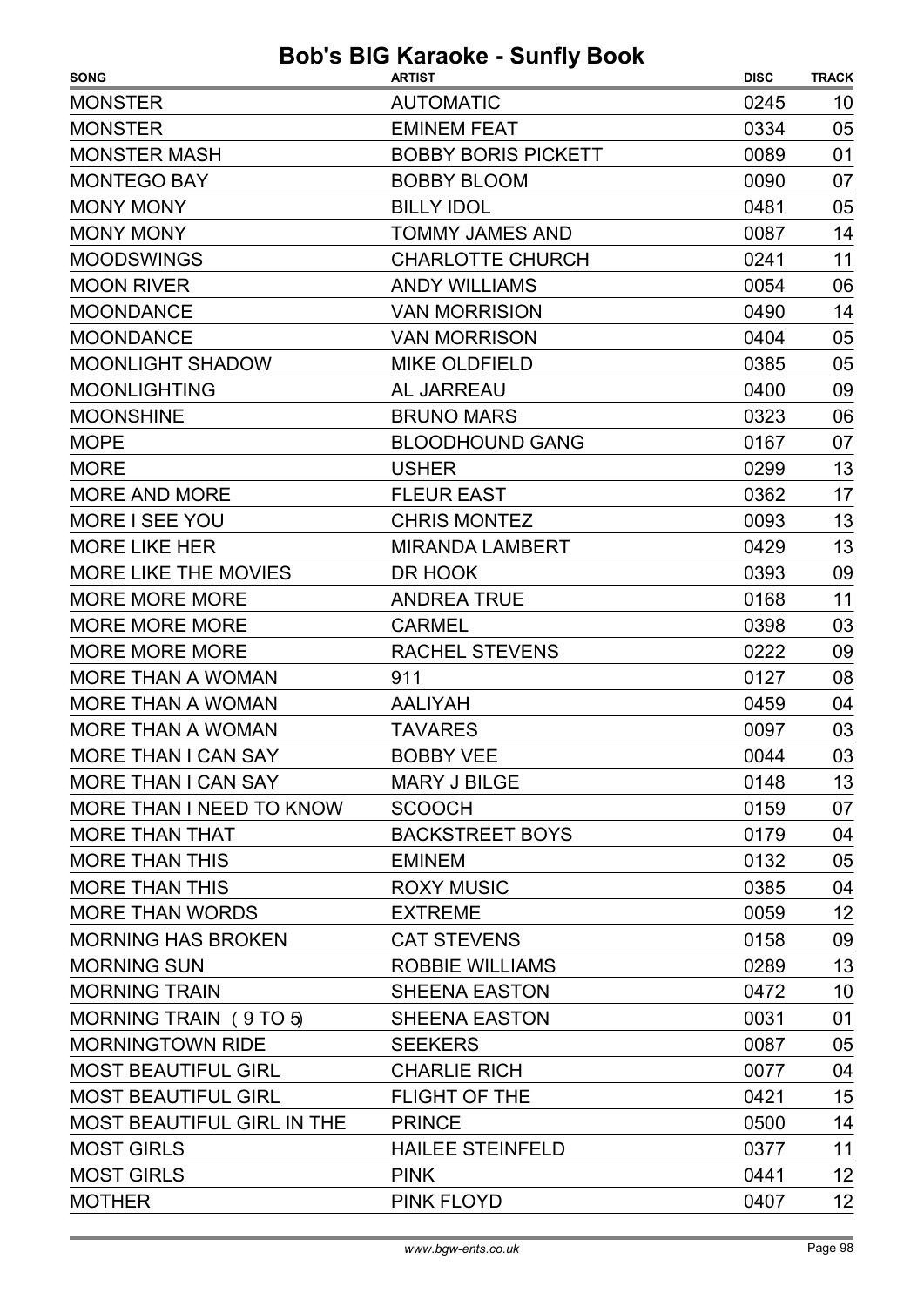| <b>MOTHER GLASGOW</b><br><b>STANDARD</b><br>0456<br>04<br><b>MOTHER WE SHARE</b><br>17<br><b>CHVRCHES</b><br>0333<br><b>ERIC CLAPTON</b><br><b>MOTHERLESS CHILDREN</b><br>0415<br>01<br><b>MOTHERS LITTLE HELPER</b><br><b>ROLLING STONES</b><br>0509<br>03<br><b>MOTORCYCLE EMPTINESS</b><br><b>MANIC STREET</b><br>0408<br>08<br>03<br><b>MOUNTAINS</b><br><b>BIFFY CLYRO</b><br>0427<br><b>MOUTHWASH</b><br><b>KATE NASH</b><br>0260<br>05<br><b>MOVE</b><br><b>LITTLE MIX</b><br>0333<br>14<br>MOVE CLOSER<br>PHYLLIS NELSON<br>0076<br>09<br><b>MOVE IT LIKE THIS</b><br><b>BAHA MEN</b><br>0194<br>10<br>08<br><b>MOVE YOUR BODY</b><br>EIFFEL 65<br>0159<br><b>MOVE YOUR FEET</b><br>11<br><b>JUNIOR SENIOR</b><br>0467<br><b>MOVES LIKE JAGGER</b><br>18<br><b>MAROON 5 FEAT</b><br>0309<br><b>MOVIES</b><br><b>ALIEN ANT FARM</b><br>0188<br>14<br><b>MOVIESTAR</b><br><b>STEREOPHONICS</b><br>08<br>0214<br>06<br>MOVIN' ON UP<br>PRIMAL SCREAM<br>0424<br>11<br><b>MOVIN' TOO FAST</b><br><b>ARTFUL DODGER</b><br>0439<br><b>MOVING MOUNTAINS</b><br>0269<br>14<br><b>USHER</b><br>12<br>MOVING ON AND GETTING OVER<br><b>JOHN MAYER</b><br>0373<br>12<br><b>MOVING ON UP</b><br><b>M PEOPLE</b><br>0025<br><b>MOVING TO NEW YORK</b><br><b>WOMBATS</b><br>0263<br>10<br>16<br><b>MOVING TOO FAST</b><br><b>ARTFUL DODGER</b><br>0161<br><b>MR BIG STUFF</b><br><b>JEAN KNIGHT</b><br>0072<br>10<br><b>MR BLUE SKY</b><br><b>ELECTRIC LIGHT</b><br>01<br>0079<br><b>JOHN HOLT</b><br><b>MR BOJANGLES</b><br>0410<br>04<br><b>MR BOJANGLES</b><br>ROBBIE WILLIAMS<br>0507<br>05<br>MR E'S BEAUTIFUL BLUES<br>0430<br>07<br><b>EELS</b><br>16<br><b>MR KNOW IT ALL</b><br><b>KELLY CLARKSON</b><br>0309<br>09<br>0050<br><b>MR LOVERMAN</b><br><b>SHABBA RANKS</b><br><b>COMMITMENTS</b><br><b>MR PITIFUL</b><br>0444<br>10<br>16<br>0304<br><b>MR SAXOBEAT</b><br><b>ALEXANDRA STAN</b><br>15<br><b>MR TAMBOURINE MAN</b><br>0046<br><b>BYRDS</b><br>06<br><b>CULTURE BEAT</b><br>0005<br><b>MR VAIN</b><br>13<br><b>MR WENDEL</b><br><b>ARRESTED</b><br>0050<br><b>STEROPHONICS</b><br><b>MR WRITER</b><br>0177<br>10<br>14<br><b>MS JACKSON</b><br><b>OUTKAST</b><br>0460<br>15<br><b>MUCHO MAMBO SWAY</b><br>0149<br><b>SHAFT</b><br><b>MULDER AND SCULLY</b><br><b>CATATONIA</b><br>0118<br>02<br><b>MULTIPLICATION</b><br><b>BOBBY DARIN</b><br>0074<br>09<br>08<br><b>MUNICH</b><br><b>EDITORS</b><br>0427<br>MURDER ON THE DANCE FLOOR<br>SOPHIE ELLIS BEXTOR<br>0185<br>06<br>MURDER ON THE DANCEFLOOR<br>SOPHIE ELLIS BEXTOR<br>0461<br>01 | <b>SONG</b>  | <b>ARTIST</b>     | <b>DISC</b> | <b>TRACK</b> |
|---------------------------------------------------------------------------------------------------------------------------------------------------------------------------------------------------------------------------------------------------------------------------------------------------------------------------------------------------------------------------------------------------------------------------------------------------------------------------------------------------------------------------------------------------------------------------------------------------------------------------------------------------------------------------------------------------------------------------------------------------------------------------------------------------------------------------------------------------------------------------------------------------------------------------------------------------------------------------------------------------------------------------------------------------------------------------------------------------------------------------------------------------------------------------------------------------------------------------------------------------------------------------------------------------------------------------------------------------------------------------------------------------------------------------------------------------------------------------------------------------------------------------------------------------------------------------------------------------------------------------------------------------------------------------------------------------------------------------------------------------------------------------------------------------------------------------------------------------------------------------------------------------------------------------------------------------------------------------------------------------------------------------------------------------------------------------------------------------------------------------------------------------------------------------------------------------------------------------------------------------------------------------------------------------------------------------------------------------------------------------------------------------------------------------------------------------------------------------------------------------------------------------------------------------------------|--------------|-------------------|-------------|--------------|
|                                                                                                                                                                                                                                                                                                                                                                                                                                                                                                                                                                                                                                                                                                                                                                                                                                                                                                                                                                                                                                                                                                                                                                                                                                                                                                                                                                                                                                                                                                                                                                                                                                                                                                                                                                                                                                                                                                                                                                                                                                                                                                                                                                                                                                                                                                                                                                                                                                                                                                                                                               |              |                   |             |              |
|                                                                                                                                                                                                                                                                                                                                                                                                                                                                                                                                                                                                                                                                                                                                                                                                                                                                                                                                                                                                                                                                                                                                                                                                                                                                                                                                                                                                                                                                                                                                                                                                                                                                                                                                                                                                                                                                                                                                                                                                                                                                                                                                                                                                                                                                                                                                                                                                                                                                                                                                                               |              |                   |             |              |
|                                                                                                                                                                                                                                                                                                                                                                                                                                                                                                                                                                                                                                                                                                                                                                                                                                                                                                                                                                                                                                                                                                                                                                                                                                                                                                                                                                                                                                                                                                                                                                                                                                                                                                                                                                                                                                                                                                                                                                                                                                                                                                                                                                                                                                                                                                                                                                                                                                                                                                                                                               |              |                   |             |              |
|                                                                                                                                                                                                                                                                                                                                                                                                                                                                                                                                                                                                                                                                                                                                                                                                                                                                                                                                                                                                                                                                                                                                                                                                                                                                                                                                                                                                                                                                                                                                                                                                                                                                                                                                                                                                                                                                                                                                                                                                                                                                                                                                                                                                                                                                                                                                                                                                                                                                                                                                                               |              |                   |             |              |
|                                                                                                                                                                                                                                                                                                                                                                                                                                                                                                                                                                                                                                                                                                                                                                                                                                                                                                                                                                                                                                                                                                                                                                                                                                                                                                                                                                                                                                                                                                                                                                                                                                                                                                                                                                                                                                                                                                                                                                                                                                                                                                                                                                                                                                                                                                                                                                                                                                                                                                                                                               |              |                   |             |              |
|                                                                                                                                                                                                                                                                                                                                                                                                                                                                                                                                                                                                                                                                                                                                                                                                                                                                                                                                                                                                                                                                                                                                                                                                                                                                                                                                                                                                                                                                                                                                                                                                                                                                                                                                                                                                                                                                                                                                                                                                                                                                                                                                                                                                                                                                                                                                                                                                                                                                                                                                                               |              |                   |             |              |
|                                                                                                                                                                                                                                                                                                                                                                                                                                                                                                                                                                                                                                                                                                                                                                                                                                                                                                                                                                                                                                                                                                                                                                                                                                                                                                                                                                                                                                                                                                                                                                                                                                                                                                                                                                                                                                                                                                                                                                                                                                                                                                                                                                                                                                                                                                                                                                                                                                                                                                                                                               |              |                   |             |              |
|                                                                                                                                                                                                                                                                                                                                                                                                                                                                                                                                                                                                                                                                                                                                                                                                                                                                                                                                                                                                                                                                                                                                                                                                                                                                                                                                                                                                                                                                                                                                                                                                                                                                                                                                                                                                                                                                                                                                                                                                                                                                                                                                                                                                                                                                                                                                                                                                                                                                                                                                                               |              |                   |             |              |
|                                                                                                                                                                                                                                                                                                                                                                                                                                                                                                                                                                                                                                                                                                                                                                                                                                                                                                                                                                                                                                                                                                                                                                                                                                                                                                                                                                                                                                                                                                                                                                                                                                                                                                                                                                                                                                                                                                                                                                                                                                                                                                                                                                                                                                                                                                                                                                                                                                                                                                                                                               |              |                   |             |              |
|                                                                                                                                                                                                                                                                                                                                                                                                                                                                                                                                                                                                                                                                                                                                                                                                                                                                                                                                                                                                                                                                                                                                                                                                                                                                                                                                                                                                                                                                                                                                                                                                                                                                                                                                                                                                                                                                                                                                                                                                                                                                                                                                                                                                                                                                                                                                                                                                                                                                                                                                                               |              |                   |             |              |
|                                                                                                                                                                                                                                                                                                                                                                                                                                                                                                                                                                                                                                                                                                                                                                                                                                                                                                                                                                                                                                                                                                                                                                                                                                                                                                                                                                                                                                                                                                                                                                                                                                                                                                                                                                                                                                                                                                                                                                                                                                                                                                                                                                                                                                                                                                                                                                                                                                                                                                                                                               |              |                   |             |              |
|                                                                                                                                                                                                                                                                                                                                                                                                                                                                                                                                                                                                                                                                                                                                                                                                                                                                                                                                                                                                                                                                                                                                                                                                                                                                                                                                                                                                                                                                                                                                                                                                                                                                                                                                                                                                                                                                                                                                                                                                                                                                                                                                                                                                                                                                                                                                                                                                                                                                                                                                                               |              |                   |             |              |
|                                                                                                                                                                                                                                                                                                                                                                                                                                                                                                                                                                                                                                                                                                                                                                                                                                                                                                                                                                                                                                                                                                                                                                                                                                                                                                                                                                                                                                                                                                                                                                                                                                                                                                                                                                                                                                                                                                                                                                                                                                                                                                                                                                                                                                                                                                                                                                                                                                                                                                                                                               |              |                   |             |              |
|                                                                                                                                                                                                                                                                                                                                                                                                                                                                                                                                                                                                                                                                                                                                                                                                                                                                                                                                                                                                                                                                                                                                                                                                                                                                                                                                                                                                                                                                                                                                                                                                                                                                                                                                                                                                                                                                                                                                                                                                                                                                                                                                                                                                                                                                                                                                                                                                                                                                                                                                                               |              |                   |             |              |
|                                                                                                                                                                                                                                                                                                                                                                                                                                                                                                                                                                                                                                                                                                                                                                                                                                                                                                                                                                                                                                                                                                                                                                                                                                                                                                                                                                                                                                                                                                                                                                                                                                                                                                                                                                                                                                                                                                                                                                                                                                                                                                                                                                                                                                                                                                                                                                                                                                                                                                                                                               |              |                   |             |              |
|                                                                                                                                                                                                                                                                                                                                                                                                                                                                                                                                                                                                                                                                                                                                                                                                                                                                                                                                                                                                                                                                                                                                                                                                                                                                                                                                                                                                                                                                                                                                                                                                                                                                                                                                                                                                                                                                                                                                                                                                                                                                                                                                                                                                                                                                                                                                                                                                                                                                                                                                                               |              |                   |             |              |
|                                                                                                                                                                                                                                                                                                                                                                                                                                                                                                                                                                                                                                                                                                                                                                                                                                                                                                                                                                                                                                                                                                                                                                                                                                                                                                                                                                                                                                                                                                                                                                                                                                                                                                                                                                                                                                                                                                                                                                                                                                                                                                                                                                                                                                                                                                                                                                                                                                                                                                                                                               |              |                   |             |              |
|                                                                                                                                                                                                                                                                                                                                                                                                                                                                                                                                                                                                                                                                                                                                                                                                                                                                                                                                                                                                                                                                                                                                                                                                                                                                                                                                                                                                                                                                                                                                                                                                                                                                                                                                                                                                                                                                                                                                                                                                                                                                                                                                                                                                                                                                                                                                                                                                                                                                                                                                                               |              |                   |             |              |
|                                                                                                                                                                                                                                                                                                                                                                                                                                                                                                                                                                                                                                                                                                                                                                                                                                                                                                                                                                                                                                                                                                                                                                                                                                                                                                                                                                                                                                                                                                                                                                                                                                                                                                                                                                                                                                                                                                                                                                                                                                                                                                                                                                                                                                                                                                                                                                                                                                                                                                                                                               |              |                   |             |              |
|                                                                                                                                                                                                                                                                                                                                                                                                                                                                                                                                                                                                                                                                                                                                                                                                                                                                                                                                                                                                                                                                                                                                                                                                                                                                                                                                                                                                                                                                                                                                                                                                                                                                                                                                                                                                                                                                                                                                                                                                                                                                                                                                                                                                                                                                                                                                                                                                                                                                                                                                                               |              |                   |             |              |
|                                                                                                                                                                                                                                                                                                                                                                                                                                                                                                                                                                                                                                                                                                                                                                                                                                                                                                                                                                                                                                                                                                                                                                                                                                                                                                                                                                                                                                                                                                                                                                                                                                                                                                                                                                                                                                                                                                                                                                                                                                                                                                                                                                                                                                                                                                                                                                                                                                                                                                                                                               |              |                   |             |              |
|                                                                                                                                                                                                                                                                                                                                                                                                                                                                                                                                                                                                                                                                                                                                                                                                                                                                                                                                                                                                                                                                                                                                                                                                                                                                                                                                                                                                                                                                                                                                                                                                                                                                                                                                                                                                                                                                                                                                                                                                                                                                                                                                                                                                                                                                                                                                                                                                                                                                                                                                                               |              |                   |             |              |
|                                                                                                                                                                                                                                                                                                                                                                                                                                                                                                                                                                                                                                                                                                                                                                                                                                                                                                                                                                                                                                                                                                                                                                                                                                                                                                                                                                                                                                                                                                                                                                                                                                                                                                                                                                                                                                                                                                                                                                                                                                                                                                                                                                                                                                                                                                                                                                                                                                                                                                                                                               |              |                   |             |              |
|                                                                                                                                                                                                                                                                                                                                                                                                                                                                                                                                                                                                                                                                                                                                                                                                                                                                                                                                                                                                                                                                                                                                                                                                                                                                                                                                                                                                                                                                                                                                                                                                                                                                                                                                                                                                                                                                                                                                                                                                                                                                                                                                                                                                                                                                                                                                                                                                                                                                                                                                                               |              |                   |             |              |
|                                                                                                                                                                                                                                                                                                                                                                                                                                                                                                                                                                                                                                                                                                                                                                                                                                                                                                                                                                                                                                                                                                                                                                                                                                                                                                                                                                                                                                                                                                                                                                                                                                                                                                                                                                                                                                                                                                                                                                                                                                                                                                                                                                                                                                                                                                                                                                                                                                                                                                                                                               |              |                   |             |              |
|                                                                                                                                                                                                                                                                                                                                                                                                                                                                                                                                                                                                                                                                                                                                                                                                                                                                                                                                                                                                                                                                                                                                                                                                                                                                                                                                                                                                                                                                                                                                                                                                                                                                                                                                                                                                                                                                                                                                                                                                                                                                                                                                                                                                                                                                                                                                                                                                                                                                                                                                                               |              |                   |             |              |
|                                                                                                                                                                                                                                                                                                                                                                                                                                                                                                                                                                                                                                                                                                                                                                                                                                                                                                                                                                                                                                                                                                                                                                                                                                                                                                                                                                                                                                                                                                                                                                                                                                                                                                                                                                                                                                                                                                                                                                                                                                                                                                                                                                                                                                                                                                                                                                                                                                                                                                                                                               |              |                   |             |              |
|                                                                                                                                                                                                                                                                                                                                                                                                                                                                                                                                                                                                                                                                                                                                                                                                                                                                                                                                                                                                                                                                                                                                                                                                                                                                                                                                                                                                                                                                                                                                                                                                                                                                                                                                                                                                                                                                                                                                                                                                                                                                                                                                                                                                                                                                                                                                                                                                                                                                                                                                                               |              |                   |             |              |
|                                                                                                                                                                                                                                                                                                                                                                                                                                                                                                                                                                                                                                                                                                                                                                                                                                                                                                                                                                                                                                                                                                                                                                                                                                                                                                                                                                                                                                                                                                                                                                                                                                                                                                                                                                                                                                                                                                                                                                                                                                                                                                                                                                                                                                                                                                                                                                                                                                                                                                                                                               |              |                   |             |              |
|                                                                                                                                                                                                                                                                                                                                                                                                                                                                                                                                                                                                                                                                                                                                                                                                                                                                                                                                                                                                                                                                                                                                                                                                                                                                                                                                                                                                                                                                                                                                                                                                                                                                                                                                                                                                                                                                                                                                                                                                                                                                                                                                                                                                                                                                                                                                                                                                                                                                                                                                                               |              |                   |             |              |
|                                                                                                                                                                                                                                                                                                                                                                                                                                                                                                                                                                                                                                                                                                                                                                                                                                                                                                                                                                                                                                                                                                                                                                                                                                                                                                                                                                                                                                                                                                                                                                                                                                                                                                                                                                                                                                                                                                                                                                                                                                                                                                                                                                                                                                                                                                                                                                                                                                                                                                                                                               |              |                   |             |              |
|                                                                                                                                                                                                                                                                                                                                                                                                                                                                                                                                                                                                                                                                                                                                                                                                                                                                                                                                                                                                                                                                                                                                                                                                                                                                                                                                                                                                                                                                                                                                                                                                                                                                                                                                                                                                                                                                                                                                                                                                                                                                                                                                                                                                                                                                                                                                                                                                                                                                                                                                                               |              |                   |             |              |
|                                                                                                                                                                                                                                                                                                                                                                                                                                                                                                                                                                                                                                                                                                                                                                                                                                                                                                                                                                                                                                                                                                                                                                                                                                                                                                                                                                                                                                                                                                                                                                                                                                                                                                                                                                                                                                                                                                                                                                                                                                                                                                                                                                                                                                                                                                                                                                                                                                                                                                                                                               |              |                   |             |              |
|                                                                                                                                                                                                                                                                                                                                                                                                                                                                                                                                                                                                                                                                                                                                                                                                                                                                                                                                                                                                                                                                                                                                                                                                                                                                                                                                                                                                                                                                                                                                                                                                                                                                                                                                                                                                                                                                                                                                                                                                                                                                                                                                                                                                                                                                                                                                                                                                                                                                                                                                                               |              |                   |             |              |
|                                                                                                                                                                                                                                                                                                                                                                                                                                                                                                                                                                                                                                                                                                                                                                                                                                                                                                                                                                                                                                                                                                                                                                                                                                                                                                                                                                                                                                                                                                                                                                                                                                                                                                                                                                                                                                                                                                                                                                                                                                                                                                                                                                                                                                                                                                                                                                                                                                                                                                                                                               |              |                   |             |              |
|                                                                                                                                                                                                                                                                                                                                                                                                                                                                                                                                                                                                                                                                                                                                                                                                                                                                                                                                                                                                                                                                                                                                                                                                                                                                                                                                                                                                                                                                                                                                                                                                                                                                                                                                                                                                                                                                                                                                                                                                                                                                                                                                                                                                                                                                                                                                                                                                                                                                                                                                                               |              |                   |             |              |
|                                                                                                                                                                                                                                                                                                                                                                                                                                                                                                                                                                                                                                                                                                                                                                                                                                                                                                                                                                                                                                                                                                                                                                                                                                                                                                                                                                                                                                                                                                                                                                                                                                                                                                                                                                                                                                                                                                                                                                                                                                                                                                                                                                                                                                                                                                                                                                                                                                                                                                                                                               |              |                   |             |              |
|                                                                                                                                                                                                                                                                                                                                                                                                                                                                                                                                                                                                                                                                                                                                                                                                                                                                                                                                                                                                                                                                                                                                                                                                                                                                                                                                                                                                                                                                                                                                                                                                                                                                                                                                                                                                                                                                                                                                                                                                                                                                                                                                                                                                                                                                                                                                                                                                                                                                                                                                                               |              |                   |             |              |
|                                                                                                                                                                                                                                                                                                                                                                                                                                                                                                                                                                                                                                                                                                                                                                                                                                                                                                                                                                                                                                                                                                                                                                                                                                                                                                                                                                                                                                                                                                                                                                                                                                                                                                                                                                                                                                                                                                                                                                                                                                                                                                                                                                                                                                                                                                                                                                                                                                                                                                                                                               |              |                   |             |              |
|                                                                                                                                                                                                                                                                                                                                                                                                                                                                                                                                                                                                                                                                                                                                                                                                                                                                                                                                                                                                                                                                                                                                                                                                                                                                                                                                                                                                                                                                                                                                                                                                                                                                                                                                                                                                                                                                                                                                                                                                                                                                                                                                                                                                                                                                                                                                                                                                                                                                                                                                                               |              |                   |             |              |
|                                                                                                                                                                                                                                                                                                                                                                                                                                                                                                                                                                                                                                                                                                                                                                                                                                                                                                                                                                                                                                                                                                                                                                                                                                                                                                                                                                                                                                                                                                                                                                                                                                                                                                                                                                                                                                                                                                                                                                                                                                                                                                                                                                                                                                                                                                                                                                                                                                                                                                                                                               |              |                   |             |              |
|                                                                                                                                                                                                                                                                                                                                                                                                                                                                                                                                                                                                                                                                                                                                                                                                                                                                                                                                                                                                                                                                                                                                                                                                                                                                                                                                                                                                                                                                                                                                                                                                                                                                                                                                                                                                                                                                                                                                                                                                                                                                                                                                                                                                                                                                                                                                                                                                                                                                                                                                                               |              |                   |             |              |
|                                                                                                                                                                                                                                                                                                                                                                                                                                                                                                                                                                                                                                                                                                                                                                                                                                                                                                                                                                                                                                                                                                                                                                                                                                                                                                                                                                                                                                                                                                                                                                                                                                                                                                                                                                                                                                                                                                                                                                                                                                                                                                                                                                                                                                                                                                                                                                                                                                                                                                                                                               | <b>MUSIC</b> | <b>JOHN MILES</b> | 0079        | 02           |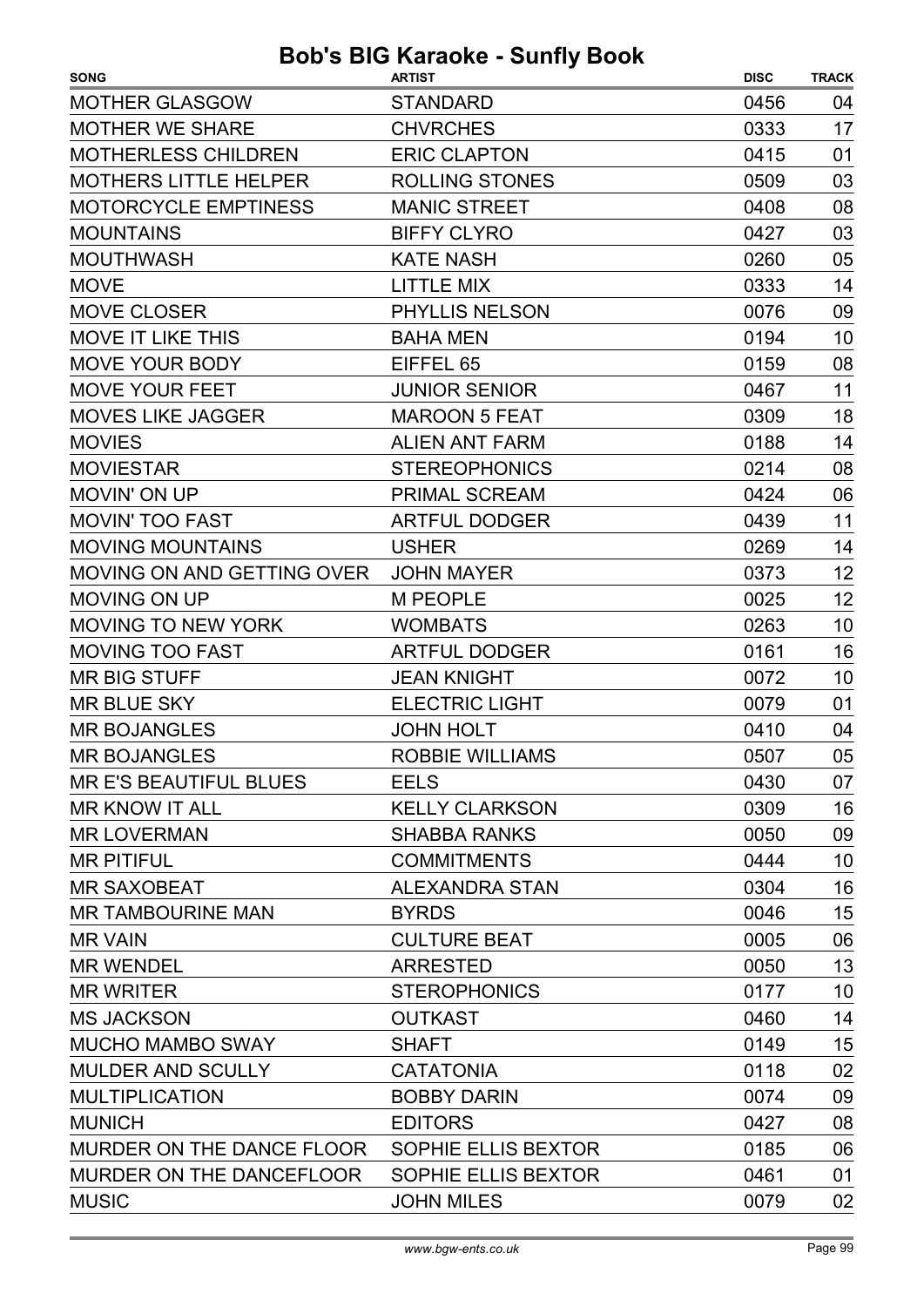| <b>MUSIC</b><br>12<br><b>MADONNA</b><br>0438<br>MUSIC GETS THE BEST OF ME<br>SOPHIE ELLIS BEXTOR<br>0466<br>07<br>13<br><b>MUSIC SOUNDS BETTER WITH</b><br>0125<br><b>STARDUST</b><br><b>MUSIC TO MY SOUL</b><br><b>CEELO GREEN</b><br>08<br>0358<br>15<br><b>MUSIC TO WATCH GIRLS BY</b><br>0136<br><b>ANDY WILLIAMS</b><br>MUSIC'S NO GOOD WITHOUT YOU CHER<br>09<br>0437<br><b>MUST GET OUT</b><br>0230<br>06<br><b>MAROON 5</b><br><b>MUSTANG SALLY</b><br><b>COMMITMENTS</b><br>0445<br>11<br><b>NINA SIMONE</b><br>MY BABY JUST CARES FOR ME<br>05<br>0075<br><b>MY BABY LOVES LOVIN'</b><br>06<br><b>WHITE PLAINS</b><br>0168<br><b>D12 FEAT EMINEM</b><br>0218<br>01<br><b>MY BAND</b><br><b>MY BROTHER</b><br><b>TERRY SCOTT</b><br>0419<br>09<br><b>BUCKS FIZZ</b><br>0406<br>04<br><b>MY CAMERA NEVER LIES</b><br><b>MY CHERIE AMOUR</b><br><b>STEVIE WONDER</b><br>0158<br>11<br><b>ALVIN STARDUST</b><br>MY COO CA CHOO<br>0024<br>06<br>09<br><b>MY DING A LING</b><br><b>CHUCK BERRY</b><br>0096<br><b>MY DOORBELL</b><br><b>WHITE STRIPES</b><br>0235<br>04<br>14<br><b>MY FATHERS SON</b><br><b>CONNOR REEVES</b><br>0115<br><b>MY FAVORITE MISTAKE</b><br><b>SHERYL CROW</b><br>02<br>0125<br>13<br>MY FAVORITE WASTE OF TIME<br><b>OWEN PAUL</b><br>0106<br>16<br><b>MY FAVOURITE THINGS</b><br>0419<br><b>JULIE ANDREWS</b><br><b>STAN SLADE</b><br>0101<br>03<br><b>MY FRIEND</b><br><b>STEREOPHONICS</b><br>0263<br>02<br><b>MY FRIENDS</b><br><b>MY GIRL</b><br><b>MADNESS</b><br>0105<br>02<br><b>MY GIRL</b><br><b>TEMPTATIONS</b><br>0446<br>14<br>0391<br>11<br><b>MY GRANDFATHER'S CLOCK</b><br>STANDARD<br><b>MARY WELLS</b><br>0018<br>03<br><b>MY GUY</b><br><b>MY HAPPY ENDING</b><br><b>AVRIL LAVIGNE</b><br>0452<br>06<br>18<br>MY HEAD IS A JUNGLE<br><b>WANKELMUT FEAT</b><br>0343<br>MY HEART BELONGS TO DADDY<br><b>MARILYN MONROE</b><br>11<br>0420<br><b>MY HEART TAKES OVER</b><br><b>SATURDAYS</b><br>0309<br>04<br>12<br>MY HEART WILL GO ON<br><b>CELINE DION</b><br>0450<br><b>CELINE DION</b><br>01<br>MY HEART WILL GO ON (DANCE<br>0129<br>10<br><b>MY IMMORTAL</b><br><b>EVANESCENCE</b><br>0452<br><b>MY INNER SMILE</b><br>04<br>0174<br><b>TEXAS</b><br><b>MY KIND OF GIRL</b><br><b>MATT MONRO</b><br>03<br>0094<br>12<br>MY KIND OF LOVE<br><b>EMELI SANDE</b><br>0316<br>MY LIFE [CLEAN]<br>06<br>50 CENT FEAT EMINEM<br>0324<br>MY LIFE WOULD SUCK WITHOUT<br>02<br><b>KELLY CLARKSON</b><br>0277<br><b>MY LOVE</b><br><b>JUSTIN TIMBERLAKE</b><br>01<br>0249<br><b>MY LOVE</b><br><b>WESTLIFE</b><br>0511<br>01<br>12<br>MY LOVE IS YOUR LOVE<br><b>WHITNEY HOUSTON</b><br>0138<br><b>MY MAN MUSIC</b><br>03<br><b>STOOSHE</b><br>0329 | <b>SONG</b> | <b>ARTIST</b> | <b>DISC</b> | <b>TRACK</b> |
|-------------------------------------------------------------------------------------------------------------------------------------------------------------------------------------------------------------------------------------------------------------------------------------------------------------------------------------------------------------------------------------------------------------------------------------------------------------------------------------------------------------------------------------------------------------------------------------------------------------------------------------------------------------------------------------------------------------------------------------------------------------------------------------------------------------------------------------------------------------------------------------------------------------------------------------------------------------------------------------------------------------------------------------------------------------------------------------------------------------------------------------------------------------------------------------------------------------------------------------------------------------------------------------------------------------------------------------------------------------------------------------------------------------------------------------------------------------------------------------------------------------------------------------------------------------------------------------------------------------------------------------------------------------------------------------------------------------------------------------------------------------------------------------------------------------------------------------------------------------------------------------------------------------------------------------------------------------------------------------------------------------------------------------------------------------------------------------------------------------------------------------------------------------------------------------------------------------------------------------------------------------------------------------------------------------------------------------------------------------------------------------------------------------------------------------------------------------------------------------------------------------------------------------------------------------------------------------------------------------------------------------------------------------------------------------------------|-------------|---------------|-------------|--------------|
|                                                                                                                                                                                                                                                                                                                                                                                                                                                                                                                                                                                                                                                                                                                                                                                                                                                                                                                                                                                                                                                                                                                                                                                                                                                                                                                                                                                                                                                                                                                                                                                                                                                                                                                                                                                                                                                                                                                                                                                                                                                                                                                                                                                                                                                                                                                                                                                                                                                                                                                                                                                                                                                                                                 |             |               |             |              |
|                                                                                                                                                                                                                                                                                                                                                                                                                                                                                                                                                                                                                                                                                                                                                                                                                                                                                                                                                                                                                                                                                                                                                                                                                                                                                                                                                                                                                                                                                                                                                                                                                                                                                                                                                                                                                                                                                                                                                                                                                                                                                                                                                                                                                                                                                                                                                                                                                                                                                                                                                                                                                                                                                                 |             |               |             |              |
|                                                                                                                                                                                                                                                                                                                                                                                                                                                                                                                                                                                                                                                                                                                                                                                                                                                                                                                                                                                                                                                                                                                                                                                                                                                                                                                                                                                                                                                                                                                                                                                                                                                                                                                                                                                                                                                                                                                                                                                                                                                                                                                                                                                                                                                                                                                                                                                                                                                                                                                                                                                                                                                                                                 |             |               |             |              |
|                                                                                                                                                                                                                                                                                                                                                                                                                                                                                                                                                                                                                                                                                                                                                                                                                                                                                                                                                                                                                                                                                                                                                                                                                                                                                                                                                                                                                                                                                                                                                                                                                                                                                                                                                                                                                                                                                                                                                                                                                                                                                                                                                                                                                                                                                                                                                                                                                                                                                                                                                                                                                                                                                                 |             |               |             |              |
|                                                                                                                                                                                                                                                                                                                                                                                                                                                                                                                                                                                                                                                                                                                                                                                                                                                                                                                                                                                                                                                                                                                                                                                                                                                                                                                                                                                                                                                                                                                                                                                                                                                                                                                                                                                                                                                                                                                                                                                                                                                                                                                                                                                                                                                                                                                                                                                                                                                                                                                                                                                                                                                                                                 |             |               |             |              |
|                                                                                                                                                                                                                                                                                                                                                                                                                                                                                                                                                                                                                                                                                                                                                                                                                                                                                                                                                                                                                                                                                                                                                                                                                                                                                                                                                                                                                                                                                                                                                                                                                                                                                                                                                                                                                                                                                                                                                                                                                                                                                                                                                                                                                                                                                                                                                                                                                                                                                                                                                                                                                                                                                                 |             |               |             |              |
|                                                                                                                                                                                                                                                                                                                                                                                                                                                                                                                                                                                                                                                                                                                                                                                                                                                                                                                                                                                                                                                                                                                                                                                                                                                                                                                                                                                                                                                                                                                                                                                                                                                                                                                                                                                                                                                                                                                                                                                                                                                                                                                                                                                                                                                                                                                                                                                                                                                                                                                                                                                                                                                                                                 |             |               |             |              |
|                                                                                                                                                                                                                                                                                                                                                                                                                                                                                                                                                                                                                                                                                                                                                                                                                                                                                                                                                                                                                                                                                                                                                                                                                                                                                                                                                                                                                                                                                                                                                                                                                                                                                                                                                                                                                                                                                                                                                                                                                                                                                                                                                                                                                                                                                                                                                                                                                                                                                                                                                                                                                                                                                                 |             |               |             |              |
|                                                                                                                                                                                                                                                                                                                                                                                                                                                                                                                                                                                                                                                                                                                                                                                                                                                                                                                                                                                                                                                                                                                                                                                                                                                                                                                                                                                                                                                                                                                                                                                                                                                                                                                                                                                                                                                                                                                                                                                                                                                                                                                                                                                                                                                                                                                                                                                                                                                                                                                                                                                                                                                                                                 |             |               |             |              |
|                                                                                                                                                                                                                                                                                                                                                                                                                                                                                                                                                                                                                                                                                                                                                                                                                                                                                                                                                                                                                                                                                                                                                                                                                                                                                                                                                                                                                                                                                                                                                                                                                                                                                                                                                                                                                                                                                                                                                                                                                                                                                                                                                                                                                                                                                                                                                                                                                                                                                                                                                                                                                                                                                                 |             |               |             |              |
|                                                                                                                                                                                                                                                                                                                                                                                                                                                                                                                                                                                                                                                                                                                                                                                                                                                                                                                                                                                                                                                                                                                                                                                                                                                                                                                                                                                                                                                                                                                                                                                                                                                                                                                                                                                                                                                                                                                                                                                                                                                                                                                                                                                                                                                                                                                                                                                                                                                                                                                                                                                                                                                                                                 |             |               |             |              |
|                                                                                                                                                                                                                                                                                                                                                                                                                                                                                                                                                                                                                                                                                                                                                                                                                                                                                                                                                                                                                                                                                                                                                                                                                                                                                                                                                                                                                                                                                                                                                                                                                                                                                                                                                                                                                                                                                                                                                                                                                                                                                                                                                                                                                                                                                                                                                                                                                                                                                                                                                                                                                                                                                                 |             |               |             |              |
|                                                                                                                                                                                                                                                                                                                                                                                                                                                                                                                                                                                                                                                                                                                                                                                                                                                                                                                                                                                                                                                                                                                                                                                                                                                                                                                                                                                                                                                                                                                                                                                                                                                                                                                                                                                                                                                                                                                                                                                                                                                                                                                                                                                                                                                                                                                                                                                                                                                                                                                                                                                                                                                                                                 |             |               |             |              |
|                                                                                                                                                                                                                                                                                                                                                                                                                                                                                                                                                                                                                                                                                                                                                                                                                                                                                                                                                                                                                                                                                                                                                                                                                                                                                                                                                                                                                                                                                                                                                                                                                                                                                                                                                                                                                                                                                                                                                                                                                                                                                                                                                                                                                                                                                                                                                                                                                                                                                                                                                                                                                                                                                                 |             |               |             |              |
|                                                                                                                                                                                                                                                                                                                                                                                                                                                                                                                                                                                                                                                                                                                                                                                                                                                                                                                                                                                                                                                                                                                                                                                                                                                                                                                                                                                                                                                                                                                                                                                                                                                                                                                                                                                                                                                                                                                                                                                                                                                                                                                                                                                                                                                                                                                                                                                                                                                                                                                                                                                                                                                                                                 |             |               |             |              |
|                                                                                                                                                                                                                                                                                                                                                                                                                                                                                                                                                                                                                                                                                                                                                                                                                                                                                                                                                                                                                                                                                                                                                                                                                                                                                                                                                                                                                                                                                                                                                                                                                                                                                                                                                                                                                                                                                                                                                                                                                                                                                                                                                                                                                                                                                                                                                                                                                                                                                                                                                                                                                                                                                                 |             |               |             |              |
|                                                                                                                                                                                                                                                                                                                                                                                                                                                                                                                                                                                                                                                                                                                                                                                                                                                                                                                                                                                                                                                                                                                                                                                                                                                                                                                                                                                                                                                                                                                                                                                                                                                                                                                                                                                                                                                                                                                                                                                                                                                                                                                                                                                                                                                                                                                                                                                                                                                                                                                                                                                                                                                                                                 |             |               |             |              |
|                                                                                                                                                                                                                                                                                                                                                                                                                                                                                                                                                                                                                                                                                                                                                                                                                                                                                                                                                                                                                                                                                                                                                                                                                                                                                                                                                                                                                                                                                                                                                                                                                                                                                                                                                                                                                                                                                                                                                                                                                                                                                                                                                                                                                                                                                                                                                                                                                                                                                                                                                                                                                                                                                                 |             |               |             |              |
|                                                                                                                                                                                                                                                                                                                                                                                                                                                                                                                                                                                                                                                                                                                                                                                                                                                                                                                                                                                                                                                                                                                                                                                                                                                                                                                                                                                                                                                                                                                                                                                                                                                                                                                                                                                                                                                                                                                                                                                                                                                                                                                                                                                                                                                                                                                                                                                                                                                                                                                                                                                                                                                                                                 |             |               |             |              |
|                                                                                                                                                                                                                                                                                                                                                                                                                                                                                                                                                                                                                                                                                                                                                                                                                                                                                                                                                                                                                                                                                                                                                                                                                                                                                                                                                                                                                                                                                                                                                                                                                                                                                                                                                                                                                                                                                                                                                                                                                                                                                                                                                                                                                                                                                                                                                                                                                                                                                                                                                                                                                                                                                                 |             |               |             |              |
|                                                                                                                                                                                                                                                                                                                                                                                                                                                                                                                                                                                                                                                                                                                                                                                                                                                                                                                                                                                                                                                                                                                                                                                                                                                                                                                                                                                                                                                                                                                                                                                                                                                                                                                                                                                                                                                                                                                                                                                                                                                                                                                                                                                                                                                                                                                                                                                                                                                                                                                                                                                                                                                                                                 |             |               |             |              |
|                                                                                                                                                                                                                                                                                                                                                                                                                                                                                                                                                                                                                                                                                                                                                                                                                                                                                                                                                                                                                                                                                                                                                                                                                                                                                                                                                                                                                                                                                                                                                                                                                                                                                                                                                                                                                                                                                                                                                                                                                                                                                                                                                                                                                                                                                                                                                                                                                                                                                                                                                                                                                                                                                                 |             |               |             |              |
|                                                                                                                                                                                                                                                                                                                                                                                                                                                                                                                                                                                                                                                                                                                                                                                                                                                                                                                                                                                                                                                                                                                                                                                                                                                                                                                                                                                                                                                                                                                                                                                                                                                                                                                                                                                                                                                                                                                                                                                                                                                                                                                                                                                                                                                                                                                                                                                                                                                                                                                                                                                                                                                                                                 |             |               |             |              |
|                                                                                                                                                                                                                                                                                                                                                                                                                                                                                                                                                                                                                                                                                                                                                                                                                                                                                                                                                                                                                                                                                                                                                                                                                                                                                                                                                                                                                                                                                                                                                                                                                                                                                                                                                                                                                                                                                                                                                                                                                                                                                                                                                                                                                                                                                                                                                                                                                                                                                                                                                                                                                                                                                                 |             |               |             |              |
|                                                                                                                                                                                                                                                                                                                                                                                                                                                                                                                                                                                                                                                                                                                                                                                                                                                                                                                                                                                                                                                                                                                                                                                                                                                                                                                                                                                                                                                                                                                                                                                                                                                                                                                                                                                                                                                                                                                                                                                                                                                                                                                                                                                                                                                                                                                                                                                                                                                                                                                                                                                                                                                                                                 |             |               |             |              |
|                                                                                                                                                                                                                                                                                                                                                                                                                                                                                                                                                                                                                                                                                                                                                                                                                                                                                                                                                                                                                                                                                                                                                                                                                                                                                                                                                                                                                                                                                                                                                                                                                                                                                                                                                                                                                                                                                                                                                                                                                                                                                                                                                                                                                                                                                                                                                                                                                                                                                                                                                                                                                                                                                                 |             |               |             |              |
|                                                                                                                                                                                                                                                                                                                                                                                                                                                                                                                                                                                                                                                                                                                                                                                                                                                                                                                                                                                                                                                                                                                                                                                                                                                                                                                                                                                                                                                                                                                                                                                                                                                                                                                                                                                                                                                                                                                                                                                                                                                                                                                                                                                                                                                                                                                                                                                                                                                                                                                                                                                                                                                                                                 |             |               |             |              |
|                                                                                                                                                                                                                                                                                                                                                                                                                                                                                                                                                                                                                                                                                                                                                                                                                                                                                                                                                                                                                                                                                                                                                                                                                                                                                                                                                                                                                                                                                                                                                                                                                                                                                                                                                                                                                                                                                                                                                                                                                                                                                                                                                                                                                                                                                                                                                                                                                                                                                                                                                                                                                                                                                                 |             |               |             |              |
|                                                                                                                                                                                                                                                                                                                                                                                                                                                                                                                                                                                                                                                                                                                                                                                                                                                                                                                                                                                                                                                                                                                                                                                                                                                                                                                                                                                                                                                                                                                                                                                                                                                                                                                                                                                                                                                                                                                                                                                                                                                                                                                                                                                                                                                                                                                                                                                                                                                                                                                                                                                                                                                                                                 |             |               |             |              |
|                                                                                                                                                                                                                                                                                                                                                                                                                                                                                                                                                                                                                                                                                                                                                                                                                                                                                                                                                                                                                                                                                                                                                                                                                                                                                                                                                                                                                                                                                                                                                                                                                                                                                                                                                                                                                                                                                                                                                                                                                                                                                                                                                                                                                                                                                                                                                                                                                                                                                                                                                                                                                                                                                                 |             |               |             |              |
|                                                                                                                                                                                                                                                                                                                                                                                                                                                                                                                                                                                                                                                                                                                                                                                                                                                                                                                                                                                                                                                                                                                                                                                                                                                                                                                                                                                                                                                                                                                                                                                                                                                                                                                                                                                                                                                                                                                                                                                                                                                                                                                                                                                                                                                                                                                                                                                                                                                                                                                                                                                                                                                                                                 |             |               |             |              |
|                                                                                                                                                                                                                                                                                                                                                                                                                                                                                                                                                                                                                                                                                                                                                                                                                                                                                                                                                                                                                                                                                                                                                                                                                                                                                                                                                                                                                                                                                                                                                                                                                                                                                                                                                                                                                                                                                                                                                                                                                                                                                                                                                                                                                                                                                                                                                                                                                                                                                                                                                                                                                                                                                                 |             |               |             |              |
|                                                                                                                                                                                                                                                                                                                                                                                                                                                                                                                                                                                                                                                                                                                                                                                                                                                                                                                                                                                                                                                                                                                                                                                                                                                                                                                                                                                                                                                                                                                                                                                                                                                                                                                                                                                                                                                                                                                                                                                                                                                                                                                                                                                                                                                                                                                                                                                                                                                                                                                                                                                                                                                                                                 |             |               |             |              |
|                                                                                                                                                                                                                                                                                                                                                                                                                                                                                                                                                                                                                                                                                                                                                                                                                                                                                                                                                                                                                                                                                                                                                                                                                                                                                                                                                                                                                                                                                                                                                                                                                                                                                                                                                                                                                                                                                                                                                                                                                                                                                                                                                                                                                                                                                                                                                                                                                                                                                                                                                                                                                                                                                                 |             |               |             |              |
|                                                                                                                                                                                                                                                                                                                                                                                                                                                                                                                                                                                                                                                                                                                                                                                                                                                                                                                                                                                                                                                                                                                                                                                                                                                                                                                                                                                                                                                                                                                                                                                                                                                                                                                                                                                                                                                                                                                                                                                                                                                                                                                                                                                                                                                                                                                                                                                                                                                                                                                                                                                                                                                                                                 |             |               |             |              |
|                                                                                                                                                                                                                                                                                                                                                                                                                                                                                                                                                                                                                                                                                                                                                                                                                                                                                                                                                                                                                                                                                                                                                                                                                                                                                                                                                                                                                                                                                                                                                                                                                                                                                                                                                                                                                                                                                                                                                                                                                                                                                                                                                                                                                                                                                                                                                                                                                                                                                                                                                                                                                                                                                                 |             |               |             |              |
|                                                                                                                                                                                                                                                                                                                                                                                                                                                                                                                                                                                                                                                                                                                                                                                                                                                                                                                                                                                                                                                                                                                                                                                                                                                                                                                                                                                                                                                                                                                                                                                                                                                                                                                                                                                                                                                                                                                                                                                                                                                                                                                                                                                                                                                                                                                                                                                                                                                                                                                                                                                                                                                                                                 |             |               |             |              |
|                                                                                                                                                                                                                                                                                                                                                                                                                                                                                                                                                                                                                                                                                                                                                                                                                                                                                                                                                                                                                                                                                                                                                                                                                                                                                                                                                                                                                                                                                                                                                                                                                                                                                                                                                                                                                                                                                                                                                                                                                                                                                                                                                                                                                                                                                                                                                                                                                                                                                                                                                                                                                                                                                                 |             |               |             |              |
|                                                                                                                                                                                                                                                                                                                                                                                                                                                                                                                                                                                                                                                                                                                                                                                                                                                                                                                                                                                                                                                                                                                                                                                                                                                                                                                                                                                                                                                                                                                                                                                                                                                                                                                                                                                                                                                                                                                                                                                                                                                                                                                                                                                                                                                                                                                                                                                                                                                                                                                                                                                                                                                                                                 |             |               |             |              |
|                                                                                                                                                                                                                                                                                                                                                                                                                                                                                                                                                                                                                                                                                                                                                                                                                                                                                                                                                                                                                                                                                                                                                                                                                                                                                                                                                                                                                                                                                                                                                                                                                                                                                                                                                                                                                                                                                                                                                                                                                                                                                                                                                                                                                                                                                                                                                                                                                                                                                                                                                                                                                                                                                                 |             |               |             |              |
|                                                                                                                                                                                                                                                                                                                                                                                                                                                                                                                                                                                                                                                                                                                                                                                                                                                                                                                                                                                                                                                                                                                                                                                                                                                                                                                                                                                                                                                                                                                                                                                                                                                                                                                                                                                                                                                                                                                                                                                                                                                                                                                                                                                                                                                                                                                                                                                                                                                                                                                                                                                                                                                                                                 |             |               |             |              |
|                                                                                                                                                                                                                                                                                                                                                                                                                                                                                                                                                                                                                                                                                                                                                                                                                                                                                                                                                                                                                                                                                                                                                                                                                                                                                                                                                                                                                                                                                                                                                                                                                                                                                                                                                                                                                                                                                                                                                                                                                                                                                                                                                                                                                                                                                                                                                                                                                                                                                                                                                                                                                                                                                                 |             |               |             |              |
|                                                                                                                                                                                                                                                                                                                                                                                                                                                                                                                                                                                                                                                                                                                                                                                                                                                                                                                                                                                                                                                                                                                                                                                                                                                                                                                                                                                                                                                                                                                                                                                                                                                                                                                                                                                                                                                                                                                                                                                                                                                                                                                                                                                                                                                                                                                                                                                                                                                                                                                                                                                                                                                                                                 |             |               |             |              |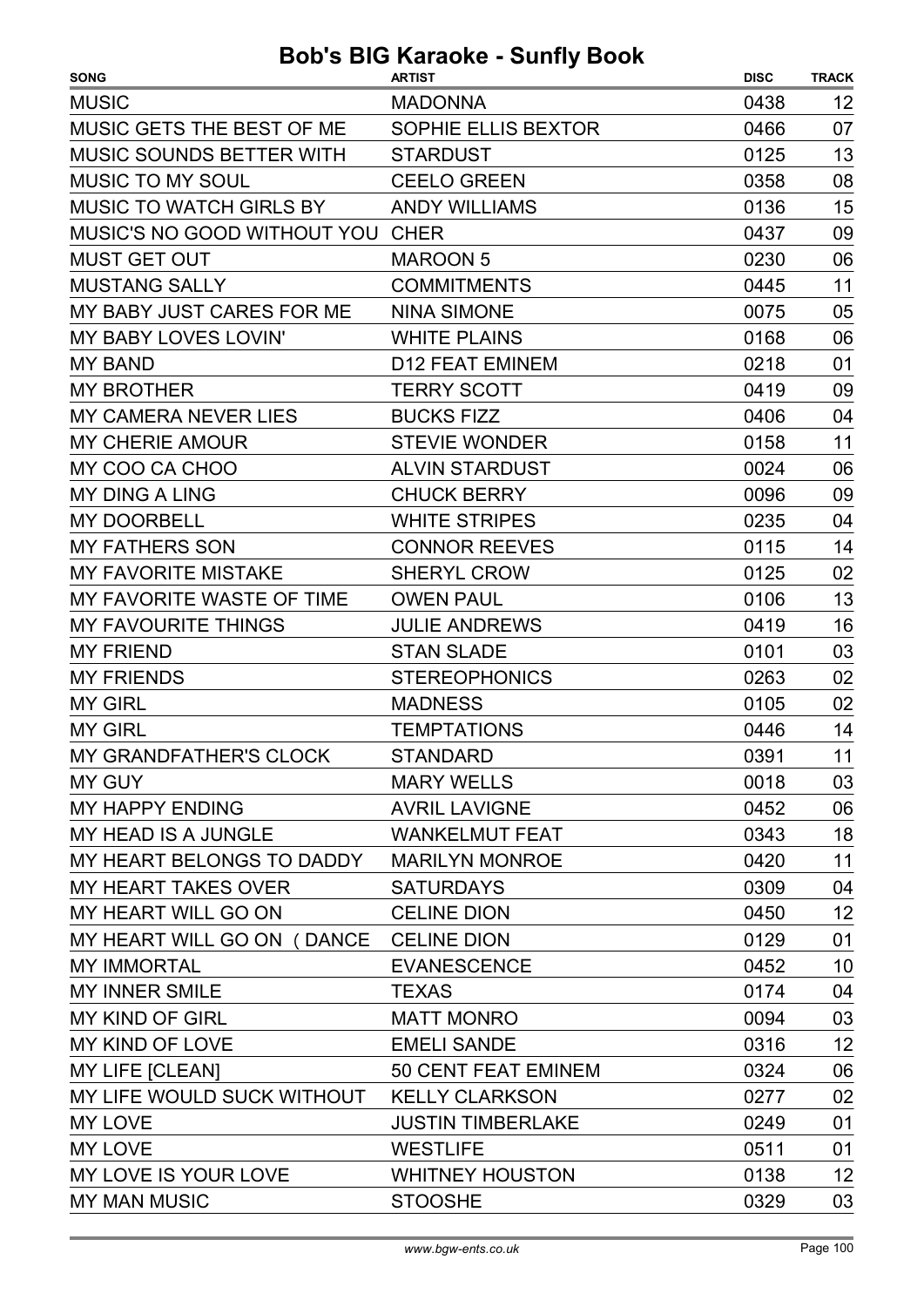| <b>SONG</b>                             | <b>ARTIST</b>           | <b>DISC</b> | <b>TRACK</b> |
|-----------------------------------------|-------------------------|-------------|--------------|
| <b>MY NAME IS</b>                       | <b>EMINEM</b>           | 0136        | 03           |
| <b>MY NAME IS NOT SUSAN</b>             | <b>WHITNEY HOUSTON</b>  | 0397        | 04           |
| <b>MY NAME IS PRINCE</b>                | <b>PRINCE</b>           | 0500        | 12           |
| <b>MY NUMBER 1</b>                      | <b>STYLO G FEAT</b>     | 0356        | 07           |
| MY OH MY                                | <b>AQUA</b>             | 0122        | 04           |
| MY OLD MAN'S A DUSTMAN                  | <b>LONNIE DONNEGAN</b>  | 0042        | 08           |
| <b>MY ONE TEMPTATION</b>                | <b>MICA PARIS</b>       | 0160        | 14           |
| <b>MY PERFECT COUSIN</b>                | <b>UNDERTONES</b>       | 0109        | 14           |
| <b>MY PLACE</b>                         | <b>NELLY</b>            | 0222        | 04           |
| <b>MY PRAYER</b>                        | <b>PLATTERS</b>         | 0047        | 03           |
| <b>MY PREROGATIVE</b>                   | <b>BOBBY BROWN</b>      | 0011        | 13           |
| <b>MY PREROGATIVE</b>                   | <b>BRITNEY SPEARS</b>   | 0224        | 09           |
| <b>MY SENTIMENTAL FRIEND</b>            | <b>HERMAN'S HERMITS</b> | 0065        | 05           |
| <b>MY SHARONA</b>                       | <b>KNACK</b>            | 0488        | 10           |
| MY SHIP IS COMING IN                    | <b>WALKER BROTHERS</b>  | 0094        | 09           |
| <b>MY SIDE OF TOWN</b>                  | <b>LUTRICIA MCNEIL</b>  | 0124        | 09           |
| <b>MY SISTER</b>                        | <b>JULIANA HATFIELD</b> | 0424        | 11           |
| MY SON MY SON                           | <b>VERA LYNN</b>        | 0092        | 10           |
| MY SONGS KNOW WHAT YOU DID FALL OUT BOY |                         | 0325        | 09           |
| <b>MY STAR</b>                          | <b>IAN DURY AND THE</b> | 0118        | 04           |
| <b>MY STRONGEST SUIT</b>                | <b>SPICE GIRLS</b>      | 0136        | 01           |
| <b>MY SWEET LORD</b>                    | <b>GEORGE HARRISON</b>  | 0188        | 11           |
| <b>MY TOWN</b>                          | <b>GLASS TIGER</b>      | 0419        | 01           |
| <b>MY TYPE</b>                          | <b>SAINT MOTEL</b>      | 0343        | 03           |
| <b>MY UNIVERSE</b>                      | <b>SHIRES</b>           | 0369        | 14           |
| MY WAY                                  | <b>CALVIN HARRIS</b>    | 0369        | 07           |
| <b>MY WAY</b>                           | <b>FRANK SINATRA</b>    | 0446        | 04           |
| <b>MY WAY</b>                           | <b>LIMP BIZKIT</b>      | 0180        | 05           |
| <b>MY WAY</b>                           | <b>SID VICIOUS</b>      | 0007        | 10           |
| MY WEAKNESS IS NON OF YOUR              | <b>EMBRACE</b>          | 0125        | 14           |
| <b>MY WICKED HEART</b>                  | <b>DIANA VICKERS</b>    | 0297        | 07           |
| <b>MYSTERIOUS GIRL</b>                  | PETER ANDRE             | 0061        | 14           |
| <b>MYSTERIOUS TIMES</b>                 | <b>SASH</b>             | 0124        | 16           |
| <b>MYSTIFY</b>                          | <b>INXS</b>             | 0162        | 14           |
| N 17                                    | <b>SAW DOCTORS</b>      | 0153        | 04           |
| N DEY SAY                               | <b>NELLY</b>            | 0231        | 06           |
| NA NA HEY HEY                           | <b>STEAM</b>            | 0168        | 02           |
| NA NA IS THE SADDEST WORD               | <b>STYLISTICS</b>       | 0097        | 08           |
| <b>NAKED IN THE RAIN</b>                | <b>BLUE PEARL</b>       | 0036        | 02           |
| NAME OF THE GAME                        | <b>ABBA</b>             | 0098        | 05           |
| <b>NAN'S SONG</b>                       | <b>ROBBIE WILLIAMS</b>  | 0512        | 07           |
| <b>NASTY</b>                            | <b>PIXIE LOTT</b>       | 0336        | 08           |
| <b>NASTY</b>                            | <b>PRODIGY</b>          | 0348        | 18           |
|                                         |                         |             |              |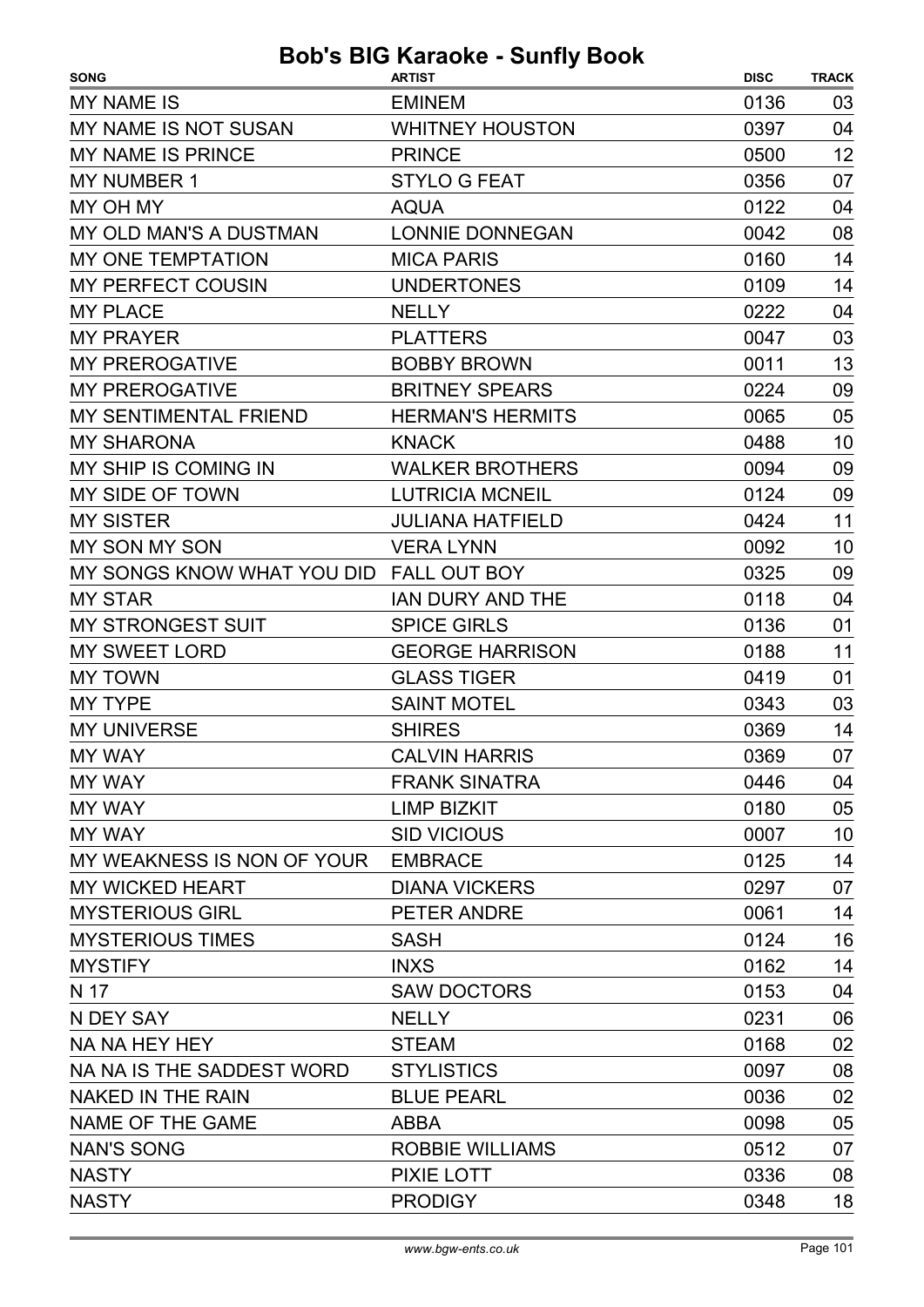| <b>SONG</b>                                    | <b>ARTIST</b>           | <b>DISC</b> | <b>TRACK</b> |
|------------------------------------------------|-------------------------|-------------|--------------|
| <b>NASTY GIRL</b>                              | NOTORIOUS BIG AND       | 0240        | 11           |
| <b>NATHAN JONES</b>                            | <b>BANANARAMA</b>       | 0151        | 10           |
| <b>NATIONAL EXPRESS</b>                        | <b>DIVINE COMEDY</b>    | 0132        | 03           |
| <b>NATIVE NEW YORKER</b>                       | <b>ODYSSEY</b>          | 0068        | 11           |
| <b>NATURAL</b>                                 | S CLUB 7                | 0504        | 11           |
| <b>NATURAL BORN BOOGIE</b>                     | <b>HUMBLE PIE</b>       | 0070        | 15           |
| <b>NATURE'S LAW</b>                            | <b>EMBRACE</b>          | 0242        | 01           |
| <b>NAUGHTY CHRISTMAS</b>                       | <b>FAT LES</b>          | 0128        | 15           |
| <b>NAUGHTY GIRL</b>                            | <b>BEYONCE</b>          | 0216        | 06           |
| <b>NAUGHTY GIRL</b>                            | <b>HOLLY VALANCE</b>    | 0200        | 15           |
| <b>NEANDERTHAL MAN</b>                         | <b>HOTLEGS</b>          | 0090        | 05           |
| NEED U (100%)                                  | <b>DUKE DUMONT FEAT</b> | 0327        | 07           |
| <b>NEED YOU NOW</b>                            | <b>LADY ANTEBULLUM</b>  | 0287        | 07           |
| <b>NEEDED ME</b>                               | <b>RIHANNA</b>          | 0367        | 06           |
| <b>NEEDLE IN A HAYSTACK</b>                    | <b>VELVELETTES</b>      | 0425        | 09           |
| <b>NEEDLES AND PINS</b>                        | <b>SEARCHERS</b>        | 0046        | 01           |
| <b>NEGOTIATE WITH LOVE</b>                     | <b>RACHEL STEVENS</b>   | 0230        | 03           |
| <b>NELLIE THE ELEPHANT</b>                     | <b>TOY DOLLS</b>        | 0042        | 02           |
| <b>NEON LIGHTS</b>                             | <b>DEMI LOVATO</b>      | 0341        | 17           |
| <b>NEUTRON STAR COLLISION</b>                  | <b>MUSE</b>             | 0434        | 02           |
| <b>NEVER AGAIN</b>                             | <b>KELLY CLARKSON</b>   | 0256        | 14           |
| <b>NEVER BE A RIGHT TIME</b>                   | PROFESSOR GREEN         | 0311        | 15           |
| <b>NEVER BE LONELY</b>                         | <b>FEELING</b>          | 0246        | 12           |
| <b>NEVER BE THE SAME AGAIN</b>                 | MEL C FEAT LEFT EYE     | 0163        | 08           |
| <b>NEVER BE YOUR WOMAN</b>                     | <b>WILEY FEAT EMELI</b> | 0290        | 07           |
| <b>NEVER BEFORE</b>                            | <b>DEEP PURPLE</b>      | 0415        | 10           |
| NEVER CAN SAY GOODBYE                          | <b>GLORIA GAYNOR</b>    | 0382        | 02           |
| NEVER CAN SAY GOODBYE                          | <b>JIMMY SOMERVILLE</b> | 0392        | 11           |
| NEVER CLOSE OUR EYES                           | <b>ADAM LAMBERT</b>     | 0318        | 15           |
| NEVER ENDING SONG OF LOVE                      | <b>NEW SEEKERS</b>      | 0090        | 14           |
| NEVER ENDING STORY                             | LIMAHL                  | 0387        | 15           |
| <b>NEVER EVER</b>                              | <b>ALL SAINTS</b>       | 0450        | 14           |
| NEVER FORGET                                   | <b>TAKE THAT</b>        | 0039        | 07           |
| NEVER FORGET YOU                               | <b>MNEK AND ZARA</b>    | 0357        | 14           |
| <b>NEVER FORGET YOU</b>                        | <b>NOISETTES</b>        | 0280        | 01           |
| <b>NEVER GIVE UP</b>                           | <b>SIA</b>              | 0372        | 08           |
| NEVER GIVE UP ON YOU                           | LUCIE JONES             | 0376        | 08           |
| <b>NEVER GONNA BE ALONE</b>                    | <b>NICKELBACK</b>       | 0472        | 11           |
| NEVER GONNA GIVE YOU UP                        | <b>RICK ASTLEY</b>      | 0449        | 04           |
| NEVER GONNA LEAVE YOUR SIDE DANIEL BEDINGFIELD |                         | 0468        | 12           |
| NEVER GONNA LET YOU GO                         | <b>TINA MOORE</b>       | 0115        | 12           |
| NEVER HAD A DREAM COME                         | S CLUB 7                | 0504        | 12           |
| NEVER LEAVE YOU                                | <b>TINCHY STRYDER</b>   | 0282        | 16           |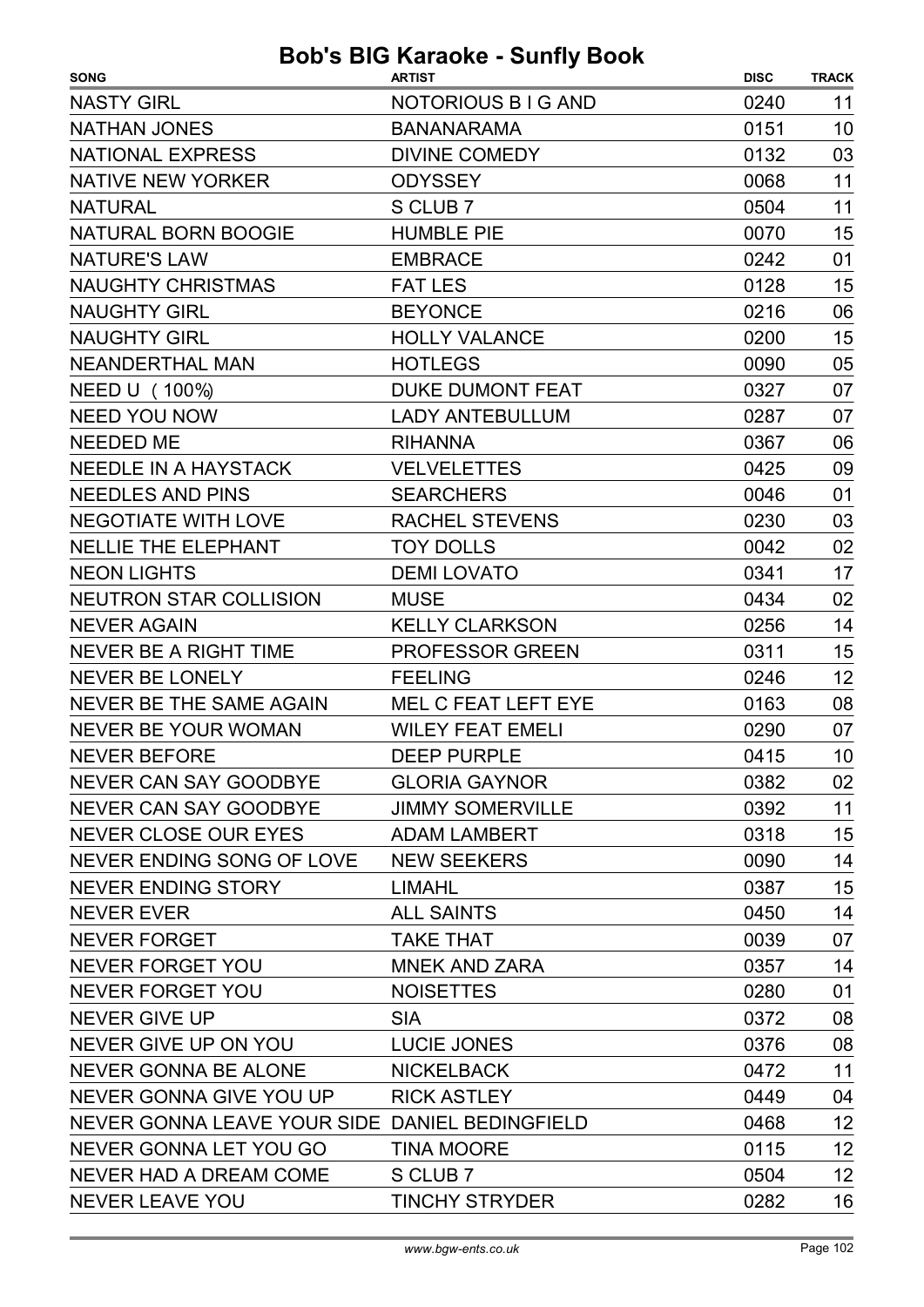| <b>SONG</b>                  | <b>ARTIST</b>              | <b>DISC</b> | <b>TRACK</b> |
|------------------------------|----------------------------|-------------|--------------|
| NEVER LEAVE YOU ( UH OOOH    | <b>LUMIDEE</b>             | 0208        | 16           |
| NEVER LET YOU DOWN           | <b>HONNIES</b>             | 0152        | 08           |
| NEVER LET YOU GO             | <b>JUSTIN BIEBER</b>       | 0291        | 05           |
| <b>NEVER MISS A BEAT</b>     | <b>KAISER CHIEFS</b>       | 0272        | 03           |
| <b>NEVER NEVER</b>           | <b>ASSEMBLY</b>            | 0432        | 08           |
| <b>NEVER SAY NEVER</b>       | <b>JUSTIN BIEBER FT</b>    | 0294        | 03           |
| <b>NEVER TOO FAR</b>         | <b>MARIAH CAREY</b>        | 0186        | 08           |
| <b>NEVER TOO MUCH</b>        | <b>LUTHER VANDROSS</b>     | 0067        | 03           |
| <b>NEVER WENT TO CHURCH</b>  | <b>STREETS</b>             | 0244        | 13           |
| <b>NEW BEGINNING</b>         | <b>STEVEN GATELY</b>       | 0165        | 06           |
| <b>NEW DAY</b>               | <b>TAKE THAT</b>           | 0376        | 16           |
| <b>NEW DAY</b>               | <b>WYCLEF JEAN FEAT</b>    | 0152        | 11           |
| <b>NEW DIRECTION</b>         | <b>S CLUB JUNIORS</b>      | 0196        | 14           |
| <b>NEW DIVIDE</b>            | <b>LINKIN PARK</b>         | 0281        | 10           |
| <b>NEW FLAME</b>             | <b>SIMPLY RED</b>          | 0149        | 11           |
| <b>NEW GIRL</b>              | <b>REGGIE 'N' BOLLIE</b>   | 0365        | 08           |
| <b>NEW IN TOWN</b>           | <b>LITTLE BOOTS</b>        | 0281        | 08           |
| <b>NEW KIND OF MEDICINE</b>  | <b>ULTRA NATE</b>          | 0123        | 07           |
| <b>NEW MOON ON MONDAY</b>    | <b>DURAN DURAN</b>         | 0506        | 16           |
| <b>NEW RULES</b>             | <b>DUA LIPA</b>            | 0379        | 02           |
| <b>NEW SHOES</b>             | PAOLO NUTINI               | 0253        | 10           |
| <b>NEW YEAR</b>              | <b>SUGABABES</b>           | 0442        | 01           |
| <b>NEW YORK</b>              | <b>PALOMA FAITH</b>        | 0413        | 07           |
| <b>NEW YORK NEW YORK</b>     | <b>FRANK SINATRA</b>       | 0448        | 01           |
| <b>NEW YORK RAINING</b>      | <b>CHARLES HAMILTON</b>    | 0352        | 07           |
| <b>NEXT BEST SUPERSTAR</b>   | MEL C                      | 0230        | 07           |
| <b>NEXT PLANE HOME</b>       | <b>DANIEL POWTER</b>       | 0271        | 14           |
| <b>NEXT TO ME</b>            | <b>EMELI SANDE</b>         | 0313        | 12           |
| <b>NEXT YEAR</b>             | <b>FOO FIGHTERS</b>        | 0174        | 13           |
| <b>NIGHT</b>                 | <b>FRANKIE VALLI</b>       | 0389        | 05           |
| <b>NIGHT CHANGES</b>         | <b>ONE DIRECTION</b>       | 0347        | 13           |
| <b>NIGHT CHICAGO DIED</b>    | <b>PAPER LACE</b>          | 0101        | 11           |
| <b>NIGHT FEVER</b>           | <b>BEE GEES</b>            | 0446        | 05           |
| NIGHT HAS A THOUSAND EYES    | <b>BOBBY VEE</b>           | 0064        | 09           |
| <b>NIGHT NURSE</b>           | <b>SLY AND ROBBIE WITH</b> | 0115        | 11           |
| NIGHT THEY DROVE OLD DIXIE   | <b>JOAN BAEZ</b>           | 0153        | 12           |
| <b>NIGHT TO REMEMBER</b>     | <b>LIBERTY X</b>           | 0238        | 12           |
| <b>NIGHTS</b>                | <b>AVICII</b>              | 0348        | 15           |
| NIGHTS IN WHITE SATIN        | <b>MOODY BLUES</b>         | 0055        | 05           |
| NIGHTS ON BROADWAY           | <b>CANDI STATON</b>        | 0103        | 05           |
| <b>NIKITA</b>                | <b>ELTON JOHN</b>          | 0005        | 07           |
| <b>NINE MILLION BICYCLES</b> | <b>KATIE MELUA</b>         | 0236        | 12           |
| <b>NIRVANA</b>               | <b>SAM SMITH</b>           | 0333        | 10           |
|                              |                            |             |              |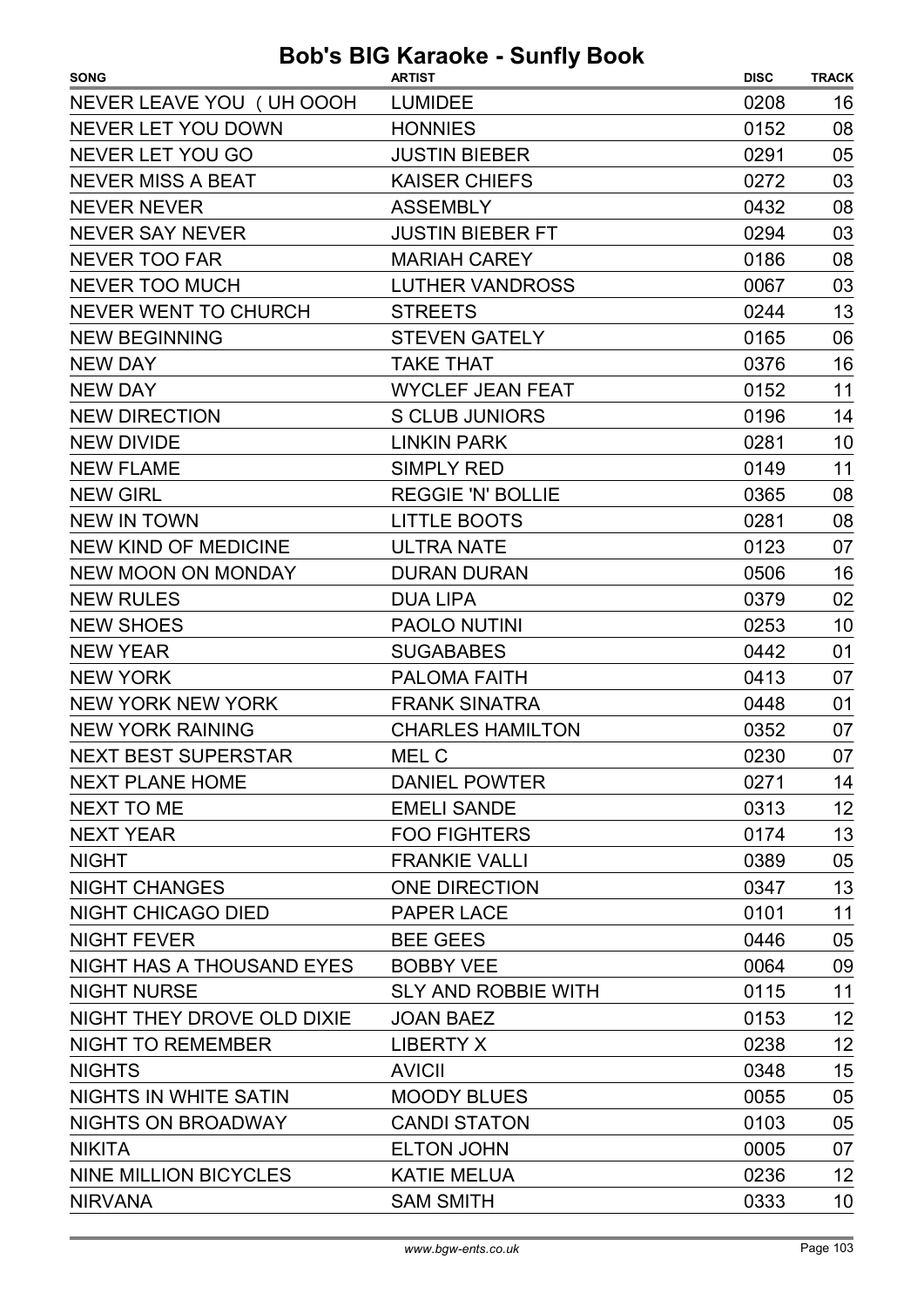| <b>NO</b><br>0363<br><b>MEGHAN TRAINOR</b><br>07<br><b>NO AIR</b><br><b>JODRIN SPARKS AND</b><br>06<br>0269<br><b>NO AIR</b><br><b>JORDAN SPARKS AND</b><br>01<br>0479<br><b>NO BRAVERY</b><br><b>JAMES BLUNT</b><br>08<br>0418<br>NO CAN DO<br><b>SUGABABES</b><br>09<br>0275<br><b>NO CARS GO</b><br><b>ARCADE FIRE</b><br>09<br>0258<br>03<br><b>NO CHARGE</b><br><b>JJ BARRIE</b><br>0102<br>NO CHURCH IN THE WILD<br>KANYE WEST AND JAY<br>0316<br>14<br>07<br>NO DISTANCE LEFT TO RUN<br><b>BLUR</b><br>0150<br>NO DOUBT ABOUT IT<br>07<br><b>HOT CHOCOLATE</b><br>0395<br>NO DREAM IMPOSSIBLE<br>05<br><b>LINDSAY</b><br>0179<br><b>NO ENEMIESZ</b><br><b>KIESZA</b><br>0346<br>07<br>NO GOOD ADVICE<br><b>GIRLS ALOUD</b><br>0204<br>02<br>NO GOOD IN GOODBYE<br><b>SCRIPT</b><br>0346<br>14<br>NO LETTING GO<br>0208<br>07<br><b>WAYNE WONDER</b><br><b>NO LIE</b><br>04<br><b>SEAN PAUL AND DUA</b><br>0373<br><b>NOISEWORKS</b><br>12<br><b>NO LIES</b><br>0472<br>08<br>NO LIGHT NO LIGHT<br><b>FLORENCE AND THE</b><br>0312<br><b>NO LIMITS</b><br><b>2 UNLIMITED</b><br>0006<br>05<br>11<br><b>NO MAN'S LAND</b><br><b>BEVERLEY KNIGHT</b><br>0255<br>NO MATTER WHAT<br><b>BOYZONE</b><br>08<br>0123<br>08<br><b>HERMAN'S HERMITS</b><br>0099<br><b>NO MILK TODAY</b><br>03<br><b>NO MONEY</b><br>0364<br><b>GALANTIS</b><br><b>NO MORE</b><br>10<br>A <sub>1</sub><br>0175<br>NO MORE DRAMA<br><b>MARY J BLIGE</b><br>0193<br>03<br>NO MORE I LOVE YOU'S<br><b>ANNIE LENNOX</b><br>0019<br>07<br>NO MORE LONELY NIGHTS PAUL MCCARTNEY<br>0389<br>11<br>NO MORE MR NICE GUY<br>0024<br>07<br>ALICE COOPER<br>13<br>NO MORE SAD SONGS<br>LITTLE MIX<br>0374<br>12<br>NO MORE TEARS (ENOUGH IS<br><b>BARBRA STREISAND</b><br>0022<br>NO MORE TEARS ENOUGH IS<br>DONNA SUMMER AND<br>06<br>0449<br>10<br>NO MORE THE FOOL<br><b>ELKIE BROOKS</b><br>0076<br>13<br>NO ONE<br><b>ALICIA KEYS</b><br>0416<br>13<br>NO ONE<br><b>MAVERICK SABRE</b><br>0312<br>11<br>NO ONE KNOWS ME LIKE THE<br><b>SAMPHA</b><br>0381<br>NO ONE NEEDS TO KNOW<br>0402<br>10<br><b>SHANIA TWAIN</b><br>15<br>NO OTHER LOVE<br><b>RONNIE HILTON</b><br>0092<br>18<br><b>DAVID BOWIE</b><br>NO PLAN<br>0372<br><b>NO PRESSURE</b><br><b>LEMAR</b><br>0218<br>05<br><b>NO PROMISES</b><br><b>CHEAT CODES FEAT</b><br>09<br>0375<br>15<br><b>NO PROMISES</b><br><b>SHANE WARD</b><br>0242<br><b>NO REGRETS</b><br><b>DAPPY</b><br>0308<br>02<br><b>NO REGRETS</b><br>0507<br><b>ROBBIE WILLIAMS</b> | <b>SONG</b> | <b>ARTIST</b> | <b>DISC</b> | <b>TRACK</b> |
|----------------------------------------------------------------------------------------------------------------------------------------------------------------------------------------------------------------------------------------------------------------------------------------------------------------------------------------------------------------------------------------------------------------------------------------------------------------------------------------------------------------------------------------------------------------------------------------------------------------------------------------------------------------------------------------------------------------------------------------------------------------------------------------------------------------------------------------------------------------------------------------------------------------------------------------------------------------------------------------------------------------------------------------------------------------------------------------------------------------------------------------------------------------------------------------------------------------------------------------------------------------------------------------------------------------------------------------------------------------------------------------------------------------------------------------------------------------------------------------------------------------------------------------------------------------------------------------------------------------------------------------------------------------------------------------------------------------------------------------------------------------------------------------------------------------------------------------------------------------------------------------------------------------------------------------------------------------------------------------------------------------------------------------------------------------------------------------------------------------------------------------------------------------------------------------------------------------------------------------------------------------------------------------------------------------------------------------------------------------------------------------------------------------------------------------------------------------------------------------|-------------|---------------|-------------|--------------|
| 14                                                                                                                                                                                                                                                                                                                                                                                                                                                                                                                                                                                                                                                                                                                                                                                                                                                                                                                                                                                                                                                                                                                                                                                                                                                                                                                                                                                                                                                                                                                                                                                                                                                                                                                                                                                                                                                                                                                                                                                                                                                                                                                                                                                                                                                                                                                                                                                                                                                                                     |             |               |             |              |
|                                                                                                                                                                                                                                                                                                                                                                                                                                                                                                                                                                                                                                                                                                                                                                                                                                                                                                                                                                                                                                                                                                                                                                                                                                                                                                                                                                                                                                                                                                                                                                                                                                                                                                                                                                                                                                                                                                                                                                                                                                                                                                                                                                                                                                                                                                                                                                                                                                                                                        |             |               |             |              |
|                                                                                                                                                                                                                                                                                                                                                                                                                                                                                                                                                                                                                                                                                                                                                                                                                                                                                                                                                                                                                                                                                                                                                                                                                                                                                                                                                                                                                                                                                                                                                                                                                                                                                                                                                                                                                                                                                                                                                                                                                                                                                                                                                                                                                                                                                                                                                                                                                                                                                        |             |               |             |              |
|                                                                                                                                                                                                                                                                                                                                                                                                                                                                                                                                                                                                                                                                                                                                                                                                                                                                                                                                                                                                                                                                                                                                                                                                                                                                                                                                                                                                                                                                                                                                                                                                                                                                                                                                                                                                                                                                                                                                                                                                                                                                                                                                                                                                                                                                                                                                                                                                                                                                                        |             |               |             |              |
|                                                                                                                                                                                                                                                                                                                                                                                                                                                                                                                                                                                                                                                                                                                                                                                                                                                                                                                                                                                                                                                                                                                                                                                                                                                                                                                                                                                                                                                                                                                                                                                                                                                                                                                                                                                                                                                                                                                                                                                                                                                                                                                                                                                                                                                                                                                                                                                                                                                                                        |             |               |             |              |
|                                                                                                                                                                                                                                                                                                                                                                                                                                                                                                                                                                                                                                                                                                                                                                                                                                                                                                                                                                                                                                                                                                                                                                                                                                                                                                                                                                                                                                                                                                                                                                                                                                                                                                                                                                                                                                                                                                                                                                                                                                                                                                                                                                                                                                                                                                                                                                                                                                                                                        |             |               |             |              |
|                                                                                                                                                                                                                                                                                                                                                                                                                                                                                                                                                                                                                                                                                                                                                                                                                                                                                                                                                                                                                                                                                                                                                                                                                                                                                                                                                                                                                                                                                                                                                                                                                                                                                                                                                                                                                                                                                                                                                                                                                                                                                                                                                                                                                                                                                                                                                                                                                                                                                        |             |               |             |              |
|                                                                                                                                                                                                                                                                                                                                                                                                                                                                                                                                                                                                                                                                                                                                                                                                                                                                                                                                                                                                                                                                                                                                                                                                                                                                                                                                                                                                                                                                                                                                                                                                                                                                                                                                                                                                                                                                                                                                                                                                                                                                                                                                                                                                                                                                                                                                                                                                                                                                                        |             |               |             |              |
|                                                                                                                                                                                                                                                                                                                                                                                                                                                                                                                                                                                                                                                                                                                                                                                                                                                                                                                                                                                                                                                                                                                                                                                                                                                                                                                                                                                                                                                                                                                                                                                                                                                                                                                                                                                                                                                                                                                                                                                                                                                                                                                                                                                                                                                                                                                                                                                                                                                                                        |             |               |             |              |
|                                                                                                                                                                                                                                                                                                                                                                                                                                                                                                                                                                                                                                                                                                                                                                                                                                                                                                                                                                                                                                                                                                                                                                                                                                                                                                                                                                                                                                                                                                                                                                                                                                                                                                                                                                                                                                                                                                                                                                                                                                                                                                                                                                                                                                                                                                                                                                                                                                                                                        |             |               |             |              |
|                                                                                                                                                                                                                                                                                                                                                                                                                                                                                                                                                                                                                                                                                                                                                                                                                                                                                                                                                                                                                                                                                                                                                                                                                                                                                                                                                                                                                                                                                                                                                                                                                                                                                                                                                                                                                                                                                                                                                                                                                                                                                                                                                                                                                                                                                                                                                                                                                                                                                        |             |               |             |              |
|                                                                                                                                                                                                                                                                                                                                                                                                                                                                                                                                                                                                                                                                                                                                                                                                                                                                                                                                                                                                                                                                                                                                                                                                                                                                                                                                                                                                                                                                                                                                                                                                                                                                                                                                                                                                                                                                                                                                                                                                                                                                                                                                                                                                                                                                                                                                                                                                                                                                                        |             |               |             |              |
|                                                                                                                                                                                                                                                                                                                                                                                                                                                                                                                                                                                                                                                                                                                                                                                                                                                                                                                                                                                                                                                                                                                                                                                                                                                                                                                                                                                                                                                                                                                                                                                                                                                                                                                                                                                                                                                                                                                                                                                                                                                                                                                                                                                                                                                                                                                                                                                                                                                                                        |             |               |             |              |
|                                                                                                                                                                                                                                                                                                                                                                                                                                                                                                                                                                                                                                                                                                                                                                                                                                                                                                                                                                                                                                                                                                                                                                                                                                                                                                                                                                                                                                                                                                                                                                                                                                                                                                                                                                                                                                                                                                                                                                                                                                                                                                                                                                                                                                                                                                                                                                                                                                                                                        |             |               |             |              |
|                                                                                                                                                                                                                                                                                                                                                                                                                                                                                                                                                                                                                                                                                                                                                                                                                                                                                                                                                                                                                                                                                                                                                                                                                                                                                                                                                                                                                                                                                                                                                                                                                                                                                                                                                                                                                                                                                                                                                                                                                                                                                                                                                                                                                                                                                                                                                                                                                                                                                        |             |               |             |              |
|                                                                                                                                                                                                                                                                                                                                                                                                                                                                                                                                                                                                                                                                                                                                                                                                                                                                                                                                                                                                                                                                                                                                                                                                                                                                                                                                                                                                                                                                                                                                                                                                                                                                                                                                                                                                                                                                                                                                                                                                                                                                                                                                                                                                                                                                                                                                                                                                                                                                                        |             |               |             |              |
|                                                                                                                                                                                                                                                                                                                                                                                                                                                                                                                                                                                                                                                                                                                                                                                                                                                                                                                                                                                                                                                                                                                                                                                                                                                                                                                                                                                                                                                                                                                                                                                                                                                                                                                                                                                                                                                                                                                                                                                                                                                                                                                                                                                                                                                                                                                                                                                                                                                                                        |             |               |             |              |
|                                                                                                                                                                                                                                                                                                                                                                                                                                                                                                                                                                                                                                                                                                                                                                                                                                                                                                                                                                                                                                                                                                                                                                                                                                                                                                                                                                                                                                                                                                                                                                                                                                                                                                                                                                                                                                                                                                                                                                                                                                                                                                                                                                                                                                                                                                                                                                                                                                                                                        |             |               |             |              |
|                                                                                                                                                                                                                                                                                                                                                                                                                                                                                                                                                                                                                                                                                                                                                                                                                                                                                                                                                                                                                                                                                                                                                                                                                                                                                                                                                                                                                                                                                                                                                                                                                                                                                                                                                                                                                                                                                                                                                                                                                                                                                                                                                                                                                                                                                                                                                                                                                                                                                        |             |               |             |              |
|                                                                                                                                                                                                                                                                                                                                                                                                                                                                                                                                                                                                                                                                                                                                                                                                                                                                                                                                                                                                                                                                                                                                                                                                                                                                                                                                                                                                                                                                                                                                                                                                                                                                                                                                                                                                                                                                                                                                                                                                                                                                                                                                                                                                                                                                                                                                                                                                                                                                                        |             |               |             |              |
|                                                                                                                                                                                                                                                                                                                                                                                                                                                                                                                                                                                                                                                                                                                                                                                                                                                                                                                                                                                                                                                                                                                                                                                                                                                                                                                                                                                                                                                                                                                                                                                                                                                                                                                                                                                                                                                                                                                                                                                                                                                                                                                                                                                                                                                                                                                                                                                                                                                                                        |             |               |             |              |
|                                                                                                                                                                                                                                                                                                                                                                                                                                                                                                                                                                                                                                                                                                                                                                                                                                                                                                                                                                                                                                                                                                                                                                                                                                                                                                                                                                                                                                                                                                                                                                                                                                                                                                                                                                                                                                                                                                                                                                                                                                                                                                                                                                                                                                                                                                                                                                                                                                                                                        |             |               |             |              |
|                                                                                                                                                                                                                                                                                                                                                                                                                                                                                                                                                                                                                                                                                                                                                                                                                                                                                                                                                                                                                                                                                                                                                                                                                                                                                                                                                                                                                                                                                                                                                                                                                                                                                                                                                                                                                                                                                                                                                                                                                                                                                                                                                                                                                                                                                                                                                                                                                                                                                        |             |               |             |              |
|                                                                                                                                                                                                                                                                                                                                                                                                                                                                                                                                                                                                                                                                                                                                                                                                                                                                                                                                                                                                                                                                                                                                                                                                                                                                                                                                                                                                                                                                                                                                                                                                                                                                                                                                                                                                                                                                                                                                                                                                                                                                                                                                                                                                                                                                                                                                                                                                                                                                                        |             |               |             |              |
|                                                                                                                                                                                                                                                                                                                                                                                                                                                                                                                                                                                                                                                                                                                                                                                                                                                                                                                                                                                                                                                                                                                                                                                                                                                                                                                                                                                                                                                                                                                                                                                                                                                                                                                                                                                                                                                                                                                                                                                                                                                                                                                                                                                                                                                                                                                                                                                                                                                                                        |             |               |             |              |
|                                                                                                                                                                                                                                                                                                                                                                                                                                                                                                                                                                                                                                                                                                                                                                                                                                                                                                                                                                                                                                                                                                                                                                                                                                                                                                                                                                                                                                                                                                                                                                                                                                                                                                                                                                                                                                                                                                                                                                                                                                                                                                                                                                                                                                                                                                                                                                                                                                                                                        |             |               |             |              |
|                                                                                                                                                                                                                                                                                                                                                                                                                                                                                                                                                                                                                                                                                                                                                                                                                                                                                                                                                                                                                                                                                                                                                                                                                                                                                                                                                                                                                                                                                                                                                                                                                                                                                                                                                                                                                                                                                                                                                                                                                                                                                                                                                                                                                                                                                                                                                                                                                                                                                        |             |               |             |              |
|                                                                                                                                                                                                                                                                                                                                                                                                                                                                                                                                                                                                                                                                                                                                                                                                                                                                                                                                                                                                                                                                                                                                                                                                                                                                                                                                                                                                                                                                                                                                                                                                                                                                                                                                                                                                                                                                                                                                                                                                                                                                                                                                                                                                                                                                                                                                                                                                                                                                                        |             |               |             |              |
|                                                                                                                                                                                                                                                                                                                                                                                                                                                                                                                                                                                                                                                                                                                                                                                                                                                                                                                                                                                                                                                                                                                                                                                                                                                                                                                                                                                                                                                                                                                                                                                                                                                                                                                                                                                                                                                                                                                                                                                                                                                                                                                                                                                                                                                                                                                                                                                                                                                                                        |             |               |             |              |
|                                                                                                                                                                                                                                                                                                                                                                                                                                                                                                                                                                                                                                                                                                                                                                                                                                                                                                                                                                                                                                                                                                                                                                                                                                                                                                                                                                                                                                                                                                                                                                                                                                                                                                                                                                                                                                                                                                                                                                                                                                                                                                                                                                                                                                                                                                                                                                                                                                                                                        |             |               |             |              |
|                                                                                                                                                                                                                                                                                                                                                                                                                                                                                                                                                                                                                                                                                                                                                                                                                                                                                                                                                                                                                                                                                                                                                                                                                                                                                                                                                                                                                                                                                                                                                                                                                                                                                                                                                                                                                                                                                                                                                                                                                                                                                                                                                                                                                                                                                                                                                                                                                                                                                        |             |               |             |              |
|                                                                                                                                                                                                                                                                                                                                                                                                                                                                                                                                                                                                                                                                                                                                                                                                                                                                                                                                                                                                                                                                                                                                                                                                                                                                                                                                                                                                                                                                                                                                                                                                                                                                                                                                                                                                                                                                                                                                                                                                                                                                                                                                                                                                                                                                                                                                                                                                                                                                                        |             |               |             |              |
|                                                                                                                                                                                                                                                                                                                                                                                                                                                                                                                                                                                                                                                                                                                                                                                                                                                                                                                                                                                                                                                                                                                                                                                                                                                                                                                                                                                                                                                                                                                                                                                                                                                                                                                                                                                                                                                                                                                                                                                                                                                                                                                                                                                                                                                                                                                                                                                                                                                                                        |             |               |             |              |
|                                                                                                                                                                                                                                                                                                                                                                                                                                                                                                                                                                                                                                                                                                                                                                                                                                                                                                                                                                                                                                                                                                                                                                                                                                                                                                                                                                                                                                                                                                                                                                                                                                                                                                                                                                                                                                                                                                                                                                                                                                                                                                                                                                                                                                                                                                                                                                                                                                                                                        |             |               |             |              |
|                                                                                                                                                                                                                                                                                                                                                                                                                                                                                                                                                                                                                                                                                                                                                                                                                                                                                                                                                                                                                                                                                                                                                                                                                                                                                                                                                                                                                                                                                                                                                                                                                                                                                                                                                                                                                                                                                                                                                                                                                                                                                                                                                                                                                                                                                                                                                                                                                                                                                        |             |               |             |              |
|                                                                                                                                                                                                                                                                                                                                                                                                                                                                                                                                                                                                                                                                                                                                                                                                                                                                                                                                                                                                                                                                                                                                                                                                                                                                                                                                                                                                                                                                                                                                                                                                                                                                                                                                                                                                                                                                                                                                                                                                                                                                                                                                                                                                                                                                                                                                                                                                                                                                                        |             |               |             |              |
|                                                                                                                                                                                                                                                                                                                                                                                                                                                                                                                                                                                                                                                                                                                                                                                                                                                                                                                                                                                                                                                                                                                                                                                                                                                                                                                                                                                                                                                                                                                                                                                                                                                                                                                                                                                                                                                                                                                                                                                                                                                                                                                                                                                                                                                                                                                                                                                                                                                                                        |             |               |             |              |
|                                                                                                                                                                                                                                                                                                                                                                                                                                                                                                                                                                                                                                                                                                                                                                                                                                                                                                                                                                                                                                                                                                                                                                                                                                                                                                                                                                                                                                                                                                                                                                                                                                                                                                                                                                                                                                                                                                                                                                                                                                                                                                                                                                                                                                                                                                                                                                                                                                                                                        |             |               |             |              |
|                                                                                                                                                                                                                                                                                                                                                                                                                                                                                                                                                                                                                                                                                                                                                                                                                                                                                                                                                                                                                                                                                                                                                                                                                                                                                                                                                                                                                                                                                                                                                                                                                                                                                                                                                                                                                                                                                                                                                                                                                                                                                                                                                                                                                                                                                                                                                                                                                                                                                        |             |               |             |              |
|                                                                                                                                                                                                                                                                                                                                                                                                                                                                                                                                                                                                                                                                                                                                                                                                                                                                                                                                                                                                                                                                                                                                                                                                                                                                                                                                                                                                                                                                                                                                                                                                                                                                                                                                                                                                                                                                                                                                                                                                                                                                                                                                                                                                                                                                                                                                                                                                                                                                                        |             |               |             |              |
|                                                                                                                                                                                                                                                                                                                                                                                                                                                                                                                                                                                                                                                                                                                                                                                                                                                                                                                                                                                                                                                                                                                                                                                                                                                                                                                                                                                                                                                                                                                                                                                                                                                                                                                                                                                                                                                                                                                                                                                                                                                                                                                                                                                                                                                                                                                                                                                                                                                                                        |             |               |             |              |
|                                                                                                                                                                                                                                                                                                                                                                                                                                                                                                                                                                                                                                                                                                                                                                                                                                                                                                                                                                                                                                                                                                                                                                                                                                                                                                                                                                                                                                                                                                                                                                                                                                                                                                                                                                                                                                                                                                                                                                                                                                                                                                                                                                                                                                                                                                                                                                                                                                                                                        |             |               |             |              |
|                                                                                                                                                                                                                                                                                                                                                                                                                                                                                                                                                                                                                                                                                                                                                                                                                                                                                                                                                                                                                                                                                                                                                                                                                                                                                                                                                                                                                                                                                                                                                                                                                                                                                                                                                                                                                                                                                                                                                                                                                                                                                                                                                                                                                                                                                                                                                                                                                                                                                        |             |               |             |              |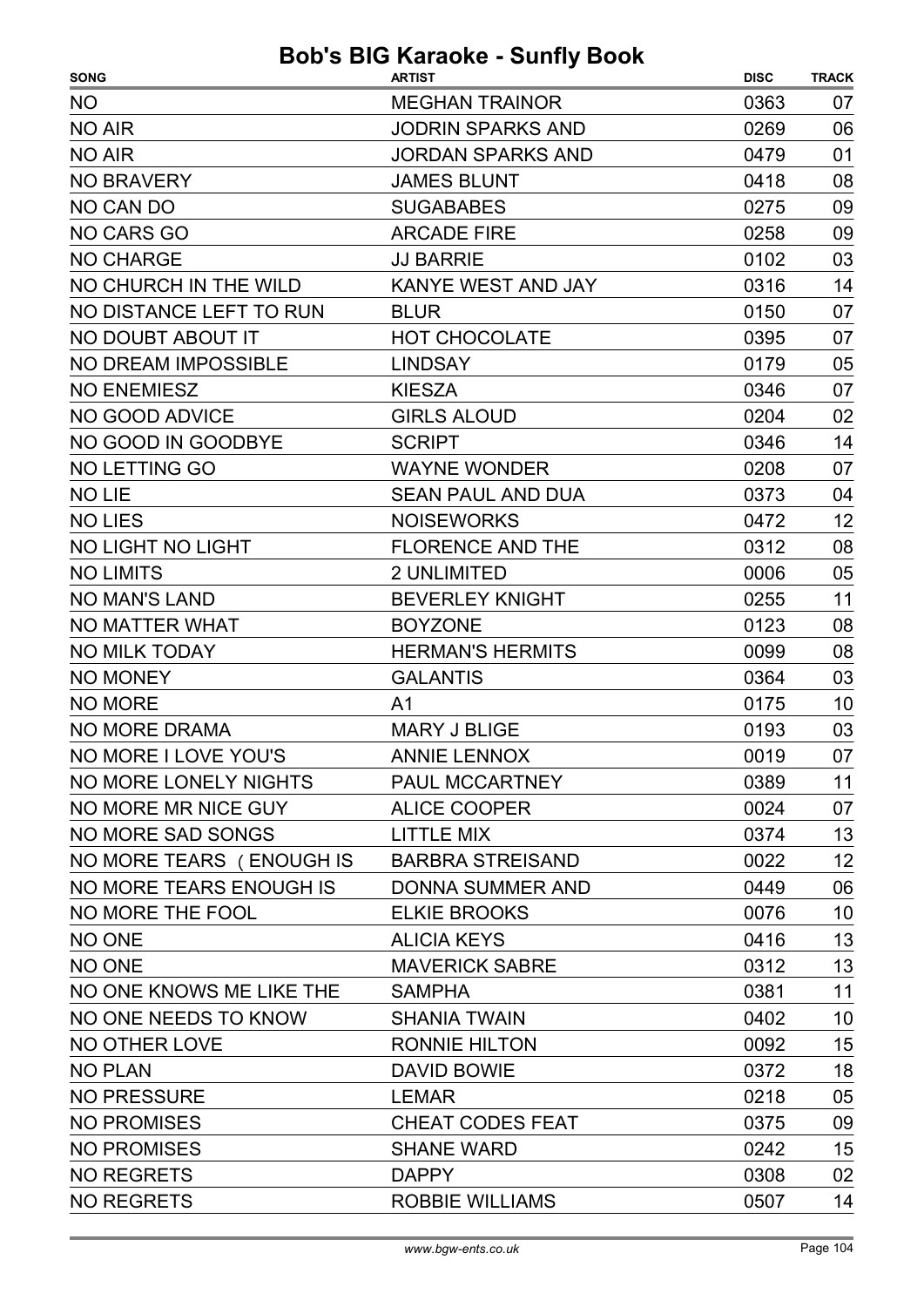| NO REST FOR THE WICKED<br><b>LYKKE LI</b><br>0340<br>06<br><b>TLC</b><br>08<br><b>NO SCRUBS</b><br>0140<br><b>NO SLEEP</b><br>0304<br>14<br><b>WIZ KHALIFA</b><br>13<br>NO SLEEP TONIGHT<br><b>FADERS</b><br>0230<br><b>NO SURPRISES</b><br>0118<br>07<br><b>RADIOHEAD</b><br>NO TIME FOR TEARS<br>04<br><b>ENEMY</b><br>0279<br>10<br>NO TOMORROW<br><b>ORSON</b><br>0242<br>12<br>NO WOMAN NO CRY<br><b>FUGEES</b><br>0081<br><b>NO YOU GIRLS</b><br><b>FRANZ FERDINAND</b><br>11<br>0278<br>NOBODY BUT ME<br><b>MICHAEL BUBLE</b><br>0368<br>05<br><b>NOBODY KNOWS</b><br>0249<br>10<br><b>PINK</b><br><b>NOBODY KNOWS</b><br>15<br><b>TONY RICH PROJECT</b><br>0049<br>NOBODY WANTS TO BE LONELY<br><b>RICKY MARTIN AND</b><br>0176<br>15<br><b>NOBODY'S DIARY</b><br>13<br><b>YAZOO</b><br>0396<br>NOBODY'S HOME<br><b>AVRIL LAVIGNE</b><br>0224<br>06 | <b>SONG</b> | <b>ARTIST</b> | <b>DISC</b> | <b>TRACK</b> |
|-------------------------------------------------------------------------------------------------------------------------------------------------------------------------------------------------------------------------------------------------------------------------------------------------------------------------------------------------------------------------------------------------------------------------------------------------------------------------------------------------------------------------------------------------------------------------------------------------------------------------------------------------------------------------------------------------------------------------------------------------------------------------------------------------------------------------------------------------------------|-------------|---------------|-------------|--------------|
|                                                                                                                                                                                                                                                                                                                                                                                                                                                                                                                                                                                                                                                                                                                                                                                                                                                             |             |               |             |              |
|                                                                                                                                                                                                                                                                                                                                                                                                                                                                                                                                                                                                                                                                                                                                                                                                                                                             |             |               |             |              |
|                                                                                                                                                                                                                                                                                                                                                                                                                                                                                                                                                                                                                                                                                                                                                                                                                                                             |             |               |             |              |
|                                                                                                                                                                                                                                                                                                                                                                                                                                                                                                                                                                                                                                                                                                                                                                                                                                                             |             |               |             |              |
|                                                                                                                                                                                                                                                                                                                                                                                                                                                                                                                                                                                                                                                                                                                                                                                                                                                             |             |               |             |              |
|                                                                                                                                                                                                                                                                                                                                                                                                                                                                                                                                                                                                                                                                                                                                                                                                                                                             |             |               |             |              |
|                                                                                                                                                                                                                                                                                                                                                                                                                                                                                                                                                                                                                                                                                                                                                                                                                                                             |             |               |             |              |
|                                                                                                                                                                                                                                                                                                                                                                                                                                                                                                                                                                                                                                                                                                                                                                                                                                                             |             |               |             |              |
|                                                                                                                                                                                                                                                                                                                                                                                                                                                                                                                                                                                                                                                                                                                                                                                                                                                             |             |               |             |              |
|                                                                                                                                                                                                                                                                                                                                                                                                                                                                                                                                                                                                                                                                                                                                                                                                                                                             |             |               |             |              |
|                                                                                                                                                                                                                                                                                                                                                                                                                                                                                                                                                                                                                                                                                                                                                                                                                                                             |             |               |             |              |
|                                                                                                                                                                                                                                                                                                                                                                                                                                                                                                                                                                                                                                                                                                                                                                                                                                                             |             |               |             |              |
|                                                                                                                                                                                                                                                                                                                                                                                                                                                                                                                                                                                                                                                                                                                                                                                                                                                             |             |               |             |              |
|                                                                                                                                                                                                                                                                                                                                                                                                                                                                                                                                                                                                                                                                                                                                                                                                                                                             |             |               |             |              |
|                                                                                                                                                                                                                                                                                                                                                                                                                                                                                                                                                                                                                                                                                                                                                                                                                                                             |             |               |             |              |
| <b>NOBODY'S PERFECT</b><br><b>JESSIE J</b><br>0302<br>05                                                                                                                                                                                                                                                                                                                                                                                                                                                                                                                                                                                                                                                                                                                                                                                                    |             |               |             |              |
| 16<br><b>NORTHERN LIGHTS OF</b><br><b>STANDARD</b><br>0456                                                                                                                                                                                                                                                                                                                                                                                                                                                                                                                                                                                                                                                                                                                                                                                                  |             |               |             |              |
| 03<br><b>NORTHERN STAR</b><br>MEL C<br>0154                                                                                                                                                                                                                                                                                                                                                                                                                                                                                                                                                                                                                                                                                                                                                                                                                 |             |               |             |              |
| 02<br><b>LILY ALLEN</b><br><b>NOT FAIR</b><br>0279                                                                                                                                                                                                                                                                                                                                                                                                                                                                                                                                                                                                                                                                                                                                                                                                          |             |               |             |              |
| 12<br><b>NOT GIVING IN</b><br><b>RUDIMENTAL FEAT</b><br>0322                                                                                                                                                                                                                                                                                                                                                                                                                                                                                                                                                                                                                                                                                                                                                                                                |             |               |             |              |
| <b>NOT GIVING UP</b><br><b>SATURDAYS</b><br>01<br>0337                                                                                                                                                                                                                                                                                                                                                                                                                                                                                                                                                                                                                                                                                                                                                                                                      |             |               |             |              |
| <b>NOT GON' CRY</b><br><b>MARY J BLIGE</b><br>0041<br>03                                                                                                                                                                                                                                                                                                                                                                                                                                                                                                                                                                                                                                                                                                                                                                                                    |             |               |             |              |
| NOT GONNA GET US<br>0205<br>04<br>TATU                                                                                                                                                                                                                                                                                                                                                                                                                                                                                                                                                                                                                                                                                                                                                                                                                      |             |               |             |              |
| <b>NOT IN LOVE</b><br>15<br>M O AND KENT JONES<br>0373                                                                                                                                                                                                                                                                                                                                                                                                                                                                                                                                                                                                                                                                                                                                                                                                      |             |               |             |              |
| NOT LETTING GO<br><b>TINIE TEMPAH FEAT</b><br>11<br>0353                                                                                                                                                                                                                                                                                                                                                                                                                                                                                                                                                                                                                                                                                                                                                                                                    |             |               |             |              |
| NOT MYSELF TONIGHT<br>0291<br>01<br><b>CHRISTINA AGUILERA</b>                                                                                                                                                                                                                                                                                                                                                                                                                                                                                                                                                                                                                                                                                                                                                                                               |             |               |             |              |
| NOT OVER YOU YET<br><b>DIANA ROSS</b><br>0154<br>05                                                                                                                                                                                                                                                                                                                                                                                                                                                                                                                                                                                                                                                                                                                                                                                                         |             |               |             |              |
| <b>NOT THAT KIND</b><br><b>ANASTACIA</b><br>01<br>0175                                                                                                                                                                                                                                                                                                                                                                                                                                                                                                                                                                                                                                                                                                                                                                                                      |             |               |             |              |
| NOT THAT KINDA GIRL<br>09<br><b>OLOL</b><br>0232                                                                                                                                                                                                                                                                                                                                                                                                                                                                                                                                                                                                                                                                                                                                                                                                            |             |               |             |              |
| 11<br>NOT THE DOCTOR<br>0406<br><b>ALANIS MORISSETTE</b>                                                                                                                                                                                                                                                                                                                                                                                                                                                                                                                                                                                                                                                                                                                                                                                                    |             |               |             |              |
| NOTHIN' BOUT ME<br><b>GENESIS</b><br>0398<br>07                                                                                                                                                                                                                                                                                                                                                                                                                                                                                                                                                                                                                                                                                                                                                                                                             |             |               |             |              |
| NOTHIN' ON YOU<br><b>B O B FEAT BRUNO</b><br>0291<br>03                                                                                                                                                                                                                                                                                                                                                                                                                                                                                                                                                                                                                                                                                                                                                                                                     |             |               |             |              |
| <b>NOTHING</b><br>A <sub>1</sub><br>0190<br>14                                                                                                                                                                                                                                                                                                                                                                                                                                                                                                                                                                                                                                                                                                                                                                                                              |             |               |             |              |
| <b>NOTHING</b><br><b>SCRIPT</b><br>07<br>0298                                                                                                                                                                                                                                                                                                                                                                                                                                                                                                                                                                                                                                                                                                                                                                                                               |             |               |             |              |
| NOTHING COMPARES 2 U<br>SINEAD O'CONNOR<br>06<br>0483                                                                                                                                                                                                                                                                                                                                                                                                                                                                                                                                                                                                                                                                                                                                                                                                       |             |               |             |              |
| NOTHING EVER HAPEENS<br>08<br><b>DEL AMITRI</b><br>0395                                                                                                                                                                                                                                                                                                                                                                                                                                                                                                                                                                                                                                                                                                                                                                                                     |             |               |             |              |
| NOTHING HURTS LIKE LOVE<br>01<br>DANIEL BEDINGFIELD<br>0224                                                                                                                                                                                                                                                                                                                                                                                                                                                                                                                                                                                                                                                                                                                                                                                                 |             |               |             |              |
| NOTHING IN MY WAY<br><b>KEANE</b><br>09<br>0249                                                                                                                                                                                                                                                                                                                                                                                                                                                                                                                                                                                                                                                                                                                                                                                                             |             |               |             |              |
| 12<br>NOTHING IS REAL BUT THE GIRL<br><b>BLONDIE</b><br>0140                                                                                                                                                                                                                                                                                                                                                                                                                                                                                                                                                                                                                                                                                                                                                                                                |             |               |             |              |
| NOTHING LIKE THIS<br>0363<br>09<br><b>BLONDE AND CRAIG</b>                                                                                                                                                                                                                                                                                                                                                                                                                                                                                                                                                                                                                                                                                                                                                                                                  |             |               |             |              |
| 10<br>NOTHING REALLY MATTERS<br>0134<br><b>MADONNA</b>                                                                                                                                                                                                                                                                                                                                                                                                                                                                                                                                                                                                                                                                                                                                                                                                      |             |               |             |              |
| NOTHING'S GONNA CHANGE MY<br><b>GLEN MADEIROS</b><br>0108<br>15                                                                                                                                                                                                                                                                                                                                                                                                                                                                                                                                                                                                                                                                                                                                                                                             |             |               |             |              |
| NOTHINGS REAL BUT LOVE<br><b>REBECCA FERGUSON</b><br>03<br>0311                                                                                                                                                                                                                                                                                                                                                                                                                                                                                                                                                                                                                                                                                                                                                                                             |             |               |             |              |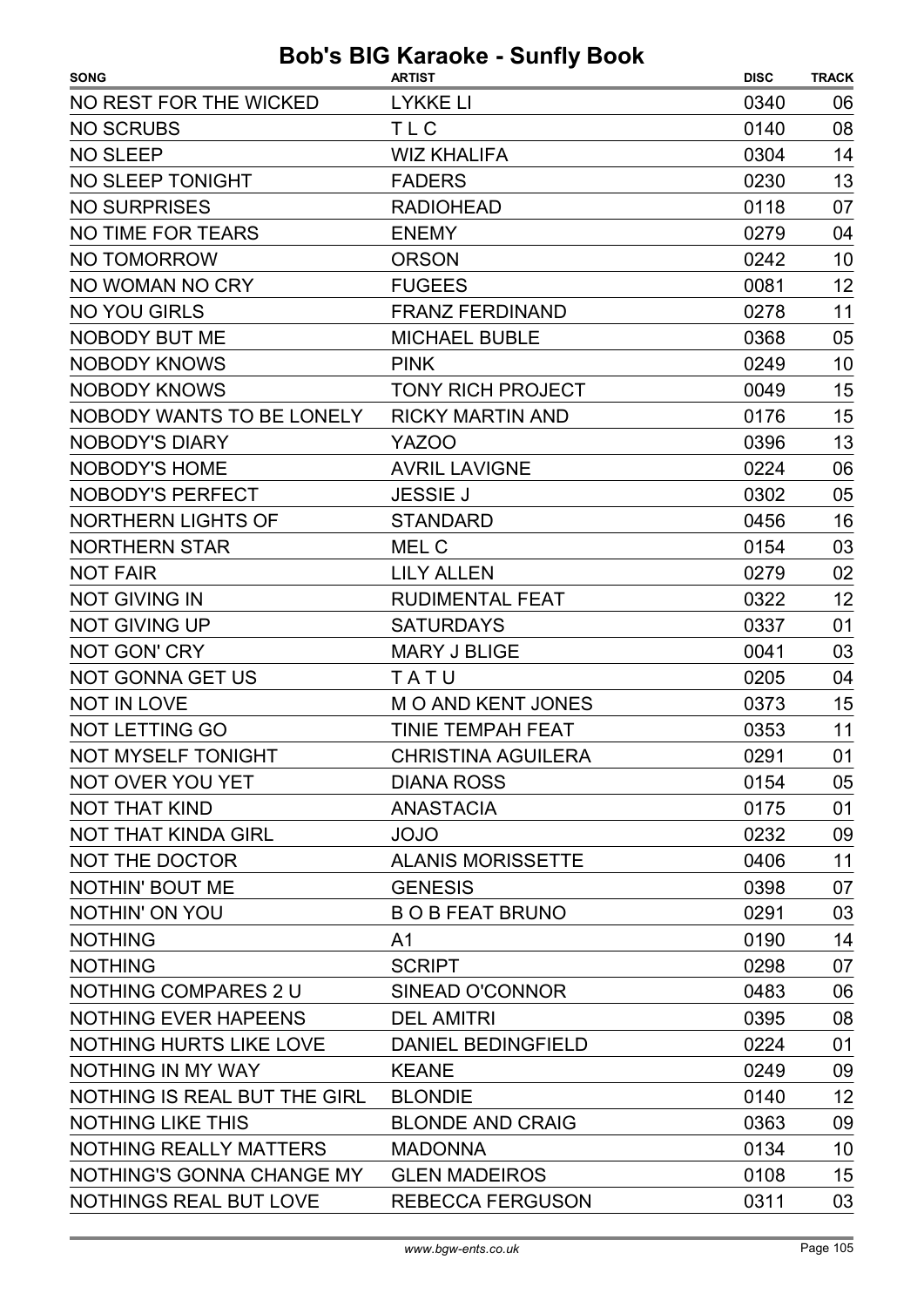| <b>NOTION</b><br><b>KINGS OF LEON</b><br>0281<br>03<br><b>NOTORIOUS</b><br><b>DURAN DURAN</b><br>0506<br>09<br><b>NOTORIOUS</b><br><b>LOVERBOY</b><br>0418<br>03<br><b>NOVEMBER RAIN</b><br><b>GUNS 'N' ROSES</b><br>12<br>0411<br>NOW I M THAT BITCH<br><b>LIVVY FRANC</b><br>05<br>0284<br>14<br><b>NOW OR NEVER</b><br><b>HALSEY</b><br>0376<br><b>NOW OR NEVER</b><br><b>JODIE CONNOR-FEAT</b><br>0300<br>09<br>NOW THAT WE'VE FOUND LOVE<br><b>THIRD WORLD</b><br>0103<br>10<br><b>NOW YOU'RE GONE</b><br><b>BASSHUNTER</b><br>0264<br>01<br><b>NOWHERE MAN</b><br><b>BEATLES</b><br>0394<br>07<br><b>NUCLEAR [CLEAN]</b><br><b>DESTINY'S CHILD</b><br>0324<br>16<br>13<br><b>NUDE</b><br><b>RADIOHEAD</b><br>0267<br><b>NUMBER 1</b><br><b>GOLDFRAPP</b><br>0237<br>08<br><b>NUMBER 1</b><br><b>TINCHY STRYDER FT</b><br>16<br>0279<br>13<br><b>NUMBER ONE</b><br>PHARRELL AND KANYE<br>0247<br>13<br><b>NUMBER ONE ENEMY</b><br><b>DAISY DARES YOU</b><br>0290<br><b>NUTBUSH CITY LIMITS</b><br><b>TINA TURNER</b><br>0023<br>07<br>O COME ALL YE FAITHFUL<br><b>ELVIS PRESLEY</b><br>0030<br>10<br>02<br>USHER FEAT WILL I AM<br>0291<br>O M G<br>O YEAH<br><b>END OF FASHION</b><br>05<br>0492<br><b>OBJECTS IN THE REAR VIEW</b><br><b>MEAT LOAF</b><br>0455<br>08<br><b>MARIAH CAREY</b><br>0282<br>14<br><b>OBSESSED</b><br><b>OBSESSION</b><br><b>ANIMOTION</b><br>0037<br>08<br><b>OBVIOUS</b><br><b>WESTLIFE</b><br>0215<br>09<br>03<br><b>OBVIOUSLY</b><br><b>MCFLY</b><br>0219<br><b>OCEAN DRIVE</b><br>0356<br>16<br>DUKE DUMONT<br><b>MANIC STREET</b><br>0178<br>09<br>10<br><b>BOBBIE GENTRY</b><br>0102<br>11<br><b>BASTILLE</b><br>0335<br><b>TINCHY STRYDER</b><br>0310<br>10<br><b>RHIANNA</b><br>0193<br>04<br>10<br><b>BUDDY HOLLY</b><br>0017<br><b>MUD</b><br>0035<br>07<br>11<br><b>NEIL SEDAKA</b><br>0017<br>OH CAROLINA<br>0050<br>08<br><b>SHAGGY</b><br>OH CECILIA (BREAKING MY<br>04<br><b>VAMPS FEAT SHAWN</b><br>0344<br>OH HAPPY DAYS<br>0408<br>09<br><b>LAUREN HILL</b><br>15<br>OH JULIE<br><b>SHAKIN' STEVENS</b><br>0406<br>OH LA LA LA<br>2 EVISA<br>0114<br>10<br>OH MOTHER<br><b>CHRISTINA AGUILERA</b><br>0263<br>09<br>12<br>OH MY GOD<br><b>IDA MARIA</b><br>0276<br>OH MY GOD<br><b>KAISER CHIEFS</b><br>0229<br>15 | <b>SONG</b>        | <b>ARTIST</b> | <b>DISC</b> | <b>TRACK</b> |
|------------------------------------------------------------------------------------------------------------------------------------------------------------------------------------------------------------------------------------------------------------------------------------------------------------------------------------------------------------------------------------------------------------------------------------------------------------------------------------------------------------------------------------------------------------------------------------------------------------------------------------------------------------------------------------------------------------------------------------------------------------------------------------------------------------------------------------------------------------------------------------------------------------------------------------------------------------------------------------------------------------------------------------------------------------------------------------------------------------------------------------------------------------------------------------------------------------------------------------------------------------------------------------------------------------------------------------------------------------------------------------------------------------------------------------------------------------------------------------------------------------------------------------------------------------------------------------------------------------------------------------------------------------------------------------------------------------------------------------------------------------------------------------------------------------------------------------------------------------------------------------------------------------------------------------------------------------------------------------------------------------------------------------------------------------------------------------------------------------------------------------------------------------------------------------------------------------------------------------------------------------------------|--------------------|---------------|-------------|--------------|
|                                                                                                                                                                                                                                                                                                                                                                                                                                                                                                                                                                                                                                                                                                                                                                                                                                                                                                                                                                                                                                                                                                                                                                                                                                                                                                                                                                                                                                                                                                                                                                                                                                                                                                                                                                                                                                                                                                                                                                                                                                                                                                                                                                                                                                                                        |                    |               |             |              |
|                                                                                                                                                                                                                                                                                                                                                                                                                                                                                                                                                                                                                                                                                                                                                                                                                                                                                                                                                                                                                                                                                                                                                                                                                                                                                                                                                                                                                                                                                                                                                                                                                                                                                                                                                                                                                                                                                                                                                                                                                                                                                                                                                                                                                                                                        |                    |               |             |              |
|                                                                                                                                                                                                                                                                                                                                                                                                                                                                                                                                                                                                                                                                                                                                                                                                                                                                                                                                                                                                                                                                                                                                                                                                                                                                                                                                                                                                                                                                                                                                                                                                                                                                                                                                                                                                                                                                                                                                                                                                                                                                                                                                                                                                                                                                        |                    |               |             |              |
|                                                                                                                                                                                                                                                                                                                                                                                                                                                                                                                                                                                                                                                                                                                                                                                                                                                                                                                                                                                                                                                                                                                                                                                                                                                                                                                                                                                                                                                                                                                                                                                                                                                                                                                                                                                                                                                                                                                                                                                                                                                                                                                                                                                                                                                                        |                    |               |             |              |
|                                                                                                                                                                                                                                                                                                                                                                                                                                                                                                                                                                                                                                                                                                                                                                                                                                                                                                                                                                                                                                                                                                                                                                                                                                                                                                                                                                                                                                                                                                                                                                                                                                                                                                                                                                                                                                                                                                                                                                                                                                                                                                                                                                                                                                                                        |                    |               |             |              |
|                                                                                                                                                                                                                                                                                                                                                                                                                                                                                                                                                                                                                                                                                                                                                                                                                                                                                                                                                                                                                                                                                                                                                                                                                                                                                                                                                                                                                                                                                                                                                                                                                                                                                                                                                                                                                                                                                                                                                                                                                                                                                                                                                                                                                                                                        |                    |               |             |              |
|                                                                                                                                                                                                                                                                                                                                                                                                                                                                                                                                                                                                                                                                                                                                                                                                                                                                                                                                                                                                                                                                                                                                                                                                                                                                                                                                                                                                                                                                                                                                                                                                                                                                                                                                                                                                                                                                                                                                                                                                                                                                                                                                                                                                                                                                        |                    |               |             |              |
|                                                                                                                                                                                                                                                                                                                                                                                                                                                                                                                                                                                                                                                                                                                                                                                                                                                                                                                                                                                                                                                                                                                                                                                                                                                                                                                                                                                                                                                                                                                                                                                                                                                                                                                                                                                                                                                                                                                                                                                                                                                                                                                                                                                                                                                                        |                    |               |             |              |
|                                                                                                                                                                                                                                                                                                                                                                                                                                                                                                                                                                                                                                                                                                                                                                                                                                                                                                                                                                                                                                                                                                                                                                                                                                                                                                                                                                                                                                                                                                                                                                                                                                                                                                                                                                                                                                                                                                                                                                                                                                                                                                                                                                                                                                                                        |                    |               |             |              |
|                                                                                                                                                                                                                                                                                                                                                                                                                                                                                                                                                                                                                                                                                                                                                                                                                                                                                                                                                                                                                                                                                                                                                                                                                                                                                                                                                                                                                                                                                                                                                                                                                                                                                                                                                                                                                                                                                                                                                                                                                                                                                                                                                                                                                                                                        |                    |               |             |              |
|                                                                                                                                                                                                                                                                                                                                                                                                                                                                                                                                                                                                                                                                                                                                                                                                                                                                                                                                                                                                                                                                                                                                                                                                                                                                                                                                                                                                                                                                                                                                                                                                                                                                                                                                                                                                                                                                                                                                                                                                                                                                                                                                                                                                                                                                        |                    |               |             |              |
|                                                                                                                                                                                                                                                                                                                                                                                                                                                                                                                                                                                                                                                                                                                                                                                                                                                                                                                                                                                                                                                                                                                                                                                                                                                                                                                                                                                                                                                                                                                                                                                                                                                                                                                                                                                                                                                                                                                                                                                                                                                                                                                                                                                                                                                                        |                    |               |             |              |
|                                                                                                                                                                                                                                                                                                                                                                                                                                                                                                                                                                                                                                                                                                                                                                                                                                                                                                                                                                                                                                                                                                                                                                                                                                                                                                                                                                                                                                                                                                                                                                                                                                                                                                                                                                                                                                                                                                                                                                                                                                                                                                                                                                                                                                                                        |                    |               |             |              |
|                                                                                                                                                                                                                                                                                                                                                                                                                                                                                                                                                                                                                                                                                                                                                                                                                                                                                                                                                                                                                                                                                                                                                                                                                                                                                                                                                                                                                                                                                                                                                                                                                                                                                                                                                                                                                                                                                                                                                                                                                                                                                                                                                                                                                                                                        |                    |               |             |              |
|                                                                                                                                                                                                                                                                                                                                                                                                                                                                                                                                                                                                                                                                                                                                                                                                                                                                                                                                                                                                                                                                                                                                                                                                                                                                                                                                                                                                                                                                                                                                                                                                                                                                                                                                                                                                                                                                                                                                                                                                                                                                                                                                                                                                                                                                        |                    |               |             |              |
|                                                                                                                                                                                                                                                                                                                                                                                                                                                                                                                                                                                                                                                                                                                                                                                                                                                                                                                                                                                                                                                                                                                                                                                                                                                                                                                                                                                                                                                                                                                                                                                                                                                                                                                                                                                                                                                                                                                                                                                                                                                                                                                                                                                                                                                                        |                    |               |             |              |
|                                                                                                                                                                                                                                                                                                                                                                                                                                                                                                                                                                                                                                                                                                                                                                                                                                                                                                                                                                                                                                                                                                                                                                                                                                                                                                                                                                                                                                                                                                                                                                                                                                                                                                                                                                                                                                                                                                                                                                                                                                                                                                                                                                                                                                                                        |                    |               |             |              |
|                                                                                                                                                                                                                                                                                                                                                                                                                                                                                                                                                                                                                                                                                                                                                                                                                                                                                                                                                                                                                                                                                                                                                                                                                                                                                                                                                                                                                                                                                                                                                                                                                                                                                                                                                                                                                                                                                                                                                                                                                                                                                                                                                                                                                                                                        |                    |               |             |              |
|                                                                                                                                                                                                                                                                                                                                                                                                                                                                                                                                                                                                                                                                                                                                                                                                                                                                                                                                                                                                                                                                                                                                                                                                                                                                                                                                                                                                                                                                                                                                                                                                                                                                                                                                                                                                                                                                                                                                                                                                                                                                                                                                                                                                                                                                        |                    |               |             |              |
|                                                                                                                                                                                                                                                                                                                                                                                                                                                                                                                                                                                                                                                                                                                                                                                                                                                                                                                                                                                                                                                                                                                                                                                                                                                                                                                                                                                                                                                                                                                                                                                                                                                                                                                                                                                                                                                                                                                                                                                                                                                                                                                                                                                                                                                                        |                    |               |             |              |
|                                                                                                                                                                                                                                                                                                                                                                                                                                                                                                                                                                                                                                                                                                                                                                                                                                                                                                                                                                                                                                                                                                                                                                                                                                                                                                                                                                                                                                                                                                                                                                                                                                                                                                                                                                                                                                                                                                                                                                                                                                                                                                                                                                                                                                                                        |                    |               |             |              |
|                                                                                                                                                                                                                                                                                                                                                                                                                                                                                                                                                                                                                                                                                                                                                                                                                                                                                                                                                                                                                                                                                                                                                                                                                                                                                                                                                                                                                                                                                                                                                                                                                                                                                                                                                                                                                                                                                                                                                                                                                                                                                                                                                                                                                                                                        |                    |               |             |              |
|                                                                                                                                                                                                                                                                                                                                                                                                                                                                                                                                                                                                                                                                                                                                                                                                                                                                                                                                                                                                                                                                                                                                                                                                                                                                                                                                                                                                                                                                                                                                                                                                                                                                                                                                                                                                                                                                                                                                                                                                                                                                                                                                                                                                                                                                        |                    |               |             |              |
|                                                                                                                                                                                                                                                                                                                                                                                                                                                                                                                                                                                                                                                                                                                                                                                                                                                                                                                                                                                                                                                                                                                                                                                                                                                                                                                                                                                                                                                                                                                                                                                                                                                                                                                                                                                                                                                                                                                                                                                                                                                                                                                                                                                                                                                                        |                    |               |             |              |
|                                                                                                                                                                                                                                                                                                                                                                                                                                                                                                                                                                                                                                                                                                                                                                                                                                                                                                                                                                                                                                                                                                                                                                                                                                                                                                                                                                                                                                                                                                                                                                                                                                                                                                                                                                                                                                                                                                                                                                                                                                                                                                                                                                                                                                                                        |                    |               |             |              |
|                                                                                                                                                                                                                                                                                                                                                                                                                                                                                                                                                                                                                                                                                                                                                                                                                                                                                                                                                                                                                                                                                                                                                                                                                                                                                                                                                                                                                                                                                                                                                                                                                                                                                                                                                                                                                                                                                                                                                                                                                                                                                                                                                                                                                                                                        |                    |               |             |              |
|                                                                                                                                                                                                                                                                                                                                                                                                                                                                                                                                                                                                                                                                                                                                                                                                                                                                                                                                                                                                                                                                                                                                                                                                                                                                                                                                                                                                                                                                                                                                                                                                                                                                                                                                                                                                                                                                                                                                                                                                                                                                                                                                                                                                                                                                        | <b>OCEAN SPRAY</b> |               |             |              |
|                                                                                                                                                                                                                                                                                                                                                                                                                                                                                                                                                                                                                                                                                                                                                                                                                                                                                                                                                                                                                                                                                                                                                                                                                                                                                                                                                                                                                                                                                                                                                                                                                                                                                                                                                                                                                                                                                                                                                                                                                                                                                                                                                                                                                                                                        | ODE TO BILLY JOE   |               |             |              |
|                                                                                                                                                                                                                                                                                                                                                                                                                                                                                                                                                                                                                                                                                                                                                                                                                                                                                                                                                                                                                                                                                                                                                                                                                                                                                                                                                                                                                                                                                                                                                                                                                                                                                                                                                                                                                                                                                                                                                                                                                                                                                                                                                                                                                                                                        | OF THE NIGHT       |               |             |              |
|                                                                                                                                                                                                                                                                                                                                                                                                                                                                                                                                                                                                                                                                                                                                                                                                                                                                                                                                                                                                                                                                                                                                                                                                                                                                                                                                                                                                                                                                                                                                                                                                                                                                                                                                                                                                                                                                                                                                                                                                                                                                                                                                                                                                                                                                        | OFF THE RECORD     |               |             |              |
|                                                                                                                                                                                                                                                                                                                                                                                                                                                                                                                                                                                                                                                                                                                                                                                                                                                                                                                                                                                                                                                                                                                                                                                                                                                                                                                                                                                                                                                                                                                                                                                                                                                                                                                                                                                                                                                                                                                                                                                                                                                                                                                                                                                                                                                                        | OH BABY            |               |             |              |
|                                                                                                                                                                                                                                                                                                                                                                                                                                                                                                                                                                                                                                                                                                                                                                                                                                                                                                                                                                                                                                                                                                                                                                                                                                                                                                                                                                                                                                                                                                                                                                                                                                                                                                                                                                                                                                                                                                                                                                                                                                                                                                                                                                                                                                                                        | OH BOY             |               |             |              |
|                                                                                                                                                                                                                                                                                                                                                                                                                                                                                                                                                                                                                                                                                                                                                                                                                                                                                                                                                                                                                                                                                                                                                                                                                                                                                                                                                                                                                                                                                                                                                                                                                                                                                                                                                                                                                                                                                                                                                                                                                                                                                                                                                                                                                                                                        | OH BOY             |               |             |              |
|                                                                                                                                                                                                                                                                                                                                                                                                                                                                                                                                                                                                                                                                                                                                                                                                                                                                                                                                                                                                                                                                                                                                                                                                                                                                                                                                                                                                                                                                                                                                                                                                                                                                                                                                                                                                                                                                                                                                                                                                                                                                                                                                                                                                                                                                        | OH CAROL           |               |             |              |
|                                                                                                                                                                                                                                                                                                                                                                                                                                                                                                                                                                                                                                                                                                                                                                                                                                                                                                                                                                                                                                                                                                                                                                                                                                                                                                                                                                                                                                                                                                                                                                                                                                                                                                                                                                                                                                                                                                                                                                                                                                                                                                                                                                                                                                                                        |                    |               |             |              |
|                                                                                                                                                                                                                                                                                                                                                                                                                                                                                                                                                                                                                                                                                                                                                                                                                                                                                                                                                                                                                                                                                                                                                                                                                                                                                                                                                                                                                                                                                                                                                                                                                                                                                                                                                                                                                                                                                                                                                                                                                                                                                                                                                                                                                                                                        |                    |               |             |              |
|                                                                                                                                                                                                                                                                                                                                                                                                                                                                                                                                                                                                                                                                                                                                                                                                                                                                                                                                                                                                                                                                                                                                                                                                                                                                                                                                                                                                                                                                                                                                                                                                                                                                                                                                                                                                                                                                                                                                                                                                                                                                                                                                                                                                                                                                        |                    |               |             |              |
|                                                                                                                                                                                                                                                                                                                                                                                                                                                                                                                                                                                                                                                                                                                                                                                                                                                                                                                                                                                                                                                                                                                                                                                                                                                                                                                                                                                                                                                                                                                                                                                                                                                                                                                                                                                                                                                                                                                                                                                                                                                                                                                                                                                                                                                                        |                    |               |             |              |
|                                                                                                                                                                                                                                                                                                                                                                                                                                                                                                                                                                                                                                                                                                                                                                                                                                                                                                                                                                                                                                                                                                                                                                                                                                                                                                                                                                                                                                                                                                                                                                                                                                                                                                                                                                                                                                                                                                                                                                                                                                                                                                                                                                                                                                                                        |                    |               |             |              |
|                                                                                                                                                                                                                                                                                                                                                                                                                                                                                                                                                                                                                                                                                                                                                                                                                                                                                                                                                                                                                                                                                                                                                                                                                                                                                                                                                                                                                                                                                                                                                                                                                                                                                                                                                                                                                                                                                                                                                                                                                                                                                                                                                                                                                                                                        |                    |               |             |              |
|                                                                                                                                                                                                                                                                                                                                                                                                                                                                                                                                                                                                                                                                                                                                                                                                                                                                                                                                                                                                                                                                                                                                                                                                                                                                                                                                                                                                                                                                                                                                                                                                                                                                                                                                                                                                                                                                                                                                                                                                                                                                                                                                                                                                                                                                        |                    |               |             |              |
|                                                                                                                                                                                                                                                                                                                                                                                                                                                                                                                                                                                                                                                                                                                                                                                                                                                                                                                                                                                                                                                                                                                                                                                                                                                                                                                                                                                                                                                                                                                                                                                                                                                                                                                                                                                                                                                                                                                                                                                                                                                                                                                                                                                                                                                                        |                    |               |             |              |
| <b>MARK RONSON FEAT</b><br>06<br>0257                                                                                                                                                                                                                                                                                                                                                                                                                                                                                                                                                                                                                                                                                                                                                                                                                                                                                                                                                                                                                                                                                                                                                                                                                                                                                                                                                                                                                                                                                                                                                                                                                                                                                                                                                                                                                                                                                                                                                                                                                                                                                                                                                                                                                                  | OH MY GOD          |               |             |              |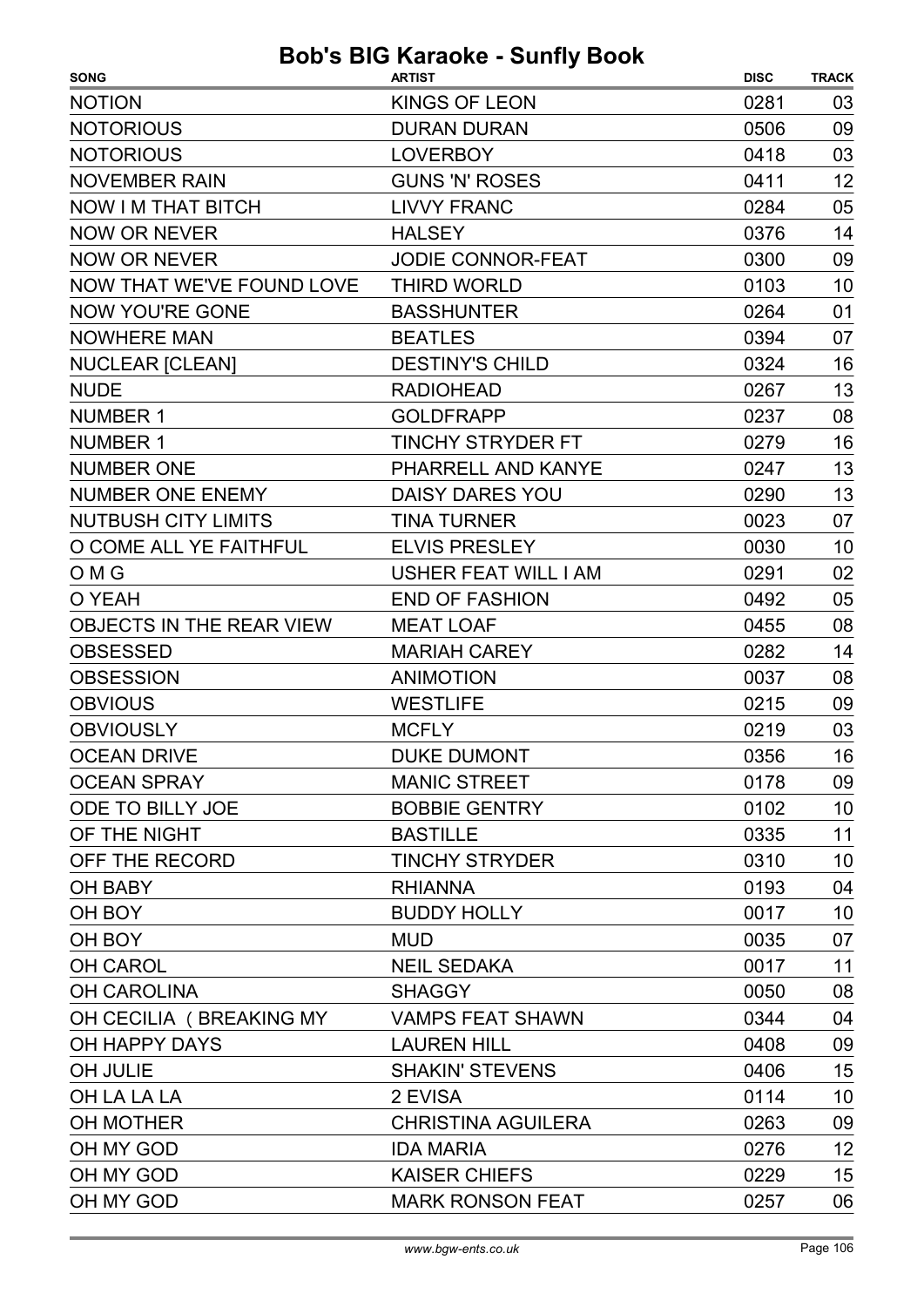| OH MY GOODNESS<br><b>OLLY MURS</b><br>0314<br>08<br>OH NO NOT MY BABY<br><b>MANFRED MANN</b><br>02<br>0086<br>OH NO NOT MY BABY<br><b>ROD STEWART</b><br>0091<br>02<br>OH PRETTY WOMAN<br><b>ROY ORBISON</b><br>03<br>0446<br>16<br><b>OH SANTA</b><br><b>MARIAH CAREY</b><br>0298<br><b>OH STACEY</b><br><b>ZUTONS</b><br>10<br>0247<br><b>OH SUPERMAN</b><br><b>LAURIE ANDERSON</b><br>01<br>0082<br>OH WHAT A BEAUTIFUL MORNING OKLAHOMA<br>0008<br>10<br>13<br><b>CAPRICE</b><br>0146<br><b>OH YEAH</b><br>02<br><b>OK</b><br><b>BIG BROVAZ</b><br>0202<br><b>OL' MAN RIVER</b><br>05<br><b>SHOW BOAT</b><br>0008<br><b>OLD RED EYES IS BACK</b><br><b>BEAUTIFUL SOUTH</b><br>10<br>0495<br><b>ELVIS PRESLEY</b><br>14<br><b>OLD SHEP</b><br>0153<br>OLD TIME ROCK AND ROLL<br><b>BOB SEGER</b><br>09<br>0488<br>11<br><b>OLDEST SWINGER IN TOWN</b><br><b>FRED WEDLOCK</b><br>0414<br>OLE BLACK N BLUE EYES<br><b>FRATELLIS</b><br>0257<br>08<br>13<br><b>OLIVER TWIST</b><br><b>D'BANJ</b><br>0316<br><b>OMEN</b><br><b>DISCLOSURE FEAT</b><br>09<br>0355<br><b>BRYAN ADAMS</b><br>0126<br>05<br>ON A DAY LIKE TODAY<br><b>KYLIE MINOGUE</b><br>ON A NIGHT LIKE THIS<br>0497<br>04<br>SL <sub>2</sub><br>11<br>0050<br>ON A RAGGA TIP<br>12<br><b>ON HOLD</b><br>XX<br>0372<br>ON MOONLIGHT BAY<br><b>DORIS DAY</b><br>10<br>0419<br>ON MY KNEES<br>411 AND GHOSTFACE<br>0219<br>04<br>11<br>ON MY MIND<br><b>ELLIE GOULDING</b><br>0357<br><b>JOKER FT WILLIAM</b><br>09<br>ON MY MIND<br>0312<br>ON MY OWN<br><b>LES MISERABLES</b><br>0149<br>14<br>11<br>ON MY OWN<br>PATTI LABELLE AND M<br>0110<br><b>WHITNEY HOUSTON</b><br>10<br>ON MY OWN<br>0203<br>15<br>ON THE AMAZON<br><b>DON MCLEAN</b><br>0427<br>07<br>ON THE BEACH<br><b>CHRIS REA</b><br>0058<br>ON THE FLOOR<br>0303<br>01<br><b>JENNIFER LOPEZ FT</b><br>08<br>ON THE HORIZON<br><b>SEAN PAUL</b><br>0206<br>11<br>ON THE RADIO<br><b>MARTINE</b><br>0175<br>ON THE RADIO<br><b>NELLY FURTADO</b><br>04<br>0189<br>11<br>ON THE ROAD AGAIN<br><b>CANNED HEAT</b><br>0070<br>10<br>ON THE ROCKS<br>NICOLE SCHERZINGER<br>0344<br>03<br>ON THE STREET WHERE YOU<br><b>MY FAIR LADY</b><br>0008<br>ON THE TRAIL OF THE LONESOME LAUREL AND HARDY<br>14<br>0042<br>ON THE WINGS OF LOVE<br>12<br><b>JEFFERY OSBORNE</b><br>0058<br>ON TOP OF THE WORLD<br>04<br><b>ENGLAND UNITED</b><br>0121<br>0369<br>11<br>ON WHAT YOU'RE ON<br><b>BUSTED</b><br><b>DIANA VICKERS</b> | <b>SONG</b> | <b>ARTIST</b> | <b>DISC</b> | <b>TRACK</b> |
|--------------------------------------------------------------------------------------------------------------------------------------------------------------------------------------------------------------------------------------------------------------------------------------------------------------------------------------------------------------------------------------------------------------------------------------------------------------------------------------------------------------------------------------------------------------------------------------------------------------------------------------------------------------------------------------------------------------------------------------------------------------------------------------------------------------------------------------------------------------------------------------------------------------------------------------------------------------------------------------------------------------------------------------------------------------------------------------------------------------------------------------------------------------------------------------------------------------------------------------------------------------------------------------------------------------------------------------------------------------------------------------------------------------------------------------------------------------------------------------------------------------------------------------------------------------------------------------------------------------------------------------------------------------------------------------------------------------------------------------------------------------------------------------------------------------------------------------------------------------------------------------------------------------------------------------------------------------------------------------------------------------------------------------------------------------------------------------------------------------------------------------------------------------------------------------------------------------------------------------------------------------------------------------------------------------------------------------------------------------------------------------------------------------------------------------------------|-------------|---------------|-------------|--------------|
|                                                                                                                                                                                                                                                                                                                                                                                                                                                                                                                                                                                                                                                                                                                                                                                                                                                                                                                                                                                                                                                                                                                                                                                                                                                                                                                                                                                                                                                                                                                                                                                                                                                                                                                                                                                                                                                                                                                                                                                                                                                                                                                                                                                                                                                                                                                                                                                                                                                  |             |               |             |              |
|                                                                                                                                                                                                                                                                                                                                                                                                                                                                                                                                                                                                                                                                                                                                                                                                                                                                                                                                                                                                                                                                                                                                                                                                                                                                                                                                                                                                                                                                                                                                                                                                                                                                                                                                                                                                                                                                                                                                                                                                                                                                                                                                                                                                                                                                                                                                                                                                                                                  |             |               |             |              |
|                                                                                                                                                                                                                                                                                                                                                                                                                                                                                                                                                                                                                                                                                                                                                                                                                                                                                                                                                                                                                                                                                                                                                                                                                                                                                                                                                                                                                                                                                                                                                                                                                                                                                                                                                                                                                                                                                                                                                                                                                                                                                                                                                                                                                                                                                                                                                                                                                                                  |             |               |             |              |
|                                                                                                                                                                                                                                                                                                                                                                                                                                                                                                                                                                                                                                                                                                                                                                                                                                                                                                                                                                                                                                                                                                                                                                                                                                                                                                                                                                                                                                                                                                                                                                                                                                                                                                                                                                                                                                                                                                                                                                                                                                                                                                                                                                                                                                                                                                                                                                                                                                                  |             |               |             |              |
|                                                                                                                                                                                                                                                                                                                                                                                                                                                                                                                                                                                                                                                                                                                                                                                                                                                                                                                                                                                                                                                                                                                                                                                                                                                                                                                                                                                                                                                                                                                                                                                                                                                                                                                                                                                                                                                                                                                                                                                                                                                                                                                                                                                                                                                                                                                                                                                                                                                  |             |               |             |              |
|                                                                                                                                                                                                                                                                                                                                                                                                                                                                                                                                                                                                                                                                                                                                                                                                                                                                                                                                                                                                                                                                                                                                                                                                                                                                                                                                                                                                                                                                                                                                                                                                                                                                                                                                                                                                                                                                                                                                                                                                                                                                                                                                                                                                                                                                                                                                                                                                                                                  |             |               |             |              |
|                                                                                                                                                                                                                                                                                                                                                                                                                                                                                                                                                                                                                                                                                                                                                                                                                                                                                                                                                                                                                                                                                                                                                                                                                                                                                                                                                                                                                                                                                                                                                                                                                                                                                                                                                                                                                                                                                                                                                                                                                                                                                                                                                                                                                                                                                                                                                                                                                                                  |             |               |             |              |
|                                                                                                                                                                                                                                                                                                                                                                                                                                                                                                                                                                                                                                                                                                                                                                                                                                                                                                                                                                                                                                                                                                                                                                                                                                                                                                                                                                                                                                                                                                                                                                                                                                                                                                                                                                                                                                                                                                                                                                                                                                                                                                                                                                                                                                                                                                                                                                                                                                                  |             |               |             |              |
|                                                                                                                                                                                                                                                                                                                                                                                                                                                                                                                                                                                                                                                                                                                                                                                                                                                                                                                                                                                                                                                                                                                                                                                                                                                                                                                                                                                                                                                                                                                                                                                                                                                                                                                                                                                                                                                                                                                                                                                                                                                                                                                                                                                                                                                                                                                                                                                                                                                  |             |               |             |              |
|                                                                                                                                                                                                                                                                                                                                                                                                                                                                                                                                                                                                                                                                                                                                                                                                                                                                                                                                                                                                                                                                                                                                                                                                                                                                                                                                                                                                                                                                                                                                                                                                                                                                                                                                                                                                                                                                                                                                                                                                                                                                                                                                                                                                                                                                                                                                                                                                                                                  |             |               |             |              |
|                                                                                                                                                                                                                                                                                                                                                                                                                                                                                                                                                                                                                                                                                                                                                                                                                                                                                                                                                                                                                                                                                                                                                                                                                                                                                                                                                                                                                                                                                                                                                                                                                                                                                                                                                                                                                                                                                                                                                                                                                                                                                                                                                                                                                                                                                                                                                                                                                                                  |             |               |             |              |
|                                                                                                                                                                                                                                                                                                                                                                                                                                                                                                                                                                                                                                                                                                                                                                                                                                                                                                                                                                                                                                                                                                                                                                                                                                                                                                                                                                                                                                                                                                                                                                                                                                                                                                                                                                                                                                                                                                                                                                                                                                                                                                                                                                                                                                                                                                                                                                                                                                                  |             |               |             |              |
|                                                                                                                                                                                                                                                                                                                                                                                                                                                                                                                                                                                                                                                                                                                                                                                                                                                                                                                                                                                                                                                                                                                                                                                                                                                                                                                                                                                                                                                                                                                                                                                                                                                                                                                                                                                                                                                                                                                                                                                                                                                                                                                                                                                                                                                                                                                                                                                                                                                  |             |               |             |              |
|                                                                                                                                                                                                                                                                                                                                                                                                                                                                                                                                                                                                                                                                                                                                                                                                                                                                                                                                                                                                                                                                                                                                                                                                                                                                                                                                                                                                                                                                                                                                                                                                                                                                                                                                                                                                                                                                                                                                                                                                                                                                                                                                                                                                                                                                                                                                                                                                                                                  |             |               |             |              |
|                                                                                                                                                                                                                                                                                                                                                                                                                                                                                                                                                                                                                                                                                                                                                                                                                                                                                                                                                                                                                                                                                                                                                                                                                                                                                                                                                                                                                                                                                                                                                                                                                                                                                                                                                                                                                                                                                                                                                                                                                                                                                                                                                                                                                                                                                                                                                                                                                                                  |             |               |             |              |
|                                                                                                                                                                                                                                                                                                                                                                                                                                                                                                                                                                                                                                                                                                                                                                                                                                                                                                                                                                                                                                                                                                                                                                                                                                                                                                                                                                                                                                                                                                                                                                                                                                                                                                                                                                                                                                                                                                                                                                                                                                                                                                                                                                                                                                                                                                                                                                                                                                                  |             |               |             |              |
|                                                                                                                                                                                                                                                                                                                                                                                                                                                                                                                                                                                                                                                                                                                                                                                                                                                                                                                                                                                                                                                                                                                                                                                                                                                                                                                                                                                                                                                                                                                                                                                                                                                                                                                                                                                                                                                                                                                                                                                                                                                                                                                                                                                                                                                                                                                                                                                                                                                  |             |               |             |              |
|                                                                                                                                                                                                                                                                                                                                                                                                                                                                                                                                                                                                                                                                                                                                                                                                                                                                                                                                                                                                                                                                                                                                                                                                                                                                                                                                                                                                                                                                                                                                                                                                                                                                                                                                                                                                                                                                                                                                                                                                                                                                                                                                                                                                                                                                                                                                                                                                                                                  |             |               |             |              |
|                                                                                                                                                                                                                                                                                                                                                                                                                                                                                                                                                                                                                                                                                                                                                                                                                                                                                                                                                                                                                                                                                                                                                                                                                                                                                                                                                                                                                                                                                                                                                                                                                                                                                                                                                                                                                                                                                                                                                                                                                                                                                                                                                                                                                                                                                                                                                                                                                                                  |             |               |             |              |
|                                                                                                                                                                                                                                                                                                                                                                                                                                                                                                                                                                                                                                                                                                                                                                                                                                                                                                                                                                                                                                                                                                                                                                                                                                                                                                                                                                                                                                                                                                                                                                                                                                                                                                                                                                                                                                                                                                                                                                                                                                                                                                                                                                                                                                                                                                                                                                                                                                                  |             |               |             |              |
|                                                                                                                                                                                                                                                                                                                                                                                                                                                                                                                                                                                                                                                                                                                                                                                                                                                                                                                                                                                                                                                                                                                                                                                                                                                                                                                                                                                                                                                                                                                                                                                                                                                                                                                                                                                                                                                                                                                                                                                                                                                                                                                                                                                                                                                                                                                                                                                                                                                  |             |               |             |              |
|                                                                                                                                                                                                                                                                                                                                                                                                                                                                                                                                                                                                                                                                                                                                                                                                                                                                                                                                                                                                                                                                                                                                                                                                                                                                                                                                                                                                                                                                                                                                                                                                                                                                                                                                                                                                                                                                                                                                                                                                                                                                                                                                                                                                                                                                                                                                                                                                                                                  |             |               |             |              |
|                                                                                                                                                                                                                                                                                                                                                                                                                                                                                                                                                                                                                                                                                                                                                                                                                                                                                                                                                                                                                                                                                                                                                                                                                                                                                                                                                                                                                                                                                                                                                                                                                                                                                                                                                                                                                                                                                                                                                                                                                                                                                                                                                                                                                                                                                                                                                                                                                                                  |             |               |             |              |
|                                                                                                                                                                                                                                                                                                                                                                                                                                                                                                                                                                                                                                                                                                                                                                                                                                                                                                                                                                                                                                                                                                                                                                                                                                                                                                                                                                                                                                                                                                                                                                                                                                                                                                                                                                                                                                                                                                                                                                                                                                                                                                                                                                                                                                                                                                                                                                                                                                                  |             |               |             |              |
|                                                                                                                                                                                                                                                                                                                                                                                                                                                                                                                                                                                                                                                                                                                                                                                                                                                                                                                                                                                                                                                                                                                                                                                                                                                                                                                                                                                                                                                                                                                                                                                                                                                                                                                                                                                                                                                                                                                                                                                                                                                                                                                                                                                                                                                                                                                                                                                                                                                  |             |               |             |              |
|                                                                                                                                                                                                                                                                                                                                                                                                                                                                                                                                                                                                                                                                                                                                                                                                                                                                                                                                                                                                                                                                                                                                                                                                                                                                                                                                                                                                                                                                                                                                                                                                                                                                                                                                                                                                                                                                                                                                                                                                                                                                                                                                                                                                                                                                                                                                                                                                                                                  |             |               |             |              |
|                                                                                                                                                                                                                                                                                                                                                                                                                                                                                                                                                                                                                                                                                                                                                                                                                                                                                                                                                                                                                                                                                                                                                                                                                                                                                                                                                                                                                                                                                                                                                                                                                                                                                                                                                                                                                                                                                                                                                                                                                                                                                                                                                                                                                                                                                                                                                                                                                                                  |             |               |             |              |
|                                                                                                                                                                                                                                                                                                                                                                                                                                                                                                                                                                                                                                                                                                                                                                                                                                                                                                                                                                                                                                                                                                                                                                                                                                                                                                                                                                                                                                                                                                                                                                                                                                                                                                                                                                                                                                                                                                                                                                                                                                                                                                                                                                                                                                                                                                                                                                                                                                                  |             |               |             |              |
|                                                                                                                                                                                                                                                                                                                                                                                                                                                                                                                                                                                                                                                                                                                                                                                                                                                                                                                                                                                                                                                                                                                                                                                                                                                                                                                                                                                                                                                                                                                                                                                                                                                                                                                                                                                                                                                                                                                                                                                                                                                                                                                                                                                                                                                                                                                                                                                                                                                  |             |               |             |              |
|                                                                                                                                                                                                                                                                                                                                                                                                                                                                                                                                                                                                                                                                                                                                                                                                                                                                                                                                                                                                                                                                                                                                                                                                                                                                                                                                                                                                                                                                                                                                                                                                                                                                                                                                                                                                                                                                                                                                                                                                                                                                                                                                                                                                                                                                                                                                                                                                                                                  |             |               |             |              |
|                                                                                                                                                                                                                                                                                                                                                                                                                                                                                                                                                                                                                                                                                                                                                                                                                                                                                                                                                                                                                                                                                                                                                                                                                                                                                                                                                                                                                                                                                                                                                                                                                                                                                                                                                                                                                                                                                                                                                                                                                                                                                                                                                                                                                                                                                                                                                                                                                                                  |             |               |             |              |
|                                                                                                                                                                                                                                                                                                                                                                                                                                                                                                                                                                                                                                                                                                                                                                                                                                                                                                                                                                                                                                                                                                                                                                                                                                                                                                                                                                                                                                                                                                                                                                                                                                                                                                                                                                                                                                                                                                                                                                                                                                                                                                                                                                                                                                                                                                                                                                                                                                                  |             |               |             |              |
|                                                                                                                                                                                                                                                                                                                                                                                                                                                                                                                                                                                                                                                                                                                                                                                                                                                                                                                                                                                                                                                                                                                                                                                                                                                                                                                                                                                                                                                                                                                                                                                                                                                                                                                                                                                                                                                                                                                                                                                                                                                                                                                                                                                                                                                                                                                                                                                                                                                  |             |               |             |              |
|                                                                                                                                                                                                                                                                                                                                                                                                                                                                                                                                                                                                                                                                                                                                                                                                                                                                                                                                                                                                                                                                                                                                                                                                                                                                                                                                                                                                                                                                                                                                                                                                                                                                                                                                                                                                                                                                                                                                                                                                                                                                                                                                                                                                                                                                                                                                                                                                                                                  |             |               |             |              |
|                                                                                                                                                                                                                                                                                                                                                                                                                                                                                                                                                                                                                                                                                                                                                                                                                                                                                                                                                                                                                                                                                                                                                                                                                                                                                                                                                                                                                                                                                                                                                                                                                                                                                                                                                                                                                                                                                                                                                                                                                                                                                                                                                                                                                                                                                                                                                                                                                                                  |             |               |             |              |
|                                                                                                                                                                                                                                                                                                                                                                                                                                                                                                                                                                                                                                                                                                                                                                                                                                                                                                                                                                                                                                                                                                                                                                                                                                                                                                                                                                                                                                                                                                                                                                                                                                                                                                                                                                                                                                                                                                                                                                                                                                                                                                                                                                                                                                                                                                                                                                                                                                                  |             |               |             |              |
|                                                                                                                                                                                                                                                                                                                                                                                                                                                                                                                                                                                                                                                                                                                                                                                                                                                                                                                                                                                                                                                                                                                                                                                                                                                                                                                                                                                                                                                                                                                                                                                                                                                                                                                                                                                                                                                                                                                                                                                                                                                                                                                                                                                                                                                                                                                                                                                                                                                  |             |               |             |              |
|                                                                                                                                                                                                                                                                                                                                                                                                                                                                                                                                                                                                                                                                                                                                                                                                                                                                                                                                                                                                                                                                                                                                                                                                                                                                                                                                                                                                                                                                                                                                                                                                                                                                                                                                                                                                                                                                                                                                                                                                                                                                                                                                                                                                                                                                                                                                                                                                                                                  |             |               |             |              |
|                                                                                                                                                                                                                                                                                                                                                                                                                                                                                                                                                                                                                                                                                                                                                                                                                                                                                                                                                                                                                                                                                                                                                                                                                                                                                                                                                                                                                                                                                                                                                                                                                                                                                                                                                                                                                                                                                                                                                                                                                                                                                                                                                                                                                                                                                                                                                                                                                                                  |             |               |             |              |
|                                                                                                                                                                                                                                                                                                                                                                                                                                                                                                                                                                                                                                                                                                                                                                                                                                                                                                                                                                                                                                                                                                                                                                                                                                                                                                                                                                                                                                                                                                                                                                                                                                                                                                                                                                                                                                                                                                                                                                                                                                                                                                                                                                                                                                                                                                                                                                                                                                                  |             |               |             |              |
|                                                                                                                                                                                                                                                                                                                                                                                                                                                                                                                                                                                                                                                                                                                                                                                                                                                                                                                                                                                                                                                                                                                                                                                                                                                                                                                                                                                                                                                                                                                                                                                                                                                                                                                                                                                                                                                                                                                                                                                                                                                                                                                                                                                                                                                                                                                                                                                                                                                  |             |               |             |              |
|                                                                                                                                                                                                                                                                                                                                                                                                                                                                                                                                                                                                                                                                                                                                                                                                                                                                                                                                                                                                                                                                                                                                                                                                                                                                                                                                                                                                                                                                                                                                                                                                                                                                                                                                                                                                                                                                                                                                                                                                                                                                                                                                                                                                                                                                                                                                                                                                                                                  |             |               |             |              |
|                                                                                                                                                                                                                                                                                                                                                                                                                                                                                                                                                                                                                                                                                                                                                                                                                                                                                                                                                                                                                                                                                                                                                                                                                                                                                                                                                                                                                                                                                                                                                                                                                                                                                                                                                                                                                                                                                                                                                                                                                                                                                                                                                                                                                                                                                                                                                                                                                                                  | <b>ONCE</b> |               | 0291        | 15           |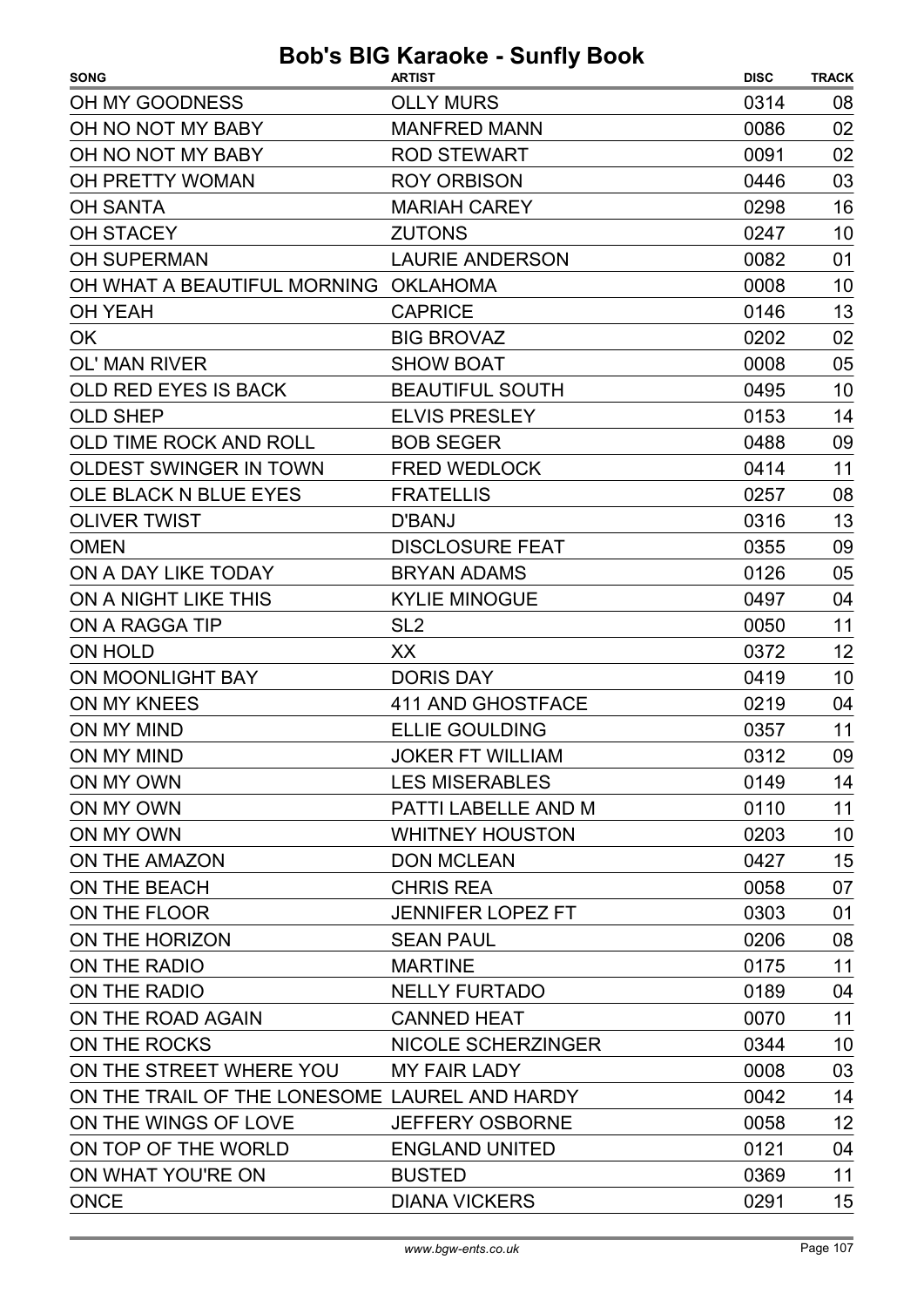| <b>SONG</b>                  | <b>ARTIST</b>            | <b>DISC</b> | <b>TRACK</b> |
|------------------------------|--------------------------|-------------|--------------|
| <b>ONCE BITTEN TWICE SHY</b> | <b>IAN HUNTER</b>        | 0433        | 09           |
| <b>ONCE UPON A DREAM</b>     | <b>BILLY FURY</b>        | 0093        | 06           |
| <b>ONE</b>                   | <b>BACKSTREET BOYS</b>   | 0165        | 14           |
| <b>ONE</b>                   | <b>KODALINE</b>          | 0351        | 12           |
| <b>ONE</b>                   | <b>KYLIE MINOGUE</b>     | 0269        | 13           |
| <b>ONE</b>                   | U <sub>2</sub>           | 0428        | 08           |
| ONE (YOUR NAME)              | <b>SWEDISH HOUSE</b>     | 0295        | 09           |
| ONE AND ONE                  | <b>ROBERT MILES</b>      | 0081        | 01           |
| <b>ONE AND ONLY</b>          | <b>ADELE</b>             | 0307        | 01           |
| <b>ONE AND ONLY</b>          | <b>CHESNEY HAWKES</b>    | 0112        | 15           |
| ONE BY ONE                   | <b>CHER</b>              | 0437        | 12           |
| <b>ONE CALL AWAY</b>         | <b>CHARLIE PUTH</b>      | 0360        | 01           |
| <b>ONE DANCE</b>             | <b>DRAKE FEAT WIZKID</b> | 0363        | 01           |
| ONE DAY AT A TIME            | <b>LENA MARTELL</b>      | 0141        | 08           |
| ONE DAY I'LL FLY AWAY        | <b>RANDY CRAWFORD</b>    | 0110        | 01           |
| ONE DAY I'LL FLY AWAY        | <b>VAULTS</b>            | 0370        | 13           |
| ONE DAY IN YOUR LIFE         | <b>ANASTACIA</b>         | 0188        | 15           |
| ONE DAY LIKE THIS            | <b>ELBOW</b>             | 0426        | 04           |
| ONE FOR SORROW               | <b>STEPS</b>             | 0125        | 01           |
| ONE FOR THE RADIO            | <b>MCFLY</b>             | 0270        | 06           |
| <b>ONE I LOVE</b>            | <b>DAVID GRAY</b>        | 0236        | 15           |
| <b>ONE I LOVE</b>            | <b>REM</b>               | 0498        | 04           |
| ONE LAST LOVE SONG           | <b>BEAUTIFUL SOUTH</b>   | 0495        | 11           |
| <b>ONE LAST TIME</b>         | <b>ARIANA GRANDE</b>     | 0353        | 17           |
| <b>ONE LOVE</b>              | <b>BLUE</b>              | 0494        | 07           |
| ONE MAN BAND                 | <b>LEO SAYER</b>         | 0104        | 02           |
| ONE MINUTE MAN               | <b>MISSY ELLIOTT</b>     | 0183        | 06           |
| <b>ONE MOMENT IN TIME</b>    | <b>WHITNEY HOUSTON</b>   | 0108        | 12           |
| <b>ONE MORE CHANCE</b>       | <b>MICHAEL JACKSON</b>   | 0211        | 05           |
| <b>ONE MORE KISS DEAR</b>    | <b>DON PERCIVAL</b>      | 0420        | 07           |
| <b>ONE MORE NIGHT</b>        | <b>MAROON 5</b>          | 0318        | 08           |
| ONE MORE NIGHT               | PHIL COLLINS             | 0397        | 09           |
| <b>ONE MORE SLEEP</b>        | <b>LEONA LEWIS</b>       | 0334        | 10           |
| ONE MORE TIME                | <b>CRAIG DAVID</b>       | 0365        | 09           |
| ONE MORE TIME                | <b>DAFT PUNK</b>         | 0174        | 07           |
| <b>ONE NIGHT</b>             | <b>CORRS</b>             | 0178        | 02           |
| <b>ONE NIGHT</b>             | <b>ELVIS PRESLEY</b>     | 0048        | 01           |
| ONE NIGHT IN BANGKOK         | <b>MURRAY HEAD</b>       | 0037        | 06           |
| ONE NIGHT IN HEAVEN          | <b>M PEOPLE</b>          | 0036        | 12           |
| ONE OF US                    | <b>JOAN OSBORNE</b>      | 0041        | 12           |
| ONE PIECE AT A TIME          | <b>JOHNNY CASH</b>       | 0391        | 12           |
| <b>ONE SHOT</b>              | <b>JLS</b>               | 0288        | 08           |
| ONE STEP AT A TIME           | <b>ELECTRIC LIGHT</b>    | 0361        | 17           |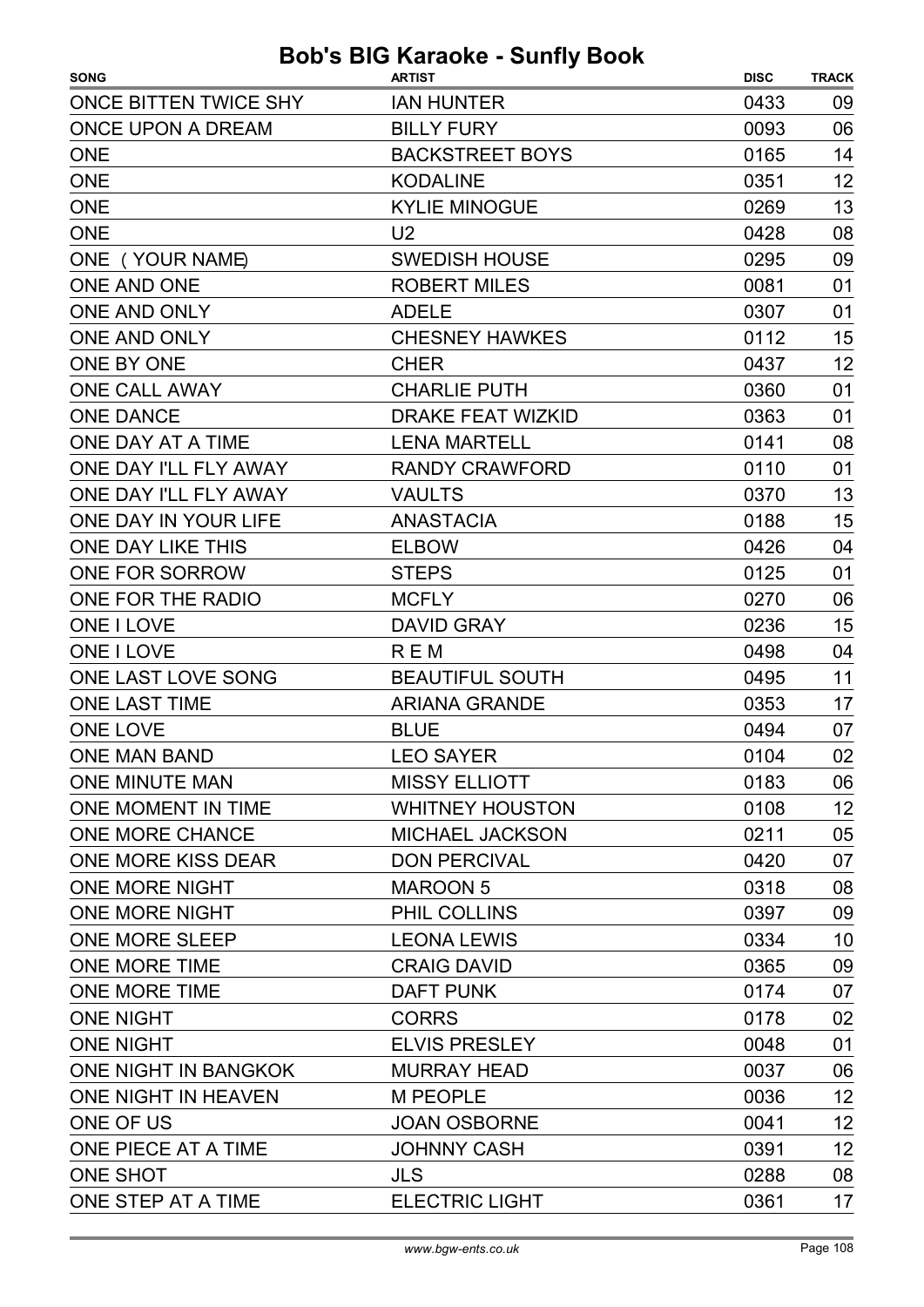| <b>SONG</b>                  | <b>ARTIST</b>            | <b>DISC</b> | <b>TRACK</b> |
|------------------------------|--------------------------|-------------|--------------|
| ONE STEP AT A TIME           | <b>JORDIN SPARKS</b>     | 0276        | 13           |
| ONE STEP CLOSER              | <b>S CLUB JUNIORS</b>    | 0192        | 07           |
| ONE STEP OUT OF TIME         | <b>MICHAEL BALL</b>      | 0396        | 14           |
| ONE STEP TOO FAR             | <b>FAITHLESS</b>         | 0191        | 15           |
| <b>ONE STRIKE</b>            | <b>ALL SAINTS</b>        | 0362        | 05           |
| <b>ONE SUMMER</b>            | <b>DARYL BRAITHWAITE</b> | 0489        | 12           |
| ONE SWEET DAY                | <b>MARIAH CAREY AND</b>  | 0166        | 02           |
| ONE THAT GOT AWAY            | <b>KATY PERRY</b>        | 0309        | 14           |
| <b>ONE THING</b>             | <b>AMERIE</b>            | 0232        | 03           |
| <b>ONE THING</b>             | <b>ONE DIRECTION</b>     | 0311        | 09           |
| <b>ONE TIME</b>              | <b>JUSTIN BIEBER</b>     | 0288        | 10           |
| <b>ONE VOICE</b>             | <b>BARRY MANILOW</b>     | 0398        | 08           |
| ONE WAY OR ANOTHER           | <b>ONE DIRECTION</b>     | 0325        | 01           |
| ONE WAY TICKET               | <b>DARKNESS</b>          | 0237        | 03           |
| <b>ONE WEEK</b>              | <b>BARENAKED LADIES</b>  | 0392        | 01           |
| ONE WILD NIGHT (2001)        | <b>BON JOVI</b>          | 0180        | 09           |
| <b>ONE WORLD</b>             | <b>ENGELBERT</b>         | 0164        | 10           |
| <b>ONLY FOR A WHILE</b>      | <b>TOPLOADER</b>         | 0175        | 14           |
| ONLY GIRL ( IN THE WORLD)    | <b>RIHANNA</b>           | 0297        | 05           |
| <b>ONLY HUMAN</b>            | <b>CHERYL</b>            | 0349        | 16           |
| <b>ONLY IN MY DREAMS</b>     | <b>STEPS</b>             | 0504        | 08           |
| ONLY LOVE CAN HURT LIKE THIS | <b>PALOMA FAITH</b>      | 0340        | 08           |
| <b>ONLY ONE</b>              | <b>KANYE WEST FEAT</b>   | 0348        | 17           |
| <b>ONLY ONE ROAD</b>         | <b>CELINE DION</b>       | 0029        | 04           |
| <b>ONLY SIXTEEN</b>          | <b>CRAIG DOUGLAS</b>     | 0062        | 01           |
| <b>ONLY THE HORSES</b>       | <b>SCISSOR SISTERS</b>   | 0316        | 16           |
| ONLY THE LONELY              | <b>ROY ORBISON</b>       | 0484        | 04           |
| ONLY THE LOOT CAN MAKE YOU   | R KELLY                  | 0163        | 02           |
| <b>ONLY U</b>                | <b>ASHANTI</b>           | 0228        | 02           |
| <b>ONLY WAY IS UP</b>        | <b>YAZZ</b>              | 0386        | 15           |
| <b>ONLY YOU</b>              | <b>PLATTERS</b>          | 0430        | 12           |
| <b>ONLY YOU</b>              | YAZOO                    | 0105        | 12           |
| OOH AAH JUST A LITTLE BIT    | <b>GINA G</b>            | 0080        | 01           |
| OOH LA                       | <b>KOOKS</b>             | 0248        | 13           |
| OOH LA LA                    | <b>GOLDFRAPP</b>         | 0235        | 02           |
| OOH LA LA                    | <b>WISEGUYS</b>          | 0142        | 12           |
| <b>OOPS</b>                  | LITTLE MIX FEAT          | 0372        | 06           |
| OOPS (OH MY)                 | <b>TWEET AND MISSY</b>   | 0193        | 06           |
| OOPS I DID IT AGAIN          | <b>BRITNEY SPEARS</b>    | 0165        | 04           |
| OOPS UPSIDE YOUR HEAD        | <b>GAP BAND</b>          | 0028        | 14           |
| <b>OOPSY DAISY</b>           | <b>CHIPMUNK</b>          | 0285        | 07           |
| <b>OPEN ROAD</b>             | <b>GARY BARLOW</b>       | 0117        | 01           |
| <b>OPEN YOUR EYES</b>        | <b>SNOW PATROL</b>       | 0252        | 13           |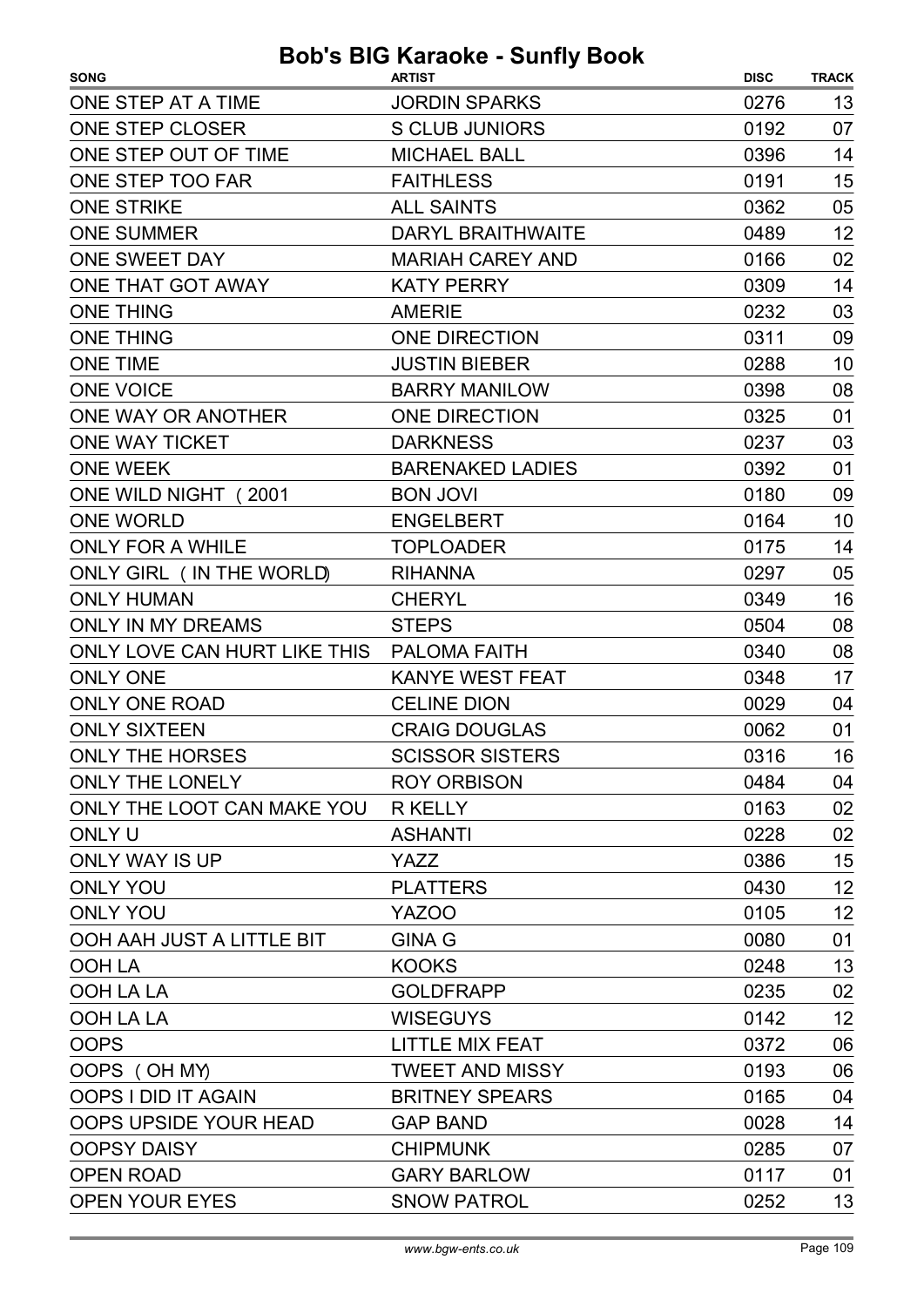| <b>OPERATOR</b><br>0068<br><b>MIDNIGHT STAR</b><br>10<br><b>OPPOSITES ATTRACT</b><br><b>PAULA ABDUL</b><br>09<br>0112<br><b>ORDINARY DAY</b><br><b>VANESSA CARLTON</b><br>0200<br>03<br><b>ORDINARY WORLD</b><br>12<br><b>DURAN DURAN</b><br>0506<br>10<br>ORIGINAL OF THE SPECIES<br>U <sub>2</sub><br>0241<br>13<br><b>ORIGINAL SIN</b><br><b>ELTON JOHN</b><br>0191<br><b>INXS</b><br>08<br><b>ORIGINAL SIN</b><br>0481<br>ORINOCO FLOW<br>0406<br>10<br><b>ENYA</b><br>12<br><b>OTHER SIDE</b><br><b>DAVID GRAY</b><br>0199<br>09<br><b>OTHER SIDE</b><br><b>JASON DERULO</b><br>0328<br>06<br><b>OUCH</b><br>N DUBZ<br>0274<br>18<br><b>AMY WINEHOUSE</b><br><b>OUR DAY WILL COME</b><br>0311<br>12<br><b>OUR DAY WILL COME</b><br><b>RUBY AND THE</b><br>0397<br><b>OUR HOUSE</b><br><b>MADNESS</b><br>0032<br>07<br><b>OUR LIVES</b><br><b>CALLING</b><br>16<br>0219<br><b>OUR SONG</b><br><b>TAYLOR SWIFT</b><br>06<br>0291<br><b>OUR TIME</b><br><b>LILY ALLEN</b><br>14<br>0339<br>13<br><b>OUR TIME NOW</b><br><b>PLAIN WHITE T'S</b><br>0265<br><b>OUR VELOCITY</b><br><b>MAXIMO PARK</b><br>04<br>0254<br><b>OUT OF REACH</b><br><b>GABRIELLE</b><br>14<br>0496<br><b>OUT OF THE BLACK</b><br>ROYAL BLOOD<br>0350<br>04<br>OUT OF THE BLUE ON<br>11<br><b>DELTA GOODREM</b><br>0224<br><b>OUT OF THE WOODS</b><br>15<br><b>TAYLOR SWIFT</b><br>0361<br><b>OUT OF TIME</b><br>05<br><b>BLUR</b><br>0205<br><b>OUT OF TIME</b><br><b>CHRIS FARLOWE</b><br>0392<br>05<br>OUT OF YOUR MIND<br><b>TRUESTEPPERS</b><br>0442<br>14<br><b>OUTSIDE</b><br><b>CALVIN HARRIS FEAT</b><br>0346<br>04<br><b>OUTSIDE</b><br><b>GEORGE MICHAEL</b><br>0126<br>14<br><b>OUTSIDE OF HEAVEN</b><br><b>EDDIE FISHER</b><br>0092<br>05<br><b>OUTTA HERE</b><br><b>ESMEE DENTERS</b><br>11<br>0283<br>12<br>OVER AND OVER<br><b>NELLY AND TIM</b><br>0228<br>09<br><b>OVER AND OVER</b><br>0492<br><b>NELLY FEAT TIM</b><br>OVER MY HEAD (CABLE CAR)<br>0256<br>07<br><b>FRAY</b><br><b>OVER MY SHOULDER</b><br>MIKE AND THE<br>0383<br>06<br><b>OVER THE RAINBOW</b><br>13<br><b>EVA CASSIDY</b><br>0386<br><b>OVER THE RAINBOW</b><br><b>CLIFF RICHARD</b><br>07<br>0187<br><b>ROXY MUSIC</b><br>06<br><b>OVER YOU</b><br>0399<br>08<br><b>OVERLOAD</b><br><b>DOT ROTTEN</b><br>0317<br>08<br><b>OVERLOAD</b><br><b>SUGABABES</b><br>0440<br><b>OVERPROTECTED</b><br><b>BRITNEY SPEARS</b><br>10<br>0462<br>0406<br>03<br><b>OVERRATED</b><br>SIOBHAN DONAGHY<br>OWNER OF A LONELY HEART<br>0021<br>04<br><b>YES</b> | <b>SONG</b>         | <b>ARTIST</b>          | <b>DISC</b> | <b>TRACK</b> |
|----------------------------------------------------------------------------------------------------------------------------------------------------------------------------------------------------------------------------------------------------------------------------------------------------------------------------------------------------------------------------------------------------------------------------------------------------------------------------------------------------------------------------------------------------------------------------------------------------------------------------------------------------------------------------------------------------------------------------------------------------------------------------------------------------------------------------------------------------------------------------------------------------------------------------------------------------------------------------------------------------------------------------------------------------------------------------------------------------------------------------------------------------------------------------------------------------------------------------------------------------------------------------------------------------------------------------------------------------------------------------------------------------------------------------------------------------------------------------------------------------------------------------------------------------------------------------------------------------------------------------------------------------------------------------------------------------------------------------------------------------------------------------------------------------------------------------------------------------------------------------------------------------------------------------------------------------------------------------------------------------------------------------------------------------------------------------------------------------------------------------------------------------------------------------------------------------------------------------------------------------------------------------------------------------------------------------------------------------------------------------------------------------------------------------------------------------------------------------------------------------------------|---------------------|------------------------|-------------|--------------|
|                                                                                                                                                                                                                                                                                                                                                                                                                                                                                                                                                                                                                                                                                                                                                                                                                                                                                                                                                                                                                                                                                                                                                                                                                                                                                                                                                                                                                                                                                                                                                                                                                                                                                                                                                                                                                                                                                                                                                                                                                                                                                                                                                                                                                                                                                                                                                                                                                                                                                                                |                     |                        |             |              |
|                                                                                                                                                                                                                                                                                                                                                                                                                                                                                                                                                                                                                                                                                                                                                                                                                                                                                                                                                                                                                                                                                                                                                                                                                                                                                                                                                                                                                                                                                                                                                                                                                                                                                                                                                                                                                                                                                                                                                                                                                                                                                                                                                                                                                                                                                                                                                                                                                                                                                                                |                     |                        |             |              |
|                                                                                                                                                                                                                                                                                                                                                                                                                                                                                                                                                                                                                                                                                                                                                                                                                                                                                                                                                                                                                                                                                                                                                                                                                                                                                                                                                                                                                                                                                                                                                                                                                                                                                                                                                                                                                                                                                                                                                                                                                                                                                                                                                                                                                                                                                                                                                                                                                                                                                                                |                     |                        |             |              |
|                                                                                                                                                                                                                                                                                                                                                                                                                                                                                                                                                                                                                                                                                                                                                                                                                                                                                                                                                                                                                                                                                                                                                                                                                                                                                                                                                                                                                                                                                                                                                                                                                                                                                                                                                                                                                                                                                                                                                                                                                                                                                                                                                                                                                                                                                                                                                                                                                                                                                                                |                     |                        |             |              |
|                                                                                                                                                                                                                                                                                                                                                                                                                                                                                                                                                                                                                                                                                                                                                                                                                                                                                                                                                                                                                                                                                                                                                                                                                                                                                                                                                                                                                                                                                                                                                                                                                                                                                                                                                                                                                                                                                                                                                                                                                                                                                                                                                                                                                                                                                                                                                                                                                                                                                                                |                     |                        |             |              |
|                                                                                                                                                                                                                                                                                                                                                                                                                                                                                                                                                                                                                                                                                                                                                                                                                                                                                                                                                                                                                                                                                                                                                                                                                                                                                                                                                                                                                                                                                                                                                                                                                                                                                                                                                                                                                                                                                                                                                                                                                                                                                                                                                                                                                                                                                                                                                                                                                                                                                                                |                     |                        |             |              |
|                                                                                                                                                                                                                                                                                                                                                                                                                                                                                                                                                                                                                                                                                                                                                                                                                                                                                                                                                                                                                                                                                                                                                                                                                                                                                                                                                                                                                                                                                                                                                                                                                                                                                                                                                                                                                                                                                                                                                                                                                                                                                                                                                                                                                                                                                                                                                                                                                                                                                                                |                     |                        |             |              |
|                                                                                                                                                                                                                                                                                                                                                                                                                                                                                                                                                                                                                                                                                                                                                                                                                                                                                                                                                                                                                                                                                                                                                                                                                                                                                                                                                                                                                                                                                                                                                                                                                                                                                                                                                                                                                                                                                                                                                                                                                                                                                                                                                                                                                                                                                                                                                                                                                                                                                                                |                     |                        |             |              |
|                                                                                                                                                                                                                                                                                                                                                                                                                                                                                                                                                                                                                                                                                                                                                                                                                                                                                                                                                                                                                                                                                                                                                                                                                                                                                                                                                                                                                                                                                                                                                                                                                                                                                                                                                                                                                                                                                                                                                                                                                                                                                                                                                                                                                                                                                                                                                                                                                                                                                                                |                     |                        |             |              |
|                                                                                                                                                                                                                                                                                                                                                                                                                                                                                                                                                                                                                                                                                                                                                                                                                                                                                                                                                                                                                                                                                                                                                                                                                                                                                                                                                                                                                                                                                                                                                                                                                                                                                                                                                                                                                                                                                                                                                                                                                                                                                                                                                                                                                                                                                                                                                                                                                                                                                                                |                     |                        |             |              |
|                                                                                                                                                                                                                                                                                                                                                                                                                                                                                                                                                                                                                                                                                                                                                                                                                                                                                                                                                                                                                                                                                                                                                                                                                                                                                                                                                                                                                                                                                                                                                                                                                                                                                                                                                                                                                                                                                                                                                                                                                                                                                                                                                                                                                                                                                                                                                                                                                                                                                                                |                     |                        |             |              |
|                                                                                                                                                                                                                                                                                                                                                                                                                                                                                                                                                                                                                                                                                                                                                                                                                                                                                                                                                                                                                                                                                                                                                                                                                                                                                                                                                                                                                                                                                                                                                                                                                                                                                                                                                                                                                                                                                                                                                                                                                                                                                                                                                                                                                                                                                                                                                                                                                                                                                                                |                     |                        |             |              |
|                                                                                                                                                                                                                                                                                                                                                                                                                                                                                                                                                                                                                                                                                                                                                                                                                                                                                                                                                                                                                                                                                                                                                                                                                                                                                                                                                                                                                                                                                                                                                                                                                                                                                                                                                                                                                                                                                                                                                                                                                                                                                                                                                                                                                                                                                                                                                                                                                                                                                                                |                     |                        |             |              |
|                                                                                                                                                                                                                                                                                                                                                                                                                                                                                                                                                                                                                                                                                                                                                                                                                                                                                                                                                                                                                                                                                                                                                                                                                                                                                                                                                                                                                                                                                                                                                                                                                                                                                                                                                                                                                                                                                                                                                                                                                                                                                                                                                                                                                                                                                                                                                                                                                                                                                                                |                     |                        |             |              |
|                                                                                                                                                                                                                                                                                                                                                                                                                                                                                                                                                                                                                                                                                                                                                                                                                                                                                                                                                                                                                                                                                                                                                                                                                                                                                                                                                                                                                                                                                                                                                                                                                                                                                                                                                                                                                                                                                                                                                                                                                                                                                                                                                                                                                                                                                                                                                                                                                                                                                                                |                     |                        |             |              |
|                                                                                                                                                                                                                                                                                                                                                                                                                                                                                                                                                                                                                                                                                                                                                                                                                                                                                                                                                                                                                                                                                                                                                                                                                                                                                                                                                                                                                                                                                                                                                                                                                                                                                                                                                                                                                                                                                                                                                                                                                                                                                                                                                                                                                                                                                                                                                                                                                                                                                                                |                     |                        |             |              |
|                                                                                                                                                                                                                                                                                                                                                                                                                                                                                                                                                                                                                                                                                                                                                                                                                                                                                                                                                                                                                                                                                                                                                                                                                                                                                                                                                                                                                                                                                                                                                                                                                                                                                                                                                                                                                                                                                                                                                                                                                                                                                                                                                                                                                                                                                                                                                                                                                                                                                                                |                     |                        |             |              |
|                                                                                                                                                                                                                                                                                                                                                                                                                                                                                                                                                                                                                                                                                                                                                                                                                                                                                                                                                                                                                                                                                                                                                                                                                                                                                                                                                                                                                                                                                                                                                                                                                                                                                                                                                                                                                                                                                                                                                                                                                                                                                                                                                                                                                                                                                                                                                                                                                                                                                                                |                     |                        |             |              |
|                                                                                                                                                                                                                                                                                                                                                                                                                                                                                                                                                                                                                                                                                                                                                                                                                                                                                                                                                                                                                                                                                                                                                                                                                                                                                                                                                                                                                                                                                                                                                                                                                                                                                                                                                                                                                                                                                                                                                                                                                                                                                                                                                                                                                                                                                                                                                                                                                                                                                                                |                     |                        |             |              |
|                                                                                                                                                                                                                                                                                                                                                                                                                                                                                                                                                                                                                                                                                                                                                                                                                                                                                                                                                                                                                                                                                                                                                                                                                                                                                                                                                                                                                                                                                                                                                                                                                                                                                                                                                                                                                                                                                                                                                                                                                                                                                                                                                                                                                                                                                                                                                                                                                                                                                                                |                     |                        |             |              |
|                                                                                                                                                                                                                                                                                                                                                                                                                                                                                                                                                                                                                                                                                                                                                                                                                                                                                                                                                                                                                                                                                                                                                                                                                                                                                                                                                                                                                                                                                                                                                                                                                                                                                                                                                                                                                                                                                                                                                                                                                                                                                                                                                                                                                                                                                                                                                                                                                                                                                                                |                     |                        |             |              |
|                                                                                                                                                                                                                                                                                                                                                                                                                                                                                                                                                                                                                                                                                                                                                                                                                                                                                                                                                                                                                                                                                                                                                                                                                                                                                                                                                                                                                                                                                                                                                                                                                                                                                                                                                                                                                                                                                                                                                                                                                                                                                                                                                                                                                                                                                                                                                                                                                                                                                                                |                     |                        |             |              |
|                                                                                                                                                                                                                                                                                                                                                                                                                                                                                                                                                                                                                                                                                                                                                                                                                                                                                                                                                                                                                                                                                                                                                                                                                                                                                                                                                                                                                                                                                                                                                                                                                                                                                                                                                                                                                                                                                                                                                                                                                                                                                                                                                                                                                                                                                                                                                                                                                                                                                                                |                     |                        |             |              |
|                                                                                                                                                                                                                                                                                                                                                                                                                                                                                                                                                                                                                                                                                                                                                                                                                                                                                                                                                                                                                                                                                                                                                                                                                                                                                                                                                                                                                                                                                                                                                                                                                                                                                                                                                                                                                                                                                                                                                                                                                                                                                                                                                                                                                                                                                                                                                                                                                                                                                                                |                     |                        |             |              |
|                                                                                                                                                                                                                                                                                                                                                                                                                                                                                                                                                                                                                                                                                                                                                                                                                                                                                                                                                                                                                                                                                                                                                                                                                                                                                                                                                                                                                                                                                                                                                                                                                                                                                                                                                                                                                                                                                                                                                                                                                                                                                                                                                                                                                                                                                                                                                                                                                                                                                                                |                     |                        |             |              |
|                                                                                                                                                                                                                                                                                                                                                                                                                                                                                                                                                                                                                                                                                                                                                                                                                                                                                                                                                                                                                                                                                                                                                                                                                                                                                                                                                                                                                                                                                                                                                                                                                                                                                                                                                                                                                                                                                                                                                                                                                                                                                                                                                                                                                                                                                                                                                                                                                                                                                                                |                     |                        |             |              |
|                                                                                                                                                                                                                                                                                                                                                                                                                                                                                                                                                                                                                                                                                                                                                                                                                                                                                                                                                                                                                                                                                                                                                                                                                                                                                                                                                                                                                                                                                                                                                                                                                                                                                                                                                                                                                                                                                                                                                                                                                                                                                                                                                                                                                                                                                                                                                                                                                                                                                                                |                     |                        |             |              |
|                                                                                                                                                                                                                                                                                                                                                                                                                                                                                                                                                                                                                                                                                                                                                                                                                                                                                                                                                                                                                                                                                                                                                                                                                                                                                                                                                                                                                                                                                                                                                                                                                                                                                                                                                                                                                                                                                                                                                                                                                                                                                                                                                                                                                                                                                                                                                                                                                                                                                                                |                     |                        |             |              |
|                                                                                                                                                                                                                                                                                                                                                                                                                                                                                                                                                                                                                                                                                                                                                                                                                                                                                                                                                                                                                                                                                                                                                                                                                                                                                                                                                                                                                                                                                                                                                                                                                                                                                                                                                                                                                                                                                                                                                                                                                                                                                                                                                                                                                                                                                                                                                                                                                                                                                                                |                     |                        |             |              |
|                                                                                                                                                                                                                                                                                                                                                                                                                                                                                                                                                                                                                                                                                                                                                                                                                                                                                                                                                                                                                                                                                                                                                                                                                                                                                                                                                                                                                                                                                                                                                                                                                                                                                                                                                                                                                                                                                                                                                                                                                                                                                                                                                                                                                                                                                                                                                                                                                                                                                                                |                     |                        |             |              |
|                                                                                                                                                                                                                                                                                                                                                                                                                                                                                                                                                                                                                                                                                                                                                                                                                                                                                                                                                                                                                                                                                                                                                                                                                                                                                                                                                                                                                                                                                                                                                                                                                                                                                                                                                                                                                                                                                                                                                                                                                                                                                                                                                                                                                                                                                                                                                                                                                                                                                                                |                     |                        |             |              |
|                                                                                                                                                                                                                                                                                                                                                                                                                                                                                                                                                                                                                                                                                                                                                                                                                                                                                                                                                                                                                                                                                                                                                                                                                                                                                                                                                                                                                                                                                                                                                                                                                                                                                                                                                                                                                                                                                                                                                                                                                                                                                                                                                                                                                                                                                                                                                                                                                                                                                                                |                     |                        |             |              |
|                                                                                                                                                                                                                                                                                                                                                                                                                                                                                                                                                                                                                                                                                                                                                                                                                                                                                                                                                                                                                                                                                                                                                                                                                                                                                                                                                                                                                                                                                                                                                                                                                                                                                                                                                                                                                                                                                                                                                                                                                                                                                                                                                                                                                                                                                                                                                                                                                                                                                                                |                     |                        |             |              |
|                                                                                                                                                                                                                                                                                                                                                                                                                                                                                                                                                                                                                                                                                                                                                                                                                                                                                                                                                                                                                                                                                                                                                                                                                                                                                                                                                                                                                                                                                                                                                                                                                                                                                                                                                                                                                                                                                                                                                                                                                                                                                                                                                                                                                                                                                                                                                                                                                                                                                                                |                     |                        |             |              |
|                                                                                                                                                                                                                                                                                                                                                                                                                                                                                                                                                                                                                                                                                                                                                                                                                                                                                                                                                                                                                                                                                                                                                                                                                                                                                                                                                                                                                                                                                                                                                                                                                                                                                                                                                                                                                                                                                                                                                                                                                                                                                                                                                                                                                                                                                                                                                                                                                                                                                                                |                     |                        |             |              |
|                                                                                                                                                                                                                                                                                                                                                                                                                                                                                                                                                                                                                                                                                                                                                                                                                                                                                                                                                                                                                                                                                                                                                                                                                                                                                                                                                                                                                                                                                                                                                                                                                                                                                                                                                                                                                                                                                                                                                                                                                                                                                                                                                                                                                                                                                                                                                                                                                                                                                                                |                     |                        |             |              |
|                                                                                                                                                                                                                                                                                                                                                                                                                                                                                                                                                                                                                                                                                                                                                                                                                                                                                                                                                                                                                                                                                                                                                                                                                                                                                                                                                                                                                                                                                                                                                                                                                                                                                                                                                                                                                                                                                                                                                                                                                                                                                                                                                                                                                                                                                                                                                                                                                                                                                                                |                     |                        |             |              |
|                                                                                                                                                                                                                                                                                                                                                                                                                                                                                                                                                                                                                                                                                                                                                                                                                                                                                                                                                                                                                                                                                                                                                                                                                                                                                                                                                                                                                                                                                                                                                                                                                                                                                                                                                                                                                                                                                                                                                                                                                                                                                                                                                                                                                                                                                                                                                                                                                                                                                                                |                     |                        |             |              |
|                                                                                                                                                                                                                                                                                                                                                                                                                                                                                                                                                                                                                                                                                                                                                                                                                                                                                                                                                                                                                                                                                                                                                                                                                                                                                                                                                                                                                                                                                                                                                                                                                                                                                                                                                                                                                                                                                                                                                                                                                                                                                                                                                                                                                                                                                                                                                                                                                                                                                                                |                     |                        |             |              |
|                                                                                                                                                                                                                                                                                                                                                                                                                                                                                                                                                                                                                                                                                                                                                                                                                                                                                                                                                                                                                                                                                                                                                                                                                                                                                                                                                                                                                                                                                                                                                                                                                                                                                                                                                                                                                                                                                                                                                                                                                                                                                                                                                                                                                                                                                                                                                                                                                                                                                                                |                     |                        |             |              |
|                                                                                                                                                                                                                                                                                                                                                                                                                                                                                                                                                                                                                                                                                                                                                                                                                                                                                                                                                                                                                                                                                                                                                                                                                                                                                                                                                                                                                                                                                                                                                                                                                                                                                                                                                                                                                                                                                                                                                                                                                                                                                                                                                                                                                                                                                                                                                                                                                                                                                                                |                     |                        |             |              |
|                                                                                                                                                                                                                                                                                                                                                                                                                                                                                                                                                                                                                                                                                                                                                                                                                                                                                                                                                                                                                                                                                                                                                                                                                                                                                                                                                                                                                                                                                                                                                                                                                                                                                                                                                                                                                                                                                                                                                                                                                                                                                                                                                                                                                                                                                                                                                                                                                                                                                                                |                     |                        |             |              |
|                                                                                                                                                                                                                                                                                                                                                                                                                                                                                                                                                                                                                                                                                                                                                                                                                                                                                                                                                                                                                                                                                                                                                                                                                                                                                                                                                                                                                                                                                                                                                                                                                                                                                                                                                                                                                                                                                                                                                                                                                                                                                                                                                                                                                                                                                                                                                                                                                                                                                                                | <b>OXFORD COMMA</b> | <b>VAMPIRE WEEKEND</b> | 0268        | 03           |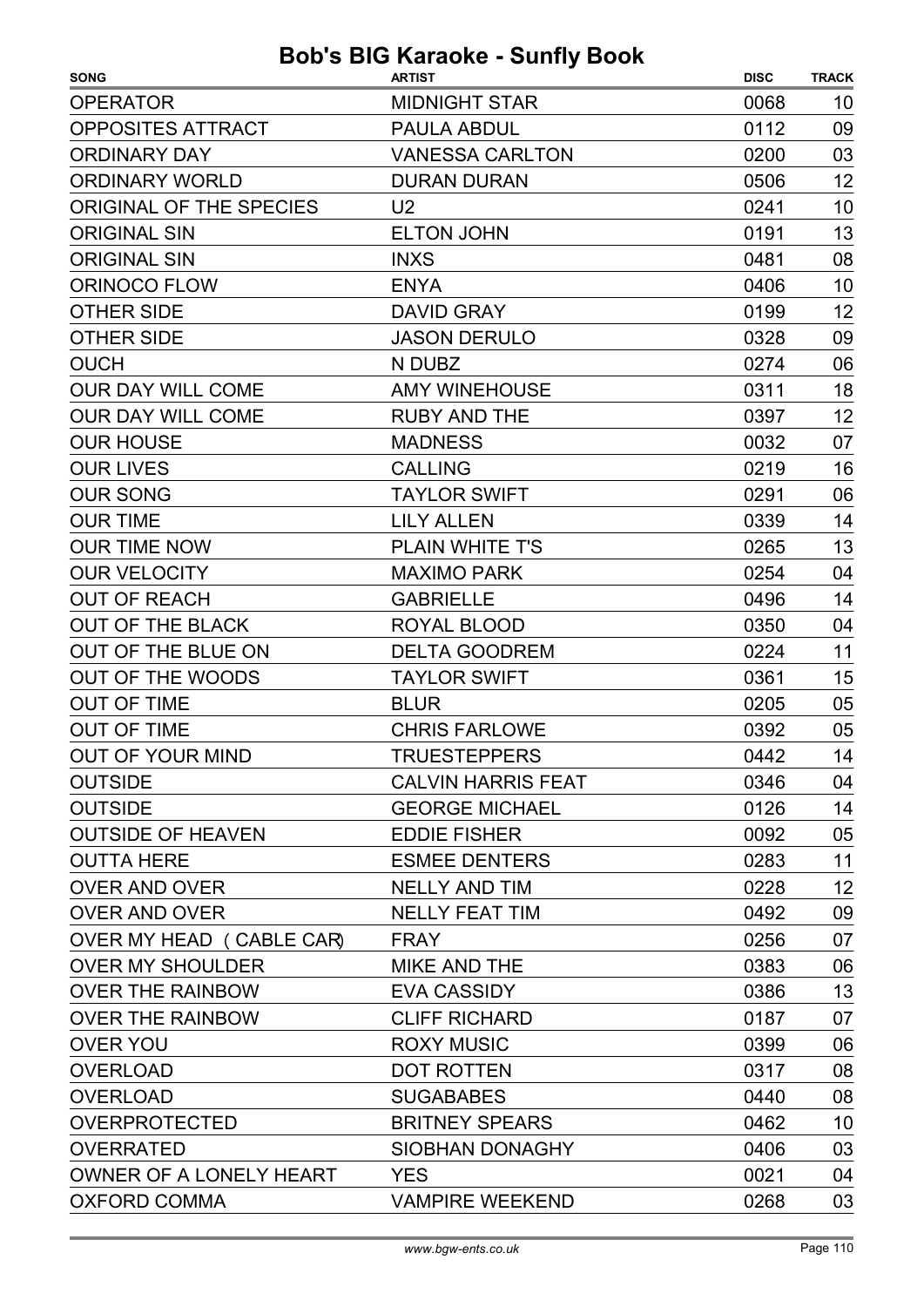| <b>SONG</b>                  | <b>ARTIST</b>            | <b>DISC</b> | <b>TRACK</b> |
|------------------------------|--------------------------|-------------|--------------|
| <b>PACK UP</b>               | <b>ELIZA DOOLITTLE</b>   | 0294        | 04           |
| PADDY MCGINTY'S GOAT         | <b>VAL DOONICAN</b>      | 0151        | 14           |
| <b>PAID MY DUES</b>          | <b>ANASTACIA</b>         | 0459        | 08           |
| PAIN THAT I'M USED TO        | DEPECHE MODE             | 0239        | 11           |
| PAL OF MY CRADLE DAYS        | <b>ANN BREEN</b>         | 0139        | 05           |
| <b>PANDA</b>                 | <b>DESIIGNER</b>         | 0364        | 15           |
| <b>PANDORA'S KISS</b>        | <b>LOUISE</b>            | 0209        | 06           |
| <b>PANIC</b>                 | <b>SMITHS</b>            | 0131        | 08           |
| <b>PANIC CORD</b>            | <b>GABRIELLE APLIN</b>   | 0326        | 01           |
| PAP DON'T PREACH             | <b>KELLY OSBOURNE</b>    | 0196        | 06           |
| PAPA DON'T PREACH            | <b>MADONNA</b>           | 0483        | 15           |
| <b>PAPARAZZI</b>             | <b>LADY GAGA</b>         | 0281        | 02           |
| PAPA'S GOT A BRAND NEW BAG   | <b>JAMES BROWN</b>       | 0435        | 08           |
| <b>PAPER PLANE</b>           | <b>STATUS QUO</b>        | 0412        | 13           |
| PAPER PLANES                 | <b>MIA</b>               | 0273        | 12           |
| <b>PARACHUTE</b>             | <b>CHERYL COLE</b>       | 0289        | 05           |
| <b>PARADISE</b>              | <b>BENNY BENASSI AND</b> | 0364        | 13           |
| <b>PARADISE</b>              | <b>COLDPLAY</b>          | 0308        | 11           |
| PARADISE BY THE DASHBOARD    | <b>MEAT LOAF</b>         | 0455        | 09           |
| <b>PARADISE CITY</b>         | <b>GUNS 'N' ROSES</b>    | 0005        | 04           |
| <b>PARANOID</b>              | <b>BLACK SABBATH</b>     | 0166        | 12           |
| PARANOID ANDROID             | <b>RADIOHEAD</b>         | 0385        | 09           |
| <b>PARIS</b>                 | <b>CHAINSMOKERS</b>      | 0373        | 02           |
| <b>PARIS IS BURNING</b>      | <b>LADYHAWKE</b>         | 0278        | 07           |
| PARISIENNE WALKWAYS          | <b>GARY MOORE</b>        | 0403        | 05           |
| PART OF ME                   | <b>KATY PERRY</b>        | 0313        | 04           |
| PART OF THE UNION            | <b>STRAWBS</b>           | 0071        | 10           |
| PART TIME LOVER              | <b>STEVIE WONDER</b>     | 0056        | 12           |
| <b>PARTITION</b>             | <b>BEYONCE</b>           | 0338        | 15           |
| PARTY (THIS IS HOW WE DO IT) | <b>JOE STONE FEAT</b>    | 0355        | 15           |
| PARTY ALL NIGHT (SLEEP ALL   | <b>SEAN KINGSTON</b>     | 0308        | 08           |
| <b>PARTY FOR 2</b>           | <b>SHANIA TWAIN</b>      | 0224        | 15           |
| <b>PARTY GIRL</b>            | <b>MCFLY</b>             | 0296        | 14           |
| PARTY IN THE USA             | <b>MILEY CYRUS</b>       | 0284        | 07           |
| PARTY IN THE USA             | <b>MILEY CYRUS</b>       | 0472        | 13           |
| PARTY LIKE A RUSSIAN         | <b>ROBBIE WILLIAMS</b>   | 0372        | 14           |
| <b>PARTY OVER</b>            | <b>AMELIA LILY</b>       | 0326        | 02           |
| PARTY PEOPLE (FRIDAY         | 911                      | 0118        | 09           |
| PARTY ROCK ANTHEM            | <b>LMFAO FEAT LAUREN</b> | 0303        | 10           |
| <b>PARTY STARTER</b>         | <b>WILL SMITH</b>        | 0237        | 14           |
| PARTY TO DAMASCUS            | <b>WYCLEF JEAN AND</b>   | 0212        | 13           |
| PARTY TOWN                   | <b>GLEN FEARY</b>        | 0387        | 06           |
| PASS AT ME [CLEAN VERSION]   | <b>TIMBALAND FEAT</b>    | 0308        | 14           |
|                              |                          |             |              |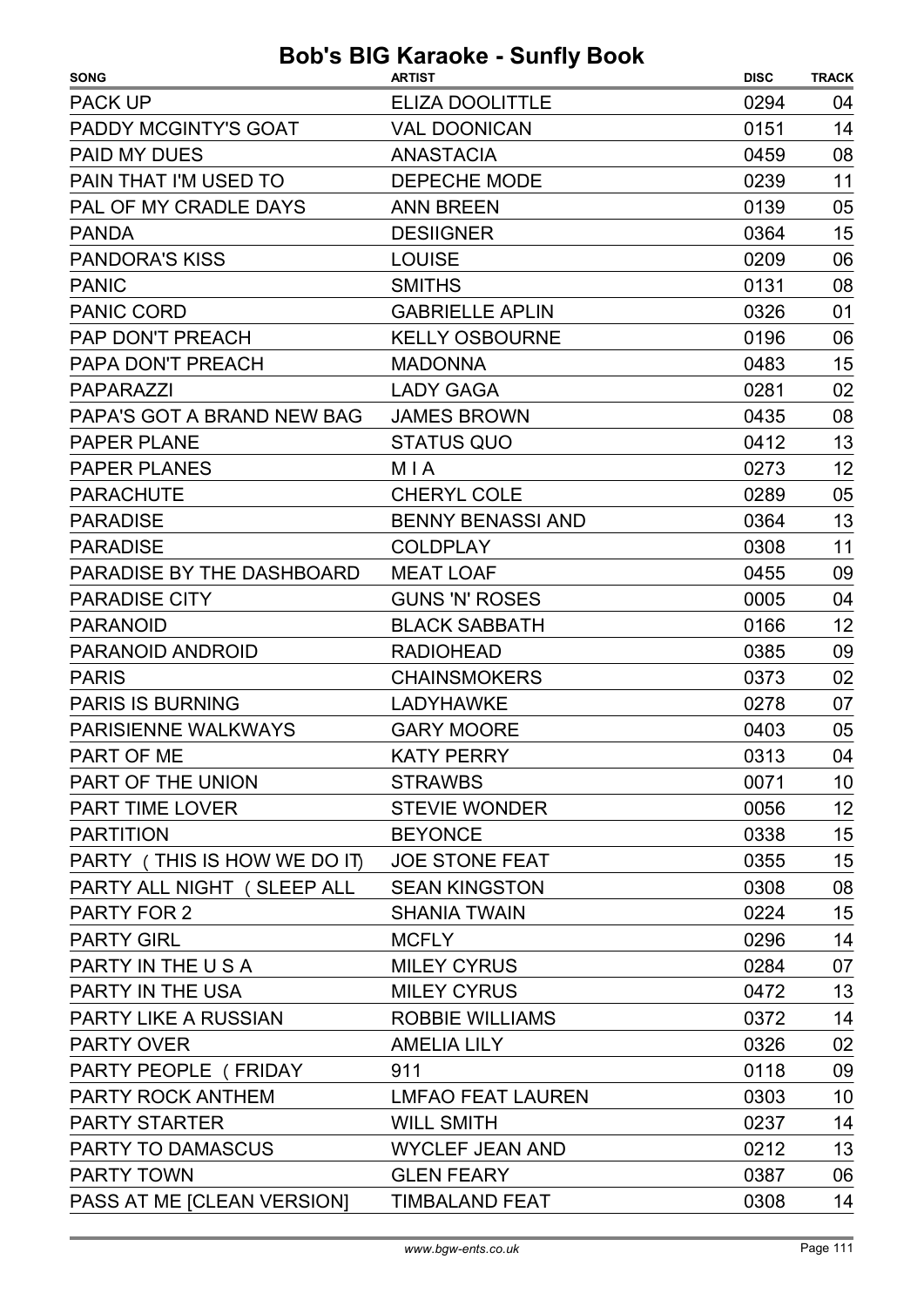| <b>SONG</b>                            | <b>ARTIST</b>             | <b>DISC</b> | <b>TRACK</b> |
|----------------------------------------|---------------------------|-------------|--------------|
| PASS OUT                               | <b>TINIE TEMPAH</b>       | 0290        | 01           |
| <b>PASSENGER</b>                       | <b>IGGY POP</b>           | 0119        | 14           |
| <b>PASSIONFRUIT</b>                    | <b>DRAKE</b>              | 0375        | 03           |
| PASSPORT HOME                          | <b>JP COOPER</b>          | 0377        | 07           |
| <b>PATCHES</b>                         | <b>CLARENCE CARTER</b>    | 0102        | 14           |
| <b>PATIENCE</b>                        | <b>TAKE THAT</b>          | 0478        | 09           |
| <b>PATRICIA THE STRIPPER</b>           | <b>CHRIS DE BURGH</b>     | 0406        | 07           |
| <b>PAYPHONE</b>                        | <b>MAROON 5 FEAT WIZ</b>  | 0317        | 15           |
| <b>PEACHES</b>                         | PRESIDENTS OF THE U       | 0049        | 12           |
| PEANUT BUTTER JELLY                    | <b>GALANTIS</b>           | 0356        | 04           |
| <b>PEARL'S A SINGER</b>                | <b>ELKIE BROOKS</b>       | 0071        | 11           |
| <b>PEGGY SUE</b>                       | <b>BUDDY HOLLY</b>        | 0017        | 12           |
| PENNY AND ME                           | <b>HANSON</b>             | 0227        | 12           |
| <b>PEOPLE</b>                          | <b>FUNNY GIRL</b>         | 0008        | 15           |
| PEOPLE WILL SAY WE'RE IN LOVE OKLAHOMA |                           | 0008        | 11           |
| <b>PERFECT</b>                         | <b>ED SHEERAN</b>         | 0375        | 16           |
| <b>PERFECT</b>                         | <b>FAIRGROUND</b>         | 0445        | 07           |
| <b>PERFECT</b>                         | <b>LIGHTNING SEEDS</b>    | 0505        | 05           |
| <b>PERFECT</b>                         | <b>ONE DIRECTION</b>      | 0358        | 15           |
| PERFECT (EXCEEDER)                     | <b>MASON VS PRINCESS</b>  | 0252        | 05           |
| PERFECT 10                             | <b>BEAUTIFUL SOUTH</b>    | 0495        | 02           |
| <b>PERFECT BLISS</b>                   | <b>BELLEFIRE</b>          | 0180        | 16           |
| PERFECT DAY                            | <b>LOU REED</b>           | 0115        | 15           |
| PERFECT DAY                            | <b>SUSAN BOYLE</b>        | 0435        | 10           |
| PERFECT GENTLEMAN                      | <b>JEAN WYCLEF</b>        | 0459        | 13           |
| PERFECT ILLUSION                       | <b>LADY GAGA</b>          | 0369        | 02           |
| PERFECT MOMENT                         | <b>MARTINE</b>            | 0136        | 13           |
| PERFECT PLACES                         | <b>LORDE</b>              | 0379        | 12           |
| PERFECT REPLACEMENT [CLEAN] EXAMPLE    |                           | 0324        | 09           |
| PERFECT STRANGERS                      | <b>JONAS BLUE</b>         | 0366        | 01           |
| <b>PERFECTION</b>                      | <b>DANII MINOGUE AND</b>  | 0237        | 13           |
| <b>PERFUME</b>                         | <b>BRITNEY SPEARS</b>     | 0335        | 13           |
| PERHAPS PERHAPS PERHAPS                | <b>DORIS DAY</b>          | 0400        | 11           |
| <b>PERSONALITY</b>                     | <b>LLOYD PRICE</b>        | 0063        | 15           |
| <b>PHENOMENAL</b>                      | <b>EMINEM</b>             | 0353        | 06           |
| <b>PHOTOGRAPH</b>                      | <b>ED SHEERAN</b>         | 0354        | 09           |
| <b>PHOTOGRAPH</b>                      | <b>RINGO STARR</b>        | 0389        | 15           |
| <b>PHYSICAL</b>                        | <b>OLIVIA NEWTON JOHN</b> | 0031        | 06           |
| PIANO IN THE DARK                      | <b>BRENDA RUSSELL</b>     | 0398        | 09           |
| PICK A PART THAT'S NEW                 | <b>STEREOPHONICS</b>      | 0138        | 11           |
| PICKING UP THE PIECES                  | <b>PALOMA FAITH</b>       | 0317        | 03           |
| PICTURE OF YOU                         | <b>JOE BROWN AND THE</b>  | 0038        | 09           |
| <b>PICTURE THIS</b>                    | <b>BLONDIE</b>            | 0156        | 15           |
|                                        |                           |             |              |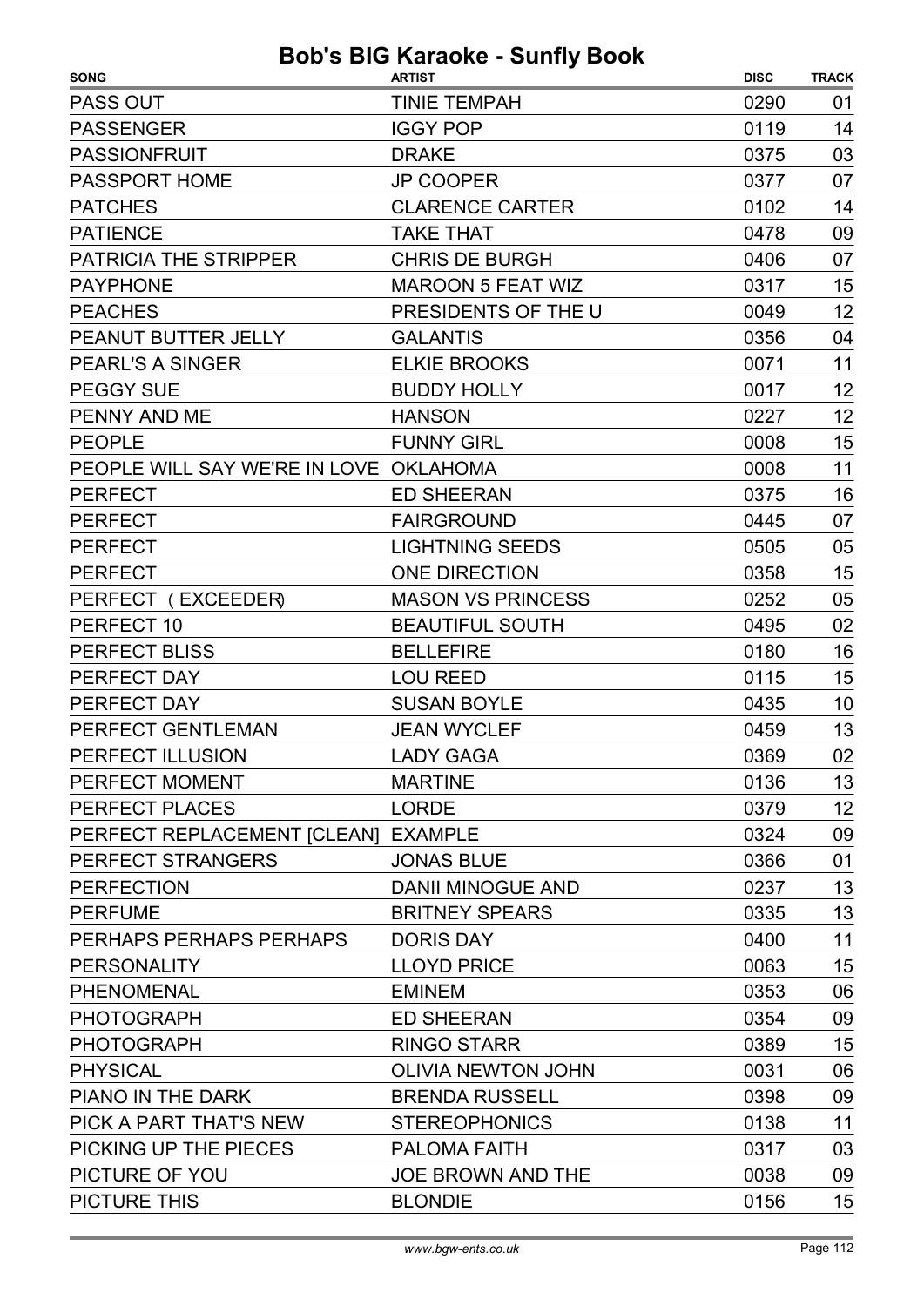| <b>SONG</b>                                  | <b>ARTIST</b>              | <b>DISC</b> | <b>TRACK</b> |
|----------------------------------------------|----------------------------|-------------|--------------|
| <b>PICTURES</b>                              | <b>SNEAKY SOUND</b>        | 0270        | 14           |
| PICTURES OF MATCHSTICK MEN                   | <b>STATUS QUO</b>          | 0070        | 14           |
| PIECE OF ME                                  | <b>BRITNEY SPEARS</b>      | 0263        | 08           |
| PIECES DON'T FIT ANYMORE                     | <b>JAMES MORRISON</b>      | 0250        | 17           |
| PIECES OF A DREAM                            | <b>ANASTACIA</b>           | 0239        | 15           |
| PIED PIPER                                   | <b>CHRISPIAN ST PETERS</b> | 0093        | 15           |
| <b>PILLOWTALK</b>                            | <b>ZAYN</b>                | 0361        | 03           |
| PINBALL WIZARD                               | <b>WHO</b>                 | 0472        | 14           |
| PINEAPPLE SONG                               | <b>GOOD SIZE</b>           | 0224        | 10           |
| <b>PINK CADILLAC</b>                         | <b>NATALIE COLE</b>        | 0108        | 10           |
| <b>PIPES OF PEACE</b>                        | PAUL MCCARTNEY             | 0404        | 14           |
| PISSING IN THE WIND                          | <b>BADLY DRAWN BOY</b>     | 0179        | 11           |
| <b>PLACE YOUR HANDS</b>                      | <b>REEF</b>                | 0138        | 10           |
| <b>PLANET COUNTRY</b>                        | <b>LEE KERNAGHAN</b>       | 0472        | 15           |
| <b>PLANET EARTH</b>                          | <b>DURAN DURAN</b>         | 0506        | 14           |
| PLANETS BEND BETWEEN US                      | <b>SNOW PATROL</b>         | 0280        | 07           |
| <b>PLASTIC MACHINERY</b>                     | <b>CHARLATANS</b>          | 0377        | 18           |
| <b>PLAY</b>                                  | <b>JENNIFER LOPEZ</b>      | 0177        | 08           |
| <b>PLAY HARD</b>                             | <b>DAVID GUETTA FEAT</b>   | 0329        | 06           |
| PLAY THAT FUNKY MUSIC                        | <b>WILD CHERRY</b>         | 0447        | 06           |
| PLAY THAT SONG                               | <b>TRAIN</b>               | 0373        | 05           |
| <b>PLAYAS ONLY</b>                           | R KELLY AND THE            | 0235        | 12           |
| <b>PLAYING WITH FIRE</b>                     | N-DUBZ FEAT MR             | 0429        | 06           |
| <b>PLAYING WITH KNIVES</b>                   | <b>BIZARRE INC</b>         | 0454        | 13           |
| PLEASE COME HOME FOR                         | <b>BON JOVI</b>            | 0030        | 14           |
| PLEASE DON'T GO                              | K C AND THE                | 0399        | 07           |
| PLEASE DON'T GO                              | KWS                        | 0003        | 06           |
| PLEASE DON'T GO                              | <b>MIKE POSNER</b>         | 0300        | 14           |
| PLEASE DON'T LEAVE ME                        | <b>PINK</b>                | 0278        | 15           |
| PLEASE DON'T LET ME GO OLLY MURS             |                            | 0295        | 11           |
| PLEASE DON'T SAY YOU LOVE ME GABRIELLE APLIN |                            | 0324        | 13           |
| PLEASE DON'T STOP THE RAIN JAMES MORRISON    |                            | 0279        | 07           |
| PLEASE DON'T TURN ME ON                      | <b>ARTFUL DODGER</b>       | 0174        | 11           |
| PLEASE FORGIVE ME                            | <b>BRYAN ADAMS</b>         | 0006        | 01           |
| PLEASE FORGIVE ME                            | <b>DAVID GRAY</b>          | 0172        | 13           |
| <b>PLEASE PLEASE</b>                         | <b>MCFLY</b>               | 0246        | 07           |
| PLEASE PLEASE ME                             | <b>BEATLES</b>             | 0044        | 09           |
| PLEASE READ THE LETTER                       | ROBERT PLANT AND           | 0412        | 09           |
| PLEASE STAY                                  | <b>KYLIE MINOGUE</b>       | 0497        | 10           |
| PLUS <sub>1</sub>                            | <b>MARTIN SOLVEIG FEAT</b> | 0359        | 06           |
| POETRY IN MOTION                             | <b>JOHNNY TILLOTSON</b>    | 0485        | 14           |
| POINT OF AUTHORITY                           | <b>LINKIN PARK</b>         | 0189        | 11           |
| POINT OF VIEW                                | <b>DB BOULEVARD</b>        | 0189        | 09           |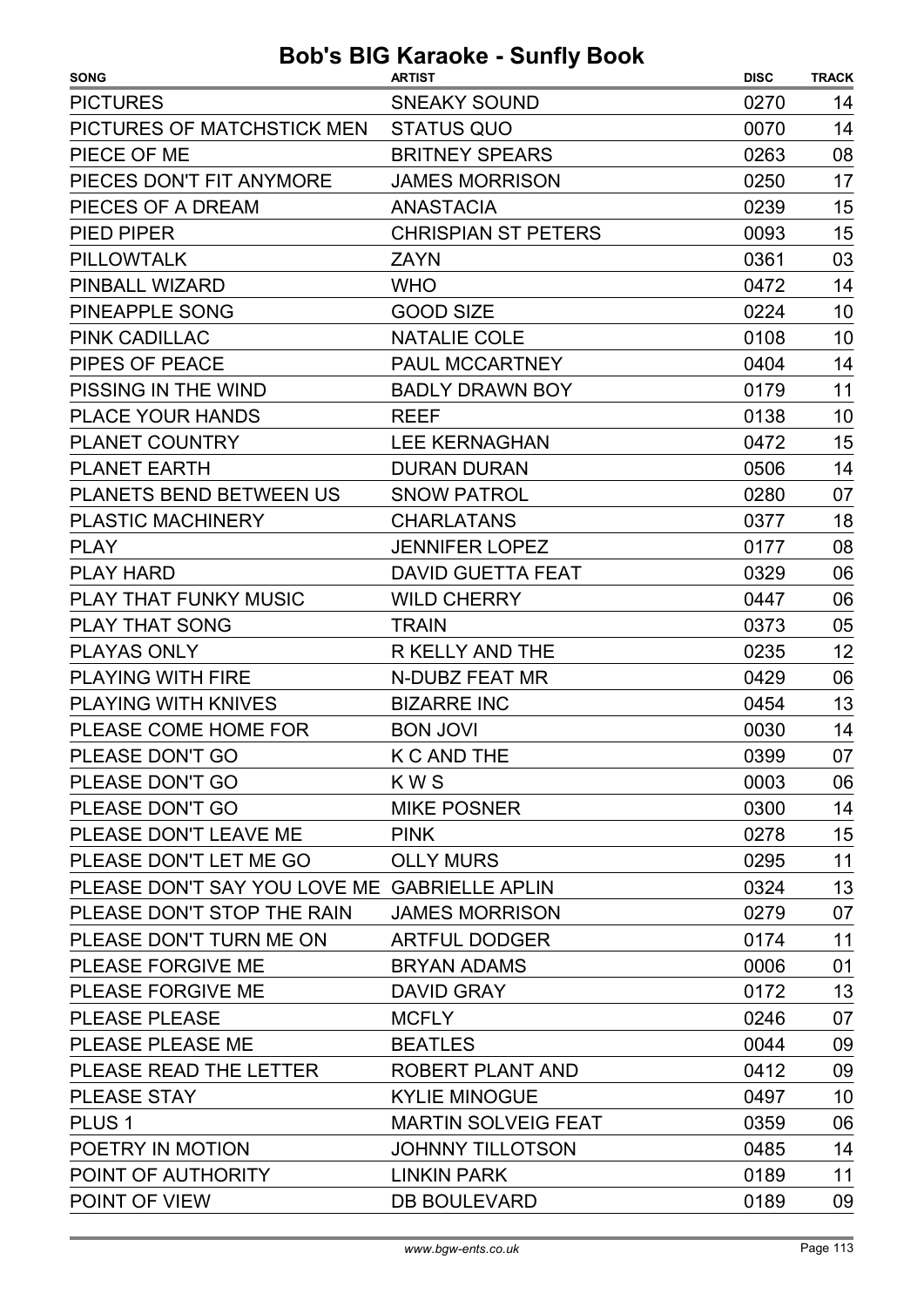| <b>SONG</b>              | <b>ARTIST</b>             | <b>DISC</b> | <b>TRACK</b> |
|--------------------------|---------------------------|-------------|--------------|
| <b>POISON</b>            | <b>ALICE COOPER</b>       | 0160        | 07           |
| <b>POISON</b>            | <b>NICOLE SCHERZINGER</b> | 0298        | 11           |
| <b>POISON</b>            | <b>RITA ORA</b>           | 0353        | 10           |
| <b>POISON PRINCE</b>     | <b>AMY MACDONALD</b>      | 0268        | 08           |
| POKEMON THEME            | <b>POKEMON</b>            | 0367        | 18           |
| <b>POKER FACE</b>        | <b>GLEE CAST</b>          | 0471        | 01           |
| POKER FACE               | <b>LADY GAGA</b>          | 0277        | 05           |
| <b>POMPEII</b>           | <b>BASTILLE</b>           | 0325        | 18           |
| PONY (JUMP ON IT)        | <b>TOUGH LOVE</b>         | 0355        | 14           |
| <b>POOR MAN'S SON</b>    | <b>ROCKIN' BERRIES</b>    | 0086        | 04           |
| POOR ME                  | <b>ADAM FAITH</b>         | 0074        | 06           |
| POOR MISGUIDED FOOL      | <b>STARSAILOR</b>         | 0191        | 01           |
| <b>POP</b>               | N SYNC                    | 0181        | 02           |
| POP KIDS                 | PET SHOP BOYS             | 0364        | 07           |
| POP MUZIK                | M                         | 0398        | 10           |
| PORK AND BEANS           | <b>WEEZER</b>             | 0269        | 15           |
| PORTRAIT OF MY LOVE      | <b>MATT MONRO</b>         | 0066        | 08           |
| POSTCARDS FROM HEAVEN    | <b>LIGHTHOUSE FAMILY</b>  | 0130        | 11           |
| POUND THE ALARM ( CLEAN) | <b>NICKI MINAJ</b>        | 0317        | 09           |
| POUR SOME SUGAR ON ME    | <b>DEF LEPPARD</b>        | 0160        | 03           |
| <b>POWER</b>             | <b>LITTLE MIX</b>         | 0377        | 03           |
| POWER [CLEAN]            | <b>DJ FRESH FEAT</b>      | 0316        | 10           |
| POWER OF A WOMAN         | <b>ETERNAL</b>            | 0029        | 13           |
| POWER OF GOODBYE         | <b>MADONNA</b>            | 0438        | 10           |
| POWER OF LOVE            | <b>FRANKIE GOES TO</b>    | 0058        | 09           |
| POWER OF LOVE            | <b>GABRIELLE APLIN</b>    | 0323        | 13           |
| POWER OF LOVE            | <b>HUEY LEWIS AND THE</b> | 0056        | 08           |
| POWER OF LOVE            | <b>JENNIFER RUSH</b>      | 0003        | 05           |
| POWERLESS (SAY WHAT YOU  | <b>NELLY FURTADO</b>      | 0211        | 14           |
| <b>PRAISE YOU</b>        | <b>FATBOY SLIM</b>        | 0130        | 01           |
| <b>PRAY</b>              | <b>JUSTIN BIEBER</b>      | 0300        | 17           |
| <b>PRAY</b>              | <b>LASGO</b>              | 0200        | 04           |
| <b>PRAY</b>              | <b>TAKE THAT</b>          | 0026        | 15           |
| PRAY TO GOD              | <b>CALVIN HARRIS FEAT</b> | 0349        | 08           |
| <b>PRAYER</b>            | <b>ANTHONY CALLEA</b>     | 0492        | 03           |
| <b>PRAYER</b>            | <b>BLOC PARTY</b>         | 0252        | 04           |
| PRAYER FOR THE DYING     | <b>SEAL</b>               | 0026        | 02           |
| PRAYER IN C              | LILLY WOOD AND THE        | 0344        | 17           |
| <b>PRAYING</b>           | <b>KESHA</b>              | 0379        | 04           |
| <b>PRAYING</b>           | <b>PLANB</b>              | 0294        | 16           |
| PRAYING FOR TIME         | <b>GEORGE MICHAEL</b>     | 0053        | 05           |
| <b>PRECIOUS</b>          | DEPECHE MODE              | 0237        | 09           |
| <b>PRECIOUS</b>          | <b>REWIND</b>             | 0164        | 04           |
|                          |                           |             |              |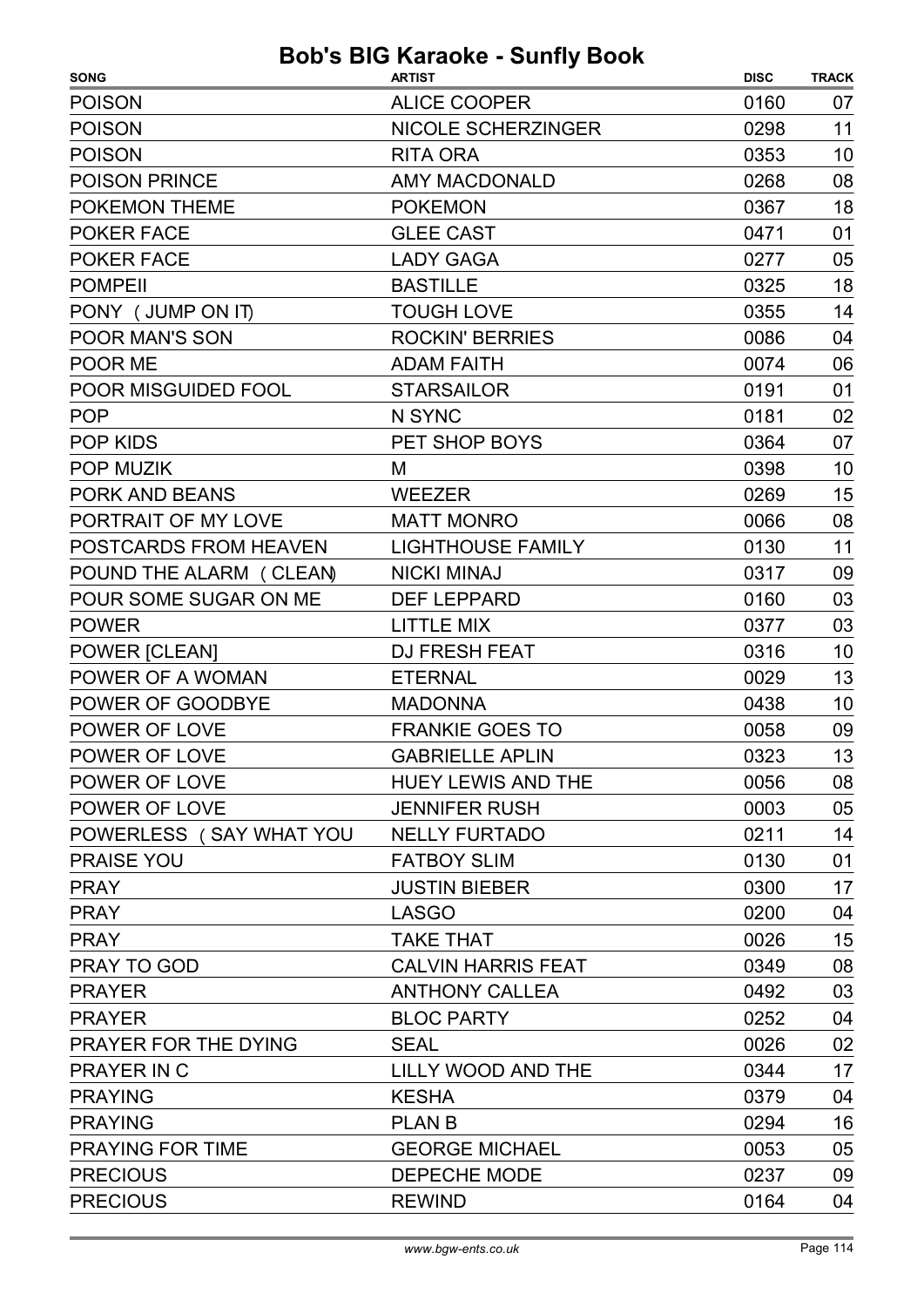| <b>SONG</b>                | <b>ARTIST</b>              | <b>DISC</b> | <b>TRACK</b> |
|----------------------------|----------------------------|-------------|--------------|
| <b>PRETENDER</b>           | <b>FOO FIGHTERS</b>        | 0259        | 01           |
| PRETTY FLAMINGO            | <b>MANFRED MANN</b>        | 0045        | 15           |
| PRETTY FLY FOR A WHITE GUY | <b>OFFSPRING</b>           | 0132        | 10           |
| <b>PRETTY GIRL</b>         | <b>MAGGIE LINDEMANN</b>    | 0377        | 06           |
| <b>PRETTY GIRLS</b>        | <b>BRITNEY SPEARS AND</b>  | 0352        | 17           |
| <b>PRETTY GREEN EYES</b>   | <b>ULTRABEAT</b>           | 0409        | 14           |
| PRETTY LITTLE ANGEL EYES   | <b>SHOWADDYWADDY</b>       | 0101        | 15           |
| PRETTY WOMAN               | <b>ROY ORBISON</b>         | 0043        | 07           |
| PRICE OF LOVE              | <b>EVERLY BROTHERS</b>     | 0045        | 11           |
| <b>PRICE TAG</b>           | <b>JESSIE J-FEAT B O B</b> | 0300        | 03           |
| <b>PRIMADONNA</b>          | <b>MARINA AND THE</b>      | 0315        | 06           |
| <b>PRINCE CHARMING</b>     | <b>ADAM AND THE ANTS</b>   | 0111        | 01           |
| PRINCES OF THE UNIVERSE    | <b>QUEEN</b>               | 0416        | 01           |
| PRINCESS OF CHINA          | <b>COLDPLAY FT</b>         | 0312        | 12           |
| PRIVATE EMOTION            | <b>RICKY MARTIN</b>        | 0161        | 07           |
| <b>PRIVATE EYES</b>        | <b>HALL AND OATES</b>      | 0471        | 02           |
| <b>PRIVATE NUMBER</b>      | 911                        | 0138        | 06           |
| <b>PRIVATE NUMBER</b>      | <b>BEVERLEY KNIGHT</b>     | 0367        | 12           |
| <b>PROBLEM</b>             | <b>ARIANA GRANDE FEAT</b>  | 0341        | 08           |
| PROFIT IN PEACE            | <b>OCEAN COLOR SCENE</b>   | 0148        | 10           |
| <b>PROMISCIOUS</b>         | <b>NELLY FURTADO</b>       | 0247        | 02           |
| <b>PROMISE</b>             | <b>GIRLS ALOUD</b>         | 0272        | 09           |
| <b>PROMISE ME</b>          | <b>BEVERLEY CRAVEN</b>     | 0053        | 08           |
| <b>PROMISE THIS</b>        | <b>ADELE</b>               | 0302        | 18           |
| <b>PROMISE THIS</b>        | <b>CHERYL COLE</b>         | 0297        | 03           |
| <b>PROMISES</b>            | <b>CRANBERRIES</b>         | 0136        | 09           |
| <b>PROMISES</b>            | <b>KEN DODD</b>            | 0094        | 11           |
| <b>PROMISES</b>            | <b>NERO</b>                | 0306        | 09           |
| <b>PROTOTYPE</b>           | <b>OUTKAST</b>             | 0223        | 11           |
| <b>PROUD</b>               | <b>JLS</b>                 | 0313        | 02           |
| <b>PROUD</b>               | <b>SUSAN BOYLE</b>         | 0428        | 02           |
| <b>PROUD MARY</b>          | <b>TINA TURNER</b>         | 0483        | 13           |
| PROWLIN'                   | <b>ADRIAN ZMED</b>         | 0429        | 14           |
| PUB WITH NO BEER           | <b>SLIM DUSTY</b>          | 0062        | 12           |
| <b>PUBLIC AFFAIR</b>       | <b>JESSICA SIMPSON</b>     | 0246        | 14           |
| PUFF THE MAGIC DRAGON      | PETER PAUL AND             | 0406        | 08           |
| PULL UP TO THE BUMPER      | <b>GRACE JONES</b>         | 0075        | 15           |
| <b>PUMP IT</b>             | <b>BLACK EYED PEAS</b>     | 0241        | 08           |
| PUMPED UP KICKS            | <b>FOSTER THE PEOPLE</b>   | 0308        | 12           |
| PUMPING ON YOUR STEREO     | <b>SUPERGRASS</b>          | 0142        | 06           |
| <b>PUMPKIN SOUP</b>        | <b>KATE NASH</b>           | 0263        | 01           |
| <b>PUNK</b>                | <b>VAMPIRE WEEKEND</b>     | 0274        | 10           |
| PUNK AND THE GODFATHER     | <b>WHO</b>                 | 0429        | 03           |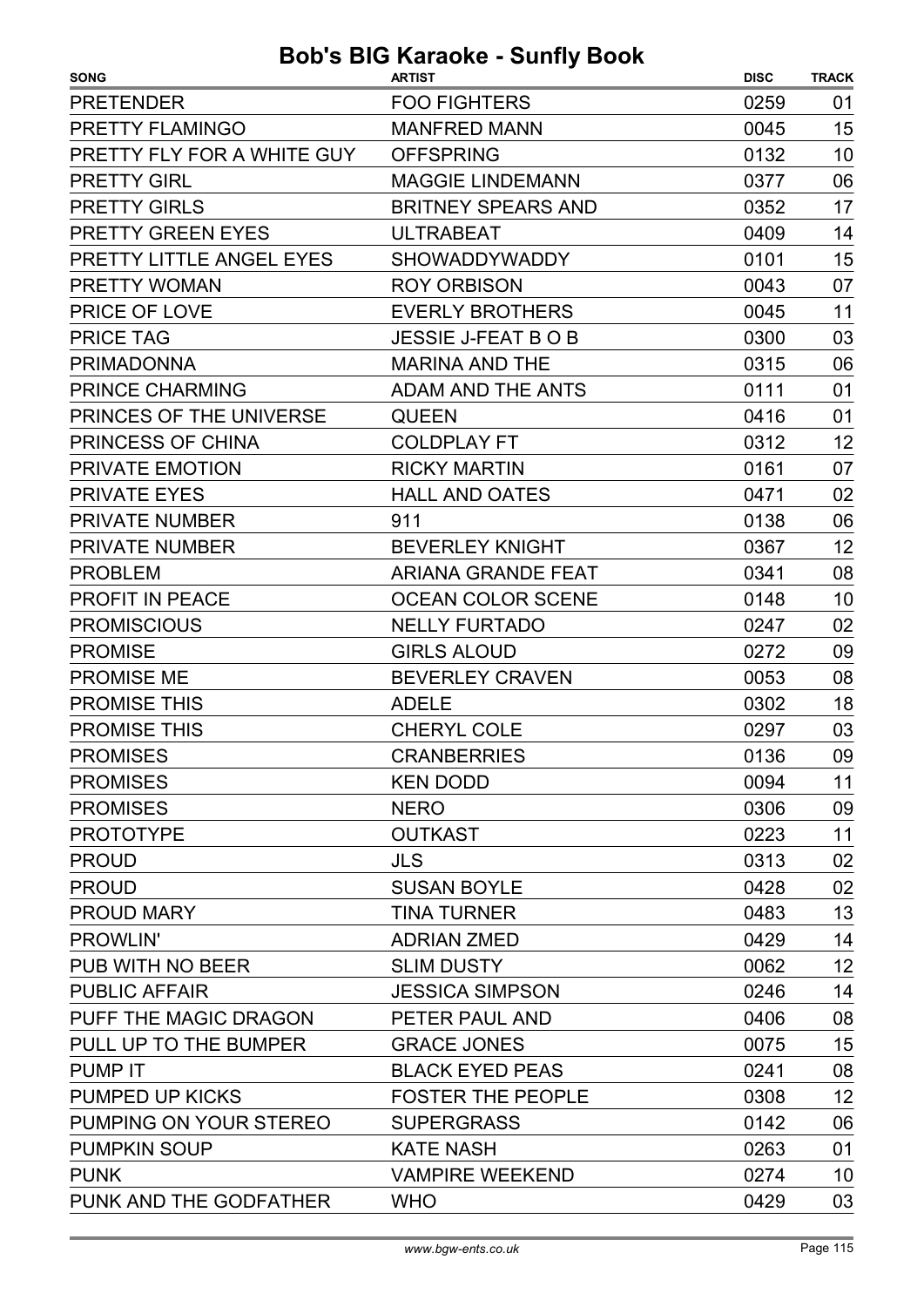| <b>SONG</b>                   | <b>ARTIST</b>              | <b>DISC</b> | <b>TRACK</b> |
|-------------------------------|----------------------------|-------------|--------------|
| PUPPETT ON A STRING           | <b>SANDIE SHAW</b>         | 0099        | 10           |
| <b>PUPPY LOVE</b>             | <b>S CLUB JUNIORS</b>      | 0200        | 14           |
| <b>PURE</b>                   | <b>LIGHTNING SEEDS</b>     | 0505        | 04           |
| <b>PURE AND SIMPLE</b>        | <b>DOLLY PARTON</b>        | 0367        | 07           |
| <b>PURE AND SIMPLE</b>        | <b>HEAR SAY</b>            | 0438        | 01           |
| <b>PURE MORNING</b>           | <b>PLACEBO</b>             | 0125        | 12           |
| <b>PURE PLEASURE SEEKER</b>   | <b>MOLOKO</b>              | 0438        | 15           |
| <b>PURE SHORES</b>            | <b>ALL SAINTS</b>          | 0159        | 16           |
| <b>PURPLE HAZE</b>            | <b>JIMI HENDRIX</b>        | 0509        | 15           |
| <b>PURPLE HILLS</b>           | D <sub>12</sub>            | 0509        | 12           |
| <b>PURPLE RAIN</b>            | <b>PRINCE</b>              | 0500        | 02           |
| <b>PUSH IT</b>                | SALT-N-PEPA                | 0480        | 02           |
| PUSH THE BUTTON               | <b>SUGABABES</b>           | 0236        | 01           |
| <b>PUSSYCAT</b>               | <b>WYCLEF JEAN</b>         | 0199        | 09           |
| PUT A LITTLE LOVE IN YOUR     | AL GREEN FEAT ANNIE        | 0479        | 06           |
| PUT HIM OUT                   | <b>MS DYNAMITE</b>         | 0198        | 06           |
| PUT THE NEEDLE ON IT          | <b>DANNI MINOGUE</b>       | 0466        | 12           |
| PUT THE NEEDLE ON IT          | <b>DANNII MINOGUE</b>      | 0197        | 09           |
| PUT YOUR ARMS AROUND ME       | <b>TEXAS</b>               | 0117        | 02           |
| <b>PUT YOUR LIGHTS ON</b>     | <b>SANTANA</b>             | 0173        | 11           |
| PUT YOUR RECORDS ON           | <b>CORINNE BAILEY RAE</b>  | 0241        | 15           |
| PUT YOURSELF IN MY PLACE      | <b>KYLIE MINOGUE</b>       | 0497        | 08           |
| PUTTING ON THE RITZ           | ELLA FITZGERALD            | 0389        | 02           |
| PUTTING ON THE RITZ           | <b>FRED ASTAIRE</b>        | 0471        | 03           |
| <b>QUARTER TO THREE</b>       | <b>GARY U S BONDS</b>      | 0084        | 01           |
| <b>QUE SERA SERA</b>          | <b>DORIS DAY</b>           | 0382        | 09           |
| <b>QUE SERA SERA</b>          | <b>HERMES HOUSE BAND</b>   | 0190        | 10           |
| <b>QUEEN ( CLEAN VERSION)</b> | <b>LADY GAGA</b>           | 0305        | 18           |
| <b>QUEEN OF CLUBS</b>         | K C AND THE                | 0091        | 11           |
| <b>QUEEN OF HEARTS</b>        | <b>JUICE NEWTON</b>        | 0482        | 01           |
| QUEEN OF MY HEART             | <b>WESTLIFE</b>            | 0457        | 03           |
| <b>QUEEN OF NEW ORLEANS</b>   | <b>BON JOVI</b>            | 0114        | 13           |
| QUEEN OF THE NIGHT            | <b>WHITNEY HOUSTON</b>     | 0471        | 04           |
| <b>QUESTION OF FAITH</b>      | <b>LIGHTHOUSE FAMILY</b>   | 0126        | 04           |
| <b>QUESTIONNAIRE</b>          | <b>RUTLES</b>              | 0421        | 04           |
| <b>QUI SERA MI VIDA</b>       | <b>GIBSON BROTHERS</b>     | 0028        | 03           |
| <b>QUICKSAND</b>              | <b>LA ROUX</b>             | 0424        | 04           |
| <b>QUIET LIFE</b>             | <b>JAPAN</b>               | 0399        | 08           |
| <b>QUINN THE ESKIMO (THE</b>  | <b>MANFRED MANN</b>        | 0070        | 10           |
| <b>RIP</b>                    | <b>RITA ORA FEAT TINIE</b> | 0315        | 08           |
| ROCK IN THE USA               | <b>JOHN COUGAR</b>         | 0481        | 10           |
| R U CRAZY                     | <b>CONOR MAYNARD</b>       | 0332        | 17           |
| R U MINE                      | <b>ARCTIC MONKEYS</b>      | 0314        | 09           |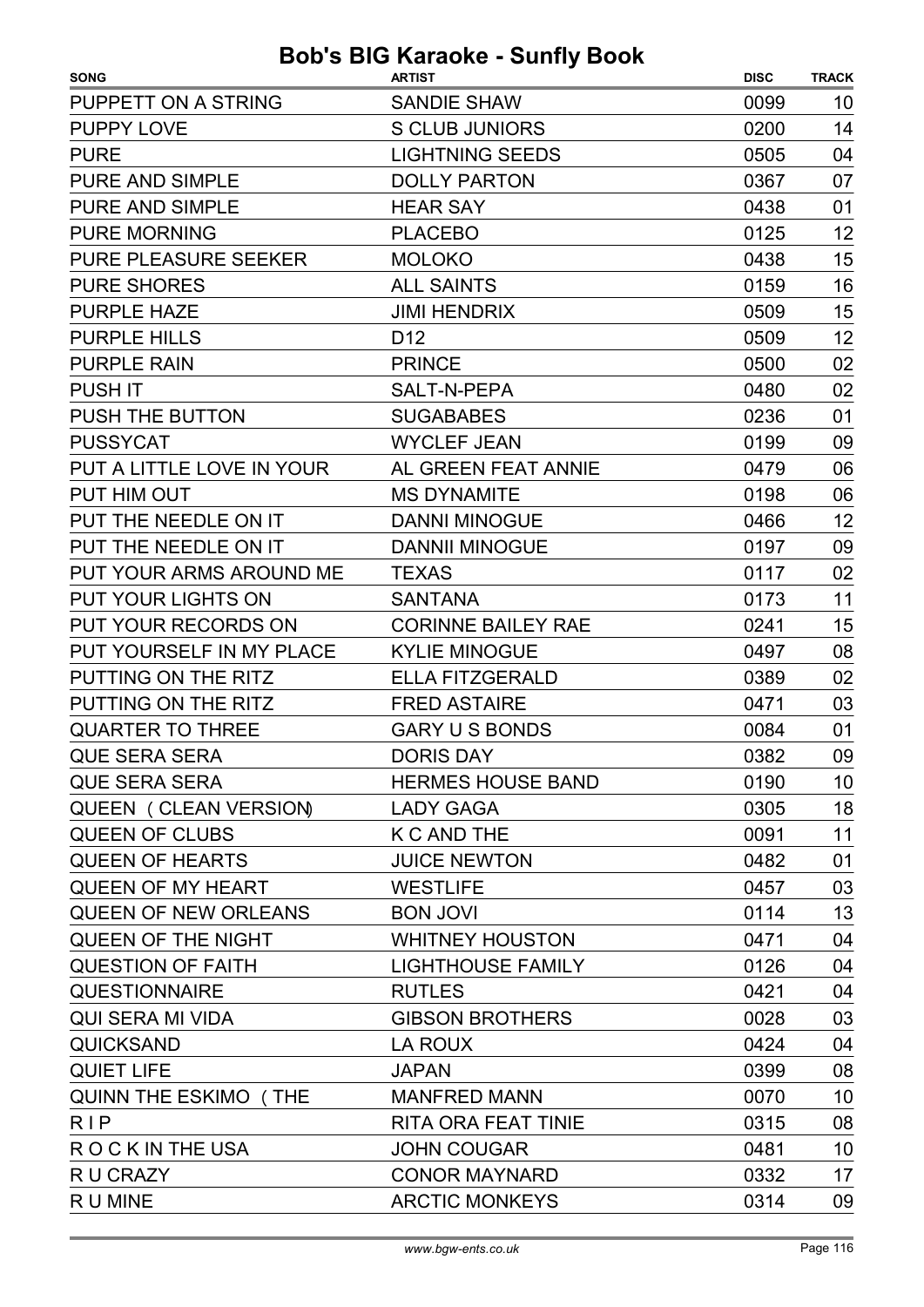| <b>SONG</b>                     | <b>ARTIST</b>            | <b>DISC</b> | <b>TRACK</b> |
|---------------------------------|--------------------------|-------------|--------------|
| <b>RABBIT</b>                   | <b>CHAS AND DAVE</b>     | 0042        | 16           |
| RABBIT HEART (RAISE IT UP)      | <b>FLORENCE AND THE</b>  | 0282        | 03           |
| <b>RABBIT HOLE</b>              | <b>JAMIE T</b>           | 0348        | 09           |
| <b>RADAR LOVE</b>               | <b>GOLDEN EARRING</b>    | 0040        | 13           |
| <b>RADIATE</b>                  | <b>JACK JOHNSON</b>      | 0333        | 09           |
| <b>RADIO</b>                    | <b>CORRS</b>             | 0439        | 15           |
| <b>RADIO</b>                    | <b>ROBBIE WILLIAMS</b>   | 0512        | 11           |
| RADIO GA GA                     | <b>QUEEN</b>             | 0502        | 09           |
| <b>RADIOACTIVE</b>              | <b>IMAGINE DRAGONS</b>   | 0327        | 08           |
| <b>RADIOACTIVE</b>              | <b>KINGS OF LEON</b>     | 0297        | 04           |
| <b>RADIOACTIVE</b>              | <b>RITA ORA</b>          | 0323        | 16           |
| <b>RAIN</b>                     | <b>SCRIPT</b>            | 0379        | 08           |
| <b>RAIN DOWN LOVE</b>           | <b>FREEMASONS FEAT</b>   | 0263        | 11           |
| <b>RAIN ON YOUR PARADE</b>      | <b>DUFFY</b>             | 0274        | 05           |
| <b>RAIN OVER ME</b>             | PITBULL FEAT MARC        | 0307        | 15           |
| <b>RAIN RAIN RAIN</b>           | <b>FRANKIE LAINE</b>     | 0063        | 03           |
| <b>RAINBOW</b>                  | <b>SIA</b>               | 0381        | 09           |
| <b>RAINBOW VALLEY</b>           | <b>LOVE AFFAIR</b>       | 0100        | 02           |
| <b>RAINCLOUD</b>                | <b>LIGHTHOUSE FAMILY</b> | 0115        | 05           |
| RAINDROPS (ENCORE UNE           | <b>SASH FEAT STUNT</b>   | 0274        | 14           |
| RAINDROPS KEEP FALLING ON       | <b>SACHA DISTEL</b>      | 0090        | 03           |
| <b>RAINY DAY WOMEN</b>          | <b>BOB DYLAN</b>         | 0509        | 02           |
| <b>RAINY DAYS AND MONDAYS</b>   | <b>CARPENTERS</b>        | 0153        | 03           |
| RAISE YOUR GLASS (CLEAN)        | <b>PINK</b>              | 0298        | 10           |
| <b>RAOUL</b>                    | <b>AUTOMATIC</b>         | 0251        | 10           |
| <b>RAPTURE</b>                  | <b>BLONDIE</b>           | 0032        | 09           |
| <b>RAPTURE</b>                  | $\overline{11}$          | 0186        | 11           |
| <b>RASPBERRY BERET</b>          | <b>PRINCE</b>            | 0419        | 11           |
| <b>RATHER BE</b>                | <b>CLEAN BANDIT FEAT</b> | 0336        | 06           |
| <b>RATTLE THAT LOCK</b>         | <b>DAVID GILMOUR</b>     | 0356        | 18           |
| <b>RAVE ON</b>                  | <b>CRICKETS</b>          | 0047        | 11           |
| <b>RAWHIDE</b>                  | <b>BLUES BROTHERS</b>    | 0156        | 07           |
| <b>RAY OF LIGHT</b>             | <b>MADONNA</b>           | 0120        | 04           |
| <b>RE OFFENDER</b>              | <b>TRAVIS</b>            | 0209        | 10           |
| <b>REACH</b>                    | S CLUB 7                 | 0450        | 03           |
| <b>REACH FOR THE SKY</b>        | <b>SHIRLEY BASSEY</b>    | 0085        | 03           |
| <b>REACH OUT I'LL BE THERE</b>  | <b>FOUR TOPS</b>         | 0054        | 07           |
| <b>REACH UP FOR THE SUNRISE</b> | <b>DURAN DURAN</b>       | 0222        | 06           |
| READ ALL ABOUT IT               | <b>PROFESSOR GREEN</b>   | 0309        | 09           |
| <b>READ ALL ABOUT IT PART 3</b> | <b>EMELI SANDE</b>       | 0319        | 02           |
| <b>READ 'EM AND WEEP</b>        | <b>MEAT LOAF</b>         | 0387        | 08           |
| <b>READ MY MIND</b>             | <b>CONNOR REEVES</b>     | 0121        | 16           |
| <b>READ MY MIND</b>             | <b>KILLERS</b>           | 0252        | 11           |
|                                 |                          |             |              |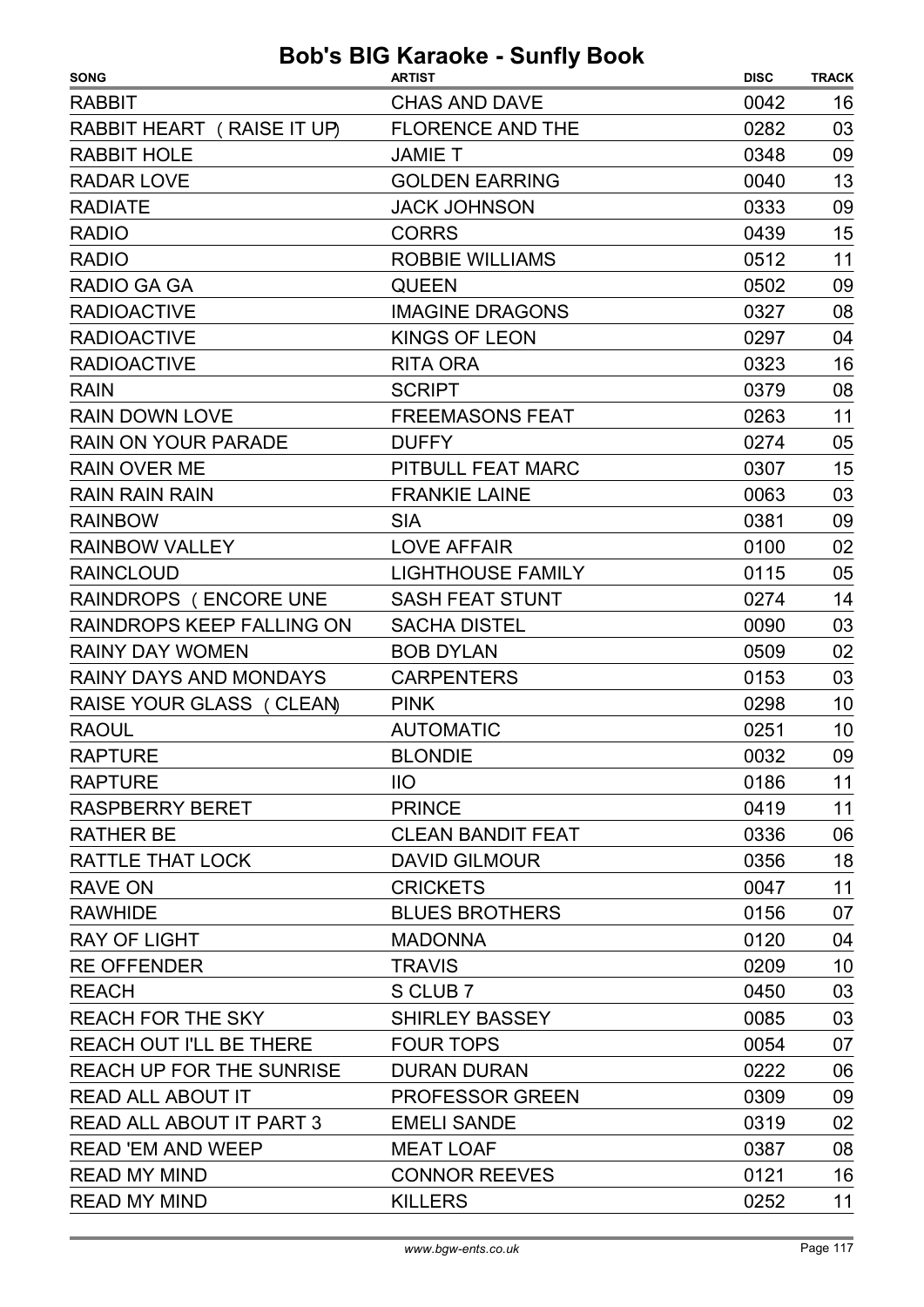| <b>SONG</b>                                  | <b>ARTIST</b>              | <b>DISC</b> | <b>TRACK</b> |
|----------------------------------------------|----------------------------|-------------|--------------|
| <b>READY FOR IT</b>                          | <b>TAYLOR SWIFT</b>        | 0380        | 18           |
| <b>READY FOR THE FLOOR</b>                   | <b>HOT CHIP</b>            | 0264        | 09           |
| <b>READY FOR THE GOOD LIFE</b>               | PALOMA FAITH               | 0346        | 13           |
| <b>READY FOR THE WEEKEND</b>                 | <b>CALVIN HARRIS</b>       | 0283        | 15           |
| <b>READY FOR YOUR LOVE</b>                   | <b>GORGON CITY FEAT</b>    | 0337        | 13           |
| <b>READY OR NOT</b>                          | A <sub>1</sub>             | 0187        | 09           |
| <b>READY OR NOT</b>                          | <b>BRIDGIT MENDLER</b>     | 0326        | 16           |
| <b>READY OR NOT</b>                          | <b>LIGHTNING SEEDS</b>     | 0505        | 07           |
| <b>READY TO RUN</b>                          | <b>DIXIE CHICKS</b>        | 0150        | 16           |
| <b>READY TO START</b>                        | <b>ARCADE FIRE</b>         | 0436        | 02           |
| <b>REAL GIRL</b>                             | <b>MUTYA BUENA</b>         | 0255        | 09           |
| <b>REAL GONE KID</b>                         | <b>DEACON BLUE</b>         | 0059        | 13           |
| <b>REAL GOOD TIME</b>                        | <b>ALDA</b>                | 0124        | 02           |
| <b>REAL LOVE</b>                             | <b>CLEAN BANDIT FEAT</b>   | 0346        | 09           |
| <b>REAL LOVE</b>                             | <b>TOM ODELL</b>           | 0346        | 01           |
| <b>REAL REAL GONE</b>                        | <b>VAN MORRISON AND</b>    | 0350        | 18           |
| <b>REAL SLIM SHADY</b>                       | <b>EMINEM</b>              | 0384        | 01           |
| <b>REAL THING</b>                            | <b>LISA STANSFIELD</b>     | 0383        | 08           |
| <b>REAL THINGS</b>                           | <b>JAVINE</b>              | 0467        | 12           |
| <b>REAL TO ME</b>                            | <b>BRIAN MCFADDEN</b>      | 0222        | 07           |
| <b>REAL WORLD</b>                            | <b>D SIDE</b>              | 0213        | 13           |
| <b>REASON</b>                                | <b>CELINE DION</b>         | 0116        | 15           |
| <b>REASON</b>                                | <b>HOOBASTANK</b>          | 0452        | 15           |
| <b>REASON</b>                                | <b>IAN VAN DAHL</b>        | 0193        | 08           |
| <b>REASONS</b>                               | <b>EARTH WIND AND FIRE</b> | 0068        | 09           |
| REASONS TO BE CHEERFUL PART IAN DURY AND THE |                            | 0079        | 06           |
| <b>REBEL REBEL</b>                           | DAVID BOWIE                | 0499        | 01           |
| <b>RECOVER YOUR SOUL</b>                     | <b>ELTON JOHN</b>          | 0118        | 13           |
| <b>RED</b>                                   | <b>DANIEL</b>              | 0280        | 08           |
| <b>RED ALERT</b>                             | <b>BASEMENT JAXX</b>       | 0140        | 02           |
| RED BLOODED WOMEN                            | <b>KYLIE MINOGUE</b>       | 0215        | 01           |
| <b>RED DRESS</b>                             | <b>SUGABABES</b>           | 0240        | 03           |
| <b>RED LIGHT SPELLS DANGER</b>               | <b>BILLY OCEAN</b>         | 0387        | 11           |
| <b>RED RAIN</b>                              | <b>PETER GABRIEL</b>       | 0424        | 01           |
| <b>RED RED WINE</b>                          | <b>UB40</b>                | 0007        | 05           |
| <b>REDBONE</b>                               | <b>CHILDISH GAMBINO</b>    | 0373        | 13           |
| <b>REDEMPTION SONG</b>                       | <b>BOB MARLEY</b>          | 0430        | 10           |
| <b>REDNECK WOMAN</b>                         | <b>GRETCHEN WILSON</b>     | 0482        | 11           |
| <b>REELIN' IN THE YEARS</b>                  | <b>STEELY DAN</b>          | 0436        | 08           |
| <b>REET PETITE</b>                           | <b>JACKIE WILSON</b>       | 0048        | 07           |
| <b>REFLECTIONS</b>                           | <b>DIANA ROSS AND THE</b>  | 0433        | 11           |
| <b>REFLEX</b>                                | <b>DURAN DURAN</b>         | 0506        | 01           |
| REGGAETON LENTO (REMIX)                      | <b>CNCO FEAT LITTLE</b>    | 0380        | 11           |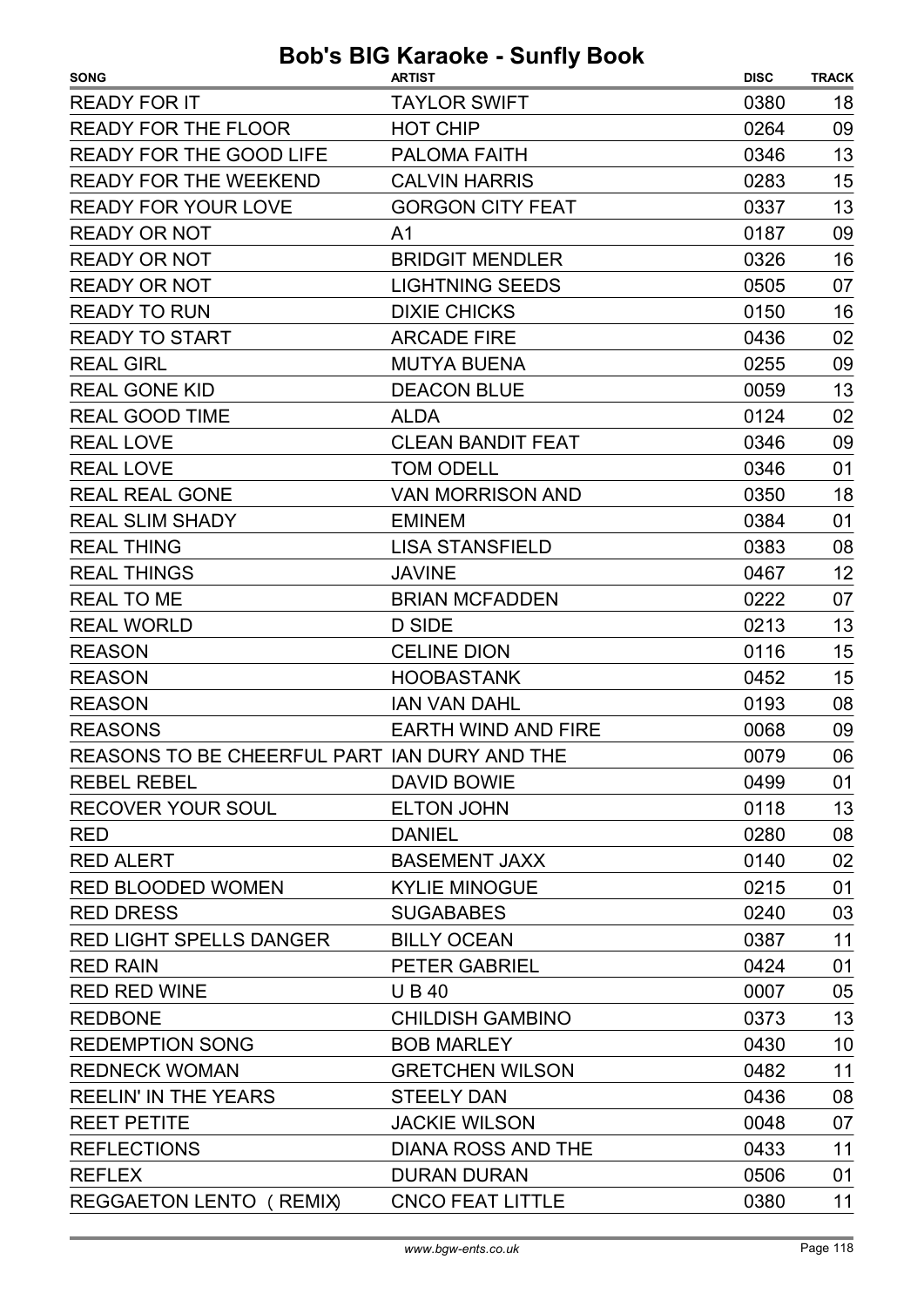| <b>SONG</b>                    | <b>ARTIST</b>             | <b>DISC</b> | <b>TRACK</b> |
|--------------------------------|---------------------------|-------------|--------------|
| <b>REHAB</b>                   | <b>RIHANNA</b>            | 0269        | 12           |
| <b>RELAX</b>                   | <b>FRANKIE GOES TO</b>    | 0001        | 13           |
| <b>RELAX TAKE IT EASY</b>      | <b>MIKA</b>               | 0263        | 03           |
| <b>RELEASE ME</b>              | <b>AGNES</b>              | 0281        | 13           |
| <b>RELIGHT MY FIRE</b>         | <b>TAKE THAT AND LULU</b> | 0389        | 09           |
| <b>RELOAD</b>                  | <b>SEBASTIAN INGROSSO</b> | 0330        | 02           |
| <b>RELOAD</b>                  | <b>WILEY FEAT CHIP</b>    | 0325        | 15           |
| <b>REMEDY</b>                  | <b>LITTLE BOOTS</b>       | 0282        | 13           |
| <b>REMEMBER ME</b>             | <b>JENNIFER HUDSON</b>    | 0376        | 13           |
| <b>REMINISCE</b>               | <b>BLAZIN SQUAD</b>       | 0464        | 13           |
| <b>RENDEZVOUS</b>              | <b>CRAIG DAVID</b>        | 0175        | 02           |
| <b>RENDEZVOUS</b>              | <b>DAVID CRAIG</b>        | 0458        | 05           |
| <b>RENEGADE MASTER 98</b>      | <b>WILDCHILD</b>          | 0118        | 03           |
| <b>RENEGADES</b>               | X AMBASSADORS             | 0359        | 11           |
| <b>REPLAY</b>                  | <b>IYAZ</b>               | 0287        | 04           |
| <b>RESCUE ME</b>               | <b>FONTELLA BASS</b>      | 0151        | 06           |
| <b>RESCUE ME</b>               | <b>SKEPTA</b>             | 0294        | 15           |
| <b>RESISTANCE</b>              | <b>MUSE</b>               | 0435        | 14           |
| <b>RESPECTABLE</b>             | <b>MEL AND KIM</b>        | 0471        | 05           |
| <b>RESURRECTION SHUFFLE</b>    | <b>ASHTON GARDNER</b>     | 0090        | 08           |
| <b>RETURN TO SENDER</b>        | <b>ELVIS PRESLEY</b>      | 0044        | 08           |
| <b>REUNITED</b>                | PEACHES AND HERB          | 0151        | 05           |
| <b>REVELRY</b>                 | <b>KINGS OF LEON</b>      | 0277        | 04           |
| <b>REVIEWING THE SITUATION</b> | <b>RON MOODY</b>          | 0425        | 11           |
| REVIVE (SAY SOMETHING)         | <b>LUVBUG</b>             | 0348        | 07           |
| <b>REWIND</b>                  | <b>ARTFUL DODGER</b>      | 0160        | 01           |
| <b>REWIND</b>                  | <b>DEVLIN FEAT DIANE</b>  | 0324        | 14           |
| <b>REWIND</b>                  | <b>PAOLO NUTINI</b>       | 0250        | 15           |
| RHINESTONE COWBOY              | <b>GLEN CAMPBEL</b>       | 0482        | 05           |
| RHINESTONE COWBOY              | <b>GLEN CAMPBELL</b>      | 0051        | 15           |
| <b>RHYTHM BANDITS</b>          | <b>JUNIOR SENIOR</b>      | 0207        | 06           |
| <b>RHYTHM DIVINE</b>           | <b>ENRIQUE IGLESIAS</b>   | 0155        | 07           |
| <b>RHYTHM IS A DANCER</b>      | <b>SNAP</b>               | 0003        | 12           |
| RHYTHM OF MY HEART             | <b>ROD STEWART</b>        | 0471        | 06           |
| RHYTHM OF THE NIGHT            | <b>CORONA</b>             | 0009        | 12           |
| RHYTHM OF THE NIGHT            | <b>DEBARGE</b>            | 0107        | 07           |
| <b>RIBBON IN THE SKY</b>       | <b>STEVIE WONDER</b>      | 0425        | 12           |
| <b>RICH GIRL</b>               | <b>GWEN STEFANI AND</b>   | 0493        | 02           |
| <b>RICH GIRL</b>               | <b>HALL AND OATES</b>     | 0471        | 07           |
| <b>RIDDLE</b>                  | <b>NIK KERSHAW</b>        | 0405        | 15           |
| <b>RIDE</b>                    | <b>TWENTY ONE PILOTS</b>  | 0365        | 11           |
| RIDE A WHITE HORSE             | <b>GOLDFRAPP</b>          | 0240        | 09           |
| <b>RIDE A WHITE SWAN</b>       | T REX                     | 0499        | 12           |
|                                |                           |             |              |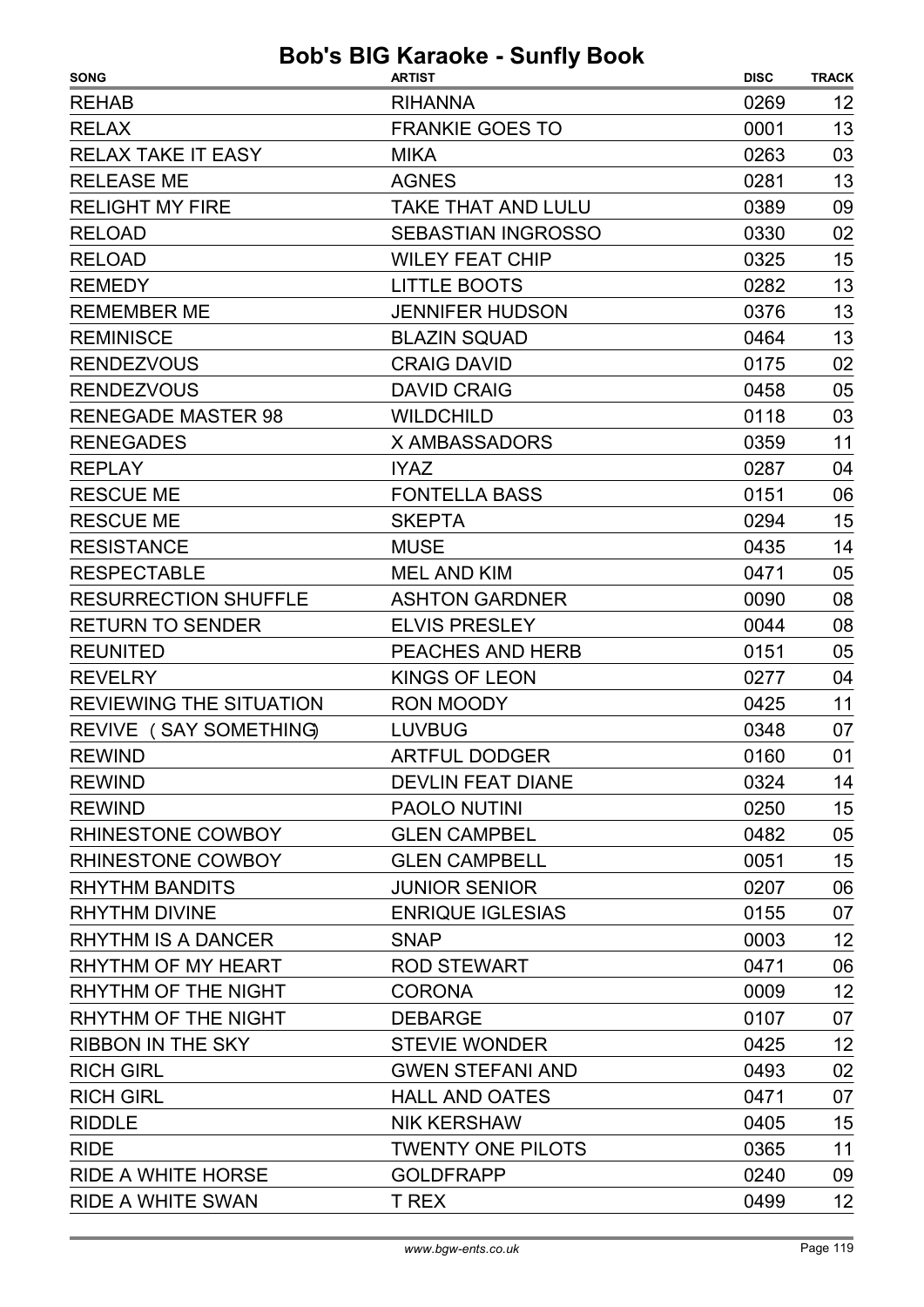| <b>SONG</b>                             | <b>ARTIST</b>             | <b>DISC</b> | <b>TRACK</b> |
|-----------------------------------------|---------------------------|-------------|--------------|
| <b>RIDE IT</b>                          | <b>GERI HALLIWELL</b>     | 0225        | 08           |
| <b>RIDE IT</b>                          | <b>JAY SEAN</b>           | 0264        | 04           |
| RIDE LIKE THE WIND                      | <b>CHRISTOPHER CROSS</b>  | 0471        | 08           |
| <b>RIDE ON TIME</b>                     | <b>BLACK BOX</b>          | 0471        | 09           |
| <b>RIDE WIT ME</b>                      | <b>NELLY</b>              | 0182        | 08           |
| <b>RIDIN' SOLO</b>                      | <b>JASON DERULO</b>       | 0291        | 11           |
| <b>RIGHT BESIDE YOU</b>                 | <b>SOPHIE B HAWKINS</b>   | 0025        | 15           |
| <b>RIGHT BY MY SIDE [CLEAN]</b>         | <b>NICKI MINAJ</b>        | 0315        | 07           |
| <b>RIGHT HERE</b>                       | <b>JESS GLYNNE</b>        | 0341        | 06           |
| <b>RIGHT HERE</b>                       | <b>RUDIMENTAL FEAT</b>    | 0330        | 13           |
| <b>RIGHT HERE</b>                       | SWV                       | 0005        | 13           |
| <b>RIGHT HERE RIGHT NOW</b>             | <b>GIORGIO MORODER</b>    | 0349        | 14           |
| <b>RIGHT HERE WAITING</b>               | <b>RICHARD MARX</b>       | 0143        | 04           |
| <b>RIGHT NOW</b>                        | <b>MARY J BLIGE</b>       | 0346        | 11           |
| <b>RIGHT NOW</b>                        | RIHANNA FEAT DAVID        | 0328        | 05           |
| RIGHT NOW (NA NA NA)                    | <b>AKON</b>               | 0275        | 07           |
| <b>RIGHT OR WRONG</b>                   | <b>WANDA JACKSON</b>      | 0433        | 05           |
| <b>RIGHT PLACE RIGHT TIME</b>           | <b>OLLY MURS</b>          | 0331        | 16           |
| <b>RIGHT ROUND</b>                      | <b>FLO RIDA FT KE\$HA</b> | 0278        | 01           |
| <b>RIGHT SAID FRED</b>                  | <b>BERNARD CRIBBINS</b>   | 0089        | 07           |
| <b>RIGHT THERE</b>                      | <b>NICOLE SCHERZINGER</b> | 0304        | 04           |
| <b>RIGHT TO BE WRONG</b>                | <b>JOSS STONE</b>         | 0226        | 05           |
| <b>RIGHT WAY</b>                        | PETER ANDRE               | 0222        | 14           |
| RIKKI DON'T LOSE THAT NUMBER STEELY DAN |                           | 0471        | 10           |
| <b>RING MY BELL</b>                     | <b>ANITA WARD</b>         | 0141        | 02           |
| RING OF FIRE                            | <b>JOHNNY CASH</b>        | 0388        | 06           |
| <b>RING RING</b>                        | <b>DOLLAR</b>             | 0383        | 13           |
| <b>RING THE ALARM</b>                   | <b>BEYONCE</b>            | 0251        | 06           |
| <b>RIO</b>                              | <b>DURAN DURAN</b>        | 0506        | 10           |
| RIP IT UP                               | <b>LITTLE RICHARD</b>     | 0048        | 15           |
| <b>RIP IT UP</b>                        | <b>ORANGE JUICE</b>       | 0113        | 03           |
| <b>RIP IT UP</b>                        | <b>RAZORLIGHT</b>         | 0226        | 14           |
| <b>RIPTIDE</b>                          | <b>VANCE JOY</b>          | 0337        | 07           |
| <b>RISE</b>                             | <b>GABRIELLE</b>          | 0496        | 11           |
| <b>RISE AND FALL</b>                    | <b>CRAIG DAVID AND</b>    | 0204        | 08           |
| <b>RISE AND FALL</b>                    | <b>CRAIG DAVIS FEAT</b>   | 0465        | 06           |
| <b>RISE LIKE A PHOENIX</b>              | <b>CONCHITA WURST</b>     | 0340        | 18           |
| <b>RISE UP</b>                          | ANDRA DAY                 | 0379        | 07           |
| <b>RISIN' TO THE TOP</b>                | <b>KENI BURKE</b>         | 0068        | 06           |
| <b>RIVER</b>                            | <b>GOOD CHARLOTTE</b>     | 0256        | 03           |
| <b>RIVER</b>                            | <b>KEN DODD</b>           | 0066        | 15           |
| <b>RIVERBOAT SONG</b>                   | <b>OCEAN COLOR SCENE</b>  | 0400        | 12           |
| <b>RIVERS OF BABYLON</b>                | <b>BONEY M</b>            | 0023        | 15           |
|                                         |                           |             |              |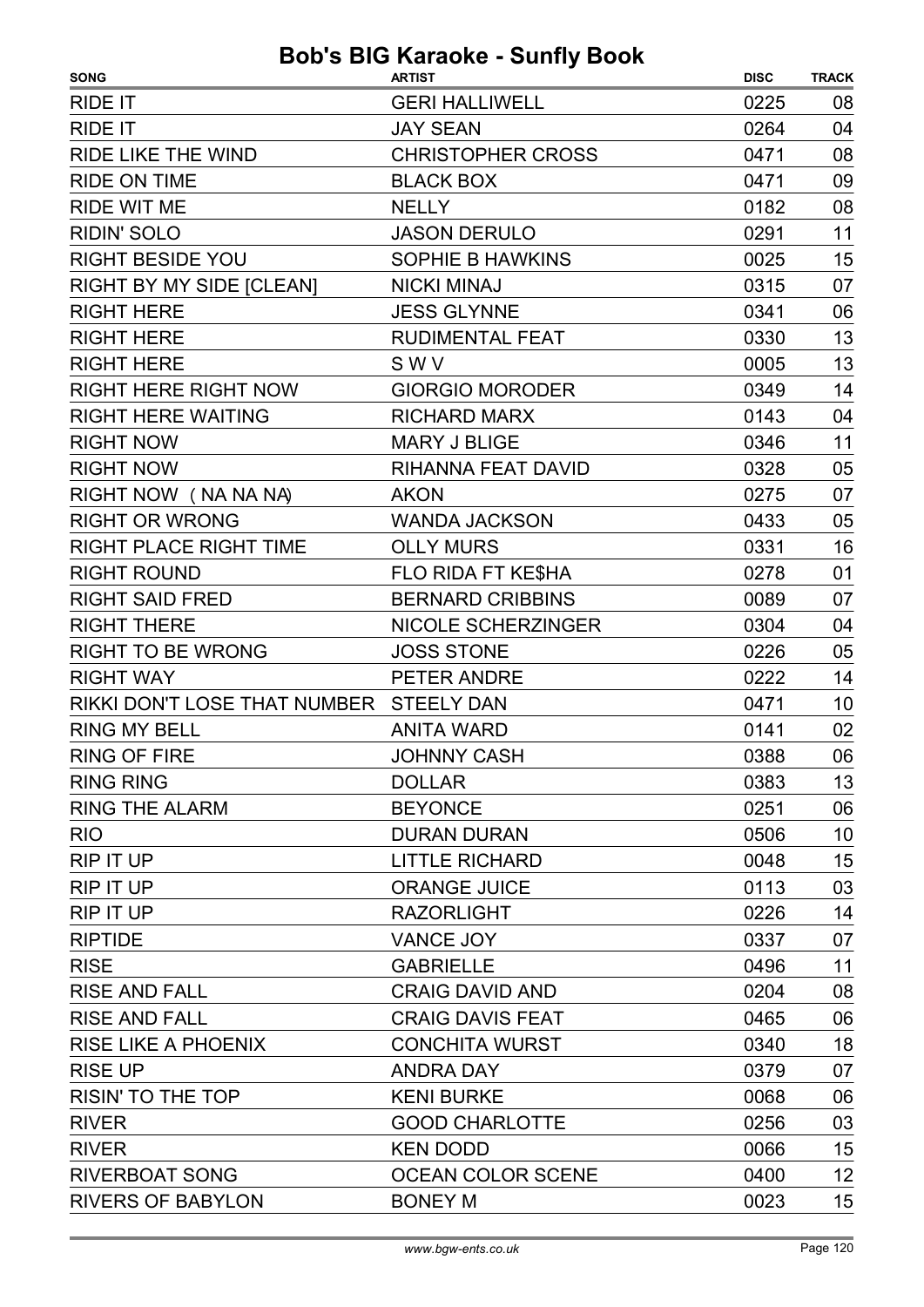| <b>SONG</b>                 | <b>ARTIST</b>             | <b>DISC</b> | <b>TRACK</b> |
|-----------------------------|---------------------------|-------------|--------------|
| RIVERSIDE (LET'S GO)        | <b>SIDNEY SAMSON FEAT</b> | 0288        | 07           |
| <b>ROAD RAGE</b>            | <b>CATATONIA</b>          | 0120        | 14           |
| ROAD TO HELL                | <b>CHRIS REA</b>          | 0059        | 14           |
| ROAD TO MANDALAY            | <b>ROBBIE WILLIAMS</b>    | 0507        | 13           |
| <b>ROAD TO NOWHERE</b>      | <b>TALKING HEADS</b>      | 0113        | 10           |
| <b>ROAD TRIPPIN</b>         | <b>RED HOT CHILI</b>      | 0175        | 08           |
| <b>ROADS</b>                | <b>LAWSON</b>             | 0353        | 04           |
| <b>ROAMIN' THE GLOAMIN'</b> | <b>STANDARD</b>           | 0456        | 07           |
| <b>ROAR</b>                 | <b>KATY PERRY</b>         | 0331        | 02           |
| <b>ROBBERS</b>              | 1975                      | 0341        | 12           |
| ROBERT DE NIRO'S WAITING    | <b>BANANARAMA</b>         | 0033        | 15           |
| <b>ROBOT MAN</b>            | <b>CONNIE FRANCIS</b>     | 0083        | 02           |
| ROC THE LIFE ( CLEAN)       | <b>RITA ORA</b>           | 0320        | 10           |
| <b>ROCK A BILLY</b>         | <b>GUY MITCHELL</b>       | 0048        | 04           |
| ROCK AND ROLL DREAMS COME   | <b>MEAT LOAF</b>          | 0455        | 10           |
| ROCK AND ROLL IS KING       | <b>ELECTRIC LIGHT</b>     | 0417        | 06           |
| <b>ROCK AND ROLL MUSIC</b>  | <b>CHUCK BERRY</b>        | 0147        | 03           |
| ROCK AND ROLL WALTZ         | <b>KAY STARR</b>          | 0063        | 04           |
| ROCK AROUND THE CLOCK       | <b>BILL HALEY AND HIS</b> | 0017        | 13           |
| ROCK AROUND THE CLOCK       | <b>BILL HALEY AND THE</b> | 0484        | 02           |
| ROCK DJ                     | <b>ROBBIE WILLIAMS</b>    | 0507        | 10           |
| <b>ROCK ISLAND LINE</b>     | <b>LONNIE DONEGAN</b>     | 0408        | 10           |
| <b>ROCK ME AMADEUS</b>      | <b>FALCO</b>              | 0401        | 10           |
| <b>ROCK MY HEART</b>        | <b>HADDAWAY</b>           | 0026        | 03           |
| <b>ROCK ON</b>              | <b>DAVID ESSEX</b>        | 0101        | 02           |
| <b>ROCK SHOW</b>            | BLINK 182                 | 0180        | 13           |
| <b>ROCK STAR</b>            | <b>DAPPY FEAT BRIAN</b>   | 0313        | 05           |
| <b>ROCK STEADY</b>          | <b>ALL SAINTS</b>         | 0249        | 05           |
| <b>ROCK THAT BODY</b>       | <b>BLACK EYED PEAS</b>    | 0288        | 03           |
| <b>ROCK THE BOAT</b>        | <b>HUES CORPORATION</b>   | 0091        | 09           |
| <b>ROCK THE CASBAH</b>      | <b>CLASH</b>              | 0471        | 11           |
| ROCK WIT U (AWW BABY)       | <b>ASHANTI</b>            | 0466        | 11           |
| <b>ROCK WITH YOU</b>        | <b>MICHAEL JACKSON</b>    | 0158        | 14           |
| <b>ROCK YOUR BABY</b>       | <b>GEORGE MCCR'</b>       | 0168        | 07           |
| ROCK YOUR BODY              | <b>JUSTIN TIMBERLAKE</b>  | 0466        | 02           |
| ROCKABILLY REBEL            | <b>MATCHBOX</b>           | 0023        | 13           |
| <b>ROCKABYE</b>             | <b>CLEAN BANDIT FEAT</b>  | 0370        | 01           |
| <b>ROCKER</b>               | <b>THIN LIZZY</b>         | 0418        | 01           |
| ROCKERFELLA SKANK           | <b>FATBOY SLIM</b>        | 0122        | 03           |
| <b>ROCKET</b>               | <b>GOLDFRAPP</b>          | 0289        | 14           |
| <b>ROCKET MAN</b>           | <b>ELTON JOHN</b>         | 0471        | 12           |
| <b>ROCKETEER</b>            | <b>FAR EAST</b>           | 0301        | 08           |
| ROCKIN' ALL OVER THE WORLD  | <b>STATUS QUO</b>         | 0166        | 15           |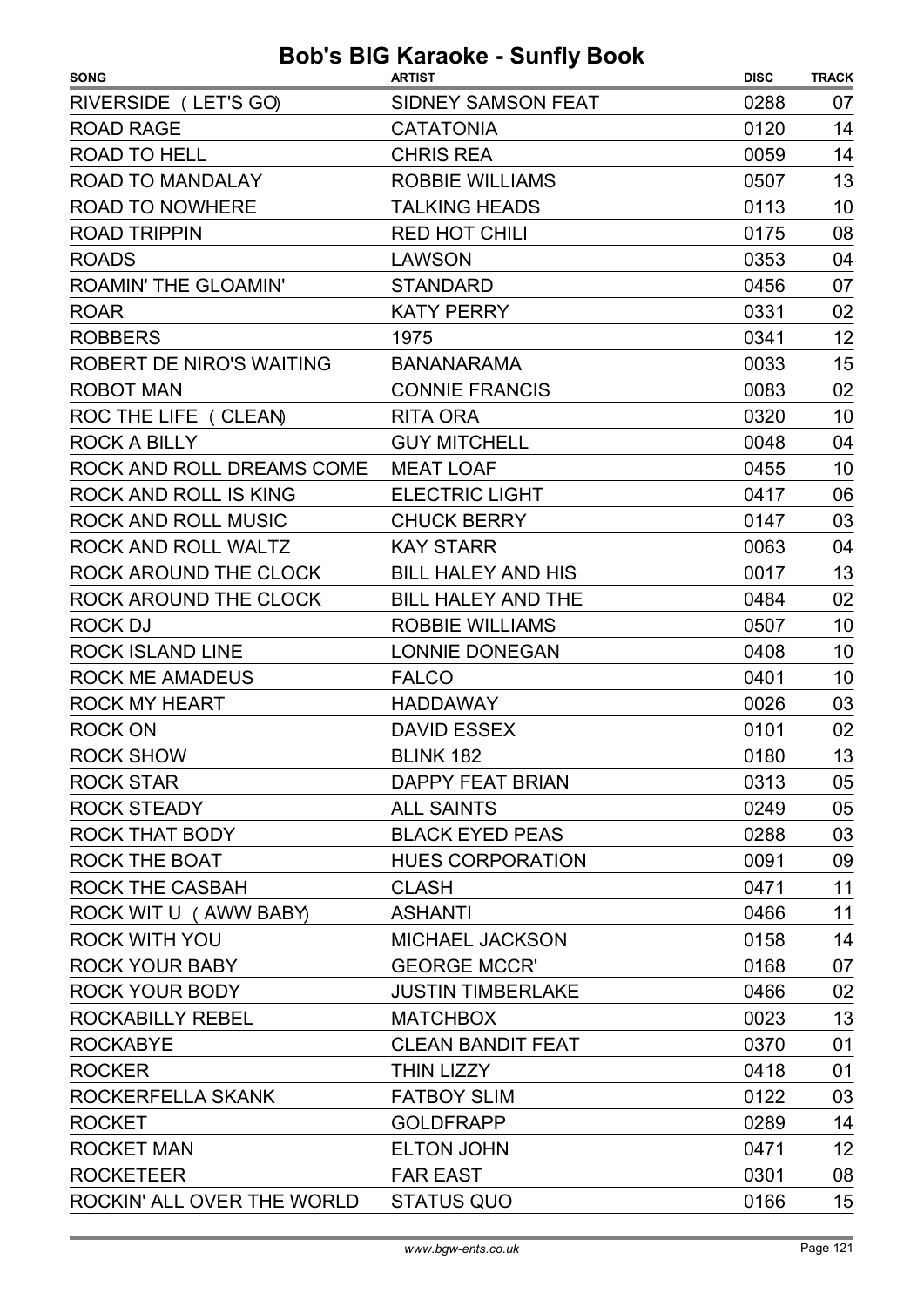| <b>SONG</b>                               | <b>ARTIST</b>   |                          | <b>DISC</b> | <b>TRACK</b> |
|-------------------------------------------|-----------------|--------------------------|-------------|--------------|
| ROCKIN' AROUND THE                        |                 | <b>MEL SMITH AND KIM</b> | 0030        | 06           |
| <b>ROCKIN ROBIN</b>                       |                 | <b>JACKSON 5</b>         | 0156        | 05           |
| <b>ROCKIN' ROLL BABY</b>                  |                 | <b>STYLISTICS</b>        | 0091        | 05           |
| <b>ROCKSTAR</b>                           |                 | <b>NICKELBACK</b>        | 0478        | 07           |
| <b>ROCKSTAR</b>                           |                 | <b>POST MALONE FEAT</b>  | 0381        | 01           |
| ROLL AWAY THE STONE                       |                 | <b>MOTT THE HOOPLE</b>   | 0101        | 07           |
| <b>ROLL TO ME</b>                         |                 | <b>DEL AMITRI</b>        | 0027        | 01           |
| <b>ROLLERCOASTER</b>                      |                 | <b>BEWITCHED</b>         | 0125        | 06           |
| <b>ROLLIN'</b>                            |                 | <b>LIMP BIZKIT</b>       | 0457        | 15           |
| ROLLIN (AIR RAID VEHICLE)                 |                 | <b>LIMP BIZKIT</b>       | 0176        | 09           |
| <b>ROLLING IN THE DEEP</b>                | <b>ADELE</b>    |                          | 0299        | 05           |
| ROME WASN'T BUILT IN A DAY                |                 | <b>MORCHEBA</b>          | 0386        | 01           |
| <b>ROMEO</b>                              |                 | <b>BASEMENT JAXX</b>     | 0461        | 02           |
| ROOM ON THE 3RD FLOOR                     | <b>MCFLY</b>    |                          | 0224        | 04           |
| <b>ROOMS ON FIRE</b>                      |                 | <b>STEVIE NICKS</b>      | 0417        | 12           |
| <b>ROOT OF ALL EVIL</b>                   |                 | <b>BEAUTIFUL SOUTH</b>   | 0495        | 15           |
| <b>ROOTING FOR YOU</b>                    |                 | <b>LONDON GRAMMAR</b>    | 0373        | 17           |
| <b>ROPE</b>                               |                 | <b>FOO FIGHTERS</b>      | 0302        | 04           |
| <b>ROSALIE</b>                            |                 | <b>THIN LIZZY</b>        | 0416        | 07           |
| <b>ROSE</b>                               |                 | <b>BETTE MIDLER</b>      | 0486        | 03           |
| <b>ROSE</b>                               | <b>FEELING</b>  |                          | 0252        | 14           |
| <b>ROSE</b>                               | <b>WESTLIFE</b> |                          | 0250        | 03           |
| <b>ROSE GARDEN</b>                        |                 | <b>LYNN ANDERSON</b>     | 0445        | 13           |
| <b>ROSE MARIE</b>                         |                 | <b>SLIM WHITMAN</b>      | 0092        | 08           |
| <b>ROSES</b>                              |                 | <b>CHAINSMOKERS FEAT</b> | 0362        | 14           |
| <b>ROSES</b>                              | <b>OUTKAST</b>  |                          | 0452        | 05           |
| <b>ROSES ARE RED</b>                      |                 | <b>MAC BAND</b>          | 0068        | 08           |
| <b>ROSES ARE RED</b>                      |                 | <b>RONNIE CARROLL</b>    | 0066        | 09           |
| ROSES ARE RED MY LOVE                     |                 | <b>BOBBY VINTON</b>      | 0485        | 08           |
| <b>ROSIE</b>                              |                 | <b>DON PARTRIDGE</b>     | 0137        | 06           |
| <b>ROTTERDAM</b>                          |                 | <b>BEAUTIFUL SOUTH</b>   | 0495        | 01           |
| <b>ROUND HERE</b>                         |                 | <b>GEORGE MICHAEL</b>    | 0224        | 13           |
| ROUND ROUND                               |                 | <b>SUGABABES</b>         | 0194        | 13           |
| <b>ROUND ROUND</b>                        |                 | <b>SUGARBABES</b>        | 0464        | 04           |
| <b>ROXANNE</b>                            |                 | <b>GEORGE MICHAEL</b>    | 0155        | 03           |
| <b>ROXETTE</b>                            |                 | DR FEELGOOD              | 0432        | 15           |
| <b>ROYALS</b>                             | <b>LORDE</b>    |                          | 0332        | 01           |
| <b>RUBBER BALL</b>                        |                 | <b>BOBBY VEE</b>         | 0044        | 02           |
| <b>RUBBER BULLETS</b>                     | 10CC            |                          | 0071        | 01           |
| <b>RUBY</b>                               |                 | <b>KAISER CHIEFS</b>     | 0478        | 02           |
| RUBY DON'T TAKE YOUR LOVE TO KENNY ROGERS |                 |                          | 0014        | 14           |
| <b>RUBY TUESDAY</b>                       | <b>MELANIE</b>  |                          | 0383        | 11           |
| <b>RUDE</b>                               | <b>MAGIC</b>    |                          | 0342        | 16           |
|                                           |                 |                          |             |              |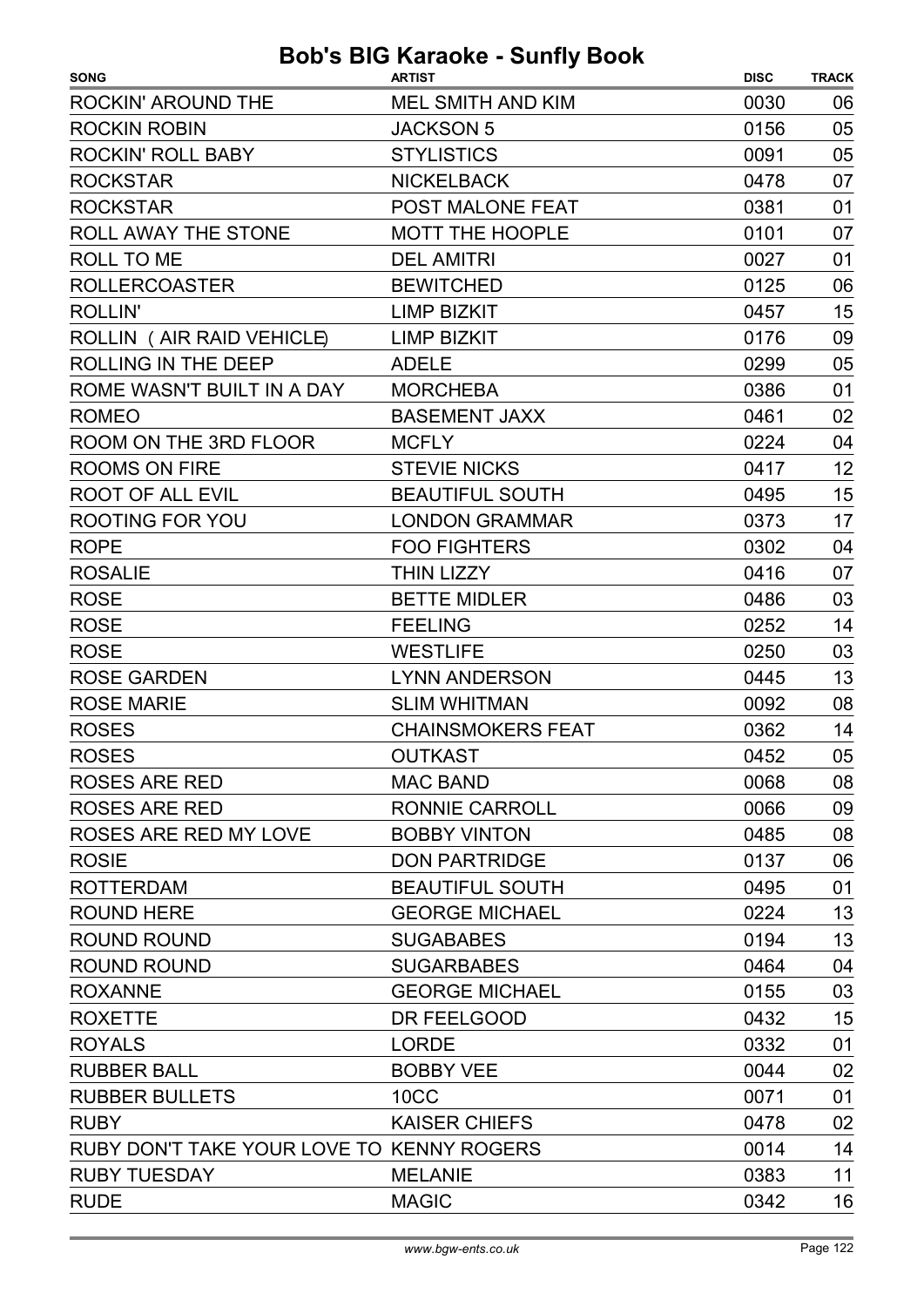| <b>RUDE BOX</b><br><b>ROBBIE WILLIAMS</b><br>0512         | 16 |
|-----------------------------------------------------------|----|
|                                                           |    |
| <b>RUDE BOY</b><br><b>RIHANNA</b><br>0288                 | 05 |
| <b>RUDEBOX</b><br><b>ROBBIE WILLIAMS</b><br>0247          | 04 |
| <b>RULE THE WORLD</b><br><b>TAKE THAT</b><br>0261         | 01 |
| <b>RUMOUR HAS IT</b><br><b>ADELE</b><br>0310              | 04 |
| <b>RUMOUR MILL</b><br><b>RUDIMENTAL FEAT</b><br>0361      | 12 |
| <b>RUN</b><br><b>FLO RIDA FEAT</b><br>0318                | 07 |
| <b>RUN</b><br><b>GNARLS BARKLEY</b><br>0266               | 13 |
| <b>RUN</b><br><b>LEONA LEWIS</b><br>0275                  | 02 |
| <b>RUN</b><br><b>LIGHTHOUSE FAMILY</b><br>0190            | 13 |
| SHERYL CROW<br><b>RUN BABY RUN</b><br>0385                | 15 |
| <b>RUN FOR HOME</b><br><b>LINDISFARNE</b><br>0399         | 09 |
| <b>RUN FOR YOUR LIFE</b><br><b>MATT CARDLE</b><br>0308    | 04 |
| <b>RUN RUN RUN</b><br><b>JO JO GUNNE</b><br>0421          | 01 |
| <b>RUN THIS TOWN</b><br><b>JAY Z FEAT RIHANNA</b><br>0284 | 04 |
| <b>RUN TO ME</b><br>0404<br><b>BEE GEES</b>               | 08 |
| <b>RUN TO PARADISE</b><br><b>CHOIR BOYS</b><br>0488       | 11 |
| <b>MAJOR LAZER FEAT</b><br><b>RUN UP</b><br>0375          | 15 |
| <b>RUNAROUND SUE</b><br><b>DION AND THE</b><br>0017       | 14 |
| <b>RUNAWAY</b><br><b>CORRS</b><br>0130                    | 15 |
| <b>RUNAWAY</b><br><b>DEL SHANNON</b><br>0043              | 11 |
| RUNAWAY (U AND I)<br><b>GALANTIS</b><br>0352              | 03 |
| <b>RUNAWAY BABY</b><br><b>BRUNO MARS</b><br>0310          | 16 |
| <b>RUNAWAY TRAIN</b><br><b>SOUL ASYLUM</b><br>0006        | 12 |
| <b>NAUGHTY BOY FEAT</b><br>RUNNIN' (LOSE IT ALL)<br>0357  | 12 |
| RUNNIN' FOR THE RED LIGHT<br><b>MEAT LOAF</b><br>0049     | 08 |
| <b>RUNNING BEAR</b><br><b>JOHNNY PRESTON</b><br>0043      | 01 |
| 0403<br><b>RUNNING UP THAT HILL</b><br><b>KATE BUSH</b>   | 08 |
| <b>RUSH RUSH</b><br>0036<br>PAULA ABDUL                   | 06 |
| <b>RUSHES</b><br><b>DARIUS</b><br>0199                    | 05 |
| <b>RUSSIAN ROULETTE</b><br>0286<br><b>RIHANNA</b>         | 01 |
| <b>S CLUB PARTY</b><br>S CLUB 7<br>0148                   | 09 |
| SOS<br><b>RIHANNA</b><br>0243                             | 08 |
| SOS<br><b>TAKE THAT</b><br>0436                           | 13 |
| S S S SINGLE BED<br><b>FOX</b><br>0104                    | 11 |
| <b>SACRED TRUST</b><br>ONE TRUE VOICE<br>0201             | 02 |
| <b>SACRIFICE</b><br><b>ELTON JOHN</b><br>0004             | 01 |
| <b>SAFE</b><br><b>WESTLIFE</b><br>0298                    | 09 |
| <b>SAFE INSIDE</b><br><b>JAMES ARTHUR</b><br>0373         | 10 |
| <b>SAFETY DANCE</b><br><b>MEN WITHOUT HATS</b><br>0033    | 11 |
| <b>SAID IT ALL</b><br><b>TAKE THAT</b><br>0280            | 05 |
| <b>SAIL</b><br><b>AWOLNATION</b><br>0335                  | 16 |
| <b>SAIL AWAY</b><br>DAVID GRAY<br>0181                    | 13 |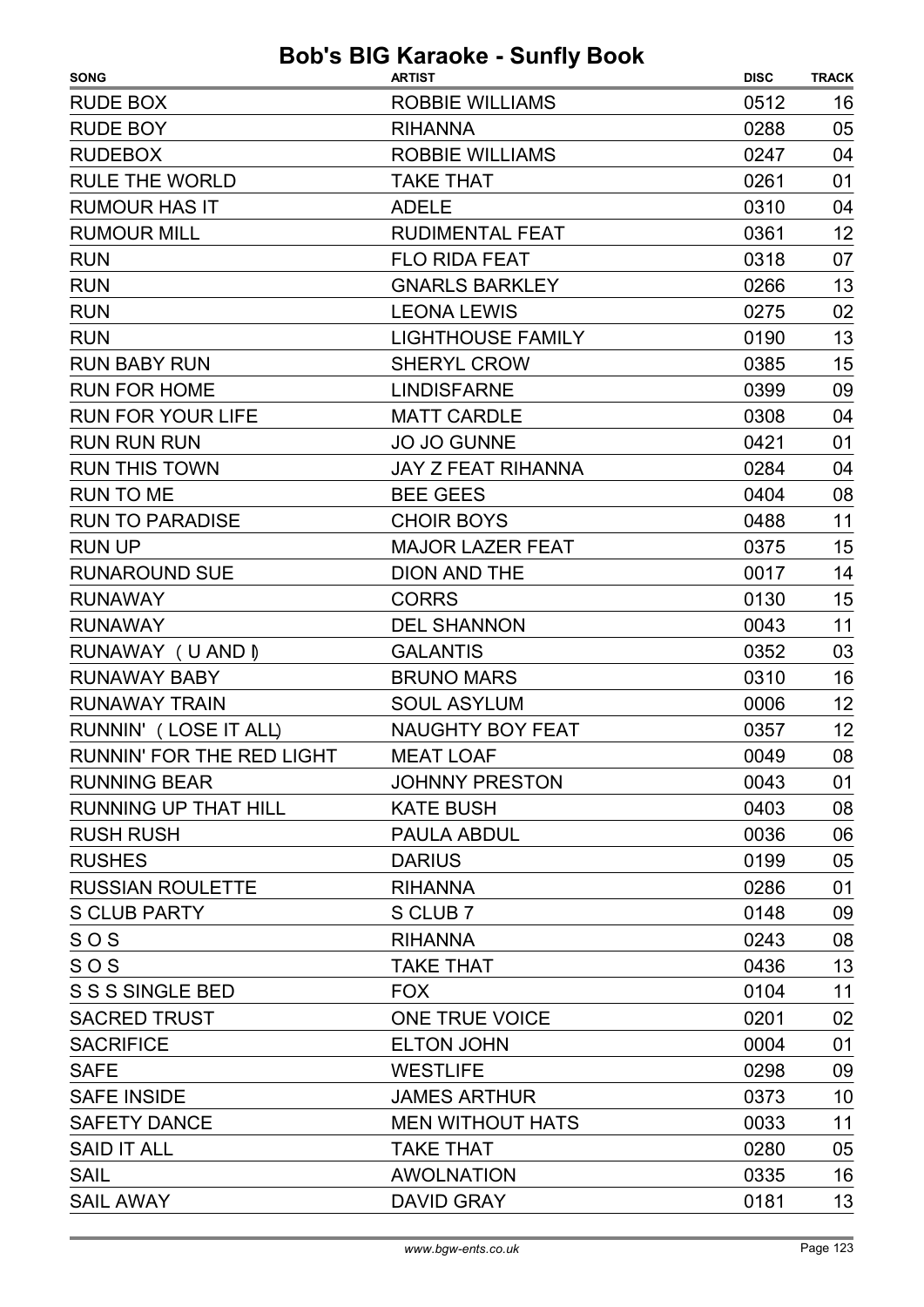| <b>SAILING</b><br><b>CHRISTOPHER CROSS</b><br>0471<br>13<br>13<br>SAILING ON THE SEVEN SEAS<br>O M D<br>0112<br>10<br><b>SAILOR</b><br>PETULA CLARK<br>0074<br><b>SAINT TROPEZ</b><br><b>RICKY MARTIN</b><br>10<br>0388<br>SALE OF THE CENTURY<br><b>SLEEPER</b><br>0049<br>14<br>08<br><b>SALLY CINNAMON</b><br>0501<br><b>STONE ROSES</b><br>16<br><b>LITTLE MIX</b><br>0339<br><b>SALUTE</b><br><b>CRANBERRIES</b><br>0060<br>07<br><b>SALVATION</b><br><b>SAME JEANS</b><br>0252<br>07<br><b>VIEW</b><br>13<br><b>SAME MISTAKE</b><br><b>JAMES BLUNT</b><br>0262<br><b>SAME OL' LOVE</b><br>0394<br>14<br><b>ANITA BAKER</b><br>SAME OLD BRAND NEW YOU<br>08<br>A <sub>1</sub><br>0443<br>15<br><b>SAME OLD LOVE</b><br>0359<br><b>SELENA GOMEZ</b><br>13<br>SAME OLD SONG AND DANCE<br><b>AEROSMITH</b><br>0435<br><b>SAND IN MY SHOES</b><br>07<br><b>DIDO</b><br>0221<br>02<br><b>SANDM</b><br><b>RIHANNA</b><br>0301<br>13<br><b>SANDY</b><br><b>GREASE</b><br>0098<br>16<br><b>SANTA BABY</b><br><b>MADONNA</b><br>0413<br>SANTA CLAUS IS COMING TO<br><b>STANDARD</b><br>11<br>0030<br><b>SATELLITE</b><br>0293<br>14<br><b>LENA</b><br><b>SATISFY YOU</b><br>PUFF DADDY FEAT R<br>0163<br>01<br><b>SATURDAY NIGHT</b><br>01<br><b>WHIGFIELD</b><br>0010<br>SATURDAY NIGHT AT THE<br><b>DRIFTERS</b><br>0023<br>09<br>SATURDAY NIGHT AT THE<br>0081<br>05<br><b>ROBSON AND JEROME</b><br>SATURDAY NIGHT'S ALRIGHT FOR ELTON JOHN<br>14<br>0471<br>0506<br>04<br><b>SAVE A PRAYER</b><br><b>DURAN DURAN</b><br>SAVE ALL YOUR KISSES FOR ME BROTHERHOOD OF<br>0055<br>02<br>10<br>SAVE THE BEST FOR LAST VANESSA WILLIAMS<br>0386<br>SAVE THE LIES (GOOD TO ME) GABRIELLA CILMI<br>0270<br>05<br>09<br><b>SAVE THE WORLD</b><br><b>SWEDISH HOUSE</b><br>0305<br>15<br><b>SAVE TONIGHT</b><br><b>EAGLE EYE CHERRY</b><br>0122<br>14<br>SAVE YOUR LOVE<br><b>RENEE AND RENATO</b><br>0079<br>SAVED BY THE BELL<br><b>BEE GEES</b><br>0065<br>06<br>SAVING ALL MY LOVE FOR YOU WHITNEY HOUSTON<br>14<br>0056<br><b>SAVIOR</b><br><b>RISE AGAINST</b><br>0290<br>06<br><b>SAVIOURS DAY</b><br><b>CLIFF RICHARD</b><br>0030<br>09<br>03<br><b>SAX</b><br><b>FLEUR EAST</b><br>0358<br>04<br><b>ONE REPUBLIC</b><br>0268<br>SAY (ALL INEED)<br>SAY A LITTLE PRAYER<br>03<br><b>ARETHA FRANKLIN</b><br>0065<br>15<br>SAY EH OH<br><b>TELETUBBIES</b><br>0117<br>13<br>SAY GOODBYE<br>S CLUB<br>0205 | <b>SONG</b> | <b>ARTIST</b> | <b>DISC</b> | <b>TRACK</b> |
|------------------------------------------------------------------------------------------------------------------------------------------------------------------------------------------------------------------------------------------------------------------------------------------------------------------------------------------------------------------------------------------------------------------------------------------------------------------------------------------------------------------------------------------------------------------------------------------------------------------------------------------------------------------------------------------------------------------------------------------------------------------------------------------------------------------------------------------------------------------------------------------------------------------------------------------------------------------------------------------------------------------------------------------------------------------------------------------------------------------------------------------------------------------------------------------------------------------------------------------------------------------------------------------------------------------------------------------------------------------------------------------------------------------------------------------------------------------------------------------------------------------------------------------------------------------------------------------------------------------------------------------------------------------------------------------------------------------------------------------------------------------------------------------------------------------------------------------------------------------------------------------------------------------------------------------------------------------------------------------------------------------------------------------------------------------------------------------------------------------------------------------------------------------------------------------------------------------------------------------------------------------------------------------------------------------------------------------------------------------------------------------------------|-------------|---------------|-------------|--------------|
|                                                                                                                                                                                                                                                                                                                                                                                                                                                                                                                                                                                                                                                                                                                                                                                                                                                                                                                                                                                                                                                                                                                                                                                                                                                                                                                                                                                                                                                                                                                                                                                                                                                                                                                                                                                                                                                                                                                                                                                                                                                                                                                                                                                                                                                                                                                                                                                                      |             |               |             |              |
|                                                                                                                                                                                                                                                                                                                                                                                                                                                                                                                                                                                                                                                                                                                                                                                                                                                                                                                                                                                                                                                                                                                                                                                                                                                                                                                                                                                                                                                                                                                                                                                                                                                                                                                                                                                                                                                                                                                                                                                                                                                                                                                                                                                                                                                                                                                                                                                                      |             |               |             |              |
|                                                                                                                                                                                                                                                                                                                                                                                                                                                                                                                                                                                                                                                                                                                                                                                                                                                                                                                                                                                                                                                                                                                                                                                                                                                                                                                                                                                                                                                                                                                                                                                                                                                                                                                                                                                                                                                                                                                                                                                                                                                                                                                                                                                                                                                                                                                                                                                                      |             |               |             |              |
|                                                                                                                                                                                                                                                                                                                                                                                                                                                                                                                                                                                                                                                                                                                                                                                                                                                                                                                                                                                                                                                                                                                                                                                                                                                                                                                                                                                                                                                                                                                                                                                                                                                                                                                                                                                                                                                                                                                                                                                                                                                                                                                                                                                                                                                                                                                                                                                                      |             |               |             |              |
|                                                                                                                                                                                                                                                                                                                                                                                                                                                                                                                                                                                                                                                                                                                                                                                                                                                                                                                                                                                                                                                                                                                                                                                                                                                                                                                                                                                                                                                                                                                                                                                                                                                                                                                                                                                                                                                                                                                                                                                                                                                                                                                                                                                                                                                                                                                                                                                                      |             |               |             |              |
|                                                                                                                                                                                                                                                                                                                                                                                                                                                                                                                                                                                                                                                                                                                                                                                                                                                                                                                                                                                                                                                                                                                                                                                                                                                                                                                                                                                                                                                                                                                                                                                                                                                                                                                                                                                                                                                                                                                                                                                                                                                                                                                                                                                                                                                                                                                                                                                                      |             |               |             |              |
|                                                                                                                                                                                                                                                                                                                                                                                                                                                                                                                                                                                                                                                                                                                                                                                                                                                                                                                                                                                                                                                                                                                                                                                                                                                                                                                                                                                                                                                                                                                                                                                                                                                                                                                                                                                                                                                                                                                                                                                                                                                                                                                                                                                                                                                                                                                                                                                                      |             |               |             |              |
|                                                                                                                                                                                                                                                                                                                                                                                                                                                                                                                                                                                                                                                                                                                                                                                                                                                                                                                                                                                                                                                                                                                                                                                                                                                                                                                                                                                                                                                                                                                                                                                                                                                                                                                                                                                                                                                                                                                                                                                                                                                                                                                                                                                                                                                                                                                                                                                                      |             |               |             |              |
|                                                                                                                                                                                                                                                                                                                                                                                                                                                                                                                                                                                                                                                                                                                                                                                                                                                                                                                                                                                                                                                                                                                                                                                                                                                                                                                                                                                                                                                                                                                                                                                                                                                                                                                                                                                                                                                                                                                                                                                                                                                                                                                                                                                                                                                                                                                                                                                                      |             |               |             |              |
|                                                                                                                                                                                                                                                                                                                                                                                                                                                                                                                                                                                                                                                                                                                                                                                                                                                                                                                                                                                                                                                                                                                                                                                                                                                                                                                                                                                                                                                                                                                                                                                                                                                                                                                                                                                                                                                                                                                                                                                                                                                                                                                                                                                                                                                                                                                                                                                                      |             |               |             |              |
|                                                                                                                                                                                                                                                                                                                                                                                                                                                                                                                                                                                                                                                                                                                                                                                                                                                                                                                                                                                                                                                                                                                                                                                                                                                                                                                                                                                                                                                                                                                                                                                                                                                                                                                                                                                                                                                                                                                                                                                                                                                                                                                                                                                                                                                                                                                                                                                                      |             |               |             |              |
|                                                                                                                                                                                                                                                                                                                                                                                                                                                                                                                                                                                                                                                                                                                                                                                                                                                                                                                                                                                                                                                                                                                                                                                                                                                                                                                                                                                                                                                                                                                                                                                                                                                                                                                                                                                                                                                                                                                                                                                                                                                                                                                                                                                                                                                                                                                                                                                                      |             |               |             |              |
|                                                                                                                                                                                                                                                                                                                                                                                                                                                                                                                                                                                                                                                                                                                                                                                                                                                                                                                                                                                                                                                                                                                                                                                                                                                                                                                                                                                                                                                                                                                                                                                                                                                                                                                                                                                                                                                                                                                                                                                                                                                                                                                                                                                                                                                                                                                                                                                                      |             |               |             |              |
|                                                                                                                                                                                                                                                                                                                                                                                                                                                                                                                                                                                                                                                                                                                                                                                                                                                                                                                                                                                                                                                                                                                                                                                                                                                                                                                                                                                                                                                                                                                                                                                                                                                                                                                                                                                                                                                                                                                                                                                                                                                                                                                                                                                                                                                                                                                                                                                                      |             |               |             |              |
|                                                                                                                                                                                                                                                                                                                                                                                                                                                                                                                                                                                                                                                                                                                                                                                                                                                                                                                                                                                                                                                                                                                                                                                                                                                                                                                                                                                                                                                                                                                                                                                                                                                                                                                                                                                                                                                                                                                                                                                                                                                                                                                                                                                                                                                                                                                                                                                                      |             |               |             |              |
|                                                                                                                                                                                                                                                                                                                                                                                                                                                                                                                                                                                                                                                                                                                                                                                                                                                                                                                                                                                                                                                                                                                                                                                                                                                                                                                                                                                                                                                                                                                                                                                                                                                                                                                                                                                                                                                                                                                                                                                                                                                                                                                                                                                                                                                                                                                                                                                                      |             |               |             |              |
|                                                                                                                                                                                                                                                                                                                                                                                                                                                                                                                                                                                                                                                                                                                                                                                                                                                                                                                                                                                                                                                                                                                                                                                                                                                                                                                                                                                                                                                                                                                                                                                                                                                                                                                                                                                                                                                                                                                                                                                                                                                                                                                                                                                                                                                                                                                                                                                                      |             |               |             |              |
|                                                                                                                                                                                                                                                                                                                                                                                                                                                                                                                                                                                                                                                                                                                                                                                                                                                                                                                                                                                                                                                                                                                                                                                                                                                                                                                                                                                                                                                                                                                                                                                                                                                                                                                                                                                                                                                                                                                                                                                                                                                                                                                                                                                                                                                                                                                                                                                                      |             |               |             |              |
|                                                                                                                                                                                                                                                                                                                                                                                                                                                                                                                                                                                                                                                                                                                                                                                                                                                                                                                                                                                                                                                                                                                                                                                                                                                                                                                                                                                                                                                                                                                                                                                                                                                                                                                                                                                                                                                                                                                                                                                                                                                                                                                                                                                                                                                                                                                                                                                                      |             |               |             |              |
|                                                                                                                                                                                                                                                                                                                                                                                                                                                                                                                                                                                                                                                                                                                                                                                                                                                                                                                                                                                                                                                                                                                                                                                                                                                                                                                                                                                                                                                                                                                                                                                                                                                                                                                                                                                                                                                                                                                                                                                                                                                                                                                                                                                                                                                                                                                                                                                                      |             |               |             |              |
|                                                                                                                                                                                                                                                                                                                                                                                                                                                                                                                                                                                                                                                                                                                                                                                                                                                                                                                                                                                                                                                                                                                                                                                                                                                                                                                                                                                                                                                                                                                                                                                                                                                                                                                                                                                                                                                                                                                                                                                                                                                                                                                                                                                                                                                                                                                                                                                                      |             |               |             |              |
|                                                                                                                                                                                                                                                                                                                                                                                                                                                                                                                                                                                                                                                                                                                                                                                                                                                                                                                                                                                                                                                                                                                                                                                                                                                                                                                                                                                                                                                                                                                                                                                                                                                                                                                                                                                                                                                                                                                                                                                                                                                                                                                                                                                                                                                                                                                                                                                                      |             |               |             |              |
|                                                                                                                                                                                                                                                                                                                                                                                                                                                                                                                                                                                                                                                                                                                                                                                                                                                                                                                                                                                                                                                                                                                                                                                                                                                                                                                                                                                                                                                                                                                                                                                                                                                                                                                                                                                                                                                                                                                                                                                                                                                                                                                                                                                                                                                                                                                                                                                                      |             |               |             |              |
|                                                                                                                                                                                                                                                                                                                                                                                                                                                                                                                                                                                                                                                                                                                                                                                                                                                                                                                                                                                                                                                                                                                                                                                                                                                                                                                                                                                                                                                                                                                                                                                                                                                                                                                                                                                                                                                                                                                                                                                                                                                                                                                                                                                                                                                                                                                                                                                                      |             |               |             |              |
|                                                                                                                                                                                                                                                                                                                                                                                                                                                                                                                                                                                                                                                                                                                                                                                                                                                                                                                                                                                                                                                                                                                                                                                                                                                                                                                                                                                                                                                                                                                                                                                                                                                                                                                                                                                                                                                                                                                                                                                                                                                                                                                                                                                                                                                                                                                                                                                                      |             |               |             |              |
|                                                                                                                                                                                                                                                                                                                                                                                                                                                                                                                                                                                                                                                                                                                                                                                                                                                                                                                                                                                                                                                                                                                                                                                                                                                                                                                                                                                                                                                                                                                                                                                                                                                                                                                                                                                                                                                                                                                                                                                                                                                                                                                                                                                                                                                                                                                                                                                                      |             |               |             |              |
|                                                                                                                                                                                                                                                                                                                                                                                                                                                                                                                                                                                                                                                                                                                                                                                                                                                                                                                                                                                                                                                                                                                                                                                                                                                                                                                                                                                                                                                                                                                                                                                                                                                                                                                                                                                                                                                                                                                                                                                                                                                                                                                                                                                                                                                                                                                                                                                                      |             |               |             |              |
|                                                                                                                                                                                                                                                                                                                                                                                                                                                                                                                                                                                                                                                                                                                                                                                                                                                                                                                                                                                                                                                                                                                                                                                                                                                                                                                                                                                                                                                                                                                                                                                                                                                                                                                                                                                                                                                                                                                                                                                                                                                                                                                                                                                                                                                                                                                                                                                                      |             |               |             |              |
|                                                                                                                                                                                                                                                                                                                                                                                                                                                                                                                                                                                                                                                                                                                                                                                                                                                                                                                                                                                                                                                                                                                                                                                                                                                                                                                                                                                                                                                                                                                                                                                                                                                                                                                                                                                                                                                                                                                                                                                                                                                                                                                                                                                                                                                                                                                                                                                                      |             |               |             |              |
|                                                                                                                                                                                                                                                                                                                                                                                                                                                                                                                                                                                                                                                                                                                                                                                                                                                                                                                                                                                                                                                                                                                                                                                                                                                                                                                                                                                                                                                                                                                                                                                                                                                                                                                                                                                                                                                                                                                                                                                                                                                                                                                                                                                                                                                                                                                                                                                                      |             |               |             |              |
|                                                                                                                                                                                                                                                                                                                                                                                                                                                                                                                                                                                                                                                                                                                                                                                                                                                                                                                                                                                                                                                                                                                                                                                                                                                                                                                                                                                                                                                                                                                                                                                                                                                                                                                                                                                                                                                                                                                                                                                                                                                                                                                                                                                                                                                                                                                                                                                                      |             |               |             |              |
|                                                                                                                                                                                                                                                                                                                                                                                                                                                                                                                                                                                                                                                                                                                                                                                                                                                                                                                                                                                                                                                                                                                                                                                                                                                                                                                                                                                                                                                                                                                                                                                                                                                                                                                                                                                                                                                                                                                                                                                                                                                                                                                                                                                                                                                                                                                                                                                                      |             |               |             |              |
|                                                                                                                                                                                                                                                                                                                                                                                                                                                                                                                                                                                                                                                                                                                                                                                                                                                                                                                                                                                                                                                                                                                                                                                                                                                                                                                                                                                                                                                                                                                                                                                                                                                                                                                                                                                                                                                                                                                                                                                                                                                                                                                                                                                                                                                                                                                                                                                                      |             |               |             |              |
|                                                                                                                                                                                                                                                                                                                                                                                                                                                                                                                                                                                                                                                                                                                                                                                                                                                                                                                                                                                                                                                                                                                                                                                                                                                                                                                                                                                                                                                                                                                                                                                                                                                                                                                                                                                                                                                                                                                                                                                                                                                                                                                                                                                                                                                                                                                                                                                                      |             |               |             |              |
|                                                                                                                                                                                                                                                                                                                                                                                                                                                                                                                                                                                                                                                                                                                                                                                                                                                                                                                                                                                                                                                                                                                                                                                                                                                                                                                                                                                                                                                                                                                                                                                                                                                                                                                                                                                                                                                                                                                                                                                                                                                                                                                                                                                                                                                                                                                                                                                                      |             |               |             |              |
|                                                                                                                                                                                                                                                                                                                                                                                                                                                                                                                                                                                                                                                                                                                                                                                                                                                                                                                                                                                                                                                                                                                                                                                                                                                                                                                                                                                                                                                                                                                                                                                                                                                                                                                                                                                                                                                                                                                                                                                                                                                                                                                                                                                                                                                                                                                                                                                                      |             |               |             |              |
|                                                                                                                                                                                                                                                                                                                                                                                                                                                                                                                                                                                                                                                                                                                                                                                                                                                                                                                                                                                                                                                                                                                                                                                                                                                                                                                                                                                                                                                                                                                                                                                                                                                                                                                                                                                                                                                                                                                                                                                                                                                                                                                                                                                                                                                                                                                                                                                                      |             |               |             |              |
|                                                                                                                                                                                                                                                                                                                                                                                                                                                                                                                                                                                                                                                                                                                                                                                                                                                                                                                                                                                                                                                                                                                                                                                                                                                                                                                                                                                                                                                                                                                                                                                                                                                                                                                                                                                                                                                                                                                                                                                                                                                                                                                                                                                                                                                                                                                                                                                                      |             |               |             |              |
|                                                                                                                                                                                                                                                                                                                                                                                                                                                                                                                                                                                                                                                                                                                                                                                                                                                                                                                                                                                                                                                                                                                                                                                                                                                                                                                                                                                                                                                                                                                                                                                                                                                                                                                                                                                                                                                                                                                                                                                                                                                                                                                                                                                                                                                                                                                                                                                                      |             |               |             |              |
|                                                                                                                                                                                                                                                                                                                                                                                                                                                                                                                                                                                                                                                                                                                                                                                                                                                                                                                                                                                                                                                                                                                                                                                                                                                                                                                                                                                                                                                                                                                                                                                                                                                                                                                                                                                                                                                                                                                                                                                                                                                                                                                                                                                                                                                                                                                                                                                                      |             |               |             |              |
|                                                                                                                                                                                                                                                                                                                                                                                                                                                                                                                                                                                                                                                                                                                                                                                                                                                                                                                                                                                                                                                                                                                                                                                                                                                                                                                                                                                                                                                                                                                                                                                                                                                                                                                                                                                                                                                                                                                                                                                                                                                                                                                                                                                                                                                                                                                                                                                                      |             |               |             |              |
|                                                                                                                                                                                                                                                                                                                                                                                                                                                                                                                                                                                                                                                                                                                                                                                                                                                                                                                                                                                                                                                                                                                                                                                                                                                                                                                                                                                                                                                                                                                                                                                                                                                                                                                                                                                                                                                                                                                                                                                                                                                                                                                                                                                                                                                                                                                                                                                                      | SAY GOODBYE | <b>SCLUB</b>  | 0467        | 14           |
| SAY HELLO WAVE GOODBYE<br>DAVID GRAY<br>0401<br>02                                                                                                                                                                                                                                                                                                                                                                                                                                                                                                                                                                                                                                                                                                                                                                                                                                                                                                                                                                                                                                                                                                                                                                                                                                                                                                                                                                                                                                                                                                                                                                                                                                                                                                                                                                                                                                                                                                                                                                                                                                                                                                                                                                                                                                                                                                                                                   |             |               |             |              |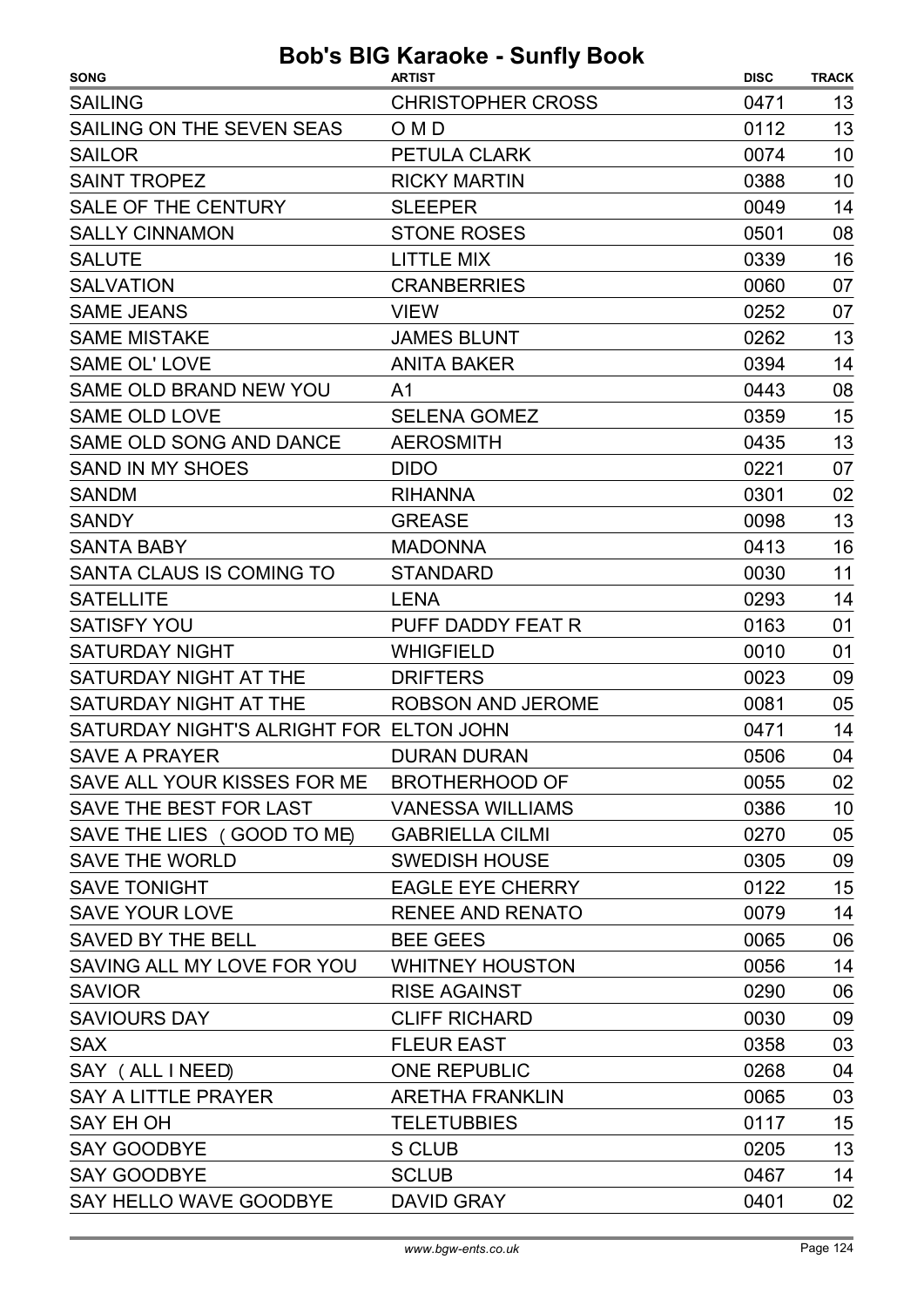| <b>SONG</b>                     | <b>ARTIST</b>              | <b>DISC</b> | <b>TRACK</b> |
|---------------------------------|----------------------------|-------------|--------------|
| SAY HELLO WAVE GOODBYE          | <b>SOFT CELL</b>           | 0395        | 09           |
| <b>SAY I'M NOT ALONE</b>        | <b>MARTINE</b>             | 0378        | 12           |
| <b>SAY IT AGAIN</b>             | <b>PRECIOUS</b>            | 0142        | 14           |
| <b>SAY IT ISN'T SO</b>          | <b>BON JOVI</b>            | 0170        | 16           |
| <b>SAY IT ISN'T SO</b>          | <b>GARETH GATES</b>        | 0212        | 04           |
| <b>SAY IT RIGHT</b>             | <b>NELLY FURTADO</b>       | 0253        | 03           |
| <b>SAY IT'S OVER</b>            | N-DUBZ                     | 0291        | 08           |
| <b>SAY MY NAME</b>              | <b>DESTINY'S CHILD</b>     | 0163        | 12           |
| <b>SAY NOTHING</b>              | <b>EXAMPLE</b>             | 0320        | 11           |
| <b>SAY SOMETHING</b>            | <b>HAVEN</b>               | 0189        | 08           |
| <b>SAY SOMETHING</b>            | <b>KAREN HARDING</b>       | 0349        | 11           |
| <b>SAY SOMETHING</b>            | <b>MARIAH CAREY AND</b>    | 0244        | 12           |
| <b>SAY WHAT YOU WANT</b>        | <b>TEXAS</b>               | 0145        | 07           |
| <b>SAY YOU DO</b>               | <b>SIGALA FEAT IMANI</b>   | 0361        | 05           |
| <b>SAY YOU LOVE ME</b>          | <b>JESSIE WARE</b>         | 0344        | 08           |
| <b>SAY YOU LOVE ME</b>          | <b>SIMPLY RED</b>          | 0120        | 15           |
| <b>SAY YOU SAY ME</b>           | <b>LIONEL RICHIE</b>       | 0009        | 09           |
| SAY YOU WON'T LET GO            | <b>JAMES ARTHUR</b>        | 0369        | 01           |
| <b>SAY YOU'LL BE MINE</b>       | <b>STEPS</b>               | 0154        | 04           |
| <b>SCANDALOUS</b>               | <b>MIS TEEQ</b>            | 0465        | 11           |
| <b>SCAR TISSUE</b>              | <b>RED HOT CHILI</b>       | 0498        | 12           |
| <b>SCARED OF THE DARK</b>       | <b>STEPS</b>               | 0375        | 13           |
| <b>SCARED TO BE LONELY</b>      | <b>MARTIN GARRIX AND</b>   | 0373        | 14           |
| <b>SCARS TO YOUR BEAUTIFUL</b>  | <b>ALESSIA CARA</b>        | 0372        | 09           |
| <b>SCENES FROM AN ITALIAN</b>   | <b>BILLY JOEL</b>          | 0153        | 10           |
| <b>SCHOOL DAYS</b>              | <b>CHUCK BERRY</b>         | 0435        | 05           |
| <b>SCHOOL'S OUT</b>             | <b>ALICE COOPER</b>        | 0040        | 12           |
| <b>SCIENTIST</b>                | <b>COLDPLAY</b>            | 0198        | 11           |
| <b>SCOTLAND THE BRAVE</b>       | <b>STANDARD</b>            | 0456        | 09           |
| <b>SCOTTISH SOLDIER</b>         | <b>STANDARD</b>            | 0456        | 15           |
| <b>SCREAM</b>                   | <b>DIZZEE RASCAL FEAT</b>  | 0319        | 04           |
| <b>SCREAM</b>                   | <b>MICHAEL JACKSON</b>     | 0471        | 15           |
| <b>SCREAM</b>                   | <b>TIMBALAND FEAT KERI</b> | 0266        | 08           |
| <b>SCREAM</b>                   | <b>USHER</b>               | 0316        | 06           |
| <b>SCREAM AND SHOUT ( CLEAN</b> | <b>WILL I AM FEAT</b>      | 0323        | 01           |
| SCREAM IF YOU WANT TO GO        | <b>GERI HALLIWELL</b>      | 0460        | 11           |
| SCREW YOU (CLEAN VERSION)       | <b>CHERYL COLE FEAT</b>    | 0321        | 03           |
| <b>SEA OF LOVE</b>              | <b>MARTY WILDE</b>         | 0062        | 14           |
| <b>SEALED WITH A KISS</b>       | <b>BRIAN HYLAND</b>        | 0043        | 12           |
| <b>SEARCH FOR A HERO</b>        | <b>M PEOPLE</b>            | 0027        | 11           |
| <b>SEARCHIN MY SOUL</b>         | <b>VANDA SHEPARD</b>       | 0130        | 10           |
| <b>SEARCHING</b>                | <b>CHINA BLACK</b>         | 0009        | 14           |
| <b>SEASIDE SHUFFLE</b>          | <b>TERRY DACTYL AND</b>    | 0095        | 03           |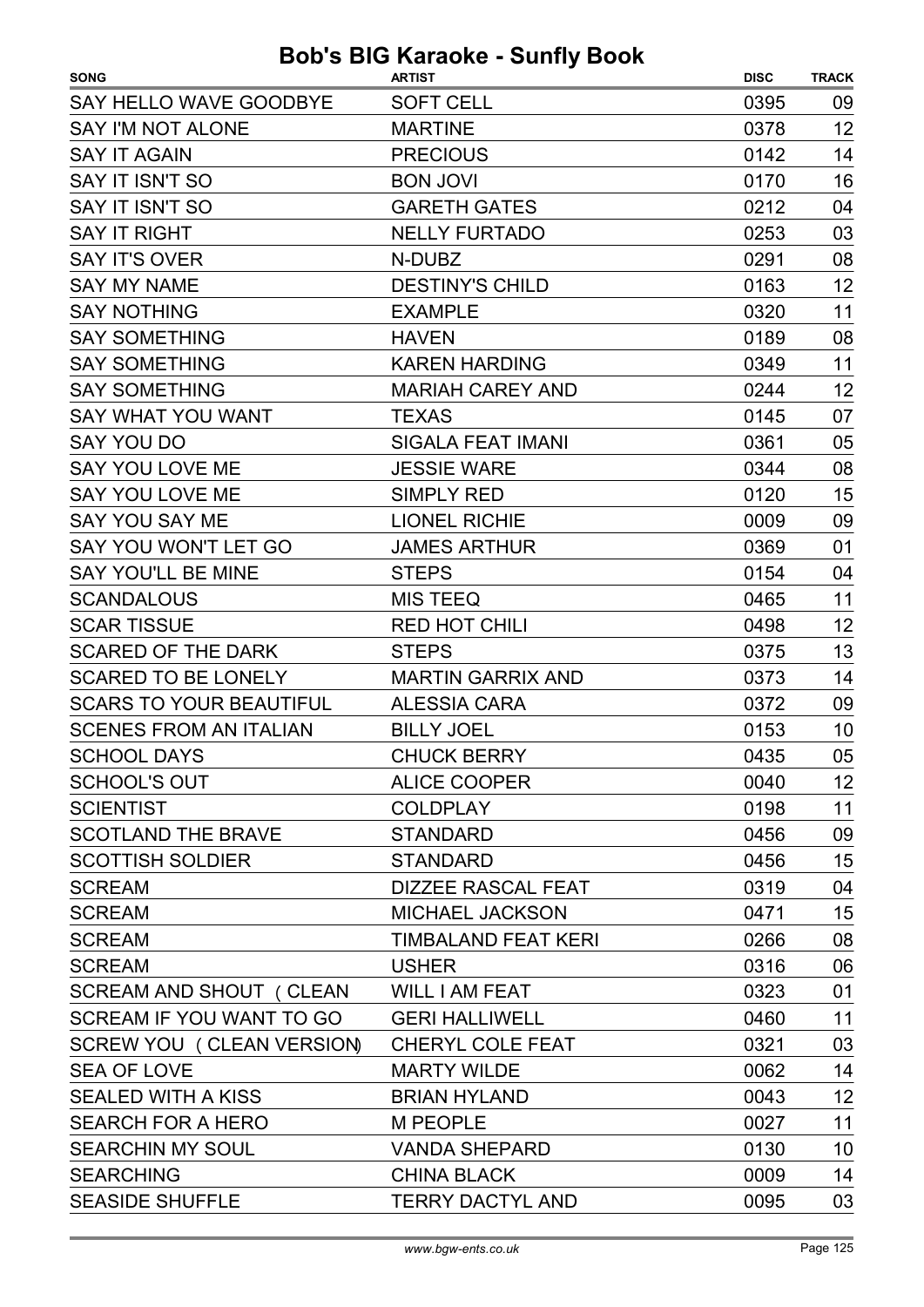| <b>SEASONS</b><br><b>OLLY MURS</b><br>0350<br>15<br>13<br><b>SEASONS IN THE SUN</b><br><b>TERRY JACKS</b><br>0022<br><b>SEASONS IN THE SUN</b><br><b>WESTLIFE</b><br>0511<br>08<br>16<br><b>SECOND HAND HEART</b><br><b>BEN HAENOW FEAT</b><br>0358<br>15<br>0260<br><b>SECOND MINUTE OR HOUR</b><br><b>JACK PENATE</b><br>04<br><b>SECRET</b><br><b>MADONNA</b><br>0010 |
|--------------------------------------------------------------------------------------------------------------------------------------------------------------------------------------------------------------------------------------------------------------------------------------------------------------------------------------------------------------------------|
|                                                                                                                                                                                                                                                                                                                                                                          |
|                                                                                                                                                                                                                                                                                                                                                                          |
|                                                                                                                                                                                                                                                                                                                                                                          |
|                                                                                                                                                                                                                                                                                                                                                                          |
|                                                                                                                                                                                                                                                                                                                                                                          |
|                                                                                                                                                                                                                                                                                                                                                                          |
| <b>SECRET LOVE</b><br><b>DORIS DAY</b><br>0066<br>10                                                                                                                                                                                                                                                                                                                     |
| <b>SECRET LOVE SONG</b><br><b>LITTLE MIX FEAT</b><br>0359<br>14                                                                                                                                                                                                                                                                                                          |
| <b>SECRET SMILE</b><br><b>SEMISONIC</b><br>0443<br>06                                                                                                                                                                                                                                                                                                                    |
| <b>SECRETS</b><br><b>ONEREPUBLIC</b><br>0302<br>10                                                                                                                                                                                                                                                                                                                       |
| 02<br><b>SECRETS THAT YOU KEEP</b><br>0393<br><b>MUD</b>                                                                                                                                                                                                                                                                                                                 |
| 08<br><b>SEE EMILY PLAY</b><br><b>PINK FLOYD</b><br>0413                                                                                                                                                                                                                                                                                                                 |
| SEE IT IN A BOYS EYES<br><b>JAMELIA</b><br>0220<br>07                                                                                                                                                                                                                                                                                                                    |
| <b>SEE MY BABY JIVE</b><br>09<br><b>WIZZARD</b><br>0024                                                                                                                                                                                                                                                                                                                  |
| 16<br><b>SEE YOU AGAIN</b><br><b>MILEY CYRUS</b><br>0271                                                                                                                                                                                                                                                                                                                 |
| <b>SEE YOU AGAIN</b><br>01<br><b>WIZ KHALIFA FEAT</b><br>0351                                                                                                                                                                                                                                                                                                            |
| SEE YOU LATER ALLIGATOR<br><b>BILL HALEY AND HIS</b><br>0392<br>04                                                                                                                                                                                                                                                                                                       |
| <b>SEEKER</b><br><b>WHO</b><br>0416<br>03                                                                                                                                                                                                                                                                                                                                |
| <b>SEEN IT ALL</b><br>0326<br>07<br><b>JAKE BUGG</b>                                                                                                                                                                                                                                                                                                                     |
| <b>SEEN THE LIGHT</b><br><b>SUPERGRASS</b><br>0200<br>06                                                                                                                                                                                                                                                                                                                 |
| <b>SELF CONTROL</b><br><b>LAURA BRANIGAN</b><br>05<br>0037                                                                                                                                                                                                                                                                                                               |
| SEMI DETACHED SUBURBAN MR<br><b>MANFRED MANN</b><br>11<br>0087                                                                                                                                                                                                                                                                                                           |
| <b>SEND IN THE CLOWNS</b><br><b>HOWARD KEEL</b><br>0160<br>10                                                                                                                                                                                                                                                                                                            |
| <b>SENORITA</b><br><b>JUSTIN TIMBERLAKE</b><br>0209<br>04                                                                                                                                                                                                                                                                                                                |
| 11<br><b>SENSUAL WORLD</b><br><b>KATE BUSH</b><br>0416                                                                                                                                                                                                                                                                                                                   |
| SENZA UNA DONNA<br><b>ZUCHERO AND PAUL</b><br>12<br>0001                                                                                                                                                                                                                                                                                                                 |
| 03<br><b>SEPARATE WAYS</b><br>0151<br><b>JOURNEY</b>                                                                                                                                                                                                                                                                                                                     |
| 15<br><b>SEPTEMBER SONG</b><br><b>JP COOPER</b><br>0371                                                                                                                                                                                                                                                                                                                  |
| 10<br><b>SERIOUS</b><br><b>DUFFY</b><br>0270                                                                                                                                                                                                                                                                                                                             |
| 18<br>SET FIRE TO THE RAIN<br>0303<br><b>ADELE</b>                                                                                                                                                                                                                                                                                                                       |
| 13<br><b>SEVEN DAYS</b><br><b>CRAIG DAVID</b><br>0170                                                                                                                                                                                                                                                                                                                    |
| SEVEN DAYS IN SUNNY JUNE<br>0235<br>07<br><b>JAMIROQUAI</b>                                                                                                                                                                                                                                                                                                              |
| 14<br>SEVEN DAYS IN THE SUN<br><b>FEEDER</b><br>0178                                                                                                                                                                                                                                                                                                                     |
| 09<br><b>SEVEN DRUNKEN NIGHTS</b><br>0089<br><b>DUBLINERS</b>                                                                                                                                                                                                                                                                                                            |
| 13<br>SEVEN LITTLE GIRLS SITTING IN<br><b>BOMBALURINA</b><br>0095                                                                                                                                                                                                                                                                                                        |
| <b>SEVEN NATION ARMY</b><br><b>MARCUS COLLINS</b><br>06<br>0314                                                                                                                                                                                                                                                                                                          |
| <b>SEVEN NATION ARMY</b><br><b>WHITE STRIPES</b><br>09<br>0205                                                                                                                                                                                                                                                                                                           |
| 14<br>SEVEN SEAS OF RHYE<br><b>QUEEN</b><br>0502                                                                                                                                                                                                                                                                                                                         |
| 02<br><b>SEVEN TEARS</b><br><b>GOOMBAY DANCE</b><br>0426                                                                                                                                                                                                                                                                                                                 |
| <b>SEVEN WONDERS</b><br><b>FLEETWOOD MAC</b><br>01<br>0470                                                                                                                                                                                                                                                                                                               |
| 13<br><b>SEWN</b><br><b>FEELING</b><br>0241                                                                                                                                                                                                                                                                                                                              |
| <b>SEX</b><br><b>CHEAT CODES X KRIS</b><br>10<br>0365                                                                                                                                                                                                                                                                                                                    |
| 12<br><b>SEX BOMB</b><br>TOM JONES AND<br>0159                                                                                                                                                                                                                                                                                                                           |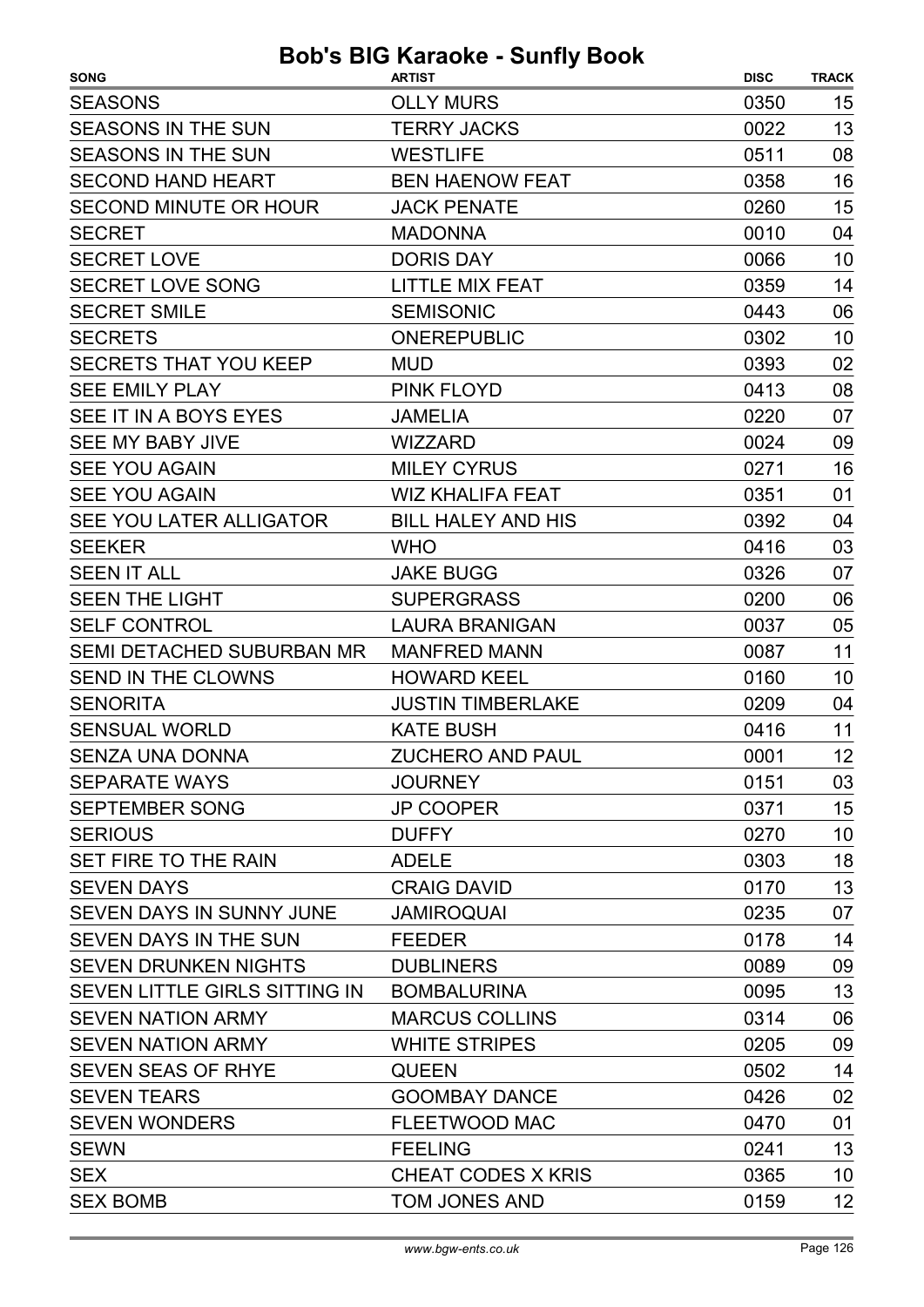| <b>SONG</b>                 | <b>ARTIST</b>             | <b>DISC</b> | <b>TRACK</b> |
|-----------------------------|---------------------------|-------------|--------------|
| <b>SEX CRIME</b>            | <b>EURYTHMICS</b>         | 0105        | 07           |
| <b>SEX ON FIRE</b>          | <b>KINGS OF LEON</b>      | 0478        | 13           |
| <b>SEX ON THE BEACH</b>     | <b>T SPOON</b>            | 0126        | 01           |
| <b>SEXED UP</b>             | <b>ROBBIE WILLIAMS</b>    | 0512        | 10           |
| <b>SEXUAL</b>               | <b>NEIKED</b>             | 0370        | 04           |
| <b>SEXUAL HEALING</b>       | <b>MARVIN GAYE</b>        | 0107        | 14           |
| <b>SEXUAL REVOLUTION</b>    | <b>MACY GRAY</b>          | 0186        | 02           |
| <b>SEXY AND I KNOW IT</b>   | <b>LMFAO</b>              | 0309        | 17           |
| <b>SEXY BACK</b>            | <b>JUSTIN TIMBERLAKE</b>  | 0246        | 01           |
| <b>SEXY BITCH</b>           | <b>DAVID GUETTA FEAT</b>  | 0283        | 13           |
| <b>SEXY MF</b>              | <b>PRINCE</b>             | 0500        | 11           |
| SEXY NO NO NO               | <b>GIRLS ALOUD</b>        | 0259        | 14           |
| <b>SEXY THING</b>           | HOT CHOCOLATE             | 0449        | 05           |
| SGT ROCK (IS GOING TO HELP  | XTC                       | 0419        | 03           |
| <b>SHA LA LA</b>            | <b>MANFRED MANN</b>       | 0084        | 05           |
| <b>SHA LA LA LA LEE</b>     | <b>SMALL FACES</b>        | 0045        | 14           |
| <b>SHADDUP YOUR FACE</b>    | <b>JOE DOLCE</b>          | 0028        | 15           |
| <b>SHADES OF COOL</b>       | <b>LANA DEL REY</b>       | 0342        | 10           |
| <b>SHADOW OF LOVE</b>       | <b>DAMMED</b>             | 0420        | 04           |
| <b>SHADOW ON THE WALL</b>   | <b>MIKE OLDFIELD</b>      | 0423        | 07           |
| <b>SHADY LOVE</b>           | <b>SCISSOR SISTERS VS</b> | 0313        | 14           |
| <b>SHAKE A TAIL FEATHER</b> | <b>BLUES BROTHERS</b>     | 0149        | 02           |
| <b>SHAKE IT</b>             | <b>METRO STATION</b>      | 0278        | 06           |
| SHAKE IT OFF                | <b>MARIAH CAREY</b>       | 0236        | 13           |
| <b>SHAKE IT OFF</b>         | <b>TAYLOR SWIFT</b>       | 0344        | 01           |
| SHAKE IT OUT                | <b>FLORENCE AND THE</b>   | 0309        | 11           |
| SHAKE ME DOWN               | CAGE THE ELEPHANT         | 0302        | 12           |
| SHAKE SHAKE SHAKE SHAKE     | K C AND THE               | 0397        | 05           |
| <b>SHAKE UR BODY</b>        | SHY FX AND T POWER        | 0191        | 04           |
| <b>SHAKE YOUR BODY</b>      | <b>JACKSONS</b>           | 0068        | 04           |
| SHAKE YOUR BON BON          | <b>RICKY MARTIN</b>       | 0150        | 11           |
| <b>SHAKIN' ALL OVER</b>     | JOHNNY KID AND THE        | 0038        | 02           |
| SHALA LA LA LA              | <b>VENGABOYS</b>          | 0161        | 02           |
| <b>SHAME</b>                | <b>ROBBIE</b>             | 0296        | 01           |
| <b>SHAME SHAME SHAME</b>    | SHIRLEY AND CO            | 0071        | 02           |
| <b>SHANG A LANG</b>         | <b>BAY CITY ROLLERS</b>   | 0055        | 15           |
| <b>SHAPE</b>                | <b>SUGABABES</b>          | 0203        | 04           |
| SHAPE OF YOU                | <b>ED SHEERAN</b>         | 0372        | 01           |
| <b>SHARP DRESSED MAN</b>    | ZZ TOP                    | 0168        | 13           |
| <b>SHATTERED DREAMS</b>     | <b>JOHNNY HATES JAZZ</b>  | 0108        | 03           |
| <b>SHE</b>                  | <b>CHARLES AZNAVOUR</b>   | 0077        | 01           |
| <b>SHE BANGS</b>            | <b>RICKY MARTIN</b>       | 0173        | 12           |
| SHE BANGS THE DRUM          | <b>STONE ROSES</b>        | 0501        | 07           |
|                             |                           |             |              |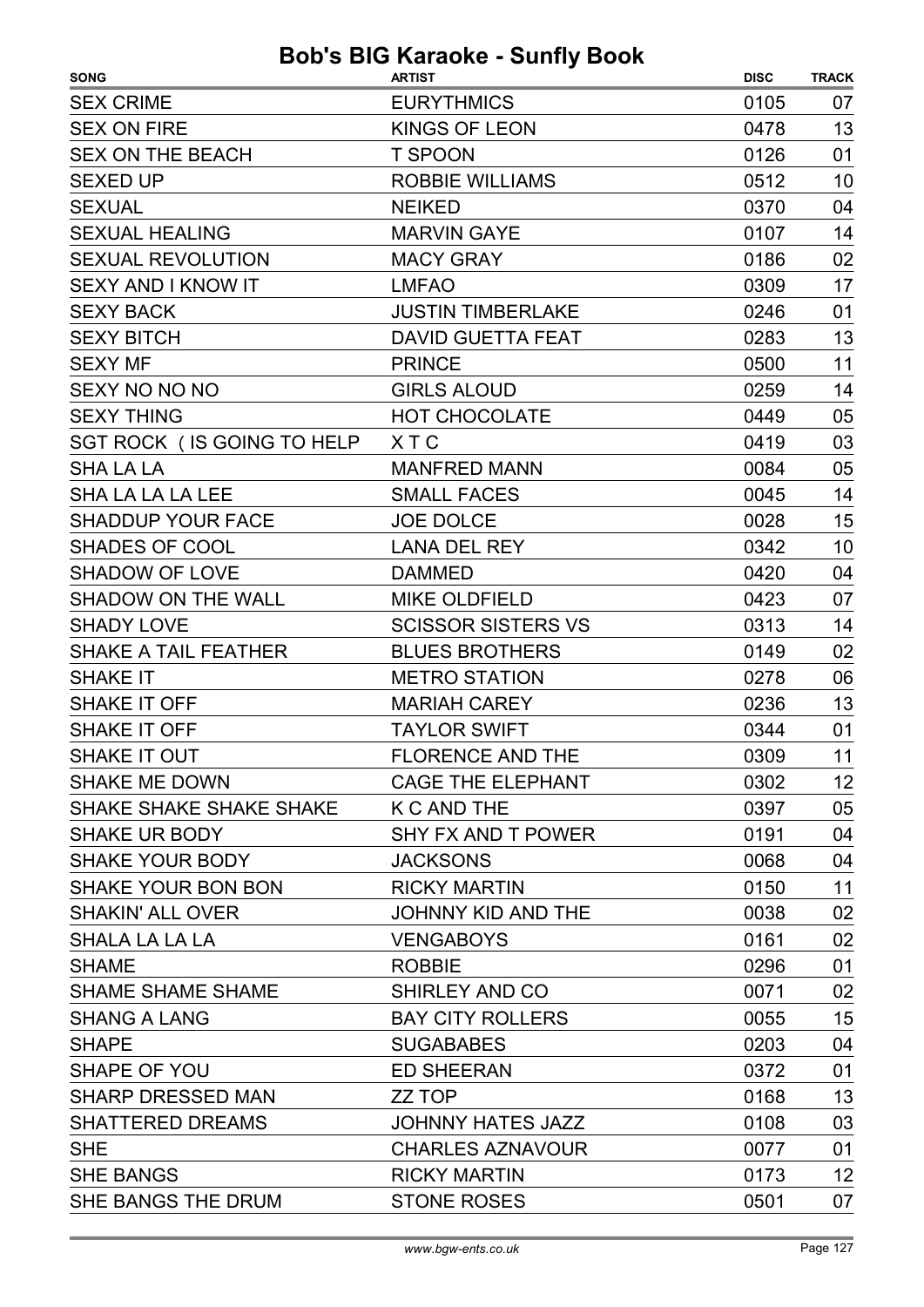| <b>SONG</b>                               | <b>ARTIST</b>             | <b>DISC</b> | <b>TRACK</b> |
|-------------------------------------------|---------------------------|-------------|--------------|
| SHE BELIEVES IN ME                        | <b>RONAN KEATING</b>      | 0215        | 11           |
| SHE DOESN'T MIND                          | <b>SEAN PAUL</b>          | 0315        | 04           |
| SHE GOT THE GARDEN                        | PAUL HEATON AND           | 0381        | 17           |
| SHE LEFT ME ON A FRIDAY                   | <b>SHED SEVEN</b>         | 0400        | 13           |
| SHE LOOKS SO PERFECT                      | 5 SECONDS OF              | 0338        | 05           |
| SHE LOVES YOU                             | <b>BEATLES</b>            | 0044        | 13           |
| SHE MAKES ME HAPPY                        | <b>ROD STEWART</b>        | 0330        | 18           |
| SHE MAKES ME WANNA                        | <b>JLS FEAT DEV</b>       | 0306        | 10           |
| SHE MOVED THROUGH THE FAIR                | <b>CAMILLA KERSLAKE</b>   | 0286        | 12           |
| SHE MOVES IN HER OWN WAY                  | <b>KOOKS</b>              | 0245        | 13           |
| <b>SHE SAID</b>                           | <b>PLAN B</b>             | 0291        | 10           |
| SHE WANTS TO BE ME                        | <b>BUSTED</b>             | 0226        | 11           |
| SHE WANTS TO MOVE                         | NERD                      | 0217        | 14           |
| <b>SHE WANTS YOU</b>                      | <b>BILLIE PIPER</b>       | 0128        | 02           |
| SHE WEARS MY RING                         | <b>SOLOMAN KING</b>       | 0065        | 07           |
| SHE WEARS RED FEATHERS                    | <b>GUY MITCHELL</b>       | 0062        | 08           |
| SHE WILL BE LOVED                         | <b>MAROON 5</b>           | 0452        | 12           |
| SHE WOLF                                  | <b>SHAKIRA</b>            | 0284        | 06           |
| SHE WOLF (FALLING TO                      | <b>DAVID GUETTA FEAT</b>  | 0320        | 14           |
| SHE WORKS HARD FOR THE                    | <b>DONNA SUMMER</b>       | 0470        | 02           |
| <b>SHED A LIGHT</b>                       | <b>ROBIN SCHULZ AND</b>   | 0373        | 08           |
| <b>SHEILA</b>                             | <b>TOMMY ROE</b>          | 0084        | 03           |
| SHE'S A LADY                              | <b>TOM JONES</b>          | 0510        | 13           |
| <b>SHE'S A RIVER</b>                      | <b>SIMPLE MINDS</b>       | 0020        | 02           |
| SHE'S ALL I EVER HAD                      | <b>RICKY MARTIN</b>       | 0146        | 02           |
| SHE'S ALWAYS A WOMAN                      | <b>FYFE DANGERFIELD</b>   | 0292        | 15           |
| <b>SHE'S EVERY WOMAN</b>                  | <b>GARTH BROOKS</b>       | 0160        | 12           |
| <b>SHE'S GOT ISSUES</b>                   | <b>OFFSPRING</b>          | 0154        | 08           |
| SHE'S GOT THAT VIBE                       | R KELLY                   | 0026        | 01           |
| <b>SHE'S GOT YOU</b>                      | PATSY CLINE               | 0388        | 04           |
| <b>SHE'S KINDA HOT</b>                    | 5 SECONDS OF              | 0355        | 04           |
| <b>SHE'S LIKE THE WIND</b>                | <b>PATRICK SWAYZE</b>     | 0470        | 03           |
| <b>SHE'S MY MAN</b>                       | <b>SCISSOR SISTERS</b>    | 0253        | 06           |
| SHE'S NOT JUST A PRETTY FACE SHANIA TWAIN |                           | 0217        | 10           |
| <b>SHE'S NOT THERE</b>                    | <b>ZOMBIES</b>            | 0093        | 02           |
| SHE'S ON MY MIND                          | <b>JP COOPER</b>          | 0381        | 14           |
| SHE'S OUT OF MY LIFE                      | <b>MICHAEL JACKSON</b>    | 0407        | 16           |
| SHE'S SO HIGH                             | <b>KURT NIELSEN</b>       | 0214        | 09           |
| SHE'S SO HIGH                             | <b>TAL BACHMAN</b>        | 0152        | 07           |
| SHE'S SO LOVELY                           | <b>SCOUTING FOR GIRLS</b> | 0260        | 03           |
| <b>SHE'S STRANGE</b>                      | <b>CAMEO</b>              | 0067        | 12           |
| SHE'S THE ONE                             | ROBBIE WILLIAMS           | 0148        | 16           |
| SHIELD AND THE SWORD                      | <b>CLARE MAGUIRE</b>      | 0303        | 15           |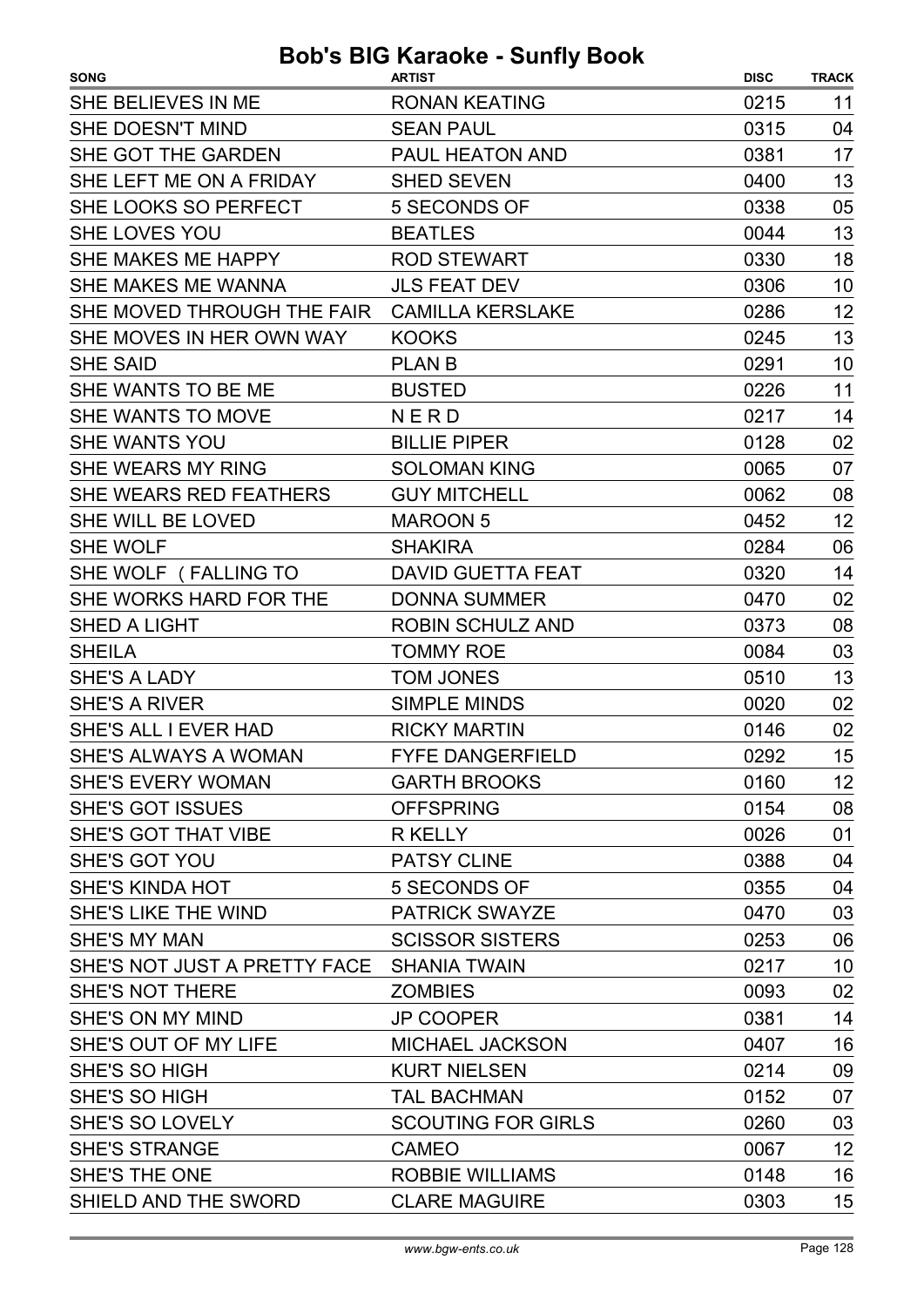| <b>SHINE</b><br><b>ASWAD</b><br>0026<br>04<br><b>SHINE</b><br><b>BOOTY LUV</b><br>05<br>0255<br><b>SHINE</b><br><b>TAKE THAT</b><br>07<br>0251<br>09<br><b>SHINE</b><br><b>YEARS AND YEARS</b><br>0353<br>03<br><b>MCFLY FT TAIO CRUZ</b><br>0298<br><b>SHINE A LIGHT</b><br>02<br>SHINE A LITTLE LOVE<br><b>ELECTRIC LIGHT</b><br>0422<br>03<br><b>SHINE MY SHOES</b><br><b>ROBBIE WILLIAMS</b><br>0337<br><b>SHINE ON</b><br><b>KOOKS</b><br>14<br>0268<br><b>SHINE YA LIGHT</b><br><b>RITA ORA</b><br>0322<br>04<br>01<br><b>SHINY HAPPY PEOPLE</b><br>R E M<br>0498<br>18<br><b>SHIP TO WRECK</b><br>0353<br><b>FLORENCE AND THE</b><br>05<br>SHIPS IN THE NIGHT<br><b>BE BOP DELUXE</b><br>0434<br><b>NATALIE IMBRUGLIA</b><br>02<br><b>SHIVER</b><br>0229<br><b>SHOCK OF THE LIGHTNING</b><br><b>OASIS</b><br>01<br>0271<br><b>SHOOP SHOOP SONG</b><br>06<br><b>CHER</b><br>0437<br>13<br>SHOOP SHOOP SONG (ITS IN HIS CHER<br>0447<br><b>SHOOT THE RUNNER</b><br>14<br><b>KASABIAN</b><br>0249<br><b>SHOOTING STAR</b><br>10<br><b>DOLLAR</b><br>0423<br>SHOT AT THE NIGHT<br>05<br><b>KILLERS</b><br>0333<br>11<br><b>SHOTGUN WEDDING</b><br>ROY C<br>0064<br><b>SHOULD I STAY</b><br><b>GABRIELLE</b><br>0496<br>13<br>08<br>SHOULD I STAY OR SHOULD I GO<br><b>CLASH</b><br>0450<br>SHOULDA WOULDA COULDA<br>0190<br>03<br><b>BEVERLY KNIGHT</b><br><b>SHOULD'VE BEEN YOU</b><br><b>IMELDA MAY</b><br>0378<br>09<br><b>ISLEY BROTHERS</b><br>02<br><b>SHOUT</b><br>0397<br>03<br><b>SHOUT</b><br>0447<br>LULU<br>0006<br>14<br><b>SHOUT</b><br><b>TEARS FOR FEARS</b><br>11<br>SHOUT (PART 1 AND 2)<br><b>JOHNNY O'KEEFE</b><br>0485<br><b>SHOUT FOR ENGLAND</b><br>DIZZEE RASCAL AND<br>01<br>0293<br>SHOUT OUT TO MY EX<br><b>LITTLE MIX</b><br>0370<br>02<br>02<br><b>SHOW</b><br><b>GIRLS ALOUD</b><br>0220<br>11<br><b>SHOW ME</b><br><b>COMMITMENTS</b><br>0444<br><b>MARIA MCKEE</b><br>15<br><b>SHOW ME HEAVEN</b><br>0486<br>02<br><b>SHOW ME LOVE</b><br><b>ROBIN S</b><br>0009<br><b>SHOW ME LOVE</b><br><b>SAM FELDT FEAT</b><br>0354<br>08<br>06<br>SHOW ME LOVE ( AMERICA)<br><b>WANTED</b><br>0334<br>01<br>SHOW ME THE MEANING OF<br><b>BACKSTREET BOYS</b><br>0443<br>08<br><b>SHOW MUST GO ON</b><br><b>LEO SAYER</b><br>0101<br><b>SHOW MUST GO ON</b><br>0502<br>03<br><b>QUEEN</b><br><b>SHOWING OUT</b><br><b>MEL AND KIM</b><br>13<br>0421<br>08<br><b>SHUT UP</b><br><b>BLACK EYED PEAS</b><br>0451<br><b>SHUT UP</b><br><b>KELLIE OSBOURNE</b><br>0467<br>03<br><b>SHUT UP</b><br><b>KELLY OSBOURNE</b><br>0201 | <b>SONG</b> | <b>ARTIST</b> | <b>DISC</b> | <b>TRACK</b> |
|----------------------------------------------------------------------------------------------------------------------------------------------------------------------------------------------------------------------------------------------------------------------------------------------------------------------------------------------------------------------------------------------------------------------------------------------------------------------------------------------------------------------------------------------------------------------------------------------------------------------------------------------------------------------------------------------------------------------------------------------------------------------------------------------------------------------------------------------------------------------------------------------------------------------------------------------------------------------------------------------------------------------------------------------------------------------------------------------------------------------------------------------------------------------------------------------------------------------------------------------------------------------------------------------------------------------------------------------------------------------------------------------------------------------------------------------------------------------------------------------------------------------------------------------------------------------------------------------------------------------------------------------------------------------------------------------------------------------------------------------------------------------------------------------------------------------------------------------------------------------------------------------------------------------------------------------------------------------------------------------------------------------------------------------------------------------------------------------------------------------------------------------------------------------------------------------------------------------------------------------------------------------------------------------------------------------------------------------------------------------------------------------------------------------------------------------------------------------------------------------------------------------------------------------------|-------------|---------------|-------------|--------------|
|                                                                                                                                                                                                                                                                                                                                                                                                                                                                                                                                                                                                                                                                                                                                                                                                                                                                                                                                                                                                                                                                                                                                                                                                                                                                                                                                                                                                                                                                                                                                                                                                                                                                                                                                                                                                                                                                                                                                                                                                                                                                                                                                                                                                                                                                                                                                                                                                                                                                                                                                                    |             |               |             |              |
|                                                                                                                                                                                                                                                                                                                                                                                                                                                                                                                                                                                                                                                                                                                                                                                                                                                                                                                                                                                                                                                                                                                                                                                                                                                                                                                                                                                                                                                                                                                                                                                                                                                                                                                                                                                                                                                                                                                                                                                                                                                                                                                                                                                                                                                                                                                                                                                                                                                                                                                                                    |             |               |             |              |
|                                                                                                                                                                                                                                                                                                                                                                                                                                                                                                                                                                                                                                                                                                                                                                                                                                                                                                                                                                                                                                                                                                                                                                                                                                                                                                                                                                                                                                                                                                                                                                                                                                                                                                                                                                                                                                                                                                                                                                                                                                                                                                                                                                                                                                                                                                                                                                                                                                                                                                                                                    |             |               |             |              |
|                                                                                                                                                                                                                                                                                                                                                                                                                                                                                                                                                                                                                                                                                                                                                                                                                                                                                                                                                                                                                                                                                                                                                                                                                                                                                                                                                                                                                                                                                                                                                                                                                                                                                                                                                                                                                                                                                                                                                                                                                                                                                                                                                                                                                                                                                                                                                                                                                                                                                                                                                    |             |               |             |              |
|                                                                                                                                                                                                                                                                                                                                                                                                                                                                                                                                                                                                                                                                                                                                                                                                                                                                                                                                                                                                                                                                                                                                                                                                                                                                                                                                                                                                                                                                                                                                                                                                                                                                                                                                                                                                                                                                                                                                                                                                                                                                                                                                                                                                                                                                                                                                                                                                                                                                                                                                                    |             |               |             |              |
|                                                                                                                                                                                                                                                                                                                                                                                                                                                                                                                                                                                                                                                                                                                                                                                                                                                                                                                                                                                                                                                                                                                                                                                                                                                                                                                                                                                                                                                                                                                                                                                                                                                                                                                                                                                                                                                                                                                                                                                                                                                                                                                                                                                                                                                                                                                                                                                                                                                                                                                                                    |             |               |             |              |
|                                                                                                                                                                                                                                                                                                                                                                                                                                                                                                                                                                                                                                                                                                                                                                                                                                                                                                                                                                                                                                                                                                                                                                                                                                                                                                                                                                                                                                                                                                                                                                                                                                                                                                                                                                                                                                                                                                                                                                                                                                                                                                                                                                                                                                                                                                                                                                                                                                                                                                                                                    |             |               |             |              |
|                                                                                                                                                                                                                                                                                                                                                                                                                                                                                                                                                                                                                                                                                                                                                                                                                                                                                                                                                                                                                                                                                                                                                                                                                                                                                                                                                                                                                                                                                                                                                                                                                                                                                                                                                                                                                                                                                                                                                                                                                                                                                                                                                                                                                                                                                                                                                                                                                                                                                                                                                    |             |               |             |              |
|                                                                                                                                                                                                                                                                                                                                                                                                                                                                                                                                                                                                                                                                                                                                                                                                                                                                                                                                                                                                                                                                                                                                                                                                                                                                                                                                                                                                                                                                                                                                                                                                                                                                                                                                                                                                                                                                                                                                                                                                                                                                                                                                                                                                                                                                                                                                                                                                                                                                                                                                                    |             |               |             |              |
|                                                                                                                                                                                                                                                                                                                                                                                                                                                                                                                                                                                                                                                                                                                                                                                                                                                                                                                                                                                                                                                                                                                                                                                                                                                                                                                                                                                                                                                                                                                                                                                                                                                                                                                                                                                                                                                                                                                                                                                                                                                                                                                                                                                                                                                                                                                                                                                                                                                                                                                                                    |             |               |             |              |
|                                                                                                                                                                                                                                                                                                                                                                                                                                                                                                                                                                                                                                                                                                                                                                                                                                                                                                                                                                                                                                                                                                                                                                                                                                                                                                                                                                                                                                                                                                                                                                                                                                                                                                                                                                                                                                                                                                                                                                                                                                                                                                                                                                                                                                                                                                                                                                                                                                                                                                                                                    |             |               |             |              |
|                                                                                                                                                                                                                                                                                                                                                                                                                                                                                                                                                                                                                                                                                                                                                                                                                                                                                                                                                                                                                                                                                                                                                                                                                                                                                                                                                                                                                                                                                                                                                                                                                                                                                                                                                                                                                                                                                                                                                                                                                                                                                                                                                                                                                                                                                                                                                                                                                                                                                                                                                    |             |               |             |              |
|                                                                                                                                                                                                                                                                                                                                                                                                                                                                                                                                                                                                                                                                                                                                                                                                                                                                                                                                                                                                                                                                                                                                                                                                                                                                                                                                                                                                                                                                                                                                                                                                                                                                                                                                                                                                                                                                                                                                                                                                                                                                                                                                                                                                                                                                                                                                                                                                                                                                                                                                                    |             |               |             |              |
|                                                                                                                                                                                                                                                                                                                                                                                                                                                                                                                                                                                                                                                                                                                                                                                                                                                                                                                                                                                                                                                                                                                                                                                                                                                                                                                                                                                                                                                                                                                                                                                                                                                                                                                                                                                                                                                                                                                                                                                                                                                                                                                                                                                                                                                                                                                                                                                                                                                                                                                                                    |             |               |             |              |
|                                                                                                                                                                                                                                                                                                                                                                                                                                                                                                                                                                                                                                                                                                                                                                                                                                                                                                                                                                                                                                                                                                                                                                                                                                                                                                                                                                                                                                                                                                                                                                                                                                                                                                                                                                                                                                                                                                                                                                                                                                                                                                                                                                                                                                                                                                                                                                                                                                                                                                                                                    |             |               |             |              |
|                                                                                                                                                                                                                                                                                                                                                                                                                                                                                                                                                                                                                                                                                                                                                                                                                                                                                                                                                                                                                                                                                                                                                                                                                                                                                                                                                                                                                                                                                                                                                                                                                                                                                                                                                                                                                                                                                                                                                                                                                                                                                                                                                                                                                                                                                                                                                                                                                                                                                                                                                    |             |               |             |              |
|                                                                                                                                                                                                                                                                                                                                                                                                                                                                                                                                                                                                                                                                                                                                                                                                                                                                                                                                                                                                                                                                                                                                                                                                                                                                                                                                                                                                                                                                                                                                                                                                                                                                                                                                                                                                                                                                                                                                                                                                                                                                                                                                                                                                                                                                                                                                                                                                                                                                                                                                                    |             |               |             |              |
|                                                                                                                                                                                                                                                                                                                                                                                                                                                                                                                                                                                                                                                                                                                                                                                                                                                                                                                                                                                                                                                                                                                                                                                                                                                                                                                                                                                                                                                                                                                                                                                                                                                                                                                                                                                                                                                                                                                                                                                                                                                                                                                                                                                                                                                                                                                                                                                                                                                                                                                                                    |             |               |             |              |
|                                                                                                                                                                                                                                                                                                                                                                                                                                                                                                                                                                                                                                                                                                                                                                                                                                                                                                                                                                                                                                                                                                                                                                                                                                                                                                                                                                                                                                                                                                                                                                                                                                                                                                                                                                                                                                                                                                                                                                                                                                                                                                                                                                                                                                                                                                                                                                                                                                                                                                                                                    |             |               |             |              |
|                                                                                                                                                                                                                                                                                                                                                                                                                                                                                                                                                                                                                                                                                                                                                                                                                                                                                                                                                                                                                                                                                                                                                                                                                                                                                                                                                                                                                                                                                                                                                                                                                                                                                                                                                                                                                                                                                                                                                                                                                                                                                                                                                                                                                                                                                                                                                                                                                                                                                                                                                    |             |               |             |              |
|                                                                                                                                                                                                                                                                                                                                                                                                                                                                                                                                                                                                                                                                                                                                                                                                                                                                                                                                                                                                                                                                                                                                                                                                                                                                                                                                                                                                                                                                                                                                                                                                                                                                                                                                                                                                                                                                                                                                                                                                                                                                                                                                                                                                                                                                                                                                                                                                                                                                                                                                                    |             |               |             |              |
|                                                                                                                                                                                                                                                                                                                                                                                                                                                                                                                                                                                                                                                                                                                                                                                                                                                                                                                                                                                                                                                                                                                                                                                                                                                                                                                                                                                                                                                                                                                                                                                                                                                                                                                                                                                                                                                                                                                                                                                                                                                                                                                                                                                                                                                                                                                                                                                                                                                                                                                                                    |             |               |             |              |
|                                                                                                                                                                                                                                                                                                                                                                                                                                                                                                                                                                                                                                                                                                                                                                                                                                                                                                                                                                                                                                                                                                                                                                                                                                                                                                                                                                                                                                                                                                                                                                                                                                                                                                                                                                                                                                                                                                                                                                                                                                                                                                                                                                                                                                                                                                                                                                                                                                                                                                                                                    |             |               |             |              |
|                                                                                                                                                                                                                                                                                                                                                                                                                                                                                                                                                                                                                                                                                                                                                                                                                                                                                                                                                                                                                                                                                                                                                                                                                                                                                                                                                                                                                                                                                                                                                                                                                                                                                                                                                                                                                                                                                                                                                                                                                                                                                                                                                                                                                                                                                                                                                                                                                                                                                                                                                    |             |               |             |              |
|                                                                                                                                                                                                                                                                                                                                                                                                                                                                                                                                                                                                                                                                                                                                                                                                                                                                                                                                                                                                                                                                                                                                                                                                                                                                                                                                                                                                                                                                                                                                                                                                                                                                                                                                                                                                                                                                                                                                                                                                                                                                                                                                                                                                                                                                                                                                                                                                                                                                                                                                                    |             |               |             |              |
|                                                                                                                                                                                                                                                                                                                                                                                                                                                                                                                                                                                                                                                                                                                                                                                                                                                                                                                                                                                                                                                                                                                                                                                                                                                                                                                                                                                                                                                                                                                                                                                                                                                                                                                                                                                                                                                                                                                                                                                                                                                                                                                                                                                                                                                                                                                                                                                                                                                                                                                                                    |             |               |             |              |
|                                                                                                                                                                                                                                                                                                                                                                                                                                                                                                                                                                                                                                                                                                                                                                                                                                                                                                                                                                                                                                                                                                                                                                                                                                                                                                                                                                                                                                                                                                                                                                                                                                                                                                                                                                                                                                                                                                                                                                                                                                                                                                                                                                                                                                                                                                                                                                                                                                                                                                                                                    |             |               |             |              |
|                                                                                                                                                                                                                                                                                                                                                                                                                                                                                                                                                                                                                                                                                                                                                                                                                                                                                                                                                                                                                                                                                                                                                                                                                                                                                                                                                                                                                                                                                                                                                                                                                                                                                                                                                                                                                                                                                                                                                                                                                                                                                                                                                                                                                                                                                                                                                                                                                                                                                                                                                    |             |               |             |              |
|                                                                                                                                                                                                                                                                                                                                                                                                                                                                                                                                                                                                                                                                                                                                                                                                                                                                                                                                                                                                                                                                                                                                                                                                                                                                                                                                                                                                                                                                                                                                                                                                                                                                                                                                                                                                                                                                                                                                                                                                                                                                                                                                                                                                                                                                                                                                                                                                                                                                                                                                                    |             |               |             |              |
|                                                                                                                                                                                                                                                                                                                                                                                                                                                                                                                                                                                                                                                                                                                                                                                                                                                                                                                                                                                                                                                                                                                                                                                                                                                                                                                                                                                                                                                                                                                                                                                                                                                                                                                                                                                                                                                                                                                                                                                                                                                                                                                                                                                                                                                                                                                                                                                                                                                                                                                                                    |             |               |             |              |
|                                                                                                                                                                                                                                                                                                                                                                                                                                                                                                                                                                                                                                                                                                                                                                                                                                                                                                                                                                                                                                                                                                                                                                                                                                                                                                                                                                                                                                                                                                                                                                                                                                                                                                                                                                                                                                                                                                                                                                                                                                                                                                                                                                                                                                                                                                                                                                                                                                                                                                                                                    |             |               |             |              |
|                                                                                                                                                                                                                                                                                                                                                                                                                                                                                                                                                                                                                                                                                                                                                                                                                                                                                                                                                                                                                                                                                                                                                                                                                                                                                                                                                                                                                                                                                                                                                                                                                                                                                                                                                                                                                                                                                                                                                                                                                                                                                                                                                                                                                                                                                                                                                                                                                                                                                                                                                    |             |               |             |              |
|                                                                                                                                                                                                                                                                                                                                                                                                                                                                                                                                                                                                                                                                                                                                                                                                                                                                                                                                                                                                                                                                                                                                                                                                                                                                                                                                                                                                                                                                                                                                                                                                                                                                                                                                                                                                                                                                                                                                                                                                                                                                                                                                                                                                                                                                                                                                                                                                                                                                                                                                                    |             |               |             |              |
|                                                                                                                                                                                                                                                                                                                                                                                                                                                                                                                                                                                                                                                                                                                                                                                                                                                                                                                                                                                                                                                                                                                                                                                                                                                                                                                                                                                                                                                                                                                                                                                                                                                                                                                                                                                                                                                                                                                                                                                                                                                                                                                                                                                                                                                                                                                                                                                                                                                                                                                                                    |             |               |             |              |
|                                                                                                                                                                                                                                                                                                                                                                                                                                                                                                                                                                                                                                                                                                                                                                                                                                                                                                                                                                                                                                                                                                                                                                                                                                                                                                                                                                                                                                                                                                                                                                                                                                                                                                                                                                                                                                                                                                                                                                                                                                                                                                                                                                                                                                                                                                                                                                                                                                                                                                                                                    |             |               |             |              |
|                                                                                                                                                                                                                                                                                                                                                                                                                                                                                                                                                                                                                                                                                                                                                                                                                                                                                                                                                                                                                                                                                                                                                                                                                                                                                                                                                                                                                                                                                                                                                                                                                                                                                                                                                                                                                                                                                                                                                                                                                                                                                                                                                                                                                                                                                                                                                                                                                                                                                                                                                    |             |               |             |              |
|                                                                                                                                                                                                                                                                                                                                                                                                                                                                                                                                                                                                                                                                                                                                                                                                                                                                                                                                                                                                                                                                                                                                                                                                                                                                                                                                                                                                                                                                                                                                                                                                                                                                                                                                                                                                                                                                                                                                                                                                                                                                                                                                                                                                                                                                                                                                                                                                                                                                                                                                                    |             |               |             |              |
|                                                                                                                                                                                                                                                                                                                                                                                                                                                                                                                                                                                                                                                                                                                                                                                                                                                                                                                                                                                                                                                                                                                                                                                                                                                                                                                                                                                                                                                                                                                                                                                                                                                                                                                                                                                                                                                                                                                                                                                                                                                                                                                                                                                                                                                                                                                                                                                                                                                                                                                                                    |             |               |             |              |
|                                                                                                                                                                                                                                                                                                                                                                                                                                                                                                                                                                                                                                                                                                                                                                                                                                                                                                                                                                                                                                                                                                                                                                                                                                                                                                                                                                                                                                                                                                                                                                                                                                                                                                                                                                                                                                                                                                                                                                                                                                                                                                                                                                                                                                                                                                                                                                                                                                                                                                                                                    |             |               |             |              |
|                                                                                                                                                                                                                                                                                                                                                                                                                                                                                                                                                                                                                                                                                                                                                                                                                                                                                                                                                                                                                                                                                                                                                                                                                                                                                                                                                                                                                                                                                                                                                                                                                                                                                                                                                                                                                                                                                                                                                                                                                                                                                                                                                                                                                                                                                                                                                                                                                                                                                                                                                    |             |               |             |              |
|                                                                                                                                                                                                                                                                                                                                                                                                                                                                                                                                                                                                                                                                                                                                                                                                                                                                                                                                                                                                                                                                                                                                                                                                                                                                                                                                                                                                                                                                                                                                                                                                                                                                                                                                                                                                                                                                                                                                                                                                                                                                                                                                                                                                                                                                                                                                                                                                                                                                                                                                                    |             |               |             |              |
|                                                                                                                                                                                                                                                                                                                                                                                                                                                                                                                                                                                                                                                                                                                                                                                                                                                                                                                                                                                                                                                                                                                                                                                                                                                                                                                                                                                                                                                                                                                                                                                                                                                                                                                                                                                                                                                                                                                                                                                                                                                                                                                                                                                                                                                                                                                                                                                                                                                                                                                                                    |             |               |             |              |
|                                                                                                                                                                                                                                                                                                                                                                                                                                                                                                                                                                                                                                                                                                                                                                                                                                                                                                                                                                                                                                                                                                                                                                                                                                                                                                                                                                                                                                                                                                                                                                                                                                                                                                                                                                                                                                                                                                                                                                                                                                                                                                                                                                                                                                                                                                                                                                                                                                                                                                                                                    |             |               |             | 12           |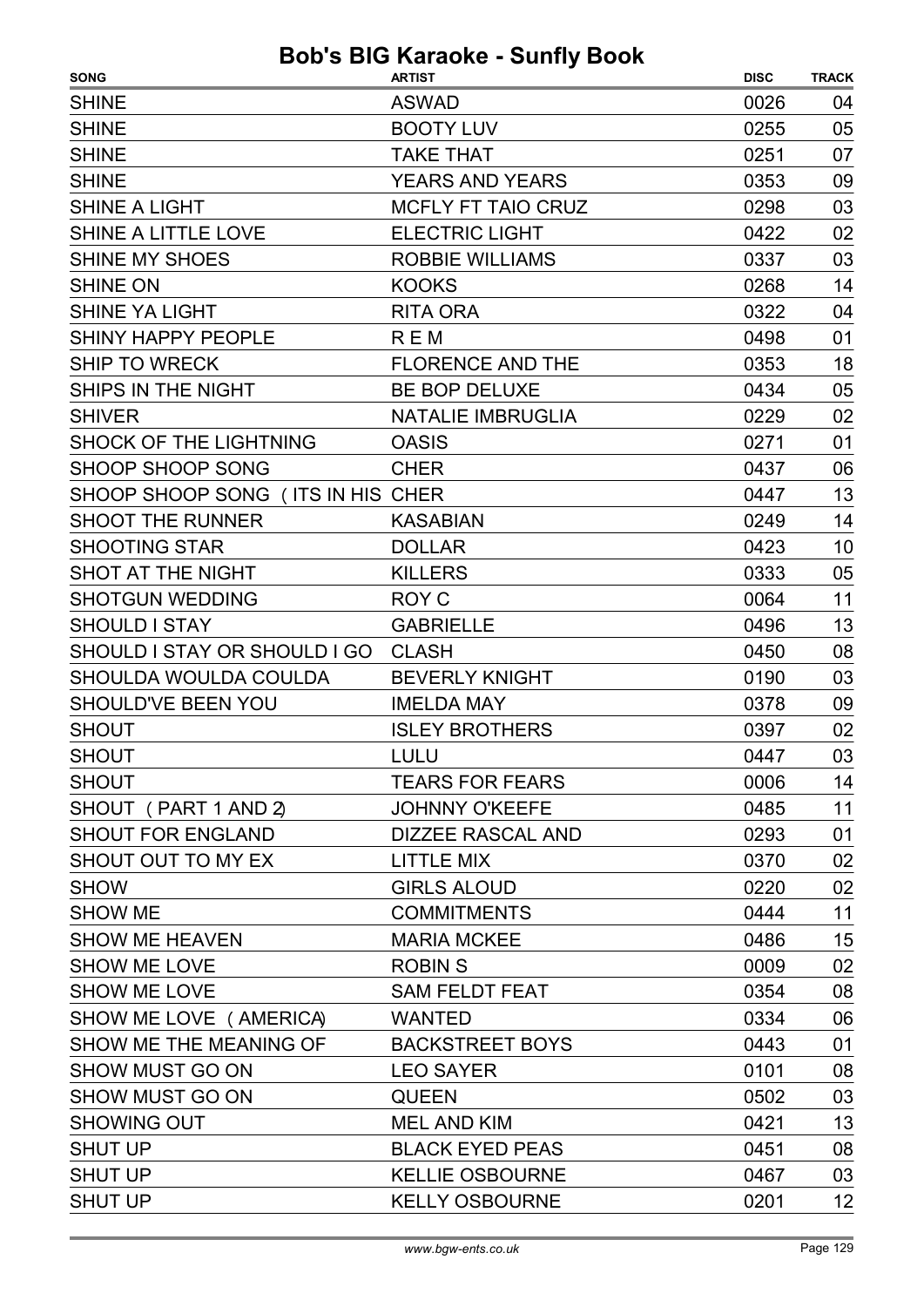| <b>SONG</b>                 | <b>ARTIST</b>               | <b>DISC</b> | <b>TRACK</b> |
|-----------------------------|-----------------------------|-------------|--------------|
| SHUT UP (AND GIVE ME        | <b>AMELIA LILY</b>          | 0322        | 07           |
| <b>SHUT UP AND DANCE</b>    | <b>WALK THE MOON</b>        | 0353        | 03           |
| <b>SHUT UP AND DRIVE</b>    | <b>RIHANNA</b>              | 0258        | 13           |
| SHUT UP AND LET ME GO       | <b>TING TINGS</b>           | 0269        | 02           |
| <b>SHUT YOUR MOUTH</b>      | <b>MADE IN LONDON</b>       | 0170        | 09           |
| <b>SHY GUY</b>              | <b>DIANA KING</b>           | 0041        | 02           |
| SI SI JE SUIS UN ROCK STAR  | <b>BILL WYMAN</b>           | 0423        | 08           |
| <b>SICK AND TIRED</b>       | <b>ANASTACIA</b>            | 0220        | 05           |
| <b>SIDE</b>                 | <b>TRAVIS</b>               | 0183        | 14           |
| SIDE TO SIDE                | <b>ARIANA GRANDE FEAT</b>   | 0368        | 06           |
| <b>SIDEWAYS</b>             | <b>DIERKS BENTLEY</b>       | 0425        | 04           |
| <b>SIGHT FOR SORE EYES</b>  | <b>M PEOPLE</b>             | 0020        | 14           |
| SIGHT OF YOU                | <b>TULISA</b>               | 0323        | 04           |
| <b>SIGN</b>                 | <b>ACE OF BASE</b>          | 0006        | 04           |
| <b>SIGN OF THE TIMES</b>    | <b>BELLE STARS</b>          | 0076        | 11           |
| <b>SIGN OF THE TIMES</b>    | <b>HARRY STYLES</b>         | 0375        | 01           |
| <b>SIGN OF THE TIMES</b>    | <b>PRINCE</b>               | 0500        | 06           |
| <b>SIGNAL FIRE</b>          | <b>SNOW PATROL</b>          | 0255        | 10           |
| SIGNED SEALED DELIVERED I'M | <b>BLUE AND STEVIE</b>      | 0213        | 12           |
| SIGNED SEALED DELIVERED I'M | <b>STEVIE WONDER</b>        | 0424        | 13           |
| <b>SIGNS</b>                | <b>DRAKE</b>                | 0379        | 17           |
| <b>SILENCE</b>              | <b>ALEXANDRA BURKE</b>      | 0298        | 14           |
| SILENCE IS EASY             | <b>STARSAILOR</b>           | 0209        | 11           |
| SILENCE IS GOLDEN           | <b>TREMELOES</b>            | 0052        | 13           |
| <b>SILHOUETTES</b>          | <b>AVICII FEAT SALEM AL</b> | 0317        | 10           |
| <b>SILVER DREAM MACHINE</b> | <b>DAVID ESSEX</b>          | 0395        | 10           |
| <b>SILVER LADY</b>          | DAVID SOUL                  | 0077        | 02           |
| <b>SILVER MACHINE</b>       | <b>HAWKWIND</b>             | 0040        | 05           |
| <b>SILVIA</b>               | <b>MIIKE SNOW</b>           | 0288        | 14           |
| <b>SIMON SAYS</b>           | 1910 FRUITGUM               | 0028        | 10           |
| <b>SIMPLE LIFE</b>          | <b>ELTON JOHN</b>           | 0168        | 04           |
| <b>SIMPLE THINGS</b>        | <b>JOE COCKER</b>           | 0026        | 06           |
| <b>SIMPLY AMAZING</b>       | <b>TREY SONGZ</b>           | 0319        | 17           |
| SIMPLY IRRESISTABLE         | <b>ROBERT PALMER</b>        | 0480        | 14           |
| <b>SIMPLY IRRESTIBLE</b>    | <b>ROBERT PALMER</b>        | 0012        | 10           |
| <b>SIMPLY THE BEST</b>      | <b>TINA TURNER</b>          | 0012        | 01           |
| <b>SIN SIN SIN</b>          | <b>ROBBIE WILLIAMS</b>      | 0512        | 15           |
| SINCE I DON'T HAVE YOU      | <b>GUNS 'N' ROSES</b>       | 0026        | 09           |
| SINCE U BEEN GONE           | <b>KELLY CLARKSON</b>       | 0493        | 07           |
| SINCE YEASTERDAY            | <b>STRAWBERRY</b>           | 0420        | 12           |
| SINCE YOU'VE BEEN GONE      | <b>RAINBOW</b>              | 0013        | 14           |
| <b>SING</b>                 | <b>ED SHEERAN</b>           | 0339        | 02           |
| <b>SING</b>                 | <b>GARY BARLOW AND</b>      | 0317        | 02           |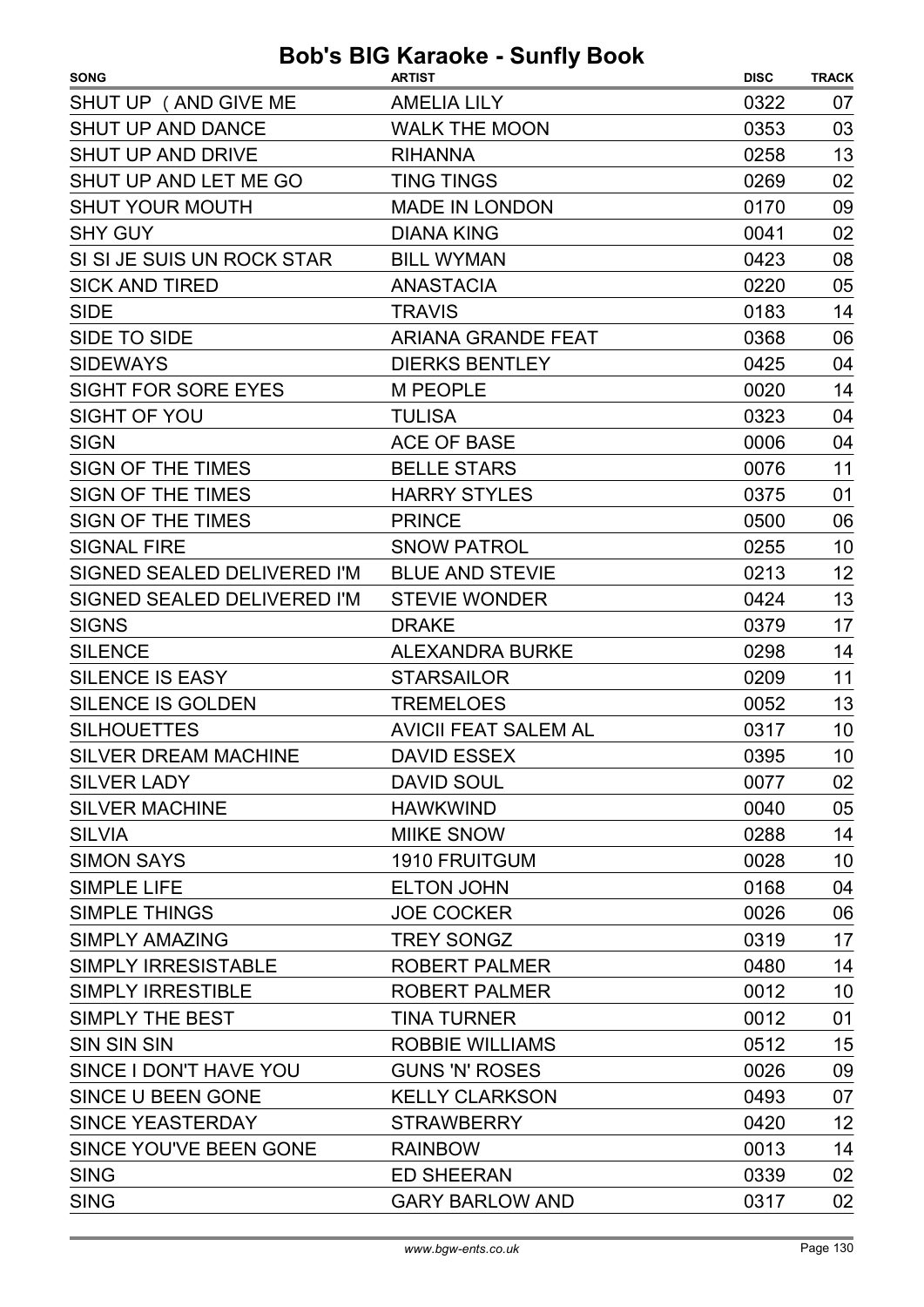| <b>SING</b><br><b>TRAVIS</b><br>0457<br>06<br><b>SING BABY SING</b><br><b>STYLISTICS</b><br>06<br>0097<br>SING FOR THE MOMENT<br>0203<br>05<br><b>EMINEM</b><br><b>SING IT BACK</b><br><b>MOLOKO</b><br>0146<br>14<br>SINGING IN MY SLEEP<br><b>SEMISONIC</b><br>0163<br>06<br><b>SINGING THE BLUES</b><br><b>TOMMY STEELE</b><br>0047<br>05<br>03<br><b>SINGLE</b><br><b>NATASHA</b><br>0218<br>12<br><b>SINGLE GIRL</b><br><b>SANDY POSEY</b><br>0099<br>SINGLE LADIES (PUT A RING ON<br><b>BEYONCE</b><br>0276<br>03<br><b>SISTER MORPHINE</b><br><b>ROLLING STONES</b><br>05<br>0509<br>13<br>SISTERS ARE DOING IT<br>ANNIE LENNOX AND A<br>0057<br>14<br><b>SIT DOWN</b><br><b>JAMES</b><br>0112<br>06<br>SITTIN ON THE DOCK OF THE BAY OTIS REDDING<br>0448<br>12<br>SITTIN' ON THE DOCK OF THE BAY OTIS REDDING<br>0073<br>11<br>SITTIN' UP IN MY ROOM<br><b>BRANDY</b><br>0041<br><b>SITTING DOWN HERE</b><br>0439<br>10<br><b>LENA MARLIN</b><br>05<br><b>SITTING DOWN HERE</b><br><b>LENE MARLIN</b><br>0164<br>SIX DEGREES OF SEPARATION<br>0322<br>08<br><b>SCRIPT</b><br><b>SIXTEEN SALTINES</b><br><b>JACK WHITE</b><br>18<br>0316<br>13<br><b>SIXTEEN TONS</b><br><b>TENNESSEE ERNIE</b><br>0062<br>15<br><b>AVRIL LAVIGNE</b><br>0464<br><b>SK8ER BOI</b><br><b>RAG 'N' BONE MAN</b><br>06<br>0373<br>12<br><b>ELIZA DOOLITTLE</b><br>0436<br>0302<br>16<br><b>BIRDY</b><br>0071<br>03<br><b>SLADE</b><br>0439<br>SONIQUE<br>06<br><b>SKY</b><br><b>COLDPLAY</b><br>0340<br>02<br><b>ADELE</b><br>0321<br>01<br><b>SAM BAILEY</b><br>18<br>0335<br>02<br>PETER GABRIEL<br>0003<br>04<br>0366<br><b>RIHANNA</b><br>0026<br>07<br><b>ROXETTE</b><br>12<br><b>TASMIN ARCHER</b><br>0004<br>SLEEPING WITH THE LIGHT ON<br>11<br><b>BUSTED</b><br>0468<br><b>SLIDE</b><br><b>CALVIN HARRIS FEAT</b><br>07<br>0374<br><b>SLIDE AWAY</b><br><b>OASIS</b><br>04<br>0383<br><b>SLIP</b><br><b>STOOSHE</b><br>0327<br>04<br><b>COMMITMENTS</b><br>14<br><b>SLIP AWAY</b><br>0444<br>15<br><b>SLOW</b><br><b>KYLIE MINOGUE</b><br>0453<br><b>SLOW</b><br><b>RUMER</b><br>08<br>0296<br>12<br><b>SLOW DOWN</b><br>0330<br><b>SELENA GOMEZ</b><br><b>SLOW HAND</b><br><b>POINTER SISTERS</b><br>0032<br>10 | <b>SONG</b>               | <b>ARTIST</b>      | <b>DISC</b> | <b>TRACK</b> |
|---------------------------------------------------------------------------------------------------------------------------------------------------------------------------------------------------------------------------------------------------------------------------------------------------------------------------------------------------------------------------------------------------------------------------------------------------------------------------------------------------------------------------------------------------------------------------------------------------------------------------------------------------------------------------------------------------------------------------------------------------------------------------------------------------------------------------------------------------------------------------------------------------------------------------------------------------------------------------------------------------------------------------------------------------------------------------------------------------------------------------------------------------------------------------------------------------------------------------------------------------------------------------------------------------------------------------------------------------------------------------------------------------------------------------------------------------------------------------------------------------------------------------------------------------------------------------------------------------------------------------------------------------------------------------------------------------------------------------------------------------------------------------------------------------------------------------------------------------------------------------------------------------------------------------------------------------------------------------------------------------------------------------------------------------------------------------------------------------------------------------------------------------------------------------------------------------------------|---------------------------|--------------------|-------------|--------------|
|                                                                                                                                                                                                                                                                                                                                                                                                                                                                                                                                                                                                                                                                                                                                                                                                                                                                                                                                                                                                                                                                                                                                                                                                                                                                                                                                                                                                                                                                                                                                                                                                                                                                                                                                                                                                                                                                                                                                                                                                                                                                                                                                                                                                               |                           |                    |             |              |
|                                                                                                                                                                                                                                                                                                                                                                                                                                                                                                                                                                                                                                                                                                                                                                                                                                                                                                                                                                                                                                                                                                                                                                                                                                                                                                                                                                                                                                                                                                                                                                                                                                                                                                                                                                                                                                                                                                                                                                                                                                                                                                                                                                                                               |                           |                    |             |              |
|                                                                                                                                                                                                                                                                                                                                                                                                                                                                                                                                                                                                                                                                                                                                                                                                                                                                                                                                                                                                                                                                                                                                                                                                                                                                                                                                                                                                                                                                                                                                                                                                                                                                                                                                                                                                                                                                                                                                                                                                                                                                                                                                                                                                               |                           |                    |             |              |
|                                                                                                                                                                                                                                                                                                                                                                                                                                                                                                                                                                                                                                                                                                                                                                                                                                                                                                                                                                                                                                                                                                                                                                                                                                                                                                                                                                                                                                                                                                                                                                                                                                                                                                                                                                                                                                                                                                                                                                                                                                                                                                                                                                                                               |                           |                    |             |              |
|                                                                                                                                                                                                                                                                                                                                                                                                                                                                                                                                                                                                                                                                                                                                                                                                                                                                                                                                                                                                                                                                                                                                                                                                                                                                                                                                                                                                                                                                                                                                                                                                                                                                                                                                                                                                                                                                                                                                                                                                                                                                                                                                                                                                               |                           |                    |             |              |
|                                                                                                                                                                                                                                                                                                                                                                                                                                                                                                                                                                                                                                                                                                                                                                                                                                                                                                                                                                                                                                                                                                                                                                                                                                                                                                                                                                                                                                                                                                                                                                                                                                                                                                                                                                                                                                                                                                                                                                                                                                                                                                                                                                                                               |                           |                    |             |              |
|                                                                                                                                                                                                                                                                                                                                                                                                                                                                                                                                                                                                                                                                                                                                                                                                                                                                                                                                                                                                                                                                                                                                                                                                                                                                                                                                                                                                                                                                                                                                                                                                                                                                                                                                                                                                                                                                                                                                                                                                                                                                                                                                                                                                               |                           |                    |             |              |
|                                                                                                                                                                                                                                                                                                                                                                                                                                                                                                                                                                                                                                                                                                                                                                                                                                                                                                                                                                                                                                                                                                                                                                                                                                                                                                                                                                                                                                                                                                                                                                                                                                                                                                                                                                                                                                                                                                                                                                                                                                                                                                                                                                                                               |                           |                    |             |              |
|                                                                                                                                                                                                                                                                                                                                                                                                                                                                                                                                                                                                                                                                                                                                                                                                                                                                                                                                                                                                                                                                                                                                                                                                                                                                                                                                                                                                                                                                                                                                                                                                                                                                                                                                                                                                                                                                                                                                                                                                                                                                                                                                                                                                               |                           |                    |             |              |
|                                                                                                                                                                                                                                                                                                                                                                                                                                                                                                                                                                                                                                                                                                                                                                                                                                                                                                                                                                                                                                                                                                                                                                                                                                                                                                                                                                                                                                                                                                                                                                                                                                                                                                                                                                                                                                                                                                                                                                                                                                                                                                                                                                                                               |                           |                    |             |              |
|                                                                                                                                                                                                                                                                                                                                                                                                                                                                                                                                                                                                                                                                                                                                                                                                                                                                                                                                                                                                                                                                                                                                                                                                                                                                                                                                                                                                                                                                                                                                                                                                                                                                                                                                                                                                                                                                                                                                                                                                                                                                                                                                                                                                               |                           |                    |             |              |
|                                                                                                                                                                                                                                                                                                                                                                                                                                                                                                                                                                                                                                                                                                                                                                                                                                                                                                                                                                                                                                                                                                                                                                                                                                                                                                                                                                                                                                                                                                                                                                                                                                                                                                                                                                                                                                                                                                                                                                                                                                                                                                                                                                                                               |                           |                    |             |              |
|                                                                                                                                                                                                                                                                                                                                                                                                                                                                                                                                                                                                                                                                                                                                                                                                                                                                                                                                                                                                                                                                                                                                                                                                                                                                                                                                                                                                                                                                                                                                                                                                                                                                                                                                                                                                                                                                                                                                                                                                                                                                                                                                                                                                               |                           |                    |             |              |
|                                                                                                                                                                                                                                                                                                                                                                                                                                                                                                                                                                                                                                                                                                                                                                                                                                                                                                                                                                                                                                                                                                                                                                                                                                                                                                                                                                                                                                                                                                                                                                                                                                                                                                                                                                                                                                                                                                                                                                                                                                                                                                                                                                                                               |                           |                    |             |              |
|                                                                                                                                                                                                                                                                                                                                                                                                                                                                                                                                                                                                                                                                                                                                                                                                                                                                                                                                                                                                                                                                                                                                                                                                                                                                                                                                                                                                                                                                                                                                                                                                                                                                                                                                                                                                                                                                                                                                                                                                                                                                                                                                                                                                               |                           |                    |             |              |
|                                                                                                                                                                                                                                                                                                                                                                                                                                                                                                                                                                                                                                                                                                                                                                                                                                                                                                                                                                                                                                                                                                                                                                                                                                                                                                                                                                                                                                                                                                                                                                                                                                                                                                                                                                                                                                                                                                                                                                                                                                                                                                                                                                                                               |                           |                    |             |              |
|                                                                                                                                                                                                                                                                                                                                                                                                                                                                                                                                                                                                                                                                                                                                                                                                                                                                                                                                                                                                                                                                                                                                                                                                                                                                                                                                                                                                                                                                                                                                                                                                                                                                                                                                                                                                                                                                                                                                                                                                                                                                                                                                                                                                               |                           |                    |             |              |
|                                                                                                                                                                                                                                                                                                                                                                                                                                                                                                                                                                                                                                                                                                                                                                                                                                                                                                                                                                                                                                                                                                                                                                                                                                                                                                                                                                                                                                                                                                                                                                                                                                                                                                                                                                                                                                                                                                                                                                                                                                                                                                                                                                                                               |                           |                    |             |              |
|                                                                                                                                                                                                                                                                                                                                                                                                                                                                                                                                                                                                                                                                                                                                                                                                                                                                                                                                                                                                                                                                                                                                                                                                                                                                                                                                                                                                                                                                                                                                                                                                                                                                                                                                                                                                                                                                                                                                                                                                                                                                                                                                                                                                               |                           |                    |             |              |
|                                                                                                                                                                                                                                                                                                                                                                                                                                                                                                                                                                                                                                                                                                                                                                                                                                                                                                                                                                                                                                                                                                                                                                                                                                                                                                                                                                                                                                                                                                                                                                                                                                                                                                                                                                                                                                                                                                                                                                                                                                                                                                                                                                                                               |                           |                    |             |              |
|                                                                                                                                                                                                                                                                                                                                                                                                                                                                                                                                                                                                                                                                                                                                                                                                                                                                                                                                                                                                                                                                                                                                                                                                                                                                                                                                                                                                                                                                                                                                                                                                                                                                                                                                                                                                                                                                                                                                                                                                                                                                                                                                                                                                               |                           |                    |             |              |
|                                                                                                                                                                                                                                                                                                                                                                                                                                                                                                                                                                                                                                                                                                                                                                                                                                                                                                                                                                                                                                                                                                                                                                                                                                                                                                                                                                                                                                                                                                                                                                                                                                                                                                                                                                                                                                                                                                                                                                                                                                                                                                                                                                                                               | <b>SKIN</b>               |                    |             |              |
|                                                                                                                                                                                                                                                                                                                                                                                                                                                                                                                                                                                                                                                                                                                                                                                                                                                                                                                                                                                                                                                                                                                                                                                                                                                                                                                                                                                                                                                                                                                                                                                                                                                                                                                                                                                                                                                                                                                                                                                                                                                                                                                                                                                                               | <b>SKINNY GENES</b>       |                    |             |              |
|                                                                                                                                                                                                                                                                                                                                                                                                                                                                                                                                                                                                                                                                                                                                                                                                                                                                                                                                                                                                                                                                                                                                                                                                                                                                                                                                                                                                                                                                                                                                                                                                                                                                                                                                                                                                                                                                                                                                                                                                                                                                                                                                                                                                               | <b>SKINNY LOVE</b>        |                    |             |              |
|                                                                                                                                                                                                                                                                                                                                                                                                                                                                                                                                                                                                                                                                                                                                                                                                                                                                                                                                                                                                                                                                                                                                                                                                                                                                                                                                                                                                                                                                                                                                                                                                                                                                                                                                                                                                                                                                                                                                                                                                                                                                                                                                                                                                               | SKWEEZE ME PLEASE ME      |                    |             |              |
|                                                                                                                                                                                                                                                                                                                                                                                                                                                                                                                                                                                                                                                                                                                                                                                                                                                                                                                                                                                                                                                                                                                                                                                                                                                                                                                                                                                                                                                                                                                                                                                                                                                                                                                                                                                                                                                                                                                                                                                                                                                                                                                                                                                                               |                           |                    |             |              |
|                                                                                                                                                                                                                                                                                                                                                                                                                                                                                                                                                                                                                                                                                                                                                                                                                                                                                                                                                                                                                                                                                                                                                                                                                                                                                                                                                                                                                                                                                                                                                                                                                                                                                                                                                                                                                                                                                                                                                                                                                                                                                                                                                                                                               | <b>SKY FULL OF STARS</b>  |                    |             |              |
|                                                                                                                                                                                                                                                                                                                                                                                                                                                                                                                                                                                                                                                                                                                                                                                                                                                                                                                                                                                                                                                                                                                                                                                                                                                                                                                                                                                                                                                                                                                                                                                                                                                                                                                                                                                                                                                                                                                                                                                                                                                                                                                                                                                                               | <b>SKYFALL</b>            |                    |             |              |
|                                                                                                                                                                                                                                                                                                                                                                                                                                                                                                                                                                                                                                                                                                                                                                                                                                                                                                                                                                                                                                                                                                                                                                                                                                                                                                                                                                                                                                                                                                                                                                                                                                                                                                                                                                                                                                                                                                                                                                                                                                                                                                                                                                                                               | <b>SKYSCRAPER</b>         |                    |             |              |
|                                                                                                                                                                                                                                                                                                                                                                                                                                                                                                                                                                                                                                                                                                                                                                                                                                                                                                                                                                                                                                                                                                                                                                                                                                                                                                                                                                                                                                                                                                                                                                                                                                                                                                                                                                                                                                                                                                                                                                                                                                                                                                                                                                                                               | <b>SLEDGEHAMMER</b>       |                    |             |              |
|                                                                                                                                                                                                                                                                                                                                                                                                                                                                                                                                                                                                                                                                                                                                                                                                                                                                                                                                                                                                                                                                                                                                                                                                                                                                                                                                                                                                                                                                                                                                                                                                                                                                                                                                                                                                                                                                                                                                                                                                                                                                                                                                                                                                               | <b>SLEDGEHAMMER</b>       |                    |             |              |
|                                                                                                                                                                                                                                                                                                                                                                                                                                                                                                                                                                                                                                                                                                                                                                                                                                                                                                                                                                                                                                                                                                                                                                                                                                                                                                                                                                                                                                                                                                                                                                                                                                                                                                                                                                                                                                                                                                                                                                                                                                                                                                                                                                                                               | <b>SLEEPING IN MY CAR</b> |                    |             |              |
|                                                                                                                                                                                                                                                                                                                                                                                                                                                                                                                                                                                                                                                                                                                                                                                                                                                                                                                                                                                                                                                                                                                                                                                                                                                                                                                                                                                                                                                                                                                                                                                                                                                                                                                                                                                                                                                                                                                                                                                                                                                                                                                                                                                                               | <b>SLEEPING SATELLITE</b> |                    |             |              |
|                                                                                                                                                                                                                                                                                                                                                                                                                                                                                                                                                                                                                                                                                                                                                                                                                                                                                                                                                                                                                                                                                                                                                                                                                                                                                                                                                                                                                                                                                                                                                                                                                                                                                                                                                                                                                                                                                                                                                                                                                                                                                                                                                                                                               |                           |                    |             |              |
|                                                                                                                                                                                                                                                                                                                                                                                                                                                                                                                                                                                                                                                                                                                                                                                                                                                                                                                                                                                                                                                                                                                                                                                                                                                                                                                                                                                                                                                                                                                                                                                                                                                                                                                                                                                                                                                                                                                                                                                                                                                                                                                                                                                                               |                           |                    |             |              |
|                                                                                                                                                                                                                                                                                                                                                                                                                                                                                                                                                                                                                                                                                                                                                                                                                                                                                                                                                                                                                                                                                                                                                                                                                                                                                                                                                                                                                                                                                                                                                                                                                                                                                                                                                                                                                                                                                                                                                                                                                                                                                                                                                                                                               |                           |                    |             |              |
|                                                                                                                                                                                                                                                                                                                                                                                                                                                                                                                                                                                                                                                                                                                                                                                                                                                                                                                                                                                                                                                                                                                                                                                                                                                                                                                                                                                                                                                                                                                                                                                                                                                                                                                                                                                                                                                                                                                                                                                                                                                                                                                                                                                                               |                           |                    |             |              |
|                                                                                                                                                                                                                                                                                                                                                                                                                                                                                                                                                                                                                                                                                                                                                                                                                                                                                                                                                                                                                                                                                                                                                                                                                                                                                                                                                                                                                                                                                                                                                                                                                                                                                                                                                                                                                                                                                                                                                                                                                                                                                                                                                                                                               |                           |                    |             |              |
|                                                                                                                                                                                                                                                                                                                                                                                                                                                                                                                                                                                                                                                                                                                                                                                                                                                                                                                                                                                                                                                                                                                                                                                                                                                                                                                                                                                                                                                                                                                                                                                                                                                                                                                                                                                                                                                                                                                                                                                                                                                                                                                                                                                                               |                           |                    |             |              |
|                                                                                                                                                                                                                                                                                                                                                                                                                                                                                                                                                                                                                                                                                                                                                                                                                                                                                                                                                                                                                                                                                                                                                                                                                                                                                                                                                                                                                                                                                                                                                                                                                                                                                                                                                                                                                                                                                                                                                                                                                                                                                                                                                                                                               |                           |                    |             |              |
|                                                                                                                                                                                                                                                                                                                                                                                                                                                                                                                                                                                                                                                                                                                                                                                                                                                                                                                                                                                                                                                                                                                                                                                                                                                                                                                                                                                                                                                                                                                                                                                                                                                                                                                                                                                                                                                                                                                                                                                                                                                                                                                                                                                                               |                           |                    |             |              |
|                                                                                                                                                                                                                                                                                                                                                                                                                                                                                                                                                                                                                                                                                                                                                                                                                                                                                                                                                                                                                                                                                                                                                                                                                                                                                                                                                                                                                                                                                                                                                                                                                                                                                                                                                                                                                                                                                                                                                                                                                                                                                                                                                                                                               |                           |                    |             |              |
|                                                                                                                                                                                                                                                                                                                                                                                                                                                                                                                                                                                                                                                                                                                                                                                                                                                                                                                                                                                                                                                                                                                                                                                                                                                                                                                                                                                                                                                                                                                                                                                                                                                                                                                                                                                                                                                                                                                                                                                                                                                                                                                                                                                                               | <b>SLOW HANDS</b>         | <b>NIALL HORAN</b> | 0376        | 07           |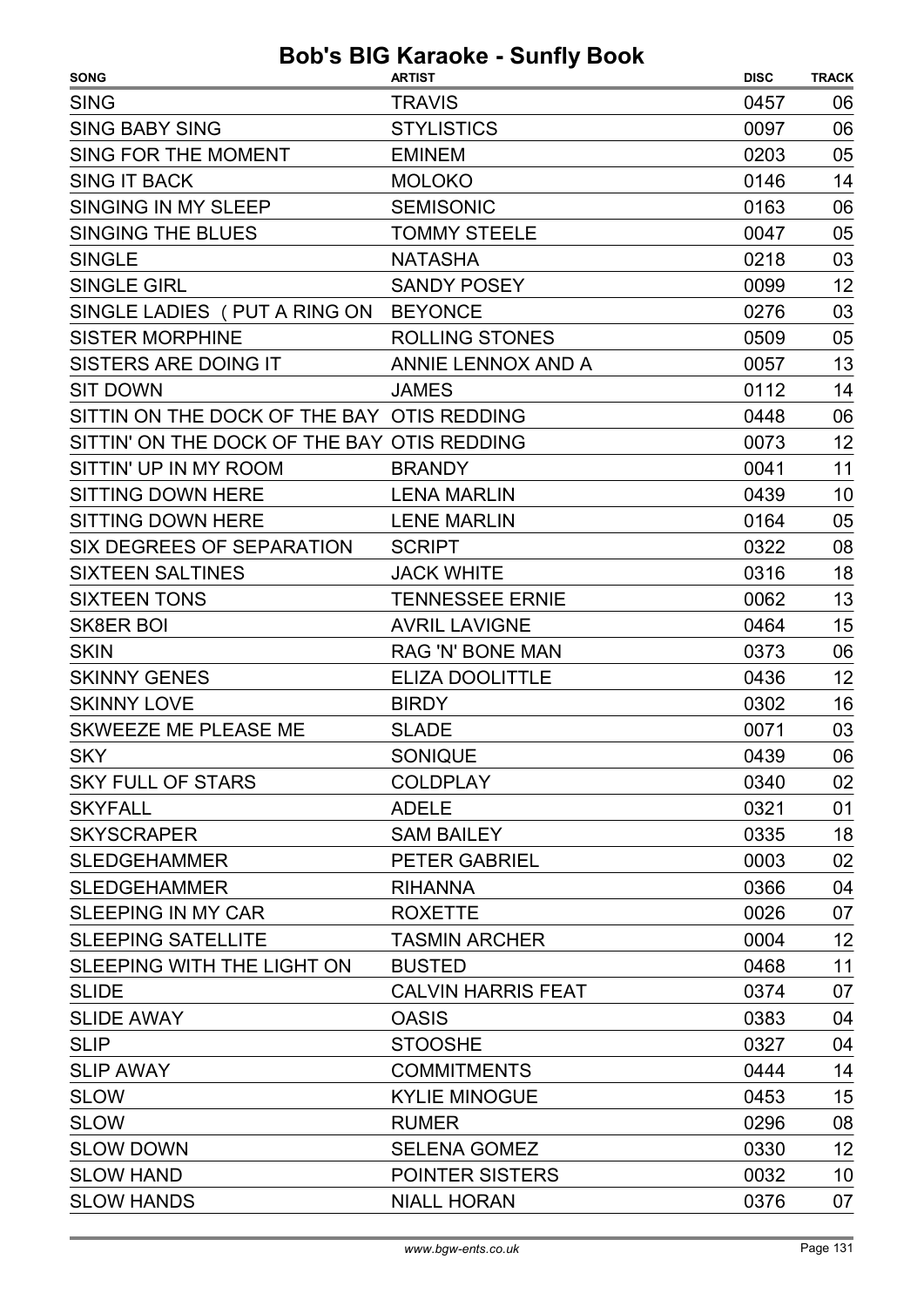| <b>SONG</b>                    | <b>ARTIST</b>            | <b>DISC</b> | <b>TRACK</b> |
|--------------------------------|--------------------------|-------------|--------------|
| <b>SLUMBER PARTY</b>           | <b>BRITNEY SPEARS</b>    | 0371        | 02           |
| <b>SMALL BUMP</b>              | <b>ED SHEERAN</b>        | 0317        | 07           |
| <b>SMELLS LIKE TEEN SPIRIT</b> | <b>NIRVANA</b>           | 0488        | 07           |
| <b>SMILE</b>                   | <b>LILY ALLEN</b>        | 0245        | 12           |
| <b>SMILE</b>                   | <b>LONESTAR</b>          | 0172        | 02           |
| <b>SMILE</b>                   | <b>UNCLE KRACKER</b>     | 0470        | 04           |
| <b>SMILE</b>                   | <b>WESTLIFE</b>          | 0226        | 12           |
| SMILE (CLEAN)                  | <b>AVRIL LAVIGNE</b>     | 0302        | 11           |
| SMILE LIKE YOU MEAN IT         | <b>KILLERS</b>           | 0230        | 04           |
| <b>SMILE TO SHINE</b>          | <b>BAZ</b>               | 0191        | 11           |
| <b>SMILEY FACES</b>            | <b>GNARLS BARCLAY</b>    | 0245        | 08           |
| <b>SMOKE</b>                   | <b>NATALIE IMBRUGLIA</b> | 0124        | 01           |
| SMOKE ON THE WATER             | <b>DEEP PURPLE</b>       | 0021        | 06           |
| SMOKING IN THE BOY'S ROOM      | M-TLEY CR+E              | 0470        | 05           |
| <b>SMOOTH</b>                  | <b>SANTANA AND ROB</b>   | 0163        | 07           |
| <b>SMOOTH CRIMINAL</b>         | <b>ALIEN ANT FARM</b>    | 0458        | 08           |
| <b>SMOOTH OPERATOR</b>         | <b>SADE</b>              | 0057        | 06           |
| <b>SNAKE</b>                   | <b>AL WILSON</b>         | 0133        | 09           |
| <b>SNAKE</b>                   | <b>R KELLY</b>           | 0208        | 13           |
| SNAP OUT OF IT                 | <b>ARCTIC MONKEYS</b>    | 0341        | 04           |
| SNOOPY VS THE RED              | <b>BARON HOTSHOTS</b>    | 0095        | 04           |
| SNOW (HEY HO)                  | <b>RED HOT CHILI</b>     | 0250        | 07           |
| SO BIG                         | <b>IYAZ</b>              | 0296        | 07           |
| <b>SO FREAKIN' TIGHT</b>       | <b>TOUGH LOVE</b>        | 0351        | 05           |
| <b>SO FRESH SO CLEAN</b>       | <b>OUTKAST</b>           | 0178        | 05           |
| SO GOOD                        | BOB                      | 0314        | 12           |
| SO GOOD                        | <b>DESTINY'S CHILD</b>   | 0438        | 07           |
| SO GOOD                        | <b>LOUISA JOHNSON</b>    | 0370        | 07           |
| SO GOOD                        | <b>RACHEL STEVENS</b>    | 0233        | 12           |
| SO LOW                         | <b>OCEAN COLOR SCENE</b> | 0155        | 06           |
| <b>SO MACHO</b>                | <b>SINITTA</b>           | 0106        | 12           |
| <b>SO SICK</b>                 | NE YO                    | 0241        | 07           |
| <b>SO STRONG</b>               | <b>LABI SIFFRE</b>       | 0113        | 04           |
| <b>SO WHAT</b>                 | <b>PINK</b>              | 0272        | 12           |
| SO WHAT IF I                   | <b>DAMAGE</b>            | 0181        | 15           |
| <b>SO YESTERDAY</b>            | <b>HILARY DUFF</b>       | 0451        | 11           |
| <b>SO YOUNG</b>                | <b>CORRS</b>             | 0127        | 13           |
| <b>SOAK UP THE SUN</b>         | <b>SHERYL CROW</b>       | 0191        | 08           |
| <b>SOBER</b>                   | <b>PINK</b>              | 0275        | 16           |
| SOFTLY AS I LEAVE YOU          | <b>MATT MONRO</b>        | 0135        | 08           |
| <b>SOFTLY SOFTLY</b>           | <b>RUBY MURRAY</b>       | 0063        | 10           |
| <b>SOLDIER</b>                 | <b>DESTINY'S CHILD</b>   | 0227        | 06           |
| <b>SOLDIER OF LOVE</b>         | <b>SADE</b>              | 0290        | 15           |
|                                |                          |             |              |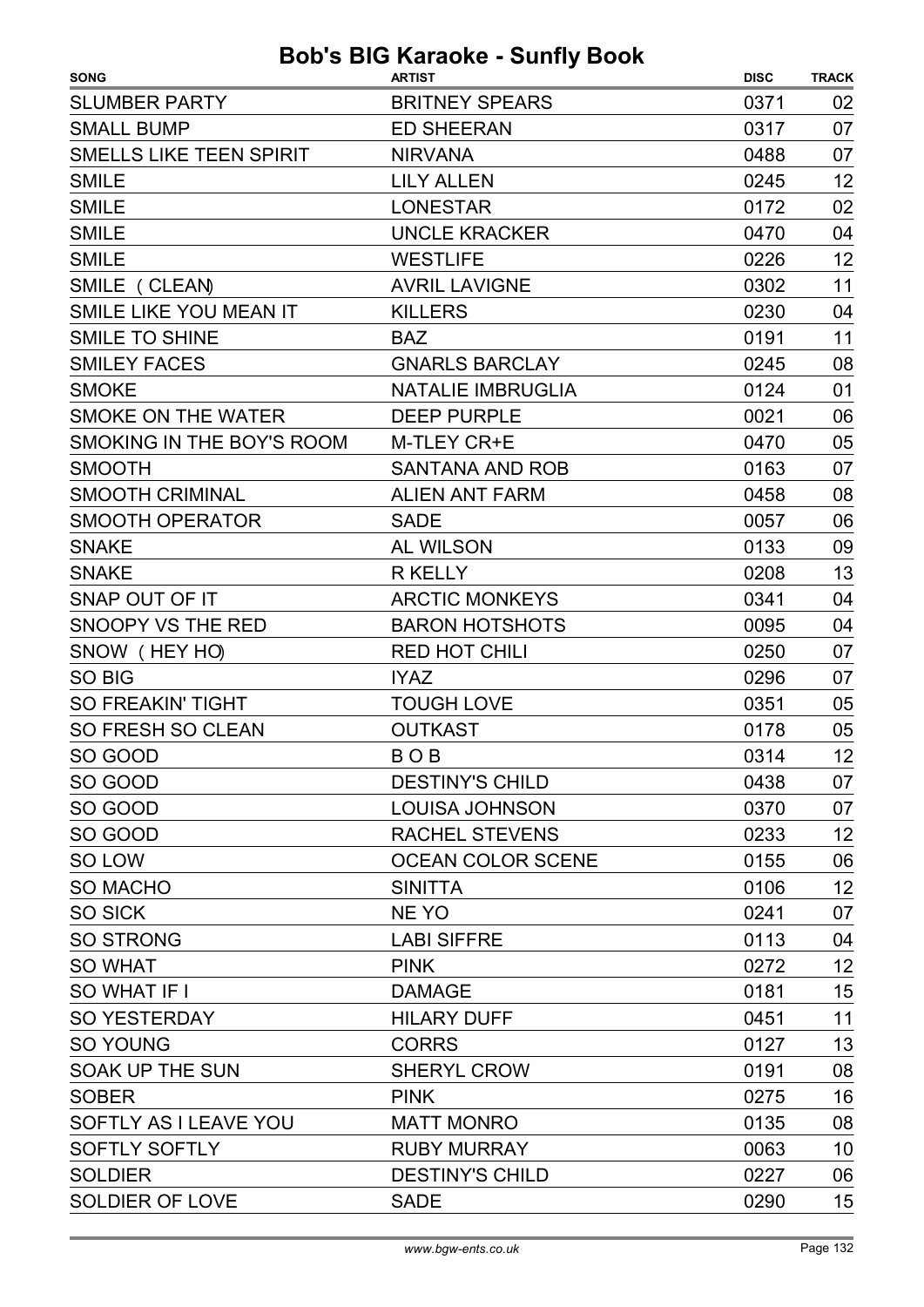| <b>SONG</b>                          | <b>ARTIST</b>            | <b>DISC</b> | <b>TRACK</b> |
|--------------------------------------|--------------------------|-------------|--------------|
| <b>SOLID</b>                         | <b>ASHFORD AND</b>       | 0011        | 07           |
| <b>SOLITAIRE</b>                     | <b>ANDY WILLIAMS</b>     | 0101        | 10           |
| <b>SOLO</b>                          | <b>IYAZ</b>              | 0292        | 08           |
| <b>SOLO DANCE</b>                    | <b>MARTIN JENSEN</b>     | 0375        | 04           |
| <b>SOLSBURY HILL</b>                 | <b>PETER GABRIEL</b>     | 0420        | 06           |
| SOME ENCHANTED EVENING               | <b>SOUTH PACIFIC</b>     | 0008        | 09           |
| <b>SOME GIRLS</b>                    | <b>RACEY</b>             | 0098        | 14           |
| SOME KIND OF MIRACLE                 | <b>GIRLS ALOUD</b>       | 0207        | 09           |
| <b>SOME KINDA RUSH</b>               | <b>BOOTY LUV</b>         | 0263        | 05           |
| SOME LIKE IT HOT                     | <b>POWER STATION</b>     | 0425        | 15           |
| <b>SOME MIGHT SAY</b>                | <b>OASIS</b>             | 0039        | 03           |
| SOME NIGHTS ( CLEAN)                 | <b>FUN</b>               | 0318        | 10           |
| <b>SOME SAY</b>                      | <b>KRISTIAN LEONTIOU</b> | 0225        | 12           |
| <b>SOMEBODY</b>                      | <b>NATALIE LA ROSE</b>   | 0352        | 16           |
| <b>SOMEBODY ELSE</b>                 | 1975                     | 0367        | 13           |
| <b>SOMEBODY ELSES GUY</b>            | <b>JOCELYN BROWN</b>     | 0067        | 01           |
| SOMEBODY HELP ME                     | <b>SPENCER DAVIS</b>     | 0069        | 04           |
| SOMEBODY THAT I USED TO              | <b>GOTYE FT KIMBRA</b>   | 0312        | 04           |
| SOMEBODY TO LOVE                     | <b>JUSTIN BEIBER</b>     | 0292        | 12           |
| SOMEBODY TO LOVE                     | <b>QUEEN</b>             | 0502        | 07           |
| SOMEBODY TO YOU                      | <b>VAMPS FEAT DEMI</b>   | 0342        | 01           |
| SOMEBODY TOLD ME                     | <b>KILLERS</b>           | 0492        | 08           |
| SOMEBODY WAKE ME UP                  | <b>JOE MCELDERRY</b>     | 0299        | 08           |
| <b>SOMEBODY'S CRYING</b>             | <b>CHRIS ISAAK</b>       | 0470        | 06           |
| <b>SOMEDAY</b>                       | <b>NICKELBACK</b>        | 0453        | 10           |
| SOMEDAY (I WILL                      | <b>BRITNEY SPEARS</b>    | 0234        | 05           |
| SOMEDAY I'LL BE SATURDAY BON JOVI    |                          | 0020        | 04           |
| SOMEDAY WE'LL BE TOGETHER DIANA ROSS |                          | 0073        | 04           |
| SOMEONE LIKE ME                      | <b>ATOMIC KITTEN</b>     | 0216        | 12           |
| SOMEONE LIKE YOU                     | ADELE                    | 0301        | 12           |
| SOMEONE LOVES YOU HONEY              | <b>LUTRICIA MCNEAL</b>   | 0125        | 15           |
| <b>SOMEONE NEW</b>                   | <b>HOZIER</b>            | 0353        | 07           |
| SOMEONE SHOULD TELL HER              | <b>MAVERICKS</b>         | 0142        | 02           |
| SOMEONE SHOULD TELL YOU              | <b>LEMAR</b>             | 0249        | 15           |
| SOMEONE SOMEONE                      | <b>BRIAN POOLE AND</b>   | 0078        | 09           |
| SOMEONE TO CALL MY LOVER             | <b>JANET JACKSON</b>     | 0181        | 04           |
| SOMEONE TO LOVE                      | EAST 17                  | 0061        | 13           |
| <b>SOMETHIN' ELSE</b>                | <b>EDDIE COCHRAN</b>     | 0139        | 06           |
| <b>SOMETHING</b>                     | <b>LASGO</b>             | 0405        | 06           |
| SOMETHING ABOUT THE WAY              | <b>ELTON JOHN</b>        | 0115        | 01           |
| SOMETHING ABOUT YOU                  | JAMELIA                  | 0247        | 08           |
| SOMETHING ABOUT YOU                  | LEVEL 42                 | 0056        | 02           |
| SOMETHING BEAUTIFUL                  | <b>ROBBIE WILLIAMS</b>   | 0512        | 09           |
|                                      |                          |             |              |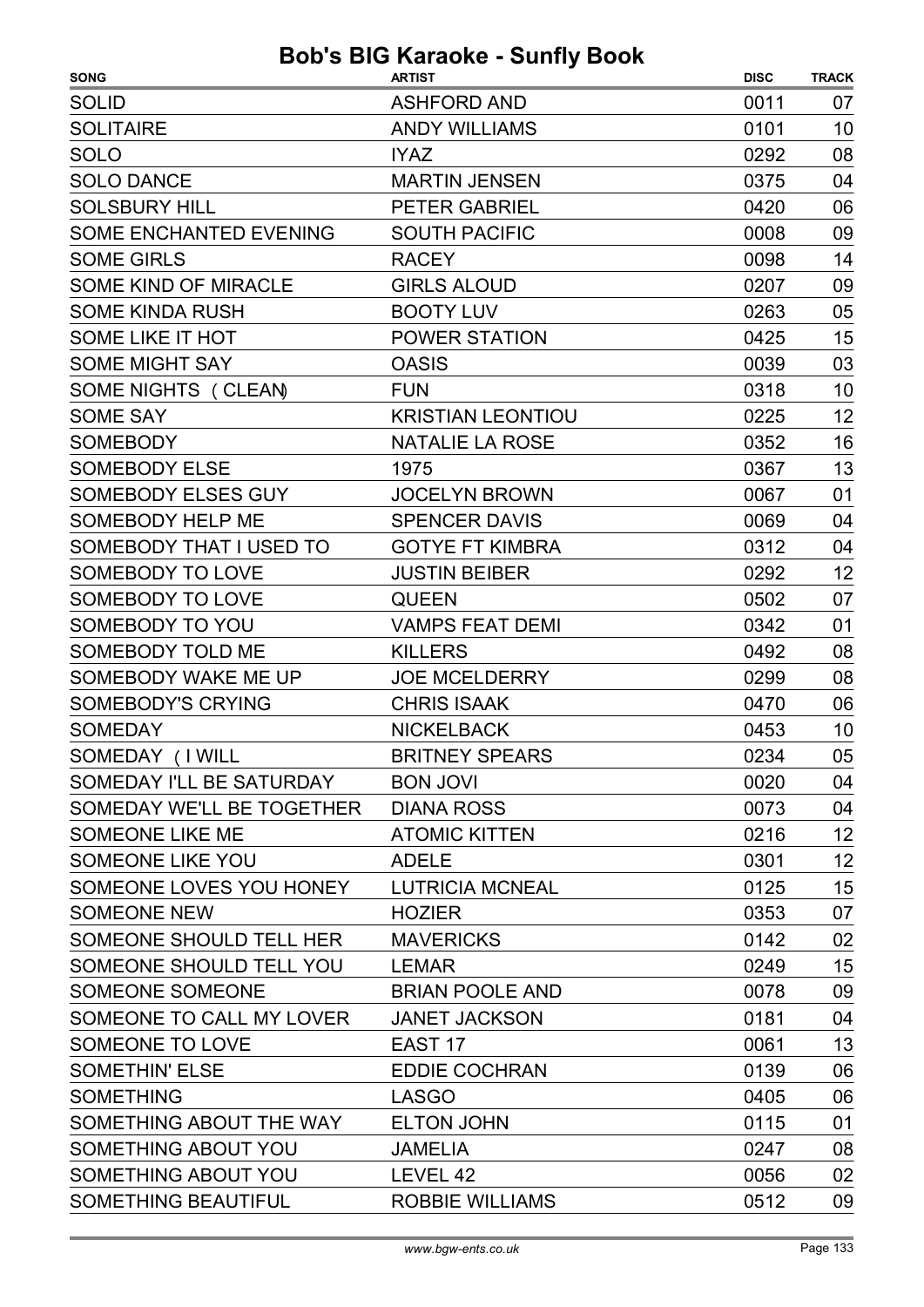| <b>SONG</b>                  | <b>ARTIST</b>             | <b>DISC</b> | <b>TRACK</b> |
|------------------------------|---------------------------|-------------|--------------|
| <b>SOMETHING DEEP INSIDE</b> | <b>BILLIE PIPER</b>       | 0439        | 02           |
| SOMETHING FOR THE PAIN       | <b>BON JOVI</b>           | 0041        | 05           |
| SOMETHING FROM NOTHING       | <b>FOO FIGHTERS</b>       | 0345        | 03           |
| <b>SOMETHING I NEED</b>      | <b>BEN HAENOW</b>         | 0347        | 06           |
| SOMETHING IN THE AIR         | <b>THUNDERCLAP</b>        | 0070        | 12           |
| SOMETHING KINDA OOH          | <b>GIRLS ALOUD</b>        | 0248        | 08           |
| <b>SOMETHING NEW</b>         | <b>GIRLS ALOUD</b>        | 0321        | 17           |
| SOMETHING OLD SOMETHING      | <b>FANTASTIKS</b>         | 0390        | 14           |
| <b>SOMETHING STUPID</b>      | <b>FRANK AND NANCY</b>    | 0141        | 05           |
| <b>SOMETHING STUPID</b>      | ROBBIE WILLIAMS AND       | 0507        | 02           |
| SOMETHINGS GOTTEN HOLD OF    | <b>GENE PITNEY</b>        | 0066        | 11           |
| <b>SOMETHING'S HAPPENING</b> | <b>HERMAN'S HERMITS</b>   | 0100        | 12           |
| <b>SOMETIMES</b>             | <b>ASH</b>                | 0460        | 03           |
| <b>SOMETIMES</b>             | <b>BRITNEY SPEARS</b>     | 0134        | 16           |
| <b>SOMETIMES</b>             | <b>EURASURE</b>           | 0385        | 03           |
| <b>SOMETIMES</b>             | TIN TIN OUT               | 0124        | 03           |
| SOMETIMES LOVE JUST AIN'T    | <b>PATTY SMYTH AND</b>    | 0004        | 13           |
| SOMETIMES WHEN WE TOUCH      | <b>NEWTON</b>             | 0143        | 07           |
| SOMETIMES YOU CAN'T MAKE IT  | U <sub>2</sub>            | 0228        | 01           |
| <b>SOMEWHERE ELSE</b>        | <b>RAZORLIGHT</b>         | 0231        | 01           |
| <b>SOMEWHERE I BELONG</b>    | <b>LINKIN PARK</b>        | 0204        | 14           |
| SOMEWHERE IN MY HEART        | <b>AZTEC CAMERA</b>       | 0137        | 04           |
| SOMEWHERE IN THE NIGHT       | <b>BARRY MANILOW</b>      | 0402        | 01           |
| SOMEWHERE ONLY WE KNOW       | <b>LILY ALLEN</b>         | 0334        | 01           |
| <b>SOMEWHERE OUT THERE</b>   | <b>LINDA RONSTADT AND</b> | 0479        | 05           |
| SOMEWHERE SOME HOW           | WET WET WET               | 0166        | 09           |
| SON OF A GUN                 | <b>JANET JACKSON</b>      | 0187        | 02           |
| SON OF A PREACHER MAN        | <b>DUSTY SPRINGFIELD</b>  | 0487        | 11           |
| SON OF HICKORY HOLLER'S      | <b>OCR SMITH</b>          | 0065        | 08           |
| <b>SON OF MY FATHER</b>      | <b>CHICORY TIP</b>        | 0096        | 03           |
| SONG <sub>2</sub>            | <b>BLUR</b>               | 0131        | 06           |
| SONG 4 LOVERS                | <b>LIBERTY X</b>          | 0236        | 14           |
| <b>SONG 4 MUTYA</b>          | <b>GROOVE ARMADA</b>      | 0258        | 03           |
| <b>SONG BIRD</b>             | <b>EVA CASSIDY</b>        | 0387        | 14           |
| <b>SONG BIRD</b>             | <b>OASIS</b>              | 0202        | 07           |
| <b>SONG FOR LOVERS</b>       | <b>RICHARD ASHCROFT</b>   | 0163        | 16           |
| SONG FOR THE LONELY          | <b>CHER</b>               | 0437        | 14           |
| <b>SONG FOR WHOEVER</b>      | <b>BEAUTIFUL SOUTH</b>    | 0495        | 09           |
| SONNENTANZ (SUN DON'T        | <b>KLANGKARUSSELL</b>     | 0332        | 06           |
| <b>SONNET</b>                | <b>VERVE</b>              | 0385        | 10           |
| SOONER OR LATER              | <b>DUNCAN JAMES</b>       | 0244        | 15           |
| <b>SORROW</b>                | <b>DAVID BOWIE</b>        | 0024        | 05           |
| <b>SORRY</b>                 | <b>BEN ADAMS</b>          | 0232        | 14           |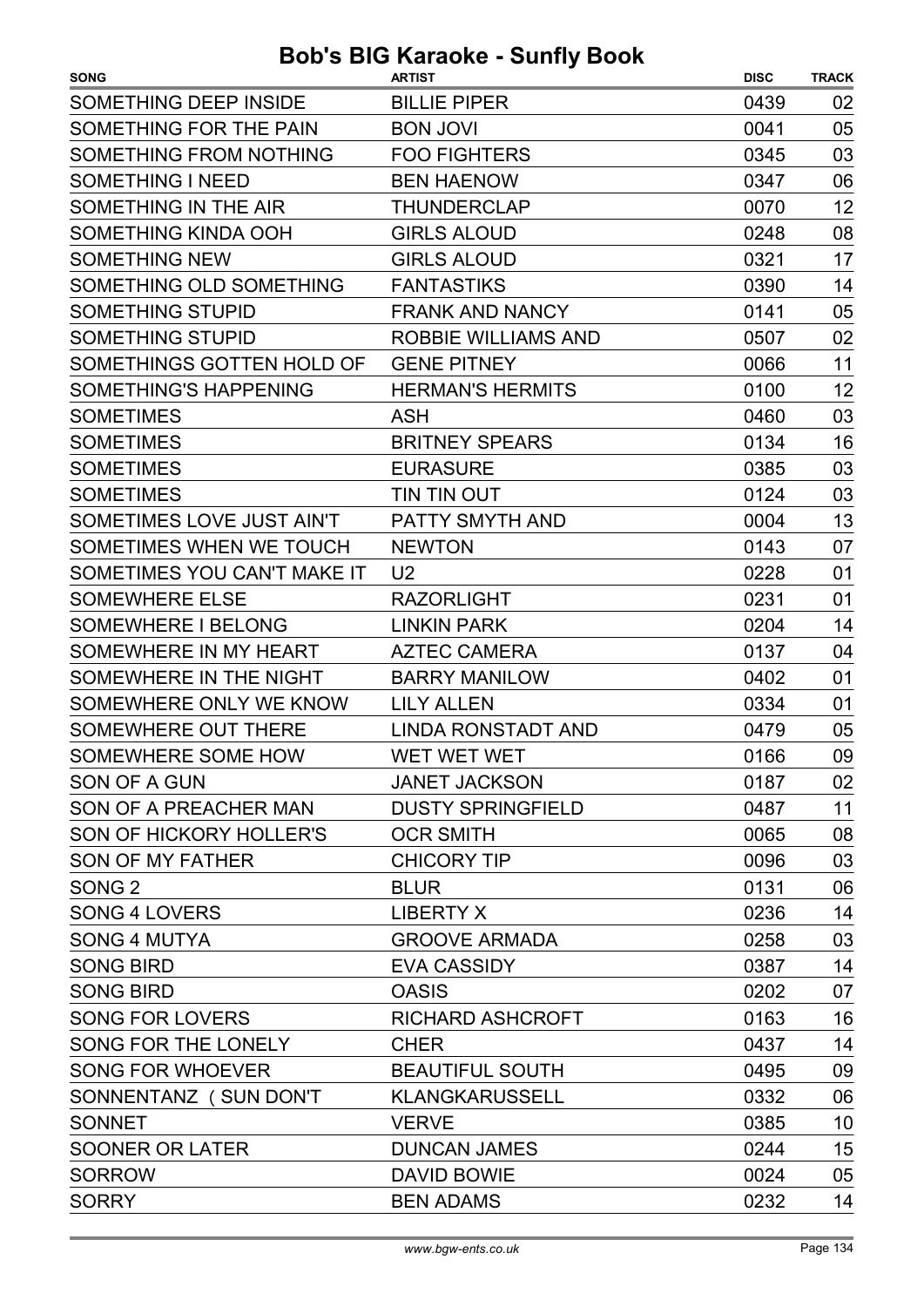| <b>JUSTIN BIEBER</b><br>0358<br>14<br>02<br><b>SORRY</b><br><b>MADONNA</b><br>0239<br><b>AKON</b><br>0260<br>09<br>SORRY BLAME IT ON ME<br><b>SORRY NOT SORRY</b><br><b>DEMI LOVATO</b><br>06<br>0379<br>SORRY SEEMS TO BE THE<br><b>BLUE AND ELTON</b><br>08<br>0494<br>04<br>SORRY'S NOT GOOD ENOUGH<br><b>MCFLY</b><br>0251<br>11<br>SORTED FOR E'S AND WIZZ<br>0509<br><b>PULP</b><br>11<br><b>SOUL MAN</b><br><b>SAM AND DAVE</b><br>0073<br><b>SOUL SOUND</b><br><b>SUGABABES</b><br>0181<br>08<br>15<br><b>SOULD PROVIDER</b><br><b>MICHAEL BOLTON</b><br>0396<br><b>SOULMATE</b><br>11<br><b>NATASHA</b><br>0257<br>08<br><b>SOUND</b><br>1975<br>0361<br><b>SOUND OF DRUMS</b><br>0121<br>05<br><b>KULA SHAKER</b><br><b>SOUND OF MUSIC</b><br><b>SOUND OF MUSIC</b><br>0008<br>16<br><b>SOUND OF THE SUBERBS</b><br><b>MEMBERS</b><br>0109<br>01<br>SOUND OF THE UNDERGROUND<br>01<br><b>GIRLS ALOUD</b><br>0463<br>SOUNDS OF THEN (THIS IS<br><b>GANGGAJANG</b><br>13<br>0489<br><b>SOUTHERN FREEZE</b><br><b>FREEZE</b><br>0068<br>05<br><b>SOUTHERN VOICE</b><br><b>TIM MCGRAW</b><br>06<br>0289<br>SOWING THE SEEDS OF LOVE<br><b>TEARS FOR FEARS</b><br>05<br>0387<br><b>SPACE BETWEEN</b><br><b>DAVE MATTHEWS</b><br>10<br>0185<br><b>SPACEMAN</b><br><b>BABYLON ZOO</b><br>0060<br>04<br><b>SPACEMAN</b><br><b>KILLERS</b><br>0276<br>14<br>13<br><b>SPACESHIP</b><br><b>TINCHY STRYDER AND</b><br>0304<br><b>CRAIG DAVID</b><br>16<br>0207<br>13<br>0051<br><b>SPANISH EYES</b><br><b>AL MARTINO</b><br>08<br><b>AFROJACK FEAT</b><br>0335<br>10<br><b>COVER DRIVE</b><br>0315<br>15<br><b>BRENDA LEE</b><br>0074<br>11<br><b>KAVANA</b><br>0125<br><b>MISSY HIGGINS</b><br>08<br>0493<br>09<br><b>VAL DOONICAN</b><br>0421<br>SPECTRUM (SAY MY NAME)<br>01<br><b>FLORENCE AND THE</b><br>0318<br>11<br>0205<br>D SIDE<br><b>LADY GAGA</b><br>0432<br>14<br>05<br><b>COLDPLAY</b><br>0231<br>PAT BOONE<br>05<br>0388<br>18<br><b>MORRISSEY</b><br>0381<br><b>SPICE GIRLS</b><br>0114<br>02<br>02<br><b>JIM STAFFORD</b><br>0102<br><b>KYLIE MINOGUE</b><br>02<br>0497<br><b>KEANE</b><br>0271<br>02 | <b>SONG</b>               | <b>ARTIST</b> | <b>DISC</b> | <b>TRACK</b> |
|-----------------------------------------------------------------------------------------------------------------------------------------------------------------------------------------------------------------------------------------------------------------------------------------------------------------------------------------------------------------------------------------------------------------------------------------------------------------------------------------------------------------------------------------------------------------------------------------------------------------------------------------------------------------------------------------------------------------------------------------------------------------------------------------------------------------------------------------------------------------------------------------------------------------------------------------------------------------------------------------------------------------------------------------------------------------------------------------------------------------------------------------------------------------------------------------------------------------------------------------------------------------------------------------------------------------------------------------------------------------------------------------------------------------------------------------------------------------------------------------------------------------------------------------------------------------------------------------------------------------------------------------------------------------------------------------------------------------------------------------------------------------------------------------------------------------------------------------------------------------------------------------------------------------------------------------------------------------------------------------------------------------------------------------------------------------------------------------------------------------------|---------------------------|---------------|-------------|--------------|
|                                                                                                                                                                                                                                                                                                                                                                                                                                                                                                                                                                                                                                                                                                                                                                                                                                                                                                                                                                                                                                                                                                                                                                                                                                                                                                                                                                                                                                                                                                                                                                                                                                                                                                                                                                                                                                                                                                                                                                                                                                                                                                                       | <b>SORRY</b>              |               |             |              |
|                                                                                                                                                                                                                                                                                                                                                                                                                                                                                                                                                                                                                                                                                                                                                                                                                                                                                                                                                                                                                                                                                                                                                                                                                                                                                                                                                                                                                                                                                                                                                                                                                                                                                                                                                                                                                                                                                                                                                                                                                                                                                                                       |                           |               |             |              |
|                                                                                                                                                                                                                                                                                                                                                                                                                                                                                                                                                                                                                                                                                                                                                                                                                                                                                                                                                                                                                                                                                                                                                                                                                                                                                                                                                                                                                                                                                                                                                                                                                                                                                                                                                                                                                                                                                                                                                                                                                                                                                                                       |                           |               |             |              |
|                                                                                                                                                                                                                                                                                                                                                                                                                                                                                                                                                                                                                                                                                                                                                                                                                                                                                                                                                                                                                                                                                                                                                                                                                                                                                                                                                                                                                                                                                                                                                                                                                                                                                                                                                                                                                                                                                                                                                                                                                                                                                                                       |                           |               |             |              |
|                                                                                                                                                                                                                                                                                                                                                                                                                                                                                                                                                                                                                                                                                                                                                                                                                                                                                                                                                                                                                                                                                                                                                                                                                                                                                                                                                                                                                                                                                                                                                                                                                                                                                                                                                                                                                                                                                                                                                                                                                                                                                                                       |                           |               |             |              |
|                                                                                                                                                                                                                                                                                                                                                                                                                                                                                                                                                                                                                                                                                                                                                                                                                                                                                                                                                                                                                                                                                                                                                                                                                                                                                                                                                                                                                                                                                                                                                                                                                                                                                                                                                                                                                                                                                                                                                                                                                                                                                                                       |                           |               |             |              |
|                                                                                                                                                                                                                                                                                                                                                                                                                                                                                                                                                                                                                                                                                                                                                                                                                                                                                                                                                                                                                                                                                                                                                                                                                                                                                                                                                                                                                                                                                                                                                                                                                                                                                                                                                                                                                                                                                                                                                                                                                                                                                                                       |                           |               |             |              |
|                                                                                                                                                                                                                                                                                                                                                                                                                                                                                                                                                                                                                                                                                                                                                                                                                                                                                                                                                                                                                                                                                                                                                                                                                                                                                                                                                                                                                                                                                                                                                                                                                                                                                                                                                                                                                                                                                                                                                                                                                                                                                                                       |                           |               |             |              |
|                                                                                                                                                                                                                                                                                                                                                                                                                                                                                                                                                                                                                                                                                                                                                                                                                                                                                                                                                                                                                                                                                                                                                                                                                                                                                                                                                                                                                                                                                                                                                                                                                                                                                                                                                                                                                                                                                                                                                                                                                                                                                                                       |                           |               |             |              |
|                                                                                                                                                                                                                                                                                                                                                                                                                                                                                                                                                                                                                                                                                                                                                                                                                                                                                                                                                                                                                                                                                                                                                                                                                                                                                                                                                                                                                                                                                                                                                                                                                                                                                                                                                                                                                                                                                                                                                                                                                                                                                                                       |                           |               |             |              |
|                                                                                                                                                                                                                                                                                                                                                                                                                                                                                                                                                                                                                                                                                                                                                                                                                                                                                                                                                                                                                                                                                                                                                                                                                                                                                                                                                                                                                                                                                                                                                                                                                                                                                                                                                                                                                                                                                                                                                                                                                                                                                                                       |                           |               |             |              |
|                                                                                                                                                                                                                                                                                                                                                                                                                                                                                                                                                                                                                                                                                                                                                                                                                                                                                                                                                                                                                                                                                                                                                                                                                                                                                                                                                                                                                                                                                                                                                                                                                                                                                                                                                                                                                                                                                                                                                                                                                                                                                                                       |                           |               |             |              |
|                                                                                                                                                                                                                                                                                                                                                                                                                                                                                                                                                                                                                                                                                                                                                                                                                                                                                                                                                                                                                                                                                                                                                                                                                                                                                                                                                                                                                                                                                                                                                                                                                                                                                                                                                                                                                                                                                                                                                                                                                                                                                                                       |                           |               |             |              |
|                                                                                                                                                                                                                                                                                                                                                                                                                                                                                                                                                                                                                                                                                                                                                                                                                                                                                                                                                                                                                                                                                                                                                                                                                                                                                                                                                                                                                                                                                                                                                                                                                                                                                                                                                                                                                                                                                                                                                                                                                                                                                                                       |                           |               |             |              |
|                                                                                                                                                                                                                                                                                                                                                                                                                                                                                                                                                                                                                                                                                                                                                                                                                                                                                                                                                                                                                                                                                                                                                                                                                                                                                                                                                                                                                                                                                                                                                                                                                                                                                                                                                                                                                                                                                                                                                                                                                                                                                                                       |                           |               |             |              |
|                                                                                                                                                                                                                                                                                                                                                                                                                                                                                                                                                                                                                                                                                                                                                                                                                                                                                                                                                                                                                                                                                                                                                                                                                                                                                                                                                                                                                                                                                                                                                                                                                                                                                                                                                                                                                                                                                                                                                                                                                                                                                                                       |                           |               |             |              |
|                                                                                                                                                                                                                                                                                                                                                                                                                                                                                                                                                                                                                                                                                                                                                                                                                                                                                                                                                                                                                                                                                                                                                                                                                                                                                                                                                                                                                                                                                                                                                                                                                                                                                                                                                                                                                                                                                                                                                                                                                                                                                                                       |                           |               |             |              |
|                                                                                                                                                                                                                                                                                                                                                                                                                                                                                                                                                                                                                                                                                                                                                                                                                                                                                                                                                                                                                                                                                                                                                                                                                                                                                                                                                                                                                                                                                                                                                                                                                                                                                                                                                                                                                                                                                                                                                                                                                                                                                                                       |                           |               |             |              |
|                                                                                                                                                                                                                                                                                                                                                                                                                                                                                                                                                                                                                                                                                                                                                                                                                                                                                                                                                                                                                                                                                                                                                                                                                                                                                                                                                                                                                                                                                                                                                                                                                                                                                                                                                                                                                                                                                                                                                                                                                                                                                                                       |                           |               |             |              |
|                                                                                                                                                                                                                                                                                                                                                                                                                                                                                                                                                                                                                                                                                                                                                                                                                                                                                                                                                                                                                                                                                                                                                                                                                                                                                                                                                                                                                                                                                                                                                                                                                                                                                                                                                                                                                                                                                                                                                                                                                                                                                                                       |                           |               |             |              |
|                                                                                                                                                                                                                                                                                                                                                                                                                                                                                                                                                                                                                                                                                                                                                                                                                                                                                                                                                                                                                                                                                                                                                                                                                                                                                                                                                                                                                                                                                                                                                                                                                                                                                                                                                                                                                                                                                                                                                                                                                                                                                                                       |                           |               |             |              |
|                                                                                                                                                                                                                                                                                                                                                                                                                                                                                                                                                                                                                                                                                                                                                                                                                                                                                                                                                                                                                                                                                                                                                                                                                                                                                                                                                                                                                                                                                                                                                                                                                                                                                                                                                                                                                                                                                                                                                                                                                                                                                                                       |                           |               |             |              |
|                                                                                                                                                                                                                                                                                                                                                                                                                                                                                                                                                                                                                                                                                                                                                                                                                                                                                                                                                                                                                                                                                                                                                                                                                                                                                                                                                                                                                                                                                                                                                                                                                                                                                                                                                                                                                                                                                                                                                                                                                                                                                                                       |                           |               |             |              |
|                                                                                                                                                                                                                                                                                                                                                                                                                                                                                                                                                                                                                                                                                                                                                                                                                                                                                                                                                                                                                                                                                                                                                                                                                                                                                                                                                                                                                                                                                                                                                                                                                                                                                                                                                                                                                                                                                                                                                                                                                                                                                                                       |                           |               |             |              |
|                                                                                                                                                                                                                                                                                                                                                                                                                                                                                                                                                                                                                                                                                                                                                                                                                                                                                                                                                                                                                                                                                                                                                                                                                                                                                                                                                                                                                                                                                                                                                                                                                                                                                                                                                                                                                                                                                                                                                                                                                                                                                                                       | <b>SPANISH</b>            |               |             |              |
|                                                                                                                                                                                                                                                                                                                                                                                                                                                                                                                                                                                                                                                                                                                                                                                                                                                                                                                                                                                                                                                                                                                                                                                                                                                                                                                                                                                                                                                                                                                                                                                                                                                                                                                                                                                                                                                                                                                                                                                                                                                                                                                       |                           |               |             |              |
|                                                                                                                                                                                                                                                                                                                                                                                                                                                                                                                                                                                                                                                                                                                                                                                                                                                                                                                                                                                                                                                                                                                                                                                                                                                                                                                                                                                                                                                                                                                                                                                                                                                                                                                                                                                                                                                                                                                                                                                                                                                                                                                       | <b>SPARK</b>              |               |             |              |
|                                                                                                                                                                                                                                                                                                                                                                                                                                                                                                                                                                                                                                                                                                                                                                                                                                                                                                                                                                                                                                                                                                                                                                                                                                                                                                                                                                                                                                                                                                                                                                                                                                                                                                                                                                                                                                                                                                                                                                                                                                                                                                                       | <b>SPARKS</b>             |               |             |              |
|                                                                                                                                                                                                                                                                                                                                                                                                                                                                                                                                                                                                                                                                                                                                                                                                                                                                                                                                                                                                                                                                                                                                                                                                                                                                                                                                                                                                                                                                                                                                                                                                                                                                                                                                                                                                                                                                                                                                                                                                                                                                                                                       | SPEAK TO ME PRETTY        |               |             |              |
|                                                                                                                                                                                                                                                                                                                                                                                                                                                                                                                                                                                                                                                                                                                                                                                                                                                                                                                                                                                                                                                                                                                                                                                                                                                                                                                                                                                                                                                                                                                                                                                                                                                                                                                                                                                                                                                                                                                                                                                                                                                                                                                       | SPECIAL KINF OF SOMETHING |               |             |              |
|                                                                                                                                                                                                                                                                                                                                                                                                                                                                                                                                                                                                                                                                                                                                                                                                                                                                                                                                                                                                                                                                                                                                                                                                                                                                                                                                                                                                                                                                                                                                                                                                                                                                                                                                                                                                                                                                                                                                                                                                                                                                                                                       | <b>SPECIAL TWO</b>        |               |             |              |
|                                                                                                                                                                                                                                                                                                                                                                                                                                                                                                                                                                                                                                                                                                                                                                                                                                                                                                                                                                                                                                                                                                                                                                                                                                                                                                                                                                                                                                                                                                                                                                                                                                                                                                                                                                                                                                                                                                                                                                                                                                                                                                                       | <b>SPECIAL YEARS</b>      |               |             |              |
|                                                                                                                                                                                                                                                                                                                                                                                                                                                                                                                                                                                                                                                                                                                                                                                                                                                                                                                                                                                                                                                                                                                                                                                                                                                                                                                                                                                                                                                                                                                                                                                                                                                                                                                                                                                                                                                                                                                                                                                                                                                                                                                       |                           |               |             |              |
|                                                                                                                                                                                                                                                                                                                                                                                                                                                                                                                                                                                                                                                                                                                                                                                                                                                                                                                                                                                                                                                                                                                                                                                                                                                                                                                                                                                                                                                                                                                                                                                                                                                                                                                                                                                                                                                                                                                                                                                                                                                                                                                       | <b>SPEECHLESS</b>         |               |             |              |
|                                                                                                                                                                                                                                                                                                                                                                                                                                                                                                                                                                                                                                                                                                                                                                                                                                                                                                                                                                                                                                                                                                                                                                                                                                                                                                                                                                                                                                                                                                                                                                                                                                                                                                                                                                                                                                                                                                                                                                                                                                                                                                                       | <b>SPEECHLESS</b>         |               |             |              |
|                                                                                                                                                                                                                                                                                                                                                                                                                                                                                                                                                                                                                                                                                                                                                                                                                                                                                                                                                                                                                                                                                                                                                                                                                                                                                                                                                                                                                                                                                                                                                                                                                                                                                                                                                                                                                                                                                                                                                                                                                                                                                                                       | SPEED OF SOUND            |               |             |              |
|                                                                                                                                                                                                                                                                                                                                                                                                                                                                                                                                                                                                                                                                                                                                                                                                                                                                                                                                                                                                                                                                                                                                                                                                                                                                                                                                                                                                                                                                                                                                                                                                                                                                                                                                                                                                                                                                                                                                                                                                                                                                                                                       | <b>SPEEDY GONZALES</b>    |               |             |              |
|                                                                                                                                                                                                                                                                                                                                                                                                                                                                                                                                                                                                                                                                                                                                                                                                                                                                                                                                                                                                                                                                                                                                                                                                                                                                                                                                                                                                                                                                                                                                                                                                                                                                                                                                                                                                                                                                                                                                                                                                                                                                                                                       | SPENT THE DAY IN BED      |               |             |              |
|                                                                                                                                                                                                                                                                                                                                                                                                                                                                                                                                                                                                                                                                                                                                                                                                                                                                                                                                                                                                                                                                                                                                                                                                                                                                                                                                                                                                                                                                                                                                                                                                                                                                                                                                                                                                                                                                                                                                                                                                                                                                                                                       | <b>SPICE UP YOUR LIFE</b> |               |             |              |
|                                                                                                                                                                                                                                                                                                                                                                                                                                                                                                                                                                                                                                                                                                                                                                                                                                                                                                                                                                                                                                                                                                                                                                                                                                                                                                                                                                                                                                                                                                                                                                                                                                                                                                                                                                                                                                                                                                                                                                                                                                                                                                                       | <b>SPIDERS AND SNAKES</b> |               |             |              |
|                                                                                                                                                                                                                                                                                                                                                                                                                                                                                                                                                                                                                                                                                                                                                                                                                                                                                                                                                                                                                                                                                                                                                                                                                                                                                                                                                                                                                                                                                                                                                                                                                                                                                                                                                                                                                                                                                                                                                                                                                                                                                                                       | <b>SPINNING AROUND</b>    |               |             |              |
|                                                                                                                                                                                                                                                                                                                                                                                                                                                                                                                                                                                                                                                                                                                                                                                                                                                                                                                                                                                                                                                                                                                                                                                                                                                                                                                                                                                                                                                                                                                                                                                                                                                                                                                                                                                                                                                                                                                                                                                                                                                                                                                       | <b>SPIRALLING</b>         |               |             |              |
| 16<br><b>GARETH GATES</b><br>0203                                                                                                                                                                                                                                                                                                                                                                                                                                                                                                                                                                                                                                                                                                                                                                                                                                                                                                                                                                                                                                                                                                                                                                                                                                                                                                                                                                                                                                                                                                                                                                                                                                                                                                                                                                                                                                                                                                                                                                                                                                                                                     | SPIRIT IN THE SKY         |               |             |              |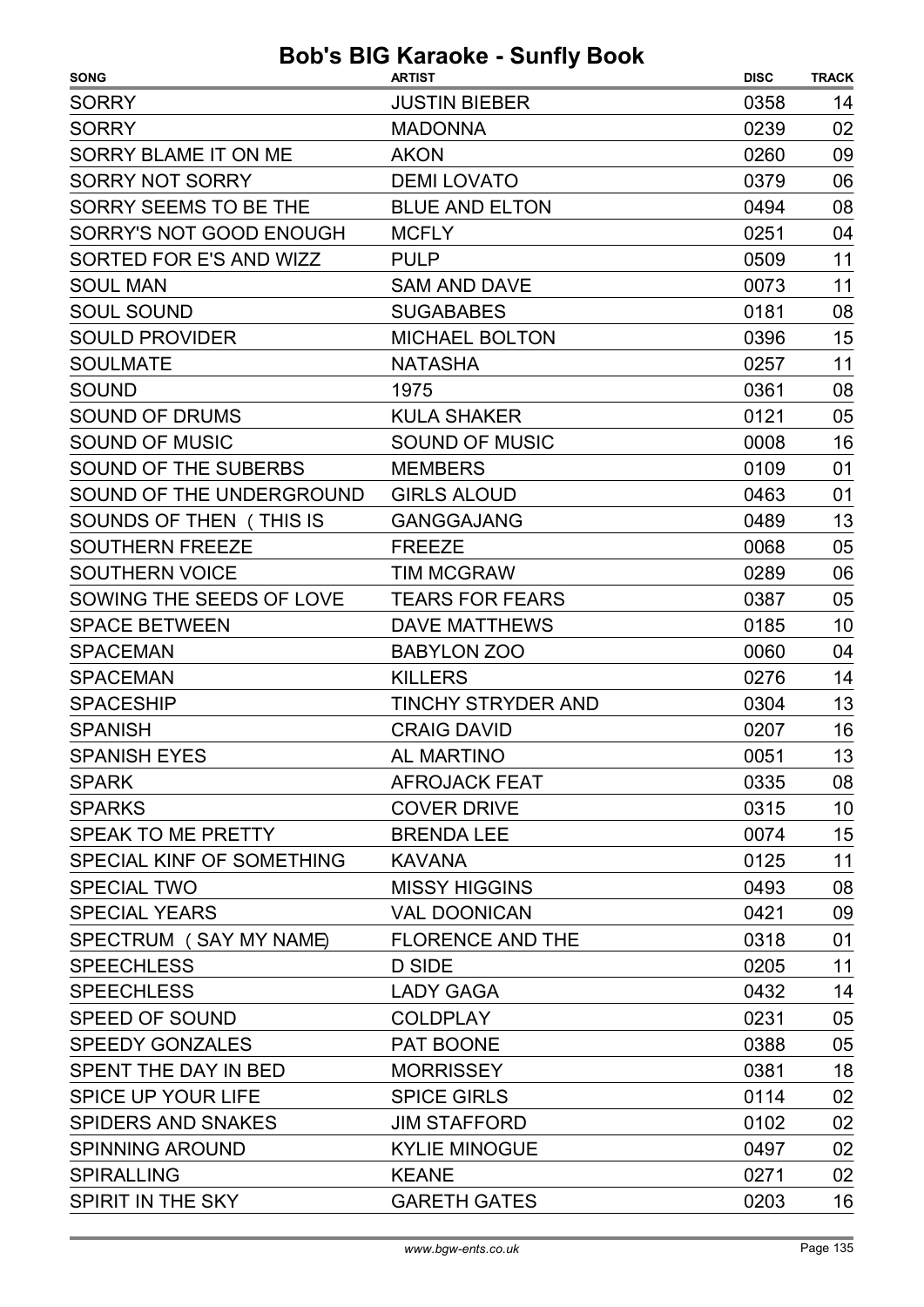| <b>SONG</b>                 | <b>ARTIST</b>            | <b>DISC</b> | <b>TRACK</b> |
|-----------------------------|--------------------------|-------------|--------------|
| SPIRIT IN THE SKY           | <b>NORMAN GREENBAUM</b>  | 0016        | 14           |
| <b>SPIRIT OF RADIO</b>      | <b>RUSH</b>              | 0428        | 01           |
| <b>SPITTING GAMES</b>       | <b>SNOW PATROL</b>       | 0221        | 04           |
| <b>SPOILED</b>              | <b>JOSS STONE</b>        | 0230        | 14           |
| <b>SPOTLIGHT</b>            | <b>JENNIFER HUDSON</b>   | 0273        | 09           |
| <b>ST ELMO'S FIRE</b>       | <b>JOHN PARR</b>         | 0470        | 07           |
| <b>STACEY'S MUM</b>         | <b>FOUNTAINS OF</b>      | 0216        | 08           |
| <b>STACY'S MOM</b>          | <b>FOUNTAINS OF</b>      | 0452        | 11           |
| <b>STAIRWAY TO HEAVEN</b>   | <b>LED ZEPPELIN</b>      | 0488        | 06           |
| <b>STAN</b>                 | <b>EMINEM</b>            | 0458        | 09           |
| <b>STAND</b>                | <b>REM</b>               | 0418        | 05           |
| <b>STAND AND DELIVER</b>    | <b>ADAM AND THE ANTS</b> | 0105        | 01           |
| <b>STAND BY ME</b>          | <b>BEN E KING</b>        | 0448        | 04           |
| <b>STAND BY YOU</b>         | <b>PRETENDERS</b>        | 0408        | 11           |
| <b>STAND BY YOU</b>         | <b>RACHEL PLATTEN</b>    | 0360        | 10           |
| <b>STAND BY YOU</b>         | S CLUB 7                 | 0504        | 13           |
| <b>STAND BY YOUR MAN</b>    | <b>TAMMY WYNETTE</b>     | 0487        | 01           |
| <b>STANDING IN THE DARK</b> | <b>LAWSON</b>            | 0321        | 08           |
| STANDING IN THE WAY OF      | <b>GOSSIP</b>            | 0253        | 04           |
| STANDING NEXT TO ME         | <b>LAST SHADOW</b>       | 0269        | 09           |
| <b>STAR</b>                 | <b>KIKI DEE</b>          | 0398        | 11           |
| <b>STAR CROSSED</b>         | <b>ASH</b>               | 0220        | 04           |
| <b>STAR TREKKIN'</b>        | <b>FIRM</b>              | 0042        | 03           |
| <b>STARBOY</b>              | <b>WEEKND FEAT DAFT</b>  | 0369        | 03           |
| STARING AT THE SUN          | <b>ROOSTER</b>           | 0228        | 03           |
| <b>STARLIGHT</b>            | <b>MATT CARDLE</b>       | 0311        | 10           |
| <b>STARLIGHT</b>            | <b>MUSE</b>              | 0247        | 05           |
| <b>STARLIGHT</b>            | <b>SUPERMAN LOVERS</b>   | 0459        | 11           |
| <b>STARMAN</b>              | <b>DAVID BOWIE</b>       | 0499        | 03           |
| <b>STARRY EYED</b>          | <b>ELLIE GOULDING</b>    | 0290        | 02           |
| <b>STARRY EYED</b>          | MICHAEL HOLLIDAY         | 0066        | 12           |
| <b>STARRY EYED SUPRISE</b>  | <b>OAKENFOLD</b>         | 0196        | 09           |
| <b>STARS ARE BLIND</b>      | <b>PARIS HILTON</b>      | 0246        | 15           |
| STARS ARE OUT TONIGHT       | <b>DAVID BOWIE</b>       | 0326        | 05           |
| STARSHIPS [CLEAN]           | <b>NICKI MINAJ</b>       | 0314        | 05           |
| <b>STARSTRUKK</b>           | 30H 3 FEAT KATY          | 0286        | 11           |
| <b>START</b>                | <b>JAM</b>               | 0508        | 02           |
| START WITHOUT YOU           | <b>ALEXANDRA BURKE</b>   | 0295        | 14           |
| <b>STARTING TOGETHER</b>    | <b>SU POLLARD</b>        | 0419        | 07           |
| <b>STARVING</b>             | <b>HAILEE STEINFELD</b>  | 0369        | 06           |
| STARZ IN THEIR EYES         | <b>JUST JACK</b>         | 0251        | 14           |
| <b>STATE OF MIND</b>        | <b>HOLLY VALANCE</b>     | 0210        | 01           |
| <b>STAY</b>                 | <b>DIRTY DANCING</b>     | 0389        | 13           |
|                             |                          |             |              |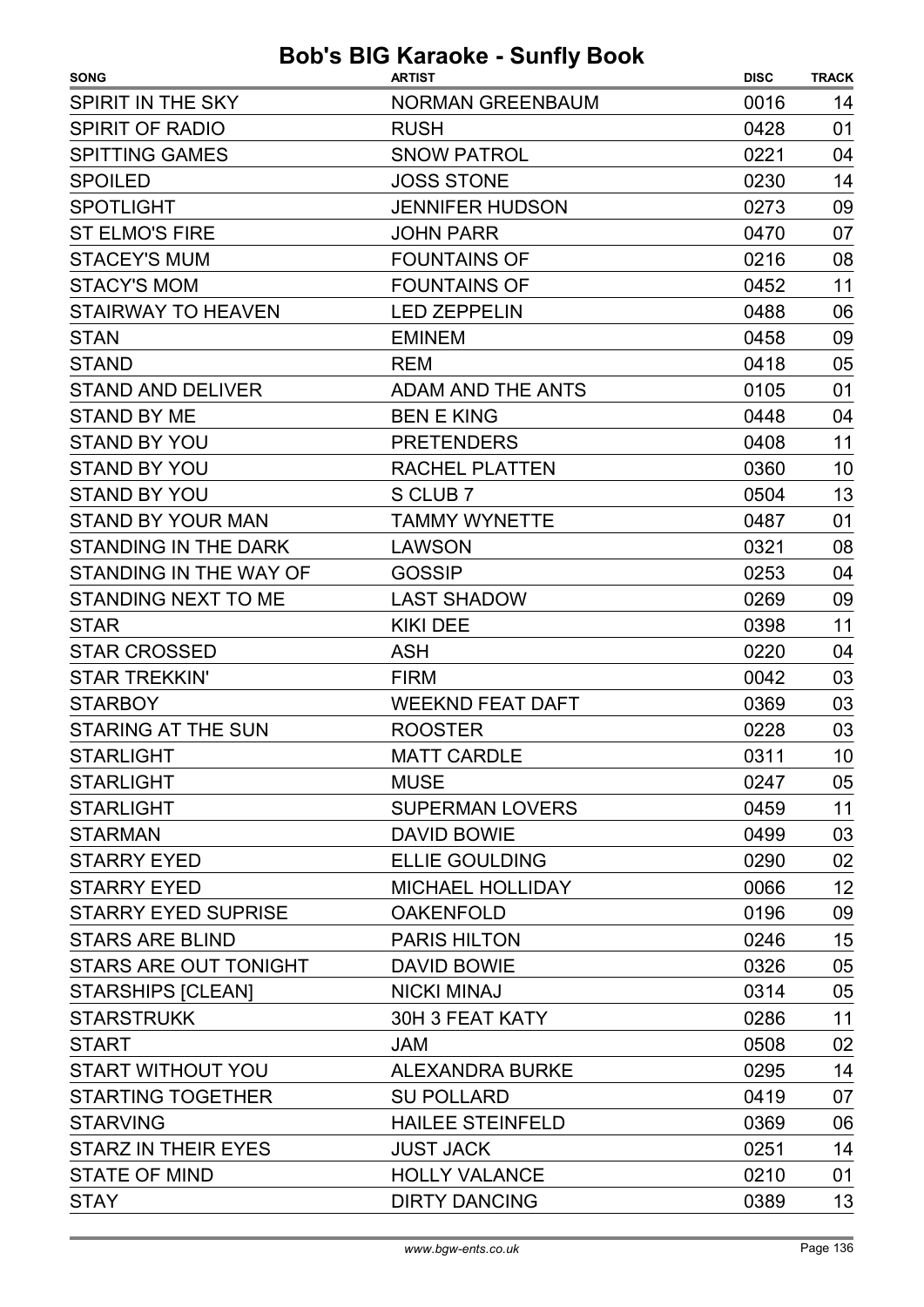| <b>SONG</b>                  | <b>ARTIST</b>             | <b>DISC</b> | <b>TRACK</b>   |
|------------------------------|---------------------------|-------------|----------------|
| <b>STAY</b>                  | <b>ETERNAL</b>            | 0006        | 10             |
| <b>STAY</b>                  | <b>JAMIE BENSON</b>       | 0193        | 12             |
| <b>STAY</b>                  | <b>KYGO FEAT MATY</b>     | 0360        | 12             |
| <b>STAY</b>                  | <b>LISA LOEB AND NINE</b> | 0405        | 08             |
| <b>STAY</b>                  | <b>RIHANNA</b>            | 0323        | 08             |
| <b>STAY</b>                  | <b>SASH</b>               | 0115        | 07             |
| <b>STAY</b>                  | SHAKESPEAR'S              | 0410        | 05             |
| <b>STAY</b>                  | <b>STEPHEN GATELY</b>     | 0179        | 06             |
| <b>STAY</b>                  | <b>ZEDD AND ALESSIA</b>   | 0375        | 05             |
| <b>STAY A WHILE</b>          | <b>DUSTY SPRINGFIELD</b>  | 0085        | 06             |
| <b>STAY ANOTHER DAY</b>      | EAST <sub>17</sub>        | 0019        | 10             |
| <b>STAY ANOTHER DAY</b>      | <b>GIRLS ALOUD</b>        | 0201        | 15             |
| <b>STAY AWAKE</b>            | <b>EXAMPLE</b>            | 0306        | 08             |
| <b>STAY THE NIGHT</b>        | <b>ZEDD FEAT HAYLEY</b>   | 0337        | 06             |
| <b>STAY THE SAME</b>         | <b>GABRIELLE</b>          | 0218        | 12             |
| <b>STAY WITH ME</b>          | <b>FACES</b>              | 0096        | 04             |
| <b>STAY WITH ME</b>          | <b>SAM SMITH</b>          | 0339        | 04             |
| <b>STEAL MY GIRL</b>         | <b>ONE DIRECTION</b>      | 0345        | 02             |
| <b>STEAM</b>                 | EAST <sub>17</sub>        | 0026        | 08             |
| <b>STEAM</b>                 | <b>PETER GABRIEL</b>      | 0435        | 03             |
| <b>STEP BACK IN TIME</b>     | <b>KYLIE MINOGUE</b>      | 0497        | 14             |
| <b>STEP BY STEP</b>          | <b>WHITNEY HOUSTON</b>    | 0081        | 02             |
| <b>STEP ON</b>               | <b>HAPPY MONDAYS</b>      | 0501        | 10             |
| STEP ON MY OLD SIZE NINES    | <b>STEREOPHONICS</b>      | 0179        | 07             |
| <b>STEREO HEARTS</b>         | <b>GYM CLASS HEROES</b>   | 0308        | 15             |
| <b>STEREO LOVE</b>           | EDWARD MAYA AND           | 0292        | $\frac{13}{1}$ |
| <b>STEVIE KNOWS</b>          | <b>OLLY MURS</b>          | 0360        | 11             |
| <b>STICK WIT U</b>           | <b>PUSSYCAT DOLLS</b>     | 0238        | 07             |
| <b>STICKS 'N' STONES</b>     | <b>JAMIE T</b>            | 0282        | 05             |
| <b>STIFF UPPER LIP</b>       | AC DC                     | 0161        | 09             |
| <b>STILL</b>                 | <b>COMMODORES</b>         | 0429        | 09             |
| <b>STILL</b>                 | <b>KATY B</b>             | 0340        | 15             |
| <b>STILL</b>                 | <b>MACY GRAY</b>          | 0159        | 05             |
| <b>STILL FALLING FOR YOU</b> | <b>ELLIE GOULDING</b>     | 0368        | 01             |
| <b>STILL GOT TIME</b>        | <b>ZAYN FEAT</b>          | 0375        | 07             |
| STILL IN LOVE WITH YOU       | <b>ELECTRO VELVET</b>     | 0351        | 10             |
| <b>STILL INTO YOU</b>        | <b>PARAMORE</b>           | 0329        | 13             |
| <b>STILL WAITING</b>         | <b>SUM 41</b>             | 0200        | 10             |
| <b>STINKIN' THINKIN'</b>     | <b>HAPPY MONDAYS</b>      | 0501        | 13             |
| <b>STOLE</b>                 | <b>KELLIE ROWLAND</b>     | 0467        | 06             |
| <b>STOLE</b>                 | <b>KELLY ROWLAND</b>      | 0453        | 07             |
| <b>STOLE THE SHOW</b>        | <b>KYGO FEAT PARSON</b>   | 0352        | 02             |
| <b>STOMP</b>                 | <b>BROTHER'S JOHNSON</b>  | 0067        | 14             |
|                              |                           |             |                |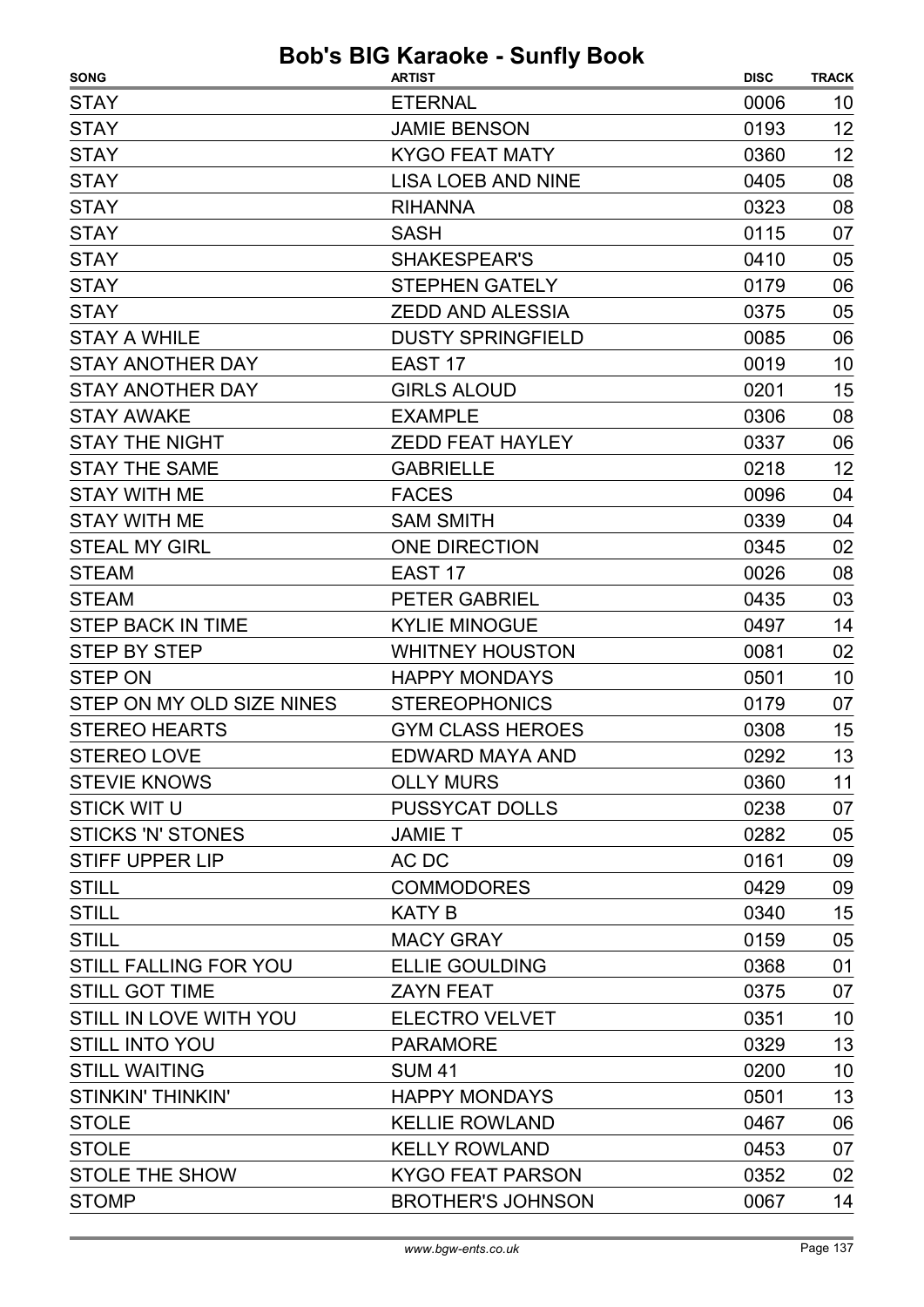| <b>SONG</b>                    | <b>ARTIST</b>           | <b>DISC</b> | <b>TRACK</b> |
|--------------------------------|-------------------------|-------------|--------------|
| <b>STOMP</b>                   | <b>STEPS</b>            | 0441        | 06           |
| <b>STONE BY STONE</b>          | <b>CATATONIA</b>        | 0182        | 09           |
| <b>STONE COLD</b>              | <b>DEMI LOVATO</b>      | 0362        | 10           |
| <b>STONE COLD SOBER</b>        | <b>PALOMA FAITH</b>     | 0281        | 14           |
| <b>STOOL PIGEON</b>            | <b>KID CREOLE AND</b>   | 0111        | 03           |
| <b>STOP</b>                    | <b>SAM BROWN</b>        | 0486        | 08           |
| <b>STOP</b>                    | <b>SPICE GIRLS</b>      | 0119        | 02           |
| <b>STOP AND STARE</b>          | <b>ONE REPUBLIC</b>     | 0265        | 02           |
| STOP CRYING YOUR HEART OUT     | <b>OASIS</b>            | 0193        | 14           |
| STOP DRAGGIN' MY HEART         | <b>STEVIE NICKS AND</b> | 0479        | 09           |
| <b>STOP LIVING THE LIE</b>     | <b>DAVID SNEDDON</b>    | 0201        | 14           |
| <b>STOP ME</b>                 | <b>MARK RONSON FEAT</b> | 0254        | 10           |
| <b>STOP STOP STOP</b>          | <b>HOLLIES</b>          | 0099        | 06           |
| <b>STOP THE CAVALRY</b>        | <b>JONA LOUIE</b>       | 0042        | 17           |
| <b>STOP THE MUSIC</b>          | P MONEY FEAT            | 0492        | 15           |
| <b>STORM FRONT</b>             | <b>BILLY JOEL</b>       | 0398        | 12           |
| <b>STORM IN A TEACUP</b>       | <b>FORTUNES</b>         | 0393        | 14           |
| <b>STORY</b>                   | <b>LEANN RIMES</b>      | 0368        | 10           |
| <b>STORY OF MY LIFE</b>        | <b>DON WILLIAMS</b>     | 0390        | 07           |
| <b>STORY OF MY LIFE</b>        | <b>MICHAEL HOLIDAY</b>  | 0063        | 05           |
| <b>STORY OF MY LIFE</b>        | <b>ONE DIRECTION</b>    | 0334        | 07           |
| <b>STORY OF THE BLUES</b>      | <b>WAH</b>              | 0422        | 10           |
| <b>STORY OF US</b>             | <b>TAYLOR SWIFT</b>     | 0302        | 17           |
| <b>STRAIGHT FROM THE HEART</b> | <b>DOO LALLY</b>        | 0146        | 15           |
| <b>STRAIGHT LINES</b>          | <b>SILVERCHAIR</b>      | 0478        | 05           |
| <b>STRAIGHT UP</b>             | PAULA ABDUL             | 0001        | 01           |
| <b>STRANDED</b>                | <b>LUTRICIA MCNEAL</b>  | 0122        | 06           |
| STRANGE AND BEAUTIFUL          | <b>AQUALUNG</b>         | 0198        | 08           |
| <b>STRANGE BREW</b>            | <b>CREAM</b>            | 0503        | 09           |
| <b>STRANGE GLUE</b>            | <b>CATATONIA</b>        | 0124        | 14           |
| <b>STRANGE LOVE</b>            | <b>PHIXX</b>            | 0227        | 15           |
| <b>STRANGE RELATIONSHIP</b>    | <b>DARREN HAYES</b>     | 0194        | 08           |
| <b>STRANGE RELATIONSHIPS</b>   | <b>DARREN HAYES</b>     | 0464        | 03           |
| <b>STRANGE TOWN</b>            | <b>JAM</b>              | 0508        | 10           |
| STRANGER IN MOSCOW             | <b>MICHAEL JACKSON</b>  | 0429        | 11           |
| STRANGERS IN PARADISE          | <b>TONY BENNETT</b>     | 0063        | 12           |
| <b>STRAWBERRY FAIR</b>         | <b>ANTHONY NEWLEY</b>   | 0083        | 07           |
| <b>STRAWBERRY KISSES</b>       | <b>NIKKI WEBSTER</b>    | 0193        | 09           |
| <b>STRAWDOGS STIFF</b>         | <b>LITTLE FINGERS</b>   | 0109        | 06           |
| <b>STREET LIFE</b>             | <b>CRUSADERS FEAT</b>   | 0429        | 08           |
| STREET SPIRIT (FADE OUT)       | <b>RADIOHEAD</b>        | 0034        | 03           |
| <b>STREETS OF LONDON</b>       | <b>RALPH MCTELL</b>     | 0104        | 01           |
| <b>STREETS OF LOVE</b>         | <b>ROLLING STONES</b>   | 0235        | 05           |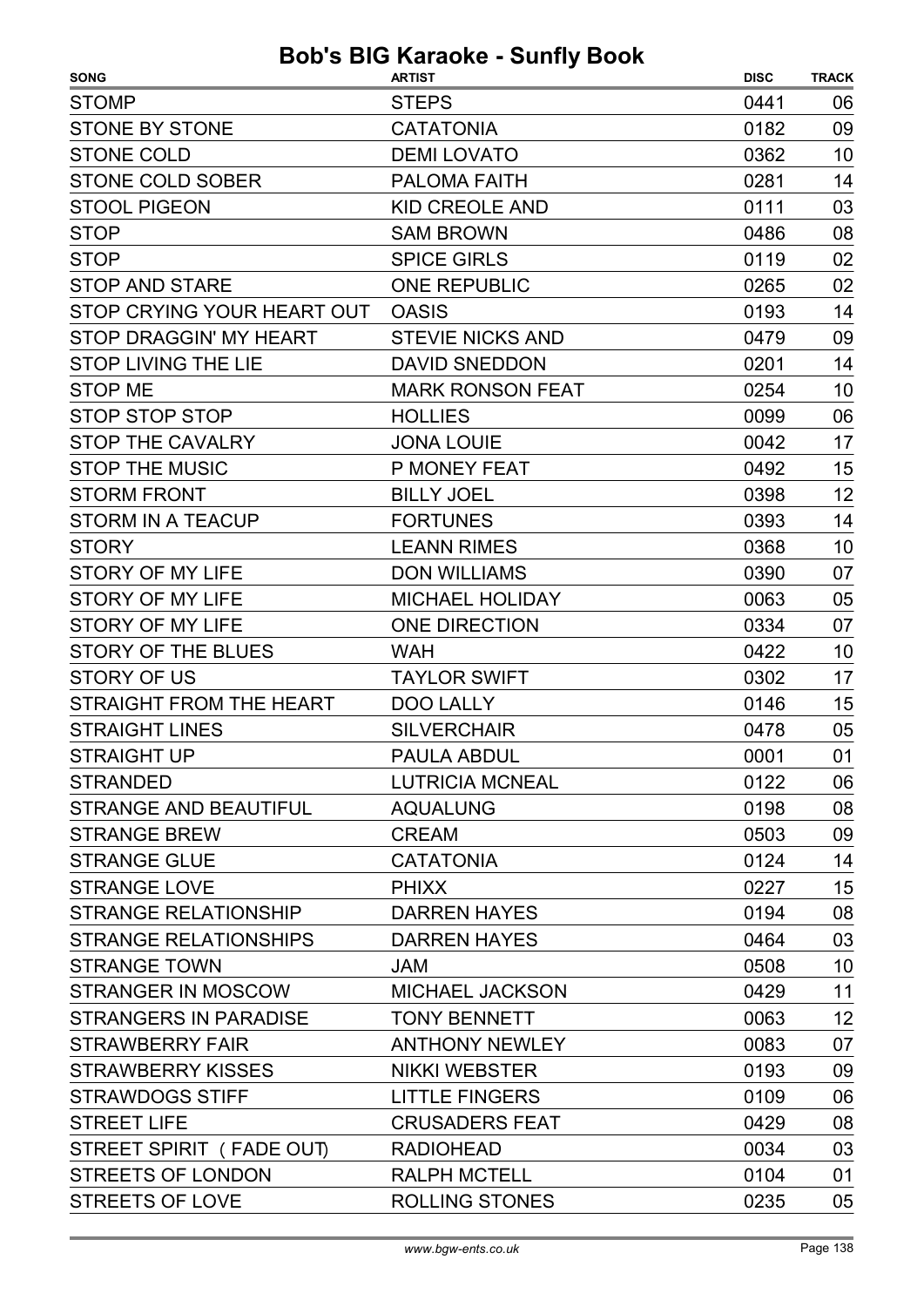| <b>SONG</b>                  | <b>ARTIST</b>            | <b>DISC</b> | <b>TRACK</b> |
|------------------------------|--------------------------|-------------|--------------|
| <b>STRESSED OUT</b>          | <b>TWENTY ONE PILOTS</b> | 0361        | 11           |
| STRINGS OF LIFE (STRONGER    | <b>SOUL CENTRAL</b>      | 0228        | 15           |
| <b>STRIP THAT DOWN</b>       | <b>LIAM PAYNE FEAT</b>   | 0377        | 01           |
| <b>STROKIN'</b>              | <b>CLARENCE CARTER</b>   | 0480        | 04           |
| <b>STRONG</b>                | <b>LONDON GRAMMAR</b>    | 0331        | 17           |
| <b>STRONG</b>                | <b>ROBBIE WILLIAMS</b>   | 0134        | 03           |
| <b>STRONG ENOUGH</b>         | <b>CHER</b>              | 0437        | 11           |
| <b>STRONGER</b>              | <b>BRITNEY SPEARS</b>    | 0441        | 14           |
| <b>STRONGER</b>              | <b>CLEAN BANDIT</b>      | 0351        | 11           |
| <b>STRONGER</b>              | <b>KANYE WEST</b>        | 0259        | 07           |
| <b>STRONGER</b>              | <b>SUGABABES</b>         | 0463        | 14           |
| <b>STRUTTER</b>              | <b>KISS</b>              | 0434        | 13           |
| <b>STUCK IN A MOMENT</b>     | U <sub>2</sub>           | 0442        | 07           |
| <b>STUCK IN THE MIDDLE</b>   | <b>CLEA</b>              | 0215        | 15           |
| STUCK IN THE MIDDLE WITH YOU | <b>LOUISE</b>            | 0458        | 13           |
| STUCK IN THE MIDDLE WITH YOU | <b>STEALERS WHEEL</b>    | 0096        | 13           |
| <b>STUCK ON YOU</b>          | <b>ELVIS PRESLEY</b>     | 0043        | 05           |
| <b>STUCK ON YOU</b>          | <b>LIONEL RICHIE</b>     | 0470        | 08           |
| <b>STUMBLIN' IN</b>          | <b>SUZI QUATRO AND</b>   | 0491        | 13           |
| <b>STUPID CUPID</b>          | <b>CONNIE FRANCIS</b>    | 0484        | 10           |
| <b>STUPID GIRL</b>           | <b>GARBAGE</b>           | 0060        | 08           |
| <b>STUPID GIRLS</b>          | <b>PINK</b>              | 0241        | 05           |
| <b>STUPID LOVE</b>           | <b>JASON DERULO</b>      | 0338        | 16           |
| <b>STYLE</b>                 | <b>MIS TEEQ</b>          | 0212        | 09           |
| <b>STYLE</b>                 | <b>TAYLOR SWIFT</b>      | 0350        | 01           |
| <b>STYLO</b>                 | <b>GORILLAZ</b>          | 0289        | 12           |
| SUBEME LA RADIO (REMIX)      | <b>ENRIQUE IGLESIAS</b>  | 0379        | 11           |
| SUBTERRANEAN HOMESICK        | <b>BOB DYLAN</b>         | 0428        | 12           |
| <b>SUBURBAN KNIGHTS</b>      | <b>HARD FI</b>           | 0258        | 04           |
| <b>SUCH A NIGHT</b>          | <b>JOHNNY RAY</b>        | 0092        | 01           |
| <b>SUCKER FOR PAIN</b>       | LIL WAYNE WIZ            | 0368        | 02           |
| <b>SUCU SUCU</b>             | <b>LAURIE JOHNSON</b>    | 0083        | 09           |
| <b>SUDDENLY</b>              | <b>ANGRY ANDERSON</b>    | 0409        | 10           |
| <b>SUDDENLY</b>              | <b>BILLY OCEAN</b>       | 0056        | 13           |
| SUDDENLY YOU LOVE ME         | <b>TREMELOES</b>         | 0100        | 05           |
| <b>SUGAR</b>                 | <b>MAROON 5</b>          | 0349        | 10           |
| <b>SUGAR</b>                 | <b>ROBIN SCHULZ FEAT</b> | 0358        | 06           |
| <b>SUGAR AND SPICE</b>       | <b>SEARCHERS</b>         | 0045        | 01           |
| <b>SUGAR BABY LOVE</b>       | <b>RUBETTES</b>          | 0028        | 02           |
| <b>SUGAR COATED ICEBERG</b>  | <b>LIGHTNING SEEDS</b>   | 0505        | 06           |
| <b>SUGAR FOR THE SOUL</b>    | <b>STEVE BALSAMO</b>     | 0191        | 03           |
| <b>SUGAR ME</b>              | <b>LYNSEY DE PAUL</b>    | 0071        | 07           |
| <b>SUGAR SUGAR</b>           | <b>ARCHIES</b>           | 0042        | 15           |
|                              |                          |             |              |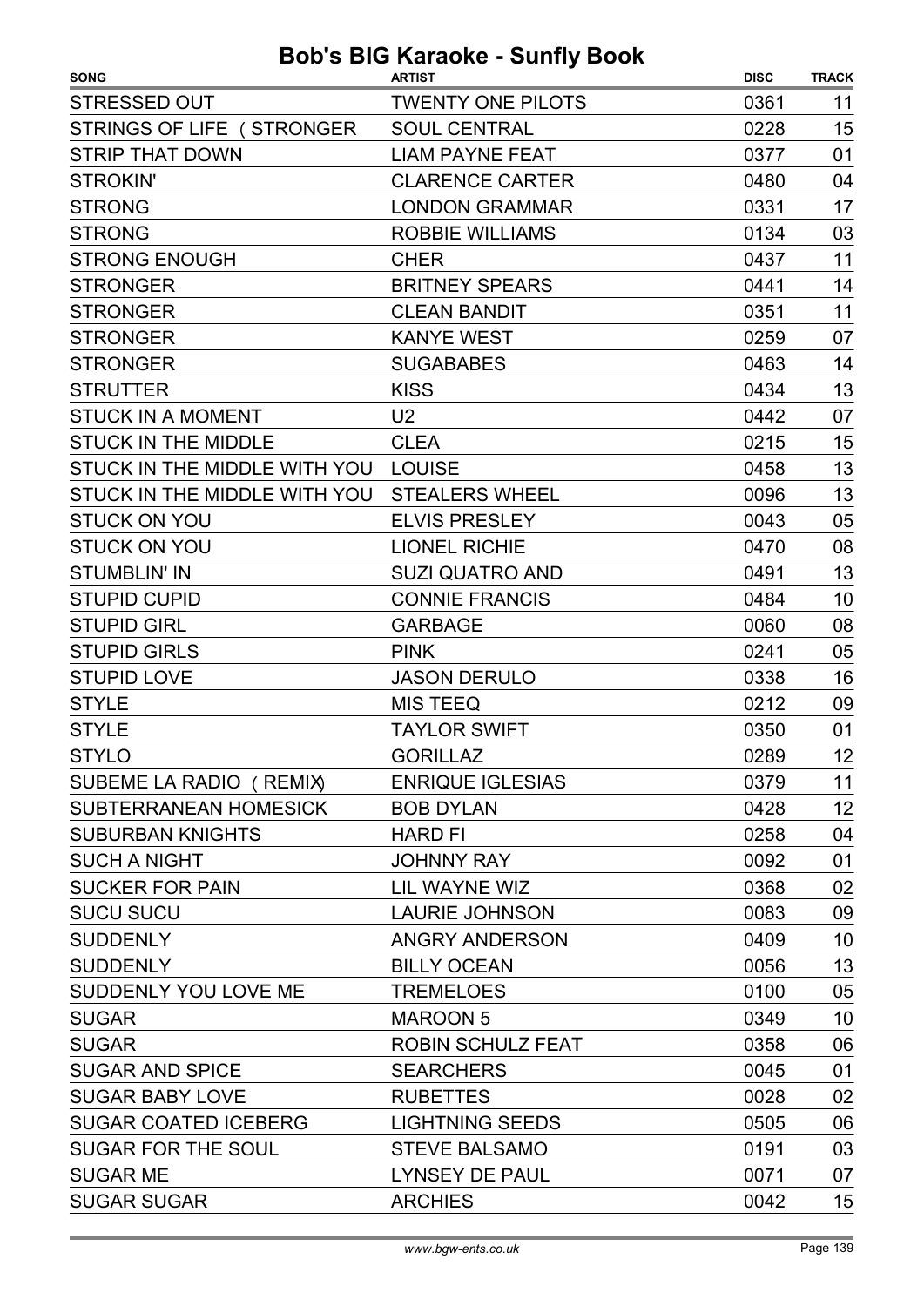#### SONG TRACK ARTIST Bob's BIG Karaoke - Sunfly Book DISC SUICIDE IS PAINLESS THEME FROM MASH 0400 15 SUIT AND TIE [CLEAN] 0324 JUSTIN TIMBERLAKE 05 SUMMER CALVIN HARRIS 0339 15 SUMMER BREEZE **13** ISLEY BROTHERS 13 0072 13 SUMMER IN THE CITY **SUMMER IN THE CITY 10E COCKER** 15 SUMMER KISSES WINTER TEARS ELVIS PRESLEY **CONTRACT 1988** 6147 08 SUMMER LOVE SENSATION BAY CITY ROLLERS 0382 12 SUMMER NIGHTS 0015 GREASE 12 SUMMER NIGHTS **CONSERVANT SUMMER NIGHTS** 01 SUMMER OF '69 BRYAN ADAMS 0013 07 SUMMER OF LOVE STEPS 6504 CHECK STEPS 0504 CHECK 04 SUMMER PARADISE SIMPLE PLAN FEAT 0320 15 SUMMER RAIN BELINDA CARLISLE 0470 09 SUMMER SIXTEEN DRAKE 0361 14 SUMMER SON **TEXAS** TEXAS 0142 03 SUMMER SUNSHINE CORRS 15 SUMMER TIME **120 CONTROLLEY 120 CONTROLLEY** 120 CONTROLLEY 120 CONTROLLEY 120 CONTROLLEY 120 CONTROLLEY SUMMER (THE FIRST TIME) BOBBY GOLDSBORO 08 0137 SUMMERS GONNA COME SUPER SISTER 1997 11 SUMMERTIME OF OUR LIVES A1 0148 05 SUMMERTIME SADNESS LANA DEL REY VS 15 SUN AIN'T GONNA SHINE WALKER BROTHERS 0066 07 SUN COMES UP 0378 RUDIMENTAL FEAT 02 SUN GOES DOWN DAVID JORDAN 0265 08 SUN IS SHINNING **DESCRIPTION BOB MARLEY 148** 04 SUN IS UP **10304** INNA 11 SUNDAY GIRL BLONDIE 60022 15 SUNDAY LOVE BAT FOR LASHES 0366 17 SUNDAY MORNING MAROON 5 0226 06 SUNDAY MORNING CALL CASIS CONSISTED AND THE CONSTRUCTED ON A 13 SUNDOWN GORDON LIGHTFOOT 0158 04 SUNDOWN SCLUB 8 0210 09 SUNLIGHT DJ SAMMY DO DATE: 0206 10 SUNNY BOBBY HEBB 0394 10 SUNNY AFTERNOON KINKS 60093 14 SUNRISE NORAH JONES 0215 14 SUNRISE SIMPLY RED 0204 13 SUNSHINE GABRIELLE 0496 10 SUNSHINE GARETH GATES 0208 15 SUNSHINE TIEKS FEAT DAN 0368 08 SUNSHINE UMBOZA UMBOZA 0061 04 SUNSHINE AFTER THE RAIN BERRI 10 10 10 SUNSHINE AND LOVE 0501 HAPPY MONDAYS 16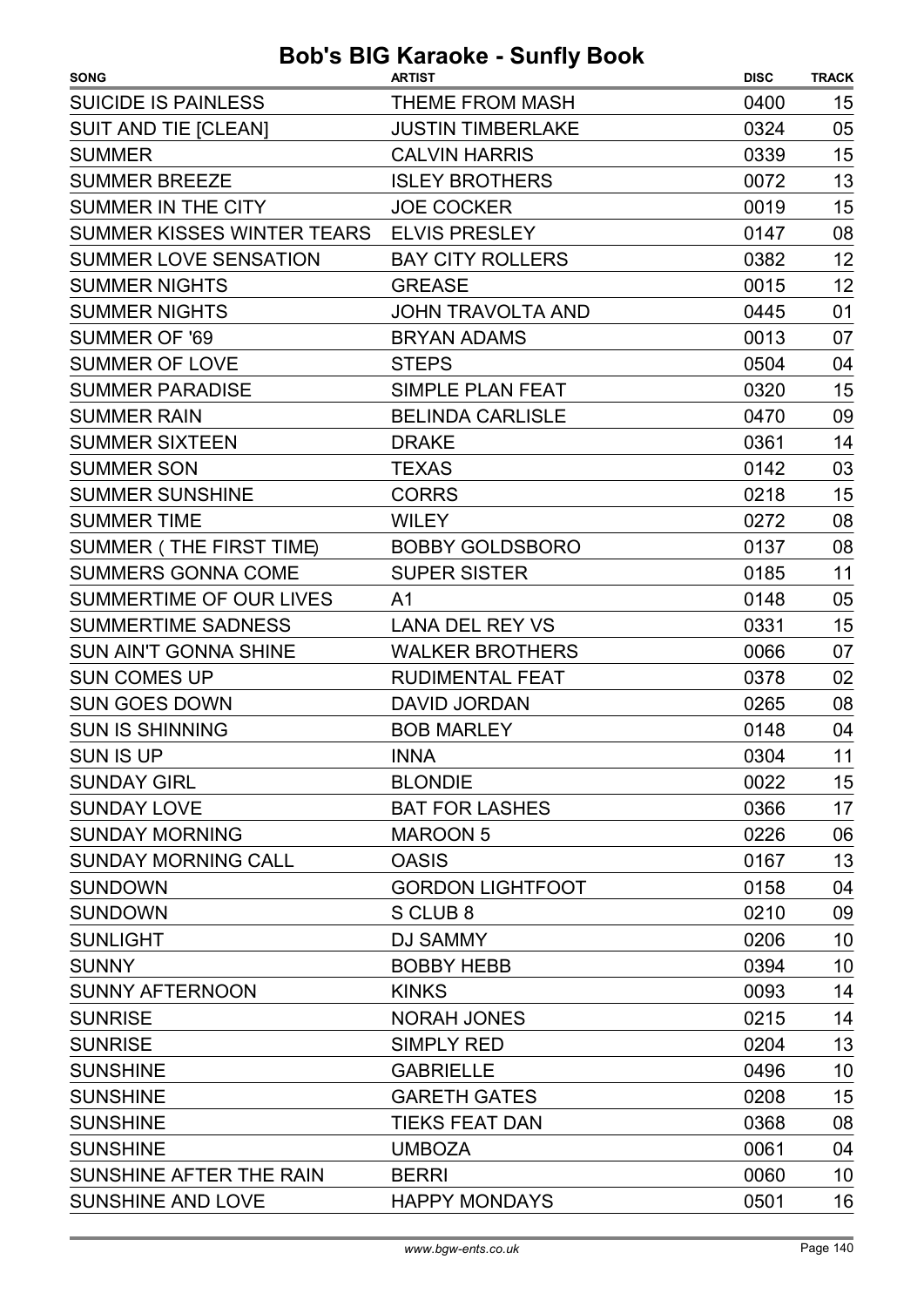| <b>SONG</b>                    | <b>ARTIST</b>            | <b>DISC</b> | <b>TRACK</b> |
|--------------------------------|--------------------------|-------------|--------------|
| <b>SUNSHINE DAY</b>            | <b>BRADY BUNCH</b>       | 0423        | 09           |
| SUNSHINE OF YOUR LOVE          | <b>CREAM</b>             | 0503        | 10           |
| SUNSHINE ON A RAINY DAY        | <b>ZOE</b>               | 0036        | 07           |
| <b>SUNSHINE ON LEITH</b>       | <b>PROCLAIMERS</b>       | 0403        | 01           |
| SUPER BASS [CLEAN VERSION]     | <b>NICKI MINAJ</b>       | 0306        | 02           |
| <b>SUPER DUPER LOVE</b>        | <b>JOSS STONE</b>        | 0217        | 15           |
| SUPER RICH KIDS [CLEAN]        | <b>FRANK OCEAN FEAT</b>  | 0326        | 11           |
| <b>SUPER TROUPER</b>           | <b>ABBA</b>              | 0024        | 14           |
| <b>SUPERHEROES</b>             | <b>SCRIPT</b>            | 0343        | 02           |
| <b>SUPERMAN</b>                | <b>LAZLO BANE</b>        | 0421        | 05           |
| <b>SUPERMAN</b>                | <b>STEREOPHONICS</b>     | 0231        | 10           |
| <b>SUPERMASSIVE BLACK HOLE</b> | <b>MUSE</b>              | 0245        | 01           |
| <b>SUPERNOVA</b>               | <b>MR HUDSON FEAT</b>    | 0283        | 02           |
| <b>SUPERSTAR</b>               | <b>JAMELIA</b>           | 0452        | 01           |
| <b>SUPERSTAR</b>               | <b>LUPE FIASCO AND</b>   | 0264        | 13           |
| <b>SUPERSTAR TRADESMAN</b>     | <b>VIEW</b>              | 0423        | 02           |
| <b>SUPERSTITION</b>            | <b>STEVIE WONDER</b>     | 0079        | 11           |
| <b>SUPERWOMAN</b>              | <b>ALICIA KEYS</b>       | 0271        | 07           |
| <b>SUPERWOMAN</b>              | <b>REBECCA FERGUSON</b>  | 0372        | 13           |
| <b>SUPREME</b>                 | <b>ROBBIE WILLIAMS</b>   | 0512        | 01           |
| <b>SURE</b>                    | <b>TAKE THAT</b>         | 0010        | 02           |
| <b>SURFIN' BIRD</b>            | <b>TRASHMEN</b>          | 0299        | 15           |
| SURFIN'USA                     | <b>BEACH BOYS</b>        | 0448        | 10           |
| <b>SURRENDER</b>               | <b>JAVINE</b>            | 0211        | 11           |
| <b>SURROUND YOURSELF WITH</b>  | <b>CILLA BLACK</b>       | 0085        | 10           |
| <b>SURVIVOR</b>                | <b>DESTINY'S CHILD</b>   | 0483        | 01           |
| <b>SUSANNA</b>                 | <b>ART COMPANY</b>       | 0430        | 06           |
| <b>SUSPICIOUS MINDS</b>        | <b>ELVIS PRESLEY</b>     | 0446        | 12           |
| <b>SUSPICIOUS MINDS</b>        | <b>GARETH GATES</b>      | 0197        | 03           |
| <b>SWAGGER JAGGER</b>          | <b>CHER LLOYD</b>        | 0306        | 05           |
| <b>SWALLA</b>                  | <b>JASON DERULO FEAT</b> | 0375        | 06           |
| <b>SWAY</b>                    | <b>BOBBY RYDELL</b>      | 0137        | 07           |
| <b>SWAY</b>                    | <b>KOOKS</b>             | 0271        | 03           |
| <b>SWEAR IT AGAIN</b>          | <b>WESTLIFE</b>          | 0511        | 07           |
| <b>SWEAT</b>                   | <b>DAVID GUETTA VS</b>   | 0303        | 11           |
| SWEAT (A LA LA LA LA LONG)     | <b>INNER CIRCLE</b>      | 0005        | 11           |
| <b>SWEET ABOUT ME</b>          | <b>GABRIELLA CILMI</b>   | 0268        | 06           |
| <b>SWEET BABY</b>              | <b>MACY GRAY</b>         | 0183        | 03           |
| <b>SWEET CAROLINE</b>          | <b>NEIL DIAMOND</b>      | 0446        | 01           |
| <b>SWEET CHILD O' MINE</b>     | <b>GUNS 'N' ROSES</b>    | 0002        | 10           |
| <b>SWEET CHILD O' MINE</b>     | <b>SHERYL CROW</b>       | 0146        | 16           |
| <b>SWEET CHILD O' MINE</b>     | <b>TAKEN BY TREES</b>    | 0427        | 12           |
| SWEET CHILD OF MINE            | <b>GUNS 'N' ROSES</b>    | 0488        | 03           |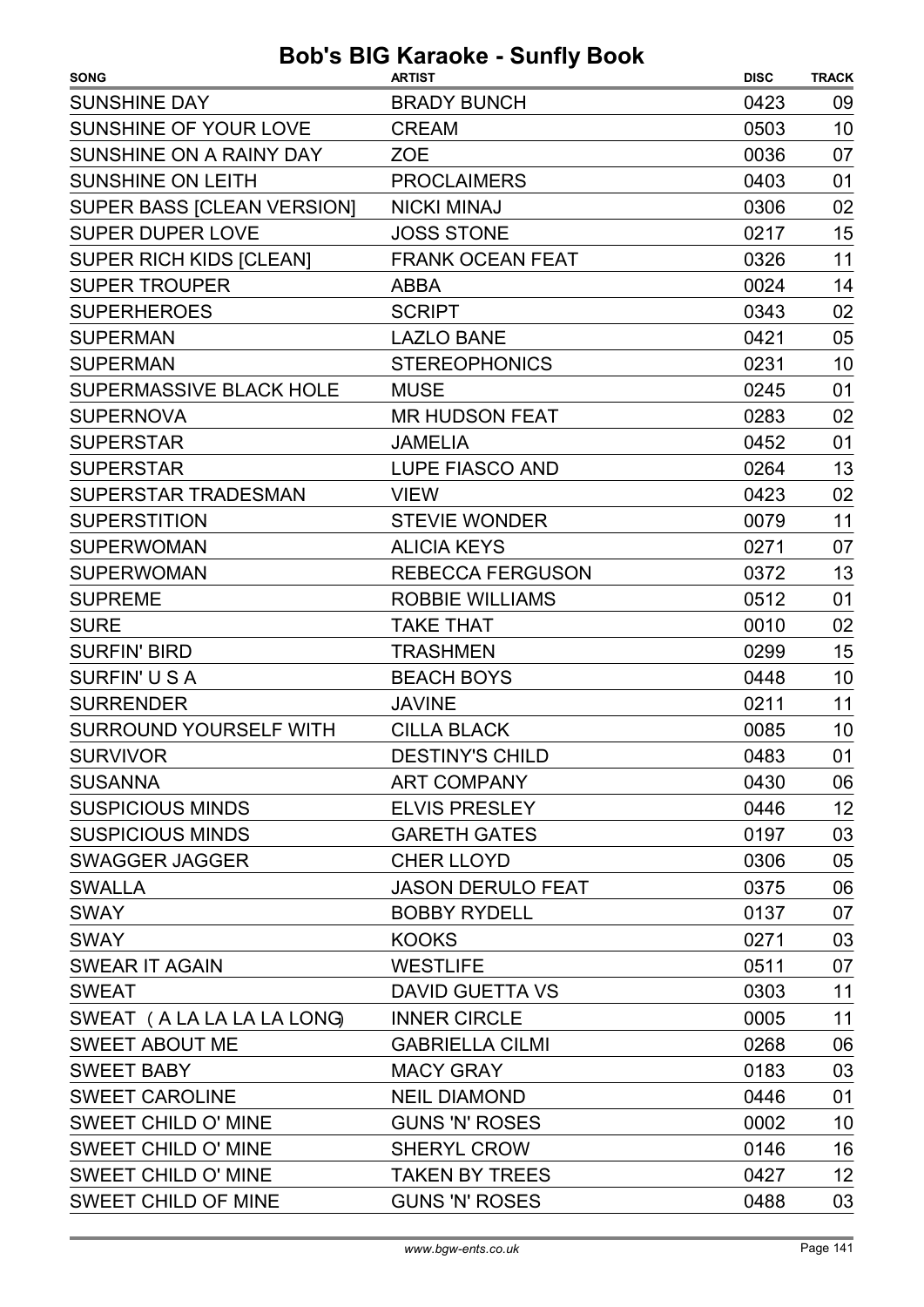| <b>SWEET CREATURE</b><br><b>HARRY STYLES</b><br>0376<br>15<br><b>SWEET DISPOSITION</b><br><b>TEMPER TRAP</b><br>0285<br>02<br>12<br><b>SWEET DREAMS</b><br><b>EURYTHMICS</b><br>0012<br>SWEET DREAMS MY L A EX<br><b>RACHEL STEVENS</b><br>03<br>0210<br><b>SWEET ESCAPE</b><br><b>GWEN STEFANI FEAT</b><br>07<br>0253<br>12<br><b>SWEET GENE VINCENT</b><br><b>IAN DURY AND THE</b><br>0433<br><b>SWEET HOME ALABAMA</b><br><b>LYNYRD SKYNYRD</b><br>0488<br>08<br><b>SWEET INSPIRATION</b><br><b>JOHNNY JOHNSON</b><br>0088<br>10<br><b>SWEET LEAF</b><br><b>BLACK SABBATH</b><br>02<br>0435<br>12<br><b>SHANKS AND BIGFOOT</b><br><b>SWEET LIKE CHOCOLATE</b><br>0439<br><b>SWEET LITTLE MYSTERY</b><br>09<br>WET WET WET<br>0082<br><b>SWEET LORRAINE</b><br><b>URIAH HEAP</b><br>0420<br>03<br><b>SWEET LOVE</b><br>2K FIERCE<br>0159<br>04<br><b>SWEET LOVE</b><br><b>ANITA BAKER</b><br>0057<br>04<br><b>SWEET LOVIN'</b><br>03<br><b>SIGALA</b><br>0359<br>11<br><b>SWEET NOTHING</b><br><b>CALVIN HARRIS FEAT</b><br>0321<br><b>SWEET NOTHIN'S</b><br><b>BRENDA LEE</b><br>0043<br>04<br><b>SWEET SOUL MUSIC</b><br><b>ARTHUR CONLEY</b><br>0073<br>05<br><b>SWEET TALKIN' WOMAN</b><br><b>ELECTRIC LIGHT</b><br>15<br>0393<br><b>SWEETER THAN FICTION</b><br><b>TAYLOR SWIFT</b><br>0334<br>14<br><b>SWEETER THAN YOU</b><br><b>RICKY NELSON</b><br>0153<br>02<br><b>SWEETEST TABOO</b><br><b>SADE</b><br>14<br>0389<br><b>SWEETEST THING</b><br>U <sub>2</sub><br>0127<br>09<br>12<br><b>SWEETS FOR MY SWEET</b><br><b>SEARCHERS</b><br>0044<br>SWING LOW SWEET CHARIOT<br><b>ERIC CLAPTON</b><br>0016<br>08<br>SWINGIN' WITH MY EYES CLOSED<br>0381<br>07<br><b>SHANIA TWAIN</b><br>0083<br>13<br><b>BIG DEE IRWIN</b><br>11<br><b>SWISS MAID</b><br><b>DEL SHANNON</b><br>0078<br>13<br><b>WILL SMITH</b><br><b>SWITCH</b><br>0229<br><b>WILL YOUNG</b><br>0237<br>05<br>DR HOOK<br>0131<br>02<br><b>SYLVIA'S MOTHER</b><br><b>CLEAN BANDIT FEAT</b><br>02<br>0375<br>14<br><b>FIVE STAR</b><br>0400<br>11<br>WILL I AM FT JENNIFER<br>0312<br>17<br><b>FUSE ODG FEAT</b><br>0345<br><b>T SHIRT</b><br><b>SHONTELLE</b><br>08<br>0277<br>11<br><b>GLAMMA KID</b><br>0140<br>11<br><b>TAINTED LOVE</b><br><b>MARILYN MANSON</b><br>0190<br><b>TAINTED LOVE</b><br><b>SOFT CELL</b><br>0490<br>04<br>TAKE A BOW<br><b>RIHANNA</b><br>07<br>0267<br>TAKE A CHANCE ON ME<br>09<br>ABBA<br>0098<br>TAKE A CHANCE ON ME<br>0309<br>08<br>JLS. | <b>SONG</b>            | <b>ARTIST</b>      | <b>DISC</b> | <b>TRACK</b> |
|------------------------------------------------------------------------------------------------------------------------------------------------------------------------------------------------------------------------------------------------------------------------------------------------------------------------------------------------------------------------------------------------------------------------------------------------------------------------------------------------------------------------------------------------------------------------------------------------------------------------------------------------------------------------------------------------------------------------------------------------------------------------------------------------------------------------------------------------------------------------------------------------------------------------------------------------------------------------------------------------------------------------------------------------------------------------------------------------------------------------------------------------------------------------------------------------------------------------------------------------------------------------------------------------------------------------------------------------------------------------------------------------------------------------------------------------------------------------------------------------------------------------------------------------------------------------------------------------------------------------------------------------------------------------------------------------------------------------------------------------------------------------------------------------------------------------------------------------------------------------------------------------------------------------------------------------------------------------------------------------------------------------------------------------------------------------------------------------------------------------------------------------------------------------------------------------------------------------------------------------------------------------------------------------------------------------------------------------------------------------------------------------------------------------------------------------------|------------------------|--------------------|-------------|--------------|
|                                                                                                                                                                                                                                                                                                                                                                                                                                                                                                                                                                                                                                                                                                                                                                                                                                                                                                                                                                                                                                                                                                                                                                                                                                                                                                                                                                                                                                                                                                                                                                                                                                                                                                                                                                                                                                                                                                                                                                                                                                                                                                                                                                                                                                                                                                                                                                                                                                                      |                        |                    |             |              |
|                                                                                                                                                                                                                                                                                                                                                                                                                                                                                                                                                                                                                                                                                                                                                                                                                                                                                                                                                                                                                                                                                                                                                                                                                                                                                                                                                                                                                                                                                                                                                                                                                                                                                                                                                                                                                                                                                                                                                                                                                                                                                                                                                                                                                                                                                                                                                                                                                                                      |                        |                    |             |              |
|                                                                                                                                                                                                                                                                                                                                                                                                                                                                                                                                                                                                                                                                                                                                                                                                                                                                                                                                                                                                                                                                                                                                                                                                                                                                                                                                                                                                                                                                                                                                                                                                                                                                                                                                                                                                                                                                                                                                                                                                                                                                                                                                                                                                                                                                                                                                                                                                                                                      |                        |                    |             |              |
|                                                                                                                                                                                                                                                                                                                                                                                                                                                                                                                                                                                                                                                                                                                                                                                                                                                                                                                                                                                                                                                                                                                                                                                                                                                                                                                                                                                                                                                                                                                                                                                                                                                                                                                                                                                                                                                                                                                                                                                                                                                                                                                                                                                                                                                                                                                                                                                                                                                      |                        |                    |             |              |
|                                                                                                                                                                                                                                                                                                                                                                                                                                                                                                                                                                                                                                                                                                                                                                                                                                                                                                                                                                                                                                                                                                                                                                                                                                                                                                                                                                                                                                                                                                                                                                                                                                                                                                                                                                                                                                                                                                                                                                                                                                                                                                                                                                                                                                                                                                                                                                                                                                                      |                        |                    |             |              |
|                                                                                                                                                                                                                                                                                                                                                                                                                                                                                                                                                                                                                                                                                                                                                                                                                                                                                                                                                                                                                                                                                                                                                                                                                                                                                                                                                                                                                                                                                                                                                                                                                                                                                                                                                                                                                                                                                                                                                                                                                                                                                                                                                                                                                                                                                                                                                                                                                                                      |                        |                    |             |              |
|                                                                                                                                                                                                                                                                                                                                                                                                                                                                                                                                                                                                                                                                                                                                                                                                                                                                                                                                                                                                                                                                                                                                                                                                                                                                                                                                                                                                                                                                                                                                                                                                                                                                                                                                                                                                                                                                                                                                                                                                                                                                                                                                                                                                                                                                                                                                                                                                                                                      |                        |                    |             |              |
|                                                                                                                                                                                                                                                                                                                                                                                                                                                                                                                                                                                                                                                                                                                                                                                                                                                                                                                                                                                                                                                                                                                                                                                                                                                                                                                                                                                                                                                                                                                                                                                                                                                                                                                                                                                                                                                                                                                                                                                                                                                                                                                                                                                                                                                                                                                                                                                                                                                      |                        |                    |             |              |
|                                                                                                                                                                                                                                                                                                                                                                                                                                                                                                                                                                                                                                                                                                                                                                                                                                                                                                                                                                                                                                                                                                                                                                                                                                                                                                                                                                                                                                                                                                                                                                                                                                                                                                                                                                                                                                                                                                                                                                                                                                                                                                                                                                                                                                                                                                                                                                                                                                                      |                        |                    |             |              |
|                                                                                                                                                                                                                                                                                                                                                                                                                                                                                                                                                                                                                                                                                                                                                                                                                                                                                                                                                                                                                                                                                                                                                                                                                                                                                                                                                                                                                                                                                                                                                                                                                                                                                                                                                                                                                                                                                                                                                                                                                                                                                                                                                                                                                                                                                                                                                                                                                                                      |                        |                    |             |              |
|                                                                                                                                                                                                                                                                                                                                                                                                                                                                                                                                                                                                                                                                                                                                                                                                                                                                                                                                                                                                                                                                                                                                                                                                                                                                                                                                                                                                                                                                                                                                                                                                                                                                                                                                                                                                                                                                                                                                                                                                                                                                                                                                                                                                                                                                                                                                                                                                                                                      |                        |                    |             |              |
|                                                                                                                                                                                                                                                                                                                                                                                                                                                                                                                                                                                                                                                                                                                                                                                                                                                                                                                                                                                                                                                                                                                                                                                                                                                                                                                                                                                                                                                                                                                                                                                                                                                                                                                                                                                                                                                                                                                                                                                                                                                                                                                                                                                                                                                                                                                                                                                                                                                      |                        |                    |             |              |
|                                                                                                                                                                                                                                                                                                                                                                                                                                                                                                                                                                                                                                                                                                                                                                                                                                                                                                                                                                                                                                                                                                                                                                                                                                                                                                                                                                                                                                                                                                                                                                                                                                                                                                                                                                                                                                                                                                                                                                                                                                                                                                                                                                                                                                                                                                                                                                                                                                                      |                        |                    |             |              |
|                                                                                                                                                                                                                                                                                                                                                                                                                                                                                                                                                                                                                                                                                                                                                                                                                                                                                                                                                                                                                                                                                                                                                                                                                                                                                                                                                                                                                                                                                                                                                                                                                                                                                                                                                                                                                                                                                                                                                                                                                                                                                                                                                                                                                                                                                                                                                                                                                                                      |                        |                    |             |              |
|                                                                                                                                                                                                                                                                                                                                                                                                                                                                                                                                                                                                                                                                                                                                                                                                                                                                                                                                                                                                                                                                                                                                                                                                                                                                                                                                                                                                                                                                                                                                                                                                                                                                                                                                                                                                                                                                                                                                                                                                                                                                                                                                                                                                                                                                                                                                                                                                                                                      |                        |                    |             |              |
|                                                                                                                                                                                                                                                                                                                                                                                                                                                                                                                                                                                                                                                                                                                                                                                                                                                                                                                                                                                                                                                                                                                                                                                                                                                                                                                                                                                                                                                                                                                                                                                                                                                                                                                                                                                                                                                                                                                                                                                                                                                                                                                                                                                                                                                                                                                                                                                                                                                      |                        |                    |             |              |
|                                                                                                                                                                                                                                                                                                                                                                                                                                                                                                                                                                                                                                                                                                                                                                                                                                                                                                                                                                                                                                                                                                                                                                                                                                                                                                                                                                                                                                                                                                                                                                                                                                                                                                                                                                                                                                                                                                                                                                                                                                                                                                                                                                                                                                                                                                                                                                                                                                                      |                        |                    |             |              |
|                                                                                                                                                                                                                                                                                                                                                                                                                                                                                                                                                                                                                                                                                                                                                                                                                                                                                                                                                                                                                                                                                                                                                                                                                                                                                                                                                                                                                                                                                                                                                                                                                                                                                                                                                                                                                                                                                                                                                                                                                                                                                                                                                                                                                                                                                                                                                                                                                                                      |                        |                    |             |              |
|                                                                                                                                                                                                                                                                                                                                                                                                                                                                                                                                                                                                                                                                                                                                                                                                                                                                                                                                                                                                                                                                                                                                                                                                                                                                                                                                                                                                                                                                                                                                                                                                                                                                                                                                                                                                                                                                                                                                                                                                                                                                                                                                                                                                                                                                                                                                                                                                                                                      |                        |                    |             |              |
|                                                                                                                                                                                                                                                                                                                                                                                                                                                                                                                                                                                                                                                                                                                                                                                                                                                                                                                                                                                                                                                                                                                                                                                                                                                                                                                                                                                                                                                                                                                                                                                                                                                                                                                                                                                                                                                                                                                                                                                                                                                                                                                                                                                                                                                                                                                                                                                                                                                      |                        |                    |             |              |
|                                                                                                                                                                                                                                                                                                                                                                                                                                                                                                                                                                                                                                                                                                                                                                                                                                                                                                                                                                                                                                                                                                                                                                                                                                                                                                                                                                                                                                                                                                                                                                                                                                                                                                                                                                                                                                                                                                                                                                                                                                                                                                                                                                                                                                                                                                                                                                                                                                                      |                        |                    |             |              |
|                                                                                                                                                                                                                                                                                                                                                                                                                                                                                                                                                                                                                                                                                                                                                                                                                                                                                                                                                                                                                                                                                                                                                                                                                                                                                                                                                                                                                                                                                                                                                                                                                                                                                                                                                                                                                                                                                                                                                                                                                                                                                                                                                                                                                                                                                                                                                                                                                                                      |                        |                    |             |              |
|                                                                                                                                                                                                                                                                                                                                                                                                                                                                                                                                                                                                                                                                                                                                                                                                                                                                                                                                                                                                                                                                                                                                                                                                                                                                                                                                                                                                                                                                                                                                                                                                                                                                                                                                                                                                                                                                                                                                                                                                                                                                                                                                                                                                                                                                                                                                                                                                                                                      |                        |                    |             |              |
|                                                                                                                                                                                                                                                                                                                                                                                                                                                                                                                                                                                                                                                                                                                                                                                                                                                                                                                                                                                                                                                                                                                                                                                                                                                                                                                                                                                                                                                                                                                                                                                                                                                                                                                                                                                                                                                                                                                                                                                                                                                                                                                                                                                                                                                                                                                                                                                                                                                      |                        |                    |             |              |
|                                                                                                                                                                                                                                                                                                                                                                                                                                                                                                                                                                                                                                                                                                                                                                                                                                                                                                                                                                                                                                                                                                                                                                                                                                                                                                                                                                                                                                                                                                                                                                                                                                                                                                                                                                                                                                                                                                                                                                                                                                                                                                                                                                                                                                                                                                                                                                                                                                                      |                        |                    |             |              |
|                                                                                                                                                                                                                                                                                                                                                                                                                                                                                                                                                                                                                                                                                                                                                                                                                                                                                                                                                                                                                                                                                                                                                                                                                                                                                                                                                                                                                                                                                                                                                                                                                                                                                                                                                                                                                                                                                                                                                                                                                                                                                                                                                                                                                                                                                                                                                                                                                                                      |                        |                    |             |              |
|                                                                                                                                                                                                                                                                                                                                                                                                                                                                                                                                                                                                                                                                                                                                                                                                                                                                                                                                                                                                                                                                                                                                                                                                                                                                                                                                                                                                                                                                                                                                                                                                                                                                                                                                                                                                                                                                                                                                                                                                                                                                                                                                                                                                                                                                                                                                                                                                                                                      | SWINGING ON A STAR     |                    |             |              |
|                                                                                                                                                                                                                                                                                                                                                                                                                                                                                                                                                                                                                                                                                                                                                                                                                                                                                                                                                                                                                                                                                                                                                                                                                                                                                                                                                                                                                                                                                                                                                                                                                                                                                                                                                                                                                                                                                                                                                                                                                                                                                                                                                                                                                                                                                                                                                                                                                                                      |                        |                    |             |              |
|                                                                                                                                                                                                                                                                                                                                                                                                                                                                                                                                                                                                                                                                                                                                                                                                                                                                                                                                                                                                                                                                                                                                                                                                                                                                                                                                                                                                                                                                                                                                                                                                                                                                                                                                                                                                                                                                                                                                                                                                                                                                                                                                                                                                                                                                                                                                                                                                                                                      |                        |                    |             |              |
|                                                                                                                                                                                                                                                                                                                                                                                                                                                                                                                                                                                                                                                                                                                                                                                                                                                                                                                                                                                                                                                                                                                                                                                                                                                                                                                                                                                                                                                                                                                                                                                                                                                                                                                                                                                                                                                                                                                                                                                                                                                                                                                                                                                                                                                                                                                                                                                                                                                      | SWITCH IT ON           |                    |             |              |
|                                                                                                                                                                                                                                                                                                                                                                                                                                                                                                                                                                                                                                                                                                                                                                                                                                                                                                                                                                                                                                                                                                                                                                                                                                                                                                                                                                                                                                                                                                                                                                                                                                                                                                                                                                                                                                                                                                                                                                                                                                                                                                                                                                                                                                                                                                                                                                                                                                                      |                        |                    |             |              |
|                                                                                                                                                                                                                                                                                                                                                                                                                                                                                                                                                                                                                                                                                                                                                                                                                                                                                                                                                                                                                                                                                                                                                                                                                                                                                                                                                                                                                                                                                                                                                                                                                                                                                                                                                                                                                                                                                                                                                                                                                                                                                                                                                                                                                                                                                                                                                                                                                                                      | <b>SYMPHONY</b>        |                    |             |              |
|                                                                                                                                                                                                                                                                                                                                                                                                                                                                                                                                                                                                                                                                                                                                                                                                                                                                                                                                                                                                                                                                                                                                                                                                                                                                                                                                                                                                                                                                                                                                                                                                                                                                                                                                                                                                                                                                                                                                                                                                                                                                                                                                                                                                                                                                                                                                                                                                                                                      | <b>SYSTEM ADDICT</b>   |                    |             |              |
|                                                                                                                                                                                                                                                                                                                                                                                                                                                                                                                                                                                                                                                                                                                                                                                                                                                                                                                                                                                                                                                                                                                                                                                                                                                                                                                                                                                                                                                                                                                                                                                                                                                                                                                                                                                                                                                                                                                                                                                                                                                                                                                                                                                                                                                                                                                                                                                                                                                      | THE (THE HARDEST EVER) |                    |             |              |
|                                                                                                                                                                                                                                                                                                                                                                                                                                                                                                                                                                                                                                                                                                                                                                                                                                                                                                                                                                                                                                                                                                                                                                                                                                                                                                                                                                                                                                                                                                                                                                                                                                                                                                                                                                                                                                                                                                                                                                                                                                                                                                                                                                                                                                                                                                                                                                                                                                                      | TINA                   |                    |             |              |
|                                                                                                                                                                                                                                                                                                                                                                                                                                                                                                                                                                                                                                                                                                                                                                                                                                                                                                                                                                                                                                                                                                                                                                                                                                                                                                                                                                                                                                                                                                                                                                                                                                                                                                                                                                                                                                                                                                                                                                                                                                                                                                                                                                                                                                                                                                                                                                                                                                                      |                        |                    |             |              |
|                                                                                                                                                                                                                                                                                                                                                                                                                                                                                                                                                                                                                                                                                                                                                                                                                                                                                                                                                                                                                                                                                                                                                                                                                                                                                                                                                                                                                                                                                                                                                                                                                                                                                                                                                                                                                                                                                                                                                                                                                                                                                                                                                                                                                                                                                                                                                                                                                                                      | <b>TABOO</b>           |                    |             |              |
|                                                                                                                                                                                                                                                                                                                                                                                                                                                                                                                                                                                                                                                                                                                                                                                                                                                                                                                                                                                                                                                                                                                                                                                                                                                                                                                                                                                                                                                                                                                                                                                                                                                                                                                                                                                                                                                                                                                                                                                                                                                                                                                                                                                                                                                                                                                                                                                                                                                      |                        |                    |             |              |
|                                                                                                                                                                                                                                                                                                                                                                                                                                                                                                                                                                                                                                                                                                                                                                                                                                                                                                                                                                                                                                                                                                                                                                                                                                                                                                                                                                                                                                                                                                                                                                                                                                                                                                                                                                                                                                                                                                                                                                                                                                                                                                                                                                                                                                                                                                                                                                                                                                                      |                        |                    |             |              |
|                                                                                                                                                                                                                                                                                                                                                                                                                                                                                                                                                                                                                                                                                                                                                                                                                                                                                                                                                                                                                                                                                                                                                                                                                                                                                                                                                                                                                                                                                                                                                                                                                                                                                                                                                                                                                                                                                                                                                                                                                                                                                                                                                                                                                                                                                                                                                                                                                                                      |                        |                    |             |              |
|                                                                                                                                                                                                                                                                                                                                                                                                                                                                                                                                                                                                                                                                                                                                                                                                                                                                                                                                                                                                                                                                                                                                                                                                                                                                                                                                                                                                                                                                                                                                                                                                                                                                                                                                                                                                                                                                                                                                                                                                                                                                                                                                                                                                                                                                                                                                                                                                                                                      |                        |                    |             |              |
|                                                                                                                                                                                                                                                                                                                                                                                                                                                                                                                                                                                                                                                                                                                                                                                                                                                                                                                                                                                                                                                                                                                                                                                                                                                                                                                                                                                                                                                                                                                                                                                                                                                                                                                                                                                                                                                                                                                                                                                                                                                                                                                                                                                                                                                                                                                                                                                                                                                      |                        |                    |             |              |
|                                                                                                                                                                                                                                                                                                                                                                                                                                                                                                                                                                                                                                                                                                                                                                                                                                                                                                                                                                                                                                                                                                                                                                                                                                                                                                                                                                                                                                                                                                                                                                                                                                                                                                                                                                                                                                                                                                                                                                                                                                                                                                                                                                                                                                                                                                                                                                                                                                                      | TAKE A LOKK AROUND     | <b>LIMP BIZKIT</b> | 0169        | 06           |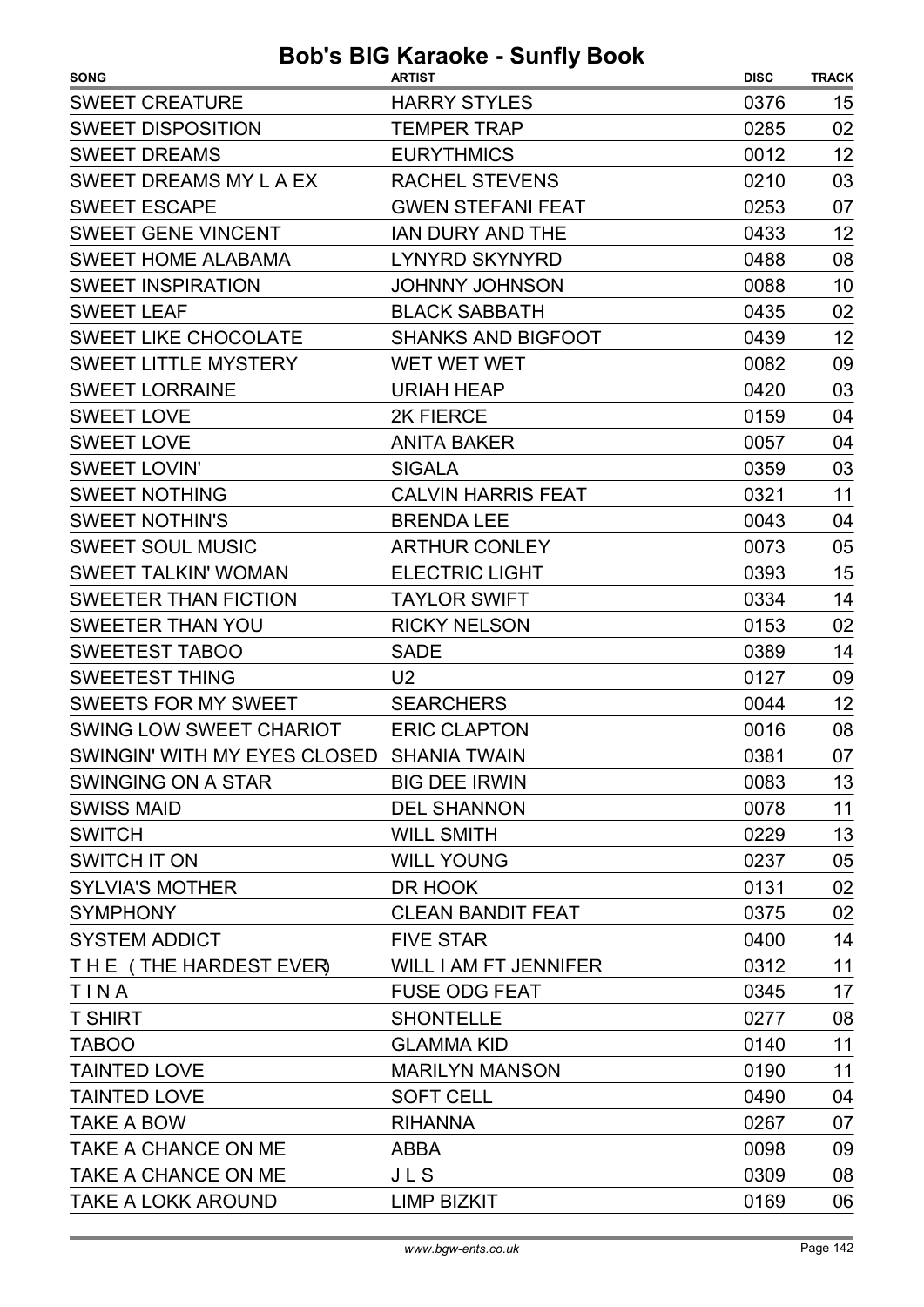| <b>SONG</b>                            | <b>ARTIST</b>             | <b>DISC</b> | <b>TRACK</b>    |
|----------------------------------------|---------------------------|-------------|-----------------|
| <b>TAKE A LOOK AROUND</b>              | <b>LIMP BIZKIT</b>        | 0442        | 15              |
| <b>TAKE A PICTURE</b>                  | <b>FILTER</b>             | 0161        | 10              |
| <b>TAKE BACK THE CITY</b>              | <b>SNOW PATROL</b>        | 0272        | 02              |
| <b>TAKE BACK THE NIGHT</b>             | <b>JUSTIN TIMBERLAKE</b>  | 0331        | 05              |
| <b>TAKE CARE</b>                       | <b>DRAKE FEAT RIHANNA</b> | 0311        | 14              |
| TAKE GOOD CARE OF MY BABY              | <b>BOBBY VEE</b>          | 0043        | 14              |
| <b>TAKE HER BACK</b>                   | <b>PIGEON DETECTIVES</b>  | 0259        | 03              |
| <b>TAKE IT EASY</b>                    | 3 S L                     | 0191        | 09              |
| <b>TAKE ME AS I AM</b>                 | <b>FAITH HILL</b>         | 0402        | 11              |
| <b>TAKE ME BACK</b>                    | <b>TINCHY STRYDER</b>     | 0276        | 06              |
| <b>TAKE ME HOME</b>                    | <b>CASH CASH FEAT</b>     | 0340        | 10              |
| <b>TAKE ME HOME</b>                    | <b>JESS GLYNNE</b>        | 0358        | 04              |
| <b>TAKE ME HOME</b>                    | <b>JOHN DENVER</b>        | 0487        | 04              |
| <b>TAKE ME HOME</b>                    | SOPHIE ELLIS BEXTOR       | 0183        | 05              |
| TAKE ME HOME COUNTRY ROADS JOHN DENVER |                           | 0383        | 10              |
| TAKE ME TO CHURCH                      | <b>HOZIER</b>             | 0346        | 08              |
| TAKE ME TO THE RIVER                   | <b>COMMITMENTS</b>        | 0444        | 02              |
| <b>TAKE MY BREATH AWAY</b>             | <b>BERLIN</b>             | 0053        | 13              |
| <b>TAKE MY BREATH AWAY</b>             | <b>EMMA BUNTON</b>        | 0182        | 01              |
| <b>TAKE OFF</b>                        | <b>CHIPMUNK FEAT TREY</b> | 0306        | 13              |
| <b>TAKE ON ME</b>                      | A HA                      | 0037        | 01              |
| <b>TAKE ON ME</b>                      | A <sub>1</sub>            | 0443        | 13              |
| TAKE OVER THE BREAK'S OVER             | <b>FALL OUT BOY</b>       | 0257        | 12              |
| TAKE THAT LOOK OFF YOUR                | <b>MARTI WEBB</b>         | 0110        | 07              |
| <b>TALK</b>                            | <b>COLDPLAY</b>           | 0238        | 05              |
| <b>TALK ABOUT OUR LOVE</b>             | <b>BRANDY</b>             | 0219        | 09              |
| <b>TALK DIRTY</b>                      | <b>JASON DERULO FEAT</b>  | 0331        | 13              |
| <b>TALK IT OVER</b>                    | <b>GRAYSON HUGH</b>       | 0470        | 10 <sup>°</sup> |
| TALK OF THE TOWN                       | <b>PRETENDERS</b>         | 0423        | 13              |
| <b>TALK TALK</b>                       | <b>TALK TALK</b>          | 0408        | 12              |
| TALK TO ME                             | <b>NICK BREWER FEAT</b>   | 0357        | 17              |
| <b>TALK TO ME</b>                      | <b>STEVIE NICKS</b>       | 0402        | 04              |
| TALK YOU DOWN                          | <b>SCRIPT</b>             | 0277        | 14              |
| <b>TALKING ABOUT</b>                   | <b>CONOR MAYNARD</b>      | 0350        | 12              |
| <b>TALKING BODY</b>                    | <b>TOVE LO</b>            | 0352        | 13              |
| <b>TALKING IN YOUR SLEEP</b>           | <b>CRYSTAL GAYLE</b>      | 0014        | 11              |
| <b>TALKING IN YOUR SLEEP</b>           | <b>MARTINE</b>            | 0152        | 01              |
| <b>TARGET</b>                          | <b>EMBRACE</b>            | 0248        | 10 <sup>°</sup> |
| <b>TARZAN BOY</b>                      | <b>BALTIMORA</b>          | 0028        | 06              |
| <b>TATTOO</b>                          | <b>JORDIN SPARKS</b>      | 0273        | 14              |
| TE AMO                                 | <b>RIHANNA</b>            | 0292        | 05              |
| <b>TEACH ME</b>                        | <b>BAKERMAT</b>           | 0349        | 07              |
| <b>TEAM</b>                            | <b>IGGY AZALEA</b>        | 0363        | 11              |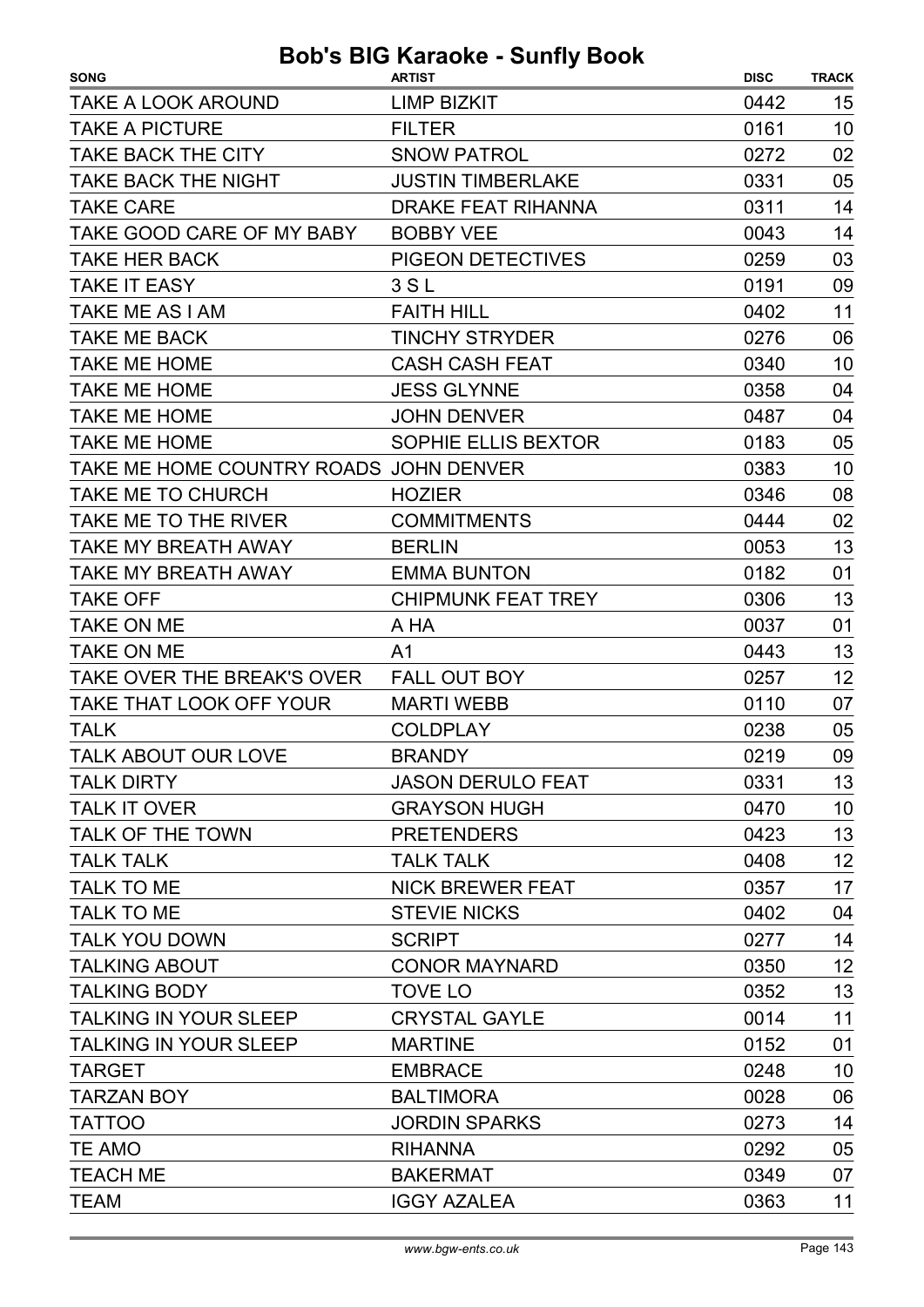| <b>SONG</b>                   | <b>ARTIST</b>            | <b>DISC</b> | <b>TRACK</b> |
|-------------------------------|--------------------------|-------------|--------------|
| <b>TEAM</b>                   | <b>LORDE</b>             | 0333        | 06           |
| <b>TEARDROP</b>               | <b>COLLECTIVE</b>        | 0310        | 18           |
| <b>TEARDROPS</b>              | 411                      | 0225        | 06           |
| <b>TEARDROPS</b>              | <b>LOVESTATION</b>       | 0454        | 09           |
| <b>TEARDROPS</b>              | <b>WOMACK AND</b>        | 0470        | 11           |
| <b>TEARS</b>                  | <b>CLEAN BANDIT FEAT</b> | 0365        | 12           |
| <b>TEARS</b>                  | <b>KEN DODD</b>          | 0074        | 14           |
| <b>TEARS DRY ON THEIR OWN</b> | <b>AMY WINEHOUSE</b>     | 0259        | 10           |
| <b>TEARS IN HEAVEN</b>        | <b>ERIC CLAPTON</b>      | 0503        | 15           |
| <b>TEARS OF A CLOWN</b>       | <b>SMOKEY ROBINSON</b>   | 0073        | 02           |
| <b>TEARS ON MY PILLOW</b>     | <b>JOHNNY NASH</b>       | 0104        | 08           |
| <b>TEARS ON MY PILLOW</b>     | <b>KYLIE MINOGUE</b>     | 0497        | 09           |
| <b>TEDDY BEAR</b>             | <b>ELVIS PRESLEY</b>     | 0047        | 08           |
| <b>TEDDY PICKER</b>           | <b>ARCTIC MONKEYS</b>    | 0262        | 09           |
| <b>TEENAGE DIRTBAG</b>        | <b>WHEATUS</b>           | 0457        | 12           |
| <b>TEENAGE DREAM</b>          | <b>KATY PERRY</b>        | 0295        | 07           |
| <b>TEENAGE DREAM</b>          | <b>T REX</b>             | 0499        | 15           |
| <b>TEENAGE KICKS</b>          | <b>UNDERTONES</b>        | 0109        | 02           |
| <b>TEENAGE LIFE</b>           | DAZ SAMPSON              | 0242        | 05           |
| <b>TEENAGE RAMPAGE</b>        | <b>SWEET</b>             | 0101        | 09           |
| <b>TEENAGERS</b>              | <b>MY CHEMICAL</b>       | 0258        | 01           |
| <b>TEETH</b>                  | <b>LADY GAGA</b>         | 0314        | 01           |
| <b>TELEGRAM SAM</b>           | T REX                    | 0499        | 14           |
| <b>TELEPHONE</b>              | <b>LADY GAGA FEAT</b>    | 0288        | 04           |
| <b>TELEPHONE MAN</b>          | <b>MERI WILSON</b>       | 0095        | 09           |
| <b>TELL HER</b>               | <b>RIZZLE KICKS</b>      | 0343        | 13           |
| TELL HER NO                   | <b>ZOMBIES</b>           | 0410        | 11           |
| <b>TELL HIM</b>               | <b>CELINE DION AND B</b> | 0117        | 06           |
| TELL IT TO MY HEART           | <b>KELLY LLORENNA</b>    | 0195        | 08           |
| TELL IT TO MY HEART           | <b>TAYLOR DAYNE</b>      | 0108        | 01           |
| <b>TELL LAURA I LOVE HER</b>  | <b>RICHIE VALENS</b>     | 0038        | 03           |
| <b>TELL ME</b>                | <b>BILLIE MYERS</b>      | 0123        | 06           |
| <b>TELL ME</b>                | <b>MELB</b>              | 0439        | 01           |
| TELL ME BABY                  | <b>RED HOT CHILI</b>     | 0245        | 02           |
| TELL ME BOUT IT               | <b>JOSS STONE</b>        | 0253        | 09           |
| <b>TELL ME MA</b>             | <b>SHAMROCKS</b>         | 0127        | 11           |
| TELL ME WHAT HE SAID          | <b>HELEN SHAPIRO</b>     | 0084        | 11           |
| <b>TELL ME WHEN</b>           | <b>HUMAN LEAGUE</b>      | 0029        | 01           |
| <b>TELLING THE WORLD</b>      | <b>TAIO CRUZ</b>         | 0304        | 09           |
| <b>TEMPORARY HOME</b>         | <b>CARRIE UNDERWOOD</b>  | 0291        | 12           |
| <b>TEMPTATION</b>             | <b>EVERLY BROTHERS</b>   | 0084        | 10           |
| <b>TEMPTATION</b>             | <b>HEAVEN 17</b>         | 0111        | 10           |
| <b>TEMPTED</b>                | <b>SQUEEZE</b>           | 0156        | 02           |
|                               |                          |             |              |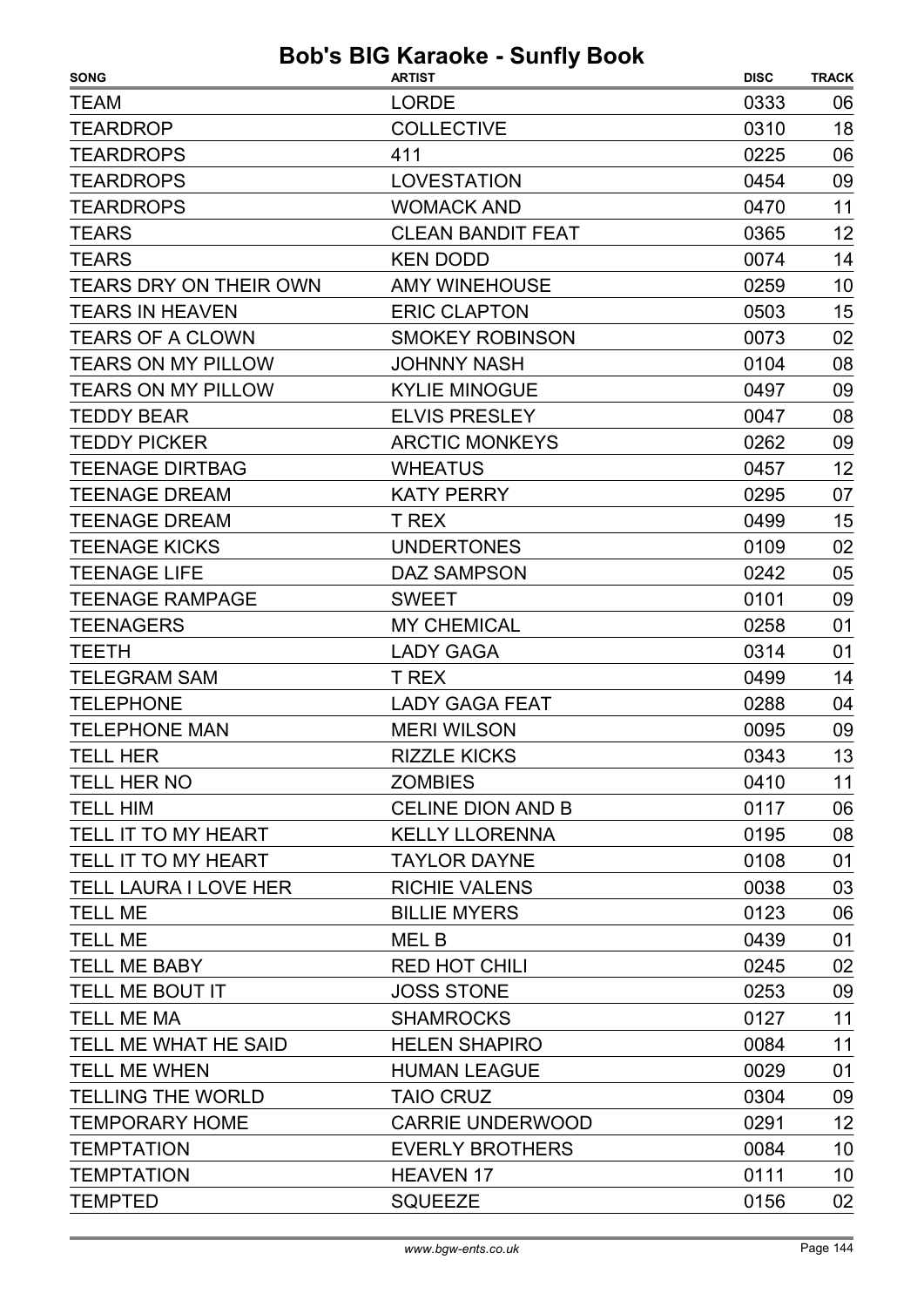| TEN OUT OF TEN<br>PAOLO NUTINI<br>0434<br><b>GABRIELLE</b><br>0221<br><b>TEN YEARS TIME</b><br>0134<br><b>TENDER</b><br><b>BLUR</b><br>0339<br>03<br><b>TENNIS COURT</b><br><b>LORDE</b><br><b>TEQUILA</b><br>0490<br>01<br>ALT AND THE LOST<br><b>TEQUILA SONG</b><br><b>TERRORVISION</b><br>0439<br><b>TEQUILA SUNRISE</b><br><b>EAGLES</b><br>0394<br>0093<br><b>TERRY</b><br><b>TWINKLE</b><br>07<br><b>M PEOPLE</b><br>0127<br><b>TESTIFY</b><br>0504<br>THANK ABBA FOR THE MUSIC<br><b>STANDARD</b><br><b>THANK GOD I FOUND YOU</b><br><b>MARIAH CAREY</b><br>0164<br>THANK GOD I'M A COUNTRY BOY<br><b>JOHN DENVER</b><br>0482<br><b>ALANIS MORISSETTE</b><br>0126<br><b>THANK U</b><br>01<br><b>THANK YOU</b><br><b>DIDO</b><br>0458<br><b>THANK YOU</b><br>04<br><b>JAMELIA</b><br>0215<br>THANK YOU FOR A LIFETIME<br><b>CLIFF RICHARD</b><br>0273<br>THANK YOU FOR LOVING ME<br><b>BON JOVI</b><br>0173<br>THANK YOU FOR THE MUSIC<br><b>ABBA</b><br>0057<br><b>THANK YOU VERY MUCH</b><br>0089<br><b>SCAFFOLD</b><br><b>THAT DAY</b><br><b>NATALIE IMBRUGLIA</b><br>0183<br>THAT DON'T IMPRESS ME MUCH<br>14<br><b>SHANIA TWAIN</b><br>0138<br><b>THAT GIRL</b><br><b>MCFLY</b><br>0222<br>0268<br><b>THAT GREEN GENTLEMAN</b><br><b>PANIC AT THE DISCO</b><br>THAT I WOULD BE GOOD<br><b>ALANIS MORISSETTE</b><br>0154<br>THAT LOOK IN YOUR EYE<br><b>ALI CAMPBELL</b><br>0039<br>THAT OLD DEVIL CALLED LOVE<br><b>ALISON MOYET</b><br>0391<br>07<br>THAT OLD PAIR OF JEANS<br><b>FATBOY SLIM</b><br>0244<br>0327<br><b>THAT POWER</b><br>WILL I AM FEAT JUSTIN<br><b>PIKKETYWITCH</b><br>0393<br>THAT SAME OLD FEELING<br><b>THAT SMELL</b><br>LYNYRD SKYNYRD<br>0509<br>0434<br>THAT SOUNDS GOOD TO ME<br><b>JOSH DUBOVIE</b><br>THAT WAS YESTERDAY<br>0021<br><b>FOREIGNER</b><br>THAT'LL BE THE DAY<br>0448<br><b>BUDDY HOLLY</b><br><b>GENESIS</b><br><b>THAT'S ALL</b><br>0397<br>THAT'S ENTERTAINMENT<br>0508<br>JAM<br>THAT'S HOW COUNTRY BOYS<br><b>BILLY CURRINGTON</b><br>0290<br>03<br><b>FRANK SINATRA</b><br><b>THAT'S LIFE</b><br>0149<br>09<br><b>THAT'S MY GIRL</b><br>FIFTH HARMONY<br>0369<br>THAT'S MY GOAL (X FACTOR)<br>0239<br>01<br><b>SHAYNE WARD</b><br>THAT'S NOT MY NAME<br><b>TING TINGS</b><br>0267<br>14<br>THAT'S THE WAY I LIKE IT<br>K C AND THE<br>0097 | <b>SONG</b>          | <b>ARTIST</b>      | <b>DISC</b> | <b>TRACK</b> |
|---------------------------------------------------------------------------------------------------------------------------------------------------------------------------------------------------------------------------------------------------------------------------------------------------------------------------------------------------------------------------------------------------------------------------------------------------------------------------------------------------------------------------------------------------------------------------------------------------------------------------------------------------------------------------------------------------------------------------------------------------------------------------------------------------------------------------------------------------------------------------------------------------------------------------------------------------------------------------------------------------------------------------------------------------------------------------------------------------------------------------------------------------------------------------------------------------------------------------------------------------------------------------------------------------------------------------------------------------------------------------------------------------------------------------------------------------------------------------------------------------------------------------------------------------------------------------------------------------------------------------------------------------------------------------------------------------------------------------------------------------------------------------------------------------------------------------------------------------------------------------------------------------------------------------------------------------------------------------------------------------------------------------------------------------------------------------------------------------------------------------------------------------------------------------------------------------------------------------------------------------------------------------------------------------------|----------------------|--------------------|-------------|--------------|
|                                                                                                                                                                                                                                                                                                                                                                                                                                                                                                                                                                                                                                                                                                                                                                                                                                                                                                                                                                                                                                                                                                                                                                                                                                                                                                                                                                                                                                                                                                                                                                                                                                                                                                                                                                                                                                                                                                                                                                                                                                                                                                                                                                                                                                                                                                         |                      |                    |             | 11           |
|                                                                                                                                                                                                                                                                                                                                                                                                                                                                                                                                                                                                                                                                                                                                                                                                                                                                                                                                                                                                                                                                                                                                                                                                                                                                                                                                                                                                                                                                                                                                                                                                                                                                                                                                                                                                                                                                                                                                                                                                                                                                                                                                                                                                                                                                                                         |                      |                    |             | 09           |
|                                                                                                                                                                                                                                                                                                                                                                                                                                                                                                                                                                                                                                                                                                                                                                                                                                                                                                                                                                                                                                                                                                                                                                                                                                                                                                                                                                                                                                                                                                                                                                                                                                                                                                                                                                                                                                                                                                                                                                                                                                                                                                                                                                                                                                                                                                         |                      |                    |             | 05           |
|                                                                                                                                                                                                                                                                                                                                                                                                                                                                                                                                                                                                                                                                                                                                                                                                                                                                                                                                                                                                                                                                                                                                                                                                                                                                                                                                                                                                                                                                                                                                                                                                                                                                                                                                                                                                                                                                                                                                                                                                                                                                                                                                                                                                                                                                                                         |                      |                    |             |              |
|                                                                                                                                                                                                                                                                                                                                                                                                                                                                                                                                                                                                                                                                                                                                                                                                                                                                                                                                                                                                                                                                                                                                                                                                                                                                                                                                                                                                                                                                                                                                                                                                                                                                                                                                                                                                                                                                                                                                                                                                                                                                                                                                                                                                                                                                                                         |                      |                    |             |              |
|                                                                                                                                                                                                                                                                                                                                                                                                                                                                                                                                                                                                                                                                                                                                                                                                                                                                                                                                                                                                                                                                                                                                                                                                                                                                                                                                                                                                                                                                                                                                                                                                                                                                                                                                                                                                                                                                                                                                                                                                                                                                                                                                                                                                                                                                                                         |                      |                    |             | 14           |
|                                                                                                                                                                                                                                                                                                                                                                                                                                                                                                                                                                                                                                                                                                                                                                                                                                                                                                                                                                                                                                                                                                                                                                                                                                                                                                                                                                                                                                                                                                                                                                                                                                                                                                                                                                                                                                                                                                                                                                                                                                                                                                                                                                                                                                                                                                         |                      |                    |             | 02           |
|                                                                                                                                                                                                                                                                                                                                                                                                                                                                                                                                                                                                                                                                                                                                                                                                                                                                                                                                                                                                                                                                                                                                                                                                                                                                                                                                                                                                                                                                                                                                                                                                                                                                                                                                                                                                                                                                                                                                                                                                                                                                                                                                                                                                                                                                                                         |                      |                    |             | 08           |
|                                                                                                                                                                                                                                                                                                                                                                                                                                                                                                                                                                                                                                                                                                                                                                                                                                                                                                                                                                                                                                                                                                                                                                                                                                                                                                                                                                                                                                                                                                                                                                                                                                                                                                                                                                                                                                                                                                                                                                                                                                                                                                                                                                                                                                                                                                         |                      |                    |             |              |
|                                                                                                                                                                                                                                                                                                                                                                                                                                                                                                                                                                                                                                                                                                                                                                                                                                                                                                                                                                                                                                                                                                                                                                                                                                                                                                                                                                                                                                                                                                                                                                                                                                                                                                                                                                                                                                                                                                                                                                                                                                                                                                                                                                                                                                                                                                         |                      |                    |             | 07           |
|                                                                                                                                                                                                                                                                                                                                                                                                                                                                                                                                                                                                                                                                                                                                                                                                                                                                                                                                                                                                                                                                                                                                                                                                                                                                                                                                                                                                                                                                                                                                                                                                                                                                                                                                                                                                                                                                                                                                                                                                                                                                                                                                                                                                                                                                                                         |                      |                    |             | 02           |
|                                                                                                                                                                                                                                                                                                                                                                                                                                                                                                                                                                                                                                                                                                                                                                                                                                                                                                                                                                                                                                                                                                                                                                                                                                                                                                                                                                                                                                                                                                                                                                                                                                                                                                                                                                                                                                                                                                                                                                                                                                                                                                                                                                                                                                                                                                         |                      |                    |             | 14           |
|                                                                                                                                                                                                                                                                                                                                                                                                                                                                                                                                                                                                                                                                                                                                                                                                                                                                                                                                                                                                                                                                                                                                                                                                                                                                                                                                                                                                                                                                                                                                                                                                                                                                                                                                                                                                                                                                                                                                                                                                                                                                                                                                                                                                                                                                                                         |                      |                    |             | 10           |
|                                                                                                                                                                                                                                                                                                                                                                                                                                                                                                                                                                                                                                                                                                                                                                                                                                                                                                                                                                                                                                                                                                                                                                                                                                                                                                                                                                                                                                                                                                                                                                                                                                                                                                                                                                                                                                                                                                                                                                                                                                                                                                                                                                                                                                                                                                         |                      |                    |             |              |
|                                                                                                                                                                                                                                                                                                                                                                                                                                                                                                                                                                                                                                                                                                                                                                                                                                                                                                                                                                                                                                                                                                                                                                                                                                                                                                                                                                                                                                                                                                                                                                                                                                                                                                                                                                                                                                                                                                                                                                                                                                                                                                                                                                                                                                                                                                         |                      |                    |             |              |
|                                                                                                                                                                                                                                                                                                                                                                                                                                                                                                                                                                                                                                                                                                                                                                                                                                                                                                                                                                                                                                                                                                                                                                                                                                                                                                                                                                                                                                                                                                                                                                                                                                                                                                                                                                                                                                                                                                                                                                                                                                                                                                                                                                                                                                                                                                         |                      |                    |             | 15           |
|                                                                                                                                                                                                                                                                                                                                                                                                                                                                                                                                                                                                                                                                                                                                                                                                                                                                                                                                                                                                                                                                                                                                                                                                                                                                                                                                                                                                                                                                                                                                                                                                                                                                                                                                                                                                                                                                                                                                                                                                                                                                                                                                                                                                                                                                                                         |                      |                    |             | 08           |
|                                                                                                                                                                                                                                                                                                                                                                                                                                                                                                                                                                                                                                                                                                                                                                                                                                                                                                                                                                                                                                                                                                                                                                                                                                                                                                                                                                                                                                                                                                                                                                                                                                                                                                                                                                                                                                                                                                                                                                                                                                                                                                                                                                                                                                                                                                         |                      |                    |             | 03           |
|                                                                                                                                                                                                                                                                                                                                                                                                                                                                                                                                                                                                                                                                                                                                                                                                                                                                                                                                                                                                                                                                                                                                                                                                                                                                                                                                                                                                                                                                                                                                                                                                                                                                                                                                                                                                                                                                                                                                                                                                                                                                                                                                                                                                                                                                                                         |                      |                    |             | 10           |
|                                                                                                                                                                                                                                                                                                                                                                                                                                                                                                                                                                                                                                                                                                                                                                                                                                                                                                                                                                                                                                                                                                                                                                                                                                                                                                                                                                                                                                                                                                                                                                                                                                                                                                                                                                                                                                                                                                                                                                                                                                                                                                                                                                                                                                                                                                         |                      |                    |             | 10           |
|                                                                                                                                                                                                                                                                                                                                                                                                                                                                                                                                                                                                                                                                                                                                                                                                                                                                                                                                                                                                                                                                                                                                                                                                                                                                                                                                                                                                                                                                                                                                                                                                                                                                                                                                                                                                                                                                                                                                                                                                                                                                                                                                                                                                                                                                                                         |                      |                    |             |              |
|                                                                                                                                                                                                                                                                                                                                                                                                                                                                                                                                                                                                                                                                                                                                                                                                                                                                                                                                                                                                                                                                                                                                                                                                                                                                                                                                                                                                                                                                                                                                                                                                                                                                                                                                                                                                                                                                                                                                                                                                                                                                                                                                                                                                                                                                                                         |                      |                    |             | 03           |
|                                                                                                                                                                                                                                                                                                                                                                                                                                                                                                                                                                                                                                                                                                                                                                                                                                                                                                                                                                                                                                                                                                                                                                                                                                                                                                                                                                                                                                                                                                                                                                                                                                                                                                                                                                                                                                                                                                                                                                                                                                                                                                                                                                                                                                                                                                         |                      |                    |             | 02           |
|                                                                                                                                                                                                                                                                                                                                                                                                                                                                                                                                                                                                                                                                                                                                                                                                                                                                                                                                                                                                                                                                                                                                                                                                                                                                                                                                                                                                                                                                                                                                                                                                                                                                                                                                                                                                                                                                                                                                                                                                                                                                                                                                                                                                                                                                                                         |                      |                    |             | 12           |
|                                                                                                                                                                                                                                                                                                                                                                                                                                                                                                                                                                                                                                                                                                                                                                                                                                                                                                                                                                                                                                                                                                                                                                                                                                                                                                                                                                                                                                                                                                                                                                                                                                                                                                                                                                                                                                                                                                                                                                                                                                                                                                                                                                                                                                                                                                         |                      |                    |             | 06           |
|                                                                                                                                                                                                                                                                                                                                                                                                                                                                                                                                                                                                                                                                                                                                                                                                                                                                                                                                                                                                                                                                                                                                                                                                                                                                                                                                                                                                                                                                                                                                                                                                                                                                                                                                                                                                                                                                                                                                                                                                                                                                                                                                                                                                                                                                                                         |                      |                    |             |              |
|                                                                                                                                                                                                                                                                                                                                                                                                                                                                                                                                                                                                                                                                                                                                                                                                                                                                                                                                                                                                                                                                                                                                                                                                                                                                                                                                                                                                                                                                                                                                                                                                                                                                                                                                                                                                                                                                                                                                                                                                                                                                                                                                                                                                                                                                                                         |                      |                    |             | 02           |
|                                                                                                                                                                                                                                                                                                                                                                                                                                                                                                                                                                                                                                                                                                                                                                                                                                                                                                                                                                                                                                                                                                                                                                                                                                                                                                                                                                                                                                                                                                                                                                                                                                                                                                                                                                                                                                                                                                                                                                                                                                                                                                                                                                                                                                                                                                         |                      |                    |             | 02           |
|                                                                                                                                                                                                                                                                                                                                                                                                                                                                                                                                                                                                                                                                                                                                                                                                                                                                                                                                                                                                                                                                                                                                                                                                                                                                                                                                                                                                                                                                                                                                                                                                                                                                                                                                                                                                                                                                                                                                                                                                                                                                                                                                                                                                                                                                                                         |                      |                    |             | 06           |
|                                                                                                                                                                                                                                                                                                                                                                                                                                                                                                                                                                                                                                                                                                                                                                                                                                                                                                                                                                                                                                                                                                                                                                                                                                                                                                                                                                                                                                                                                                                                                                                                                                                                                                                                                                                                                                                                                                                                                                                                                                                                                                                                                                                                                                                                                                         |                      |                    |             | 16           |
|                                                                                                                                                                                                                                                                                                                                                                                                                                                                                                                                                                                                                                                                                                                                                                                                                                                                                                                                                                                                                                                                                                                                                                                                                                                                                                                                                                                                                                                                                                                                                                                                                                                                                                                                                                                                                                                                                                                                                                                                                                                                                                                                                                                                                                                                                                         |                      |                    |             | 12           |
|                                                                                                                                                                                                                                                                                                                                                                                                                                                                                                                                                                                                                                                                                                                                                                                                                                                                                                                                                                                                                                                                                                                                                                                                                                                                                                                                                                                                                                                                                                                                                                                                                                                                                                                                                                                                                                                                                                                                                                                                                                                                                                                                                                                                                                                                                                         |                      |                    |             | 03           |
|                                                                                                                                                                                                                                                                                                                                                                                                                                                                                                                                                                                                                                                                                                                                                                                                                                                                                                                                                                                                                                                                                                                                                                                                                                                                                                                                                                                                                                                                                                                                                                                                                                                                                                                                                                                                                                                                                                                                                                                                                                                                                                                                                                                                                                                                                                         |                      |                    |             | 12           |
|                                                                                                                                                                                                                                                                                                                                                                                                                                                                                                                                                                                                                                                                                                                                                                                                                                                                                                                                                                                                                                                                                                                                                                                                                                                                                                                                                                                                                                                                                                                                                                                                                                                                                                                                                                                                                                                                                                                                                                                                                                                                                                                                                                                                                                                                                                         |                      |                    |             | 08           |
|                                                                                                                                                                                                                                                                                                                                                                                                                                                                                                                                                                                                                                                                                                                                                                                                                                                                                                                                                                                                                                                                                                                                                                                                                                                                                                                                                                                                                                                                                                                                                                                                                                                                                                                                                                                                                                                                                                                                                                                                                                                                                                                                                                                                                                                                                                         |                      |                    |             | 11           |
|                                                                                                                                                                                                                                                                                                                                                                                                                                                                                                                                                                                                                                                                                                                                                                                                                                                                                                                                                                                                                                                                                                                                                                                                                                                                                                                                                                                                                                                                                                                                                                                                                                                                                                                                                                                                                                                                                                                                                                                                                                                                                                                                                                                                                                                                                                         |                      |                    |             | 10           |
|                                                                                                                                                                                                                                                                                                                                                                                                                                                                                                                                                                                                                                                                                                                                                                                                                                                                                                                                                                                                                                                                                                                                                                                                                                                                                                                                                                                                                                                                                                                                                                                                                                                                                                                                                                                                                                                                                                                                                                                                                                                                                                                                                                                                                                                                                                         |                      |                    |             |              |
|                                                                                                                                                                                                                                                                                                                                                                                                                                                                                                                                                                                                                                                                                                                                                                                                                                                                                                                                                                                                                                                                                                                                                                                                                                                                                                                                                                                                                                                                                                                                                                                                                                                                                                                                                                                                                                                                                                                                                                                                                                                                                                                                                                                                                                                                                                         |                      |                    |             |              |
|                                                                                                                                                                                                                                                                                                                                                                                                                                                                                                                                                                                                                                                                                                                                                                                                                                                                                                                                                                                                                                                                                                                                                                                                                                                                                                                                                                                                                                                                                                                                                                                                                                                                                                                                                                                                                                                                                                                                                                                                                                                                                                                                                                                                                                                                                                         |                      |                    |             |              |
|                                                                                                                                                                                                                                                                                                                                                                                                                                                                                                                                                                                                                                                                                                                                                                                                                                                                                                                                                                                                                                                                                                                                                                                                                                                                                                                                                                                                                                                                                                                                                                                                                                                                                                                                                                                                                                                                                                                                                                                                                                                                                                                                                                                                                                                                                                         |                      |                    |             | 03           |
|                                                                                                                                                                                                                                                                                                                                                                                                                                                                                                                                                                                                                                                                                                                                                                                                                                                                                                                                                                                                                                                                                                                                                                                                                                                                                                                                                                                                                                                                                                                                                                                                                                                                                                                                                                                                                                                                                                                                                                                                                                                                                                                                                                                                                                                                                                         |                      |                    |             |              |
|                                                                                                                                                                                                                                                                                                                                                                                                                                                                                                                                                                                                                                                                                                                                                                                                                                                                                                                                                                                                                                                                                                                                                                                                                                                                                                                                                                                                                                                                                                                                                                                                                                                                                                                                                                                                                                                                                                                                                                                                                                                                                                                                                                                                                                                                                                         | THAT'S THE WAY IT IS | <b>CELINE DION</b> | 0157        | 01           |
| THAT'S THE WAY LOVE GOES<br><b>JANET JACKSON</b><br>0470                                                                                                                                                                                                                                                                                                                                                                                                                                                                                                                                                                                                                                                                                                                                                                                                                                                                                                                                                                                                                                                                                                                                                                                                                                                                                                                                                                                                                                                                                                                                                                                                                                                                                                                                                                                                                                                                                                                                                                                                                                                                                                                                                                                                                                                |                      |                    |             | 12           |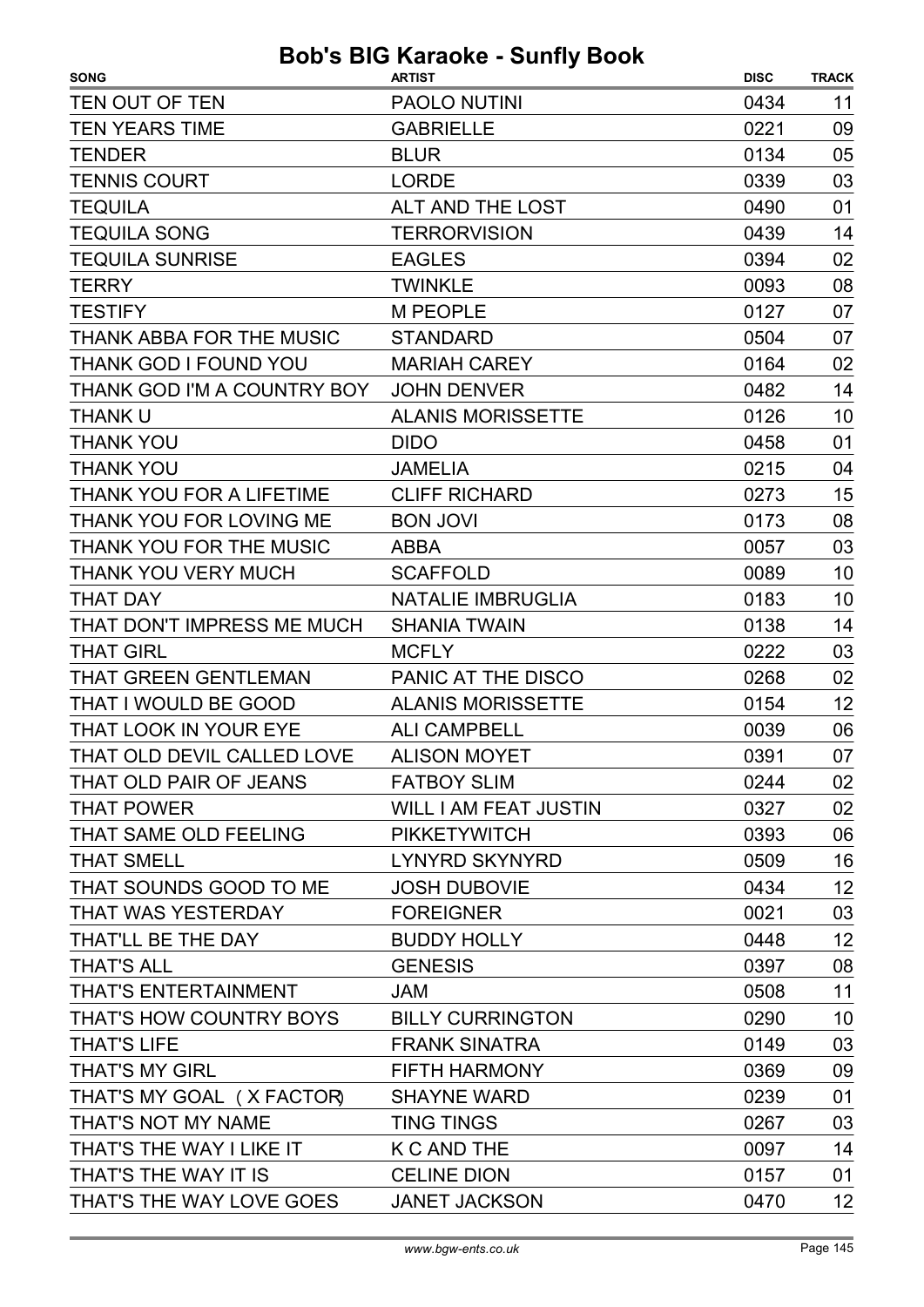| <b>SONG</b>                             | <b>ARTIST</b>            | <b>DISC</b> | <b>TRACK</b> |
|-----------------------------------------|--------------------------|-------------|--------------|
| THAT'S WHAT FRIENDS ARE FOR             | <b>DENIECE WILLIAMS</b>  | 0432        | 02           |
| THAT'S WHAT FRIENDS ARE FOR             | <b>DIONNE WARWICK</b>    | 0491        | 15           |
| THAT'S WHAT I GO TO SCHOOL              | <b>BUSTED</b>            | 0464        | 07           |
| <b>THAT'S WHAT I LIKE</b>               | <b>BRUNO MARS</b>        | 0371        | 10           |
| THAT'S WHAT LOVE WILL DO                | <b>JOE BROWN AND THE</b> | 0078        | 07           |
| <b>THAT'S WHAT YOU GET</b>              | <b>PARAMORE</b>          | 0267        | 02           |
| THE FIGHTER                             | <b>GYM CLASS HEROES</b>  | 0318        | 09           |
| THE GIVER (REPRISE)                     | <b>DUKE DUMONT</b>       | 0353        | 05           |
| THEN HE KISSED ME                       | <b>CRYSTALS</b>          | 0069        | 13           |
| THERE GOES MY BABY                      | <b>USHER</b>             | 0294        | 13           |
| THERE GOES MY EVERYTHING                | <b>ELVIS PRESLEY</b>     | 0166        | 07           |
| THERE GOES MY FIRST LOVE                | <b>DRIFTERS</b>          | 0055        | 01           |
| THERE GOES THE                          | <b>SHERYL CROW</b>       | 0128        | 14           |
| THERE IS A LIGHT THAT NEVER             | <b>SMITHS</b>            | 0405        | 12           |
| THERE SHE GOES                          | L A'S                    | 0509        | 09           |
| THERE SHE GOES                          | <b>SIXPENCE NONE THE</b> | 0146        | 08           |
| THERE THERE                             | <b>RADIOHEAD</b>         | 0404        | 07           |
| THERE YOU'LL BE                         | <b>FAITH HILL</b>        | 0180        | 12           |
| THERE'S A HEARTACHE                     | <b>JIM REEVES</b>        | 0094        | 08           |
| THERE'S A KIND OF HUSH                  | <b>HERMAN'S HERMITS</b>  | 0099        | 01           |
| THERE'S ALWAYS SOMETHING TO SANDIE SHAW |                          | 0064        | 02           |
| THERE'S NO BUSINESS LIKE                | ANNIE GET YOUR GUN       | 0414        | 13           |
| THERE'S NOTHING HOLDIN' ME              | <b>SHAWN MENDES</b>      | 0376        | 03           |
| <b>THERE'S YOUR TROUBLE</b>             | <b>DIXIE CHICKS</b>      | 0142        | 15           |
| THESE ARE THE DAYS                      | <b>CALLING</b>           | 0201        | 08           |
| THESE BOOTS ARE MADE FOR                | <b>JESSICA SIMPSON</b>   | 0235        | 03           |
| THESE BOOTS ARE MADE FOR                | <b>NANCY SINATRA</b>     | 0487        | 12           |
| <b>THESE DAYS</b>                       | <b>TAKE THAT</b>         | 0345        | 05           |
| <b>THESE DREAMS</b>                     | <b>HEART</b>             | 0431        | 13           |
| THESE FOOLISH THINGS                    | <b>BRYAN FERRY</b>       | 0433        | 08           |
| <b>THESE WORDS</b>                      | <b>NATASHA</b>           | 0221        | 01           |
| <b>THEY</b>                             | <b>JEM</b>               | 0230        | 09           |
| THEY ALL LAUGHED                        | <b>FRANK SINATRA</b>     | 0132        | 04           |
| THEY DON'T KNOW                         | <b>TRACY ULLMAN</b>      | 0076        | 12           |
| THEY'RE COMING TO TAKE ME               | <b>NAPOLEON XIV</b>      | 0089        | 15           |
| THIEVES IN THE TEMPLE                   | <b>PRINCE</b>            | 0500        | 09           |
| THING CALLED LOVE                       | <b>DARKNESS</b>          | 0410        | 15           |
| THINGS CAN ONLY GET BETTER              | <b>D REAM</b>            | 0006        | 15           |
| THINGS THAT MAKE YOU GO                 | C AND C MUSIC            | 0470        | 15           |
| THINGS WE DO FOR LOVE                   | 10CC                     | 0399        | 11           |
| <b>THINK</b>                            | <b>ARETHA FRANKLIN</b>   | 0073        | 03           |
| THINK ABOUT IT                          | <b>MELANIE C</b>         | 0308        | 16           |
| THINK OF YOU                            | <b>WHIGFIELD</b>         | 0027        | 08           |
|                                         |                          |             |              |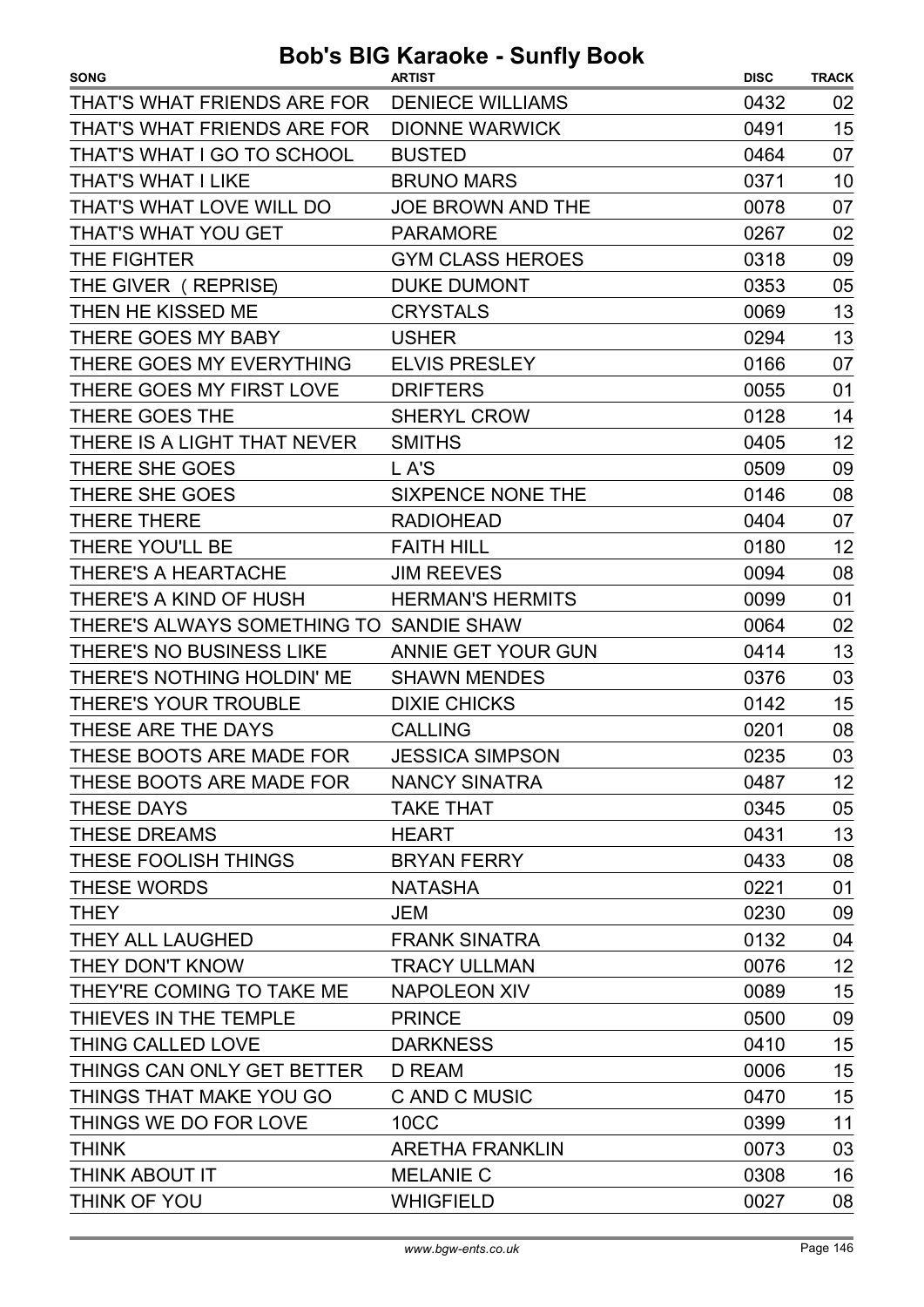| <b>CELINE DION</b><br>0019<br>05<br>15<br><b>LIBERTY</b><br>0182<br>12<br>0331<br><b>CALVIN HARRIS FEAT</b><br><b>KENNY THOMAS</b><br>09<br>0053<br>08<br><b>OLLY MURS</b><br>0298<br>11<br><b>KATY PERRY</b><br>0277<br>01<br><b>ED SHEERAN</b><br>0345<br>0018<br>01<br><b>MARTHA AND THE</b><br><b>BON JOVI</b><br>05<br>0039<br><b>SCOUTING FOR GIRLS</b><br>04<br>0291<br>03<br>THIS AIN'T A SCENE IT'S AN ARMS FALL OUT BOY<br>0252<br>15<br><b>EMMA'S IMAGINATION</b><br>0296<br><b>KUNGS VS COOKIN'</b><br>0365<br>01<br>12<br><b>ROB THOMAS</b><br>0234<br>11<br><b>PULP</b><br>0505<br><b>KATY PERRY</b><br>0343<br>01<br><b>MONTELL JORDAN</b><br>13<br>0408<br><b>DANNII MINOGUE</b><br>0469<br>01<br><b>MELBA MOORE</b><br>08<br>0393<br>15<br><b>MICHAEL JACKSON</b><br>0285<br><b>WILL I AM FEAT EVA</b><br>0317<br>06<br>14<br><b>SHIRLEY BASSEY</b><br>0427<br>PETULA CLARK<br>0052<br>10<br>13<br><b>GEORGE MICHAEL</b><br>0249<br><b>KEANE</b><br>0225<br>09<br>02<br>THIS IS THE RIGHT TIME<br>0469<br><b>LISA STANSFIELD</b><br>THIS IS WHAT YOU CAME FOR CALVIN HARRIS FEAT<br>0364<br>02<br>15<br><b>BEE GEES</b><br>0178<br><b>CARLY RAE JEPSEN</b><br>0321<br>05<br>08<br><b>THIS KISS</b><br><b>FAITH HILL</b><br>0482<br>16<br><b>THIS LOVE</b><br><b>LEANNE RIMES</b><br>0214<br><b>THIS LOVE</b><br><b>MAROON 5</b><br>0492<br>02<br>03<br>THIS OLD HEART OF MINE<br><b>ISLEY BROTHERS</b><br>0382<br>THIS OLE' HEART OF MINE<br>0088<br>06<br><b>ISLEY BROTHERS</b><br>11<br>THIS OLE HOUSE<br>ROSEMARY CLOONEY<br>0092<br>17<br>THIS ONE'S FOR YOU<br><b>DAVID GUETTA FEAT</b><br>0365<br>14<br><b>THIS TIME</b><br><b>STARSAILOR</b><br>0240<br>THIS TOWN<br><b>NIALL HORAN</b><br>0369<br>05<br>12<br>THIS TOWN AIN'T BIG ENOUGH<br><b>SPARKS</b><br>0035 | <b>SONG</b>                | <b>ARTIST</b> | <b>DISC</b> | <b>TRACK</b> |
|--------------------------------------------------------------------------------------------------------------------------------------------------------------------------------------------------------------------------------------------------------------------------------------------------------------------------------------------------------------------------------------------------------------------------------------------------------------------------------------------------------------------------------------------------------------------------------------------------------------------------------------------------------------------------------------------------------------------------------------------------------------------------------------------------------------------------------------------------------------------------------------------------------------------------------------------------------------------------------------------------------------------------------------------------------------------------------------------------------------------------------------------------------------------------------------------------------------------------------------------------------------------------------------------------------------------------------------------------------------------------------------------------------------------------------------------------------------------------------------------------------------------------------------------------------------------------------------------------------------------------------------------------------------------------------------------------------------------------------------------------------------------------------------------|----------------------------|---------------|-------------|--------------|
|                                                                                                                                                                                                                                                                                                                                                                                                                                                                                                                                                                                                                                                                                                                                                                                                                                                                                                                                                                                                                                                                                                                                                                                                                                                                                                                                                                                                                                                                                                                                                                                                                                                                                                                                                                                            | <b>THINK TWICE</b>         |               |             |              |
|                                                                                                                                                                                                                                                                                                                                                                                                                                                                                                                                                                                                                                                                                                                                                                                                                                                                                                                                                                                                                                                                                                                                                                                                                                                                                                                                                                                                                                                                                                                                                                                                                                                                                                                                                                                            | <b>THINKIN' IT OVER</b>    |               |             |              |
|                                                                                                                                                                                                                                                                                                                                                                                                                                                                                                                                                                                                                                                                                                                                                                                                                                                                                                                                                                                                                                                                                                                                                                                                                                                                                                                                                                                                                                                                                                                                                                                                                                                                                                                                                                                            | <b>THINKING ABOUT YOU</b>  |               |             |              |
|                                                                                                                                                                                                                                                                                                                                                                                                                                                                                                                                                                                                                                                                                                                                                                                                                                                                                                                                                                                                                                                                                                                                                                                                                                                                                                                                                                                                                                                                                                                                                                                                                                                                                                                                                                                            | THINKING ABOUT YOUR LOVE   |               |             |              |
|                                                                                                                                                                                                                                                                                                                                                                                                                                                                                                                                                                                                                                                                                                                                                                                                                                                                                                                                                                                                                                                                                                                                                                                                                                                                                                                                                                                                                                                                                                                                                                                                                                                                                                                                                                                            | <b>THINKING OF ME</b>      |               |             |              |
|                                                                                                                                                                                                                                                                                                                                                                                                                                                                                                                                                                                                                                                                                                                                                                                                                                                                                                                                                                                                                                                                                                                                                                                                                                                                                                                                                                                                                                                                                                                                                                                                                                                                                                                                                                                            | <b>THINKING OF YOU</b>     |               |             |              |
|                                                                                                                                                                                                                                                                                                                                                                                                                                                                                                                                                                                                                                                                                                                                                                                                                                                                                                                                                                                                                                                                                                                                                                                                                                                                                                                                                                                                                                                                                                                                                                                                                                                                                                                                                                                            | THINKING OUT LOUD          |               |             |              |
|                                                                                                                                                                                                                                                                                                                                                                                                                                                                                                                                                                                                                                                                                                                                                                                                                                                                                                                                                                                                                                                                                                                                                                                                                                                                                                                                                                                                                                                                                                                                                                                                                                                                                                                                                                                            | THIRD FINGER LEFT HAND     |               |             |              |
|                                                                                                                                                                                                                                                                                                                                                                                                                                                                                                                                                                                                                                                                                                                                                                                                                                                                                                                                                                                                                                                                                                                                                                                                                                                                                                                                                                                                                                                                                                                                                                                                                                                                                                                                                                                            | THIS AIN'T A LOVE SONG     |               |             |              |
|                                                                                                                                                                                                                                                                                                                                                                                                                                                                                                                                                                                                                                                                                                                                                                                                                                                                                                                                                                                                                                                                                                                                                                                                                                                                                                                                                                                                                                                                                                                                                                                                                                                                                                                                                                                            | THIS AIN'T A LOVE SONG     |               |             |              |
|                                                                                                                                                                                                                                                                                                                                                                                                                                                                                                                                                                                                                                                                                                                                                                                                                                                                                                                                                                                                                                                                                                                                                                                                                                                                                                                                                                                                                                                                                                                                                                                                                                                                                                                                                                                            |                            |               |             |              |
|                                                                                                                                                                                                                                                                                                                                                                                                                                                                                                                                                                                                                                                                                                                                                                                                                                                                                                                                                                                                                                                                                                                                                                                                                                                                                                                                                                                                                                                                                                                                                                                                                                                                                                                                                                                            | THIS DAY                   |               |             |              |
|                                                                                                                                                                                                                                                                                                                                                                                                                                                                                                                                                                                                                                                                                                                                                                                                                                                                                                                                                                                                                                                                                                                                                                                                                                                                                                                                                                                                                                                                                                                                                                                                                                                                                                                                                                                            | <b>THIS GIRL</b>           |               |             |              |
|                                                                                                                                                                                                                                                                                                                                                                                                                                                                                                                                                                                                                                                                                                                                                                                                                                                                                                                                                                                                                                                                                                                                                                                                                                                                                                                                                                                                                                                                                                                                                                                                                                                                                                                                                                                            | THIS HOW A HEART BREAKS    |               |             |              |
|                                                                                                                                                                                                                                                                                                                                                                                                                                                                                                                                                                                                                                                                                                                                                                                                                                                                                                                                                                                                                                                                                                                                                                                                                                                                                                                                                                                                                                                                                                                                                                                                                                                                                                                                                                                            | THIS IS HARDCORE           |               |             |              |
|                                                                                                                                                                                                                                                                                                                                                                                                                                                                                                                                                                                                                                                                                                                                                                                                                                                                                                                                                                                                                                                                                                                                                                                                                                                                                                                                                                                                                                                                                                                                                                                                                                                                                                                                                                                            | THIS IS HOW WE DO          |               |             |              |
|                                                                                                                                                                                                                                                                                                                                                                                                                                                                                                                                                                                                                                                                                                                                                                                                                                                                                                                                                                                                                                                                                                                                                                                                                                                                                                                                                                                                                                                                                                                                                                                                                                                                                                                                                                                            | THIS IS HOW WE DO IT       |               |             |              |
|                                                                                                                                                                                                                                                                                                                                                                                                                                                                                                                                                                                                                                                                                                                                                                                                                                                                                                                                                                                                                                                                                                                                                                                                                                                                                                                                                                                                                                                                                                                                                                                                                                                                                                                                                                                            | THIS IS IT                 |               |             |              |
|                                                                                                                                                                                                                                                                                                                                                                                                                                                                                                                                                                                                                                                                                                                                                                                                                                                                                                                                                                                                                                                                                                                                                                                                                                                                                                                                                                                                                                                                                                                                                                                                                                                                                                                                                                                            | THIS IS IT                 |               |             |              |
|                                                                                                                                                                                                                                                                                                                                                                                                                                                                                                                                                                                                                                                                                                                                                                                                                                                                                                                                                                                                                                                                                                                                                                                                                                                                                                                                                                                                                                                                                                                                                                                                                                                                                                                                                                                            | THIS IS IT                 |               |             |              |
|                                                                                                                                                                                                                                                                                                                                                                                                                                                                                                                                                                                                                                                                                                                                                                                                                                                                                                                                                                                                                                                                                                                                                                                                                                                                                                                                                                                                                                                                                                                                                                                                                                                                                                                                                                                            | THIS IS LOVE               |               |             |              |
|                                                                                                                                                                                                                                                                                                                                                                                                                                                                                                                                                                                                                                                                                                                                                                                                                                                                                                                                                                                                                                                                                                                                                                                                                                                                                                                                                                                                                                                                                                                                                                                                                                                                                                                                                                                            | THIS IS MY LIFE            |               |             |              |
|                                                                                                                                                                                                                                                                                                                                                                                                                                                                                                                                                                                                                                                                                                                                                                                                                                                                                                                                                                                                                                                                                                                                                                                                                                                                                                                                                                                                                                                                                                                                                                                                                                                                                                                                                                                            | THIS IS MY SONG            |               |             |              |
|                                                                                                                                                                                                                                                                                                                                                                                                                                                                                                                                                                                                                                                                                                                                                                                                                                                                                                                                                                                                                                                                                                                                                                                                                                                                                                                                                                                                                                                                                                                                                                                                                                                                                                                                                                                            | THIS IS NOT REAL LOVE      |               |             |              |
|                                                                                                                                                                                                                                                                                                                                                                                                                                                                                                                                                                                                                                                                                                                                                                                                                                                                                                                                                                                                                                                                                                                                                                                                                                                                                                                                                                                                                                                                                                                                                                                                                                                                                                                                                                                            | THIS IS THE LAST TIME      |               |             |              |
|                                                                                                                                                                                                                                                                                                                                                                                                                                                                                                                                                                                                                                                                                                                                                                                                                                                                                                                                                                                                                                                                                                                                                                                                                                                                                                                                                                                                                                                                                                                                                                                                                                                                                                                                                                                            |                            |               |             |              |
|                                                                                                                                                                                                                                                                                                                                                                                                                                                                                                                                                                                                                                                                                                                                                                                                                                                                                                                                                                                                                                                                                                                                                                                                                                                                                                                                                                                                                                                                                                                                                                                                                                                                                                                                                                                            |                            |               |             |              |
|                                                                                                                                                                                                                                                                                                                                                                                                                                                                                                                                                                                                                                                                                                                                                                                                                                                                                                                                                                                                                                                                                                                                                                                                                                                                                                                                                                                                                                                                                                                                                                                                                                                                                                                                                                                            | THIS IS WHERE I CAME IN    |               |             |              |
|                                                                                                                                                                                                                                                                                                                                                                                                                                                                                                                                                                                                                                                                                                                                                                                                                                                                                                                                                                                                                                                                                                                                                                                                                                                                                                                                                                                                                                                                                                                                                                                                                                                                                                                                                                                            | <b>THIS KISS</b>           |               |             |              |
|                                                                                                                                                                                                                                                                                                                                                                                                                                                                                                                                                                                                                                                                                                                                                                                                                                                                                                                                                                                                                                                                                                                                                                                                                                                                                                                                                                                                                                                                                                                                                                                                                                                                                                                                                                                            |                            |               |             |              |
|                                                                                                                                                                                                                                                                                                                                                                                                                                                                                                                                                                                                                                                                                                                                                                                                                                                                                                                                                                                                                                                                                                                                                                                                                                                                                                                                                                                                                                                                                                                                                                                                                                                                                                                                                                                            |                            |               |             |              |
|                                                                                                                                                                                                                                                                                                                                                                                                                                                                                                                                                                                                                                                                                                                                                                                                                                                                                                                                                                                                                                                                                                                                                                                                                                                                                                                                                                                                                                                                                                                                                                                                                                                                                                                                                                                            |                            |               |             |              |
|                                                                                                                                                                                                                                                                                                                                                                                                                                                                                                                                                                                                                                                                                                                                                                                                                                                                                                                                                                                                                                                                                                                                                                                                                                                                                                                                                                                                                                                                                                                                                                                                                                                                                                                                                                                            |                            |               |             |              |
|                                                                                                                                                                                                                                                                                                                                                                                                                                                                                                                                                                                                                                                                                                                                                                                                                                                                                                                                                                                                                                                                                                                                                                                                                                                                                                                                                                                                                                                                                                                                                                                                                                                                                                                                                                                            |                            |               |             |              |
|                                                                                                                                                                                                                                                                                                                                                                                                                                                                                                                                                                                                                                                                                                                                                                                                                                                                                                                                                                                                                                                                                                                                                                                                                                                                                                                                                                                                                                                                                                                                                                                                                                                                                                                                                                                            |                            |               |             |              |
|                                                                                                                                                                                                                                                                                                                                                                                                                                                                                                                                                                                                                                                                                                                                                                                                                                                                                                                                                                                                                                                                                                                                                                                                                                                                                                                                                                                                                                                                                                                                                                                                                                                                                                                                                                                            |                            |               |             |              |
|                                                                                                                                                                                                                                                                                                                                                                                                                                                                                                                                                                                                                                                                                                                                                                                                                                                                                                                                                                                                                                                                                                                                                                                                                                                                                                                                                                                                                                                                                                                                                                                                                                                                                                                                                                                            |                            |               |             |              |
|                                                                                                                                                                                                                                                                                                                                                                                                                                                                                                                                                                                                                                                                                                                                                                                                                                                                                                                                                                                                                                                                                                                                                                                                                                                                                                                                                                                                                                                                                                                                                                                                                                                                                                                                                                                            |                            |               |             |              |
|                                                                                                                                                                                                                                                                                                                                                                                                                                                                                                                                                                                                                                                                                                                                                                                                                                                                                                                                                                                                                                                                                                                                                                                                                                                                                                                                                                                                                                                                                                                                                                                                                                                                                                                                                                                            |                            |               |             |              |
| 10<br><b>BRITISH WHALE</b><br>0235                                                                                                                                                                                                                                                                                                                                                                                                                                                                                                                                                                                                                                                                                                                                                                                                                                                                                                                                                                                                                                                                                                                                                                                                                                                                                                                                                                                                                                                                                                                                                                                                                                                                                                                                                         | THIS TOWN AIN'T BIG ENOUGH |               |             |              |
| THIS TRAIN DON'T STOP HERE<br><b>ELTON JOHN</b><br>0188<br>06                                                                                                                                                                                                                                                                                                                                                                                                                                                                                                                                                                                                                                                                                                                                                                                                                                                                                                                                                                                                                                                                                                                                                                                                                                                                                                                                                                                                                                                                                                                                                                                                                                                                                                                              |                            |               |             |              |
| <b>MADONNA</b><br>0168<br>03                                                                                                                                                                                                                                                                                                                                                                                                                                                                                                                                                                                                                                                                                                                                                                                                                                                                                                                                                                                                                                                                                                                                                                                                                                                                                                                                                                                                                                                                                                                                                                                                                                                                                                                                                               | THIS USED TO BE MY         |               |             |              |
| 06<br><b>KYLIE MINOGUE</b><br>0366                                                                                                                                                                                                                                                                                                                                                                                                                                                                                                                                                                                                                                                                                                                                                                                                                                                                                                                                                                                                                                                                                                                                                                                                                                                                                                                                                                                                                                                                                                                                                                                                                                                                                                                                                         | THIS WHEEL'S ON FIRE       |               |             |              |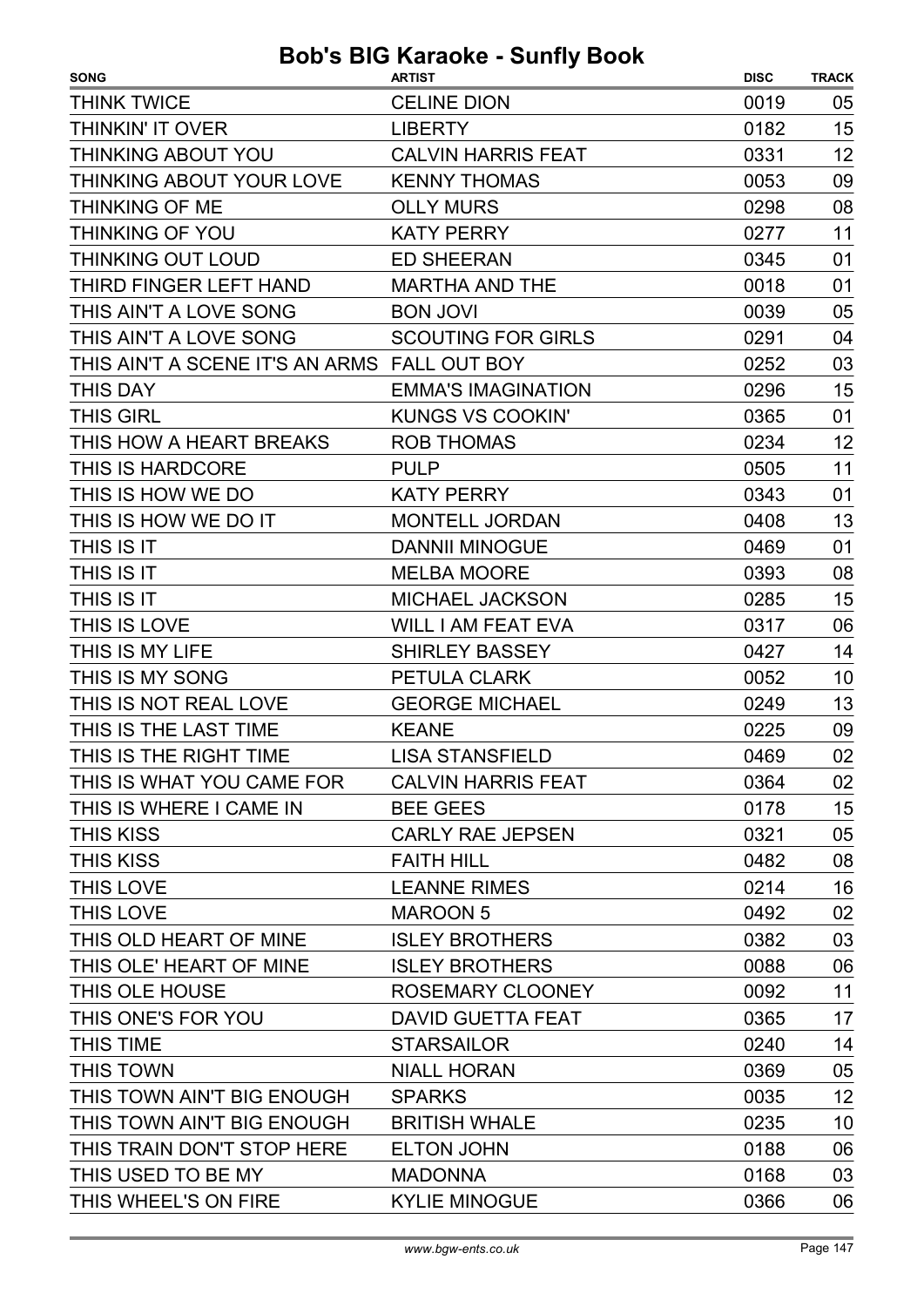| <b>THIS YEARS LOVE</b><br><b>DAVID GRAY</b><br>0176<br>03<br>THNKS FR TH MMRS<br><b>FALL OUT BOY</b><br>13<br>0254<br>11<br><b>THOIA THOING</b><br><b>R KELLY</b><br>0213<br><b>THONG SONG</b><br>03<br><b>SISQO</b><br>0165<br>11<br>THORN IN MY SIDE<br><b>EURYTHMICS</b><br>0001<br><b>THOSE SWEET WORDS</b><br><b>NORAH JONES</b><br>0223<br>06<br>THOSE WERE THE DAYS<br><b>MARY HOPKIN</b><br>08<br>0052<br><b>THOUSAND MILES</b><br><b>VANESSA CARLTON</b><br>0196<br>04<br><b>THOUSAND YEARS</b><br><b>CHRISTINA PERRI</b><br>0310<br>17<br><b>THREE BELLS</b><br><b>BROWNS</b><br>0391<br>02<br>THREE COINS IN THE FOUNTAIN<br><b>FRANK SINATRA</b><br>0131<br>03<br><b>THREE IS FAMILY</b><br>02<br><b>DANA DAWSON</b><br>0027<br><b>THREE LIONS</b><br><b>SKINNER AND</b><br>0505<br>08<br>THREE LIONS 98<br><b>SKINNER AND</b><br>0121<br>01<br>THREE LITTLE BIRDS<br><b>BOB MARLEY</b><br>09<br>0387<br>THREE STEPS TO HEAVEN<br><b>EDDIE COCHRAN</b><br>01<br>0038<br><b>MACKLEMORE AND</b><br>02<br>THRIFT SHOP (CLEAN)<br>0325<br>05<br><b>THRILLER</b><br><b>MICHAEL JACKSON</b><br>0406<br>18<br><b>THRONE</b><br><b>BRING ME TO THE</b><br>0355<br><b>THROUGH THE BARRICADES</b><br><b>SPANDAU BALLET</b><br>0056<br>15<br><b>THROUGH THE RAIN</b><br><b>MARIAH CAREY</b><br>0199<br>06<br>10<br><b>THUNDER</b><br>EAST 17<br>0039<br><b>THUNDER</b><br><b>IMAGINE DRAGONS</b><br>0378<br>04<br>11<br><b>THUNDER</b><br><b>JESSIE J</b><br>0334<br><b>THUNDER ROLLS</b><br><b>GARTH BROOKS</b><br>14<br>0156<br><b>THUNDERBIRDS ARE GO</b><br><b>BUSTED</b><br>0220<br>06<br><b>BANGLES</b><br>0469<br>03<br>11<br><b>ATOMIC KITTEN</b><br>0494<br>11<br><b>BILLIE PIPER</b><br>0178<br><b>TIDE IS HIGH</b><br><b>BLONDIE</b><br>04<br>0105<br>13<br><b>DAWN</b><br>0042<br>10<br><b>TIGER FEET</b><br><b>MUD</b><br>0024<br>07<br><b>TIGHTEN UP</b><br>ARCHIE BELL AND THE<br>0073<br><b>TIK TOK</b><br>0469<br>KE\$HA<br>04<br><b>TILL</b><br>04<br><b>TOM JONES</b><br>0510<br>TINIE TEMPAH FEAT<br>14<br>TILL I'M GONE [CLEAN VERSION]<br>0306 | <b>SONG</b>               | <b>ARTIST</b>      | <b>DISC</b> | <b>TRACK</b> |
|-----------------------------------------------------------------------------------------------------------------------------------------------------------------------------------------------------------------------------------------------------------------------------------------------------------------------------------------------------------------------------------------------------------------------------------------------------------------------------------------------------------------------------------------------------------------------------------------------------------------------------------------------------------------------------------------------------------------------------------------------------------------------------------------------------------------------------------------------------------------------------------------------------------------------------------------------------------------------------------------------------------------------------------------------------------------------------------------------------------------------------------------------------------------------------------------------------------------------------------------------------------------------------------------------------------------------------------------------------------------------------------------------------------------------------------------------------------------------------------------------------------------------------------------------------------------------------------------------------------------------------------------------------------------------------------------------------------------------------------------------------------------------------------------------------------------------------------------------------------------------------------------------------------------------------------------------------------------------------------------------------------------------------------------------------------------------|---------------------------|--------------------|-------------|--------------|
|                                                                                                                                                                                                                                                                                                                                                                                                                                                                                                                                                                                                                                                                                                                                                                                                                                                                                                                                                                                                                                                                                                                                                                                                                                                                                                                                                                                                                                                                                                                                                                                                                                                                                                                                                                                                                                                                                                                                                                                                                                                                       |                           |                    |             |              |
|                                                                                                                                                                                                                                                                                                                                                                                                                                                                                                                                                                                                                                                                                                                                                                                                                                                                                                                                                                                                                                                                                                                                                                                                                                                                                                                                                                                                                                                                                                                                                                                                                                                                                                                                                                                                                                                                                                                                                                                                                                                                       |                           |                    |             |              |
|                                                                                                                                                                                                                                                                                                                                                                                                                                                                                                                                                                                                                                                                                                                                                                                                                                                                                                                                                                                                                                                                                                                                                                                                                                                                                                                                                                                                                                                                                                                                                                                                                                                                                                                                                                                                                                                                                                                                                                                                                                                                       |                           |                    |             |              |
|                                                                                                                                                                                                                                                                                                                                                                                                                                                                                                                                                                                                                                                                                                                                                                                                                                                                                                                                                                                                                                                                                                                                                                                                                                                                                                                                                                                                                                                                                                                                                                                                                                                                                                                                                                                                                                                                                                                                                                                                                                                                       |                           |                    |             |              |
|                                                                                                                                                                                                                                                                                                                                                                                                                                                                                                                                                                                                                                                                                                                                                                                                                                                                                                                                                                                                                                                                                                                                                                                                                                                                                                                                                                                                                                                                                                                                                                                                                                                                                                                                                                                                                                                                                                                                                                                                                                                                       |                           |                    |             |              |
|                                                                                                                                                                                                                                                                                                                                                                                                                                                                                                                                                                                                                                                                                                                                                                                                                                                                                                                                                                                                                                                                                                                                                                                                                                                                                                                                                                                                                                                                                                                                                                                                                                                                                                                                                                                                                                                                                                                                                                                                                                                                       |                           |                    |             |              |
|                                                                                                                                                                                                                                                                                                                                                                                                                                                                                                                                                                                                                                                                                                                                                                                                                                                                                                                                                                                                                                                                                                                                                                                                                                                                                                                                                                                                                                                                                                                                                                                                                                                                                                                                                                                                                                                                                                                                                                                                                                                                       |                           |                    |             |              |
|                                                                                                                                                                                                                                                                                                                                                                                                                                                                                                                                                                                                                                                                                                                                                                                                                                                                                                                                                                                                                                                                                                                                                                                                                                                                                                                                                                                                                                                                                                                                                                                                                                                                                                                                                                                                                                                                                                                                                                                                                                                                       |                           |                    |             |              |
|                                                                                                                                                                                                                                                                                                                                                                                                                                                                                                                                                                                                                                                                                                                                                                                                                                                                                                                                                                                                                                                                                                                                                                                                                                                                                                                                                                                                                                                                                                                                                                                                                                                                                                                                                                                                                                                                                                                                                                                                                                                                       |                           |                    |             |              |
|                                                                                                                                                                                                                                                                                                                                                                                                                                                                                                                                                                                                                                                                                                                                                                                                                                                                                                                                                                                                                                                                                                                                                                                                                                                                                                                                                                                                                                                                                                                                                                                                                                                                                                                                                                                                                                                                                                                                                                                                                                                                       |                           |                    |             |              |
|                                                                                                                                                                                                                                                                                                                                                                                                                                                                                                                                                                                                                                                                                                                                                                                                                                                                                                                                                                                                                                                                                                                                                                                                                                                                                                                                                                                                                                                                                                                                                                                                                                                                                                                                                                                                                                                                                                                                                                                                                                                                       |                           |                    |             |              |
|                                                                                                                                                                                                                                                                                                                                                                                                                                                                                                                                                                                                                                                                                                                                                                                                                                                                                                                                                                                                                                                                                                                                                                                                                                                                                                                                                                                                                                                                                                                                                                                                                                                                                                                                                                                                                                                                                                                                                                                                                                                                       |                           |                    |             |              |
|                                                                                                                                                                                                                                                                                                                                                                                                                                                                                                                                                                                                                                                                                                                                                                                                                                                                                                                                                                                                                                                                                                                                                                                                                                                                                                                                                                                                                                                                                                                                                                                                                                                                                                                                                                                                                                                                                                                                                                                                                                                                       |                           |                    |             |              |
|                                                                                                                                                                                                                                                                                                                                                                                                                                                                                                                                                                                                                                                                                                                                                                                                                                                                                                                                                                                                                                                                                                                                                                                                                                                                                                                                                                                                                                                                                                                                                                                                                                                                                                                                                                                                                                                                                                                                                                                                                                                                       |                           |                    |             |              |
|                                                                                                                                                                                                                                                                                                                                                                                                                                                                                                                                                                                                                                                                                                                                                                                                                                                                                                                                                                                                                                                                                                                                                                                                                                                                                                                                                                                                                                                                                                                                                                                                                                                                                                                                                                                                                                                                                                                                                                                                                                                                       |                           |                    |             |              |
|                                                                                                                                                                                                                                                                                                                                                                                                                                                                                                                                                                                                                                                                                                                                                                                                                                                                                                                                                                                                                                                                                                                                                                                                                                                                                                                                                                                                                                                                                                                                                                                                                                                                                                                                                                                                                                                                                                                                                                                                                                                                       |                           |                    |             |              |
|                                                                                                                                                                                                                                                                                                                                                                                                                                                                                                                                                                                                                                                                                                                                                                                                                                                                                                                                                                                                                                                                                                                                                                                                                                                                                                                                                                                                                                                                                                                                                                                                                                                                                                                                                                                                                                                                                                                                                                                                                                                                       |                           |                    |             |              |
|                                                                                                                                                                                                                                                                                                                                                                                                                                                                                                                                                                                                                                                                                                                                                                                                                                                                                                                                                                                                                                                                                                                                                                                                                                                                                                                                                                                                                                                                                                                                                                                                                                                                                                                                                                                                                                                                                                                                                                                                                                                                       |                           |                    |             |              |
|                                                                                                                                                                                                                                                                                                                                                                                                                                                                                                                                                                                                                                                                                                                                                                                                                                                                                                                                                                                                                                                                                                                                                                                                                                                                                                                                                                                                                                                                                                                                                                                                                                                                                                                                                                                                                                                                                                                                                                                                                                                                       |                           |                    |             |              |
|                                                                                                                                                                                                                                                                                                                                                                                                                                                                                                                                                                                                                                                                                                                                                                                                                                                                                                                                                                                                                                                                                                                                                                                                                                                                                                                                                                                                                                                                                                                                                                                                                                                                                                                                                                                                                                                                                                                                                                                                                                                                       |                           |                    |             |              |
|                                                                                                                                                                                                                                                                                                                                                                                                                                                                                                                                                                                                                                                                                                                                                                                                                                                                                                                                                                                                                                                                                                                                                                                                                                                                                                                                                                                                                                                                                                                                                                                                                                                                                                                                                                                                                                                                                                                                                                                                                                                                       |                           |                    |             |              |
|                                                                                                                                                                                                                                                                                                                                                                                                                                                                                                                                                                                                                                                                                                                                                                                                                                                                                                                                                                                                                                                                                                                                                                                                                                                                                                                                                                                                                                                                                                                                                                                                                                                                                                                                                                                                                                                                                                                                                                                                                                                                       |                           |                    |             |              |
|                                                                                                                                                                                                                                                                                                                                                                                                                                                                                                                                                                                                                                                                                                                                                                                                                                                                                                                                                                                                                                                                                                                                                                                                                                                                                                                                                                                                                                                                                                                                                                                                                                                                                                                                                                                                                                                                                                                                                                                                                                                                       |                           |                    |             |              |
|                                                                                                                                                                                                                                                                                                                                                                                                                                                                                                                                                                                                                                                                                                                                                                                                                                                                                                                                                                                                                                                                                                                                                                                                                                                                                                                                                                                                                                                                                                                                                                                                                                                                                                                                                                                                                                                                                                                                                                                                                                                                       |                           |                    |             |              |
|                                                                                                                                                                                                                                                                                                                                                                                                                                                                                                                                                                                                                                                                                                                                                                                                                                                                                                                                                                                                                                                                                                                                                                                                                                                                                                                                                                                                                                                                                                                                                                                                                                                                                                                                                                                                                                                                                                                                                                                                                                                                       |                           |                    |             |              |
|                                                                                                                                                                                                                                                                                                                                                                                                                                                                                                                                                                                                                                                                                                                                                                                                                                                                                                                                                                                                                                                                                                                                                                                                                                                                                                                                                                                                                                                                                                                                                                                                                                                                                                                                                                                                                                                                                                                                                                                                                                                                       |                           |                    |             |              |
|                                                                                                                                                                                                                                                                                                                                                                                                                                                                                                                                                                                                                                                                                                                                                                                                                                                                                                                                                                                                                                                                                                                                                                                                                                                                                                                                                                                                                                                                                                                                                                                                                                                                                                                                                                                                                                                                                                                                                                                                                                                                       | <b>TICKET TO RIDE</b>     |                    |             |              |
|                                                                                                                                                                                                                                                                                                                                                                                                                                                                                                                                                                                                                                                                                                                                                                                                                                                                                                                                                                                                                                                                                                                                                                                                                                                                                                                                                                                                                                                                                                                                                                                                                                                                                                                                                                                                                                                                                                                                                                                                                                                                       | <b>TIDE IS HIGH</b>       |                    |             |              |
|                                                                                                                                                                                                                                                                                                                                                                                                                                                                                                                                                                                                                                                                                                                                                                                                                                                                                                                                                                                                                                                                                                                                                                                                                                                                                                                                                                                                                                                                                                                                                                                                                                                                                                                                                                                                                                                                                                                                                                                                                                                                       | <b>TIDE IS HIGH</b>       |                    |             |              |
|                                                                                                                                                                                                                                                                                                                                                                                                                                                                                                                                                                                                                                                                                                                                                                                                                                                                                                                                                                                                                                                                                                                                                                                                                                                                                                                                                                                                                                                                                                                                                                                                                                                                                                                                                                                                                                                                                                                                                                                                                                                                       |                           |                    |             |              |
|                                                                                                                                                                                                                                                                                                                                                                                                                                                                                                                                                                                                                                                                                                                                                                                                                                                                                                                                                                                                                                                                                                                                                                                                                                                                                                                                                                                                                                                                                                                                                                                                                                                                                                                                                                                                                                                                                                                                                                                                                                                                       | TIE A YELLOW RIBBON ROUND |                    |             |              |
|                                                                                                                                                                                                                                                                                                                                                                                                                                                                                                                                                                                                                                                                                                                                                                                                                                                                                                                                                                                                                                                                                                                                                                                                                                                                                                                                                                                                                                                                                                                                                                                                                                                                                                                                                                                                                                                                                                                                                                                                                                                                       |                           |                    |             |              |
|                                                                                                                                                                                                                                                                                                                                                                                                                                                                                                                                                                                                                                                                                                                                                                                                                                                                                                                                                                                                                                                                                                                                                                                                                                                                                                                                                                                                                                                                                                                                                                                                                                                                                                                                                                                                                                                                                                                                                                                                                                                                       |                           |                    |             |              |
|                                                                                                                                                                                                                                                                                                                                                                                                                                                                                                                                                                                                                                                                                                                                                                                                                                                                                                                                                                                                                                                                                                                                                                                                                                                                                                                                                                                                                                                                                                                                                                                                                                                                                                                                                                                                                                                                                                                                                                                                                                                                       |                           |                    |             |              |
|                                                                                                                                                                                                                                                                                                                                                                                                                                                                                                                                                                                                                                                                                                                                                                                                                                                                                                                                                                                                                                                                                                                                                                                                                                                                                                                                                                                                                                                                                                                                                                                                                                                                                                                                                                                                                                                                                                                                                                                                                                                                       |                           |                    |             |              |
|                                                                                                                                                                                                                                                                                                                                                                                                                                                                                                                                                                                                                                                                                                                                                                                                                                                                                                                                                                                                                                                                                                                                                                                                                                                                                                                                                                                                                                                                                                                                                                                                                                                                                                                                                                                                                                                                                                                                                                                                                                                                       |                           |                    |             |              |
|                                                                                                                                                                                                                                                                                                                                                                                                                                                                                                                                                                                                                                                                                                                                                                                                                                                                                                                                                                                                                                                                                                                                                                                                                                                                                                                                                                                                                                                                                                                                                                                                                                                                                                                                                                                                                                                                                                                                                                                                                                                                       | TILL SUMMER COMES AROUND  | <b>KEITH URBAN</b> | 0290        | 11           |
| TILL THE WORLD ENDS<br><b>BRITNEY SPEARS</b><br>0302<br>01                                                                                                                                                                                                                                                                                                                                                                                                                                                                                                                                                                                                                                                                                                                                                                                                                                                                                                                                                                                                                                                                                                                                                                                                                                                                                                                                                                                                                                                                                                                                                                                                                                                                                                                                                                                                                                                                                                                                                                                                            |                           |                    |             |              |
| 11<br><b>TILTED</b><br><b>CHRISTINE AND THE</b><br>0366                                                                                                                                                                                                                                                                                                                                                                                                                                                                                                                                                                                                                                                                                                                                                                                                                                                                                                                                                                                                                                                                                                                                                                                                                                                                                                                                                                                                                                                                                                                                                                                                                                                                                                                                                                                                                                                                                                                                                                                                               |                           |                    |             |              |
| 10<br><b>TIMBER</b><br>PITBULL FEAT KE\$HA<br>0335                                                                                                                                                                                                                                                                                                                                                                                                                                                                                                                                                                                                                                                                                                                                                                                                                                                                                                                                                                                                                                                                                                                                                                                                                                                                                                                                                                                                                                                                                                                                                                                                                                                                                                                                                                                                                                                                                                                                                                                                                    |                           |                    |             |              |
| <b>CULTURE CLUB</b><br>0033<br>06                                                                                                                                                                                                                                                                                                                                                                                                                                                                                                                                                                                                                                                                                                                                                                                                                                                                                                                                                                                                                                                                                                                                                                                                                                                                                                                                                                                                                                                                                                                                                                                                                                                                                                                                                                                                                                                                                                                                                                                                                                     | TIME (CLOCK OF THE HEART) |                    |             |              |
| <b>BLACK EYED PEAS</b><br>0298<br>01                                                                                                                                                                                                                                                                                                                                                                                                                                                                                                                                                                                                                                                                                                                                                                                                                                                                                                                                                                                                                                                                                                                                                                                                                                                                                                                                                                                                                                                                                                                                                                                                                                                                                                                                                                                                                                                                                                                                                                                                                                  | TIME (DIRTY BIT)          |                    |             |              |
| TIME AFTER TIME<br><b>CYNDI LAUPER</b><br>07<br>0483                                                                                                                                                                                                                                                                                                                                                                                                                                                                                                                                                                                                                                                                                                                                                                                                                                                                                                                                                                                                                                                                                                                                                                                                                                                                                                                                                                                                                                                                                                                                                                                                                                                                                                                                                                                                                                                                                                                                                                                                                  |                           |                    |             |              |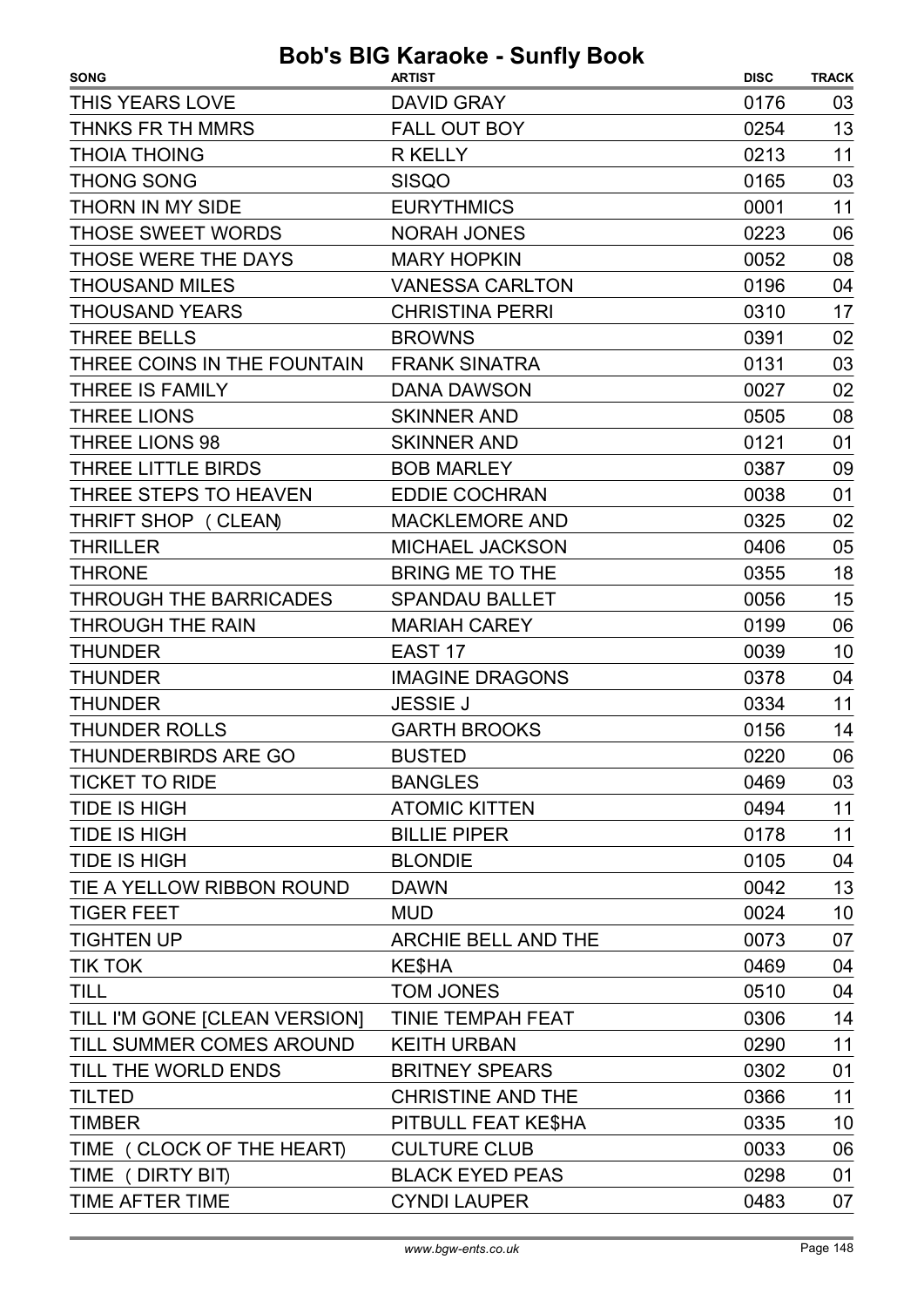| TIME IS NOW<br><b>MOLOKO</b><br>0163                             | 05 |
|------------------------------------------------------------------|----|
|                                                                  |    |
| TIME OF OUR LIVES<br>PITBULL FEAT NE-YO<br>0350                  | 14 |
| TIME OF OUR LIVES<br>0195<br><b>TOPLOADER</b>                    | 09 |
| TIME TO GROW<br><b>LEMAR</b><br>0230                             | 02 |
| <b>TIME WARP</b><br><b>ROCKY HORROR</b><br>0445                  | 09 |
| TIME WILL PASS YOU BY<br><b>TOBI LEGEND</b><br>0422              | 05 |
| <b>KYLIE MINOGUE</b><br><b>TIMEBOMB</b><br>0317                  | 16 |
| <b>TIMES LIKE THESE</b><br><b>FOO FIGHTERS</b><br>0410           | 14 |
| <b>TIRED OF BEING SORRY</b><br><b>ENRIQUE IGLESIAS</b><br>0259   | 15 |
| TIRED OF WAITING FOR YOU<br>0093<br><b>KINKS</b>                 | 09 |
| <b>TITANIUM</b><br>0312<br>DAVID GUETTA FT SIA                   | 02 |
| TO ALL THE GIRLS I'VE LOVED<br><b>JULIO IGLESIAS AND</b><br>0390 | 08 |
| TO ALL THE GIRLS I'VE LOVED<br><b>WILLIE NELSON AND</b><br>0491  | 05 |
| TO BE HUMAN<br><b>SIA FEAT LABRINTH</b><br>0378                  | 06 |
| TO BE WITH YOU<br><b>MR BIG</b><br>0012                          | 08 |
| TO DIE FOR<br><b>LUKE GALLIANA</b><br>0179                       | 12 |
| TO EARTH WITH LOVE<br><b>GAY DAD</b><br>0130                     | 12 |
| TO KNOW HIM IS TO LOVE HIM<br><b>TEDDY BEARS</b><br>0397         | 13 |
| TO LOSE MY LIFE<br><b>WHITE LIES</b><br>0276                     | 10 |
| TO LOVE A WOMAN<br><b>LIONEL RICHIE AND</b><br>0204              | 11 |
| <b>TO LOVE AGAIN</b><br><b>ALESHA DIXON</b><br>0427              | 09 |
| TO SIR WITH LOVE<br>LULU<br>0484                                 | 14 |
| TO THE MOON AND BACK<br>0120<br><b>SAVAGE GARDEN</b>             | 12 |
| <b>BEWITCHED</b><br>TO YOU I BELONG<br>0128                      | 03 |
| <b>NASHVILLE TEENS</b><br><b>TOBACCO ROAD</b><br>0093            | 01 |
| <b>TOCA'S MIRACLE</b><br><b>FRAGMA</b><br>0165                   | 02 |
| <b>SMASHING PUMPKINS</b><br><b>TODAY</b><br>0426                 | 07 |
| TODAY THE SUN'S ON US<br>SOPHIE ELLIS BEXTER<br>0258             | 14 |
| <b>TOES</b><br><b>ZAC BROWN BAND</b><br>0427                     | 02 |
| <b>TOGETHER</b><br><b>ELLA EYRE</b><br>0352                      | 14 |
| <b>TOGETHER AGAIN</b><br><b>JANET JACKSON</b><br>0117            | 13 |
| TOGETHER IN ELECTRIC DREAMS GIORIO MORODER<br>0407               | 13 |
| TOGETHER WE ARE BEAUTIFUL<br><b>FERN KINNEY</b><br>0105          | 14 |
| <b>TOM HARK</b><br><b>PIRANHAS</b><br>0082                       | 07 |
| TOM TRAUBERTS BLUES<br><b>ROD STEWART</b><br>0004                | 11 |
| <b>TOMORROW NEVER DIES</b><br><b>SHERYL CROW</b><br>0116         | 08 |
| <b>TOM'S DINER</b><br><b>SUZANNE VEGA</b><br>0415                | 02 |
| <b>WESTLIFE</b><br>0463<br><b>TONIGHT</b>                        | 08 |
| TONIGHT ( I'M LOVING YOU)<br><b>ENRIQUE</b><br>0300              | 04 |
| TONIGHT (WE LIVE FOREVER)<br><b>UNION J</b><br>0342              | 03 |
| TONIGHT I CELEBRATE MY LOVE<br>PEABO BRYSON AND<br>0110          | 06 |
| TONIGHT I'M GETTING OVER YOU<br><b>CARLY RAE JEPSEN</b><br>0326  | 14 |
| <b>TONIGHT TONIGHT TONIGHT</b><br><b>GENESIS</b><br>0469         | 05 |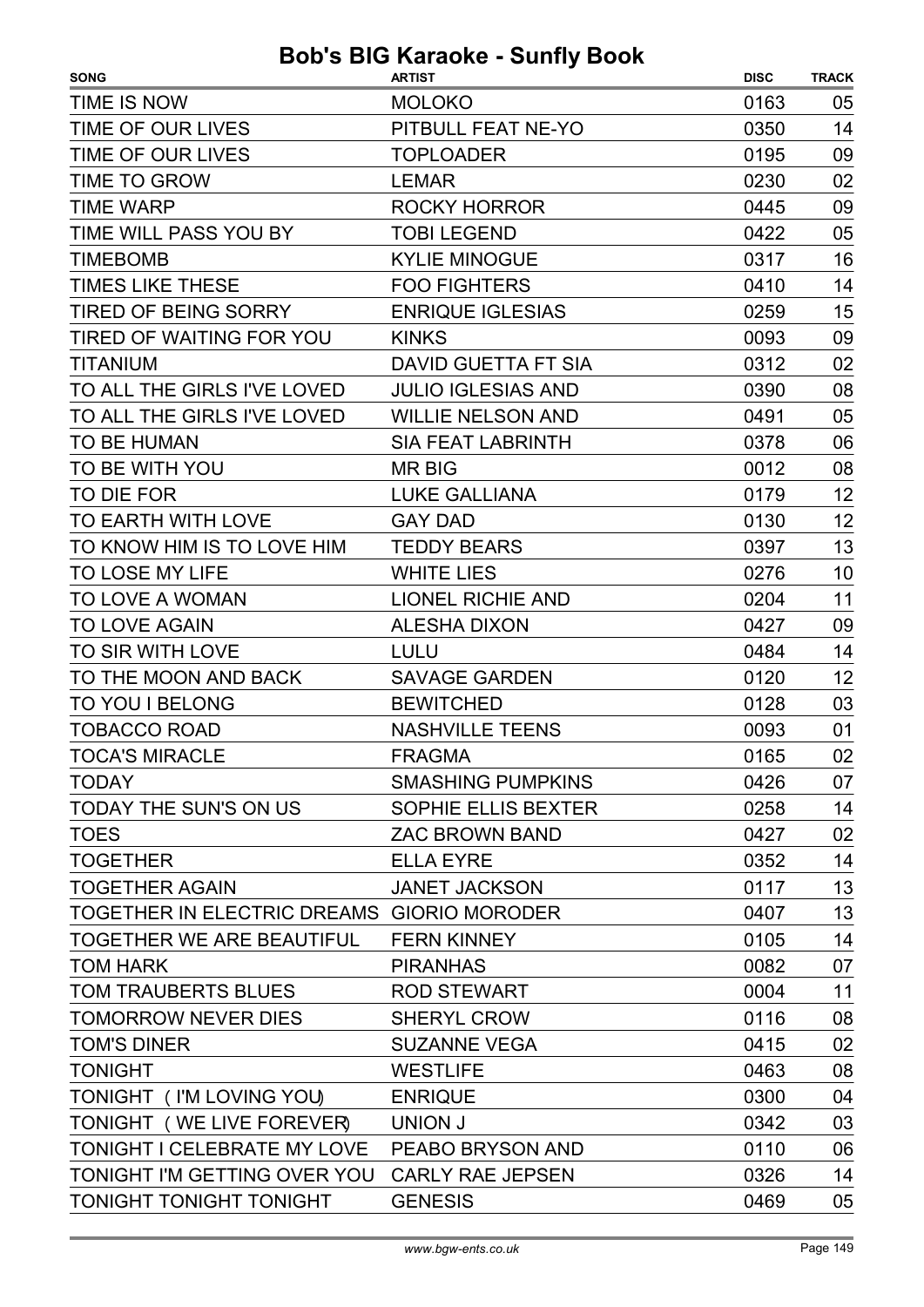| TONIGHT'S THE KIND OF NIGHT<br>0303<br><b>NOAH AND THE</b><br>12<br><b>NICKELBACK</b><br>07<br><b>TOO BAD</b><br>0196<br><b>TOO BLIND TO SEE IT</b><br><b>KYM SIMS</b><br>0403<br>06<br>15<br><b>TOO BUSY THINKING ABOUT MY</b><br><b>MARVIN GAYE</b><br>0073<br><b>TOO CLOSE</b><br><b>ALEX CLARE</b><br>07<br>0316<br><b>TOO CLOSE</b><br>02<br><b>BLUE</b><br>0494<br>15<br><b>TOO CLOSE</b><br>0337<br><b>WILKINSON FEAT</b><br><b>TOO FAKE</b><br>08<br><b>HOCKEY</b><br>0278<br>TOO GOOD<br><b>DRAKE FEAT RIHANNA</b><br>0365<br>02<br>02<br>TOO GOOD AT GOODBYES<br><b>SAM SMITH</b><br>0380<br>08<br>TOO GOOD TO BE FORGOTTEN<br>0076<br>AMAZULU<br>08<br>TOO GOOD TO LOSE<br>0313<br><b>REBECCA FERGUSON</b><br><b>TOO HIGH</b><br><b>STEVIE WONDER</b><br>0509<br>04<br>TOO HOT<br><b>COOLIO</b><br>15<br>0034<br>TOO HOT<br><b>KOOL AND THE GANG</b><br>01<br>0158<br><b>TOO LITTLE TO LATE</b><br>05<br>OL OL<br>0251<br>16<br><b>TOO LOST IN YOU</b><br>0211<br><b>SUGABABES</b><br><b>TOO MUCH</b><br><b>SPICE GIRLS</b><br>0116<br>02<br><b>TOO MUCH TO ASK</b><br><b>NIALL HORAN</b><br>06<br>0381<br>TOO MUCH TOO LITTLE TOO LATE SILVER SUN<br>12<br>0122<br>02<br><b>TOO MUCH TOO YOUNG</b><br><b>SPECIALS</b><br>0133<br>12<br><b>TOO SHY</b><br>KAJAGOOGOO<br>0031<br>14<br><b>TOOTHBRUSH</b><br><b>DNCE</b><br>0367<br><b>TOOTHPASTE KISSES</b><br>10<br><b>MACCABEES</b><br>0264<br>TOP OF THE POPS<br>13<br><b>REZILLOS</b><br>0109 |
|-------------------------------------------------------------------------------------------------------------------------------------------------------------------------------------------------------------------------------------------------------------------------------------------------------------------------------------------------------------------------------------------------------------------------------------------------------------------------------------------------------------------------------------------------------------------------------------------------------------------------------------------------------------------------------------------------------------------------------------------------------------------------------------------------------------------------------------------------------------------------------------------------------------------------------------------------------------------------------------------------------------------------------------------------------------------------------------------------------------------------------------------------------------------------------------------------------------------------------------------------------------------------------------------------------------------------------------------------------------------------------------------------------------------------------------------------------------|
|                                                                                                                                                                                                                                                                                                                                                                                                                                                                                                                                                                                                                                                                                                                                                                                                                                                                                                                                                                                                                                                                                                                                                                                                                                                                                                                                                                                                                                                             |
|                                                                                                                                                                                                                                                                                                                                                                                                                                                                                                                                                                                                                                                                                                                                                                                                                                                                                                                                                                                                                                                                                                                                                                                                                                                                                                                                                                                                                                                             |
|                                                                                                                                                                                                                                                                                                                                                                                                                                                                                                                                                                                                                                                                                                                                                                                                                                                                                                                                                                                                                                                                                                                                                                                                                                                                                                                                                                                                                                                             |
|                                                                                                                                                                                                                                                                                                                                                                                                                                                                                                                                                                                                                                                                                                                                                                                                                                                                                                                                                                                                                                                                                                                                                                                                                                                                                                                                                                                                                                                             |
|                                                                                                                                                                                                                                                                                                                                                                                                                                                                                                                                                                                                                                                                                                                                                                                                                                                                                                                                                                                                                                                                                                                                                                                                                                                                                                                                                                                                                                                             |
|                                                                                                                                                                                                                                                                                                                                                                                                                                                                                                                                                                                                                                                                                                                                                                                                                                                                                                                                                                                                                                                                                                                                                                                                                                                                                                                                                                                                                                                             |
|                                                                                                                                                                                                                                                                                                                                                                                                                                                                                                                                                                                                                                                                                                                                                                                                                                                                                                                                                                                                                                                                                                                                                                                                                                                                                                                                                                                                                                                             |
|                                                                                                                                                                                                                                                                                                                                                                                                                                                                                                                                                                                                                                                                                                                                                                                                                                                                                                                                                                                                                                                                                                                                                                                                                                                                                                                                                                                                                                                             |
|                                                                                                                                                                                                                                                                                                                                                                                                                                                                                                                                                                                                                                                                                                                                                                                                                                                                                                                                                                                                                                                                                                                                                                                                                                                                                                                                                                                                                                                             |
|                                                                                                                                                                                                                                                                                                                                                                                                                                                                                                                                                                                                                                                                                                                                                                                                                                                                                                                                                                                                                                                                                                                                                                                                                                                                                                                                                                                                                                                             |
|                                                                                                                                                                                                                                                                                                                                                                                                                                                                                                                                                                                                                                                                                                                                                                                                                                                                                                                                                                                                                                                                                                                                                                                                                                                                                                                                                                                                                                                             |
|                                                                                                                                                                                                                                                                                                                                                                                                                                                                                                                                                                                                                                                                                                                                                                                                                                                                                                                                                                                                                                                                                                                                                                                                                                                                                                                                                                                                                                                             |
|                                                                                                                                                                                                                                                                                                                                                                                                                                                                                                                                                                                                                                                                                                                                                                                                                                                                                                                                                                                                                                                                                                                                                                                                                                                                                                                                                                                                                                                             |
|                                                                                                                                                                                                                                                                                                                                                                                                                                                                                                                                                                                                                                                                                                                                                                                                                                                                                                                                                                                                                                                                                                                                                                                                                                                                                                                                                                                                                                                             |
|                                                                                                                                                                                                                                                                                                                                                                                                                                                                                                                                                                                                                                                                                                                                                                                                                                                                                                                                                                                                                                                                                                                                                                                                                                                                                                                                                                                                                                                             |
|                                                                                                                                                                                                                                                                                                                                                                                                                                                                                                                                                                                                                                                                                                                                                                                                                                                                                                                                                                                                                                                                                                                                                                                                                                                                                                                                                                                                                                                             |
|                                                                                                                                                                                                                                                                                                                                                                                                                                                                                                                                                                                                                                                                                                                                                                                                                                                                                                                                                                                                                                                                                                                                                                                                                                                                                                                                                                                                                                                             |
|                                                                                                                                                                                                                                                                                                                                                                                                                                                                                                                                                                                                                                                                                                                                                                                                                                                                                                                                                                                                                                                                                                                                                                                                                                                                                                                                                                                                                                                             |
|                                                                                                                                                                                                                                                                                                                                                                                                                                                                                                                                                                                                                                                                                                                                                                                                                                                                                                                                                                                                                                                                                                                                                                                                                                                                                                                                                                                                                                                             |
|                                                                                                                                                                                                                                                                                                                                                                                                                                                                                                                                                                                                                                                                                                                                                                                                                                                                                                                                                                                                                                                                                                                                                                                                                                                                                                                                                                                                                                                             |
|                                                                                                                                                                                                                                                                                                                                                                                                                                                                                                                                                                                                                                                                                                                                                                                                                                                                                                                                                                                                                                                                                                                                                                                                                                                                                                                                                                                                                                                             |
|                                                                                                                                                                                                                                                                                                                                                                                                                                                                                                                                                                                                                                                                                                                                                                                                                                                                                                                                                                                                                                                                                                                                                                                                                                                                                                                                                                                                                                                             |
|                                                                                                                                                                                                                                                                                                                                                                                                                                                                                                                                                                                                                                                                                                                                                                                                                                                                                                                                                                                                                                                                                                                                                                                                                                                                                                                                                                                                                                                             |
|                                                                                                                                                                                                                                                                                                                                                                                                                                                                                                                                                                                                                                                                                                                                                                                                                                                                                                                                                                                                                                                                                                                                                                                                                                                                                                                                                                                                                                                             |
|                                                                                                                                                                                                                                                                                                                                                                                                                                                                                                                                                                                                                                                                                                                                                                                                                                                                                                                                                                                                                                                                                                                                                                                                                                                                                                                                                                                                                                                             |
| TOP OF THE WORLD<br>0127<br>05<br><b>BRANDY AND MASE</b>                                                                                                                                                                                                                                                                                                                                                                                                                                                                                                                                                                                                                                                                                                                                                                                                                                                                                                                                                                                                                                                                                                                                                                                                                                                                                                                                                                                                    |
| TOP OF THE WORLD<br><b>CARPENTERS</b><br>0051<br>14                                                                                                                                                                                                                                                                                                                                                                                                                                                                                                                                                                                                                                                                                                                                                                                                                                                                                                                                                                                                                                                                                                                                                                                                                                                                                                                                                                                                         |
| 13<br>TOP OF THE WORLD<br><b>CHUMBAWAMBA</b><br>0121                                                                                                                                                                                                                                                                                                                                                                                                                                                                                                                                                                                                                                                                                                                                                                                                                                                                                                                                                                                                                                                                                                                                                                                                                                                                                                                                                                                                        |
| 04<br><b>SOFT CELL</b><br>0111<br><b>TORCH</b>                                                                                                                                                                                                                                                                                                                                                                                                                                                                                                                                                                                                                                                                                                                                                                                                                                                                                                                                                                                                                                                                                                                                                                                                                                                                                                                                                                                                              |
| NATALIE IMBRUGLIA<br><b>TORN</b><br>0115<br>03                                                                                                                                                                                                                                                                                                                                                                                                                                                                                                                                                                                                                                                                                                                                                                                                                                                                                                                                                                                                                                                                                                                                                                                                                                                                                                                                                                                                              |
| 13<br>TOTAL ECLIPSE OF THE HEART<br><b>BONNIE TYLER</b><br>0449                                                                                                                                                                                                                                                                                                                                                                                                                                                                                                                                                                                                                                                                                                                                                                                                                                                                                                                                                                                                                                                                                                                                                                                                                                                                                                                                                                                             |
| 10<br>TOTAL ECLIPSE OF THE HEART<br>0041<br><b>NIKKI FRENCH</b>                                                                                                                                                                                                                                                                                                                                                                                                                                                                                                                                                                                                                                                                                                                                                                                                                                                                                                                                                                                                                                                                                                                                                                                                                                                                                                                                                                                             |
| 03<br><b>TOUCH</b><br><b>AMERIE</b><br>0234                                                                                                                                                                                                                                                                                                                                                                                                                                                                                                                                                                                                                                                                                                                                                                                                                                                                                                                                                                                                                                                                                                                                                                                                                                                                                                                                                                                                                 |
| 13<br><b>TOUCH</b><br><b>LITTLE MIX</b><br>0371                                                                                                                                                                                                                                                                                                                                                                                                                                                                                                                                                                                                                                                                                                                                                                                                                                                                                                                                                                                                                                                                                                                                                                                                                                                                                                                                                                                                             |
| 17<br><b>TOUCH</b><br><b>PIA MIA</b><br>0359                                                                                                                                                                                                                                                                                                                                                                                                                                                                                                                                                                                                                                                                                                                                                                                                                                                                                                                                                                                                                                                                                                                                                                                                                                                                                                                                                                                                                |
| <b>TOUCH</b><br>0339<br>08<br><b>SHIFT K3Y</b>                                                                                                                                                                                                                                                                                                                                                                                                                                                                                                                                                                                                                                                                                                                                                                                                                                                                                                                                                                                                                                                                                                                                                                                                                                                                                                                                                                                                              |
| <b>TOUCH ME</b><br>16<br><b>CASSANDRA</b><br>0176                                                                                                                                                                                                                                                                                                                                                                                                                                                                                                                                                                                                                                                                                                                                                                                                                                                                                                                                                                                                                                                                                                                                                                                                                                                                                                                                                                                                           |
| TOUCH ME (I WANT YOUR<br>0056<br>06<br><b>SAM FOX</b>                                                                                                                                                                                                                                                                                                                                                                                                                                                                                                                                                                                                                                                                                                                                                                                                                                                                                                                                                                                                                                                                                                                                                                                                                                                                                                                                                                                                       |
| TOUCH ME ALL NIGHT LONG<br><b>CATHY DENNIS</b><br>0036<br>05                                                                                                                                                                                                                                                                                                                                                                                                                                                                                                                                                                                                                                                                                                                                                                                                                                                                                                                                                                                                                                                                                                                                                                                                                                                                                                                                                                                                |
| 12<br><b>TOUCH MY BODY</b><br><b>MARIAH CAREY</b><br>0266                                                                                                                                                                                                                                                                                                                                                                                                                                                                                                                                                                                                                                                                                                                                                                                                                                                                                                                                                                                                                                                                                                                                                                                                                                                                                                                                                                                                   |
| 15<br><b>TOUCH MY FIRE</b><br><b>JAVINE</b><br>0232                                                                                                                                                                                                                                                                                                                                                                                                                                                                                                                                                                                                                                                                                                                                                                                                                                                                                                                                                                                                                                                                                                                                                                                                                                                                                                                                                                                                         |
| 12<br><b>TOUCH THE SKY</b><br><b>KANYE WEST</b><br>0241                                                                                                                                                                                                                                                                                                                                                                                                                                                                                                                                                                                                                                                                                                                                                                                                                                                                                                                                                                                                                                                                                                                                                                                                                                                                                                                                                                                                     |
| 13<br><b>TOURIST</b><br><b>ATHLETE</b><br>0235                                                                                                                                                                                                                                                                                                                                                                                                                                                                                                                                                                                                                                                                                                                                                                                                                                                                                                                                                                                                                                                                                                                                                                                                                                                                                                                                                                                                              |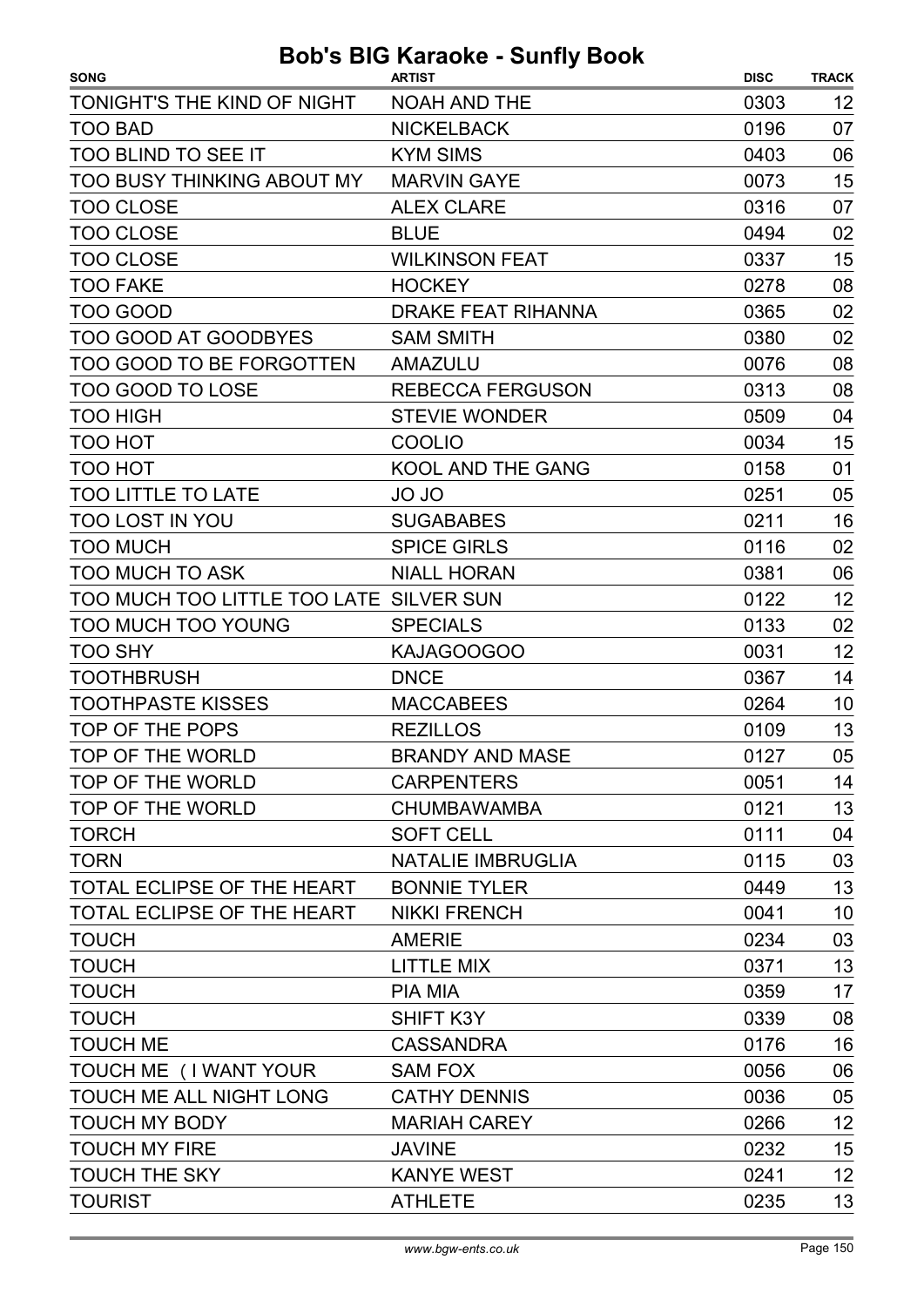| <b>TOWARDS THE SUN</b><br><b>RIHANNA</b><br>0350<br>07<br><b>TOWER OF STRENGTH</b><br>13<br><b>FRANKIE VAUGHN</b><br>0074<br>11<br><b>TOWN CALLED MALICE</b><br>0105<br><b>JAM</b><br><b>TOWN CALLED MILIACE</b><br>0508<br>03<br><b>JAM</b><br><b>BRITNEY SPEARS</b><br>02<br><b>TOXIC</b><br>0452<br>14<br><b>TRAGEDY</b><br>0130<br><b>STEPS</b><br>15<br><b>TRAIN IS COMMING</b><br>0138<br><b>UB40</b><br>09<br><b>TRAIN ON A TRACK</b><br>0208<br><b>KELLY ROWLAND</b><br>TRAINS AND BOATS AND PLANES ANITA HARRIS<br>0390<br>06<br>14<br>TRAINS AND BOATS AND PLANES BILLY J KRAMER AND<br>0069<br>12<br><b>WRETCH 32</b><br>0300<br><b>TRAKTOR</b><br>08<br><b>FETTY WAP</b><br>0352<br><b>TRAP QUEEN</b><br><b>COLONEL ABRAMS</b><br>0143<br>08<br><b>TRAPPED</b><br><b>SUEDE</b><br>0436<br>04<br><b>TRASH</b><br><b>TRAVELIN' BAND</b><br>04<br><b>CREEDENCE</b><br>0040<br><b>TRAVELLER'S CHANT</b><br><b>RIZZLE KICKS</b><br>07<br>0313<br>01<br>TREASURE (CLEAN)<br><b>BRUNO MARS</b><br>0328<br><b>TREAT HER LIKE A LADY</b><br><b>CELINE DION</b><br>0142<br>01<br><b>TREAT HER LIKE A LADY</b><br><b>TEMPTATIONS</b><br>08<br>0430<br><b>TREAT HER RIGHT</b><br><b>COMMITMENTS</b><br>08<br>0444<br>14<br><b>TREAT YOU BETTER</b><br><b>SHAWN MENDES</b><br>0365<br><b>TREATMENT</b><br>14<br><b>LABRINTH</b><br>0319<br>13<br><b>TRICK ME</b><br><b>KELIS</b><br>0216<br>13<br><b>TRICK OF TAIL</b><br><b>GENESIS</b><br>0398<br><b>TRIGGER HIPPIE</b><br><b>MORCHEEBA</b><br>0424<br>05 |
|------------------------------------------------------------------------------------------------------------------------------------------------------------------------------------------------------------------------------------------------------------------------------------------------------------------------------------------------------------------------------------------------------------------------------------------------------------------------------------------------------------------------------------------------------------------------------------------------------------------------------------------------------------------------------------------------------------------------------------------------------------------------------------------------------------------------------------------------------------------------------------------------------------------------------------------------------------------------------------------------------------------------------------------------------------------------------------------------------------------------------------------------------------------------------------------------------------------------------------------------------------------------------------------------------------------------------------------------------------------------------------------------------------------------------------------------------------------------------------------------------------|
|                                                                                                                                                                                                                                                                                                                                                                                                                                                                                                                                                                                                                                                                                                                                                                                                                                                                                                                                                                                                                                                                                                                                                                                                                                                                                                                                                                                                                                                                                                            |
|                                                                                                                                                                                                                                                                                                                                                                                                                                                                                                                                                                                                                                                                                                                                                                                                                                                                                                                                                                                                                                                                                                                                                                                                                                                                                                                                                                                                                                                                                                            |
|                                                                                                                                                                                                                                                                                                                                                                                                                                                                                                                                                                                                                                                                                                                                                                                                                                                                                                                                                                                                                                                                                                                                                                                                                                                                                                                                                                                                                                                                                                            |
|                                                                                                                                                                                                                                                                                                                                                                                                                                                                                                                                                                                                                                                                                                                                                                                                                                                                                                                                                                                                                                                                                                                                                                                                                                                                                                                                                                                                                                                                                                            |
|                                                                                                                                                                                                                                                                                                                                                                                                                                                                                                                                                                                                                                                                                                                                                                                                                                                                                                                                                                                                                                                                                                                                                                                                                                                                                                                                                                                                                                                                                                            |
|                                                                                                                                                                                                                                                                                                                                                                                                                                                                                                                                                                                                                                                                                                                                                                                                                                                                                                                                                                                                                                                                                                                                                                                                                                                                                                                                                                                                                                                                                                            |
|                                                                                                                                                                                                                                                                                                                                                                                                                                                                                                                                                                                                                                                                                                                                                                                                                                                                                                                                                                                                                                                                                                                                                                                                                                                                                                                                                                                                                                                                                                            |
|                                                                                                                                                                                                                                                                                                                                                                                                                                                                                                                                                                                                                                                                                                                                                                                                                                                                                                                                                                                                                                                                                                                                                                                                                                                                                                                                                                                                                                                                                                            |
|                                                                                                                                                                                                                                                                                                                                                                                                                                                                                                                                                                                                                                                                                                                                                                                                                                                                                                                                                                                                                                                                                                                                                                                                                                                                                                                                                                                                                                                                                                            |
|                                                                                                                                                                                                                                                                                                                                                                                                                                                                                                                                                                                                                                                                                                                                                                                                                                                                                                                                                                                                                                                                                                                                                                                                                                                                                                                                                                                                                                                                                                            |
|                                                                                                                                                                                                                                                                                                                                                                                                                                                                                                                                                                                                                                                                                                                                                                                                                                                                                                                                                                                                                                                                                                                                                                                                                                                                                                                                                                                                                                                                                                            |
|                                                                                                                                                                                                                                                                                                                                                                                                                                                                                                                                                                                                                                                                                                                                                                                                                                                                                                                                                                                                                                                                                                                                                                                                                                                                                                                                                                                                                                                                                                            |
|                                                                                                                                                                                                                                                                                                                                                                                                                                                                                                                                                                                                                                                                                                                                                                                                                                                                                                                                                                                                                                                                                                                                                                                                                                                                                                                                                                                                                                                                                                            |
|                                                                                                                                                                                                                                                                                                                                                                                                                                                                                                                                                                                                                                                                                                                                                                                                                                                                                                                                                                                                                                                                                                                                                                                                                                                                                                                                                                                                                                                                                                            |
|                                                                                                                                                                                                                                                                                                                                                                                                                                                                                                                                                                                                                                                                                                                                                                                                                                                                                                                                                                                                                                                                                                                                                                                                                                                                                                                                                                                                                                                                                                            |
|                                                                                                                                                                                                                                                                                                                                                                                                                                                                                                                                                                                                                                                                                                                                                                                                                                                                                                                                                                                                                                                                                                                                                                                                                                                                                                                                                                                                                                                                                                            |
|                                                                                                                                                                                                                                                                                                                                                                                                                                                                                                                                                                                                                                                                                                                                                                                                                                                                                                                                                                                                                                                                                                                                                                                                                                                                                                                                                                                                                                                                                                            |
|                                                                                                                                                                                                                                                                                                                                                                                                                                                                                                                                                                                                                                                                                                                                                                                                                                                                                                                                                                                                                                                                                                                                                                                                                                                                                                                                                                                                                                                                                                            |
|                                                                                                                                                                                                                                                                                                                                                                                                                                                                                                                                                                                                                                                                                                                                                                                                                                                                                                                                                                                                                                                                                                                                                                                                                                                                                                                                                                                                                                                                                                            |
|                                                                                                                                                                                                                                                                                                                                                                                                                                                                                                                                                                                                                                                                                                                                                                                                                                                                                                                                                                                                                                                                                                                                                                                                                                                                                                                                                                                                                                                                                                            |
|                                                                                                                                                                                                                                                                                                                                                                                                                                                                                                                                                                                                                                                                                                                                                                                                                                                                                                                                                                                                                                                                                                                                                                                                                                                                                                                                                                                                                                                                                                            |
|                                                                                                                                                                                                                                                                                                                                                                                                                                                                                                                                                                                                                                                                                                                                                                                                                                                                                                                                                                                                                                                                                                                                                                                                                                                                                                                                                                                                                                                                                                            |
|                                                                                                                                                                                                                                                                                                                                                                                                                                                                                                                                                                                                                                                                                                                                                                                                                                                                                                                                                                                                                                                                                                                                                                                                                                                                                                                                                                                                                                                                                                            |
|                                                                                                                                                                                                                                                                                                                                                                                                                                                                                                                                                                                                                                                                                                                                                                                                                                                                                                                                                                                                                                                                                                                                                                                                                                                                                                                                                                                                                                                                                                            |
|                                                                                                                                                                                                                                                                                                                                                                                                                                                                                                                                                                                                                                                                                                                                                                                                                                                                                                                                                                                                                                                                                                                                                                                                                                                                                                                                                                                                                                                                                                            |
| 13<br><b>TRIPPING</b><br>ROBBIE WILLIAMS<br>0512                                                                                                                                                                                                                                                                                                                                                                                                                                                                                                                                                                                                                                                                                                                                                                                                                                                                                                                                                                                                                                                                                                                                                                                                                                                                                                                                                                                                                                                           |
| <b>TROUBLE</b><br><b>COLDPLAY</b><br>0171<br>14                                                                                                                                                                                                                                                                                                                                                                                                                                                                                                                                                                                                                                                                                                                                                                                                                                                                                                                                                                                                                                                                                                                                                                                                                                                                                                                                                                                                                                                            |
| 03<br><b>TROUBLE</b><br><b>IGGY AZALEA FEAT</b><br>0351                                                                                                                                                                                                                                                                                                                                                                                                                                                                                                                                                                                                                                                                                                                                                                                                                                                                                                                                                                                                                                                                                                                                                                                                                                                                                                                                                                                                                                                    |
| 14<br>0321<br><b>TROUBLE</b><br><b>LEONA LEWIS FEAT</b>                                                                                                                                                                                                                                                                                                                                                                                                                                                                                                                                                                                                                                                                                                                                                                                                                                                                                                                                                                                                                                                                                                                                                                                                                                                                                                                                                                                                                                                    |
| 10<br><b>TROUBLE</b><br><b>PINK</b><br>0210                                                                                                                                                                                                                                                                                                                                                                                                                                                                                                                                                                                                                                                                                                                                                                                                                                                                                                                                                                                                                                                                                                                                                                                                                                                                                                                                                                                                                                                                |
| <b>TROUBLE</b><br>05<br><b>RAY LAMONTAGNE</b><br>0246                                                                                                                                                                                                                                                                                                                                                                                                                                                                                                                                                                                                                                                                                                                                                                                                                                                                                                                                                                                                                                                                                                                                                                                                                                                                                                                                                                                                                                                      |
| <b>TROUBLE SLEEPING</b><br>11<br><b>CORRINE BAILEY RAE</b><br>0244                                                                                                                                                                                                                                                                                                                                                                                                                                                                                                                                                                                                                                                                                                                                                                                                                                                                                                                                                                                                                                                                                                                                                                                                                                                                                                                                                                                                                                         |
| 15<br><b>TROUBLE WITH LOVE IS</b><br><b>KELLY CLARKSON</b><br>0212                                                                                                                                                                                                                                                                                                                                                                                                                                                                                                                                                                                                                                                                                                                                                                                                                                                                                                                                                                                                                                                                                                                                                                                                                                                                                                                                                                                                                                         |
| 10<br><b>TROUBLEMAKER</b><br><b>OLLY MURS FEAT FLO</b><br>0322                                                                                                                                                                                                                                                                                                                                                                                                                                                                                                                                                                                                                                                                                                                                                                                                                                                                                                                                                                                                                                                                                                                                                                                                                                                                                                                                                                                                                                             |
| <b>TROUBLEMAKER</b><br><b>TAIO CRUZ</b><br>0312<br>03                                                                                                                                                                                                                                                                                                                                                                                                                                                                                                                                                                                                                                                                                                                                                                                                                                                                                                                                                                                                                                                                                                                                                                                                                                                                                                                                                                                                                                                      |
| 06<br><b>SPANDAU BALLET</b><br>0002<br><b>TRUE</b>                                                                                                                                                                                                                                                                                                                                                                                                                                                                                                                                                                                                                                                                                                                                                                                                                                                                                                                                                                                                                                                                                                                                                                                                                                                                                                                                                                                                                                                         |
| 13<br><b>TRUE BLUE</b><br>0009<br><b>MADONNA</b>                                                                                                                                                                                                                                                                                                                                                                                                                                                                                                                                                                                                                                                                                                                                                                                                                                                                                                                                                                                                                                                                                                                                                                                                                                                                                                                                                                                                                                                           |
| 11<br><b>TRUE COLORS</b><br><b>CYNDI LAUPER</b><br>0057                                                                                                                                                                                                                                                                                                                                                                                                                                                                                                                                                                                                                                                                                                                                                                                                                                                                                                                                                                                                                                                                                                                                                                                                                                                                                                                                                                                                                                                    |
| 17<br><b>TRUE FRIENDS</b><br><b>BRING ME THE</b><br>0358                                                                                                                                                                                                                                                                                                                                                                                                                                                                                                                                                                                                                                                                                                                                                                                                                                                                                                                                                                                                                                                                                                                                                                                                                                                                                                                                                                                                                                                   |
| 14<br><b>TRUE LOVE</b><br>ELTON JOHN AND KIKI<br>0005                                                                                                                                                                                                                                                                                                                                                                                                                                                                                                                                                                                                                                                                                                                                                                                                                                                                                                                                                                                                                                                                                                                                                                                                                                                                                                                                                                                                                                                      |
| <b>TRUE LOVE</b><br>PINK FEAT LILY ALLEN<br>0328<br>14                                                                                                                                                                                                                                                                                                                                                                                                                                                                                                                                                                                                                                                                                                                                                                                                                                                                                                                                                                                                                                                                                                                                                                                                                                                                                                                                                                                                                                                     |
| 10<br><b>TRUE LOVE NEVER DIES</b><br>FLIP AND FILL KELLY<br>0189                                                                                                                                                                                                                                                                                                                                                                                                                                                                                                                                                                                                                                                                                                                                                                                                                                                                                                                                                                                                                                                                                                                                                                                                                                                                                                                                                                                                                                           |
| <b>TRULY MADLY DEEPLY</b><br>0118<br>16<br><b>SAVAGE GARDEN</b>                                                                                                                                                                                                                                                                                                                                                                                                                                                                                                                                                                                                                                                                                                                                                                                                                                                                                                                                                                                                                                                                                                                                                                                                                                                                                                                                                                                                                                            |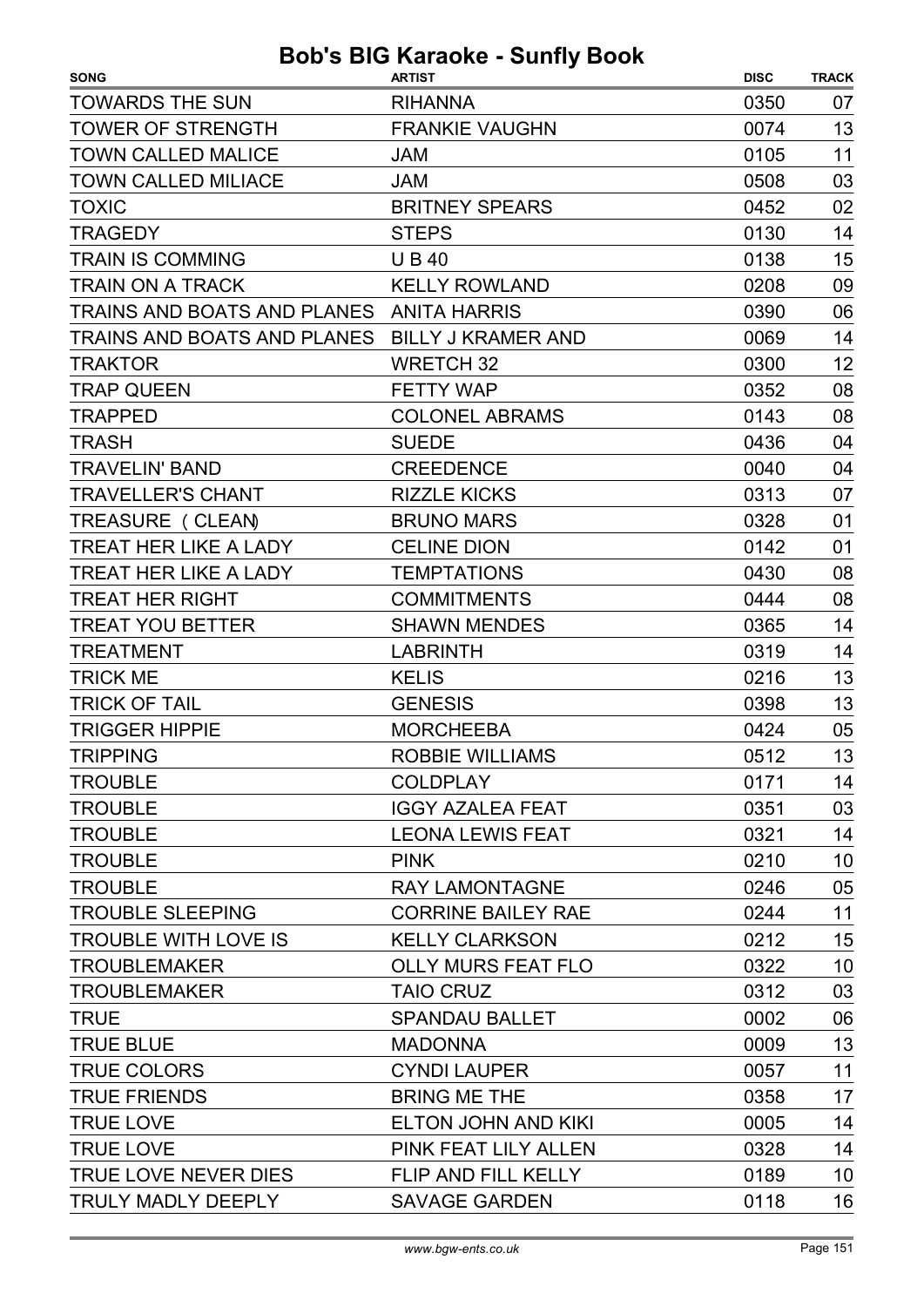| <b>SONG</b>                  | <b>ARTIST</b>              | <b>DISC</b> | <b>TRACK</b> |
|------------------------------|----------------------------|-------------|--------------|
| <b>TRUMPETS</b>              | <b>JASON DERULO</b>        | 0334        | 13           |
| <b>TRY</b>                   | <b>DOLLY PARTON</b>        | 0342        | 18           |
| <b>TRY</b>                   | <b>MACY GRAY</b>           | 0440        | 01           |
| <b>TRY</b>                   | <b>PINK</b>                | 0321        | 07           |
| TRY A LITTLE TENDERNESS      | <b>COMMITMENTS</b>         | 0444        | 07           |
| <b>TRY AGAIN</b>             | <b>AALIYAH</b>             | 0384        | 15           |
| <b>TRY AGAIN</b>             | <b>AALIYAN</b>             | 0439        | 07           |
| <b>TRY EVERYTHING</b>        | <b>SHAKIRA</b>             | 0361        | 18           |
| TRY ME OUT                   | <b>CORONA</b>              | 0027        | 12           |
| TRY SLEEPING WITH A BROKEN   | <b>ALICIA KEYS</b>         | 0292        | 09           |
| <b>TRY WITH ME</b>           | NICOLE SCHERZINGER         | 0310        | 08           |
| TSUNAMI (JUMP)               | <b>DVBBS AND</b>           | 0338        | 17           |
| <b>TUCKER'S DAUGHTER</b>     | <b>IAN MOSS</b>            | 0489        | 15           |
| <b>TUG OF WAR</b>            | <b>PAUL MCCARTNEY</b>      | 0416        | 06           |
| <b>TUNNEL OF LOVE</b>        | <b>FUN BOY THREE</b>       | 0423        | 05           |
| <b>TUNNEL VISION</b>         | <b>JUSTIN TIMBERLAKE</b>   | 0329        | 02           |
| <b>TURN</b>                  | <b>FEEDER</b>              | 0181        | 07           |
| <b>TURN</b>                  | <b>TRAVIS</b>              | 0154        | 06           |
| <b>TURN AROUND</b>           | <b>CONOR MAYNARD</b>       | 0320        | 16           |
| <b>TURN AROUND</b>           | PHATS AND SMALL            | 0136        | 02           |
| <b>TURN BACK TIME</b>        | <b>AQUA</b>                | 0120        | 05           |
| <b>TURN IT UP</b>            | <b>FEELING</b>             | 0269        | 03           |
| <b>TURN ME ON</b>            | <b>KEVIN LYTTLE</b>        | 0210        | 06           |
| <b>TURN OFF THE LIGHT</b>    | <b>NELLY FURTADO</b>       | 0457        | 08           |
| TURN ON TUNE IN COP OUT      | <b>FREAK POWER</b>         | 0166        | 04           |
| TURN THE LIGHTS DOWN LOW     | <b>LAURYN HILL AND BOB</b> | 0154        | 14           |
| <b>TURN THE MUSIC LOUDER</b> | <b>KDA FEAT TINIE</b>      | 0357        | 16           |
| TURN UP THE LOVE             | <b>FAR EAST MOVEMENT</b>   | 0319        | 13           |
| TURN UP THE RADIO            | <b>MADONNA</b>             | 0318        | 06           |
| <b>TURN YOUR LOVE AROUND</b> | <b>GEORGE BENSON</b>       | 0032        | 06           |
| <b>TURNING JAPANESE</b>      | <b>VAPORS</b>              | 0113        | 01           |
| <b>TURNING TABLES</b>        | <b>ADELE</b>               | 0306        | 01           |
| TWEEDLE DUM TWEEDLE DEE      | MIDDLE OF THE ROAD         | 0090        | 13           |
| <b>TWELFTH OF NEVER</b>      | <b>JANE MCDONALD</b>       | 0128        | 16           |
| <b>TWENT FOUR SYCAMORE</b>   | <b>GENE PITNEY</b>         | 0389        | 06           |
| <b>TWENTY FLIGHT ROCK</b>    | <b>EDDIE COCHRAN</b>       | 0387        | 13           |
| <b>TWENTY FOUR SEVEN</b>     | <b>ARTFUL DODGER</b>       | 0182        | 12           |
| <b>TWENTY FOUR SEVEN</b>     | <b>ARTFUL DODGER</b>       | 0461        | 10           |
| <b>TWILIGHT</b>              | <b>COVER DRIVE</b>         | 0312        | 18           |
| <b>TWIST</b>                 | <b>CHUBBY CHECKER</b>      | 0484        | 08           |
| <b>TWIST AND SHOUT</b>       | <b>BEATLES</b>             | 0445        | 12           |
| TWO CAN PLAY THAT GAME       | <b>BOBBY BROWN</b>         | 0039        | 02           |
| <b>TWO GHOSTS</b>            | <b>HARRY STYLES</b>        | 0378        | 14           |
|                              |                            |             |              |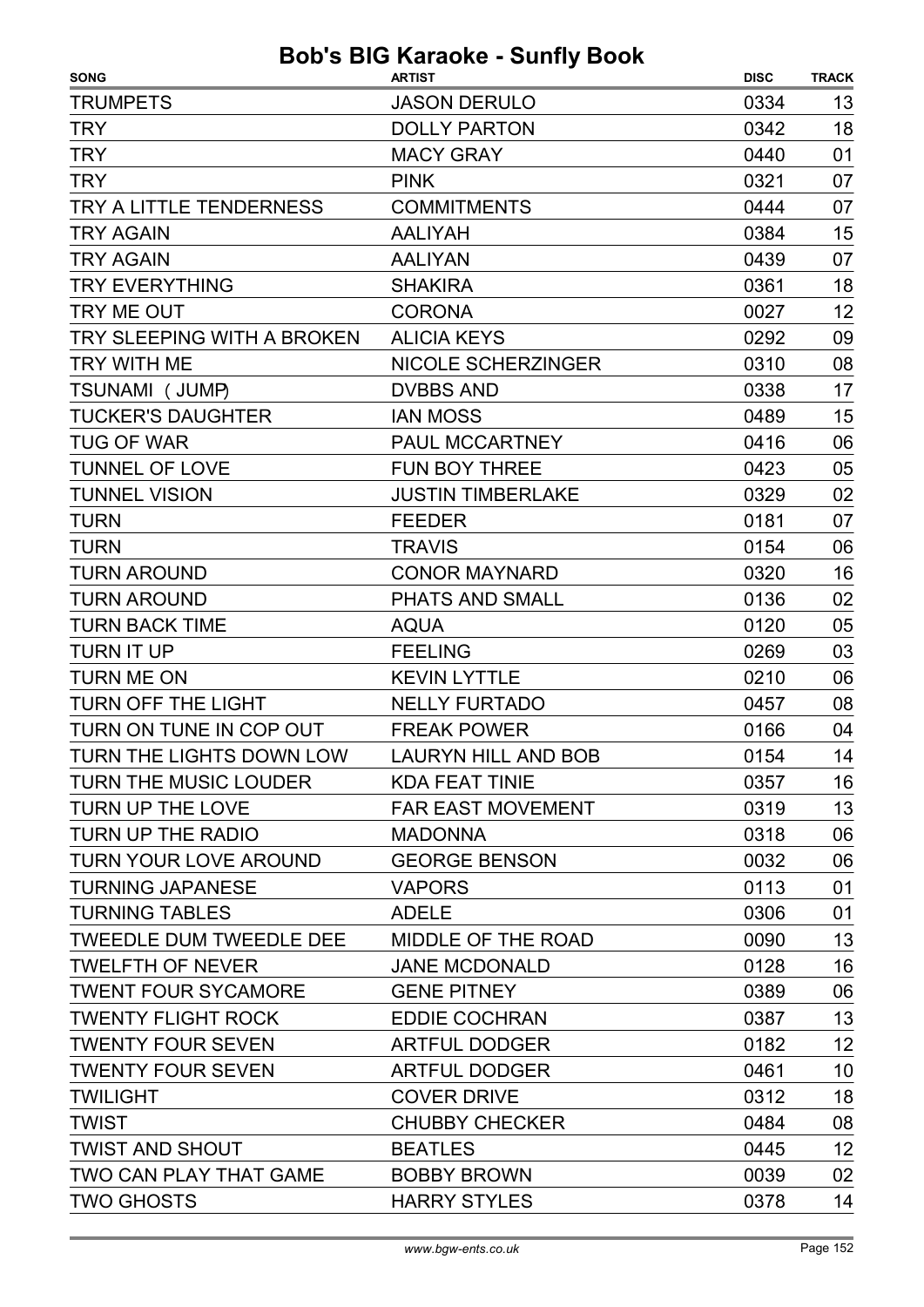| <b>SONG</b>                   | <b>ARTIST</b>            | <b>DISC</b> | <b>TRACK</b> |
|-------------------------------|--------------------------|-------------|--------------|
| <b>TWO HEARTS</b>             | PHIL COLLINS             | 0385        | 11           |
| <b>TWO IN A MILLION</b>       | S CLUB 7                 | 0504        | 15           |
| TWO IS BETTER THAN ONE        | <b>BOYS LIKE GIRLS</b>   | 0427        | 13           |
| <b>TWO KINDS OF TEARDROPS</b> | <b>DEL SHANNON</b>       | 0083        | 01           |
| <b>TWO LOVERS</b>             | <b>TWANG</b>             | 0259        | 11           |
| TWO OUT OF THREE AIN'T BAD    | <b>MEAT LOAF</b>         | 0455        | 11           |
| <b>TWO PRINCES</b>            | <b>SPIN DOCTORS</b>      | 0005        | 03           |
| <b>TWO STOREY HOUSE</b>       | <b>GEORGE JONES AND</b>  | 0425        | 03           |
| <b>TWO TIMES</b>              | <b>ANN LEE</b>           | 0440        | 02           |
| <b>TWO TRIBES</b>             | <b>FRANKIE GOES TO</b>   | 0056        | 09           |
| <b>TYPICAL MALE</b>           | <b>TINA TURNER</b>       | 0057        | 07           |
| <b>U AND UR HAND</b>          | <b>PINK</b>              | 0246        | 08           |
| U GOT TO LET THE MUSIC        | <b>CAPELLA</b>           | 0036        | 13           |
| <b>U MAKE ME WANNA</b>        | <b>BLUE</b>              | 0465        | 08           |
| <b>U REMIND ME</b>            | <b>USHER</b>             | 0181        | 14           |
| <b>U SMILE</b>                | <b>JUSTIN BIEBER</b>     | 0297        | 15           |
| U SURE DO                     | <b>STRIKE</b>            | 0454        | 05           |
| <b>U TURN</b>                 | <b>USHER</b>             | 0191        | 02           |
| <b>UGH</b>                    | 1975                     | 0360        | 09           |
| <b>UGLY</b>                   | <b>SUGABABES</b>         | 0238        | 13           |
| <b>UGLY HEART</b>             | GRL                      | 0344        | 16           |
| <b>ULTRAVIOLET</b>            | <b>MCFLY</b>             | 0239        | 10           |
| <b>ULYSSES</b>                | <b>FRANZ FERDINAND</b>   | 0276        | 01           |
| UM UM UM UM UM                | <b>WAYNE FONTANA</b>     | 0045        | 08           |
| <b>UMBRELLA</b>               | <b>RIHANNA</b>           | 0256        | 13           |
| <b>UNBELIEVABLE</b>           | <b>CRAIG DAVID</b>       | 0241        | 09           |
| <b>UNBELIEVABLE</b>           | E M F                    | 0003        | 01           |
| UNBREAK MY HEART              | <b>TONI BRAXTON</b>      | 0081        | 06           |
| <b>UNBREAKABLE</b>            | <b>JANET JACKSON</b>     | 0357        | 18           |
| <b>UNBREAKABLE</b>            | <b>SHANE FILAN</b>       | 0380        | 13           |
| <b>UNBREAKABLE</b>            | <b>WESTLIFE</b>          | 0467        | 10           |
| UNCHAIN MY HEART              | <b>JOE COCKER</b>        | 0012        | 11           |
| UNCHAINED MELODY              | <b>GARETH GATES</b>      | 0464        | 09           |
| UNCHAINED MELODY              | <b>RIGHTEOUS</b>         | 0448        | 03           |
| UNCLE JOHN FROM JAMAICA       | <b>VENGABOYS</b>         | 0167        | 08           |
| <b>UNCONDITIONALLY</b>        | <b>KATY PERRY</b>        | 0334        | 03           |
| <b>UNDEFEATED</b>             | <b>JASON DERULO</b>      | 0318        | 14           |
| UNDER CONTROL                 | <b>CALVIN HARRIS AND</b> | 0335        | 12           |
| <b>UNDER PRESSURE</b>         | <b>QUEEN AND DAVID</b>   | 0502        | 08           |
| UNDER PRESSURE (ICE ICE       | <b>JEDWARD FEAT</b>      | 0289        | 10           |
| UNDER THE BOARDWALK           | <b>DRIFTERS</b>          | 0448        | 05           |
| UNDER THE BRIDGE              | <b>ALL SAINTS</b>        | 0119        | 15           |
| UNDER THE BRIDGE              | <b>RED HOT CHILI</b>     | 0498        | 09           |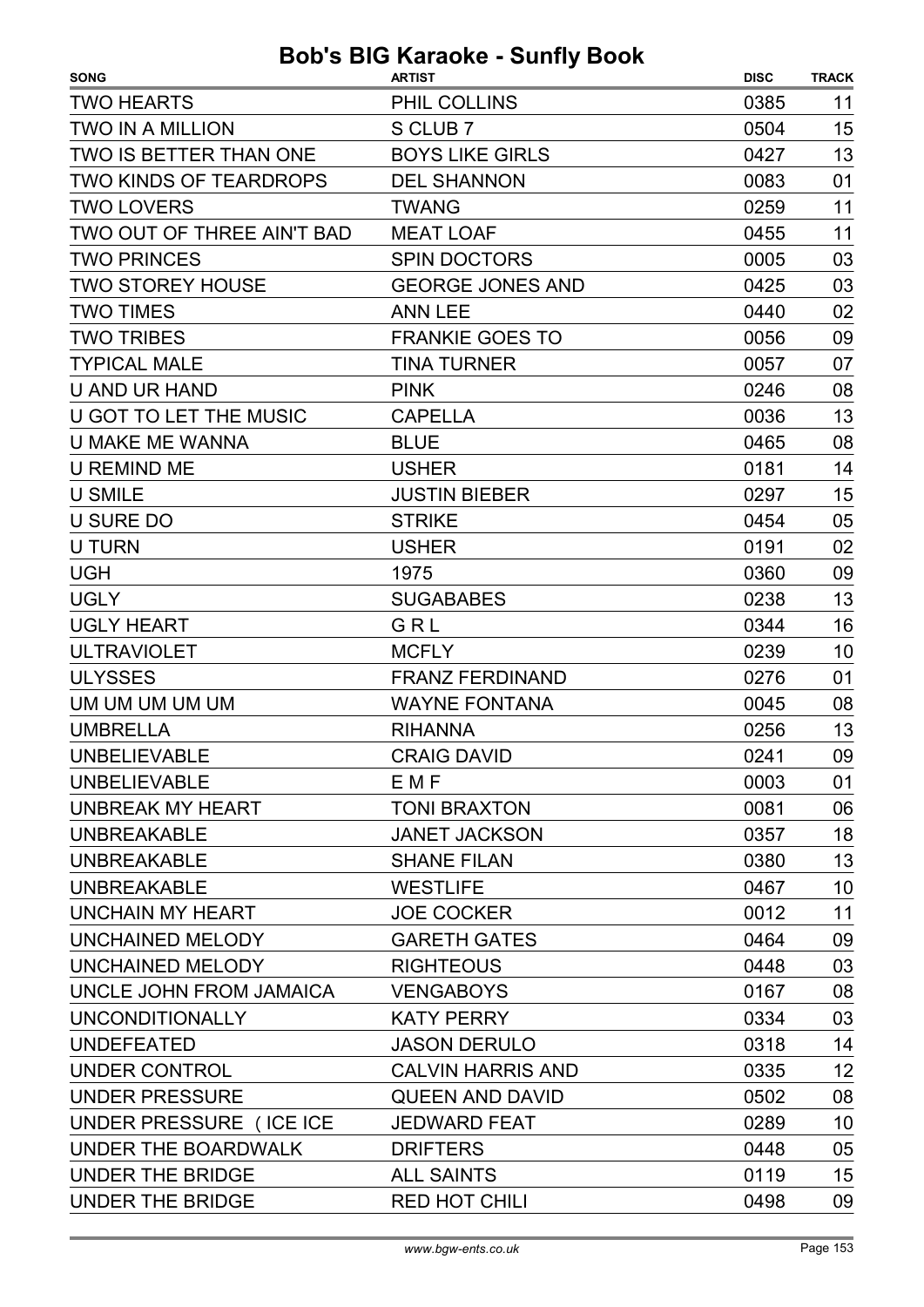#### SONG TRACK ARTIST Bob's BIG Karaoke - Sunfly Book DISC UNDER THE MOON OF LOVE SHOWADDYWADDY 0024 11 UNDER THE SHADOWS RAE MORRIS CONSUMING A 2348 03 UNDER THE SUN CHERYL CHERYL CHERYL 20318 04 UNDER THE THUMB **AMY STUDT** 15 0209 15 UNDERNEATH ALANIS MORISSETTE 0268 12 UNDERNEATH IT ALL NO DOUBT 0197 05 UNDERNEATH YOUR CLOTHES 0194 SHAKIRA 02 UNDISCOOVERED **JAMES MORRISON 15** 0253 15 UNFAITHFUL 0245 RIHANNA 09 UNFORGETTABLE 0376 FRENCH MONTANA 04 UNFORGETTABLE SIA SIA 0366 03 UNFORGIVABLE SINNER LENA MARLIN 1999 1991 1992 1993 UNFORGIVABLE SINNER 0171 LENE MARLIN 12 UNGUARDED MOMENT CHURCH CHURCH 0489 14 UNINVITED **EREEMASONS AND** 0261 11 UNION OF THE SNAKE DURAN DURAN DURAN 0506 05 UNITED STATES OF WHATEVER LIAM LYNCH 11 11 0201 11 UNIVERSALLY SPEAKING RED HOT CHILI 11 0206 11 UNLEASH THE DRAGON 0169 SISQO 08 UNORTHODOX WRETCH 32 AND 0303 02 UNPREDICTABLE 0377 OLLY MURS AND 12 UNPRETTY TLC 0144 06 UNSTEADY (ERICH LEE GRAVITY X AMBASSADORS 0368 17 UNSTEADY (THE VOICE UK MO 14 UNTHINKABLE ( I'M READY) ALICIA KEYS **0294**06 UNTIL THE END OF TIME BEYONCE AND JUSTIN 0479 15 UNTIL THE TIME IS THROUGH FIVE FIGHT CONTROLLER THE CONTROLLER CONTROLLER THE CONTROLLER OF A GALI CONTROLLER UNTIL YOU WERE GONE CHIPMUNK FEAT 0292 10 UNTOUCHABLE GIRLS ALOUD 0279 03 UNTOUCHED 0280 VERONICAS 10 UNWRITTEN 0226 NATASHA 02 UP 0310 JAMES MORRISON 12 UP 0347 OLLY MURS FEAT 05 UP SATURDAYS 0273 11 UP ALL NIGHT BECK BECK 0381 13 UP ALL NIGHT 0277 TAKE THAT 09 UP AROUND THE BEND 0040 CREEDENCE 03 UP ON THE ROOF ROBSON AND JEROME 0034 13 UP THE JUNCTION SQUEEZE 0113 08 UP TOWN TOP RANKING ALITHIA AND DONNA 60141 04 UP UP AND AWAY **5TH DIMENSION** 0415 08 UP WHERE WE BELONG UP USE COCKER AND UP WHERE WE BELONG UPRISING MUSE MODE 60283 12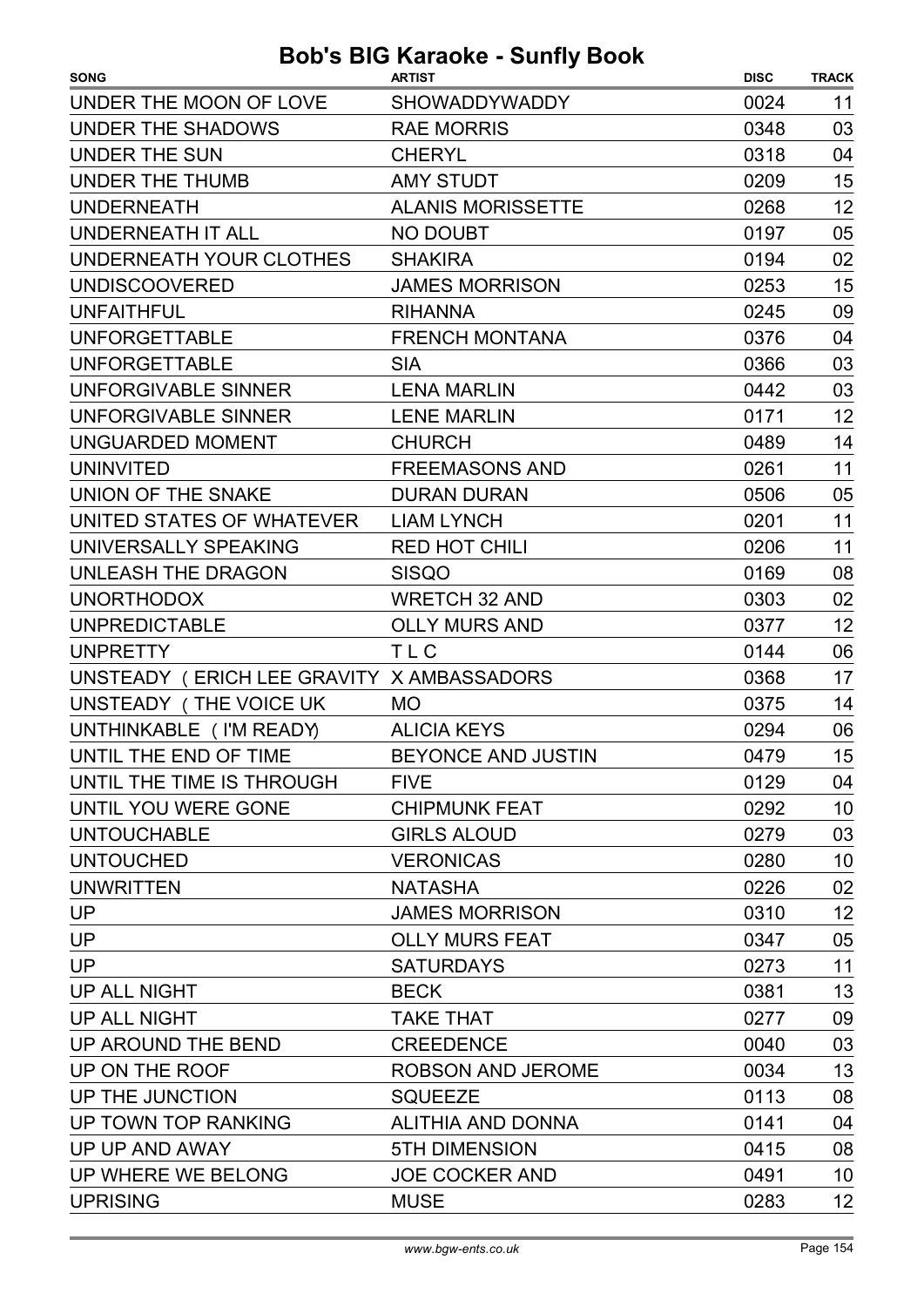| <b>SONG</b>                        | <b>ARTIST</b>             | <b>DISC</b> | <b>TRACK</b> |
|------------------------------------|---------------------------|-------------|--------------|
| <b>UPTIGHT DOWNTOWN</b>            | LA ROUX                   | 0342        | 17           |
| <b>UPTOWN FUNK</b>                 | <b>MARK RONSON FEAT</b>   | 0347        | 01           |
| <b>UPTOWN GIRL</b>                 | <b>BILLY JOEL</b>         | 0449        | 08           |
| <b>UPTOWN GIRL</b>                 | <b>WESTLIFE</b>           | 0442        | 13           |
| US AGAINST THE WORLD               | <b>WESTLIFE</b>           | 0266        | 09           |
| <b>US AND THEM</b>                 | <b>PINK FLOYD</b>         | 0421        | 12           |
| USE IT UP AND WEAR IT OUT          | <b>ODYSSEY</b>            | 0107        | 05           |
| USE SOMEBODY                       | <b>KINGS OF LEON</b>      | 0274        | 01           |
| <b>USED TO LOVE YOU</b>            | <b>GWEN STEFANI</b>       | 0361        | 16           |
| <b>VALENTINE</b>                   | <b>T'PAU</b>              | 0422        | 03           |
| <b>VALENTINE'S DAY</b>             | <b>DAVID BOWIE</b>        | 0331        | 18           |
| <b>VALERIE</b>                     | <b>MARK RONSON AND</b>    | 0260        | 14           |
| <b>VALERIE</b>                     | <b>ZUTONS</b>             | 0245        | 03           |
| <b>VANILLA TWILIGHT</b>            | <b>OWL CITY</b>           | 0291        | 07           |
| <b>VAYA CON DIOS</b>               | <b>PAUL LES AND MARY</b>  | 0415        | 14           |
| <b>VEGAS GIRL</b>                  | <b>CONOR MAYNARD</b>      | 0318        | 05           |
| <b>VENUS</b>                       | <b>BANANARAMA</b>         | 0057        | 08           |
| <b>VENUS</b>                       | <b>FRANKIE AVALON</b>     | 0382        | 06           |
| <b>VENUS AND MARS</b>              | <b>JOE BREEZER</b>        | 0184        | 10           |
| <b>VENUS IN BLUE JEANS</b>         | <b>MARK WYNTER</b>        | 0094        | 05           |
| <b>VERGAS 2 TIMES</b>              | <b>STEREOPHONICS</b>      | 0191        | 14           |
| <b>VERSACE ON THE FLOOR</b>        | <b>BRUNO MARS</b>         | 0372        | 10           |
| <b>VERTIGO</b>                     | U <sub>2</sub>            | 0224        | 07           |
| <b>VICE</b>                        | <b>MIRANDA LAMBERT</b>    | 0367        | 15           |
| <b>VICTIMS</b>                     | <b>CULTURE CLUB</b>       | 0386        | 14           |
| <b>VIDEO GAMES</b>                 | LANA DEL RAY              | 0309        | 01           |
| <b>VIDEO KILLED THE RADIO STAR</b> | <b>BUGGLES</b>            | 0480        | 09           |
| <b>VIDEO PHONE</b>                 | <b>BEYONCE</b>            | 0287        | 06           |
| <b>VIENNA</b>                      | <b>ULTRAVOX</b>           | 0105        | 06           |
| <b>VIEW TO A KILL</b>              | <b>DURAN DURAN</b>        | 0506        | 03           |
| <b>VINCENT</b>                     | <b>DON MCLEAN</b>         | 0051        | 10           |
| <b>VINDALOO</b>                    | <b>KEITH ALLEN</b>        | 0121        | 08           |
| <b>VIOLET HILL</b>                 | <b>COLDPLAY</b>           | 0268        | 05           |
| <b>VIRGINIA PLAIN</b>              | <b>ROXY MUSIC</b>         | 0035        | 04           |
| <b>VIRTUAL INSANITY</b>            | <b>JAMIROQUAI</b>         | 0080        | 14           |
| <b>VISIONS OF CHINA</b>            | <b>JAPAN</b>              | 0434        | 07           |
| <b>VIVA FOREVER</b>                | <b>SPICE GIRLS</b>        | 0121        | 02           |
| <b>VIVA LA RADIO</b>               | <b>LOLLY</b>              | 0144        | 12           |
| <b>VIVA LA VIDA</b>                | <b>COLDPLAY</b>           | 0478        | 15           |
| <b>VOGUE</b>                       | <b>MADONNA</b>            | 0486        | 09           |
| <b>VOICE WITHIN</b>                | <b>CHRISTINA AGUILERA</b> | 0212        | 07           |
| <b>VOICES</b>                      | <b>ANN LEE</b>            | 0157        | 06           |
| <b>VOLARE</b>                      | <b>DEAN MARTIN</b>        | 0485        | 15           |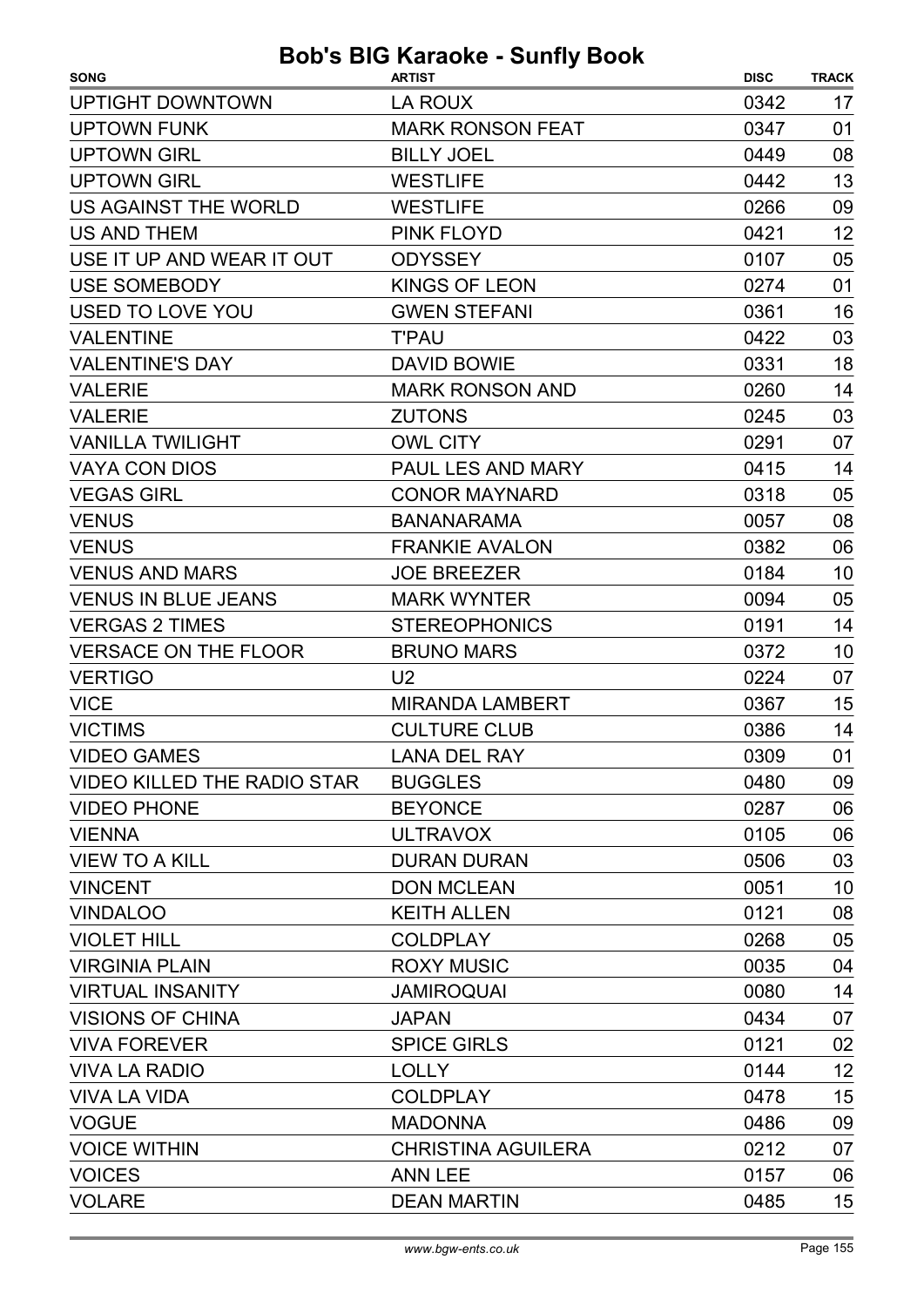| <b>JIMI HENDRIX</b><br>0503<br>04<br>16<br><b>PUSSYCAT DOLLS</b><br>0250<br>12<br><b>RIXTON</b><br>0343<br><b>ALICIA KEYS</b><br>0436<br>09<br>10<br><b>RUDIMENTAL FEAT</b><br>0327<br>07<br><b>BOY MEETS GIRL</b><br>0141<br>15<br><b>AVICII</b><br>0353<br>02<br>0438<br><b>JENNIFER LOPEZ</b><br>16<br><b>SHAKIRA</b><br>0293<br>01<br><b>AVICII FEAT ALOE</b><br>0330<br>02<br><b>GIRLS ALOUD</b><br>0227<br>04<br><b>WHAM</b><br>0445<br>0492<br>04<br><b>GREEN DAY</b><br>10<br><b>VAMPS</b><br>0357<br>15<br>0113<br><b>IAN DURY AND THE</b><br>06<br>0259<br><b>MAROON 5</b><br>06<br><b>EVERLY BROTHERS</b><br>0048<br>03<br><b>KATY PERRY</b><br>0280<br><b>FOO FIGHTERS</b><br>10<br>0305<br><b>CAST</b><br>04<br>0411<br>13<br><b>KELLY CLARKSON</b><br>0242<br><b>MATT MONRO</b><br>12<br>0074<br>07<br><b>FOUR TOPS</b><br>0382<br><b>BANGLES</b><br>14<br>0486<br>13<br><b>BILLIE PIPER</b><br>0440<br><b>WALK ON</b><br>U <sub>2</sub><br>0186<br>04<br>0496<br>09<br><b>GABRIELLE</b><br>14<br><b>LOU REED</b><br>0096<br>11<br>0197<br><b>MILK INC</b><br>VAL DOONICAN<br>07<br>0100<br>12<br>WAS (NOT WAS)<br>0026<br>12<br><b>SUGABABES VS GIRLS</b><br>0253<br>07<br><b>HELEN SHAPIRO</b><br>0038<br>13<br>0486<br><b>KATRINA AND THE</b><br>14<br><b>CRAIG DAVID</b><br>0443<br>15<br><b>CHER</b><br>0437 | <b>SONG</b>                       | <b>ARTIST</b>            | <b>DISC</b> | <b>TRACK</b> |
|---------------------------------------------------------------------------------------------------------------------------------------------------------------------------------------------------------------------------------------------------------------------------------------------------------------------------------------------------------------------------------------------------------------------------------------------------------------------------------------------------------------------------------------------------------------------------------------------------------------------------------------------------------------------------------------------------------------------------------------------------------------------------------------------------------------------------------------------------------------------------------------------------------------------------------------------------------------------------------------------------------------------------------------------------------------------------------------------------------------------------------------------------------------------------------------------------------------------------------------------------------------------------------------------------------------------------------|-----------------------------------|--------------------------|-------------|--------------|
|                                                                                                                                                                                                                                                                                                                                                                                                                                                                                                                                                                                                                                                                                                                                                                                                                                                                                                                                                                                                                                                                                                                                                                                                                                                                                                                                 | VOODOO CHILD                      |                          |             |              |
|                                                                                                                                                                                                                                                                                                                                                                                                                                                                                                                                                                                                                                                                                                                                                                                                                                                                                                                                                                                                                                                                                                                                                                                                                                                                                                                                 | <b>WAIT A MINUTE</b>              |                          |             |              |
|                                                                                                                                                                                                                                                                                                                                                                                                                                                                                                                                                                                                                                                                                                                                                                                                                                                                                                                                                                                                                                                                                                                                                                                                                                                                                                                                 | <b>WAIT ON ME</b>                 |                          |             |              |
|                                                                                                                                                                                                                                                                                                                                                                                                                                                                                                                                                                                                                                                                                                                                                                                                                                                                                                                                                                                                                                                                                                                                                                                                                                                                                                                                 | WAIT 'TILL YOU SEE MY SMILE       |                          |             |              |
|                                                                                                                                                                                                                                                                                                                                                                                                                                                                                                                                                                                                                                                                                                                                                                                                                                                                                                                                                                                                                                                                                                                                                                                                                                                                                                                                 | <b>WAITING ALL NIGHT</b>          |                          |             |              |
|                                                                                                                                                                                                                                                                                                                                                                                                                                                                                                                                                                                                                                                                                                                                                                                                                                                                                                                                                                                                                                                                                                                                                                                                                                                                                                                                 | <b>WAITING FOR A STAR TO FALL</b> |                          |             |              |
|                                                                                                                                                                                                                                                                                                                                                                                                                                                                                                                                                                                                                                                                                                                                                                                                                                                                                                                                                                                                                                                                                                                                                                                                                                                                                                                                 | <b>WAITING FOR LOVE</b>           |                          |             |              |
|                                                                                                                                                                                                                                                                                                                                                                                                                                                                                                                                                                                                                                                                                                                                                                                                                                                                                                                                                                                                                                                                                                                                                                                                                                                                                                                                 | <b>WAITING FOR TONIGHT</b>        |                          |             |              |
|                                                                                                                                                                                                                                                                                                                                                                                                                                                                                                                                                                                                                                                                                                                                                                                                                                                                                                                                                                                                                                                                                                                                                                                                                                                                                                                                 | <b>WAKA WAKA</b>                  |                          |             |              |
|                                                                                                                                                                                                                                                                                                                                                                                                                                                                                                                                                                                                                                                                                                                                                                                                                                                                                                                                                                                                                                                                                                                                                                                                                                                                                                                                 | <b>WAKE ME UP</b>                 |                          |             |              |
|                                                                                                                                                                                                                                                                                                                                                                                                                                                                                                                                                                                                                                                                                                                                                                                                                                                                                                                                                                                                                                                                                                                                                                                                                                                                                                                                 | <b>WAKE ME UP</b>                 |                          |             |              |
|                                                                                                                                                                                                                                                                                                                                                                                                                                                                                                                                                                                                                                                                                                                                                                                                                                                                                                                                                                                                                                                                                                                                                                                                                                                                                                                                 | WAKE ME UP BEFORE YOU GO          |                          |             |              |
|                                                                                                                                                                                                                                                                                                                                                                                                                                                                                                                                                                                                                                                                                                                                                                                                                                                                                                                                                                                                                                                                                                                                                                                                                                                                                                                                 | WAKE ME UP WHEN SEPTEMBER         |                          |             |              |
|                                                                                                                                                                                                                                                                                                                                                                                                                                                                                                                                                                                                                                                                                                                                                                                                                                                                                                                                                                                                                                                                                                                                                                                                                                                                                                                                 | <b>WAKE UP</b>                    |                          |             |              |
|                                                                                                                                                                                                                                                                                                                                                                                                                                                                                                                                                                                                                                                                                                                                                                                                                                                                                                                                                                                                                                                                                                                                                                                                                                                                                                                                 | <b>WAKE UP AND MAKE LOVE</b>      |                          |             |              |
|                                                                                                                                                                                                                                                                                                                                                                                                                                                                                                                                                                                                                                                                                                                                                                                                                                                                                                                                                                                                                                                                                                                                                                                                                                                                                                                                 | <b>WAKE UP CALL</b>               |                          |             |              |
|                                                                                                                                                                                                                                                                                                                                                                                                                                                                                                                                                                                                                                                                                                                                                                                                                                                                                                                                                                                                                                                                                                                                                                                                                                                                                                                                 | <b>WAKE UP LITTLE SUSIE</b>       |                          |             |              |
|                                                                                                                                                                                                                                                                                                                                                                                                                                                                                                                                                                                                                                                                                                                                                                                                                                                                                                                                                                                                                                                                                                                                                                                                                                                                                                                                 | <b>WAKING UP IN VEGAS</b>         |                          |             |              |
|                                                                                                                                                                                                                                                                                                                                                                                                                                                                                                                                                                                                                                                                                                                                                                                                                                                                                                                                                                                                                                                                                                                                                                                                                                                                                                                                 | <b>WALK</b>                       |                          |             |              |
|                                                                                                                                                                                                                                                                                                                                                                                                                                                                                                                                                                                                                                                                                                                                                                                                                                                                                                                                                                                                                                                                                                                                                                                                                                                                                                                                 | <b>WALK AWAY</b>                  |                          |             |              |
|                                                                                                                                                                                                                                                                                                                                                                                                                                                                                                                                                                                                                                                                                                                                                                                                                                                                                                                                                                                                                                                                                                                                                                                                                                                                                                                                 | <b>WALK AWAY</b>                  |                          |             |              |
|                                                                                                                                                                                                                                                                                                                                                                                                                                                                                                                                                                                                                                                                                                                                                                                                                                                                                                                                                                                                                                                                                                                                                                                                                                                                                                                                 | <b>WALK AWAY</b>                  |                          |             |              |
|                                                                                                                                                                                                                                                                                                                                                                                                                                                                                                                                                                                                                                                                                                                                                                                                                                                                                                                                                                                                                                                                                                                                                                                                                                                                                                                                 | <b>WALK AWAY RENEE</b>            |                          |             |              |
|                                                                                                                                                                                                                                                                                                                                                                                                                                                                                                                                                                                                                                                                                                                                                                                                                                                                                                                                                                                                                                                                                                                                                                                                                                                                                                                                 | <b>WALK LIKE AN EGYPTIAN</b>      |                          |             |              |
|                                                                                                                                                                                                                                                                                                                                                                                                                                                                                                                                                                                                                                                                                                                                                                                                                                                                                                                                                                                                                                                                                                                                                                                                                                                                                                                                 | <b>WALK OF LIFE</b>               |                          |             |              |
|                                                                                                                                                                                                                                                                                                                                                                                                                                                                                                                                                                                                                                                                                                                                                                                                                                                                                                                                                                                                                                                                                                                                                                                                                                                                                                                                 |                                   |                          |             |              |
|                                                                                                                                                                                                                                                                                                                                                                                                                                                                                                                                                                                                                                                                                                                                                                                                                                                                                                                                                                                                                                                                                                                                                                                                                                                                                                                                 | WALK ON BY                        |                          |             |              |
|                                                                                                                                                                                                                                                                                                                                                                                                                                                                                                                                                                                                                                                                                                                                                                                                                                                                                                                                                                                                                                                                                                                                                                                                                                                                                                                                 | WALK ON THE WILD SIDE             |                          |             |              |
|                                                                                                                                                                                                                                                                                                                                                                                                                                                                                                                                                                                                                                                                                                                                                                                                                                                                                                                                                                                                                                                                                                                                                                                                                                                                                                                                 | <b>WALK ON WATER</b>              |                          |             |              |
|                                                                                                                                                                                                                                                                                                                                                                                                                                                                                                                                                                                                                                                                                                                                                                                                                                                                                                                                                                                                                                                                                                                                                                                                                                                                                                                                 | <b>WALK TALL</b>                  |                          |             |              |
|                                                                                                                                                                                                                                                                                                                                                                                                                                                                                                                                                                                                                                                                                                                                                                                                                                                                                                                                                                                                                                                                                                                                                                                                                                                                                                                                 | WALK THE DINOSAUR                 |                          |             |              |
|                                                                                                                                                                                                                                                                                                                                                                                                                                                                                                                                                                                                                                                                                                                                                                                                                                                                                                                                                                                                                                                                                                                                                                                                                                                                                                                                 | <b>WALK THIS WAY</b>              |                          |             |              |
|                                                                                                                                                                                                                                                                                                                                                                                                                                                                                                                                                                                                                                                                                                                                                                                                                                                                                                                                                                                                                                                                                                                                                                                                                                                                                                                                 | <b>WALKIN' BACK TO HAPPINESS</b>  |                          |             |              |
|                                                                                                                                                                                                                                                                                                                                                                                                                                                                                                                                                                                                                                                                                                                                                                                                                                                                                                                                                                                                                                                                                                                                                                                                                                                                                                                                 | <b>WALKIN ON SUNSHINE</b>         |                          |             |              |
|                                                                                                                                                                                                                                                                                                                                                                                                                                                                                                                                                                                                                                                                                                                                                                                                                                                                                                                                                                                                                                                                                                                                                                                                                                                                                                                                 | <b>WALKING AWAY</b>               |                          |             |              |
|                                                                                                                                                                                                                                                                                                                                                                                                                                                                                                                                                                                                                                                                                                                                                                                                                                                                                                                                                                                                                                                                                                                                                                                                                                                                                                                                 | <b>WALKING IN MEMPHIS</b>         |                          |             |              |
|                                                                                                                                                                                                                                                                                                                                                                                                                                                                                                                                                                                                                                                                                                                                                                                                                                                                                                                                                                                                                                                                                                                                                                                                                                                                                                                                 | <b>WALKING ON A DREAM</b>         | <b>EMPIRE OF THE SUN</b> | 0278        | 14           |
| <b>ANNIE LENNOX</b><br>0006<br>06                                                                                                                                                                                                                                                                                                                                                                                                                                                                                                                                                                                                                                                                                                                                                                                                                                                                                                                                                                                                                                                                                                                                                                                                                                                                                               | <b>WALKING ON BROKEN GLASS</b>    |                          |             |              |
| 03<br><b>KATRINA AND THE</b><br>0158                                                                                                                                                                                                                                                                                                                                                                                                                                                                                                                                                                                                                                                                                                                                                                                                                                                                                                                                                                                                                                                                                                                                                                                                                                                                                            | <b>WALKING ON SUNSHINE</b>        |                          |             |              |
| 15<br>0080<br>O M D                                                                                                                                                                                                                                                                                                                                                                                                                                                                                                                                                                                                                                                                                                                                                                                                                                                                                                                                                                                                                                                                                                                                                                                                                                                                                                             | WALKING ON THE MILKY WAY          |                          |             |              |
| 15<br>0407<br>SMASH MOUTH                                                                                                                                                                                                                                                                                                                                                                                                                                                                                                                                                                                                                                                                                                                                                                                                                                                                                                                                                                                                                                                                                                                                                                                                                                                                                                       | <b>WALKING ON THE SUN</b>         |                          |             |              |
| <b>EVERYTHING BUT THE</b><br>0422<br>06                                                                                                                                                                                                                                                                                                                                                                                                                                                                                                                                                                                                                                                                                                                                                                                                                                                                                                                                                                                                                                                                                                                                                                                                                                                                                         | <b>WALKING WOUNDED</b>            |                          |             |              |
| 07<br><b>WANTED</b><br>0328                                                                                                                                                                                                                                                                                                                                                                                                                                                                                                                                                                                                                                                                                                                                                                                                                                                                                                                                                                                                                                                                                                                                                                                                                                                                                                     | <b>WALKS LIKE RIHANNA</b>         |                          |             |              |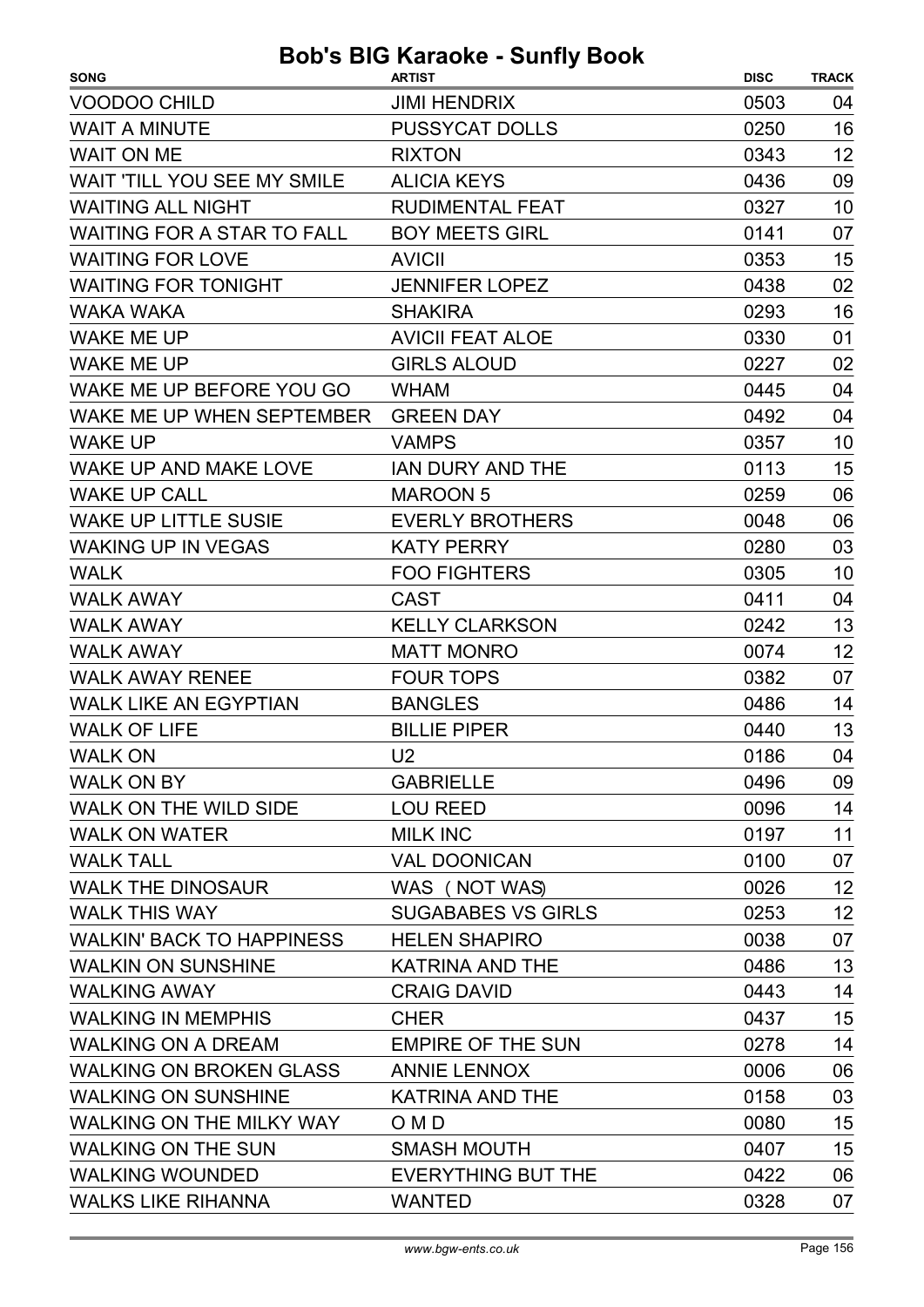| <b>SONG</b>                    | <b>ARTIST</b>              | <b>DISC</b> | <b>TRACK</b> |
|--------------------------------|----------------------------|-------------|--------------|
| <b>WALL OF GLASS</b>           | <b>LIAM GALLAGHER</b>      | 0377        | 16           |
| <b>WALLS</b>                   | <b>KINGS OF LEON</b>       | 0377        | 14           |
| WALLS COME TUMBLING DOWN       | <b>STYLE COUNCIL</b>       | 0151        | 09           |
| <b>WANDERER</b>                | <b>DION AND THE</b>        | 0084        | 14           |
| <b>WANDERING STAR</b>          | <b>LEE MARVIN</b>          | 0077        | 06           |
| <b>WANNABE</b>                 | <b>SPICE GIRLS</b>         | 0450        | 06           |
| <b>WANNABE GANGSTER</b>        | <b>WHEATUS</b>             | 0188        | 05           |
| WANT TO WANT ME                | <b>JASON DERULO</b>        | 0351        | 09           |
| <b>WANT U BACK</b>             | <b>CHER LLOYD FEAT</b>     | 0314        | 07           |
| <b>WANT YOU BACK</b>           | <b>HAIM</b>                | 0377        | 17           |
| <b>WANTED</b>                  | <b>DOOLEYS</b>             | 0393        | 07           |
| <b>WAR OF NERVES</b>           | <b>ALL SAINTS</b>          | 0127        | 02           |
| <b>WARWICK AVENUE</b>          | <b>DUFFY</b>               | 0268        | 10           |
| <b>WARZONE</b>                 | <b>WANTED</b>              | 0310        | 14           |
| <b>WASN'T EXPECTING THAT</b>   | <b>JAMIE LAWSON</b>        | 0357        | 02           |
| <b>WASTE A MOMENT</b>          | <b>KINGS OF LEON</b>       | 0369        | 04           |
| WATCH ME (WHIP)                | <b>SILENTO</b>             | 0354        | 13           |
| <b>WATCHA SAY</b>              | <b>JASON DE RULO</b>       | 0286        | 10           |
| <b>WATCHA THINK ABOUT THAT</b> | <b>PUSSYCAT DOLLS FT</b>   | 0277        | 07           |
| WATCHTOWER (ALL ALONG          | <b>DEVLIN FEAT ED</b>      | 0319        | 05           |
| <b>WATER</b>                   | <b>BRAD PAISLEY</b>        | 0294        | 11           |
| <b>WATERCOLOUR</b>             | <b>PENDULUM</b>            | 0432        | 01           |
| <b>WATERFALL</b>               | <b>STARGATE FEAT PINK</b>  | 0375        | 10           |
| <b>WATERFALL</b>               | <b>STONE ROSES</b>         | 0501        | 02           |
| <b>WATERFALLS</b>              | <b>STOOSHE</b>             | 0321        | 16           |
| <b>WATERLOO</b>                | <b>ABBA</b>                | 0024        | 13           |
| <b>WATERLOO SUNSET</b>         | <b>KINKS</b>               | 0087        | 02           |
| WAVES (ROBIN SCHULZ RADIO      | MR PROBZ                   | 0340        | 05           |
| <b>WAY</b>                     | <b>DANIEL BEDINGFIELD</b>  | 0231        | 15           |
| <b>WAY</b>                     | <b>FAST BALL</b>           | 0124        | 04           |
| WAY DOWN YONDER IN NEW         | <b>FREDDIE CANNON</b>      | 0064        | 13           |
| WAY I AM                       | <b>EMINEM</b>              | 0172        | 05           |
| <b>WAY I ARE</b>               | <b>TIMBALAND FEAT KERI</b> | 0479        | 11           |
| <b>WAY WE WERE</b>             | <b>GLADYS KNIGHT</b>       | 0077        | 05           |
| WAY YOU MAKE ME FEEL           | <b>RONAN KEATING</b>       | 0511        | 14           |
| WAY YOU MAKE ME FEEL           | <b>STEPS</b>               | 0504        | 05           |
| <b>WAY YOU MOVE</b>            | <b>OUTKAST</b>             | 0216        | 03           |
| <b>WAY YOUR LOVE</b>           | <b>HEAR SAY</b>            | 0179        | 01           |
| <b>WAYWARD WIND</b>            | <b>FRANK IFIELD</b>        | 0054        | 12           |
| WE ALL WANT THE SAME THING     | <b>RIXTON</b>              | 0353        | 13           |
| <b>WE ARE</b>                  | ANA JOHNSSON               | 0221        | 08           |
| WE ARE ALL MADE OF STARS       | <b>MOBY</b>                | 0193        | 07           |
| WE ARE FAMILY                  | <b>SISTER SLEDGE</b>       | 0002        | 03           |
|                                |                            |             |              |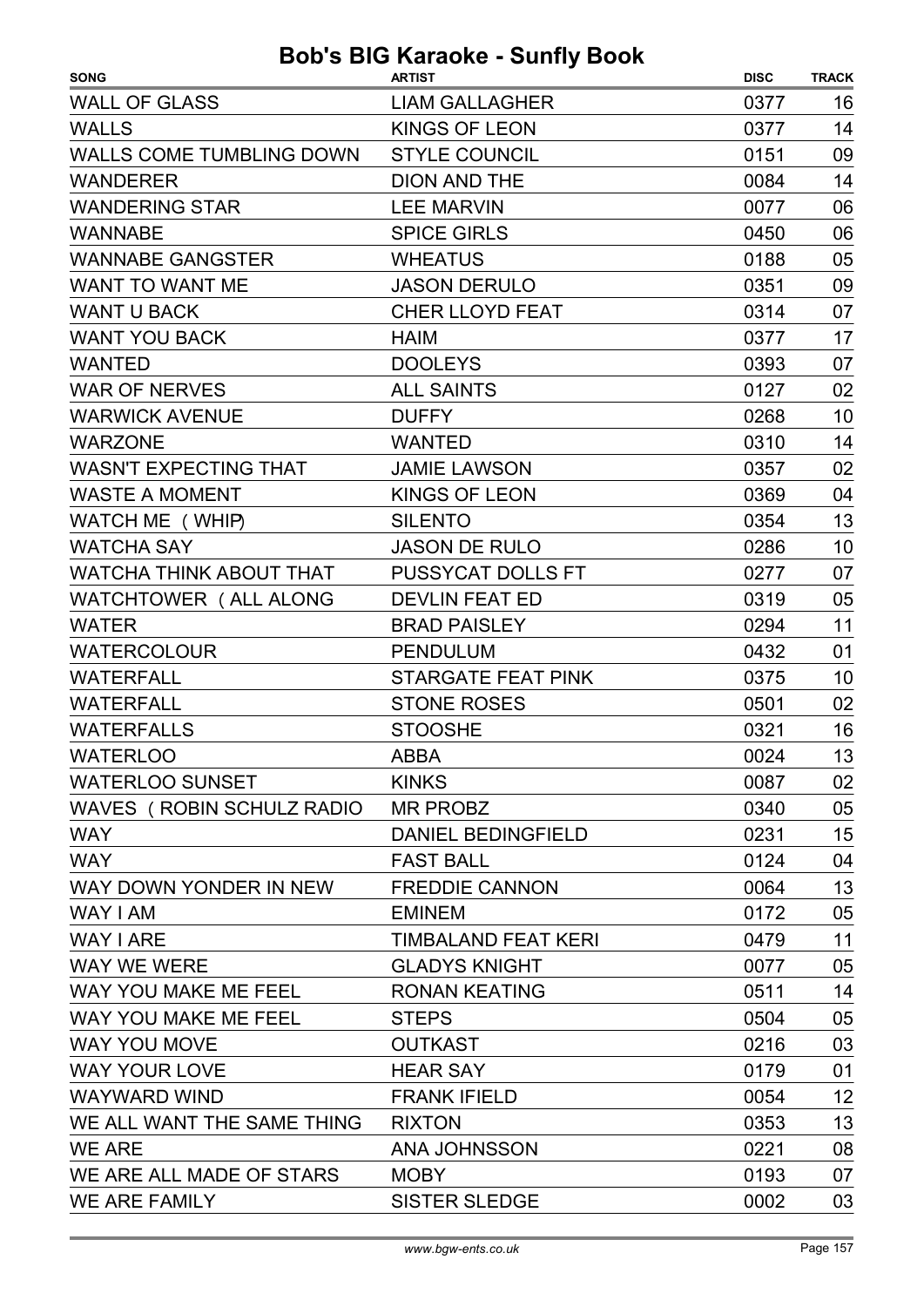| <b>SONG</b>                            | <b>ARTIST</b>            | <b>DISC</b> | <b>TRACK</b> |
|----------------------------------------|--------------------------|-------------|--------------|
| <b>WE ARE GLASS</b>                    | <b>GARY NUMAN</b>        | 0422        | 14           |
| <b>WE ARE GOLDEN</b>                   | <b>MIKA</b>              | 0284        | 11           |
| WE ARE THE CHAMPIONS                   | <b>QUEEN</b>             | 0502        | 06           |
| WE ARE THE PEOPLE                      | <b>EMPIRE OF THE SUN</b> | 0279        | 10           |
| <b>WE ARE YOUNG</b>                    | <b>FUN FEAT JANELLE</b>  | 0314        | 13           |
| WE BELONG TOGETHER                     | <b>MARIAH CAREY</b>      | 0232        | 02           |
| <b>WE CAN'T STOP</b>                   | <b>MILEY CYRUS</b>       | 0331        | 04           |
| WE CLOSE OUR EYES                      | <b>GO WEST</b>           | 0033        | 03           |
| WE DIDN'T START THE FIRE               | <b>BILLY JOEL</b>        | 0469        | 06           |
| <b>WE DON'T CARE</b>                   | <b>AKON</b>              | 0282        | 08           |
| WE DON'T CRY OUT LOUD                  | <b>ELKIE BROOKS</b>      | 0413        | 06           |
| WE DON'T HAVE TO TAKE OUR              | <b>JERMAIN STEWART</b>   | 0011        | 08           |
| WE DON'T TALK ANYMORE                  | <b>CHARLIE PUTH FEAT</b> | 0366        | 09           |
| WE DON'T TALK ANYMORE                  | <b>CLIFF RICHARD</b>     | 0432        | 11           |
| <b>WE FOUND LOVE</b>                   | RIHANNA FEAT CALVIN      | 0309        | 02           |
| WE GOTTA GET OUT OF THIS               | <b>ANIMALS</b>           | 0086        | 15           |
| WE HAVE A DREAM                        | <b>WORLD CUP 1982</b>    | 0456        | 03           |
| WE JUST BE DREAMIN                     | <b>BLAZIN SQUAD</b>      | 0466        | 10           |
| WE JUST BE DREAMIN'                    | <b>BLAZIN SQUAD</b>      | 0207        | 08           |
| WE LIKE TO PARTY                       | <b>VENGABOYS</b>         | 0136        | 04           |
| WE NEED A RESOLUTION                   | <b>AALIYAH FEAT</b>      | 0181        | 09           |
| WE NO SPEAK AMERICANO                  | <b>YOLANDA BECOOL</b>    | 0294        | 07           |
| WE OWN THE NIGHT                       | <b>WANTED</b>            | 0331        | 11           |
| WE R WHO WE R ( CLEAN)                 | KE\$HA                   | 0298        | 04           |
| WE WANNA THANK YOU                     | <b>BIG BROVAZ</b>        | 0217        | 08           |
| WE WANT THE SAME THING                 | <b>BELINDA CARLISLE</b>  | 0112        | 07           |
| WE WEREN'T BORN TO FOLLOW BON JOVI     |                          | 0427        | 01           |
| WE WILL ROCK YOU                       | <b>FIVE</b>              | 0163        | 14           |
| WE WILL ROCK YOU                       | <b>QUEEN</b>             | 0490        | 12           |
| WE WISH YOU A MERRY                    | <b>CHRISTMAS</b>         | 0030        | 17           |
| WE WISH YOU A MERRY                    | TRADITIONAL (BRASS       | 0413        | 13           |
| WEAK IN THE PRESENCE OF                | <b>ALISON MOYET</b>      | 0110        | 12           |
| <b>WEAR MY KISS</b>                    | <b>SUGABABES</b>         | 0289        | 15           |
| <b>WEATHER WITH YOU</b>                | <b>CROWDED HOUSE</b>     | 0112        | 03           |
| <b>WEDDING</b>                         | <b>JULIE ROGERS</b>      | 0066        | 13           |
| <b>WELCOME HOME</b>                    | PETERS AND LEE           | 0077        | 07           |
| WELCOME TO MY TRUTH                    | <b>ANASTACIA</b>         | 0224        | 02           |
| WELCOME TO MY WORLD                    | <b>JIM REEVES</b>        | 0139        | 03           |
| <b>WELCOME TO PARADISE</b>             | <b>GREEN DAY</b>         | 0426        | 01           |
| <b>WELCOME TO THE BLACK</b>            | <b>MY CHEMICAL</b>       | 0248        | 03           |
| WELCOME TO THE CHEAP SEATS WONDERSTUFF |                          | 0407        | 03           |
| <b>WELCOME TO THE JUNGLE</b>           | <b>GUNS N ROSES</b>      | 0469        | 07           |
| WELCOME TO THE JUNGLE                  | <b>NEON JUNGLE</b>       | 0338        | 11           |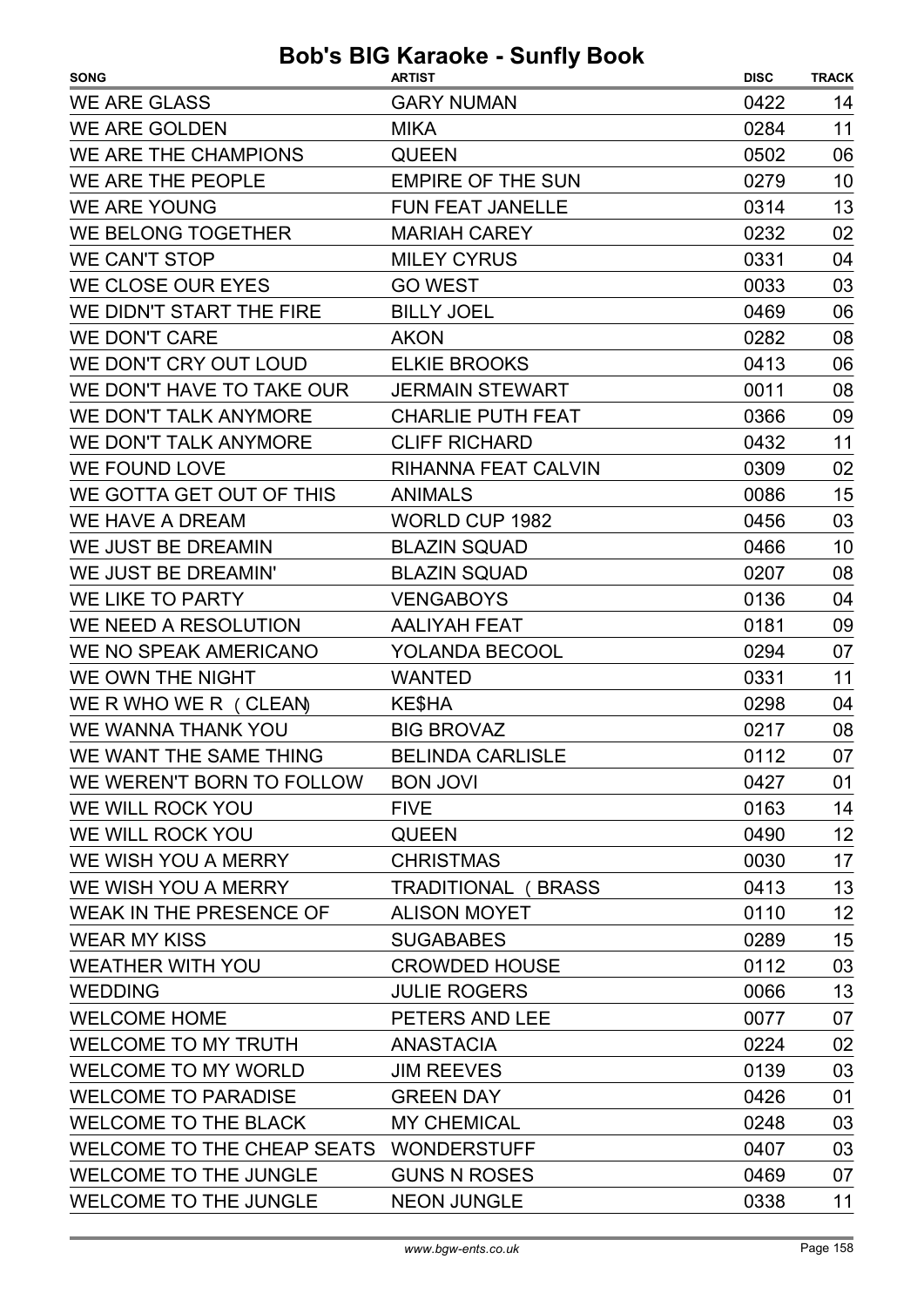| <b>SONG</b>                             | <b>ARTIST</b>             | <b>DISC</b> | <b>TRACK</b> |
|-----------------------------------------|---------------------------|-------------|--------------|
| <b>WELCOME TO THE WORLD</b>             | <b>KEVIN RUDOLF</b>       | 0279        | 06           |
| <b>WELCOME TO TOMORROW</b>              | <b>SNAP</b>               | 0026        | 13           |
| WELCOME TO WHEREVER YOU                 | <b>BON JOVI</b>           | 0239        | 13           |
| <b>WELL DID YOU</b>                     | <b>DEBBIE HARRY AND</b>   | 0145        | 08           |
| <b>WELL DID YOU EVAH</b>                | <b>ROBBIE WILLIAMS</b>    | 0507        | 04           |
| <b>WELL I ASK YOU</b>                   | <b>EDEN KANE</b>          | 0054        | 05           |
| <b>WELL WELL WELL</b>                   | <b>DUFFY</b>              | 0297        | 11           |
| WE'RE ALL IN THIS TOGETHER              | <b>HIGH SCHOOL</b>        | 0433        | 15           |
| <b>WERE GOING TO IBIZA</b>              | <b>VENGABOYS</b>          | 0142        | 10           |
| WE'RE IN THIS LOVE TOGETHER             | <b>AL JARREAU</b>         | 0394        | 11           |
| <b>WE'RE NOT GONNA SLEEP</b>            | <b>EMMA BUNTON</b>        | 0187        | 01           |
| <b>WEST COAST</b>                       | <b>LANA DEL REY</b>       | 0339        | 07           |
| <b>WEST END GIRLS</b>                   | PET SHOP BOYS             | 0037        | 02           |
| <b>WET</b>                              | <b>NICOLE SCHERZINGER</b> | 0307        | 02           |
| <b>WE'VE GOT TONIGHT</b>                | <b>KENNY ROGERS AND</b>   | 0469        | 08           |
| <b>WE'VE GOT TONIGHT</b>                | <b>RONAN KEATING AND</b>  | 0199        | 07           |
| <b>WE'VE GOT TONIGHT</b>                | <b>RONAN KEATING</b>      | 0491        | 12           |
| <b>WHAT A BEAUTIFUL DAY</b>             | <b>LEVELLERS</b>          | 0114        | 01           |
| <b>WHAT A DIFFERECE A DAY</b>           | <b>DINAH WASHINGTON</b>   | 0388        | 01           |
| <b>WHAT A FEELING</b>                   | <b>ALEX GAUDINO FEAT</b>  | 0305        | 11           |
| <b>WHAT A GIRL WANTS</b>                | <b>CHRISTINA AGUILERA</b> | 0157        | 13           |
| <b>WHAT A GIRL WANT'S</b>               | <b>CHRISTINA AGUILERA</b> | 0459        | 02           |
| <b>WHAT A MOUTH</b>                     | <b>TOMMY STEELE</b>       | 0089        | 03           |
| <b>WHAT A NIGHT</b>                     | <b>LOVEABLE ROGUES</b>    | 0328        | 10           |
| <b>WHAT A WONDERFUL WORLD</b>           | <b>LOUIS ARMSTRONG</b>    | 0052        | 06           |
| <b>WHAT ABOUT NOW</b>                   | <b>DAUGHTRY</b>           | 0285        | 08           |
| <b>WHAT ABOUT NOW</b>                   | <b>WESTLIFE</b>           | 0286        | 08           |
| <b>WHAT ABOUT US</b>                    | <b>BRANDY</b>             | 0190        | 16           |
| <b>WHAT ABOUT US</b>                    | <b>PINK</b>               | 0379        | 01           |
| <b>WHAT ABOUT US</b>                    | <b>SATURDAYS FEAT</b>     | 0324        | 10           |
| <b>WHAT AM I FIGHTING FOR</b>           | <b>UNKLEJAM</b>           | 0256        | 10           |
| <b>WHAT AM I TO YOU</b>                 | <b>NORAH JONES</b>        | 0219        | 08           |
| WHAT ARE YOU WAITING FOR                | <b>SATURDAYS</b>          | 0342        | 07           |
| WHAT BECOME OF THE LIKELY               | <b>LIBERTINES</b>         | 0223        | 16           |
| WHAT BECOMES OF THE BROKEN JIMMY RUFFIN |                           | 0425        | 06           |
| WHAT CAN I DO                           | <b>CORRS</b>              | 0125        | 04           |
| <b>WHAT CAN I SAY</b>                   | <b>BOZ CRAGGS</b>         | 0382        | 10           |
| <b>WHAT DO YOU MEAN</b>                 | <b>JUSTIN BIEBER</b>      | 0356        | 01           |
| WHAT DO YOU TAKE ME FOR                 | PIXIE LOTT FEAT           | 0310        | 07           |
| WHAT DO YOU WANT                        | <b>ADAM FAITH</b>         | 0047        | 02           |
| WHAT DO YOU WANT TO MAKE                | <b>EMILE FORD</b>         | 0054        | 02           |
| <b>WHAT DOES IT TAKE</b>                | <b>JR WALKER AND THE</b>  | 0073        | 08           |
| <b>WHAT GOES AROUND</b>                 | <b>JUSTIN TIMBERLAKE</b>  | 0252        | 01           |
|                                         |                           |             |              |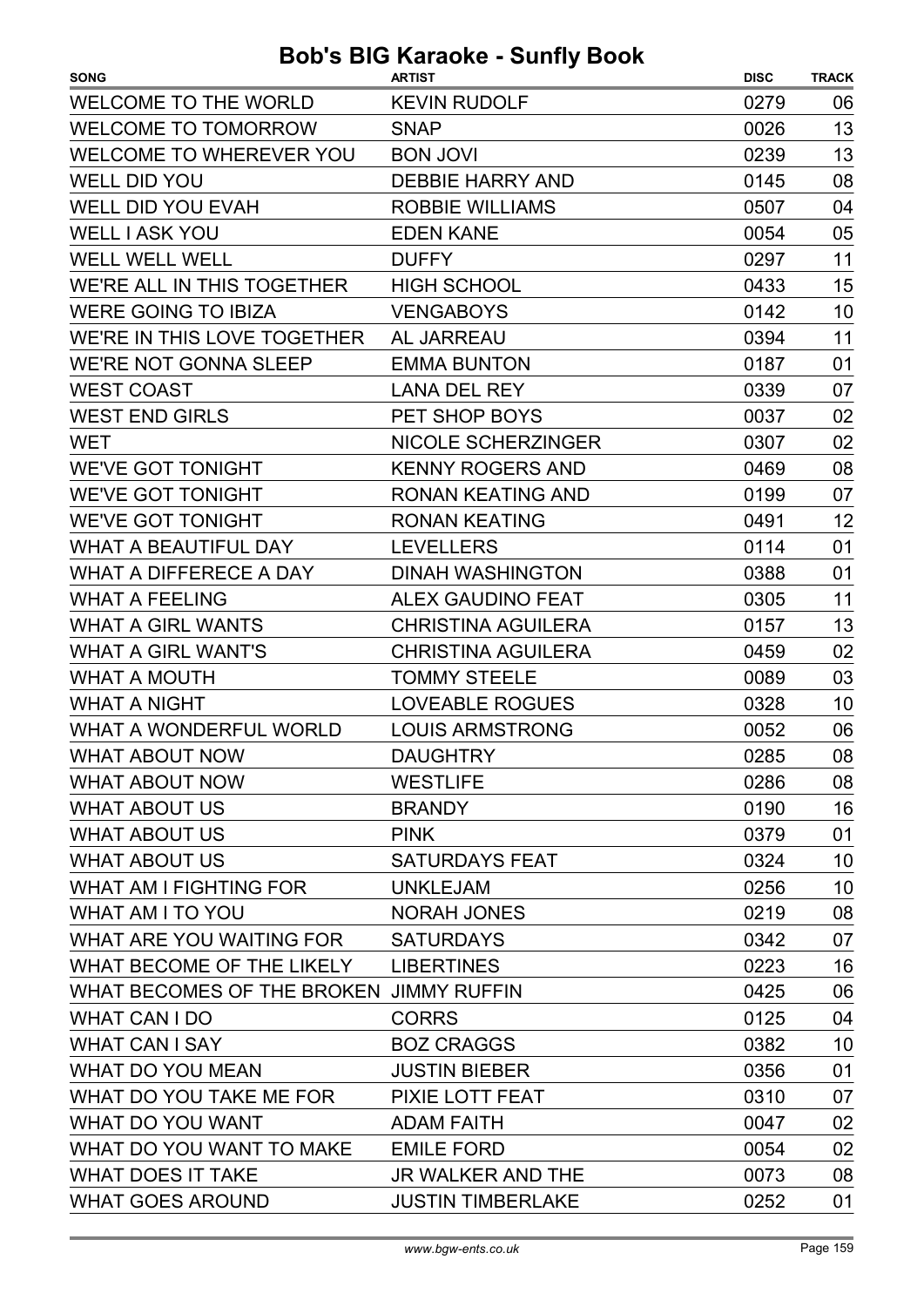| <b>SONG</b>                                   | <b>ARTIST</b>            | <b>DISC</b> | <b>TRACK</b> |
|-----------------------------------------------|--------------------------|-------------|--------------|
| <b>WHAT HAPPENS TOMORROW</b>                  | <b>DURAN DURAN</b>       | 0225        | 15           |
| WHAT HAVE I DONE TO DESERVE PET SHOP BOYS AND |                          | 0402        | 15           |
| WHAT HAVE YOU DONE FOR ME                     | <b>JANET JACKSON</b>     | 0011        | 15           |
| <b>WHAT HURTS THE MOST</b>                    | <b>CASCADA</b>           | 0263        | 07           |
| <b>WHAT I AM</b>                              | <b>EMMA BUNTON FEAT</b>  | 0439        | 04           |
| <b>WHAT I AM</b>                              | TIN TIN OUT AND          | 0152        | 14           |
| <b>WHAT I DID FOR LOVE</b>                    | <b>DAVID GUETTA FEAT</b> | 0348        | 16           |
| <b>WHAT IF</b>                                | <b>JASON DERULO</b>      | 0294        | 02           |
| <b>WHAT IF</b>                                | <b>KATE WINSLET</b>      | 0186        | 10           |
| WHAT IF I'M RIGHT                             | <b>SANDI THOM</b>        | 0246        | 03           |
| <b>WHAT IS LOVE</b>                           | <b>HADDAWAY</b>          | 0005        | 05           |
| <b>WHAT IS THIS FEELING?</b>                  | <b>KRISTIN</b>           | 0436        | 15           |
| WHAT IT FEELS LIKE FOR A GIRL                 | <b>MADONNA</b>           | 0441        | 09           |
| <b>WHAT I'VE DONE</b>                         | <b>LINKIN PARK</b>       | 0255        | 02           |
| WHAT I'VE GOT IN MIND                         | <b>BILLIE JO SPEARS</b>  | 0102        | 09           |
| <b>WHAT KIND OF MAN</b>                       | <b>FLORENCE AND THE</b>  | 0350        | 03           |
| <b>WHAT LOVERS DO</b>                         | <b>MAROON 5 FEAT SZA</b> | 0380        | 06           |
| WHAT MADE YOU SAY THAT                        | <b>SHANIA TWAIN</b>      | 0402        | 09           |
| <b>WHAT MAKES A MAN</b>                       | <b>WESTLIFE</b>          | 0443        | 03           |
| WHAT MY HEART WANTS TO SAY                    | <b>GARETH GATES</b>      | 0200        | 16           |
| <b>WHAT NOW MY LOVE</b>                       | <b>SHIRLEY BASSEY</b>    | 0085        | 14           |
| <b>WHAT PLANET YOU ON</b>                     | <b>BODYROX FEAT</b>      | 0263        | 12           |
| WHAT THE WATER GAVE ME                        | <b>FLORENCE AND THE</b>  | 0308        | 18           |
| WHAT THE WORLD NEEDS NOW                      | <b>JACKIE DESHANNON</b>  | 0390        | 03           |
| <b>WHAT TOOK YOU SO LONG</b>                  | <b>EMMA BUNTON</b>       | 0438        | 05           |
| <b>WHAT WOULD I BE WITHOUT</b>                | <b>VAL DOONICAN</b>      | 0094        | 12           |
| <b>WHAT YOU GOT</b>                           | <b>ABS</b>               | 0195        | 17           |
| <b>WHAT YOU WAITING FOR</b>                   | <b>GWEN STEFANI</b>      | 0493        | 10           |
| <b>WHAT YOU'RE MADE OF</b>                    | <b>LUCIE SILVAS</b>      | 0223        | 04           |
| <b>WHAT'D I SAY</b>                           | <b>JERRY LEE LEWIS</b>   | 0083        | 08           |
| WHATEVER I DO (WHEREVER I                     | <b>HAZELL DEAN</b>       | 0424        | 03           |
| <b>WHATEVER WILL BE</b>                       | <b>TAMMIN</b>            | 0493        | 06           |
| <b>WHATEVER YOU WANT</b>                      | <b>CHRISTINA MILIAN</b>  | 0223        | 08           |
| <b>WHATEVER YOU WANT</b>                      | <b>STATUS QUO</b>        | 0010        | 07           |
| WHAT'S LOVE GOT TO DO WITH IT TINA TURNER     |                          | 0056        | 07           |
| <b>WHAT'S MY AGE AGAIN</b>                    | <b>BLINK 182</b>         | 0165        | 11           |
| <b>WHAT'S MY NAME</b>                         | <b>DISNEY</b>            | 0380        | 17           |
| <b>WHAT'S MY NAME</b>                         | RIHANNA-FEAT             | 0299        | 04           |
| <b>WHAT'S MY NAME</b>                         | SNOOP DOGGY DOGG         | 0050        | 04           |
| <b>WHAT'S MY SCENE</b>                        | <b>HOODOO GURUS</b>      | 0489        | 05           |
| <b>WHAT'S NEW PUSSYCAT</b>                    | <b>TOM JONES</b>         | 0510        | 05           |
| <b>WHAT'S THE FREQUENCY</b>                   | <b>REM</b>               | 0498        | 05           |
| <b>WHAT'S UP</b>                              | <b>4 NON BLONDES</b>     | 0493        | 15           |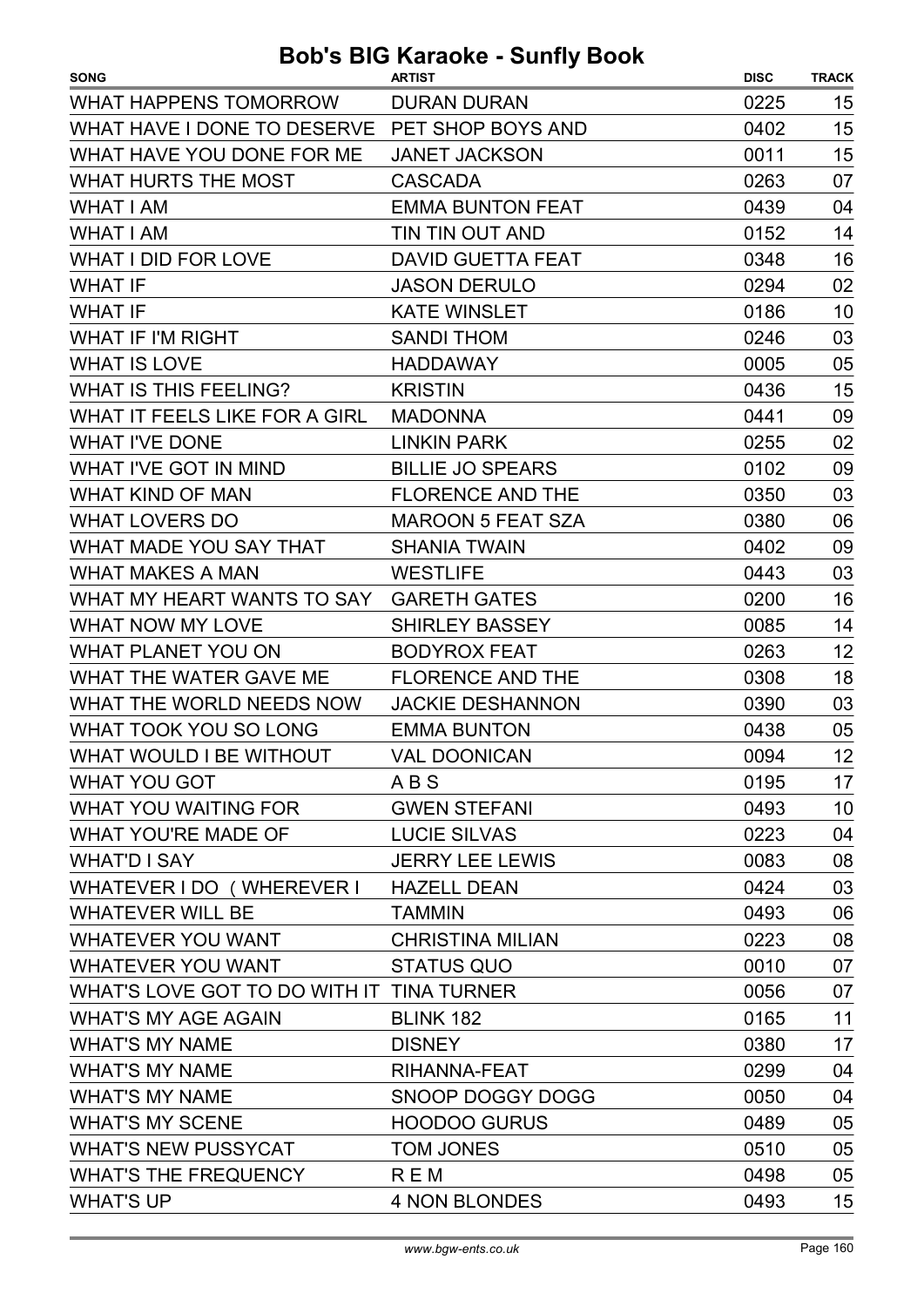| <b>CRAIG DAVID</b><br>0466<br>06<br><b>SALT AND PEPA</b><br>0026<br>14<br><b>FOO FIGHTERS</b><br>0285<br>10<br>13<br><b>WHEELS ON FIRE</b><br><b>JUDY DRISCOLL AND</b><br>0070<br>0164<br>01<br><b>WHEN</b><br><b>SHANIA TWAIN</b><br>0030<br>13<br><b>JOHNNY MATHIS</b><br>WHEN A MAN LOVES A WOMAN<br><b>PERCY SLEDGE</b><br>0088<br>02<br>12<br>0496<br><b>GABRIELLE</b><br><b>MATT TERRY</b><br>18<br><b>WHEN CHRISTMAS COMES</b><br>0371<br>01<br><b>PRINCE</b><br>0500<br><b>WHEN I FIND LOVE AGAIN</b><br><b>JAMES BLUNT</b><br>0345<br>06<br><b>PUSSYCAT DOLLS</b><br>14<br>0272<br>13<br><b>SARAH WHATMORE</b><br>0196<br>02<br><b>LEO SAYER</b><br>0022<br><b>WILL MELLOR</b><br>0119<br>08<br>14<br><b>WHEN I SAY GOODBYE</b><br><b>STEPS</b><br>0167<br>15<br><b>MACY GRAY</b><br>0205<br><b>LEE RYAN</b><br>06<br>0240<br>18<br>WHEN I WAS A BOY<br><b>ELECTRIC LIGHT</b><br>0358<br><b>RIZZLE KICKS</b><br>0309<br>07<br>WHEN I WAS A YOUNGSTER<br><b>WHEN I WAS YOUR GIRL</b><br><b>ALISON MOYET</b><br>0328<br>11<br><b>BRUNO MARS</b><br>0325<br>10<br>13<br><b>LISSIE</b><br>0296<br>07<br><b>EMINEM</b><br>0239<br>11<br><b>SIMPLE PLAN</b><br>0265<br>WHEN LOVE BREAKS DOWN<br>0420<br>05<br>PREFAB SPROUT<br>WHEN LOVE COMES TO TOWN U2 AND B B KING<br>0156<br>04<br>DAVID GUETTA FEAT<br>0281<br>06<br>14<br>WHEN MY LITTLE GIRL IS SMILING JIMMY JUSTICE<br>0064<br><b>BARRY MANILOW</b><br>0398<br>14<br>05<br><b>LAWSON</b><br>0317<br>12<br><b>FOUR TOPS</b><br>0107<br>11<br>ABC<br>0382<br>13<br>0360<br><b>CRAIG DAVID AND BIG</b><br>12<br><b>MARLON ROUDETTE</b><br>0346<br>15<br><b>BILLY OCEAN</b><br>0106<br>10<br><b>BOYZONE</b><br>0511<br><b>BOYZONE</b><br>0132<br>08<br><b>BILLY OCEAN</b><br>0469<br>09<br><b>TINA TURNER</b><br>06<br>0152<br><b>BEDOUIN</b><br>0248<br><b>ARTIC MONKEYS</b><br>0239<br>14 | <b>SONG</b>                | <b>ARTIST</b> | <b>DISC</b> | <b>TRACK</b> |
|------------------------------------------------------------------------------------------------------------------------------------------------------------------------------------------------------------------------------------------------------------------------------------------------------------------------------------------------------------------------------------------------------------------------------------------------------------------------------------------------------------------------------------------------------------------------------------------------------------------------------------------------------------------------------------------------------------------------------------------------------------------------------------------------------------------------------------------------------------------------------------------------------------------------------------------------------------------------------------------------------------------------------------------------------------------------------------------------------------------------------------------------------------------------------------------------------------------------------------------------------------------------------------------------------------------------------------------------------------------------------------------------------------------------------------------------------------------------------------------------------------------------------------------------------------------------------------------------------------------------------------------------------------------------------------------------------------------------------------------------------------------------------------------------------------------------------------------------------|----------------------------|---------------|-------------|--------------|
|                                                                                                                                                                                                                                                                                                                                                                                                                                                                                                                                                                                                                                                                                                                                                                                                                                                                                                                                                                                                                                                                                                                                                                                                                                                                                                                                                                                                                                                                                                                                                                                                                                                                                                                                                                                                                                                      | <b>WHAT'S YOUR FLAVA</b>   |               |             |              |
|                                                                                                                                                                                                                                                                                                                                                                                                                                                                                                                                                                                                                                                                                                                                                                                                                                                                                                                                                                                                                                                                                                                                                                                                                                                                                                                                                                                                                                                                                                                                                                                                                                                                                                                                                                                                                                                      | <b>WHATTA MAN</b>          |               |             |              |
|                                                                                                                                                                                                                                                                                                                                                                                                                                                                                                                                                                                                                                                                                                                                                                                                                                                                                                                                                                                                                                                                                                                                                                                                                                                                                                                                                                                                                                                                                                                                                                                                                                                                                                                                                                                                                                                      | <b>WHEELS</b>              |               |             |              |
|                                                                                                                                                                                                                                                                                                                                                                                                                                                                                                                                                                                                                                                                                                                                                                                                                                                                                                                                                                                                                                                                                                                                                                                                                                                                                                                                                                                                                                                                                                                                                                                                                                                                                                                                                                                                                                                      |                            |               |             |              |
|                                                                                                                                                                                                                                                                                                                                                                                                                                                                                                                                                                                                                                                                                                                                                                                                                                                                                                                                                                                                                                                                                                                                                                                                                                                                                                                                                                                                                                                                                                                                                                                                                                                                                                                                                                                                                                                      |                            |               |             |              |
|                                                                                                                                                                                                                                                                                                                                                                                                                                                                                                                                                                                                                                                                                                                                                                                                                                                                                                                                                                                                                                                                                                                                                                                                                                                                                                                                                                                                                                                                                                                                                                                                                                                                                                                                                                                                                                                      | WHEN A CHILD IS BORN       |               |             |              |
|                                                                                                                                                                                                                                                                                                                                                                                                                                                                                                                                                                                                                                                                                                                                                                                                                                                                                                                                                                                                                                                                                                                                                                                                                                                                                                                                                                                                                                                                                                                                                                                                                                                                                                                                                                                                                                                      |                            |               |             |              |
|                                                                                                                                                                                                                                                                                                                                                                                                                                                                                                                                                                                                                                                                                                                                                                                                                                                                                                                                                                                                                                                                                                                                                                                                                                                                                                                                                                                                                                                                                                                                                                                                                                                                                                                                                                                                                                                      | <b>WHEN A WOMAN</b>        |               |             |              |
|                                                                                                                                                                                                                                                                                                                                                                                                                                                                                                                                                                                                                                                                                                                                                                                                                                                                                                                                                                                                                                                                                                                                                                                                                                                                                                                                                                                                                                                                                                                                                                                                                                                                                                                                                                                                                                                      |                            |               |             |              |
|                                                                                                                                                                                                                                                                                                                                                                                                                                                                                                                                                                                                                                                                                                                                                                                                                                                                                                                                                                                                                                                                                                                                                                                                                                                                                                                                                                                                                                                                                                                                                                                                                                                                                                                                                                                                                                                      | <b>WHEN DOVES CRY</b>      |               |             |              |
|                                                                                                                                                                                                                                                                                                                                                                                                                                                                                                                                                                                                                                                                                                                                                                                                                                                                                                                                                                                                                                                                                                                                                                                                                                                                                                                                                                                                                                                                                                                                                                                                                                                                                                                                                                                                                                                      |                            |               |             |              |
|                                                                                                                                                                                                                                                                                                                                                                                                                                                                                                                                                                                                                                                                                                                                                                                                                                                                                                                                                                                                                                                                                                                                                                                                                                                                                                                                                                                                                                                                                                                                                                                                                                                                                                                                                                                                                                                      | <b>WHEN I GROW UP</b>      |               |             |              |
|                                                                                                                                                                                                                                                                                                                                                                                                                                                                                                                                                                                                                                                                                                                                                                                                                                                                                                                                                                                                                                                                                                                                                                                                                                                                                                                                                                                                                                                                                                                                                                                                                                                                                                                                                                                                                                                      | <b>WHEN I LOST YOU</b>     |               |             |              |
|                                                                                                                                                                                                                                                                                                                                                                                                                                                                                                                                                                                                                                                                                                                                                                                                                                                                                                                                                                                                                                                                                                                                                                                                                                                                                                                                                                                                                                                                                                                                                                                                                                                                                                                                                                                                                                                      | <b>WHEN I NEED YOU</b>     |               |             |              |
|                                                                                                                                                                                                                                                                                                                                                                                                                                                                                                                                                                                                                                                                                                                                                                                                                                                                                                                                                                                                                                                                                                                                                                                                                                                                                                                                                                                                                                                                                                                                                                                                                                                                                                                                                                                                                                                      | <b>WHEN I NEED YOU</b>     |               |             |              |
|                                                                                                                                                                                                                                                                                                                                                                                                                                                                                                                                                                                                                                                                                                                                                                                                                                                                                                                                                                                                                                                                                                                                                                                                                                                                                                                                                                                                                                                                                                                                                                                                                                                                                                                                                                                                                                                      |                            |               |             |              |
|                                                                                                                                                                                                                                                                                                                                                                                                                                                                                                                                                                                                                                                                                                                                                                                                                                                                                                                                                                                                                                                                                                                                                                                                                                                                                                                                                                                                                                                                                                                                                                                                                                                                                                                                                                                                                                                      | <b>WHEN I SEE YOU</b>      |               |             |              |
|                                                                                                                                                                                                                                                                                                                                                                                                                                                                                                                                                                                                                                                                                                                                                                                                                                                                                                                                                                                                                                                                                                                                                                                                                                                                                                                                                                                                                                                                                                                                                                                                                                                                                                                                                                                                                                                      | <b>WHEN I THINK OF YOU</b> |               |             |              |
|                                                                                                                                                                                                                                                                                                                                                                                                                                                                                                                                                                                                                                                                                                                                                                                                                                                                                                                                                                                                                                                                                                                                                                                                                                                                                                                                                                                                                                                                                                                                                                                                                                                                                                                                                                                                                                                      |                            |               |             |              |
|                                                                                                                                                                                                                                                                                                                                                                                                                                                                                                                                                                                                                                                                                                                                                                                                                                                                                                                                                                                                                                                                                                                                                                                                                                                                                                                                                                                                                                                                                                                                                                                                                                                                                                                                                                                                                                                      |                            |               |             |              |
|                                                                                                                                                                                                                                                                                                                                                                                                                                                                                                                                                                                                                                                                                                                                                                                                                                                                                                                                                                                                                                                                                                                                                                                                                                                                                                                                                                                                                                                                                                                                                                                                                                                                                                                                                                                                                                                      |                            |               |             |              |
|                                                                                                                                                                                                                                                                                                                                                                                                                                                                                                                                                                                                                                                                                                                                                                                                                                                                                                                                                                                                                                                                                                                                                                                                                                                                                                                                                                                                                                                                                                                                                                                                                                                                                                                                                                                                                                                      | <b>WHEN I WAS YOUR MAN</b> |               |             |              |
|                                                                                                                                                                                                                                                                                                                                                                                                                                                                                                                                                                                                                                                                                                                                                                                                                                                                                                                                                                                                                                                                                                                                                                                                                                                                                                                                                                                                                                                                                                                                                                                                                                                                                                                                                                                                                                                      | <b>WHEN I'M ALONE</b>      |               |             |              |
|                                                                                                                                                                                                                                                                                                                                                                                                                                                                                                                                                                                                                                                                                                                                                                                                                                                                                                                                                                                                                                                                                                                                                                                                                                                                                                                                                                                                                                                                                                                                                                                                                                                                                                                                                                                                                                                      | <b>WHEN I'M GONE</b>       |               |             |              |
|                                                                                                                                                                                                                                                                                                                                                                                                                                                                                                                                                                                                                                                                                                                                                                                                                                                                                                                                                                                                                                                                                                                                                                                                                                                                                                                                                                                                                                                                                                                                                                                                                                                                                                                                                                                                                                                      | <b>WHEN I'M GONE</b>       |               |             |              |
|                                                                                                                                                                                                                                                                                                                                                                                                                                                                                                                                                                                                                                                                                                                                                                                                                                                                                                                                                                                                                                                                                                                                                                                                                                                                                                                                                                                                                                                                                                                                                                                                                                                                                                                                                                                                                                                      |                            |               |             |              |
|                                                                                                                                                                                                                                                                                                                                                                                                                                                                                                                                                                                                                                                                                                                                                                                                                                                                                                                                                                                                                                                                                                                                                                                                                                                                                                                                                                                                                                                                                                                                                                                                                                                                                                                                                                                                                                                      |                            |               |             |              |
|                                                                                                                                                                                                                                                                                                                                                                                                                                                                                                                                                                                                                                                                                                                                                                                                                                                                                                                                                                                                                                                                                                                                                                                                                                                                                                                                                                                                                                                                                                                                                                                                                                                                                                                                                                                                                                                      | WHEN LOVE TAKES OVER       |               |             |              |
|                                                                                                                                                                                                                                                                                                                                                                                                                                                                                                                                                                                                                                                                                                                                                                                                                                                                                                                                                                                                                                                                                                                                                                                                                                                                                                                                                                                                                                                                                                                                                                                                                                                                                                                                                                                                                                                      |                            |               |             |              |
|                                                                                                                                                                                                                                                                                                                                                                                                                                                                                                                                                                                                                                                                                                                                                                                                                                                                                                                                                                                                                                                                                                                                                                                                                                                                                                                                                                                                                                                                                                                                                                                                                                                                                                                                                                                                                                                      | WHEN OCTOBER GOES          |               |             |              |
|                                                                                                                                                                                                                                                                                                                                                                                                                                                                                                                                                                                                                                                                                                                                                                                                                                                                                                                                                                                                                                                                                                                                                                                                                                                                                                                                                                                                                                                                                                                                                                                                                                                                                                                                                                                                                                                      | WHEN SHE WAS MINE          |               |             |              |
|                                                                                                                                                                                                                                                                                                                                                                                                                                                                                                                                                                                                                                                                                                                                                                                                                                                                                                                                                                                                                                                                                                                                                                                                                                                                                                                                                                                                                                                                                                                                                                                                                                                                                                                                                                                                                                                      | WHEN SHE WAS MY GIRL       |               |             |              |
|                                                                                                                                                                                                                                                                                                                                                                                                                                                                                                                                                                                                                                                                                                                                                                                                                                                                                                                                                                                                                                                                                                                                                                                                                                                                                                                                                                                                                                                                                                                                                                                                                                                                                                                                                                                                                                                      | <b>WHEN SMOKEY SINGS</b>   |               |             |              |
| 12                                                                                                                                                                                                                                                                                                                                                                                                                                                                                                                                                                                                                                                                                                                                                                                                                                                                                                                                                                                                                                                                                                                                                                                                                                                                                                                                                                                                                                                                                                                                                                                                                                                                                                                                                                                                                                                   | WHEN THE BASSLINE DROPS    |               |             |              |
|                                                                                                                                                                                                                                                                                                                                                                                                                                                                                                                                                                                                                                                                                                                                                                                                                                                                                                                                                                                                                                                                                                                                                                                                                                                                                                                                                                                                                                                                                                                                                                                                                                                                                                                                                                                                                                                      | WHEN THE BEAT DROPS OUT    |               |             |              |
|                                                                                                                                                                                                                                                                                                                                                                                                                                                                                                                                                                                                                                                                                                                                                                                                                                                                                                                                                                                                                                                                                                                                                                                                                                                                                                                                                                                                                                                                                                                                                                                                                                                                                                                                                                                                                                                      | WHEN THE GOING GETS TOUGH  |               |             |              |
|                                                                                                                                                                                                                                                                                                                                                                                                                                                                                                                                                                                                                                                                                                                                                                                                                                                                                                                                                                                                                                                                                                                                                                                                                                                                                                                                                                                                                                                                                                                                                                                                                                                                                                                                                                                                                                                      | WHEN THE GOING GETS TOUGH  |               |             |              |
|                                                                                                                                                                                                                                                                                                                                                                                                                                                                                                                                                                                                                                                                                                                                                                                                                                                                                                                                                                                                                                                                                                                                                                                                                                                                                                                                                                                                                                                                                                                                                                                                                                                                                                                                                                                                                                                      | WHEN THE GOING GET'S TOUGH |               |             |              |
|                                                                                                                                                                                                                                                                                                                                                                                                                                                                                                                                                                                                                                                                                                                                                                                                                                                                                                                                                                                                                                                                                                                                                                                                                                                                                                                                                                                                                                                                                                                                                                                                                                                                                                                                                                                                                                                      | WHEN THE GOING GETS TOUGH  |               |             |              |
|                                                                                                                                                                                                                                                                                                                                                                                                                                                                                                                                                                                                                                                                                                                                                                                                                                                                                                                                                                                                                                                                                                                                                                                                                                                                                                                                                                                                                                                                                                                                                                                                                                                                                                                                                                                                                                                      | WHEN THE HEARTACHE IS OVER |               |             |              |
|                                                                                                                                                                                                                                                                                                                                                                                                                                                                                                                                                                                                                                                                                                                                                                                                                                                                                                                                                                                                                                                                                                                                                                                                                                                                                                                                                                                                                                                                                                                                                                                                                                                                                                                                                                                                                                                      | WHEN THE NIGHT FEELS MY    |               |             |              |
|                                                                                                                                                                                                                                                                                                                                                                                                                                                                                                                                                                                                                                                                                                                                                                                                                                                                                                                                                                                                                                                                                                                                                                                                                                                                                                                                                                                                                                                                                                                                                                                                                                                                                                                                                                                                                                                      | WHEN THE SUN GOES DOWN     |               |             |              |
|                                                                                                                                                                                                                                                                                                                                                                                                                                                                                                                                                                                                                                                                                                                                                                                                                                                                                                                                                                                                                                                                                                                                                                                                                                                                                                                                                                                                                                                                                                                                                                                                                                                                                                                                                                                                                                                      | WHEN THE WAR IS OVER       | <b>COSIMA</b> | 0452        | 08           |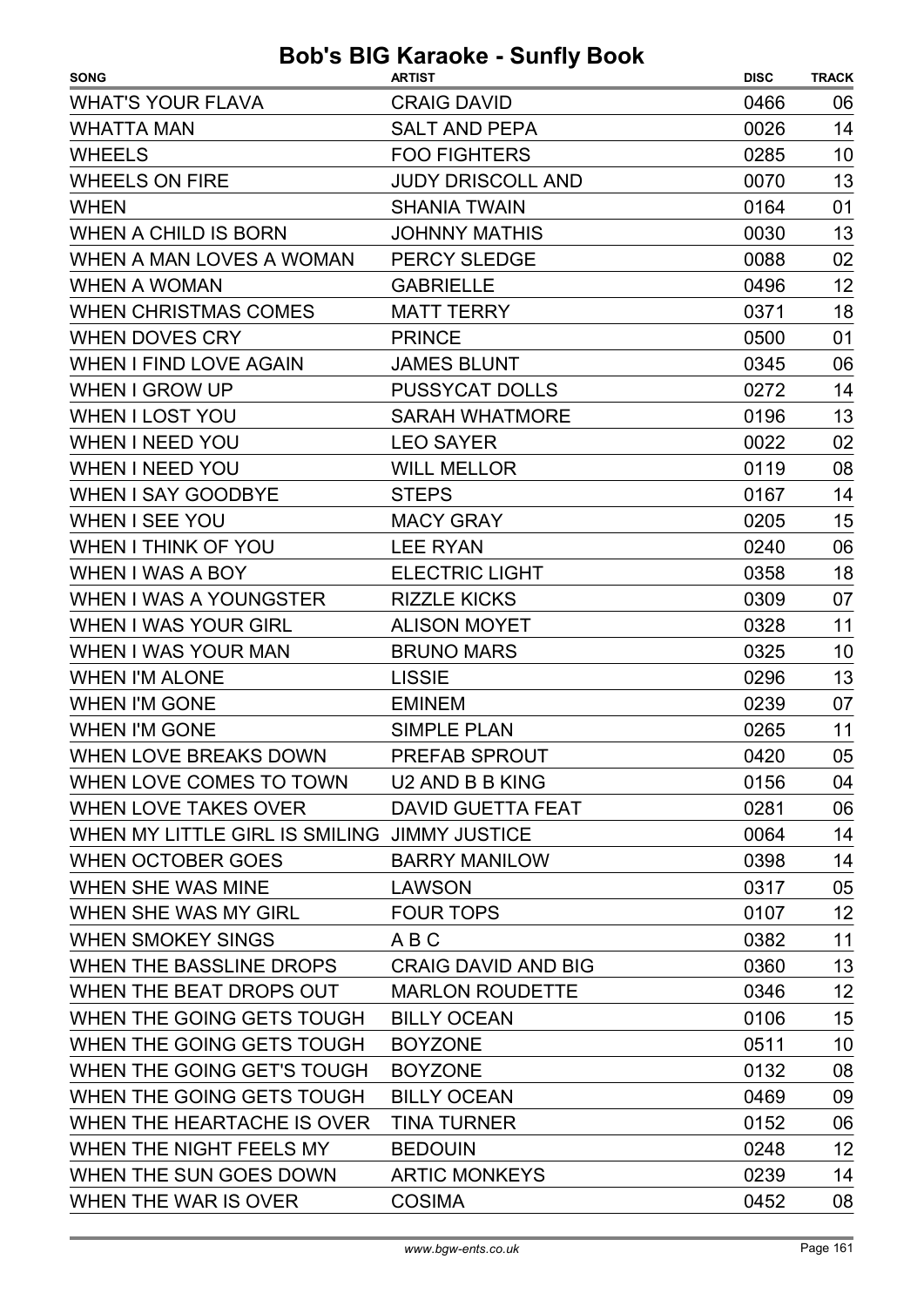| <b>SONG</b>                                   | <b>ARTIST</b>              | <b>DISC</b> | <b>TRACK</b> |
|-----------------------------------------------|----------------------------|-------------|--------------|
| WHEN WE ARE TOGETHER                          | <b>TEXAS</b>               | 0154        | 11           |
| <b>WHEN WE COLLIDE</b>                        | <b>MATT CARDLE</b>         | 0299        | 01           |
| <b>WHEN WE WAS FAB</b>                        | <b>GEORGE HARRISON</b>     | 0417        | 03           |
| <b>WHEN WILL I BE FAMOUS</b>                  | <b>BROS</b>                | 0409        | 11           |
| <b>WHEN WILL I BE LOVED</b>                   | <b>EVERLY BROTHERS</b>     | 0044        | 01           |
| <b>WHEN WILL I BE LOVED</b>                   | <b>LINDA RONSTADT</b>      | 0432        | 13           |
| WHEN WILL I SEE YOU AGAIN                     | <b>THREE DEGREES</b>       | 0387        | 01           |
| WHEN WILL THE GOOD APPLES                     | <b>SEEKERS</b>             | 0421        | 07           |
| WHEN WILL YOU SAY I LOVE YOU                  | <b>BILLY FURY</b>          | 0064        | 10           |
| <b>WHEN YOU BELIEVE</b>                       | <b>LEON JACKSON</b>        | 0263        | 13           |
| <b>WHEN YOU BELIEVE</b>                       | <b>MARIAH CAREY</b>        | 0128        | 10           |
| WHEN YOU LOOK AT ME                           | <b>CHRISTINA MILIAN</b>    | 0463        | 06           |
| WHEN YOU SAY NOTHING AT ALL ALISON KRAUSS AND |                            | 0426        | 10           |
| WHEN YOU SAY NOTHING AT ALL                   | <b>RONAN KEATING</b>       | 0511        | 13           |
| WHEN YOU TELL ME THAT YOU                     | <b>DIANA ROSS</b>          | 0143        | 01           |
| WHEN YOU TELL ME THAT YOU                     | <b>WESTLIFE FEAT DIANA</b> | 0238        | 03           |
| WHEN YOU WALK IN THE ROOM                     | <b>SEARCHERS</b>           | 0046        | 09           |
| WHEN YOU WALK IN THE ROOM                     | <b>STATUS QUO</b>          | 0039        | 12           |
| WHEN YOU WASN'T FAMOUS                        | <b>STREETS</b>             | 0242        | 03           |
| WHEN YOU WERE YOUNG                           | <b>KILLERS</b>             | 0247        | 11           |
| WHEN YOUR OLD WEDDING RING                    | <b>JOE LONGTHORN</b>       | 0133        | 10           |
| <b>WHEN YOU'RE GONE</b>                       | <b>AVRIL LAVIGNE</b>       | 0256        | 08           |
| <b>WHEN YOU'RE GONE</b>                       | <b>BRYAN ADAMS AND</b>     | 0128        | 13           |
| WHEN YOU'RE IN LOVE WITH A                    | DR HOOK                    | 0102        | 08           |
| WHEN YOU'RE LOOKING LIKE                      | <b>WESTLIFE</b>            | 0183        | 09           |
| <b>WHEN YOU'RE MAD</b>                        | NE YO                      | 0418        | 07           |
| WHENEVER I SAY YOUR NAME                      | STING AND MARY J           | 0411        | 02           |
| <b>WHENEVER WHEREVER</b>                      | <b>SHAKIRA</b>             | 0467        | 08           |
| <b>WHENEVER YOU NEED</b>                      | <b>RICK ASTLEY</b>         | 0110        | 14           |
| WHERE ARE U NOW                               | <b>SKRILLEX AND DIPLO</b>  | 0352        | 11           |
| WHERE ARE WE NOW                              | DAVID BOWIE                | 0324        | 02           |
| <b>WHERE ARE YOU</b>                          | <b>IMAANI</b>              | 0120        | 13           |
| WHERE ARE YOU CHRISTMAS                       | <b>FAITH HILL</b>          | 0409        | 12           |
| WHERE ARE YOU NOW MY LOVE JACKIE TRENT        |                            | 0085        | 07           |
| WHERE DID ALL THE LOVE GO                     | <b>KASABIAN</b>            | 0283        | 04           |
| WHERE DID OUR LOVE GO                         | <b>SUPREMES</b>            | 0018        | 13           |
| WHERE DO BROKEN HEARTS GO  WHITNEY HOUSTON    |                            | 0386        | 09           |
| WHERE DO YOU GO TO MY                         | PETER SARSTEDT             | 0065        | 09           |
| <b>WHERE HAVE YOU BEEN</b>                    | <b>RIHANNA</b>             | 0314        | 03           |
| <b>WHERE I'M HEADED</b>                       | <b>LENA MARLIN</b>         | 0441        | 08           |
| <b>WHERE I'M HEADED</b>                       | <b>LENE MARLIN</b>         | 0174        | 14           |
| <b>WHERE IS THE LOVE</b>                      | <b>BLACK EYED PEAS</b>     | 0453        | 03           |
|                                               |                            |             |              |
| <b>WHERE LOVE LIVES</b>                       | <b>ALISON LIMERICK</b>     | 0061        | 12           |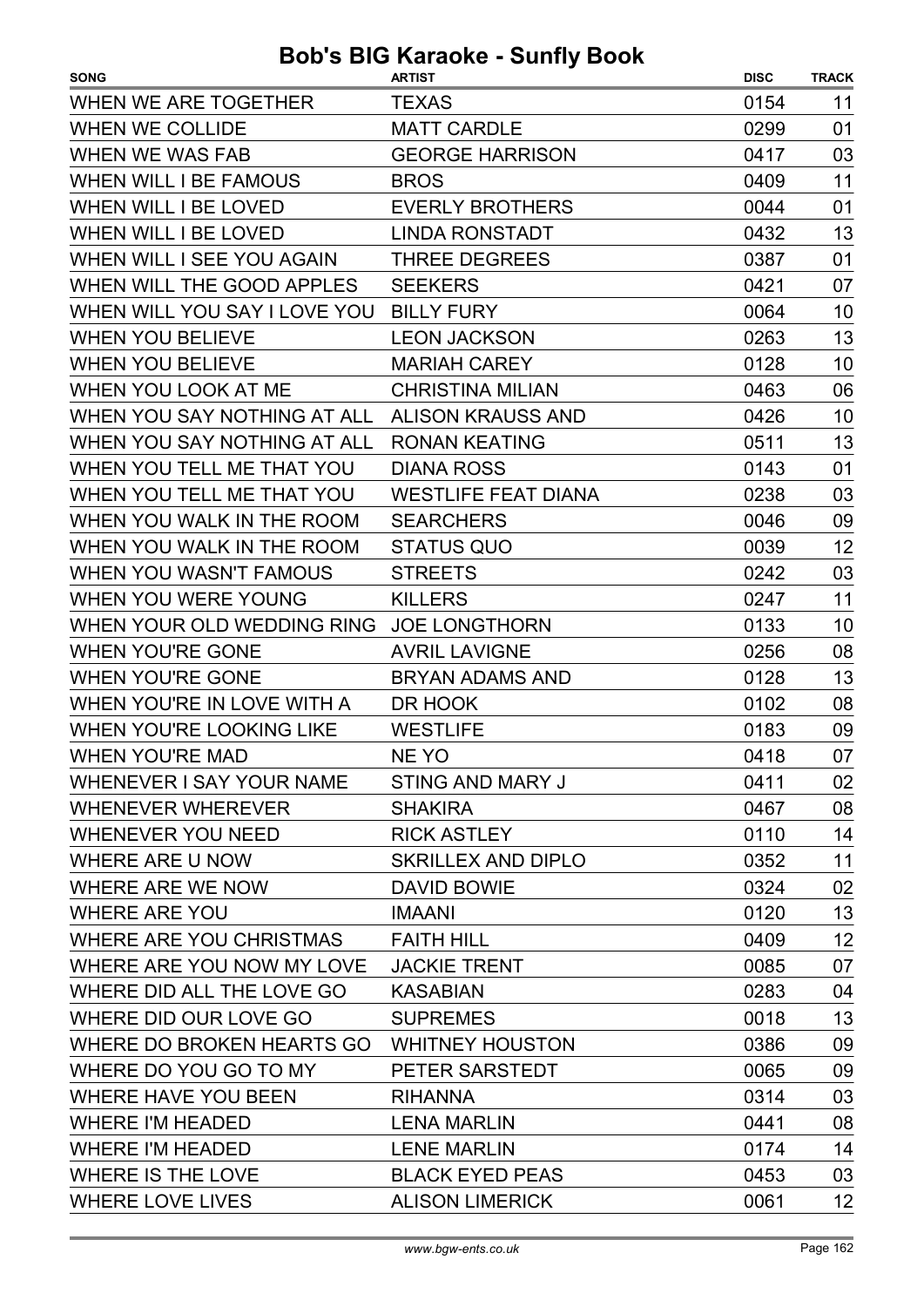| <b>SONG</b>                   | <b>ARTIST</b>            | <b>DISC</b> | <b>TRACK</b> |
|-------------------------------|--------------------------|-------------|--------------|
| <b>WHERE THEM GIRLS AT</b>    | <b>DAVID GUETTA FEAT</b> | 0304        | 02           |
| <b>WHERE'S THE REVOLUTION</b> | <b>DEPECHE MODE</b>      | 0374        | 08           |
| <b>WHERE'S YOUR HEAD AT</b>   | <b>BASEMENT JAXX</b>     | 0454        | 10           |
| <b>WHEREVER I GO</b>          | <b>ONE REPUBLIC</b>      | 0365        | 04           |
| <b>WHEREVER I LAY MY HAT</b>  | <b>PAUL YOUNG</b>        | 0111        | 14           |
| <b>WHEREVER I MAY ROAM</b>    | <b>METALLICA</b>         | 0434        | 01           |
| WHEREVER YOU WILL GO          | <b>CALLING</b>           | 0194        | 15           |
| WHEREVER YOU WILL GO          | <b>CHARLENE SORAIA</b>   | 0309        | 13           |
| <b>WHINE AND GRINE</b>        | <b>PRINCE BUSTER</b>     | 0119        | 06           |
| WHIP MY HAIR                  | <b>WILLOW SMITH</b>      | 0298        | 12           |
| <b>WHISKEY IN THE JAR</b>     | <b>THIN LIZZY</b>        | 0040        | 01           |
| <b>WHISPERING GRASS</b>       | DON ESTELLE AND          | 0095        | 06           |
| <b>WHISPERS IN THE DARK</b>   | <b>MUMFORD AND SONS</b>  | 0326        | 04           |
| <b>WHISTLE</b>                | <b>FLO RIDA</b>          | 0317        | 04           |
| WHISTLE DOWN THE WIND         | <b>TINA ARENA</b>        | 0123        | 02           |
| <b>WHITE CHRISTMAS</b>        | <b>BING CROSBY</b>       | 0030        | 02           |
| WHITE CLIFFS OF DOVER         | <b>VERA LYNN</b>         | 0149        | 12           |
| <b>WHITE FLAG</b>             | <b>DIDO</b>              | 0451        | 12           |
| <b>WHITE LINES</b>            | <b>GRANDMASTER FLASH</b> | 0509        | 06           |
| <b>WHITE NOISE</b>            | <b>DISCLOSURE FEAT</b>   | 0325        | 04           |
| <b>WHITE ROOM</b>             | <b>CREAM</b>             | 0503        | 11           |
| <b>WHITE SPORTS COAT</b>      | <b>KING BROTHERS</b>     | 0063        | 01           |
| <b>WHITE WALLS</b>            | <b>MACKLEMORE AND</b>    | 0337        | 17           |
| <b>WHITE WEDDING</b>          | <b>BILLY IDOL</b>        | 0001        | 03           |
| <b>WHITER SHADE OF PALE</b>   | <b>ANNIE LENNOX</b>      | 0027        | 04           |
| WHO AM I                      | <b>WILL YOUNG</b>        | 0243        | 11           |
| <b>WHO CARES</b>              | <b>GNARLS BARKLEY</b>    | 0249        | 02           |
| WHO DO YOU LOVE NOW           | <b>DANNI MINOUGE</b>     | 0187        | 03           |
| WHO DO YOU LOVE NOW           | <b>RIVA FEAT DANNII</b>  | 0459        | 06           |
| WHO DO YOU THINK OF           | M O                      | 0367        | 02           |
| <b>WHO FEELS LOVE</b>         | <b>OASIS</b>             | 0163        | 03           |
| <b>WHO KNEW</b>               | <b>PINK</b>              | 0244        | 09           |
| WHO THE F##K IS ALICE         | SMOKIE AND ROY           | 0060        | 02           |
| WHO THE HELL ARE YOU          | <b>MADISON AVE</b>       | 0440        | 11           |
| WHO THE HELL ARE YOU          | <b>MADISON AVENUE</b>    | 0171        | 07           |
| WHO WANTS TO LIVE FOREVER     | <b>QUEEN</b>             | 0502        | 13           |
| <b>WHO YOU ARE</b>            | <b>JESSIE J</b>          | 0303        | 05           |
| <b>WHO'D HAVE KNOWN</b>       | <b>LILY ALLEN</b>        | 0286        | 15           |
| <b>WHOLE AGAIN</b>            | <b>ATOMIC KITTEN</b>     | 0494        | 09           |
| <b>WHOLE LOTTA HISTORY</b>    | <b>GIRLS ALOUD</b>       | 0241        | 04           |
| <b>WHOLE LOTTA LOVE</b>       | <b>LED ZEPPELIN</b>      | 0481        | 11           |
| <b>WHOLE LOTTA WOMAN</b>      | <b>MARVIN RAINWATER</b>  | 0063        | 11           |
| <b>WHOLE NEW WORLD</b>        | <b>BRYSON PEABO AND</b>  | 0491        | 14           |
|                               |                          |             |              |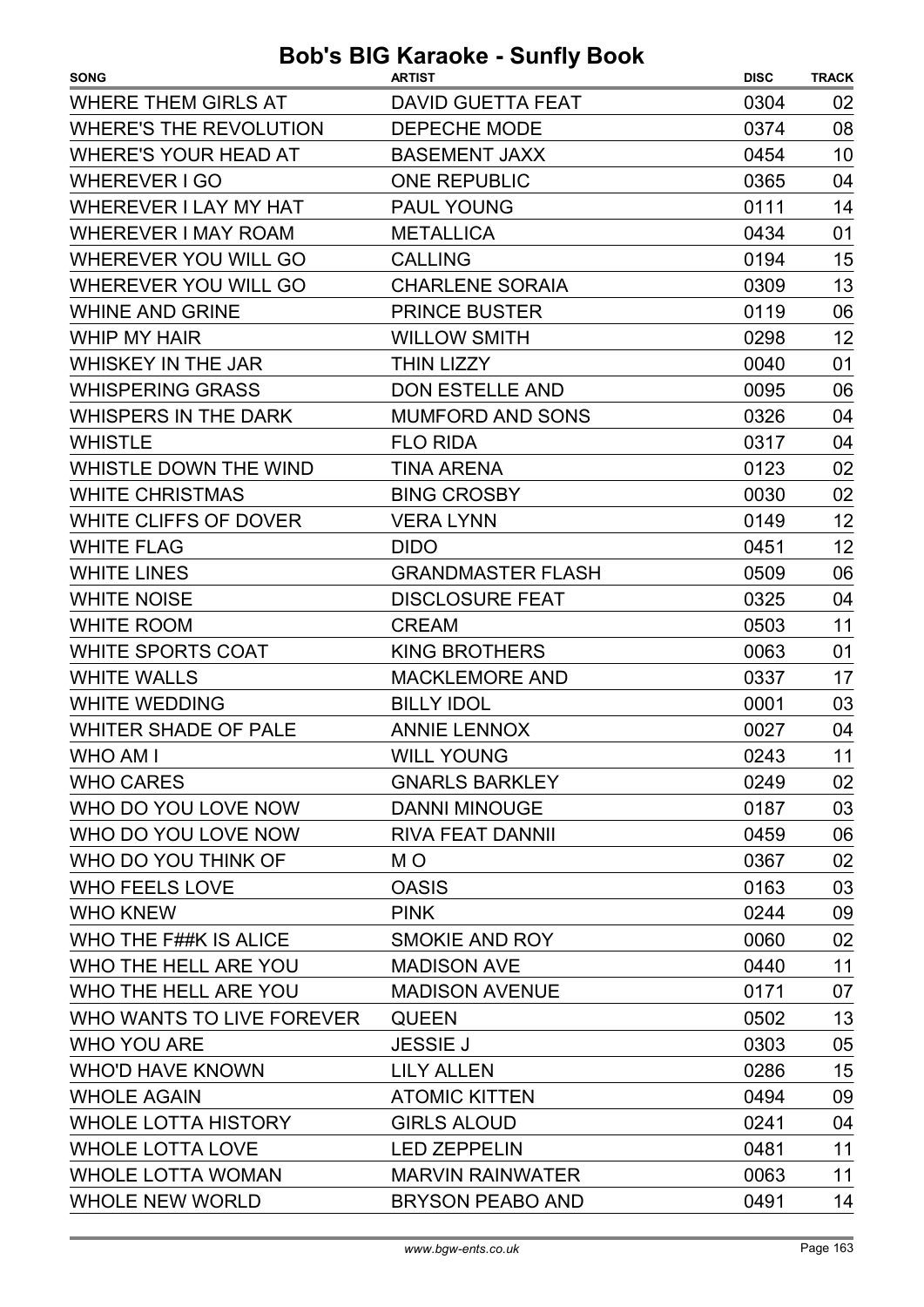| <b>SONG</b>                                | <b>ARTIST</b>             | <b>DISC</b> | <b>TRACK</b> |
|--------------------------------------------|---------------------------|-------------|--------------|
| <b>WHOLE NEW WORLD</b>                     | PEABO BRYSON AND          | 0386        | 02           |
| <b>WHOLE OF THE MOON</b>                   | <b>WATERBOYS</b>          | 0470        | 14           |
| <b>WHO'S DAVID</b>                         | <b>BUSTED</b>             | 0215        | 03           |
| <b>WHO'S LAUGHING NOW</b>                  | <b>JESSIE J</b>           | 0306        | 12           |
| <b>WHO'S SORRY NOW</b>                     | <b>CONNIE FRANCIS</b>     | 0014        | 10           |
| <b>WHO'S THAT CHICK</b>                    | <b>DAVID GUETTA-FEAT</b>  | 0299        | 14           |
| <b>WHO'S THAT GIRL</b>                     | <b>ROBYN</b>              | 0267        | 01           |
| WHOSE BED HAVE YOUR BOOTS                  | <b>SHANIA TWAIN</b>       | 0482        | 03           |
| <b>WHY</b>                                 | <b>ANNIE LENNOX</b>       | 0053        | 10           |
| <b>WHY</b>                                 | <b>ANTHONY NEWLEY</b>     | 0054        | 03           |
| <b>WHY</b>                                 | <b>GABRIELLE</b>          | 0260        | 04           |
| WHY 3T WITH                                | MICHAEL JACKSON           | 0080        | 11           |
| WHY CAN'T THIS BE LOVE                     | <b>VAN HALEN</b>          | 0469        | 10           |
| WHY DIDN'T YOU CALL ME                     | <b>MACY GRAY</b>          | 0167        | 09           |
| WHY DO FOOLS FALL IN LOVE                  | <b>DIANA ROSS</b>         | 0031        | 07           |
| WHY DO FOOLS FALL IN LOVE                  | <b>FRANKIE LYMON AND</b>  | 0469        | 11           |
| WHY DOES IT ALWAYS RAIN ON                 | <b>TRAVIS</b>             | 0490        | 03           |
| WHY DON'T YOU GET A JOB                    | <b>OFFSPRING</b>          | 0136        | 06           |
| WHY OH WHY OH WHY                          | <b>GILBERT O'SULLIVAN</b> | 0101        | 06           |
| <b>WHY SO SAD</b>                          | <b>MANIC STREET</b>       | 0176        | 06           |
| WHY'D YOU LIE TO ME                        | <b>ANASTACIA</b>          | 0195        | 16           |
| WHY'D YOU ONLY CALL ME WHEN ARCTIC MONKEYS |                           | 0331        | 03           |
| <b>WICHITA LINEMAN</b>                     | <b>GLEN CAMPBELL</b>      | 0102        | 04           |
| <b>WICKED GAME</b>                         | <b>CHRIS ISAAK</b>        | 0112        | 04           |
| <b>WICKED GAME</b>                         | <b>COVES</b>              | 0329        | 04           |
| <b>WIDE AWAKE</b>                          | <b>KATY PERRY</b>         | 0317        | 01           |
| <b>WIG WAM BAM</b>                         | <b>SWEET</b>              | 0096        | 08           |
| <b>WIGGLE</b>                              | <b>JASON DERULO FEAT</b>  | 0341        | 13           |
| <b>WILD</b>                                | <b>JESSIE J FEAT BIG</b>  | 0329        | 18           |
| <b>WILD BOYS</b>                           | <b>DURAN DURAN</b>        | 0506        | 06           |
| <b>WILD HORSES</b>                         | <b>SUSAN BOYLE</b>        | 0284        | 09           |
| <b>WILD ONE</b>                            | <b>JOHNNY O'KEEFE</b>     | 0484        | 03           |
| <b>WILD ONES</b>                           | <b>FLO-RIDA FT SIA</b>    | 0312        | 14           |
| <b>WILD SIDE OF LIFE</b>                   | <b>STATUS QUO</b>         | 0382        | 08           |
| <b>WILD THING</b>                          | <b>TROGGS</b>             | 0447        | 05           |
| <b>WILD THINGS</b>                         | <b>ALESSIA CARA</b>       | 0364        | 14           |
| <b>WILD THOUGHTS</b>                       | <b>DJ KHALED FEAT</b>     | 0378        | 01           |
| <b>WILD WILD WEST</b>                      | <b>WILL SMITH</b>         | 0144        | 04           |
| <b>WILD WOMEN DO</b>                       | <b>NATALIE COLE</b>       | 0002        | 11           |
| <b>WILD WOOD</b>                           | <b>PAUL WELLER</b>        | 0151        | 07           |
| <b>WILDEST DREAMS</b>                      | <b>TAYLOR SWIFT</b>       | 0355        | 02           |
| <b>WILDEST MOMENTS</b>                     | <b>JESSIE WARE</b>        | 0319        | 16           |
| <b>WILL YOU</b>                            | <b>HAZEL O'CONNOR</b>     | 0110        | 03           |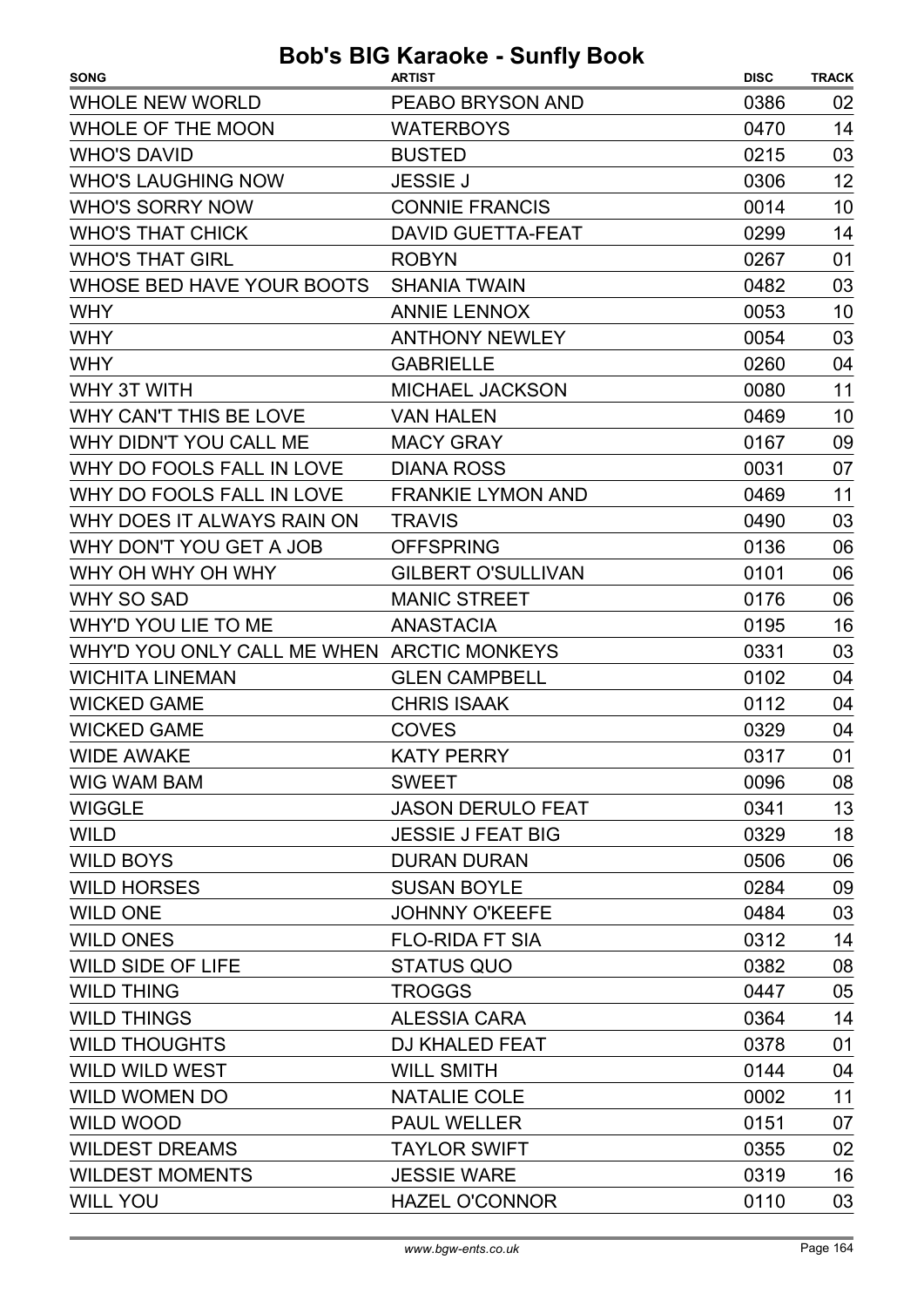| <b>SONG</b>                  | <b>ARTIST</b>             | <b>DISC</b> | <b>TRACK</b> |
|------------------------------|---------------------------|-------------|--------------|
| WILL YOU BE THERE IN THE     | <b>HEART</b>              | 0026        | 11           |
| WILL YOU LOVE ME TOMORROW    | <b>SHIRELLES</b>          | 0043        | 10           |
| <b>WIN SOME LOSE SOME</b>    | <b>ROBBIE WILLIAMS</b>    | 0146        | 03           |
| <b>WIND BENEATH MY WINGS</b> | <b>BETTE MIDLER</b>       | 0483        | 11           |
| <b>WIND BENEATH MY WINGS</b> | <b>STEVEN HOUGHTON</b>    | 0116        | 04           |
| <b>WIND CRIES MARY</b>       | <b>JIMI HENDRIX</b>       | 0503        | 06           |
| <b>WIND IT UP</b>            | <b>GWEN STEFANI</b>       | 0251        | 03           |
| <b>WIND OF CHANGE</b>        | <b>SCORPIONS</b>          | 0059        | 11           |
| <b>WINDOW IN THE SKIES</b>   | U <sub>2</sub>            | 0251        | 08           |
| <b>WINGS</b>                 | <b>BIRDY</b>              | 0354        | 01           |
| <b>WINGS</b>                 | <b>LITTLE MIX</b>         | 0319        | 03           |
| <b>WINGS OF A DOVE</b>       | <b>MADNESS</b>            | 0133        | 07           |
| WINKER SONG (MISSPRINT)      | <b>IVOR BIGGUN</b>        | 0042        | 09           |
| <b>WINNER TAKES IT ALL</b>   | <b>ABBA</b>               | 0031        | 03           |
| <b>WINNER'S SONG</b>         | <b>GERALDINE MCQUEEN</b>  | 0273        | 05           |
| <b>WINTER WONDERLAND</b>     | PHIL SPECTOR              | 0030        | 16           |
| <b>WINTERWOOD</b>            | <b>DON MCLEAN</b>         | 0413        | 05           |
| <b>WIRE TO WIRE</b>          | <b>RAZORLIGHT</b>         | 0273        | 02           |
| <b>WIRED FOR SOUND</b>       | <b>CLIFF RICHARD</b>      | 0469        | 12           |
| <b>WIRES</b>                 | <b>ATHLETE</b>            | 0228        | 09           |
| <b>WISE MEN</b>              | <b>JAMES BLUNT</b>        | 0240        | 13           |
| WISH I                       | <b>JEM</b>                | 0236        | 09           |
| <b>WISH YOU WERE MINE</b>    | <b>PHILIP GEORGE</b>      | 0350        | 16           |
| <b>WISHFULL THINKING</b>     | <b>CHINA CRISIS</b>       | 0382        | 13           |
| <b>WISHIN' AND HOPIN'</b>    | <b>DUSTY SPRINGFIELD</b>  | 0156        | 06           |
| <b>WISHING</b>               | <b>FLOCK OF SEAGULLS</b>  | 0113        | 06           |
| <b>WISHING I WAS LUCKY</b>   | WET WET WET               | 0108        | 05           |
| <b>WISHING I WAS THERE</b>   | <b>NATALIE IMBRUGLIA</b>  | 0120        | 06           |
| <b>WISHING ON A STAR</b>     | <b>ROSE ROYCE</b>         | 0072        | 07           |
| <b>WISHING ON A STAR</b>     | <b>X FACTOR FINALISTS</b> | 0311        | 01           |
| <b>WISHING WELL</b>          | <b>FREE</b>               | 0040        | 15           |
| <b>WITCH DOCTOR</b>          | <b>CARTOONS</b>           | 0136        | 16           |
| WITCH QUEEN OF NEW ORLEANS   | <b>REDBONE</b>            | 0096        | 01           |
| <b>WITCHES BREW</b>          | <b>KATY B</b>             | 0308        | 03           |
| WITH A GIRL LIKE YOU         | <b>TROGGS</b>             | 0054        | 11           |
| WITH A LITTLE HELP FROM MY   | <b>SAM AND MARK</b>       | 0215        | 06           |
| WITH EVERY HEARTBEAT         | <b>ROBYN WITH KLEERUP</b> | 0259        | 02           |
| WITH OR WITHOUT YOU          | U <sub>2</sub>            | 0403        | 09           |
| <b>WITH THESE HANDS</b>      | <b>TOM JONES</b>          | 0510        | 07           |
| <b>WITH UR LOVE</b>          | <b>CHER LLOYD FEAT</b>    | 0310        | 01           |
| <b>WITH YOU</b>              | <b>JESSICA SIMPSON</b>    | 0452        | 13           |
| WITH YOU I'M BORN AGAIN      | <b>BILLY PRESTON AND</b>  | 0110        | 09           |
| <b>WITHOUT LOVE</b>          | <b>DINAH CAROL</b>        | 0144        | 15           |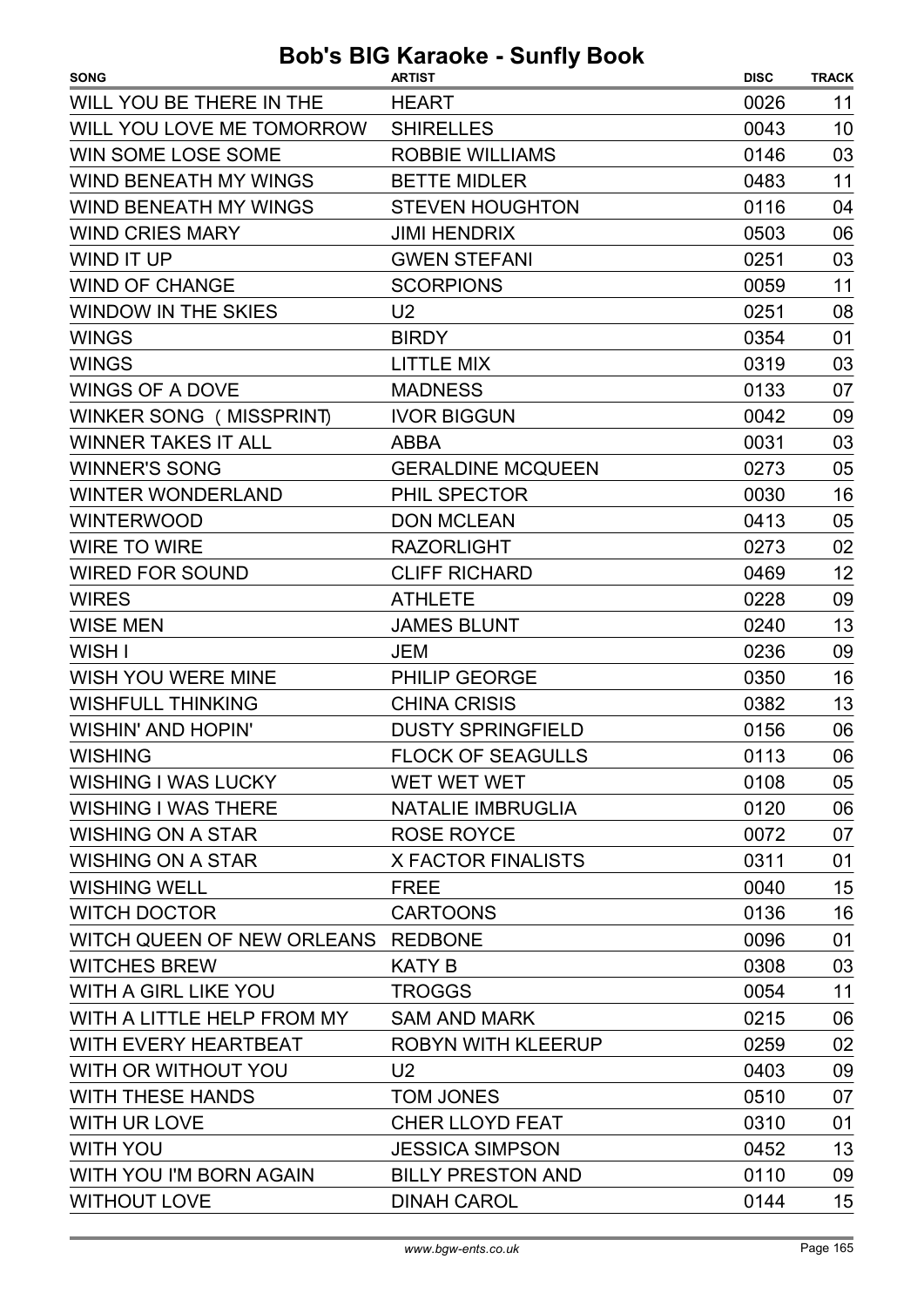| <b>SONG</b>                   | <b>ARTIST</b>             | <b>DISC</b> | <b>TRACK</b> |
|-------------------------------|---------------------------|-------------|--------------|
| <b>WITHOUT LOVE THERE IS</b>  | <b>TOM JONES</b>          | 0510        | 12           |
| <b>WITHOUT ME</b>             | <b>EMINEM</b>             | 0466        | 08           |
| <b>WITHOUT YOU</b>            | <b>AVICII FEAT SANDRO</b> | 0380        | 05           |
| <b>WITHOUT YOU</b>            | <b>DAVID GUETTA FEAT</b>  | 0309        | 12           |
| <b>WITHOUT YOU</b>            | <b>FEELING</b>            | 0267        | 08           |
| <b>WITHOUT YOU</b>            | <b>MARIAH CAREY</b>       | 0006        | 11           |
| <b>WIVES AND LOVERS</b>       | <b>JACK JONES</b>         | 0390        | 04           |
| <b>WOLVES OF WINTER</b>       | <b>BIFFY CLYRO</b>        | 0363        | 14           |
| <b>WOMAN</b>                  | <b>NENEH CHERRY</b>       | 0061        | 02           |
| <b>WOMAN FROM TOKYO</b>       | <b>DEEP PURPLE</b>        | 0414        | 03           |
| <b>WOMAN IN LOVE</b>          | <b>FRANKIE LAINE</b>      | 0062        | 04           |
| <b>WOMAN TROUBLE</b>          | <b>ARTFUL DODGER</b>      | 0167        | 01           |
| <b>WOMANIZER</b>              | <b>BRITNEY SPEARS</b>     | 0274        | 03           |
| <b>WOMAN'S WORTH</b>          | <b>ALICIA KEYS</b>        | 0190        | 09           |
| <b>WOMBLING SONG</b>          | <b>WOMBLES</b>            | 0095        | 05           |
| <b>WONDERBOY</b>              | <b>TENACIOUS D</b>        | 0408        | 14           |
| <b>WONDERFUL</b>              | <b>ANGEL</b>              | 0319        | 12           |
| <b>WONDERFUL LIFE</b>         | <b>BLACK</b>              | 0168        | 05           |
| <b>WONDERFUL LIFE</b>         | <b>KATIE MELUA</b>        | 0356        | 11           |
| <b>WONDERFUL TONIGHT</b>      | <b>ERIC CLAPTON</b>       | 0503        | 16           |
| <b>WONDERFUL WORLD</b>        | <b>JAMES MORRISON</b>     | 0248        | 07           |
| <b>WONDERMAN</b>              | TINIE TEMPAH-FEAT         | 0301        | 03           |
| <b>WONDEROUS PLACE</b>        | <b>BILLY FURY</b>         | 0138        | 13           |
| <b>WONDEROUS STORIES</b>      | <b>YES</b>                | 0421        | 14           |
| <b>WONDERWALL</b>             | <b>OASIS</b>              | 0041        | 15           |
| <b>WON'T GET FOOLED AGAIN</b> | <b>WHO</b>                | 0040        | 07           |
| WOOD BEEZ                     | <b>SCRITTI POLITTI</b>    | 0424        | 02           |
| <b>WOODEN HEART</b>           | <b>ELVIS PRESLEY</b>      | 0038        | 04           |
| <b>WOODSTOCK</b>              | <b>MATTHEWS</b>           | 0051        | 01           |
| <b>WOOLY BULLY</b>            | <b>SAM THE MAN AND</b>    | 0389        | 08           |
| <b>WOOLY BULLY</b>            | <b>SAM THE SHAM AND</b>   | 0015        | 14           |
| <b>WORD CALLED LOVE</b>       | <b>JOHNNY CASH</b>        | 0401        | 03           |
| <b>WORD UP</b>                | <b>GUN</b>                | 0009        | 10           |
| <b>WORD UP</b>                | <b>LITTLE MIX</b>         | 0338        | 04           |
| <b>WORD UP</b>                | <b>MEL G</b>              | 0144        | 02           |
| <b>WORDS</b>                  | <b>BOYZONE</b>            | 0449        | 11           |
| <b>WORDS ARE NOT ENOUGH</b>   | <b>STEPS</b>              | 0504        | 06           |
| <b>WORK</b>                   | RIHANNA FEAT DRAKE        | 0361        | 06           |
| <b>WORK</b>                   | <b>SATURDAYS</b>          | 0281        | 05           |
| WORK (FREEMASONS MIX)         | <b>KELLY ROWLAND</b>      | 0264        | 06           |
| <b>WORK BITCH</b>             | <b>BRITNEY SPEARS</b>     | 0333        | 13           |
| <b>WORK FROM HOME</b>         | FIFTH HARMONY FEAT        | 0362        | 03           |
| <b>WORK IT</b>                | <b>MISSY ELLIOTT</b>      | 0197        | 14           |
|                               |                           |             |              |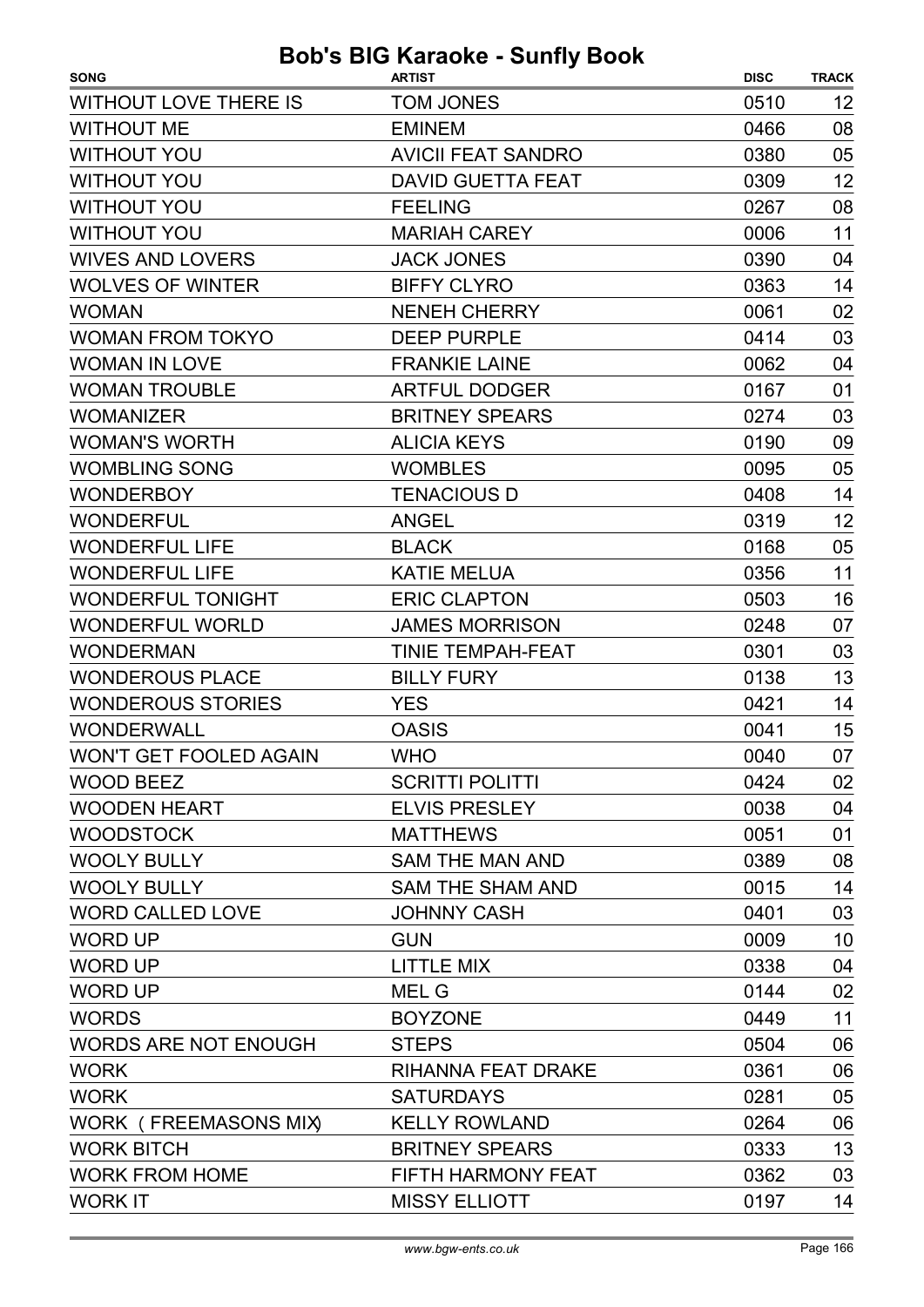| <b>WORK IT</b><br><b>NELLY AND JUSTIN</b><br>0203<br>03<br><b>WORK IT OUT</b><br>04<br><b>BEYONCE</b><br>0194<br><b>WORKING CLASS MAN</b><br><b>JIMMY BARNES</b><br>0489<br>04<br>11<br><b>WORKING FOR THE MAN</b><br><b>ROY ORBISON</b><br>0156<br><b>WORKING IN THE COALMINE</b><br><b>LEE DORSEY</b><br>0099<br>04<br><b>RITA MCNEIL</b><br>0112<br>06<br><b>WORKING MAN</b><br>WORKING MY WAY BACK TO YOU DETROIT SPINNERS<br>02<br>0107<br>15<br><b>WORLD AT YOUR FEET</b><br>0243<br><b>EMBRACE</b><br><b>WORLD FILLED WITH LOVE</b><br><b>CRAIG DAVID</b><br>0210<br>14<br><b>WORLD IS NOT ENOUGH</b><br>09<br><b>GARBAGE</b><br>0152<br>08<br><b>WORLD LOOKING IN</b><br><b>MORCHEBA</b><br>0178<br>13<br><b>WORLD OF OUR OWN</b><br><b>WESTLIFE</b><br>0461<br>06<br><b>WORLD SHOULD REVOLVE</b><br><b>LITTLE JACKIE</b><br>0271<br>15<br><b>WORLDS GREATEST</b><br><b>R KELLY</b><br>0189<br><b>WORRIED ABOUT RAY</b><br><b>HOOSIERS</b><br>02<br>0258<br><b>WORST CASE SCENARIO</b><br><b>HOOSIERS</b><br>0263<br>15<br>15<br><b>WORTH IT</b><br>FIFTH HARMONY FEAT<br>0352<br><b>WOULD I LIE TO YOU</b><br><b>CHARLES AND EDDIE</b><br>0053<br>14<br><b>WOULD YOU BE HAPPIER</b><br>01<br><b>CORRS</b><br>0184<br><b>WOULDN'T IT BE GOOD</b><br>08<br><b>NIK KERSHAW</b><br>0058<br><b>WOW</b><br><b>KYLIE MINOGUE</b><br>0264<br>08<br>04<br>WRAP MY WORDS AROUND YOU<br><b>DANIEL BEDINGFIELD</b><br>0228<br><b>OLLY MURS FEAT</b><br>0345<br>09<br><b>WRAPPED UP</b><br><b>MILEY CYRUS</b><br><b>WRECKING BALL</b><br>0332<br>04<br>12<br><b>WRITING TO REACH YOU</b><br>0443<br><b>TRAVIS</b><br><b>WRITING'S ON THE WALL</b><br><b>SAM SMITH</b><br>0357<br>01<br>ELTON JOHN AND<br>0134<br>01<br><b>TINIE TEMPAH</b><br>02<br>0297<br>17<br><b>TOM ODELL</b><br>0363<br>07<br><b>NATALIE IMBRUGLIA</b><br>0188<br>15<br><b>HAPPY MONDAYS</b><br>0501<br>09<br><b>WUTHERING HEIGHTS</b><br><b>KATE BUSH</b><br>0055<br>14<br>LIBERTY X<br>0244<br>X.<br>14<br><b>BLONDIE</b><br>0417<br>X OFFENDER<br>15<br><b>OLIVIA NEWTON JOHN</b><br>0105 | <b>SONG</b>                 | <b>ARTIST</b> | <b>DISC</b> | <b>TRACK</b> |
|----------------------------------------------------------------------------------------------------------------------------------------------------------------------------------------------------------------------------------------------------------------------------------------------------------------------------------------------------------------------------------------------------------------------------------------------------------------------------------------------------------------------------------------------------------------------------------------------------------------------------------------------------------------------------------------------------------------------------------------------------------------------------------------------------------------------------------------------------------------------------------------------------------------------------------------------------------------------------------------------------------------------------------------------------------------------------------------------------------------------------------------------------------------------------------------------------------------------------------------------------------------------------------------------------------------------------------------------------------------------------------------------------------------------------------------------------------------------------------------------------------------------------------------------------------------------------------------------------------------------------------------------------------------------------------------------------------------------------------------------------------------------------------------------------------------------------------------------------------------------------------------------------------------------------------------------------------------------------------------------------------------------------------------------------------------|-----------------------------|---------------|-------------|--------------|
|                                                                                                                                                                                                                                                                                                                                                                                                                                                                                                                                                                                                                                                                                                                                                                                                                                                                                                                                                                                                                                                                                                                                                                                                                                                                                                                                                                                                                                                                                                                                                                                                                                                                                                                                                                                                                                                                                                                                                                                                                                                                |                             |               |             |              |
|                                                                                                                                                                                                                                                                                                                                                                                                                                                                                                                                                                                                                                                                                                                                                                                                                                                                                                                                                                                                                                                                                                                                                                                                                                                                                                                                                                                                                                                                                                                                                                                                                                                                                                                                                                                                                                                                                                                                                                                                                                                                |                             |               |             |              |
|                                                                                                                                                                                                                                                                                                                                                                                                                                                                                                                                                                                                                                                                                                                                                                                                                                                                                                                                                                                                                                                                                                                                                                                                                                                                                                                                                                                                                                                                                                                                                                                                                                                                                                                                                                                                                                                                                                                                                                                                                                                                |                             |               |             |              |
|                                                                                                                                                                                                                                                                                                                                                                                                                                                                                                                                                                                                                                                                                                                                                                                                                                                                                                                                                                                                                                                                                                                                                                                                                                                                                                                                                                                                                                                                                                                                                                                                                                                                                                                                                                                                                                                                                                                                                                                                                                                                |                             |               |             |              |
|                                                                                                                                                                                                                                                                                                                                                                                                                                                                                                                                                                                                                                                                                                                                                                                                                                                                                                                                                                                                                                                                                                                                                                                                                                                                                                                                                                                                                                                                                                                                                                                                                                                                                                                                                                                                                                                                                                                                                                                                                                                                |                             |               |             |              |
|                                                                                                                                                                                                                                                                                                                                                                                                                                                                                                                                                                                                                                                                                                                                                                                                                                                                                                                                                                                                                                                                                                                                                                                                                                                                                                                                                                                                                                                                                                                                                                                                                                                                                                                                                                                                                                                                                                                                                                                                                                                                |                             |               |             |              |
|                                                                                                                                                                                                                                                                                                                                                                                                                                                                                                                                                                                                                                                                                                                                                                                                                                                                                                                                                                                                                                                                                                                                                                                                                                                                                                                                                                                                                                                                                                                                                                                                                                                                                                                                                                                                                                                                                                                                                                                                                                                                |                             |               |             |              |
|                                                                                                                                                                                                                                                                                                                                                                                                                                                                                                                                                                                                                                                                                                                                                                                                                                                                                                                                                                                                                                                                                                                                                                                                                                                                                                                                                                                                                                                                                                                                                                                                                                                                                                                                                                                                                                                                                                                                                                                                                                                                |                             |               |             |              |
|                                                                                                                                                                                                                                                                                                                                                                                                                                                                                                                                                                                                                                                                                                                                                                                                                                                                                                                                                                                                                                                                                                                                                                                                                                                                                                                                                                                                                                                                                                                                                                                                                                                                                                                                                                                                                                                                                                                                                                                                                                                                |                             |               |             |              |
|                                                                                                                                                                                                                                                                                                                                                                                                                                                                                                                                                                                                                                                                                                                                                                                                                                                                                                                                                                                                                                                                                                                                                                                                                                                                                                                                                                                                                                                                                                                                                                                                                                                                                                                                                                                                                                                                                                                                                                                                                                                                |                             |               |             |              |
|                                                                                                                                                                                                                                                                                                                                                                                                                                                                                                                                                                                                                                                                                                                                                                                                                                                                                                                                                                                                                                                                                                                                                                                                                                                                                                                                                                                                                                                                                                                                                                                                                                                                                                                                                                                                                                                                                                                                                                                                                                                                |                             |               |             |              |
|                                                                                                                                                                                                                                                                                                                                                                                                                                                                                                                                                                                                                                                                                                                                                                                                                                                                                                                                                                                                                                                                                                                                                                                                                                                                                                                                                                                                                                                                                                                                                                                                                                                                                                                                                                                                                                                                                                                                                                                                                                                                |                             |               |             |              |
|                                                                                                                                                                                                                                                                                                                                                                                                                                                                                                                                                                                                                                                                                                                                                                                                                                                                                                                                                                                                                                                                                                                                                                                                                                                                                                                                                                                                                                                                                                                                                                                                                                                                                                                                                                                                                                                                                                                                                                                                                                                                |                             |               |             |              |
|                                                                                                                                                                                                                                                                                                                                                                                                                                                                                                                                                                                                                                                                                                                                                                                                                                                                                                                                                                                                                                                                                                                                                                                                                                                                                                                                                                                                                                                                                                                                                                                                                                                                                                                                                                                                                                                                                                                                                                                                                                                                |                             |               |             |              |
|                                                                                                                                                                                                                                                                                                                                                                                                                                                                                                                                                                                                                                                                                                                                                                                                                                                                                                                                                                                                                                                                                                                                                                                                                                                                                                                                                                                                                                                                                                                                                                                                                                                                                                                                                                                                                                                                                                                                                                                                                                                                |                             |               |             |              |
|                                                                                                                                                                                                                                                                                                                                                                                                                                                                                                                                                                                                                                                                                                                                                                                                                                                                                                                                                                                                                                                                                                                                                                                                                                                                                                                                                                                                                                                                                                                                                                                                                                                                                                                                                                                                                                                                                                                                                                                                                                                                |                             |               |             |              |
|                                                                                                                                                                                                                                                                                                                                                                                                                                                                                                                                                                                                                                                                                                                                                                                                                                                                                                                                                                                                                                                                                                                                                                                                                                                                                                                                                                                                                                                                                                                                                                                                                                                                                                                                                                                                                                                                                                                                                                                                                                                                |                             |               |             |              |
|                                                                                                                                                                                                                                                                                                                                                                                                                                                                                                                                                                                                                                                                                                                                                                                                                                                                                                                                                                                                                                                                                                                                                                                                                                                                                                                                                                                                                                                                                                                                                                                                                                                                                                                                                                                                                                                                                                                                                                                                                                                                |                             |               |             |              |
|                                                                                                                                                                                                                                                                                                                                                                                                                                                                                                                                                                                                                                                                                                                                                                                                                                                                                                                                                                                                                                                                                                                                                                                                                                                                                                                                                                                                                                                                                                                                                                                                                                                                                                                                                                                                                                                                                                                                                                                                                                                                |                             |               |             |              |
|                                                                                                                                                                                                                                                                                                                                                                                                                                                                                                                                                                                                                                                                                                                                                                                                                                                                                                                                                                                                                                                                                                                                                                                                                                                                                                                                                                                                                                                                                                                                                                                                                                                                                                                                                                                                                                                                                                                                                                                                                                                                |                             |               |             |              |
|                                                                                                                                                                                                                                                                                                                                                                                                                                                                                                                                                                                                                                                                                                                                                                                                                                                                                                                                                                                                                                                                                                                                                                                                                                                                                                                                                                                                                                                                                                                                                                                                                                                                                                                                                                                                                                                                                                                                                                                                                                                                |                             |               |             |              |
|                                                                                                                                                                                                                                                                                                                                                                                                                                                                                                                                                                                                                                                                                                                                                                                                                                                                                                                                                                                                                                                                                                                                                                                                                                                                                                                                                                                                                                                                                                                                                                                                                                                                                                                                                                                                                                                                                                                                                                                                                                                                |                             |               |             |              |
|                                                                                                                                                                                                                                                                                                                                                                                                                                                                                                                                                                                                                                                                                                                                                                                                                                                                                                                                                                                                                                                                                                                                                                                                                                                                                                                                                                                                                                                                                                                                                                                                                                                                                                                                                                                                                                                                                                                                                                                                                                                                |                             |               |             |              |
|                                                                                                                                                                                                                                                                                                                                                                                                                                                                                                                                                                                                                                                                                                                                                                                                                                                                                                                                                                                                                                                                                                                                                                                                                                                                                                                                                                                                                                                                                                                                                                                                                                                                                                                                                                                                                                                                                                                                                                                                                                                                |                             |               |             |              |
|                                                                                                                                                                                                                                                                                                                                                                                                                                                                                                                                                                                                                                                                                                                                                                                                                                                                                                                                                                                                                                                                                                                                                                                                                                                                                                                                                                                                                                                                                                                                                                                                                                                                                                                                                                                                                                                                                                                                                                                                                                                                |                             |               |             |              |
|                                                                                                                                                                                                                                                                                                                                                                                                                                                                                                                                                                                                                                                                                                                                                                                                                                                                                                                                                                                                                                                                                                                                                                                                                                                                                                                                                                                                                                                                                                                                                                                                                                                                                                                                                                                                                                                                                                                                                                                                                                                                |                             |               |             |              |
|                                                                                                                                                                                                                                                                                                                                                                                                                                                                                                                                                                                                                                                                                                                                                                                                                                                                                                                                                                                                                                                                                                                                                                                                                                                                                                                                                                                                                                                                                                                                                                                                                                                                                                                                                                                                                                                                                                                                                                                                                                                                | <b>WRITTEN IN THE STARS</b> |               |             |              |
|                                                                                                                                                                                                                                                                                                                                                                                                                                                                                                                                                                                                                                                                                                                                                                                                                                                                                                                                                                                                                                                                                                                                                                                                                                                                                                                                                                                                                                                                                                                                                                                                                                                                                                                                                                                                                                                                                                                                                                                                                                                                | <b>WRITTEN IN THE STARS</b> |               |             |              |
|                                                                                                                                                                                                                                                                                                                                                                                                                                                                                                                                                                                                                                                                                                                                                                                                                                                                                                                                                                                                                                                                                                                                                                                                                                                                                                                                                                                                                                                                                                                                                                                                                                                                                                                                                                                                                                                                                                                                                                                                                                                                | <b>WRONG CROWD</b>          |               |             |              |
|                                                                                                                                                                                                                                                                                                                                                                                                                                                                                                                                                                                                                                                                                                                                                                                                                                                                                                                                                                                                                                                                                                                                                                                                                                                                                                                                                                                                                                                                                                                                                                                                                                                                                                                                                                                                                                                                                                                                                                                                                                                                | <b>WRONG IMPRESSION</b>     |               |             |              |
|                                                                                                                                                                                                                                                                                                                                                                                                                                                                                                                                                                                                                                                                                                                                                                                                                                                                                                                                                                                                                                                                                                                                                                                                                                                                                                                                                                                                                                                                                                                                                                                                                                                                                                                                                                                                                                                                                                                                                                                                                                                                | <b>WROTE FOR LUCK</b>       |               |             |              |
|                                                                                                                                                                                                                                                                                                                                                                                                                                                                                                                                                                                                                                                                                                                                                                                                                                                                                                                                                                                                                                                                                                                                                                                                                                                                                                                                                                                                                                                                                                                                                                                                                                                                                                                                                                                                                                                                                                                                                                                                                                                                |                             |               |             |              |
|                                                                                                                                                                                                                                                                                                                                                                                                                                                                                                                                                                                                                                                                                                                                                                                                                                                                                                                                                                                                                                                                                                                                                                                                                                                                                                                                                                                                                                                                                                                                                                                                                                                                                                                                                                                                                                                                                                                                                                                                                                                                |                             |               |             |              |
|                                                                                                                                                                                                                                                                                                                                                                                                                                                                                                                                                                                                                                                                                                                                                                                                                                                                                                                                                                                                                                                                                                                                                                                                                                                                                                                                                                                                                                                                                                                                                                                                                                                                                                                                                                                                                                                                                                                                                                                                                                                                |                             |               |             |              |
|                                                                                                                                                                                                                                                                                                                                                                                                                                                                                                                                                                                                                                                                                                                                                                                                                                                                                                                                                                                                                                                                                                                                                                                                                                                                                                                                                                                                                                                                                                                                                                                                                                                                                                                                                                                                                                                                                                                                                                                                                                                                | <b>XANADU</b>               |               |             |              |
| 03<br><b>VILLAGE PEOPLE</b><br>0445                                                                                                                                                                                                                                                                                                                                                                                                                                                                                                                                                                                                                                                                                                                                                                                                                                                                                                                                                                                                                                                                                                                                                                                                                                                                                                                                                                                                                                                                                                                                                                                                                                                                                                                                                                                                                                                                                                                                                                                                                            | YMCA                        |               |             |              |
| 18<br>Y VIVA ESPANA<br><b>SYLVIA</b><br>0028                                                                                                                                                                                                                                                                                                                                                                                                                                                                                                                                                                                                                                                                                                                                                                                                                                                                                                                                                                                                                                                                                                                                                                                                                                                                                                                                                                                                                                                                                                                                                                                                                                                                                                                                                                                                                                                                                                                                                                                                                   |                             |               |             |              |
| 01<br>0068<br><b>JAMES INGRAM AND M</b>                                                                                                                                                                                                                                                                                                                                                                                                                                                                                                                                                                                                                                                                                                                                                                                                                                                                                                                                                                                                                                                                                                                                                                                                                                                                                                                                                                                                                                                                                                                                                                                                                                                                                                                                                                                                                                                                                                                                                                                                                        | YA MO B THERE               |               |             |              |
| 01<br><b>USHER</b><br>0217                                                                                                                                                                                                                                                                                                                                                                                                                                                                                                                                                                                                                                                                                                                                                                                                                                                                                                                                                                                                                                                                                                                                                                                                                                                                                                                                                                                                                                                                                                                                                                                                                                                                                                                                                                                                                                                                                                                                                                                                                                     | <b>YEAH</b>                 |               |             |              |
| 13<br><b>CHERYL COLE FEAT</b><br>0302<br>YEAH YEAH                                                                                                                                                                                                                                                                                                                                                                                                                                                                                                                                                                                                                                                                                                                                                                                                                                                                                                                                                                                                                                                                                                                                                                                                                                                                                                                                                                                                                                                                                                                                                                                                                                                                                                                                                                                                                                                                                                                                                                                                             |                             |               |             |              |
| <b>GEORGIE FAME AND</b><br>0078<br>14                                                                                                                                                                                                                                                                                                                                                                                                                                                                                                                                                                                                                                                                                                                                                                                                                                                                                                                                                                                                                                                                                                                                                                                                                                                                                                                                                                                                                                                                                                                                                                                                                                                                                                                                                                                                                                                                                                                                                                                                                          | YEAH YEAH                   |               |             |              |
| 15<br><b>BUSTED</b><br>0202                                                                                                                                                                                                                                                                                                                                                                                                                                                                                                                                                                                                                                                                                                                                                                                                                                                                                                                                                                                                                                                                                                                                                                                                                                                                                                                                                                                                                                                                                                                                                                                                                                                                                                                                                                                                                                                                                                                                                                                                                                    | <b>YEAR 3000</b>            |               |             |              |
| 11<br>DR HOOK<br>0393                                                                                                                                                                                                                                                                                                                                                                                                                                                                                                                                                                                                                                                                                                                                                                                                                                                                                                                                                                                                                                                                                                                                                                                                                                                                                                                                                                                                                                                                                                                                                                                                                                                                                                                                                                                                                                                                                                                                                                                                                                          | <b>YEARS FROM NOW</b>       |               |             |              |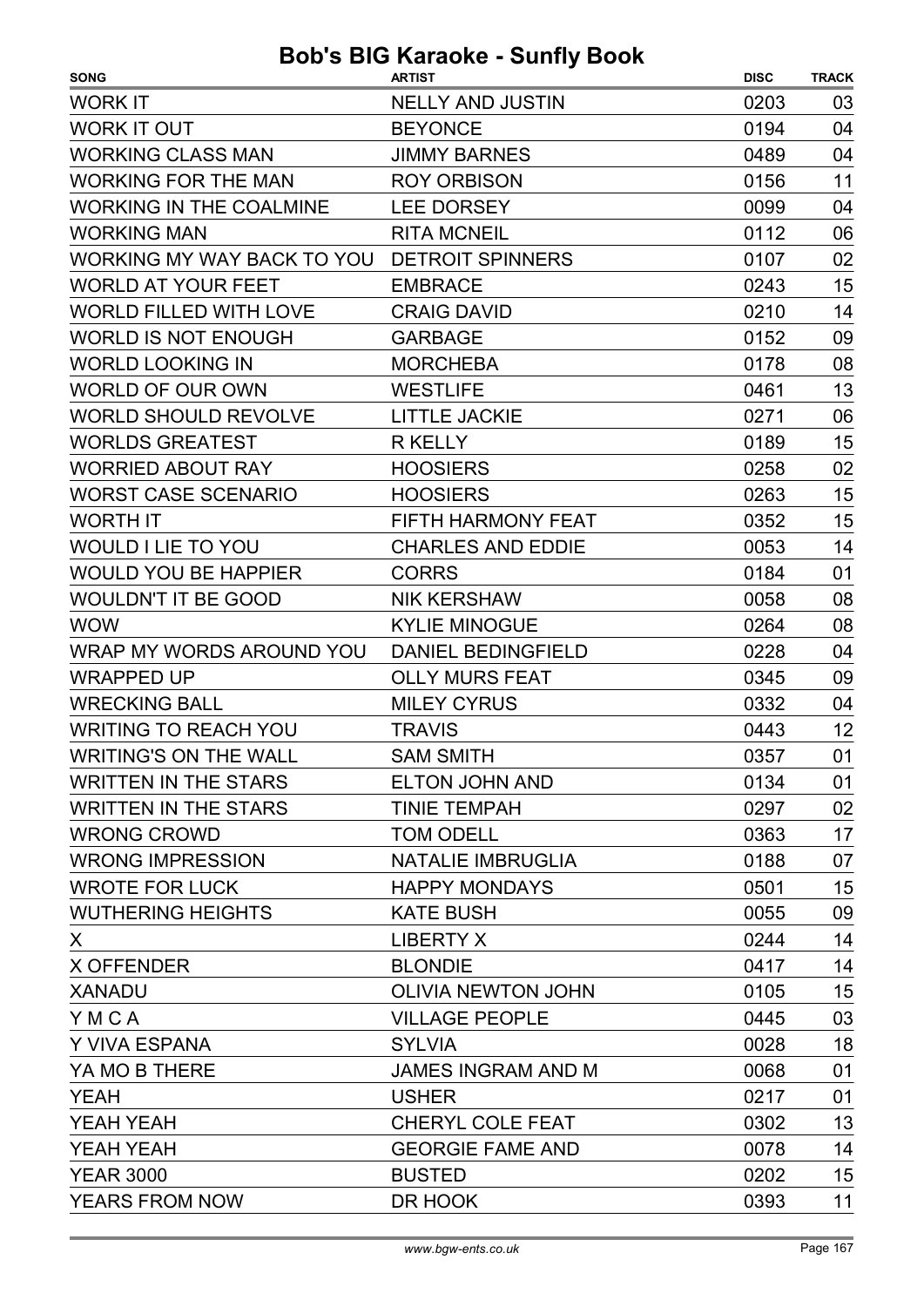| YEH YEH YEH<br>MEL C<br>0409<br>13<br><b>YELLOW</b><br><b>COLDPLAY</b><br>0169<br>04<br>YELLOW FLICKER BEAT<br><b>LORDE</b><br>16<br>0346<br><b>YELLOW RIVER</b><br><b>TONY CHRISTIE</b><br>01<br>0042<br>YES SIR I CAN BOOGIE<br>14<br><b>BACCARA</b><br>0420<br>15<br>YES TONIGHT JOSEPHINE<br><b>JOHNNY RAY</b><br>0062<br>16<br><b>YESTERDAY</b><br><b>TONI BRAXTON</b><br>0288<br><b>CUPIDS INSPIRATION</b><br>0065<br>10<br><b>CHRIS ANDREWS</b><br>12<br>0045<br>12<br>YIN YANG ( CLEAN VERSION)<br><b>DAPPY</b><br>0323<br>YING TONG SONG<br>0401<br>06<br><b>GOONS</b><br>YOU<br>S CLUB 7<br>14<br>0504<br>YOU<br>13<br><b>SHAZNAY LEWIS</b><br>0223<br><b>BACHMAN TURNER</b><br>14<br>YOU AIN'T SEEN NOTHING YET<br>0021<br>YOU ALL DAT<br><b>BAHA MEN</b><br>0176<br>07<br><b>CLARENCE FROGMAN</b><br>YOU ALWAYS HURT THE ONE<br>0074<br>11<br><b>YOU AND I</b><br><b>LADY GAGA</b><br>0308<br>09<br><b>YOU AND I</b><br><b>ONE DIRECTION</b><br>0339<br>06<br><b>YOU AND I</b><br><b>WILL YOUNG</b><br>16<br>0199<br>YOU AND ME<br><b>DISCLOSURE FEAT</b><br>10<br>0329<br>YOU AND ME TONIGHT<br><b>ALISTAIR GRIFFEN</b><br>11<br>0216<br><b>YOU ARE</b><br><b>ATOMIC KITTEN</b><br>13<br>0494<br><b>YOU ARE</b><br><b>LIONEL RICHIE</b><br>0402<br>08<br>YOU ARE ALIVE<br><b>FRAGMA</b><br>03<br>0178<br><b>DIANA ROSS AND</b><br>05<br>0158<br>YOU ARE NOT ALONE<br>04<br><b>MICHAEL JACKSON</b><br>0041<br>YOU ARE NOT ALONE X FACTOR FINALISTS<br>0287<br>15<br>YOU ARE THE SUNSHINE OF MY STEVIE WONDER<br>0149<br>08<br>0092<br>04<br>JO STAFFORD<br><b>AMELIA LILY</b><br>0319<br>18<br>01<br>YOU CAN DO MAGIC LIMMIE AND FAMILY<br>0101<br>YOU CAN GET IT IF YOU REALLY DESMOND DEKKER<br>0090<br>06<br>15<br>YOU CAN LEAVE YOUR HAT ON TOM JONES<br>0398<br><b>SEA HORSES</b><br>0116<br>10<br>13<br>YOU CAN'T ALWAYS GET WHAT ROLLING STONES<br>0469<br>11<br>YOU CAN'T HURRY LOVE PHIL COLLINS<br>0031<br>YOU COULD BE HAPPY<br><b>SNOW PATROL</b><br>10<br>0412<br>YOU COULD BE MINE<br><b>GUNS 'N' ROSES</b><br>0021<br>08<br>17<br>YOU DA ONE ( CLEAN)<br>RIHANNA<br>0311 | <b>SONG</b>                        | <b>ARTIST</b> | <b>DISC</b> | <b>TRACK</b> |
|-----------------------------------------------------------------------------------------------------------------------------------------------------------------------------------------------------------------------------------------------------------------------------------------------------------------------------------------------------------------------------------------------------------------------------------------------------------------------------------------------------------------------------------------------------------------------------------------------------------------------------------------------------------------------------------------------------------------------------------------------------------------------------------------------------------------------------------------------------------------------------------------------------------------------------------------------------------------------------------------------------------------------------------------------------------------------------------------------------------------------------------------------------------------------------------------------------------------------------------------------------------------------------------------------------------------------------------------------------------------------------------------------------------------------------------------------------------------------------------------------------------------------------------------------------------------------------------------------------------------------------------------------------------------------------------------------------------------------------------------------------------------------------------------------------------------------------------------------------------------------------------------------------------------------------------------------------------------------------------------------------------------------------------------------------------------------------------------------------|------------------------------------|---------------|-------------|--------------|
|                                                                                                                                                                                                                                                                                                                                                                                                                                                                                                                                                                                                                                                                                                                                                                                                                                                                                                                                                                                                                                                                                                                                                                                                                                                                                                                                                                                                                                                                                                                                                                                                                                                                                                                                                                                                                                                                                                                                                                                                                                                                                                     |                                    |               |             |              |
|                                                                                                                                                                                                                                                                                                                                                                                                                                                                                                                                                                                                                                                                                                                                                                                                                                                                                                                                                                                                                                                                                                                                                                                                                                                                                                                                                                                                                                                                                                                                                                                                                                                                                                                                                                                                                                                                                                                                                                                                                                                                                                     |                                    |               |             |              |
|                                                                                                                                                                                                                                                                                                                                                                                                                                                                                                                                                                                                                                                                                                                                                                                                                                                                                                                                                                                                                                                                                                                                                                                                                                                                                                                                                                                                                                                                                                                                                                                                                                                                                                                                                                                                                                                                                                                                                                                                                                                                                                     |                                    |               |             |              |
|                                                                                                                                                                                                                                                                                                                                                                                                                                                                                                                                                                                                                                                                                                                                                                                                                                                                                                                                                                                                                                                                                                                                                                                                                                                                                                                                                                                                                                                                                                                                                                                                                                                                                                                                                                                                                                                                                                                                                                                                                                                                                                     |                                    |               |             |              |
|                                                                                                                                                                                                                                                                                                                                                                                                                                                                                                                                                                                                                                                                                                                                                                                                                                                                                                                                                                                                                                                                                                                                                                                                                                                                                                                                                                                                                                                                                                                                                                                                                                                                                                                                                                                                                                                                                                                                                                                                                                                                                                     |                                    |               |             |              |
|                                                                                                                                                                                                                                                                                                                                                                                                                                                                                                                                                                                                                                                                                                                                                                                                                                                                                                                                                                                                                                                                                                                                                                                                                                                                                                                                                                                                                                                                                                                                                                                                                                                                                                                                                                                                                                                                                                                                                                                                                                                                                                     |                                    |               |             |              |
|                                                                                                                                                                                                                                                                                                                                                                                                                                                                                                                                                                                                                                                                                                                                                                                                                                                                                                                                                                                                                                                                                                                                                                                                                                                                                                                                                                                                                                                                                                                                                                                                                                                                                                                                                                                                                                                                                                                                                                                                                                                                                                     |                                    |               |             |              |
|                                                                                                                                                                                                                                                                                                                                                                                                                                                                                                                                                                                                                                                                                                                                                                                                                                                                                                                                                                                                                                                                                                                                                                                                                                                                                                                                                                                                                                                                                                                                                                                                                                                                                                                                                                                                                                                                                                                                                                                                                                                                                                     | YESTERDAY HAS GONE                 |               |             |              |
|                                                                                                                                                                                                                                                                                                                                                                                                                                                                                                                                                                                                                                                                                                                                                                                                                                                                                                                                                                                                                                                                                                                                                                                                                                                                                                                                                                                                                                                                                                                                                                                                                                                                                                                                                                                                                                                                                                                                                                                                                                                                                                     | <b>YESTERDAY MAN</b>               |               |             |              |
|                                                                                                                                                                                                                                                                                                                                                                                                                                                                                                                                                                                                                                                                                                                                                                                                                                                                                                                                                                                                                                                                                                                                                                                                                                                                                                                                                                                                                                                                                                                                                                                                                                                                                                                                                                                                                                                                                                                                                                                                                                                                                                     |                                    |               |             |              |
|                                                                                                                                                                                                                                                                                                                                                                                                                                                                                                                                                                                                                                                                                                                                                                                                                                                                                                                                                                                                                                                                                                                                                                                                                                                                                                                                                                                                                                                                                                                                                                                                                                                                                                                                                                                                                                                                                                                                                                                                                                                                                                     |                                    |               |             |              |
|                                                                                                                                                                                                                                                                                                                                                                                                                                                                                                                                                                                                                                                                                                                                                                                                                                                                                                                                                                                                                                                                                                                                                                                                                                                                                                                                                                                                                                                                                                                                                                                                                                                                                                                                                                                                                                                                                                                                                                                                                                                                                                     |                                    |               |             |              |
|                                                                                                                                                                                                                                                                                                                                                                                                                                                                                                                                                                                                                                                                                                                                                                                                                                                                                                                                                                                                                                                                                                                                                                                                                                                                                                                                                                                                                                                                                                                                                                                                                                                                                                                                                                                                                                                                                                                                                                                                                                                                                                     |                                    |               |             |              |
|                                                                                                                                                                                                                                                                                                                                                                                                                                                                                                                                                                                                                                                                                                                                                                                                                                                                                                                                                                                                                                                                                                                                                                                                                                                                                                                                                                                                                                                                                                                                                                                                                                                                                                                                                                                                                                                                                                                                                                                                                                                                                                     |                                    |               |             |              |
|                                                                                                                                                                                                                                                                                                                                                                                                                                                                                                                                                                                                                                                                                                                                                                                                                                                                                                                                                                                                                                                                                                                                                                                                                                                                                                                                                                                                                                                                                                                                                                                                                                                                                                                                                                                                                                                                                                                                                                                                                                                                                                     |                                    |               |             |              |
|                                                                                                                                                                                                                                                                                                                                                                                                                                                                                                                                                                                                                                                                                                                                                                                                                                                                                                                                                                                                                                                                                                                                                                                                                                                                                                                                                                                                                                                                                                                                                                                                                                                                                                                                                                                                                                                                                                                                                                                                                                                                                                     |                                    |               |             |              |
|                                                                                                                                                                                                                                                                                                                                                                                                                                                                                                                                                                                                                                                                                                                                                                                                                                                                                                                                                                                                                                                                                                                                                                                                                                                                                                                                                                                                                                                                                                                                                                                                                                                                                                                                                                                                                                                                                                                                                                                                                                                                                                     |                                    |               |             |              |
|                                                                                                                                                                                                                                                                                                                                                                                                                                                                                                                                                                                                                                                                                                                                                                                                                                                                                                                                                                                                                                                                                                                                                                                                                                                                                                                                                                                                                                                                                                                                                                                                                                                                                                                                                                                                                                                                                                                                                                                                                                                                                                     |                                    |               |             |              |
|                                                                                                                                                                                                                                                                                                                                                                                                                                                                                                                                                                                                                                                                                                                                                                                                                                                                                                                                                                                                                                                                                                                                                                                                                                                                                                                                                                                                                                                                                                                                                                                                                                                                                                                                                                                                                                                                                                                                                                                                                                                                                                     |                                    |               |             |              |
|                                                                                                                                                                                                                                                                                                                                                                                                                                                                                                                                                                                                                                                                                                                                                                                                                                                                                                                                                                                                                                                                                                                                                                                                                                                                                                                                                                                                                                                                                                                                                                                                                                                                                                                                                                                                                                                                                                                                                                                                                                                                                                     |                                    |               |             |              |
|                                                                                                                                                                                                                                                                                                                                                                                                                                                                                                                                                                                                                                                                                                                                                                                                                                                                                                                                                                                                                                                                                                                                                                                                                                                                                                                                                                                                                                                                                                                                                                                                                                                                                                                                                                                                                                                                                                                                                                                                                                                                                                     |                                    |               |             |              |
|                                                                                                                                                                                                                                                                                                                                                                                                                                                                                                                                                                                                                                                                                                                                                                                                                                                                                                                                                                                                                                                                                                                                                                                                                                                                                                                                                                                                                                                                                                                                                                                                                                                                                                                                                                                                                                                                                                                                                                                                                                                                                                     |                                    |               |             |              |
|                                                                                                                                                                                                                                                                                                                                                                                                                                                                                                                                                                                                                                                                                                                                                                                                                                                                                                                                                                                                                                                                                                                                                                                                                                                                                                                                                                                                                                                                                                                                                                                                                                                                                                                                                                                                                                                                                                                                                                                                                                                                                                     |                                    |               |             |              |
|                                                                                                                                                                                                                                                                                                                                                                                                                                                                                                                                                                                                                                                                                                                                                                                                                                                                                                                                                                                                                                                                                                                                                                                                                                                                                                                                                                                                                                                                                                                                                                                                                                                                                                                                                                                                                                                                                                                                                                                                                                                                                                     |                                    |               |             |              |
|                                                                                                                                                                                                                                                                                                                                                                                                                                                                                                                                                                                                                                                                                                                                                                                                                                                                                                                                                                                                                                                                                                                                                                                                                                                                                                                                                                                                                                                                                                                                                                                                                                                                                                                                                                                                                                                                                                                                                                                                                                                                                                     | YOU ARE EVERYTHING                 |               |             |              |
|                                                                                                                                                                                                                                                                                                                                                                                                                                                                                                                                                                                                                                                                                                                                                                                                                                                                                                                                                                                                                                                                                                                                                                                                                                                                                                                                                                                                                                                                                                                                                                                                                                                                                                                                                                                                                                                                                                                                                                                                                                                                                                     |                                    |               |             |              |
|                                                                                                                                                                                                                                                                                                                                                                                                                                                                                                                                                                                                                                                                                                                                                                                                                                                                                                                                                                                                                                                                                                                                                                                                                                                                                                                                                                                                                                                                                                                                                                                                                                                                                                                                                                                                                                                                                                                                                                                                                                                                                                     |                                    |               |             |              |
|                                                                                                                                                                                                                                                                                                                                                                                                                                                                                                                                                                                                                                                                                                                                                                                                                                                                                                                                                                                                                                                                                                                                                                                                                                                                                                                                                                                                                                                                                                                                                                                                                                                                                                                                                                                                                                                                                                                                                                                                                                                                                                     |                                    |               |             |              |
|                                                                                                                                                                                                                                                                                                                                                                                                                                                                                                                                                                                                                                                                                                                                                                                                                                                                                                                                                                                                                                                                                                                                                                                                                                                                                                                                                                                                                                                                                                                                                                                                                                                                                                                                                                                                                                                                                                                                                                                                                                                                                                     | YOU BELONG TO ME                   |               |             |              |
|                                                                                                                                                                                                                                                                                                                                                                                                                                                                                                                                                                                                                                                                                                                                                                                                                                                                                                                                                                                                                                                                                                                                                                                                                                                                                                                                                                                                                                                                                                                                                                                                                                                                                                                                                                                                                                                                                                                                                                                                                                                                                                     | YOU BRING ME JOY                   |               |             |              |
|                                                                                                                                                                                                                                                                                                                                                                                                                                                                                                                                                                                                                                                                                                                                                                                                                                                                                                                                                                                                                                                                                                                                                                                                                                                                                                                                                                                                                                                                                                                                                                                                                                                                                                                                                                                                                                                                                                                                                                                                                                                                                                     |                                    |               |             |              |
|                                                                                                                                                                                                                                                                                                                                                                                                                                                                                                                                                                                                                                                                                                                                                                                                                                                                                                                                                                                                                                                                                                                                                                                                                                                                                                                                                                                                                                                                                                                                                                                                                                                                                                                                                                                                                                                                                                                                                                                                                                                                                                     |                                    |               |             |              |
|                                                                                                                                                                                                                                                                                                                                                                                                                                                                                                                                                                                                                                                                                                                                                                                                                                                                                                                                                                                                                                                                                                                                                                                                                                                                                                                                                                                                                                                                                                                                                                                                                                                                                                                                                                                                                                                                                                                                                                                                                                                                                                     |                                    |               |             |              |
|                                                                                                                                                                                                                                                                                                                                                                                                                                                                                                                                                                                                                                                                                                                                                                                                                                                                                                                                                                                                                                                                                                                                                                                                                                                                                                                                                                                                                                                                                                                                                                                                                                                                                                                                                                                                                                                                                                                                                                                                                                                                                                     | YOU CAN TALK TO ME                 |               |             |              |
|                                                                                                                                                                                                                                                                                                                                                                                                                                                                                                                                                                                                                                                                                                                                                                                                                                                                                                                                                                                                                                                                                                                                                                                                                                                                                                                                                                                                                                                                                                                                                                                                                                                                                                                                                                                                                                                                                                                                                                                                                                                                                                     |                                    |               |             |              |
|                                                                                                                                                                                                                                                                                                                                                                                                                                                                                                                                                                                                                                                                                                                                                                                                                                                                                                                                                                                                                                                                                                                                                                                                                                                                                                                                                                                                                                                                                                                                                                                                                                                                                                                                                                                                                                                                                                                                                                                                                                                                                                     |                                    |               |             |              |
|                                                                                                                                                                                                                                                                                                                                                                                                                                                                                                                                                                                                                                                                                                                                                                                                                                                                                                                                                                                                                                                                                                                                                                                                                                                                                                                                                                                                                                                                                                                                                                                                                                                                                                                                                                                                                                                                                                                                                                                                                                                                                                     |                                    |               |             |              |
|                                                                                                                                                                                                                                                                                                                                                                                                                                                                                                                                                                                                                                                                                                                                                                                                                                                                                                                                                                                                                                                                                                                                                                                                                                                                                                                                                                                                                                                                                                                                                                                                                                                                                                                                                                                                                                                                                                                                                                                                                                                                                                     |                                    |               |             |              |
|                                                                                                                                                                                                                                                                                                                                                                                                                                                                                                                                                                                                                                                                                                                                                                                                                                                                                                                                                                                                                                                                                                                                                                                                                                                                                                                                                                                                                                                                                                                                                                                                                                                                                                                                                                                                                                                                                                                                                                                                                                                                                                     |                                    |               |             |              |
|                                                                                                                                                                                                                                                                                                                                                                                                                                                                                                                                                                                                                                                                                                                                                                                                                                                                                                                                                                                                                                                                                                                                                                                                                                                                                                                                                                                                                                                                                                                                                                                                                                                                                                                                                                                                                                                                                                                                                                                                                                                                                                     | YOU DO SOMETHING TO ME PAUL WELLER |               | 0385        | 08           |
| 05<br>YOU DON'T CARE ABOUT US PLACEBO<br>0129                                                                                                                                                                                                                                                                                                                                                                                                                                                                                                                                                                                                                                                                                                                                                                                                                                                                                                                                                                                                                                                                                                                                                                                                                                                                                                                                                                                                                                                                                                                                                                                                                                                                                                                                                                                                                                                                                                                                                                                                                                                       |                                    |               |             |              |
| YOU DON'T HAVE TO GO<br><b>CHILITES</b><br>0097<br>05                                                                                                                                                                                                                                                                                                                                                                                                                                                                                                                                                                                                                                                                                                                                                                                                                                                                                                                                                                                                                                                                                                                                                                                                                                                                                                                                                                                                                                                                                                                                                                                                                                                                                                                                                                                                                                                                                                                                                                                                                                               |                                    |               |             |              |
| 12<br>YOU DON'T HAVE TO SAY YOU DUSTY SPRINGFIELD<br>0484                                                                                                                                                                                                                                                                                                                                                                                                                                                                                                                                                                                                                                                                                                                                                                                                                                                                                                                                                                                                                                                                                                                                                                                                                                                                                                                                                                                                                                                                                                                                                                                                                                                                                                                                                                                                                                                                                                                                                                                                                                           |                                    |               |             |              |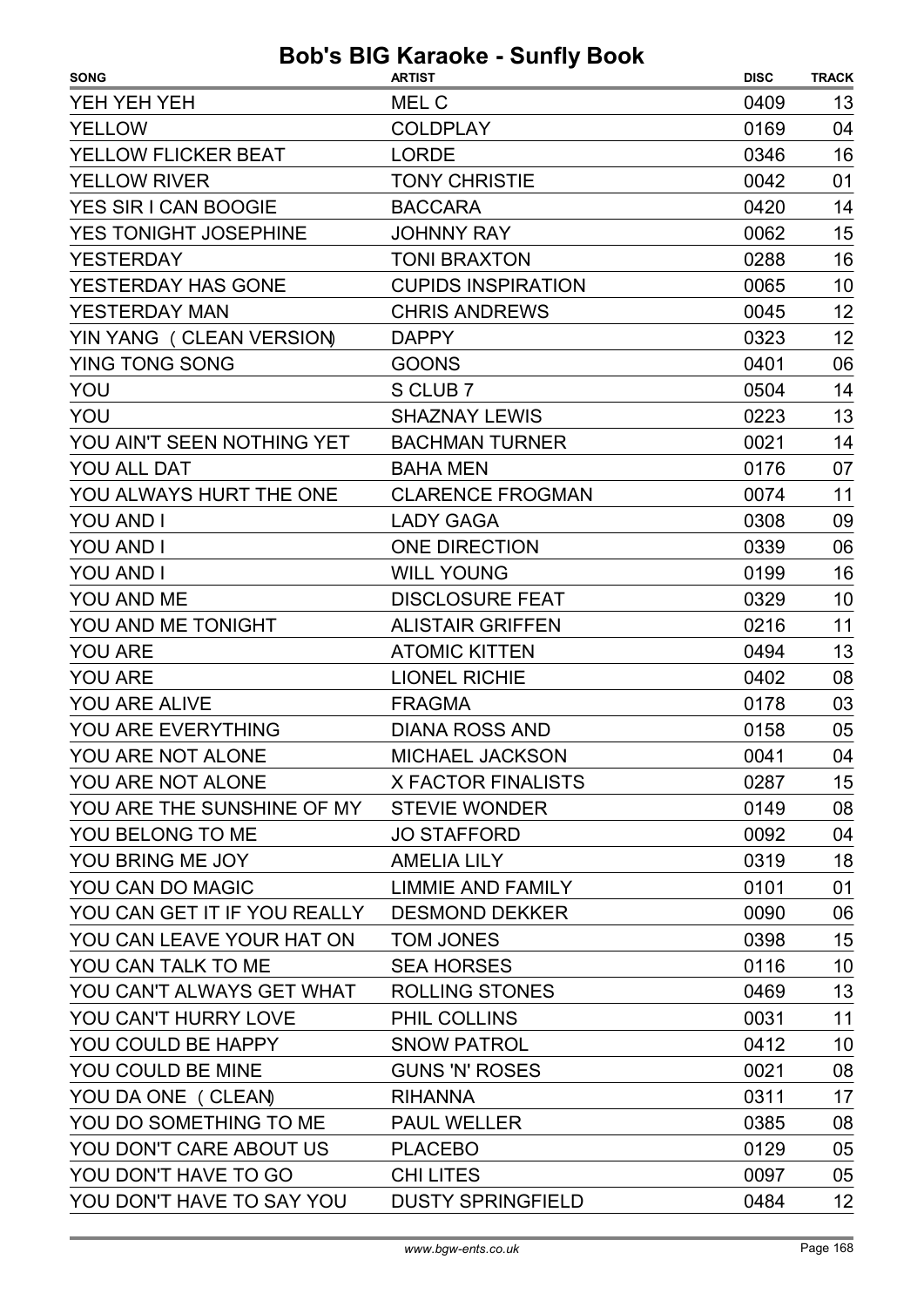| <b>SONG</b>                               | <b>ARTIST</b>               | <b>DISC</b> | <b>TRACK</b> |
|-------------------------------------------|-----------------------------|-------------|--------------|
| YOU DON'T KNOW                            | <b>HELEN SHAPIRO</b>        | 0054        | 10           |
| YOU DON'T KNOW HOW IT FEELS               | <b>TOM PETTY</b>            | 0020        | 10           |
| YOU DON'T KNOW ME                         | <b>ARMAN VAN HELDEN</b>     | 0132        | 01           |
| YOU DON'T KNOW ME                         | <b>JAX JONES FEAT RAYE</b>  | 0373        | 01           |
| YOU DON'T KNOW MY NAME                    | <b>ALICIA KEYS</b>          | 0212        | 11           |
| YOU DON'T KNOW WHAT LOVE IS WHITE STRIPES |                             | 0260        | 01           |
| YOU DON'T LOVE ME NO NO NO                | <b>DAWN PENN</b>            | 0020        | 13           |
| YOU DON'T MISS YOUR WATER                 | <b>CRAIG DAVID</b>          | 0213        | 04           |
| YOU DON'T OWN ME                          | <b>GRACE FEAT G-EAZY</b>    | 0359        | 04           |
| YOU DRIVE ME CRAZY                        | <b>BRITNEY SPEARS</b>       | 0148        | 02           |
| YOU DRIVE ME CRAZY                        | <b>SHAKIN' STEVENS</b>      | 0031        | 05           |
| YOU FOUND ME                              | <b>FRAY</b>                 | 0276        | 11           |
| YOU GET WHAT YOU GIVE                     | <b>NEW RADICALS</b>         | 0136        | 05           |
| YOU GIVE LOVE A BAD NAME                  | <b>BON JOVI</b>             | 0013        | 03           |
| YOU GIVE ME SOMETHING                     | <b>JAMES MORRISON</b>       | 0246        | 10           |
| YOU GIVE ME SOMETHING                     | <b>JAMIROQUAI</b>           | 0185        | 05           |
| YOU GOT A FRIEND                          | <b>BRAND NEW HEAVIES</b>    | 0114        | 12           |
| YOU GOT IT (THE RIGHT                     | <b>NEW KIDS ON THE</b>      | 0469        | 14           |
| YOU GOT IT ALL                            | <b>UNION J</b>              | 0346        | 05           |
| YOU GOT IT BAD                            | <b>OCEAN COLOR SCENE</b>    | 0049        | 09           |
| YOU GOT ME DANGLING ON A                  | <b>CHAIRMAN OF THE</b>      | 0088        | 09           |
| YOU GOT THE DIRTEE LOVE                   | <b>FLORENCE AND THE</b>     | 0290        | 08           |
| YOU GOT THE STYLE                         | <b>ATHLETE</b>              | 0412        | 11           |
| YOU GOTTA BE                              | <b>DES'REE</b>              | 0020        | 12           |
| YOU HAD ME                                | <b>JOSS STONE</b>           | 0222        | 13           |
| YOU HAVE BEEN LOVED                       | <b>GEORGE MICHAEL</b>       | 0114        | 08           |
| YOU HAVE KILLED ME                        | <b>MORRISSEY</b>            | 0242        | 08           |
| YOU KEEP IT ALL IN                        | <b>BEAUTIFUL SOUTH</b>      | 0495        | 03           |
| YOU KEEP ME HANGIN' ON                    | <b>SUPREMES</b>             | 0415        | 11           |
| YOU KEEP ME HANGING ON                    | <b>KIM WILDE</b>            | 0001        | 05           |
| YOU KNOW I'M NO GOOD                      | <b>AMY WINEHOUSE</b>        | 0251        | 13           |
| YOU KNOW ME                               | <b>ROBBIE WILLIAMS</b>      | 0286        | 13           |
| YOU KNOW MY NAME                          | <b>CHRIS CORNELL</b>        | 0250        | 02           |
| YOU KNOW YOU'RE RIGHT                     | <b>NIRVANA</b>              | 0198        | 10           |
| YOU LOOK SO FINE                          | <b>GARBAGE</b>              | 0142        | 09           |
| YOU MAKE IT REAL                          | <b>JAMES MORRISON</b>       | 0271        | 13           |
| YOU MAKE ME                               | <b>AVICII FEAT SALEM AL</b> | 0333        | 07           |
| YOU MAKE ME FEEL BRAND                    | <b>NEW STYLISTICS</b>       | 0091        | 12           |
| YOU MAKE ME FEEL BRAND NEW SIMPLY RED     |                             | 0213        | 14           |
| YOU MAKE ME FEEL LIKE                     | <b>GROOVE GENERATION</b>    | 0124        | 12           |
| YOU MAKE ME FEEL LIKE                     | <b>LEO SAYER</b>            | 0098        | 01           |
| YOU MAKE ME FEEL SO YOUNG                 | <b>MICHAEL BUBLE</b>        | 0335        | 09           |
| YOU MAKE ME WANNA                         | <b>USHER</b>                | 0118        | 11           |
|                                           |                             |             |              |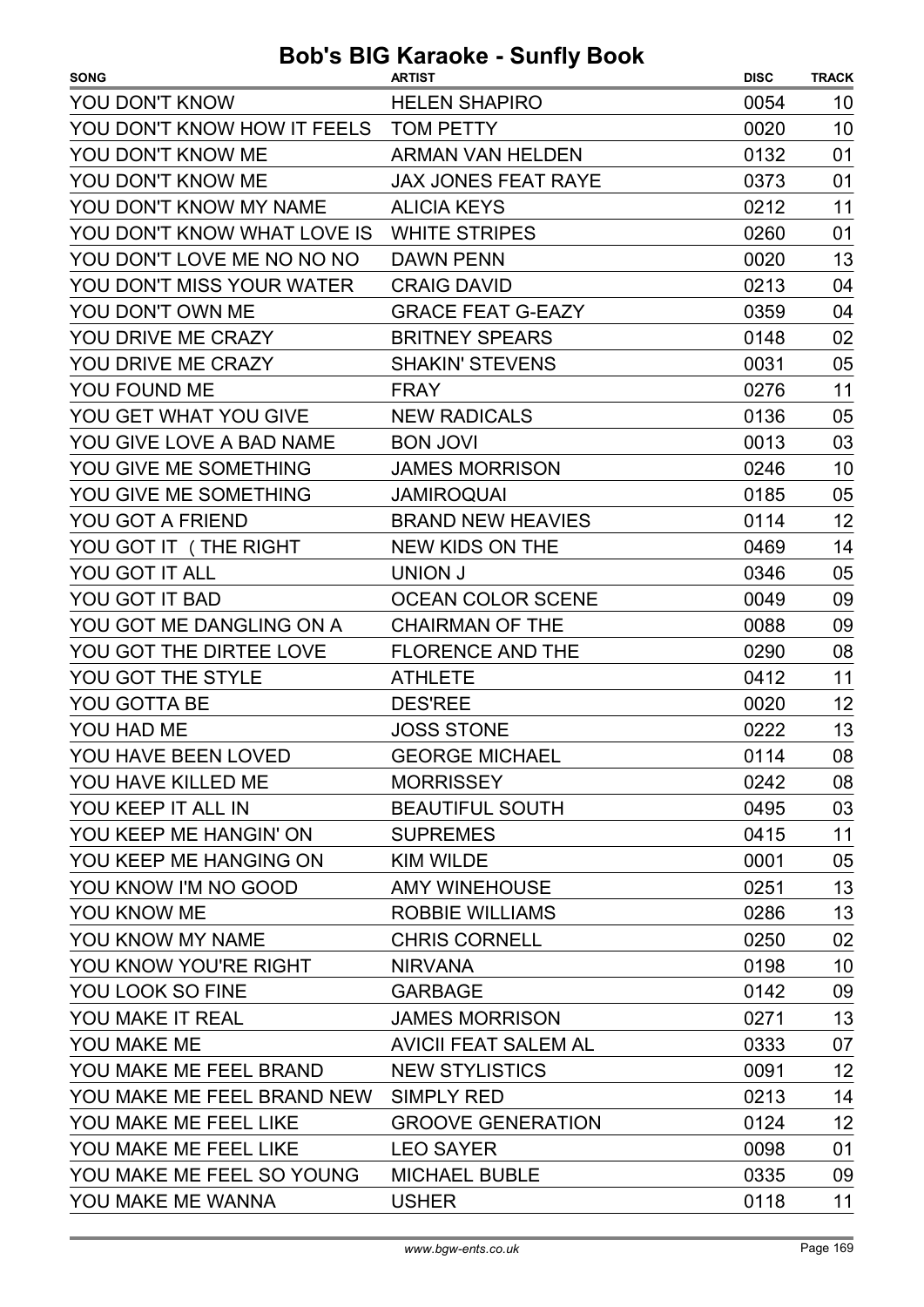| <b>SONG</b>                              | <b>ARTIST</b>            | <b>DISC</b> | <b>TRACK</b> |
|------------------------------------------|--------------------------|-------------|--------------|
| YOU MIGHT NEED SOMEBODY                  | <b>RANDY CRAWFORD</b>    | 0110        | 15           |
| YOU NEED ME I DON'T NEED YOU ED SHEERAN  |                          | 0307        | 04           |
| YOU NEEDED ME                            | <b>BOYZONE</b>           | 0511        | 12           |
| <b>YOU OUGHTA KNOW</b>                   | <b>ALANIS MORISSETTE</b> | 0483        | 05           |
| YOU RAISE ME UP                          | <b>WESTLIFE</b>          | 0237        | 04           |
| YOU REALLY GOT ME                        | <b>KINKS</b>             | 0485        | 03           |
| YOU REMIND ME                            | <b>USHER</b>             | 0461        | 05           |
| YOU ROCK MY WORLD                        | <b>MICHAEL JACKSON</b>   | 0183        | 16           |
| YOU RUIN ME                              | <b>VERONICAS</b>         | 0345        | 18           |
| YOU SAID NO                              | <b>BUSTED</b>            | 0205        | 10           |
| YOU SEE THE TROUBLE WITH ME BLACK LEGEND |                          | 0167        | 16           |
| YOU SEXY THING                           | <b>HOT CHOCOLATE</b>     | 0022        | 09           |
| YOU SHOOK ME ALL NIGHT LONG AC DC        |                          | 0488        | 01           |
| YOU SPIN ME ROUND                        | <b>DEAD OR ALIVE</b>     | 0037        | 11           |
| YOU STOLE THE SUN FROM MY                | <b>MANIC STREET</b>      | 0132        | 09           |
| YOU STOOD UP                             | V                        | 0225        | 10           |
| YOU TAKE ME UP                           | <b>THOMPSON TWINS</b>    | 0111        | 13           |
| YOU THINK YOU'RE A MAN                   | <b>DIVINE</b>            | 0423        | 03           |
| YOU TO ME ARE EVERYTHING                 | <b>REAL THING</b>        | 0106        | 10           |
| YOU TOOK MY HEART                        | PEPPER-AND-PIANO         | 0296        | 11           |
| YOU TOOK THE WORDS RIGHT                 | <b>MEAT LOAF</b>         | 0455        | 12           |
| YOU USED TO                              | <b>RICHARD X</b>         | 0214        | 12           |
| YOU WERE MADE FOR ME                     | <b>FREDDIE AND THE</b>   | 0045        | 02           |
| YOU WON'T FIND ANOTHER FOOL NEW SEEKERS  |                          | 0101        | 05           |
| YOU'LL ACCOMPANY ME                      | <b>BOB SEGER AND THE</b> | 0431        | 09           |
| YOU'LL NEVER GET TO HEAVEN               | <b>DIONNE WARWICK</b>    | 0390        | 09           |
| YOU'LL NEVER KNOW                        | HI GLOSS                 | 0399        | 13           |
| YOU'LL NEVER KNOW                        | <b>SHIRLEY BASSEY</b>    | 0085        | 04           |
| YOU'LL NEVER WALK ALONE                  | <b>CAROUSEL</b>          | 0008        | 07           |
| YOU'LL NEVER WALK ALONE                  | <b>GERRY AND THE</b>     | 0450        | 11           |
| YOU'LL SEE                               | <b>MADONNA</b>           | 0041        | 13           |
| YOU'LL THINK OF ME                       | <b>KEITH URBAN</b>       | 0482        | 06           |
| <b>YOUNG</b>                             | <b>TULISA</b>            | 0315        | 02           |
| YOUNG AND BEAUTIFUL                      | <b>ELVIS PRESLEY</b>     | 0411        | 11           |
| YOUNG AND BEAUTIFUL                      | <b>LANA DEL REY</b>      | 0328        | 13           |
| YOUNG AT HEART                           | <b>BLUEBELLS</b>         | 0012        | 14           |
| YOUNG BLOOD                              | SOPHIE ELLIS-BEXTOR      | 0337        | 10           |
| YOUNG FOLKS                              | PETER BJORN AND          | 0479        | 14           |
| YOUNG FOLKS                              | PETER BJORN AND          | 0260        | 10           |
| YOUNG FOREVER                            | <b>JAY-Z FEAT MR</b>     | 0288        | 13           |
| YOUNG FRESH 'N' NEW                      | <b>KELIS</b>             | 0185        | 07           |
| <b>YOUNG GIRL</b>                        | <b>GARY PUCKETT AND</b>  | 0052        | 07           |
| YOUNG GIRLS                              | <b>BRUNO MARS</b>        | 0322        | 06           |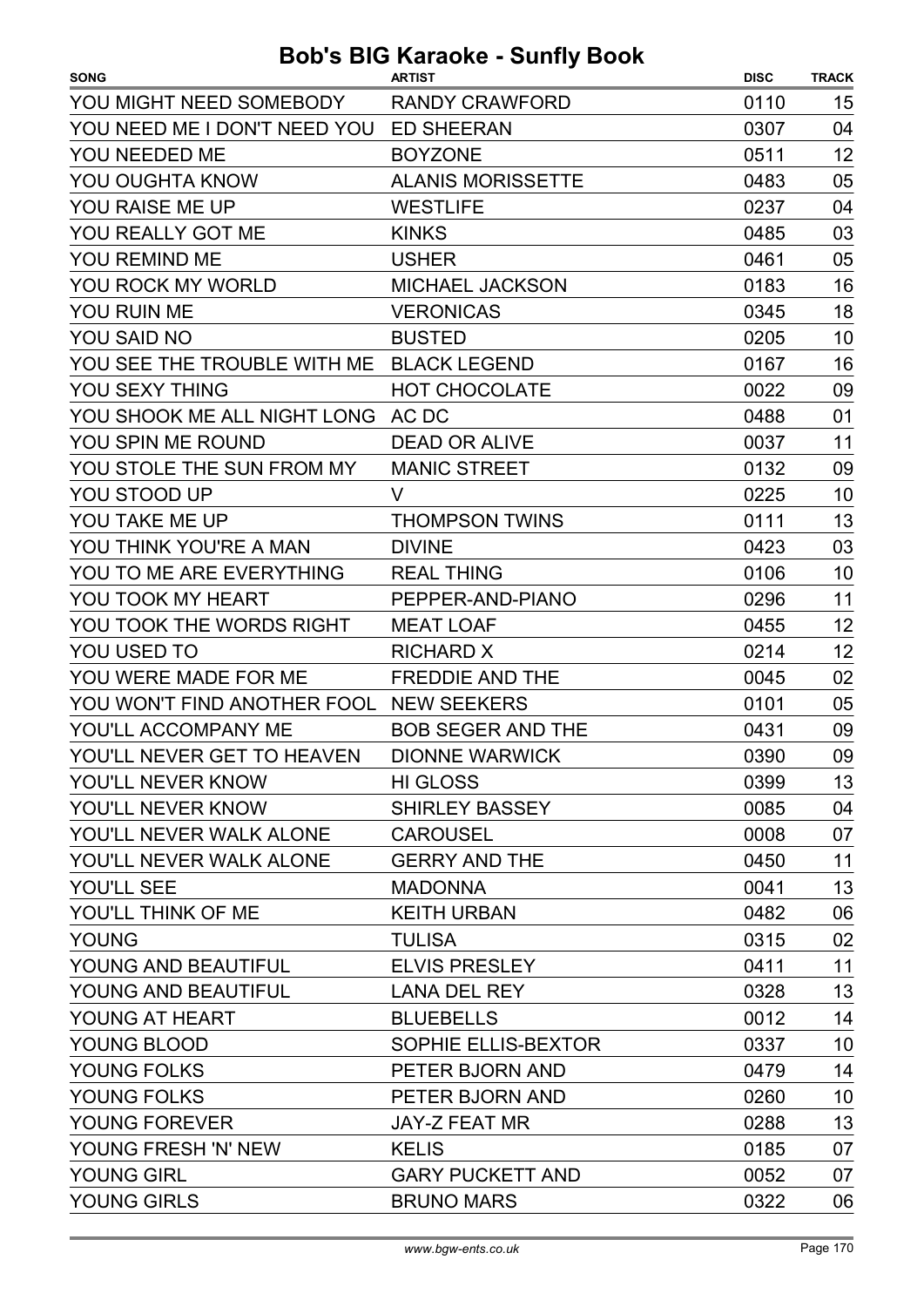| <b>YOUNG HEARTS RUN FREE</b><br><b>CANDI STATON</b><br>0003<br>15<br>YOUNG LOVE<br><b>TAB HUNTER</b><br>03<br>0048<br>YOUNG ONES<br>0485<br>07<br><b>CLIFF RICHARD</b><br>YOUNG VOLCANOES (CLEAN)<br><b>FALL OUT BOY</b><br>14<br>0327<br>YOUNGER NOW<br><b>MILEY CYRUS</b><br>0380<br>04<br>05<br><b>YOUR A SUPERSTAR</b><br><b>LOVE INC</b><br>0201<br>YOUR DECISION<br><b>ALICE IN CHAINS</b><br>0289<br>07<br><b>YOUR EYES</b><br><b>SIMPLY RED</b><br>14<br>0159<br><b>WILL YOUNG</b><br><b>YOUR GAME</b><br>02<br>0215<br>NICOLE SCHERZINGER<br>14<br><b>YOUR LOVE</b><br>0341<br>15<br>YOUR LOVE IS KING<br>0394<br><b>SADE</b><br>YOUR LOVE IS MY DRUG<br>15<br>KE\$HA<br>0469<br>11<br>YOUR MAMA DON'T DANCE<br>0021<br><b>POISON</b><br>YOUR MOTHER'S GOT A PENIS<br><b>GOLDIE LOOKIN CHAIN</b><br>0223<br>10<br><b>YOUR SONG</b><br><b>ELLIE GOULDING</b><br>15<br>0298<br>12<br><b>YOUR SONG</b><br><b>ELTON JOHN</b><br>0449<br><b>YOUR SONG</b><br>01<br><b>EUAN MCGREGOR</b><br>0401<br>YOUR SONG<br><b>RITA ORA</b><br>0377<br>08<br>YOU'RE ALL I HAVE<br><b>SNOW PATROL</b><br>09<br>0243<br>YOU'RE ALL THAT MATTERS TO<br><b>CURTIS STIGERS</b><br>0133<br>01<br>YOU'RE BEAUTIFUL<br><b>JAMES BLUNT</b><br>06<br>0492<br>15<br>YOU'RE DRIVING ME CRAZY<br><b>TEMPERANCE SEVEN</b><br>0069<br>YOU'RE HISTORY<br>05<br>SHAKESPEAR'S<br>0419<br>YOU'RE IN LOVE WITH A PSYCHO<br><b>KASABIAN</b><br>10<br>0376<br>YOU'RE MAKING ME HIGH<br>09<br><b>TONI BRAXTON</b><br>0060<br>13<br>YOU'RE MORE THAN A NUMBER<br>0097<br><b>DRIFTERS</b><br>05<br>YOU'RE MY BEST FRIEND<br><b>DON WILLIAMS</b><br>0147<br>08<br>YOU'RE MY EVERYTHING<br><b>TEMPTATIONS</b><br>0431<br>YOU'RE MY HEART YOU'RE MY<br>07<br><b>MODERN TALKING</b><br>0429<br>YOU'RE MY MATE<br><b>RIGHT SAID FRED</b><br>14<br>0184<br>YOU'RE MY NUMBER ONE<br>09<br>S CLUB 7<br>0157<br>02<br>YOU'RE MY WORLD<br><b>CILLA BLACK</b><br>0052<br>06<br>YOU'RE MY WORLD<br><b>JANE MCDONALD</b><br>0145<br>08<br>YOU'RE NO GOOD<br><b>SWINGING BLUE</b><br>0078<br>YOU'RE NOBODY 'TIL SOMEBODY JAMES ARTHUR<br>03<br>0332<br>06<br>YOU'RE NOT ALONE<br><b>ENEMY</b><br>0260<br>03<br>YOU'RE NOT ALONE<br>0363<br><b>JOE AND JAKE</b><br>13<br>YOU'RE SIXTEEN<br>0035<br><b>RINGO STARR</b><br>08<br>YOU'RE SO RIGHT FOR ME<br>0231<br><b>ROOSTER</b><br>YOU'RE SO VAIN<br><b>CARLY SIMON</b><br>03<br>0022<br>11<br>YOU'RE STILL THE ONE<br>0119<br><b>SHANIA TWAIN</b><br>YOU'RE THE BEST<br><b>JOE ESPOSITO</b><br>02<br>0430<br>10<br>YOU'RE THE BEST THING<br>D REAM | <b>SONG</b> | <b>ARTIST</b> | <b>DISC</b> | <b>TRACK</b> |
|-----------------------------------------------------------------------------------------------------------------------------------------------------------------------------------------------------------------------------------------------------------------------------------------------------------------------------------------------------------------------------------------------------------------------------------------------------------------------------------------------------------------------------------------------------------------------------------------------------------------------------------------------------------------------------------------------------------------------------------------------------------------------------------------------------------------------------------------------------------------------------------------------------------------------------------------------------------------------------------------------------------------------------------------------------------------------------------------------------------------------------------------------------------------------------------------------------------------------------------------------------------------------------------------------------------------------------------------------------------------------------------------------------------------------------------------------------------------------------------------------------------------------------------------------------------------------------------------------------------------------------------------------------------------------------------------------------------------------------------------------------------------------------------------------------------------------------------------------------------------------------------------------------------------------------------------------------------------------------------------------------------------------------------------------------------------------------------------------------------------------------------------------------------------------------------------------------------------------------------------------------------------------------------------------------------------------------------------------------------------------------------------------------------------------------------------------------------------------------------------------------------------------------------------------------|-------------|---------------|-------------|--------------|
|                                                                                                                                                                                                                                                                                                                                                                                                                                                                                                                                                                                                                                                                                                                                                                                                                                                                                                                                                                                                                                                                                                                                                                                                                                                                                                                                                                                                                                                                                                                                                                                                                                                                                                                                                                                                                                                                                                                                                                                                                                                                                                                                                                                                                                                                                                                                                                                                                                                                                                                                                     |             |               |             |              |
|                                                                                                                                                                                                                                                                                                                                                                                                                                                                                                                                                                                                                                                                                                                                                                                                                                                                                                                                                                                                                                                                                                                                                                                                                                                                                                                                                                                                                                                                                                                                                                                                                                                                                                                                                                                                                                                                                                                                                                                                                                                                                                                                                                                                                                                                                                                                                                                                                                                                                                                                                     |             |               |             |              |
|                                                                                                                                                                                                                                                                                                                                                                                                                                                                                                                                                                                                                                                                                                                                                                                                                                                                                                                                                                                                                                                                                                                                                                                                                                                                                                                                                                                                                                                                                                                                                                                                                                                                                                                                                                                                                                                                                                                                                                                                                                                                                                                                                                                                                                                                                                                                                                                                                                                                                                                                                     |             |               |             |              |
|                                                                                                                                                                                                                                                                                                                                                                                                                                                                                                                                                                                                                                                                                                                                                                                                                                                                                                                                                                                                                                                                                                                                                                                                                                                                                                                                                                                                                                                                                                                                                                                                                                                                                                                                                                                                                                                                                                                                                                                                                                                                                                                                                                                                                                                                                                                                                                                                                                                                                                                                                     |             |               |             |              |
|                                                                                                                                                                                                                                                                                                                                                                                                                                                                                                                                                                                                                                                                                                                                                                                                                                                                                                                                                                                                                                                                                                                                                                                                                                                                                                                                                                                                                                                                                                                                                                                                                                                                                                                                                                                                                                                                                                                                                                                                                                                                                                                                                                                                                                                                                                                                                                                                                                                                                                                                                     |             |               |             |              |
|                                                                                                                                                                                                                                                                                                                                                                                                                                                                                                                                                                                                                                                                                                                                                                                                                                                                                                                                                                                                                                                                                                                                                                                                                                                                                                                                                                                                                                                                                                                                                                                                                                                                                                                                                                                                                                                                                                                                                                                                                                                                                                                                                                                                                                                                                                                                                                                                                                                                                                                                                     |             |               |             |              |
|                                                                                                                                                                                                                                                                                                                                                                                                                                                                                                                                                                                                                                                                                                                                                                                                                                                                                                                                                                                                                                                                                                                                                                                                                                                                                                                                                                                                                                                                                                                                                                                                                                                                                                                                                                                                                                                                                                                                                                                                                                                                                                                                                                                                                                                                                                                                                                                                                                                                                                                                                     |             |               |             |              |
|                                                                                                                                                                                                                                                                                                                                                                                                                                                                                                                                                                                                                                                                                                                                                                                                                                                                                                                                                                                                                                                                                                                                                                                                                                                                                                                                                                                                                                                                                                                                                                                                                                                                                                                                                                                                                                                                                                                                                                                                                                                                                                                                                                                                                                                                                                                                                                                                                                                                                                                                                     |             |               |             |              |
|                                                                                                                                                                                                                                                                                                                                                                                                                                                                                                                                                                                                                                                                                                                                                                                                                                                                                                                                                                                                                                                                                                                                                                                                                                                                                                                                                                                                                                                                                                                                                                                                                                                                                                                                                                                                                                                                                                                                                                                                                                                                                                                                                                                                                                                                                                                                                                                                                                                                                                                                                     |             |               |             |              |
|                                                                                                                                                                                                                                                                                                                                                                                                                                                                                                                                                                                                                                                                                                                                                                                                                                                                                                                                                                                                                                                                                                                                                                                                                                                                                                                                                                                                                                                                                                                                                                                                                                                                                                                                                                                                                                                                                                                                                                                                                                                                                                                                                                                                                                                                                                                                                                                                                                                                                                                                                     |             |               |             |              |
|                                                                                                                                                                                                                                                                                                                                                                                                                                                                                                                                                                                                                                                                                                                                                                                                                                                                                                                                                                                                                                                                                                                                                                                                                                                                                                                                                                                                                                                                                                                                                                                                                                                                                                                                                                                                                                                                                                                                                                                                                                                                                                                                                                                                                                                                                                                                                                                                                                                                                                                                                     |             |               |             |              |
|                                                                                                                                                                                                                                                                                                                                                                                                                                                                                                                                                                                                                                                                                                                                                                                                                                                                                                                                                                                                                                                                                                                                                                                                                                                                                                                                                                                                                                                                                                                                                                                                                                                                                                                                                                                                                                                                                                                                                                                                                                                                                                                                                                                                                                                                                                                                                                                                                                                                                                                                                     |             |               |             |              |
|                                                                                                                                                                                                                                                                                                                                                                                                                                                                                                                                                                                                                                                                                                                                                                                                                                                                                                                                                                                                                                                                                                                                                                                                                                                                                                                                                                                                                                                                                                                                                                                                                                                                                                                                                                                                                                                                                                                                                                                                                                                                                                                                                                                                                                                                                                                                                                                                                                                                                                                                                     |             |               |             |              |
|                                                                                                                                                                                                                                                                                                                                                                                                                                                                                                                                                                                                                                                                                                                                                                                                                                                                                                                                                                                                                                                                                                                                                                                                                                                                                                                                                                                                                                                                                                                                                                                                                                                                                                                                                                                                                                                                                                                                                                                                                                                                                                                                                                                                                                                                                                                                                                                                                                                                                                                                                     |             |               |             |              |
|                                                                                                                                                                                                                                                                                                                                                                                                                                                                                                                                                                                                                                                                                                                                                                                                                                                                                                                                                                                                                                                                                                                                                                                                                                                                                                                                                                                                                                                                                                                                                                                                                                                                                                                                                                                                                                                                                                                                                                                                                                                                                                                                                                                                                                                                                                                                                                                                                                                                                                                                                     |             |               |             |              |
|                                                                                                                                                                                                                                                                                                                                                                                                                                                                                                                                                                                                                                                                                                                                                                                                                                                                                                                                                                                                                                                                                                                                                                                                                                                                                                                                                                                                                                                                                                                                                                                                                                                                                                                                                                                                                                                                                                                                                                                                                                                                                                                                                                                                                                                                                                                                                                                                                                                                                                                                                     |             |               |             |              |
|                                                                                                                                                                                                                                                                                                                                                                                                                                                                                                                                                                                                                                                                                                                                                                                                                                                                                                                                                                                                                                                                                                                                                                                                                                                                                                                                                                                                                                                                                                                                                                                                                                                                                                                                                                                                                                                                                                                                                                                                                                                                                                                                                                                                                                                                                                                                                                                                                                                                                                                                                     |             |               |             |              |
|                                                                                                                                                                                                                                                                                                                                                                                                                                                                                                                                                                                                                                                                                                                                                                                                                                                                                                                                                                                                                                                                                                                                                                                                                                                                                                                                                                                                                                                                                                                                                                                                                                                                                                                                                                                                                                                                                                                                                                                                                                                                                                                                                                                                                                                                                                                                                                                                                                                                                                                                                     |             |               |             |              |
|                                                                                                                                                                                                                                                                                                                                                                                                                                                                                                                                                                                                                                                                                                                                                                                                                                                                                                                                                                                                                                                                                                                                                                                                                                                                                                                                                                                                                                                                                                                                                                                                                                                                                                                                                                                                                                                                                                                                                                                                                                                                                                                                                                                                                                                                                                                                                                                                                                                                                                                                                     |             |               |             |              |
|                                                                                                                                                                                                                                                                                                                                                                                                                                                                                                                                                                                                                                                                                                                                                                                                                                                                                                                                                                                                                                                                                                                                                                                                                                                                                                                                                                                                                                                                                                                                                                                                                                                                                                                                                                                                                                                                                                                                                                                                                                                                                                                                                                                                                                                                                                                                                                                                                                                                                                                                                     |             |               |             |              |
|                                                                                                                                                                                                                                                                                                                                                                                                                                                                                                                                                                                                                                                                                                                                                                                                                                                                                                                                                                                                                                                                                                                                                                                                                                                                                                                                                                                                                                                                                                                                                                                                                                                                                                                                                                                                                                                                                                                                                                                                                                                                                                                                                                                                                                                                                                                                                                                                                                                                                                                                                     |             |               |             |              |
|                                                                                                                                                                                                                                                                                                                                                                                                                                                                                                                                                                                                                                                                                                                                                                                                                                                                                                                                                                                                                                                                                                                                                                                                                                                                                                                                                                                                                                                                                                                                                                                                                                                                                                                                                                                                                                                                                                                                                                                                                                                                                                                                                                                                                                                                                                                                                                                                                                                                                                                                                     |             |               |             |              |
|                                                                                                                                                                                                                                                                                                                                                                                                                                                                                                                                                                                                                                                                                                                                                                                                                                                                                                                                                                                                                                                                                                                                                                                                                                                                                                                                                                                                                                                                                                                                                                                                                                                                                                                                                                                                                                                                                                                                                                                                                                                                                                                                                                                                                                                                                                                                                                                                                                                                                                                                                     |             |               |             |              |
|                                                                                                                                                                                                                                                                                                                                                                                                                                                                                                                                                                                                                                                                                                                                                                                                                                                                                                                                                                                                                                                                                                                                                                                                                                                                                                                                                                                                                                                                                                                                                                                                                                                                                                                                                                                                                                                                                                                                                                                                                                                                                                                                                                                                                                                                                                                                                                                                                                                                                                                                                     |             |               |             |              |
|                                                                                                                                                                                                                                                                                                                                                                                                                                                                                                                                                                                                                                                                                                                                                                                                                                                                                                                                                                                                                                                                                                                                                                                                                                                                                                                                                                                                                                                                                                                                                                                                                                                                                                                                                                                                                                                                                                                                                                                                                                                                                                                                                                                                                                                                                                                                                                                                                                                                                                                                                     |             |               |             |              |
|                                                                                                                                                                                                                                                                                                                                                                                                                                                                                                                                                                                                                                                                                                                                                                                                                                                                                                                                                                                                                                                                                                                                                                                                                                                                                                                                                                                                                                                                                                                                                                                                                                                                                                                                                                                                                                                                                                                                                                                                                                                                                                                                                                                                                                                                                                                                                                                                                                                                                                                                                     |             |               |             |              |
|                                                                                                                                                                                                                                                                                                                                                                                                                                                                                                                                                                                                                                                                                                                                                                                                                                                                                                                                                                                                                                                                                                                                                                                                                                                                                                                                                                                                                                                                                                                                                                                                                                                                                                                                                                                                                                                                                                                                                                                                                                                                                                                                                                                                                                                                                                                                                                                                                                                                                                                                                     |             |               |             |              |
|                                                                                                                                                                                                                                                                                                                                                                                                                                                                                                                                                                                                                                                                                                                                                                                                                                                                                                                                                                                                                                                                                                                                                                                                                                                                                                                                                                                                                                                                                                                                                                                                                                                                                                                                                                                                                                                                                                                                                                                                                                                                                                                                                                                                                                                                                                                                                                                                                                                                                                                                                     |             |               |             |              |
|                                                                                                                                                                                                                                                                                                                                                                                                                                                                                                                                                                                                                                                                                                                                                                                                                                                                                                                                                                                                                                                                                                                                                                                                                                                                                                                                                                                                                                                                                                                                                                                                                                                                                                                                                                                                                                                                                                                                                                                                                                                                                                                                                                                                                                                                                                                                                                                                                                                                                                                                                     |             |               |             |              |
|                                                                                                                                                                                                                                                                                                                                                                                                                                                                                                                                                                                                                                                                                                                                                                                                                                                                                                                                                                                                                                                                                                                                                                                                                                                                                                                                                                                                                                                                                                                                                                                                                                                                                                                                                                                                                                                                                                                                                                                                                                                                                                                                                                                                                                                                                                                                                                                                                                                                                                                                                     |             |               |             |              |
|                                                                                                                                                                                                                                                                                                                                                                                                                                                                                                                                                                                                                                                                                                                                                                                                                                                                                                                                                                                                                                                                                                                                                                                                                                                                                                                                                                                                                                                                                                                                                                                                                                                                                                                                                                                                                                                                                                                                                                                                                                                                                                                                                                                                                                                                                                                                                                                                                                                                                                                                                     |             |               |             |              |
|                                                                                                                                                                                                                                                                                                                                                                                                                                                                                                                                                                                                                                                                                                                                                                                                                                                                                                                                                                                                                                                                                                                                                                                                                                                                                                                                                                                                                                                                                                                                                                                                                                                                                                                                                                                                                                                                                                                                                                                                                                                                                                                                                                                                                                                                                                                                                                                                                                                                                                                                                     |             |               |             |              |
|                                                                                                                                                                                                                                                                                                                                                                                                                                                                                                                                                                                                                                                                                                                                                                                                                                                                                                                                                                                                                                                                                                                                                                                                                                                                                                                                                                                                                                                                                                                                                                                                                                                                                                                                                                                                                                                                                                                                                                                                                                                                                                                                                                                                                                                                                                                                                                                                                                                                                                                                                     |             |               |             |              |
|                                                                                                                                                                                                                                                                                                                                                                                                                                                                                                                                                                                                                                                                                                                                                                                                                                                                                                                                                                                                                                                                                                                                                                                                                                                                                                                                                                                                                                                                                                                                                                                                                                                                                                                                                                                                                                                                                                                                                                                                                                                                                                                                                                                                                                                                                                                                                                                                                                                                                                                                                     |             |               |             |              |
|                                                                                                                                                                                                                                                                                                                                                                                                                                                                                                                                                                                                                                                                                                                                                                                                                                                                                                                                                                                                                                                                                                                                                                                                                                                                                                                                                                                                                                                                                                                                                                                                                                                                                                                                                                                                                                                                                                                                                                                                                                                                                                                                                                                                                                                                                                                                                                                                                                                                                                                                                     |             |               |             |              |
|                                                                                                                                                                                                                                                                                                                                                                                                                                                                                                                                                                                                                                                                                                                                                                                                                                                                                                                                                                                                                                                                                                                                                                                                                                                                                                                                                                                                                                                                                                                                                                                                                                                                                                                                                                                                                                                                                                                                                                                                                                                                                                                                                                                                                                                                                                                                                                                                                                                                                                                                                     |             |               |             |              |
|                                                                                                                                                                                                                                                                                                                                                                                                                                                                                                                                                                                                                                                                                                                                                                                                                                                                                                                                                                                                                                                                                                                                                                                                                                                                                                                                                                                                                                                                                                                                                                                                                                                                                                                                                                                                                                                                                                                                                                                                                                                                                                                                                                                                                                                                                                                                                                                                                                                                                                                                                     |             |               |             |              |
|                                                                                                                                                                                                                                                                                                                                                                                                                                                                                                                                                                                                                                                                                                                                                                                                                                                                                                                                                                                                                                                                                                                                                                                                                                                                                                                                                                                                                                                                                                                                                                                                                                                                                                                                                                                                                                                                                                                                                                                                                                                                                                                                                                                                                                                                                                                                                                                                                                                                                                                                                     |             |               |             |              |
|                                                                                                                                                                                                                                                                                                                                                                                                                                                                                                                                                                                                                                                                                                                                                                                                                                                                                                                                                                                                                                                                                                                                                                                                                                                                                                                                                                                                                                                                                                                                                                                                                                                                                                                                                                                                                                                                                                                                                                                                                                                                                                                                                                                                                                                                                                                                                                                                                                                                                                                                                     |             |               |             |              |
|                                                                                                                                                                                                                                                                                                                                                                                                                                                                                                                                                                                                                                                                                                                                                                                                                                                                                                                                                                                                                                                                                                                                                                                                                                                                                                                                                                                                                                                                                                                                                                                                                                                                                                                                                                                                                                                                                                                                                                                                                                                                                                                                                                                                                                                                                                                                                                                                                                                                                                                                                     |             |               |             |              |
|                                                                                                                                                                                                                                                                                                                                                                                                                                                                                                                                                                                                                                                                                                                                                                                                                                                                                                                                                                                                                                                                                                                                                                                                                                                                                                                                                                                                                                                                                                                                                                                                                                                                                                                                                                                                                                                                                                                                                                                                                                                                                                                                                                                                                                                                                                                                                                                                                                                                                                                                                     |             |               |             |              |
|                                                                                                                                                                                                                                                                                                                                                                                                                                                                                                                                                                                                                                                                                                                                                                                                                                                                                                                                                                                                                                                                                                                                                                                                                                                                                                                                                                                                                                                                                                                                                                                                                                                                                                                                                                                                                                                                                                                                                                                                                                                                                                                                                                                                                                                                                                                                                                                                                                                                                                                                                     |             |               |             |              |
|                                                                                                                                                                                                                                                                                                                                                                                                                                                                                                                                                                                                                                                                                                                                                                                                                                                                                                                                                                                                                                                                                                                                                                                                                                                                                                                                                                                                                                                                                                                                                                                                                                                                                                                                                                                                                                                                                                                                                                                                                                                                                                                                                                                                                                                                                                                                                                                                                                                                                                                                                     |             |               | 0026        |              |